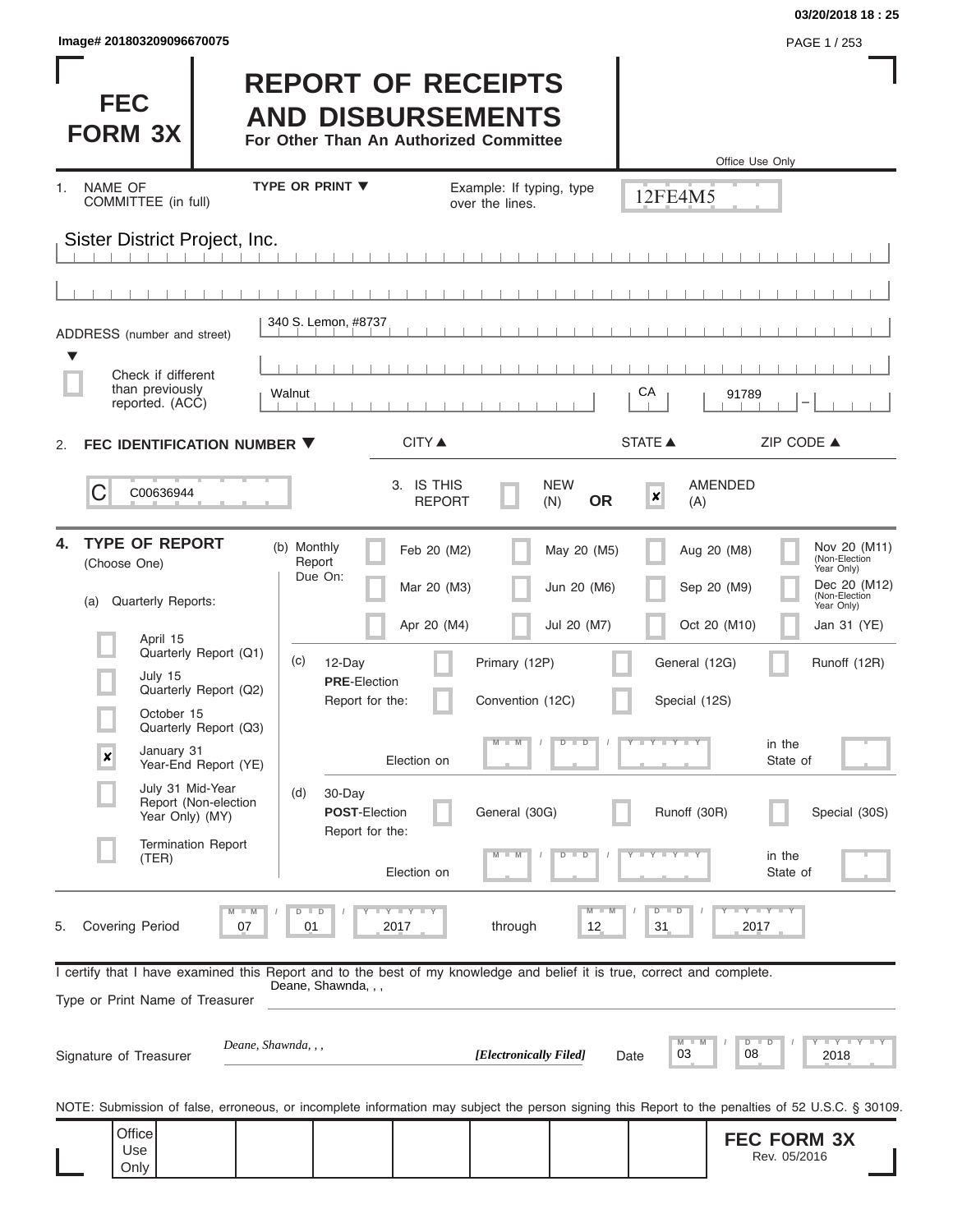|    | Image# 201803209096670076                                                                             |                                                                                                                                                                                                                                                 |                                                 |
|----|-------------------------------------------------------------------------------------------------------|-------------------------------------------------------------------------------------------------------------------------------------------------------------------------------------------------------------------------------------------------|-------------------------------------------------|
|    | FEC Form 3X (Rev. 05/2016)                                                                            | <b>SUMMARY PAGE</b><br>OF RECEIPTS AND DISBURSEMENTS                                                                                                                                                                                            | Page 2                                          |
|    | Write or Type Committee Name                                                                          |                                                                                                                                                                                                                                                 |                                                 |
|    | Sister District Project, Inc.                                                                         |                                                                                                                                                                                                                                                 |                                                 |
|    | 07<br>Report Covering the Period:<br>From:                                                            | Y TYT<br>D<br>D<br>01<br>2017                                                                                                                                                                                                                   | 31<br>2017<br>12<br>To:                         |
|    |                                                                                                       | <b>COLUMN A</b><br><b>This Period</b>                                                                                                                                                                                                           | <b>COLUMN B</b><br><b>Calendar Year-to-Date</b> |
| 6. | Cash on Hand<br>(a)<br>$-Y - -Y - -Y$<br>January 1,<br>2017                                           |                                                                                                                                                                                                                                                 | 0.00                                            |
|    | Cash on Hand at<br>(b)<br>Beginning of Reporting Period                                               | 27104.24                                                                                                                                                                                                                                        |                                                 |
|    | Total Receipts (from Line 19)<br>(c)                                                                  | 268332.21                                                                                                                                                                                                                                       | 299830.29                                       |
|    | Subtotal (add Lines 6(b) and<br>(d)<br>6(c) for Column A and Lines<br>$6(a)$ and $6(c)$ for Column B) | 295436.45                                                                                                                                                                                                                                       | 299830.29                                       |
| 7. | Total Disbursements (from Line 31)                                                                    | 169149.04                                                                                                                                                                                                                                       | 173542.88                                       |
| 8. | Cash on Hand at Close of<br><b>Reporting Period</b><br>(subtract Line $7$ from Line $6(d)$ )          | 126287.41                                                                                                                                                                                                                                       | 126287.41                                       |
| 9. | Debts and Obligations Owed TO<br>the Committee (Itemize all on<br>Schedule C and/or Schedule D)       | 0.00                                                                                                                                                                                                                                            |                                                 |
|    | 10. Debts and Obligations Owed BY<br>the Committee (Itemize all on<br>Schedule C and/or Schedule D)   | <b>The Contract of the Contract of the Contract of the Contract of the Contract of the Contract of the Contract of the Contract of The Contract of The Contract of The Contract of The Contract of The Contract of The Contract </b><br>1085.56 |                                                 |

This committee has qualified as a multicandidate committee. (see FEC FORM 1M)

#### **For further information contact:**

Federal Election Commission 999 E Street, NW Washington, DC 20463

Toll Free 800-424-9530 Local 202-694-1100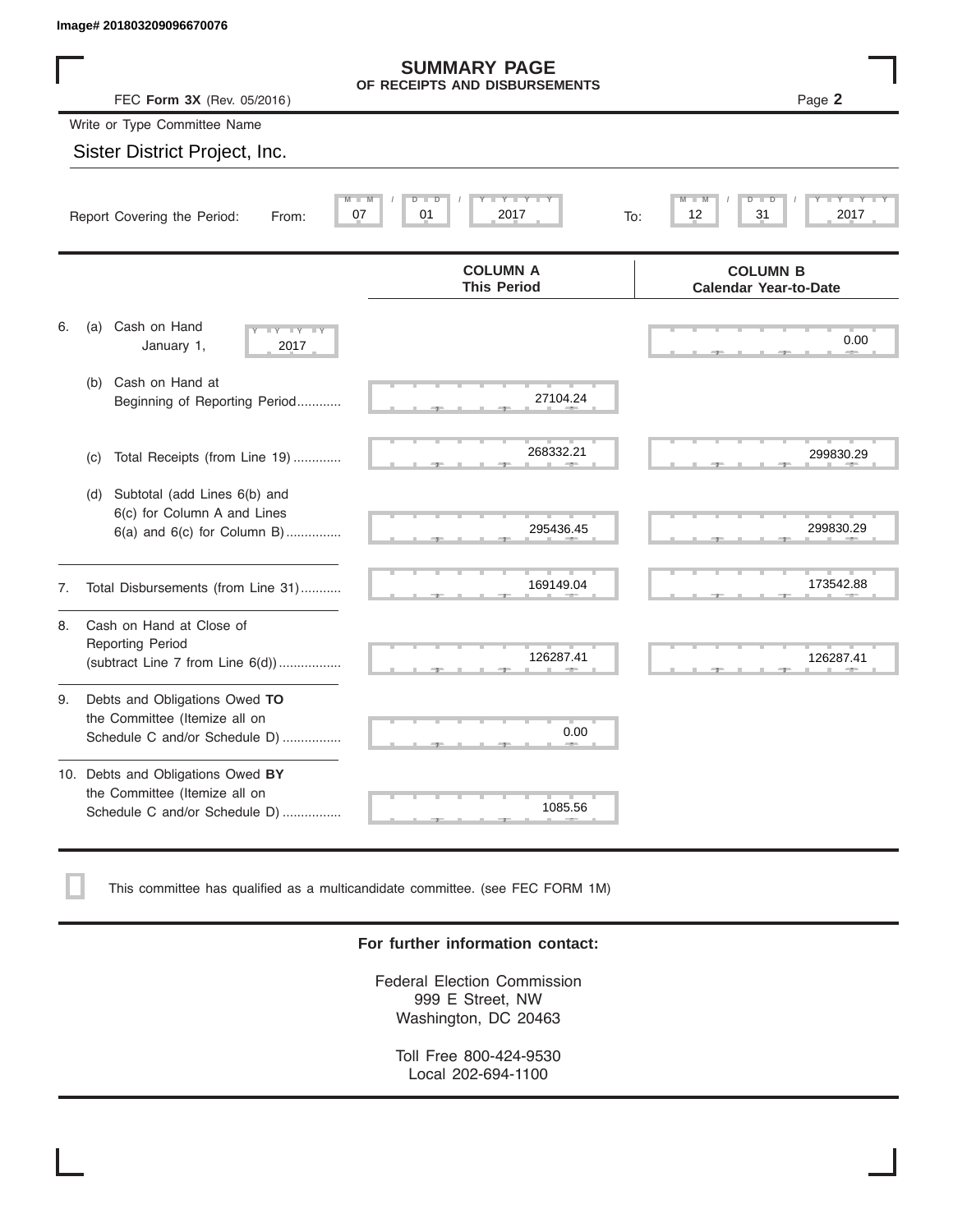#### **DETAILED SUMMARY PAGE**

|                                                                               | <b>DETAILED SUMMARY PAGE</b>                            |                                                                       |
|-------------------------------------------------------------------------------|---------------------------------------------------------|-----------------------------------------------------------------------|
| FEC Form 3X (Rev. 05/2016)                                                    | of Receipts                                             | Page 3                                                                |
| Write or Type Committee Name                                                  |                                                         |                                                                       |
| Sister District Project, Inc.                                                 |                                                         |                                                                       |
|                                                                               |                                                         |                                                                       |
| $M - M$<br>07<br>Report Covering the Period:<br>From:                         | $I - Y - I - Y - I - Y$<br>$D$ $D$<br>01<br>2017<br>To: | $T - Y - T - Y - T$<br>$M - M$<br>$D$ $\Box$<br>ъ<br>12<br>31<br>2017 |
| I. Receipts                                                                   | <b>COLUMN A</b><br><b>Total This Period</b>             | <b>COLUMN B</b><br><b>Calendar Year-to-Date</b>                       |
| 11. Contributions (other than loans) From:                                    |                                                         |                                                                       |
| Individuals/Persons Other<br>(a)                                              |                                                         |                                                                       |
| <b>Than Political Committees</b><br>(i) Itemized (use Schedule A)             | 64045.16                                                | 73630.16                                                              |
|                                                                               |                                                         |                                                                       |
|                                                                               | 56792.26                                                | 78705.34                                                              |
| (iii) TOTAL (add                                                              |                                                         |                                                                       |
| Lines $11(a)(i)$ and $(ii)$                                                   | 120837.42                                               | 152335.50                                                             |
|                                                                               | 0.00                                                    | 0.00                                                                  |
| Political Party Committees<br>(b)<br><b>Other Political Committees</b><br>(C) |                                                         |                                                                       |
|                                                                               | 0.00                                                    | 0.00                                                                  |
| Total Contributions (add Lines<br>(d)                                         |                                                         |                                                                       |
| $11(a)(iii)$ , (b), and (c)) (Carry                                           |                                                         |                                                                       |
| Totals to Line 33, page 5) ▶                                                  | 120837.42                                               | 152335.50                                                             |
| 12. Transfers From Affiliated/Other                                           |                                                         | 0.00                                                                  |
|                                                                               | 0.00                                                    |                                                                       |
|                                                                               | 0.00                                                    | 0.00                                                                  |
|                                                                               |                                                         |                                                                       |
| 14. Loan Repayments Received                                                  | 0.00                                                    | 0.00                                                                  |
| 15. Offsets To Operating Expenditures                                         |                                                         |                                                                       |
| (Refunds, Rebates, etc.)                                                      |                                                         |                                                                       |
| (Carry Totals to Line 37, page 5)                                             | 0.00                                                    | 0.00                                                                  |
| 16. Refunds of Contributions Made<br>to Federal Candidates and Other          |                                                         |                                                                       |
| Political Committees                                                          | 0.00                                                    | 0.00                                                                  |
| 17. Other Federal Receipts                                                    |                                                         |                                                                       |
|                                                                               | 0.00                                                    | 0.00                                                                  |
| 18. Transfers from Non-Federal and Levin Funds                                |                                                         |                                                                       |
| (a) Non-Federal Account                                                       | 147494.79                                               |                                                                       |
|                                                                               |                                                         | 147494.79                                                             |
| (b) Levin Funds (from Schedule H5)                                            | 0.00                                                    | 0.00                                                                  |
|                                                                               |                                                         |                                                                       |
| (c) Total Transfers (add $18(a)$ and $18(b)$ )                                | 147494.79                                               | 147494.79                                                             |
|                                                                               |                                                         |                                                                       |
| 19. Total Receipts (add Lines 11(d),                                          |                                                         |                                                                       |
| 12, 13, 14, 15, 16, 17, and 18(c)                                             | 268332.21                                               | 299830.29                                                             |
| 20. Total Federal Receipts                                                    |                                                         |                                                                       |
| (subtract Line 18(c) from Line 19) ▶                                          | 120837.42                                               | 152335.50                                                             |
|                                                                               |                                                         |                                                                       |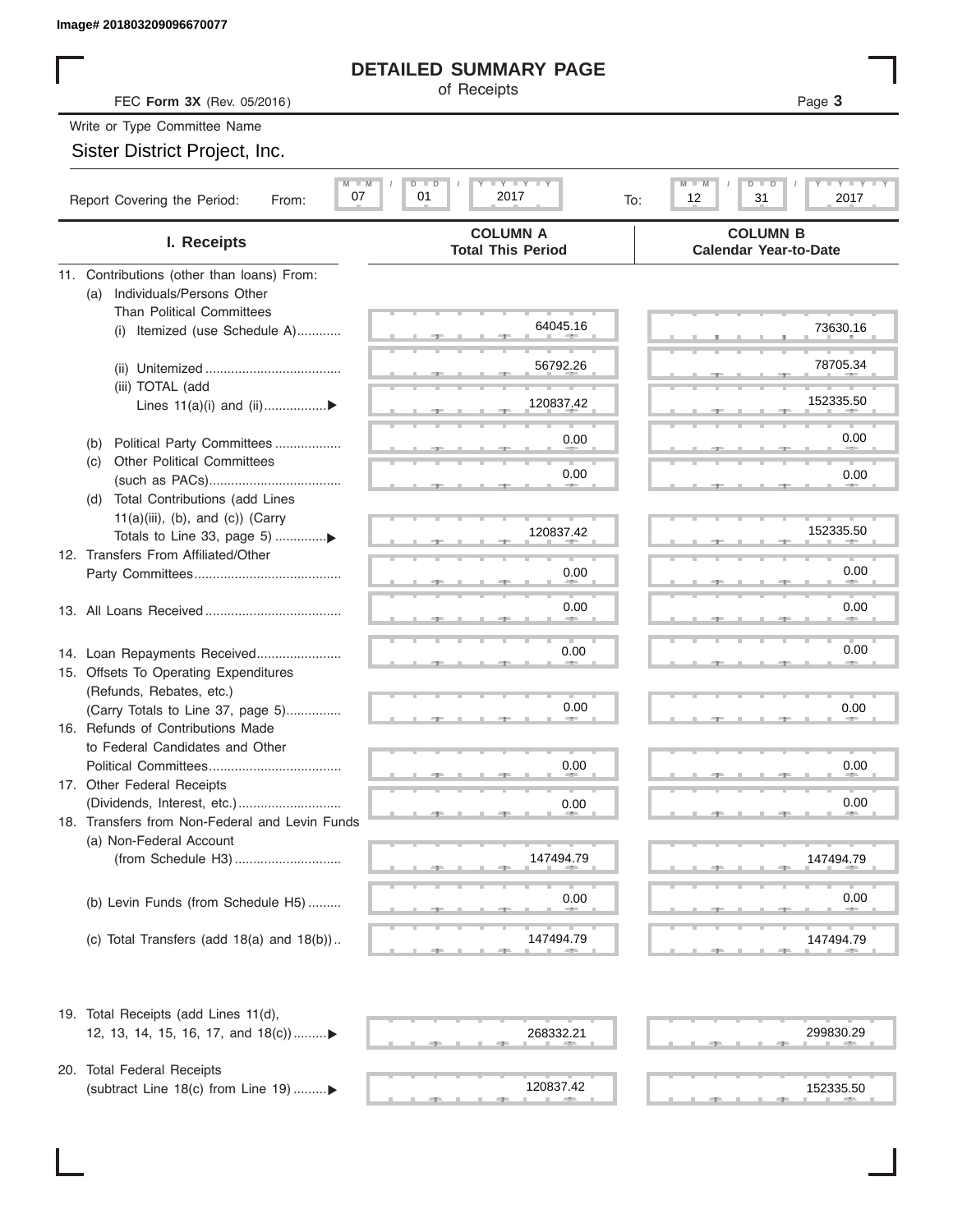I

#### **DETAILED SUMMARY PAGE**

of Disbursements

| FEC Form 3X (Rev. 05/2016)                                                    | u <i>usuus</i> anents                       | Page 4                                          |  |  |  |  |
|-------------------------------------------------------------------------------|---------------------------------------------|-------------------------------------------------|--|--|--|--|
| <b>II. Disbursements</b>                                                      | <b>COLUMN A</b><br><b>Total This Period</b> | <b>COLUMN B</b><br><b>Calendar Year-to-Date</b> |  |  |  |  |
| <b>Operating Expenditures:</b><br>21.<br>(a) Allocated Federal/Non-Federal    |                                             |                                                 |  |  |  |  |
| Activity (from Schedule H4)                                                   |                                             |                                                 |  |  |  |  |
| Federal Share<br>(i)                                                          | 12623.71                                    | 12623.71                                        |  |  |  |  |
| Non-Federal Share<br>(ii)                                                     | 148007.23                                   | 152401.07                                       |  |  |  |  |
| Other Federal Operating<br>(b)                                                |                                             |                                                 |  |  |  |  |
|                                                                               | 8102.63                                     | 8102.63                                         |  |  |  |  |
| <b>Total Operating Expenditures</b><br>(C)                                    |                                             |                                                 |  |  |  |  |
| (add 21(a)(i), (a)(ii), and (b))                                              | 168733.57                                   | 173127.41                                       |  |  |  |  |
| 22. Transfers to Affiliated/Other Party                                       | 0.00                                        | 0.00                                            |  |  |  |  |
| 23. Contributions to                                                          |                                             |                                                 |  |  |  |  |
| <b>Federal Candidates/Committees</b><br>and Other Political Committees        | 0.00                                        | 0.00                                            |  |  |  |  |
| 24. Independent Expenditures                                                  |                                             |                                                 |  |  |  |  |
| 25. Coordinated Party Expenditures                                            | 0.00                                        | 0.00                                            |  |  |  |  |
| $(52 \text{ U.S.C. }$ § 30116(d))                                             |                                             |                                                 |  |  |  |  |
|                                                                               | 0.00                                        | 0.00                                            |  |  |  |  |
|                                                                               | 0.00                                        | 0.00                                            |  |  |  |  |
|                                                                               |                                             |                                                 |  |  |  |  |
| 27.                                                                           | 0.00                                        | 0.00                                            |  |  |  |  |
| 28. Refunds of Contributions To:<br>(a) Individuals/Persons Other             |                                             |                                                 |  |  |  |  |
| Than Political Committees                                                     | 0.00                                        | 0.00                                            |  |  |  |  |
|                                                                               |                                             |                                                 |  |  |  |  |
| Political Party Committees<br>(b)<br><b>Other Political Committees</b><br>(C) | 0.00                                        | 0.00                                            |  |  |  |  |
|                                                                               | 0.00                                        | 0.00                                            |  |  |  |  |
| <b>Total Contribution Refunds</b><br>(d)                                      |                                             |                                                 |  |  |  |  |
| (add Lines 28(a), (b), and (c))                                               | 0.00                                        | 0.00                                            |  |  |  |  |
|                                                                               |                                             |                                                 |  |  |  |  |
| 29. Other Disbursements (Including                                            |                                             |                                                 |  |  |  |  |
|                                                                               | 415.47                                      | 415.47                                          |  |  |  |  |
| 30. Federal Election Activity (52 U.S.C. § 30101(20))                         |                                             |                                                 |  |  |  |  |
| (a) Allocated Federal Election Activity                                       |                                             |                                                 |  |  |  |  |
| (from Schedule H6)                                                            |                                             |                                                 |  |  |  |  |
|                                                                               | 0.00                                        | 0.00                                            |  |  |  |  |
|                                                                               |                                             |                                                 |  |  |  |  |
| Federal Election Activity Paid<br>(b)                                         | 0.00<br><b>COLLECTION</b>                   | 0.00<br>-                                       |  |  |  |  |
| Entirely With Federal Funds                                                   | 0.00                                        | 0.00                                            |  |  |  |  |
| Total Federal Election Activity (add<br>(C)                                   |                                             |                                                 |  |  |  |  |
| Lines $30(a)(i)$ , $30(a)(ii)$ and $30(b))$                                   | 0.00                                        | 0.00                                            |  |  |  |  |
|                                                                               |                                             |                                                 |  |  |  |  |
| 31. Total Disbursements (add Lines 21(c), 22,                                 |                                             |                                                 |  |  |  |  |
| 23, 24, 25, 26, 27, 28(d), 29 and 30(c))                                      | 169149.04                                   | 173542.88                                       |  |  |  |  |
| 32. Total Federal Disbursements                                               |                                             |                                                 |  |  |  |  |
| (subtract Line 21(a)(ii) and Line 30(a)(ii)                                   |                                             |                                                 |  |  |  |  |
|                                                                               | 21141.81                                    |                                                 |  |  |  |  |
|                                                                               |                                             | 21141.81                                        |  |  |  |  |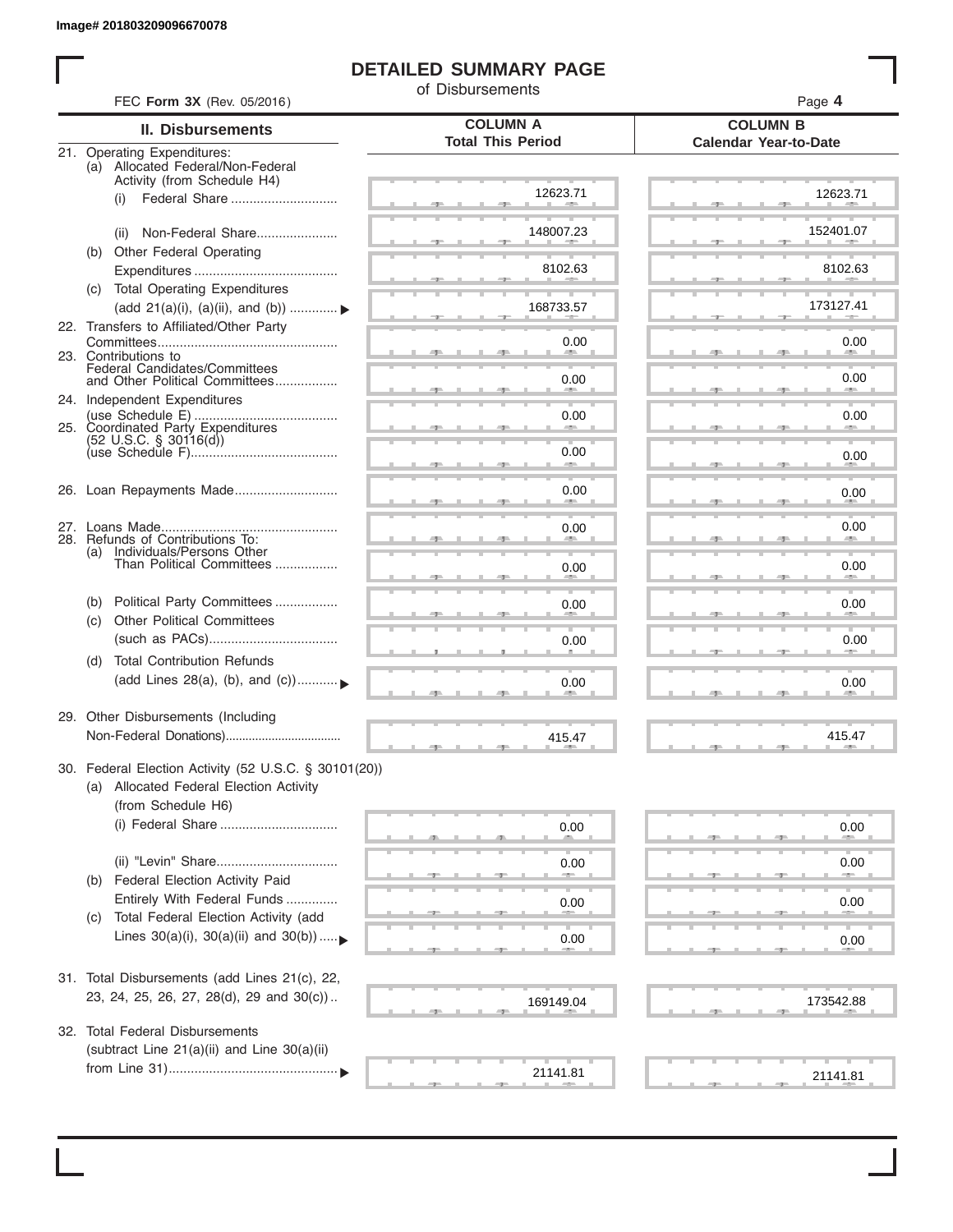#### **DETAILED SUMMARY PAGE**

of Disbursements

FEC **Form 3X** (Rev. 05/2016) Page **5**

| III. Net Contributions/       |
|-------------------------------|
| <b>Operating Expenditures</b> |
|                               |

**COLUMN A Total This Period**

#### **COLUMN B Calendar Year-to-Date**

| 33. Total Contributions (other than loans) |  |
|--------------------------------------------|--|
| 34. Total Contribution Refunds             |  |
|                                            |  |
| 35. Net Contributions (other than loans)   |  |
| (subtract Line 34 from Line 33)            |  |
| 36. Total Federal Operating Expenditures   |  |
| (add Line 21(a)(i) and Line 21(b))         |  |
| 37. Offsets to Operating Expenditures      |  |
|                                            |  |
| 38. Net Operating Expenditures             |  |
|                                            |  |

|  | æ     |   | 生  | 120837.42     |
|--|-------|---|----|---------------|
|  |       |   |    | 0.00          |
|  | - 7 - | ш | 49 | п.<br>٠       |
|  | a.    |   | 51 | 120837.42     |
|  |       |   |    |               |
|  | 51    |   | 51 | 20726.34      |
|  |       |   |    | 0.00          |
|  | э     |   | ÷  | e.            |
|  |       |   |    | т<br>20726.34 |
|  |       |   |    |               |

|  |  |     | 120837.42           |  |  |     | 152335.50           |
|--|--|-----|---------------------|--|--|-----|---------------------|
|  |  | -91 | 0.00<br><b>AREA</b> |  |  | -90 | 0.00<br><b>AREA</b> |
|  |  |     | 120837.42           |  |  |     | 152335.50           |
|  |  |     |                     |  |  |     |                     |
|  |  |     | 20726.34            |  |  |     | 20726.34            |
|  |  |     | 0.00                |  |  |     | 0.00                |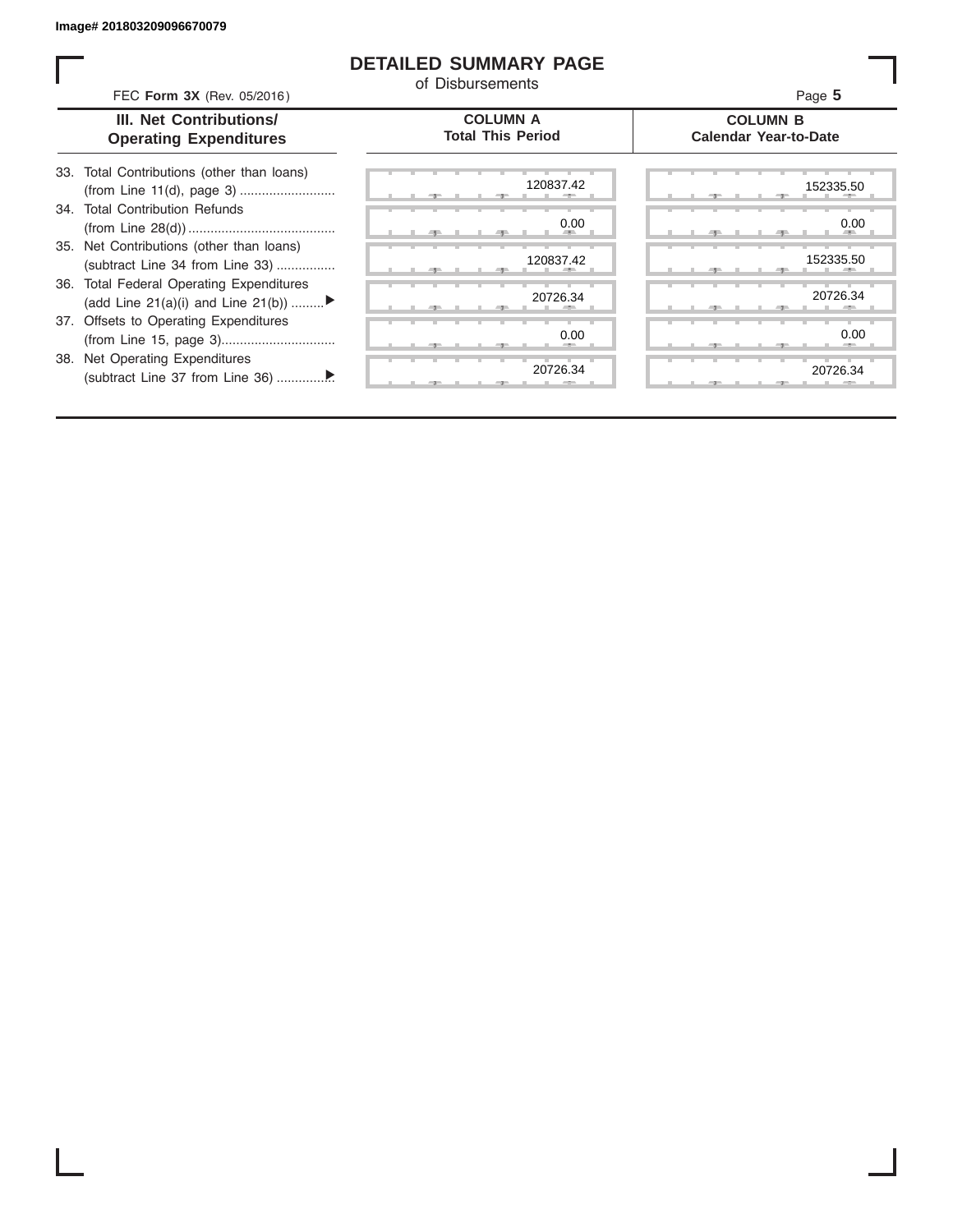# tmage# 201803209096670080<br>DAGE 6 / 253 B9 CI G`H9 LH`F 9 **@ H9 8 `HC `5 `F 9 DC F Hž G7 < 9 8 I @ `C F `<del>J I</del>9 A <del>A</del>5 H<del>C</del> B ؛ 3 7 `A =G7 9 @@ B9 CI G`H9 LH`F 9 @ H9 8 `HC `5 `F 9 DC F Hž G7 < 9 8 I @ `C F `<del>J I</del>9 A**

Ī **Form/Schedule: F3XA Transaction ID :** 

> August Expenses: 10% Federal/90% Nonfederal; September Expenses: 6% Federal/94% Nonfederal; October Expenses: 10% Federal/90% Nonfederal; November Expenses: 3% Federal/97% Nonfederal; December Expenses: 10% Federal/90% Nonfederal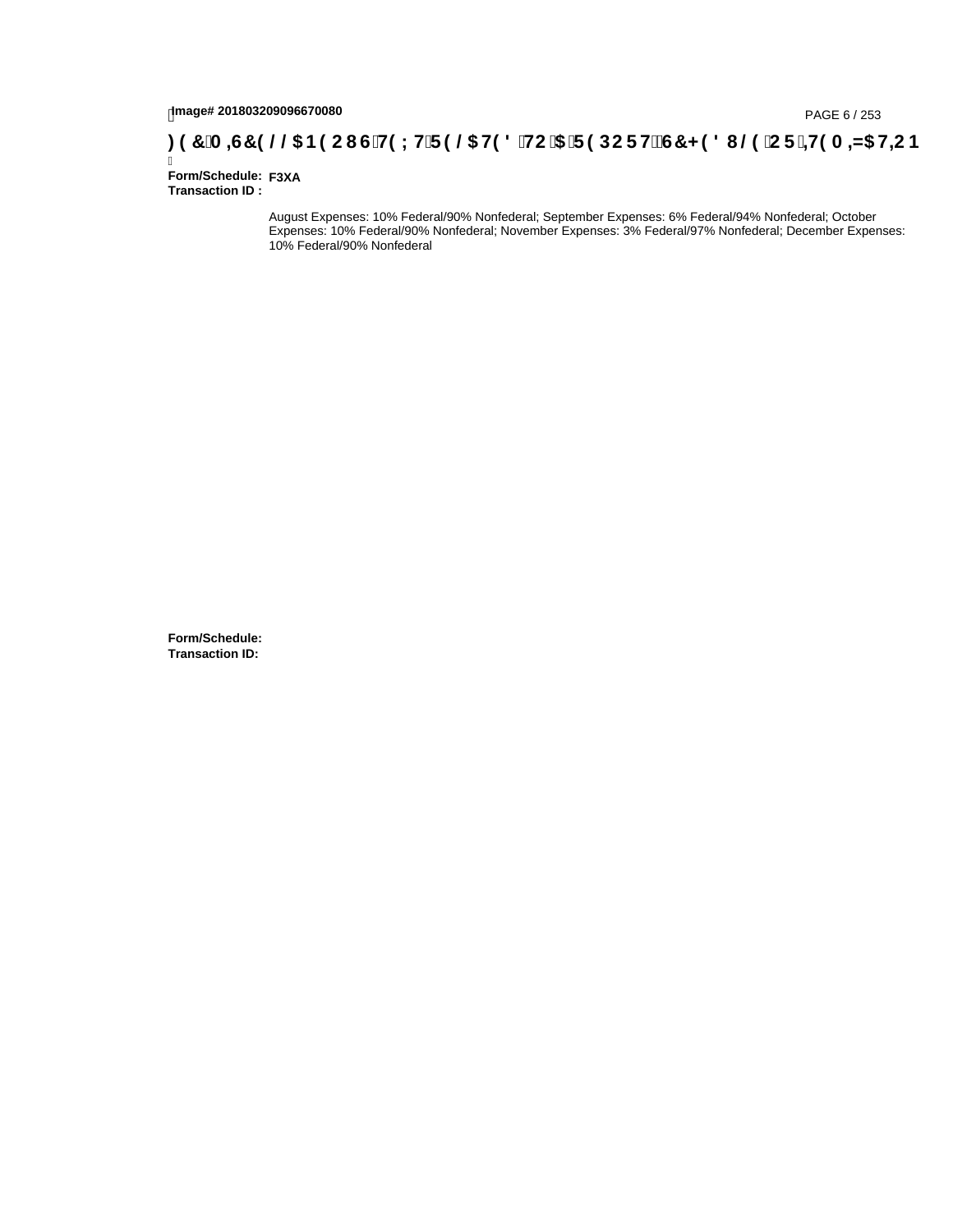|                          | <b>SCHEDULE A (FEC Form 3X)</b> |
|--------------------------|---------------------------------|
| <b>ITEMIZED RECEIPTS</b> |                                 |

Use separate schedule(s) (check only one)<br>for each category of the  $\begin{array}{|c|c|c|c|c|}\hline \textbf{X} & 11a & 14 \\\hline \end{array}$ 

FOR LINE NUMBER: PAGE 7

OF 253

|                                                                                                                                     | TEMIZED RECEIPTS                                                                                                                                                                                                                                                                        |                                    | for each category of the<br>Detailed Summary Page |                                                            | x                                                     | 11a<br>13                                                            |                                                        | 11 <sub>b</sub><br>14 |           | 11c<br>15                 | 12<br>16                                                              | 17            |        |  |
|-------------------------------------------------------------------------------------------------------------------------------------|-----------------------------------------------------------------------------------------------------------------------------------------------------------------------------------------------------------------------------------------------------------------------------------------|------------------------------------|---------------------------------------------------|------------------------------------------------------------|-------------------------------------------------------|----------------------------------------------------------------------|--------------------------------------------------------|-----------------------|-----------|---------------------------|-----------------------------------------------------------------------|---------------|--------|--|
|                                                                                                                                     | Any information copied from such Reports and Statements may not be sold or used by any person for the purpose of soliciting contributions<br>or for commercial purposes, other than using the name and address of any political committee to solicit contributions from such committee. |                                    |                                                   |                                                            |                                                       |                                                                      |                                                        |                       |           |                           |                                                                       |               |        |  |
|                                                                                                                                     | NAME OF COMMITTEE (In Full)<br>Sister District Project, Inc.                                                                                                                                                                                                                            |                                    |                                                   |                                                            |                                                       |                                                                      |                                                        |                       |           |                           |                                                                       |               |        |  |
| А.                                                                                                                                  | Full Name of Individual (Last, First, Middle Initial) or Full Organization Name<br>Alperovitz-Bichell, Kari, , ,                                                                                                                                                                        |                                    |                                                   |                                                            |                                                       |                                                                      | Date of Receipt                                        |                       |           |                           |                                                                       |               |        |  |
|                                                                                                                                     | Mailing Address 1936 Seven Grove Road                                                                                                                                                                                                                                                   |                                    |                                                   |                                                            |                                                       |                                                                      | $M - M$<br>12                                          |                       |           | D<br>$\overline{D}$<br>31 |                                                                       | Y TYT<br>2017 |        |  |
|                                                                                                                                     | City<br>Annapolis                                                                                                                                                                                                                                                                       | State<br><b>MD</b>                 |                                                   | Zip Code<br>21401                                          |                                                       |                                                                      |                                                        |                       |           |                           | <b>Transaction ID: INCA1128</b><br>Amount of Each Receipt this Period |               |        |  |
|                                                                                                                                     | FEC ID number of contributing<br>federal political committee.                                                                                                                                                                                                                           | C                                  |                                                   |                                                            |                                                       |                                                                      |                                                        |                       |           |                           |                                                                       |               | 250.00 |  |
|                                                                                                                                     | Name of Employer (for Individual)<br>Asian American Medical Group                                                                                                                                                                                                                       | Physician                          |                                                   | Occupation (for Individual)                                |                                                       |                                                                      |                                                        | Memo Item             |           |                           |                                                                       |               |        |  |
|                                                                                                                                     | Receipt For:<br>Primary<br>General<br>Other (specify) $\blacktriangledown$                                                                                                                                                                                                              |                                    |                                                   | Aggregate Year-to-Date ▼<br>250.00                         |                                                       |                                                                      |                                                        |                       |           |                           |                                                                       |               |        |  |
|                                                                                                                                     | Full Name of Individual (Last, First, Middle Initial) or Full Organization Name<br>B. Appelbaum, Alan, , ,                                                                                                                                                                              |                                    |                                                   |                                                            |                                                       |                                                                      | Date of Receipt                                        |                       |           |                           |                                                                       |               |        |  |
|                                                                                                                                     | Mailing Address 500 Croton Lake Road                                                                                                                                                                                                                                                    |                                    |                                                   |                                                            |                                                       |                                                                      | $Y = Y$<br>$\overline{\mathbb{D}}$<br>12<br>2017<br>19 |                       |           |                           |                                                                       |               |        |  |
|                                                                                                                                     | City<br><b>Mount Kisco</b>                                                                                                                                                                                                                                                              | State<br><b>NY</b>                 |                                                   | Zip Code<br>10549                                          |                                                       | <b>Transaction ID: INCA974</b><br>Amount of Each Receipt this Period |                                                        |                       |           |                           |                                                                       |               |        |  |
| FEC ID number of contributing<br>С<br>federal political committee.                                                                  |                                                                                                                                                                                                                                                                                         |                                    |                                                   |                                                            |                                                       |                                                                      |                                                        |                       |           | 500.00                    |                                                                       |               |        |  |
|                                                                                                                                     | Name of Employer (for Individual)<br>n/a                                                                                                                                                                                                                                                |                                    | Occupation (for Individual)<br>Retired            |                                                            |                                                       |                                                                      |                                                        |                       | Memo Item |                           |                                                                       |               |        |  |
|                                                                                                                                     | Receipt For:<br>Primary<br>General<br>Other (specify) $\blacktriangledown$                                                                                                                                                                                                              |                                    |                                                   | Aggregate Year-to-Date ▼<br>1000.00                        |                                                       |                                                                      |                                                        |                       |           |                           |                                                                       |               |        |  |
| Full Name of Individual (Last, First, Middle Initial) or Full Organization Name<br>C. Appelbaum, Judith, , ,                        |                                                                                                                                                                                                                                                                                         |                                    |                                                   |                                                            |                                                       |                                                                      | Date of Receipt                                        |                       |           |                           |                                                                       |               |        |  |
| Mailing Address 500 Croton Lake Road                                                                                                |                                                                                                                                                                                                                                                                                         |                                    |                                                   |                                                            | $Y - Y - Y$<br>$M - M$<br>$D$ $D$<br>2017<br>12<br>19 |                                                                      |                                                        |                       |           |                           |                                                                       |               |        |  |
|                                                                                                                                     | City<br><b>Mount Kisco</b>                                                                                                                                                                                                                                                              | <b>State</b><br>NY                 |                                                   | Zip Code<br>10549                                          |                                                       |                                                                      |                                                        |                       |           |                           | <b>Transaction ID: INCA973</b><br>Amount of Each Receipt this Period  |               |        |  |
| FEC ID number of contributing<br>C<br>federal political committee.<br>Name of Employer (for Individual)<br>Sensible Solutions, Inc. |                                                                                                                                                                                                                                                                                         |                                    |                                                   |                                                            |                                                       |                                                                      |                                                        |                       |           |                           |                                                                       |               | 500.00 |  |
|                                                                                                                                     |                                                                                                                                                                                                                                                                                         |                                    |                                                   | Occupation (for Individual)<br><b>Marketing Consultant</b> |                                                       |                                                                      |                                                        | Memo Item             |           |                           |                                                                       |               |        |  |
|                                                                                                                                     | Receipt For:<br>Primary<br>General<br>Other (specify)                                                                                                                                                                                                                                   | Aggregate Year-to-Date ▼<br>500.00 |                                                   |                                                            |                                                       |                                                                      |                                                        |                       |           |                           |                                                                       |               |        |  |
|                                                                                                                                     |                                                                                                                                                                                                                                                                                         |                                    |                                                   |                                                            |                                                       |                                                                      |                                                        |                       |           |                           |                                                                       | 1250.00       |        |  |
|                                                                                                                                     |                                                                                                                                                                                                                                                                                         |                                    |                                                   |                                                            |                                                       |                                                                      |                                                        |                       |           |                           |                                                                       |               |        |  |

 ▲ ▲ ▲ , , .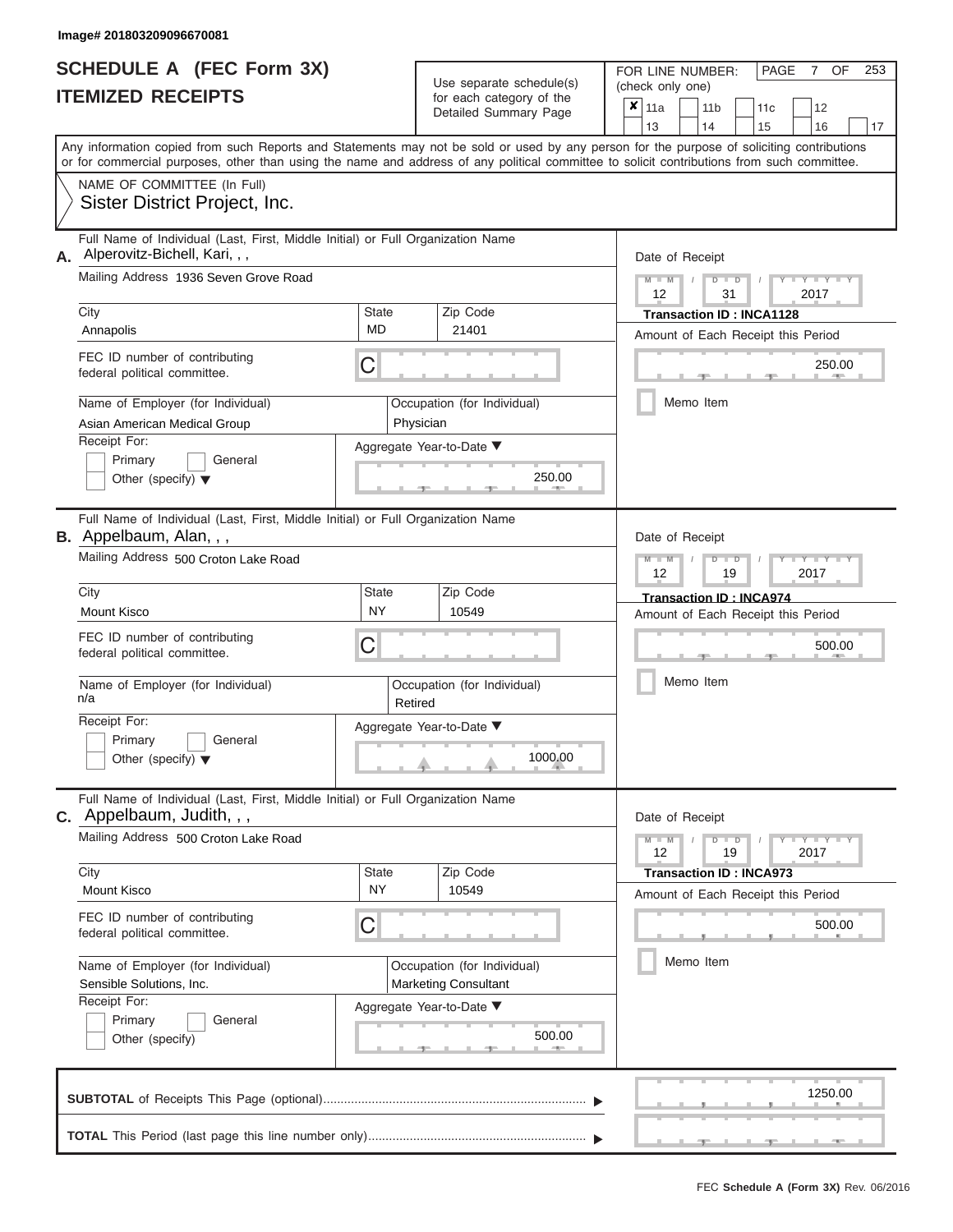|                          | <b>SCHEDULE A (FEC Form 3X)</b> |
|--------------------------|---------------------------------|
| <b>ITEMIZED RECEIPTS</b> |                                 |

Use separate schedule(s)<br>for each category of the

FOR LINE NUMBER:<br>(check only one)

PAGE 8 OF 253

|                                           |                                                                                                                                            |                          | $0.0011$ $0.000$<br>Detailed Summary Page   |  | X.              | 11a                                               |  | 11 <sub>b</sub> |               | 11c                            | 12                                 |        |  |  |  |
|-------------------------------------------|--------------------------------------------------------------------------------------------------------------------------------------------|--------------------------|---------------------------------------------|--|-----------------|---------------------------------------------------|--|-----------------|---------------|--------------------------------|------------------------------------|--------|--|--|--|
|                                           | Any information copied from such Reports and Statements may not be sold or used by any person for the purpose of soliciting contributions  |                          |                                             |  |                 | 13                                                |  | 14              |               | 15                             | 16                                 | 17     |  |  |  |
|                                           | or for commercial purposes, other than using the name and address of any political committee to solicit contributions from such committee. |                          |                                             |  |                 |                                                   |  |                 |               |                                |                                    |        |  |  |  |
|                                           | NAME OF COMMITTEE (In Full)                                                                                                                |                          |                                             |  |                 |                                                   |  |                 |               |                                |                                    |        |  |  |  |
|                                           | Sister District Project, Inc.                                                                                                              |                          |                                             |  |                 |                                                   |  |                 |               |                                |                                    |        |  |  |  |
|                                           | Full Name of Individual (Last, First, Middle Initial) or Full Organization Name<br>A. Bash, Alec, , ,                                      |                          |                                             |  | Date of Receipt |                                                   |  |                 |               |                                |                                    |        |  |  |  |
|                                           | Mailing Address 936 Church Street                                                                                                          |                          |                                             |  |                 | $M - M$<br>10                                     |  |                 | $D$ $D$<br>03 |                                | $Y - Y - I$<br>2017                |        |  |  |  |
|                                           | City                                                                                                                                       | <b>State</b>             | Zip Code                                    |  |                 |                                                   |  |                 |               | <b>Transaction ID: IDTA550</b> |                                    |        |  |  |  |
|                                           | San Francisco                                                                                                                              | CA                       | 94114                                       |  |                 |                                                   |  |                 |               |                                | Amount of Each Receipt this Period |        |  |  |  |
|                                           | FEC ID number of contributing<br>federal political committee.                                                                              | С                        |                                             |  |                 |                                                   |  |                 |               |                                |                                    | 50.00  |  |  |  |
|                                           | Name of Employer (for Individual)<br>n/a                                                                                                   |                          | Occupation (for Individual)<br>Not Employed |  |                 |                                                   |  | Memo Item       |               |                                |                                    |        |  |  |  |
|                                           | Receipt For:                                                                                                                               |                          | Aggregate Year-to-Date ▼                    |  |                 |                                                   |  |                 |               |                                |                                    |        |  |  |  |
|                                           | Primary<br>General<br>Other (specify) $\blacktriangledown$                                                                                 |                          | 400.00                                      |  |                 |                                                   |  |                 |               |                                |                                    |        |  |  |  |
|                                           | Full Name of Individual (Last, First, Middle Initial) or Full Organization Name<br><b>B.</b> Actblue                                       |                          |                                             |  | Date of Receipt |                                                   |  |                 |               |                                |                                    |        |  |  |  |
| Mailing Address 14 Arrow Street, Suite 11 |                                                                                                                                            |                          |                                             |  |                 | $M - M$<br>$Y - Y$<br>$D$ $D$<br>08<br>2017<br>10 |  |                 |               |                                |                                    |        |  |  |  |
|                                           | City                                                                                                                                       | <b>State</b>             | Zip Code                                    |  |                 | Transaction ID: INCA313IDTA550                    |  |                 |               |                                |                                    |        |  |  |  |
|                                           | MA<br>02138<br>Cambridge                                                                                                                   |                          |                                             |  |                 |                                                   |  |                 |               |                                | Amount of Each Receipt this Period |        |  |  |  |
|                                           | FEC ID number of contributing<br>federal political committee.                                                                              | С                        |                                             |  | 50.00           |                                                   |  |                 |               |                                |                                    |        |  |  |  |
|                                           | Name of Employer (for Individual)                                                                                                          |                          | Occupation (for Individual)                 |  | X<br>Memo Item  |                                                   |  |                 |               |                                |                                    |        |  |  |  |
|                                           | Receipt For:                                                                                                                               |                          | Aggregate Year-to-Date ▼                    |  |                 |                                                   |  |                 |               |                                |                                    |        |  |  |  |
|                                           | Primary<br>General                                                                                                                         |                          |                                             |  |                 |                                                   |  |                 |               |                                |                                    |        |  |  |  |
|                                           | Other (specify) $\blacktriangledown$                                                                                                       |                          | 55581.04                                    |  |                 |                                                   |  |                 |               |                                |                                    |        |  |  |  |
|                                           | Full Name of Individual (Last, First, Middle Initial) or Full Organization Name<br>$C.$ Bash, Alec, , ,                                    |                          |                                             |  |                 | Date of Receipt                                   |  |                 |               |                                |                                    |        |  |  |  |
|                                           | Mailing Address 936 Church Street                                                                                                          |                          |                                             |  |                 | $M - M$<br>10                                     |  |                 | $D$ $D$<br>16 |                                | Y = Y = Y = Y<br>2017              |        |  |  |  |
|                                           | City                                                                                                                                       | <b>State</b>             | Zip Code                                    |  |                 |                                                   |  |                 |               | <b>Transaction ID: IDTA658</b> |                                    |        |  |  |  |
|                                           | San Francisco                                                                                                                              | CA                       | 94114                                       |  |                 |                                                   |  |                 |               |                                | Amount of Each Receipt this Period |        |  |  |  |
|                                           | FEC ID number of contributing<br>С<br>federal political committee.                                                                         |                          |                                             |  |                 |                                                   |  |                 |               |                                |                                    | 50.00  |  |  |  |
| Name of Employer (for Individual)<br>n/a  |                                                                                                                                            |                          | Occupation (for Individual)<br>Not Employed |  | Memo Item       |                                                   |  |                 |               |                                |                                    |        |  |  |  |
|                                           | Receipt For:                                                                                                                               | Aggregate Year-to-Date ▼ |                                             |  |                 |                                                   |  |                 |               |                                |                                    |        |  |  |  |
|                                           | Primary<br>General                                                                                                                         |                          |                                             |  |                 |                                                   |  |                 |               |                                |                                    |        |  |  |  |
|                                           | Other (specify)                                                                                                                            |                          | 400.00                                      |  |                 |                                                   |  |                 |               |                                |                                    |        |  |  |  |
|                                           |                                                                                                                                            |                          |                                             |  |                 |                                                   |  |                 |               |                                |                                    | 100.00 |  |  |  |
|                                           |                                                                                                                                            |                          |                                             |  |                 |                                                   |  |                 |               |                                |                                    |        |  |  |  |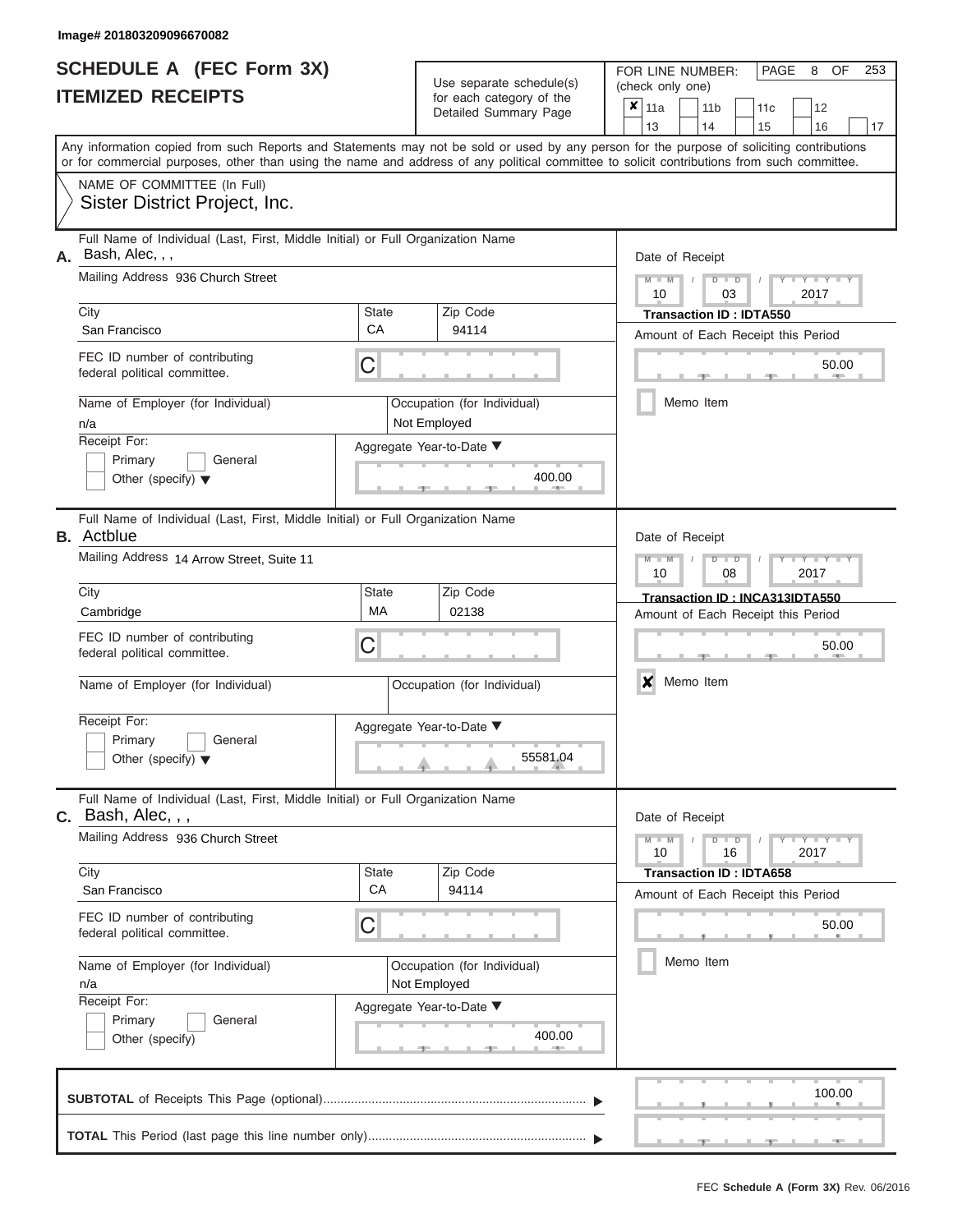# page# 201803209096670083<br>DAGE 9 / 253 DOC THOLH F 9 @ H9 8 HC '5 'F 9 DC F Hz G7 < 9 8 I @ 'C F '<del>1 I</del>9 A <del>A</del>5 H=C B : 97 'A =G7 9 @ & B9 C I G 'H9 L H F 9 @ H9 8 'HC '5 'F 9 DC F Hz G7 < 9 8 I

Ī **Form/Schedule: SA11AI Transaction ID : IDTA550**

Earmarked through ActBlue

**Form/Schedule: SA11AI Transaction ID: INCA313IDTA550**

Total earmarked through conduit PAC limit not affected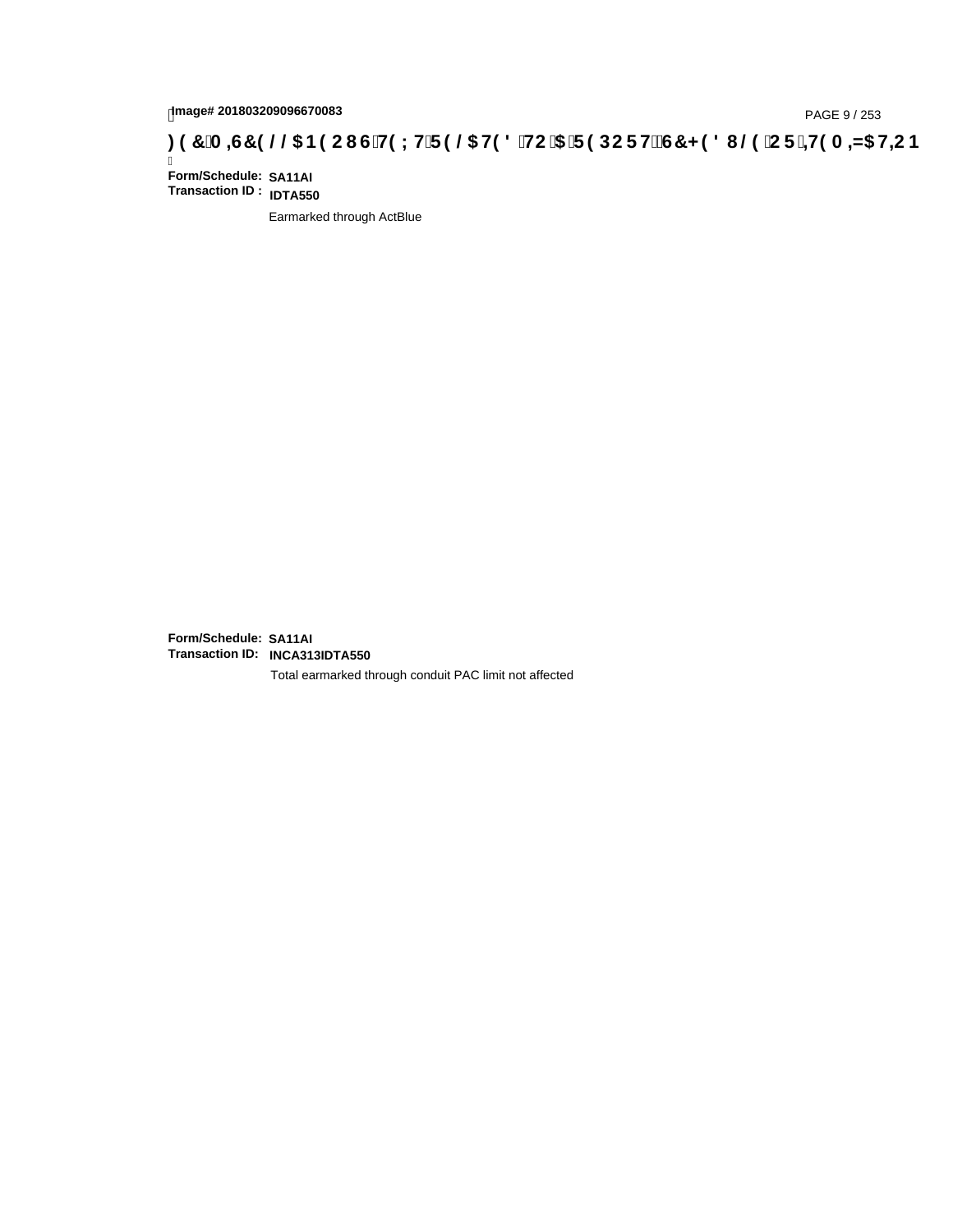# page# 201803209096670084<br>Denge# 201803209096670084<br>**(OD) CF + H9 A = A/5 H=C IS TH9 L H F 9 @ H9 8 `HC `5 `F 9 DC F Hž G7 < 9 8 I @ `C F `<del>I 1</del>9 A = A/5 H=C B .**

Ī **Form/Schedule: SA11AI Transaction ID : IDTA658**

Earmarked through ActBlue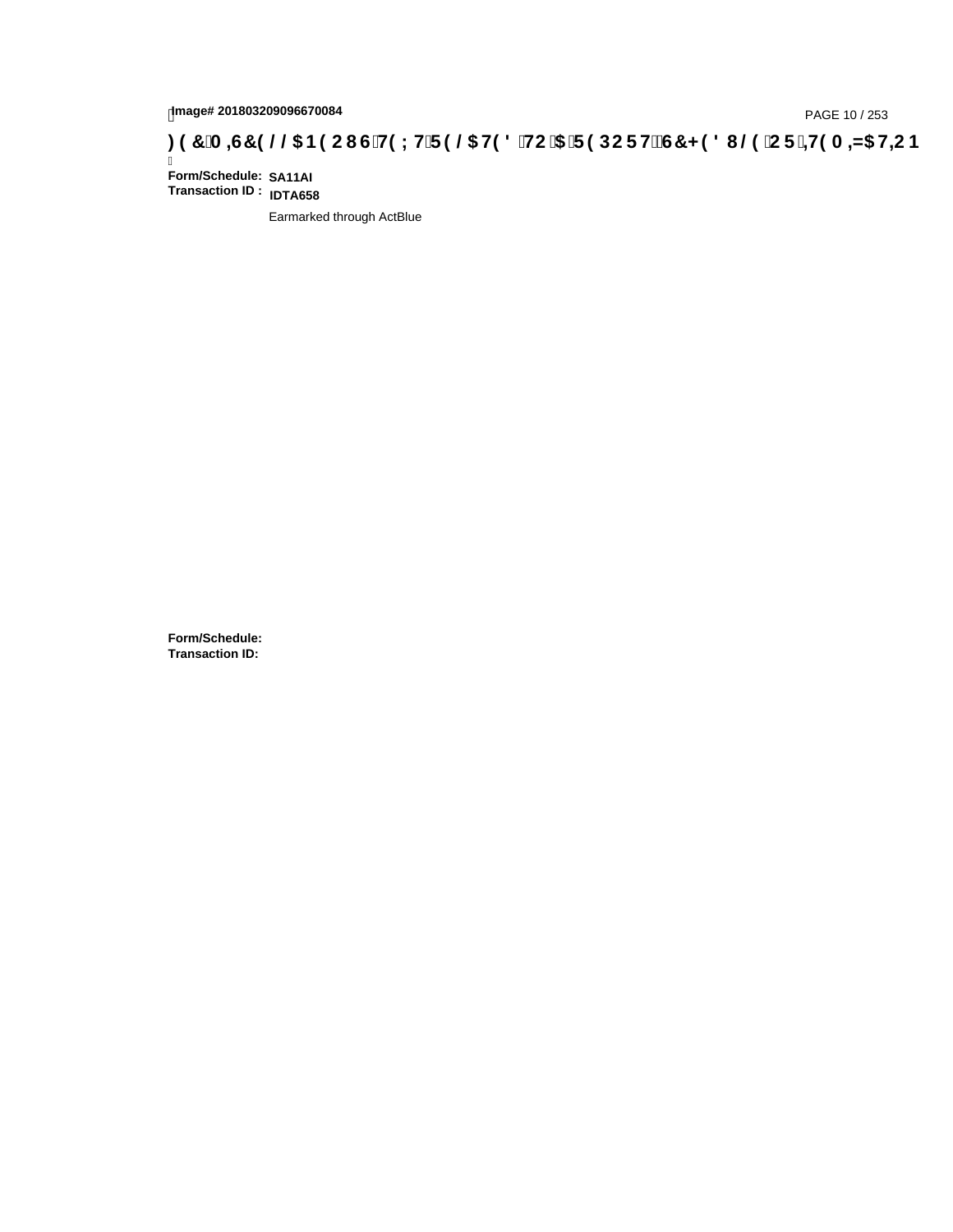| SCHEDULE A (FEC Form 3X) |  |
|--------------------------|--|
| <b>ITEMIZED RECEIPTS</b> |  |

| SCHEDULE A (FEC Form 3X)<br><b>ITEMIZED RECEIPTS</b>                                                                                                                                                                                                                                                                                                           | Use separate schedule(s)<br>for each category of the<br>Detailed Summary Page                                          | 253<br>FOR LINE NUMBER:<br>PAGE<br>OF<br>11<br>(check only one)<br>$\boldsymbol{x}$<br>11a<br>11 <sub>b</sub><br>12<br>11 <sub>c</sub>                                                    |
|----------------------------------------------------------------------------------------------------------------------------------------------------------------------------------------------------------------------------------------------------------------------------------------------------------------------------------------------------------------|------------------------------------------------------------------------------------------------------------------------|-------------------------------------------------------------------------------------------------------------------------------------------------------------------------------------------|
| Any information copied from such Reports and Statements may not be sold or used by any person for the purpose of soliciting contributions                                                                                                                                                                                                                      |                                                                                                                        | 13<br>14<br>15<br>16<br>17                                                                                                                                                                |
| or for commercial purposes, other than using the name and address of any political committee to solicit contributions from such committee.<br>NAME OF COMMITTEE (In Full)<br>Sister District Project, Inc.                                                                                                                                                     |                                                                                                                        |                                                                                                                                                                                           |
| Full Name of Individual (Last, First, Middle Initial) or Full Organization Name<br>Actblue<br>Α.<br>Mailing Address 14 Arrow Street, Suite 11<br>City<br>Cambridge<br>FEC ID number of contributing<br>federal political committee.<br>Name of Employer (for Individual)<br>Receipt For:<br>Primary<br>General<br>Other (specify) $\blacktriangledown$         | Zip Code<br><b>State</b><br>MA<br>02138<br>C<br>Occupation (for Individual)<br>Aggregate Year-to-Date ▼<br>55581.04    | Date of Receipt<br>$M = M$ /<br>$Y = Y =$<br>$D$ $D$<br>10<br>22<br>2017<br>Transaction ID: INCA328IDTA658<br>Amount of Each Receipt this Period<br>50.00<br><b>AND</b><br>x<br>Memo Item |
| Full Name of Individual (Last, First, Middle Initial) or Full Organization Name<br>B. Bash, Alec, , ,<br>Mailing Address 936 Church Street<br>City<br>San Francisco<br>FEC ID number of contributing<br>federal political committee.<br>Name of Employer (for Individual)<br>n/a<br>Receipt For:<br>Primary<br>General<br>Other (specify) $\blacktriangledown$ | State<br>Zip Code<br>CA<br>94114<br>C<br>Occupation (for Individual)<br>Not Employed<br>Aggregate Year-to-Date ▼       | Date of Receipt<br>$M - M$<br>$D$ $\Box$ $D$<br>$T - Y = T - T$<br>10<br>2017<br>16<br>Transaction ID: IDTA659<br>Amount of Each Receipt this Period<br>50.00<br>Memo Item                |
| Full Name of Individual (Last, First, Middle Initial) or Full Organization Name<br><b>C.</b> Actblue<br>Mailing Address 14 Arrow Street, Suite 11<br>City<br>Cambridge<br>FEC ID number of contributing<br>federal political committee.<br>Name of Employer (for Individual)<br>Receipt For:<br>Primary<br>General<br>Other (specify)                          | 400.00<br>Zip Code<br>State<br>MA<br>02138<br>C<br>Occupation (for Individual)<br>Aggregate Year-to-Date ▼<br>55581.04 | Date of Receipt<br>$M - M$<br>$D$ $D$<br>10<br>22<br>2017<br>Transaction ID: INCA328IDTA659<br>Amount of Each Receipt this Period<br>50.00<br>$\boldsymbol{x}$<br>Memo Item               |
|                                                                                                                                                                                                                                                                                                                                                                |                                                                                                                        | 50.00                                                                                                                                                                                     |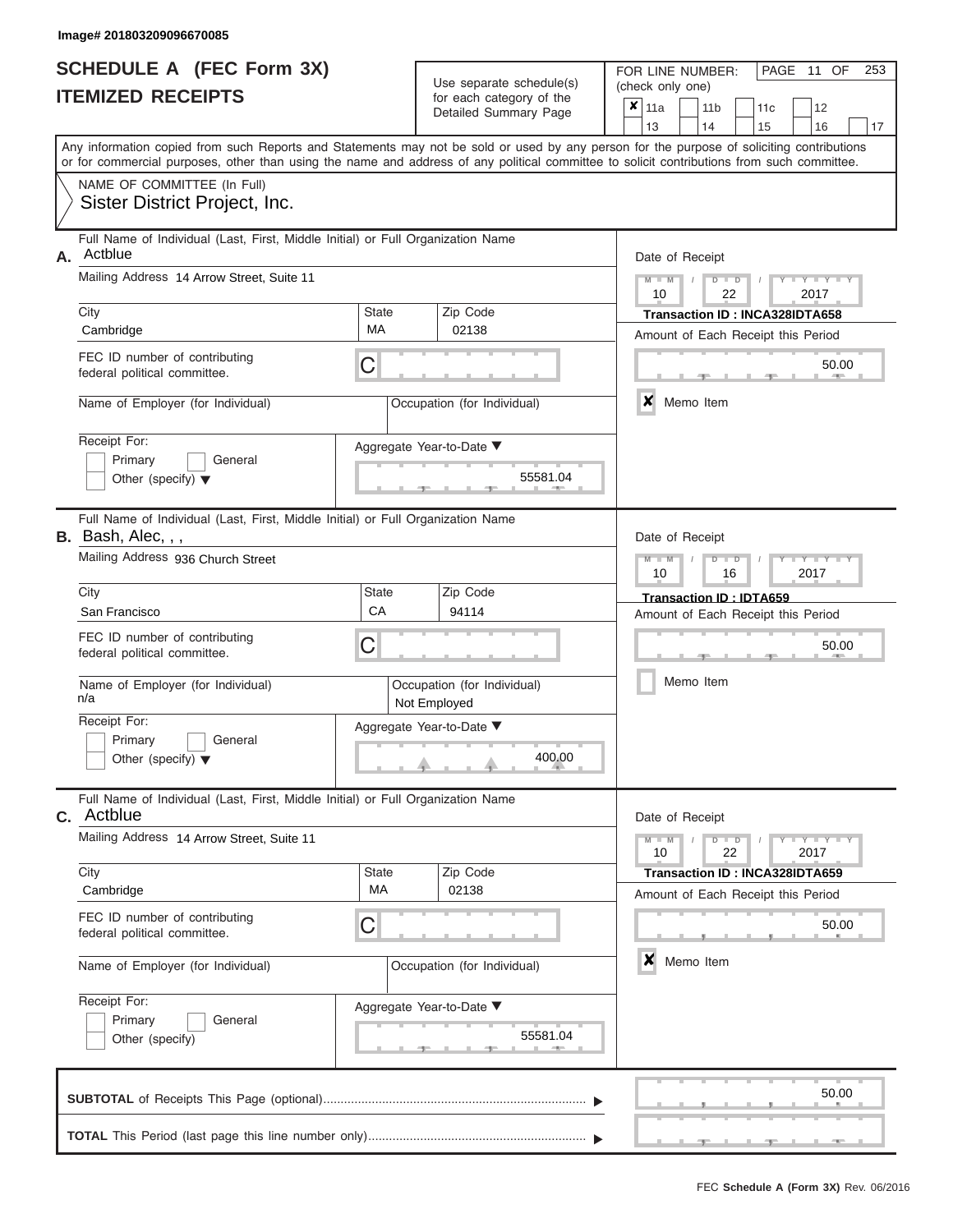# page# 201803209096670086<br>Denge# 201803209096670086<br>**(OR) CDES 366 HD 2006 BOOL GTH9 LHTF 9 @ HD 8 THC 15 TF 9 DC F HZ G7 < 9 8 I @ 1 CF 1<del>1 I</del>9 A =N5 H=C B 3 : 97 .**

Ī **Form/Schedule: SA11AI Transaction ID : INCA328IDTA658**

Total earmarked through conduit PAC limit not affected

**Form/Schedule: SA11AI Transaction ID: IDTA659**Earmarked through ActBlue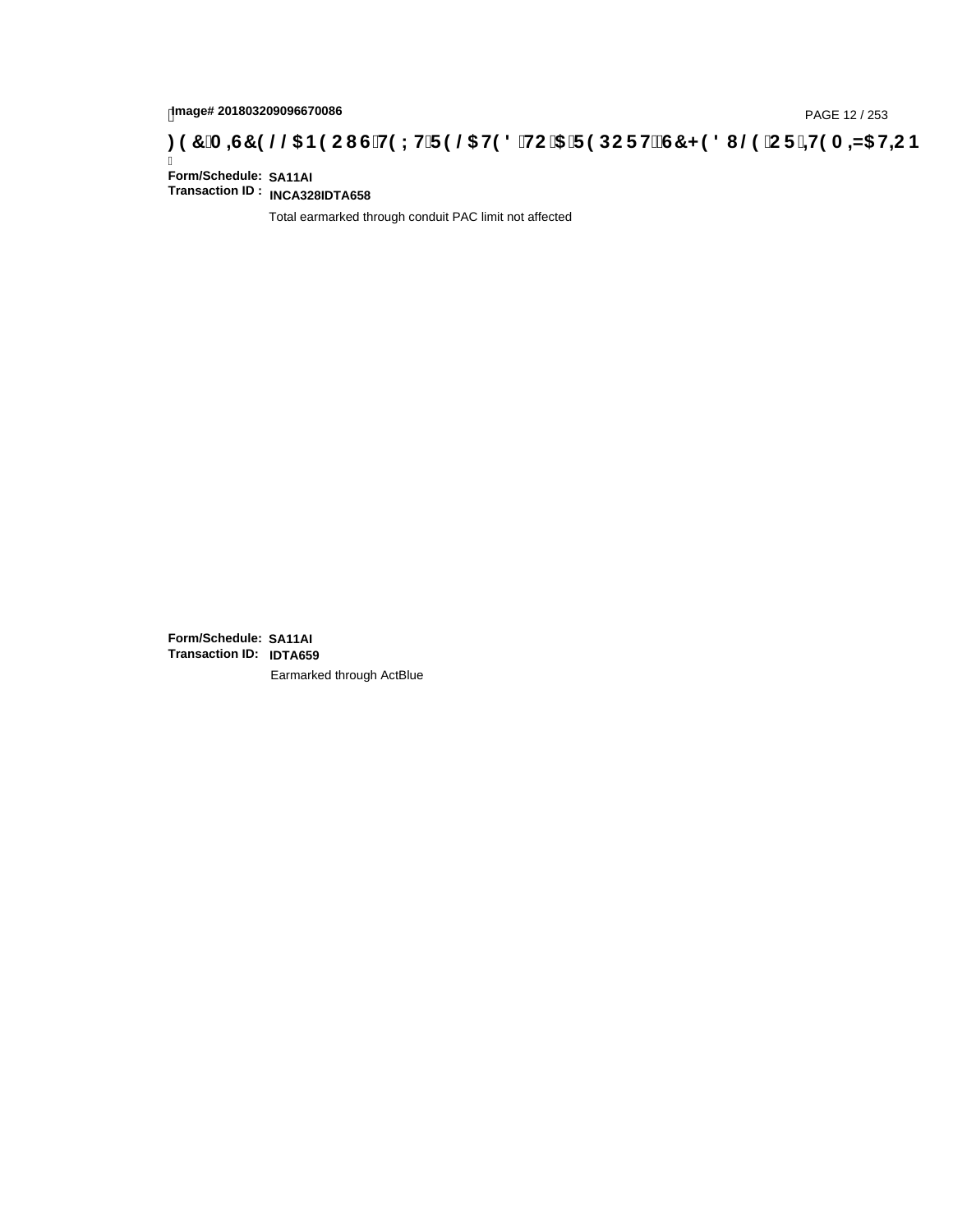# page# 201803209096670087<br>Denge# 201803209096670087<br>**( Of `+H9 A =N5 H=C B (@6 B9 CI | G`H9 L H`F 9 @6 H9 8 `HC `5 `F 9 DC F H** $\breve{E}$ **G7 < 9 8 I | @9 `C F `<del>+H</del>9 A =N5 H=C B**

Ī **Form/Schedule: SA11AI Transaction ID : INCA328IDTA659**

Total earmarked through conduit PAC limit not affected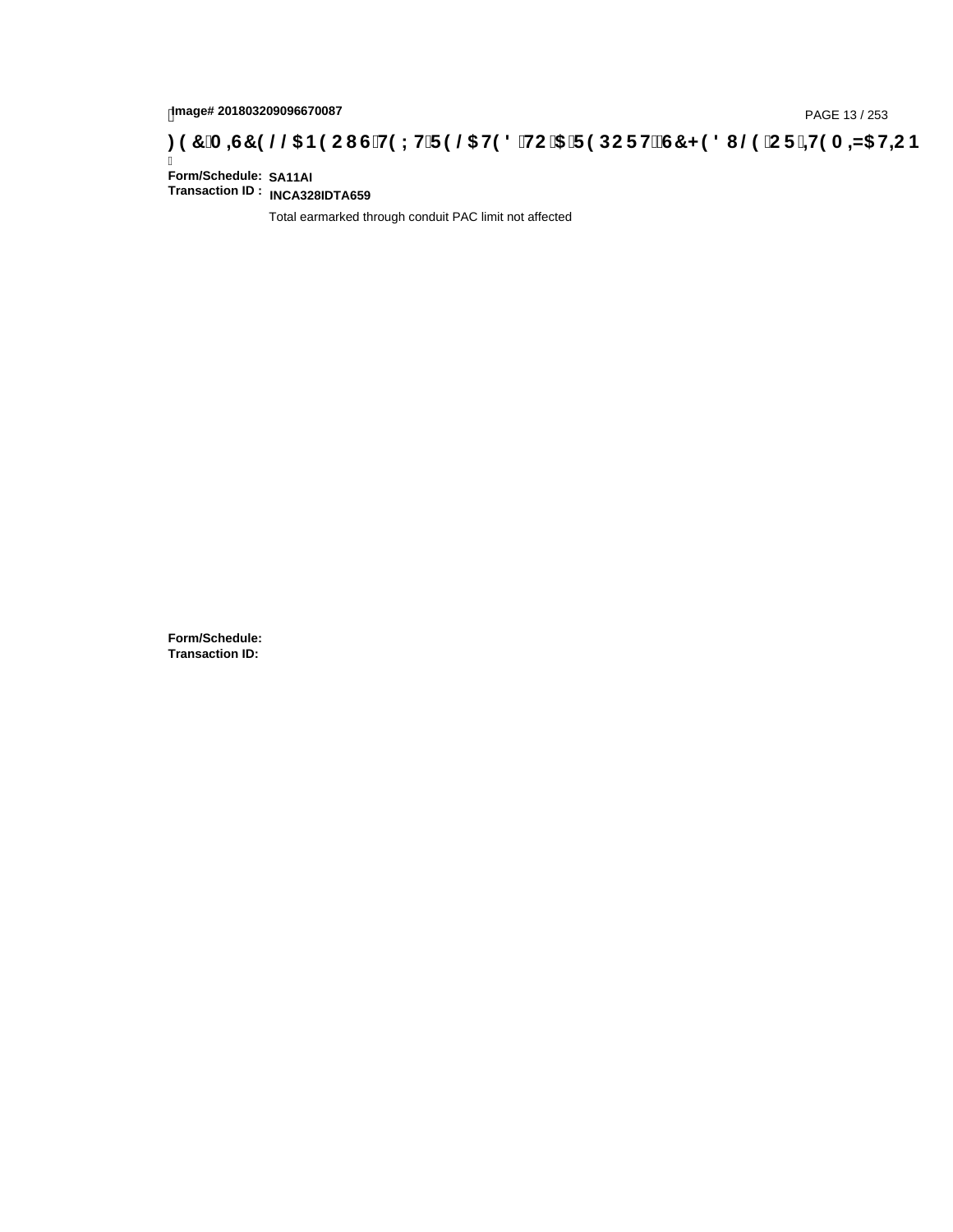|                          | SCHEDULE A (FEC Form 3X) |
|--------------------------|--------------------------|
| <b>ITEMIZED RECEIPTS</b> |                          |

Use separate schedule(s)<br>for each category of the

FOR LINE NUMBER:<br>(check only one)

PAGE 14 OF 253

|                                           |                                                                                                                                            |                                                                         | $\alpha$<br>Detailed Summary Page           | ×               | 11a             |                                                   | 11 <sub>b</sub> | 11c                                | 12                                 |    |  |  |  |  |  |
|-------------------------------------------|--------------------------------------------------------------------------------------------------------------------------------------------|-------------------------------------------------------------------------|---------------------------------------------|-----------------|-----------------|---------------------------------------------------|-----------------|------------------------------------|------------------------------------|----|--|--|--|--|--|
|                                           | Any information copied from such Reports and Statements may not be sold or used by any person for the purpose of soliciting contributions  |                                                                         |                                             |                 | 13              |                                                   | 14              | 15                                 | 16                                 | 17 |  |  |  |  |  |
|                                           | or for commercial purposes, other than using the name and address of any political committee to solicit contributions from such committee. |                                                                         |                                             |                 |                 |                                                   |                 |                                    |                                    |    |  |  |  |  |  |
|                                           | NAME OF COMMITTEE (In Full)                                                                                                                |                                                                         |                                             |                 |                 |                                                   |                 |                                    |                                    |    |  |  |  |  |  |
|                                           | Sister District Project, Inc.                                                                                                              |                                                                         |                                             |                 |                 |                                                   |                 |                                    |                                    |    |  |  |  |  |  |
| А.                                        | Full Name of Individual (Last, First, Middle Initial) or Full Organization Name<br>Bash, Alec, , ,                                         |                                                                         |                                             | Date of Receipt |                 |                                                   |                 |                                    |                                    |    |  |  |  |  |  |
|                                           | Mailing Address 936 Church Street                                                                                                          |                                                                         |                                             |                 | $M - M$<br>10   |                                                   | $D$ $D$<br>16   |                                    | $Y - Y - I$<br>2017                |    |  |  |  |  |  |
|                                           | City                                                                                                                                       | State                                                                   | Zip Code                                    |                 |                 |                                                   |                 | <b>Transaction ID: IDTA657</b>     |                                    |    |  |  |  |  |  |
|                                           | San Francisco                                                                                                                              | CA                                                                      | 94114                                       |                 |                 |                                                   |                 |                                    | Amount of Each Receipt this Period |    |  |  |  |  |  |
|                                           | FEC ID number of contributing<br>federal political committee.                                                                              | C                                                                       |                                             | 50.00           |                 |                                                   |                 |                                    |                                    |    |  |  |  |  |  |
|                                           | Name of Employer (for Individual)<br>n/a                                                                                                   |                                                                         | Occupation (for Individual)<br>Not Employed |                 |                 |                                                   | Memo Item       |                                    |                                    |    |  |  |  |  |  |
|                                           | Receipt For:                                                                                                                               |                                                                         | Aggregate Year-to-Date ▼                    |                 |                 |                                                   |                 |                                    |                                    |    |  |  |  |  |  |
|                                           | Primary<br>General<br>Other (specify) $\blacktriangledown$                                                                                 |                                                                         | 400.00                                      |                 |                 |                                                   |                 |                                    |                                    |    |  |  |  |  |  |
|                                           | Full Name of Individual (Last, First, Middle Initial) or Full Organization Name<br><b>B.</b> Actblue                                       |                                                                         |                                             | Date of Receipt |                 |                                                   |                 |                                    |                                    |    |  |  |  |  |  |
| Mailing Address 14 Arrow Street, Suite 11 |                                                                                                                                            |                                                                         |                                             |                 |                 | $M - M$<br>$Y - Y$<br>$D$ $D$<br>10<br>22<br>2017 |                 |                                    |                                    |    |  |  |  |  |  |
| City<br>State<br>MA                       |                                                                                                                                            |                                                                         | Zip Code                                    |                 |                 |                                                   |                 |                                    | Transaction ID: INCA328IDTA657     |    |  |  |  |  |  |
|                                           | Cambridge                                                                                                                                  | 02138                                                                   |                                             |                 |                 |                                                   |                 | Amount of Each Receipt this Period |                                    |    |  |  |  |  |  |
|                                           | FEC ID number of contributing<br>federal political committee.                                                                              | С                                                                       |                                             |                 |                 |                                                   |                 |                                    | 50.00                              |    |  |  |  |  |  |
|                                           | Name of Employer (for Individual)                                                                                                          |                                                                         | Occupation (for Individual)                 | X<br>Memo Item  |                 |                                                   |                 |                                    |                                    |    |  |  |  |  |  |
|                                           | Receipt For:                                                                                                                               |                                                                         | Aggregate Year-to-Date ▼                    |                 |                 |                                                   |                 |                                    |                                    |    |  |  |  |  |  |
|                                           | Primary<br>General                                                                                                                         |                                                                         |                                             |                 |                 |                                                   |                 |                                    |                                    |    |  |  |  |  |  |
|                                           | Other (specify) $\blacktriangledown$                                                                                                       |                                                                         | 55581.04                                    |                 |                 |                                                   |                 |                                    |                                    |    |  |  |  |  |  |
|                                           | Full Name of Individual (Last, First, Middle Initial) or Full Organization Name<br><b>C.</b> Bash, Alec, , ,                               |                                                                         |                                             |                 | Date of Receipt |                                                   |                 |                                    |                                    |    |  |  |  |  |  |
|                                           | Mailing Address 936 Church Street                                                                                                          |                                                                         |                                             |                 | $M - M$<br>10   |                                                   | $D$ $D$<br>17   |                                    | Y = Y = Y = Y<br>2017              |    |  |  |  |  |  |
|                                           | City                                                                                                                                       | State<br>CA                                                             | Zip Code                                    |                 |                 |                                                   |                 | <b>Transaction ID: IDTA663</b>     |                                    |    |  |  |  |  |  |
|                                           | San Francisco                                                                                                                              |                                                                         | 94114                                       |                 |                 |                                                   |                 |                                    | Amount of Each Receipt this Period |    |  |  |  |  |  |
|                                           | FEC ID number of contributing<br>federal political committee.                                                                              | C                                                                       |                                             |                 |                 |                                                   |                 |                                    | 50.00                              |    |  |  |  |  |  |
|                                           | Name of Employer (for Individual)<br>n/a                                                                                                   | Occupation (for Individual)<br>Not Employed<br>Aggregate Year-to-Date ▼ |                                             |                 |                 |                                                   | Memo Item       |                                    |                                    |    |  |  |  |  |  |
|                                           | Receipt For:                                                                                                                               |                                                                         |                                             |                 |                 |                                                   |                 |                                    |                                    |    |  |  |  |  |  |
|                                           | Primary<br>General                                                                                                                         |                                                                         | 400.00                                      |                 |                 |                                                   |                 |                                    |                                    |    |  |  |  |  |  |
|                                           | Other (specify)                                                                                                                            |                                                                         |                                             |                 |                 |                                                   |                 |                                    |                                    |    |  |  |  |  |  |
|                                           |                                                                                                                                            |                                                                         |                                             |                 |                 |                                                   |                 |                                    | 100.00                             |    |  |  |  |  |  |
|                                           |                                                                                                                                            |                                                                         |                                             |                 |                 |                                                   |                 |                                    |                                    |    |  |  |  |  |  |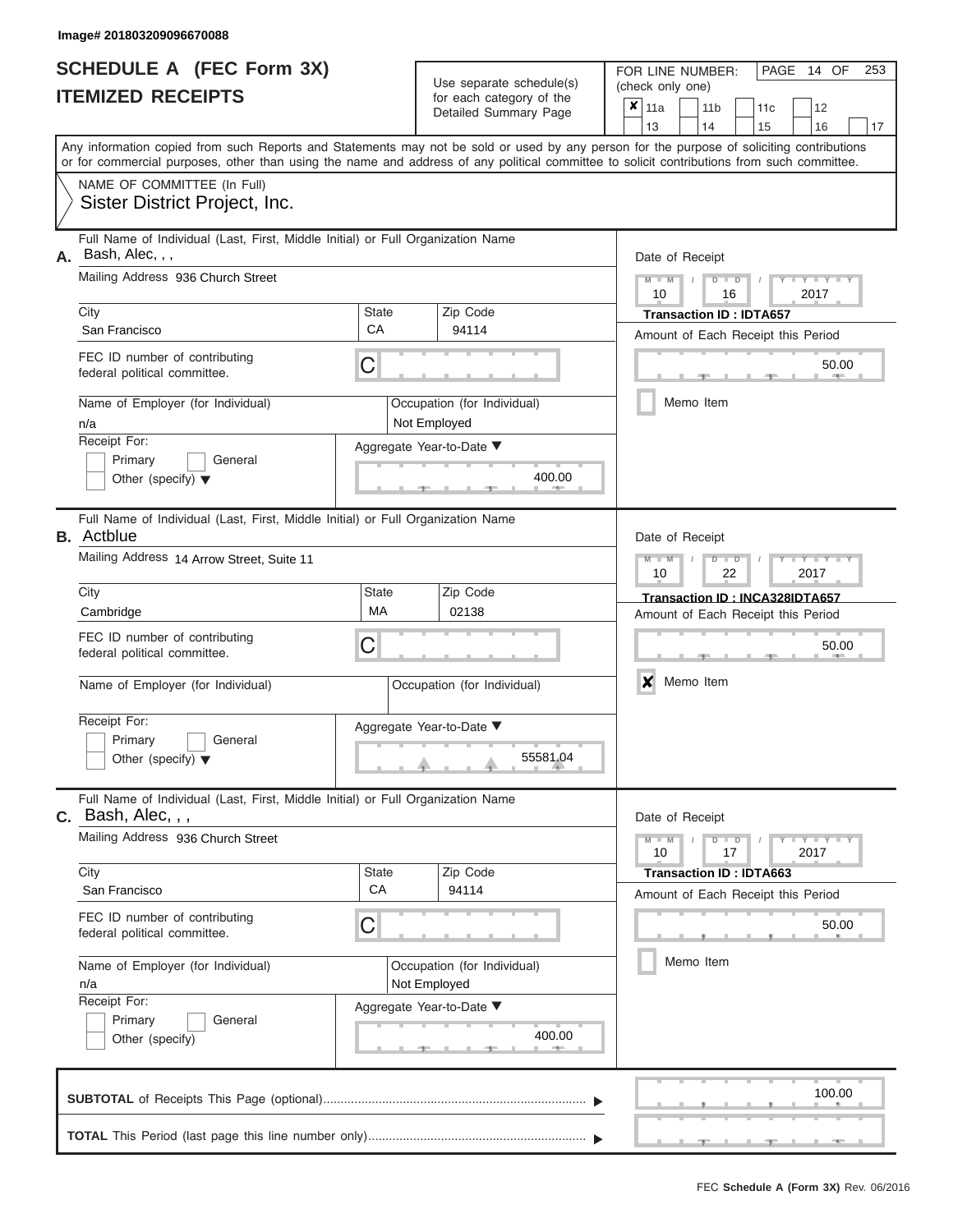### page# 201803209096670089<br>DAGE 15 / 253 DOC THOLH F 9 @ H9 8 HC '5 'F 9 DC F Hz G7 < 9 8 I @ 'C F '<del>1 1</del>9 A <del>A</del>5 H=C B : 97 'A =G7 9 @ & B9 C I G 'H9 LH F 9 @ H9 8 'HC '5 'F 9 DC F Hz G7 < 9 8 I @ 'C F '<del>1 1</del>9 A =N5 H=C B

Ī **Form/Schedule: SA11AI Transaction ID : IDTA657**

Earmarked through ActBlue

**Form/Schedule: SA11AI Transaction ID: INCA328IDTA657**

Total earmarked through conduit PAC limit not affected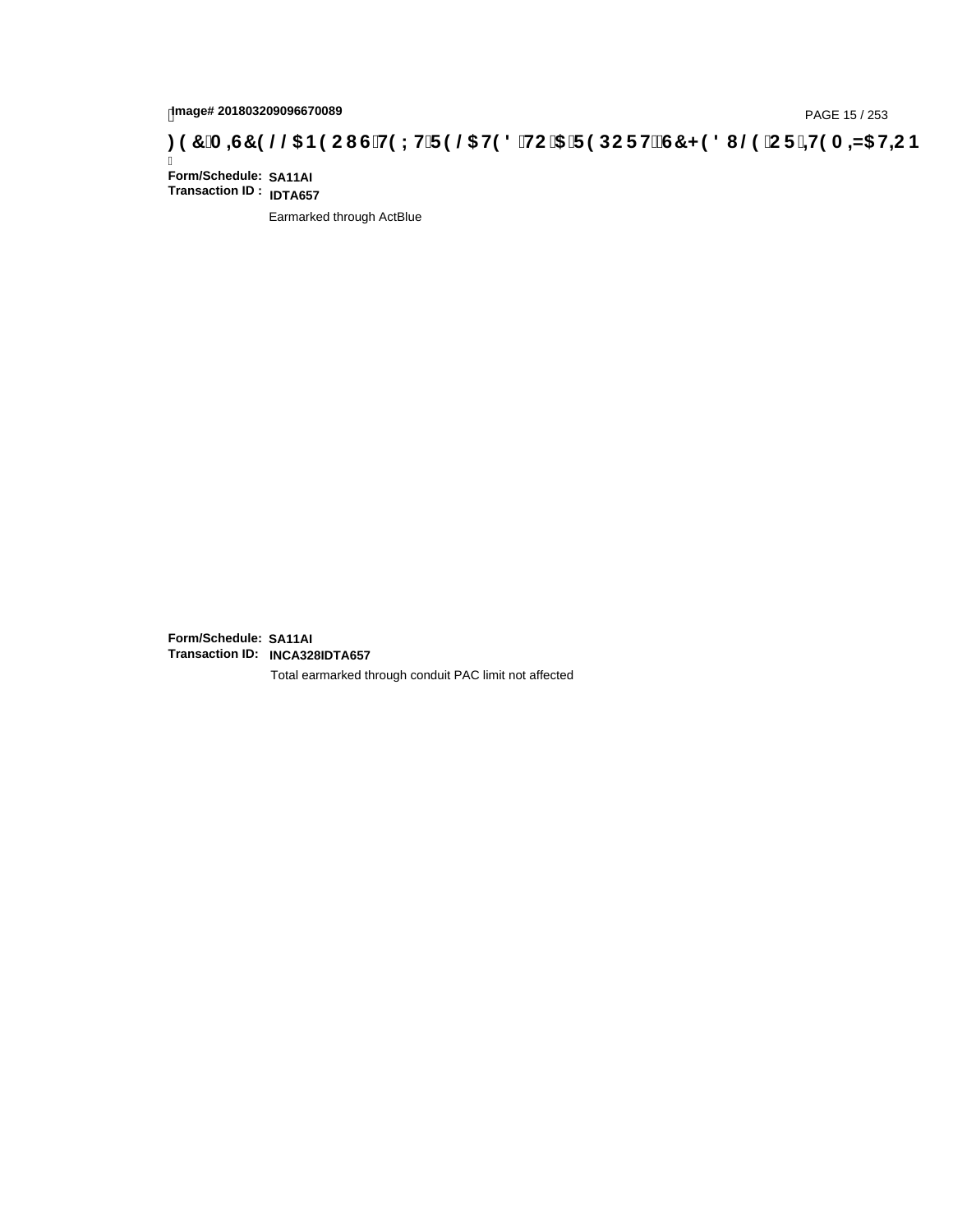# page# 201803209096670090<br>DAGE 16 / 253 DOC THOLH F 9 @ H9 8 HC '5 'F 9 DC F Hz G7 < 9 8 I @ 'C F '<del>J 1</del>9 A <del>A</del>5 H=C B : 97 'A =G7 9 @ & B9 C I G 'H9 L H F 9 @ H9 8 'HC '5 'F 9 DC F Hz G7 < 9 8 I

Ī **Form/Schedule: SA11AI Transaction ID : IDTA663**

Earmarked through ActBlue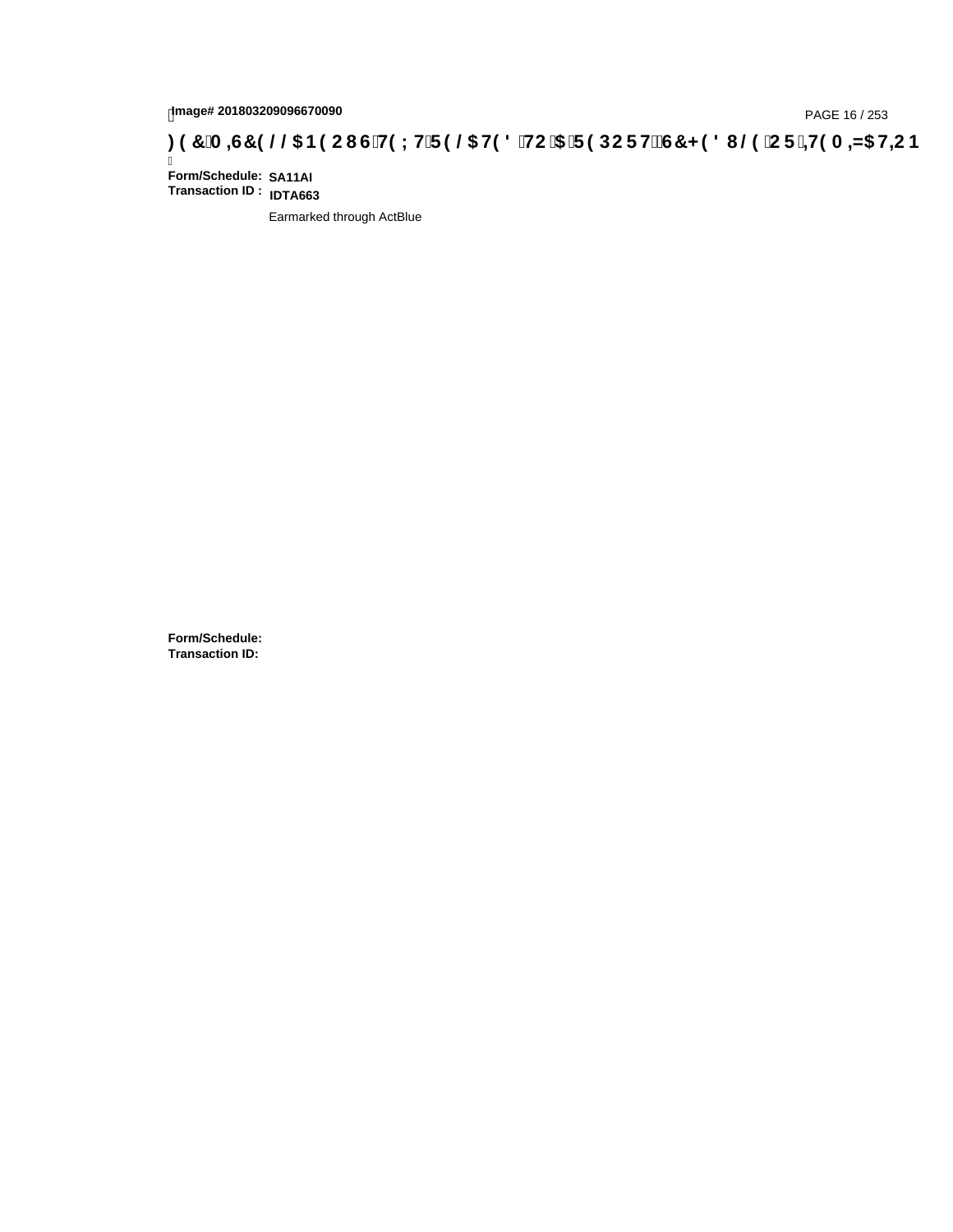|                          | <b>SCHEDULE A (FEC Form 3X)</b> |
|--------------------------|---------------------------------|
| <b>ITEMIZED RECEIPTS</b> |                                 |

Use separate schedule(s)<br>for each category of the

FOR LINE NUMBER:

PAGE 17 OF 253

| <b>ITEMIZED RECEIPTS</b>                                         |                                                                                                                                                                                                                                                                                         |                    | Use separate schedule(s)<br>for each category of the |                       |   | (check only one)                            |           |                       |                                                                      |      |                     |    |  |
|------------------------------------------------------------------|-----------------------------------------------------------------------------------------------------------------------------------------------------------------------------------------------------------------------------------------------------------------------------------------|--------------------|------------------------------------------------------|-----------------------|---|---------------------------------------------|-----------|-----------------------|----------------------------------------------------------------------|------|---------------------|----|--|
|                                                                  |                                                                                                                                                                                                                                                                                         |                    |                                                      | Detailed Summary Page |   | $\overline{\mathbf{x}}$   11a<br>13         |           | 11 <sub>b</sub><br>14 | 11 <sub>c</sub><br>15                                                |      | 12<br>16            | 17 |  |
|                                                                  | Any information copied from such Reports and Statements may not be sold or used by any person for the purpose of soliciting contributions<br>or for commercial purposes, other than using the name and address of any political committee to solicit contributions from such committee. |                    |                                                      |                       |   |                                             |           |                       |                                                                      |      |                     |    |  |
|                                                                  | NAME OF COMMITTEE (In Full)<br>Sister District Project, Inc.                                                                                                                                                                                                                            |                    |                                                      |                       |   |                                             |           |                       |                                                                      |      |                     |    |  |
| А.                                                               | Full Name of Individual (Last, First, Middle Initial) or Full Organization Name<br>Actblue                                                                                                                                                                                              |                    |                                                      |                       |   | Date of Receipt                             |           |                       |                                                                      |      |                     |    |  |
|                                                                  | Mailing Address 14 Arrow Street, Suite 11                                                                                                                                                                                                                                               |                    |                                                      |                       |   | $M - M$<br>10                               |           | $D$ $D$<br>22         |                                                                      |      | $Y - Y - Y$<br>2017 |    |  |
|                                                                  | City<br>Cambridge                                                                                                                                                                                                                                                                       | <b>State</b><br>МA | Zip Code<br>02138                                    |                       |   |                                             |           |                       | Transaction ID: INCA328IDTA663<br>Amount of Each Receipt this Period |      |                     |    |  |
|                                                                  | FEC ID number of contributing<br>federal political committee.                                                                                                                                                                                                                           | C                  |                                                      |                       |   |                                             |           |                       |                                                                      |      | 50.00               |    |  |
|                                                                  | Name of Employer (for Individual)                                                                                                                                                                                                                                                       |                    | Occupation (for Individual)                          |                       |   | x                                           |           | Memo Item             |                                                                      |      |                     |    |  |
|                                                                  | Receipt For:<br>Primary<br>General<br>Other (specify) $\blacktriangledown$                                                                                                                                                                                                              |                    | Aggregate Year-to-Date ▼                             | 55581.04              |   |                                             |           |                       |                                                                      |      |                     |    |  |
|                                                                  | Full Name of Individual (Last, First, Middle Initial) or Full Organization Name<br><b>B.</b> Bash, Alec, $, \, , \,$                                                                                                                                                                    |                    |                                                      |                       |   | Date of Receipt                             |           |                       |                                                                      |      |                     |    |  |
| Mailing Address 936 Church Street                                |                                                                                                                                                                                                                                                                                         |                    |                                                      |                       |   | $M - M$<br>10                               |           | $D$ $D$<br>19         |                                                                      | 2017 | $+Y+Y+Y$            |    |  |
|                                                                  | City<br>San Francisco                                                                                                                                                                                                                                                                   | <b>State</b><br>СA | Zip Code<br>94114                                    |                       |   |                                             |           |                       | Transaction ID: IDTA670                                              |      |                     |    |  |
|                                                                  | FEC ID number of contributing<br>federal political committee.                                                                                                                                                                                                                           | C                  |                                                      |                       |   | Amount of Each Receipt this Period<br>50.00 |           |                       |                                                                      |      |                     |    |  |
|                                                                  | Name of Employer (for Individual)<br>n/a                                                                                                                                                                                                                                                |                    | Occupation (for Individual)<br>Not Employed          |                       |   |                                             |           | Memo Item             |                                                                      |      |                     |    |  |
|                                                                  | Receipt For:<br>Primary<br>General<br>Other (specify) $\blacktriangledown$                                                                                                                                                                                                              |                    | Aggregate Year-to-Date ▼<br>400.00                   |                       |   |                                             |           |                       |                                                                      |      |                     |    |  |
|                                                                  | Full Name of Individual (Last, First, Middle Initial) or Full Organization Name<br><b>C.</b> Actblue                                                                                                                                                                                    |                    |                                                      |                       |   | Date of Receipt                             |           |                       |                                                                      |      |                     |    |  |
|                                                                  | Mailing Address 14 Arrow Street, Suite 11                                                                                                                                                                                                                                               |                    |                                                      |                       |   | $M -$<br>$\overline{\mathsf{M}}$<br>10      |           | $D$ $\Box$ $D$<br>22  |                                                                      | 2017 | $Y - Y - Y$         |    |  |
|                                                                  | City<br>Cambridge                                                                                                                                                                                                                                                                       | <b>State</b><br>MA | Zip Code<br>02138                                    |                       |   |                                             |           |                       | Transaction ID: INCA328IDTA670<br>Amount of Each Receipt this Period |      |                     |    |  |
|                                                                  | FEC ID number of contributing<br>federal political committee.                                                                                                                                                                                                                           | С                  |                                                      |                       |   |                                             |           |                       |                                                                      |      | 50.00               |    |  |
| Name of Employer (for Individual)<br>Occupation (for Individual) |                                                                                                                                                                                                                                                                                         |                    |                                                      |                       | X |                                             | Memo Item |                       |                                                                      |      |                     |    |  |
|                                                                  | Receipt For:<br>General<br>Primary<br>Other (specify)                                                                                                                                                                                                                                   |                    | Aggregate Year-to-Date ▼                             | 55581.04<br>A         |   |                                             |           |                       |                                                                      |      |                     |    |  |
|                                                                  |                                                                                                                                                                                                                                                                                         |                    |                                                      |                       |   |                                             |           |                       |                                                                      |      | 50.00               |    |  |
|                                                                  |                                                                                                                                                                                                                                                                                         |                    |                                                      |                       |   |                                             |           |                       |                                                                      |      |                     |    |  |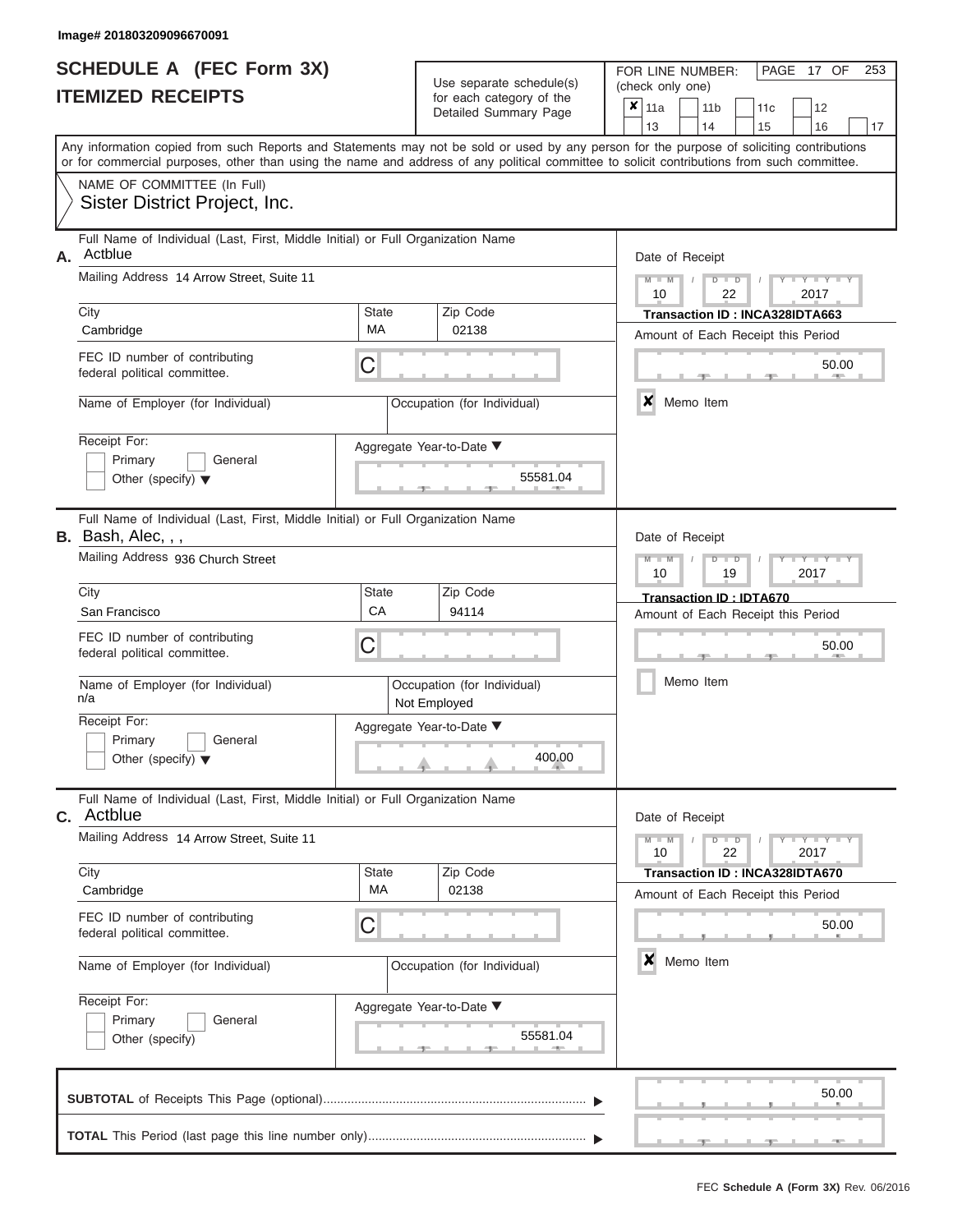# page# 201803209096670092<br>Denge# 201803209096670092<br>**( Of `+H9 A =N5 H=C B (@G B9 CI | G`H9 L H`F 9 @G H9 8 `HC `5 `F 9 DC F H** $\breve{E}$ **G7 < 9 8 I | @G `C F `<del>+H</del>9 A =N5 H=C B**

Ī **Form/Schedule: SA11AI Transaction ID : INCA328IDTA663**

Total earmarked through conduit PAC limit not affected

**Form/Schedule: SA11AI Transaction ID: IDTA670**Earmarked through ActBlue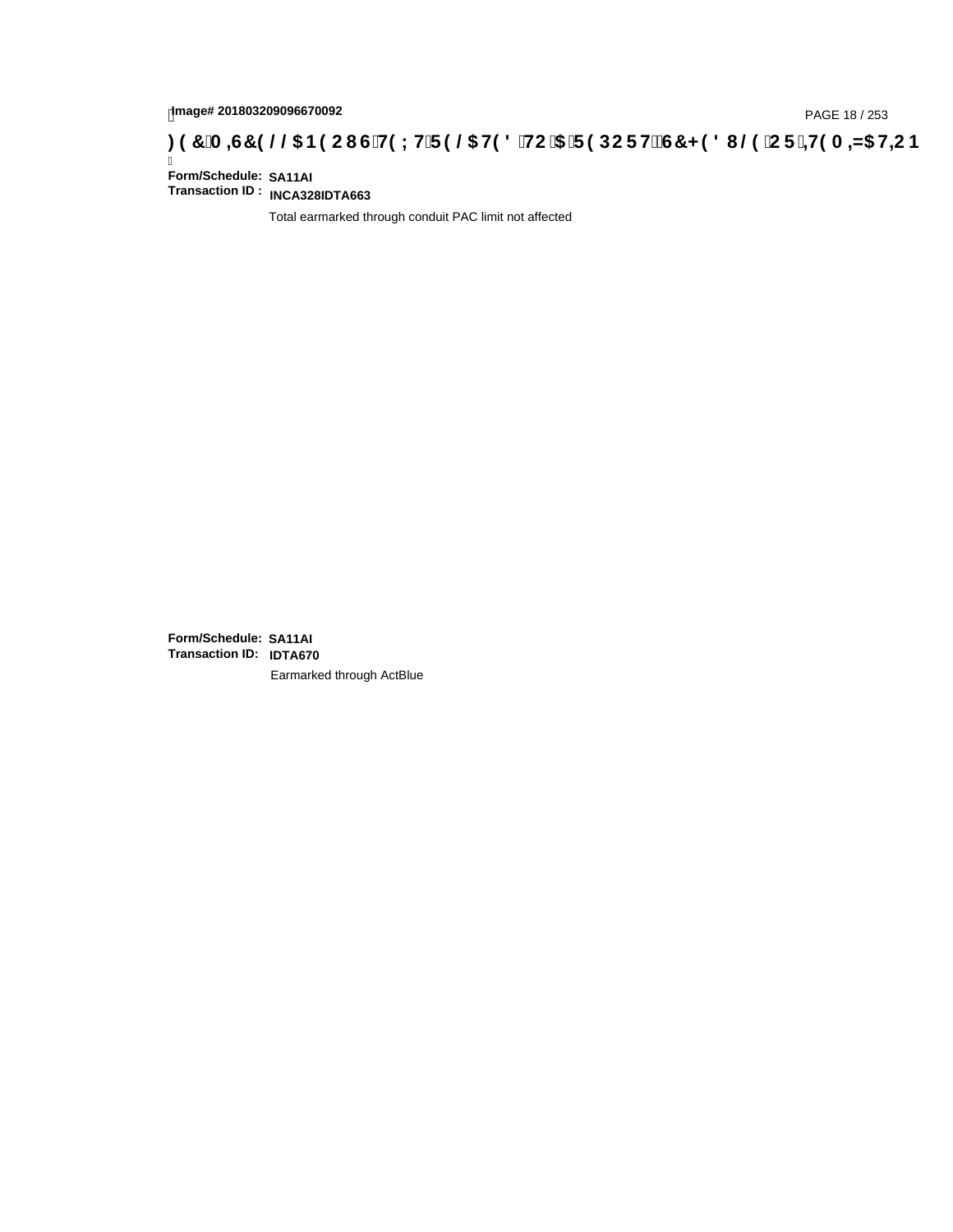# page# 201803209096670093<br>DAGE 19 / 253 DOC THOLH F 9 @ H9 8 HC '5 'F 9 DC F Hz G7 < 9 8 I @ 'C F '<del>1 I</del>9 A <del>A</del>ls H+C B : 9 7 'A =67 9 @ B9 C I G 'H9 LH F 9 @ H9 8 'HC '5 'F 9 DC F Hz G7 < 9 8 I

Ī **Form/Schedule: SA11AI Transaction ID : INCA328IDTA670**

Total earmarked through conduit PAC limit not affected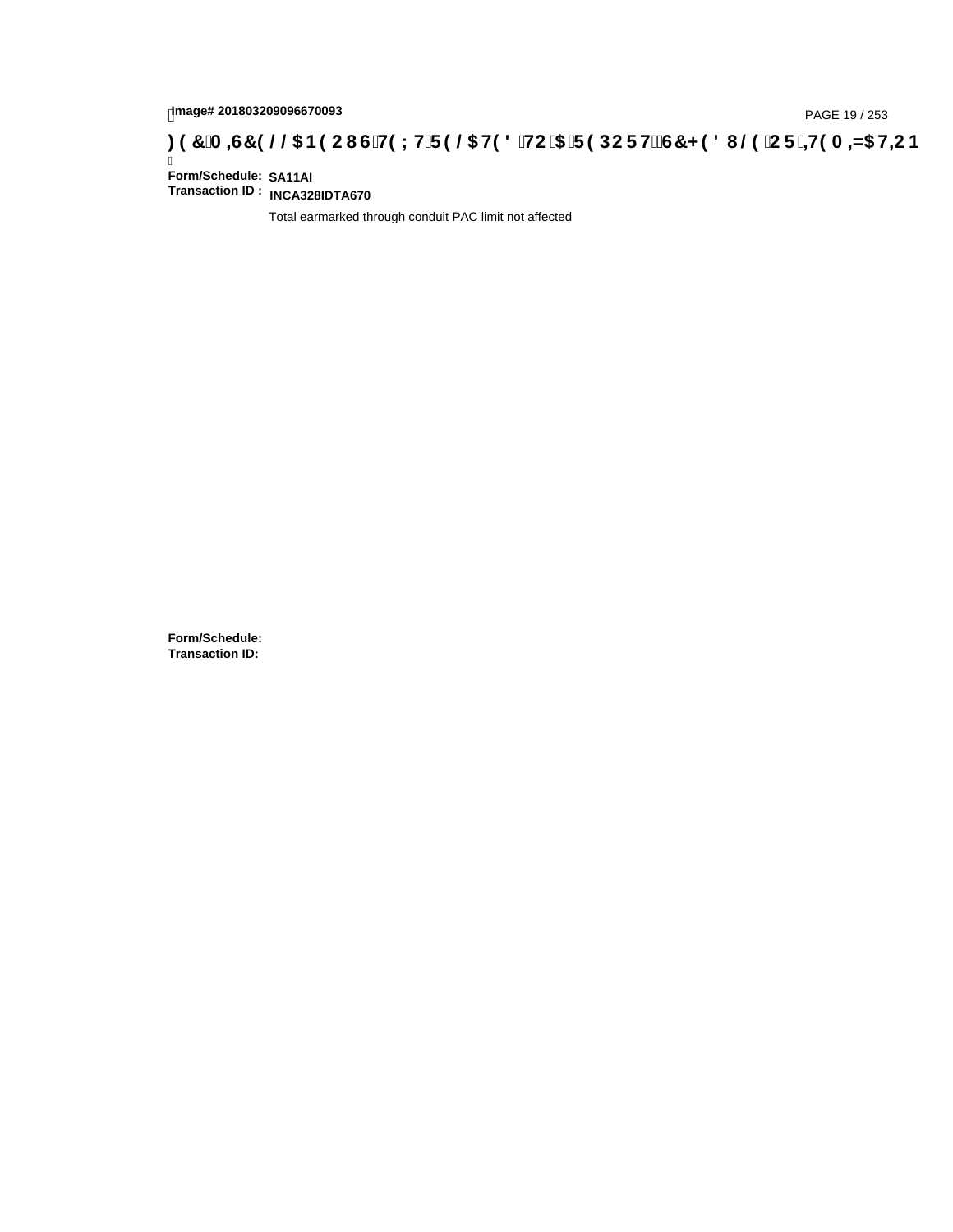|                          | SCHEDULE A (FEC Form 3X) |
|--------------------------|--------------------------|
| <b>ITEMIZED RECEIPTS</b> |                          |

Use separate schedule(s)<br>for each category of the

FOR LINE NUMBER:<br>(check only one)

PAGE 20 OF 253

|                                                                      |                                                                                                                                            |                                             | $\alpha$<br>Detailed Summary Page           | x                              | 11a             |                                                   | 11 <sub>b</sub>                | 11c | 12                                 |    |  |  |  |  |
|----------------------------------------------------------------------|--------------------------------------------------------------------------------------------------------------------------------------------|---------------------------------------------|---------------------------------------------|--------------------------------|-----------------|---------------------------------------------------|--------------------------------|-----|------------------------------------|----|--|--|--|--|
|                                                                      | Any information copied from such Reports and Statements may not be sold or used by any person for the purpose of soliciting contributions  |                                             |                                             |                                | 13              |                                                   | 14                             | 15  | 16                                 | 17 |  |  |  |  |
|                                                                      | or for commercial purposes, other than using the name and address of any political committee to solicit contributions from such committee. |                                             |                                             |                                |                 |                                                   |                                |     |                                    |    |  |  |  |  |
|                                                                      | NAME OF COMMITTEE (In Full)                                                                                                                |                                             |                                             |                                |                 |                                                   |                                |     |                                    |    |  |  |  |  |
|                                                                      | Sister District Project, Inc.                                                                                                              |                                             |                                             |                                |                 |                                                   |                                |     |                                    |    |  |  |  |  |
| А.                                                                   | Full Name of Individual (Last, First, Middle Initial) or Full Organization Name<br>Bash, Alec, , ,                                         |                                             |                                             | Date of Receipt                |                 |                                                   |                                |     |                                    |    |  |  |  |  |
|                                                                      | Mailing Address 936 Church Street                                                                                                          |                                             |                                             |                                | $M - M$<br>10   |                                                   | $D$ $D$<br>19                  |     | $Y - Y - I$<br>2017                |    |  |  |  |  |
|                                                                      | City                                                                                                                                       | State                                       | Zip Code                                    |                                |                 |                                                   | <b>Transaction ID: IDTA669</b> |     |                                    |    |  |  |  |  |
|                                                                      | San Francisco                                                                                                                              | CA                                          | 94114                                       |                                |                 |                                                   |                                |     | Amount of Each Receipt this Period |    |  |  |  |  |
|                                                                      | FEC ID number of contributing<br>federal political committee.                                                                              | C                                           |                                             |                                |                 |                                                   |                                |     | 50.00                              |    |  |  |  |  |
|                                                                      | Name of Employer (for Individual)<br>n/a                                                                                                   |                                             | Occupation (for Individual)<br>Not Employed |                                |                 |                                                   | Memo Item                      |     |                                    |    |  |  |  |  |
|                                                                      | Receipt For:                                                                                                                               |                                             | Aggregate Year-to-Date ▼                    |                                |                 |                                                   |                                |     |                                    |    |  |  |  |  |
| Primary<br>General<br>400.00<br>Other (specify) $\blacktriangledown$ |                                                                                                                                            |                                             |                                             |                                |                 |                                                   |                                |     |                                    |    |  |  |  |  |
|                                                                      | Full Name of Individual (Last, First, Middle Initial) or Full Organization Name<br><b>B.</b> Actblue                                       |                                             |                                             |                                | Date of Receipt |                                                   |                                |     |                                    |    |  |  |  |  |
| Mailing Address 14 Arrow Street, Suite 11                            |                                                                                                                                            |                                             |                                             |                                |                 | $M - M$<br>$Y - Y$<br>$D$ $D$<br>10<br>22<br>2017 |                                |     |                                    |    |  |  |  |  |
|                                                                      | City                                                                                                                                       | Zip Code                                    |                                             | Transaction ID: INCA328IDTA669 |                 |                                                   |                                |     |                                    |    |  |  |  |  |
| MA<br>02138<br>Cambridge                                             |                                                                                                                                            |                                             |                                             |                                |                 |                                                   |                                |     | Amount of Each Receipt this Period |    |  |  |  |  |
|                                                                      | FEC ID number of contributing<br>federal political committee.                                                                              | С                                           |                                             |                                | 50.00           |                                                   |                                |     |                                    |    |  |  |  |  |
|                                                                      | Name of Employer (for Individual)                                                                                                          |                                             | Occupation (for Individual)                 |                                | X<br>Memo Item  |                                                   |                                |     |                                    |    |  |  |  |  |
|                                                                      | Receipt For:                                                                                                                               |                                             | Aggregate Year-to-Date ▼                    |                                |                 |                                                   |                                |     |                                    |    |  |  |  |  |
|                                                                      | Primary<br>General<br>Other (specify) $\blacktriangledown$                                                                                 |                                             | 55581.04                                    |                                |                 |                                                   |                                |     |                                    |    |  |  |  |  |
|                                                                      | Full Name of Individual (Last, First, Middle Initial) or Full Organization Name<br>$c.$ Bash, Alec, , ,                                    |                                             |                                             |                                | Date of Receipt |                                                   |                                |     |                                    |    |  |  |  |  |
|                                                                      | Mailing Address 936 Church Street                                                                                                          |                                             |                                             |                                | $M - M$<br>11   |                                                   | $D$ $D$<br>03                  |     | $Y - Y - Y - Y - I - Y$<br>2017    |    |  |  |  |  |
|                                                                      | City                                                                                                                                       | State<br>CA                                 | Zip Code                                    |                                |                 |                                                   | <b>Transaction ID: IDTA789</b> |     |                                    |    |  |  |  |  |
|                                                                      | San Francisco                                                                                                                              |                                             | 94114                                       |                                |                 |                                                   |                                |     | Amount of Each Receipt this Period |    |  |  |  |  |
|                                                                      | FEC ID number of contributing<br>C<br>federal political committee.                                                                         |                                             |                                             |                                |                 |                                                   |                                |     | 50.00                              |    |  |  |  |  |
|                                                                      | Name of Employer (for Individual)<br>n/a                                                                                                   | Occupation (for Individual)<br>Not Employed |                                             | Memo Item                      |                 |                                                   |                                |     |                                    |    |  |  |  |  |
|                                                                      | Receipt For:                                                                                                                               | Aggregate Year-to-Date ▼                    |                                             |                                |                 |                                                   |                                |     |                                    |    |  |  |  |  |
|                                                                      | Primary<br>General<br>Other (specify)                                                                                                      |                                             | 400.00                                      |                                |                 |                                                   |                                |     |                                    |    |  |  |  |  |
|                                                                      |                                                                                                                                            |                                             |                                             |                                |                 |                                                   |                                |     | 100.00                             |    |  |  |  |  |
|                                                                      |                                                                                                                                            |                                             |                                             |                                |                 |                                                   |                                |     | --                                 |    |  |  |  |  |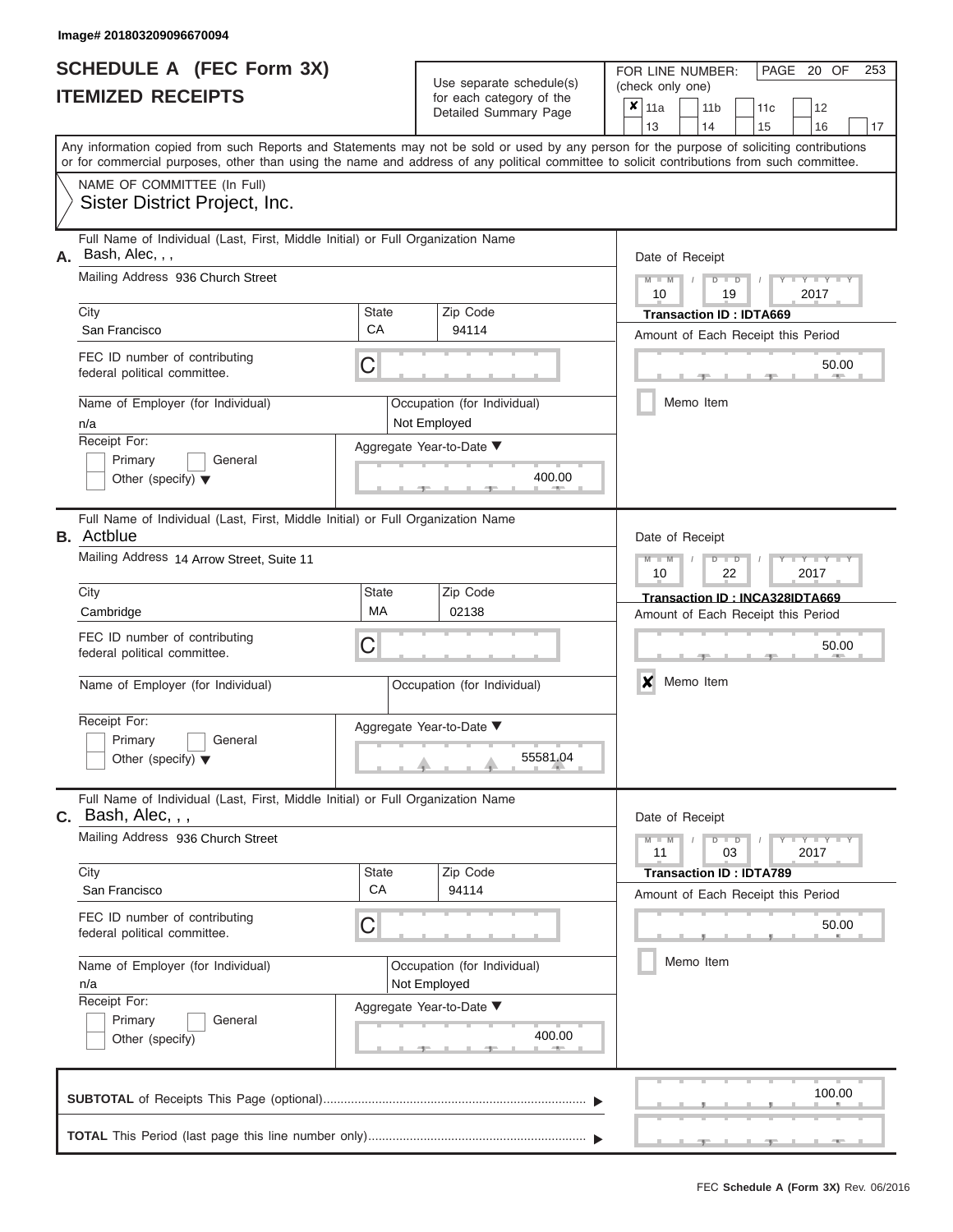# page# 201803209096670095<br>DAGE 21 / 253 DOC THOLH F 9 @ H9 8 HC '5 'F 9 DC F Hz G7 < 9 8 I @ 'C F '<del>1 I</del>9 A <del>A</del>ls H+C B : 9 7 `A =67 9 @ B9 C I G `H9 L H F 9 @ H9 8 `HC `5 `F 9 DC F Hz G7 < 9 8 I

Ī **Form/Schedule: SA11AI Transaction ID : IDTA669**

Earmarked through ActBlue

**Form/Schedule: SA11AI Transaction ID: INCA328IDTA669**

Total earmarked through conduit PAC limit not affected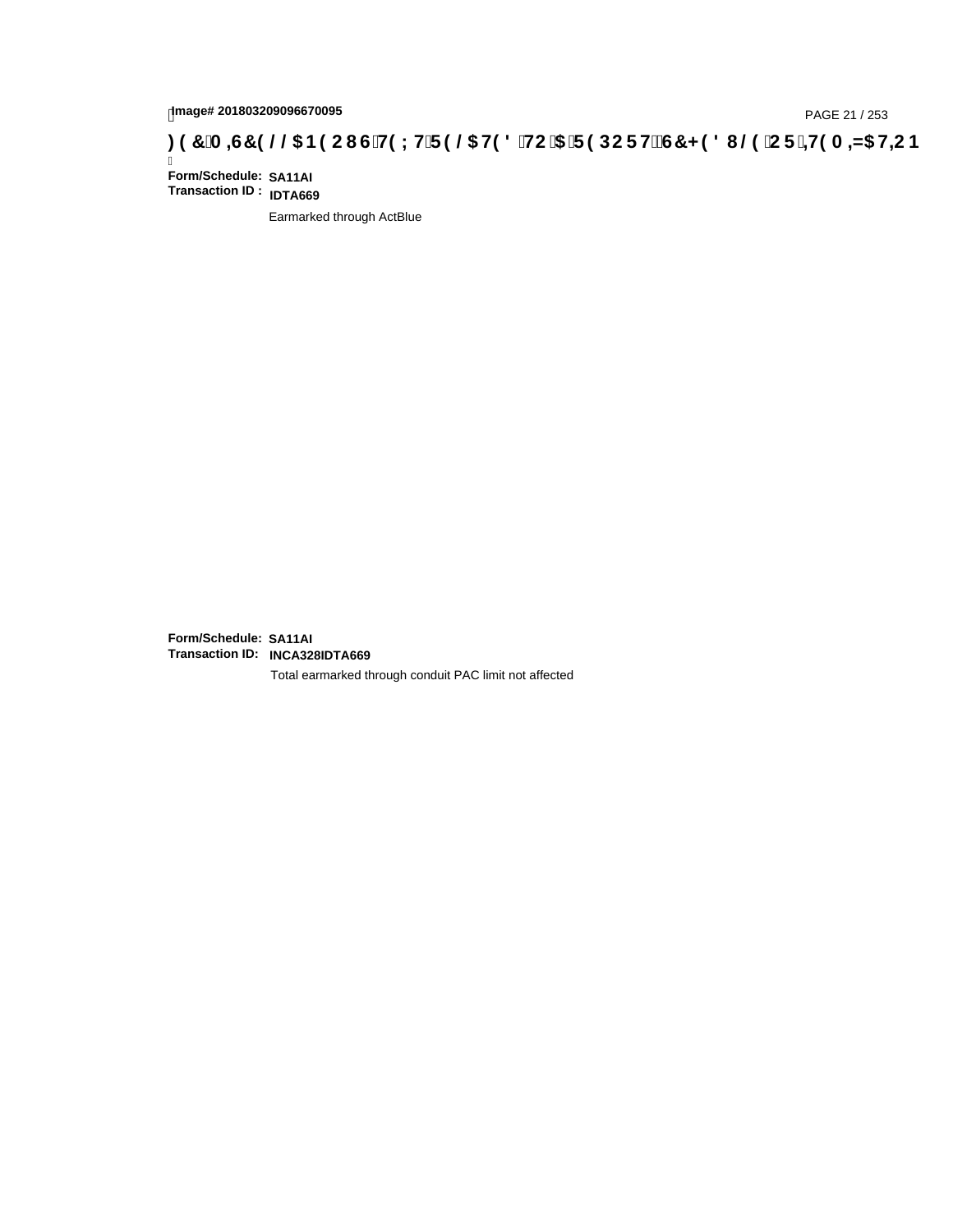# tmage# 201803209096670096<br>DAGE 22 / 253 DOC THIS LHIF 9 **4G HO 8 HC 15 T 9 DC F HŽ G7 < 9 8 I 4G C F 1 <del>11</del>9 A <del>4</del>N5 H<del>C</del> B بـ 37 A = 4G AM5 HC B .**

Ī **Form/Schedule: SA11AI Transaction ID : IDTA789**

Earmarked through ActBlue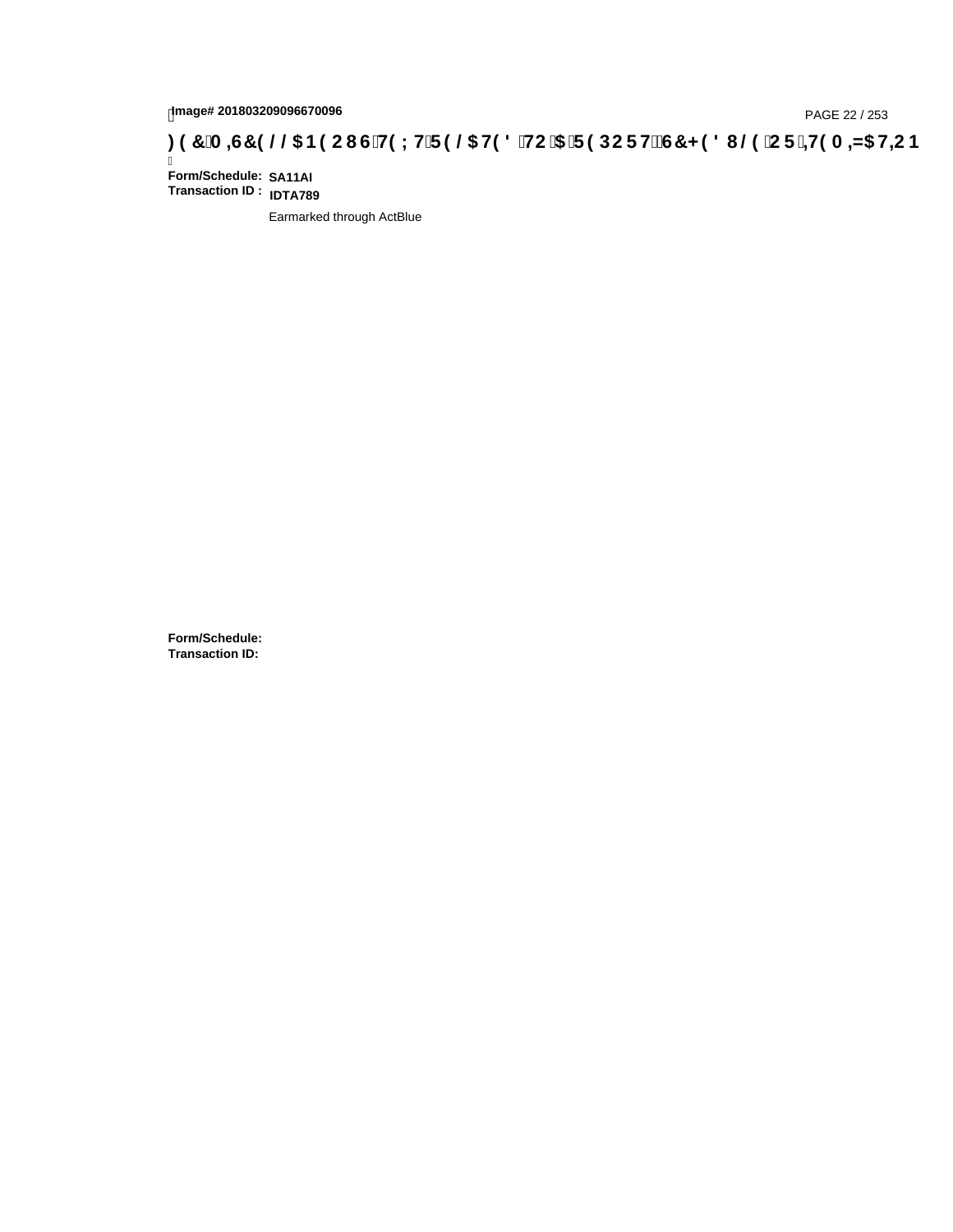| <b>SCHEDULE A (FEC Form 3X)</b><br><b>ITEMIZED RECEIPTS</b>                                                                                                                                                                                                                             | Use separate schedule(s)<br>for each category of the<br>Detailed Summary Page | PAGE 23 OF<br>FOR LINE NUMBER:<br>(check only one)<br>$\overline{\mathbf{x}}$ 11a<br>11 <sub>b</sub><br>$ 12\rangle$<br>11c<br>14<br>13<br>15<br>16 |  |  |  |  |  |
|-----------------------------------------------------------------------------------------------------------------------------------------------------------------------------------------------------------------------------------------------------------------------------------------|-------------------------------------------------------------------------------|-----------------------------------------------------------------------------------------------------------------------------------------------------|--|--|--|--|--|
| Any information copied from such Reports and Statements may not be sold or used by any person for the purpose of soliciting contributions<br>or for commercial purposes, other than using the name and address of any political committee to solicit contributions from such committee. |                                                                               |                                                                                                                                                     |  |  |  |  |  |
| NAME OF COMMITTEE (In Full)<br>Sister District Project, Inc.                                                                                                                                                                                                                            |                                                                               |                                                                                                                                                     |  |  |  |  |  |
| Full Names of Individual (Leat Final Middle Initial) on Full Opportunities Names                                                                                                                                                                                                        |                                                                               |                                                                                                                                                     |  |  |  |  |  |

| А. | Full Name of Individual (Last, First, Middle Initial) or Full Organization Name<br>Actblue |                                                       |                                                          | Date of Receipt                                                                  |  |
|----|--------------------------------------------------------------------------------------------|-------------------------------------------------------|----------------------------------------------------------|----------------------------------------------------------------------------------|--|
|    | Mailing Address 14 Arrow Street, Suite 11<br>City                                          | $M - M$<br>$Y - Y - Y$<br>$D$ $D$<br>11<br>05<br>2017 |                                                          |                                                                                  |  |
|    | Cambridge                                                                                  | <b>State</b><br>MA                                    | Zip Code<br>02138                                        | <b>Transaction ID: INCA347IDTA789</b><br>Amount of Each Receipt this Period      |  |
|    | FEC ID number of contributing<br>federal political committee.                              | 50.00<br><b>AREA</b><br>X<br>Memo Item                |                                                          |                                                                                  |  |
|    | Name of Employer (for Individual)                                                          |                                                       | Occupation (for Individual)                              |                                                                                  |  |
|    | Receipt For:<br>Primary<br>General<br>Other (specify) $\blacktriangledown$                 |                                                       | Aggregate Year-to-Date ▼<br>55581.04                     |                                                                                  |  |
|    | Full Name of Individual (Last, First, Middle Initial) or Full Organization Name            |                                                       |                                                          |                                                                                  |  |
|    | <b>B.</b> Betances, Cynthia, , ,<br>Mailing Address 1207 North Mar Vista Avenue            |                                                       |                                                          | Date of Receipt<br>$T - Y = T - Y = T$<br>$M - M$<br>$D$ $D$<br>07<br>04<br>2017 |  |
|    | City                                                                                       | <b>State</b>                                          | Zip Code                                                 | <b>Transaction ID: IDTA411</b>                                                   |  |
|    | Pasadena                                                                                   | CA                                                    | 91104                                                    | Amount of Each Receipt this Period                                               |  |
|    | FEC ID number of contributing<br>federal political committee.                              | C                                                     |                                                          |                                                                                  |  |
|    | Name of Employer (for Individual)<br>n/a                                                   |                                                       | Occupation (for Individual)<br>Not Employed              | Memo Item                                                                        |  |
|    | Receipt For:<br>Primary<br>General<br>Other (specify) $\blacktriangledown$                 |                                                       | Aggregate Year-to-Date ▼<br>350.00                       |                                                                                  |  |
| C. | Full Name of Individual (Last, First, Middle Initial) or Full Organization Name<br>Actblue |                                                       |                                                          | Date of Receipt                                                                  |  |
|    | Mailing Address 14 Arrow Street, Suite 11                                                  |                                                       |                                                          | $M -$<br>$Y - Y - Y$<br>$\overline{\mathsf{M}}$<br>$D$ $D$<br>07<br>09<br>2017   |  |
|    | City                                                                                       | <b>State</b>                                          | Zip Code                                                 | <b>Transaction ID: INCA215IDTA411</b>                                            |  |
|    | Cambridge                                                                                  | MA                                                    | 02138                                                    | Amount of Each Receipt this Period                                               |  |
|    | FEC ID number of contributing<br>federal political committee.                              | ⌒                                                     |                                                          | 50.00                                                                            |  |
|    | Name of Employer (for Individual)                                                          |                                                       | Occupation (for Individual)                              | X<br>Memo Item                                                                   |  |
|    | Receipt For:<br>Primary<br>General<br>Other (specify)                                      |                                                       | Aggregate Year-to-Date ▼<br>55581.04<br>$-1 - 40 -$<br>一 |                                                                                  |  |
|    | <b>CURTOTAL</b> of Pocoints This Page (optional)                                           |                                                       |                                                          | 50.00                                                                            |  |

 ▲ ▲ ▲ , , .  $, \qquad$  50. **SUBTOTAL** of Receipts This Page (optional)............................................................................ **TOTAL** This Period (last page this line number only)............................................................... ▼ ▼

|13 | |14 | |15 | |16 | |17

23 OF 253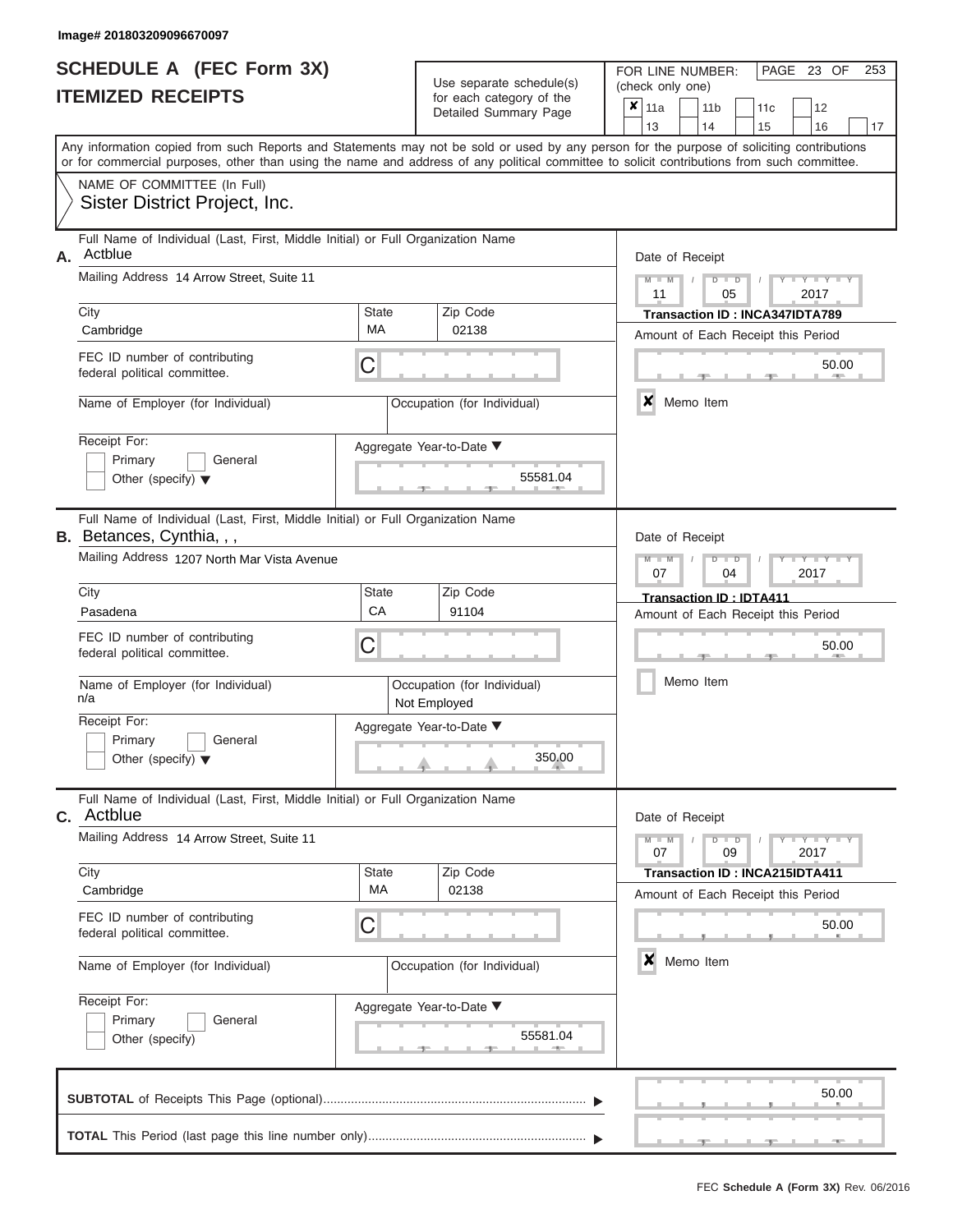# page# 201803209096670098<br>Denge# 201803209096670098<br>**(CF + H9 A = A/5 H=C B (@6) B9 CI G + H9 L H F 9 @6 H9 8 FHC '5 F 9 DC F + EGT < 9 8 I . @9 'C F + H9 A = A/5 H=C B**

Ī **Form/Schedule: SA11AI Transaction ID : INCA347IDTA789**

Total earmarked through conduit PAC limit not affected

**Form/Schedule: SA11AI Transaction ID: IDTA411**Earmarked through ActBlue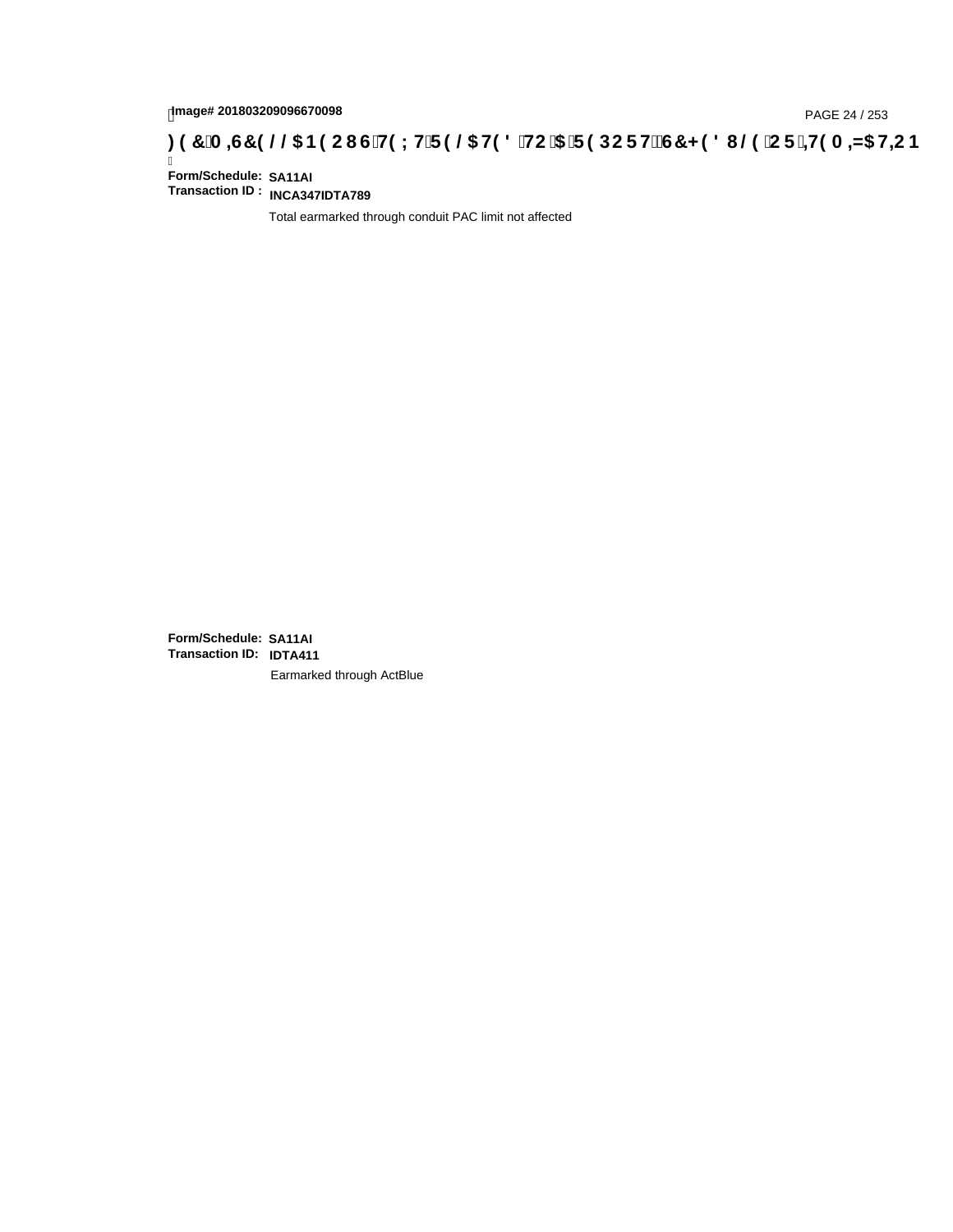# page# 201803209096670099<br>DAGE 25 / 253 DOC THOLH F 9 @ H9 8 HC '5 'F 9 DC F Hz G7 < 9 8 I @ 'C F '<del>1 I</del>9 A <del>A</del>5 H=C B : 97 'A =G7 9 @ & B9 C I G 'H9 LH F 9 @ H9 8 'HC '5 'F 9 DC F Hz G7 < 9 8 I @ 'C F '<del>1 I</del>9 A =N5 H=C B

Ī **Form/Schedule: SA11AI Transaction ID : INCA215IDTA411**

Total earmarked through conduit PAC limit not affected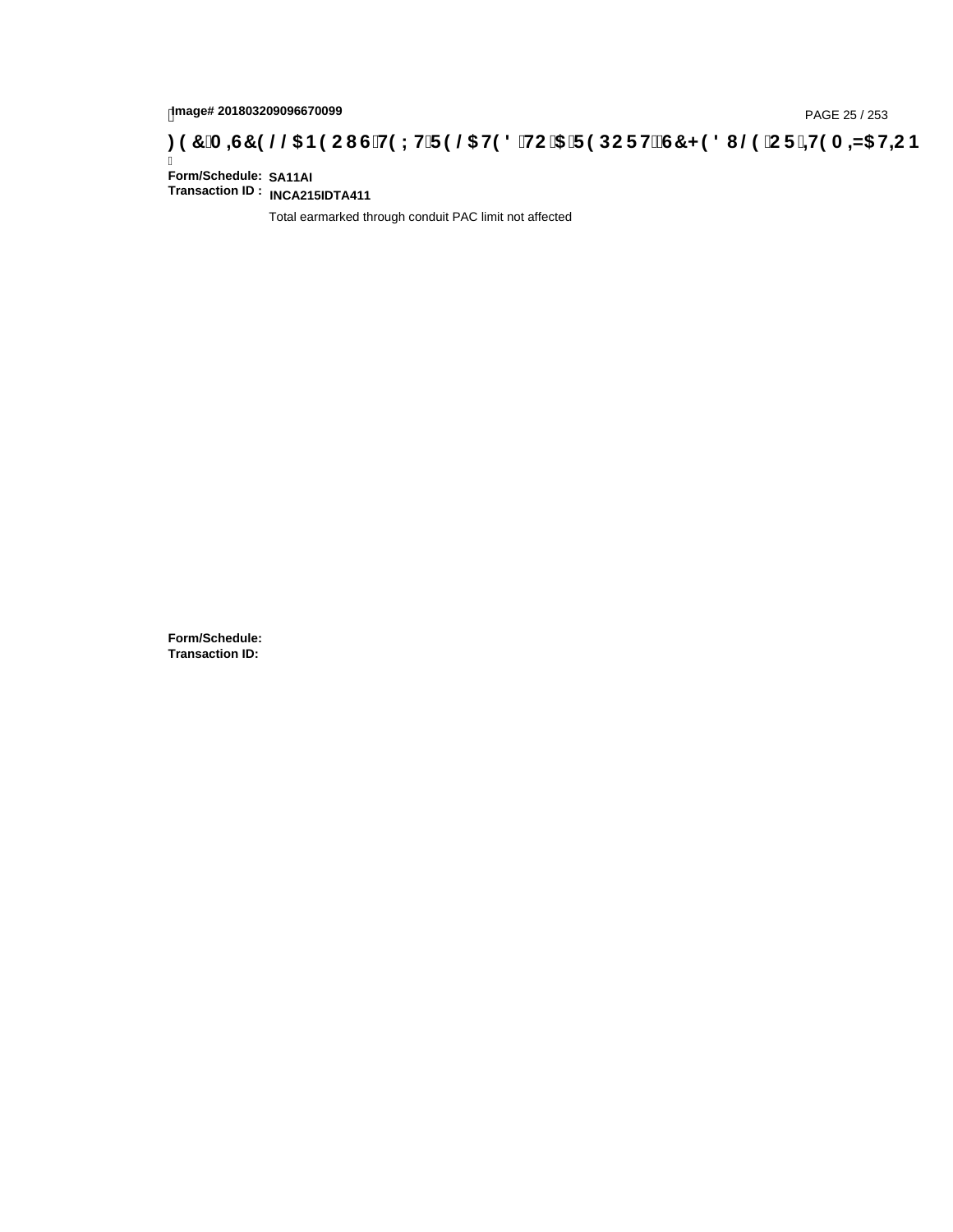|                          | <b>SCHEDULE A (FEC Form 3X)</b> |
|--------------------------|---------------------------------|
| <b>ITEMIZED RECEIPTS</b> |                                 |

Use separate schedule(s)<br>for each category of the

FOR LINE NUMBER:<br>(check only one)

PAGE 26 OF 253

|                                             | IILMILLU INLVLII IV                                                                                                                        |                                             |  | iul eauli caleguly ul lile<br>Detailed Summary Page | × | 11a                                    |                                | 11 <sub>b</sub>                    |                      | 11c                                |  | 12                  |    |  |  |  |
|---------------------------------------------|--------------------------------------------------------------------------------------------------------------------------------------------|---------------------------------------------|--|-----------------------------------------------------|---|----------------------------------------|--------------------------------|------------------------------------|----------------------|------------------------------------|--|---------------------|----|--|--|--|
|                                             | Any information copied from such Reports and Statements may not be sold or used by any person for the purpose of soliciting contributions  |                                             |  |                                                     |   | 13                                     |                                | 14                                 |                      | 15                                 |  | 16                  | 17 |  |  |  |
|                                             | or for commercial purposes, other than using the name and address of any political committee to solicit contributions from such committee. |                                             |  |                                                     |   |                                        |                                |                                    |                      |                                    |  |                     |    |  |  |  |
|                                             | NAME OF COMMITTEE (In Full)                                                                                                                |                                             |  |                                                     |   |                                        |                                |                                    |                      |                                    |  |                     |    |  |  |  |
|                                             | Sister District Project, Inc.                                                                                                              |                                             |  |                                                     |   |                                        |                                |                                    |                      |                                    |  |                     |    |  |  |  |
| А.                                          | Full Name of Individual (Last, First, Middle Initial) or Full Organization Name<br>Betances, Cynthia, , ,                                  |                                             |  |                                                     |   |                                        | Date of Receipt                |                                    |                      |                                    |  |                     |    |  |  |  |
|                                             | Mailing Address 1207 North Mar Vista Avenue                                                                                                |                                             |  |                                                     |   | $M - M$<br>$D$ $D$<br>2017<br>08<br>04 |                                |                                    |                      |                                    |  |                     |    |  |  |  |
|                                             | City                                                                                                                                       | <b>State</b><br>Zip Code                    |  |                                                     |   |                                        | <b>Transaction ID: IDTA431</b> |                                    |                      |                                    |  |                     |    |  |  |  |
|                                             | Pasadena                                                                                                                                   | CA                                          |  | 91104                                               |   | Amount of Each Receipt this Period     |                                |                                    |                      |                                    |  |                     |    |  |  |  |
|                                             | FEC ID number of contributing<br>federal political committee.                                                                              | C                                           |  |                                                     |   |                                        |                                |                                    |                      |                                    |  | 50.00               |    |  |  |  |
|                                             | Name of Employer (for Individual)<br>n/a                                                                                                   | Occupation (for Individual)<br>Not Employed |  |                                                     |   |                                        |                                | Memo Item                          |                      |                                    |  |                     |    |  |  |  |
|                                             | Receipt For:                                                                                                                               | Aggregate Year-to-Date ▼                    |  |                                                     |   |                                        |                                |                                    |                      |                                    |  |                     |    |  |  |  |
|                                             | Primary<br>General<br>Other (specify) $\blacktriangledown$                                                                                 |                                             |  | 350.00                                              |   |                                        |                                |                                    |                      |                                    |  |                     |    |  |  |  |
|                                             | Full Name of Individual (Last, First, Middle Initial) or Full Organization Name<br><b>B.</b> Actblue                                       |                                             |  |                                                     |   | Date of Receipt                        |                                |                                    |                      |                                    |  |                     |    |  |  |  |
|                                             | Mailing Address 14 Arrow Street, Suite 11                                                                                                  |                                             |  |                                                     |   | $M - M$<br>08                          |                                |                                    | $D$ $D$<br>06        |                                    |  | 2017                |    |  |  |  |
|                                             | Zip Code<br>City<br>State<br><b>MA</b>                                                                                                     |                                             |  |                                                     |   | Transaction ID: INCA245IDTA431         |                                |                                    |                      |                                    |  |                     |    |  |  |  |
|                                             | Cambridge                                                                                                                                  | 02138                                       |  |                                                     |   |                                        |                                | Amount of Each Receipt this Period |                      |                                    |  |                     |    |  |  |  |
|                                             | FEC ID number of contributing<br>federal political committee.                                                                              | C                                           |  |                                                     |   |                                        |                                |                                    |                      |                                    |  | 50.00               |    |  |  |  |
|                                             | Name of Employer (for Individual)<br>Occupation (for Individual)                                                                           |                                             |  |                                                     |   | X                                      |                                | Memo Item                          |                      |                                    |  |                     |    |  |  |  |
| Receipt For:                                |                                                                                                                                            |                                             |  | Aggregate Year-to-Date ▼                            |   |                                        |                                |                                    |                      |                                    |  |                     |    |  |  |  |
|                                             | Primary<br>General<br>Other (specify) $\blacktriangledown$                                                                                 |                                             |  | 55581.04                                            |   |                                        |                                |                                    |                      |                                    |  |                     |    |  |  |  |
| С.                                          | Full Name of Individual (Last, First, Middle Initial) or Full Organization Name<br>Betances, Cynthia, , ,                                  |                                             |  |                                                     |   | Date of Receipt                        |                                |                                    |                      |                                    |  |                     |    |  |  |  |
| Mailing Address 1207 North Mar Vista Avenue |                                                                                                                                            |                                             |  |                                                     |   | $M - M$<br>09                          |                                |                                    | $D$ $\Box$ $D$<br>04 |                                    |  | $Y = Y = Y$<br>2017 |    |  |  |  |
|                                             | City                                                                                                                                       | State                                       |  | Zip Code                                            |   |                                        |                                |                                    |                      | <b>Transaction ID: IDTA455</b>     |  |                     |    |  |  |  |
|                                             | Pasadena                                                                                                                                   | CA                                          |  | 91104                                               |   |                                        |                                |                                    |                      | Amount of Each Receipt this Period |  |                     |    |  |  |  |
|                                             | FEC ID number of contributing<br>federal political committee.                                                                              | C                                           |  |                                                     |   |                                        |                                |                                    |                      |                                    |  | 50.00               |    |  |  |  |
|                                             | Name of Employer (for Individual)<br>Occupation (for Individual)<br>Not Employed<br>n/a                                                    |                                             |  |                                                     |   | Memo Item                              |                                |                                    |                      |                                    |  |                     |    |  |  |  |
|                                             | Receipt For:                                                                                                                               | Aggregate Year-to-Date ▼                    |  |                                                     |   |                                        |                                |                                    |                      |                                    |  |                     |    |  |  |  |
|                                             | Primary<br>General                                                                                                                         |                                             |  |                                                     |   |                                        |                                |                                    |                      |                                    |  |                     |    |  |  |  |
|                                             | Other (specify)                                                                                                                            | 350.00                                      |  |                                                     |   |                                        |                                |                                    |                      |                                    |  |                     |    |  |  |  |
|                                             |                                                                                                                                            |                                             |  |                                                     |   |                                        |                                |                                    |                      |                                    |  | 100.00              |    |  |  |  |
|                                             |                                                                                                                                            |                                             |  |                                                     |   |                                        |                                |                                    |                      |                                    |  |                     |    |  |  |  |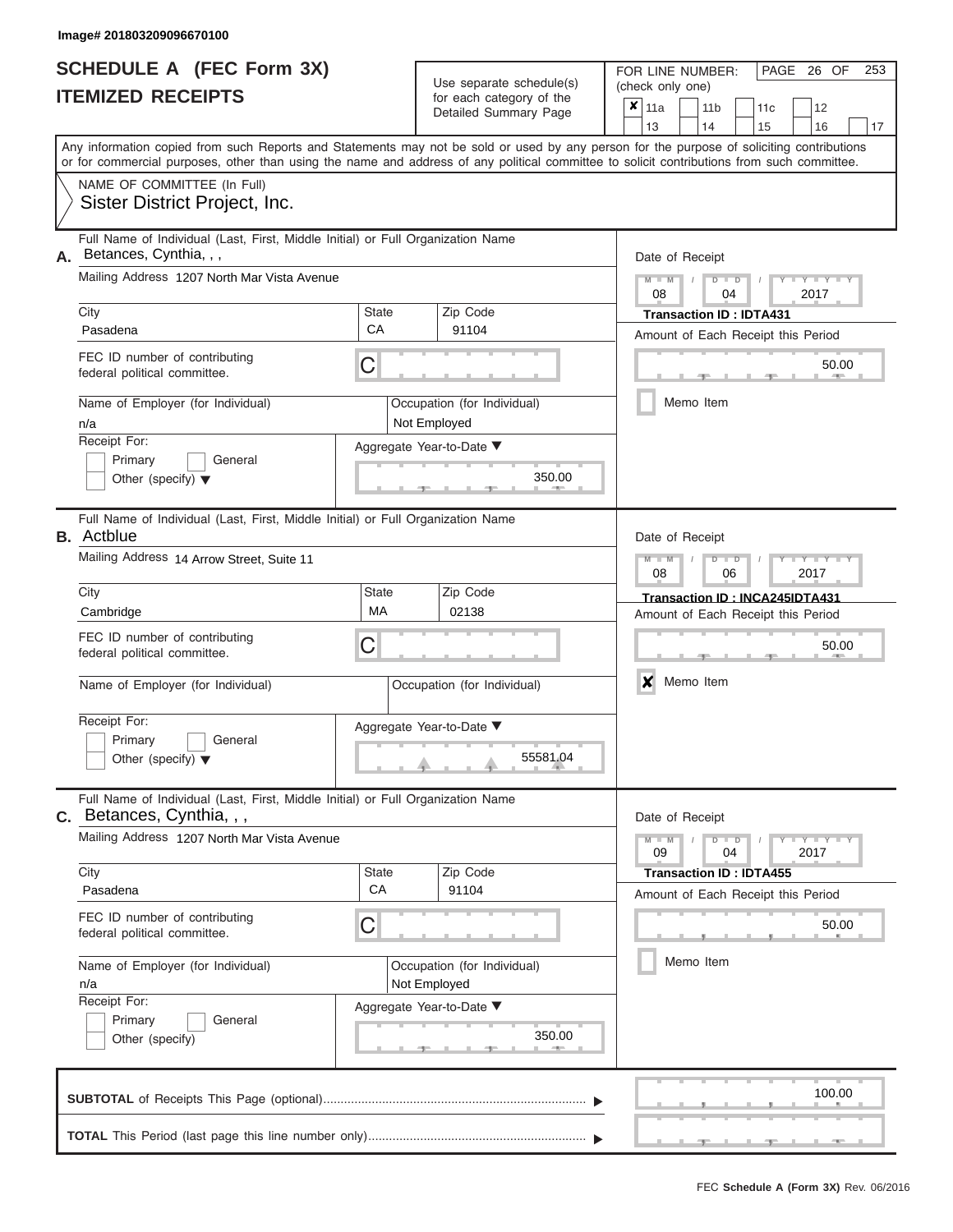### page# 201803209096670101<br>Denge# 201803209096670101<br>**( O, T ) ( O, G) HD LH F 9 @ H9 8 `HC `5 `F 9 DC F Hž G7 < 9 8 I @ `C F `<del>J I</del>9 A =N5 H=C B**

Ī **Form/Schedule: SA11AI Transaction ID : IDTA431**

Earmarked Through Actblue

**Form/Schedule: SA11AI Transaction ID: INCA245IDTA431**

Total Earmarked Through Conduit PAC Limit Not Affected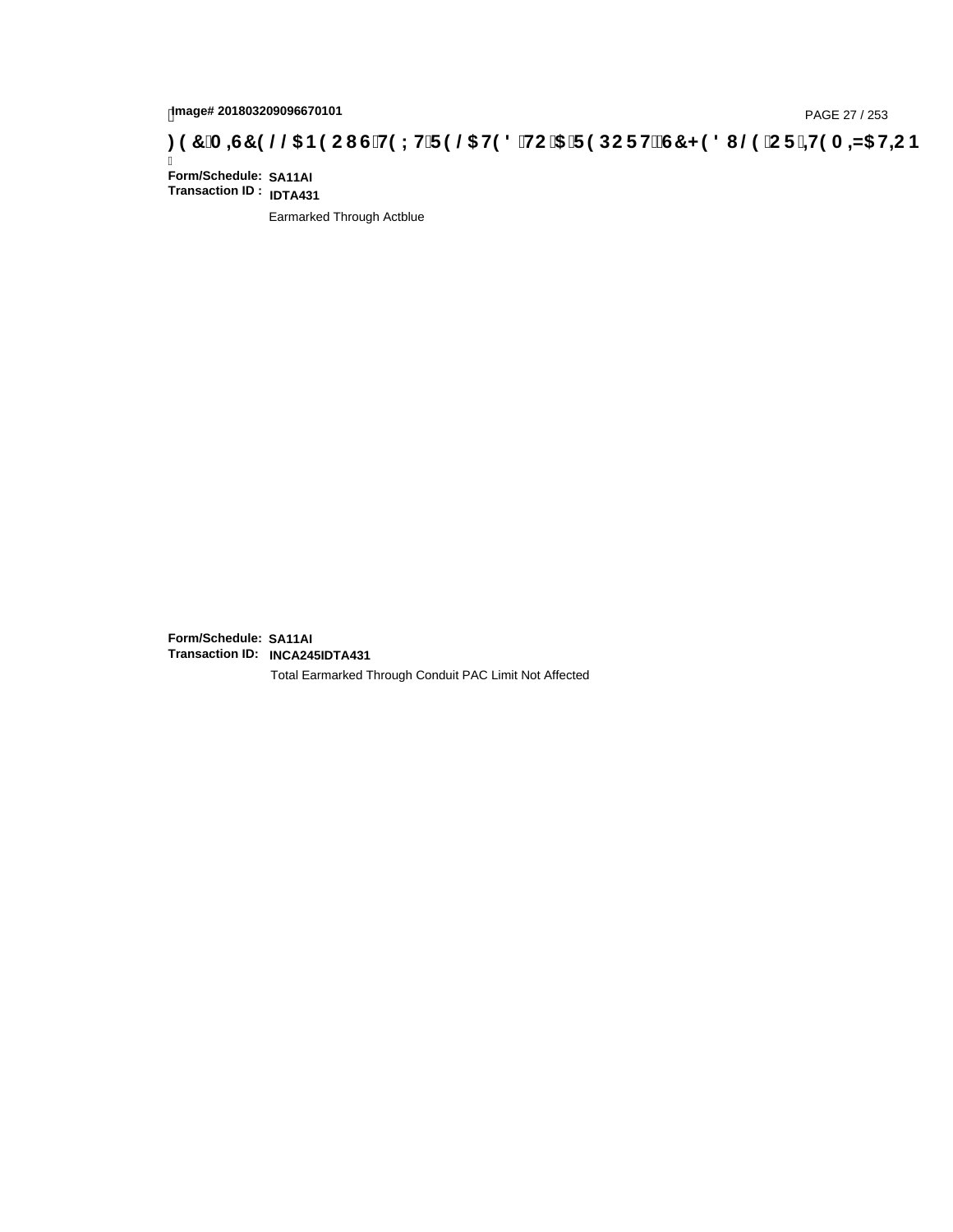# page# 201803209096670102<br>Denge# 201803209096670102<br>**(OD, CF, HOO, City LHTP 9 @ HOO, HC '5 TP DCF HZG7 < 9 8 I @ 'CF '+H9 A =N5 H=CB : 97 'A =G7 9 @ B9 CI**

Ī **Form/Schedule: SA11AI Transaction ID : IDTA455**

Earmarked through ActBlue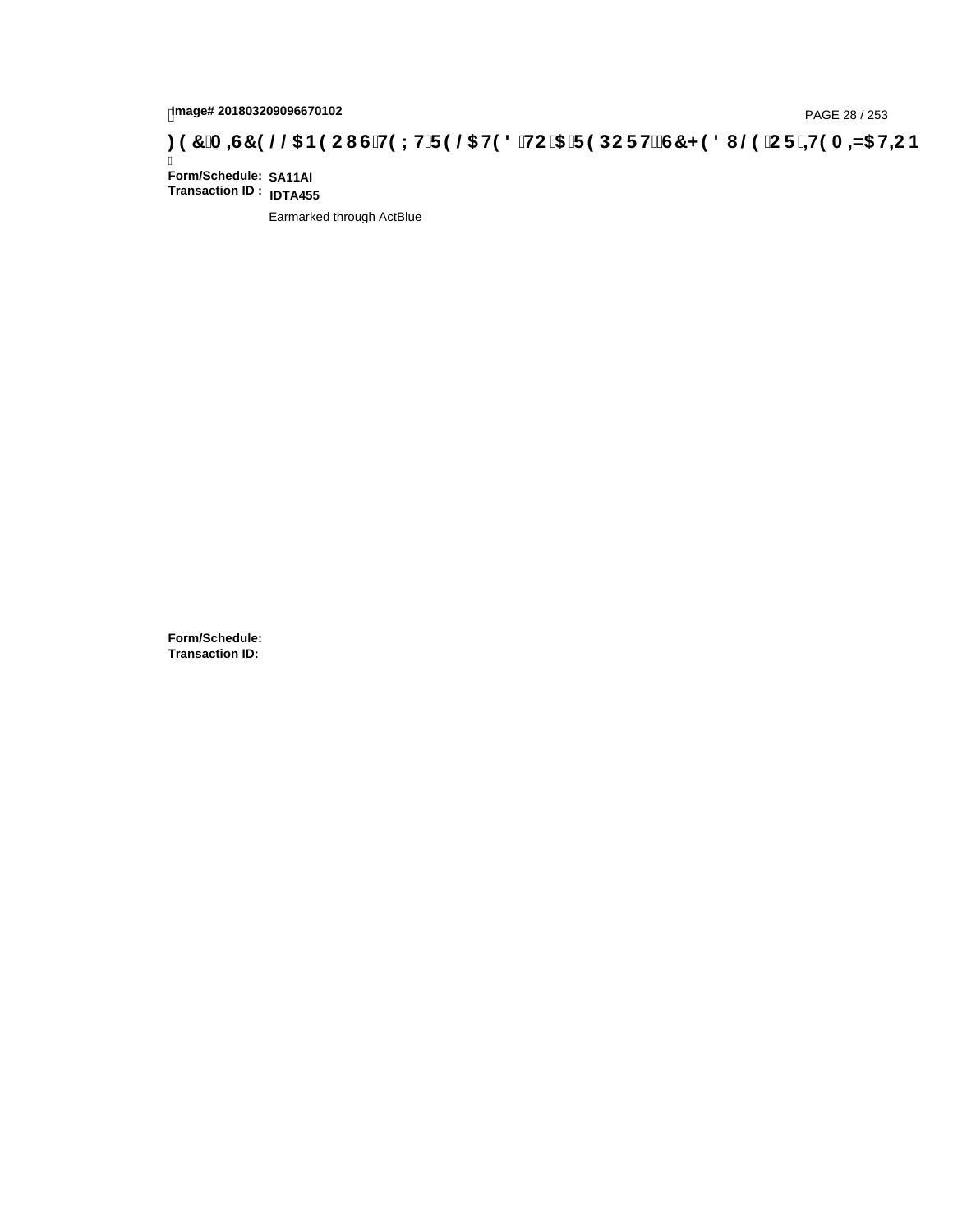| SCHEDULE A (FEC Form 3X) |  |
|--------------------------|--|
| <b>ITEMIZED RECEIPTS</b> |  |

| SCHEDULE A (FEC Form 3X)<br><b>ITEMIZED RECEIPTS</b>                                                                                                                                                                                                                                                                                                                              | Use separate schedule(s)<br>for each category of the<br>Detailed Summary Page                                                     | 253<br>FOR LINE NUMBER:<br>PAGE 29 OF<br>(check only one)<br>×<br>11a<br>11 <sub>b</sub><br>12<br>11 <sub>c</sub><br>13<br>14<br>15<br>16<br>17                                                                                                                                         |
|-----------------------------------------------------------------------------------------------------------------------------------------------------------------------------------------------------------------------------------------------------------------------------------------------------------------------------------------------------------------------------------|-----------------------------------------------------------------------------------------------------------------------------------|-----------------------------------------------------------------------------------------------------------------------------------------------------------------------------------------------------------------------------------------------------------------------------------------|
| NAME OF COMMITTEE (In Full)<br>Sister District Project, Inc.                                                                                                                                                                                                                                                                                                                      |                                                                                                                                   | Any information copied from such Reports and Statements may not be sold or used by any person for the purpose of soliciting contributions<br>or for commercial purposes, other than using the name and address of any political committee to solicit contributions from such committee. |
| Full Name of Individual (Last, First, Middle Initial) or Full Organization Name<br>Actblue<br>Α.<br>Mailing Address 14 Arrow Street, Suite 11<br>City<br>Cambridge<br>FEC ID number of contributing<br>federal political committee.<br>Name of Employer (for Individual)<br>Receipt For:<br>Primary<br>General<br>Other (specify) $\blacktriangledown$                            | <b>State</b><br>Zip Code<br>МA<br>02138<br>C<br>Occupation (for Individual)<br>Aggregate Year-to-Date ▼<br>55581.04               | Date of Receipt<br>$M - M$ /<br>$D$ $D$<br>$Y - Y - Y$<br>09<br>2017<br>10<br>Transaction ID: INCA288IDTA455<br>Amount of Each Receipt this Period<br>50.00<br>$-0.011$<br>×<br>Memo Item                                                                                               |
| Full Name of Individual (Last, First, Middle Initial) or Full Organization Name<br><b>B.</b> Betances, Cynthia, , ,<br>Mailing Address 1207 North Mar Vista Avenue<br>City<br>Pasadena<br>FEC ID number of contributing<br>federal political committee.<br>Name of Employer (for Individual)<br>n/a<br>Receipt For:<br>Primary<br>General<br>Other (specify) $\blacktriangledown$ | <b>State</b><br>Zip Code<br>CA<br>91104<br>С<br>Occupation (for Individual)<br>Not Employed<br>Aggregate Year-to-Date ▼<br>350.00 | Date of Receipt<br>$M - M$<br>$D$ $\Box$ $D$<br>$T - Y = T - T$<br>10<br>2017<br>04<br>Transaction ID: IDTA551<br>Amount of Each Receipt this Period<br>50.00<br>Memo Item                                                                                                              |
| Full Name of Individual (Last, First, Middle Initial) or Full Organization Name<br>c. Actblue<br>Mailing Address 14 Arrow Street, Suite 11<br>City<br>Cambridge<br>FEC ID number of contributing<br>federal political committee.<br>Name of Employer (for Individual)<br>Receipt For:<br>Primary<br>General<br>Other (specify)                                                    | Zip Code<br><b>State</b><br>MA<br>02138<br>С<br>Occupation (for Individual)<br>Aggregate Year-to-Date ▼<br>55581.04               | Date of Receipt<br>$M - M$<br>$D$ $D$<br>$T - Y = Y - T Y$<br>10<br>08<br>2017<br><b>Transaction ID : INCA313IDTA551</b><br>Amount of Each Receipt this Period<br>50.00<br>×<br>Memo Item                                                                                               |
|                                                                                                                                                                                                                                                                                                                                                                                   |                                                                                                                                   | 50.00                                                                                                                                                                                                                                                                                   |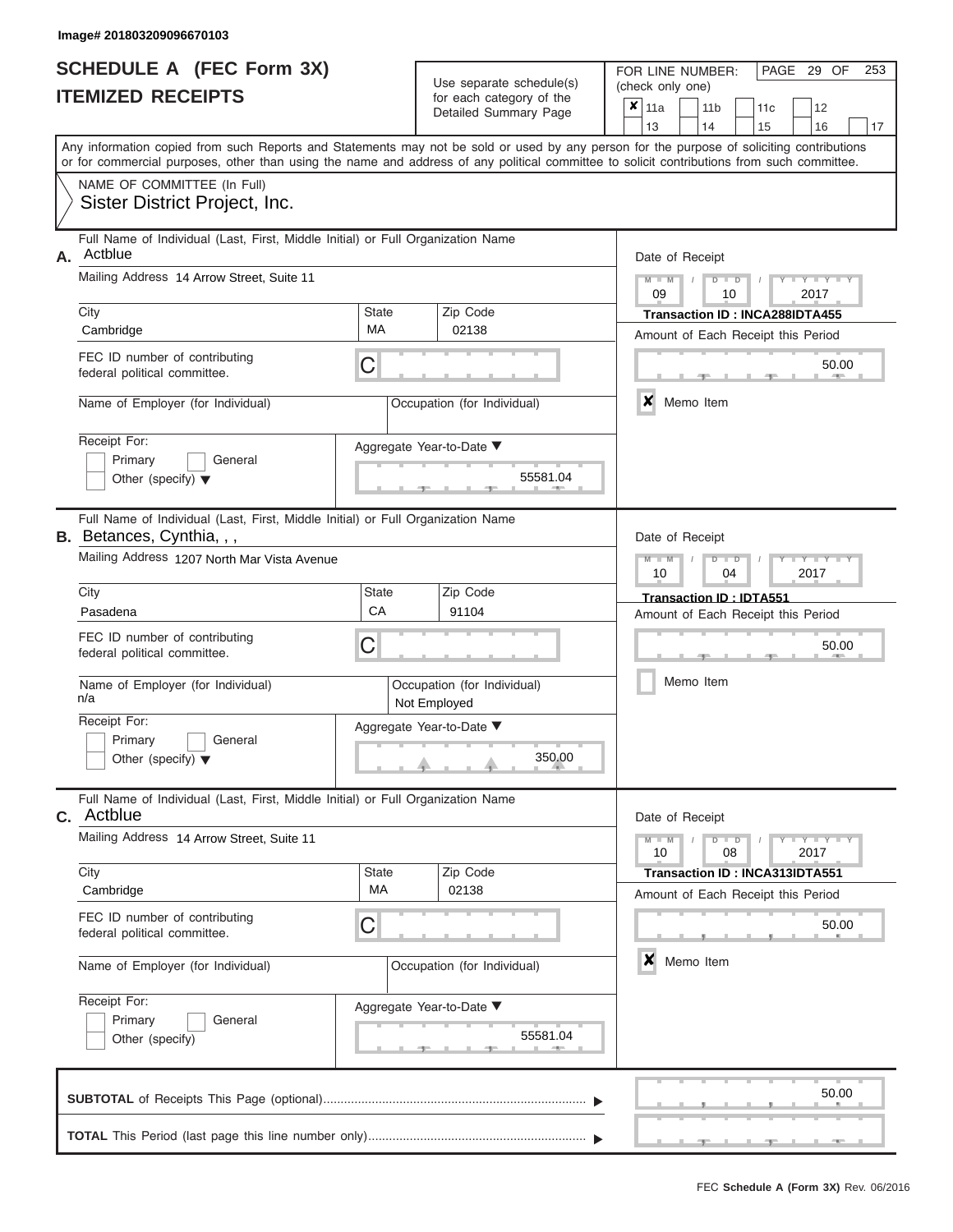# page# 201803209096670104<br>Denge# 201803209096670104<br>**(OR) THE CITS HEARGE STEP OF HEAR-ART HEARGE STEP OF HEAR-ART HEARGE STEP OF THEAR-ART HEARGE STEP 30 / 253**

Ī **Form/Schedule: SA11AI Transaction ID : INCA288IDTA455**

Total earmarked through conduit PAC limit not affected

**Form/Schedule: SA11AI Transaction ID: IDTA551**Earmarked through ActBlue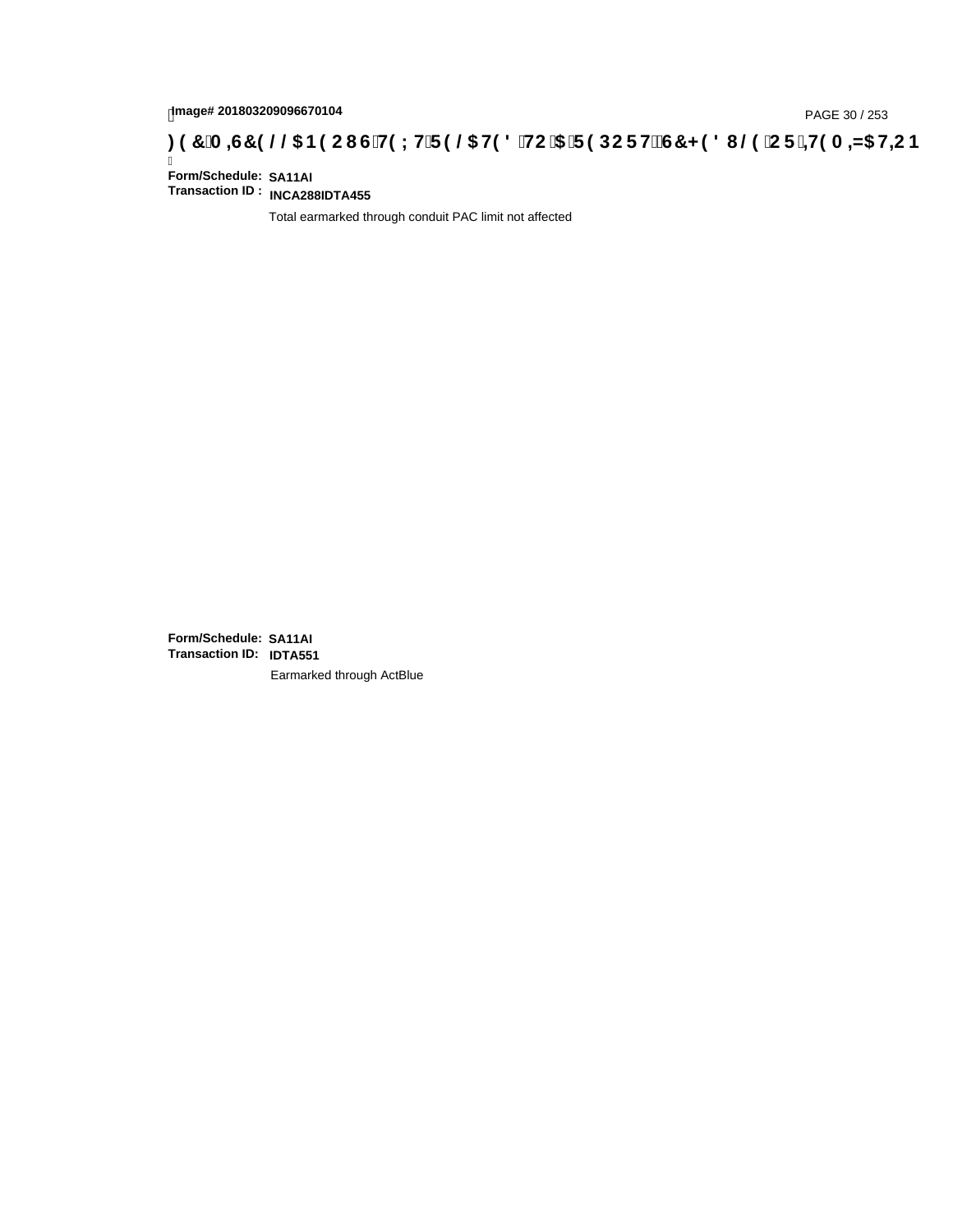# page# 201803209096670105<br>DAGE 31 / 253 PAGE 31 / 253<br>**DAGE 31 / 253 A = 45 HEC B (G'H9 LH'F 9 @ H9 8 'HC '5 'F 9 DC F H** $\breve{c}$ **G7 < 9 8 I @ 'C F '<del>+1</del>9 A = 45 HEC B :**

Ī **Form/Schedule: SA11AI Transaction ID : INCA313IDTA551**

Total earmarked through conduit PAC limit not affected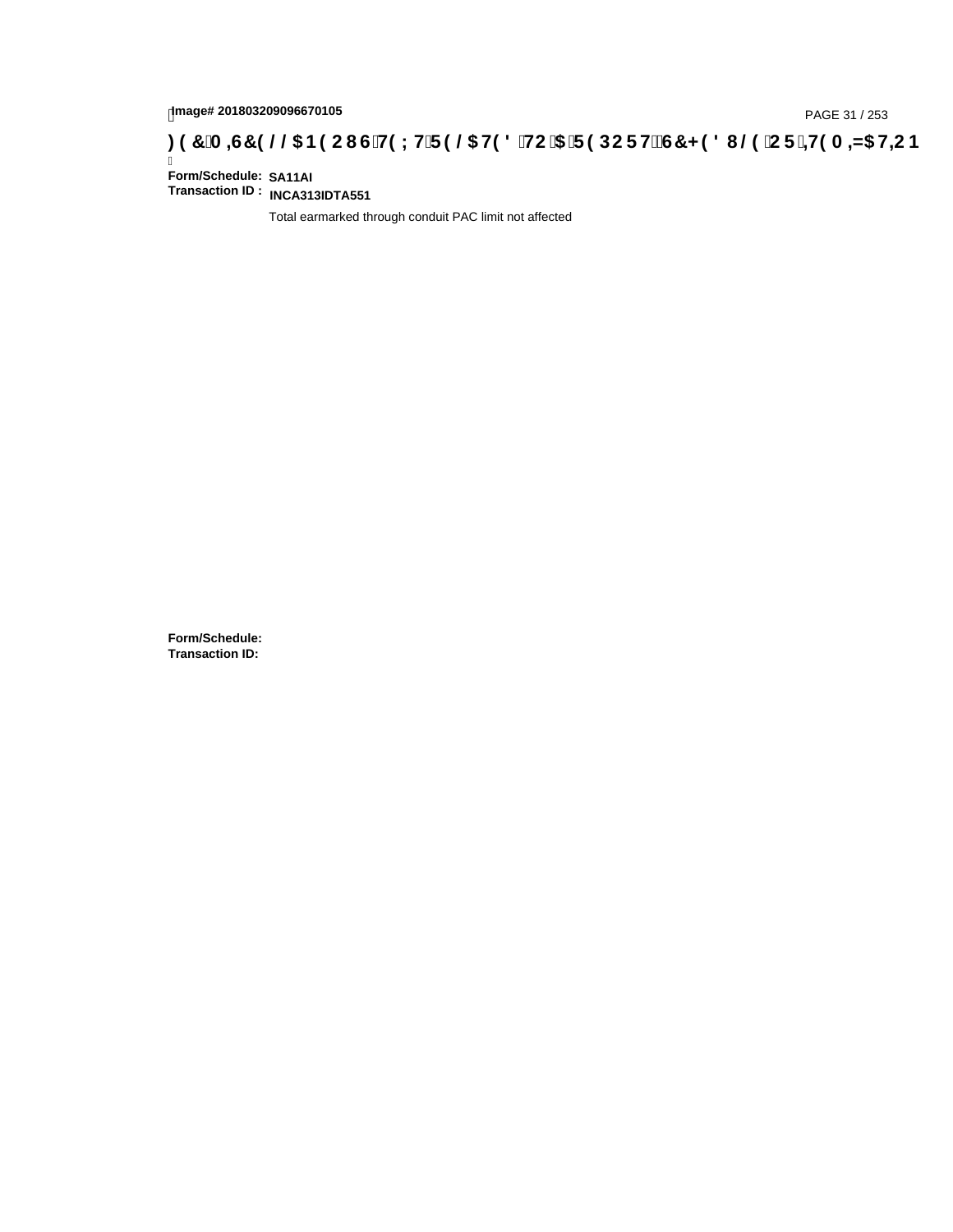|                          | <b>SCHEDULE A (FEC Form 3X)</b> |
|--------------------------|---------------------------------|
| <b>ITEMIZED RECEIPTS</b> |                                 |

FOR LINE NUMBER:<br>(check only one) Use separate schedule(s)<br>for each category of the

| IILMILLU NLVLIF IJ                                                                                                                                                                                                                                                                      |                                             | ior each calegory or the<br>Detailed Summary Page | ×               | 11a             |                                        | 11 <sub>b</sub>      | 11c                                                                  |  | 12                       |    |  |  |  |  |  |
|-----------------------------------------------------------------------------------------------------------------------------------------------------------------------------------------------------------------------------------------------------------------------------------------|---------------------------------------------|---------------------------------------------------|-----------------|-----------------|----------------------------------------|----------------------|----------------------------------------------------------------------|--|--------------------------|----|--|--|--|--|--|
| Any information copied from such Reports and Statements may not be sold or used by any person for the purpose of soliciting contributions<br>or for commercial purposes, other than using the name and address of any political committee to solicit contributions from such committee. |                                             |                                                   |                 | 13              |                                        | 14                   | 15                                                                   |  | 16                       | 17 |  |  |  |  |  |
| NAME OF COMMITTEE (In Full)<br>Sister District Project, Inc.                                                                                                                                                                                                                            |                                             |                                                   |                 |                 |                                        |                      |                                                                      |  |                          |    |  |  |  |  |  |
| Full Name of Individual (Last, First, Middle Initial) or Full Organization Name<br>Betances, Cynthia, , ,<br>Α.                                                                                                                                                                         |                                             |                                                   |                 |                 | Date of Receipt                        |                      |                                                                      |  |                          |    |  |  |  |  |  |
| Mailing Address 1207 North Mar Vista Avenue                                                                                                                                                                                                                                             |                                             |                                                   |                 |                 | $M - M$<br>$D$ $D$<br>11<br>2017<br>04 |                      |                                                                      |  |                          |    |  |  |  |  |  |
| City<br>Pasadena                                                                                                                                                                                                                                                                        | State<br>CA                                 | Zip Code<br>91104                                 |                 |                 |                                        |                      | <b>Transaction ID: IDTA790</b><br>Amount of Each Receipt this Period |  |                          |    |  |  |  |  |  |
| FEC ID number of contributing<br>federal political committee.                                                                                                                                                                                                                           | С                                           |                                                   |                 |                 |                                        |                      | 50.00                                                                |  |                          |    |  |  |  |  |  |
| Name of Employer (for Individual)<br>n/a                                                                                                                                                                                                                                                | Occupation (for Individual)<br>Not Employed |                                                   |                 |                 | Memo Item                              |                      |                                                                      |  |                          |    |  |  |  |  |  |
| Receipt For:<br>Primary<br>General<br>Other (specify) $\blacktriangledown$                                                                                                                                                                                                              |                                             | Aggregate Year-to-Date ▼<br>350.00                |                 |                 |                                        |                      |                                                                      |  |                          |    |  |  |  |  |  |
| Full Name of Individual (Last, First, Middle Initial) or Full Organization Name<br><b>B.</b> Actblue                                                                                                                                                                                    |                                             |                                                   | Date of Receipt |                 |                                        |                      |                                                                      |  |                          |    |  |  |  |  |  |
| Mailing Address 14 Arrow Street, Suite 11                                                                                                                                                                                                                                               |                                             |                                                   |                 |                 |                                        | $D$ $\Box$ $D$<br>05 |                                                                      |  | 2017                     |    |  |  |  |  |  |
| City<br>Cambridge                                                                                                                                                                                                                                                                       | State<br><b>MA</b>                          | Zip Code<br>02138                                 |                 |                 |                                        |                      | Transaction ID: INCA347IDTA790<br>Amount of Each Receipt this Period |  |                          |    |  |  |  |  |  |
| FEC ID number of contributing<br>federal political committee.                                                                                                                                                                                                                           | С                                           |                                                   |                 |                 |                                        |                      | 50.00<br>$\boldsymbol{x}$<br>Memo Item                               |  |                          |    |  |  |  |  |  |
| Name of Employer (for Individual)                                                                                                                                                                                                                                                       | Occupation (for Individual)                 |                                                   |                 |                 |                                        |                      |                                                                      |  |                          |    |  |  |  |  |  |
| Receipt For:<br>Primary<br>General<br>Other (specify) $\blacktriangledown$                                                                                                                                                                                                              |                                             | Aggregate Year-to-Date ▼<br>55581.04              |                 |                 |                                        |                      |                                                                      |  |                          |    |  |  |  |  |  |
| Full Name of Individual (Last, First, Middle Initial) or Full Organization Name<br>Betances, Cynthia, , ,<br>С.                                                                                                                                                                         |                                             |                                                   |                 | Date of Receipt |                                        |                      |                                                                      |  |                          |    |  |  |  |  |  |
| Mailing Address 1207 North Mar Vista Avenue                                                                                                                                                                                                                                             |                                             |                                                   |                 | $M - M$<br>12   |                                        | $D$ $D$<br>04        |                                                                      |  | $-Y - Y - Y - Y$<br>2017 |    |  |  |  |  |  |
| City<br>Pasadena                                                                                                                                                                                                                                                                        | State<br>СA                                 | Zip Code<br>91104                                 |                 |                 |                                        |                      | <b>Transaction ID: IDTA894</b><br>Amount of Each Receipt this Period |  |                          |    |  |  |  |  |  |
| FEC ID number of contributing<br>federal political committee.                                                                                                                                                                                                                           | С                                           |                                                   |                 |                 |                                        |                      | 50.00                                                                |  |                          |    |  |  |  |  |  |
| Name of Employer (for Individual)<br>n/a                                                                                                                                                                                                                                                | Occupation (for Individual)<br>Not Employed | Memo Item                                         |                 |                 |                                        |                      |                                                                      |  |                          |    |  |  |  |  |  |
| Receipt For:<br>General<br>Primary<br>Other (specify)                                                                                                                                                                                                                                   |                                             | Aggregate Year-to-Date ▼<br>350.00                |                 |                 |                                        |                      |                                                                      |  |                          |    |  |  |  |  |  |
|                                                                                                                                                                                                                                                                                         |                                             |                                                   |                 |                 |                                        |                      |                                                                      |  | 100.00                   |    |  |  |  |  |  |
|                                                                                                                                                                                                                                                                                         |                                             |                                                   |                 |                 |                                        |                      |                                                                      |  |                          |    |  |  |  |  |  |

PAGE 32 OF 253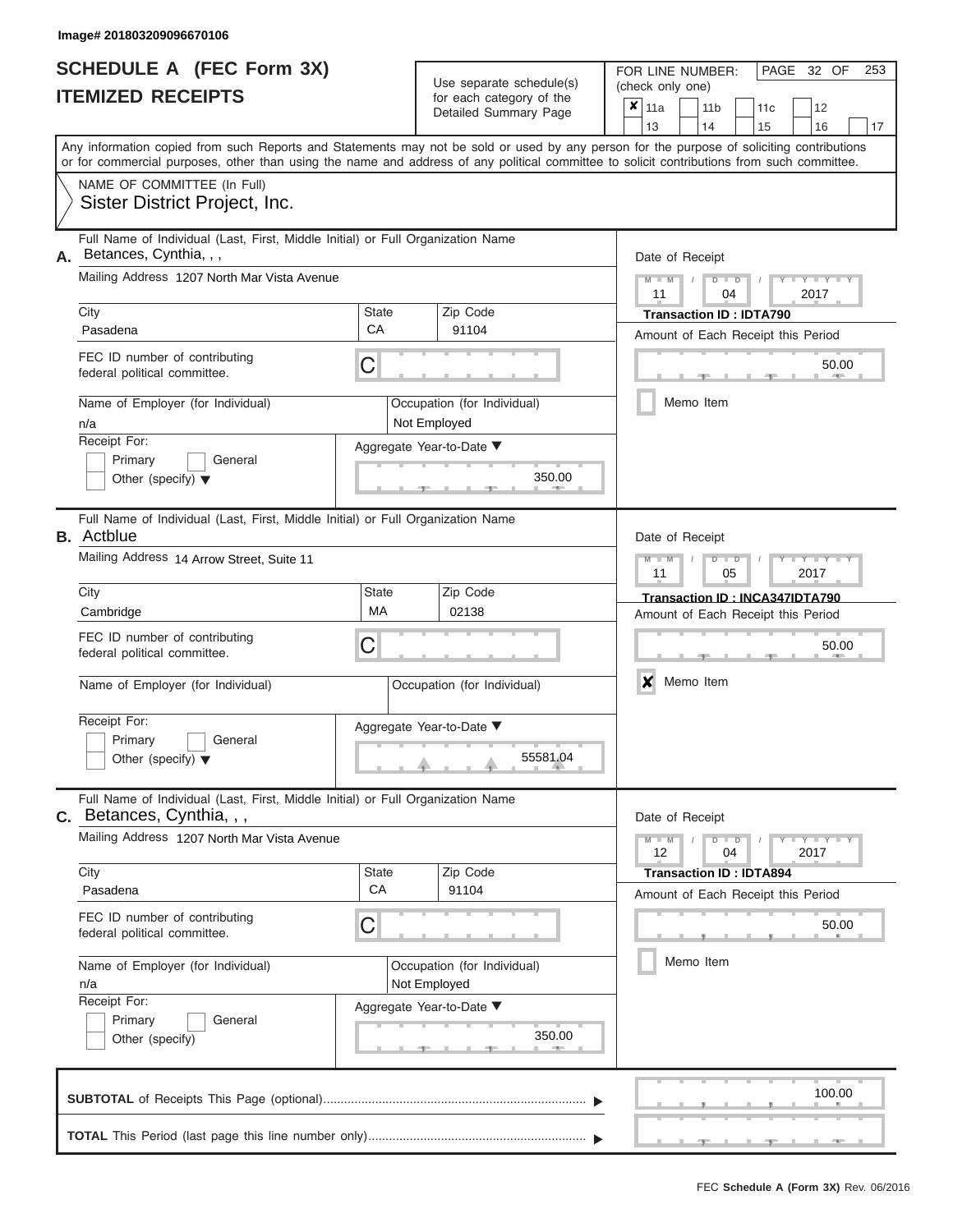# page# 201803209096670107<br>Denge# 201803209096670107<br>**( Of `+H9 A =N5 H=C B (@6 B9 C I G`H9 L H`F 9 @6 H9 8 `HC `5 `F 9 DC F H** $\breve{c}$ **G7 < 9 8 I @9 `C F `<del>+H</del>9 A =N5 H=C B**

Ī **Form/Schedule: SA11AI Transaction ID : IDTA790**

Earmarked through ActBlue

**Form/Schedule: SA11AI Transaction ID: INCA347IDTA790**

Total earmarked through conduit PAC limit not affected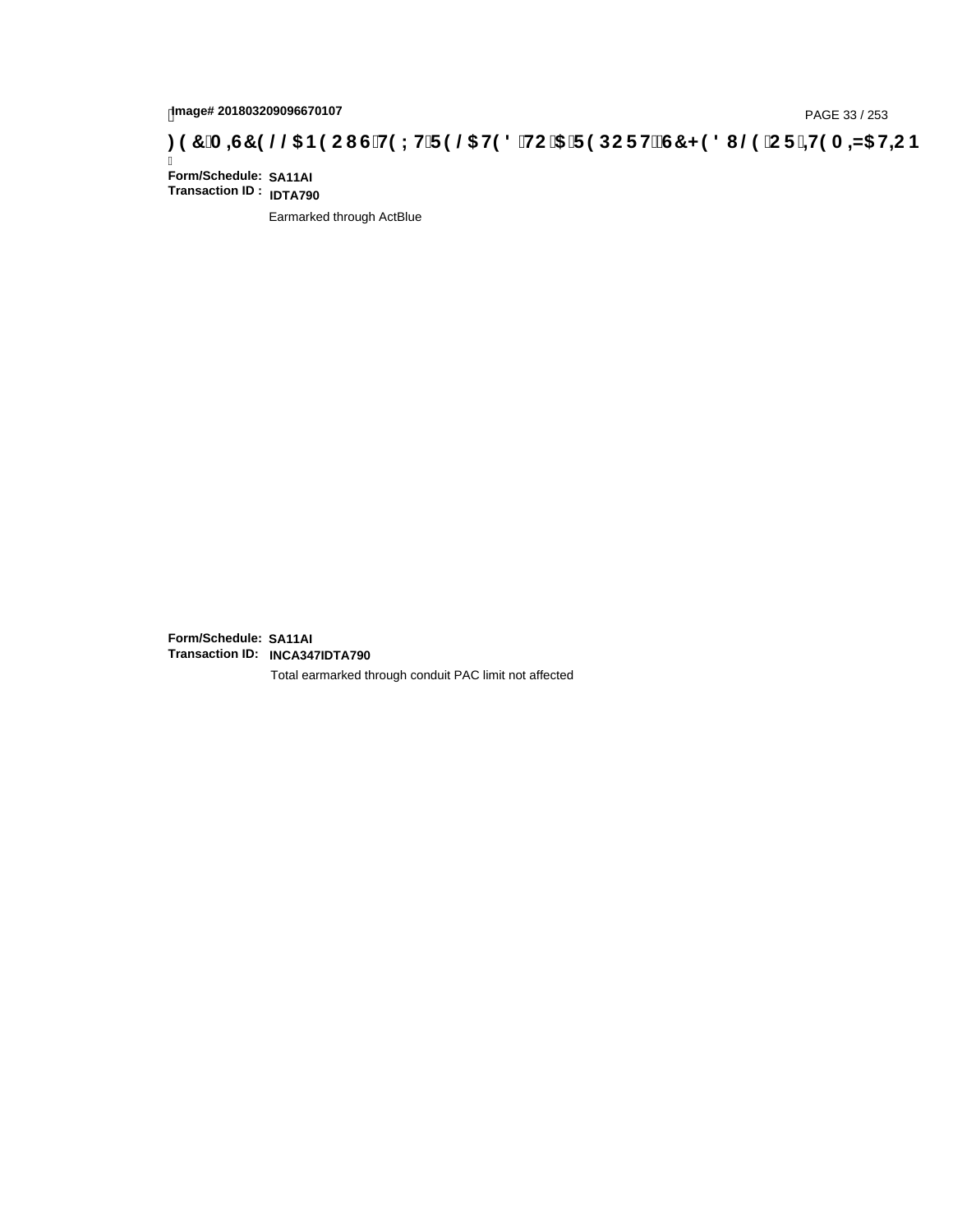# page# 201803209096670108<br>Denge# 201803209096670108<br>**(CF + H9 A = A/5 H=C B (@6) B9 CI G + H9 L H F 9 @6 H9 8 FHC '5 F 9 DC F + EGT < 9 8 I . @9 'C F + H9 A = A/5 H=C B**

Ī **Form/Schedule: SA11AI Transaction ID : IDTA894**

Earmarked through Actblue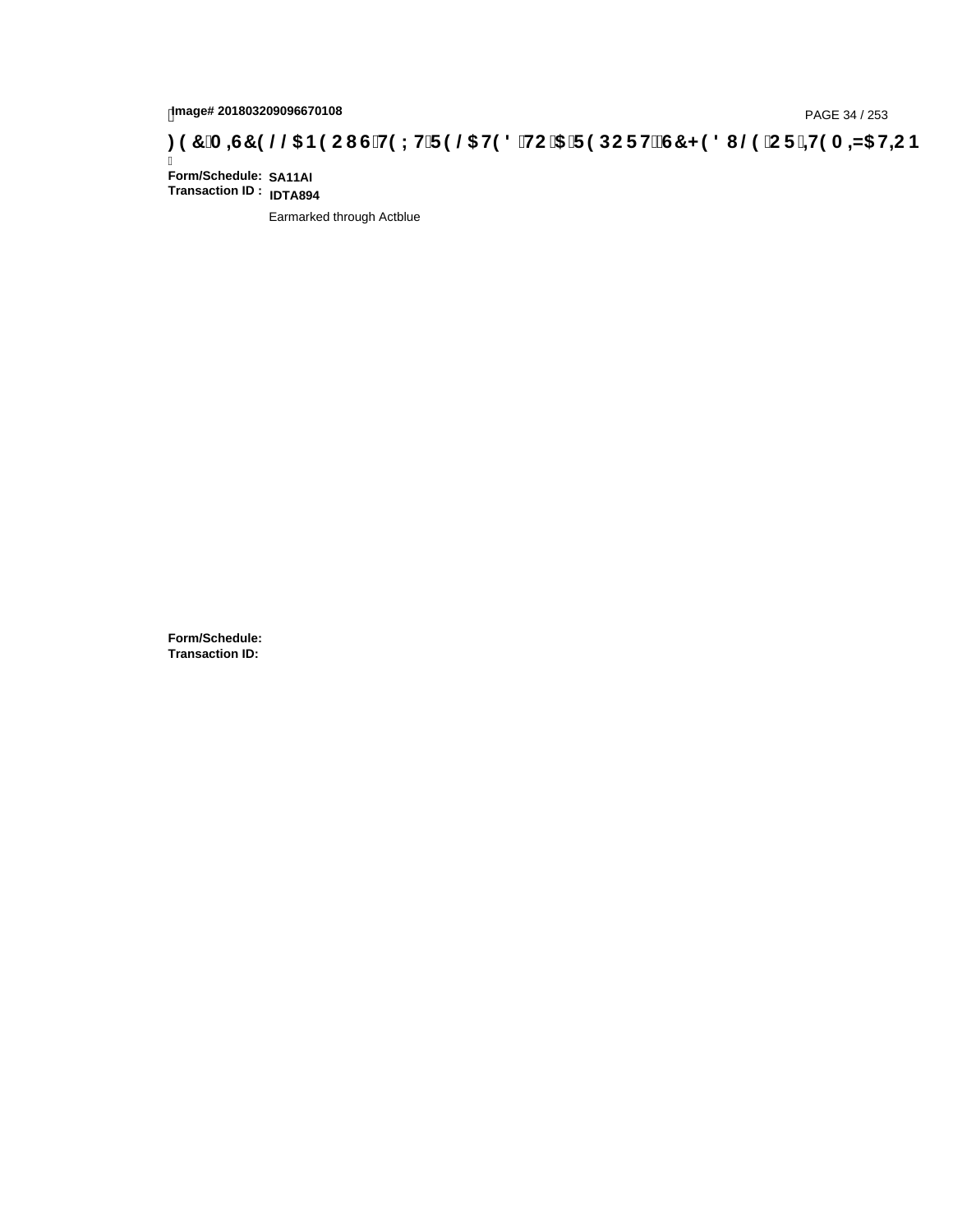|                          | <b>SCHEDULE A (FEC Form 3X)</b> |
|--------------------------|---------------------------------|
| <b>ITEMIZED RECEIPTS</b> |                                 |

Use separate schedule(s) (check only one)<br>for each category of the  $\begin{array}{|c|c|c|c|c|}\hline \textbf{X} & 11a & 14 \\\hline \end{array}$ 

FOR LINE NUMBER:

 $\overline{\phantom{0}}$ 

PAGE 35 OF 253

 $\overline{\phantom{0}}$ 

|                                                                                                                                            |                                         | Detailed Summary Page                | x<br>  11a<br>12<br>11 b<br>11c<br>13<br>14<br>15<br>16<br>17                                                                             |  |  |  |  |  |  |  |  |  |  |
|--------------------------------------------------------------------------------------------------------------------------------------------|-----------------------------------------|--------------------------------------|-------------------------------------------------------------------------------------------------------------------------------------------|--|--|--|--|--|--|--|--|--|--|
| or for commercial purposes, other than using the name and address of any political committee to solicit contributions from such committee. |                                         |                                      | Any information copied from such Reports and Statements may not be sold or used by any person for the purpose of soliciting contributions |  |  |  |  |  |  |  |  |  |  |
| NAME OF COMMITTEE (In Full)<br>Sister District Project, Inc.                                                                               |                                         |                                      |                                                                                                                                           |  |  |  |  |  |  |  |  |  |  |
| Full Name of Individual (Last, First, Middle Initial) or Full Organization Name<br>Actblue<br>А.                                           | Date of Receipt                         |                                      |                                                                                                                                           |  |  |  |  |  |  |  |  |  |  |
| Mailing Address 14 Arrow Street, Suite 11                                                                                                  |                                         |                                      |                                                                                                                                           |  |  |  |  |  |  |  |  |  |  |
| City<br>Cambridge                                                                                                                          | State<br>MA                             | Zip Code<br>02138                    | Transaction ID: INCA898IDTA894                                                                                                            |  |  |  |  |  |  |  |  |  |  |
| FEC ID number of contributing<br>federal political committee.                                                                              | С                                       |                                      | Amount of Each Receipt this Period<br>50.00<br><b>ARTIS</b>                                                                               |  |  |  |  |  |  |  |  |  |  |
| Name of Employer (for Individual)                                                                                                          |                                         | Occupation (for Individual)          | x<br>Memo Item                                                                                                                            |  |  |  |  |  |  |  |  |  |  |
| Receipt For:<br>Primary<br>General<br>Other (specify) $\blacktriangledown$                                                                 |                                         | Aggregate Year-to-Date ▼<br>55581.04 |                                                                                                                                           |  |  |  |  |  |  |  |  |  |  |
| Full Name of Individual (Last, First, Middle Initial) or Full Organization Name<br>B. Bhattacharya, Abhijit, , ,                           |                                         |                                      | Date of Receipt                                                                                                                           |  |  |  |  |  |  |  |  |  |  |
| Mailing Address 1043 Henderson Avenue                                                                                                      |                                         |                                      |                                                                                                                                           |  |  |  |  |  |  |  |  |  |  |
| City<br>Menlo Park                                                                                                                         | State<br>СA                             | Zip Code<br>94025                    | <b>Transaction ID: INCA276</b><br>Amount of Each Receipt this Period                                                                      |  |  |  |  |  |  |  |  |  |  |
| FEC ID number of contributing<br>federal political committee.                                                                              | С                                       |                                      | 1724.14                                                                                                                                   |  |  |  |  |  |  |  |  |  |  |
| Name of Employer (for Individual)<br>Apple, Inc.                                                                                           | Occupation (for Individual)<br>Engineer |                                      | Memo Item                                                                                                                                 |  |  |  |  |  |  |  |  |  |  |
| Receipt For:<br>General<br>Primary<br>Other (specify) $\blacktriangledown$                                                                 |                                         | Aggregate Year-to-Date ▼<br>3229.63  |                                                                                                                                           |  |  |  |  |  |  |  |  |  |  |
| Full Name of Individual (Last, First, Middle Initial) or Full Organization Name<br>C. Bhattacharya, Abhijit, , ,                           |                                         |                                      | Date of Receipt                                                                                                                           |  |  |  |  |  |  |  |  |  |  |
| Mailing Address 1043 Henderson Avenue                                                                                                      |                                         |                                      |                                                                                                                                           |  |  |  |  |  |  |  |  |  |  |
| City<br>Menlo Park                                                                                                                         | State<br>CA                             | Zip Code<br>94025                    | <b>Transaction ID: IDTA533</b><br>Amount of Each Receipt this Period                                                                      |  |  |  |  |  |  |  |  |  |  |
| FEC ID number of contributing<br>federal political committee.                                                                              | С                                       |                                      | 106.00                                                                                                                                    |  |  |  |  |  |  |  |  |  |  |
| Name of Employer (for Individual)<br>Apple, Inc.                                                                                           | Occupation (for Individual)<br>Engineer |                                      |                                                                                                                                           |  |  |  |  |  |  |  |  |  |  |
| Receipt For:<br>Primary<br>General<br>Other (specify)                                                                                      |                                         | Aggregate Year-to-Date ▼<br>3229.63  |                                                                                                                                           |  |  |  |  |  |  |  |  |  |  |
|                                                                                                                                            |                                         |                                      | 1830.14<br>$-1$                                                                                                                           |  |  |  |  |  |  |  |  |  |  |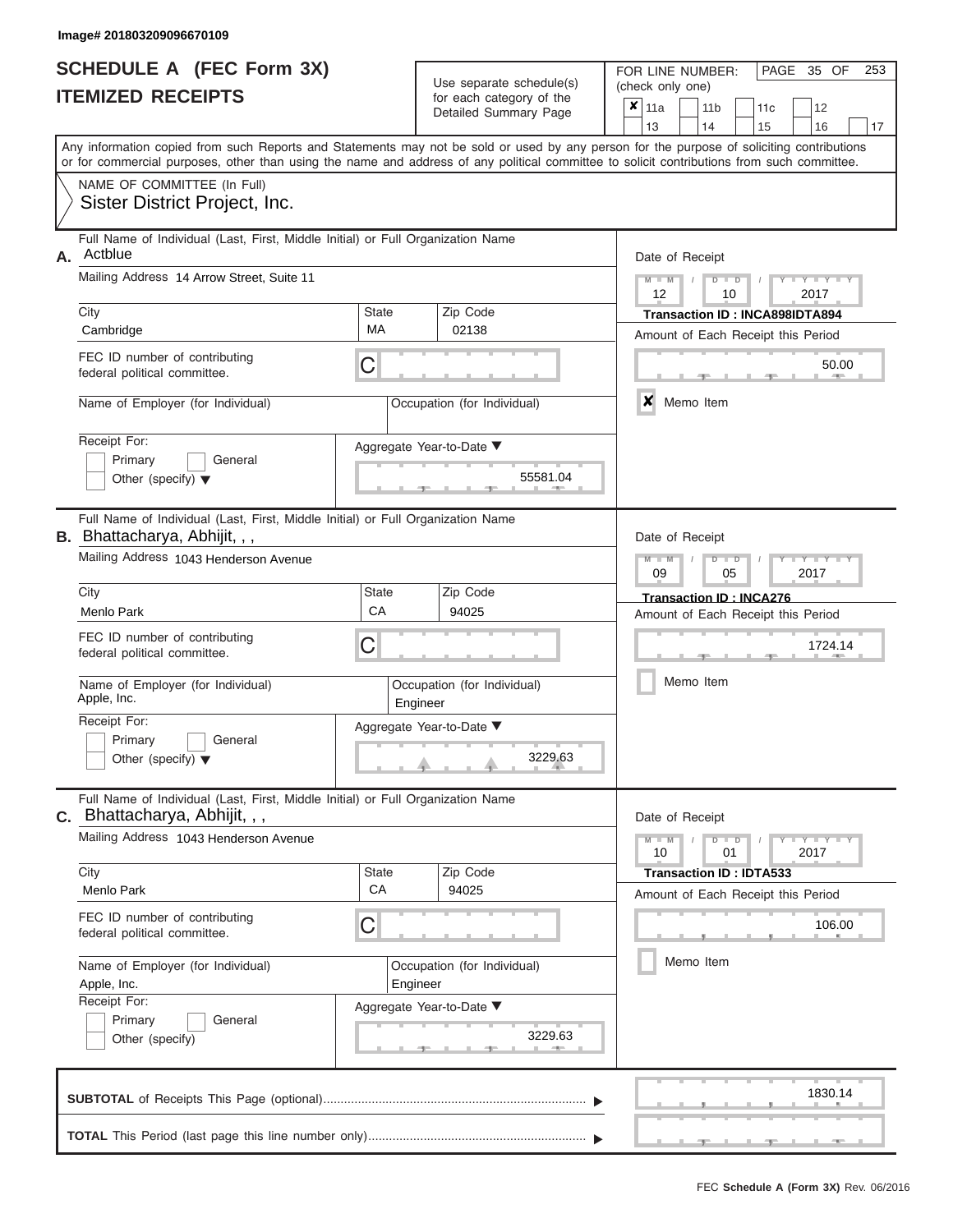# tmage# 201803209096670110<br>DAGE 36 / 253 PAGE 36 / 253<br>**DAGE 345 HE ST 9 @ RO CI C HO L H F 9 @ HO 8 `HC `5 `F 9 DC F HŽ G7 < 9 8 I @ `C F `<del>4 I</del>O A <del>A</del>I5 H<del>L</del>C B : 9 7 `A = 45 H**

Ī **Form/Schedule: SA11AI Transaction ID : INCA898IDTA894**

Total earmarked through conduit PAC limit not affected

**Form/Schedule: SA11AI Transaction ID: IDTA533**Earmarked through Actblue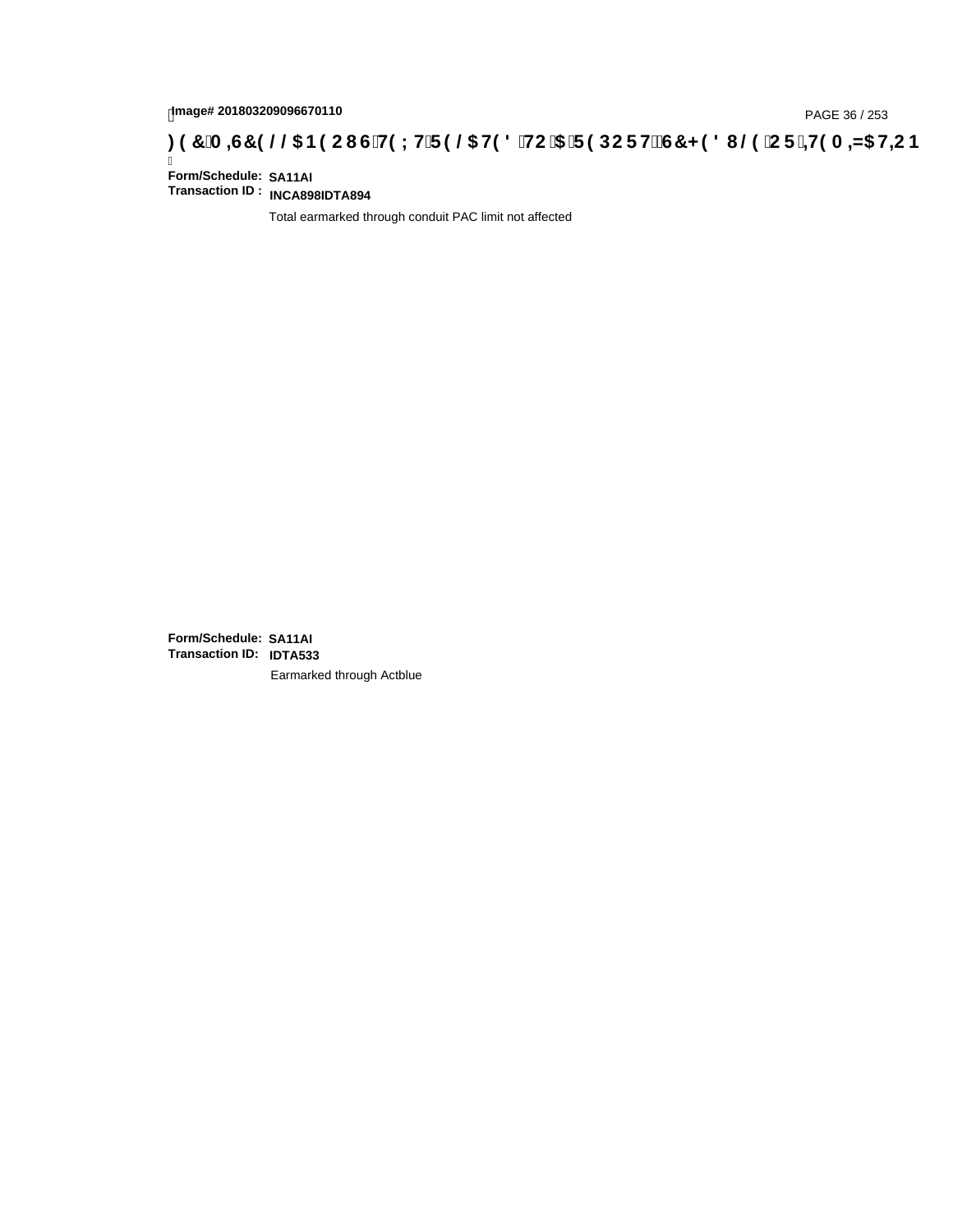|                          | SCHEDULE A (FEC Form 3X) |  |
|--------------------------|--------------------------|--|
| <b>ITEMIZED RECEIPTS</b> |                          |  |

Use separate schedule(s) (check only one) for each category of the  $\sqrt{2}$ 

FOR LINE NUMBER:<br>(check only one)

PAGE 37 OF 253

|    | TEMIZED RECEIPTS                                                                                                                                                                                                                                                                        |                                                                 | for each category of the<br>Detailed Summary Page          | ×<br>11a<br>11 <sub>b</sub><br>11 <sub>c</sub><br>12<br>13<br>14<br>15<br>16<br>17 |  |  |  |  |  |  |  |
|----|-----------------------------------------------------------------------------------------------------------------------------------------------------------------------------------------------------------------------------------------------------------------------------------------|-----------------------------------------------------------------|------------------------------------------------------------|------------------------------------------------------------------------------------|--|--|--|--|--|--|--|
|    | Any information copied from such Reports and Statements may not be sold or used by any person for the purpose of soliciting contributions<br>or for commercial purposes, other than using the name and address of any political committee to solicit contributions from such committee. |                                                                 |                                                            |                                                                                    |  |  |  |  |  |  |  |
|    | NAME OF COMMITTEE (In Full)<br>Sister District Project, Inc.                                                                                                                                                                                                                            |                                                                 |                                                            |                                                                                    |  |  |  |  |  |  |  |
| А. | Full Name of Individual (Last, First, Middle Initial) or Full Organization Name<br>Actblue                                                                                                                                                                                              | Date of Receipt                                                 |                                                            |                                                                                    |  |  |  |  |  |  |  |
|    | Mailing Address 14 Arrow Street. Suite 11                                                                                                                                                                                                                                               |                                                                 |                                                            | $Y = Y$<br>D<br>D<br>2017<br>10<br>01                                              |  |  |  |  |  |  |  |
|    | City<br>Cambridge                                                                                                                                                                                                                                                                       | <b>State</b><br>MA                                              | Zip Code<br>02138                                          | Transaction ID: INCA303IDTA533<br>Amount of Each Receipt this Period               |  |  |  |  |  |  |  |
|    | FEC ID number of contributing<br>federal political committee.                                                                                                                                                                                                                           | C                                                               |                                                            | 106.00                                                                             |  |  |  |  |  |  |  |
|    | Name of Employer (for Individual)                                                                                                                                                                                                                                                       |                                                                 | Occupation (for Individual)                                | ×<br>Memo Item                                                                     |  |  |  |  |  |  |  |
|    | Receipt For:<br>Primary<br>General<br>Other (specify) $\blacktriangledown$                                                                                                                                                                                                              |                                                                 | Aggregate Year-to-Date ▼<br>55581.04                       |                                                                                    |  |  |  |  |  |  |  |
|    | Full Name of Individual (Last, First, Middle Initial) or Full Organization Name<br><b>B.</b> Bhattacharya, Abhijit, , ,                                                                                                                                                                 |                                                                 |                                                            | Date of Receipt                                                                    |  |  |  |  |  |  |  |
|    | Mailing Address 1043 Henderson Avenue                                                                                                                                                                                                                                                   | Y TY T<br>$\overline{\mathsf{M}}$<br>D<br>⊃<br>2017<br>12<br>22 |                                                            |                                                                                    |  |  |  |  |  |  |  |
|    | City<br>Menlo Park                                                                                                                                                                                                                                                                      | <b>State</b><br>CA                                              | Zip Code<br>94025                                          | Transaction ID: INCA980<br>Amount of Each Receipt this Period                      |  |  |  |  |  |  |  |
|    | FEC ID number of contributing<br>federal political committee.                                                                                                                                                                                                                           | С                                                               |                                                            | 1379.31                                                                            |  |  |  |  |  |  |  |
|    | Name of Employer (for Individual)<br>Apple, Inc.                                                                                                                                                                                                                                        |                                                                 | Occupation (for Individual)<br>Engineer                    | Memo Item                                                                          |  |  |  |  |  |  |  |
|    | Receipt For:<br>Primary<br>General<br>Other (specify) $\blacktriangledown$                                                                                                                                                                                                              |                                                                 | Aggregate Year-to-Date ▼<br>3229.63                        |                                                                                    |  |  |  |  |  |  |  |
|    | Full Name of Individual (Last, First, Middle Initial) or Full Organization Name<br>C. Bosworth, Cory, , ,                                                                                                                                                                               |                                                                 |                                                            | Date of Receipt                                                                    |  |  |  |  |  |  |  |
|    | Mailing Address 22600 Mount Eden Road                                                                                                                                                                                                                                                   |                                                                 |                                                            | $Y - Y - Y$<br>$M - M$<br>D<br>$\overline{\phantom{a}}$<br>2017<br>11<br>09        |  |  |  |  |  |  |  |
|    | City<br>Saratoga                                                                                                                                                                                                                                                                        | <b>State</b><br>CA                                              | Zip Code<br>95070                                          | <b>Transaction ID: INCA387</b><br>Amount of Each Receipt this Period               |  |  |  |  |  |  |  |
|    | FEC ID number of contributing<br>federal political committee.                                                                                                                                                                                                                           | C                                                               |                                                            | 500.00                                                                             |  |  |  |  |  |  |  |
|    | Name of Employer (for Individual)<br><b>Garrod Farms</b><br>Receipt For:                                                                                                                                                                                                                |                                                                 | Occupation (for Individual)<br><b>Tasting Room Manager</b> | Memo Item                                                                          |  |  |  |  |  |  |  |
|    | Primary<br>General<br>Other (specify)                                                                                                                                                                                                                                                   |                                                                 | Aggregate Year-to-Date ▼<br>700.00                         |                                                                                    |  |  |  |  |  |  |  |
|    |                                                                                                                                                                                                                                                                                         |                                                                 |                                                            | 1879.31                                                                            |  |  |  |  |  |  |  |
|    |                                                                                                                                                                                                                                                                                         |                                                                 |                                                            |                                                                                    |  |  |  |  |  |  |  |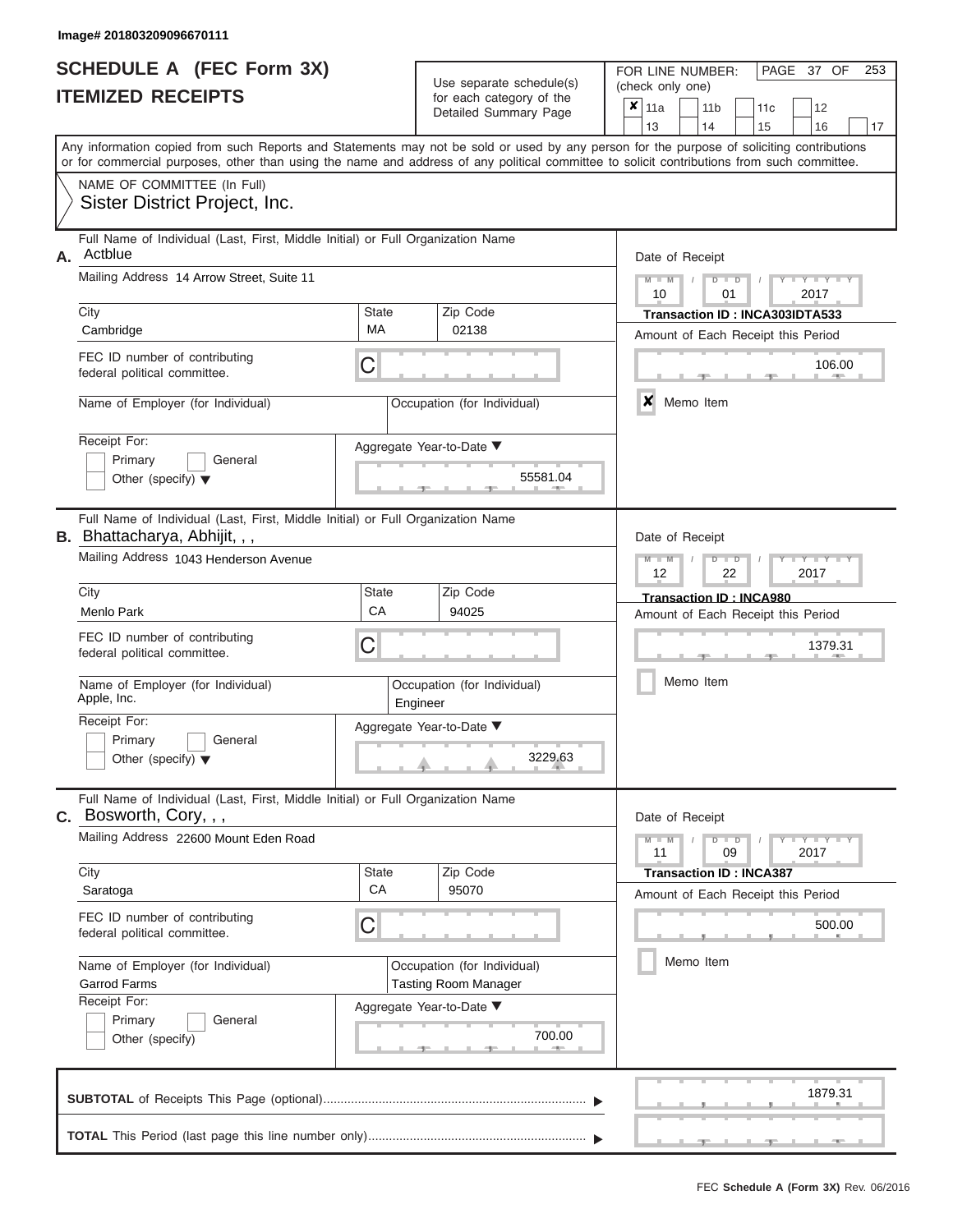# page# 201803209096670112<br>Denge# 201803209096670112<br>**(OD) CF :4H9 A =N5 H=C B (@D) B9 CI G`H9 LH`F 9 @D H9 8 `HC `5 `F 9 DC F H** $\breve{E}$ **G7 < 9 8 I @D `C F `4H9 A =N5 H=C B**

Ī **Form/Schedule: SA11AI Transaction ID : INCA303IDTA533**

Total earmarked through conduit PAC limit not affected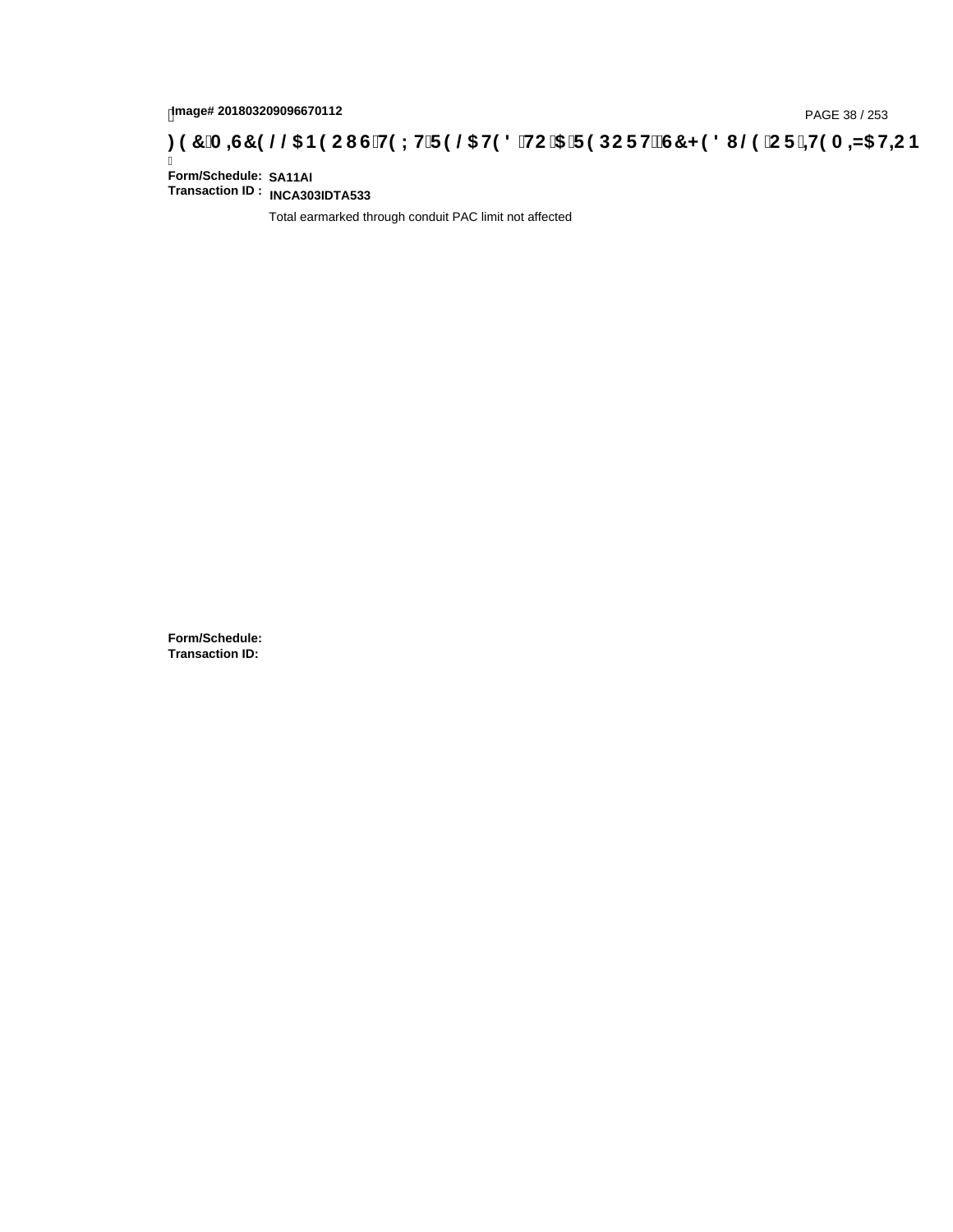|                          | <b>SCHEDULE A (FEC Form 3X)</b> |
|--------------------------|---------------------------------|
| <b>ITEMIZED RECEIPTS</b> |                                 |

FOR LINE NUMBER:<br>(check only one)

PAGE 39 OF 253

|      | IILMILLU NLVLIF IJ                                                                                                                                                                                                                                                                      |                                                         |                                                                      | ior each calegory or the<br>Detailed Summary Page |                 | ×<br>11a<br>12<br>11 <sub>b</sub><br>11c<br>13<br>14<br>15<br>16 |                                               |                                                                      |               |                                                                      |  |                          |    |  |  |  |
|------|-----------------------------------------------------------------------------------------------------------------------------------------------------------------------------------------------------------------------------------------------------------------------------------------|---------------------------------------------------------|----------------------------------------------------------------------|---------------------------------------------------|-----------------|------------------------------------------------------------------|-----------------------------------------------|----------------------------------------------------------------------|---------------|----------------------------------------------------------------------|--|--------------------------|----|--|--|--|
|      | Any information copied from such Reports and Statements may not be sold or used by any person for the purpose of soliciting contributions<br>or for commercial purposes, other than using the name and address of any political committee to solicit contributions from such committee. |                                                         |                                                                      |                                                   |                 |                                                                  |                                               |                                                                      |               |                                                                      |  |                          | 17 |  |  |  |
|      | NAME OF COMMITTEE (In Full)<br>Sister District Project, Inc.                                                                                                                                                                                                                            |                                                         |                                                                      |                                                   |                 |                                                                  |                                               |                                                                      |               |                                                                      |  |                          |    |  |  |  |
| Α.   | Full Name of Individual (Last, First, Middle Initial) or Full Organization Name<br>Bosworth, Vicky, , ,                                                                                                                                                                                 |                                                         |                                                                      |                                                   | Date of Receipt |                                                                  |                                               |                                                                      |               |                                                                      |  |                          |    |  |  |  |
|      | Mailing Address 22610 Mt. Eden Road                                                                                                                                                                                                                                                     |                                                         | $M - M$<br>$D$ $D$<br>$\overline{\phantom{a}}$<br>2017<br>10<br>25   |                                                   |                 |                                                                  |                                               |                                                                      |               |                                                                      |  |                          |    |  |  |  |
| City | Saratoga                                                                                                                                                                                                                                                                                | State<br>CA                                             | <b>Transaction ID: IDTA738</b><br>Amount of Each Receipt this Period |                                                   |                 |                                                                  |                                               |                                                                      |               |                                                                      |  |                          |    |  |  |  |
|      | FEC ID number of contributing<br>federal political committee.                                                                                                                                                                                                                           | С                                                       |                                                                      |                                                   | 250.00          |                                                                  |                                               |                                                                      |               |                                                                      |  |                          |    |  |  |  |
|      | Name of Employer (for Individual)<br>Vicky Bosworth                                                                                                                                                                                                                                     | Occupation (for Individual)<br>Riding Instructor        |                                                                      |                                                   |                 | Memo Item                                                        |                                               |                                                                      |               |                                                                      |  |                          |    |  |  |  |
|      | Receipt For:<br>Primary<br>General<br>Other (specify) $\blacktriangledown$                                                                                                                                                                                                              | Aggregate Year-to-Date ▼<br>2250.00                     |                                                                      |                                                   |                 |                                                                  |                                               |                                                                      |               |                                                                      |  |                          |    |  |  |  |
|      | Full Name of Individual (Last, First, Middle Initial) or Full Organization Name<br><b>B.</b> Actblue                                                                                                                                                                                    |                                                         |                                                                      |                                                   |                 | Date of Receipt                                                  |                                               |                                                                      |               |                                                                      |  |                          |    |  |  |  |
|      | Mailing Address 14 Arrow Street, Suite 11<br>Zip Code                                                                                                                                                                                                                                   |                                                         |                                                                      |                                                   |                 |                                                                  | $M - M$<br>$D$ $\Box$ $D$<br>29<br>2017<br>10 |                                                                      |               |                                                                      |  |                          |    |  |  |  |
| City | Cambridge                                                                                                                                                                                                                                                                               | State<br><b>MA</b>                                      |                                                                      |                                                   |                 |                                                                  |                                               | Transaction ID: INCA330IDTA738<br>Amount of Each Receipt this Period |               |                                                                      |  |                          |    |  |  |  |
|      | FEC ID number of contributing<br>federal political committee.                                                                                                                                                                                                                           | С                                                       | 250.00                                                               |                                                   |                 |                                                                  |                                               |                                                                      |               |                                                                      |  |                          |    |  |  |  |
|      | Name of Employer (for Individual)                                                                                                                                                                                                                                                       | Occupation (for Individual)                             |                                                                      | X                                                 |                 | Memo Item                                                        |                                               |                                                                      |               |                                                                      |  |                          |    |  |  |  |
|      | Receipt For:<br>Primary<br>General<br>Other (specify) $\blacktriangledown$                                                                                                                                                                                                              |                                                         |                                                                      | Aggregate Year-to-Date ▼<br>55581.04              |                 |                                                                  |                                               |                                                                      |               |                                                                      |  |                          |    |  |  |  |
| С.   | Full Name of Individual (Last, First, Middle Initial) or Full Organization Name<br>Bosworth, Vicky, , ,                                                                                                                                                                                 |                                                         |                                                                      |                                                   |                 | Date of Receipt                                                  |                                               |                                                                      |               |                                                                      |  |                          |    |  |  |  |
|      | Mailing Address 22610 Mt. Eden Road                                                                                                                                                                                                                                                     |                                                         |                                                                      |                                                   |                 | $M - M$<br>11                                                    |                                               |                                                                      | $D$ $D$<br>28 |                                                                      |  | $-Y - Y - Y - Y$<br>2017 |    |  |  |  |
| City | Saratoga                                                                                                                                                                                                                                                                                | State<br>CA                                             |                                                                      | Zip Code<br>95070                                 |                 |                                                                  |                                               |                                                                      |               | <b>Transaction ID: INCA729</b><br>Amount of Each Receipt this Period |  |                          |    |  |  |  |
|      | FEC ID number of contributing<br>federal political committee.                                                                                                                                                                                                                           | С                                                       |                                                                      |                                                   |                 |                                                                  |                                               |                                                                      |               |                                                                      |  | 1000.00                  |    |  |  |  |
|      | Name of Employer (for Individual)<br>Vicky Bosworth                                                                                                                                                                                                                                     | Occupation (for Individual)<br><b>Riding Instructor</b> |                                                                      |                                                   |                 | Memo Item                                                        |                                               |                                                                      |               |                                                                      |  |                          |    |  |  |  |
|      | Receipt For:<br>General<br>Primary<br>Other (specify)                                                                                                                                                                                                                                   | Aggregate Year-to-Date ▼                                |                                                                      |                                                   |                 |                                                                  |                                               |                                                                      |               |                                                                      |  |                          |    |  |  |  |
|      |                                                                                                                                                                                                                                                                                         |                                                         |                                                                      |                                                   |                 |                                                                  |                                               |                                                                      |               |                                                                      |  | 1250.00                  |    |  |  |  |
|      |                                                                                                                                                                                                                                                                                         |                                                         |                                                                      |                                                   |                 |                                                                  |                                               |                                                                      |               |                                                                      |  |                          |    |  |  |  |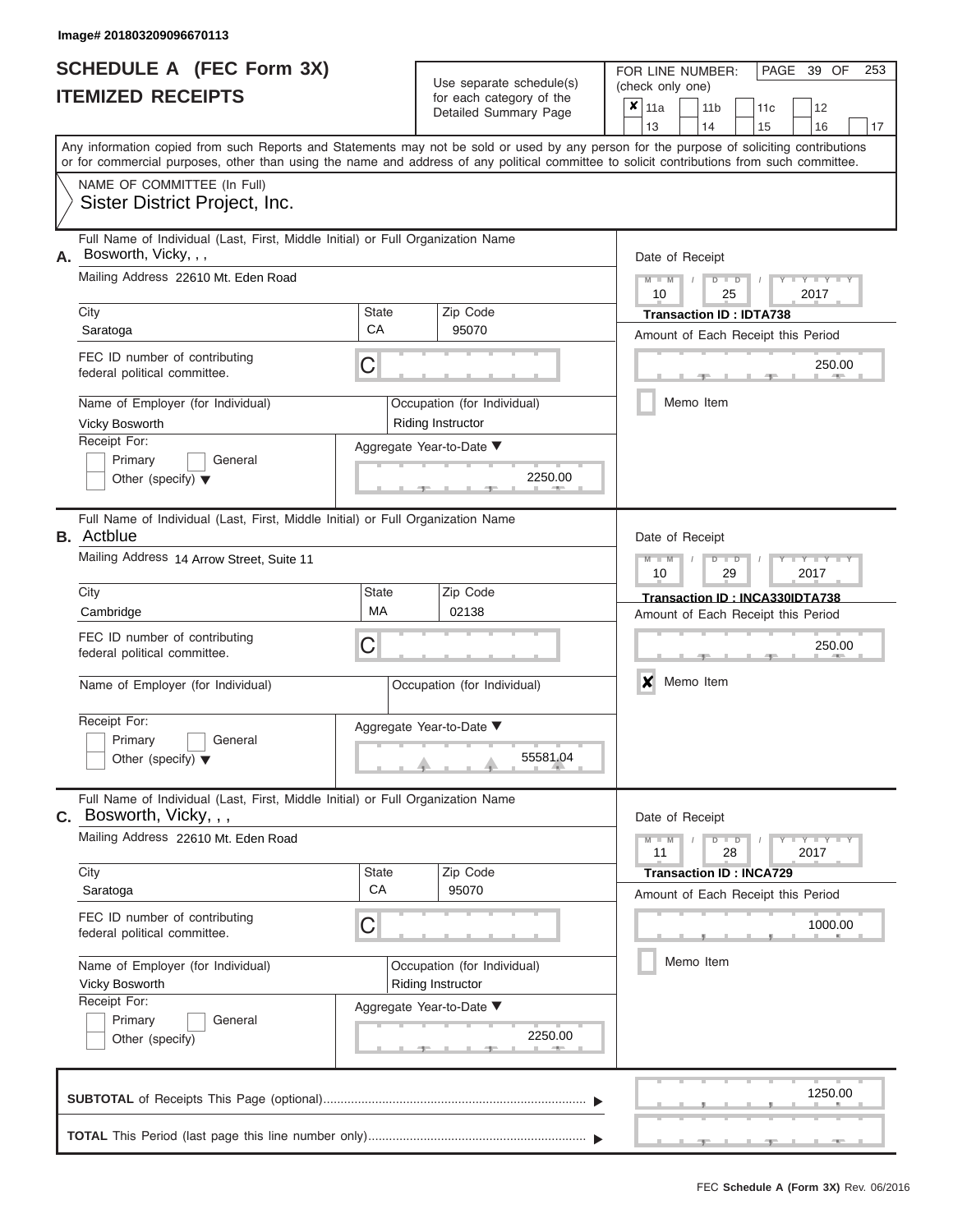# page# 201803209096670114<br>Denge# 201803209096670114<br>**(OD) CF :4H9 A =N5 H=C B (@D) B9 CI G`H9 LH`F 9 @D H9 8 `HC `5 `F 9 DC F H** $\breve{E}$ **G7 < 9 8 I @D `C F `<del>4 I</del>9 A =N5 H=C B**

Ī **Form/Schedule: SA11AI Transaction ID : IDTA738**

Earmarked Through ActBlue

**Form/Schedule: SA11AI Transaction ID: INCA330IDTA738**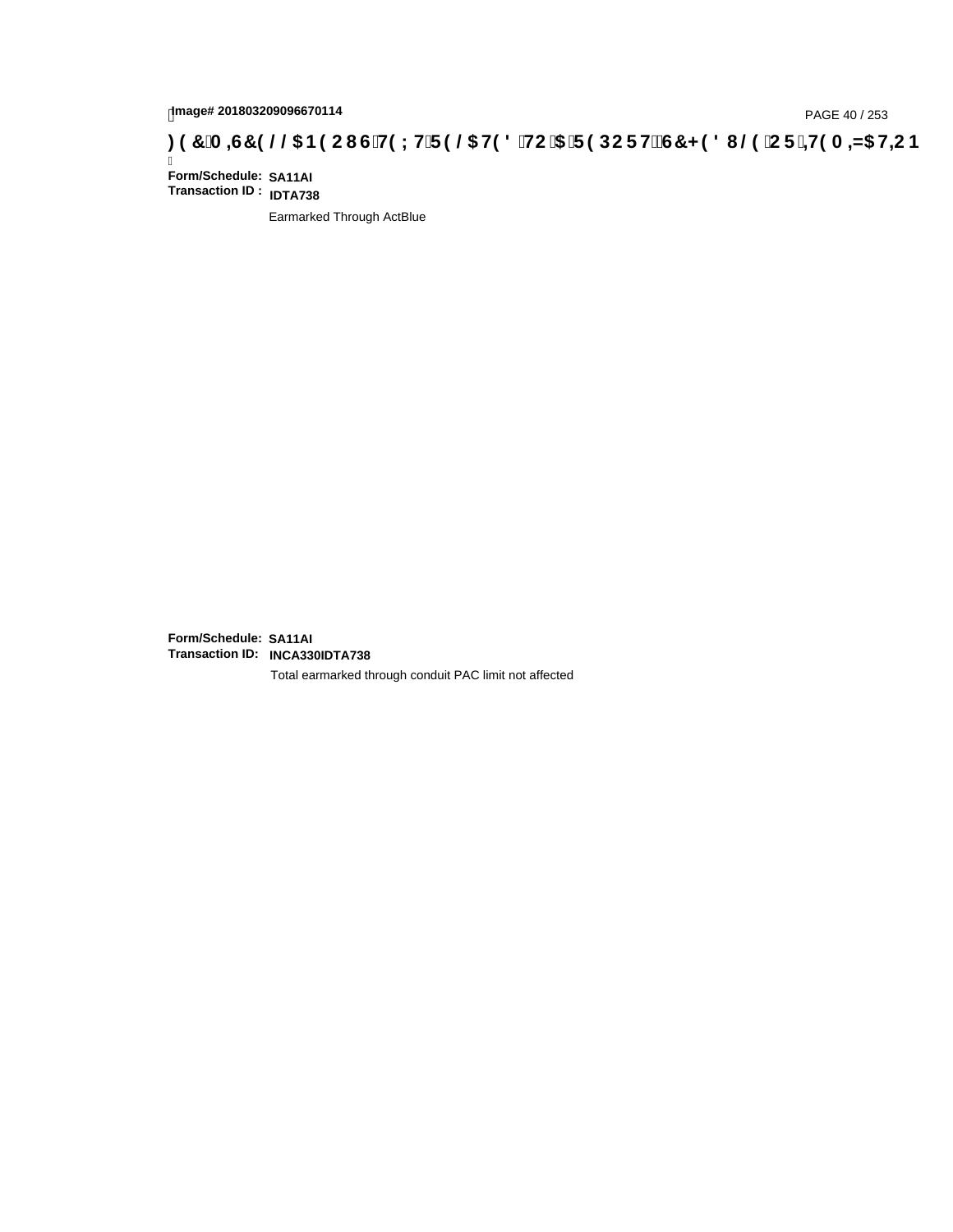|                          | <b>SCHEDULE A (FEC Form 3X)</b> |
|--------------------------|---------------------------------|
| <b>ITEMIZED RECEIPTS</b> |                                 |

FOR LINE NUMBER:<br>(check only one)

PAGE 41 OF 253

|    |                                                                                                                                                                                                                                                                                         |                             | ivi vavii valvyviy vi liiv<br>Detailed Summary Page | x                                                     | 11a             |                                    | 11 <sub>b</sub>                    | 11c                                             | 12 |         |    |  |  |  |  |  |  |
|----|-----------------------------------------------------------------------------------------------------------------------------------------------------------------------------------------------------------------------------------------------------------------------------------------|-----------------------------|-----------------------------------------------------|-------------------------------------------------------|-----------------|------------------------------------|------------------------------------|-------------------------------------------------|----|---------|----|--|--|--|--|--|--|
|    |                                                                                                                                                                                                                                                                                         |                             |                                                     |                                                       | 13              |                                    | 14                                 | 15                                              | 16 |         | 17 |  |  |  |  |  |  |
|    | Any information copied from such Reports and Statements may not be sold or used by any person for the purpose of soliciting contributions<br>or for commercial purposes, other than using the name and address of any political committee to solicit contributions from such committee. |                             |                                                     |                                                       |                 |                                    |                                    |                                                 |    |         |    |  |  |  |  |  |  |
|    | NAME OF COMMITTEE (In Full)                                                                                                                                                                                                                                                             |                             |                                                     |                                                       |                 |                                    |                                    |                                                 |    |         |    |  |  |  |  |  |  |
|    | Sister District Project, Inc.                                                                                                                                                                                                                                                           |                             |                                                     |                                                       |                 |                                    |                                    |                                                 |    |         |    |  |  |  |  |  |  |
|    |                                                                                                                                                                                                                                                                                         |                             |                                                     |                                                       |                 |                                    |                                    |                                                 |    |         |    |  |  |  |  |  |  |
| А. | Full Name of Individual (Last, First, Middle Initial) or Full Organization Name<br>Brutoco Young, Sheila, , ,                                                                                                                                                                           |                             |                                                     |                                                       | Date of Receipt |                                    |                                    |                                                 |    |         |    |  |  |  |  |  |  |
|    | Mailing Address 930 Parrott Drive                                                                                                                                                                                                                                                       |                             |                                                     |                                                       |                 |                                    |                                    |                                                 |    |         |    |  |  |  |  |  |  |
|    |                                                                                                                                                                                                                                                                                         |                             |                                                     | $M - M$<br>$D$ $D$<br>$Y - Y - I$<br>10<br>09<br>2017 |                 |                                    |                                    |                                                 |    |         |    |  |  |  |  |  |  |
|    | City                                                                                                                                                                                                                                                                                    | State                       | Zip Code                                            |                                                       |                 |                                    | <b>Transaction ID: IDTA607</b>     |                                                 |    |         |    |  |  |  |  |  |  |
|    | Hillsborough                                                                                                                                                                                                                                                                            | CA                          | 94010                                               | Amount of Each Receipt this Period                    |                 |                                    |                                    |                                                 |    |         |    |  |  |  |  |  |  |
|    | FEC ID number of contributing<br>federal political committee.                                                                                                                                                                                                                           | С                           |                                                     |                                                       |                 |                                    | 50.00<br><b>AND</b>                |                                                 |    |         |    |  |  |  |  |  |  |
|    | Name of Employer (for Individual)                                                                                                                                                                                                                                                       |                             | Occupation (for Individual)                         |                                                       |                 | Memo Item                          |                                    |                                                 |    |         |    |  |  |  |  |  |  |
|    | Sheila Brutoco Young                                                                                                                                                                                                                                                                    |                             | Attorney/Real Estate Investor                       |                                                       |                 |                                    |                                    |                                                 |    |         |    |  |  |  |  |  |  |
|    | Receipt For:                                                                                                                                                                                                                                                                            | Aggregate Year-to-Date ▼    |                                                     |                                                       |                 |                                    |                                    |                                                 |    |         |    |  |  |  |  |  |  |
|    | Primary<br>General                                                                                                                                                                                                                                                                      |                             |                                                     |                                                       |                 |                                    |                                    |                                                 |    |         |    |  |  |  |  |  |  |
|    | Other (specify) $\blacktriangledown$                                                                                                                                                                                                                                                    |                             | 2550.00                                             |                                                       |                 |                                    |                                    |                                                 |    |         |    |  |  |  |  |  |  |
|    | Full Name of Individual (Last, First, Middle Initial) or Full Organization Name<br><b>B.</b> Actblue                                                                                                                                                                                    |                             |                                                     | Date of Receipt                                       |                 |                                    |                                    |                                                 |    |         |    |  |  |  |  |  |  |
|    | Mailing Address 14 Arrow Street, Suite 11                                                                                                                                                                                                                                               |                             |                                                     |                                                       |                 |                                    |                                    | $M - M$<br>$D$ $D$<br>Y I Y<br>10<br>2017<br>15 |    |         |    |  |  |  |  |  |  |
|    |                                                                                                                                                                                                                                                                                         | Zip Code                    |                                                     |                                                       |                 |                                    |                                    |                                                 |    |         |    |  |  |  |  |  |  |
|    | City                                                                                                                                                                                                                                                                                    | State<br>MA                 |                                                     |                                                       |                 | Transaction ID: INCA315IDTA607     |                                    |                                                 |    |         |    |  |  |  |  |  |  |
|    | Cambridge                                                                                                                                                                                                                                                                               |                             |                                                     |                                                       |                 | Amount of Each Receipt this Period |                                    |                                                 |    |         |    |  |  |  |  |  |  |
|    | FEC ID number of contributing<br>federal political committee.                                                                                                                                                                                                                           | С                           |                                                     |                                                       |                 |                                    |                                    |                                                 |    | 50.00   |    |  |  |  |  |  |  |
|    | Name of Employer (for Individual)                                                                                                                                                                                                                                                       | Occupation (for Individual) |                                                     |                                                       |                 | X<br>Memo Item                     |                                    |                                                 |    |         |    |  |  |  |  |  |  |
|    | Receipt For:                                                                                                                                                                                                                                                                            |                             |                                                     |                                                       |                 |                                    |                                    |                                                 |    |         |    |  |  |  |  |  |  |
|    | Primary<br>General                                                                                                                                                                                                                                                                      | Aggregate Year-to-Date ▼    |                                                     |                                                       |                 |                                    |                                    |                                                 |    |         |    |  |  |  |  |  |  |
|    | Other (specify) $\blacktriangledown$                                                                                                                                                                                                                                                    |                             | 55581.04                                            |                                                       |                 |                                    |                                    |                                                 |    |         |    |  |  |  |  |  |  |
|    |                                                                                                                                                                                                                                                                                         |                             |                                                     |                                                       |                 |                                    |                                    |                                                 |    |         |    |  |  |  |  |  |  |
| С. | Full Name of Individual (Last, First, Middle Initial) or Full Organization Name<br>Brutoco Young, Sheila, , ,                                                                                                                                                                           |                             |                                                     |                                                       | Date of Receipt |                                    |                                    |                                                 |    |         |    |  |  |  |  |  |  |
|    | Mailing Address 930 Parrott Drive                                                                                                                                                                                                                                                       |                             |                                                     | $M - M$<br>Y - Y - Y - Y<br>$D$ $D$                   |                 |                                    |                                    |                                                 |    |         |    |  |  |  |  |  |  |
|    |                                                                                                                                                                                                                                                                                         |                             |                                                     | 10<br>19<br>2017                                      |                 |                                    |                                    |                                                 |    |         |    |  |  |  |  |  |  |
|    | City<br>Hillsborough                                                                                                                                                                                                                                                                    | State<br>CA                 | Zip Code<br>94010                                   |                                                       |                 |                                    | <b>Transaction ID: IDTA675</b>     |                                                 |    |         |    |  |  |  |  |  |  |
|    |                                                                                                                                                                                                                                                                                         |                             |                                                     |                                                       |                 |                                    | Amount of Each Receipt this Period |                                                 |    |         |    |  |  |  |  |  |  |
|    | FEC ID number of contributing<br>federal political committee.                                                                                                                                                                                                                           | С                           |                                                     |                                                       |                 |                                    |                                    |                                                 |    | 1500.00 |    |  |  |  |  |  |  |
|    | Name of Employer (for Individual)                                                                                                                                                                                                                                                       |                             | Occupation (for Individual)                         |                                                       |                 |                                    | Memo Item                          |                                                 |    |         |    |  |  |  |  |  |  |
|    | Sheila Brutoco Young                                                                                                                                                                                                                                                                    |                             | Attorney/Real Estate Investor                       |                                                       |                 |                                    |                                    |                                                 |    |         |    |  |  |  |  |  |  |
|    | Receipt For:                                                                                                                                                                                                                                                                            | Aggregate Year-to-Date ▼    |                                                     |                                                       |                 |                                    |                                    |                                                 |    |         |    |  |  |  |  |  |  |
|    | General<br>Primary<br>Other (specify)                                                                                                                                                                                                                                                   |                             | 2550.00                                             |                                                       |                 |                                    |                                    |                                                 |    |         |    |  |  |  |  |  |  |
|    |                                                                                                                                                                                                                                                                                         |                             | $-1$                                                |                                                       |                 |                                    |                                    |                                                 |    |         |    |  |  |  |  |  |  |
|    |                                                                                                                                                                                                                                                                                         |                             |                                                     |                                                       |                 |                                    |                                    |                                                 |    | 1550.00 |    |  |  |  |  |  |  |
|    |                                                                                                                                                                                                                                                                                         |                             |                                                     |                                                       |                 |                                    |                                    |                                                 |    |         |    |  |  |  |  |  |  |
|    |                                                                                                                                                                                                                                                                                         |                             |                                                     |                                                       |                 |                                    |                                    |                                                 |    |         |    |  |  |  |  |  |  |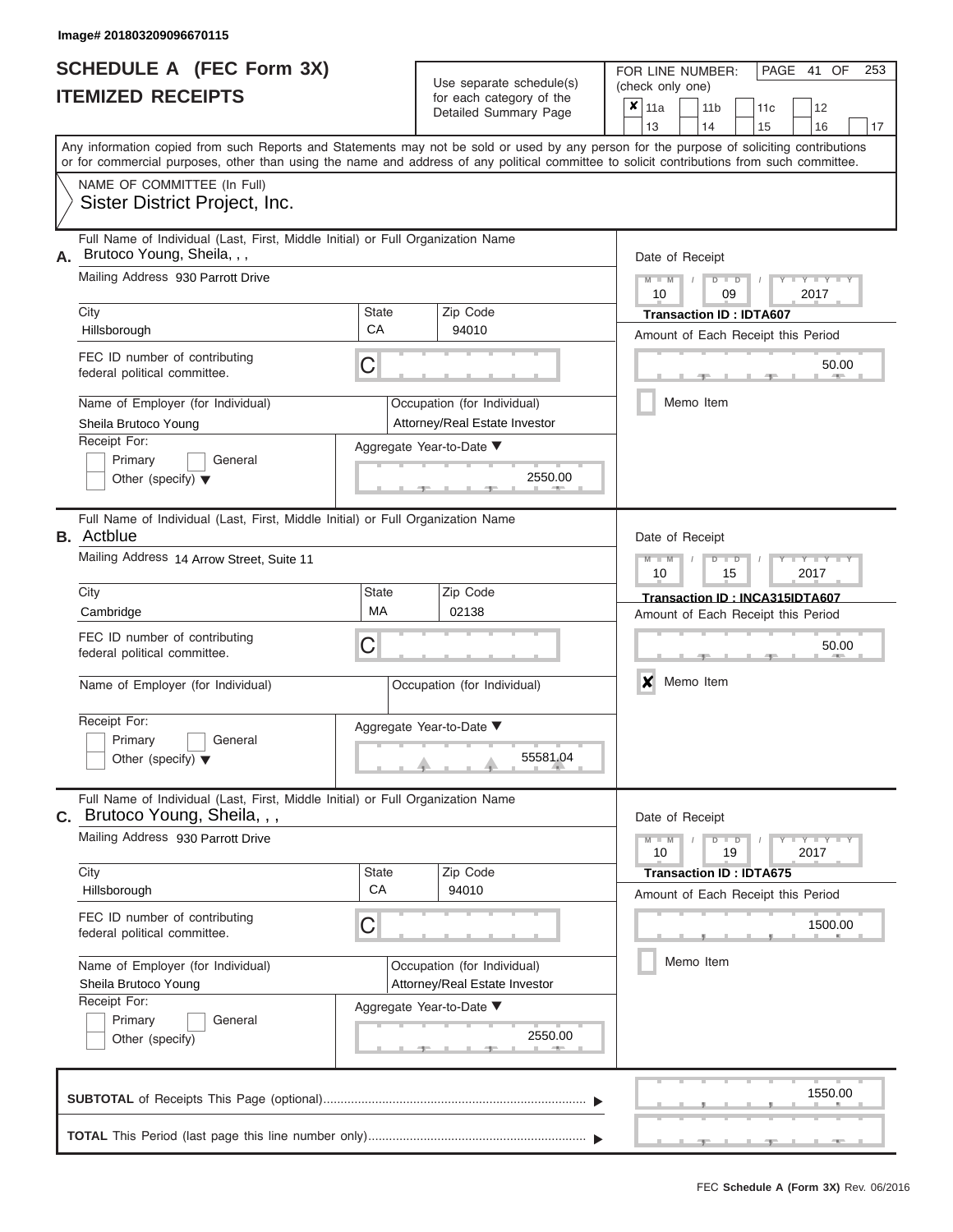# page# 201803209096670116<br>Denge# 201803209096670116<br>**(OD, CD, The Canadian City of HPIC HTP 9 @ H9 8 `HC `5 `F 9 DC F HZ G7 < 9 8 I @ `C F `<del>1 I</del>9 A =N5 H=C B .**

Ī **Form/Schedule: SA11AI Transaction ID : IDTA607**

Earmarked Through Actblue

**Form/Schedule: SA11AI Transaction ID: INCA315IDTA607**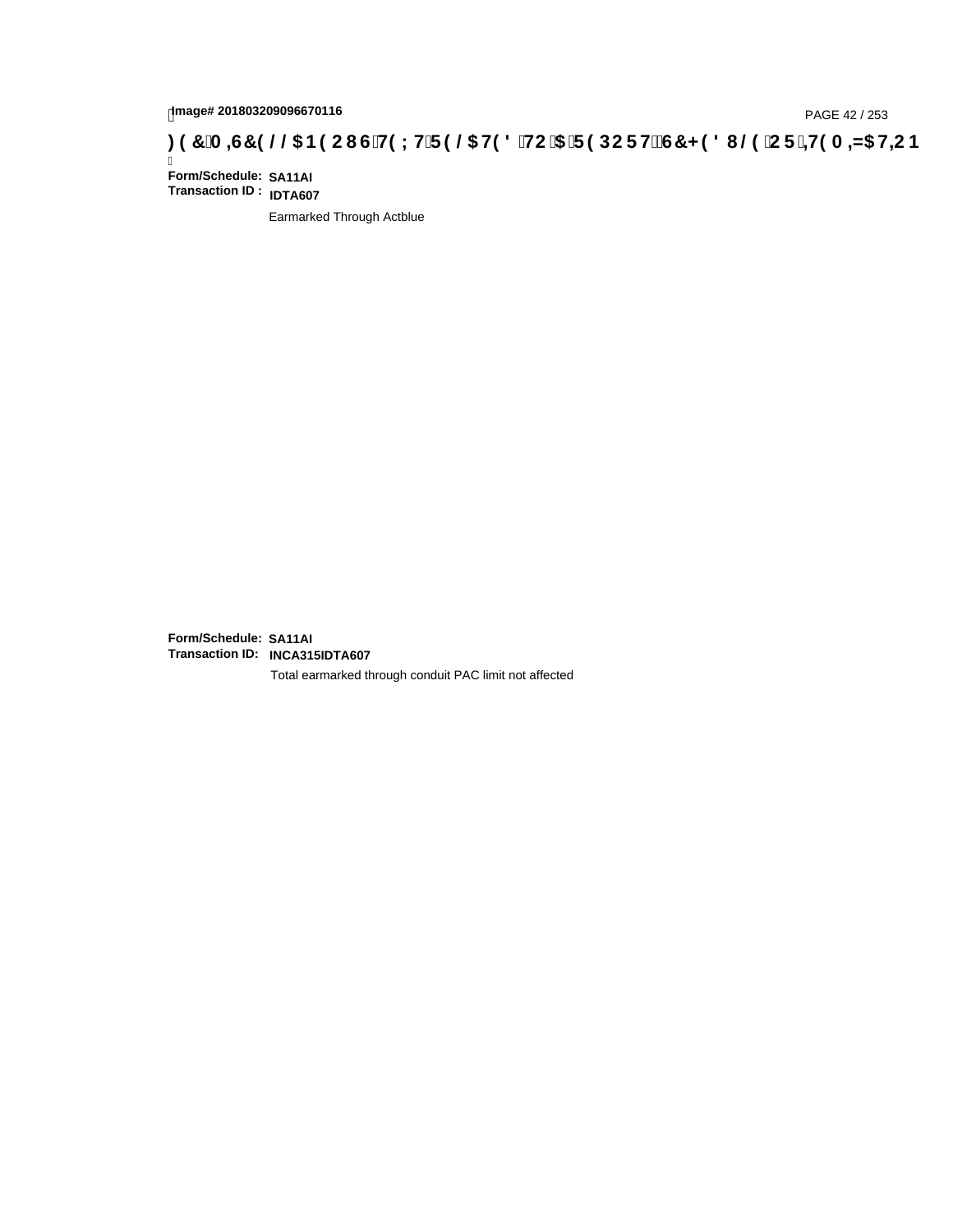# page# 201803209096670117<br>Denge# 201803209096670117<br>**( Of Tange 201803209096670117 / The CHOLHTF 9 @ H9 8 THC 15 TF 9 DC F H** $\breve{E}$ **G7 < 9 8 I @ 1C F 1<del>4 I</del>9 A = N5 H= CB**

Ī **Form/Schedule: SA11AI Transaction ID : IDTA675**

Earmarked through ActBlue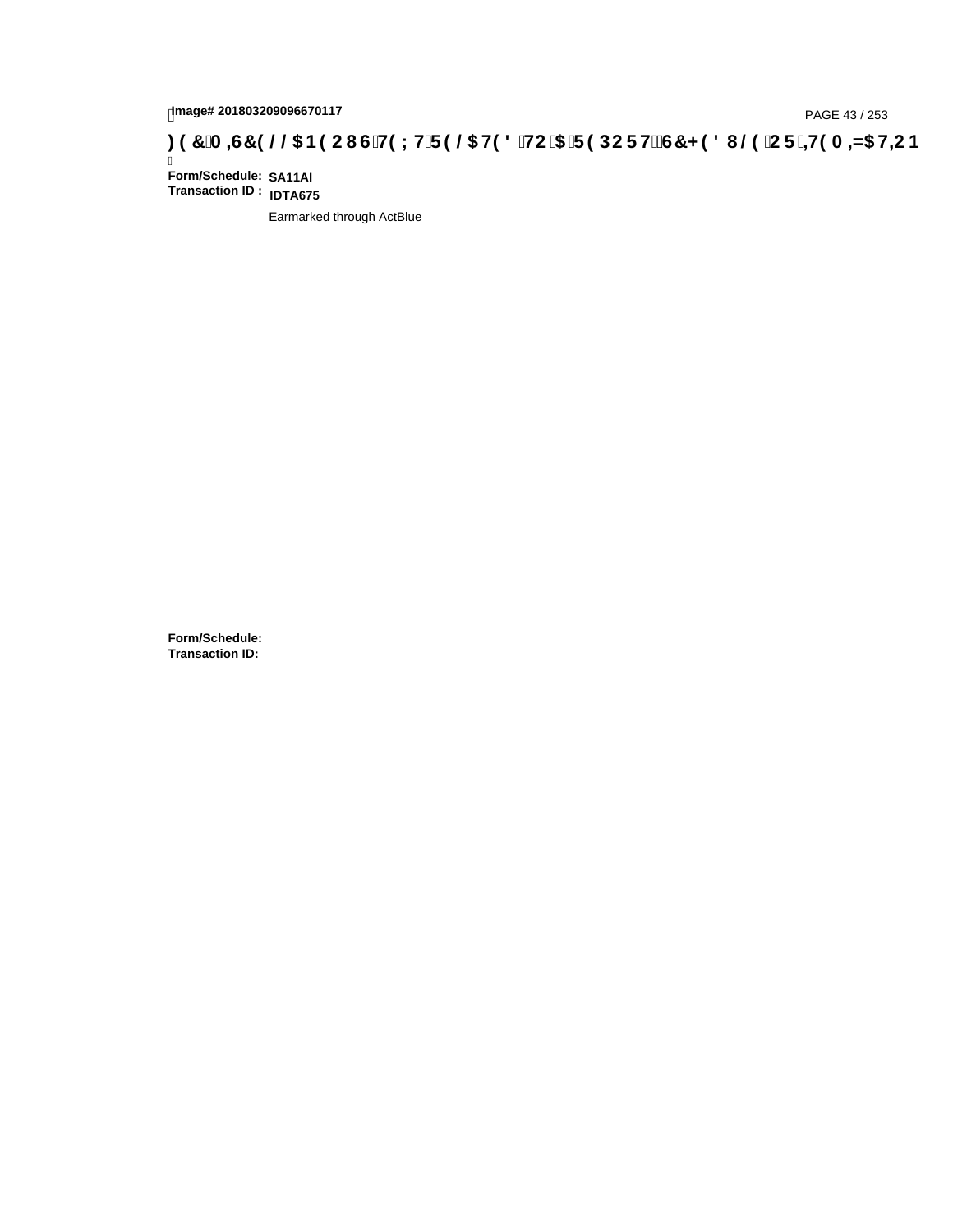|                          | <b>SCHEDULE A (FEC Form 3X)</b> |
|--------------------------|---------------------------------|
| <b>ITEMIZED RECEIPTS</b> |                                 |

FOR LINE NUMBER:

PAGE 44 OF 253

|    |                                                                                                                                                                                                                                                                                         |                    | Use separate schedule(s)                                     | (check only one)                                                                                 |  |  |  |  |  |  |  |  |
|----|-----------------------------------------------------------------------------------------------------------------------------------------------------------------------------------------------------------------------------------------------------------------------------------------|--------------------|--------------------------------------------------------------|--------------------------------------------------------------------------------------------------|--|--|--|--|--|--|--|--|
|    | <b>ITEMIZED RECEIPTS</b>                                                                                                                                                                                                                                                                |                    | for each category of the<br>Detailed Summary Page            | $\boldsymbol{\mathsf{x}}$  <br>11a<br>11 <sub>b</sub><br>12<br>11c<br>14<br>13<br>15<br>16<br>17 |  |  |  |  |  |  |  |  |
|    | Any information copied from such Reports and Statements may not be sold or used by any person for the purpose of soliciting contributions<br>or for commercial purposes, other than using the name and address of any political committee to solicit contributions from such committee. |                    |                                                              |                                                                                                  |  |  |  |  |  |  |  |  |
|    | NAME OF COMMITTEE (In Full)<br>Sister District Project, Inc.                                                                                                                                                                                                                            |                    |                                                              |                                                                                                  |  |  |  |  |  |  |  |  |
| А. | Full Name of Individual (Last, First, Middle Initial) or Full Organization Name<br>Actblue                                                                                                                                                                                              |                    |                                                              | Date of Receipt                                                                                  |  |  |  |  |  |  |  |  |
|    | Mailing Address 14 Arrow Street, Suite 11                                                                                                                                                                                                                                               |                    |                                                              | $M - M$<br>$D$ $\Box$ $D$<br>Y TYT<br>10<br>22<br>2017                                           |  |  |  |  |  |  |  |  |
|    | City<br>Cambridge                                                                                                                                                                                                                                                                       | <b>State</b><br>MA | Zip Code<br>02138                                            | Transaction ID: INCA328IDTA675<br>Amount of Each Receipt this Period                             |  |  |  |  |  |  |  |  |
|    | FEC ID number of contributing<br>federal political committee.                                                                                                                                                                                                                           | C                  |                                                              | 1500.00                                                                                          |  |  |  |  |  |  |  |  |
|    | Name of Employer (for Individual)                                                                                                                                                                                                                                                       |                    | Occupation (for Individual)                                  | X<br>Memo Item                                                                                   |  |  |  |  |  |  |  |  |
|    | Receipt For:<br>Primary<br>General<br>Other (specify) $\blacktriangledown$                                                                                                                                                                                                              |                    | Aggregate Year-to-Date ▼<br>55581.04                         |                                                                                                  |  |  |  |  |  |  |  |  |
|    | Full Name of Individual (Last, First, Middle Initial) or Full Organization Name<br><b>B.</b> Brutoco Young, Sheila, , ,                                                                                                                                                                 |                    |                                                              | Date of Receipt                                                                                  |  |  |  |  |  |  |  |  |
|    | Mailing Address 930 Parrott Drive                                                                                                                                                                                                                                                       |                    |                                                              | $M - M$<br>Y TYT<br>$D$ $D$<br>2017<br>10<br>23                                                  |  |  |  |  |  |  |  |  |
|    | City<br>Hillsborough                                                                                                                                                                                                                                                                    | <b>State</b><br>CA | Zip Code<br>94010                                            | Transaction ID: INCA326<br>Amount of Each Receipt this Period                                    |  |  |  |  |  |  |  |  |
|    | FEC ID number of contributing<br>federal political committee.                                                                                                                                                                                                                           | С                  |                                                              | 1000.00                                                                                          |  |  |  |  |  |  |  |  |
|    | Name of Employer (for Individual)<br>Sheila Brutoco Young                                                                                                                                                                                                                               |                    | Occupation (for Individual)<br>Attorney/Real Estate Investor | Memo Item                                                                                        |  |  |  |  |  |  |  |  |
|    | Receipt For:<br>Primary<br>General<br>Other (specify) $\blacktriangledown$                                                                                                                                                                                                              |                    | Aggregate Year-to-Date ▼<br>2550.00                          |                                                                                                  |  |  |  |  |  |  |  |  |
|    | Full Name of Individual (Last, First, Middle Initial) or Full Organization Name<br>$c.$ Burnette, Nina, , ,                                                                                                                                                                             |                    |                                                              | Date of Receipt                                                                                  |  |  |  |  |  |  |  |  |
|    | Mailing Address 56 Sutherland Drive                                                                                                                                                                                                                                                     |                    |                                                              | $M - M$<br>$D$ $\Box$ $D$<br>$Y - Y - Y - Y - Y$<br>12<br>30<br>2017                             |  |  |  |  |  |  |  |  |
|    | City<br>Atherton                                                                                                                                                                                                                                                                        | <b>State</b><br>CA | Zip Code<br>94027                                            | <b>Transaction ID: INCA1136</b><br>Amount of Each Receipt this Period                            |  |  |  |  |  |  |  |  |
|    | FEC ID number of contributing<br>federal political committee.                                                                                                                                                                                                                           | С                  |                                                              | 500.00                                                                                           |  |  |  |  |  |  |  |  |
|    | Name of Employer (for Individual)<br>n/a                                                                                                                                                                                                                                                | Retired            | Occupation (for Individual)                                  | Memo Item                                                                                        |  |  |  |  |  |  |  |  |
|    | Receipt For:<br>Primary<br>General<br>Other (specify)                                                                                                                                                                                                                                   |                    | Aggregate Year-to-Date ▼<br>500.00<br>$-$                    |                                                                                                  |  |  |  |  |  |  |  |  |
|    |                                                                                                                                                                                                                                                                                         |                    |                                                              | 1500.00                                                                                          |  |  |  |  |  |  |  |  |
|    |                                                                                                                                                                                                                                                                                         |                    |                                                              |                                                                                                  |  |  |  |  |  |  |  |  |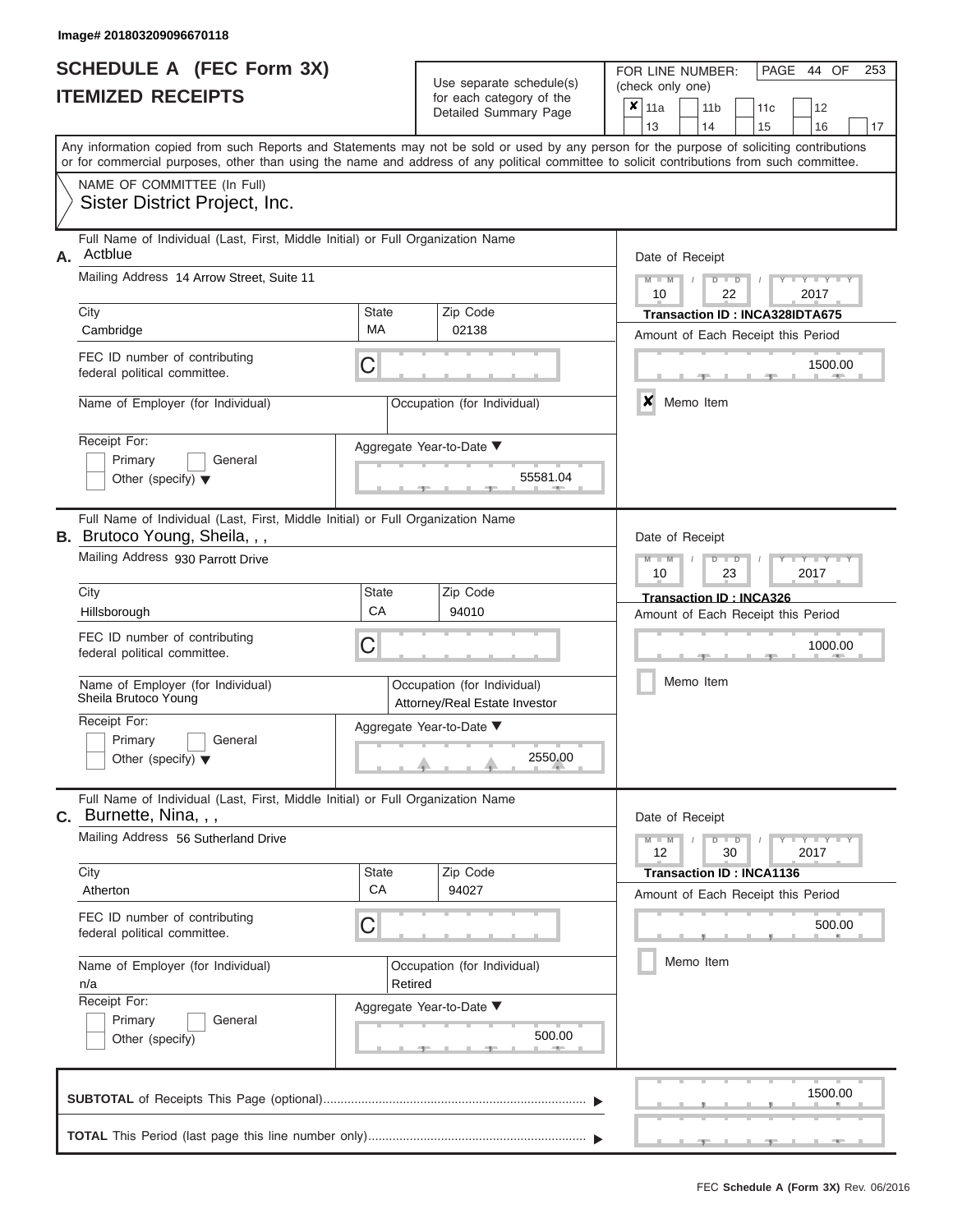# page# 201803209096670119<br>DAGE 45 / 253 PAGE 45 / 253<br>**DAGE 25 / TO GOOD US THE LIFE 9 @ H9 8 `HC `5 `F 9 DC F HŽ G7 < 9 8 I @ `C F `<del>J 1</del>9 A =N5 H=C B**

Ī **Form/Schedule: SA11AI Transaction ID : INCA328IDTA675**

Total earmarked through conduit PAC limit not affected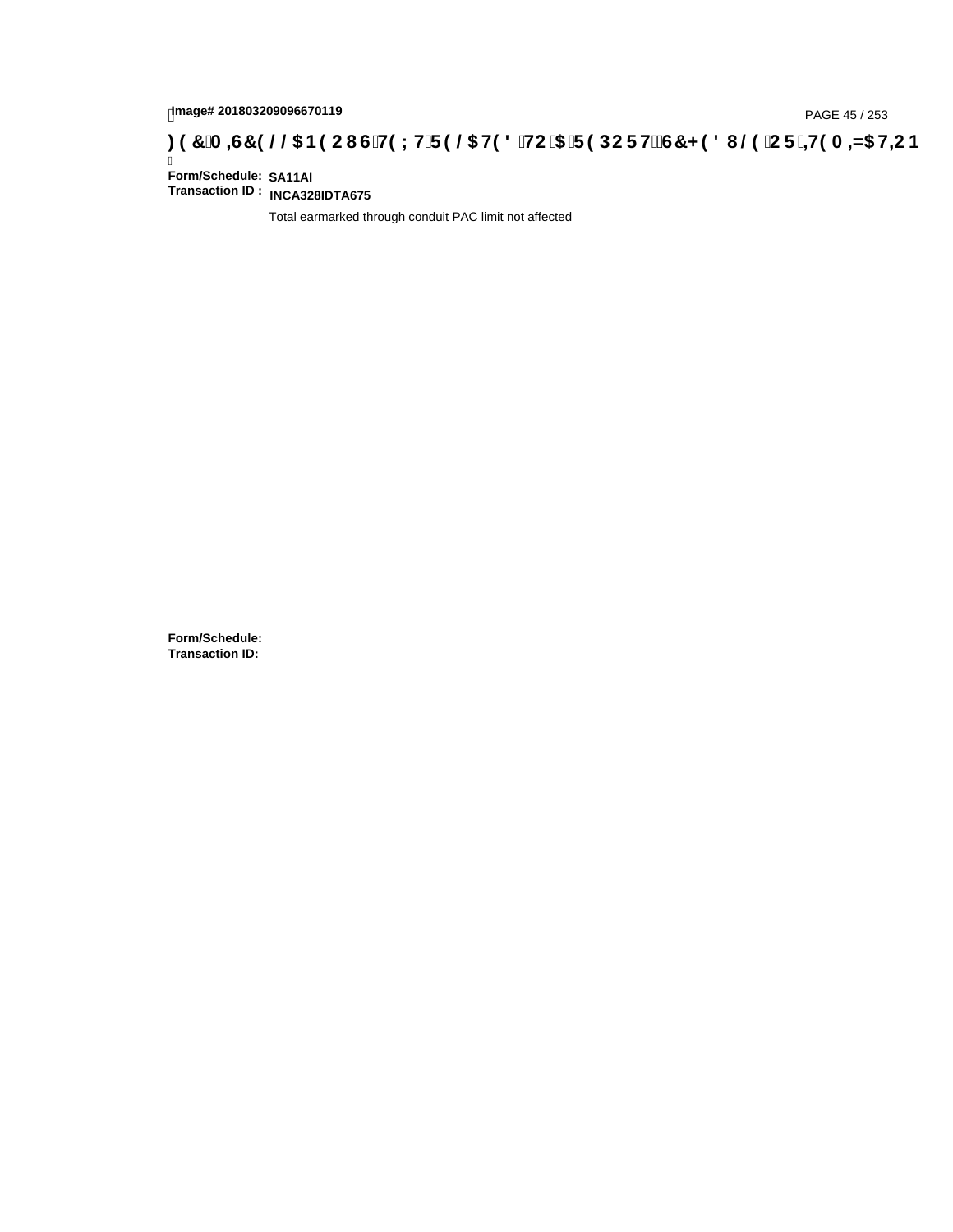|                          | <b>SCHEDULE A (FEC Form 3X)</b> |
|--------------------------|---------------------------------|
| <b>ITEMIZED RECEIPTS</b> |                                 |

| SCHEDULE A (FEC Form 3X)<br><b>ITEMIZED RECEIPTS</b>                                                                                                                                                                                                                                                                                                                                                |                         | Use separate schedule(s)<br>for each category of the<br>Detailed Summary Page                                       | 253<br>FOR LINE NUMBER:<br>PAGE 46 OF<br>(check only one)<br>$\overline{\mathbf{x}}$   11a<br>11 <sub>b</sub><br>11c<br>12                                                                      |
|-----------------------------------------------------------------------------------------------------------------------------------------------------------------------------------------------------------------------------------------------------------------------------------------------------------------------------------------------------------------------------------------------------|-------------------------|---------------------------------------------------------------------------------------------------------------------|-------------------------------------------------------------------------------------------------------------------------------------------------------------------------------------------------|
| Any information copied from such Reports and Statements may not be sold or used by any person for the purpose of soliciting contributions<br>or for commercial purposes, other than using the name and address of any political committee to solicit contributions from such committee.                                                                                                             |                         |                                                                                                                     | 13<br>14<br>15<br>16<br>17                                                                                                                                                                      |
| NAME OF COMMITTEE (In Full)<br>Sister District Project, Inc.                                                                                                                                                                                                                                                                                                                                        |                         |                                                                                                                     |                                                                                                                                                                                                 |
| Full Name of Individual (Last, First, Middle Initial) or Full Organization Name<br>Butler, Michael, , ,<br>А.<br>Mailing Address 1929 Parker Street<br>City<br><b>Berkeley</b><br>FEC ID number of contributing<br>federal political committee.<br>Name of Employer (for Individual)<br><b>Berkeley Craftsmen</b><br>Receipt For:<br>Primary<br>General<br>Other (specify) $\blacktriangledown$     | <b>State</b><br>CA<br>C | Zip Code<br>94704<br>Occupation (for Individual)<br><b>General Contractor</b><br>Aggregate Year-to-Date ▼<br>600.00 | Date of Receipt<br>$M - M$<br>$D$ $D$<br>Y TYT<br>$\sqrt{ }$<br>11<br>2017<br>10<br><b>Transaction ID: INCA591</b><br>Amount of Each Receipt this Period<br>100.00<br><b>AND I</b><br>Memo Item |
| Full Name of Individual (Last, First, Middle Initial) or Full Organization Name<br><b>B.</b> Butler, Michael, , ,<br>Mailing Address 1929 Parker Street<br>City<br><b>Berkeley</b><br>FEC ID number of contributing<br>federal political committee.<br>Name of Employer (for Individual)<br><b>Berkeley Craftsmen</b><br>Receipt For:<br>Primary<br>General<br>Other (specify) $\blacktriangledown$ | State<br>CA<br>С        | Zip Code<br>94704<br>Occupation (for Individual)<br><b>General Contractor</b><br>Aggregate Year-to-Date ▼<br>600.00 | Date of Receipt<br>$M - M$<br>$D$ $\Box$ $D$<br>Y TYT<br>12<br>31<br>2017<br>Transaction ID: INCA1138<br>Amount of Each Receipt this Period<br>500.00<br>Memo Item                              |
| Full Name of Individual (Last, First, Middle Initial) or Full Organization Name<br><b>C.</b> Byrnes, Andrew, , ,<br>Mailing Address 1277 Westwood Street<br>City<br><b>Redwood City</b><br>FEC ID number of contributing<br>federal political committee.<br>Name of Employer (for Individual)<br>PresenceLearning<br>Receipt For:<br>Primary<br>General<br>Other (specify)                          | <b>State</b><br>CA<br>С | Zip Code<br>94061<br>Occupation (for Individual)<br>Attorney and Executive<br>Aggregate Year-to-Date ▼<br>1050.00   | Date of Receipt<br>$M - M$<br>$D$ $D$<br>$T - Y = Y - T Y$<br>30<br>09<br>2017<br><b>Transaction ID: IDTA519</b><br>Amount of Each Receipt this Period<br>1000.00<br>Memo Item                  |
|                                                                                                                                                                                                                                                                                                                                                                                                     |                         |                                                                                                                     | 1600.00                                                                                                                                                                                         |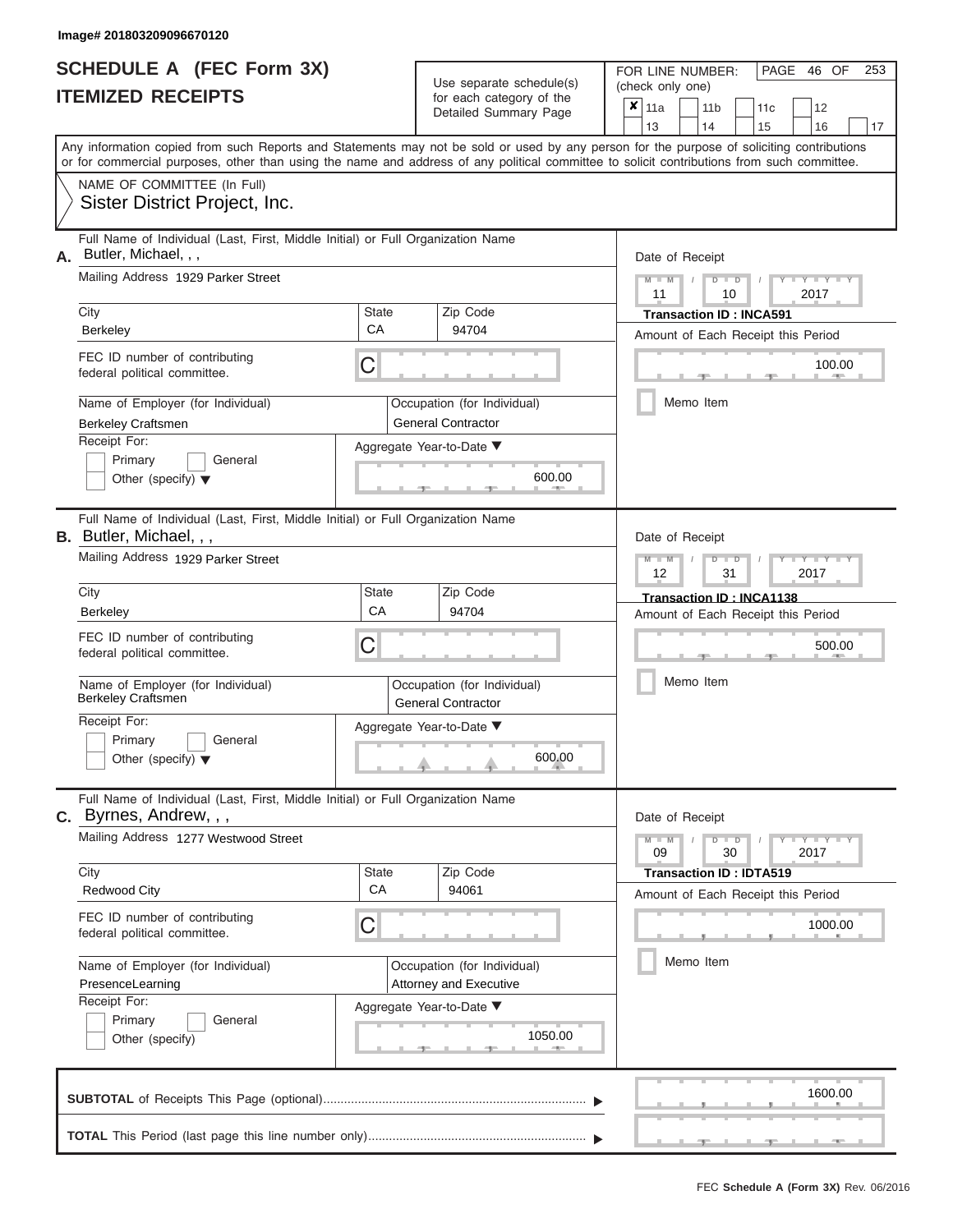# page# 201803209096670121<br>Denge# 201803209096670121<br>**(@CF`+H9 A =N5 H=CB) TA =G7 9 @@B9 CI G`H9 LH`F 9 @ H9 8 `HC `5 `F 9 DC F H** $\breve{E}$ **G7 < 9 8 I**

Ī **Form/Schedule: SA11AI Transaction ID : IDTA519**

Earmarked through ActBlue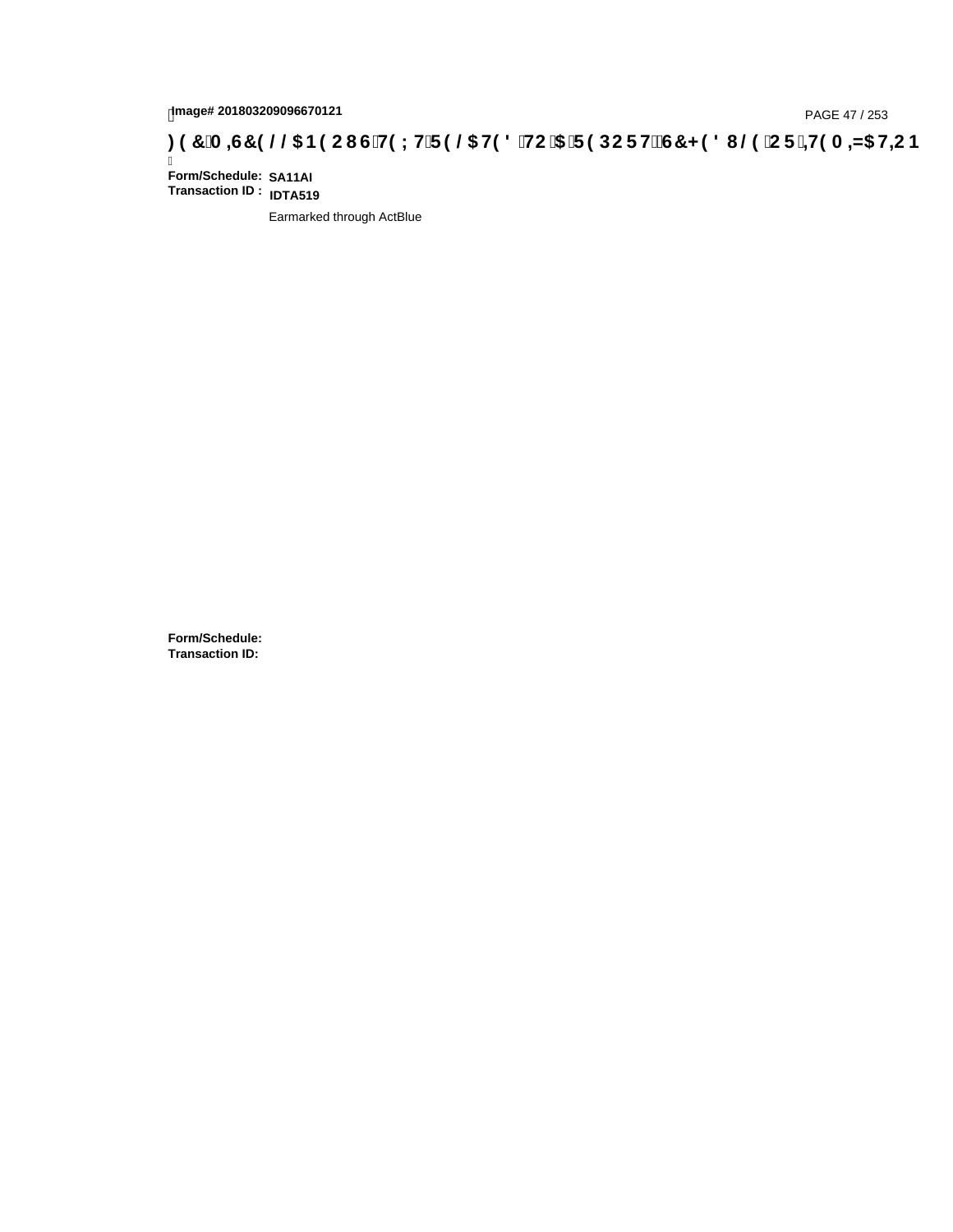ı

|                          | <b>SCHEDULE A (FEC Form 3X)</b> |
|--------------------------|---------------------------------|
| <b>ITEMIZED RECEIPTS</b> |                                 |

Use separate schedule(s) (check only one)<br>for each category of the  $\begin{array}{|c|c|c|c|c|}\n\hline\n\text{Initial Summary goes} & & \text{with } & \text{with } & \text{with } & \text{with } & \text{with } & \text{with } & \text{with } & \text{with } & \text{with } & \text{with } & \text{with } & \text{with } & \text{with } & \text{with } & \text{with } & \text{with } & \text{with } & \text{with } & \text{with } & \text{with } & \text$ 

FOR LINE NUMBER:

PAGE 48 OF 253

 $\overline{\phantom{0}}$ 

|    |                                                                                                                                                                                                                                                                                         |                    | Detailed Summary Page                                 | $\mathbf{x}$                                                    | 11a<br>13                                  |  | 11 <sub>b</sub><br>14 | 11c<br>15                                                                   | 12<br>16          |       |  |  |  |  |
|----|-----------------------------------------------------------------------------------------------------------------------------------------------------------------------------------------------------------------------------------------------------------------------------------------|--------------------|-------------------------------------------------------|-----------------------------------------------------------------|--------------------------------------------|--|-----------------------|-----------------------------------------------------------------------------|-------------------|-------|--|--|--|--|
|    | Any information copied from such Reports and Statements may not be sold or used by any person for the purpose of soliciting contributions<br>or for commercial purposes, other than using the name and address of any political committee to solicit contributions from such committee. |                    |                                                       |                                                                 |                                            |  |                       |                                                                             |                   | 17    |  |  |  |  |
|    | NAME OF COMMITTEE (In Full)<br>Sister District Project, Inc.                                                                                                                                                                                                                            |                    |                                                       |                                                                 |                                            |  |                       |                                                                             |                   |       |  |  |  |  |
| А. | Full Name of Individual (Last, First, Middle Initial) or Full Organization Name<br>Actblue                                                                                                                                                                                              |                    |                                                       |                                                                 | Date of Receipt                            |  |                       |                                                                             |                   |       |  |  |  |  |
|    | Mailing Address 14 Arrow Street, Suite 11                                                                                                                                                                                                                                               |                    |                                                       |                                                                 | $-Y$<br>$D$ $\Box$ $D$<br>09<br>30<br>2017 |  |                       |                                                                             |                   |       |  |  |  |  |
|    | City<br>Cambridge                                                                                                                                                                                                                                                                       | <b>State</b><br>MA | Zip Code<br>02138                                     | Transaction ID: INCA301IDTA519                                  |                                            |  |                       |                                                                             |                   |       |  |  |  |  |
|    | FEC ID number of contributing<br>federal political committee.                                                                                                                                                                                                                           | C                  |                                                       | Amount of Each Receipt this Period<br>1000.00<br><b>COLLEGE</b> |                                            |  |                       |                                                                             |                   |       |  |  |  |  |
|    | Name of Employer (for Individual)                                                                                                                                                                                                                                                       |                    | Occupation (for Individual)                           |                                                                 | X                                          |  | Memo Item             |                                                                             |                   |       |  |  |  |  |
|    | Receipt For:<br>Primary<br>General<br>Other (specify) $\blacktriangledown$                                                                                                                                                                                                              |                    | Aggregate Year-to-Date ▼<br>55581.04                  |                                                                 |                                            |  |                       |                                                                             |                   |       |  |  |  |  |
|    | Full Name of Individual (Last, First, Middle Initial) or Full Organization Name<br><b>B.</b> Byrnes, Andrew, , ,                                                                                                                                                                        |                    |                                                       | Date of Receipt                                                 |                                            |  |                       |                                                                             |                   |       |  |  |  |  |
|    | Mailing Address 1277 Westwood Street                                                                                                                                                                                                                                                    |                    |                                                       | $D - I$<br>Y TYT<br>$M - M$<br>09<br>30<br>2017                 |                                            |  |                       |                                                                             |                   |       |  |  |  |  |
|    | City<br><b>Redwood City</b>                                                                                                                                                                                                                                                             | State<br>CA        | Zip Code<br>94061                                     |                                                                 |                                            |  |                       | <b>Transaction ID: IDTA518</b><br>Amount of Each Receipt this Period        |                   |       |  |  |  |  |
|    | FEC ID number of contributing<br>federal political committee.                                                                                                                                                                                                                           | C                  |                                                       | 50.00                                                           |                                            |  |                       |                                                                             |                   |       |  |  |  |  |
|    | Name of Employer (for Individual)<br>PresenceLearning                                                                                                                                                                                                                                   |                    | Occupation (for Individual)<br>Attorney and Executive |                                                                 |                                            |  | Memo Item             |                                                                             |                   |       |  |  |  |  |
|    | Receipt For:<br>Primary<br>General<br>Other (specify) $\blacktriangledown$                                                                                                                                                                                                              |                    | Aggregate Year-to-Date ▼<br>1050.00                   |                                                                 |                                            |  |                       |                                                                             |                   |       |  |  |  |  |
| C. | Full Name of Individual (Last, First, Middle Initial) or Full Organization Name<br>Actblue                                                                                                                                                                                              |                    |                                                       |                                                                 | Date of Receipt                            |  |                       |                                                                             |                   |       |  |  |  |  |
|    | Mailing Address 14 Arrow Street, Suite 11                                                                                                                                                                                                                                               |                    |                                                       |                                                                 | $M -$<br>$\overline{\mathsf{M}}$<br>09     |  | $D$ $D$<br>30         |                                                                             | $Y = Y =$<br>2017 |       |  |  |  |  |
|    | City<br>Cambridge                                                                                                                                                                                                                                                                       | State<br>МA        | Zip Code<br>02138                                     |                                                                 |                                            |  |                       | <b>Transaction ID: INCA301IDTA518</b><br>Amount of Each Receipt this Period |                   |       |  |  |  |  |
|    | FEC ID number of contributing<br>federal political committee.                                                                                                                                                                                                                           | C                  |                                                       |                                                                 |                                            |  |                       |                                                                             |                   | 50.00 |  |  |  |  |
|    | Name of Employer (for Individual)                                                                                                                                                                                                                                                       |                    | Occupation (for Individual)                           | x<br>Memo Item                                                  |                                            |  |                       |                                                                             |                   |       |  |  |  |  |
|    | Receipt For:<br>Primary<br>General<br>Other (specify)                                                                                                                                                                                                                                   |                    | Aggregate Year-to-Date ▼<br>55581.04                  |                                                                 |                                            |  |                       |                                                                             |                   |       |  |  |  |  |
|    |                                                                                                                                                                                                                                                                                         |                    |                                                       |                                                                 |                                            |  |                       |                                                                             |                   | 50.00 |  |  |  |  |
|    |                                                                                                                                                                                                                                                                                         |                    |                                                       |                                                                 |                                            |  |                       |                                                                             |                   |       |  |  |  |  |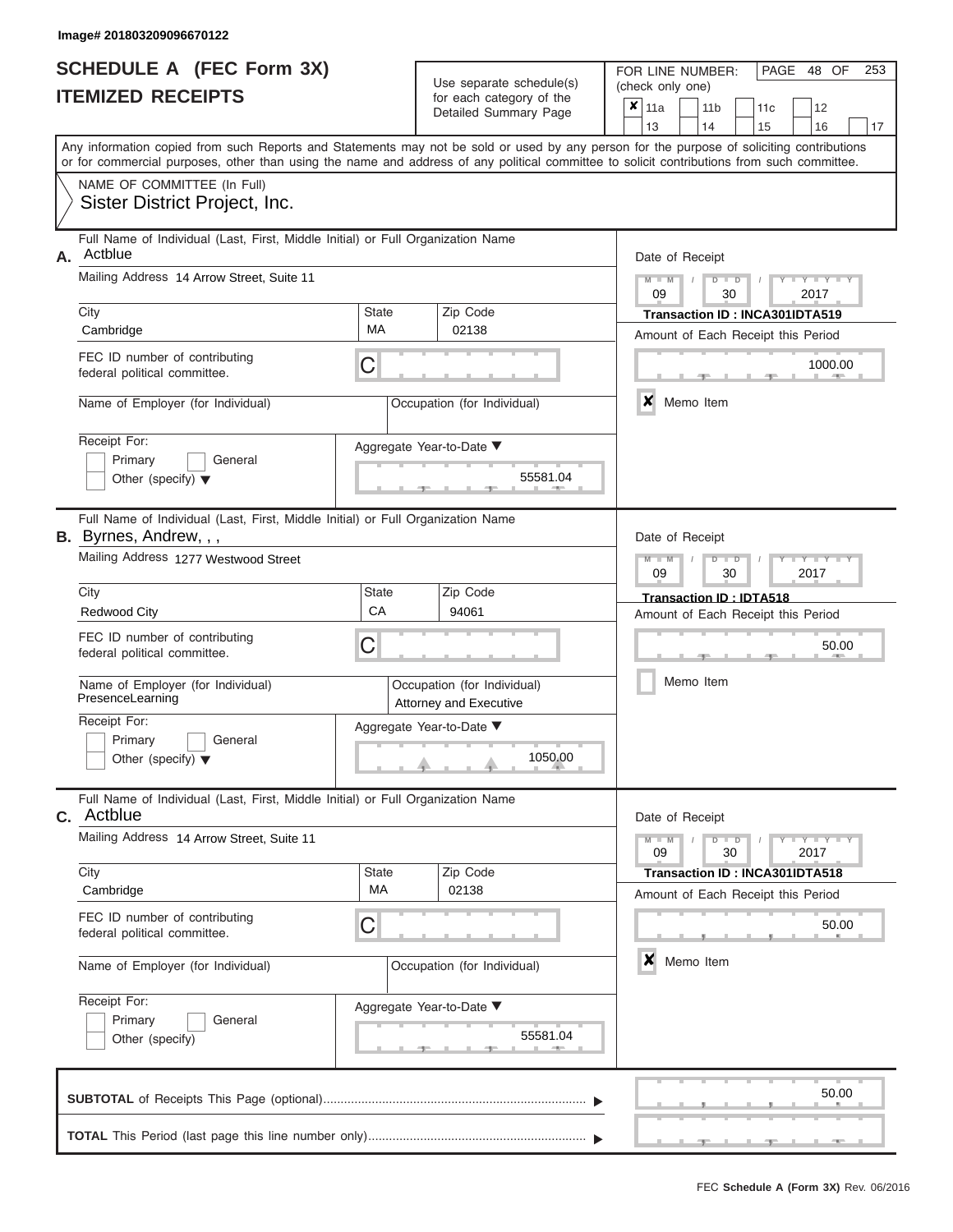# page# 201803209096670123<br>Denge# 201803209096670123<br>**(OD) CF :4H9 A =N5 H=C B (@D) B 9 C I G H9 L H F 9 @G H9 8 `HC `5 `F 9 DC F H** $\breve{E}$ **G7 < 9 8 I @D `C F `4H9 A =N5 H=C B**

Ī **Form/Schedule: SA11AI Transaction ID : INCA301IDTA519**

Total earmarked through conduit PAC limit not affected

**Form/Schedule: SA11AI Transaction ID: IDTA518**Earmarked through ActBlue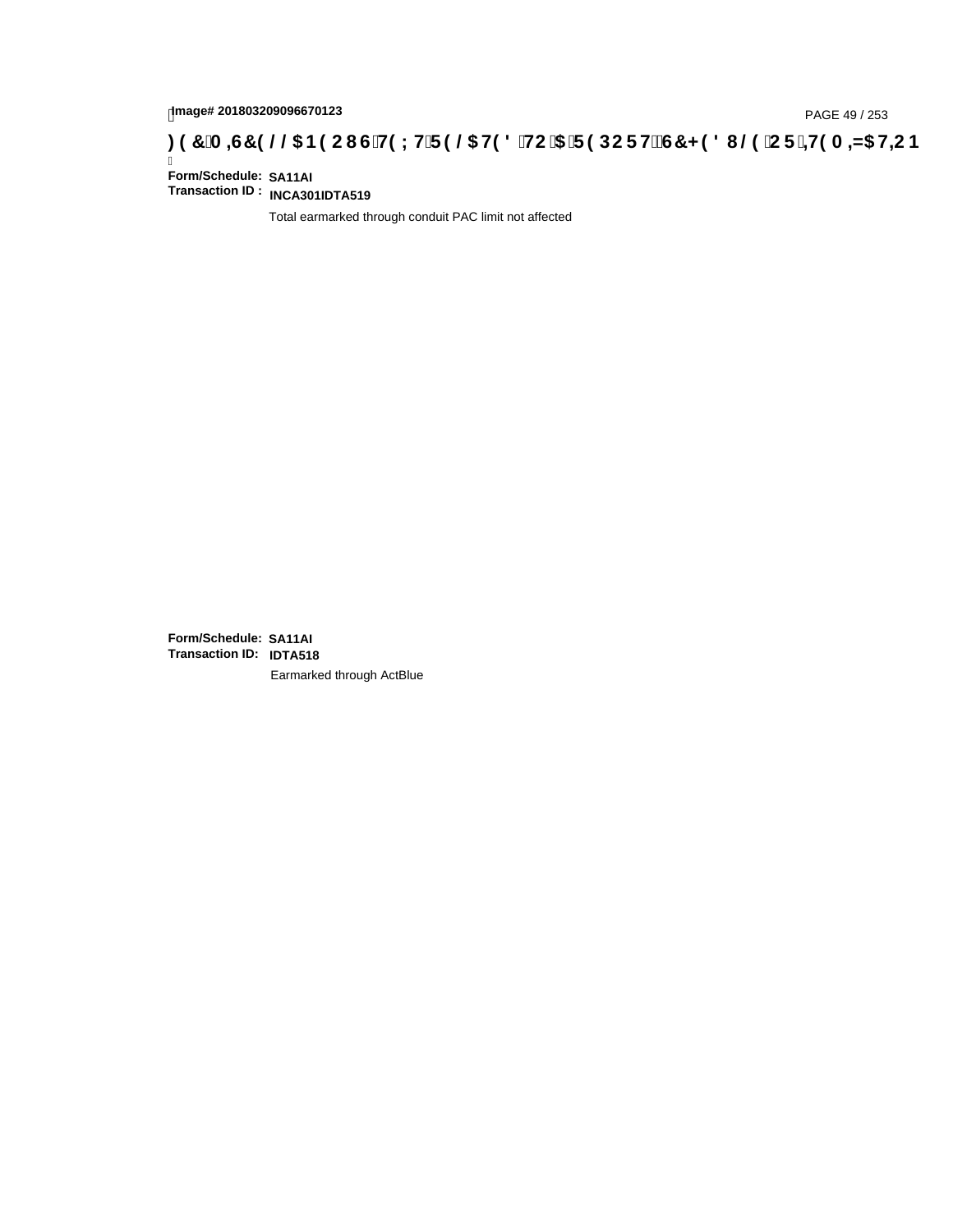# page# 201803209096670124<br>DAGE 50 / 253 PAGE 50 / 253<br>**DAGE 7 ORGE 50 / 253 CI G`H9 LH`F 9 @ H9 8 `HC `5 `F 9 DC F Hž G7 < 9 8 I @ `C F `<del>J I</del>9 A <del>A</del>5 H<del>C</del> B : 9 7 `A =67 9 @ & B9 C I G`H9 LH`F 9 @ H9 8 `HC `5 `F 9 DC F Hž**

Ī **Form/Schedule: SA11AI Transaction ID : INCA301IDTA518**

Total earmarked through conduit PAC limit not affected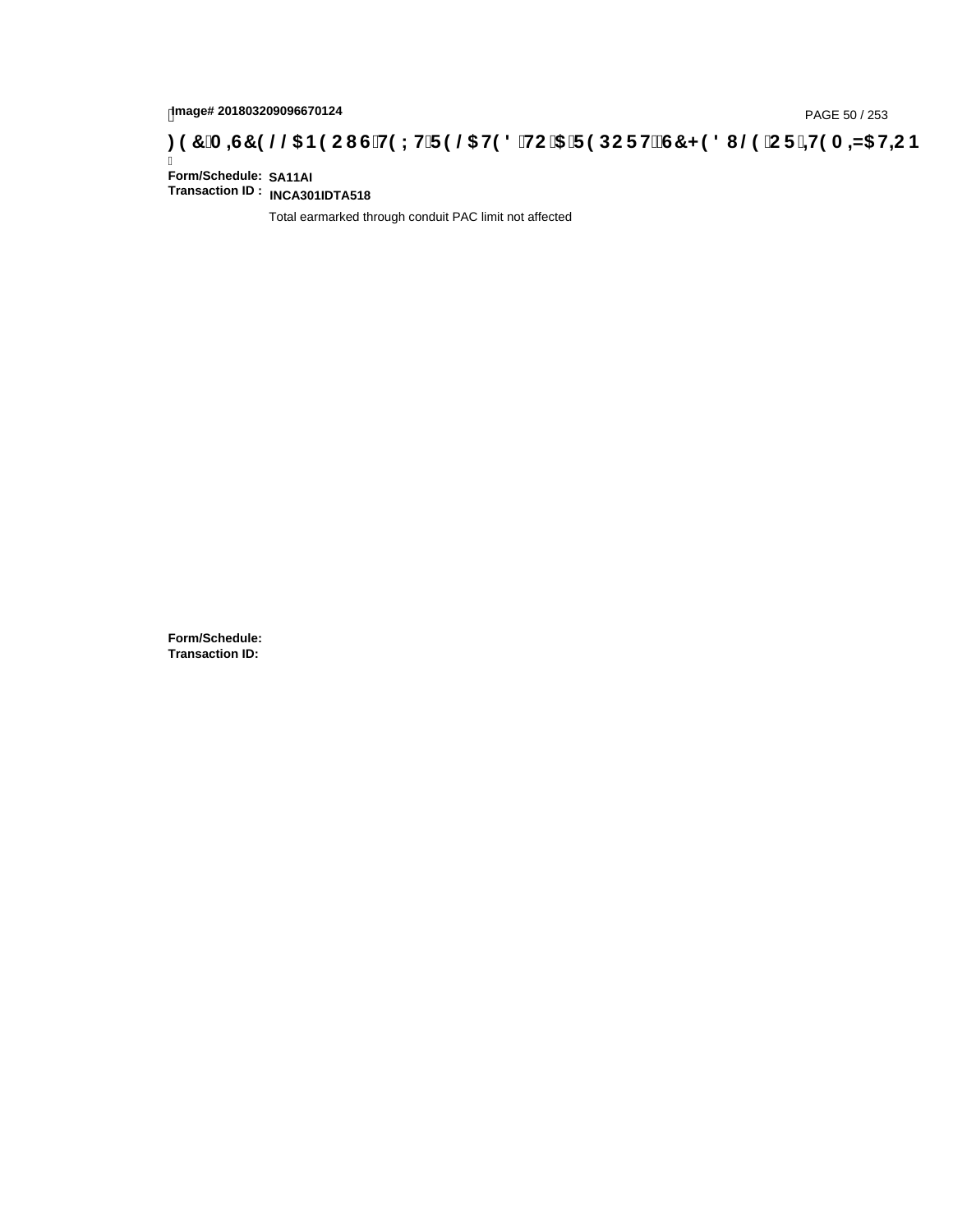|                          | <b>SCHEDULE A (FEC Form 3X)</b> |
|--------------------------|---------------------------------|
| <b>ITEMIZED RECEIPTS</b> |                                 |

FOR LINE NUMBER:<br>(check only one)

PAGE 51 OF 253

| IILMILLU INLVLII IV                                                                                                                       |                                                                                 |                                               |                             | iul caull calcyuly ul lillo<br>Detailed Summary Page                                                                                       | x                                  | 11a                                             |                | 11 <sub>b</sub> |               | 11c                                |  | 12                  |    |  |
|-------------------------------------------------------------------------------------------------------------------------------------------|---------------------------------------------------------------------------------|-----------------------------------------------|-----------------------------|--------------------------------------------------------------------------------------------------------------------------------------------|------------------------------------|-------------------------------------------------|----------------|-----------------|---------------|------------------------------------|--|---------------------|----|--|
| Any information copied from such Reports and Statements may not be sold or used by any person for the purpose of soliciting contributions |                                                                                 |                                               |                             |                                                                                                                                            |                                    | 13                                              |                | 14              |               | 15                                 |  | 16                  | 17 |  |
|                                                                                                                                           |                                                                                 |                                               |                             | or for commercial purposes, other than using the name and address of any political committee to solicit contributions from such committee. |                                    |                                                 |                |                 |               |                                    |  |                     |    |  |
| NAME OF COMMITTEE (In Full)                                                                                                               |                                                                                 |                                               |                             |                                                                                                                                            |                                    |                                                 |                |                 |               |                                    |  |                     |    |  |
| Sister District Project, Inc.                                                                                                             |                                                                                 |                                               |                             |                                                                                                                                            |                                    |                                                 |                |                 |               |                                    |  |                     |    |  |
| Casey, Lauren, , ,                                                                                                                        | Full Name of Individual (Last, First, Middle Initial) or Full Organization Name |                                               |                             |                                                                                                                                            | Date of Receipt                    |                                                 |                |                 |               |                                    |  |                     |    |  |
| Α.<br>Mailing Address 1015 Janero Drive                                                                                                   |                                                                                 |                                               |                             |                                                                                                                                            |                                    |                                                 |                |                 |               |                                    |  |                     |    |  |
|                                                                                                                                           |                                                                                 |                                               |                             |                                                                                                                                            |                                    | $M - M$<br>$D$ $D$<br>$- Y$<br>09<br>05<br>2017 |                |                 |               |                                    |  |                     |    |  |
| City                                                                                                                                      |                                                                                 | <b>State</b>                                  |                             | Zip Code                                                                                                                                   |                                    | <b>Transaction ID: INCA272</b>                  |                |                 |               |                                    |  |                     |    |  |
| Santa Rosa                                                                                                                                |                                                                                 | CA                                            |                             | 95407                                                                                                                                      |                                    |                                                 |                |                 |               | Amount of Each Receipt this Period |  |                     |    |  |
| FEC ID number of contributing<br>federal political committee.                                                                             |                                                                                 | C                                             |                             |                                                                                                                                            |                                    |                                                 |                |                 |               |                                    |  | 258.62              |    |  |
| Name of Employer (for Individual)<br><b>Bright Spots</b>                                                                                  |                                                                                 | Treasurer                                     |                             | Occupation (for Individual)                                                                                                                |                                    |                                                 | Memo Item      |                 |               |                                    |  |                     |    |  |
| Receipt For:                                                                                                                              |                                                                                 |                                               |                             | Aggregate Year-to-Date ▼                                                                                                                   |                                    |                                                 |                |                 |               |                                    |  |                     |    |  |
| Primary<br>Other (specify) $\blacktriangledown$                                                                                           | General                                                                         |                                               |                             | 258.62                                                                                                                                     |                                    |                                                 |                |                 |               |                                    |  |                     |    |  |
|                                                                                                                                           |                                                                                 |                                               |                             |                                                                                                                                            |                                    |                                                 |                |                 |               |                                    |  |                     |    |  |
| B. Chin, Abbie, , ,                                                                                                                       | Full Name of Individual (Last, First, Middle Initial) or Full Organization Name |                                               |                             |                                                                                                                                            |                                    | Date of Receipt                                 |                |                 |               |                                    |  |                     |    |  |
| Mailing Address 778 Alta Loma Drive, #1                                                                                                   |                                                                                 |                                               |                             |                                                                                                                                            |                                    | $M - M$<br>$D$ $D$<br>т<br>10<br>12<br>2017     |                |                 |               |                                    |  |                     |    |  |
| City                                                                                                                                      |                                                                                 | <b>State</b>                                  |                             | Zip Code                                                                                                                                   |                                    |                                                 |                |                 |               | <b>Transaction ID: IDTA609</b>     |  |                     |    |  |
| S. San Francisco                                                                                                                          |                                                                                 | CA                                            |                             | 94080                                                                                                                                      | Amount of Each Receipt this Period |                                                 |                |                 |               |                                    |  |                     |    |  |
| FEC ID number of contributing<br>federal political committee.                                                                             |                                                                                 | C                                             |                             |                                                                                                                                            |                                    |                                                 |                |                 |               |                                    |  | 75.00               |    |  |
| Name of Employer (for Individual)<br>Clarence Dyer & Cohen, LLP                                                                           |                                                                                 | Occupation (for Individual)<br>Office Manager |                             |                                                                                                                                            | Memo Item                          |                                                 |                |                 |               |                                    |  |                     |    |  |
| Receipt For:                                                                                                                              |                                                                                 | Aggregate Year-to-Date ▼                      |                             |                                                                                                                                            |                                    |                                                 |                |                 |               |                                    |  |                     |    |  |
| Primary<br>Other (specify) $\blacktriangledown$                                                                                           | General                                                                         |                                               | 325.00                      |                                                                                                                                            |                                    |                                                 |                |                 |               |                                    |  |                     |    |  |
| c. Actblue                                                                                                                                | Full Name of Individual (Last, First, Middle Initial) or Full Organization Name |                                               |                             |                                                                                                                                            |                                    | Date of Receipt                                 |                |                 |               |                                    |  |                     |    |  |
| Mailing Address 14 Arrow Street, Suite 11                                                                                                 |                                                                                 |                                               |                             |                                                                                                                                            |                                    | $M - M$<br>10                                   |                |                 | $D$ $D$<br>15 |                                    |  | $Y - Y - Y$<br>2017 |    |  |
| City                                                                                                                                      |                                                                                 | State                                         |                             | Zip Code                                                                                                                                   |                                    |                                                 |                |                 |               | Transaction ID: INCA315IDTA609     |  |                     |    |  |
| Cambridge                                                                                                                                 |                                                                                 | MA                                            |                             | 02138                                                                                                                                      |                                    |                                                 |                |                 |               | Amount of Each Receipt this Period |  |                     |    |  |
| FEC ID number of contributing<br>federal political committee.                                                                             |                                                                                 | C                                             |                             |                                                                                                                                            |                                    |                                                 |                |                 |               |                                    |  | 75.00               |    |  |
| Name of Employer (for Individual)                                                                                                         |                                                                                 |                                               | Occupation (for Individual) |                                                                                                                                            |                                    |                                                 | ×<br>Memo Item |                 |               |                                    |  |                     |    |  |
| Receipt For:<br>Aggregate Year-to-Date ▼                                                                                                  |                                                                                 |                                               |                             |                                                                                                                                            |                                    |                                                 |                |                 |               |                                    |  |                     |    |  |
| Primary                                                                                                                                   | 55581.04                                                                        |                                               |                             |                                                                                                                                            |                                    |                                                 |                |                 |               |                                    |  |                     |    |  |
| Other (specify)                                                                                                                           |                                                                                 |                                               |                             |                                                                                                                                            |                                    |                                                 |                |                 |               |                                    |  |                     |    |  |
|                                                                                                                                           |                                                                                 |                                               |                             |                                                                                                                                            |                                    |                                                 |                |                 |               |                                    |  | 333.62              |    |  |
|                                                                                                                                           |                                                                                 |                                               |                             |                                                                                                                                            |                                    |                                                 |                |                 |               |                                    |  |                     |    |  |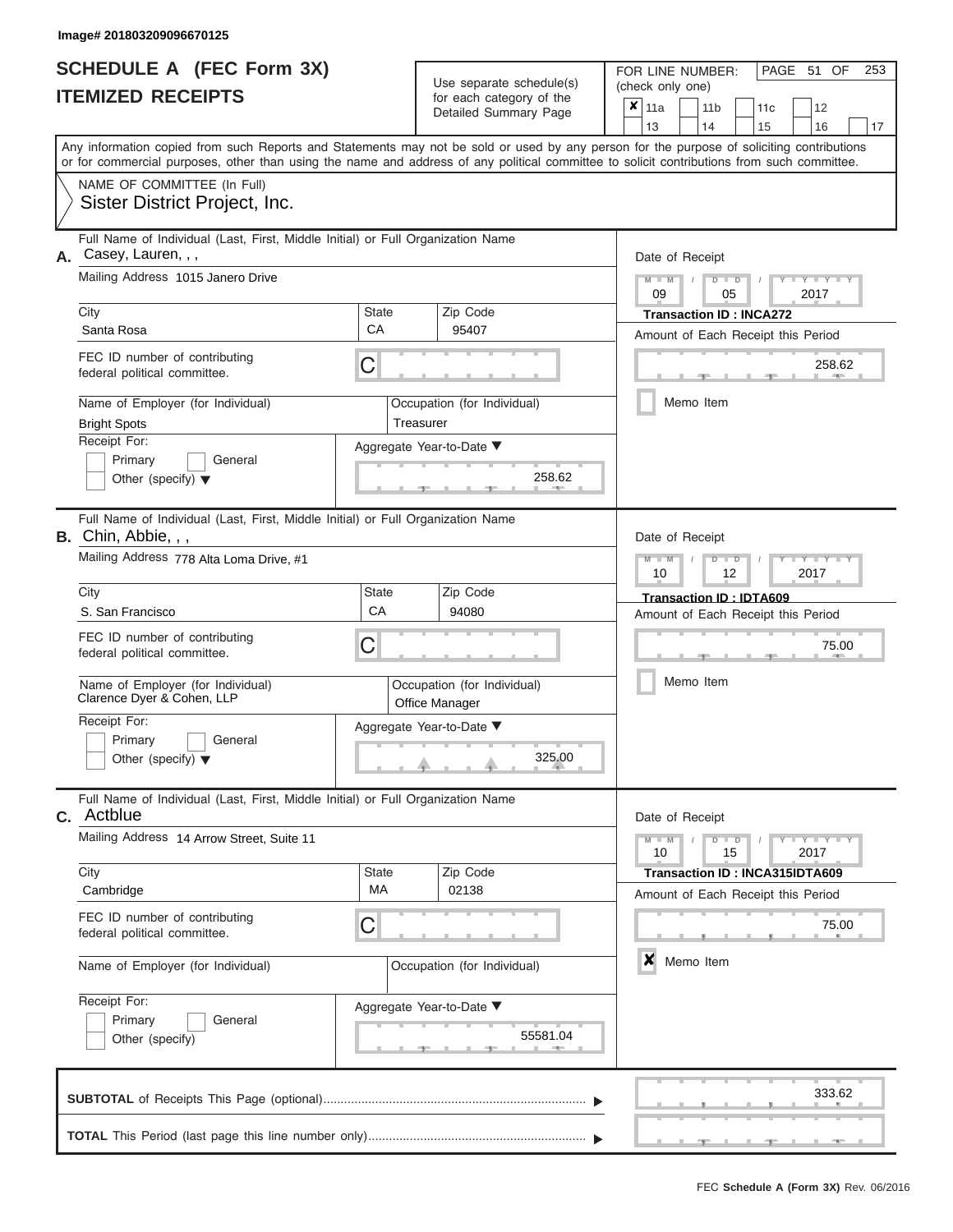# tmage# 201803209096670126<br>DAGE 52 / 253 PAGE 52 / 253<br>**DAGE 52 / A =G7 9 @@ B9 CI G`H9 LH`F 9 @ H9 8 `HC`5 `F 9 DC F Hž G7 < 9 8 I @ `C F `<del>I 1</del>9 A =N5 H=C B**

Ī **Form/Schedule: SA11AI Transaction ID : IDTA609**

Earmarked Through Actblue

**Form/Schedule: SA11AI Transaction ID: INCA315IDTA609**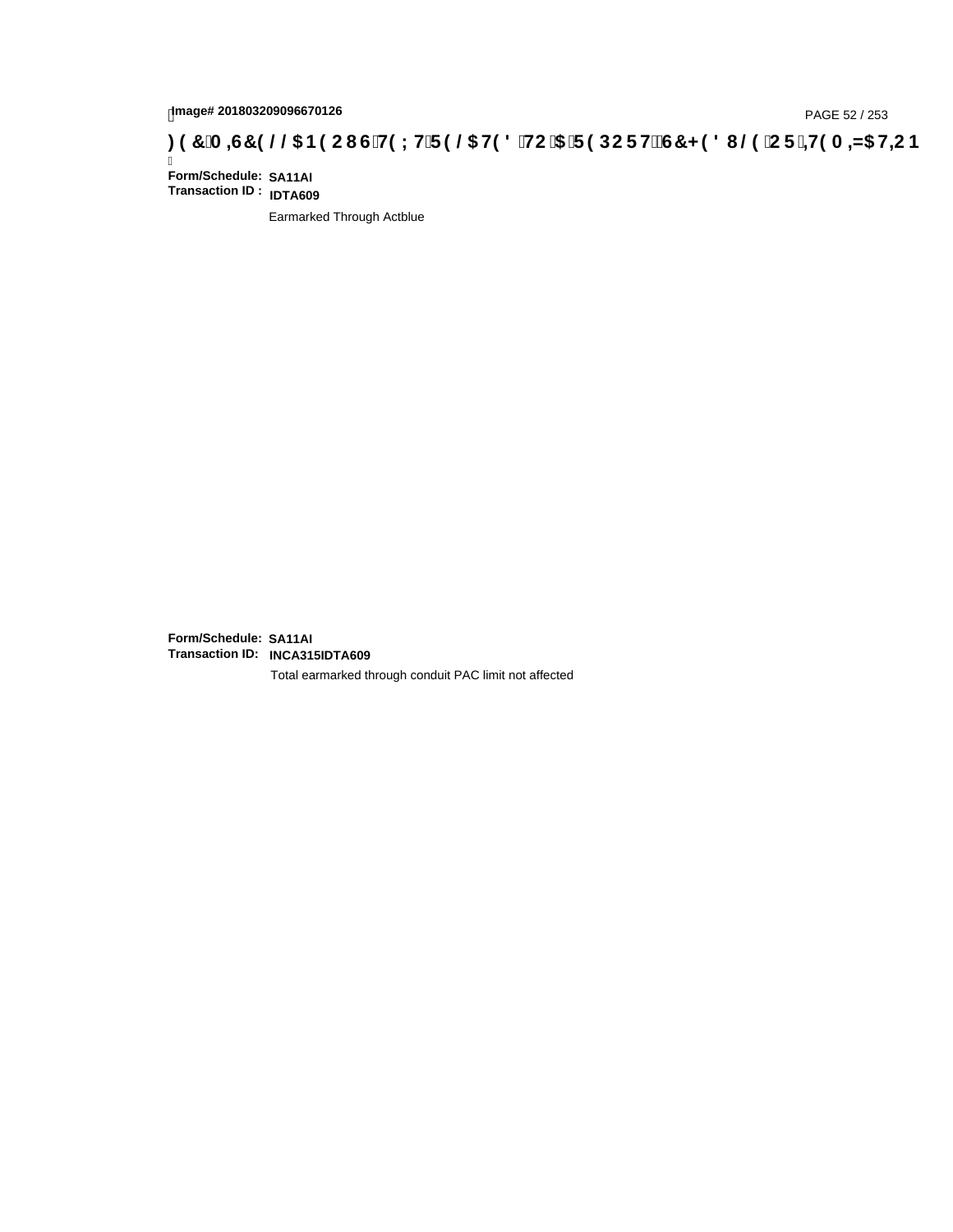|                          | <b>SCHEDULE A (FEC Form 3X)</b> |
|--------------------------|---------------------------------|
| <b>ITEMIZED RECEIPTS</b> |                                 |

| SCHEDULE A (FEC Form 3X)<br><b>ITEMIZED RECEIPTS</b>                                                          |              | Use separate schedule(s)<br>for each category of the | 253<br>FOR LINE NUMBER:<br>PAGE 53 OF<br>(check only one)<br>$\boldsymbol{x}$<br>11a<br>11 <sub>b</sub><br>12<br>11 <sub>c</sub>                                                                                                                                                        |
|---------------------------------------------------------------------------------------------------------------|--------------|------------------------------------------------------|-----------------------------------------------------------------------------------------------------------------------------------------------------------------------------------------------------------------------------------------------------------------------------------------|
|                                                                                                               |              | Detailed Summary Page                                | 13<br>14<br>15<br>16<br>17                                                                                                                                                                                                                                                              |
|                                                                                                               |              |                                                      | Any information copied from such Reports and Statements may not be sold or used by any person for the purpose of soliciting contributions<br>or for commercial purposes, other than using the name and address of any political committee to solicit contributions from such committee. |
| NAME OF COMMITTEE (In Full)<br>Sister District Project, Inc.                                                  |              |                                                      |                                                                                                                                                                                                                                                                                         |
| Full Name of Individual (Last, First, Middle Initial) or Full Organization Name<br>Chin, Abbie, , ,<br>Α.     |              |                                                      | Date of Receipt                                                                                                                                                                                                                                                                         |
| Mailing Address 778 Alta Loma Drive, #1<br>City                                                               | <b>State</b> | Zip Code                                             | $M = M$ /<br>Y TYT<br>$D$ $D$<br>12<br>19<br>2017                                                                                                                                                                                                                                       |
| S. San Francisco                                                                                              | CA           | 94080                                                | <b>Transaction ID: INCA988</b><br>Amount of Each Receipt this Period                                                                                                                                                                                                                    |
| FEC ID number of contributing<br>federal political committee.                                                 | C            |                                                      | 200.00<br><b>AND IN</b>                                                                                                                                                                                                                                                                 |
| Name of Employer (for Individual)<br>Clarence Dyer & Cohen, LLP                                               |              | Occupation (for Individual)<br>Office Manager        | Memo Item                                                                                                                                                                                                                                                                               |
| Receipt For:<br>Primary<br>General                                                                            |              | Aggregate Year-to-Date ▼                             |                                                                                                                                                                                                                                                                                         |
| Other (specify) $\blacktriangledown$                                                                          |              | 325.00<br><b>CONTRACTOR</b>                          |                                                                                                                                                                                                                                                                                         |
| Full Name of Individual (Last, First, Middle Initial) or Full Organization Name<br><b>B.</b> Chin, Abbie, , , |              |                                                      | Date of Receipt                                                                                                                                                                                                                                                                         |
| Mailing Address 778 Alta Loma Drive, #1                                                                       |              |                                                      | $M - M$<br>$D$ $\Box$ $D$<br>$T - Y = T - T$<br>12<br>2017<br>29                                                                                                                                                                                                                        |
| City<br>S. San Francisco                                                                                      | State<br>CA  | Zip Code<br>94080                                    | Transaction ID: IDTA924                                                                                                                                                                                                                                                                 |
| FEC ID number of contributing<br>federal political committee.                                                 | C            |                                                      | Amount of Each Receipt this Period<br>50.00                                                                                                                                                                                                                                             |
| Name of Employer (for Individual)<br>Clarence Dyer & Cohen, LLP                                               |              | Occupation (for Individual)<br>Office Manager        | Memo Item                                                                                                                                                                                                                                                                               |
| Receipt For:                                                                                                  |              | Aggregate Year-to-Date ▼                             |                                                                                                                                                                                                                                                                                         |
| Primary<br>General<br>Other (specify) $\blacktriangledown$                                                    |              | 325.00                                               |                                                                                                                                                                                                                                                                                         |
| Full Name of Individual (Last, First, Middle Initial) or Full Organization Name<br><b>C.</b> Actblue          |              |                                                      | Date of Receipt                                                                                                                                                                                                                                                                         |
| Mailing Address 14 Arrow Street, Suite 11                                                                     |              | Zip Code                                             | $M - M$<br>$T - Y = Y - T Y$<br>$D$ $D$<br>12<br>31<br>2017                                                                                                                                                                                                                             |
| City<br>Cambridge                                                                                             | State<br>MA  | 02138                                                | Transaction ID: INCA1232IDTA924<br>Amount of Each Receipt this Period                                                                                                                                                                                                                   |
| FEC ID number of contributing<br>federal political committee.                                                 | C            |                                                      | 50.00                                                                                                                                                                                                                                                                                   |
| Name of Employer (for Individual)                                                                             |              | Occupation (for Individual)                          | $\boldsymbol{x}$<br>Memo Item                                                                                                                                                                                                                                                           |
| Receipt For:<br>Primary<br>General<br>Other (specify)                                                         |              | Aggregate Year-to-Date ▼<br>55581.04                 |                                                                                                                                                                                                                                                                                         |
|                                                                                                               |              |                                                      | 250.00                                                                                                                                                                                                                                                                                  |
|                                                                                                               |              |                                                      |                                                                                                                                                                                                                                                                                         |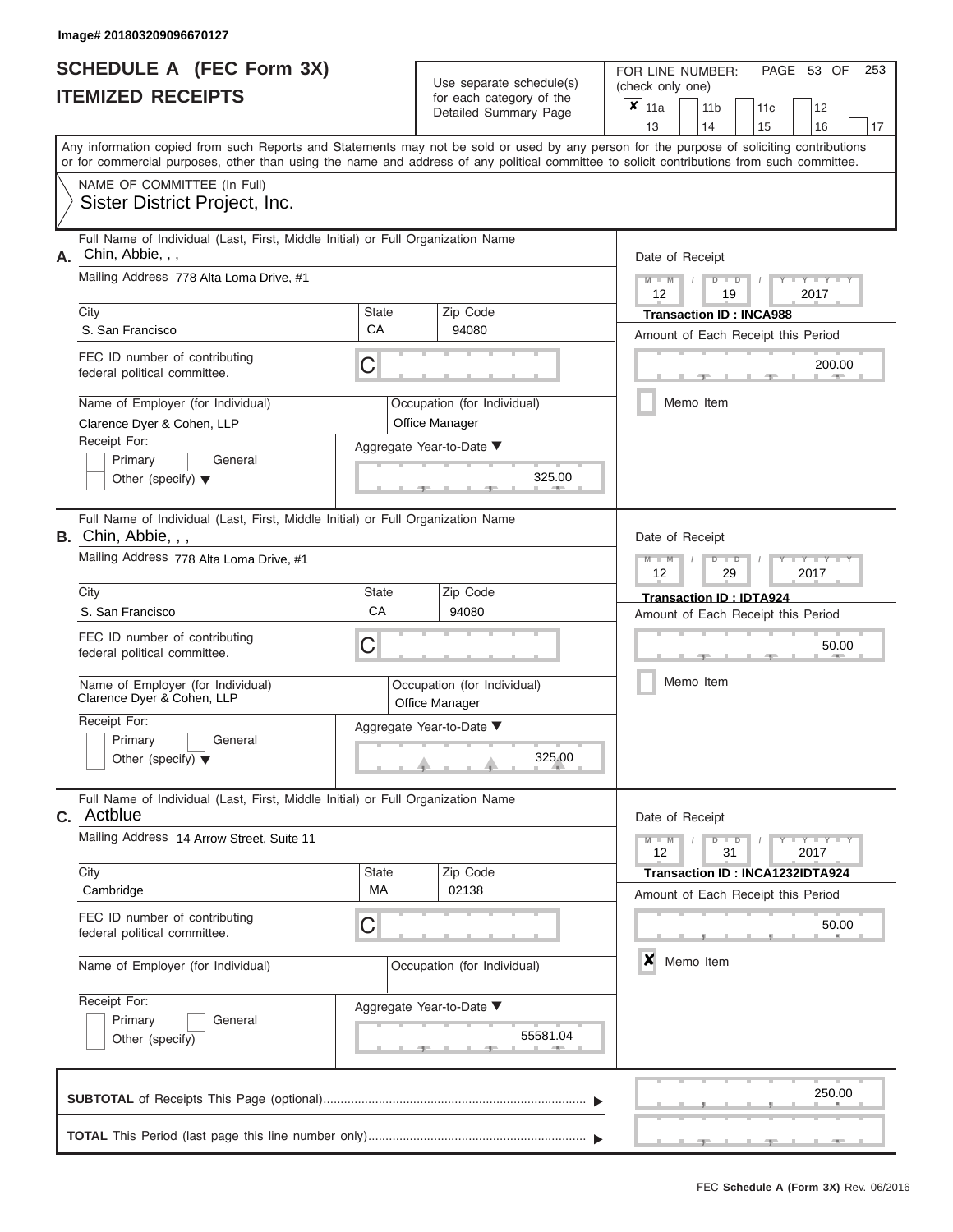# page# 201803209096670128<br>Denge# 201803209096670128<br>**(OD) CF :4+19 A =N5 H=C B (@G) B9 CI G`H9 LH`F 9 @6 H9 8 `HC `5 `F 9 DC F H** $\breve{E}$ **G7 < 9 8 I @9 `C F `4+19 A =N5 H=C B**

Ī **Form/Schedule: SA11AI Transaction ID : IDTA924**

Earmarked through Actblue

**Form/Schedule: SA11AI Transaction ID: INCA1232IDTA924**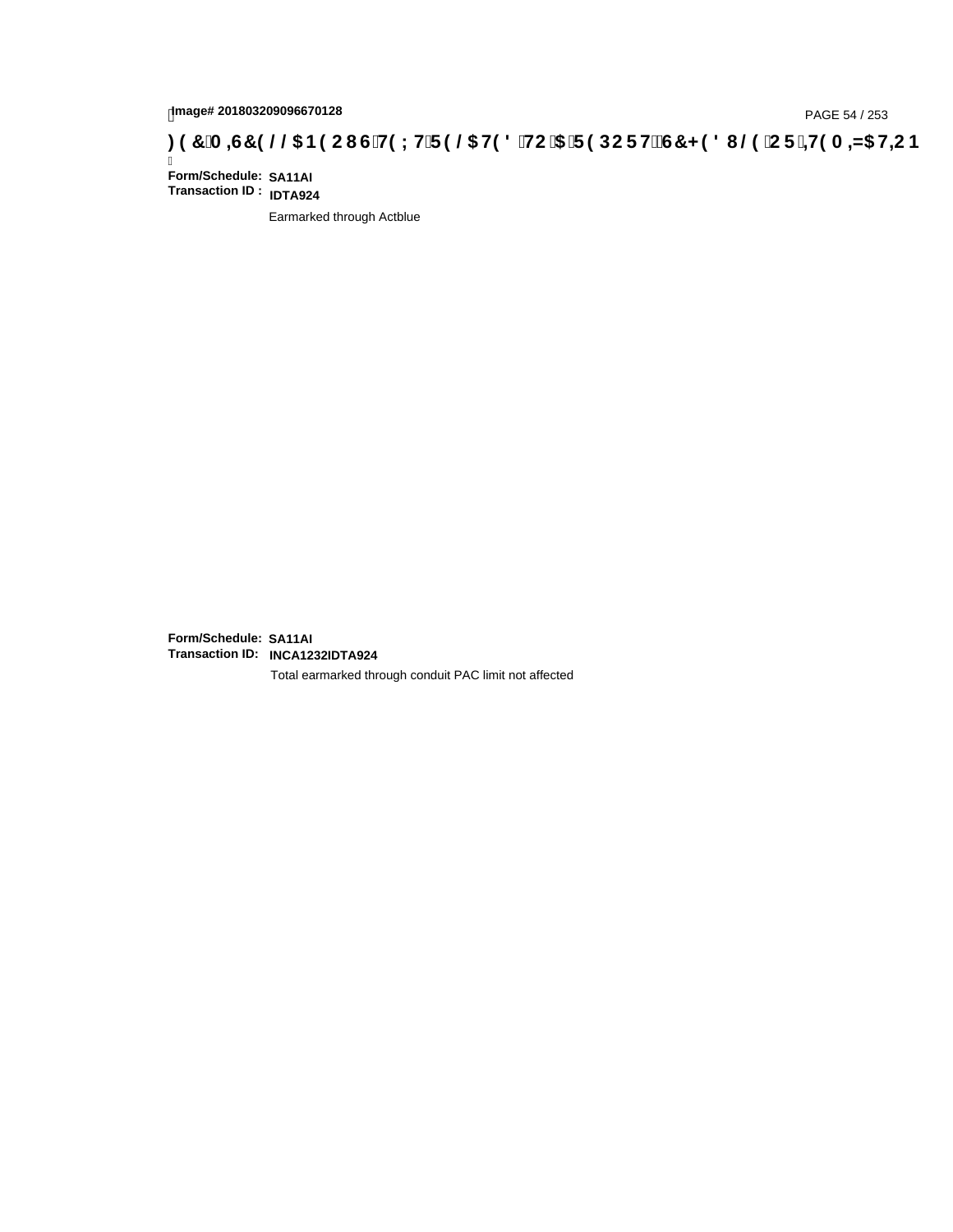|                          | <b>SCHEDULE A (FEC Form 3X)</b> |
|--------------------------|---------------------------------|
| <b>ITEMIZED RECEIPTS</b> |                                 |

FOR LINE NUMBER:<br>(check only one)

PAGE 55 OF 253

|                                                                    |                                                                                                                                            |             | badii batogory<br>Detailed Summary Page | ×               | 11a                        |                  | 11 <sub>b</sub>                      | 11c  | 12                                 |    |  |  |  |
|--------------------------------------------------------------------|--------------------------------------------------------------------------------------------------------------------------------------------|-------------|-----------------------------------------|-----------------|----------------------------|------------------|--------------------------------------|------|------------------------------------|----|--|--|--|
|                                                                    | Any information copied from such Reports and Statements may not be sold or used by any person for the purpose of soliciting contributions  |             |                                         |                 | 13                         |                  | 14                                   | 15   | 16                                 | 17 |  |  |  |
|                                                                    | or for commercial purposes, other than using the name and address of any political committee to solicit contributions from such committee. |             |                                         |                 |                            |                  |                                      |      |                                    |    |  |  |  |
|                                                                    | NAME OF COMMITTEE (In Full)                                                                                                                |             |                                         |                 |                            |                  |                                      |      |                                    |    |  |  |  |
|                                                                    | Sister District Project, Inc.                                                                                                              |             |                                         |                 |                            |                  |                                      |      |                                    |    |  |  |  |
|                                                                    | Full Name of Individual (Last, First, Middle Initial) or Full Organization Name                                                            |             |                                         |                 |                            |                  |                                      |      |                                    |    |  |  |  |
| А.                                                                 | Clarke, Rosalee, , ,<br>Mailing Address 876 Spinosa Drive                                                                                  |             |                                         | Date of Receipt |                            |                  |                                      |      |                                    |    |  |  |  |
|                                                                    |                                                                                                                                            |             |                                         |                 | $M - M$<br>11              |                  | $D$ $D$<br>28                        |      | $Y - Y - I$<br>2017                |    |  |  |  |
|                                                                    | City                                                                                                                                       | State<br>CA | Zip Code<br>94087                       |                 |                            |                  | <b>Transaction ID: INCA738</b>       |      |                                    |    |  |  |  |
|                                                                    | Sunnyvale                                                                                                                                  |             |                                         |                 |                            |                  |                                      |      | Amount of Each Receipt this Period |    |  |  |  |
| FEC ID number of contributing<br>C<br>federal political committee. |                                                                                                                                            |             |                                         |                 |                            |                  |                                      |      | 100.00                             |    |  |  |  |
|                                                                    | Name of Employer (for Individual)                                                                                                          |             | Occupation (for Individual)             |                 |                            |                  | Memo Item                            |      |                                    |    |  |  |  |
|                                                                    | n/a                                                                                                                                        |             | Not Employed                            |                 |                            |                  |                                      |      |                                    |    |  |  |  |
|                                                                    | Receipt For:                                                                                                                               |             | Aggregate Year-to-Date ▼                |                 |                            |                  |                                      |      |                                    |    |  |  |  |
|                                                                    | Primary<br>General<br>Other (specify) $\blacktriangledown$                                                                                 |             | 300.00                                  |                 |                            |                  |                                      |      |                                    |    |  |  |  |
|                                                                    |                                                                                                                                            |             |                                         |                 |                            |                  |                                      |      |                                    |    |  |  |  |
|                                                                    | Full Name of Individual (Last, First, Middle Initial) or Full Organization Name<br>B. Clayton, Serena, , ,                                 |             |                                         |                 |                            |                  |                                      |      |                                    |    |  |  |  |
|                                                                    | Mailing Address 6932 Ridgewood Drive                                                                                                       |             |                                         |                 | Date of Receipt<br>$M - M$ |                  | $D$ $D$                              |      | $Y - Y$                            |    |  |  |  |
|                                                                    |                                                                                                                                            |             |                                         |                 |                            | 11<br>2017<br>15 |                                      |      |                                    |    |  |  |  |
|                                                                    | City<br>Oakland                                                                                                                            | State<br>CA | Zip Code<br>94611                       |                 |                            |                  | Transaction ID: INCA595              |      |                                    |    |  |  |  |
|                                                                    | FEC ID number of contributing                                                                                                              |             |                                         |                 |                            |                  |                                      |      | Amount of Each Receipt this Period |    |  |  |  |
| С<br>federal political committee.                                  |                                                                                                                                            |             |                                         |                 | 310.00                     |                  |                                      |      |                                    |    |  |  |  |
|                                                                    | Name of Employer (for Individual)                                                                                                          |             | Occupation (for Individual)             |                 |                            |                  | Memo Item                            |      |                                    |    |  |  |  |
|                                                                    | Serena Clayton                                                                                                                             | Consultant  |                                         |                 |                            |                  |                                      |      |                                    |    |  |  |  |
|                                                                    | Receipt For:<br>Primary<br>General                                                                                                         |             | Aggregate Year-to-Date ▼                |                 |                            |                  |                                      |      |                                    |    |  |  |  |
|                                                                    | Other (specify) $\blacktriangledown$                                                                                                       |             | 310.00                                  |                 |                            |                  |                                      |      |                                    |    |  |  |  |
|                                                                    |                                                                                                                                            |             |                                         |                 |                            |                  |                                      |      |                                    |    |  |  |  |
|                                                                    | Full Name of Individual (Last, First, Middle Initial) or Full Organization Name<br>$c.$ Cochran, Martin, , ,                               |             |                                         |                 | Date of Receipt            |                  |                                      |      |                                    |    |  |  |  |
|                                                                    | Mailing Address 1285 4th Avenue                                                                                                            |             |                                         |                 | $M - M$                    |                  | $D$ $D$                              |      | $Y - Y - Y - Y - I - Y$            |    |  |  |  |
|                                                                    | City                                                                                                                                       | State       | Zip Code                                |                 | 09                         |                  | 05<br><b>Transaction ID: INCA273</b> |      | 2017                               |    |  |  |  |
|                                                                    | San Francisco                                                                                                                              | CA          | 94122                                   |                 |                            |                  |                                      |      | Amount of Each Receipt this Period |    |  |  |  |
|                                                                    | FEC ID number of contributing<br>C                                                                                                         |             |                                         |                 |                            |                  |                                      |      | 862.07                             |    |  |  |  |
|                                                                    | federal political committee.                                                                                                               |             |                                         |                 |                            |                  |                                      |      |                                    |    |  |  |  |
|                                                                    | Name of Employer (for Individual)                                                                                                          |             | Occupation (for Individual)             |                 | Memo Item                  |                  |                                      |      |                                    |    |  |  |  |
|                                                                    | Google<br>Receipt For:                                                                                                                     |             | Software Engineer                       |                 |                            |                  |                                      |      |                                    |    |  |  |  |
|                                                                    | Primary<br>General                                                                                                                         |             | Aggregate Year-to-Date ▼                |                 |                            |                  |                                      |      |                                    |    |  |  |  |
|                                                                    | 862.07<br>Other (specify)                                                                                                                  |             |                                         |                 |                            |                  |                                      |      |                                    |    |  |  |  |
|                                                                    |                                                                                                                                            |             |                                         |                 |                            |                  |                                      |      |                                    |    |  |  |  |
|                                                                    |                                                                                                                                            |             |                                         |                 |                            |                  |                                      |      | 1272.07                            |    |  |  |  |
|                                                                    |                                                                                                                                            |             |                                         |                 |                            |                  |                                      |      |                                    |    |  |  |  |
|                                                                    |                                                                                                                                            |             |                                         |                 |                            |                  |                                      | -90- | $-1$                               |    |  |  |  |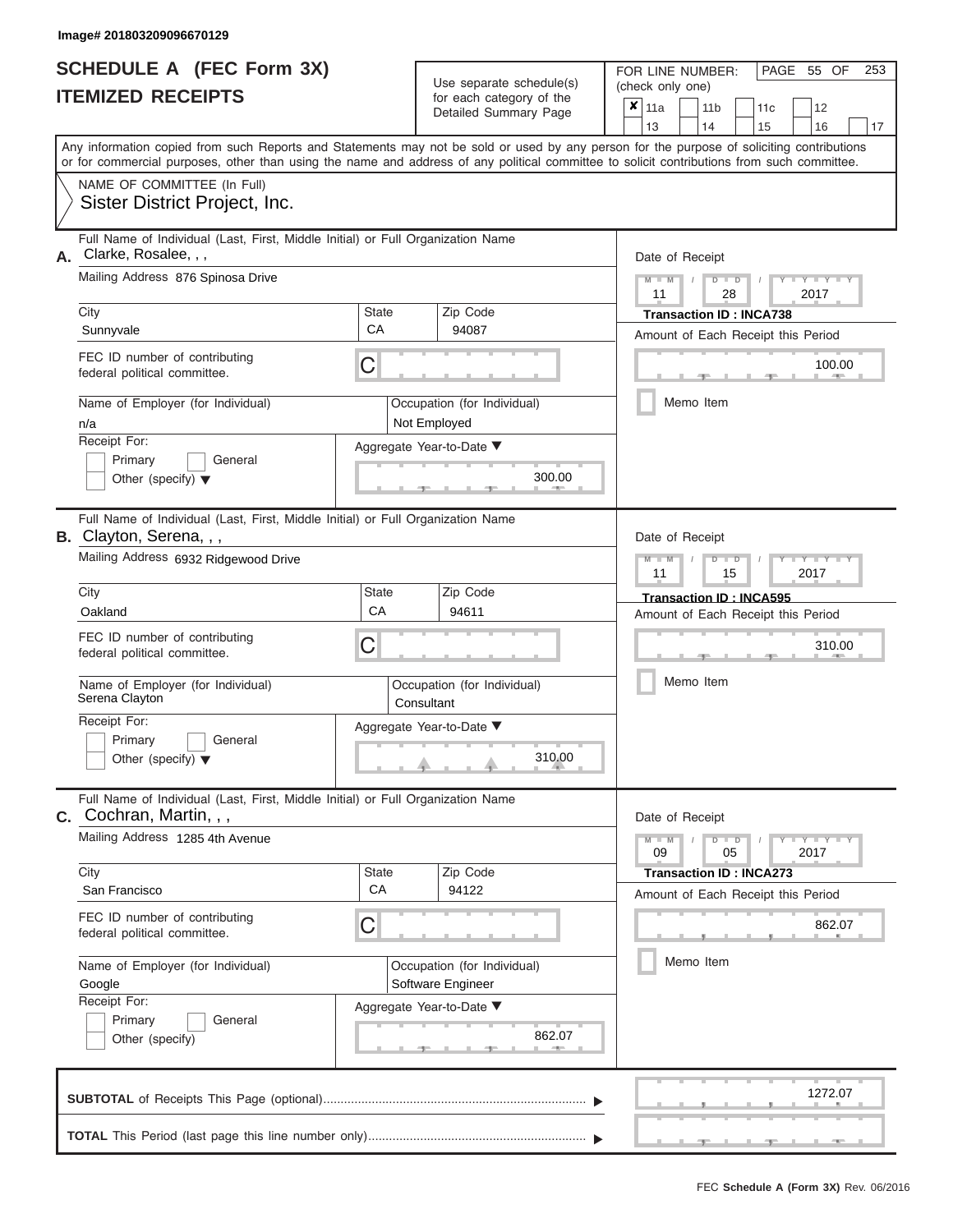|                          | <b>SCHEDULE A (FEC Form 3X)</b> |
|--------------------------|---------------------------------|
| <b>ITEMIZED RECEIPTS</b> |                                 |

FOR LINE NUMBER:<br>(check only one) Use separate schedule(s)<br>for each category of the

|                                                                                                                                                                                                                                                                                         |                          | ivi vavii valvyviy vi liiv<br>Detailed Summary Page | x                                                         | 11a             |  | 11 <sub>b</sub>                | 11c  | 12                                 |    |  |
|-----------------------------------------------------------------------------------------------------------------------------------------------------------------------------------------------------------------------------------------------------------------------------------------|--------------------------|-----------------------------------------------------|-----------------------------------------------------------|-----------------|--|--------------------------------|------|------------------------------------|----|--|
|                                                                                                                                                                                                                                                                                         |                          |                                                     |                                                           | 13              |  | 14                             | 15   | 16                                 | 17 |  |
| Any information copied from such Reports and Statements may not be sold or used by any person for the purpose of soliciting contributions<br>or for commercial purposes, other than using the name and address of any political committee to solicit contributions from such committee. |                          |                                                     |                                                           |                 |  |                                |      |                                    |    |  |
| NAME OF COMMITTEE (In Full)                                                                                                                                                                                                                                                             |                          |                                                     |                                                           |                 |  |                                |      |                                    |    |  |
| Sister District Project, Inc.                                                                                                                                                                                                                                                           |                          |                                                     |                                                           |                 |  |                                |      |                                    |    |  |
| Full Name of Individual (Last, First, Middle Initial) or Full Organization Name<br>D'Andrade, Amy, , ,<br>А.                                                                                                                                                                            |                          |                                                     | Date of Receipt                                           |                 |  |                                |      |                                    |    |  |
| Mailing Address 3924 Patterson Avenue                                                                                                                                                                                                                                                   |                          |                                                     | $M$ $M$ $N$<br>$D$ $D$<br>$Y - Y - I$<br>12<br>27<br>2017 |                 |  |                                |      |                                    |    |  |
| City                                                                                                                                                                                                                                                                                    | State                    | Zip Code                                            | <b>Transaction ID: INCA1142</b>                           |                 |  |                                |      |                                    |    |  |
| Oakland                                                                                                                                                                                                                                                                                 | CA                       | 94619                                               |                                                           |                 |  |                                |      | Amount of Each Receipt this Period |    |  |
| FEC ID number of contributing<br>federal political committee.                                                                                                                                                                                                                           | C                        |                                                     |                                                           |                 |  |                                | $-1$ | 251.00<br><b>AND I</b>             |    |  |
| Name of Employer (for Individual)<br>San Jose State University                                                                                                                                                                                                                          |                          | Occupation (for Individual)<br>Professor            |                                                           |                 |  | Memo Item                      |      |                                    |    |  |
| Receipt For:                                                                                                                                                                                                                                                                            |                          | Aggregate Year-to-Date ▼                            |                                                           |                 |  |                                |      |                                    |    |  |
| Primary<br>General<br>Other (specify) $\blacktriangledown$                                                                                                                                                                                                                              |                          | 251.00                                              |                                                           |                 |  |                                |      |                                    |    |  |
| Full Name of Individual (Last, First, Middle Initial) or Full Organization Name<br><b>B.</b> DeWolfe, Deborah, , ,                                                                                                                                                                      |                          |                                                     |                                                           | Date of Receipt |  |                                |      |                                    |    |  |
| Mailing Address 1710 Bradner Place South                                                                                                                                                                                                                                                |                          | $M - M$<br>$D$ $D$<br>Y Y<br>11<br>13<br>2017       |                                                           |                 |  |                                |      |                                    |    |  |
| City                                                                                                                                                                                                                                                                                    | State                    | Zip Code                                            |                                                           |                 |  | <b>Transaction ID: INCA601</b> |      |                                    |    |  |
| Seattle                                                                                                                                                                                                                                                                                 | <b>WA</b>                | 98144                                               |                                                           |                 |  |                                |      | Amount of Each Receipt this Period |    |  |
| FEC ID number of contributing<br>federal political committee.                                                                                                                                                                                                                           | С                        | 100.00                                              |                                                           |                 |  |                                |      |                                    |    |  |
| Name of Employer (for Individual)<br>n/a                                                                                                                                                                                                                                                | Retired                  | Occupation (for Individual)                         | Memo Item                                                 |                 |  |                                |      |                                    |    |  |
| Receipt For:                                                                                                                                                                                                                                                                            |                          | Aggregate Year-to-Date ▼                            |                                                           |                 |  |                                |      |                                    |    |  |
| Primary<br>General<br>Other (specify) $\blacktriangledown$                                                                                                                                                                                                                              |                          | 225.00                                              |                                                           |                 |  |                                |      |                                    |    |  |
| Full Name of Individual (Last, First, Middle Initial) or Full Organization Name<br>Donovan, Walt, , ,<br>С.                                                                                                                                                                             |                          |                                                     |                                                           | Date of Receipt |  |                                |      |                                    |    |  |
| Mailing Address 14226 Sobey Road                                                                                                                                                                                                                                                        |                          |                                                     |                                                           | $M - M$<br>12   |  | $D$ $D$<br>20                  |      | Y - Y - Y - Y<br>2017              |    |  |
| City                                                                                                                                                                                                                                                                                    | State<br>CA              | Zip Code                                            |                                                           |                 |  | <b>Transaction ID: INCA996</b> |      |                                    |    |  |
| Saratoga                                                                                                                                                                                                                                                                                |                          | 95070                                               |                                                           |                 |  |                                |      | Amount of Each Receipt this Period |    |  |
| FEC ID number of contributing<br>federal political committee.                                                                                                                                                                                                                           | С                        |                                                     |                                                           |                 |  |                                |      | 1000.00                            |    |  |
| Name of Employer (for Individual)<br>Nividia                                                                                                                                                                                                                                            |                          | Occupation (for Individual)<br>Engineer             |                                                           |                 |  | Memo Item                      |      |                                    |    |  |
| Receipt For:                                                                                                                                                                                                                                                                            | Aggregate Year-to-Date ▼ |                                                     |                                                           |                 |  |                                |      |                                    |    |  |
| Primary<br>General<br>Other (specify)                                                                                                                                                                                                                                                   |                          | 1000.00                                             |                                                           |                 |  |                                |      |                                    |    |  |
|                                                                                                                                                                                                                                                                                         |                          |                                                     |                                                           |                 |  |                                |      |                                    |    |  |
|                                                                                                                                                                                                                                                                                         |                          |                                                     |                                                           |                 |  |                                |      | 1351.00                            |    |  |
|                                                                                                                                                                                                                                                                                         |                          |                                                     |                                                           |                 |  |                                |      |                                    |    |  |

PAGE 56 OF 253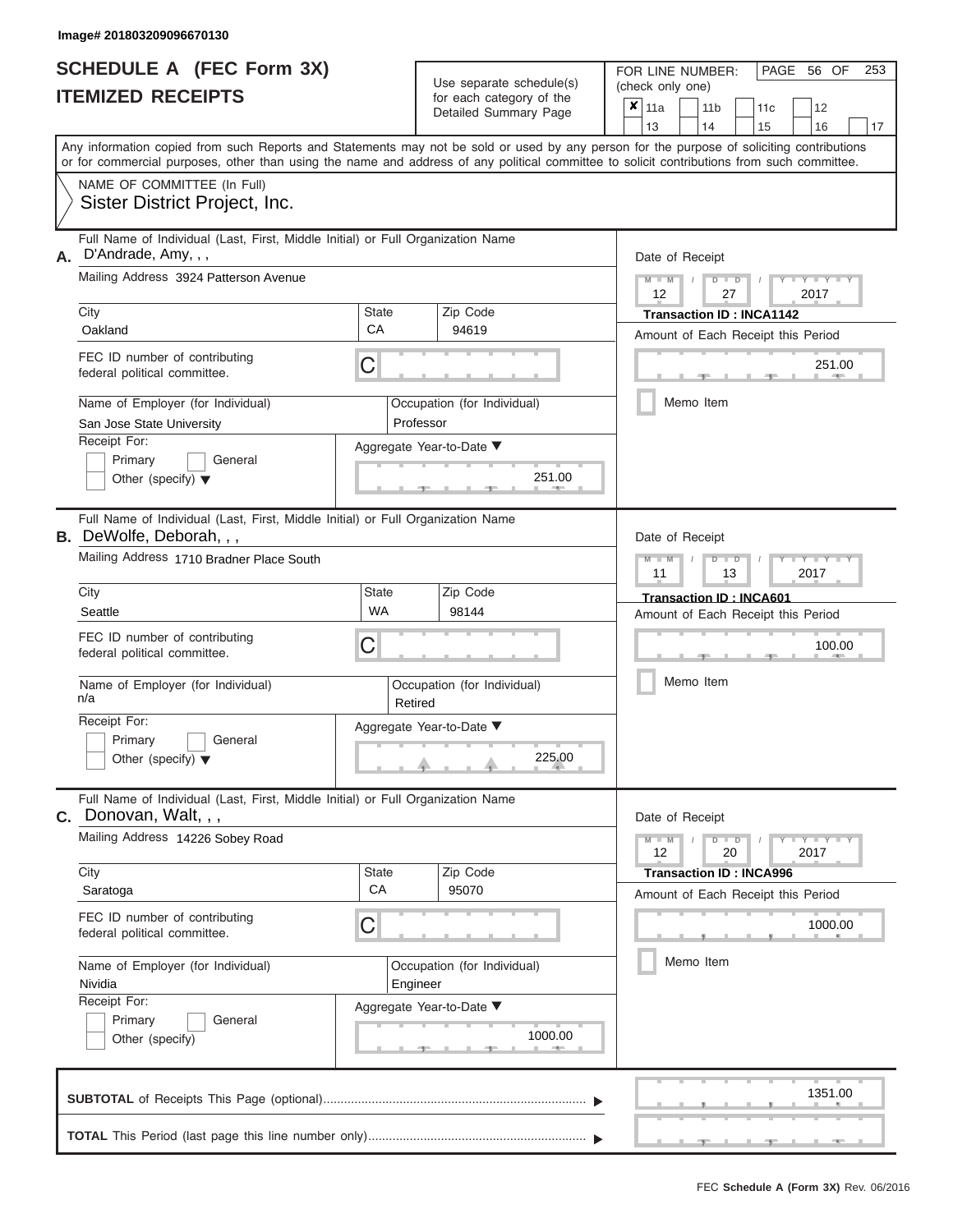|                          | <b>SCHEDULE A (FEC Form 3X)</b> |
|--------------------------|---------------------------------|
| <b>ITEMIZED RECEIPTS</b> |                                 |

Use separate schedule(s) (check only one) for each category of the  $\Box$ 

FOR LINE NUMBER:<br>(check only one)

PAGE 57 OF 253

| IIEMIZED RECEIPIS                                                  |                                                                                                       |                                                       | for each category of the<br>Detailed Summary Page         | $\pmb{\times}$<br>11a<br>11 <sub>b</sub><br>12<br>11c<br>13<br>14<br>15<br>16<br>17                                                                                                                                                                                                     |
|--------------------------------------------------------------------|-------------------------------------------------------------------------------------------------------|-------------------------------------------------------|-----------------------------------------------------------|-----------------------------------------------------------------------------------------------------------------------------------------------------------------------------------------------------------------------------------------------------------------------------------------|
|                                                                    |                                                                                                       |                                                       |                                                           | Any information copied from such Reports and Statements may not be sold or used by any person for the purpose of soliciting contributions<br>or for commercial purposes, other than using the name and address of any political committee to solicit contributions from such committee. |
|                                                                    | NAME OF COMMITTEE (In Full)<br>Sister District Project, Inc.                                          |                                                       |                                                           |                                                                                                                                                                                                                                                                                         |
| А.                                                                 | Full Name of Individual (Last, First, Middle Initial) or Full Organization Name<br>Drange, Jan, , ,   |                                                       |                                                           | Date of Receipt                                                                                                                                                                                                                                                                         |
| City                                                               | Mailing Address 43916 Southeast 168th Street                                                          | State                                                 | Zip Code                                                  | $T - Y = -Y$<br>D<br>$\blacksquare$<br>2017<br>09<br>28                                                                                                                                                                                                                                 |
| North Bend                                                         |                                                                                                       | <b>WA</b>                                             | 98045                                                     | <b>Transaction ID: IDTA522</b><br>Amount of Each Receipt this Period                                                                                                                                                                                                                    |
|                                                                    | FEC ID number of contributing<br>federal political committee.                                         | C                                                     |                                                           | 500.00                                                                                                                                                                                                                                                                                  |
| n/a                                                                | Name of Employer (for Individual)                                                                     | Occupation (for Individual)<br>Not Employed           | Memo Item                                                 |                                                                                                                                                                                                                                                                                         |
| Receipt For:                                                       | Primary<br>General<br>Other (specify) $\blacktriangledown$                                            |                                                       |                                                           |                                                                                                                                                                                                                                                                                         |
| <b>B.</b> Actblue                                                  | Full Name of Individual (Last, First, Middle Initial) or Full Organization Name                       |                                                       |                                                           | Date of Receipt                                                                                                                                                                                                                                                                         |
|                                                                    | Mailing Address 14 Arrow Street, Suite 11                                                             | M<br>Y TYT<br>$\blacksquare$<br>D<br>2017<br>09<br>30 |                                                           |                                                                                                                                                                                                                                                                                         |
| City<br>Cambridge                                                  |                                                                                                       | State<br>МA                                           | Zip Code<br>02138                                         | Transaction ID: INCA301IDTA522<br>Amount of Each Receipt this Period                                                                                                                                                                                                                    |
| FEC ID number of contributing<br>С<br>federal political committee. |                                                                                                       |                                                       |                                                           | 500.00                                                                                                                                                                                                                                                                                  |
|                                                                    | Name of Employer (for Individual)                                                                     |                                                       | Occupation (for Individual)                               | X<br>Memo Item                                                                                                                                                                                                                                                                          |
| Receipt For:                                                       | Primary<br>General<br>Other (specify) $\blacktriangledown$                                            |                                                       | Aggregate Year-to-Date ▼<br>55581.04                      |                                                                                                                                                                                                                                                                                         |
| C.                                                                 | Full Name of Individual (Last, First, Middle Initial) or Full Organization Name<br>Dunca, Andrei, , , |                                                       |                                                           | Date of Receipt                                                                                                                                                                                                                                                                         |
|                                                                    | Mailing Address 680 Mission Street, Apt. 10T                                                          |                                                       |                                                           | $M - M$<br>Y L Y L<br>$D$ $D$<br>2017<br>10<br>10                                                                                                                                                                                                                                       |
| City                                                               | San Francisco                                                                                         | State<br>CA                                           | Zip Code<br>94105                                         | <b>Transaction ID: IDTA614</b><br>Amount of Each Receipt this Period                                                                                                                                                                                                                    |
|                                                                    | FEC ID number of contributing<br>federal political committee.                                         | C                                                     |                                                           | 500.00                                                                                                                                                                                                                                                                                  |
|                                                                    | Name of Employer (for Individual)<br>Facebook, Inc.                                                   |                                                       | Occupation (for Individual)<br><b>Engineering Manager</b> | Memo Item                                                                                                                                                                                                                                                                               |
| Receipt For:                                                       | Primary<br>General<br>Other (specify)                                                                 |                                                       | Aggregate Year-to-Date ▼<br>1500.00                       |                                                                                                                                                                                                                                                                                         |
|                                                                    |                                                                                                       |                                                       |                                                           | 1000.00                                                                                                                                                                                                                                                                                 |
|                                                                    |                                                                                                       |                                                       |                                                           |                                                                                                                                                                                                                                                                                         |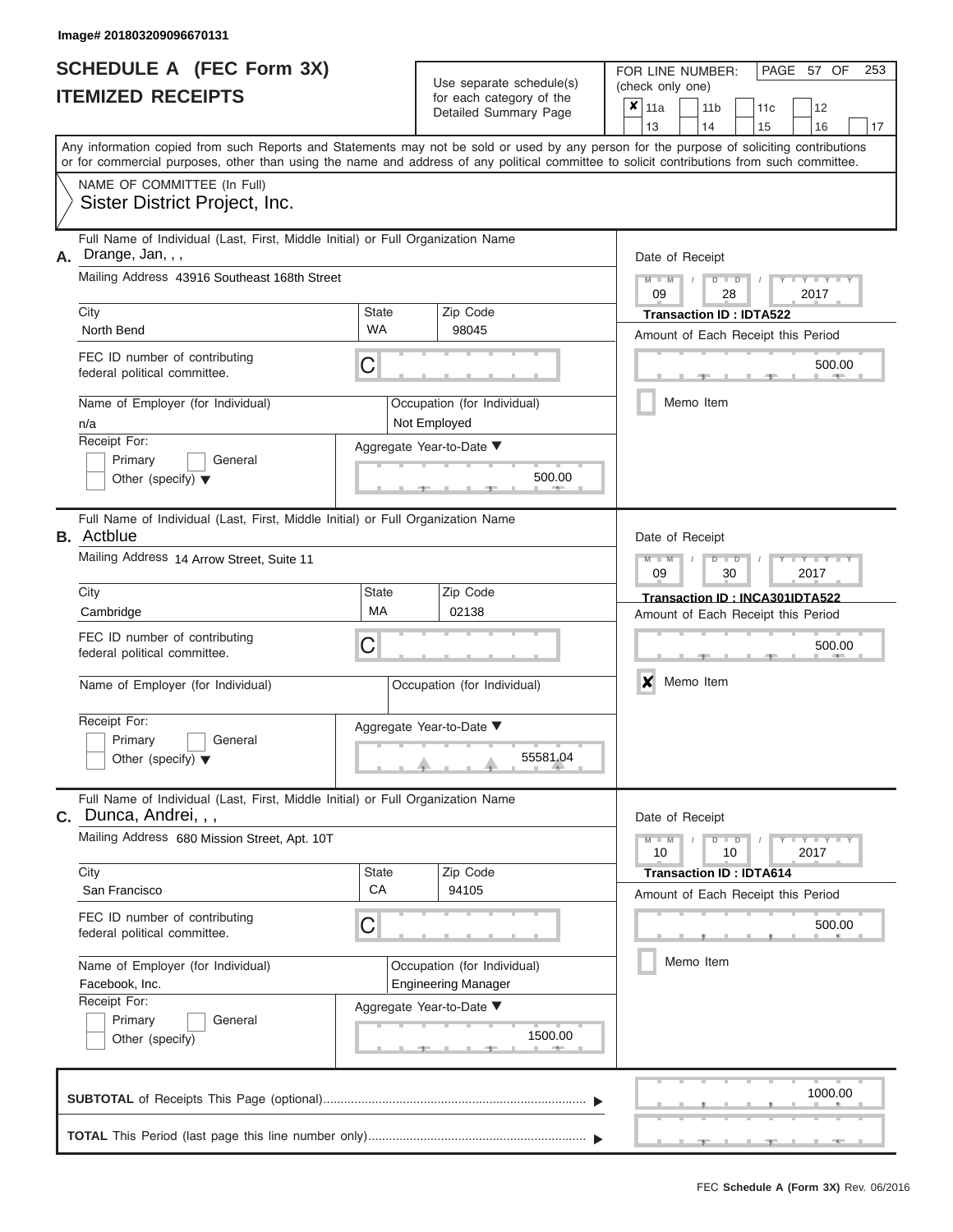# page# 201803209096670132<br>Denge# 201803209096670132<br>**(OD) CF :4H9 A =N5 H=C B (@D) B 9 C I G H9 L H F 9 @ H9 8 `HC `5 `F 9 DC F H** $\breve{E}$ **G7 < 9 8 I @ `C F `4H9 A =N5 H=C B**

Ī **Form/Schedule: SA11AI Transaction ID : IDTA522**

Earmarked through ActBlue

**Form/Schedule: SA11AI Transaction ID: INCA301IDTA522**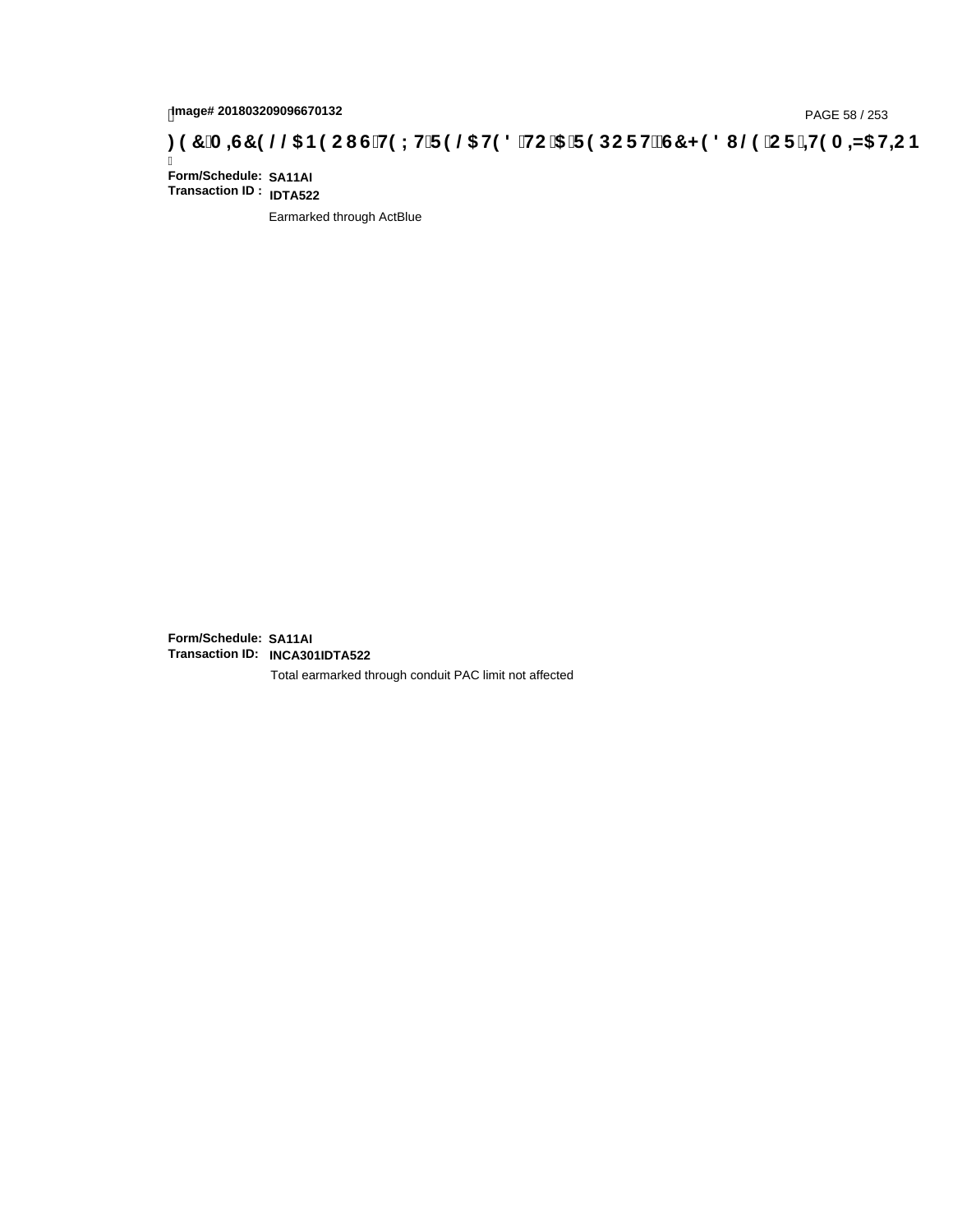# page# 201803209096670133<br>DAGE 59 / 253 DOC THOLH F 9 @ H9 8 HC '5 'F 9 DC F Hz G7 < 9 8 I @ 'C F '<del>1 I</del>9 A <del>A</del>ls H=C B : 97 'A =G7 9 @ & B9 C I G 'H9 LH F 9 @ H9 8 'HC '5 'F 9 DC F Hz G7 < 9 8 I

Ī **Form/Schedule: SA11AI Transaction ID : IDTA614**

Earmarked Through Actblue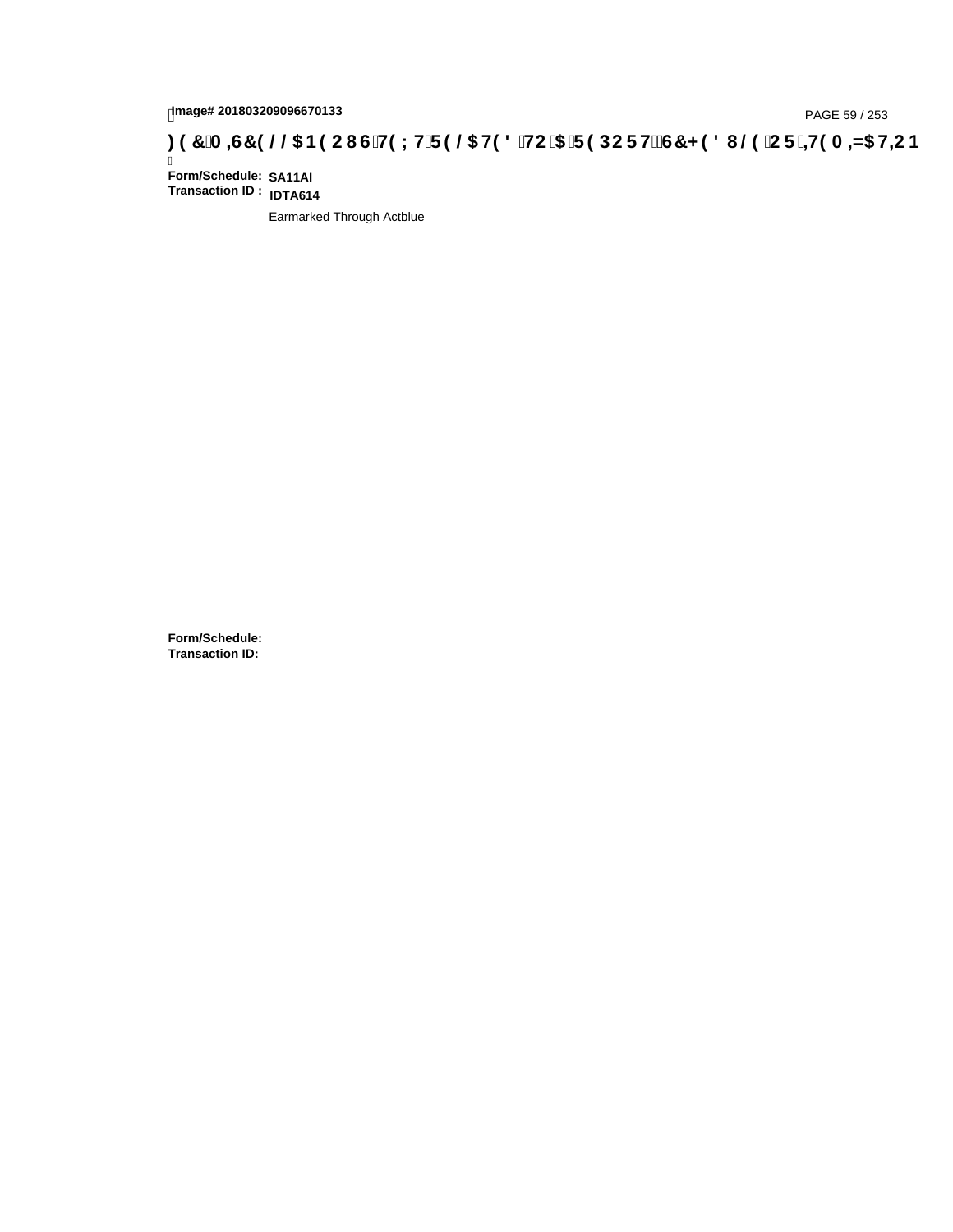|                          | <b>SCHEDULE A (FEC Form 3X)</b> |
|--------------------------|---------------------------------|
| <b>ITEMIZED RECEIPTS</b> |                                 |

FOR LINE NUMBER:

PAGE 60 OF 253

|                          |                                                                                                             |                           | Use separate schedule(s)                                  | (check only one)                                                                                                                                                                                                                                                                        |  |  |  |  |  |  |
|--------------------------|-------------------------------------------------------------------------------------------------------------|---------------------------|-----------------------------------------------------------|-----------------------------------------------------------------------------------------------------------------------------------------------------------------------------------------------------------------------------------------------------------------------------------------|--|--|--|--|--|--|
| <b>ITEMIZED RECEIPTS</b> |                                                                                                             |                           | for each category of the<br>Detailed Summary Page         | $\boldsymbol{x}$<br>11a<br>12<br>11 <sub>b</sub><br>11c<br>13<br>14<br>15<br>16<br>17                                                                                                                                                                                                   |  |  |  |  |  |  |
|                          |                                                                                                             |                           |                                                           | Any information copied from such Reports and Statements may not be sold or used by any person for the purpose of soliciting contributions<br>or for commercial purposes, other than using the name and address of any political committee to solicit contributions from such committee. |  |  |  |  |  |  |
|                          | NAME OF COMMITTEE (In Full)<br>Sister District Project, Inc.                                                |                           |                                                           |                                                                                                                                                                                                                                                                                         |  |  |  |  |  |  |
| А.                       | Full Name of Individual (Last, First, Middle Initial) or Full Organization Name<br>Actblue                  |                           |                                                           | Date of Receipt                                                                                                                                                                                                                                                                         |  |  |  |  |  |  |
|                          | Mailing Address 14 Arrow Street, Suite 11                                                                   |                           |                                                           | $M - M$<br>Y I Y I<br>$D$ $D$<br>10<br>2017<br>15                                                                                                                                                                                                                                       |  |  |  |  |  |  |
|                          | City<br>Cambridge                                                                                           | State<br>MA               | Zip Code<br>02138                                         | Transaction ID: INCA315IDTA614<br>Amount of Each Receipt this Period                                                                                                                                                                                                                    |  |  |  |  |  |  |
|                          | FEC ID number of contributing<br>federal political committee.                                               | C                         |                                                           | 500.00                                                                                                                                                                                                                                                                                  |  |  |  |  |  |  |
|                          | Name of Employer (for Individual)                                                                           |                           | Occupation (for Individual)                               | x<br>Memo Item                                                                                                                                                                                                                                                                          |  |  |  |  |  |  |
|                          | Receipt For:<br>Primary<br>General<br>Other (specify) $\blacktriangledown$                                  |                           | Aggregate Year-to-Date ▼<br>55581.04                      |                                                                                                                                                                                                                                                                                         |  |  |  |  |  |  |
| В.                       | Full Name of Individual (Last, First, Middle Initial) or Full Organization Name<br>Dunca, Andrei, , ,       |                           |                                                           | Date of Receipt                                                                                                                                                                                                                                                                         |  |  |  |  |  |  |
|                          | Mailing Address 680 Mission Street, Apt. 10T                                                                |                           |                                                           | $T - Y = T - T$<br>$\overline{\mathsf{M}}$<br>$D$ $D$<br>2017<br>11<br>08                                                                                                                                                                                                               |  |  |  |  |  |  |
|                          | City<br>San Francisco                                                                                       | State<br>СA               | Zip Code<br>94105                                         | <b>Transaction ID: INCA417</b><br>Amount of Each Receipt this Period                                                                                                                                                                                                                    |  |  |  |  |  |  |
|                          | FEC ID number of contributing<br>federal political committee.                                               | C                         |                                                           | 500.00                                                                                                                                                                                                                                                                                  |  |  |  |  |  |  |
|                          | Name of Employer (for Individual)<br>Facebook, Inc.                                                         |                           | Occupation (for Individual)<br><b>Engineering Manager</b> | Memo Item                                                                                                                                                                                                                                                                               |  |  |  |  |  |  |
|                          | Receipt For:<br>Primary<br>General<br>Other (specify) $\blacktriangledown$                                  |                           | Aggregate Year-to-Date ▼<br>1500.00                       |                                                                                                                                                                                                                                                                                         |  |  |  |  |  |  |
|                          | Full Name of Individual (Last, First, Middle Initial) or Full Organization Name<br>C. Eisenberg, Louis, , , |                           |                                                           | Date of Receipt                                                                                                                                                                                                                                                                         |  |  |  |  |  |  |
|                          | Mailing Address 160 Hancock Street, Apt. 3                                                                  |                           |                                                           | $Y = Y = Y + Y$<br>$M - M$<br>$D$ $\Box$ $D$<br>05<br>09<br>2017                                                                                                                                                                                                                        |  |  |  |  |  |  |
|                          | City<br>San Francisco                                                                                       | <b>State</b><br><b>CA</b> | Zip Code<br>94114                                         | <b>Transaction ID: INCA274</b><br>Amount of Each Receipt this Period                                                                                                                                                                                                                    |  |  |  |  |  |  |
|                          | FEC ID number of contributing<br>federal political committee.                                               | C                         |                                                           | 4310.34                                                                                                                                                                                                                                                                                 |  |  |  |  |  |  |
|                          | Name of Employer (for Individual)<br>Facebook                                                               |                           | Occupation (for Individual)<br><b>Engineering Manager</b> | Memo Item                                                                                                                                                                                                                                                                               |  |  |  |  |  |  |
|                          | Receipt For:<br>General<br>Primary<br>Other (specify)                                                       |                           | Aggregate Year-to-Date ▼<br>4310.34<br><b>AND</b>         |                                                                                                                                                                                                                                                                                         |  |  |  |  |  |  |
|                          |                                                                                                             |                           |                                                           | 4810.34                                                                                                                                                                                                                                                                                 |  |  |  |  |  |  |
|                          |                                                                                                             |                           |                                                           |                                                                                                                                                                                                                                                                                         |  |  |  |  |  |  |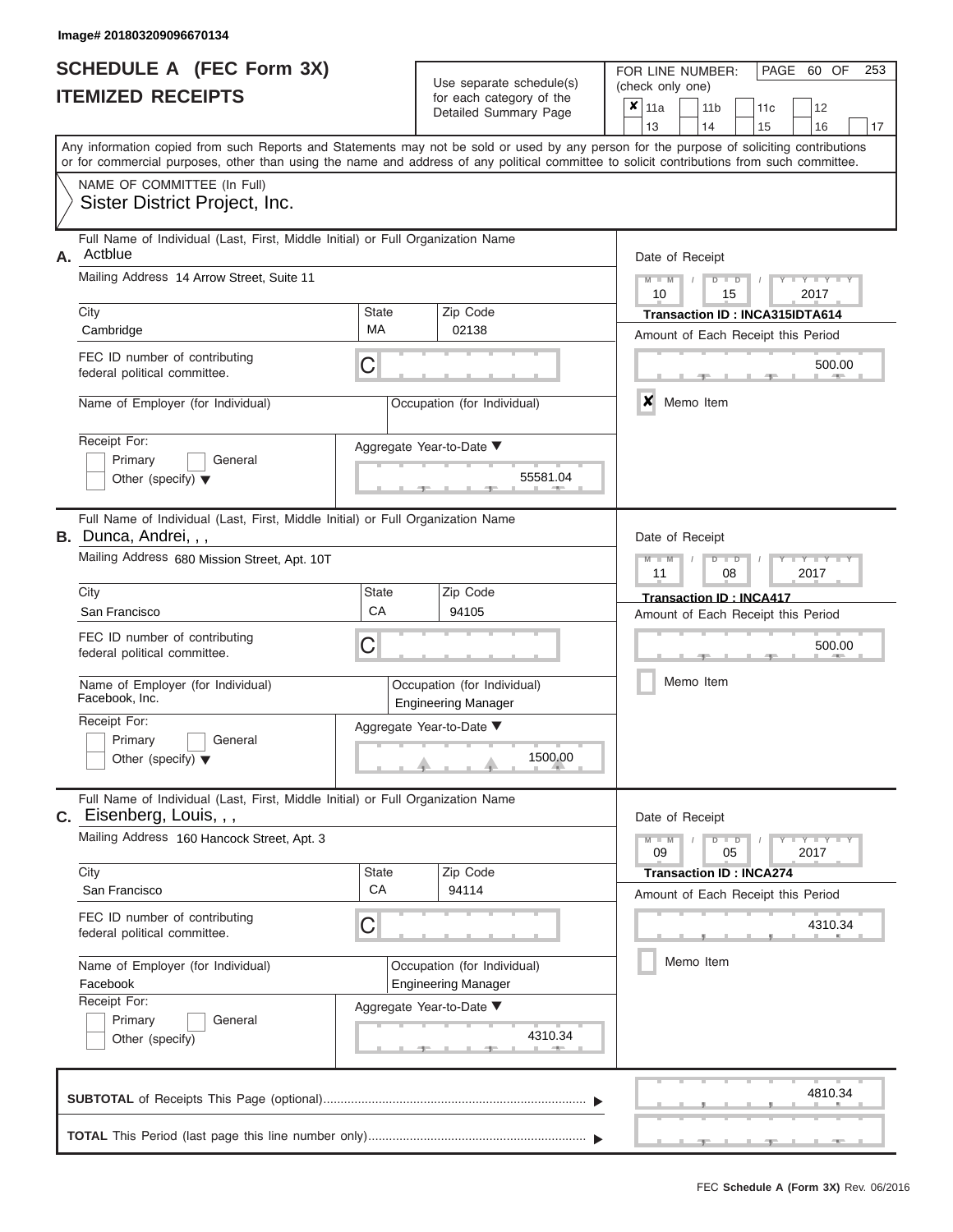# page# 201803209096670135<br>DAGE 61 / 253 PAGE 61 / 253<br>**DAGE 7 JA =G7 9 @@ B9 CI G`H9 LH`F 9 @ H9 8 `HC `5 `F 9 DC F Hž G7 < 9 8 I @ `C F `<del>I 1</del>9 A =N5 H=C B**

Ī **Form/Schedule: SA11AI Transaction ID : INCA315IDTA614**

Total earmarked through conduit PAC limit not affected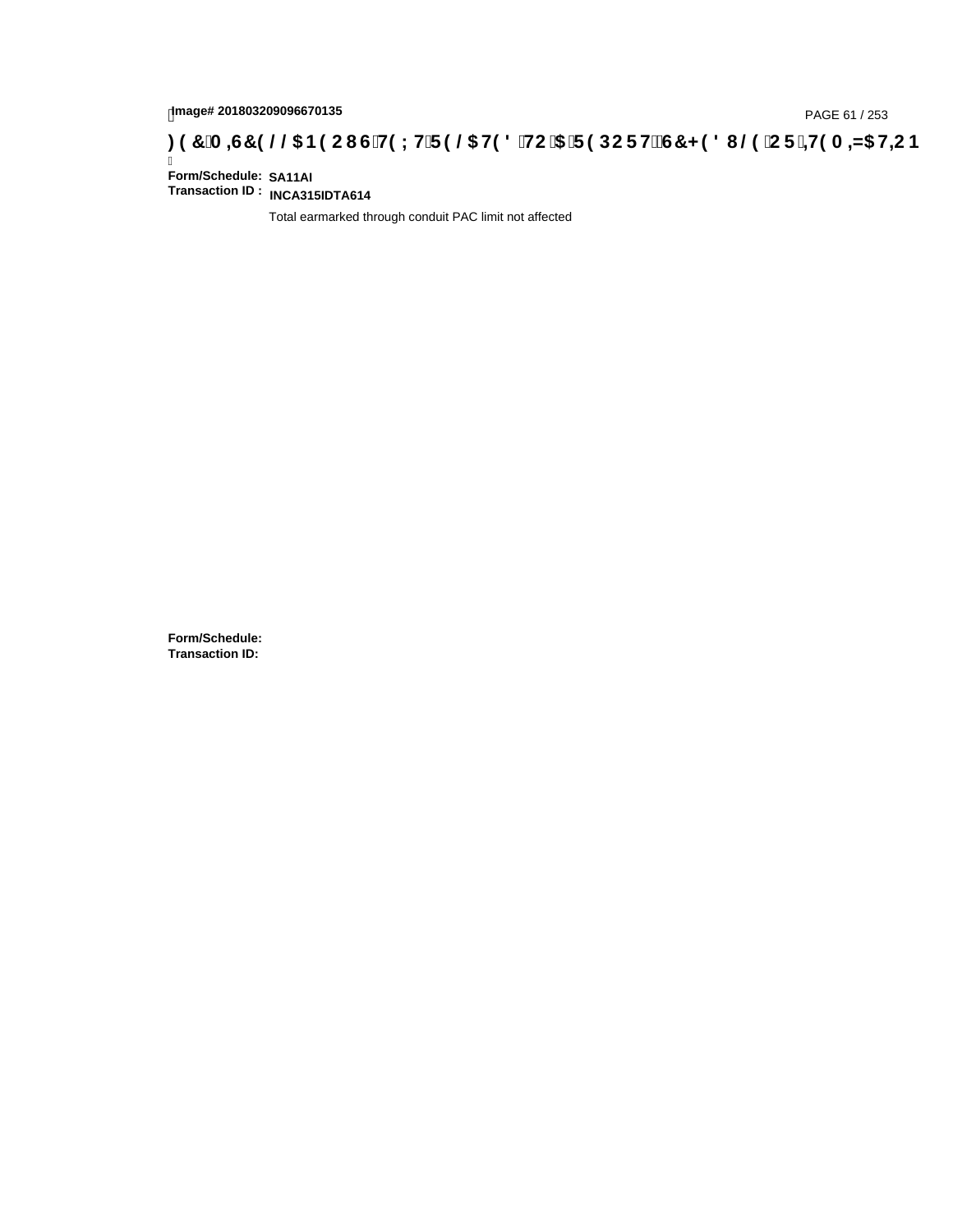|                          | <b>SCHEDULE A (FEC Form 3X)</b> |
|--------------------------|---------------------------------|
| <b>ITEMIZED RECEIPTS</b> |                                 |

FOR LINE NUMBER:<br>(check only one)

PAGE 62 OF 253

|                                                                            |                                                                                                                                                                                                                                                                                         |                    |          | badii balogory of lin<br>Detailed Summary Page           |                 | ×                                            | 11a<br>13                          |           | 11 <sub>b</sub><br>14 |                      | 11 <sub>c</sub><br>15           |  | 12<br>16              |    |  |
|----------------------------------------------------------------------------|-----------------------------------------------------------------------------------------------------------------------------------------------------------------------------------------------------------------------------------------------------------------------------------------|--------------------|----------|----------------------------------------------------------|-----------------|----------------------------------------------|------------------------------------|-----------|-----------------------|----------------------|---------------------------------|--|-----------------------|----|--|
|                                                                            | Any information copied from such Reports and Statements may not be sold or used by any person for the purpose of soliciting contributions<br>or for commercial purposes, other than using the name and address of any political committee to solicit contributions from such committee. |                    |          |                                                          |                 |                                              |                                    |           |                       |                      |                                 |  |                       | 17 |  |
|                                                                            | NAME OF COMMITTEE (In Full)<br>Sister District Project, Inc.                                                                                                                                                                                                                            |                    |          |                                                          |                 |                                              |                                    |           |                       |                      |                                 |  |                       |    |  |
| А.                                                                         | Full Name of Individual (Last, First, Middle Initial) or Full Organization Name<br>Eisinger, Sarah, , ,<br>Mailing Address 2550 College Avenue                                                                                                                                          |                    |          |                                                          | Date of Receipt |                                              |                                    |           |                       |                      |                                 |  |                       |    |  |
|                                                                            |                                                                                                                                                                                                                                                                                         |                    |          |                                                          |                 | $M - M$<br>$D$ $D$<br>12<br>2017<br>27       |                                    |           |                       |                      |                                 |  |                       |    |  |
|                                                                            | City<br>Berkeley                                                                                                                                                                                                                                                                        | <b>State</b><br>CA |          | Zip Code<br>94608                                        |                 |                                              | Amount of Each Receipt this Period |           |                       |                      | <b>Transaction ID: INCA1144</b> |  |                       |    |  |
|                                                                            | FEC ID number of contributing<br>federal political committee.                                                                                                                                                                                                                           | C                  |          |                                                          |                 |                                              |                                    |           |                       |                      |                                 |  | 240.00                |    |  |
|                                                                            | Name of Employer (for Individual)<br>Pixar                                                                                                                                                                                                                                              |                    |          | Occupation (for Individual)<br><b>Technical Director</b> |                 |                                              |                                    | Memo Item |                       |                      |                                 |  |                       |    |  |
| Receipt For:<br>Primary<br>General<br>Other (specify) $\blacktriangledown$ |                                                                                                                                                                                                                                                                                         |                    |          | Aggregate Year-to-Date ▼<br>240.00                       |                 |                                              |                                    |           |                       |                      |                                 |  |                       |    |  |
|                                                                            | Full Name of Individual (Last, First, Middle Initial) or Full Organization Name<br><b>B.</b> Flagg, Debbie, , ,                                                                                                                                                                         |                    |          |                                                          |                 |                                              | Date of Receipt<br>$M - M$         |           |                       |                      |                                 |  |                       |    |  |
|                                                                            | Mailing Address 7 Wychwood Drive                                                                                                                                                                                                                                                        |                    |          |                                                          |                 |                                              |                                    |           |                       | $D$ $\Box$ $D$<br>23 |                                 |  | Y TY<br>2017          |    |  |
|                                                                            | City<br>Littleton                                                                                                                                                                                                                                                                       | <b>State</b><br>MA |          | Zip Code<br>01776                                        |                 |                                              | Amount of Each Receipt this Period |           |                       |                      | Transaction ID: INCA1004        |  |                       |    |  |
|                                                                            | FEC ID number of contributing<br>C<br>federal political committee.                                                                                                                                                                                                                      |                    |          |                                                          |                 |                                              |                                    |           |                       |                      | 500.00                          |  |                       |    |  |
|                                                                            | Name of Employer (for Individual)<br>n/a                                                                                                                                                                                                                                                | Retired            |          | Occupation (for Individual)                              | Memo Item       |                                              |                                    |           |                       |                      |                                 |  |                       |    |  |
|                                                                            | Receipt For:<br>Primary<br>General<br>Other (specify) $\blacktriangledown$                                                                                                                                                                                                              |                    |          | Aggregate Year-to-Date ▼<br>500.00                       |                 |                                              |                                    |           |                       |                      |                                 |  |                       |    |  |
|                                                                            | Full Name of Individual (Last, First, Middle Initial) or Full Organization Name<br>C. Fogel, Marc, , ,                                                                                                                                                                                  |                    |          |                                                          |                 |                                              | Date of Receipt                    |           |                       |                      |                                 |  |                       |    |  |
|                                                                            | Mailing Address 51 Lake Avenue                                                                                                                                                                                                                                                          |                    |          |                                                          |                 |                                              | $M - M$<br>11                      |           |                       | $D$ $D$<br>13        |                                 |  | Y - Y - Y - Y<br>2017 |    |  |
|                                                                            | City<br>Newton                                                                                                                                                                                                                                                                          | <b>State</b><br>МA |          | Zip Code<br>02459                                        |                 |                                              |                                    |           |                       |                      | <b>Transaction ID: INCA614</b>  |  |                       |    |  |
|                                                                            | FEC ID number of contributing<br>C<br>federal political committee.<br>Name of Employer (for Individual)<br>Marc Fogel<br>Receipt For:                                                                                                                                                   |                    |          |                                                          |                 | Amount of Each Receipt this Period<br>100.00 |                                    |           |                       |                      |                                 |  |                       |    |  |
|                                                                            |                                                                                                                                                                                                                                                                                         |                    | Software | Occupation (for Individual)                              |                 | Memo Item                                    |                                    |           |                       |                      |                                 |  |                       |    |  |
|                                                                            | Primary<br>General<br>Other (specify)                                                                                                                                                                                                                                                   |                    |          | Aggregate Year-to-Date ▼<br>300.00                       |                 |                                              |                                    |           |                       |                      |                                 |  |                       |    |  |
|                                                                            |                                                                                                                                                                                                                                                                                         |                    |          |                                                          |                 |                                              |                                    |           |                       |                      |                                 |  | 840.00                |    |  |
|                                                                            |                                                                                                                                                                                                                                                                                         |                    |          |                                                          |                 |                                              |                                    |           |                       |                      |                                 |  |                       |    |  |

 ▲ ▲ ▲ , , .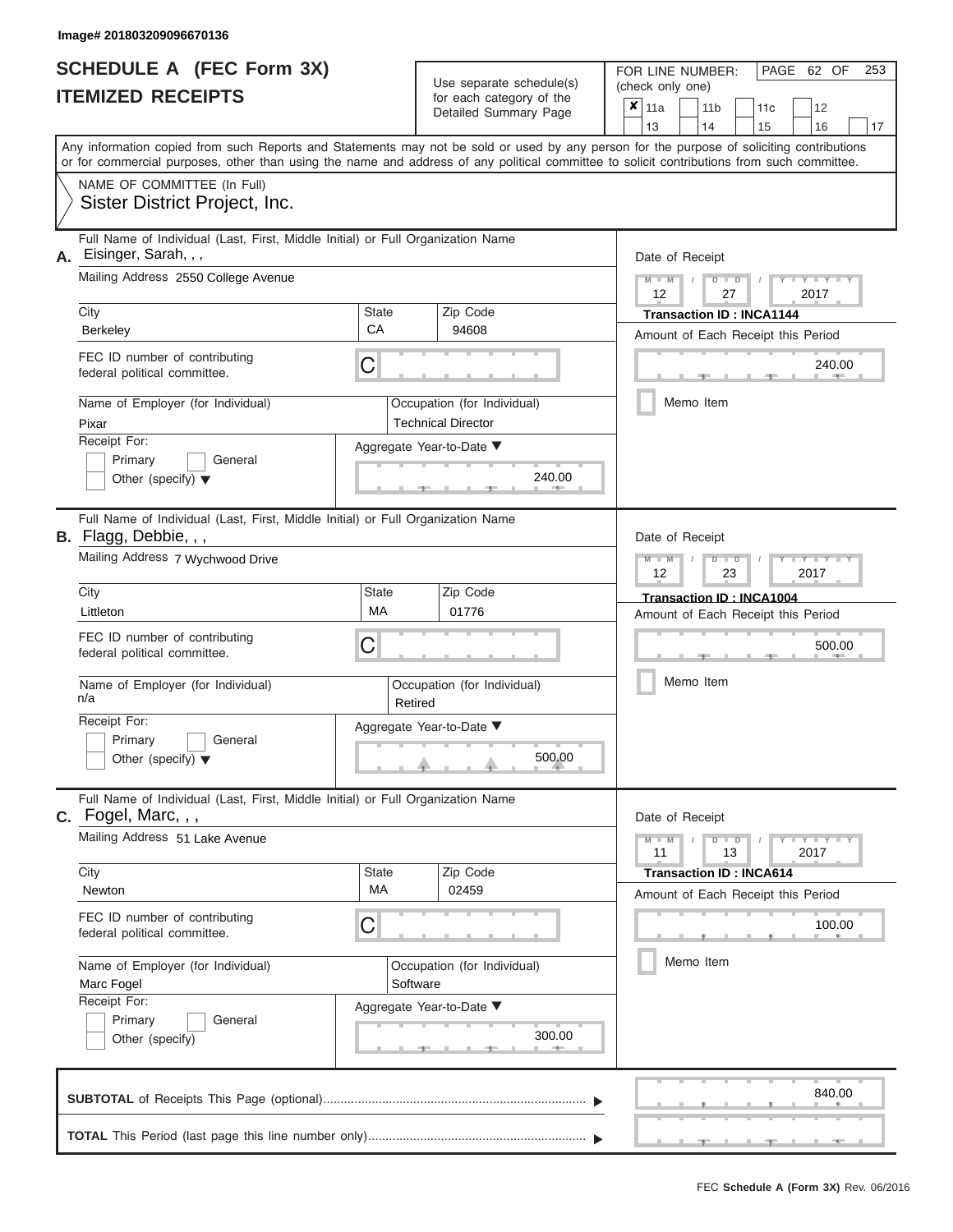|                          | <b>SCHEDULE A (FEC Form 3X)</b> |
|--------------------------|---------------------------------|
| <b>ITEMIZED RECEIPTS</b> |                                 |

Use separate schedule(s) (check only one)<br>for each category of the  $\begin{array}{|c|c|c|c|c|}\n\hline\n\text{Initial Summary goes} & & \text{with } & \text{with } & \text{with } & \text{with } & \text{with } & \text{with } & \text{with } & \text{with } & \text{with } & \text{with } & \text{with } & \text{with } & \text{with } & \text{with } & \text{with } & \text{with } & \text{with } & \text{with } & \text{with } & \text{with } & \text$ 

FOR LINE NUMBER:

PAGE 63 OF 253

| IIEMIZED RECEIPIS                                                                                               | for each category of the<br>Detailed Summary Page                                                                                          | $\pmb{\times}$<br>11a<br>11 <sub>b</sub><br>11c<br>12<br>13<br>14<br>15<br>16<br>17                                                       |
|-----------------------------------------------------------------------------------------------------------------|--------------------------------------------------------------------------------------------------------------------------------------------|-------------------------------------------------------------------------------------------------------------------------------------------|
|                                                                                                                 | or for commercial purposes, other than using the name and address of any political committee to solicit contributions from such committee. | Any information copied from such Reports and Statements may not be sold or used by any person for the purpose of soliciting contributions |
| NAME OF COMMITTEE (In Full)<br>Sister District Project, Inc.                                                    |                                                                                                                                            |                                                                                                                                           |
| Full Name of Individual (Last, First, Middle Initial) or Full Organization Name<br>Frantz, Maria, , ,<br>А.     |                                                                                                                                            | Date of Receipt                                                                                                                           |
| Mailing Address 870 Vista Road                                                                                  |                                                                                                                                            | $M - M$<br>Y TYT<br>D<br>$\blacksquare$<br>2017<br>10<br>07                                                                               |
| City<br>Hillsborough                                                                                            | Zip Code<br><b>State</b><br>СA<br>94010                                                                                                    | <b>Transaction ID: IDTA560</b><br>Amount of Each Receipt this Period                                                                      |
| FEC ID number of contributing<br>federal political committee.                                                   | C                                                                                                                                          | 50.00                                                                                                                                     |
| Name of Employer (for Individual)<br><b>Hat Trick Communications</b>                                            | Occupation (for Individual)<br>Consultant                                                                                                  | Memo Item                                                                                                                                 |
| Receipt For:<br>Primary<br>General<br>Other (specify) $\blacktriangledown$                                      | Aggregate Year-to-Date ▼<br>270.18                                                                                                         |                                                                                                                                           |
| Full Name of Individual (Last, First, Middle Initial) or Full Organization Name<br><b>B.</b> Actblue            |                                                                                                                                            | Date of Receipt                                                                                                                           |
| Mailing Address 14 Arrow Street, Suite 11                                                                       |                                                                                                                                            | $\overline{\mathsf{M}}$<br>$Y - Y$<br>$\Box$<br>D<br>2017<br>10<br>08                                                                     |
| City<br>Cambridge                                                                                               | Zip Code<br>State<br>МA<br>02138                                                                                                           | Transaction ID: INCA313IDTA560<br>Amount of Each Receipt this Period                                                                      |
| FEC ID number of contributing<br>federal political committee.                                                   | С                                                                                                                                          | 50.00                                                                                                                                     |
| Name of Employer (for Individual)                                                                               | Occupation (for Individual)                                                                                                                | X<br>Memo Item                                                                                                                            |
| Receipt For:<br>Primary<br>General<br>Other (specify) $\blacktriangledown$                                      | Aggregate Year-to-Date ▼<br>55581.04                                                                                                       |                                                                                                                                           |
| Full Name of Individual (Last, First, Middle Initial) or Full Organization Name<br><b>C.</b> Frantz, Maria, , , |                                                                                                                                            | Date of Receipt                                                                                                                           |
| Mailing Address 870 Vista Road                                                                                  |                                                                                                                                            | $M - M$<br>Y I Y I<br>$D$ $D$<br>2017<br>10<br>09                                                                                         |
| City<br>Hillsborough                                                                                            | Zip Code<br><b>State</b><br>CA<br>94010                                                                                                    | <b>Transaction ID: IDTA616</b><br>Amount of Each Receipt this Period                                                                      |
| FEC ID number of contributing<br>federal political committee.                                                   | 25.00                                                                                                                                      |                                                                                                                                           |
| Name of Employer (for Individual)<br><b>Hat Trick Communications</b>                                            | Occupation (for Individual)<br>Consultant                                                                                                  | Memo Item                                                                                                                                 |
| Receipt For:<br>Primary<br>General<br>Other (specify)                                                           | Aggregate Year-to-Date ▼<br>270.18                                                                                                         |                                                                                                                                           |
|                                                                                                                 |                                                                                                                                            | 75.00                                                                                                                                     |
|                                                                                                                 |                                                                                                                                            |                                                                                                                                           |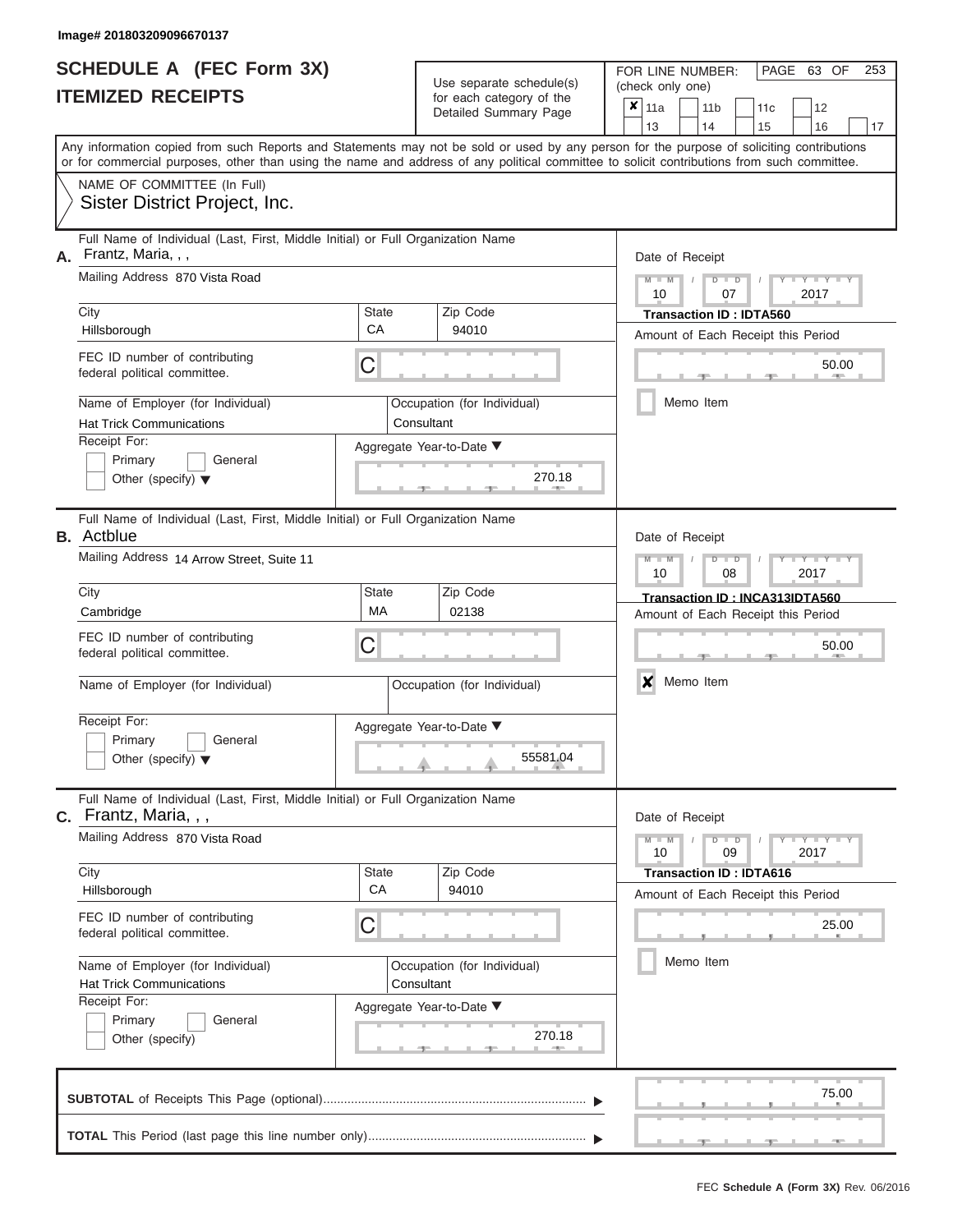# page# 201803209096670138<br>DAGE 64 / 253 PAGE 64 / 253<br>**DAGE 7 JA =G7 9 @@ B9 CI G`H9 LH`F 9 @ H9 8 `HC `5 `F 9 DC F Hž G7 < 9 8 I @ `C F `<del>J I</del>9 A =N5 H=C B**

Ī **Form/Schedule: SA11AI Transaction ID : IDTA560**

Earmarked through ActBlue

**Form/Schedule: SA11AI Transaction ID: INCA313IDTA560**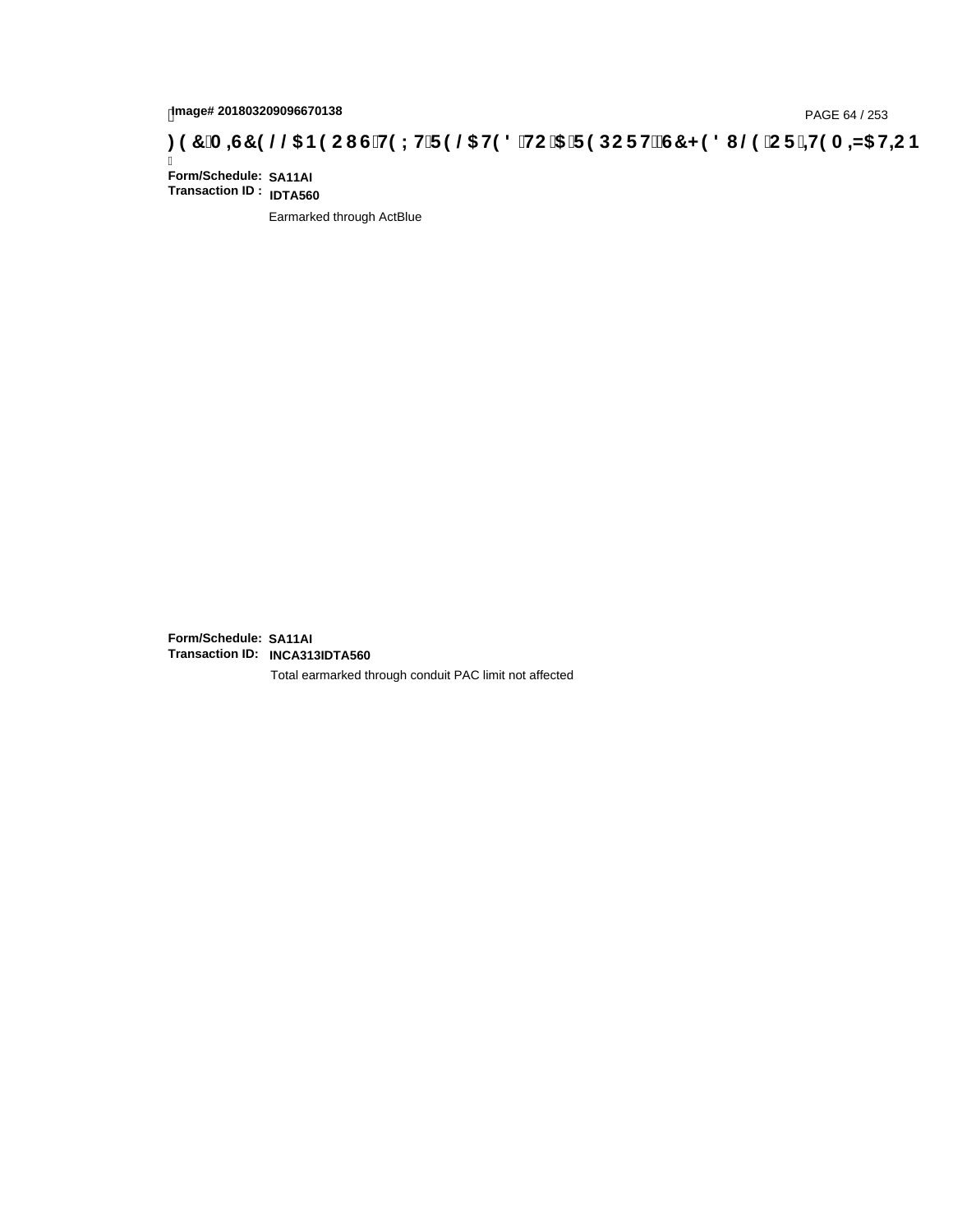# page# 201803209096670139<br>DAGE 65 / 253 PAGE 65 / 253<br>**DAGE 7 JA =G7 9 @@ B9 CI G`H9 LH`F 9 @ H9 8 `HC `5 `F 9 DC F Hž G7 < 9 8 I @ `C F `<del>J I</del>9 A =N5 H=C B**

Ī **Form/Schedule: SA11AI Transaction ID : IDTA616**

Earmarked Through Actblue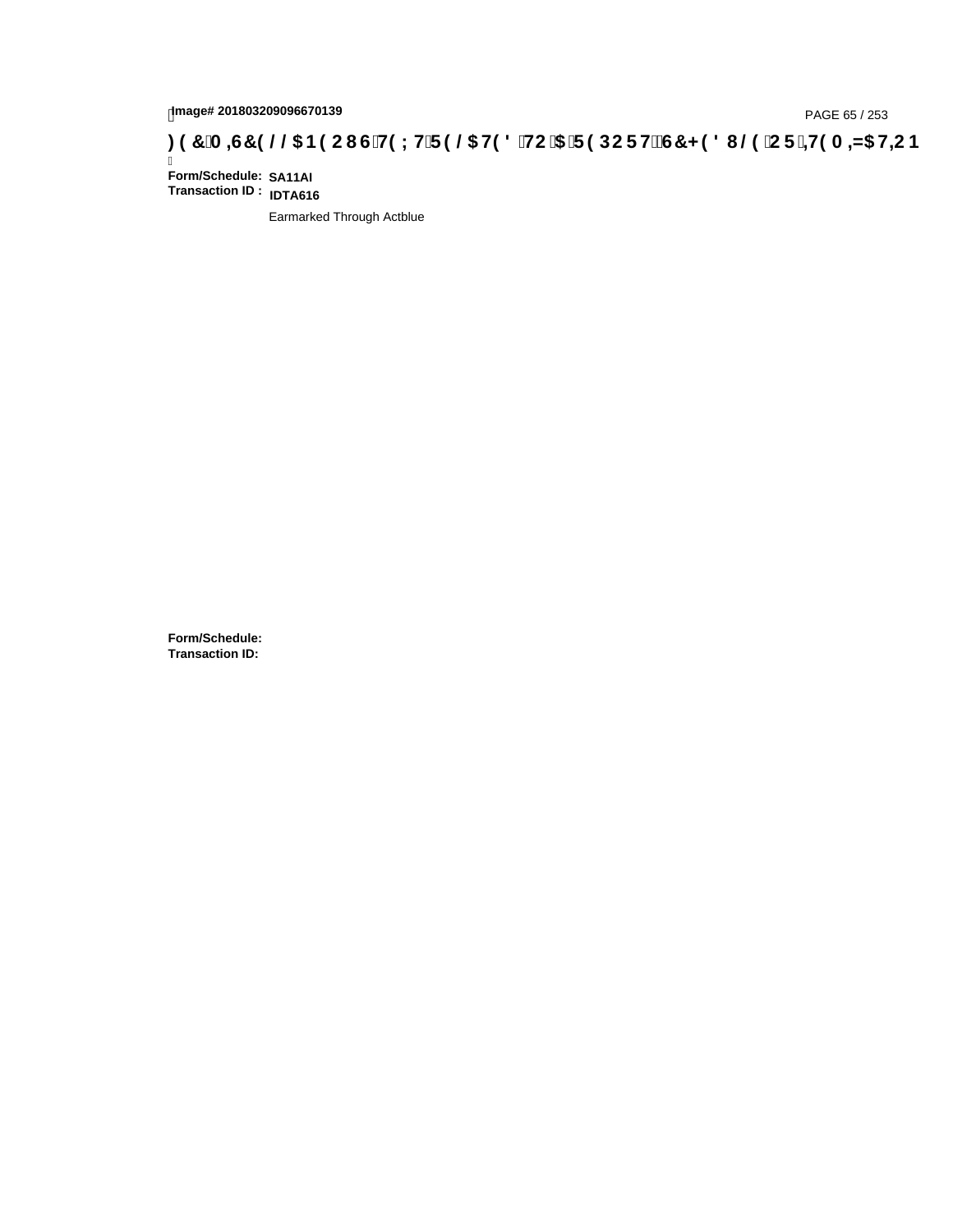|                          | <b>SCHEDULE A (FEC Form 3X)</b> |
|--------------------------|---------------------------------|
| <b>ITEMIZED RECEIPTS</b> |                                 |

FOR LINE NUMBER:<br>(check only one)

PAGE 66 OF 253

|    |                                                                                                                                                                                                                                                                                         |                                           | badii balogory of life<br>Detailed Summary Page |  |                                    | ×<br>11a<br>13                                        |           |  | 11 <sub>b</sub><br>14     | 11 <sub>c</sub><br>15                                                       |      | 12<br>16                       | 17 |
|----|-----------------------------------------------------------------------------------------------------------------------------------------------------------------------------------------------------------------------------------------------------------------------------------------|-------------------------------------------|-------------------------------------------------|--|------------------------------------|-------------------------------------------------------|-----------|--|---------------------------|-----------------------------------------------------------------------------|------|--------------------------------|----|
|    | Any information copied from such Reports and Statements may not be sold or used by any person for the purpose of soliciting contributions<br>or for commercial purposes, other than using the name and address of any political committee to solicit contributions from such committee. |                                           |                                                 |  |                                    |                                                       |           |  |                           |                                                                             |      |                                |    |
|    | NAME OF COMMITTEE (In Full)<br>Sister District Project, Inc.                                                                                                                                                                                                                            |                                           |                                                 |  |                                    |                                                       |           |  |                           |                                                                             |      |                                |    |
| А. | Full Name of Individual (Last, First, Middle Initial) or Full Organization Name<br>Actblue                                                                                                                                                                                              |                                           |                                                 |  | Date of Receipt                    |                                                       |           |  |                           |                                                                             |      |                                |    |
|    | Mailing Address 14 Arrow Street, Suite 11                                                                                                                                                                                                                                               |                                           |                                                 |  |                                    | $M - M$<br>$D$ $D$<br>$Y - Y - I$<br>2017<br>10<br>15 |           |  |                           |                                                                             |      |                                |    |
|    | City<br>Cambridge                                                                                                                                                                                                                                                                       | <b>State</b><br>МA                        | Zip Code<br>02138                               |  |                                    |                                                       |           |  |                           | Transaction ID: INCA315IDTA616<br>Amount of Each Receipt this Period        |      |                                |    |
|    | FEC ID number of contributing<br>federal political committee.                                                                                                                                                                                                                           | C                                         |                                                 |  |                                    |                                                       |           |  |                           |                                                                             |      | 25.00                          |    |
|    | Name of Employer (for Individual)                                                                                                                                                                                                                                                       |                                           | Occupation (for Individual)                     |  |                                    | $\boldsymbol{x}$                                      |           |  | Memo Item                 |                                                                             |      |                                |    |
|    | Receipt For:<br>Primary<br>General<br>Other (specify) $\blacktriangledown$                                                                                                                                                                                                              |                                           | Aggregate Year-to-Date ▼<br>55581.04            |  |                                    |                                                       |           |  |                           |                                                                             |      |                                |    |
|    | Full Name of Individual (Last, First, Middle Initial) or Full Organization Name<br>B. Frantz, Maria, , ,<br>Mailing Address 870 Vista Road                                                                                                                                              |                                           |                                                 |  |                                    | Date of Receipt<br>$M - M$                            |           |  | $D$ $\Box$ $D$            |                                                                             | Y TY |                                |    |
|    | City                                                                                                                                                                                                                                                                                    | <b>State</b>                              | Zip Code                                        |  |                                    | 2017<br>10<br>19<br>Transaction ID: IDTA686           |           |  |                           |                                                                             |      |                                |    |
|    | Hillsborough<br>FEC ID number of contributing<br>federal political committee.                                                                                                                                                                                                           | CA<br>C                                   | 94010                                           |  | Amount of Each Receipt this Period |                                                       |           |  |                           | 125.00                                                                      |      |                                |    |
|    | Name of Employer (for Individual)<br><b>Hat Trick Communications</b>                                                                                                                                                                                                                    | Occupation (for Individual)<br>Consultant |                                                 |  |                                    |                                                       | Memo Item |  |                           |                                                                             |      |                                |    |
|    | Receipt For:<br>Primary<br>General<br>Other (specify) $\blacktriangledown$                                                                                                                                                                                                              |                                           | Aggregate Year-to-Date ▼<br>270.18              |  |                                    |                                                       |           |  |                           |                                                                             |      |                                |    |
|    | Full Name of Individual (Last, First, Middle Initial) or Full Organization Name<br><b>C.</b> Actblue                                                                                                                                                                                    |                                           |                                                 |  |                                    | Date of Receipt                                       |           |  |                           |                                                                             |      |                                |    |
|    | Mailing Address 14 Arrow Street, Suite 11                                                                                                                                                                                                                                               |                                           |                                                 |  |                                    | $M - M$<br>10                                         |           |  | D<br>$\blacksquare$<br>22 |                                                                             | 2017 | $Y - Y - Y$                    |    |
|    | City<br>Cambridge                                                                                                                                                                                                                                                                       | <b>State</b><br>МA                        | Zip Code<br>02138                               |  |                                    |                                                       |           |  |                           | <b>Transaction ID: INCA328IDTA686</b><br>Amount of Each Receipt this Period |      |                                |    |
|    | FEC ID number of contributing<br>C<br>federal political committee.                                                                                                                                                                                                                      |                                           |                                                 |  |                                    |                                                       |           |  |                           | 125.00                                                                      |      |                                |    |
|    | Name of Employer (for Individual)                                                                                                                                                                                                                                                       |                                           | Occupation (for Individual)                     |  |                                    | ×                                                     |           |  | Memo Item                 |                                                                             |      |                                |    |
|    | Receipt For:<br>Primary<br>General<br>Other (specify)                                                                                                                                                                                                                                   |                                           | Aggregate Year-to-Date ▼<br>55581.04            |  |                                    |                                                       |           |  |                           |                                                                             |      |                                |    |
|    |                                                                                                                                                                                                                                                                                         |                                           |                                                 |  |                                    |                                                       |           |  |                           |                                                                             |      | 125.00<br><b>All Contracts</b> |    |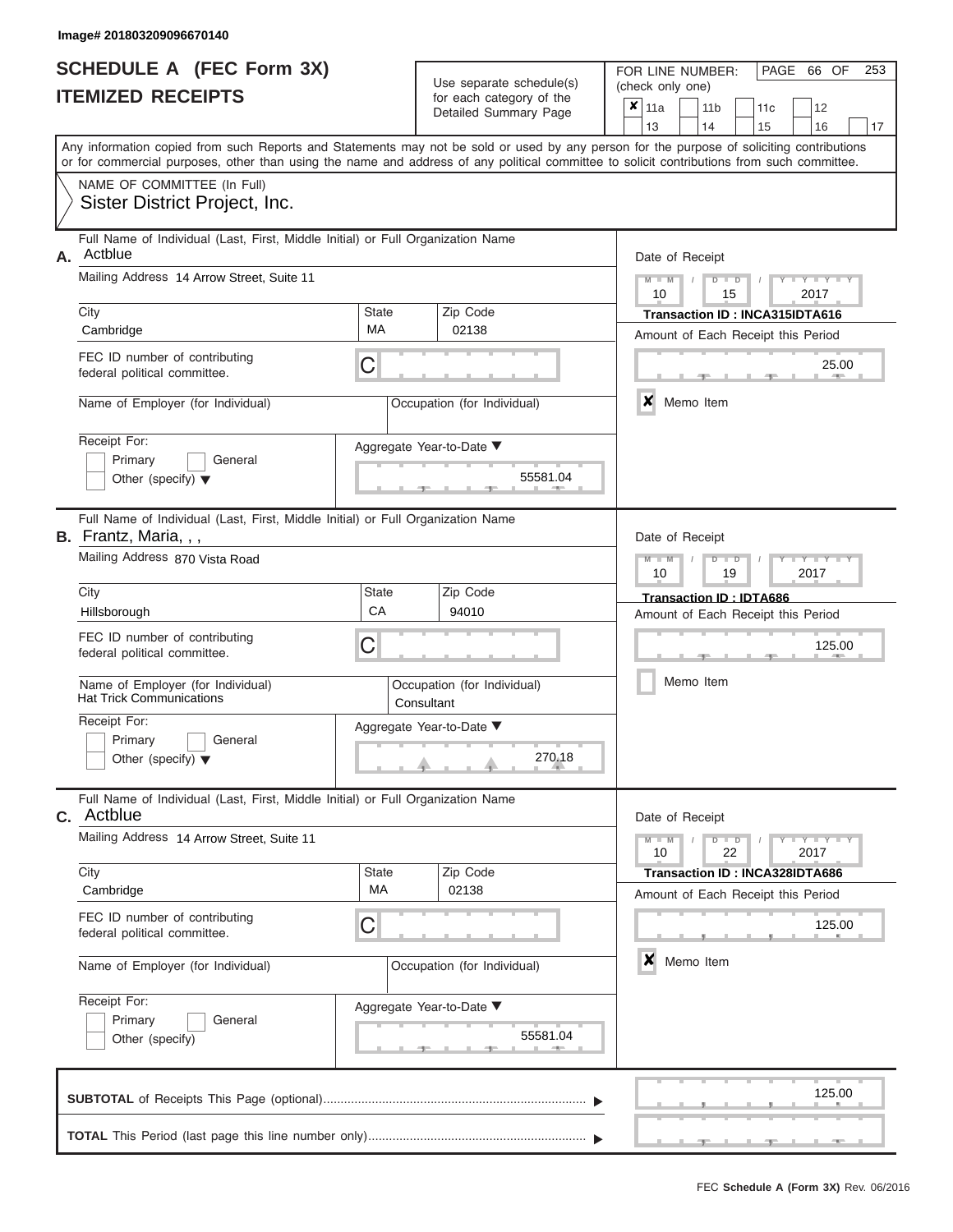# **)(&0,6&(//\$1(2867(;75(/\$7('72\$5(32576&+('8/(25,7(0,=\$7,21**

Ī **Form/Schedule: SA11AI Transaction ID : INCA315IDTA616**

Total earmarked through conduit PAC limit not affected

**Form/Schedule: SA11AI Transaction ID: IDTA686**Earmarked through ActBlue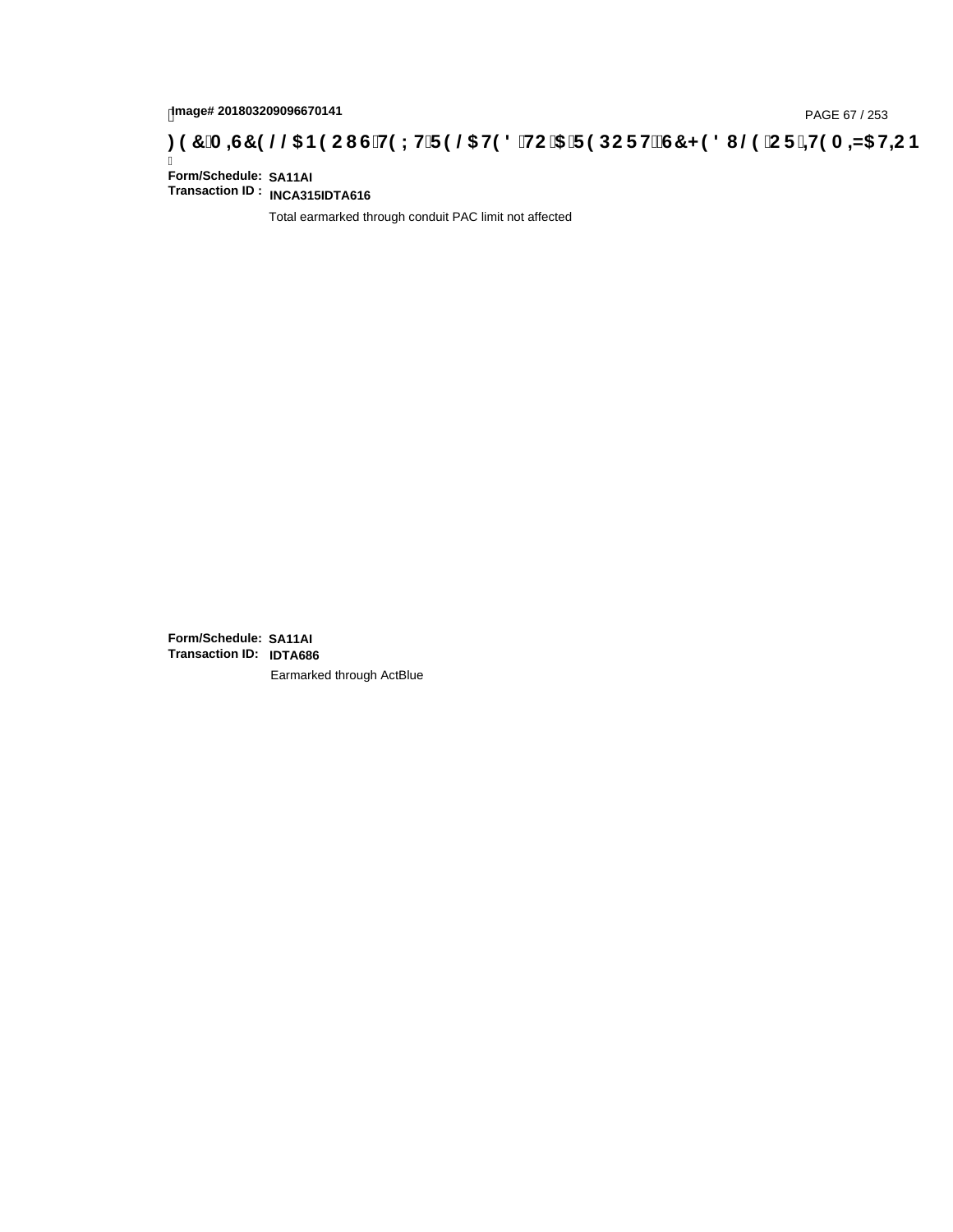# tmage# 201803209096670142<br>DAGE 68 / 253 PAGE 68 / 253<br>**DAGE 7 JA =G7 9 @@ B9 CI G`H9 LH`F 9 @ H9 8 `HC`5 `F 9 DC F Hž G7 < 9 8 I @ `C F `<del>J I</del>9 A =N5 H=C B**

Ī **Form/Schedule: SA11AI Transaction ID : INCA328IDTA686**

Total earmarked through conduit PAC limit not affected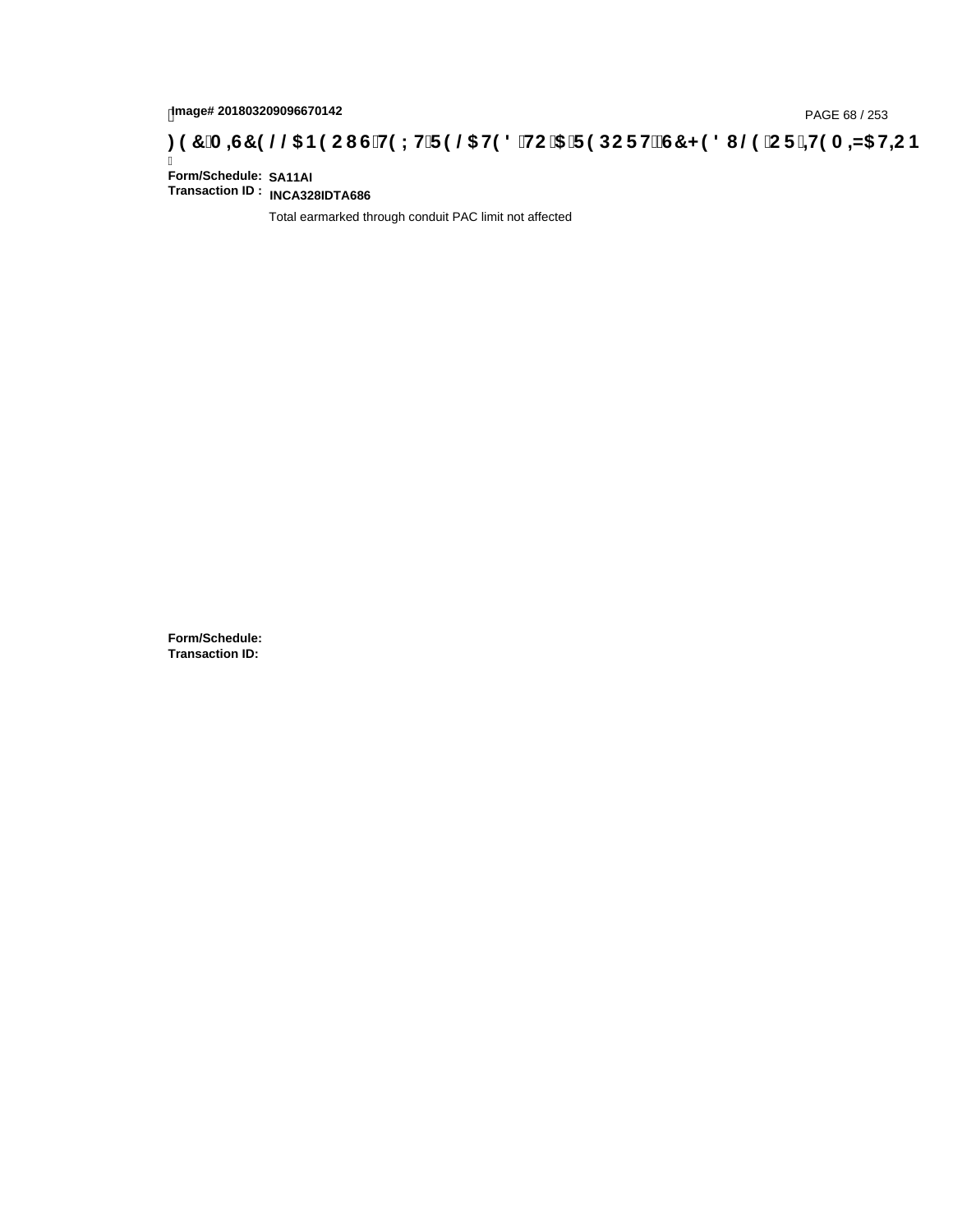|                          | <b>SCHEDULE A (FEC Form 3X)</b> |
|--------------------------|---------------------------------|
| <b>ITEMIZED RECEIPTS</b> |                                 |

Use separate schedule(s) (check only one) for each category of the

FOR LINE NUMBER:<br>(check only one)

PAGE 69 OF 253

|                                                                                                             | Detailed Summary Page                     | ×<br>11a<br>12<br>11 <sub>b</sub><br>11c<br>13<br>14<br>15<br>16<br>17                                                                                                                                                                                                                  |
|-------------------------------------------------------------------------------------------------------------|-------------------------------------------|-----------------------------------------------------------------------------------------------------------------------------------------------------------------------------------------------------------------------------------------------------------------------------------------|
|                                                                                                             |                                           | Any information copied from such Reports and Statements may not be sold or used by any person for the purpose of soliciting contributions<br>or for commercial purposes, other than using the name and address of any political committee to solicit contributions from such committee. |
| NAME OF COMMITTEE (In Full)<br>Sister District Project, Inc.                                                |                                           |                                                                                                                                                                                                                                                                                         |
| Full Name of Individual (Last, First, Middle Initial) or Full Organization Name<br>Frantz, Maria, , ,<br>А. |                                           | Date of Receipt                                                                                                                                                                                                                                                                         |
| Mailing Address 870 Vista Road                                                                              |                                           | $Y = Y$<br>$\overline{\mathsf{M}}$<br>$\overline{D}$<br>$\overline{D}$<br>02<br>2017<br>11                                                                                                                                                                                              |
| City<br>Hillsborough                                                                                        | <b>State</b><br>Zip Code<br>CA<br>94010   | <b>Transaction ID: IDTA798</b>                                                                                                                                                                                                                                                          |
| FEC ID number of contributing<br>federal political committee.                                               | C                                         | Amount of Each Receipt this Period<br>20.18                                                                                                                                                                                                                                             |
| Name of Employer (for Individual)<br><b>Hat Trick Communications</b>                                        | Occupation (for Individual)<br>Consultant | Memo Item                                                                                                                                                                                                                                                                               |
| Receipt For:<br>Primary<br>General<br>Other (specify) $\blacktriangledown$                                  | Aggregate Year-to-Date ▼<br>270.18        |                                                                                                                                                                                                                                                                                         |
| Full Name of Individual (Last, First, Middle Initial) or Full Organization Name<br><b>B.</b> Actblue        |                                           | Date of Receipt                                                                                                                                                                                                                                                                         |
| Mailing Address 14 Arrow Street, Suite 11                                                                   |                                           | Y TY<br>₽<br>D<br>05<br>2017<br>11                                                                                                                                                                                                                                                      |
| City<br>Cambridge                                                                                           | <b>State</b><br>Zip Code<br>MA<br>02138   | Transaction ID: INCA347IDTA798<br>Amount of Each Receipt this Period                                                                                                                                                                                                                    |
| FEC ID number of contributing<br>federal political committee.                                               | С                                         | 20.18                                                                                                                                                                                                                                                                                   |
| Name of Employer (for Individual)                                                                           | Occupation (for Individual)               | Memo Item<br>x                                                                                                                                                                                                                                                                          |
| Receipt For:<br>Primary<br>General<br>Other (specify) $\blacktriangledown$                                  | Aggregate Year-to-Date ▼<br>55581.04      |                                                                                                                                                                                                                                                                                         |
| Full Name of Individual (Last, First, Middle Initial) or Full Organization Name<br>$c.$ Frantz, Maria, , ,  |                                           | Date of Receipt                                                                                                                                                                                                                                                                         |
| Mailing Address 870 Vista Road                                                                              |                                           | $Y - Y - Y$<br>$D$ $\Box$ $D$<br>$M - M$<br>11<br>09<br>2017                                                                                                                                                                                                                            |
| City<br>Hillsborough                                                                                        | <b>State</b><br>Zip Code<br>CA<br>94010   | <b>Transaction ID: INCA427</b><br>Amount of Each Receipt this Period                                                                                                                                                                                                                    |
| FEC ID number of contributing<br>federal political committee.                                               | C                                         | 50.00                                                                                                                                                                                                                                                                                   |
| Name of Employer (for Individual)<br><b>Hat Trick Communications</b><br>Receipt For:                        | Occupation (for Individual)<br>Consultant | Memo Item                                                                                                                                                                                                                                                                               |
| Primary<br>General                                                                                          | Aggregate Year-to-Date ▼<br>270.18        |                                                                                                                                                                                                                                                                                         |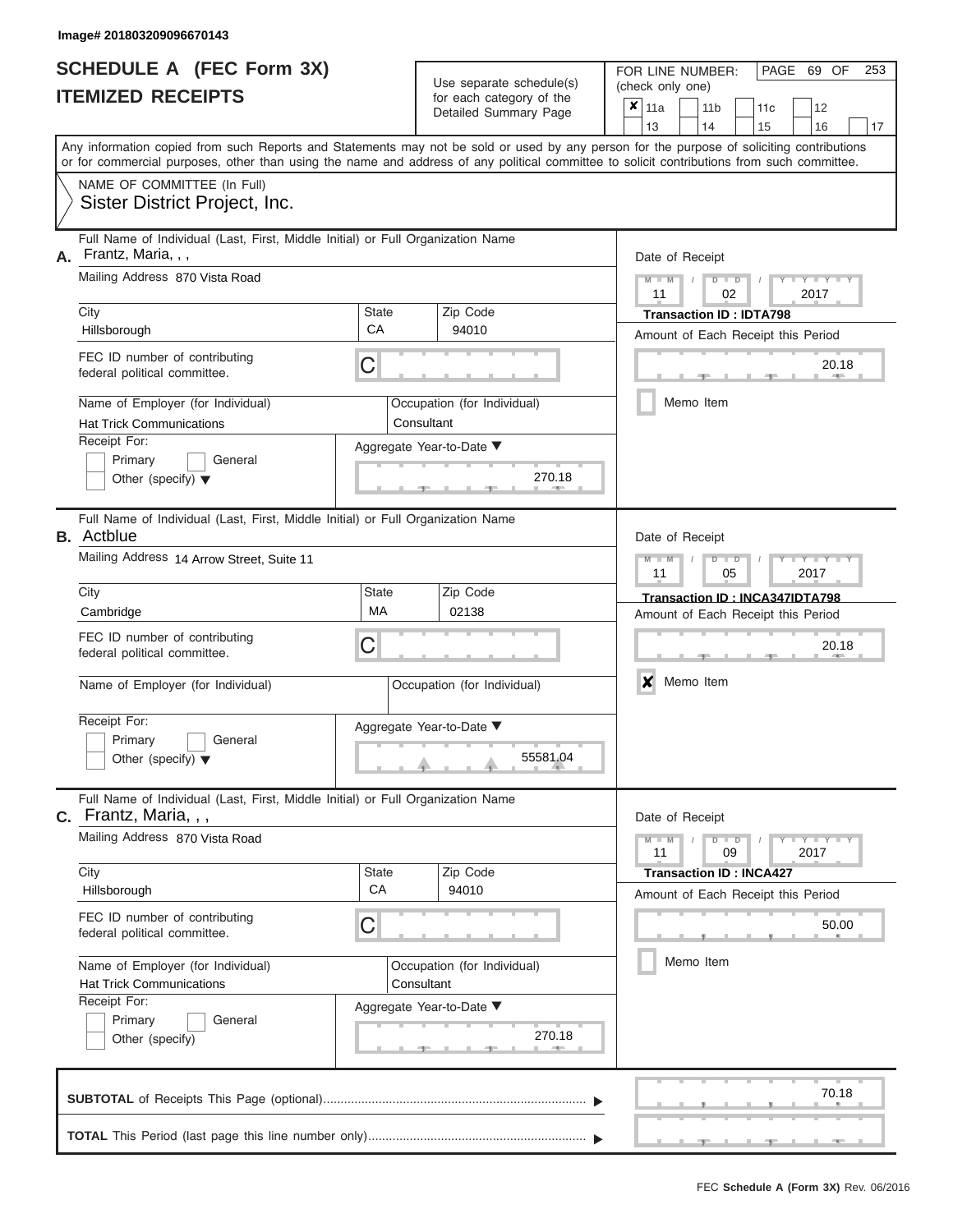# **)(&0,6&(//\$1(2867(;75(/\$7('72\$5(32576&+('8/(25,7(0,=\$7,21**

Ī **Form/Schedule: SA11AI Transaction ID : IDTA798**

Earmarked through ActBlue

**Form/Schedule: SA11AI Transaction ID: INCA347IDTA798**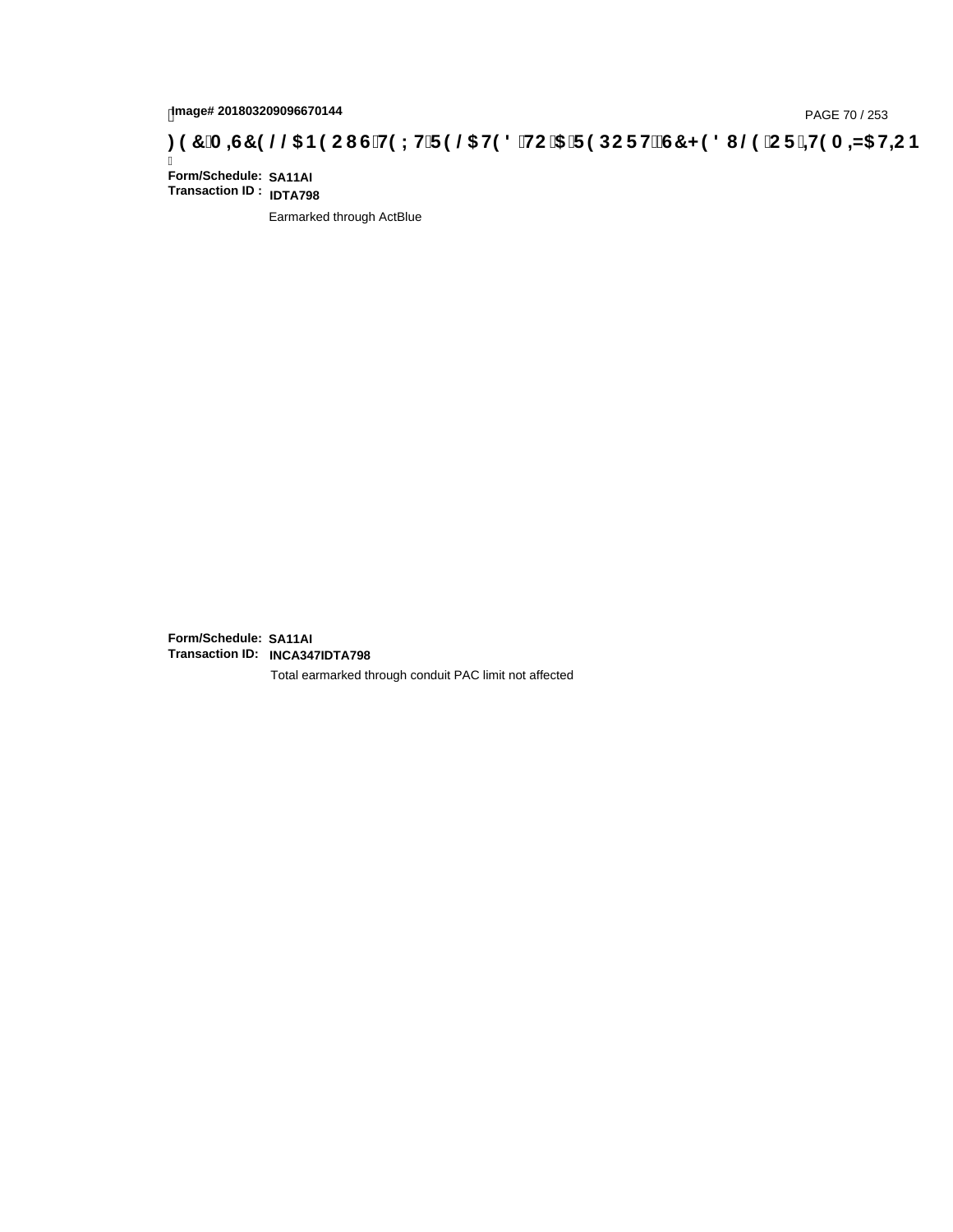|                          | SCHEDULE A (FEC Form 3X) |
|--------------------------|--------------------------|
| <b>ITEMIZED RECEIPTS</b> |                          |

FOR LINE NUMBER: Use separate schedule(s) (check only one)<br>for each category of the  $\begin{array}{|c|c|c|c|c|}\n\hline\n\text{Initial Summary goes} & & \text{with } & \text{with } & \text{with } & \text{with } & \text{with } & \text{with } & \text{with } & \text{with } & \text{with } & \text{with } & \text{with } & \text{with } & \text{with } & \text{with } & \text{with } & \text{with } & \text{with } & \text{with } & \text{with } & \text{with } & \text$ 

| IIEMIZED RECEIPIS                                                                                               | for each category of the<br>Detailed Summary Page | $\pmb{\times}$<br>11a<br>11 <sub>b</sub><br>12<br>11c<br>13<br>14<br>15<br>16<br>17                                                                                                                                                                                                     |
|-----------------------------------------------------------------------------------------------------------------|---------------------------------------------------|-----------------------------------------------------------------------------------------------------------------------------------------------------------------------------------------------------------------------------------------------------------------------------------------|
|                                                                                                                 |                                                   | Any information copied from such Reports and Statements may not be sold or used by any person for the purpose of soliciting contributions<br>or for commercial purposes, other than using the name and address of any political committee to solicit contributions from such committee. |
| NAME OF COMMITTEE (In Full)<br>Sister District Project, Inc.                                                    |                                                   |                                                                                                                                                                                                                                                                                         |
| Full Name of Individual (Last, First, Middle Initial) or Full Organization Name<br>Friedman, William, , ,<br>А. |                                                   | Date of Receipt                                                                                                                                                                                                                                                                         |
| Mailing Address 405 Prospect Street, #104<br>City                                                               | Zip Code<br>State                                 | $Y - Y - I$<br>T<br>D<br>$\blacksquare$<br>2017<br>08<br>23                                                                                                                                                                                                                             |
| Seattle                                                                                                         | <b>WA</b><br>98109                                | <b>Transaction ID: IDTA445</b><br>Amount of Each Receipt this Period                                                                                                                                                                                                                    |
| FEC ID number of contributing<br>federal political committee.                                                   | C                                                 | 500.00                                                                                                                                                                                                                                                                                  |
| Name of Employer (for Individual)<br>Perkins Coie LLP                                                           | Occupation (for Individual)<br>Attorney           | Memo Item                                                                                                                                                                                                                                                                               |
| Receipt For:<br>Primary<br>General<br>Other (specify) $\blacktriangledown$                                      |                                                   |                                                                                                                                                                                                                                                                                         |
| Full Name of Individual (Last, First, Middle Initial) or Full Organization Name<br><b>B.</b> Actblue            |                                                   | Date of Receipt                                                                                                                                                                                                                                                                         |
| Mailing Address 14 Arrow Street, Suite 11                                                                       |                                                   | M<br>Y T Y T<br>$\Box$<br>D<br>2017<br>08<br>27                                                                                                                                                                                                                                         |
| City<br>Cambridge                                                                                               | Zip Code<br>State<br>МA<br>02138                  | Transaction ID: INCA266IDTA445<br>Amount of Each Receipt this Period                                                                                                                                                                                                                    |
| FEC ID number of contributing<br>federal political committee.                                                   | С                                                 | 500.00                                                                                                                                                                                                                                                                                  |
| Name of Employer (for Individual)                                                                               | Occupation (for Individual)                       | X<br>Memo Item                                                                                                                                                                                                                                                                          |
| Receipt For:<br>Primary<br>General<br>Other (specify) $\blacktriangledown$                                      | Aggregate Year-to-Date ▼<br>55581.04              |                                                                                                                                                                                                                                                                                         |
| Full Name of Individual (Last, First, Middle Initial) or Full Organization Name<br>Friedman, William, , ,<br>С. |                                                   | Date of Receipt                                                                                                                                                                                                                                                                         |
| Mailing Address 405 Prospect Street, #104                                                                       |                                                   | Y TYT<br>$M - M$<br>$D$ $D$<br>28<br>2017<br>11                                                                                                                                                                                                                                         |
| City<br>Seattle                                                                                                 | Zip Code<br>State<br>WA<br>98109                  | <b>Transaction ID: INCA751</b>                                                                                                                                                                                                                                                          |
| FEC ID number of contributing<br>federal political committee.                                                   | C                                                 | Amount of Each Receipt this Period<br>250.00                                                                                                                                                                                                                                            |
| Name of Employer (for Individual)<br>Perkins Coie LLP                                                           | Occupation (for Individual)<br>Attorney           | Memo Item                                                                                                                                                                                                                                                                               |
| Receipt For:                                                                                                    | Aggregate Year-to-Date ▼                          |                                                                                                                                                                                                                                                                                         |
| Primary<br>General<br>Other (specify)                                                                           | 750.00                                            |                                                                                                                                                                                                                                                                                         |
|                                                                                                                 |                                                   | 750.00                                                                                                                                                                                                                                                                                  |
|                                                                                                                 |                                                   |                                                                                                                                                                                                                                                                                         |

PAGE 71 OF 253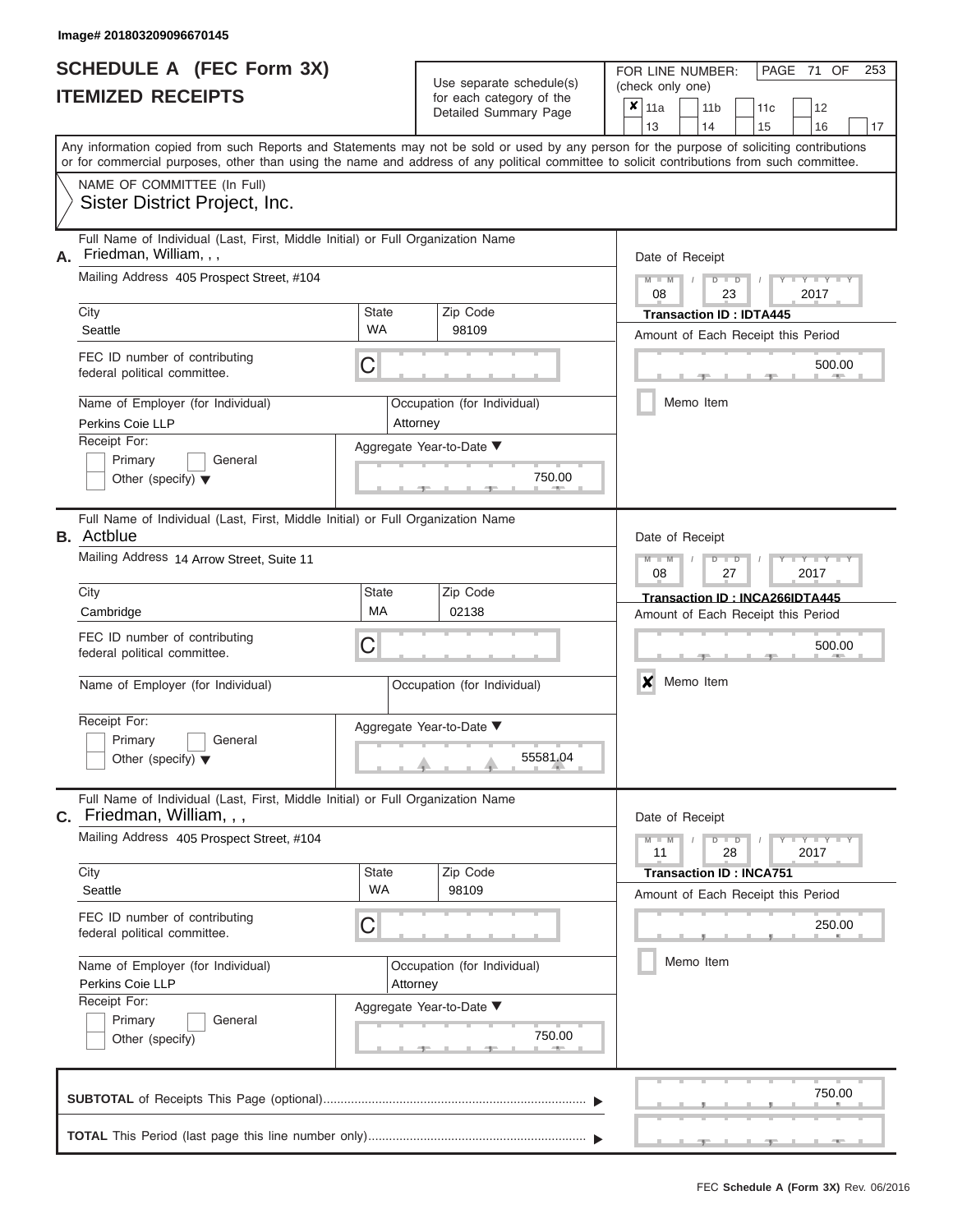# page# 201803209096670146<br>Denge# 201803209096670146<br>**(OD, CF + H9 A = A/5 H=C B + C) + C + G + H9 L H F 9 @ H9 8 FIC '5 F 9 DC F H** $\breve{c}$ **G7 < 9 8 I @ 'C F + H9 A = A/5 H=C B**

Ī **Form/Schedule: SA11AI Transaction ID : IDTA445**

Earmarked through ActBlue

**Form/Schedule: SA11AI Transaction ID: INCA266IDTA445**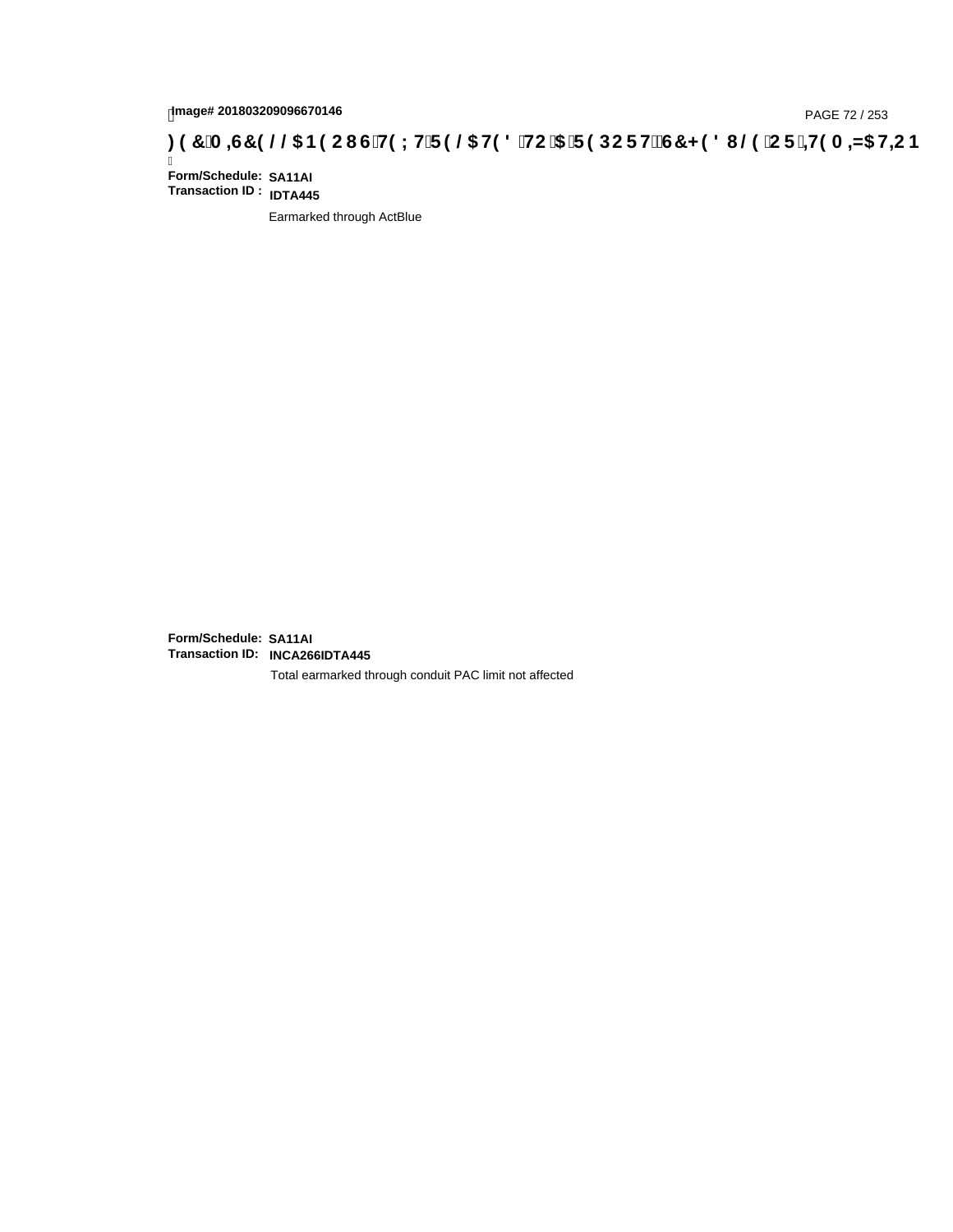|                          | <b>SCHEDULE A (FEC Form 3X)</b> |
|--------------------------|---------------------------------|
| <b>ITEMIZED RECEIPTS</b> |                                 |

Use separate schedule(s) (check only one)<br>for each category of the  $\begin{array}{|c|c|c|c|c|}\hline \textbf{X} & 11a & 1\end{array}$ 

FOR LINE NUMBER:

PAGE 73 OF 253

|                                                                                                                                                                                                                                                                                         |             | badii balogory or lin<br>Detailed Summary Page            | ×                                  | 11a                            |  | 11 <sub>b</sub> | 11c                             | 12                                 |    |  |  |  |  |  |  |
|-----------------------------------------------------------------------------------------------------------------------------------------------------------------------------------------------------------------------------------------------------------------------------------------|-------------|-----------------------------------------------------------|------------------------------------|--------------------------------|--|-----------------|---------------------------------|------------------------------------|----|--|--|--|--|--|--|
|                                                                                                                                                                                                                                                                                         |             |                                                           |                                    | 13                             |  | 14              | 15                              | 16                                 | 17 |  |  |  |  |  |  |
| Any information copied from such Reports and Statements may not be sold or used by any person for the purpose of soliciting contributions<br>or for commercial purposes, other than using the name and address of any political committee to solicit contributions from such committee. |             |                                                           |                                    |                                |  |                 |                                 |                                    |    |  |  |  |  |  |  |
| NAME OF COMMITTEE (In Full)<br>Sister District Project, Inc.                                                                                                                                                                                                                            |             |                                                           |                                    |                                |  |                 |                                 |                                    |    |  |  |  |  |  |  |
| Full Name of Individual (Last, First, Middle Initial) or Full Organization Name<br>Gershon, Elissa, , ,                                                                                                                                                                                 |             | Date of Receipt                                           |                                    |                                |  |                 |                                 |                                    |    |  |  |  |  |  |  |
| Mailing Address 1929 Parker Street                                                                                                                                                                                                                                                      |             | $M$ $M$ $I$<br>$D$ $D$<br>$Y - Y - I$<br>2017<br>11<br>10 |                                    |                                |  |                 |                                 |                                    |    |  |  |  |  |  |  |
| City                                                                                                                                                                                                                                                                                    | State<br>CA | Zip Code                                                  |                                    | <b>Transaction ID: INCA590</b> |  |                 |                                 |                                    |    |  |  |  |  |  |  |
| Berkeley                                                                                                                                                                                                                                                                                |             | 94704                                                     | Amount of Each Receipt this Period |                                |  |                 |                                 |                                    |    |  |  |  |  |  |  |
| FEC ID number of contributing<br>federal political committee.                                                                                                                                                                                                                           | C           |                                                           |                                    |                                |  |                 |                                 | 100.00                             |    |  |  |  |  |  |  |
| Name of Employer (for Individual)<br>Disability Rights California                                                                                                                                                                                                                       |             | Occupation (for Individual)<br>Attorney                   |                                    |                                |  | Memo Item       |                                 |                                    |    |  |  |  |  |  |  |
| Receipt For:                                                                                                                                                                                                                                                                            |             | Aggregate Year-to-Date ▼                                  |                                    |                                |  |                 |                                 |                                    |    |  |  |  |  |  |  |
| Primary<br>General<br>Other (specify) $\blacktriangledown$                                                                                                                                                                                                                              |             | 600.00                                                    |                                    |                                |  |                 |                                 |                                    |    |  |  |  |  |  |  |
| Full Name of Individual (Last, First, Middle Initial) or Full Organization Name<br><b>B.</b> Gershon, Elissa, , ,                                                                                                                                                                       |             |                                                           |                                    | Date of Receipt                |  |                 |                                 |                                    |    |  |  |  |  |  |  |
| Mailing Address 1929 Parker Street                                                                                                                                                                                                                                                      |             |                                                           |                                    | $M - M$<br>12                  |  | $D$ $D$<br>31   |                                 | $Y = Y$<br>2017                    |    |  |  |  |  |  |  |
| City                                                                                                                                                                                                                                                                                    | State       | Zip Code                                                  |                                    |                                |  |                 | Transaction ID: INCA1153        |                                    |    |  |  |  |  |  |  |
| Berkeley                                                                                                                                                                                                                                                                                | CA          | 94704                                                     |                                    |                                |  |                 |                                 | Amount of Each Receipt this Period |    |  |  |  |  |  |  |
| FEC ID number of contributing<br>federal political committee.                                                                                                                                                                                                                           | C           |                                                           |                                    | 500.00                         |  |                 |                                 |                                    |    |  |  |  |  |  |  |
| Name of Employer (for Individual)<br>Disability Rights California                                                                                                                                                                                                                       |             | Occupation (for Individual)<br>Attorney                   |                                    | Memo Item                      |  |                 |                                 |                                    |    |  |  |  |  |  |  |
| Receipt For:                                                                                                                                                                                                                                                                            |             | Aggregate Year-to-Date ▼                                  |                                    |                                |  |                 |                                 |                                    |    |  |  |  |  |  |  |
| Primary<br>General<br>Other (specify) $\blacktriangledown$                                                                                                                                                                                                                              |             | 600.00                                                    |                                    |                                |  |                 |                                 |                                    |    |  |  |  |  |  |  |
| Full Name of Individual (Last, First, Middle Initial) or Full Organization Name<br>$C.$ Glaser, Michael R., , ,                                                                                                                                                                         |             |                                                           |                                    | Date of Receipt                |  |                 |                                 |                                    |    |  |  |  |  |  |  |
| Mailing Address 562 28th Street                                                                                                                                                                                                                                                         |             |                                                           |                                    | $M - M$<br>12                  |  | $D$ $D$<br>31   |                                 | $Y - Y - Y - Y - Y$<br>2017        |    |  |  |  |  |  |  |
| City<br>San Francisco                                                                                                                                                                                                                                                                   | State<br>CA | Zip Code<br>94131                                         |                                    |                                |  |                 | <b>Transaction ID: INCA1155</b> |                                    |    |  |  |  |  |  |  |
|                                                                                                                                                                                                                                                                                         |             |                                                           |                                    |                                |  |                 |                                 | Amount of Each Receipt this Period |    |  |  |  |  |  |  |
| FEC ID number of contributing<br>federal political committee.                                                                                                                                                                                                                           | C           |                                                           |                                    |                                |  |                 |                                 | 250.00                             |    |  |  |  |  |  |  |
| Name of Employer (for Individual)                                                                                                                                                                                                                                                       |             | Occupation (for Individual)                               |                                    |                                |  | Memo Item       |                                 |                                    |    |  |  |  |  |  |  |
| Perkins Coie, LLP                                                                                                                                                                                                                                                                       |             | Attorney                                                  |                                    |                                |  |                 |                                 |                                    |    |  |  |  |  |  |  |
| Receipt For:<br>Primary<br>General                                                                                                                                                                                                                                                      |             | Aggregate Year-to-Date ▼                                  |                                    |                                |  |                 |                                 |                                    |    |  |  |  |  |  |  |
| Other (specify)                                                                                                                                                                                                                                                                         |             | 250.00                                                    |                                    |                                |  |                 |                                 |                                    |    |  |  |  |  |  |  |
|                                                                                                                                                                                                                                                                                         |             |                                                           |                                    |                                |  |                 |                                 | 850.00                             |    |  |  |  |  |  |  |
|                                                                                                                                                                                                                                                                                         |             |                                                           |                                    |                                |  |                 |                                 | $-1$                               |    |  |  |  |  |  |  |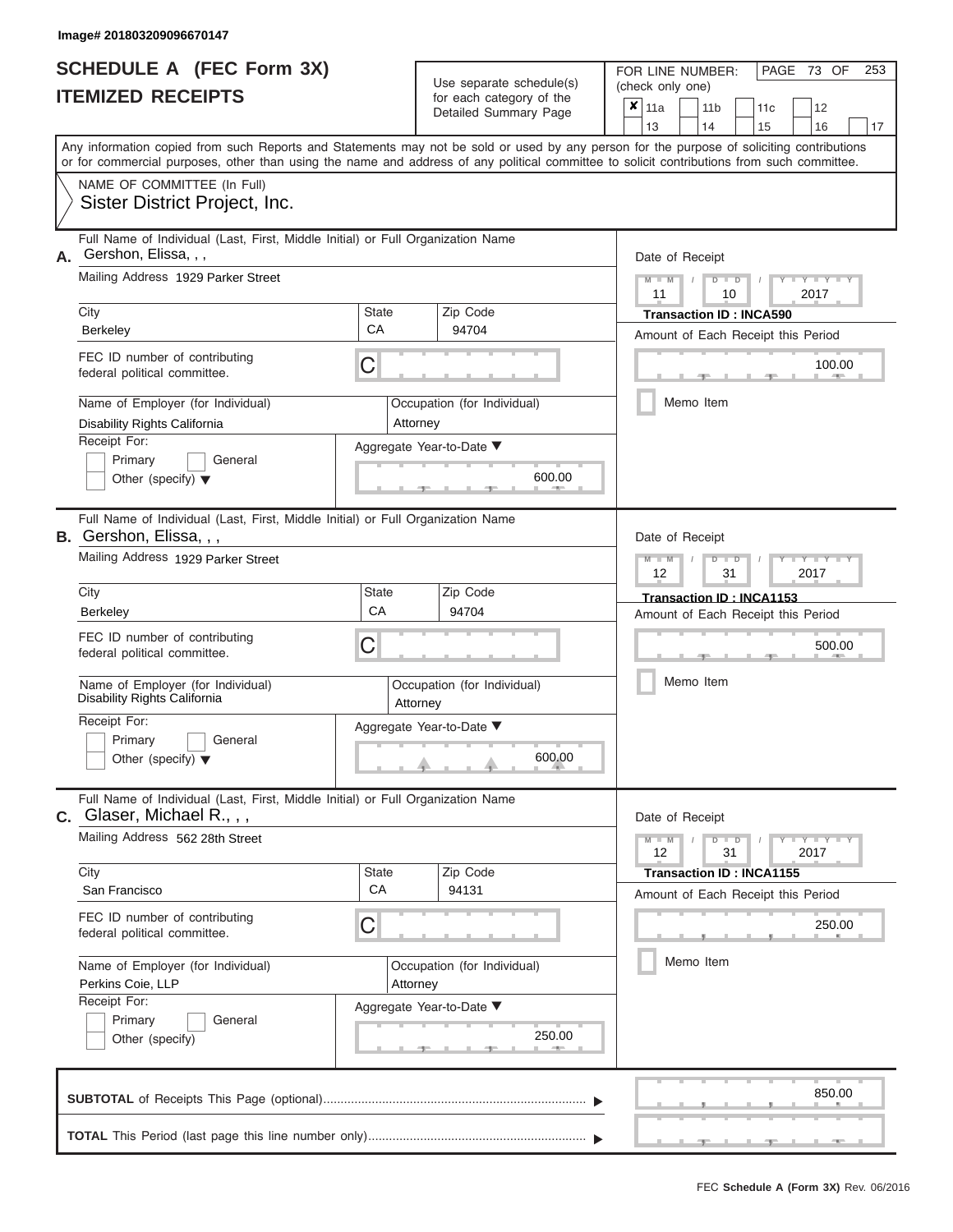|                          | <b>SCHEDULE A (FEC Form 3X)</b> |
|--------------------------|---------------------------------|
| <b>ITEMIZED RECEIPTS</b> |                                 |

FOR LINE NUMBER:<br>(check only one) Use separate schedule(s)<br>for each category of the

| IILMILLU INLVLII IV                                                                                                                                                                                                                                                                     |             | iul eauli caleguly ul lile<br>Detailed Summary Page | ×                              | 11a                                    |  | 11 <sub>b</sub> | 11c                                |  | 12                  |    |  |  |  |  |  |  |  |  |  |
|-----------------------------------------------------------------------------------------------------------------------------------------------------------------------------------------------------------------------------------------------------------------------------------------|-------------|-----------------------------------------------------|--------------------------------|----------------------------------------|--|-----------------|------------------------------------|--|---------------------|----|--|--|--|--|--|--|--|--|--|
|                                                                                                                                                                                                                                                                                         |             |                                                     |                                | 13                                     |  | 14              | 15                                 |  | 16                  | 17 |  |  |  |  |  |  |  |  |  |
| Any information copied from such Reports and Statements may not be sold or used by any person for the purpose of soliciting contributions<br>or for commercial purposes, other than using the name and address of any political committee to solicit contributions from such committee. |             |                                                     |                                |                                        |  |                 |                                    |  |                     |    |  |  |  |  |  |  |  |  |  |
| NAME OF COMMITTEE (In Full)                                                                                                                                                                                                                                                             |             |                                                     |                                |                                        |  |                 |                                    |  |                     |    |  |  |  |  |  |  |  |  |  |
| Sister District Project, Inc.                                                                                                                                                                                                                                                           |             |                                                     |                                |                                        |  |                 |                                    |  |                     |    |  |  |  |  |  |  |  |  |  |
| Full Name of Individual (Last, First, Middle Initial) or Full Organization Name<br>Grundmann, Catherine, , ,<br>А.                                                                                                                                                                      |             |                                                     |                                | Date of Receipt                        |  |                 |                                    |  |                     |    |  |  |  |  |  |  |  |  |  |
| Mailing Address 500 Occidental Avenue                                                                                                                                                                                                                                                   |             |                                                     |                                | $M - M$<br>$D$ $D$<br>2017<br>10<br>16 |  |                 |                                    |  |                     |    |  |  |  |  |  |  |  |  |  |
| City                                                                                                                                                                                                                                                                                    | State       | Zip Code                                            | <b>Transaction ID: IDTA661</b> |                                        |  |                 |                                    |  |                     |    |  |  |  |  |  |  |  |  |  |
| San Mateo                                                                                                                                                                                                                                                                               | CA<br>94402 |                                                     |                                |                                        |  |                 | Amount of Each Receipt this Period |  |                     |    |  |  |  |  |  |  |  |  |  |
| FEC ID number of contributing<br>federal political committee.                                                                                                                                                                                                                           | C           |                                                     | 100.00                         |                                        |  |                 |                                    |  |                     |    |  |  |  |  |  |  |  |  |  |
| Name of Employer (for Individual)<br>n/a                                                                                                                                                                                                                                                | Retired     | Occupation (for Individual)                         |                                |                                        |  | Memo Item       |                                    |  |                     |    |  |  |  |  |  |  |  |  |  |
| Receipt For:                                                                                                                                                                                                                                                                            |             | Aggregate Year-to-Date ▼                            |                                |                                        |  |                 |                                    |  |                     |    |  |  |  |  |  |  |  |  |  |
| Primary<br>General<br>Other (specify) $\blacktriangledown$                                                                                                                                                                                                                              |             | 850.00                                              |                                |                                        |  |                 |                                    |  |                     |    |  |  |  |  |  |  |  |  |  |
| Full Name of Individual (Last, First, Middle Initial) or Full Organization Name<br><b>B.</b> Actblue                                                                                                                                                                                    |             |                                                     |                                | Date of Receipt                        |  |                 |                                    |  |                     |    |  |  |  |  |  |  |  |  |  |
| Mailing Address 14 Arrow Street, Suite 11                                                                                                                                                                                                                                               |             |                                                     |                                | $M - M$<br>10                          |  | $D$ $D$<br>22   |                                    |  | 2017                |    |  |  |  |  |  |  |  |  |  |
| City                                                                                                                                                                                                                                                                                    | State       | Zip Code                                            |                                |                                        |  |                 | Transaction ID: INCA328IDTA661     |  |                     |    |  |  |  |  |  |  |  |  |  |
| Cambridge                                                                                                                                                                                                                                                                               | <b>MA</b>   | 02138                                               |                                |                                        |  |                 | Amount of Each Receipt this Period |  |                     |    |  |  |  |  |  |  |  |  |  |
| FEC ID number of contributing<br>federal political committee.                                                                                                                                                                                                                           | C           |                                                     |                                |                                        |  |                 |                                    |  | 100.00              |    |  |  |  |  |  |  |  |  |  |
| Name of Employer (for Individual)                                                                                                                                                                                                                                                       |             | Occupation (for Individual)                         |                                | X                                      |  | Memo Item       |                                    |  |                     |    |  |  |  |  |  |  |  |  |  |
| Receipt For:                                                                                                                                                                                                                                                                            |             | Aggregate Year-to-Date ▼                            |                                |                                        |  |                 |                                    |  |                     |    |  |  |  |  |  |  |  |  |  |
| Primary<br>General<br>Other (specify) $\blacktriangledown$                                                                                                                                                                                                                              |             | 55581.04                                            |                                |                                        |  |                 |                                    |  |                     |    |  |  |  |  |  |  |  |  |  |
| Full Name of Individual (Last, First, Middle Initial) or Full Organization Name<br>Grundmann, Catherine, , ,<br>С.                                                                                                                                                                      |             |                                                     |                                | Date of Receipt                        |  |                 |                                    |  |                     |    |  |  |  |  |  |  |  |  |  |
| Mailing Address 500 Occidental Avenue                                                                                                                                                                                                                                                   |             |                                                     |                                | $M - M$<br>10                          |  | $D$ $D$<br>19   |                                    |  | $Y = Y = Y$<br>2017 |    |  |  |  |  |  |  |  |  |  |
| City                                                                                                                                                                                                                                                                                    | State       | Zip Code                                            |                                |                                        |  |                 | <b>Transaction ID: IDTA689</b>     |  |                     |    |  |  |  |  |  |  |  |  |  |
| San Mateo                                                                                                                                                                                                                                                                               | CA          | 94402                                               |                                |                                        |  |                 | Amount of Each Receipt this Period |  |                     |    |  |  |  |  |  |  |  |  |  |
| FEC ID number of contributing<br>federal political committee.                                                                                                                                                                                                                           | C           |                                                     |                                |                                        |  |                 |                                    |  | 25.00               |    |  |  |  |  |  |  |  |  |  |
| Name of Employer (for Individual)<br>n/a                                                                                                                                                                                                                                                | Retired     | Occupation (for Individual)                         |                                |                                        |  | Memo Item       |                                    |  |                     |    |  |  |  |  |  |  |  |  |  |
| Receipt For:                                                                                                                                                                                                                                                                            |             | Aggregate Year-to-Date ▼                            |                                |                                        |  |                 |                                    |  |                     |    |  |  |  |  |  |  |  |  |  |
| Primary<br>General<br>Other (specify)                                                                                                                                                                                                                                                   |             | 850.00                                              |                                |                                        |  |                 |                                    |  |                     |    |  |  |  |  |  |  |  |  |  |
|                                                                                                                                                                                                                                                                                         |             |                                                     |                                |                                        |  |                 |                                    |  | 125.00              |    |  |  |  |  |  |  |  |  |  |
|                                                                                                                                                                                                                                                                                         |             |                                                     |                                |                                        |  |                 |                                    |  |                     |    |  |  |  |  |  |  |  |  |  |

PAGE 74 OF 253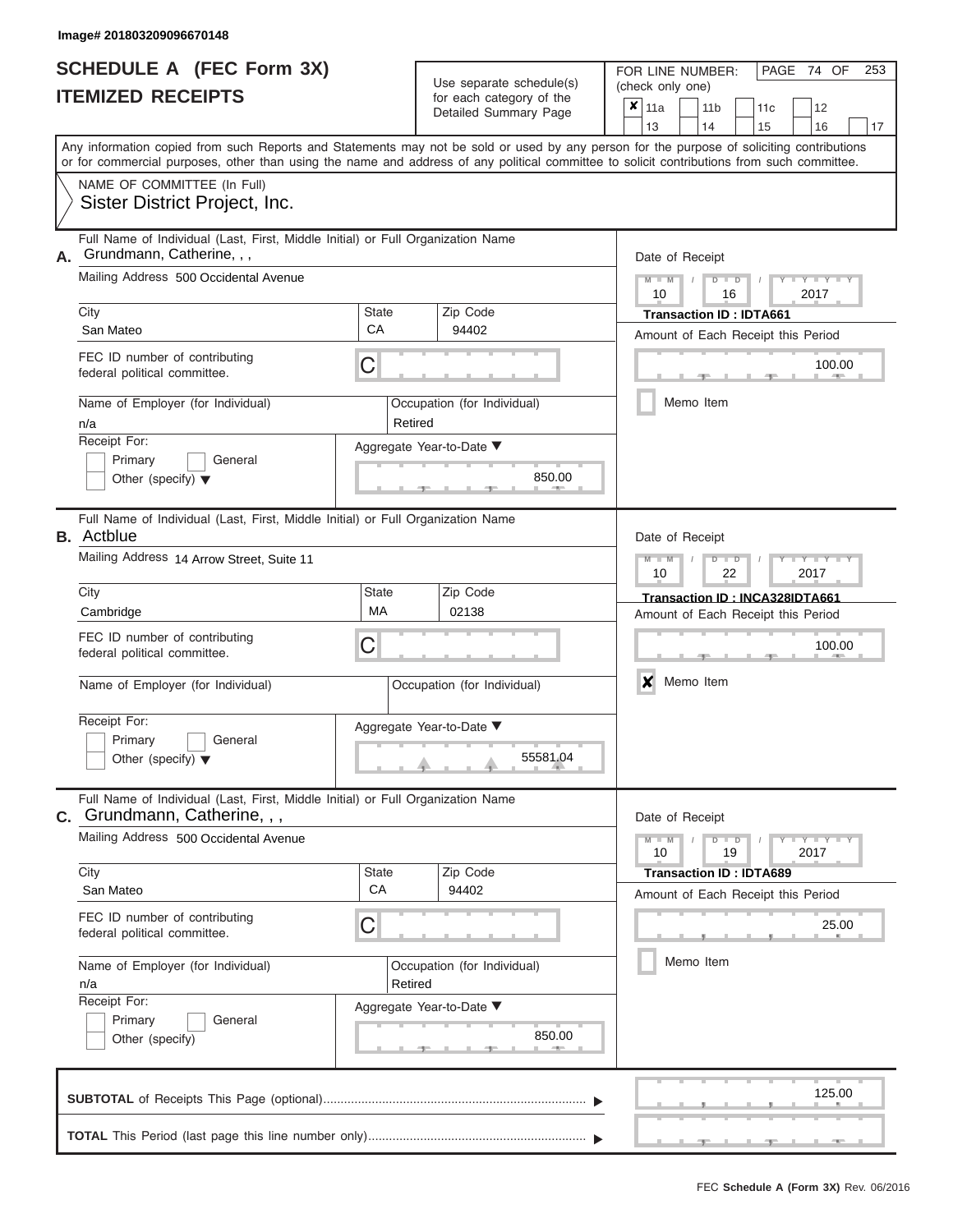## page# 201803209096670149<br>DAGE 75 / 253 PAGE 75 / 253<br>**DAGE 75 / 253 COMPETE 9 @ H9 8 `HC `5 `F 9 DC F Hž G7 < 9 8 I @ `C F `<del>J 1</del>9 A =N5 H=C B .**

Ī **Form/Schedule: SA11AI Transaction ID : IDTA661**

Earmarked through ActBlue

**Form/Schedule: SA11AI Transaction ID: INCA328IDTA661**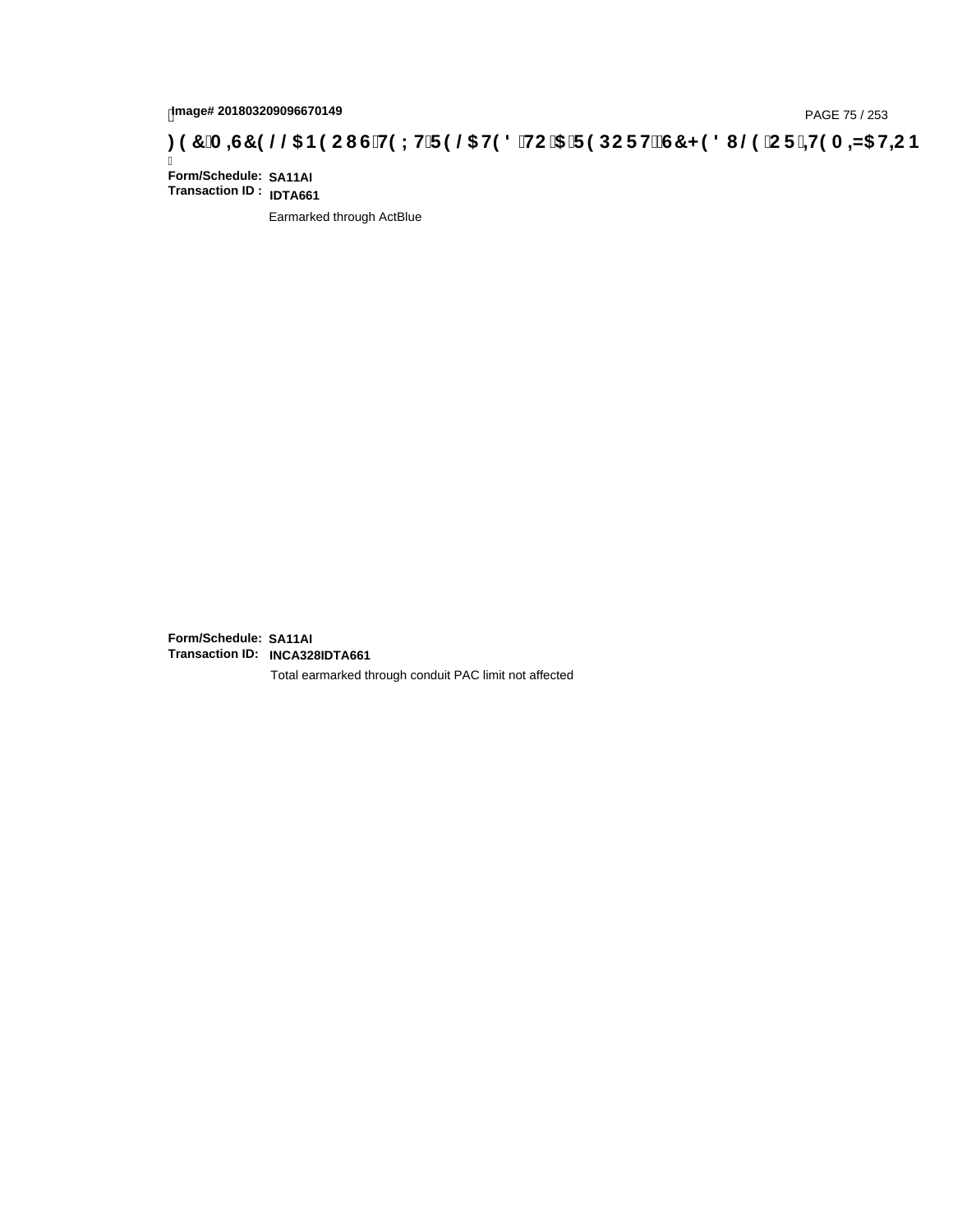# page# 201803209096670150<br>DAGE 76 / 253 PAGE 76 / 253<br>**DAGE 79 OCT G'H9 LH'F 9 @ H9 8 'HC '5 'F 9 DC F Hž G7 < 9 8 I @ 'C F '<del>J 1</del>9 A =N5 H=C B : 97 'A =N5 H=C B**

Ī **Form/Schedule: SA11AI Transaction ID : IDTA689**

Earmarked through ActBlue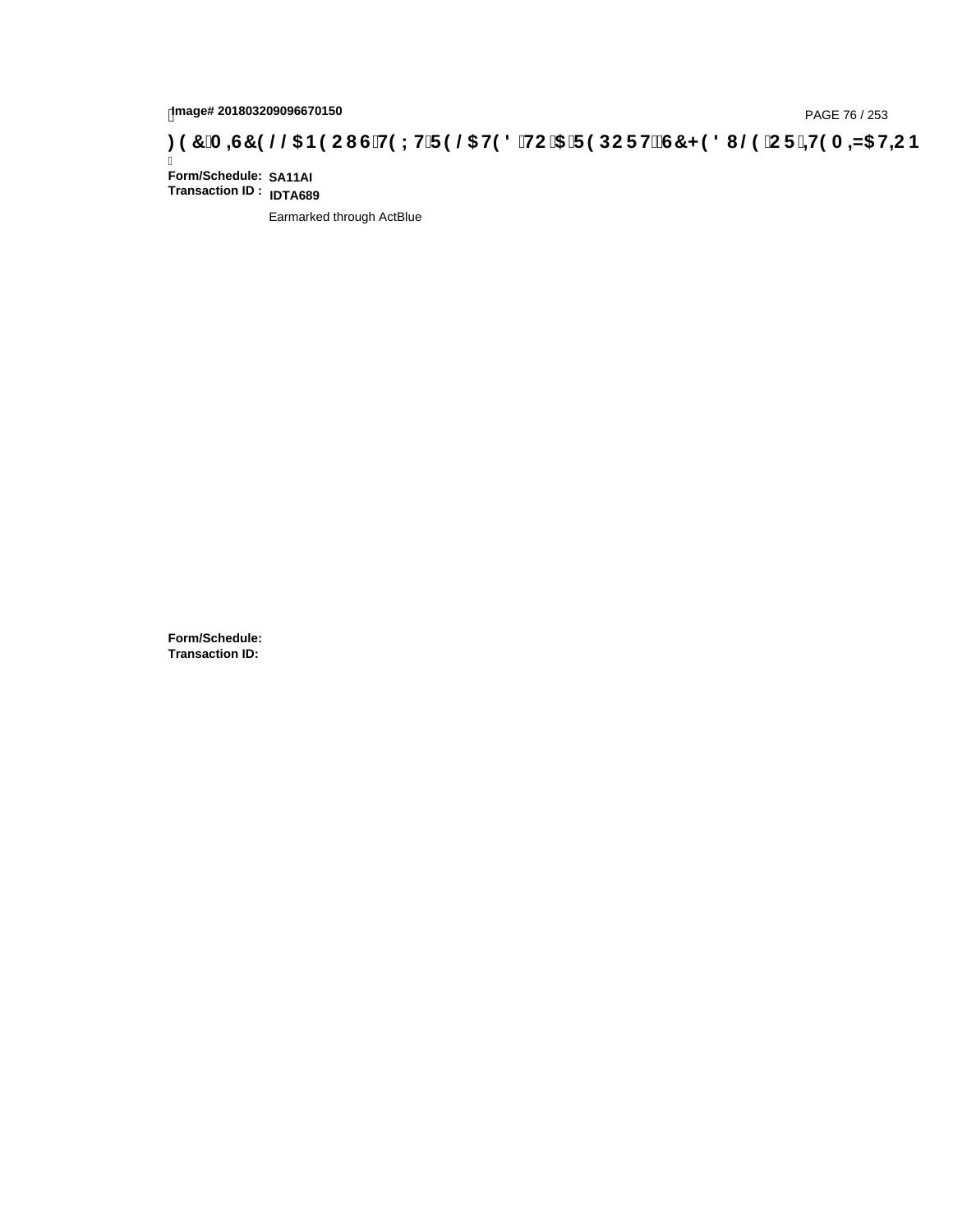|                          | <b>SCHEDULE A (FEC Form 3X)</b> |
|--------------------------|---------------------------------|
| <b>ITEMIZED RECEIPTS</b> |                                 |

| SCHEDULE A (FEC Form 3X)<br><b>ITEMIZED RECEIPTS</b>                                                                                                     |                          | Use separate schedule(s)<br>for each category of the<br>Detailed Summary Page | 253<br>FOR LINE NUMBER:<br>PAGE 77 OF<br>(check only one)<br>$\boldsymbol{x}$<br>11a<br>11 <sub>b</sub><br>12<br>11 <sub>c</sub>          |
|----------------------------------------------------------------------------------------------------------------------------------------------------------|--------------------------|-------------------------------------------------------------------------------|-------------------------------------------------------------------------------------------------------------------------------------------|
|                                                                                                                                                          |                          |                                                                               | 13<br>14<br>15<br>16<br>17                                                                                                                |
| or for commercial purposes, other than using the name and address of any political committee to solicit contributions from such committee.               |                          |                                                                               | Any information copied from such Reports and Statements may not be sold or used by any person for the purpose of soliciting contributions |
| NAME OF COMMITTEE (In Full)<br>Sister District Project, Inc.                                                                                             |                          |                                                                               |                                                                                                                                           |
| Full Name of Individual (Last, First, Middle Initial) or Full Organization Name<br>Actblue<br>Α.                                                         |                          |                                                                               | Date of Receipt                                                                                                                           |
| Mailing Address 14 Arrow Street, Suite 11                                                                                                                |                          |                                                                               | $M = M$ /<br>Y TYT<br>$D$ $D$<br>10<br>22<br>2017                                                                                         |
| City<br>Cambridge                                                                                                                                        | <b>State</b><br>MA       | Zip Code<br>02138                                                             | Transaction ID: INCA328IDTA689<br>Amount of Each Receipt this Period                                                                      |
| FEC ID number of contributing<br>federal political committee.                                                                                            | C                        |                                                                               | 25.00<br><b>AND</b>                                                                                                                       |
| Name of Employer (for Individual)                                                                                                                        |                          | Occupation (for Individual)                                                   | ×<br>Memo Item                                                                                                                            |
| Receipt For:<br>Primary<br>General<br>Other (specify) $\blacktriangledown$                                                                               | Aggregate Year-to-Date ▼ | 55581.04                                                                      |                                                                                                                                           |
| Full Name of Individual (Last, First, Middle Initial) or Full Organization Name<br>B. Grundmann, Catherine, , ,<br>Mailing Address 500 Occidental Avenue |                          |                                                                               | Date of Receipt<br>$M - M$<br>$D$ $\Box$ $D$<br>$T - Y = T - T$                                                                           |
| City                                                                                                                                                     | State                    | Zip Code                                                                      | 11<br>2017<br>28<br>Transaction ID: INCA760                                                                                               |
| San Mateo                                                                                                                                                | CA                       | 94402                                                                         | Amount of Each Receipt this Period                                                                                                        |
| FEC ID number of contributing<br>federal political committee.                                                                                            | C                        |                                                                               | 100.00                                                                                                                                    |
| Name of Employer (for Individual)<br>n/a                                                                                                                 | Retired                  | Occupation (for Individual)                                                   | Memo Item                                                                                                                                 |
| Receipt For:                                                                                                                                             | Aggregate Year-to-Date ▼ |                                                                               |                                                                                                                                           |
| Primary<br>General<br>Other (specify) $\blacktriangledown$                                                                                               |                          | 850.00                                                                        |                                                                                                                                           |
| Full Name of Individual (Last, First, Middle Initial) or Full Organization Name<br>C. Hankin, Michael, , ,                                               |                          |                                                                               | Date of Receipt                                                                                                                           |
| Mailing Address 582 6th Avenue                                                                                                                           |                          |                                                                               | $M - M$<br>$D$ $D$<br>$T - Y = T - Y - T$<br>09<br>27<br>2017                                                                             |
| City<br>San Francisco                                                                                                                                    | <b>State</b><br>CA       | Zip Code<br>94118                                                             | <b>Transaction ID: IDTA526</b><br>Amount of Each Receipt this Period                                                                      |
| FEC ID number of contributing<br>federal political committee.                                                                                            | С                        |                                                                               | 50.00                                                                                                                                     |
| Name of Employer (for Individual)<br>Google, Inc.                                                                                                        | Statistician             | Occupation (for Individual)                                                   | Memo Item                                                                                                                                 |
| Receipt For:<br>Primary<br>General<br>Other (specify)                                                                                                    | Aggregate Year-to-Date ▼ | 250.00                                                                        |                                                                                                                                           |
|                                                                                                                                                          |                          |                                                                               | 150.00                                                                                                                                    |
|                                                                                                                                                          |                          |                                                                               |                                                                                                                                           |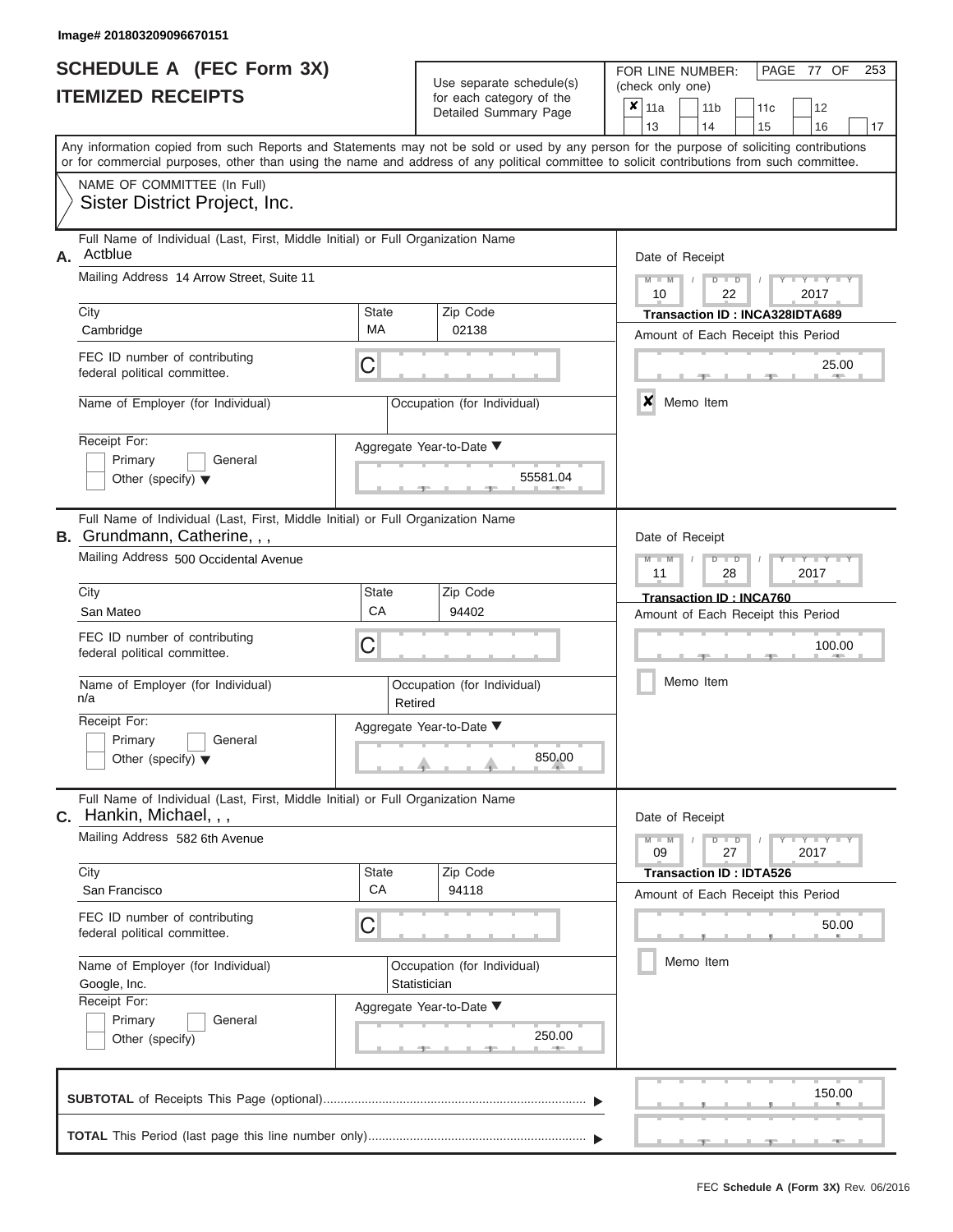# page# 201803209096670152<br>Denge# 201803209096670152<br>**(@CF`+H9 A =N5 H=CB) TA =G7 9 @@B9 CI G`H9 LH`F 9 @ H9 8 `HC `5 `F 9 DC F H** $\breve{E}$ **G7 < 9 8 I**

Ī **Form/Schedule: SA11AI Transaction ID : INCA328IDTA689**

Total earmarked through conduit PAC limit not affected

**Form/Schedule: SA11AI Transaction ID: IDTA526**Earmarked through ActBlue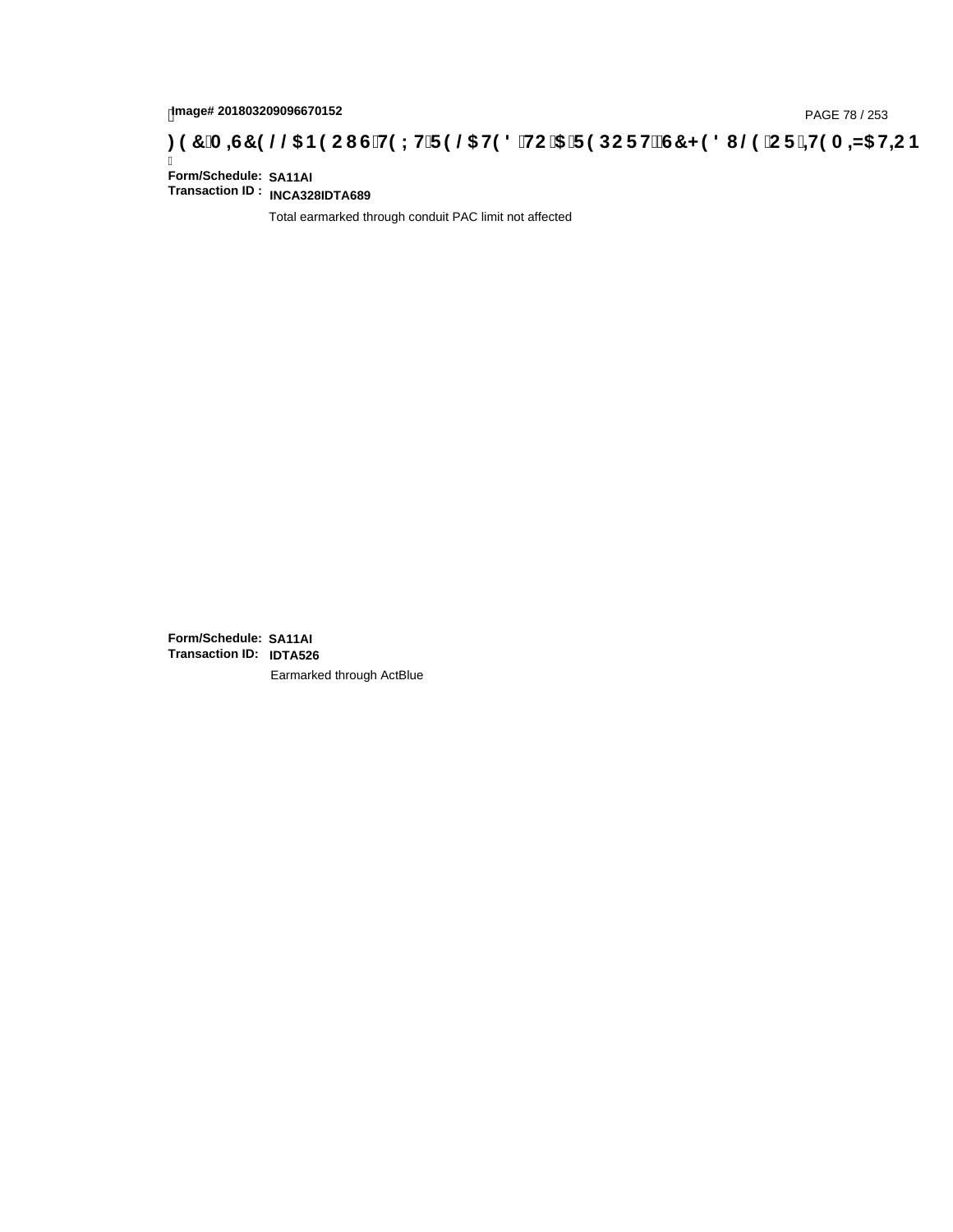|                          | <b>SCHEDULE A (FEC Form 3X)</b> |
|--------------------------|---------------------------------|
| <b>ITEMIZED RECEIPTS</b> |                                 |

FOR LINE NUMBER:<br>(check only one)

PAGE 79 OF 253

|    | IILMILLU INLVLII IV                                                                                                                                                                                                                                                                     |              | iul eaul caleguly ul lile<br>Detailed Summary Page | ×                                                  | 11a                        |           | 11 <sub>b</sub> |               | 11c                                                                         |  | 12                       |    |  |  |  |
|----|-----------------------------------------------------------------------------------------------------------------------------------------------------------------------------------------------------------------------------------------------------------------------------------------|--------------|----------------------------------------------------|----------------------------------------------------|----------------------------|-----------|-----------------|---------------|-----------------------------------------------------------------------------|--|--------------------------|----|--|--|--|
|    | Any information copied from such Reports and Statements may not be sold or used by any person for the purpose of soliciting contributions<br>or for commercial purposes, other than using the name and address of any political committee to solicit contributions from such committee. |              |                                                    |                                                    | 13                         |           | 14              |               | 15                                                                          |  | 16                       | 17 |  |  |  |
|    | NAME OF COMMITTEE (In Full)<br>Sister District Project, Inc.                                                                                                                                                                                                                            |              |                                                    |                                                    |                            |           |                 |               |                                                                             |  |                          |    |  |  |  |
| А. | Full Name of Individual (Last, First, Middle Initial) or Full Organization Name<br>Actblue<br>Mailing Address 14 Arrow Street, Suite 11                                                                                                                                                 |              |                                                    |                                                    | Date of Receipt<br>$M - M$ |           |                 | $D$ $D$       |                                                                             |  |                          |    |  |  |  |
|    | City                                                                                                                                                                                                                                                                                    | State        | Zip Code                                           | 2017<br>09<br>30<br>Transaction ID: INCA301IDTA526 |                            |           |                 |               |                                                                             |  |                          |    |  |  |  |
|    | Cambridge<br>FEC ID number of contributing                                                                                                                                                                                                                                              | МA<br>С      | 02138                                              | Amount of Each Receipt this Period<br>50.00        |                            |           |                 |               |                                                                             |  |                          |    |  |  |  |
|    | federal political committee.<br>Name of Employer (for Individual)                                                                                                                                                                                                                       |              | Occupation (for Individual)                        |                                                    | $\boldsymbol{x}$           | Memo Item |                 |               |                                                                             |  |                          |    |  |  |  |
|    | Receipt For:<br>Primary<br>General<br>Other (specify) $\blacktriangledown$                                                                                                                                                                                                              |              | Aggregate Year-to-Date ▼<br>55581.04               |                                                    |                            |           |                 |               |                                                                             |  |                          |    |  |  |  |
|    | Full Name of Individual (Last, First, Middle Initial) or Full Organization Name<br><b>B.</b> Hankin, Michael, , ,                                                                                                                                                                       |              |                                                    |                                                    | Date of Receipt            |           |                 |               |                                                                             |  |                          |    |  |  |  |
|    | Mailing Address 582 6th Avenue                                                                                                                                                                                                                                                          |              |                                                    |                                                    | $M - M$<br>10              |           |                 | $D$ $D$<br>12 |                                                                             |  | 2017                     |    |  |  |  |
|    | City<br>San Francisco                                                                                                                                                                                                                                                                   | State<br>CA  | Zip Code<br>94118                                  |                                                    |                            |           |                 |               | <b>Transaction ID: IDTA619</b><br>Amount of Each Receipt this Period        |  |                          |    |  |  |  |
|    | FEC ID number of contributing<br>federal political committee.                                                                                                                                                                                                                           | C            |                                                    |                                                    |                            |           |                 |               |                                                                             |  | 100.00                   |    |  |  |  |
|    | Name of Employer (for Individual)<br>Google, Inc.                                                                                                                                                                                                                                       | Statistician | Occupation (for Individual)                        |                                                    | Memo Item                  |           |                 |               |                                                                             |  |                          |    |  |  |  |
|    | Receipt For:<br>Primary<br>General<br>Other (specify) $\blacktriangledown$                                                                                                                                                                                                              |              | Aggregate Year-to-Date ▼<br>250.00                 |                                                    |                            |           |                 |               |                                                                             |  |                          |    |  |  |  |
| С. | Full Name of Individual (Last, First, Middle Initial) or Full Organization Name<br>Actblue                                                                                                                                                                                              |              |                                                    |                                                    | Date of Receipt            |           |                 |               |                                                                             |  |                          |    |  |  |  |
|    | Mailing Address 14 Arrow Street, Suite 11                                                                                                                                                                                                                                               |              |                                                    |                                                    | $M - M$<br>10              |           |                 | $D$ $D$<br>15 |                                                                             |  | $-Y - Y - Y - Y$<br>2017 |    |  |  |  |
|    | City<br>Cambridge                                                                                                                                                                                                                                                                       | State<br>МA  | Zip Code<br>02138                                  |                                                    |                            |           |                 |               | <b>Transaction ID: INCA315IDTA619</b><br>Amount of Each Receipt this Period |  |                          |    |  |  |  |
|    | FEC ID number of contributing<br>federal political committee.                                                                                                                                                                                                                           | C            |                                                    |                                                    |                            |           |                 |               |                                                                             |  | 100.00                   |    |  |  |  |
|    | Name of Employer (for Individual)                                                                                                                                                                                                                                                       |              | Occupation (for Individual)                        |                                                    | ×                          | Memo Item |                 |               |                                                                             |  |                          |    |  |  |  |
|    | Receipt For:<br>Primary<br>General<br>Other (specify)                                                                                                                                                                                                                                   |              | Aggregate Year-to-Date ▼<br>55581.04               |                                                    |                            |           |                 |               |                                                                             |  |                          |    |  |  |  |
|    |                                                                                                                                                                                                                                                                                         |              |                                                    |                                                    |                            |           |                 |               |                                                                             |  | 100.00                   |    |  |  |  |
|    |                                                                                                                                                                                                                                                                                         |              |                                                    |                                                    |                            |           |                 |               |                                                                             |  |                          |    |  |  |  |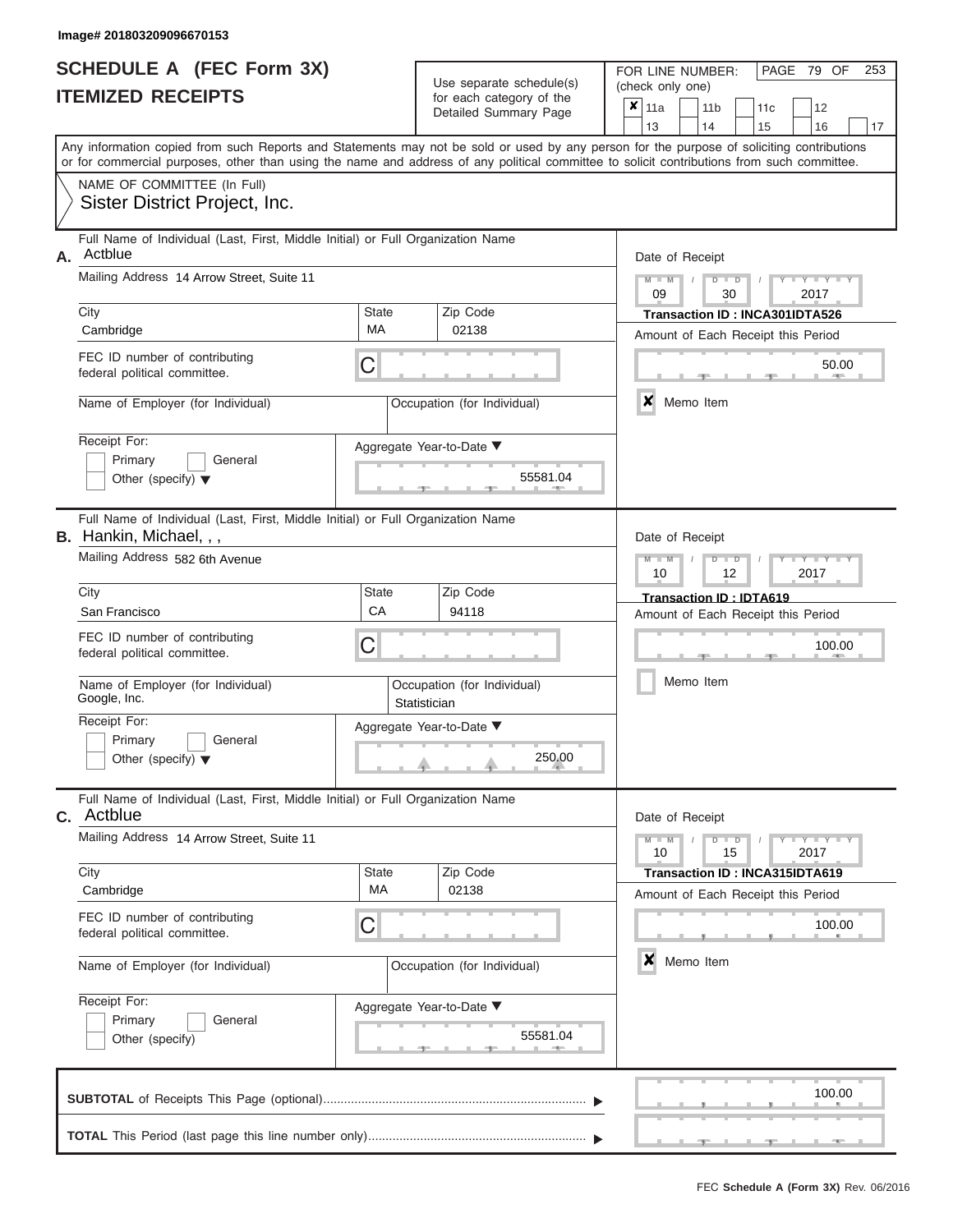# tmage# 201803209096670154<br>DAGE 80 / 253 PAGE 80 / 253<br>**DAGE 7 JA =G7 9 @@ B9 CI G`H9 LH`F 9 @ H9 8 `HC`5 `F 9 DC F Hž G7 < 9 8 I @ `C F `<del>I 1</del>9 A =N5 H=C B**

Ī **Form/Schedule: SA11AI Transaction ID : INCA301IDTA526**

Total earmarked through conduit PAC limit not affected

**Form/Schedule: SA11AI Transaction ID: IDTA619**Earmarked Through Actblue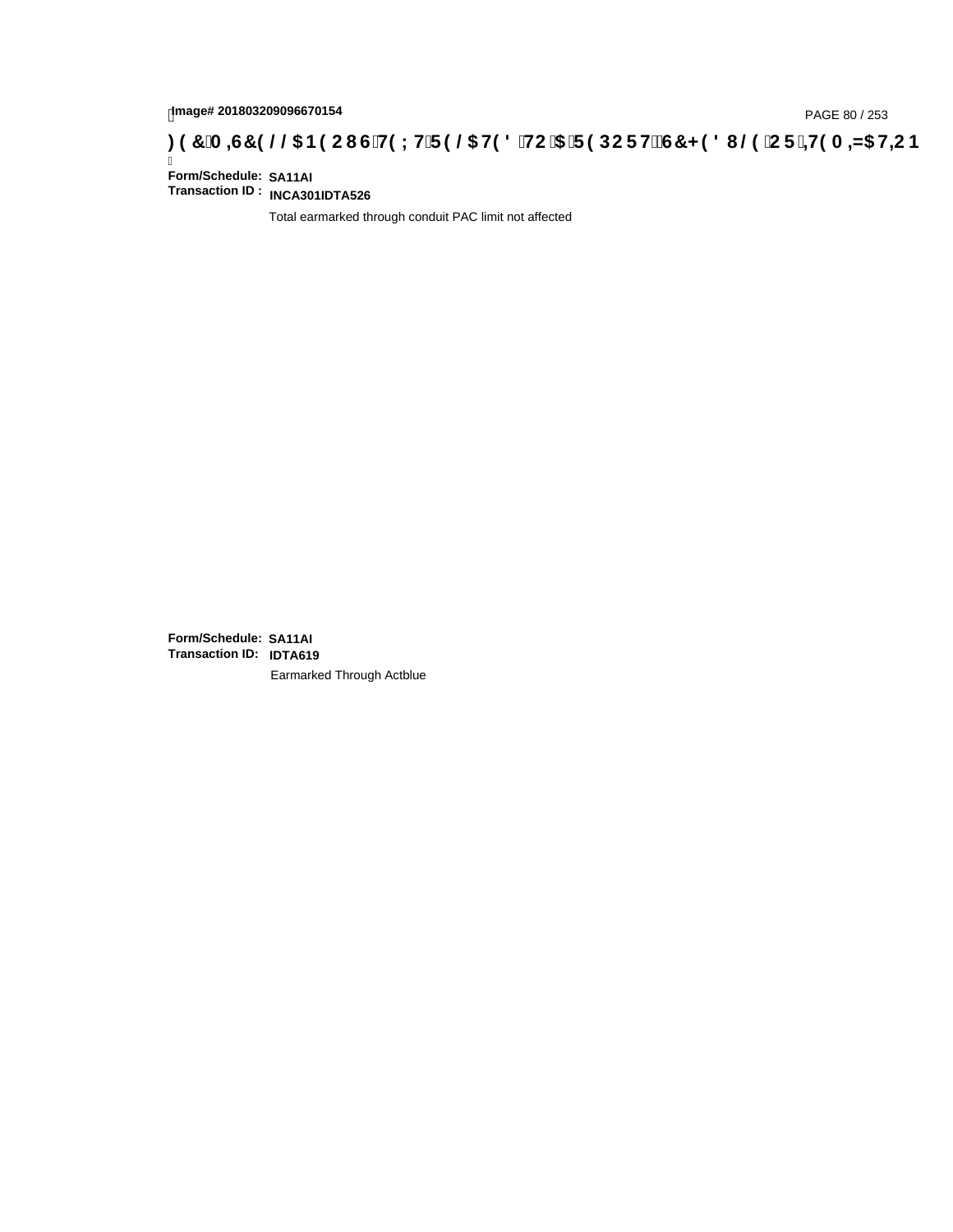# page# 201803209096670155<br>DAGE 81 / 253 PAGE 81 / 253<br>**DAGE 19 OC BOOL G'H9 LH'F 9 @ H9 8 'HC '5 'F 9 DC F Hž G7 < 9 8 I @ 'C F '<del>J 1</del>9 A =N5 H=C B : 97 'A =N5 H=C B**

Ī **Form/Schedule: SA11AI Transaction ID : INCA315IDTA619**

Total earmarked through conduit PAC limit not affected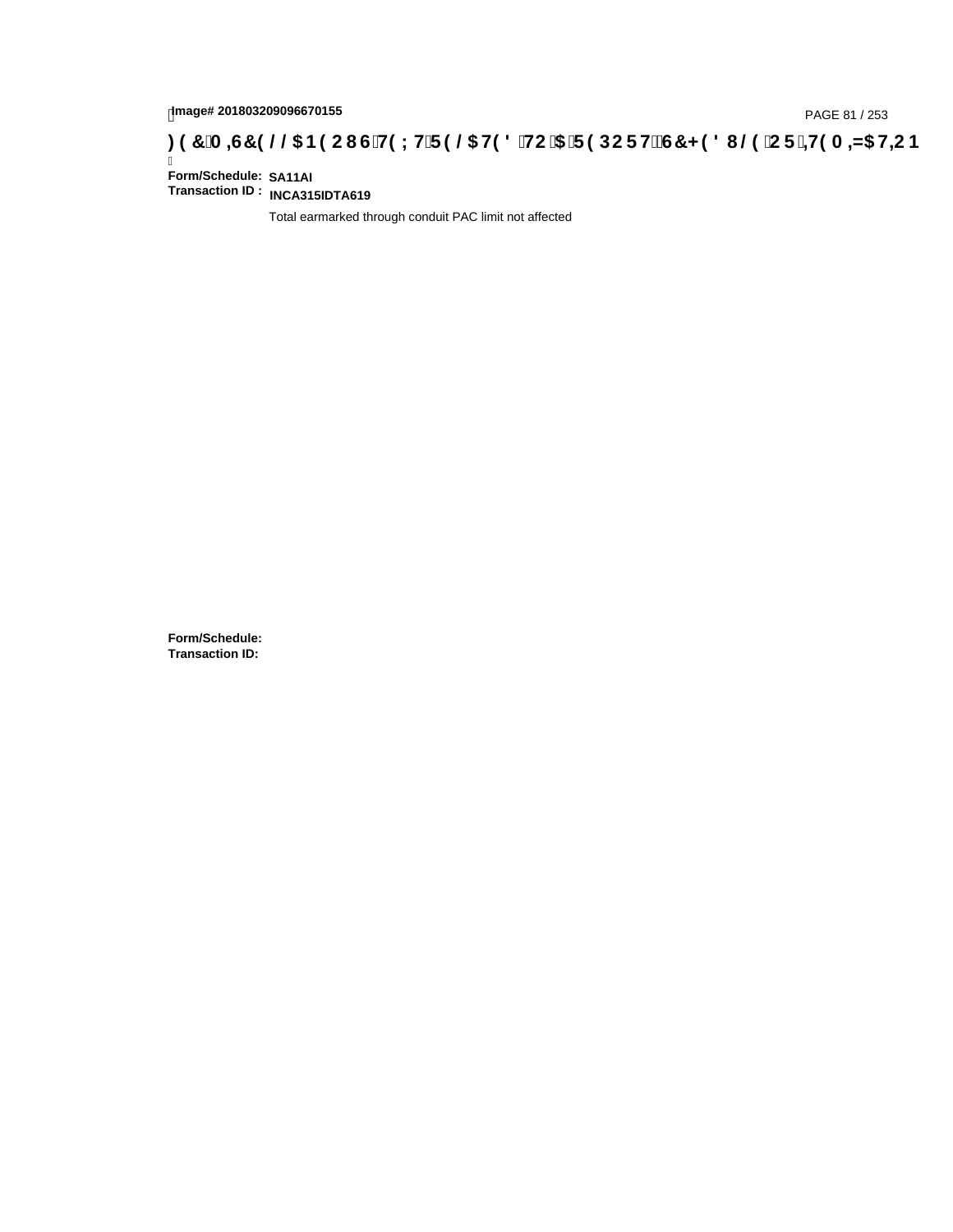|                          | <b>SCHEDULE A (FEC Form 3X)</b> |
|--------------------------|---------------------------------|
| <b>ITEMIZED RECEIPTS</b> |                                 |

FOR LINE NUMBER:<br>(check only one)

PAGE 82 OF 253

| LD IILVLII IV                                                                                                                              |              | ivi cacii calcyory or life<br>Detailed Summary Page | x                         | 11a                                                   |  | 11 <sub>b</sub> | 11c                                |                   | 12    |    |  |  |  |  |  |
|--------------------------------------------------------------------------------------------------------------------------------------------|--------------|-----------------------------------------------------|---------------------------|-------------------------------------------------------|--|-----------------|------------------------------------|-------------------|-------|----|--|--|--|--|--|
| Any information copied from such Reports and Statements may not be sold or used by any person for the purpose of soliciting contributions  |              |                                                     |                           | 13                                                    |  | 14              | 15                                 |                   | 16    | 17 |  |  |  |  |  |
| or for commercial purposes, other than using the name and address of any political committee to solicit contributions from such committee. |              |                                                     |                           |                                                       |  |                 |                                    |                   |       |    |  |  |  |  |  |
| NAME OF COMMITTEE (In Full)                                                                                                                |              |                                                     |                           |                                                       |  |                 |                                    |                   |       |    |  |  |  |  |  |
| Sister District Project, Inc.                                                                                                              |              |                                                     |                           |                                                       |  |                 |                                    |                   |       |    |  |  |  |  |  |
| Full Name of Individual (Last, First, Middle Initial) or Full Organization Name<br>Hankin, Michael, , ,<br>А.                              |              | Date of Receipt                                     |                           |                                                       |  |                 |                                    |                   |       |    |  |  |  |  |  |
| Mailing Address 582 6th Avenue                                                                                                             |              |                                                     |                           |                                                       |  |                 |                                    |                   |       |    |  |  |  |  |  |
|                                                                                                                                            |              |                                                     |                           | $M - M$<br>$D$ $D$<br>$Y - Y - I$<br>10<br>19<br>2017 |  |                 |                                    |                   |       |    |  |  |  |  |  |
| City                                                                                                                                       | State        | Zip Code                                            |                           | <b>Transaction ID: IDTA691</b>                        |  |                 |                                    |                   |       |    |  |  |  |  |  |
| San Francisco                                                                                                                              | CA           | 94118                                               |                           | Amount of Each Receipt this Period                    |  |                 |                                    |                   |       |    |  |  |  |  |  |
| FEC ID number of contributing<br>federal political committee.                                                                              | C            |                                                     | 25.00<br><b>ARCHITECT</b> |                                                       |  |                 |                                    |                   |       |    |  |  |  |  |  |
| Name of Employer (for Individual)                                                                                                          |              | Occupation (for Individual)                         |                           |                                                       |  | Memo Item       |                                    |                   |       |    |  |  |  |  |  |
| Google, Inc.                                                                                                                               |              | Statistician                                        |                           |                                                       |  |                 |                                    |                   |       |    |  |  |  |  |  |
| Receipt For:<br>Primary                                                                                                                    |              | Aggregate Year-to-Date ▼                            |                           |                                                       |  |                 |                                    |                   |       |    |  |  |  |  |  |
| General<br>Other (specify) $\blacktriangledown$                                                                                            |              | 250.00                                              |                           |                                                       |  |                 |                                    |                   |       |    |  |  |  |  |  |
|                                                                                                                                            |              | <b>CONTRACTOR</b>                                   |                           |                                                       |  |                 |                                    |                   |       |    |  |  |  |  |  |
| Full Name of Individual (Last, First, Middle Initial) or Full Organization Name<br><b>B.</b> Actblue                                       |              |                                                     |                           | Date of Receipt                                       |  |                 |                                    |                   |       |    |  |  |  |  |  |
| Mailing Address 14 Arrow Street, Suite 11                                                                                                  |              |                                                     |                           | $M - M$                                               |  | $D$ $\Box$ $D$  |                                    | Y Y               |       |    |  |  |  |  |  |
|                                                                                                                                            |              |                                                     |                           | 10                                                    |  | 22              |                                    | 2017              |       |    |  |  |  |  |  |
| City                                                                                                                                       | <b>State</b> | Zip Code                                            |                           |                                                       |  |                 | Transaction ID: INCA328IDTA691     |                   |       |    |  |  |  |  |  |
| Cambridge                                                                                                                                  | <b>MA</b>    | 02138                                               |                           |                                                       |  |                 | Amount of Each Receipt this Period |                   |       |    |  |  |  |  |  |
| FEC ID number of contributing                                                                                                              | C            |                                                     |                           |                                                       |  |                 |                                    |                   | 25.00 |    |  |  |  |  |  |
| federal political committee.                                                                                                               |              |                                                     |                           |                                                       |  |                 |                                    |                   |       |    |  |  |  |  |  |
| Name of Employer (for Individual)                                                                                                          |              | Occupation (for Individual)                         |                           | X                                                     |  | Memo Item       |                                    |                   |       |    |  |  |  |  |  |
| Receipt For:                                                                                                                               |              | Aggregate Year-to-Date ▼                            |                           |                                                       |  |                 |                                    |                   |       |    |  |  |  |  |  |
| Primary<br>General                                                                                                                         |              |                                                     |                           |                                                       |  |                 |                                    |                   |       |    |  |  |  |  |  |
| Other (specify) $\blacktriangledown$                                                                                                       |              | 55581.04                                            |                           |                                                       |  |                 |                                    |                   |       |    |  |  |  |  |  |
| Full Name of Individual (Last, First, Middle Initial) or Full Organization Name<br>C. Hankin, Michael, , ,                                 |              |                                                     |                           | Date of Receipt                                       |  |                 |                                    |                   |       |    |  |  |  |  |  |
| Mailing Address 582 6th Avenue                                                                                                             |              |                                                     |                           | $M - M$                                               |  | $D$ $D$         |                                    | $T - Y = Y - T Y$ |       |    |  |  |  |  |  |
|                                                                                                                                            |              |                                                     |                           | 11                                                    |  | 28              |                                    | 2017              |       |    |  |  |  |  |  |
| City<br>San Francisco                                                                                                                      | State<br>CA  | Zip Code<br>94118                                   |                           |                                                       |  |                 | <b>Transaction ID: INCA762</b>     |                   |       |    |  |  |  |  |  |
|                                                                                                                                            |              |                                                     |                           |                                                       |  |                 | Amount of Each Receipt this Period |                   |       |    |  |  |  |  |  |
| FEC ID number of contributing<br>federal political committee.                                                                              | C            |                                                     |                           |                                                       |  |                 |                                    |                   | 50.00 |    |  |  |  |  |  |
| Name of Employer (for Individual)                                                                                                          |              | Occupation (for Individual)                         |                           |                                                       |  | Memo Item       |                                    |                   |       |    |  |  |  |  |  |
| Google, Inc.                                                                                                                               |              | Statistician                                        |                           |                                                       |  |                 |                                    |                   |       |    |  |  |  |  |  |
| Receipt For:                                                                                                                               |              | Aggregate Year-to-Date ▼                            |                           |                                                       |  |                 |                                    |                   |       |    |  |  |  |  |  |
| Primary<br>General                                                                                                                         |              | 250.00                                              |                           |                                                       |  |                 |                                    |                   |       |    |  |  |  |  |  |
| Other (specify)                                                                                                                            |              |                                                     |                           |                                                       |  |                 |                                    |                   |       |    |  |  |  |  |  |
|                                                                                                                                            |              |                                                     |                           |                                                       |  |                 |                                    |                   | 75.00 |    |  |  |  |  |  |
|                                                                                                                                            |              |                                                     |                           |                                                       |  |                 |                                    |                   |       |    |  |  |  |  |  |
|                                                                                                                                            |              |                                                     |                           |                                                       |  |                 |                                    |                   |       |    |  |  |  |  |  |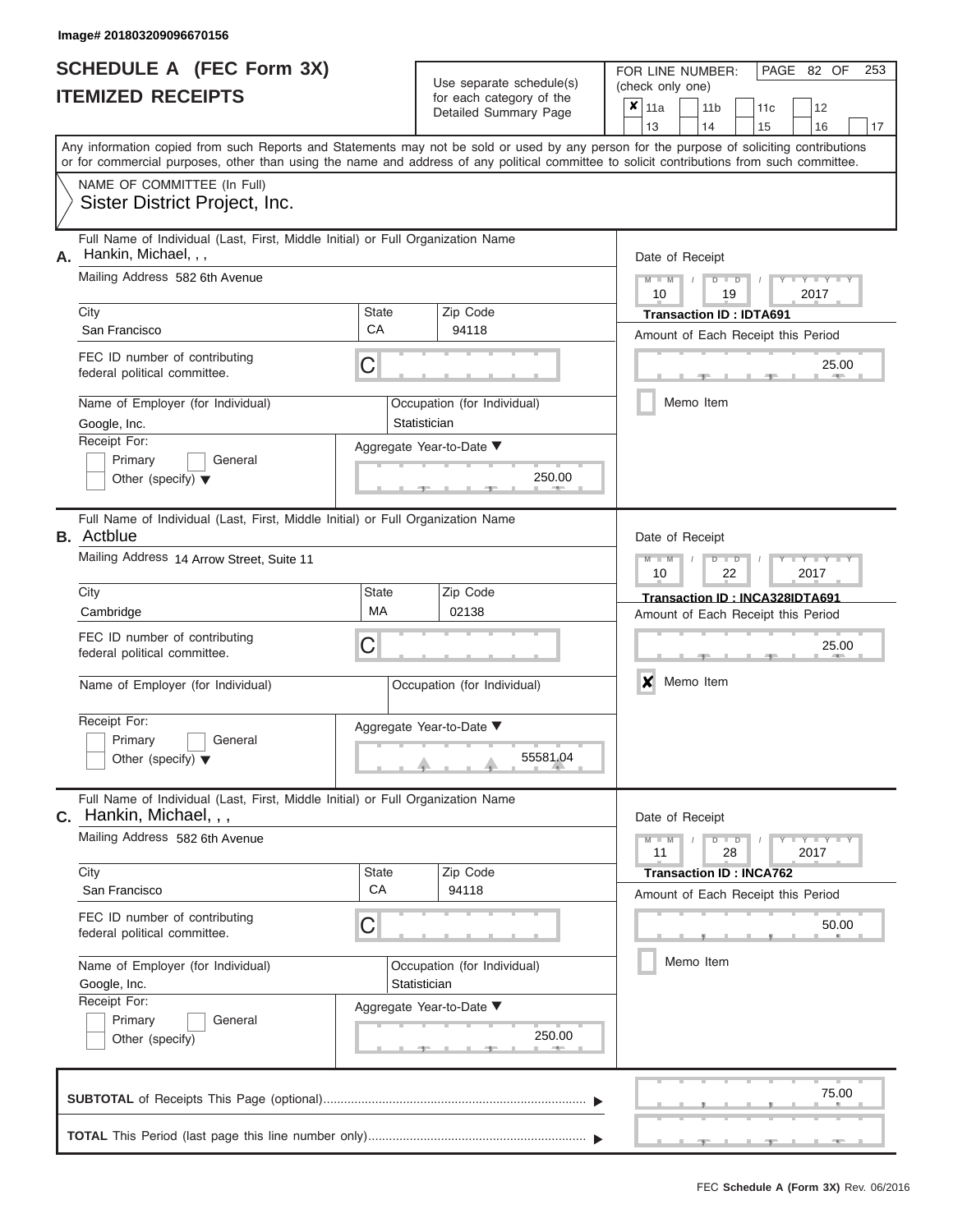# hmage# 201803209096670157<br>DAGE 83 / 253 PAGE 83 / 253<br>**DAGE 7 JA =G7 9 @@ B9 CI G`H9 LH`F 9 @ H9 8 `HC`5 `F 9 DC F Hž G7 < 9 8 I @ `C F `<del>J I</del>9 A =N5 H=C B**

Ī **Form/Schedule: SA11AI Transaction ID : IDTA691**

Earmarked through ActBlue

**Form/Schedule: SA11AI Transaction ID: INCA328IDTA691**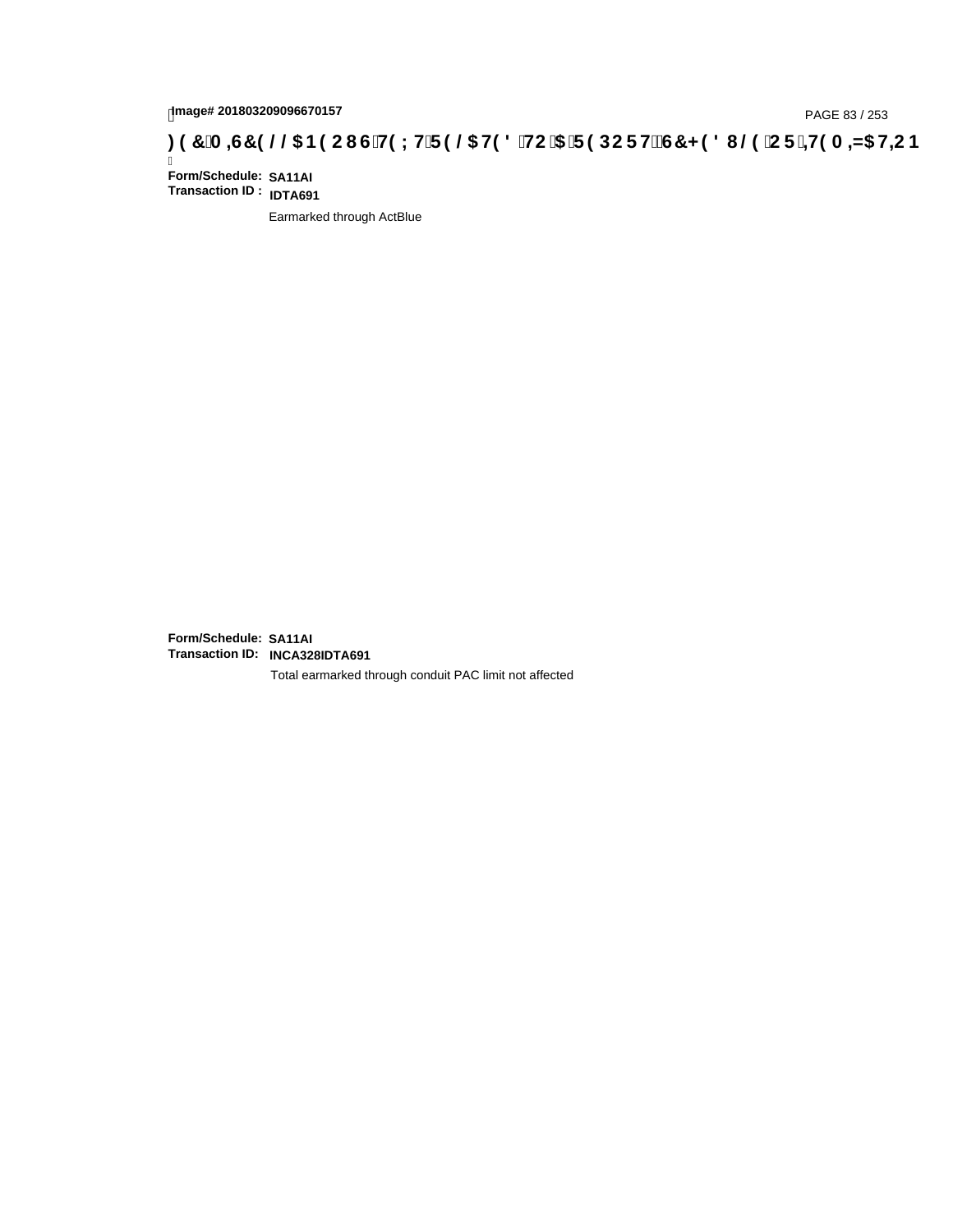|                          | <b>SCHEDULE A (FEC Form 3X)</b> |
|--------------------------|---------------------------------|
| <b>ITEMIZED RECEIPTS</b> |                                 |

FOR LINE NUMBER:<br>(check only one)

PAGE 84 OF 253

|                                                                                                                                                                                                                                                                                         |              | badii balogory or lin<br>Detailed Summary Page | x                                  | 11a             |  | 11 <sub>b</sub>                 | 11c | 12                                 |    |  |  |  |  |  |  |
|-----------------------------------------------------------------------------------------------------------------------------------------------------------------------------------------------------------------------------------------------------------------------------------------|--------------|------------------------------------------------|------------------------------------|-----------------|--|---------------------------------|-----|------------------------------------|----|--|--|--|--|--|--|
|                                                                                                                                                                                                                                                                                         |              |                                                |                                    | 13              |  | 14                              | 15  | 16                                 | 17 |  |  |  |  |  |  |
| Any information copied from such Reports and Statements may not be sold or used by any person for the purpose of soliciting contributions<br>or for commercial purposes, other than using the name and address of any political committee to solicit contributions from such committee. |              |                                                |                                    |                 |  |                                 |     |                                    |    |  |  |  |  |  |  |
| NAME OF COMMITTEE (In Full)                                                                                                                                                                                                                                                             |              |                                                |                                    |                 |  |                                 |     |                                    |    |  |  |  |  |  |  |
| Sister District Project, Inc.                                                                                                                                                                                                                                                           |              |                                                |                                    |                 |  |                                 |     |                                    |    |  |  |  |  |  |  |
| Full Name of Individual (Last, First, Middle Initial) or Full Organization Name<br>Hankin, Michael, , ,<br>А.                                                                                                                                                                           |              |                                                |                                    | Date of Receipt |  |                                 |     |                                    |    |  |  |  |  |  |  |
| Mailing Address 582 6th Avenue                                                                                                                                                                                                                                                          |              |                                                |                                    |                 |  |                                 |     |                                    |    |  |  |  |  |  |  |
|                                                                                                                                                                                                                                                                                         |              |                                                |                                    | $M - M$ /<br>12 |  | $D$ $D$<br>25                   |     | $Y - Y - I$<br>2017                |    |  |  |  |  |  |  |
| City                                                                                                                                                                                                                                                                                    | <b>State</b> | Zip Code                                       |                                    |                 |  | <b>Transaction ID: IDTA930</b>  |     |                                    |    |  |  |  |  |  |  |
| San Francisco                                                                                                                                                                                                                                                                           | CA           | 94118                                          | Amount of Each Receipt this Period |                 |  |                                 |     |                                    |    |  |  |  |  |  |  |
| FEC ID number of contributing<br>federal political committee.                                                                                                                                                                                                                           | C            |                                                |                                    |                 |  |                                 |     | 25.00                              |    |  |  |  |  |  |  |
| Name of Employer (for Individual)                                                                                                                                                                                                                                                       |              | Occupation (for Individual)                    |                                    |                 |  | Memo Item                       |     |                                    |    |  |  |  |  |  |  |
| Google, Inc.<br>Receipt For:                                                                                                                                                                                                                                                            |              | Statistician                                   |                                    |                 |  |                                 |     |                                    |    |  |  |  |  |  |  |
| Primary<br>General                                                                                                                                                                                                                                                                      |              | Aggregate Year-to-Date ▼                       |                                    |                 |  |                                 |     |                                    |    |  |  |  |  |  |  |
| Other (specify) $\blacktriangledown$                                                                                                                                                                                                                                                    |              | 250.00                                         |                                    |                 |  |                                 |     |                                    |    |  |  |  |  |  |  |
| Full Name of Individual (Last, First, Middle Initial) or Full Organization Name                                                                                                                                                                                                         |              |                                                |                                    |                 |  |                                 |     |                                    |    |  |  |  |  |  |  |
| <b>B.</b> Actblue                                                                                                                                                                                                                                                                       |              |                                                |                                    | Date of Receipt |  |                                 |     |                                    |    |  |  |  |  |  |  |
| Mailing Address 14 Arrow Street, Suite 11                                                                                                                                                                                                                                               |              |                                                |                                    | $M - M$<br>12   |  | $D$ $D$<br>31                   |     | Y TYT<br>2017                      |    |  |  |  |  |  |  |
| City                                                                                                                                                                                                                                                                                    | <b>State</b> | Zip Code                                       |                                    |                 |  |                                 |     | Transaction ID: INCA1232IDTA930    |    |  |  |  |  |  |  |
| Cambridge                                                                                                                                                                                                                                                                               | <b>MA</b>    | 02138                                          |                                    |                 |  |                                 |     | Amount of Each Receipt this Period |    |  |  |  |  |  |  |
| FEC ID number of contributing<br>federal political committee.                                                                                                                                                                                                                           | C            |                                                |                                    |                 |  |                                 |     | 25.00                              |    |  |  |  |  |  |  |
| Name of Employer (for Individual)                                                                                                                                                                                                                                                       |              | Occupation (for Individual)                    |                                    | ×               |  | Memo Item                       |     |                                    |    |  |  |  |  |  |  |
| Receipt For:                                                                                                                                                                                                                                                                            |              |                                                |                                    |                 |  |                                 |     |                                    |    |  |  |  |  |  |  |
| Primary<br>General                                                                                                                                                                                                                                                                      |              | Aggregate Year-to-Date ▼                       |                                    |                 |  |                                 |     |                                    |    |  |  |  |  |  |  |
| Other (specify) $\blacktriangledown$                                                                                                                                                                                                                                                    |              | 55581.04                                       |                                    |                 |  |                                 |     |                                    |    |  |  |  |  |  |  |
| Full Name of Individual (Last, First, Middle Initial) or Full Organization Name<br>Hernandez, Kristine T., , ,<br>C.                                                                                                                                                                    |              |                                                |                                    | Date of Receipt |  |                                 |     |                                    |    |  |  |  |  |  |  |
| Mailing Address 562 28th Street                                                                                                                                                                                                                                                         |              |                                                |                                    | $M - M$<br>12   |  | $D$ $D$<br>31                   |     | $Y - Y - Y - Y - Y$<br>2017        |    |  |  |  |  |  |  |
| City                                                                                                                                                                                                                                                                                    | <b>State</b> | Zip Code                                       |                                    |                 |  | <b>Transaction ID: INCA1160</b> |     |                                    |    |  |  |  |  |  |  |
| San Francisco                                                                                                                                                                                                                                                                           | CA           | 94131                                          |                                    |                 |  |                                 |     | Amount of Each Receipt this Period |    |  |  |  |  |  |  |
| FEC ID number of contributing<br>federal political committee.                                                                                                                                                                                                                           | C            |                                                |                                    |                 |  |                                 |     | 250.00                             |    |  |  |  |  |  |  |
| Name of Employer (for Individual)                                                                                                                                                                                                                                                       |              | Occupation (for Individual)                    |                                    |                 |  | Memo Item                       |     |                                    |    |  |  |  |  |  |  |
| n/a                                                                                                                                                                                                                                                                                     |              | Not Employed                                   |                                    |                 |  |                                 |     |                                    |    |  |  |  |  |  |  |
| Receipt For:                                                                                                                                                                                                                                                                            |              | Aggregate Year-to-Date ▼                       |                                    |                 |  |                                 |     |                                    |    |  |  |  |  |  |  |
| Primary<br>General                                                                                                                                                                                                                                                                      |              |                                                |                                    |                 |  |                                 |     |                                    |    |  |  |  |  |  |  |
| Other (specify)                                                                                                                                                                                                                                                                         |              | 250.00                                         |                                    |                 |  |                                 |     |                                    |    |  |  |  |  |  |  |
|                                                                                                                                                                                                                                                                                         |              |                                                |                                    |                 |  |                                 |     | 275.00                             |    |  |  |  |  |  |  |
|                                                                                                                                                                                                                                                                                         |              |                                                |                                    |                 |  |                                 |     |                                    |    |  |  |  |  |  |  |
|                                                                                                                                                                                                                                                                                         |              |                                                |                                    |                 |  |                                 | 一   | $-1$                               |    |  |  |  |  |  |  |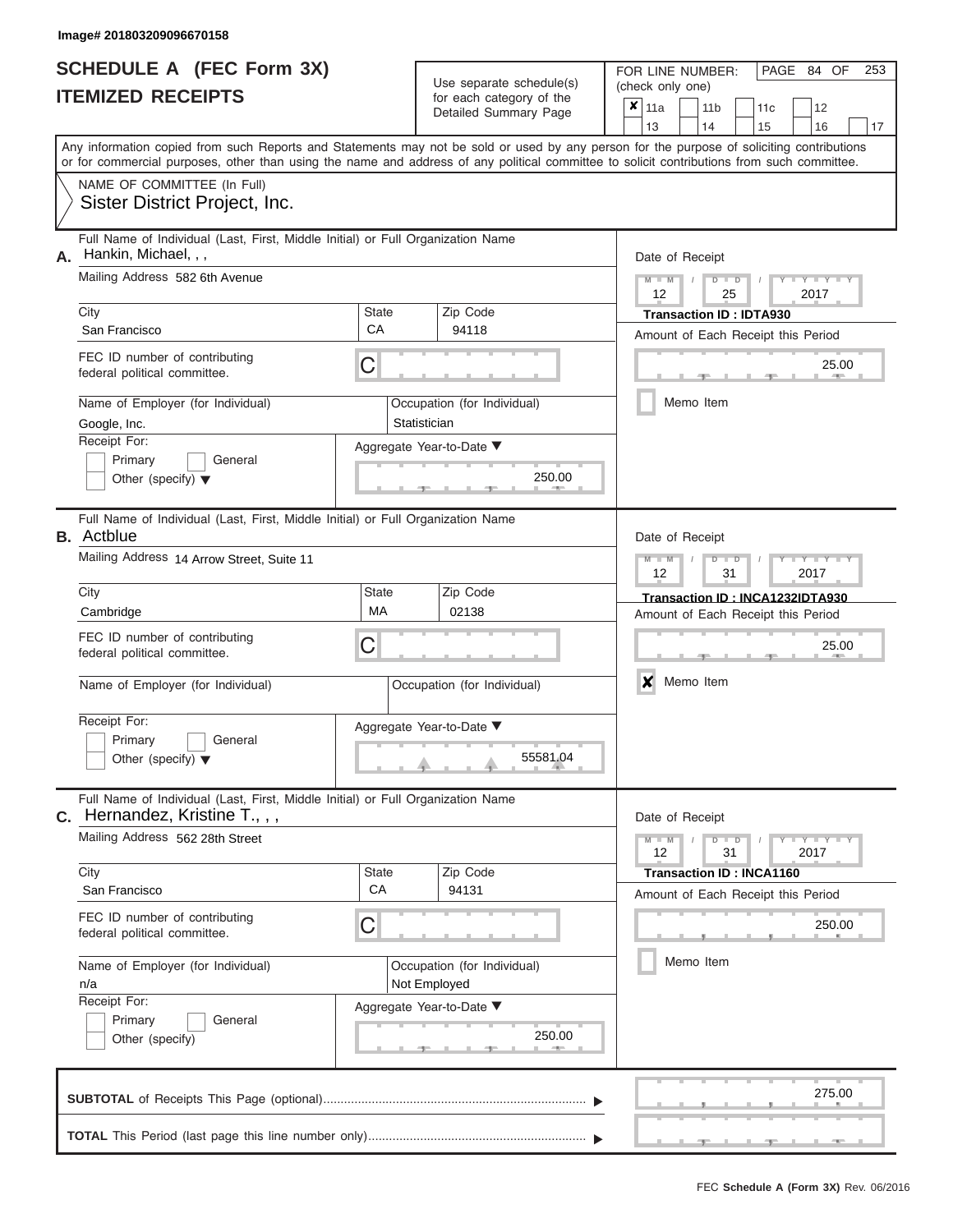# page# 201803209096670159<br>DAGE 85 / 253 PAGE 85 / 253<br>**DAGE 7 JON CONFINED 19 26 H9 8 HC '5 'F 9 DC F H2 G7 < 9 8 I @ 'C F '+H9 A =N5 H=C B : 97 'A =ST 9 @ & B9 C I G 'H9 L H F 9 @ H9 8 'HC '5 'F 9 DC F H2 G7 < 9 8 I**

Ī **Form/Schedule: SA11AI Transaction ID : IDTA930**

Earmarked through Actblue

**Form/Schedule: SA11AI Transaction ID: INCA1232IDTA930**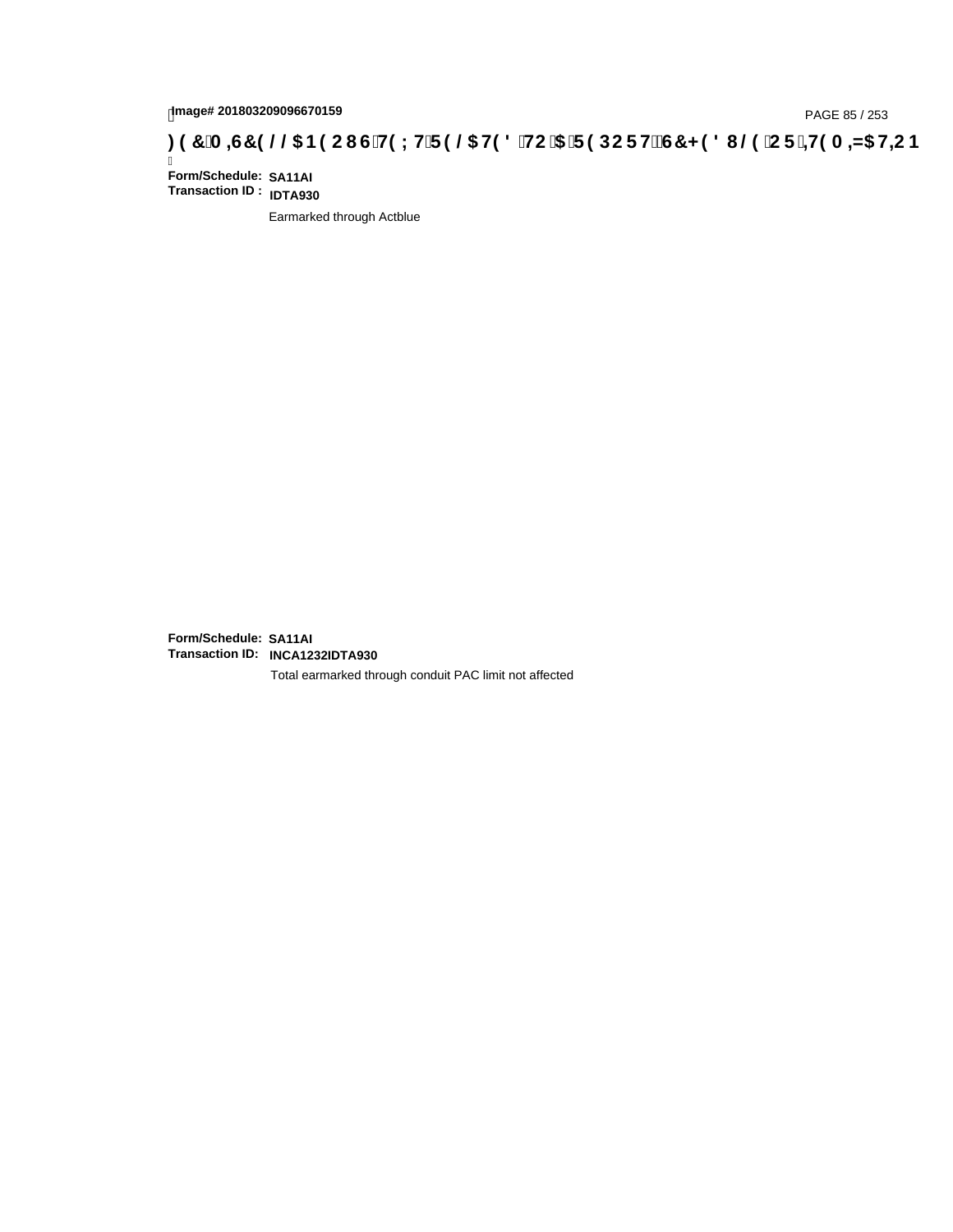|                          | <b>SCHEDULE A (FEC Form 3X)</b> |
|--------------------------|---------------------------------|
| <b>ITEMIZED RECEIPTS</b> |                                 |

Use separate schedule(s) (check only one)<br>for each category of the  $\begin{array}{|c|c|c|c|c|}\hline \textbf{X} & 11a & 1\end{array}$ 

FOR LINE NUMBER:

PAGE 86 OF 253

| IIEMIZED RECEIPIS                                                                                                                                                                                                                                                                                                                                          |                                                                                                                         | for each category of the<br>Detailed Summary Page | ×<br>11a<br>11 <sub>b</sub><br>12<br>11c<br>13<br>14<br>15<br>16<br>17                                                                                                                                                                                                                  |
|------------------------------------------------------------------------------------------------------------------------------------------------------------------------------------------------------------------------------------------------------------------------------------------------------------------------------------------------------------|-------------------------------------------------------------------------------------------------------------------------|---------------------------------------------------|-----------------------------------------------------------------------------------------------------------------------------------------------------------------------------------------------------------------------------------------------------------------------------------------|
|                                                                                                                                                                                                                                                                                                                                                            |                                                                                                                         |                                                   | Any information copied from such Reports and Statements may not be sold or used by any person for the purpose of soliciting contributions<br>or for commercial purposes, other than using the name and address of any political committee to solicit contributions from such committee. |
| NAME OF COMMITTEE (In Full)<br>Sister District Project, Inc.                                                                                                                                                                                                                                                                                               |                                                                                                                         |                                                   |                                                                                                                                                                                                                                                                                         |
| Full Name of Individual (Last, First, Middle Initial) or Full Organization Name<br>Hwang, Susie, , ,<br>А.<br>Mailing Address 159 Melville Avenue<br>City<br>Palo Alto<br>FEC ID number of contributing<br>federal political committee.                                                                                                                    | <b>State</b><br>Zip Code<br>CA<br>94301<br>C                                                                            |                                                   | Date of Receipt<br>$Y - Y - I$<br>D<br>D<br>2017<br>11<br>10<br><b>Transaction ID: IDTA621</b><br>Amount of Each Receipt this Period<br>100.00                                                                                                                                          |
| Name of Employer (for Individual)<br>Susie Hwang<br>Receipt For:<br>Primary<br>General<br>Other (specify) $\blacktriangledown$                                                                                                                                                                                                                             | Occupation (for Individual)<br>Attorney<br>Aggregate Year-to-Date ▼                                                     | 850.00                                            | Memo Item                                                                                                                                                                                                                                                                               |
| Full Name of Individual (Last, First, Middle Initial) or Full Organization Name<br><b>B.</b> Actblue<br>Mailing Address 14 Arrow Street, Suite 11<br>City<br>Cambridge<br>FEC ID number of contributing<br>federal political committee.<br>Name of Employer (for Individual)<br>Receipt For:<br>Primary<br>General<br>Other (specify) $\blacktriangledown$ | Zip Code<br><b>State</b><br>МA<br>02138<br>C<br>Occupation (for Individual)<br>Aggregate Year-to-Date ▼                 | 55581.04                                          | Date of Receipt<br>Y TY<br>M<br>D<br>2017<br>10<br>15<br>Transaction ID: INCA315IDTA621<br>Amount of Each Receipt this Period<br>100.00<br>Memo Item<br>x                                                                                                                               |
| Full Name of Individual (Last, First, Middle Initial) or Full Organization Name<br>$c.$ Hyde, Martha, , ,<br>Mailing Address P.O. Box 191<br>City<br>Philo<br>FEC ID number of contributing<br>federal political committee.<br>Name of Employer (for Individual)<br>n/a<br>Receipt For:<br>Primary<br>General<br>Other (specify)                           | <b>State</b><br>Zip Code<br>CA<br>95466<br>С<br>Occupation (for Individual)<br>Not Employed<br>Aggregate Year-to-Date ▼ | 250.00                                            | Date of Receipt<br>$Y = Y = Y$<br>$\overline{D}$<br>$\blacksquare$<br>$M - M$<br>21<br>07<br>2017<br><b>Transaction ID: IDTA421</b><br>Amount of Each Receipt this Period<br>50.00<br>Memo Item                                                                                         |
|                                                                                                                                                                                                                                                                                                                                                            |                                                                                                                         |                                                   | 150.00                                                                                                                                                                                                                                                                                  |
|                                                                                                                                                                                                                                                                                                                                                            |                                                                                                                         |                                                   |                                                                                                                                                                                                                                                                                         |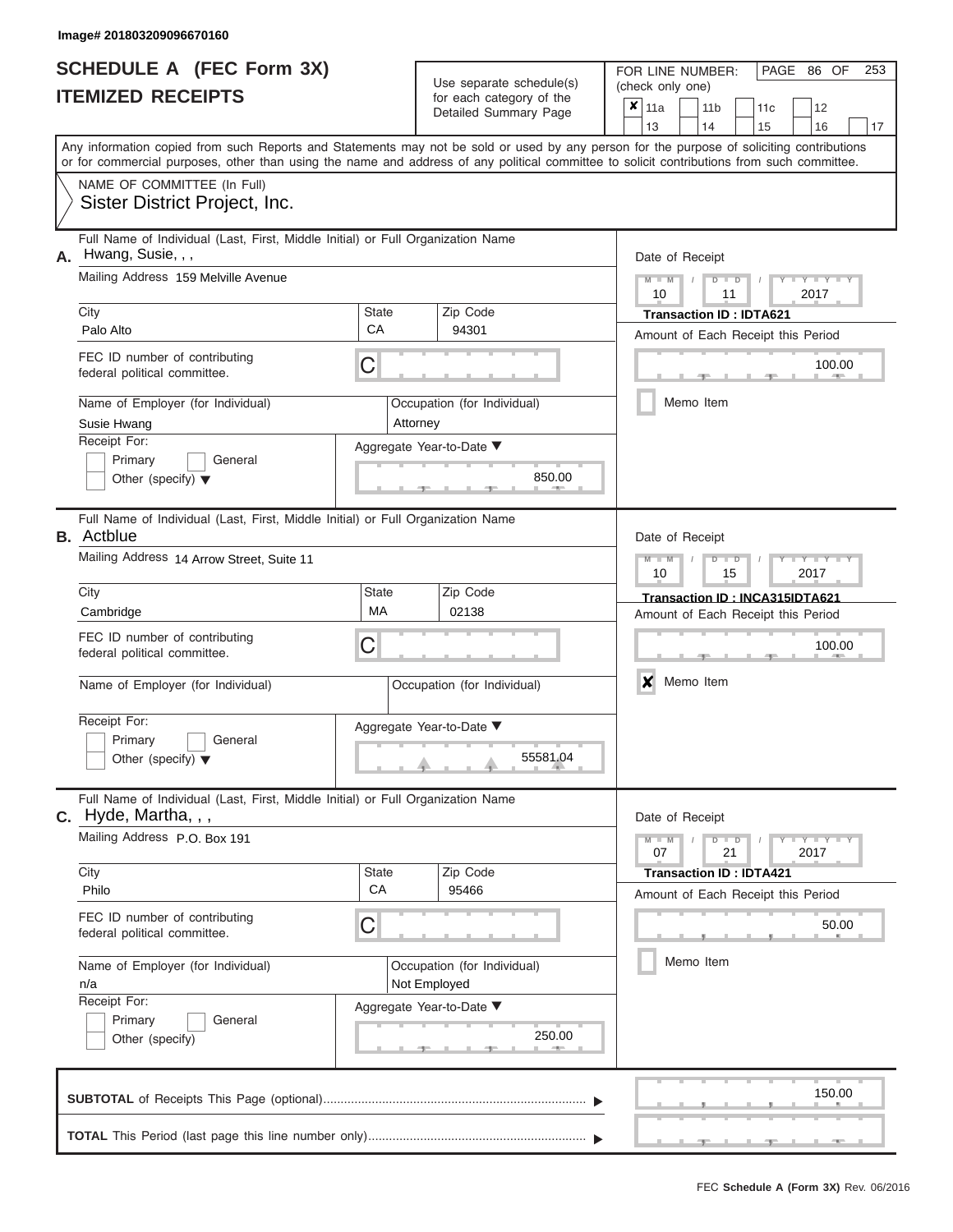## tmage# 201803209096670161<br>DAGE 87 / 253 PAGE 87 / 253<br>**DAGE 97 `A =G7 9 @@ B9 CI G`H9 LH`F 9 @ H9 8 `HC`5 `F 9 DC F Hž G7 < 9 8 I @ `C F `<del>± I</del>9 A =N5 H=C B**

Ī **Form/Schedule: SA11AI Transaction ID : IDTA621**

Earmarked Through Actblue

**Form/Schedule: SA11AI Transaction ID: INCA315IDTA621**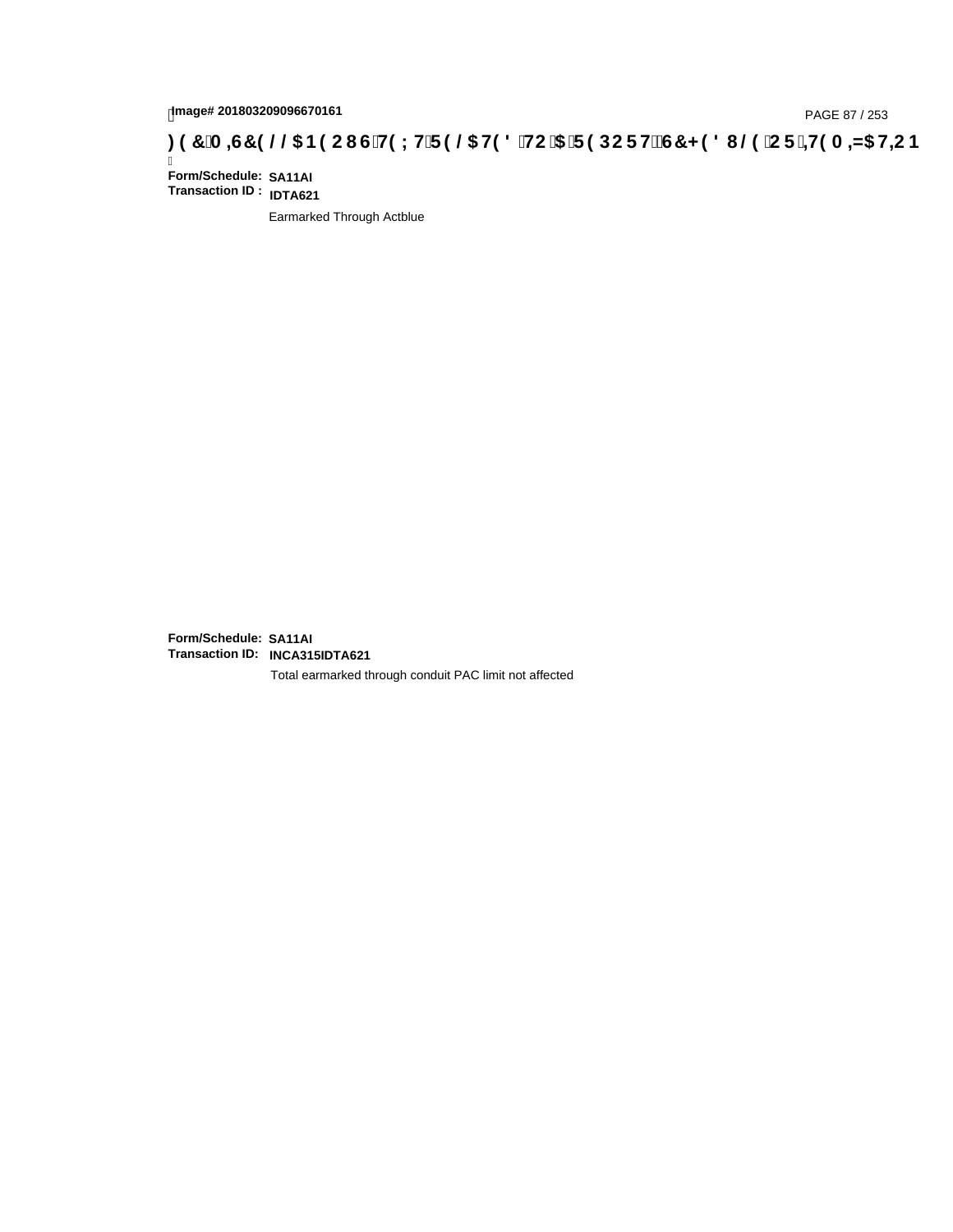## tmage# 201803209096670162<br>DAGE 88 / 253 PAGE 88 / 253<br>**DAGE 740 OF 149 A ⇒NS H+C IS THIS LITE 9 ©S H9 8 `HC `5 `F 9 DC F HŽ G7 < 9 8 I @9 `C F `<del>4 I</del>9 A ⇒N5 H+C B ؛**

Ī **Form/Schedule: SA11AI Transaction ID : IDTA421**

Earmarked Through Actblue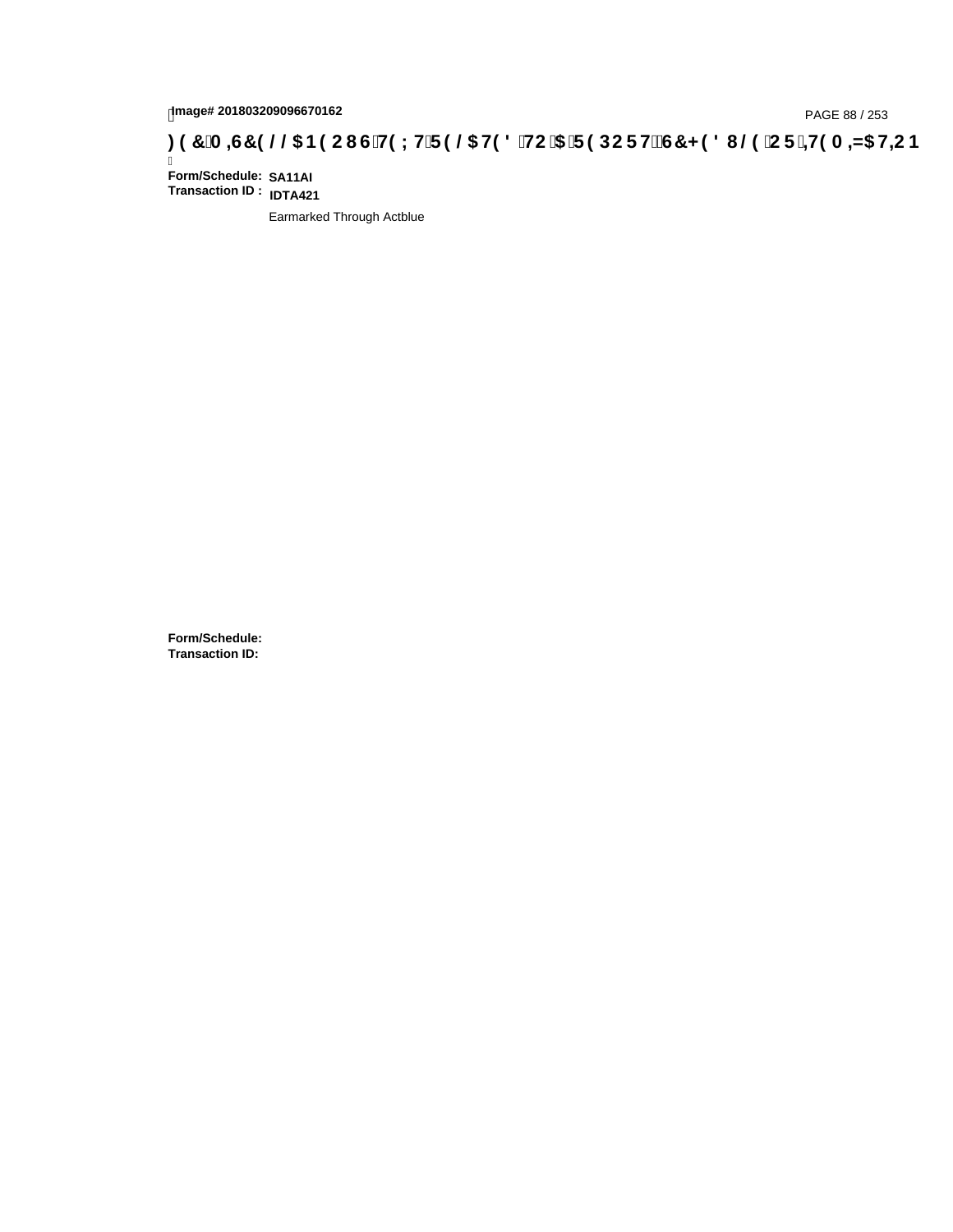|                          | <b>SCHEDULE A (FEC Form 3X)</b> |  |
|--------------------------|---------------------------------|--|
| <b>ITEMIZED RECEIPTS</b> |                                 |  |

Use separate schedule(s)

FOR LINE NUMBER:<br>(check only one)

PAGE 89 OF 253

|    | IIEMIZED REGEIPIJ                                                                                                                                                                                                                                                                       |                    |                                             | for each category of the<br>Detailed Summary Page | ×<br>11a<br>13             |           | 11 <sub>b</sub><br>14 |                      | 11c<br>15                      | 12<br>16                               | 17         |
|----|-----------------------------------------------------------------------------------------------------------------------------------------------------------------------------------------------------------------------------------------------------------------------------------------|--------------------|---------------------------------------------|---------------------------------------------------|----------------------------|-----------|-----------------------|----------------------|--------------------------------|----------------------------------------|------------|
|    | Any information copied from such Reports and Statements may not be sold or used by any person for the purpose of soliciting contributions<br>or for commercial purposes, other than using the name and address of any political committee to solicit contributions from such committee. |                    |                                             |                                                   |                            |           |                       |                      |                                |                                        |            |
|    | NAME OF COMMITTEE (In Full)<br>Sister District Project, Inc.                                                                                                                                                                                                                            |                    |                                             |                                                   |                            |           |                       |                      |                                |                                        |            |
| А. | Full Name of Individual (Last, First, Middle Initial) or Full Organization Name<br>Actblue<br>Mailing Address 14 Arrow Street, Suite 11                                                                                                                                                 |                    |                                             |                                                   | Date of Receipt<br>$M - M$ |           |                       | $D$ $D$              |                                | Y I Y I                                |            |
|    | City                                                                                                                                                                                                                                                                                    | State              | Zip Code                                    |                                                   | 07                         |           |                       | 23                   |                                | 2017<br>Transaction ID: INCA225IDTA421 |            |
|    | Cambridge                                                                                                                                                                                                                                                                               | МA                 | 02138                                       |                                                   |                            |           |                       |                      |                                | Amount of Each Receipt this Period     |            |
|    | FEC ID number of contributing<br>federal political committee.                                                                                                                                                                                                                           | C                  |                                             |                                                   |                            |           |                       |                      |                                |                                        | 50.00      |
|    | Name of Employer (for Individual)                                                                                                                                                                                                                                                       |                    | Occupation (for Individual)                 |                                                   | X                          | Memo Item |                       |                      |                                |                                        |            |
|    | Receipt For:<br>Primary<br>General<br>Other (specify) $\blacktriangledown$                                                                                                                                                                                                              |                    | Aggregate Year-to-Date ▼                    | 55581.04                                          |                            |           |                       |                      |                                |                                        |            |
|    | Full Name of Individual (Last, First, Middle Initial) or Full Organization Name<br><b>B.</b> Hyde, Martha, , ,                                                                                                                                                                          |                    |                                             |                                                   | Date of Receipt            |           |                       |                      |                                |                                        |            |
|    | Mailing Address P.O. Box 191                                                                                                                                                                                                                                                            |                    |                                             |                                                   | $M - M$<br>12              |           |                       | $D$ $\Box$ $D$<br>19 |                                | $T - Y = T - T$<br>2017                |            |
|    | City<br>Philo                                                                                                                                                                                                                                                                           | State<br>CA        | Zip Code<br>95466                           |                                                   |                            |           |                       |                      | <b>Transaction ID: INCA942</b> | Amount of Each Receipt this Period     |            |
|    | FEC ID number of contributing<br>federal political committee.                                                                                                                                                                                                                           | С                  | 100.00                                      |                                                   |                            |           |                       |                      |                                |                                        |            |
|    | Name of Employer (for Individual)<br>n/a                                                                                                                                                                                                                                                |                    | Occupation (for Individual)<br>Not Employed |                                                   |                            | Memo Item |                       |                      |                                |                                        |            |
|    | Receipt For:<br>Primary<br>General<br>Other (specify) $\blacktriangledown$                                                                                                                                                                                                              |                    | Aggregate Year-to-Date ▼                    | 250.00                                            |                            |           |                       |                      |                                |                                        |            |
|    | Full Name of Individual (Last, First, Middle Initial) or Full Organization Name<br>$c.$ Joseph, Pamela, , ,                                                                                                                                                                             |                    |                                             |                                                   | Date of Receipt            |           |                       |                      |                                |                                        |            |
|    | Mailing Address 407 Aspen Oak Drive                                                                                                                                                                                                                                                     |                    |                                             |                                                   | $M - M$<br>11              |           |                       | $D$ $\Box$ $D$<br>16 |                                | Y FYLY FY<br>2017                      |            |
|    | City<br>Aspen                                                                                                                                                                                                                                                                           | <b>State</b><br>CO | Zip Code<br>81611                           |                                                   |                            |           |                       |                      | <b>Transaction ID: INCA636</b> | Amount of Each Receipt this Period     |            |
|    | FEC ID number of contributing<br>federal political committee.                                                                                                                                                                                                                           | С                  |                                             |                                                   |                            |           |                       |                      |                                | 250.00                                 | <b>COL</b> |
|    | Name of Employer (for Individual)<br>Pamela Joseph                                                                                                                                                                                                                                      | Artist             | Occupation (for Individual)                 |                                                   |                            | Memo Item |                       |                      |                                |                                        |            |
|    | Receipt For:<br>Primary<br>General<br>Other (specify)                                                                                                                                                                                                                                   |                    | Aggregate Year-to-Date ▼                    | 250.00<br><b>1. 200</b>                           |                            |           |                       |                      |                                |                                        |            |
|    |                                                                                                                                                                                                                                                                                         |                    |                                             |                                                   |                            |           |                       |                      |                                | 350.00                                 |            |
|    |                                                                                                                                                                                                                                                                                         |                    |                                             |                                                   |                            |           |                       |                      |                                |                                        |            |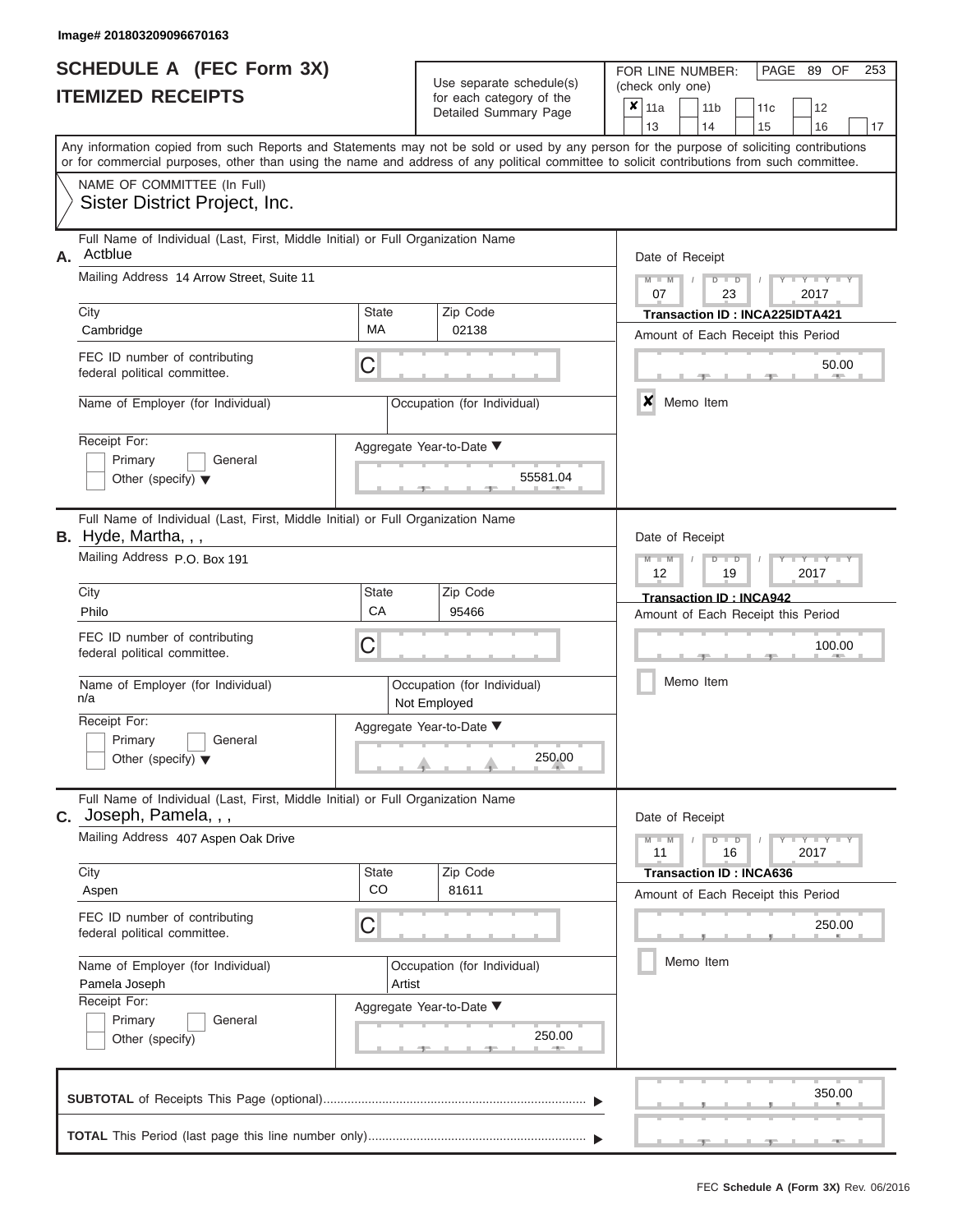# page# 201803209096670164<br>Denge# 201803209096670164<br>**(OD, CF + H9 A = A/5 H=C B + C) + C + G + H9 L H F 9 @ H9 8 FIC '5 F 9 DC F H** $\breve{c}$ **G7 < 9 8 I @ 'C F + H9 A = A/5 H=C B**

Ī **Form/Schedule: SA11AI Transaction ID : INCA225IDTA421**

Total Earmarked Through Conduit PAC Limit Not Affected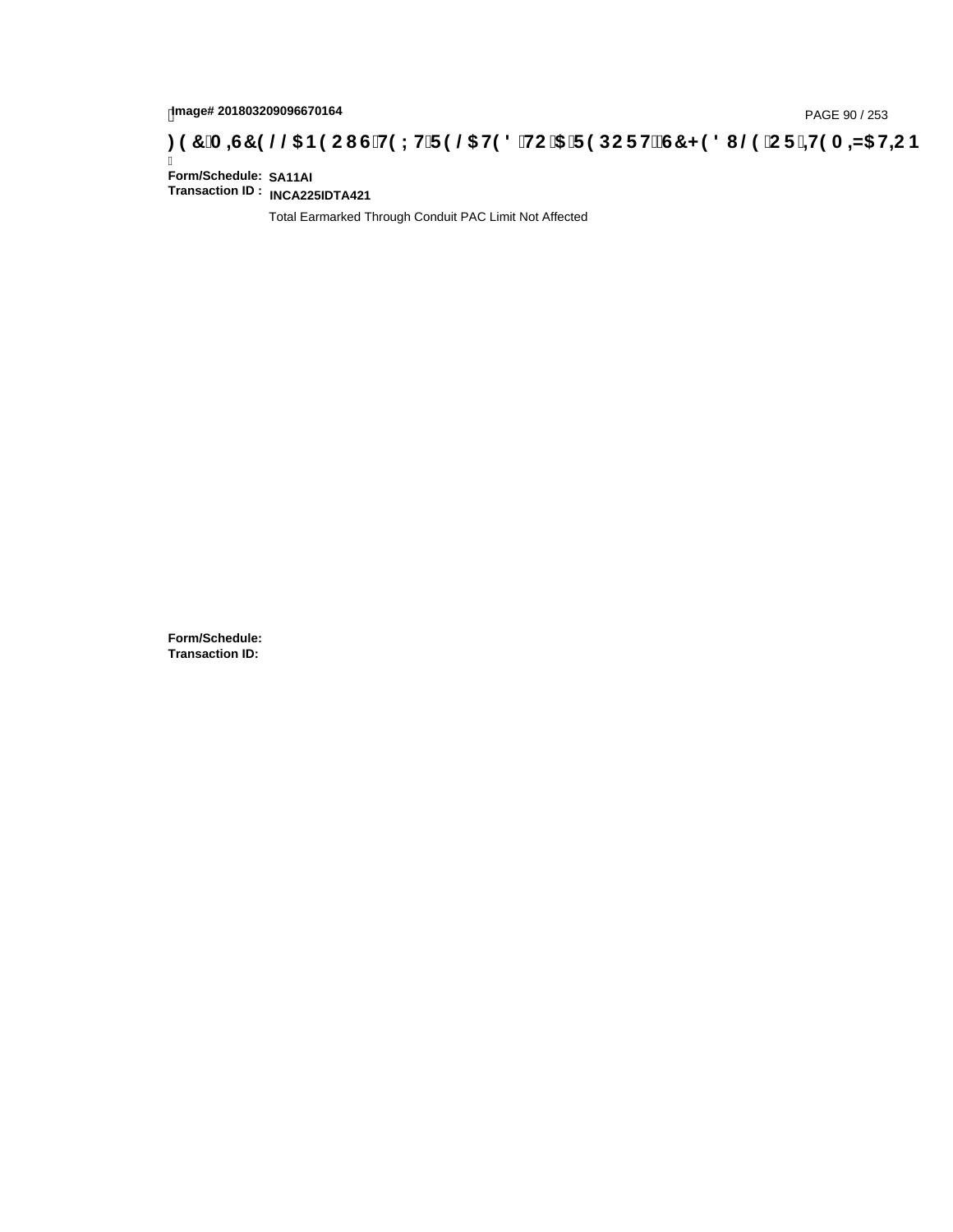|                          | SCHEDULE A (FEC Form 3X) |
|--------------------------|--------------------------|
| <b>ITEMIZED RECEIPTS</b> |                          |

FOR LINE NUMBER:<br>(check only one)

PAGE 91 OF 253

|    |                                                                                                                                            |                          |  | babii batogory<br>Detailed Summary Page | x      | 11a             |  | 11 <sub>b</sub> |               | 11c                            | 12                                 |    |  |  |  |  |
|----|--------------------------------------------------------------------------------------------------------------------------------------------|--------------------------|--|-----------------------------------------|--------|-----------------|--|-----------------|---------------|--------------------------------|------------------------------------|----|--|--|--|--|
|    | Any information copied from such Reports and Statements may not be sold or used by any person for the purpose of soliciting contributions  |                          |  |                                         |        | 13              |  | 14              |               | 15                             | 16                                 | 17 |  |  |  |  |
|    | or for commercial purposes, other than using the name and address of any political committee to solicit contributions from such committee. |                          |  |                                         |        |                 |  |                 |               |                                |                                    |    |  |  |  |  |
|    | NAME OF COMMITTEE (In Full)                                                                                                                |                          |  |                                         |        |                 |  |                 |               |                                |                                    |    |  |  |  |  |
|    | Sister District Project, Inc.                                                                                                              |                          |  |                                         |        |                 |  |                 |               |                                |                                    |    |  |  |  |  |
| А. | Full Name of Individual (Last, First, Middle Initial) or Full Organization Name<br>Kaboolian, Linda, , ,                                   |                          |  |                                         |        | Date of Receipt |  |                 |               |                                |                                    |    |  |  |  |  |
|    | Mailing Address 23 Highland Street                                                                                                         |                          |  |                                         |        | $M - M$<br>11   |  |                 | $D$ $D$<br>03 |                                | $Y - Y - I$<br>2017                |    |  |  |  |  |
|    | City                                                                                                                                       | <b>State</b>             |  | Zip Code                                |        |                 |  |                 |               | <b>Transaction ID: IDTA806</b> |                                    |    |  |  |  |  |
|    | Cambridge                                                                                                                                  | МA                       |  | 02138                                   |        |                 |  |                 |               |                                | Amount of Each Receipt this Period |    |  |  |  |  |
|    | FEC ID number of contributing<br>federal political committee.                                                                              | С                        |  |                                         | 100.00 |                 |  |                 |               |                                |                                    |    |  |  |  |  |
|    | Name of Employer (for Individual)<br><b>Harvard University</b>                                                                             | Professor                |  | Occupation (for Individual)             |        |                 |  | Memo Item       |               |                                |                                    |    |  |  |  |  |
|    | Receipt For:                                                                                                                               | Aggregate Year-to-Date ▼ |  |                                         |        |                 |  |                 |               |                                |                                    |    |  |  |  |  |
|    | Primary<br>General<br>Other (specify) $\blacktriangledown$                                                                                 |                          |  |                                         |        |                 |  |                 |               |                                |                                    |    |  |  |  |  |
|    | Full Name of Individual (Last, First, Middle Initial) or Full Organization Name<br><b>B.</b> Actblue                                       |                          |  |                                         |        | Date of Receipt |  |                 |               |                                |                                    |    |  |  |  |  |
|    | Mailing Address 14 Arrow Street, Suite 11                                                                                                  |                          |  |                                         |        | $M - M$<br>11   |  |                 | $D$ $D$<br>05 |                                | $Y - Y$<br>2017                    |    |  |  |  |  |
|    | City                                                                                                                                       | <b>State</b>             |  | Zip Code                                |        |                 |  |                 |               |                                | Transaction ID: INCA347IDTA806     |    |  |  |  |  |
|    | Cambridge                                                                                                                                  | MA                       |  | 02138                                   |        |                 |  |                 |               |                                | Amount of Each Receipt this Period |    |  |  |  |  |
|    | FEC ID number of contributing<br>federal political committee.                                                                              | С                        |  |                                         |        | 100.00          |  |                 |               |                                |                                    |    |  |  |  |  |
|    | Name of Employer (for Individual)                                                                                                          |                          |  | Occupation (for Individual)             |        | X               |  | Memo Item       |               |                                |                                    |    |  |  |  |  |
|    | Receipt For:<br>Primary<br>General<br>Other (specify) $\blacktriangledown$                                                                 | Aggregate Year-to-Date ▼ |  | 55581.04                                |        |                 |  |                 |               |                                |                                    |    |  |  |  |  |
|    |                                                                                                                                            |                          |  |                                         |        |                 |  |                 |               |                                |                                    |    |  |  |  |  |
|    | Full Name of Individual (Last, First, Middle Initial) or Full Organization Name<br>C. Kaboolian, Linda, , ,                                |                          |  |                                         |        | Date of Receipt |  |                 |               |                                |                                    |    |  |  |  |  |
|    | Mailing Address 23 Highland Street                                                                                                         |                          |  |                                         |        | $M - M$<br>11   |  |                 | $D$ $D$<br>03 |                                | Y = Y = Y = Y<br>2017              |    |  |  |  |  |
|    | City                                                                                                                                       | <b>State</b><br>МA       |  | Zip Code<br>02138                       |        |                 |  |                 |               | <b>Transaction ID: IDTA805</b> |                                    |    |  |  |  |  |
|    | Cambridge                                                                                                                                  |                          |  |                                         |        |                 |  |                 |               |                                | Amount of Each Receipt this Period |    |  |  |  |  |
|    | FEC ID number of contributing<br>federal political committee.                                                                              | С                        |  |                                         |        |                 |  |                 |               |                                | 200.00                             |    |  |  |  |  |
|    | Name of Employer (for Individual)<br><b>Harvard University</b>                                                                             | Professor                |  | Occupation (for Individual)             |        |                 |  | Memo Item       |               |                                |                                    |    |  |  |  |  |
|    | Receipt For:                                                                                                                               | Aggregate Year-to-Date ▼ |  |                                         |        |                 |  |                 |               |                                |                                    |    |  |  |  |  |
|    | Primary<br>General<br>Other (specify)                                                                                                      |                          |  | 300.00                                  |        |                 |  |                 |               |                                |                                    |    |  |  |  |  |
|    |                                                                                                                                            |                          |  |                                         |        |                 |  |                 |               |                                | 300.00                             |    |  |  |  |  |
|    |                                                                                                                                            |                          |  |                                         |        |                 |  |                 |               |                                |                                    |    |  |  |  |  |
|    |                                                                                                                                            |                          |  |                                         |        |                 |  |                 |               |                                |                                    |    |  |  |  |  |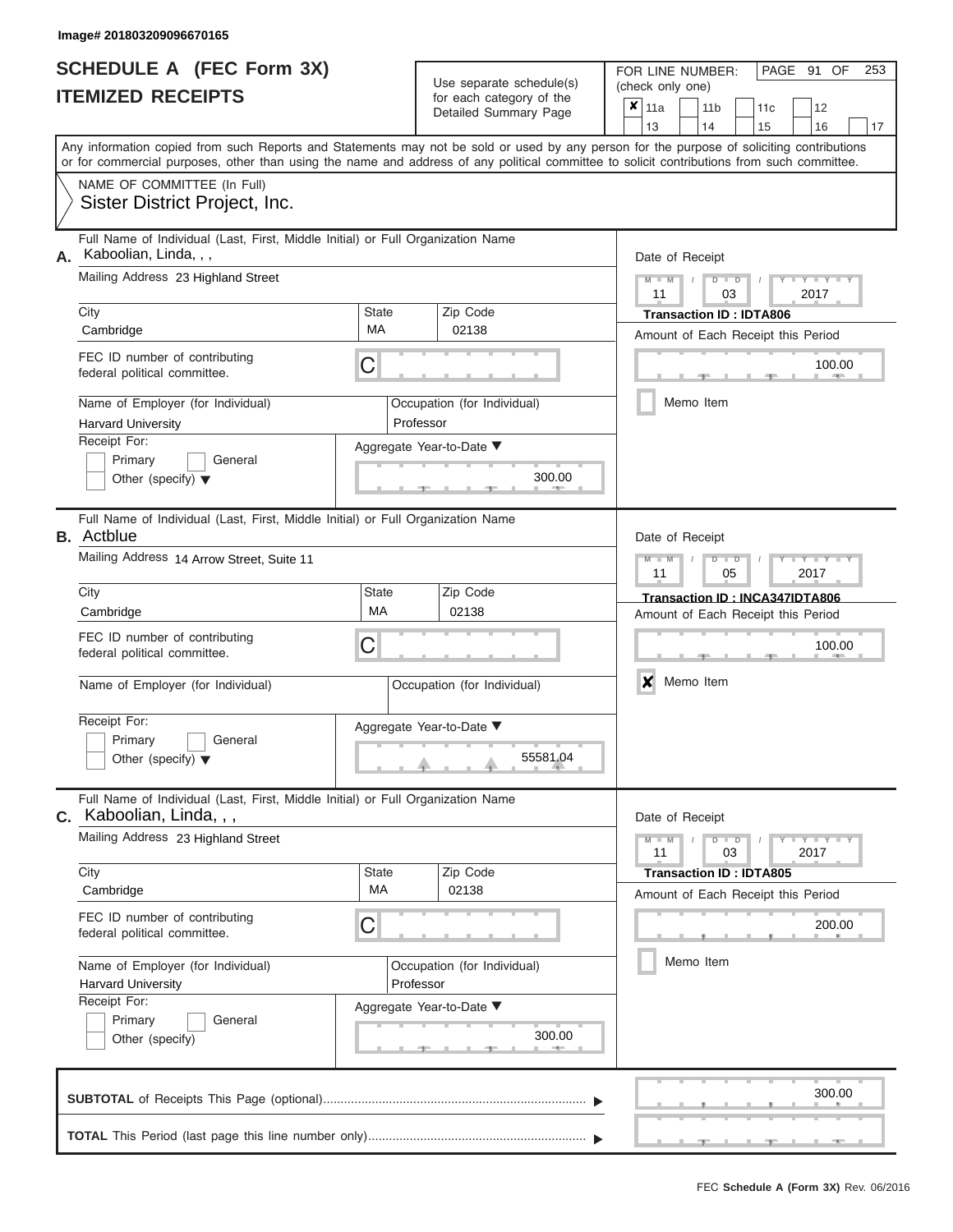# tmage# 201803209096670166<br>DAGE 92 / 253 DOC PHO US HO 15 TP 9 DOC FH2 G7 < 9 8 I @ CF in A A A HO H + 19 A - A SH + C B بـ 37 `A = 45 H + C B

Ī **Form/Schedule: SA11AI Transaction ID : IDTA806**

Earmarked through ActBlue

**Form/Schedule: SA11AI Transaction ID: INCA347IDTA806**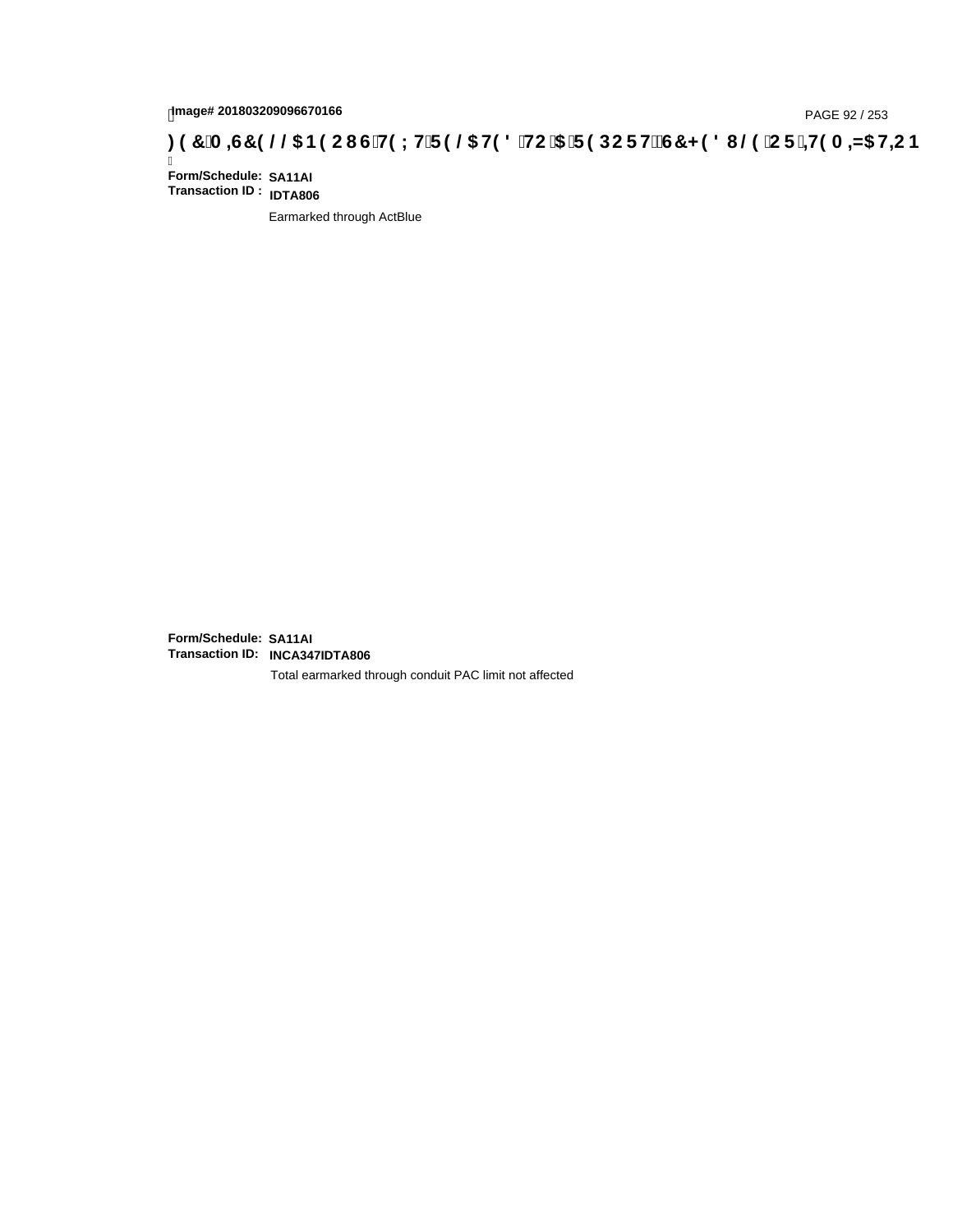# page# 201803209096670167<br>Denge# 201803209096670167 (G`H9LH`F9 @ H98 `HC `5 `F9 DCF HžG7 < 98 I @ `CF `<del>J I</del>9 A <del>A</del>5 H=C B : 97 `A =67 9 @ B9 C I G`H9 LH`F 9 @ H98 `HC `5 `F 9 DCF HžG7 < 98 I @ `CF `<del>J I</del>9 A =N5 H=C B

Ī **Form/Schedule: SA11AI Transaction ID : IDTA805**

Earmarked through ActBlue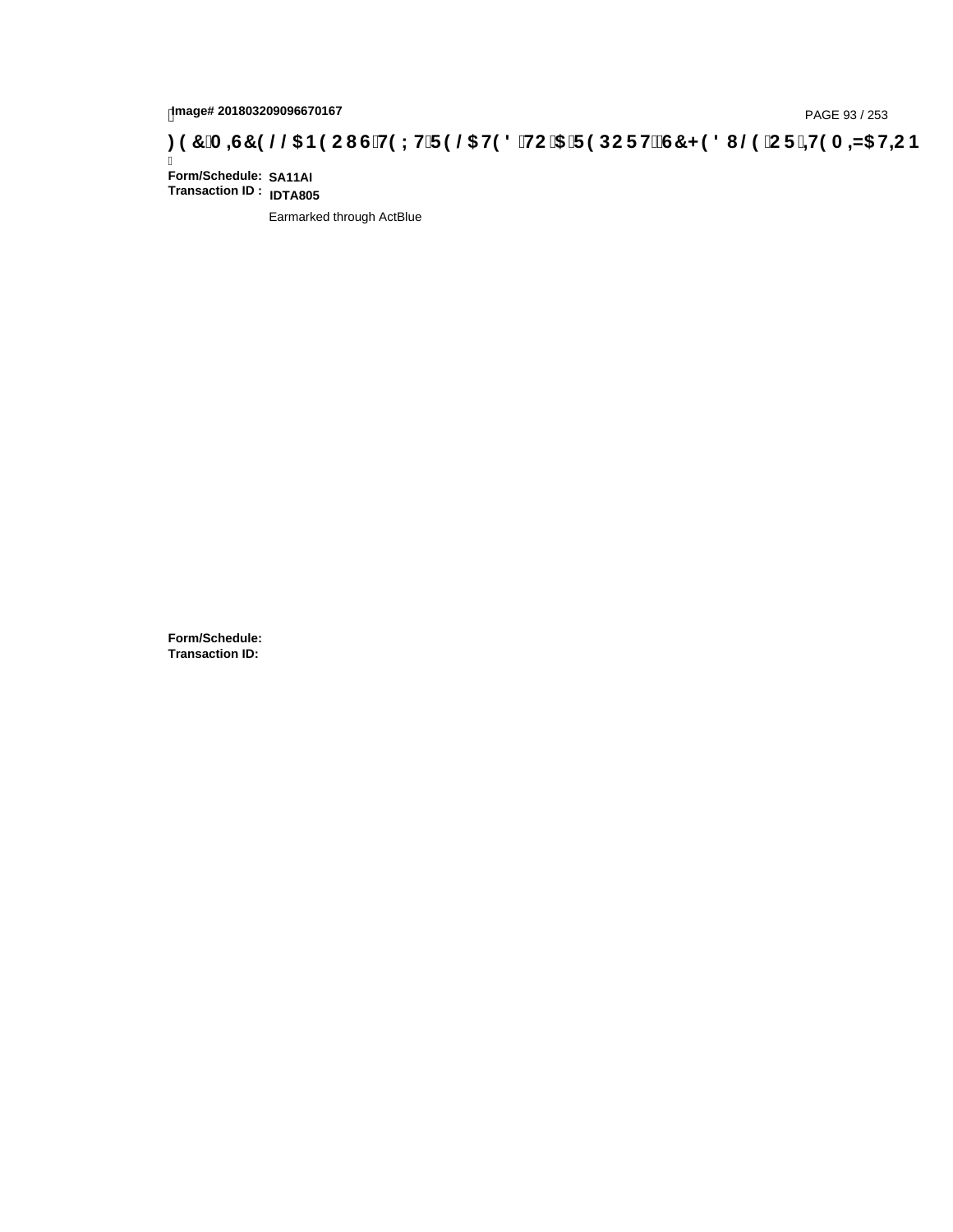|                          | <b>SCHEDULE A (FEC Form 3X)</b> |
|--------------------------|---------------------------------|
| <b>ITEMIZED RECEIPTS</b> |                                 |

| SCHEDULE A (FEC Form 3X)<br><b>ITEMIZED RECEIPTS</b>                                                              | Use separate schedule(s)<br>for each category of the<br>Detailed Summary Page | 253<br>FOR LINE NUMBER:<br>PAGE 94 OF<br>(check only one)<br>$\boldsymbol{x}$<br>11a<br>11 <sub>b</sub><br>12<br>11 <sub>c</sub>                                                                                                                                                        |
|-------------------------------------------------------------------------------------------------------------------|-------------------------------------------------------------------------------|-----------------------------------------------------------------------------------------------------------------------------------------------------------------------------------------------------------------------------------------------------------------------------------------|
|                                                                                                                   |                                                                               | 13<br>14<br>15<br>16<br>17                                                                                                                                                                                                                                                              |
|                                                                                                                   |                                                                               | Any information copied from such Reports and Statements may not be sold or used by any person for the purpose of soliciting contributions<br>or for commercial purposes, other than using the name and address of any political committee to solicit contributions from such committee. |
| NAME OF COMMITTEE (In Full)<br>Sister District Project, Inc.                                                      |                                                                               |                                                                                                                                                                                                                                                                                         |
| Full Name of Individual (Last, First, Middle Initial) or Full Organization Name<br>Actblue<br>Α.                  |                                                                               | Date of Receipt                                                                                                                                                                                                                                                                         |
| Mailing Address 14 Arrow Street, Suite 11                                                                         |                                                                               | $M = M$ /<br>Y TYT<br>$D$ $D$<br>11<br>05<br>2017                                                                                                                                                                                                                                       |
| City                                                                                                              | Zip Code<br><b>State</b>                                                      | Transaction ID: INCA347IDTA805                                                                                                                                                                                                                                                          |
| Cambridge                                                                                                         | MA<br>02138                                                                   | Amount of Each Receipt this Period                                                                                                                                                                                                                                                      |
| FEC ID number of contributing<br>federal political committee.                                                     | C                                                                             | 200.00<br><b>1. 400</b>                                                                                                                                                                                                                                                                 |
| Name of Employer (for Individual)                                                                                 | Occupation (for Individual)                                                   | ×<br>Memo Item                                                                                                                                                                                                                                                                          |
| Receipt For:                                                                                                      | Aggregate Year-to-Date ▼                                                      |                                                                                                                                                                                                                                                                                         |
| Primary<br>General<br>Other (specify) $\blacktriangledown$                                                        | 55581.04                                                                      |                                                                                                                                                                                                                                                                                         |
| Full Name of Individual (Last, First, Middle Initial) or Full Organization Name<br>B. Kahler, Ryan A., , ,        |                                                                               | Date of Receipt                                                                                                                                                                                                                                                                         |
| Mailing Address 7350 16th Avenue, NW                                                                              |                                                                               | $M - M$<br>$D$ $\Box$ $D$<br>$T - Y = T - T$<br>12<br>2017<br>30                                                                                                                                                                                                                        |
| City                                                                                                              | State<br>Zip Code                                                             | Transaction ID: INCA1166                                                                                                                                                                                                                                                                |
| Seattle                                                                                                           | WA<br>98117                                                                   | Amount of Each Receipt this Period                                                                                                                                                                                                                                                      |
| FEC ID number of contributing<br>federal political committee.                                                     | C                                                                             | 481.64                                                                                                                                                                                                                                                                                  |
| Name of Employer (for Individual)<br>Department of Homeland Security                                              | Occupation (for Individual)<br>Attorney                                       | Memo Item                                                                                                                                                                                                                                                                               |
| Receipt For:                                                                                                      | Aggregate Year-to-Date ▼                                                      |                                                                                                                                                                                                                                                                                         |
| Primary<br>General<br>Other (specify) $\blacktriangledown$                                                        | 481.64                                                                        |                                                                                                                                                                                                                                                                                         |
| Full Name of Individual (Last, First, Middle Initial) or Full Organization Name<br>C. Kanarek, Alexis Simmon, , , |                                                                               | Date of Receipt                                                                                                                                                                                                                                                                         |
| Mailing Address 1975 Northland Avenue                                                                             |                                                                               | $M - M$<br>$D$ $D$<br>$-Y - Y - Y$<br>11<br>08<br>2017                                                                                                                                                                                                                                  |
| City<br><b>Highland Park</b>                                                                                      | Zip Code<br><b>State</b><br>IL<br>60035                                       | <b>Transaction ID: INCA478</b><br>Amount of Each Receipt this Period                                                                                                                                                                                                                    |
| FEC ID number of contributing<br>federal political committee.                                                     | C                                                                             | 100.00                                                                                                                                                                                                                                                                                  |
| Name of Employer (for Individual)<br>David Kanarek MD LLC                                                         | Occupation (for Individual)<br>Bookkeeper                                     | Memo Item                                                                                                                                                                                                                                                                               |
| Receipt For:<br>Primary<br>General<br>Other (specify)                                                             | Aggregate Year-to-Date ▼<br>379.16                                            |                                                                                                                                                                                                                                                                                         |
|                                                                                                                   |                                                                               | 581.64                                                                                                                                                                                                                                                                                  |
|                                                                                                                   |                                                                               |                                                                                                                                                                                                                                                                                         |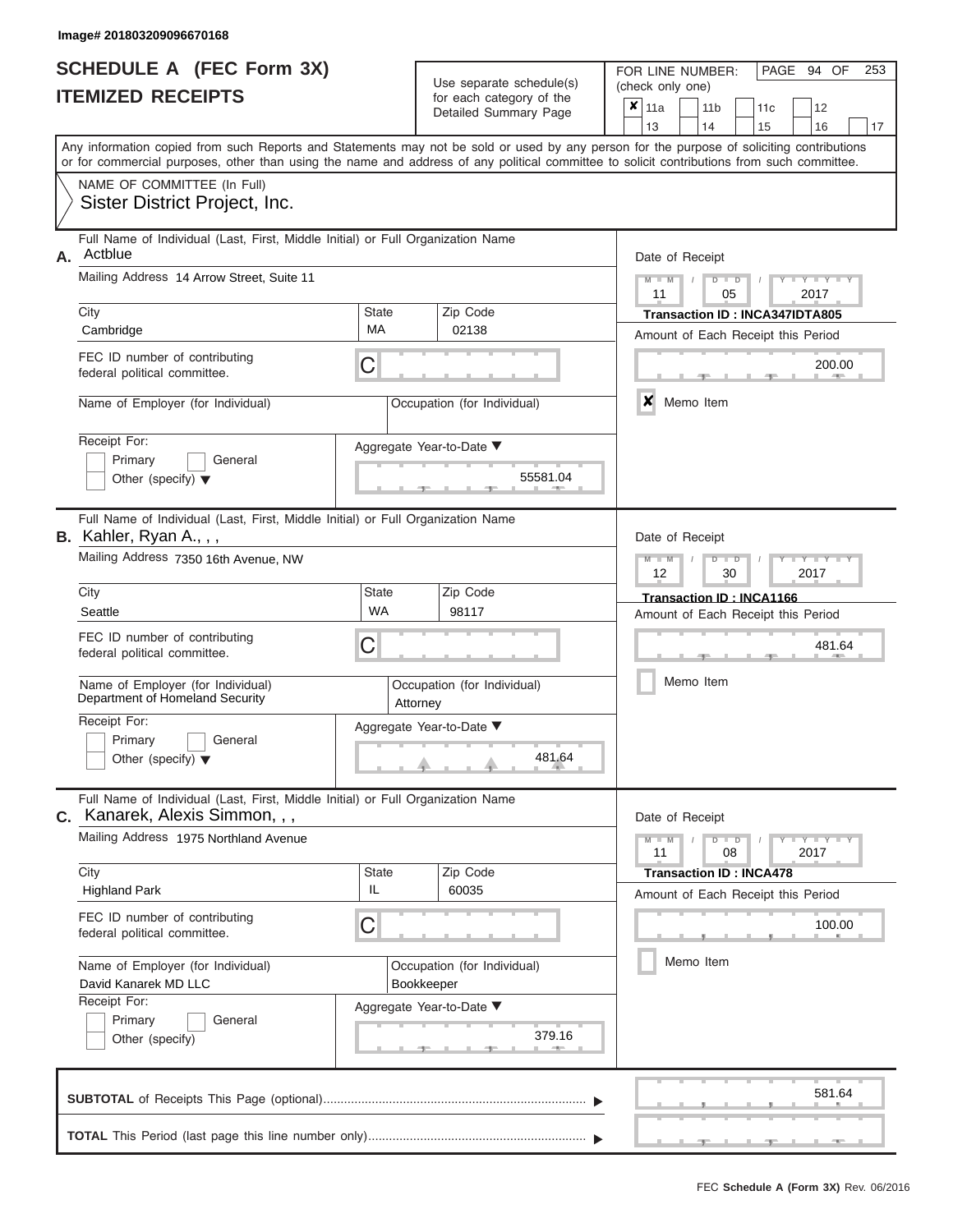# page# 201803209096670169<br>DAGE 95 / 253 DOC THOLH F 9 @ H9 8 HC '5 'F 9 DC F Hz G7 < 9 8 I @ 'C F '<del>1 I</del>9 A <del>A</del>5 H=C B : 97 'A =G7 9 @ & B9 C I G 'H9 LH F 9 @ H9 8 'HC '5 'F 9 DC F Hz G7 < 9 8 I

Ī **Form/Schedule: SA11AI Transaction ID : INCA347IDTA805**

Total earmarked through conduit PAC limit not affected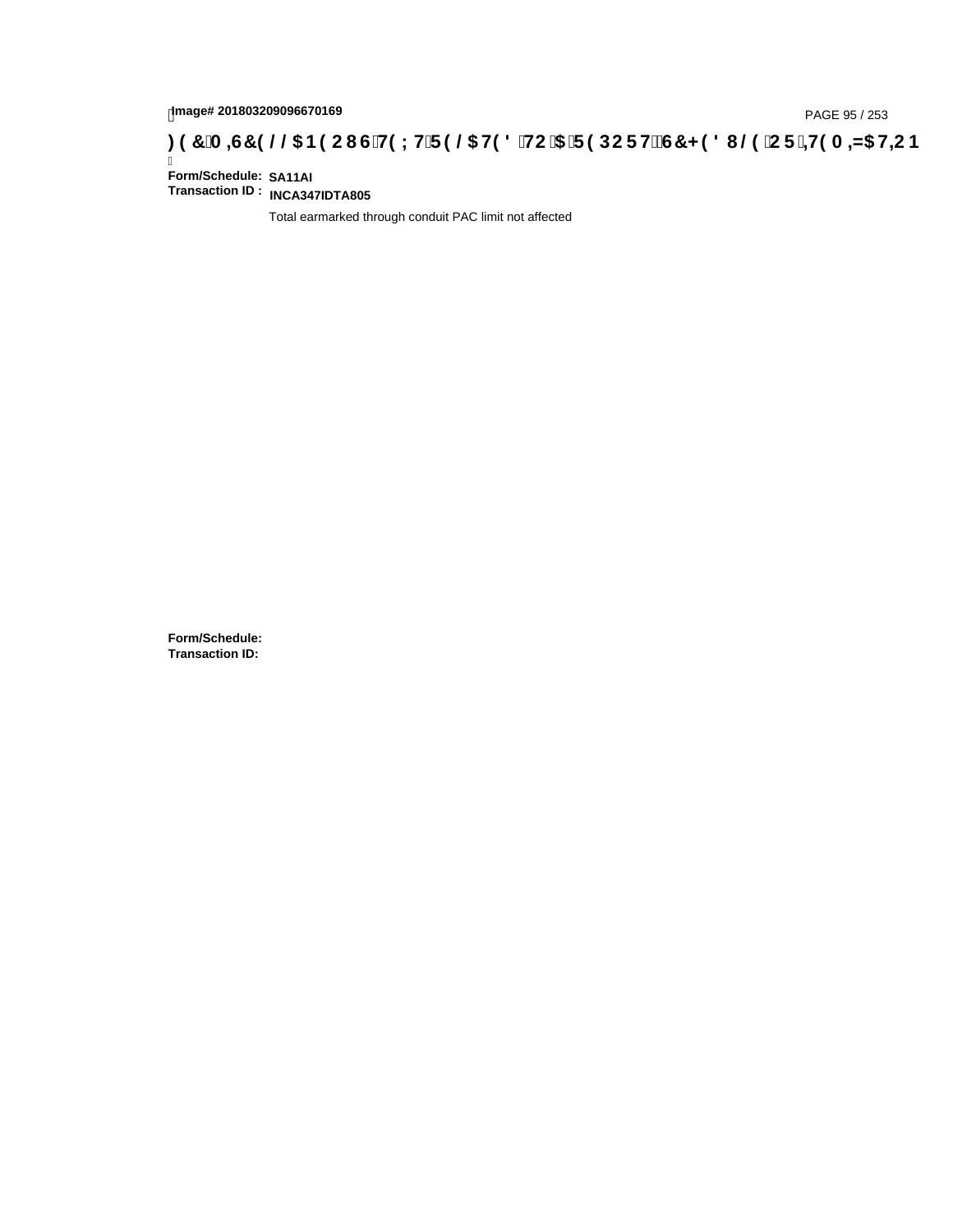|                          | <b>SCHEDULE A (FEC Form 3X)</b> |
|--------------------------|---------------------------------|
| <b>ITEMIZED RECEIPTS</b> |                                 |

FOR LINE NUMBER:<br>(check only one)

PAGE 96 OF 253

|    | II EMILED REVEIF I J                                                                                                     |             | ior each category of the                  |                                                                                                                                                                                                                                                                                                                                                                                                                                                                                                                                                                                                                                                                                                                                                                                                                                                                                                                                                                 | 11a |  |  |  |  |  |  | 12     |  |  |  |
|----|--------------------------------------------------------------------------------------------------------------------------|-------------|-------------------------------------------|-----------------------------------------------------------------------------------------------------------------------------------------------------------------------------------------------------------------------------------------------------------------------------------------------------------------------------------------------------------------------------------------------------------------------------------------------------------------------------------------------------------------------------------------------------------------------------------------------------------------------------------------------------------------------------------------------------------------------------------------------------------------------------------------------------------------------------------------------------------------------------------------------------------------------------------------------------------------|-----|--|--|--|--|--|--|--------|--|--|--|
|    |                                                                                                                          |             |                                           | ×<br>11 <sub>b</sub><br>11c<br>Detailed Summary Page<br>13<br>14<br>15<br>16<br>17<br>Any information copied from such Reports and Statements may not be sold or used by any person for the purpose of soliciting contributions<br>or for commercial purposes, other than using the name and address of any political committee to solicit contributions from such committee.<br>Date of Receipt<br>$M - M$<br>$D$ $D$<br>$Y = Y$<br>11<br>28<br>2017<br><b>Transaction ID: INCA775</b><br>Amount of Each Receipt this Period<br>50.00<br>Memo Item<br>379.16<br>Date of Receipt<br>$M - M$<br>$D$ $\Box$ $D$<br>$\overline{\phantom{a}}$<br>11<br>29<br>2017<br><b>Transaction ID: INCA952</b><br>Amount of Each Receipt this Period<br>29.16<br>Memo Item<br>379.16<br>Date of Receipt<br>$  Y$ $ Y$ $  Y$<br>$M - M$<br>$D$ $D$<br>11<br>13<br>2017<br><b>Transaction ID: INCA355</b><br>Amount of Each Receipt this Period<br>600.00<br>Memo Item<br>600.00 |     |  |  |  |  |  |  |        |  |  |  |
|    |                                                                                                                          |             |                                           |                                                                                                                                                                                                                                                                                                                                                                                                                                                                                                                                                                                                                                                                                                                                                                                                                                                                                                                                                                 |     |  |  |  |  |  |  |        |  |  |  |
|    | NAME OF COMMITTEE (In Full)<br>Sister District Project, Inc.                                                             |             |                                           |                                                                                                                                                                                                                                                                                                                                                                                                                                                                                                                                                                                                                                                                                                                                                                                                                                                                                                                                                                 |     |  |  |  |  |  |  |        |  |  |  |
| А. | Full Name of Individual (Last, First, Middle Initial) or Full Organization Name<br>Kanarek, Alexis Simmon, , ,           |             |                                           |                                                                                                                                                                                                                                                                                                                                                                                                                                                                                                                                                                                                                                                                                                                                                                                                                                                                                                                                                                 |     |  |  |  |  |  |  |        |  |  |  |
|    | Mailing Address 1975 Northland Avenue                                                                                    |             |                                           |                                                                                                                                                                                                                                                                                                                                                                                                                                                                                                                                                                                                                                                                                                                                                                                                                                                                                                                                                                 |     |  |  |  |  |  |  |        |  |  |  |
|    | City<br><b>Highland Park</b>                                                                                             | State<br>IL | Zip Code<br>60035                         |                                                                                                                                                                                                                                                                                                                                                                                                                                                                                                                                                                                                                                                                                                                                                                                                                                                                                                                                                                 |     |  |  |  |  |  |  |        |  |  |  |
|    | FEC ID number of contributing<br>federal political committee.                                                            | С           |                                           |                                                                                                                                                                                                                                                                                                                                                                                                                                                                                                                                                                                                                                                                                                                                                                                                                                                                                                                                                                 |     |  |  |  |  |  |  |        |  |  |  |
|    | Name of Employer (for Individual)<br>David Kanarek MD LLC                                                                |             | Occupation (for Individual)<br>Bookkeeper |                                                                                                                                                                                                                                                                                                                                                                                                                                                                                                                                                                                                                                                                                                                                                                                                                                                                                                                                                                 |     |  |  |  |  |  |  |        |  |  |  |
|    | Receipt For:<br>Primary<br>General<br>Other (specify) $\blacktriangledown$                                               |             | Aggregate Year-to-Date ▼                  |                                                                                                                                                                                                                                                                                                                                                                                                                                                                                                                                                                                                                                                                                                                                                                                                                                                                                                                                                                 |     |  |  |  |  |  |  |        |  |  |  |
|    | Full Name of Individual (Last, First, Middle Initial) or Full Organization Name<br><b>B.</b> Kanarek, Alexis Simmon, , , |             |                                           |                                                                                                                                                                                                                                                                                                                                                                                                                                                                                                                                                                                                                                                                                                                                                                                                                                                                                                                                                                 |     |  |  |  |  |  |  |        |  |  |  |
|    | Mailing Address 1975 Northland Avenue                                                                                    |             |                                           |                                                                                                                                                                                                                                                                                                                                                                                                                                                                                                                                                                                                                                                                                                                                                                                                                                                                                                                                                                 |     |  |  |  |  |  |  |        |  |  |  |
|    | City<br><b>Highland Park</b>                                                                                             | State<br>IL | Zip Code<br>60035                         |                                                                                                                                                                                                                                                                                                                                                                                                                                                                                                                                                                                                                                                                                                                                                                                                                                                                                                                                                                 |     |  |  |  |  |  |  |        |  |  |  |
|    | FEC ID number of contributing<br>federal political committee.                                                            | С           |                                           |                                                                                                                                                                                                                                                                                                                                                                                                                                                                                                                                                                                                                                                                                                                                                                                                                                                                                                                                                                 |     |  |  |  |  |  |  |        |  |  |  |
|    | Name of Employer (for Individual)<br>David Kanarek MD LLC                                                                |             | Occupation (for Individual)<br>Bookkeeper |                                                                                                                                                                                                                                                                                                                                                                                                                                                                                                                                                                                                                                                                                                                                                                                                                                                                                                                                                                 |     |  |  |  |  |  |  |        |  |  |  |
|    | Receipt For:<br>Primary<br>General<br>Other (specify) $\blacktriangledown$                                               |             | Aggregate Year-to-Date ▼                  |                                                                                                                                                                                                                                                                                                                                                                                                                                                                                                                                                                                                                                                                                                                                                                                                                                                                                                                                                                 |     |  |  |  |  |  |  |        |  |  |  |
| С. | Full Name of Individual (Last, First, Middle Initial) or Full Organization Name<br>Karp, Stan, , ,                       |             |                                           |                                                                                                                                                                                                                                                                                                                                                                                                                                                                                                                                                                                                                                                                                                                                                                                                                                                                                                                                                                 |     |  |  |  |  |  |  |        |  |  |  |
|    | Mailing Address 107 Fairmont Avenue                                                                                      |             |                                           |                                                                                                                                                                                                                                                                                                                                                                                                                                                                                                                                                                                                                                                                                                                                                                                                                                                                                                                                                                 |     |  |  |  |  |  |  |        |  |  |  |
|    | City<br>San Carlos                                                                                                       | State<br>CA | Zip Code<br>94070                         |                                                                                                                                                                                                                                                                                                                                                                                                                                                                                                                                                                                                                                                                                                                                                                                                                                                                                                                                                                 |     |  |  |  |  |  |  |        |  |  |  |
|    | FEC ID number of contributing<br>federal political committee.                                                            | C           |                                           |                                                                                                                                                                                                                                                                                                                                                                                                                                                                                                                                                                                                                                                                                                                                                                                                                                                                                                                                                                 |     |  |  |  |  |  |  |        |  |  |  |
|    | Name of Employer (for Individual)<br>Empowerment Coaching, Inc.                                                          | Principal   | Occupation (for Individual)               |                                                                                                                                                                                                                                                                                                                                                                                                                                                                                                                                                                                                                                                                                                                                                                                                                                                                                                                                                                 |     |  |  |  |  |  |  |        |  |  |  |
|    | Receipt For:<br>General<br>Primary<br>Other (specify)                                                                    |             | Aggregate Year-to-Date ▼                  |                                                                                                                                                                                                                                                                                                                                                                                                                                                                                                                                                                                                                                                                                                                                                                                                                                                                                                                                                                 |     |  |  |  |  |  |  |        |  |  |  |
|    |                                                                                                                          |             |                                           |                                                                                                                                                                                                                                                                                                                                                                                                                                                                                                                                                                                                                                                                                                                                                                                                                                                                                                                                                                 |     |  |  |  |  |  |  | 679.16 |  |  |  |
|    |                                                                                                                          |             |                                           |                                                                                                                                                                                                                                                                                                                                                                                                                                                                                                                                                                                                                                                                                                                                                                                                                                                                                                                                                                 |     |  |  |  |  |  |  |        |  |  |  |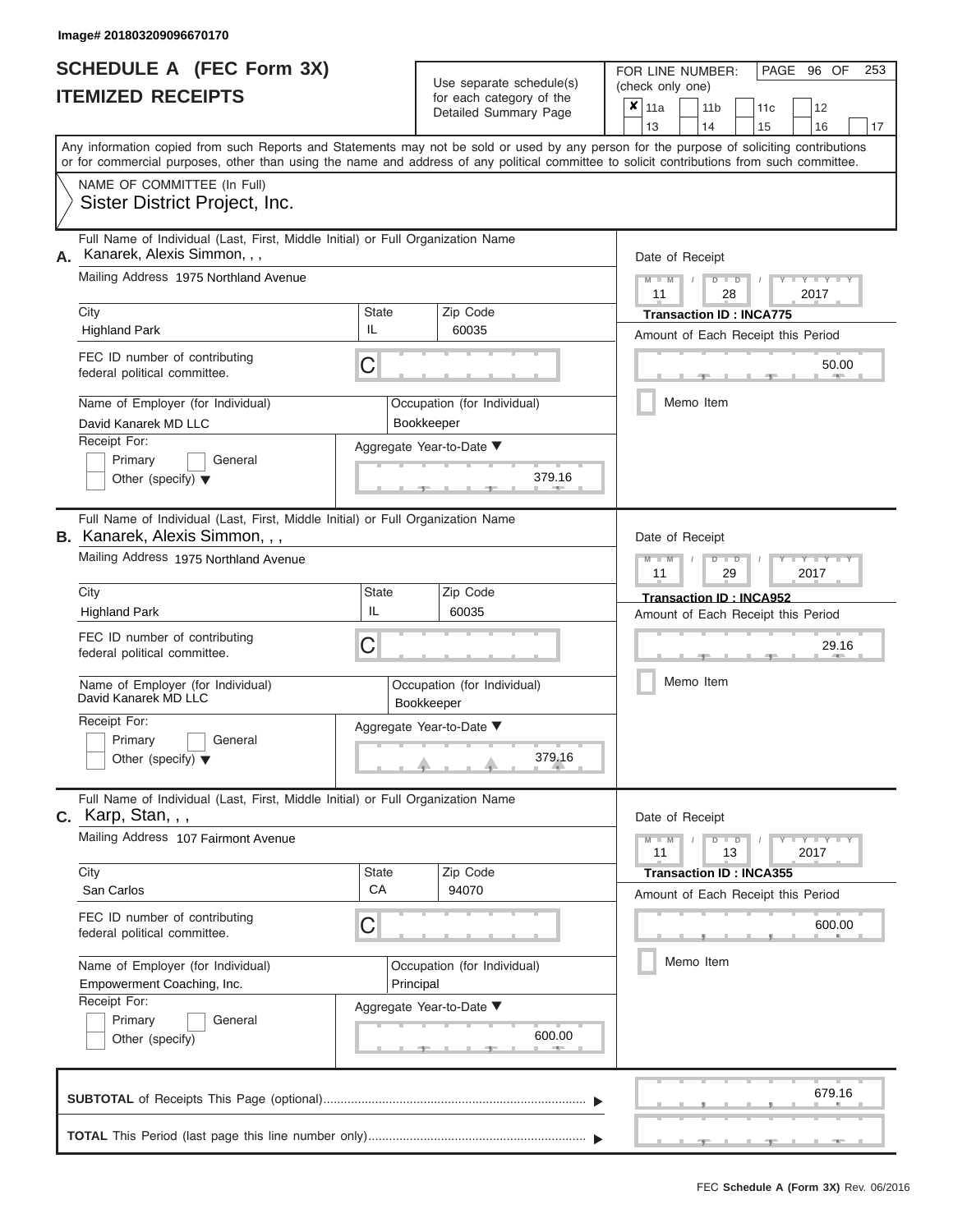|                          | <b>SCHEDULE A (FEC Form 3X)</b> |
|--------------------------|---------------------------------|
| <b>ITEMIZED RECEIPTS</b> |                                 |

FOR LINE NUMBER:<br>(check only one)

PAGE 97 OF 253

|    | IILMILLU NLVLIF IJ                                                                                                                         |                    |           | ior each calegory or the<br>Detailed Summary Page | x                                                                                   | 11a              |           |    | 11 <sub>b</sub> | 11c                                |  | 12                  |    |  |  |  |
|----|--------------------------------------------------------------------------------------------------------------------------------------------|--------------------|-----------|---------------------------------------------------|-------------------------------------------------------------------------------------|------------------|-----------|----|-----------------|------------------------------------|--|---------------------|----|--|--|--|
|    | Any information copied from such Reports and Statements may not be sold or used by any person for the purpose of soliciting contributions  |                    |           |                                                   |                                                                                     | 13               |           | 14 |                 | 15                                 |  | 16                  | 17 |  |  |  |
|    | or for commercial purposes, other than using the name and address of any political committee to solicit contributions from such committee. |                    |           |                                                   |                                                                                     |                  |           |    |                 |                                    |  |                     |    |  |  |  |
|    | NAME OF COMMITTEE (In Full)                                                                                                                |                    |           |                                                   |                                                                                     |                  |           |    |                 |                                    |  |                     |    |  |  |  |
|    | Sister District Project, Inc.                                                                                                              |                    |           |                                                   |                                                                                     |                  |           |    |                 |                                    |  |                     |    |  |  |  |
| А. | Full Name of Individual (Last, First, Middle Initial) or Full Organization Name<br>Kieschnick, Michael, , ,                                |                    |           |                                                   |                                                                                     | Date of Receipt  |           |    |                 |                                    |  |                     |    |  |  |  |
|    | Mailing Address 1467 Hamilton Avenue                                                                                                       |                    |           |                                                   | $M - M$<br>$D$ $D$<br>$Y = Y$<br>09<br>21<br>2017<br><b>Transaction ID: IDTA501</b> |                  |           |    |                 |                                    |  |                     |    |  |  |  |
|    | City<br>Palo Alto                                                                                                                          | <b>State</b><br>CA |           | Zip Code<br>94301                                 |                                                                                     |                  |           |    |                 |                                    |  |                     |    |  |  |  |
|    |                                                                                                                                            |                    |           |                                                   |                                                                                     |                  |           |    |                 | Amount of Each Receipt this Period |  |                     |    |  |  |  |
|    | FEC ID number of contributing<br>federal political committee.                                                                              | C                  |           |                                                   |                                                                                     |                  |           |    |                 |                                    |  | 2500.00             |    |  |  |  |
|    | Name of Employer (for Individual)<br>Real Justice PAC                                                                                      |                    | President | Occupation (for Individual)                       |                                                                                     |                  | Memo Item |    |                 |                                    |  |                     |    |  |  |  |
|    | Receipt For:                                                                                                                               |                    |           | Aggregate Year-to-Date ▼                          |                                                                                     |                  |           |    |                 |                                    |  |                     |    |  |  |  |
|    | Primary<br>General<br>Other (specify) $\blacktriangledown$                                                                                 |                    |           | 2550.00                                           |                                                                                     |                  |           |    |                 |                                    |  |                     |    |  |  |  |
|    | Full Name of Individual (Last, First, Middle Initial) or Full Organization Name<br><b>B.</b> Actblue                                       |                    |           |                                                   |                                                                                     | Date of Receipt  |           |    |                 |                                    |  |                     |    |  |  |  |
|    | Mailing Address 14 Arrow Street, Suite 11                                                                                                  |                    |           |                                                   |                                                                                     | $M - M$<br>09    |           |    | $D$ $D$<br>24   |                                    |  | $Y - Y$<br>2017     |    |  |  |  |
|    | City                                                                                                                                       | State              |           | Zip Code                                          |                                                                                     |                  |           |    |                 | Transaction ID: INCA293IDTA501     |  |                     |    |  |  |  |
|    | Cambridge                                                                                                                                  | <b>MA</b>          |           | 02138                                             | Amount of Each Receipt this Period                                                  |                  |           |    |                 |                                    |  |                     |    |  |  |  |
|    | FEC ID number of contributing<br>federal political committee.                                                                              | С                  |           |                                                   |                                                                                     |                  |           |    |                 |                                    |  | 2500.00             |    |  |  |  |
|    | Name of Employer (for Individual)                                                                                                          |                    |           | Occupation (for Individual)                       |                                                                                     | $\boldsymbol{x}$ | Memo Item |    |                 |                                    |  |                     |    |  |  |  |
|    | Receipt For:                                                                                                                               |                    |           | Aggregate Year-to-Date ▼                          |                                                                                     |                  |           |    |                 |                                    |  |                     |    |  |  |  |
|    | Primary<br>General<br>Other (specify) $\blacktriangledown$                                                                                 |                    |           | 55581.04                                          |                                                                                     |                  |           |    |                 |                                    |  |                     |    |  |  |  |
|    | Full Name of Individual (Last, First, Middle Initial) or Full Organization Name<br>C. Kieschnick, Michael, , ,                             |                    |           |                                                   |                                                                                     | Date of Receipt  |           |    |                 |                                    |  |                     |    |  |  |  |
|    | Mailing Address 1467 Hamilton Avenue                                                                                                       |                    |           |                                                   |                                                                                     | $M - M$<br>10    |           |    | $D$ $D$<br>29   |                                    |  | $Y = Y = Y$<br>2017 |    |  |  |  |
|    | City                                                                                                                                       | <b>State</b><br>CA |           | Zip Code                                          |                                                                                     |                  |           |    |                 | <b>Transaction ID: IDTA751</b>     |  |                     |    |  |  |  |
|    | Palo Alto                                                                                                                                  |                    |           | 94301                                             |                                                                                     |                  |           |    |                 | Amount of Each Receipt this Period |  |                     |    |  |  |  |
|    | FEC ID number of contributing<br>federal political committee.                                                                              | С                  |           |                                                   |                                                                                     |                  |           |    |                 |                                    |  | 50.00               |    |  |  |  |
|    | Name of Employer (for Individual)<br><b>Real Justice PAC</b>                                                                               |                    | President | Occupation (for Individual)                       |                                                                                     |                  | Memo Item |    |                 |                                    |  |                     |    |  |  |  |
|    | Receipt For:<br>General                                                                                                                    |                    |           | Aggregate Year-to-Date ▼                          |                                                                                     |                  |           |    |                 |                                    |  |                     |    |  |  |  |
|    | Primary<br>Other (specify)                                                                                                                 |                    |           | 2550.00                                           |                                                                                     |                  |           |    |                 |                                    |  |                     |    |  |  |  |
|    |                                                                                                                                            |                    |           |                                                   |                                                                                     |                  |           |    |                 |                                    |  | 2550.00             |    |  |  |  |
|    |                                                                                                                                            |                    |           |                                                   |                                                                                     |                  |           |    |                 |                                    |  |                     |    |  |  |  |

 ▲ ▲ ▲ , , .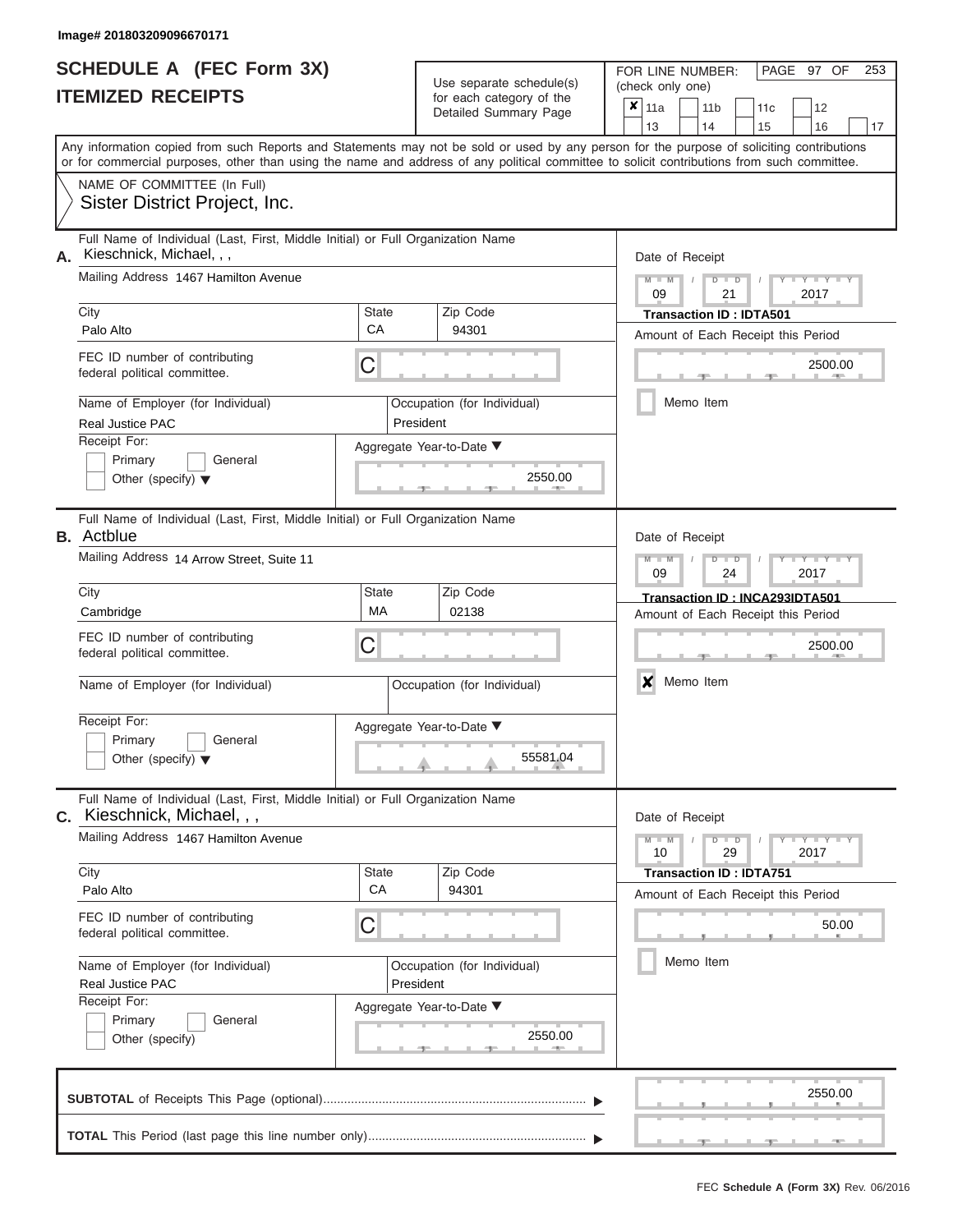# page# 201803209096670172<br>Denge# 201803209096670172<br>**(@CF`+H9 A =N5 H=CB) TA =G7 9 @@B9 CI G`H9 LH`F 9 @ H9 8 `HC `5 `F 9 DC F H** $\breve{E}$ **G7 < 9 8 I**

Ī **Form/Schedule: SA11AI Transaction ID : IDTA501**

Earmarked through ActBlue

**Form/Schedule: SA11AI Transaction ID: INCA293IDTA501**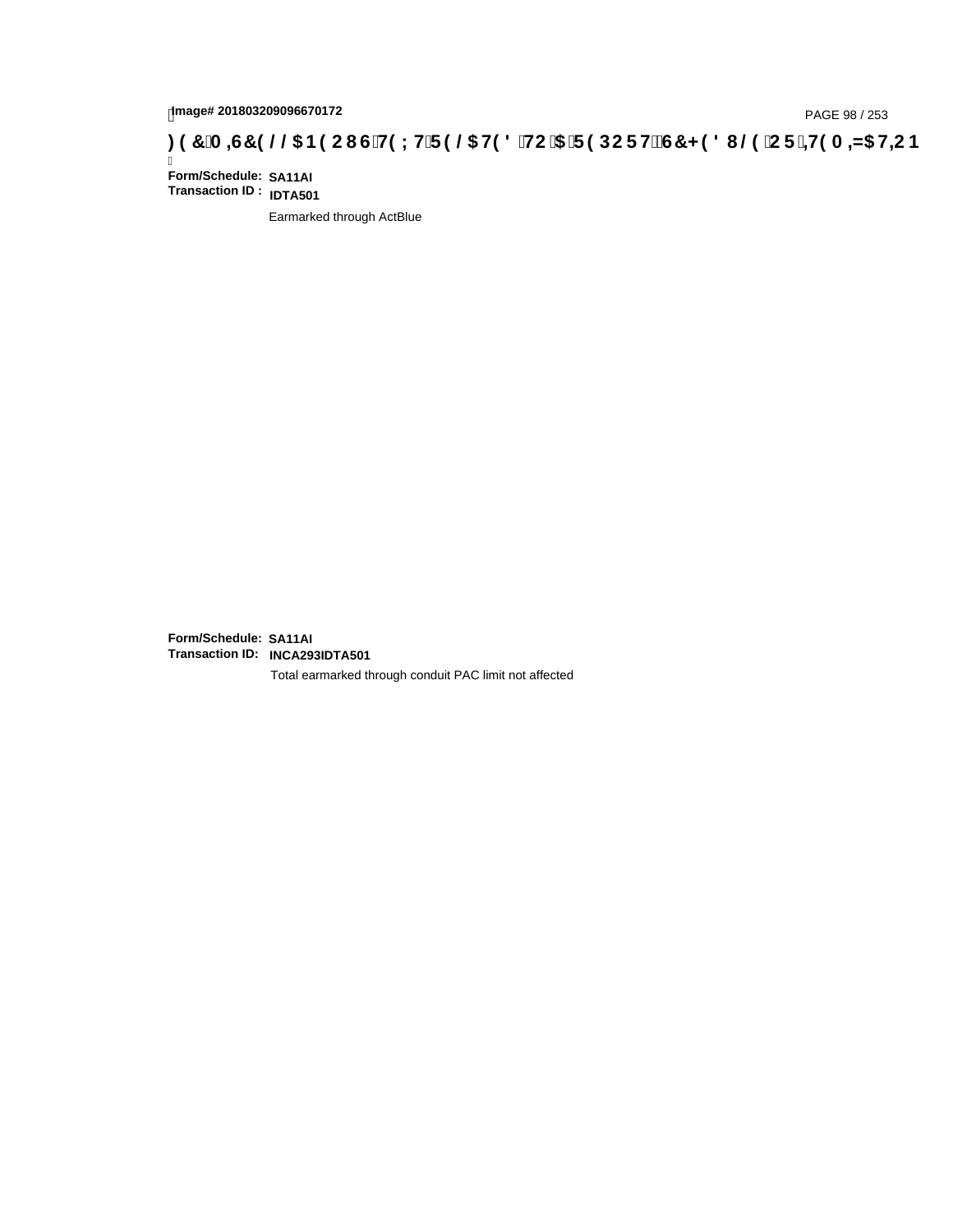# page# 201803209096670173<br>DAGE 99 / 253 PAGE 99 / 253<br>**DAGE 99 OCS B9 CIG H9 LH F 9 @ H9 8 HC 5 F 9 DC F H2 G7 < 9 8 I @ C F <del>i H</del>9 A =N5 H=C B**

Ī **Form/Schedule: SA11AI Transaction ID : IDTA751**

Earmarked Through ActBlue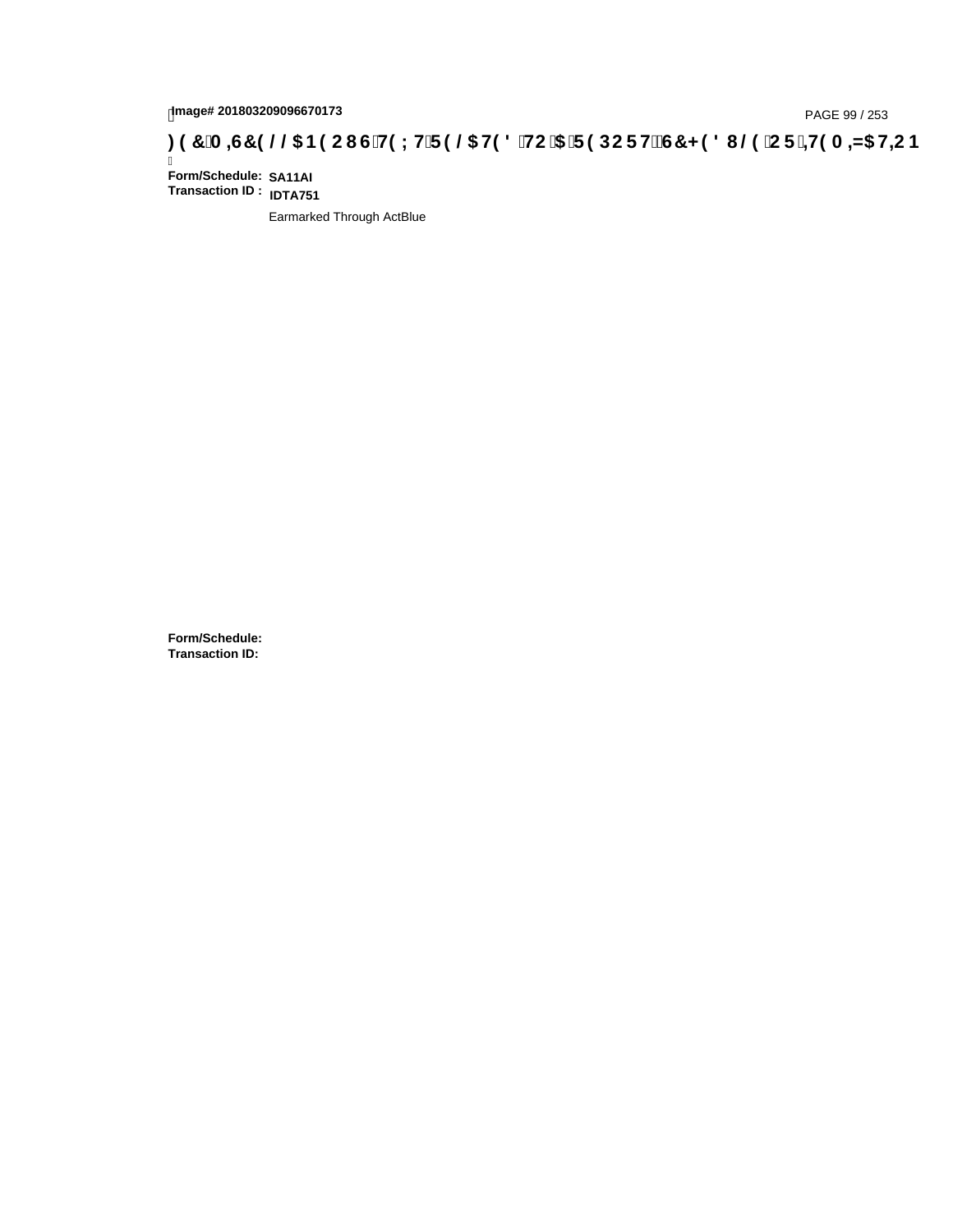|                          | <b>SCHEDULE A (FEC Form 3X)</b> |
|--------------------------|---------------------------------|
| <b>ITEMIZED RECEIPTS</b> |                                 |

FOR LINE NUMBER:<br>(check only one)

PAGE 100 OF 253

|    |                                                                                                                                            |                          |                                                           | $0.0011$ $0.000901$ $y$ $0.010$<br>Detailed Summary Page | ×                       | 11a                                |                 | 11 <sub>b</sub>                                              | 11c                                | 12 |       |  |  |  |  |  |
|----|--------------------------------------------------------------------------------------------------------------------------------------------|--------------------------|-----------------------------------------------------------|----------------------------------------------------------|-------------------------|------------------------------------|-----------------|--------------------------------------------------------------|------------------------------------|----|-------|--|--|--|--|--|
|    | Any information copied from such Reports and Statements may not be sold or used by any person for the purpose of soliciting contributions  |                          |                                                           |                                                          |                         | 13                                 |                 | 14                                                           | 15                                 | 16 | 17    |  |  |  |  |  |
|    | or for commercial purposes, other than using the name and address of any political committee to solicit contributions from such committee. |                          |                                                           |                                                          |                         |                                    |                 |                                                              |                                    |    |       |  |  |  |  |  |
|    | NAME OF COMMITTEE (In Full)                                                                                                                |                          |                                                           |                                                          |                         |                                    |                 |                                                              |                                    |    |       |  |  |  |  |  |
|    | Sister District Project, Inc.                                                                                                              |                          |                                                           |                                                          |                         |                                    |                 |                                                              |                                    |    |       |  |  |  |  |  |
|    | Full Name of Individual (Last, First, Middle Initial) or Full Organization Name                                                            |                          |                                                           |                                                          |                         |                                    |                 |                                                              |                                    |    |       |  |  |  |  |  |
| А. | Actblue                                                                                                                                    |                          |                                                           |                                                          |                         |                                    | Date of Receipt |                                                              |                                    |    |       |  |  |  |  |  |
|    | Mailing Address 14 Arrow Street, Suite 11                                                                                                  |                          | $M$ $M$ $I$<br>$D$ $D$<br>$Y - Y - I$<br>2017<br>10<br>29 |                                                          |                         |                                    |                 |                                                              |                                    |    |       |  |  |  |  |  |
|    | City                                                                                                                                       | State                    |                                                           | Zip Code                                                 |                         |                                    |                 |                                                              | Transaction ID: INCA330IDTA751     |    |       |  |  |  |  |  |
|    | Cambridge                                                                                                                                  | МA                       |                                                           | 02138                                                    |                         | Amount of Each Receipt this Period |                 |                                                              |                                    |    |       |  |  |  |  |  |
|    | FEC ID number of contributing<br>federal political committee.                                                                              | C                        |                                                           |                                                          | 50.00                   |                                    |                 |                                                              |                                    |    |       |  |  |  |  |  |
|    |                                                                                                                                            |                          |                                                           |                                                          |                         |                                    |                 |                                                              |                                    |    |       |  |  |  |  |  |
|    | Name of Employer (for Individual)                                                                                                          |                          |                                                           | Occupation (for Individual)                              |                         | ×<br>Memo Item                     |                 |                                                              |                                    |    |       |  |  |  |  |  |
|    | Receipt For:                                                                                                                               | Aggregate Year-to-Date ▼ |                                                           |                                                          |                         |                                    |                 |                                                              |                                    |    |       |  |  |  |  |  |
|    | Primary<br>General                                                                                                                         |                          |                                                           |                                                          |                         |                                    |                 |                                                              |                                    |    |       |  |  |  |  |  |
|    | Other (specify) $\blacktriangledown$                                                                                                       |                          |                                                           | 55581.04                                                 |                         |                                    |                 |                                                              |                                    |    |       |  |  |  |  |  |
|    | Full Name of Individual (Last, First, Middle Initial) or Full Organization Name                                                            |                          |                                                           |                                                          |                         |                                    |                 |                                                              |                                    |    |       |  |  |  |  |  |
|    | <b>B.</b> Kolish, Theresa, , ,                                                                                                             |                          |                                                           |                                                          |                         |                                    |                 | Date of Receipt                                              |                                    |    |       |  |  |  |  |  |
|    | Mailing Address 83 Crags Court                                                                                                             |                          |                                                           |                                                          |                         |                                    |                 | $M - M$<br>$Y - Y - I$<br>$D$ $\Box$ $D$<br>10<br>12<br>2017 |                                    |    |       |  |  |  |  |  |
|    | City                                                                                                                                       | State                    |                                                           | Zip Code                                                 | Transaction ID: IDTA624 |                                    |                 |                                                              |                                    |    |       |  |  |  |  |  |
|    | San Francisco                                                                                                                              | CA                       |                                                           | 94131                                                    |                         | Amount of Each Receipt this Period |                 |                                                              |                                    |    |       |  |  |  |  |  |
|    | FEC ID number of contributing                                                                                                              | C                        |                                                           | 25.00                                                    |                         |                                    |                 |                                                              |                                    |    |       |  |  |  |  |  |
|    | federal political committee.                                                                                                               |                          |                                                           |                                                          |                         |                                    |                 |                                                              |                                    |    |       |  |  |  |  |  |
|    | Name of Employer (for Individual)<br><b>Internal Revenue Services</b>                                                                      |                          | Attorney                                                  | Occupation (for Individual)                              |                         | Memo Item                          |                 |                                                              |                                    |    |       |  |  |  |  |  |
|    | Receipt For:                                                                                                                               | Aggregate Year-to-Date ▼ |                                                           |                                                          |                         |                                    |                 |                                                              |                                    |    |       |  |  |  |  |  |
|    | Primary<br>General<br>Other (specify) $\blacktriangledown$                                                                                 |                          |                                                           | 235.08                                                   |                         |                                    |                 |                                                              |                                    |    |       |  |  |  |  |  |
|    |                                                                                                                                            |                          |                                                           |                                                          |                         |                                    |                 |                                                              |                                    |    |       |  |  |  |  |  |
|    | Full Name of Individual (Last, First, Middle Initial) or Full Organization Name<br><b>C.</b> Actblue                                       |                          |                                                           |                                                          |                         | Date of Receipt                    |                 |                                                              |                                    |    |       |  |  |  |  |  |
|    | Mailing Address 14 Arrow Street, Suite 11                                                                                                  |                          |                                                           |                                                          |                         |                                    |                 | $M - M$<br>$+Y+Y+Y$<br>$D$ $D$<br>10<br>15<br>2017           |                                    |    |       |  |  |  |  |  |
|    | City<br>Cambridge                                                                                                                          | State<br>МA              |                                                           | Zip Code<br>02138                                        |                         |                                    |                 |                                                              | Transaction ID: INCA315IDTA624     |    |       |  |  |  |  |  |
|    |                                                                                                                                            |                          |                                                           |                                                          |                         |                                    |                 |                                                              | Amount of Each Receipt this Period |    |       |  |  |  |  |  |
|    | FEC ID number of contributing<br>federal political committee.                                                                              | C                        |                                                           |                                                          |                         | 25.00<br>×<br>Memo Item            |                 |                                                              |                                    |    |       |  |  |  |  |  |
|    | Name of Employer (for Individual)                                                                                                          |                          |                                                           | Occupation (for Individual)                              |                         |                                    |                 |                                                              |                                    |    |       |  |  |  |  |  |
|    | Receipt For:                                                                                                                               |                          |                                                           | Aggregate Year-to-Date ▼                                 |                         |                                    |                 |                                                              |                                    |    |       |  |  |  |  |  |
|    | Primary<br>General                                                                                                                         |                          |                                                           | 55581.04                                                 |                         |                                    |                 |                                                              |                                    |    |       |  |  |  |  |  |
|    | Other (specify)                                                                                                                            |                          |                                                           |                                                          |                         |                                    |                 |                                                              |                                    |    |       |  |  |  |  |  |
|    |                                                                                                                                            |                          |                                                           |                                                          |                         |                                    |                 |                                                              |                                    |    | 25.00 |  |  |  |  |  |
|    |                                                                                                                                            |                          |                                                           |                                                          |                         |                                    |                 |                                                              |                                    |    |       |  |  |  |  |  |
|    |                                                                                                                                            |                          |                                                           |                                                          |                         |                                    |                 |                                                              |                                    |    | $-1$  |  |  |  |  |  |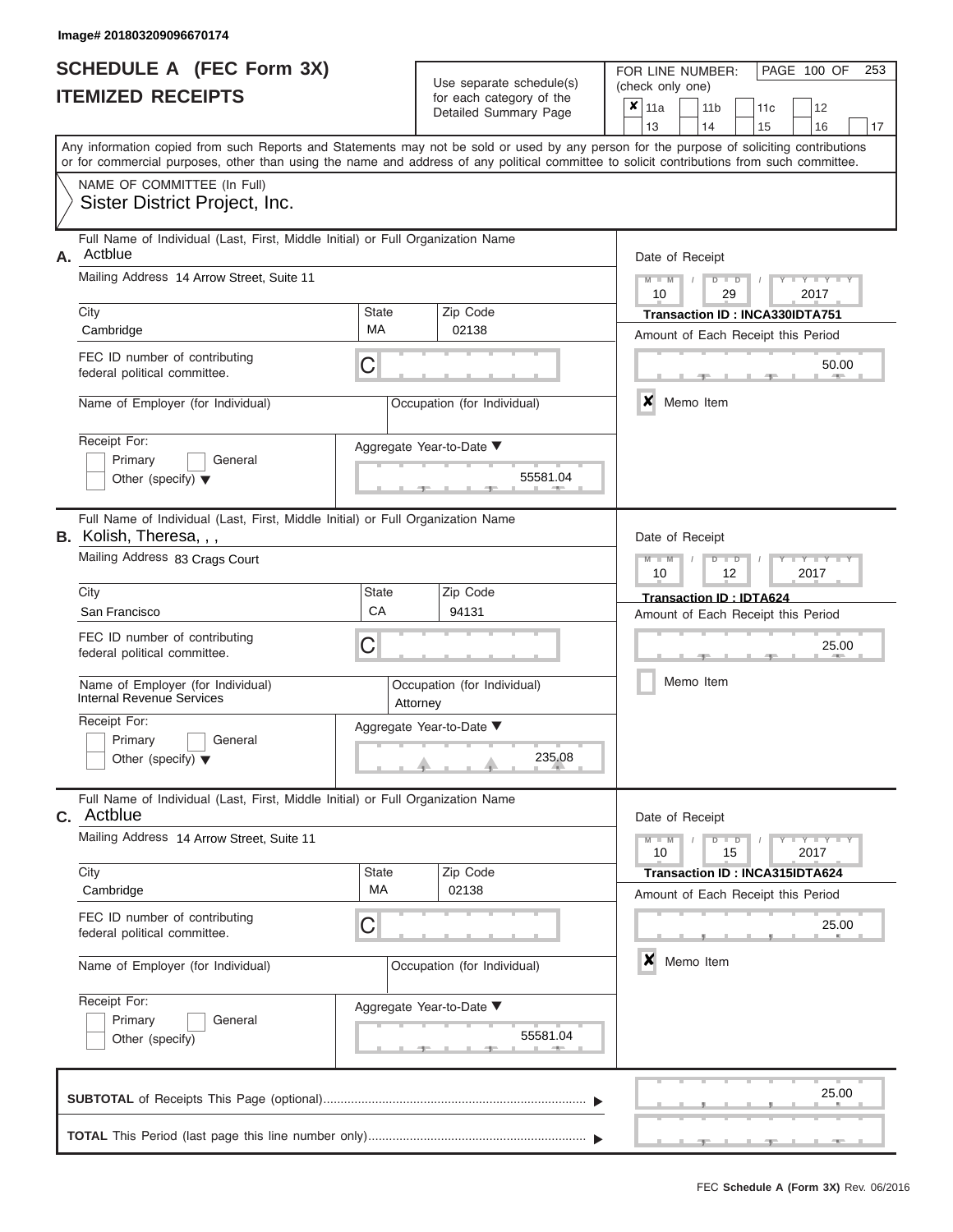# page# 201803209096670175<br>DAGE 101 / 253 PAGE 101 / 253<br>**DAGE 101 / 253 A = 45 HEC B (G'H9 LH'F 9 @ H9 8 'HC '5 'F 9 DC F H** $\breve{c}$ **G7 < 9 8 I**

Ī **Form/Schedule: SA11AI Transaction ID : INCA330IDTA751**

Total earmarked through conduit PAC limit not affected

**Form/Schedule: SA11AI Transaction ID: IDTA624**Earmarked Through Actblue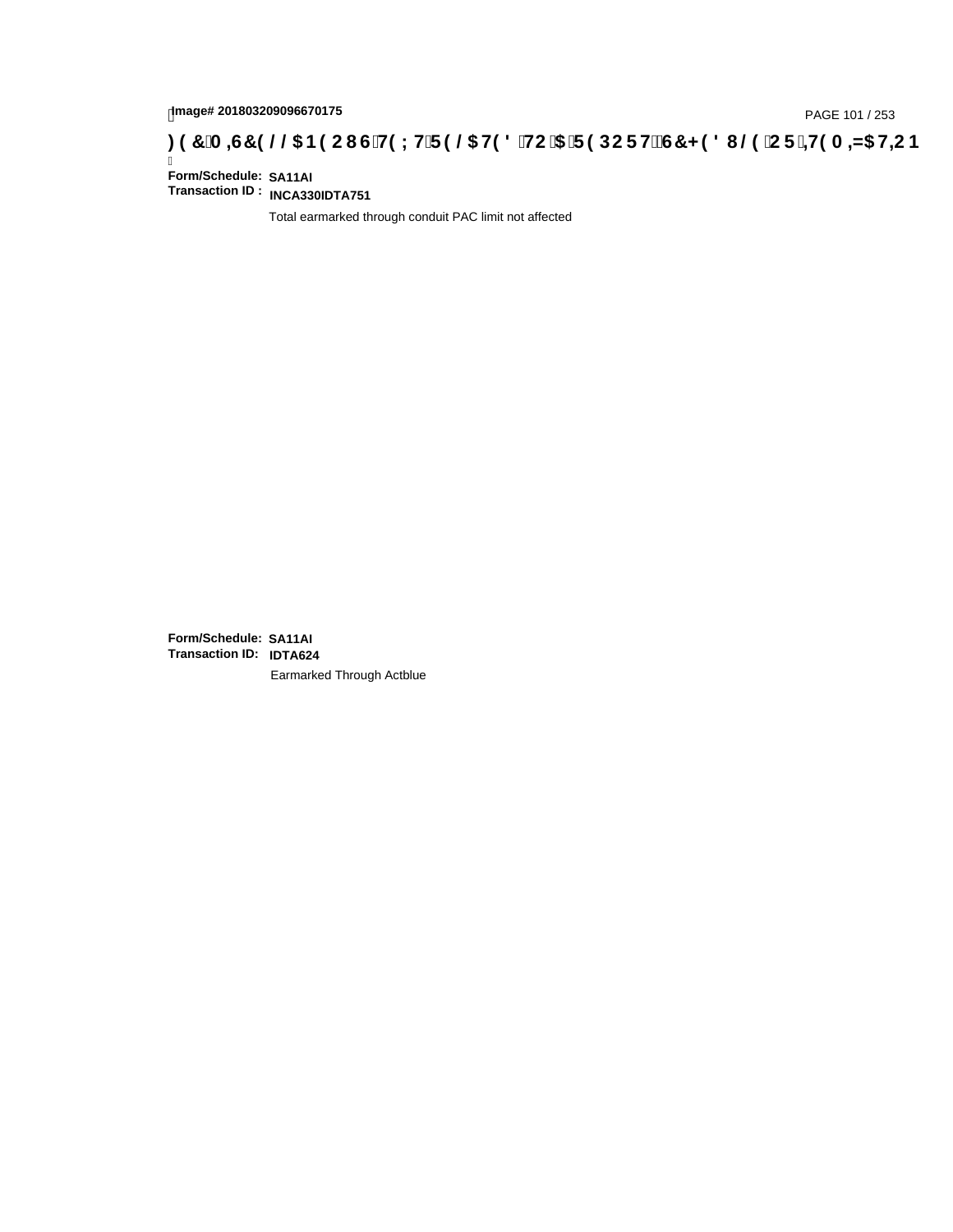# page# 201803209096670176<br>Denge# 201803209096670176<br>**(OD) CF :4+19 A =N5 H=C B (@D) B 9 C I G H9 L H F 9 @G H9 8 `HC `5 `F 9 DC F H** $\breve{c}$ **G7 < 9 8 I @D `C F `4+19 A =N5 H=C B**

Ī **Form/Schedule: SA11AI Transaction ID : INCA315IDTA624**

Total earmarked through conduit PAC limit not affected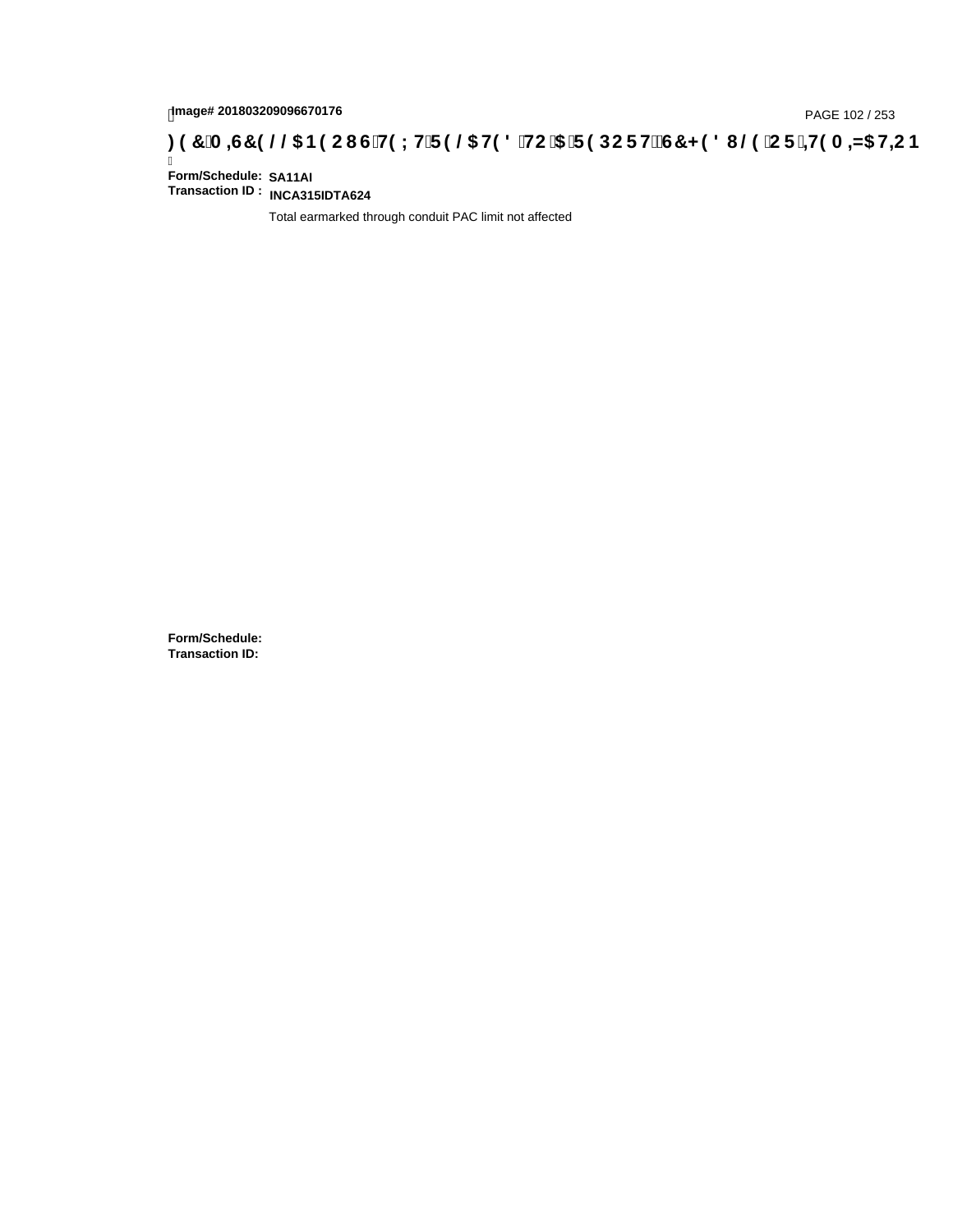|                          | <b>SCHEDULE A (FEC Form 3X)</b> |
|--------------------------|---------------------------------|
| <b>ITEMIZED RECEIPTS</b> |                                 |

Use separate schedule(s) (check only one) for each category of the  $\sqrt{2}$ 

FOR LINE NUMBER:<br>(check only one)

PAGE 103 OF 253

|    | IIEMIZED RECEIPIS                                                                                                                                                                                                                                                                       |                 | for each category of the<br>Detailed Summary Page | ×<br>12<br>11a<br>11 <sub>b</sub><br>11c<br>13<br>14<br>15<br>16<br>17                         |  |  |  |  |  |  |
|----|-----------------------------------------------------------------------------------------------------------------------------------------------------------------------------------------------------------------------------------------------------------------------------------------|-----------------|---------------------------------------------------|------------------------------------------------------------------------------------------------|--|--|--|--|--|--|
|    | Any information copied from such Reports and Statements may not be sold or used by any person for the purpose of soliciting contributions<br>or for commercial purposes, other than using the name and address of any political committee to solicit contributions from such committee. |                 |                                                   |                                                                                                |  |  |  |  |  |  |
|    | NAME OF COMMITTEE (In Full)<br>Sister District Project, Inc.                                                                                                                                                                                                                            |                 |                                                   |                                                                                                |  |  |  |  |  |  |
| А. | Full Name of Individual (Last, First, Middle Initial) or Full Organization Name<br>Kolish, Theresa, , ,<br>Mailing Address 83 Crags Court                                                                                                                                               | Date of Receipt |                                                   |                                                                                                |  |  |  |  |  |  |
|    | City                                                                                                                                                                                                                                                                                    | State           | Zip Code                                          | $Y = Y$<br>M<br>$\Box$<br>D<br>2017<br>10<br>19<br><b>Transaction ID: IDTA699</b>              |  |  |  |  |  |  |
|    | San Francisco                                                                                                                                                                                                                                                                           | CA              | 94131                                             | Amount of Each Receipt this Period                                                             |  |  |  |  |  |  |
|    | FEC ID number of contributing<br>federal political committee.                                                                                                                                                                                                                           | C               |                                                   | 10.08                                                                                          |  |  |  |  |  |  |
|    | Name of Employer (for Individual)<br>Internal Revenue Services                                                                                                                                                                                                                          | Attorney        | Occupation (for Individual)                       | Memo Item                                                                                      |  |  |  |  |  |  |
|    | Receipt For:<br>Primary<br>General<br>Other (specify) $\blacktriangledown$                                                                                                                                                                                                              |                 | Aggregate Year-to-Date ▼<br>235.08                |                                                                                                |  |  |  |  |  |  |
|    | Full Name of Individual (Last, First, Middle Initial) or Full Organization Name<br><b>B.</b> Actblue                                                                                                                                                                                    |                 |                                                   | Date of Receipt                                                                                |  |  |  |  |  |  |
|    | Mailing Address 14 Arrow Street, Suite 11                                                                                                                                                                                                                                               |                 |                                                   | Y TY<br>$M - 1$<br>$\overline{\mathbf{M}}$<br>$\overline{\mathsf{D}}$<br>D<br>22<br>10<br>2017 |  |  |  |  |  |  |
|    | City<br>Cambridge                                                                                                                                                                                                                                                                       | State<br>МA     | Zip Code<br>02138                                 | Transaction ID: INCA328IDTA699<br>Amount of Each Receipt this Period                           |  |  |  |  |  |  |
|    | FEC ID number of contributing<br>federal political committee.                                                                                                                                                                                                                           | C               |                                                   | 10.08                                                                                          |  |  |  |  |  |  |
|    | Name of Employer (for Individual)                                                                                                                                                                                                                                                       |                 | Occupation (for Individual)                       | Memo Item<br>x                                                                                 |  |  |  |  |  |  |
|    | Receipt For:<br>Primary<br>General<br>Other (specify) $\blacktriangledown$                                                                                                                                                                                                              |                 | Aggregate Year-to-Date ▼<br>55581.04              |                                                                                                |  |  |  |  |  |  |
|    | Full Name of Individual (Last, First, Middle Initial) or Full Organization Name<br>$c.$ Kwee, Judy $C.,$ ,                                                                                                                                                                              |                 |                                                   | Date of Receipt                                                                                |  |  |  |  |  |  |
|    | Mailing Address 20 Powhatan Place                                                                                                                                                                                                                                                       |                 |                                                   | Y - Y - Y<br>$D$ $D$<br>$M -$<br>29<br>09<br>2017                                              |  |  |  |  |  |  |
|    | City                                                                                                                                                                                                                                                                                    | State<br>CA     | Zip Code                                          | <b>Transaction ID: INCA297</b>                                                                 |  |  |  |  |  |  |
|    | San Mateo                                                                                                                                                                                                                                                                               |                 | 94402                                             | Amount of Each Receipt this Period                                                             |  |  |  |  |  |  |
|    | FEC ID number of contributing<br>federal political committee.                                                                                                                                                                                                                           | C               |                                                   | 100.00                                                                                         |  |  |  |  |  |  |
|    | Name of Employer (for Individual)<br>Judy H. Chen Attorney at Law                                                                                                                                                                                                                       | Attorney        | Occupation (for Individual)                       | Memo Item                                                                                      |  |  |  |  |  |  |
|    | Receipt For:                                                                                                                                                                                                                                                                            |                 | Aggregate Year-to-Date ▼                          |                                                                                                |  |  |  |  |  |  |
|    | Primary<br>General<br>Other (specify)                                                                                                                                                                                                                                                   |                 | 250.00                                            |                                                                                                |  |  |  |  |  |  |
|    |                                                                                                                                                                                                                                                                                         |                 |                                                   | 110.08                                                                                         |  |  |  |  |  |  |
|    |                                                                                                                                                                                                                                                                                         |                 |                                                   |                                                                                                |  |  |  |  |  |  |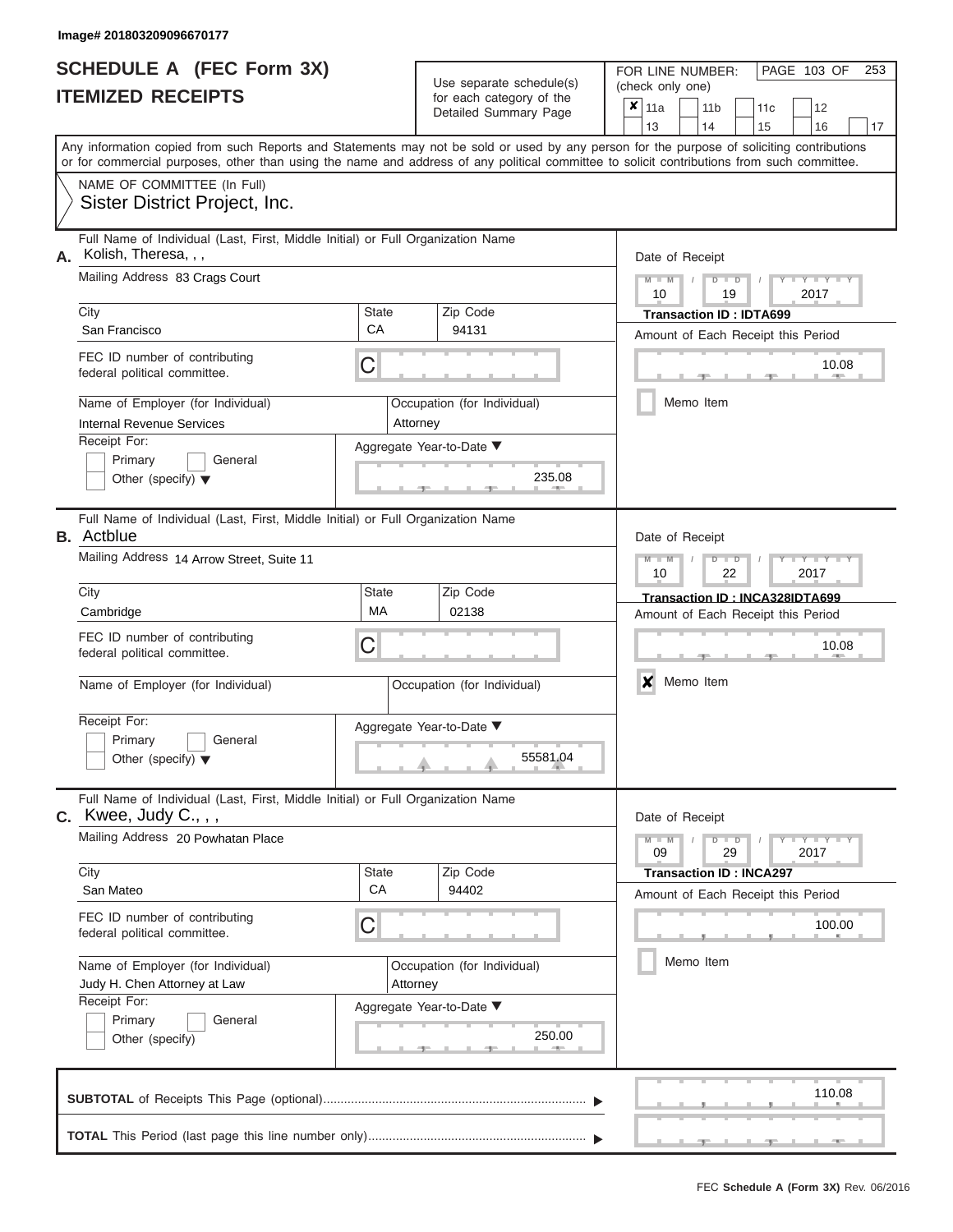# page# 201803209096670178<br>Denge# 201803209096670178<br>**(OD) CF +H9 A =N5 H=C B (@D) B9 CI G`H9 LH`F 9 @D H9 8 `HC `5 `F 9 DC F H** $\breve{c}$ **G7 < 9 8 I @D `C F `<del>+H</del>9 A =N5 H=C B**

Ī **Form/Schedule: SA11AI Transaction ID : IDTA699**

Earmarked through ActBlue

**Form/Schedule: SA11AI Transaction ID: INCA328IDTA699**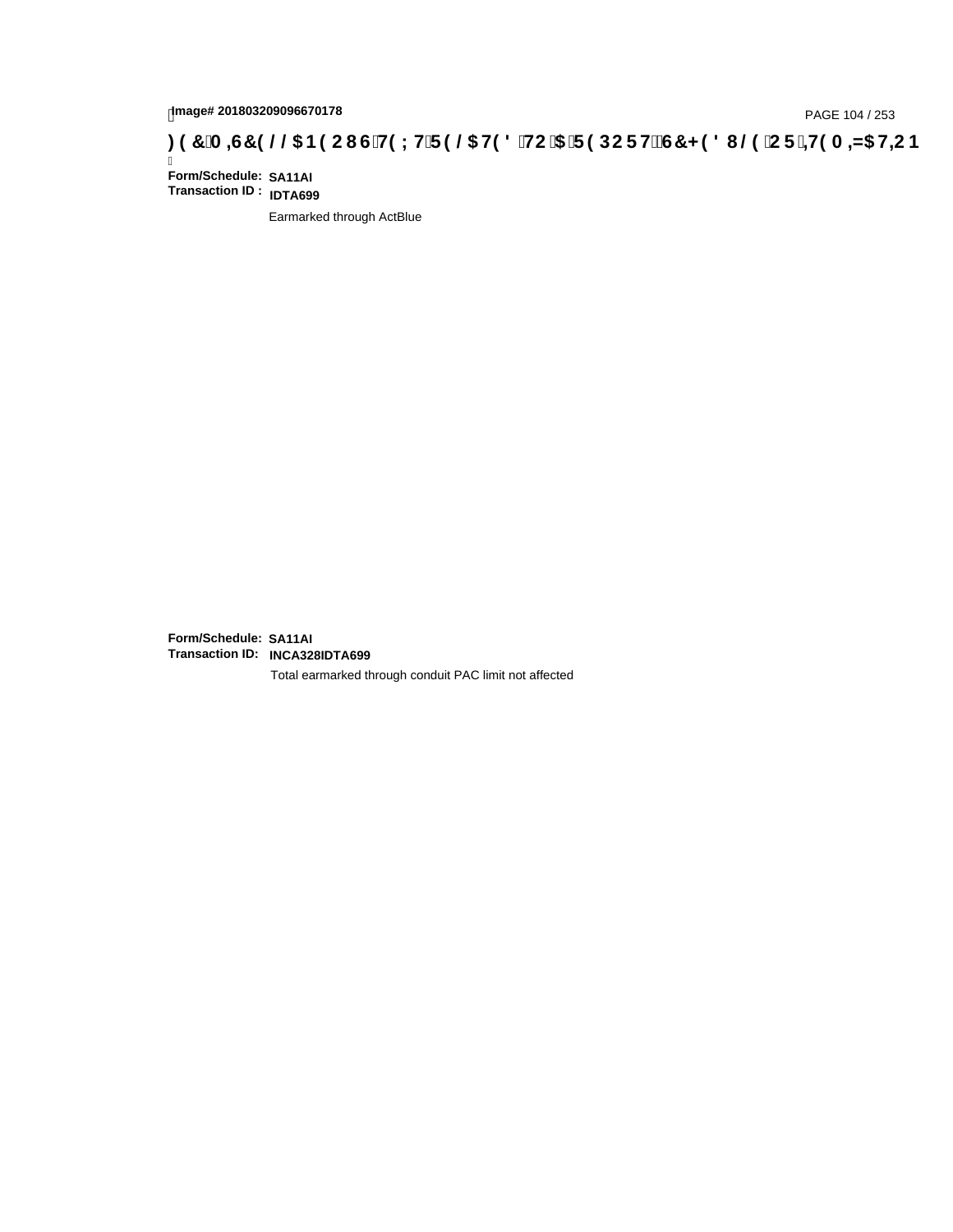|                          | <b>SCHEDULE A (FEC Form 3X)</b> |
|--------------------------|---------------------------------|
| <b>ITEMIZED RECEIPTS</b> |                                 |

FOR LINE NUMBER:<br>(check only one) Use separate schedule $(s)$  for each category of the

| <b>IIEMILED REVEIFIJ</b>                                                                                                                                                                                                                                                                |                                                                                 | for each category of the<br>Detailed Summary Page      |                                | ×<br>11a                                                 |    | 11 <sub>b</sub> |  | 11c                             |  | 12     |    |  |  |  |  |
|-----------------------------------------------------------------------------------------------------------------------------------------------------------------------------------------------------------------------------------------------------------------------------------------|---------------------------------------------------------------------------------|--------------------------------------------------------|--------------------------------|----------------------------------------------------------|----|-----------------|--|---------------------------------|--|--------|----|--|--|--|--|
|                                                                                                                                                                                                                                                                                         |                                                                                 |                                                        |                                | 13                                                       |    | 14              |  | 15                              |  | 16     | 17 |  |  |  |  |
| Any information copied from such Reports and Statements may not be sold or used by any person for the purpose of soliciting contributions<br>or for commercial purposes, other than using the name and address of any political committee to solicit contributions from such committee. |                                                                                 |                                                        |                                |                                                          |    |                 |  |                                 |  |        |    |  |  |  |  |
| NAME OF COMMITTEE (In Full)                                                                                                                                                                                                                                                             |                                                                                 |                                                        |                                |                                                          |    |                 |  |                                 |  |        |    |  |  |  |  |
| Sister District Project, Inc.                                                                                                                                                                                                                                                           |                                                                                 |                                                        |                                |                                                          |    |                 |  |                                 |  |        |    |  |  |  |  |
| Full Name of Individual (Last, First, Middle Initial) or Full Organization Name<br>Kwee, Judy C., , ,<br>А.                                                                                                                                                                             |                                                                                 |                                                        |                                | Date of Receipt                                          |    |                 |  |                                 |  |        |    |  |  |  |  |
| Mailing Address 20 Powhatan Place                                                                                                                                                                                                                                                       |                                                                                 |                                                        |                                | $M - M$<br>$D$ $\Box$ $D$<br>$Y = Y$<br>10<br>19<br>2017 |    |                 |  |                                 |  |        |    |  |  |  |  |
| City                                                                                                                                                                                                                                                                                    | State                                                                           | Zip Code                                               |                                |                                                          |    |                 |  | <b>Transaction ID: IDTA700</b>  |  |        |    |  |  |  |  |
| San Mateo                                                                                                                                                                                                                                                                               | CA                                                                              | 94402                                                  |                                | Amount of Each Receipt this Period                       |    |                 |  |                                 |  |        |    |  |  |  |  |
| FEC ID number of contributing<br>federal political committee.                                                                                                                                                                                                                           | C                                                                               |                                                        |                                |                                                          |    |                 |  |                                 |  | 50.00  |    |  |  |  |  |
| Name of Employer (for Individual)<br>Judy H. Chen Attorney at Law                                                                                                                                                                                                                       |                                                                                 | Occupation (for Individual)<br>Attorney                |                                |                                                          |    | Memo Item       |  |                                 |  |        |    |  |  |  |  |
| Receipt For:                                                                                                                                                                                                                                                                            | Aggregate Year-to-Date ▼                                                        |                                                        |                                |                                                          |    |                 |  |                                 |  |        |    |  |  |  |  |
| Primary<br>General                                                                                                                                                                                                                                                                      |                                                                                 |                                                        |                                |                                                          |    |                 |  |                                 |  |        |    |  |  |  |  |
| Other (specify) $\blacktriangledown$                                                                                                                                                                                                                                                    |                                                                                 | 250.00                                                 |                                |                                                          |    |                 |  |                                 |  |        |    |  |  |  |  |
| Full Name of Individual (Last, First, Middle Initial) or Full Organization Name<br><b>B.</b> Actblue                                                                                                                                                                                    |                                                                                 |                                                        |                                | Date of Receipt                                          |    |                 |  |                                 |  |        |    |  |  |  |  |
| Mailing Address 14 Arrow Street, Suite 11                                                                                                                                                                                                                                               |                                                                                 | $M - M$<br>$D$ $D$<br>$\mathbf{Y}$<br>10<br>22<br>2017 |                                |                                                          |    |                 |  |                                 |  |        |    |  |  |  |  |
| City                                                                                                                                                                                                                                                                                    | <b>State</b>                                                                    | Zip Code                                               | Transaction ID: INCA328IDTA700 |                                                          |    |                 |  |                                 |  |        |    |  |  |  |  |
| Cambridge                                                                                                                                                                                                                                                                               | MA                                                                              | 02138                                                  |                                | Amount of Each Receipt this Period                       |    |                 |  |                                 |  |        |    |  |  |  |  |
| FEC ID number of contributing<br>federal political committee.                                                                                                                                                                                                                           | C                                                                               |                                                        |                                | 50.00                                                    |    |                 |  |                                 |  |        |    |  |  |  |  |
| Name of Employer (for Individual)                                                                                                                                                                                                                                                       |                                                                                 | Occupation (for Individual)                            |                                | X                                                        |    | Memo Item       |  |                                 |  |        |    |  |  |  |  |
| Receipt For:                                                                                                                                                                                                                                                                            |                                                                                 | Aggregate Year-to-Date ▼                               |                                |                                                          |    |                 |  |                                 |  |        |    |  |  |  |  |
| Primary<br>General<br>Other (specify) $\blacktriangledown$                                                                                                                                                                                                                              |                                                                                 | 55581.04                                               |                                |                                                          |    |                 |  |                                 |  |        |    |  |  |  |  |
| $C.$ Kwee, Judy $C.,$ ,                                                                                                                                                                                                                                                                 | Full Name of Individual (Last, First, Middle Initial) or Full Organization Name |                                                        |                                |                                                          |    |                 |  |                                 |  |        |    |  |  |  |  |
| Mailing Address 20 Powhatan Place                                                                                                                                                                                                                                                       |                                                                                 | $M - M$<br>10                                          |                                | $D$ $D$                                                  | 23 |                 |  | $Y - Y - Y - Y - I - Y$<br>2017 |  |        |    |  |  |  |  |
| City                                                                                                                                                                                                                                                                                    | State                                                                           | Zip Code                                               |                                |                                                          |    |                 |  | <b>Transaction ID: INCA322</b>  |  |        |    |  |  |  |  |
| San Mateo                                                                                                                                                                                                                                                                               | СA                                                                              | 94402                                                  |                                | Amount of Each Receipt this Period                       |    |                 |  |                                 |  |        |    |  |  |  |  |
| FEC ID number of contributing<br>federal political committee.                                                                                                                                                                                                                           | C                                                                               |                                                        |                                | 100.00                                                   |    |                 |  |                                 |  |        |    |  |  |  |  |
| Name of Employer (for Individual)                                                                                                                                                                                                                                                       | Occupation (for Individual)                                                     |                                                        |                                |                                                          |    |                 |  | Memo Item                       |  |        |    |  |  |  |  |
| Judy H. Chen Attorney at Law                                                                                                                                                                                                                                                            |                                                                                 | Attorney                                               |                                |                                                          |    |                 |  |                                 |  |        |    |  |  |  |  |
| Receipt For:                                                                                                                                                                                                                                                                            | Aggregate Year-to-Date ▼                                                        |                                                        |                                |                                                          |    |                 |  |                                 |  |        |    |  |  |  |  |
| Primary<br>General<br>Other (specify)                                                                                                                                                                                                                                                   |                                                                                 | 250.00                                                 |                                |                                                          |    |                 |  |                                 |  |        |    |  |  |  |  |
|                                                                                                                                                                                                                                                                                         |                                                                                 |                                                        |                                |                                                          |    |                 |  |                                 |  | 150.00 |    |  |  |  |  |
|                                                                                                                                                                                                                                                                                         |                                                                                 |                                                        |                                |                                                          |    |                 |  |                                 |  |        |    |  |  |  |  |

PAGE 105 OF 253

 ▲ ▲ ▲ , , .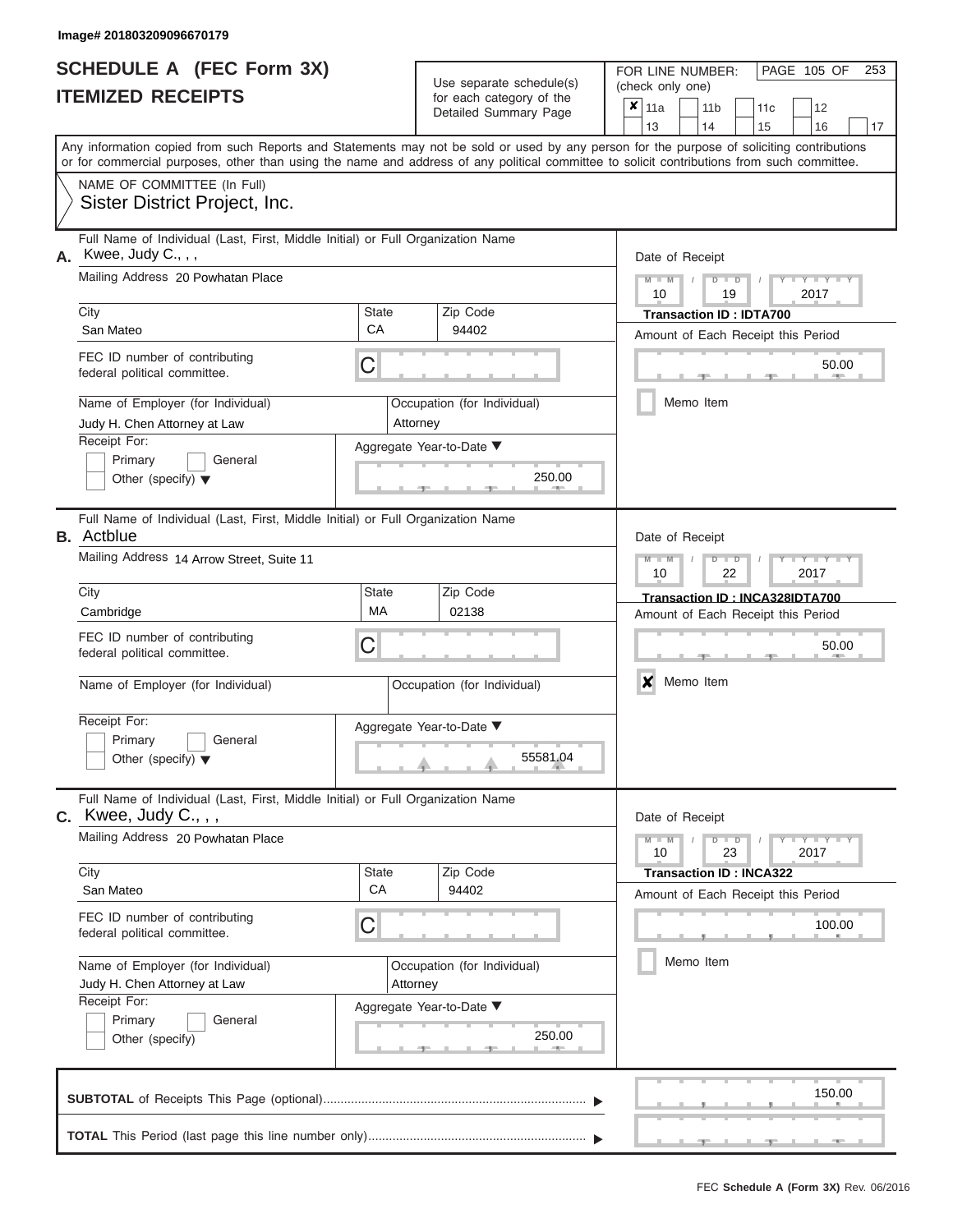# tmage# 201803209096670180<br>DAGE 106 / 253 PAGE 106 / 253<br>**DAGE 106 AMS HE CONTRES (2006 BOOING HE CHISLIF 9 @ HD 8 `HC `5 `F 9 DC F HE G7 < 9 8 I . @ `C F `<del>I 1</del>9 A <del>I</del>NG HE B**

Ī **Form/Schedule: SA11AI Transaction ID : IDTA700**

Earmarked through ActBlue

**Form/Schedule: SA11AI Transaction ID: INCA328IDTA700**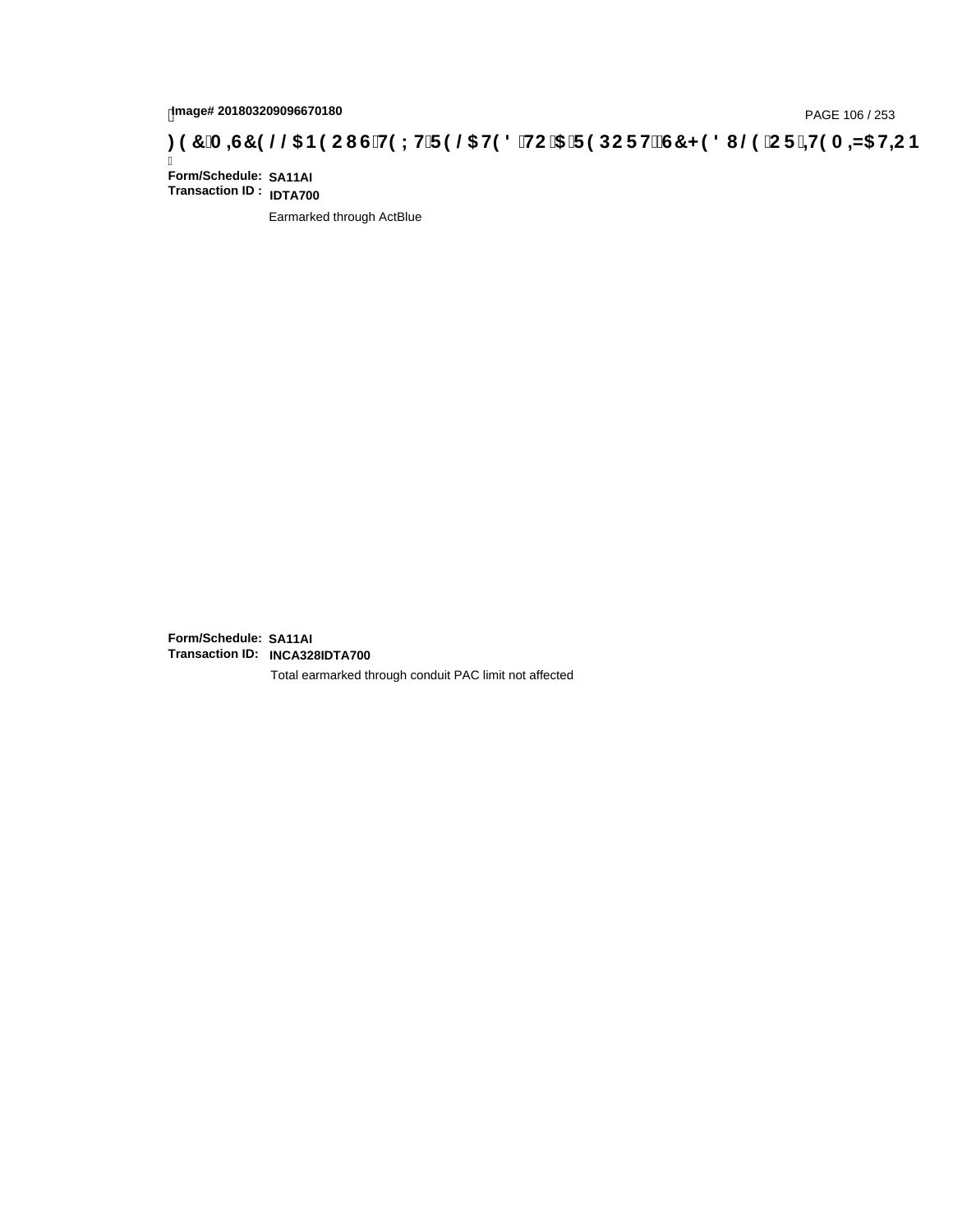| <b>SCHEDULE A (FEC Form 3X)</b> |  |
|---------------------------------|--|
| <b>ITEMIZED RECEIPTS</b>        |  |

FOR LINE NUMBER:<br>(check only one)

PAGE 107 OF 253

| Any information copied from such Reports and Statements may not be sold or used by any person for the purpose of soliciting contributions<br>or for commercial purposes, other than using the name and address of any political committee to solicit contributions from such committee.<br>NAME OF COMMITTEE (In Full)<br>Sister District Project, Inc.<br>Full Name of Individual (Last, First, Middle Initial) or Full Organization Name<br>LaForge, Seth, , ,<br>Date of Receipt<br>Mailing Address 275 Chiquita Avenue<br>$M - M$<br>$D$ $\Box$ $D$<br>Y TY T<br>$\sqrt{ }$<br>12<br>28<br>2017<br>Zip Code<br>City<br><b>State</b><br><b>Transaction ID: INCA1270</b><br>CA<br><b>Mountain View</b><br>94041<br>Amount of Each Receipt this Period<br>FEC ID number of contributing<br>С<br>500.00<br>federal political committee.<br>Memo Item<br>Name of Employer (for Individual)<br>Occupation (for Individual)<br>Waymo, LLC<br>Software Engineer<br>Receipt For:<br>Aggregate Year-to-Date ▼<br>Primary<br>General<br>500.00<br>Other (specify) $\blacktriangledown$<br>Full Name of Individual (Last, First, Middle Initial) or Full Organization Name<br>B. Lee, Elisa, , ,<br>Date of Receipt<br>Mailing Address 1419 Paloma Avenue<br>$M - M$<br>$D$ $D$<br>Y Y<br>2017<br>10<br>10<br>Zip Code<br>City<br><b>State</b><br>Transaction ID: IDTA626<br>CA<br>94010<br><b>Burlingame</b><br>Amount of Each Receipt this Period<br>FEC ID number of contributing<br>С<br>200.00<br>federal political committee.<br>Memo Item<br>Name of Employer (for Individual)<br>Occupation (for Individual)<br>Law Offices of Elisa Lee<br>Attorney<br>Receipt For:<br>Aggregate Year-to-Date ▼<br>Primary<br>General<br>220.00<br>Other (specify) $\blacktriangledown$<br>Full Name of Individual (Last, First, Middle Initial) or Full Organization Name<br>Actblue<br>Date of Receipt<br>Mailing Address 14 Arrow Street, Suite 11<br>$M - M$<br>$D$ $D$<br>$T - Y = T - Y = T - Y$<br>10<br>15<br>2017<br>Zip Code<br>City<br><b>State</b><br>Transaction ID: INCA315IDTA626<br>МA<br>02138<br>Cambridge<br>Amount of Each Receipt this Period<br>FEC ID number of contributing<br>С<br>200.00<br>federal political committee.<br>×<br>Memo Item<br>Name of Employer (for Individual)<br>Occupation (for Individual)<br>Receipt For:<br>Aggregate Year-to-Date ▼<br>Primary<br>General<br>55581.04<br>Other (specify)<br>700.00 |    |  |  | ioi caoii caiogoiy oi inc<br>Detailed Summary Page | × | 11a<br>13 |  | 11 <sub>b</sub><br>14 |  | 11c<br>15 | 12<br>16 | 17 |  |  |  |  |  |
|--------------------------------------------------------------------------------------------------------------------------------------------------------------------------------------------------------------------------------------------------------------------------------------------------------------------------------------------------------------------------------------------------------------------------------------------------------------------------------------------------------------------------------------------------------------------------------------------------------------------------------------------------------------------------------------------------------------------------------------------------------------------------------------------------------------------------------------------------------------------------------------------------------------------------------------------------------------------------------------------------------------------------------------------------------------------------------------------------------------------------------------------------------------------------------------------------------------------------------------------------------------------------------------------------------------------------------------------------------------------------------------------------------------------------------------------------------------------------------------------------------------------------------------------------------------------------------------------------------------------------------------------------------------------------------------------------------------------------------------------------------------------------------------------------------------------------------------------------------------------------------------------------------------------------------------------------------------------------------------------------------------------------------------------------------------------------------------------------------------------------------------------------------------------------------------------------------------------------------------------------------------------------------------------------------------------------------------------------------------------------------------------------------------------------------------|----|--|--|----------------------------------------------------|---|-----------|--|-----------------------|--|-----------|----------|----|--|--|--|--|--|
|                                                                                                                                                                                                                                                                                                                                                                                                                                                                                                                                                                                                                                                                                                                                                                                                                                                                                                                                                                                                                                                                                                                                                                                                                                                                                                                                                                                                                                                                                                                                                                                                                                                                                                                                                                                                                                                                                                                                                                                                                                                                                                                                                                                                                                                                                                                                                                                                                                      |    |  |  |                                                    |   |           |  |                       |  |           |          |    |  |  |  |  |  |
|                                                                                                                                                                                                                                                                                                                                                                                                                                                                                                                                                                                                                                                                                                                                                                                                                                                                                                                                                                                                                                                                                                                                                                                                                                                                                                                                                                                                                                                                                                                                                                                                                                                                                                                                                                                                                                                                                                                                                                                                                                                                                                                                                                                                                                                                                                                                                                                                                                      |    |  |  |                                                    |   |           |  |                       |  |           |          |    |  |  |  |  |  |
|                                                                                                                                                                                                                                                                                                                                                                                                                                                                                                                                                                                                                                                                                                                                                                                                                                                                                                                                                                                                                                                                                                                                                                                                                                                                                                                                                                                                                                                                                                                                                                                                                                                                                                                                                                                                                                                                                                                                                                                                                                                                                                                                                                                                                                                                                                                                                                                                                                      | А. |  |  |                                                    |   |           |  |                       |  |           |          |    |  |  |  |  |  |
|                                                                                                                                                                                                                                                                                                                                                                                                                                                                                                                                                                                                                                                                                                                                                                                                                                                                                                                                                                                                                                                                                                                                                                                                                                                                                                                                                                                                                                                                                                                                                                                                                                                                                                                                                                                                                                                                                                                                                                                                                                                                                                                                                                                                                                                                                                                                                                                                                                      |    |  |  |                                                    |   |           |  |                       |  |           |          |    |  |  |  |  |  |
|                                                                                                                                                                                                                                                                                                                                                                                                                                                                                                                                                                                                                                                                                                                                                                                                                                                                                                                                                                                                                                                                                                                                                                                                                                                                                                                                                                                                                                                                                                                                                                                                                                                                                                                                                                                                                                                                                                                                                                                                                                                                                                                                                                                                                                                                                                                                                                                                                                      |    |  |  |                                                    |   |           |  |                       |  |           |          |    |  |  |  |  |  |
|                                                                                                                                                                                                                                                                                                                                                                                                                                                                                                                                                                                                                                                                                                                                                                                                                                                                                                                                                                                                                                                                                                                                                                                                                                                                                                                                                                                                                                                                                                                                                                                                                                                                                                                                                                                                                                                                                                                                                                                                                                                                                                                                                                                                                                                                                                                                                                                                                                      |    |  |  |                                                    |   |           |  |                       |  |           |          |    |  |  |  |  |  |
|                                                                                                                                                                                                                                                                                                                                                                                                                                                                                                                                                                                                                                                                                                                                                                                                                                                                                                                                                                                                                                                                                                                                                                                                                                                                                                                                                                                                                                                                                                                                                                                                                                                                                                                                                                                                                                                                                                                                                                                                                                                                                                                                                                                                                                                                                                                                                                                                                                      |    |  |  |                                                    |   |           |  |                       |  |           |          |    |  |  |  |  |  |
|                                                                                                                                                                                                                                                                                                                                                                                                                                                                                                                                                                                                                                                                                                                                                                                                                                                                                                                                                                                                                                                                                                                                                                                                                                                                                                                                                                                                                                                                                                                                                                                                                                                                                                                                                                                                                                                                                                                                                                                                                                                                                                                                                                                                                                                                                                                                                                                                                                      |    |  |  |                                                    |   |           |  |                       |  |           |          |    |  |  |  |  |  |
|                                                                                                                                                                                                                                                                                                                                                                                                                                                                                                                                                                                                                                                                                                                                                                                                                                                                                                                                                                                                                                                                                                                                                                                                                                                                                                                                                                                                                                                                                                                                                                                                                                                                                                                                                                                                                                                                                                                                                                                                                                                                                                                                                                                                                                                                                                                                                                                                                                      |    |  |  |                                                    |   |           |  |                       |  |           |          |    |  |  |  |  |  |
|                                                                                                                                                                                                                                                                                                                                                                                                                                                                                                                                                                                                                                                                                                                                                                                                                                                                                                                                                                                                                                                                                                                                                                                                                                                                                                                                                                                                                                                                                                                                                                                                                                                                                                                                                                                                                                                                                                                                                                                                                                                                                                                                                                                                                                                                                                                                                                                                                                      |    |  |  |                                                    |   |           |  |                       |  |           |          |    |  |  |  |  |  |
|                                                                                                                                                                                                                                                                                                                                                                                                                                                                                                                                                                                                                                                                                                                                                                                                                                                                                                                                                                                                                                                                                                                                                                                                                                                                                                                                                                                                                                                                                                                                                                                                                                                                                                                                                                                                                                                                                                                                                                                                                                                                                                                                                                                                                                                                                                                                                                                                                                      |    |  |  |                                                    |   |           |  |                       |  |           |          |    |  |  |  |  |  |
|                                                                                                                                                                                                                                                                                                                                                                                                                                                                                                                                                                                                                                                                                                                                                                                                                                                                                                                                                                                                                                                                                                                                                                                                                                                                                                                                                                                                                                                                                                                                                                                                                                                                                                                                                                                                                                                                                                                                                                                                                                                                                                                                                                                                                                                                                                                                                                                                                                      |    |  |  |                                                    |   |           |  |                       |  |           |          |    |  |  |  |  |  |
|                                                                                                                                                                                                                                                                                                                                                                                                                                                                                                                                                                                                                                                                                                                                                                                                                                                                                                                                                                                                                                                                                                                                                                                                                                                                                                                                                                                                                                                                                                                                                                                                                                                                                                                                                                                                                                                                                                                                                                                                                                                                                                                                                                                                                                                                                                                                                                                                                                      |    |  |  |                                                    |   |           |  |                       |  |           |          |    |  |  |  |  |  |
|                                                                                                                                                                                                                                                                                                                                                                                                                                                                                                                                                                                                                                                                                                                                                                                                                                                                                                                                                                                                                                                                                                                                                                                                                                                                                                                                                                                                                                                                                                                                                                                                                                                                                                                                                                                                                                                                                                                                                                                                                                                                                                                                                                                                                                                                                                                                                                                                                                      |    |  |  |                                                    |   |           |  |                       |  |           |          |    |  |  |  |  |  |
|                                                                                                                                                                                                                                                                                                                                                                                                                                                                                                                                                                                                                                                                                                                                                                                                                                                                                                                                                                                                                                                                                                                                                                                                                                                                                                                                                                                                                                                                                                                                                                                                                                                                                                                                                                                                                                                                                                                                                                                                                                                                                                                                                                                                                                                                                                                                                                                                                                      | С. |  |  |                                                    |   |           |  |                       |  |           |          |    |  |  |  |  |  |
|                                                                                                                                                                                                                                                                                                                                                                                                                                                                                                                                                                                                                                                                                                                                                                                                                                                                                                                                                                                                                                                                                                                                                                                                                                                                                                                                                                                                                                                                                                                                                                                                                                                                                                                                                                                                                                                                                                                                                                                                                                                                                                                                                                                                                                                                                                                                                                                                                                      |    |  |  |                                                    |   |           |  |                       |  |           |          |    |  |  |  |  |  |
|                                                                                                                                                                                                                                                                                                                                                                                                                                                                                                                                                                                                                                                                                                                                                                                                                                                                                                                                                                                                                                                                                                                                                                                                                                                                                                                                                                                                                                                                                                                                                                                                                                                                                                                                                                                                                                                                                                                                                                                                                                                                                                                                                                                                                                                                                                                                                                                                                                      |    |  |  |                                                    |   |           |  |                       |  |           |          |    |  |  |  |  |  |
|                                                                                                                                                                                                                                                                                                                                                                                                                                                                                                                                                                                                                                                                                                                                                                                                                                                                                                                                                                                                                                                                                                                                                                                                                                                                                                                                                                                                                                                                                                                                                                                                                                                                                                                                                                                                                                                                                                                                                                                                                                                                                                                                                                                                                                                                                                                                                                                                                                      |    |  |  |                                                    |   |           |  |                       |  |           |          |    |  |  |  |  |  |
|                                                                                                                                                                                                                                                                                                                                                                                                                                                                                                                                                                                                                                                                                                                                                                                                                                                                                                                                                                                                                                                                                                                                                                                                                                                                                                                                                                                                                                                                                                                                                                                                                                                                                                                                                                                                                                                                                                                                                                                                                                                                                                                                                                                                                                                                                                                                                                                                                                      |    |  |  |                                                    |   |           |  |                       |  |           |          |    |  |  |  |  |  |
|                                                                                                                                                                                                                                                                                                                                                                                                                                                                                                                                                                                                                                                                                                                                                                                                                                                                                                                                                                                                                                                                                                                                                                                                                                                                                                                                                                                                                                                                                                                                                                                                                                                                                                                                                                                                                                                                                                                                                                                                                                                                                                                                                                                                                                                                                                                                                                                                                                      |    |  |  |                                                    |   |           |  |                       |  |           |          |    |  |  |  |  |  |
|                                                                                                                                                                                                                                                                                                                                                                                                                                                                                                                                                                                                                                                                                                                                                                                                                                                                                                                                                                                                                                                                                                                                                                                                                                                                                                                                                                                                                                                                                                                                                                                                                                                                                                                                                                                                                                                                                                                                                                                                                                                                                                                                                                                                                                                                                                                                                                                                                                      |    |  |  |                                                    |   |           |  |                       |  |           |          |    |  |  |  |  |  |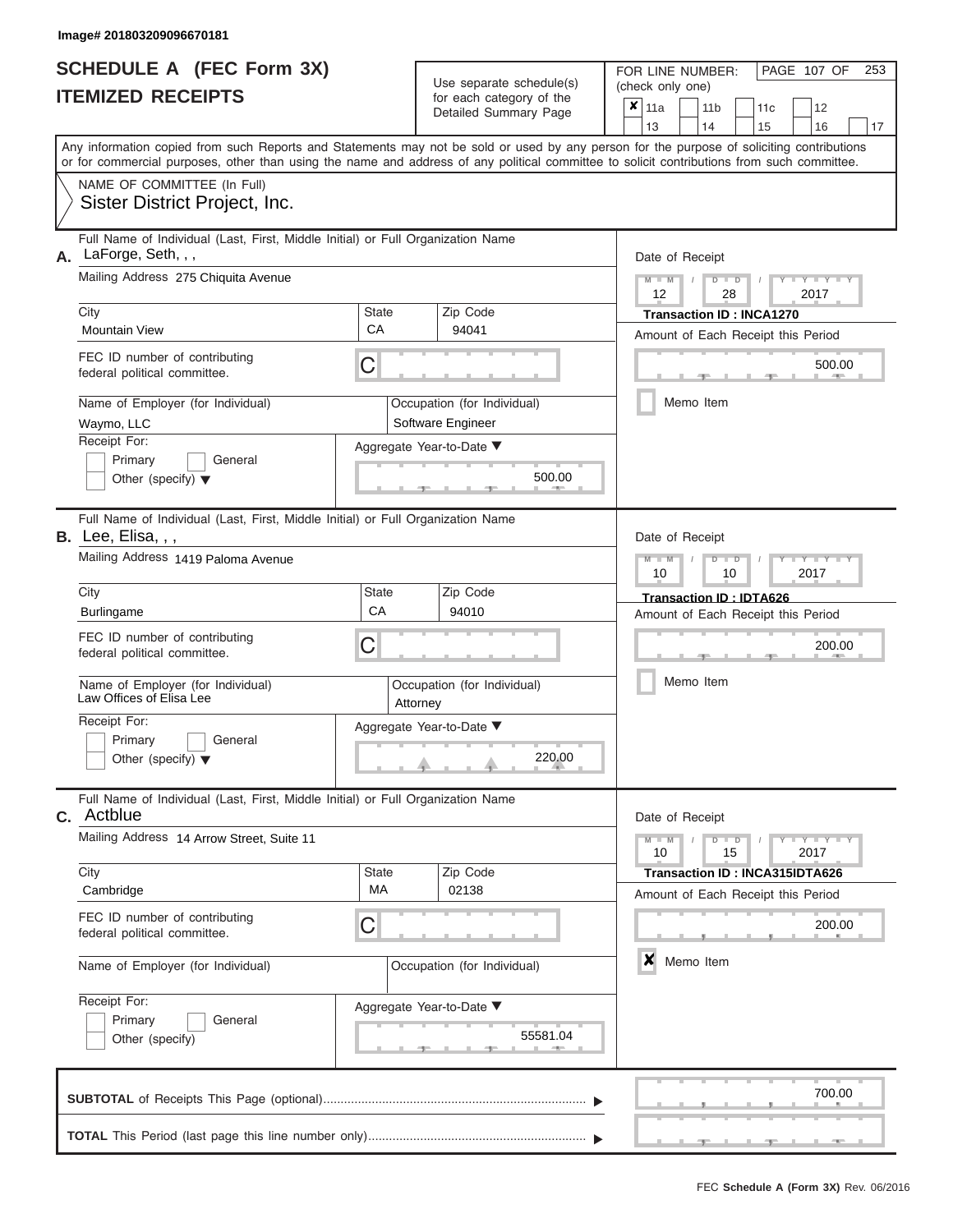# page# 201803209096670182<br>Denge# 201803209096670182<br>**(OD) CF +H9 A =N5 H=C B +R9 LH F 9 @ H9 8 `HC `5 `F 9 DC F Hž G7 < 9 8 I @ `C F `<del>I 1</del>9 A =N5 H=C B +RF + 19 A =N5 H=C B**

Ī **Form/Schedule: SA11AI Transaction ID : IDTA626**

Earmarked Through Actblue

**Form/Schedule: SA11AI Transaction ID: INCA315IDTA626**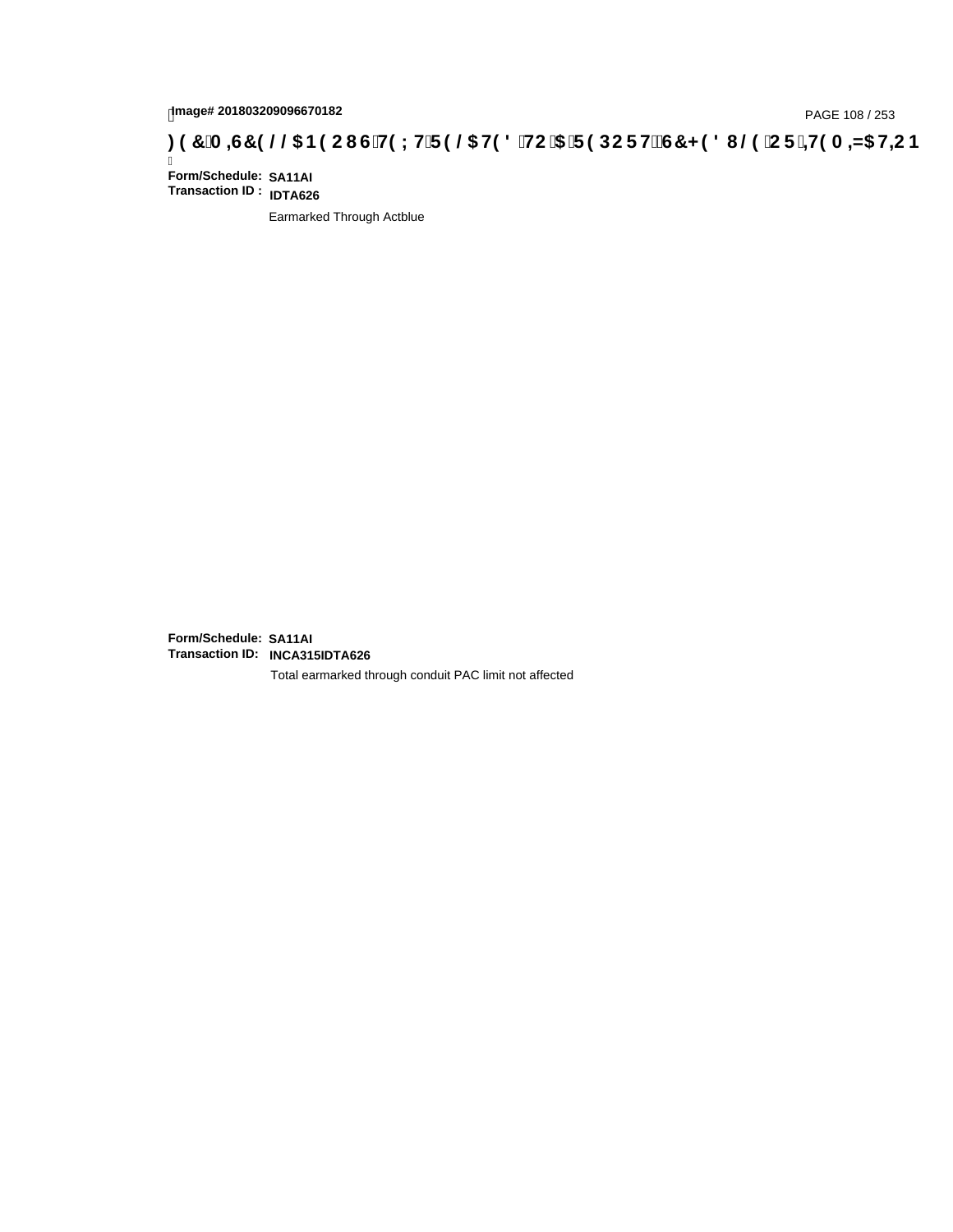|                          | SCHEDULE A (FEC Form 3X) |
|--------------------------|--------------------------|
| <b>ITEMIZED RECEIPTS</b> |                          |

|    | SCHEDULE A (FEC Form 3X)<br><b>ITEMIZED RECEIPTS</b>                                                                                                                                                                                                                                                                                                    |             | Use separate schedule(s)<br>for each category of the<br>Detailed Summary Page | FOR LINE NUMBER:<br>PAGE 109 OF<br>253<br>(check only one)<br>$\boldsymbol{x}$<br>11a<br>11 <sub>b</sub><br>12<br>11c<br>13<br>14<br>15<br>16<br>17 |
|----|---------------------------------------------------------------------------------------------------------------------------------------------------------------------------------------------------------------------------------------------------------------------------------------------------------------------------------------------------------|-------------|-------------------------------------------------------------------------------|-----------------------------------------------------------------------------------------------------------------------------------------------------|
|    | Any information copied from such Reports and Statements may not be sold or used by any person for the purpose of soliciting contributions<br>or for commercial purposes, other than using the name and address of any political committee to solicit contributions from such committee.<br>NAME OF COMMITTEE (In Full)<br>Sister District Project, Inc. |             |                                                                               |                                                                                                                                                     |
|    |                                                                                                                                                                                                                                                                                                                                                         |             |                                                                               |                                                                                                                                                     |
| А. | Full Name of Individual (Last, First, Middle Initial) or Full Organization Name<br>Lee, Timothy, , ,<br>Mailing Address 2511 Bennington Drive<br>City<br>San Bruno                                                                                                                                                                                      | State<br>CA | Zip Code<br>94066                                                             | Date of Receipt<br>$M - M$<br>$D$ $D$<br>$Y - Y - I$<br>08<br>07<br>2017<br><b>Transaction ID: IDTA434</b><br>Amount of Each Receipt this Period    |
|    | FEC ID number of contributing<br>federal political committee.<br>Name of Employer (for Individual)                                                                                                                                                                                                                                                      | С           | Occupation (for Individual)                                                   | 200.00<br><b>AND IN</b><br>Memo Item                                                                                                                |
|    | City and County of San Francisco<br>Receipt For:<br>Primary<br>General<br>Other (specify) $\blacktriangledown$                                                                                                                                                                                                                                          |             | Attorney<br>Aggregate Year-to-Date ▼<br>900.00                                |                                                                                                                                                     |
|    | Full Name of Individual (Last, First, Middle Initial) or Full Organization Name<br><b>B.</b> Actblue<br>Mailing Address 14 Arrow Street, Suite 11                                                                                                                                                                                                       |             |                                                                               | Date of Receipt<br>$M - M$<br>$D$ $\Box$ $D$<br>Y Y                                                                                                 |
|    | City<br>Cambridge                                                                                                                                                                                                                                                                                                                                       | State<br>MA | Zip Code<br>02138                                                             | 08<br>2017<br>13<br>Transaction ID: INCA248IDTA434<br>Amount of Each Receipt this Period                                                            |
|    | FEC ID number of contributing<br>federal political committee.<br>Name of Employer (for Individual)                                                                                                                                                                                                                                                      | С           | Occupation (for Individual)                                                   | 200.00<br>X<br>Memo Item                                                                                                                            |
|    | Receipt For:<br>Primary<br>General<br>Other (specify) $\blacktriangledown$                                                                                                                                                                                                                                                                              |             | Aggregate Year-to-Date ▼<br>55581.04                                          |                                                                                                                                                     |
|    | Full Name of Individual (Last, First, Middle Initial) or Full Organization Name<br>$C.$ Lee, Timothy, , ,                                                                                                                                                                                                                                               |             |                                                                               | Date of Receipt                                                                                                                                     |
|    | Mailing Address 2511 Bennington Drive                                                                                                                                                                                                                                                                                                                   |             |                                                                               | $M - M$<br>$D$ $D$<br>24<br>2017<br>10                                                                                                              |
|    | City<br>San Bruno<br>FEC ID number of contributing                                                                                                                                                                                                                                                                                                      | State<br>CA | Zip Code<br>94066                                                             | <b>Transaction ID: IDTA755</b><br>Amount of Each Receipt this Period                                                                                |
|    | federal political committee.<br>Name of Employer (for Individual)                                                                                                                                                                                                                                                                                       | С           | Occupation (for Individual)                                                   | 150.00<br>Memo Item                                                                                                                                 |
|    | City and County of San Francisco<br>Receipt For:<br>Primary<br>General<br>Other (specify)                                                                                                                                                                                                                                                               |             | Attorney<br>Aggregate Year-to-Date ▼<br>900.00                                |                                                                                                                                                     |
|    |                                                                                                                                                                                                                                                                                                                                                         |             |                                                                               | 350.00                                                                                                                                              |
|    |                                                                                                                                                                                                                                                                                                                                                         |             |                                                                               |                                                                                                                                                     |

 ▲ ▲ ▲ , , .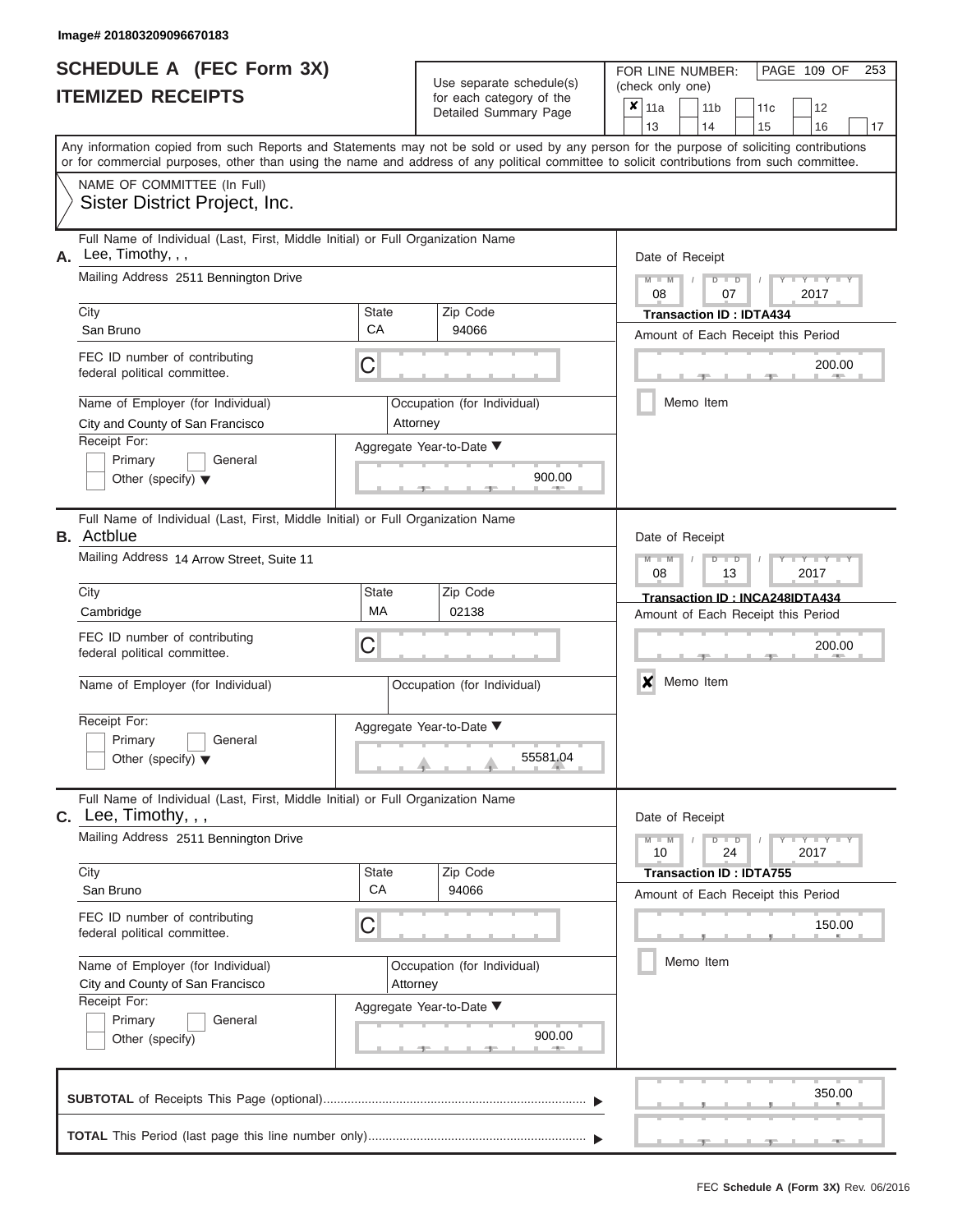# page# 201803209096670184<br>Denge# 201803209096670184<br>**( O, The LHTP @ H9 8 `HC `5 `F 9 DC F Hz G7 < 9 8 I @ `C F `<del>J 1</del>9 A =N5 H=C B . [ 37 `A =ST 9 @ & B9 C I G`H9 L H**

Ī **Form/Schedule: SA11AI Transaction ID : IDTA434**

Earmarked through ActBlue

**Form/Schedule: SA11AI Transaction ID: INCA248IDTA434**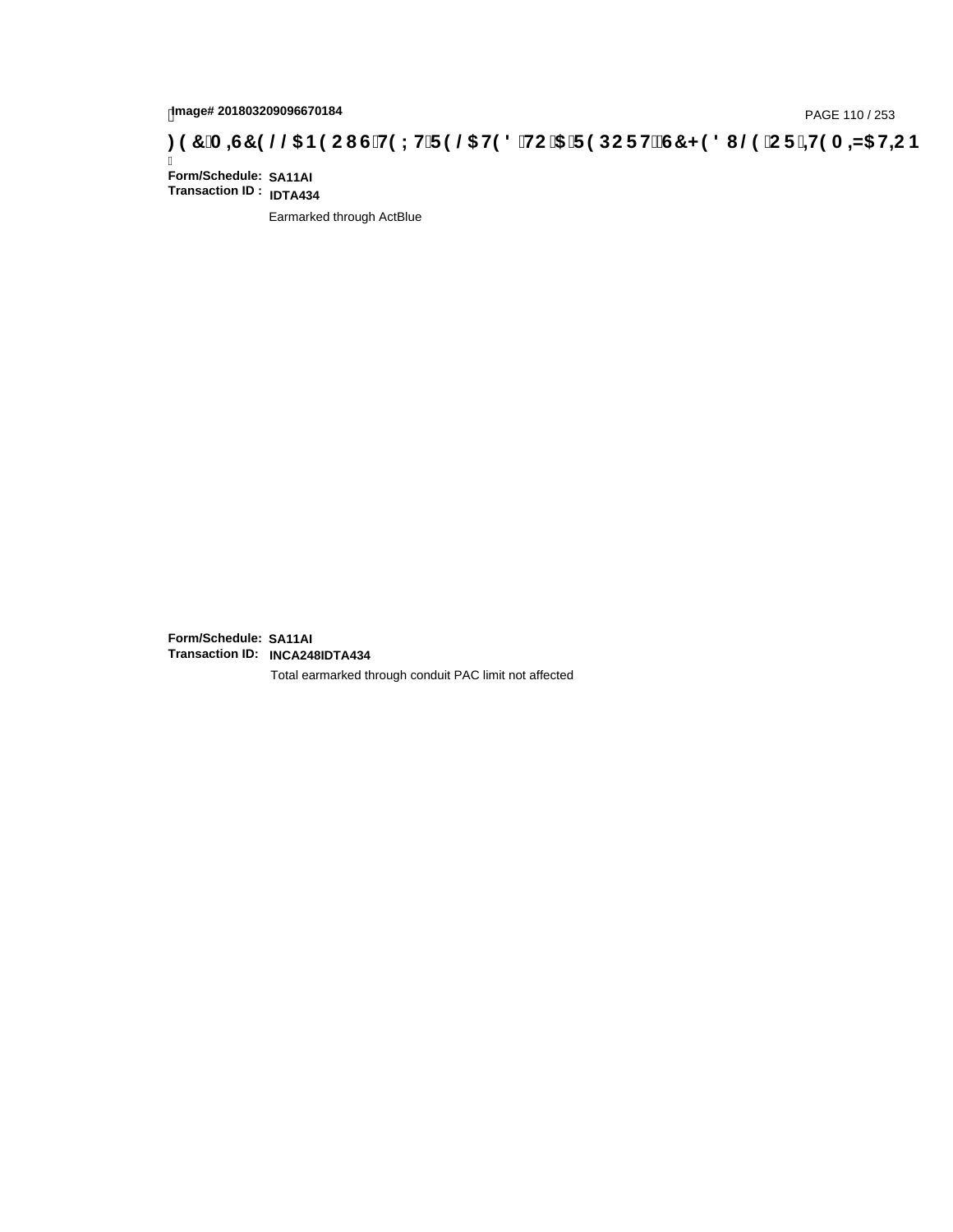## page# 201803209096670185<br>DAGE 111 / 253 PAGE 111 / 253<br>**DAGE 119 LHT P @6 H9 8 `HC `5 `F 9 DC F Hž G7 < 9 8 I @9 `C F `<del>J 1</del>9 A =N5 H=C B : 97 `A =G7 9 @@6 B9 C I G`H9 L H`F 9 @6 H9 8 `HC `5 `F 9 DC F H** $\breve$  **G7 < 9 8 I**

Ī **Form/Schedule: SA11AI Transaction ID : IDTA755**

Earmarked Through ActBlue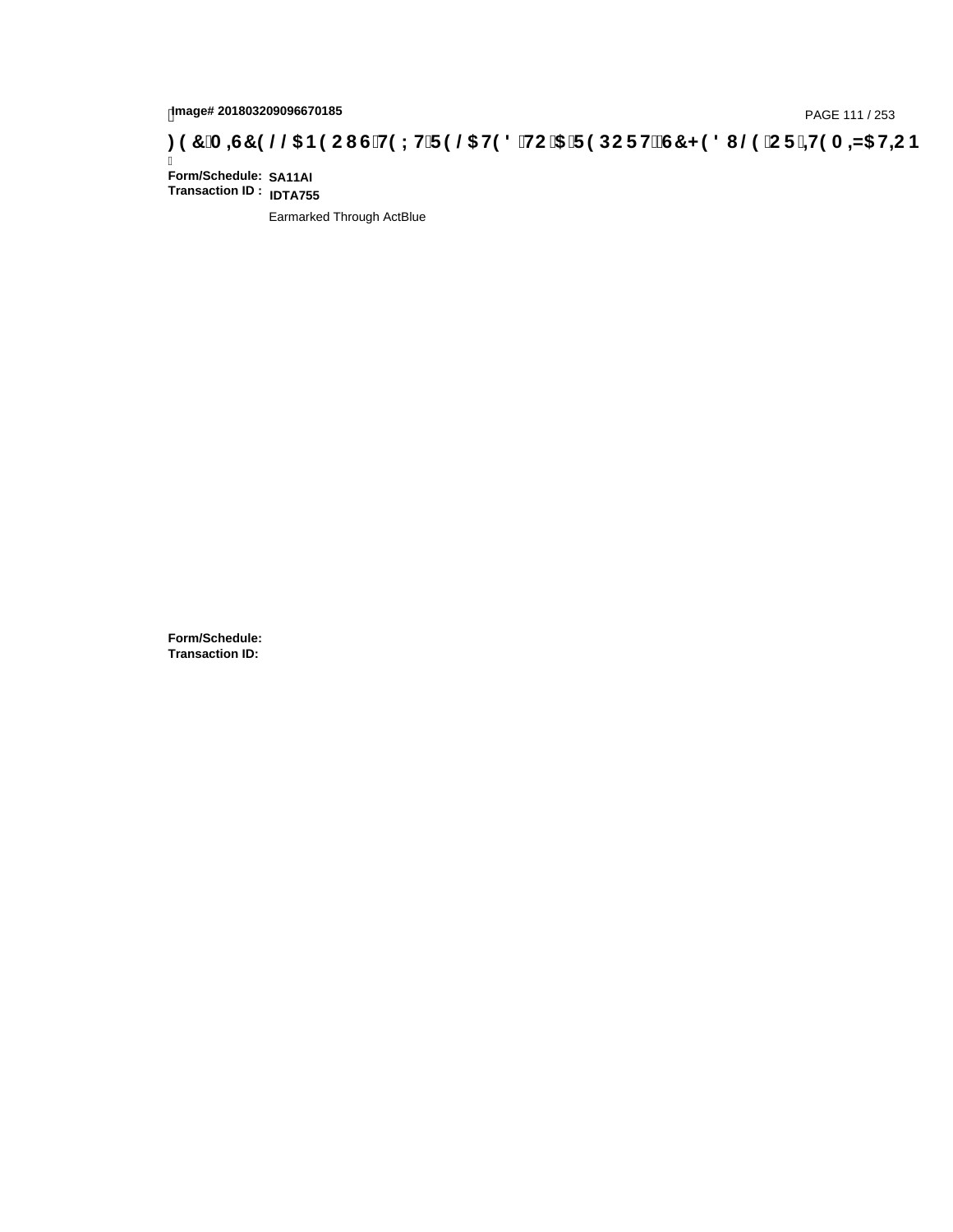|                          | <b>SCHEDULE A (FEC Form 3X)</b> |
|--------------------------|---------------------------------|
| <b>ITEMIZED RECEIPTS</b> |                                 |

Use separate schedule(s)<br>for each category of the

FOR LINE NUMBER:<br>(check only one)

PAGE 112 OF 253

| IILMILLU NLVLIF IJ                                                                                                                                                                                                                                                                      |                    | ior each calegory or the<br>Detailed Summary Page  | $\pmb{\times}$ | 11a<br>13                                                            |  | 11 <sub>b</sub><br>14 | 11c<br>15                                                                   |  | 12<br>16             | 17 |  |  |  |  |
|-----------------------------------------------------------------------------------------------------------------------------------------------------------------------------------------------------------------------------------------------------------------------------------------|--------------------|----------------------------------------------------|----------------|----------------------------------------------------------------------|--|-----------------------|-----------------------------------------------------------------------------|--|----------------------|----|--|--|--|--|
| Any information copied from such Reports and Statements may not be sold or used by any person for the purpose of soliciting contributions<br>or for commercial purposes, other than using the name and address of any political committee to solicit contributions from such committee. |                    |                                                    |                |                                                                      |  |                       |                                                                             |  |                      |    |  |  |  |  |
| NAME OF COMMITTEE (In Full)<br>Sister District Project, Inc.                                                                                                                                                                                                                            |                    |                                                    |                |                                                                      |  |                       |                                                                             |  |                      |    |  |  |  |  |
| Full Name of Individual (Last, First, Middle Initial) or Full Organization Name<br>Actblue<br>А.                                                                                                                                                                                        |                    |                                                    |                | Date of Receipt                                                      |  |                       |                                                                             |  |                      |    |  |  |  |  |
| Mailing Address 14 Arrow Street, Suite 11                                                                                                                                                                                                                                               |                    |                                                    |                | $M - M$<br>10                                                        |  | $D$ $D$<br>29         |                                                                             |  | 2017                 |    |  |  |  |  |
| City<br>Cambridge                                                                                                                                                                                                                                                                       | <b>State</b><br>MA | Zip Code<br>02138                                  |                |                                                                      |  |                       | Transaction ID: INCA330IDTA755<br>Amount of Each Receipt this Period        |  |                      |    |  |  |  |  |
| FEC ID number of contributing<br>federal political committee.                                                                                                                                                                                                                           | С                  |                                                    |                |                                                                      |  |                       |                                                                             |  | 150.00               |    |  |  |  |  |
| Name of Employer (for Individual)                                                                                                                                                                                                                                                       |                    | Occupation (for Individual)                        |                | $\boldsymbol{x}$                                                     |  | Memo Item             |                                                                             |  |                      |    |  |  |  |  |
| Receipt For:<br>Primary<br>General<br>Other (specify) $\blacktriangledown$                                                                                                                                                                                                              |                    | Aggregate Year-to-Date ▼<br>55581.04               |                |                                                                      |  |                       |                                                                             |  |                      |    |  |  |  |  |
| Full Name of Individual (Last, First, Middle Initial) or Full Organization Name<br>B. Lee, Timothy, , ,                                                                                                                                                                                 |                    |                                                    |                | Date of Receipt                                                      |  |                       |                                                                             |  |                      |    |  |  |  |  |
| Mailing Address 2511 Bennington Drive                                                                                                                                                                                                                                                   |                    |                                                    |                | $M - M$<br>$D$ $D$<br>11<br>09<br>2017                               |  |                       |                                                                             |  |                      |    |  |  |  |  |
| City<br>San Bruno                                                                                                                                                                                                                                                                       | State<br>CA        | Zip Code<br>94066                                  |                | <b>Transaction ID: IDTA840</b><br>Amount of Each Receipt this Period |  |                       |                                                                             |  |                      |    |  |  |  |  |
| FEC ID number of contributing<br>federal political committee.                                                                                                                                                                                                                           | С                  |                                                    |                | 100.00                                                               |  |                       |                                                                             |  |                      |    |  |  |  |  |
| Name of Employer (for Individual)<br>City and County of San Francisco                                                                                                                                                                                                                   |                    | Occupation (for Individual)<br>Attorney            |                |                                                                      |  | Memo Item             |                                                                             |  |                      |    |  |  |  |  |
| Receipt For:<br>Primary<br>General<br>Other (specify) $\blacktriangledown$                                                                                                                                                                                                              |                    | Aggregate Year-to-Date ▼<br>900.00                 |                |                                                                      |  |                       |                                                                             |  |                      |    |  |  |  |  |
| Full Name of Individual (Last, First, Middle Initial) or Full Organization Name<br><b>C.</b> Actblue                                                                                                                                                                                    |                    |                                                    |                | Date of Receipt                                                      |  |                       |                                                                             |  |                      |    |  |  |  |  |
| Mailing Address 14 Arrow Street, Suite 11                                                                                                                                                                                                                                               |                    |                                                    |                | $M - M$<br>11                                                        |  | $D$ $D$<br>12         |                                                                             |  | $-Y - Y - Y$<br>2017 |    |  |  |  |  |
| City<br>Cambridge                                                                                                                                                                                                                                                                       | <b>State</b><br>МA | Zip Code<br>02138                                  |                |                                                                      |  |                       | <b>Transaction ID: INCA577IDTA840</b><br>Amount of Each Receipt this Period |  |                      |    |  |  |  |  |
| FEC ID number of contributing<br>federal political committee.                                                                                                                                                                                                                           | C                  |                                                    |                |                                                                      |  |                       |                                                                             |  | 100.00               |    |  |  |  |  |
| Name of Employer (for Individual)                                                                                                                                                                                                                                                       |                    | Occupation (for Individual)                        |                | $\boldsymbol{x}$                                                     |  | Memo Item             |                                                                             |  |                      |    |  |  |  |  |
| Receipt For:<br>Primary<br>General<br>Other (specify)                                                                                                                                                                                                                                   |                    | Aggregate Year-to-Date ▼<br>55581.04<br><b>AND</b> |                |                                                                      |  |                       |                                                                             |  |                      |    |  |  |  |  |
|                                                                                                                                                                                                                                                                                         |                    |                                                    |                |                                                                      |  |                       |                                                                             |  | 100.00               |    |  |  |  |  |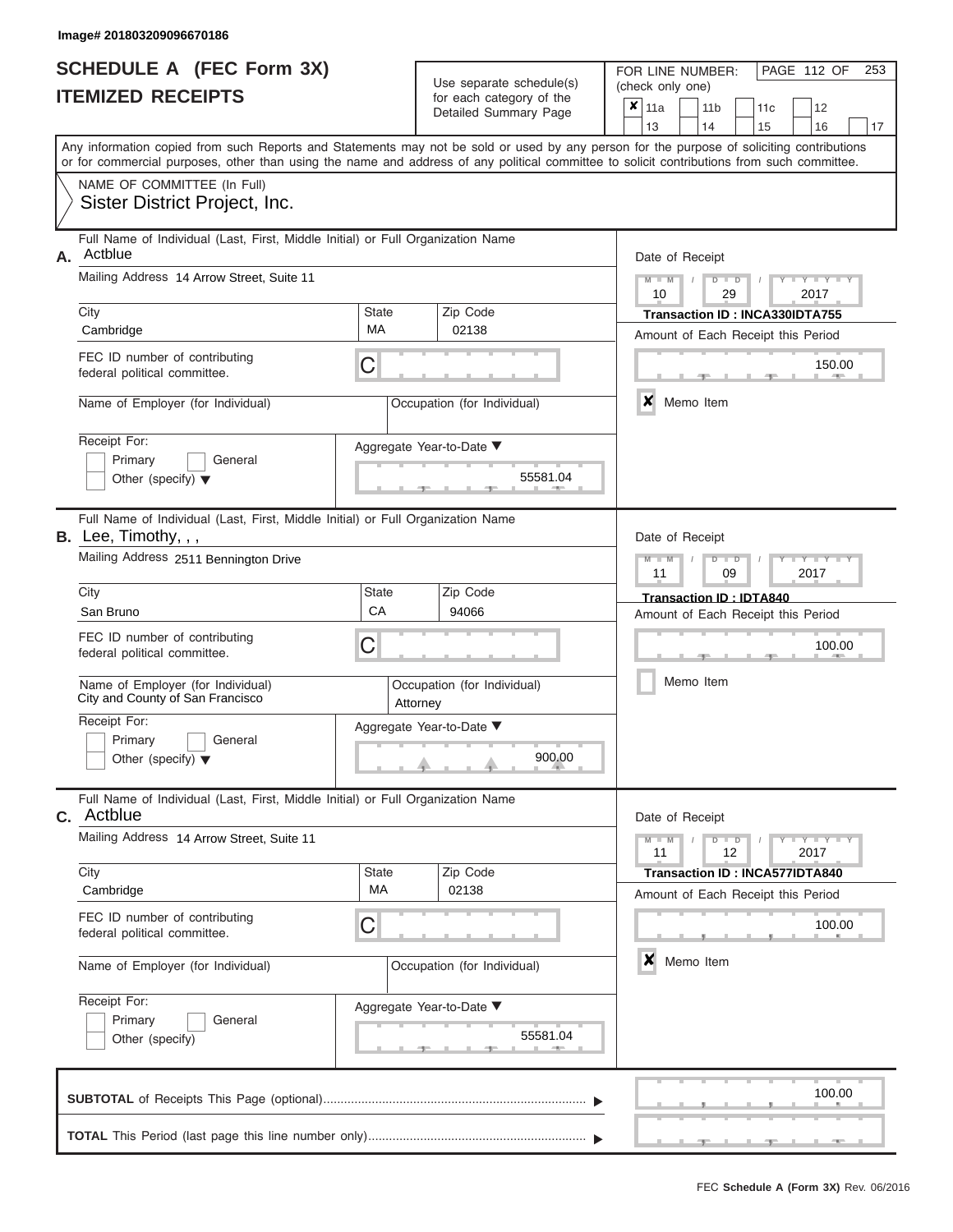# page# 201803209096670187<br>Denge# 201803209096670187<br>**( Of `+H9 A =N5 H=C B (3) T A =G7 9 @@** B9 C I G`H9 L H`F 9 @ H9 8 `HC `5 `F 9 DC F H $\breve{E}$ G7 < 9 8 I @ `C F `<del>+H</del>9 A =N5 H=C B

Ī **Form/Schedule: SA11AI Transaction ID : INCA330IDTA755**

Total earmarked through conduit PAC limit not affected

**Form/Schedule: SA11AI Transaction ID: IDTA840**Earmarked through ActBlue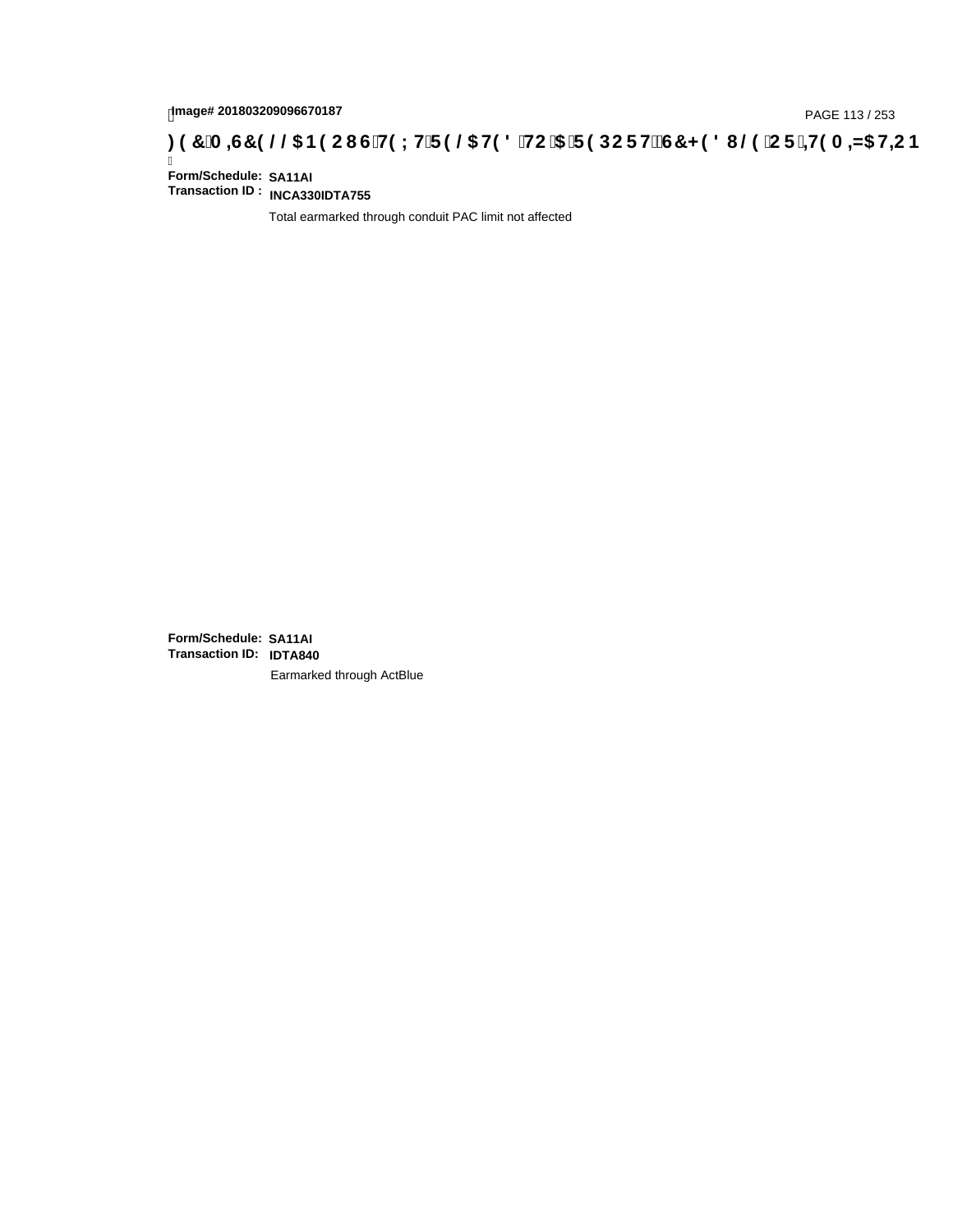# page# 201803209096670188<br>Denge# 201803209096670188<br>**(CF + H9 A = A/5 H=C B (3) T A = G7 9 @ & B9 C I G H9 L H F 9 @ H9 8 HC '5 T F 9 DC F HE G7 < 9 8 I @ 'C F + H9 A = A/5 H=C B**

Ī **Form/Schedule: SA11AI Transaction ID : INCA577IDTA840**

Total earmarked through conduit PAC limit not affected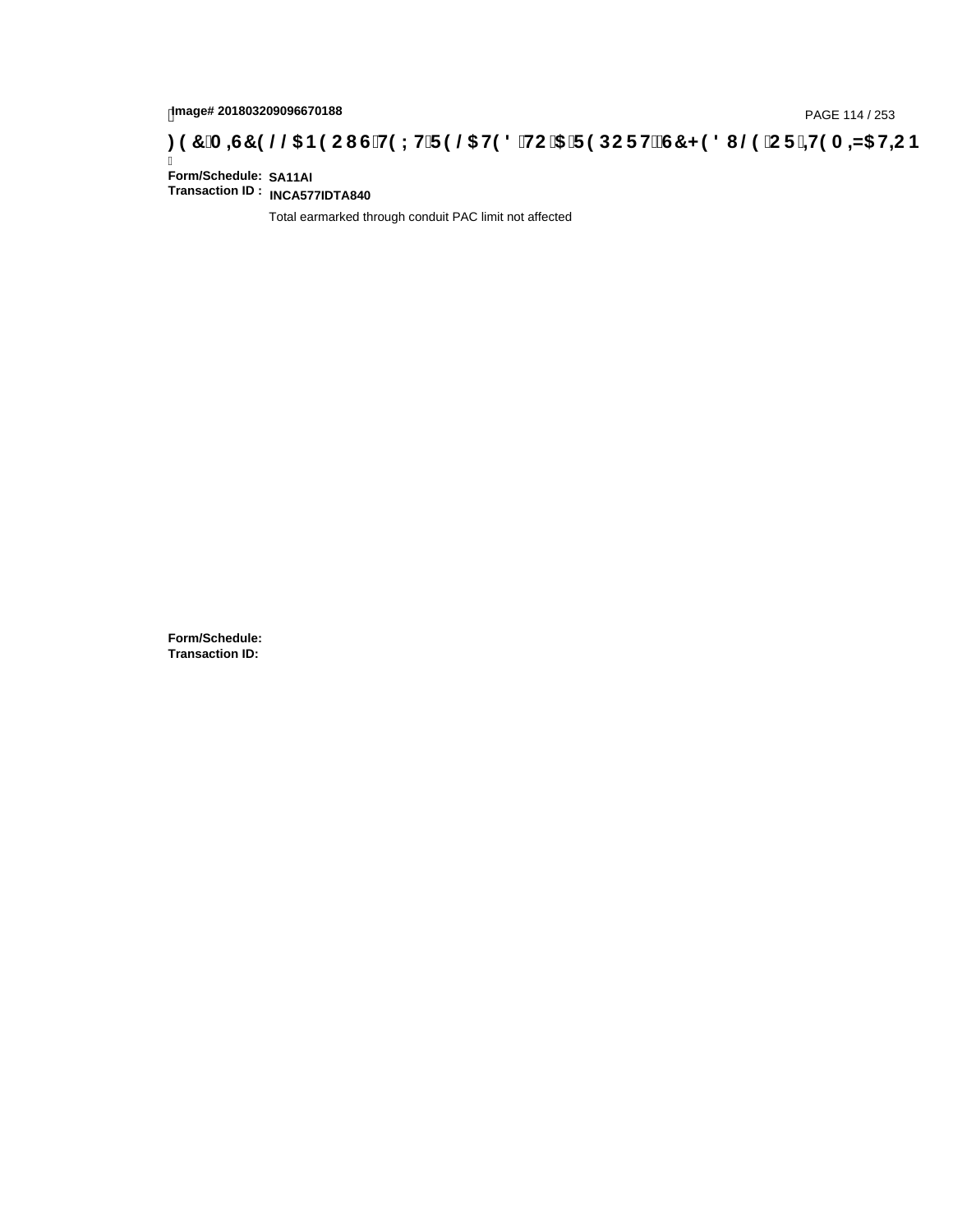|                          | <b>SCHEDULE A (FEC Form 3X)</b> |
|--------------------------|---------------------------------|
| <b>ITEMIZED RECEIPTS</b> |                                 |

FOR LINE NUMBER:<br>(check only one) Use separate schedule(s)<br>for each category of the

|    | IILMILLY INLVLII I                                                                                                                         |                          | iui cauli ualcyuly ul lilc<br>Detailed Summary Page | ×                                  | 11a                           |           | 11 <sub>b</sub> |               | 11c                            | 12                                 |    |  |  |  |
|----|--------------------------------------------------------------------------------------------------------------------------------------------|--------------------------|-----------------------------------------------------|------------------------------------|-------------------------------|-----------|-----------------|---------------|--------------------------------|------------------------------------|----|--|--|--|
|    | Any information copied from such Reports and Statements may not be sold or used by any person for the purpose of soliciting contributions  |                          |                                                     |                                    | 13                            |           | 14              |               | 15                             | 16                                 | 17 |  |  |  |
|    | or for commercial purposes, other than using the name and address of any political committee to solicit contributions from such committee. |                          |                                                     |                                    |                               |           |                 |               |                                |                                    |    |  |  |  |
|    | NAME OF COMMITTEE (In Full)                                                                                                                |                          |                                                     |                                    |                               |           |                 |               |                                |                                    |    |  |  |  |
|    | Sister District Project, Inc.                                                                                                              |                          |                                                     |                                    |                               |           |                 |               |                                |                                    |    |  |  |  |
| А. | Full Name of Individual (Last, First, Middle Initial) or Full Organization Name<br>Lee, Timothy, , ,                                       |                          |                                                     | Date of Receipt                    |                               |           |                 |               |                                |                                    |    |  |  |  |
|    | Mailing Address 2511 Bennington Drive                                                                                                      |                          |                                                     |                                    | $M - M$                       |           |                 | $D$ $D$       |                                |                                    |    |  |  |  |
|    |                                                                                                                                            |                          |                                                     | 11<br>28<br>2017                   |                               |           |                 |               |                                |                                    |    |  |  |  |
|    | City                                                                                                                                       | State                    | Zip Code                                            |                                    |                               |           |                 |               | <b>Transaction ID: IDTA865</b> |                                    |    |  |  |  |
|    | San Bruno                                                                                                                                  | CA                       | 94066                                               |                                    |                               |           |                 |               |                                | Amount of Each Receipt this Period |    |  |  |  |
|    | FEC ID number of contributing<br>federal political committee.                                                                              | C                        |                                                     | 200.00<br><b>AREA</b>              |                               |           |                 |               |                                |                                    |    |  |  |  |
|    | Name of Employer (for Individual)<br>City and County of San Francisco                                                                      | Attorney                 | Occupation (for Individual)                         |                                    |                               | Memo Item |                 |               |                                |                                    |    |  |  |  |
|    | Receipt For:                                                                                                                               |                          |                                                     |                                    |                               |           |                 |               |                                |                                    |    |  |  |  |
|    | Primary<br>General                                                                                                                         |                          | Aggregate Year-to-Date ▼                            |                                    |                               |           |                 |               |                                |                                    |    |  |  |  |
|    | Other (specify) $\blacktriangledown$                                                                                                       |                          | 900.00                                              |                                    |                               |           |                 |               |                                |                                    |    |  |  |  |
|    | Full Name of Individual (Last, First, Middle Initial) or Full Organization Name<br><b>B.</b> Actblue                                       |                          |                                                     |                                    | Date of Receipt               |           |                 |               |                                |                                    |    |  |  |  |
|    | Mailing Address 14 Arrow Street, Suite 11                                                                                                  |                          |                                                     |                                    | $M - M$<br>11                 |           |                 | $D$ $D$<br>30 |                                | $\overline{\phantom{a}}$<br>2017   |    |  |  |  |
|    | City                                                                                                                                       | <b>State</b>             | Zip Code                                            |                                    |                               |           |                 |               |                                | Transaction ID: INCA717IDTA865     |    |  |  |  |
|    | Cambridge                                                                                                                                  | <b>MA</b>                | 02138                                               | Amount of Each Receipt this Period |                               |           |                 |               |                                |                                    |    |  |  |  |
|    | FEC ID number of contributing<br>federal political committee.                                                                              | C                        |                                                     |                                    | 200.00                        |           |                 |               |                                |                                    |    |  |  |  |
|    | Name of Employer (for Individual)                                                                                                          |                          | Occupation (for Individual)                         |                                    | $\boldsymbol{x}$<br>Memo Item |           |                 |               |                                |                                    |    |  |  |  |
|    | Receipt For:                                                                                                                               | Aggregate Year-to-Date ▼ |                                                     |                                    |                               |           |                 |               |                                |                                    |    |  |  |  |
|    | Primary<br>General                                                                                                                         |                          |                                                     |                                    |                               |           |                 |               |                                |                                    |    |  |  |  |
|    | Other (specify) $\blacktriangledown$                                                                                                       |                          | 55581.04                                            |                                    |                               |           |                 |               |                                |                                    |    |  |  |  |
| С. | Full Name of Individual (Last, First, Middle Initial) or Full Organization Name<br>Lee, Timothy, , ,                                       |                          |                                                     |                                    | Date of Receipt               |           |                 |               |                                |                                    |    |  |  |  |
|    | Mailing Address 2511 Bennington Drive                                                                                                      |                          |                                                     |                                    | $M - M$<br>12                 |           |                 | $D$ $D$<br>27 |                                | $Y = Y = Y$<br>2017                |    |  |  |  |
|    | City                                                                                                                                       | State                    | Zip Code                                            |                                    |                               |           |                 |               | <b>Transaction ID: IDTA933</b> |                                    |    |  |  |  |
|    | San Bruno                                                                                                                                  | CA                       | 94066                                               |                                    |                               |           |                 |               |                                | Amount of Each Receipt this Period |    |  |  |  |
|    | FEC ID number of contributing<br>federal political committee.                                                                              | С                        |                                                     |                                    |                               |           |                 |               |                                | 250.00                             |    |  |  |  |
|    | Name of Employer (for Individual)                                                                                                          |                          | Occupation (for Individual)                         |                                    |                               | Memo Item |                 |               |                                |                                    |    |  |  |  |
|    | City and County of San Francisco                                                                                                           | Attorney                 |                                                     |                                    |                               |           |                 |               |                                |                                    |    |  |  |  |
|    | Receipt For:                                                                                                                               |                          | Aggregate Year-to-Date ▼                            |                                    |                               |           |                 |               |                                |                                    |    |  |  |  |
|    | Primary<br>General                                                                                                                         |                          | 900.00                                              |                                    |                               |           |                 |               |                                |                                    |    |  |  |  |
|    | Other (specify)                                                                                                                            |                          |                                                     |                                    |                               |           |                 |               |                                |                                    |    |  |  |  |
|    |                                                                                                                                            |                          |                                                     |                                    |                               |           |                 |               |                                | 450.00                             |    |  |  |  |
|    |                                                                                                                                            |                          |                                                     |                                    |                               |           |                 |               |                                |                                    |    |  |  |  |

PAGE 115 OF 253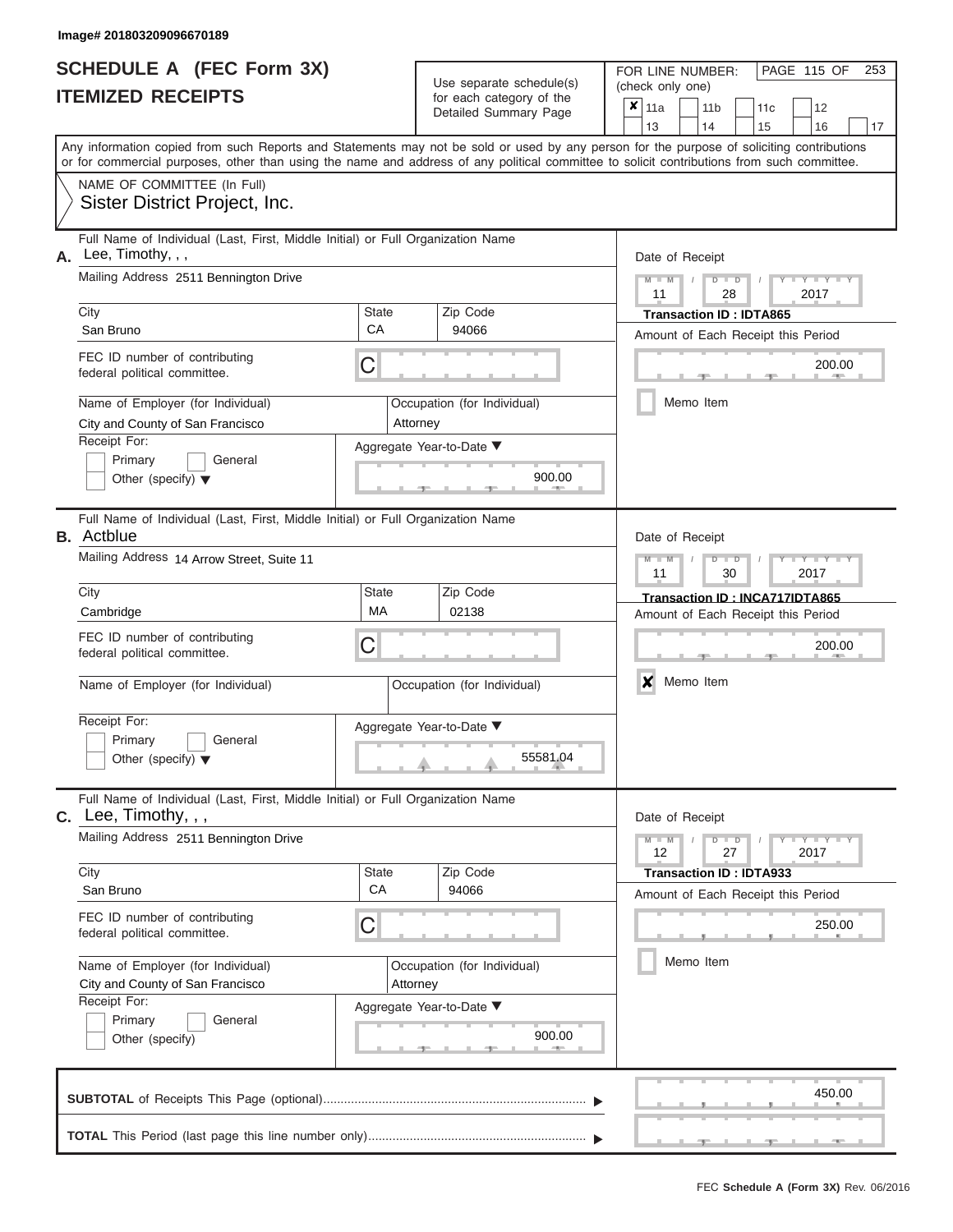## page# 201803209096670190<br>DAGE 116 / 253 PAGE 116 / 253<br>**DAGE 116 AMS HE CONTREST CONTREST CONTREST OF THE CONTRET CONTRET STEP DO F HE GT < 9 8 I**

Ī **Form/Schedule: SA11AI Transaction ID : IDTA865**

Earmarked through Actblue

**Form/Schedule: SA11AI Transaction ID: INCA717IDTA865**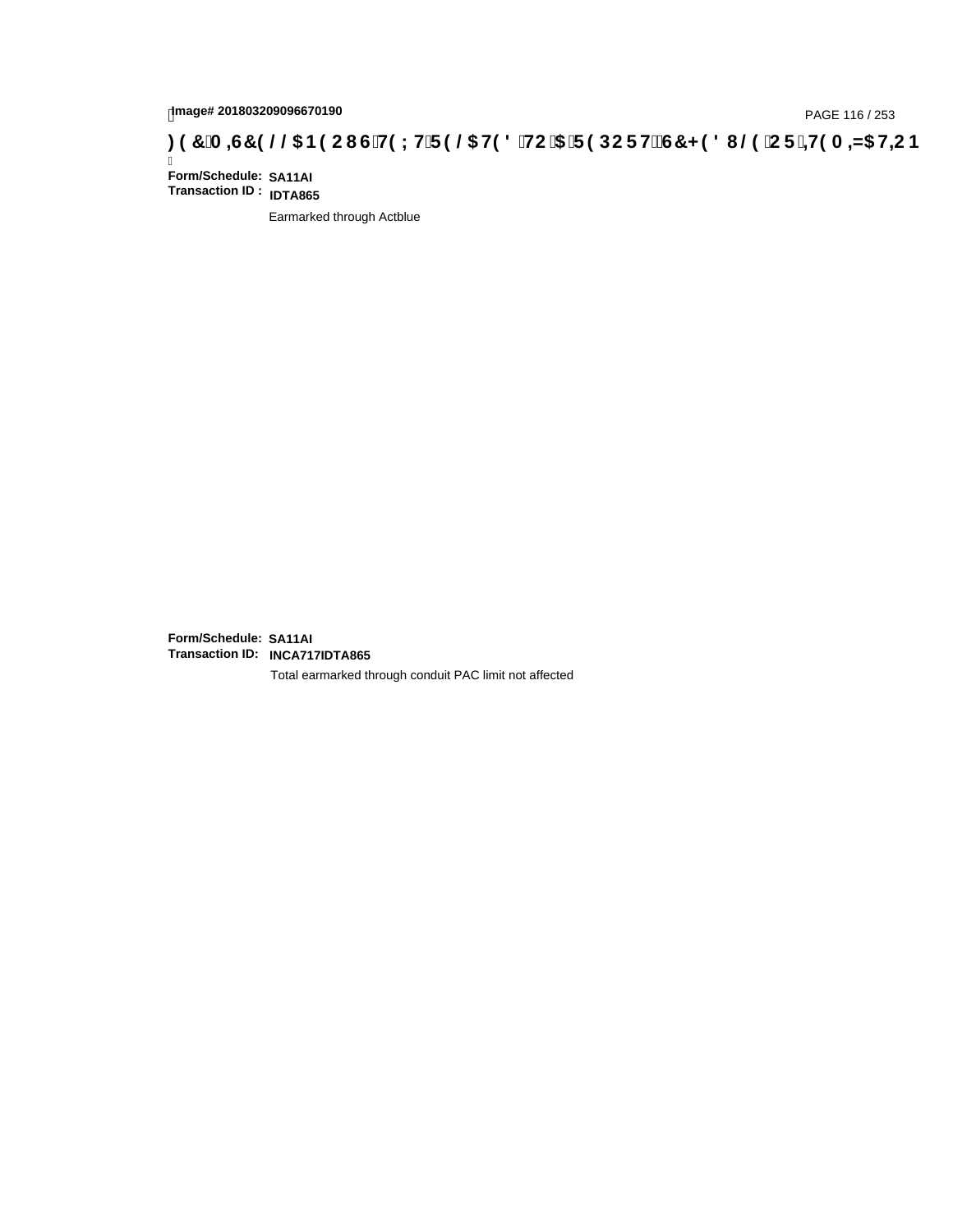# page# 201803209096670191<br>Denge# 201803209096670191<br>**(@CF`+H9 A =N5 H=CB) TA =G7 9 @@B9 CI G`H9 LH`F 9 @ H9 8 `HC `5 `F 9 DC F HE G7 < 9 8 I @ `C F `<del>+ I</del>9 A =N5 H=C B**

Ī **Form/Schedule: SA11AI Transaction ID : IDTA933**

Earmarked through Actblue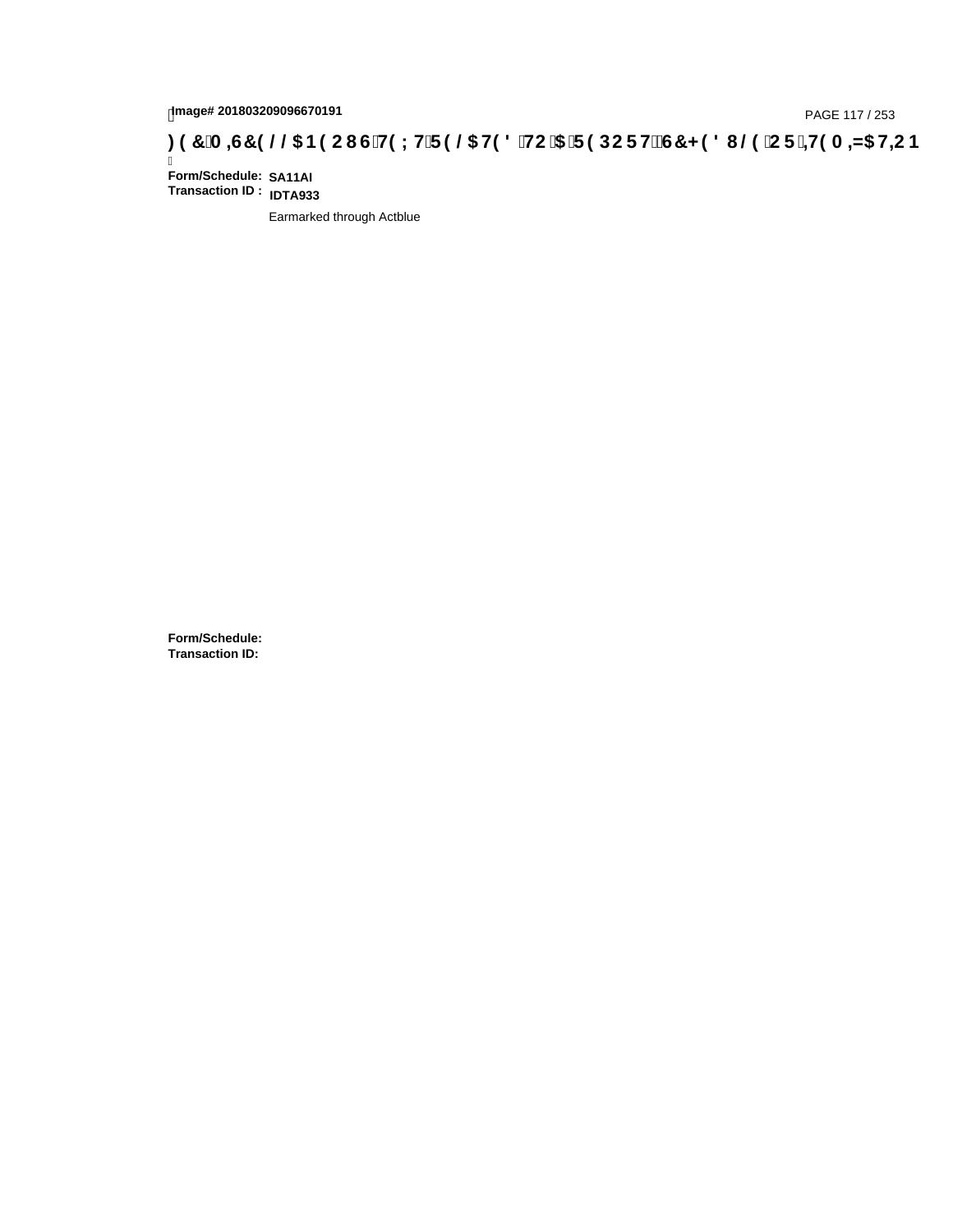| SCHEDULE A (FEC Form 3X)<br><b>ITEMIZED RECEIPTS</b>                                                                 |                           | Use separate schedule(s)<br>for each category of the<br>Detailed Summary Page | PAGE 118 OF<br>253<br>FOR LINE NUMBER:<br>(check only one)<br>×<br>11a<br>11 <sub>b</sub><br>12<br>11c<br>13<br>14<br>15<br>16<br>17                                                                                                                                                    |
|----------------------------------------------------------------------------------------------------------------------|---------------------------|-------------------------------------------------------------------------------|-----------------------------------------------------------------------------------------------------------------------------------------------------------------------------------------------------------------------------------------------------------------------------------------|
|                                                                                                                      |                           |                                                                               | Any information copied from such Reports and Statements may not be sold or used by any person for the purpose of soliciting contributions<br>or for commercial purposes, other than using the name and address of any political committee to solicit contributions from such committee. |
| NAME OF COMMITTEE (In Full)<br>Sister District Project, Inc.                                                         |                           |                                                                               |                                                                                                                                                                                                                                                                                         |
| Full Name of Individual (Last, First, Middle Initial) or Full Organization Name<br>Actblue<br>А.                     |                           |                                                                               | Date of Receipt                                                                                                                                                                                                                                                                         |
| Mailing Address 14 Arrow Street, Suite 11                                                                            |                           |                                                                               | $M - M$<br>Y I Y I<br>$D$ $D$<br>12<br>31<br>2017                                                                                                                                                                                                                                       |
| City<br>Cambridge                                                                                                    | State<br>MA               | Zip Code<br>02138                                                             | Transaction ID: INCA1232IDTA933<br>Amount of Each Receipt this Period                                                                                                                                                                                                                   |
| FEC ID number of contributing<br>federal political committee.                                                        | C                         |                                                                               | 250.00                                                                                                                                                                                                                                                                                  |
| Name of Employer (for Individual)                                                                                    |                           | Occupation (for Individual)                                                   | x<br>Memo Item                                                                                                                                                                                                                                                                          |
| Receipt For:<br>Primary<br>General<br>Other (specify) $\blacktriangledown$                                           |                           | Aggregate Year-to-Date ▼<br>55581.04                                          |                                                                                                                                                                                                                                                                                         |
| Full Name of Individual (Last, First, Middle Initial) or Full Organization Name<br><b>B.</b> Macari, Anne Marie, , , |                           |                                                                               | Date of Receipt                                                                                                                                                                                                                                                                         |
| Mailing Address 7 Gracie Square, #12A                                                                                |                           |                                                                               | $M - M$<br>$T - Y = T - Y$<br>$D$ $D$<br>11<br>09<br>2017                                                                                                                                                                                                                               |
| City                                                                                                                 | <b>State</b><br><b>NY</b> | Zip Code                                                                      | <b>Transaction ID: INCA549</b>                                                                                                                                                                                                                                                          |
| New York<br>FEC ID number of contributing<br>federal political committee.                                            | C                         | 10028                                                                         | Amount of Each Receipt this Period<br>250.00                                                                                                                                                                                                                                            |
| Name of Employer (for Individual)<br>Anne Marie Macari                                                               | Writer                    | Occupation (for Individual)                                                   | Memo Item                                                                                                                                                                                                                                                                               |
| Receipt For:<br>$\overline{\phantom{a}}$ Primary<br>General<br>Other (specify) $\blacktriangledown$                  |                           | Aggregate Year-to-Date ▼<br>250.00                                            |                                                                                                                                                                                                                                                                                         |
| Full Name of Individual (Last, First, Middle Initial) or Full Organization Name<br>C. Major, Amanda, , ,             |                           |                                                                               | Date of Receipt                                                                                                                                                                                                                                                                         |
| Mailing Address 120 Bryant Street NW                                                                                 |                           |                                                                               | $-1$ $-1$ $-1$ $-1$ $-1$<br>$M - M$<br>$D$ $\Box$ $D$<br>09<br>14<br>2017                                                                                                                                                                                                               |
| City<br>Washington                                                                                                   | <b>State</b><br>DC        | Zip Code<br>20001                                                             | <b>Transaction ID: IDTA489</b><br>Amount of Each Receipt this Period                                                                                                                                                                                                                    |
| FEC ID number of contributing<br>federal political committee.                                                        | C                         |                                                                               | 1000.00                                                                                                                                                                                                                                                                                 |
| Name of Employer (for Individual)<br>WilmerHale                                                                      |                           | Occupation (for Individual)<br>Attorney                                       | Memo Item                                                                                                                                                                                                                                                                               |
| Receipt For:<br>Primary<br>General<br>Other (specify)                                                                |                           | Aggregate Year-to-Date ▼<br>1000.00<br>$1 - 400$                              |                                                                                                                                                                                                                                                                                         |

|  |  |  |  |  | 1250.00<br>the company of the company of the company |  |
|--|--|--|--|--|------------------------------------------------------|--|
|  |  |  |  |  |                                                      |  |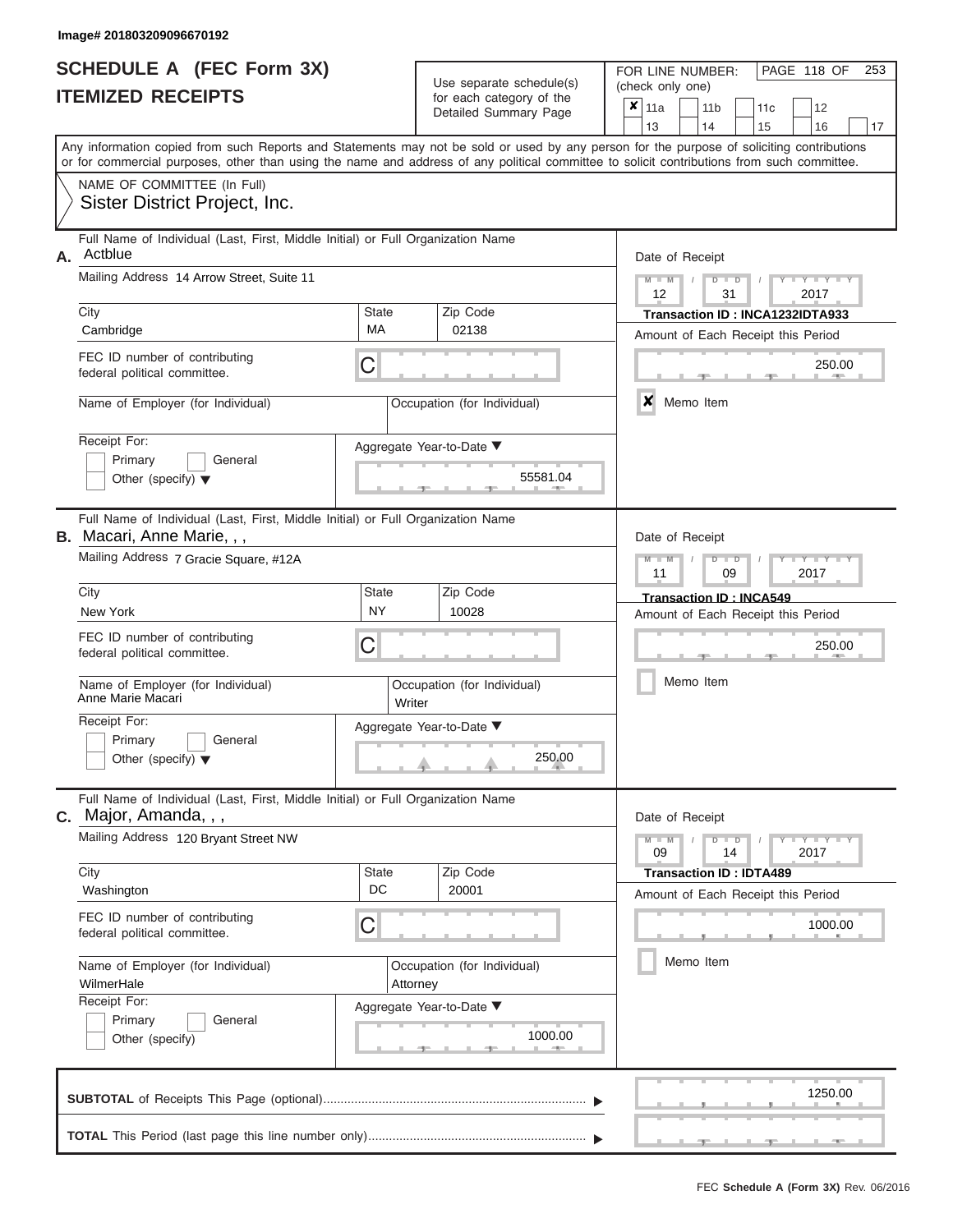# page# 201803209096670193<br>DAGE 119 / 253 PAGE 119 / 253<br>**DAGE 119 ADGE 119 / 253 SPOC I G'H9 LH'F 9 @ H9 8 'HC '5 'F 9 DC F H** $\breve{c}$ **G7 < 9 8 I @ 'C F '<del>J 1</del>9 A**

Ī **Form/Schedule: SA11AI Transaction ID : INCA1232IDTA933**

Total earmarked through conduit PAC limit not affected

**Form/Schedule: SA11AI Transaction ID: IDTA489**Earmarked through ActBlue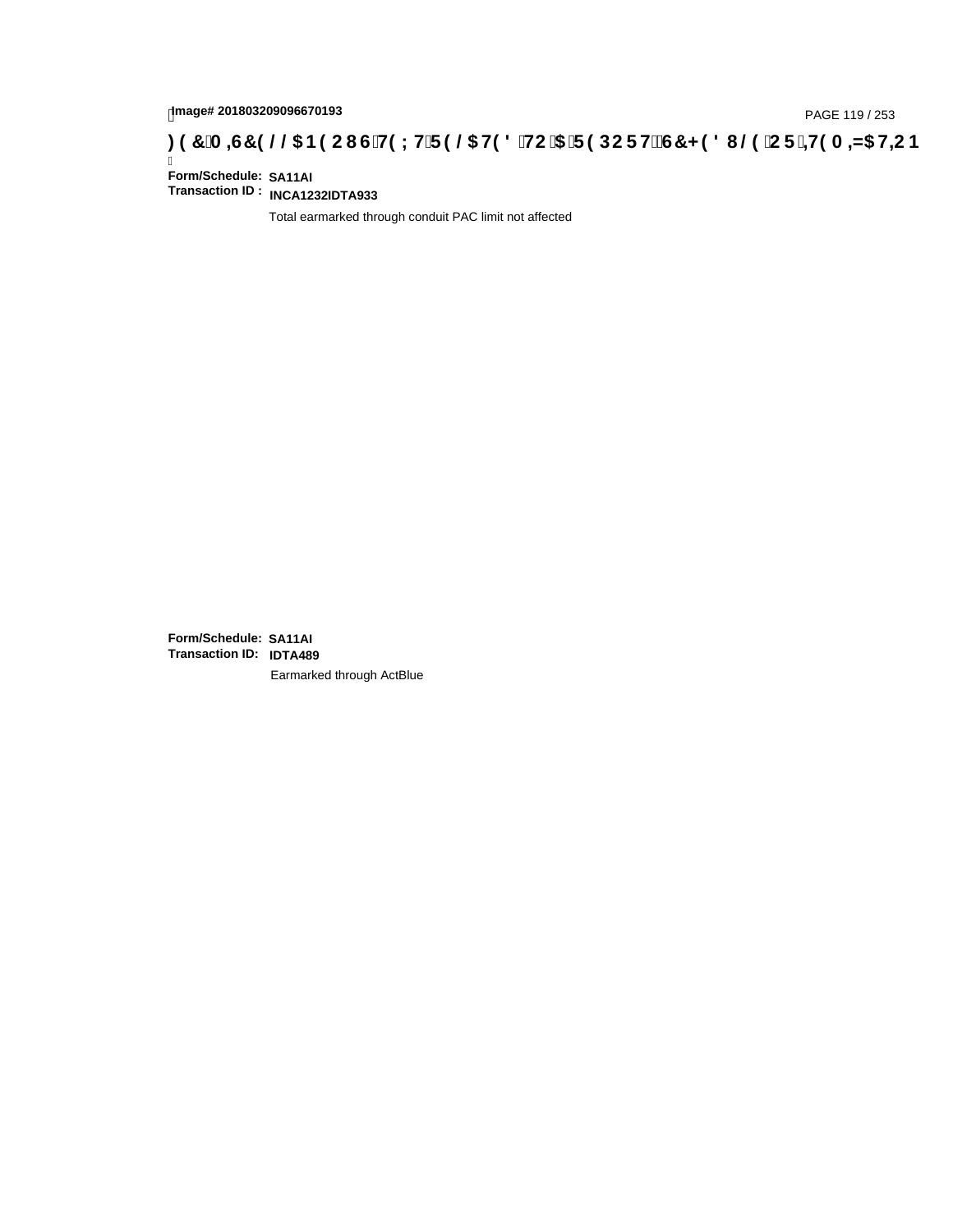|                          | <b>SCHEDULE A (FEC Form 3X)</b> |
|--------------------------|---------------------------------|
| <b>ITEMIZED RECEIPTS</b> |                                 |

Use separate schedule(s)<br>for each category of the

FOR LINE NUMBER:<br>(check only one)

PAGE 120 OF 253

|    | LD IILVLII IV                                                                                                                                                                                                                                                                           |              | ivi cacii calcyory or life<br>Detailed Summary Page | x | 11a                                              |  | 11 <sub>b</sub> | 11 <sub>c</sub>                    | 12                                                                                                |    |  |  |  |  |
|----|-----------------------------------------------------------------------------------------------------------------------------------------------------------------------------------------------------------------------------------------------------------------------------------------|--------------|-----------------------------------------------------|---|--------------------------------------------------|--|-----------------|------------------------------------|---------------------------------------------------------------------------------------------------|----|--|--|--|--|
|    |                                                                                                                                                                                                                                                                                         |              |                                                     |   | 13                                               |  | 14              | 15                                 | 16                                                                                                | 17 |  |  |  |  |
|    | Any information copied from such Reports and Statements may not be sold or used by any person for the purpose of soliciting contributions<br>or for commercial purposes, other than using the name and address of any political committee to solicit contributions from such committee. |              |                                                     |   |                                                  |  |                 |                                    |                                                                                                   |    |  |  |  |  |
|    | NAME OF COMMITTEE (In Full)                                                                                                                                                                                                                                                             |              |                                                     |   |                                                  |  |                 |                                    |                                                                                                   |    |  |  |  |  |
|    | Sister District Project, Inc.                                                                                                                                                                                                                                                           |              |                                                     |   |                                                  |  |                 |                                    |                                                                                                   |    |  |  |  |  |
| А. | Full Name of Individual (Last, First, Middle Initial) or Full Organization Name<br>Actblue                                                                                                                                                                                              |              |                                                     |   | Date of Receipt                                  |  |                 |                                    |                                                                                                   |    |  |  |  |  |
|    | Mailing Address 14 Arrow Street, Suite 11                                                                                                                                                                                                                                               |              |                                                     |   | $M - M$<br>$D$ $D$<br>Y TY T<br>09<br>17<br>2017 |  |                 |                                    |                                                                                                   |    |  |  |  |  |
|    | City                                                                                                                                                                                                                                                                                    | <b>State</b> | Zip Code                                            |   |                                                  |  |                 | Transaction ID: INCA290IDTA489     |                                                                                                   |    |  |  |  |  |
|    | Cambridge                                                                                                                                                                                                                                                                               | MA           | 02138                                               |   |                                                  |  |                 | Amount of Each Receipt this Period |                                                                                                   |    |  |  |  |  |
|    | FEC ID number of contributing<br>federal political committee.                                                                                                                                                                                                                           | C            |                                                     |   |                                                  |  |                 |                                    | 1000.00                                                                                           |    |  |  |  |  |
|    | Name of Employer (for Individual)                                                                                                                                                                                                                                                       |              | Occupation (for Individual)                         |   | ×                                                |  | Memo Item       |                                    |                                                                                                   |    |  |  |  |  |
|    | Receipt For:                                                                                                                                                                                                                                                                            |              | Aggregate Year-to-Date ▼                            |   |                                                  |  |                 |                                    |                                                                                                   |    |  |  |  |  |
|    | Primary<br>General                                                                                                                                                                                                                                                                      |              |                                                     |   |                                                  |  |                 |                                    |                                                                                                   |    |  |  |  |  |
|    | Other (specify) $\blacktriangledown$                                                                                                                                                                                                                                                    |              | 55581.04                                            |   |                                                  |  |                 |                                    |                                                                                                   |    |  |  |  |  |
|    | Full Name of Individual (Last, First, Middle Initial) or Full Organization Name<br>B. Major, Diann, , ,                                                                                                                                                                                 |              |                                                     |   | Date of Receipt                                  |  |                 |                                    |                                                                                                   |    |  |  |  |  |
|    | Mailing Address 10260 Stonydale Drive                                                                                                                                                                                                                                                   |              |                                                     |   | $M - M$<br>08                                    |  | $D$ $D$<br>24   |                                    | $Y = Y$<br>2017                                                                                   |    |  |  |  |  |
|    | City                                                                                                                                                                                                                                                                                    | State        | Zip Code                                            |   |                                                  |  |                 | Transaction ID: IDTA443            |                                                                                                   |    |  |  |  |  |
|    | Cupertino                                                                                                                                                                                                                                                                               | CA           | 95014                                               |   | Amount of Each Receipt this Period               |  |                 |                                    |                                                                                                   |    |  |  |  |  |
|    | FEC ID number of contributing<br>federal political committee.                                                                                                                                                                                                                           | C            |                                                     |   |                                                  |  |                 |                                    | 50.00                                                                                             |    |  |  |  |  |
|    | Name of Employer (for Individual)<br>n/a                                                                                                                                                                                                                                                |              | Occupation (for Individual)<br>Not Employed         |   |                                                  |  | Memo Item       |                                    |                                                                                                   |    |  |  |  |  |
|    | Receipt For:                                                                                                                                                                                                                                                                            |              | Aggregate Year-to-Date ▼                            |   |                                                  |  |                 |                                    |                                                                                                   |    |  |  |  |  |
|    | Primary<br>General<br>Other (specify) $\blacktriangledown$                                                                                                                                                                                                                              |              | 250.00                                              |   |                                                  |  |                 |                                    |                                                                                                   |    |  |  |  |  |
|    | Full Name of Individual (Last, First, Middle Initial) or Full Organization Name<br>c. Actblue                                                                                                                                                                                           |              |                                                     |   | Date of Receipt                                  |  |                 |                                    |                                                                                                   |    |  |  |  |  |
|    | Mailing Address 14 Arrow Street, Suite 11                                                                                                                                                                                                                                               |              |                                                     |   | $M - M$<br>08                                    |  | $D$ $D$<br>27   |                                    | $\blacksquare$ $\blacksquare$ $\blacksquare$ $\blacksquare$ $\blacksquare$ $\blacksquare$<br>2017 |    |  |  |  |  |
|    | City                                                                                                                                                                                                                                                                                    | State        | Zip Code                                            |   |                                                  |  |                 | Transaction ID: INCA266IDTA443     |                                                                                                   |    |  |  |  |  |
|    | Cambridge                                                                                                                                                                                                                                                                               | MA           | 02138                                               |   |                                                  |  |                 | Amount of Each Receipt this Period |                                                                                                   |    |  |  |  |  |
|    | FEC ID number of contributing<br>federal political committee.                                                                                                                                                                                                                           | C            |                                                     |   |                                                  |  |                 |                                    | 50.00                                                                                             |    |  |  |  |  |
|    | Name of Employer (for Individual)                                                                                                                                                                                                                                                       |              | Occupation (for Individual)                         |   | $\boldsymbol{x}$                                 |  | Memo Item       |                                    |                                                                                                   |    |  |  |  |  |
|    | Receipt For:                                                                                                                                                                                                                                                                            |              | Aggregate Year-to-Date ▼                            |   |                                                  |  |                 |                                    |                                                                                                   |    |  |  |  |  |
|    | Primary<br>General                                                                                                                                                                                                                                                                      |              | 55581.04                                            |   |                                                  |  |                 |                                    |                                                                                                   |    |  |  |  |  |
|    | Other (specify)                                                                                                                                                                                                                                                                         |              |                                                     |   |                                                  |  |                 |                                    |                                                                                                   |    |  |  |  |  |
|    |                                                                                                                                                                                                                                                                                         |              |                                                     |   |                                                  |  |                 |                                    | 50.00                                                                                             |    |  |  |  |  |
|    |                                                                                                                                                                                                                                                                                         |              |                                                     |   |                                                  |  |                 |                                    |                                                                                                   |    |  |  |  |  |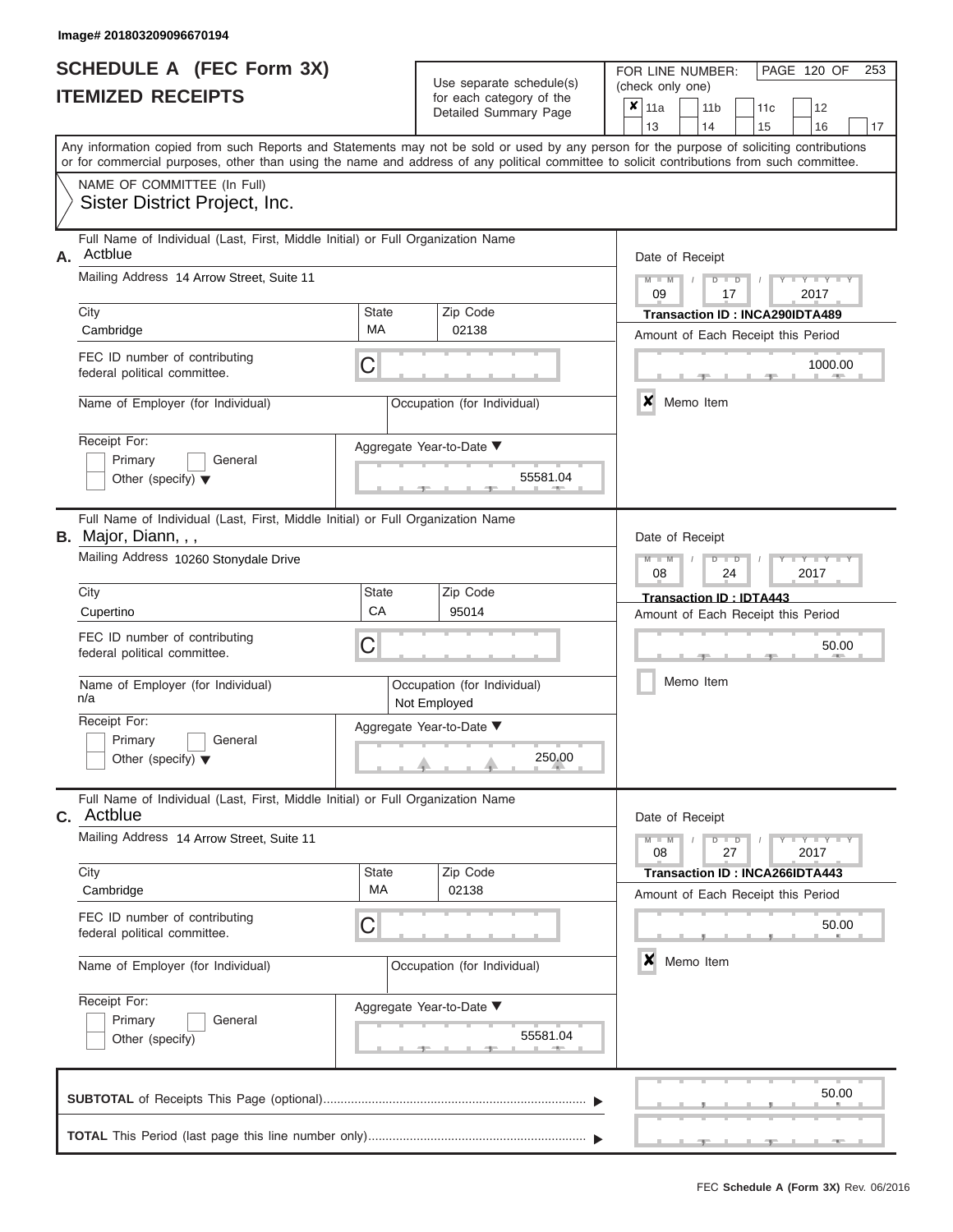# page# 201803209096670195<br>DAGE 121 / 253 PAGE 121 / 253<br>**DAGE 129 CI G'H9 LH'F 9 @ H9 8 'HC '5 'F 9 DC F Hž G7 < 9 8 I @ 'C F '<del>J 1</del>9 A =N5 H=C B : 97 'A =N5 H=C B**

Ī **Form/Schedule: SA11AI Transaction ID : INCA290IDTA489**

Total earmarked through conduit PAC limit not affected

**Form/Schedule: SA11AI Transaction ID: IDTA443**Earmarked through ActBlue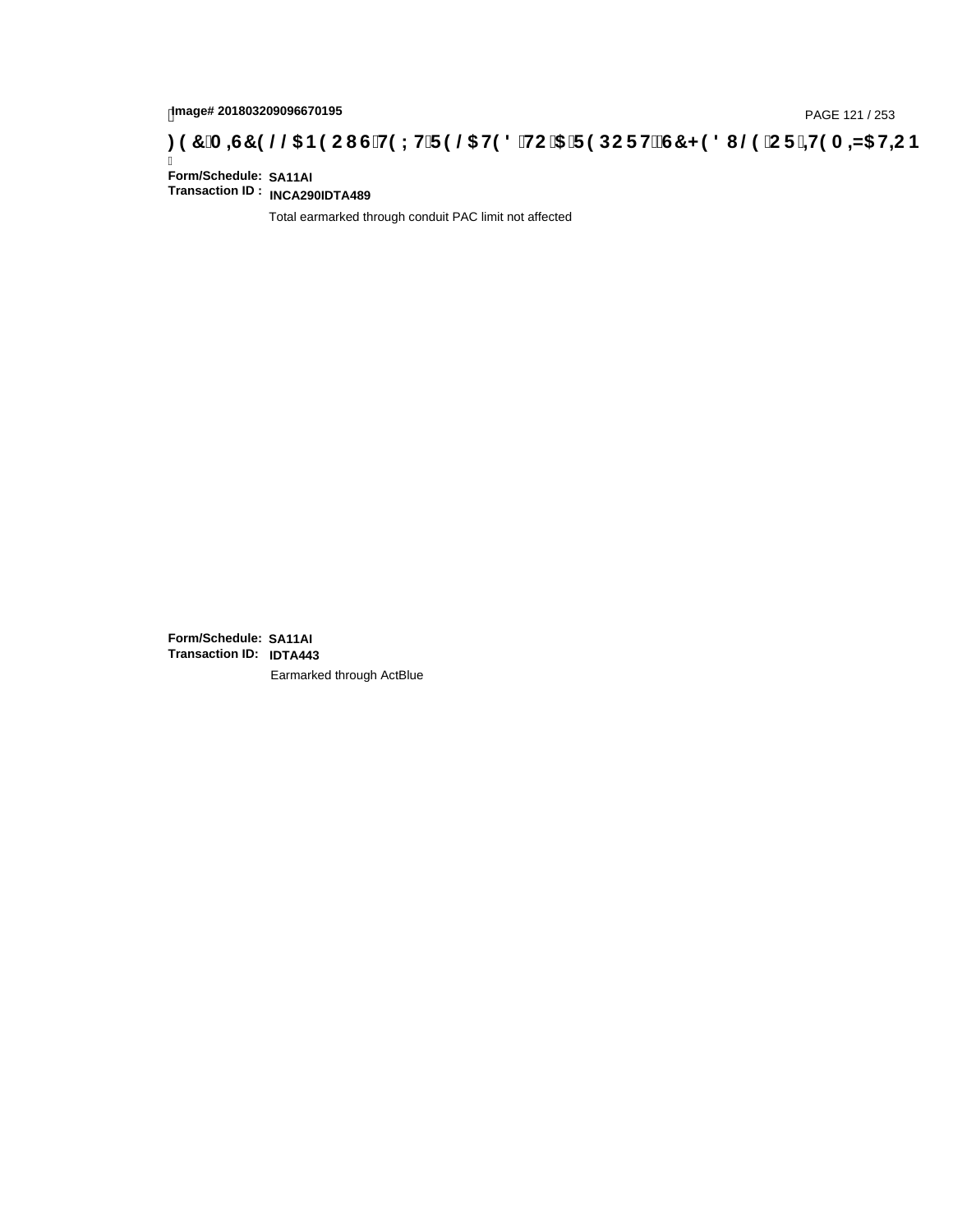# page# 201803209096670196<br>Denge# 201803209096670196<br>**(OR) CDES 366 HD 2006 BOOL GTH9 LHTF 9 @ HD 8 THC 15 TF 9 DC F HZ G7 < 9 8 I @ 1C F 1<del>1</del>19 A =N5 H=C B**

Ī **Form/Schedule: SA11AI Transaction ID : INCA266IDTA443**

Total earmarked through conduit PAC limit not affected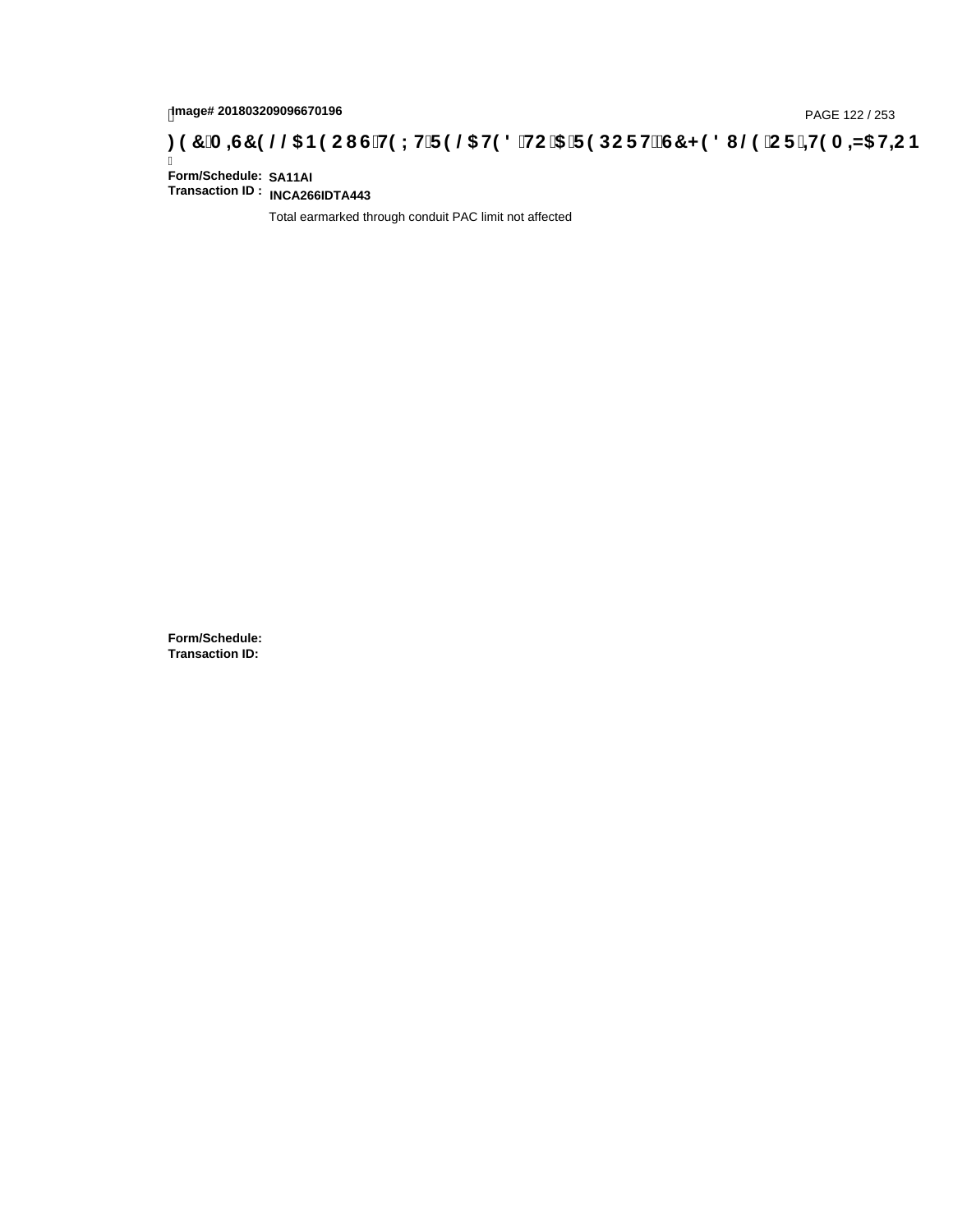|                          | <b>SCHEDULE A (FEC Form 3X)</b> |
|--------------------------|---------------------------------|
| <b>ITEMIZED RECEIPTS</b> |                                 |

Use separate schedule(s) (check only one)<br>for each category of the  $\begin{array}{|c|c|c|c|c|}\n\hline\n\text{Initial Summary goes} & & \text{with } & \text{with } & \text{with } & \text{with } & \text{with } & \text{with } & \text{with } & \text{with } & \text{with } & \text{with } & \text{with } & \text{with } & \text{with } & \text{with } & \text{with } & \text{with } & \text{with } & \text{with } & \text{with } & \text{with } & \text$ 

FOR LINE NUMBER:

PAGE 123 OF 253

|    | IIEMIZED RECEIPIS                                                                                                                                                                                                                                                                       |              | for each category of the<br>Detailed Summary Page | ×                                                                                                                                        | 11a<br>13                     |  | 11 <sub>b</sub><br>14          | 11c<br>15                      | 12<br>16                           | 17     |  |
|----|-----------------------------------------------------------------------------------------------------------------------------------------------------------------------------------------------------------------------------------------------------------------------------------------|--------------|---------------------------------------------------|------------------------------------------------------------------------------------------------------------------------------------------|-------------------------------|--|--------------------------------|--------------------------------|------------------------------------|--------|--|
|    | Any information copied from such Reports and Statements may not be sold or used by any person for the purpose of soliciting contributions<br>or for commercial purposes, other than using the name and address of any political committee to solicit contributions from such committee. |              |                                                   |                                                                                                                                          |                               |  |                                |                                |                                    |        |  |
|    | NAME OF COMMITTEE (In Full)<br>Sister District Project, Inc.                                                                                                                                                                                                                            |              |                                                   |                                                                                                                                          |                               |  |                                |                                |                                    |        |  |
| А. | Full Name of Individual (Last, First, Middle Initial) or Full Organization Name<br>Major, Diann, , ,                                                                                                                                                                                    |              |                                                   |                                                                                                                                          | Date of Receipt               |  |                                |                                |                                    |        |  |
|    | Mailing Address 10260 Stonydale Drive<br>City                                                                                                                                                                                                                                           | <b>State</b> | Zip Code                                          |                                                                                                                                          | $\overline{\mathsf{M}}$<br>09 |  | D<br>$\overline{D}$<br>24      |                                | $Y = Y$<br>2017                    |        |  |
|    | Cupertino                                                                                                                                                                                                                                                                               | СA           | 95014                                             |                                                                                                                                          |                               |  |                                | <b>Transaction ID: IDTA503</b> | Amount of Each Receipt this Period |        |  |
|    | FEC ID number of contributing<br>federal political committee.                                                                                                                                                                                                                           | С            |                                                   |                                                                                                                                          |                               |  |                                |                                |                                    | 50.00  |  |
|    | Name of Employer (for Individual)<br>n/a                                                                                                                                                                                                                                                |              | Occupation (for Individual)<br>Not Employed       |                                                                                                                                          |                               |  | Memo Item                      |                                |                                    |        |  |
|    | Receipt For:                                                                                                                                                                                                                                                                            |              | Aggregate Year-to-Date ▼                          |                                                                                                                                          |                               |  |                                |                                |                                    |        |  |
|    | Primary<br>General<br>Other (specify) $\blacktriangledown$                                                                                                                                                                                                                              |              | 250.00                                            |                                                                                                                                          |                               |  |                                |                                |                                    |        |  |
|    | Full Name of Individual (Last, First, Middle Initial) or Full Organization Name<br><b>B.</b> Actblue                                                                                                                                                                                    |              |                                                   |                                                                                                                                          | Date of Receipt               |  |                                |                                |                                    |        |  |
|    | Mailing Address 14 Arrow Street, Suite 11                                                                                                                                                                                                                                               |              |                                                   | $Y - Y$<br>$\overline{\mathsf{M}}$<br>D<br>D<br>2017<br>09<br>24<br>Transaction ID: INCA293IDTA503<br>Amount of Each Receipt this Period |                               |  |                                |                                |                                    |        |  |
|    | City<br>Cambridge                                                                                                                                                                                                                                                                       | State<br>МA  |                                                   |                                                                                                                                          |                               |  |                                |                                |                                    |        |  |
|    | FEC ID number of contributing<br>federal political committee.                                                                                                                                                                                                                           | С            |                                                   |                                                                                                                                          | 50.00                         |  |                                |                                |                                    |        |  |
|    | Name of Employer (for Individual)                                                                                                                                                                                                                                                       |              | Occupation (for Individual)                       |                                                                                                                                          | X                             |  | Memo Item                      |                                |                                    |        |  |
|    | Receipt For:<br>Primary<br>General<br>Other (specify) $\blacktriangledown$                                                                                                                                                                                                              |              | Aggregate Year-to-Date ▼<br>55581.04              |                                                                                                                                          |                               |  |                                |                                |                                    |        |  |
|    | Full Name of Individual (Last, First, Middle Initial) or Full Organization Name<br>C. Major, Diann, , ,                                                                                                                                                                                 |              |                                                   |                                                                                                                                          | Date of Receipt               |  |                                |                                |                                    |        |  |
|    | Mailing Address 10260 Stonydale Drive                                                                                                                                                                                                                                                   |              |                                                   |                                                                                                                                          | $M - M$<br>10                 |  | $\overline{D}$<br>$\Box$<br>24 |                                | $Y - Y - Y$<br>2017                |        |  |
|    | City<br>Cupertino                                                                                                                                                                                                                                                                       | State<br>CA  | Zip Code<br>95014                                 |                                                                                                                                          |                               |  |                                | <b>Transaction ID: IDTA760</b> |                                    |        |  |
|    | FEC ID number of contributing<br>federal political committee.                                                                                                                                                                                                                           | С            |                                                   |                                                                                                                                          |                               |  |                                |                                | Amount of Each Receipt this Period | 50.00  |  |
|    | Name of Employer (for Individual)<br>n/a                                                                                                                                                                                                                                                |              | Occupation (for Individual)<br>Not Employed       |                                                                                                                                          |                               |  | Memo Item                      |                                |                                    |        |  |
|    | Receipt For:<br>Primary<br>General<br>Other (specify)                                                                                                                                                                                                                                   |              | Aggregate Year-to-Date ▼<br>250.00                |                                                                                                                                          |                               |  |                                |                                |                                    |        |  |
|    |                                                                                                                                                                                                                                                                                         |              |                                                   |                                                                                                                                          |                               |  |                                |                                |                                    | 100.00 |  |
|    |                                                                                                                                                                                                                                                                                         |              |                                                   |                                                                                                                                          |                               |  |                                |                                |                                    |        |  |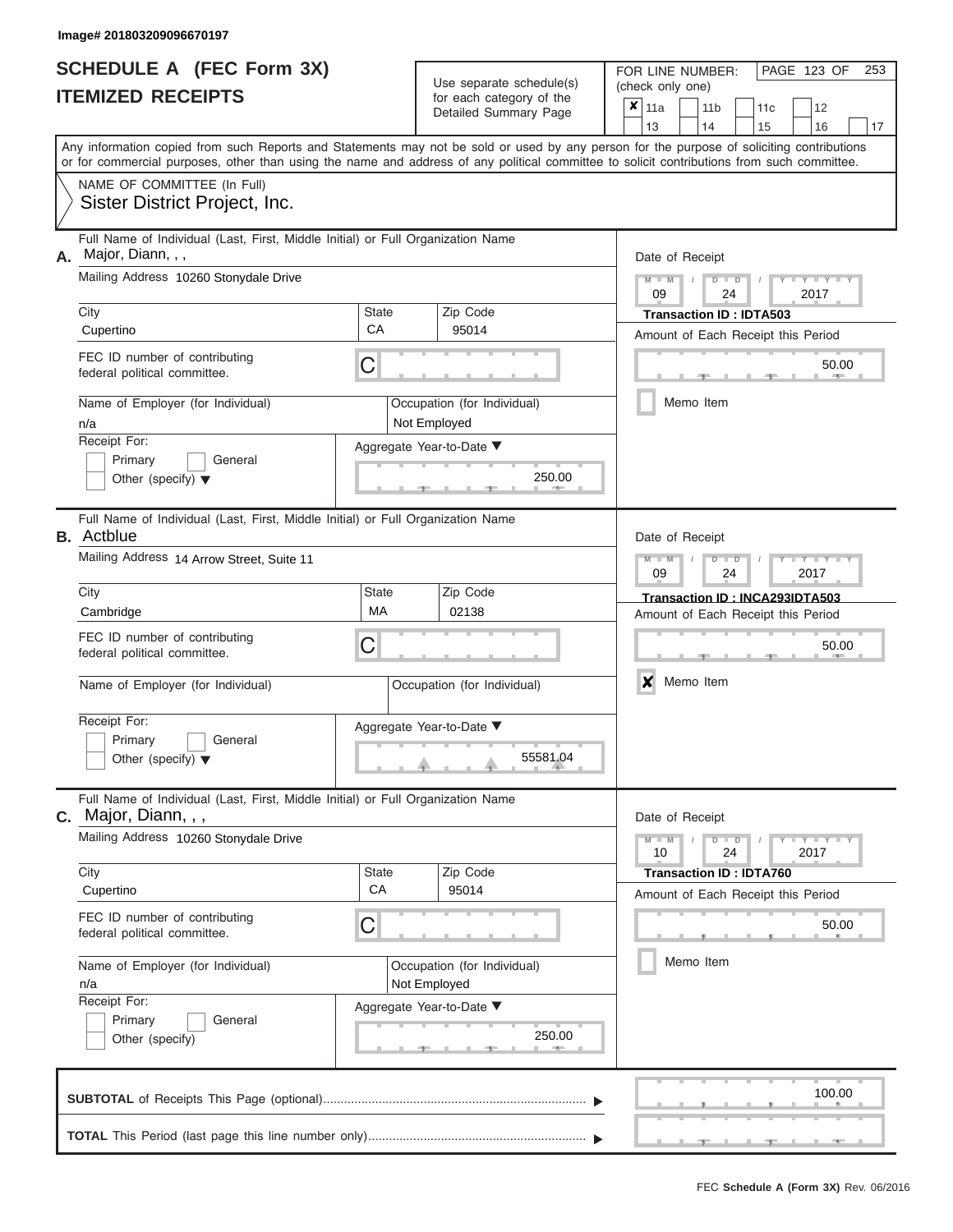## page# 201803209096670198<br>Denge# 201803209096670198<br>**(CF + H9 A = A/5 H=C B (@6) B9 CI G + H9 L H F 9 @6 H9 8 FHC '5 F 9 DC F + EGT < 9 8 I . @9 'C F + H9 A = A/5 H=C B**

Ī **Form/Schedule: SA11AI Transaction ID : IDTA503**

Earmarked through ActBlue

**Form/Schedule: SA11AI Transaction ID: INCA293IDTA503**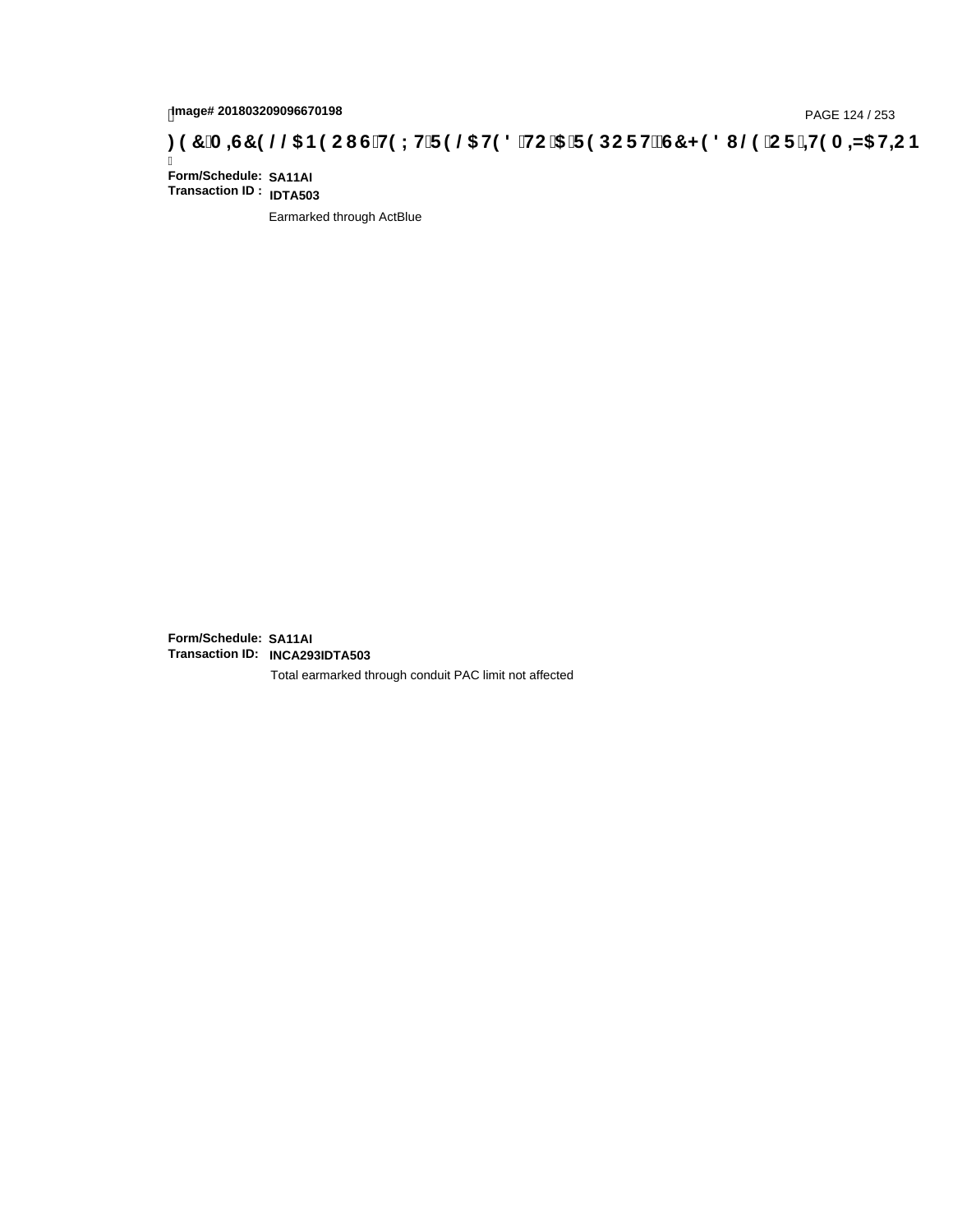# page# 201803209096670199<br>DAGE 125 / 253 PAGE 125 / 253<br>**DAGE 125 / Compact of H9 LH F 9 @ H9 8 `HC `5 `F 9 DC F H2 G7 < 9 8 I @ `C F `<del>J 1</del>9 A =N5 H=C B**

Ī **Form/Schedule: SA11AI Transaction ID : IDTA760**

Earmarked Through ActBlue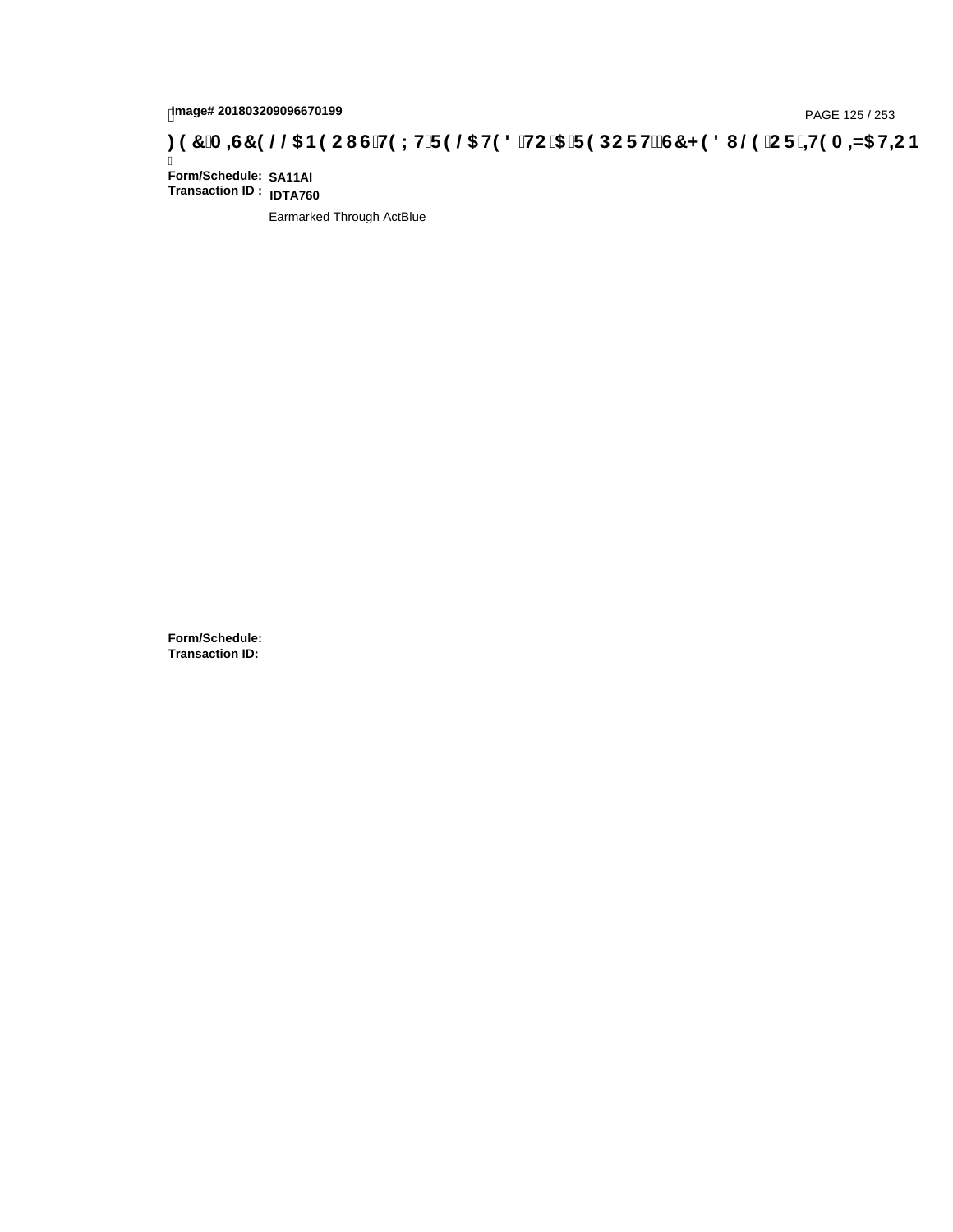|                          | <b>SCHEDULE A (FEC Form 3X)</b> |
|--------------------------|---------------------------------|
| <b>ITEMIZED RECEIPTS</b> |                                 |

| SCHEDULE A (FEC Form 3X)<br><b>ITEMIZED RECEIPTS</b>                                                                                                                                                                                                                                                                                                             | Use separate schedule(s)<br>for each category of the<br>Detailed Summary Page                                                     |                                                                                                                                                                                                                                                                                                                       |  |  |  |
|------------------------------------------------------------------------------------------------------------------------------------------------------------------------------------------------------------------------------------------------------------------------------------------------------------------------------------------------------------------|-----------------------------------------------------------------------------------------------------------------------------------|-----------------------------------------------------------------------------------------------------------------------------------------------------------------------------------------------------------------------------------------------------------------------------------------------------------------------|--|--|--|
| NAME OF COMMITTEE (In Full)<br>Sister District Project, Inc.                                                                                                                                                                                                                                                                                                     |                                                                                                                                   | 13<br>14<br>15<br>16<br>17<br>Any information copied from such Reports and Statements may not be sold or used by any person for the purpose of soliciting contributions<br>or for commercial purposes, other than using the name and address of any political committee to solicit contributions from such committee. |  |  |  |
| Full Name of Individual (Last, First, Middle Initial) or Full Organization Name<br>Actblue<br>Α.<br>Mailing Address 14 Arrow Street, Suite 11<br>City<br>Cambridge<br>FEC ID number of contributing<br>federal political committee.<br>Name of Employer (for Individual)<br>Receipt For:<br>Primary<br>General<br>Other (specify) $\blacktriangledown$           | Zip Code<br><b>State</b><br>MA<br>02138<br>C<br>Occupation (for Individual)<br>Aggregate Year-to-Date ▼<br>55581.04               | Date of Receipt<br>$M - M$ /<br>$D$ $D$<br>Y I Y I<br>10<br>29<br>2017<br>Transaction ID: INCA330IDTA760<br>Amount of Each Receipt this Period<br>50.00<br><b>AND</b><br>×<br>Memo Item                                                                                                                               |  |  |  |
| Full Name of Individual (Last, First, Middle Initial) or Full Organization Name<br>B. Major, Diann, , ,<br>Mailing Address 10260 Stonydale Drive<br>City<br>Cupertino<br>FEC ID number of contributing<br>federal political committee.<br>Name of Employer (for Individual)<br>n/a<br>Receipt For:<br>Primary<br>General<br>Other (specify) $\blacktriangledown$ | <b>State</b><br>Zip Code<br>CA<br>95014<br>C<br>Occupation (for Individual)<br>Not Employed<br>Aggregate Year-to-Date ▼<br>250.00 | Date of Receipt<br>$M - M$<br>$D$ $\Box$ $D$<br>$\Box$ $\Upsilon$ $\Box$ $\Upsilon$ $\Upsilon$<br>11<br>24<br>2017<br>Transaction ID: IDTA859<br>Amount of Each Receipt this Period<br>50.00<br>Memo Item                                                                                                             |  |  |  |
| Full Name of Individual (Last, First, Middle Initial) or Full Organization Name<br><b>C.</b> Actblue<br>Mailing Address 14 Arrow Street, Suite 11<br>City<br>Cambridge<br>FEC ID number of contributing<br>federal political committee.<br>Name of Employer (for Individual)<br>Receipt For:<br>Primary<br>General<br>Other (specify)                            | Zip Code<br>State<br>MA<br>02138<br>C<br>Occupation (for Individual)<br>Aggregate Year-to-Date ▼<br>55581.04                      | Date of Receipt<br>$M - M$<br>$D$ $D$<br>$\blacksquare \blacksquare \mathsf{Y} \blacksquare \blacksquare \mathsf{Y} \blacksquare \blacksquare \mathsf{Y}$<br>11<br>26<br>2017<br>Transaction ID: INCA635IDTA859<br>Amount of Each Receipt this Period<br>50.00<br>×<br>Memo Item                                      |  |  |  |
|                                                                                                                                                                                                                                                                                                                                                                  |                                                                                                                                   | 50.00                                                                                                                                                                                                                                                                                                                 |  |  |  |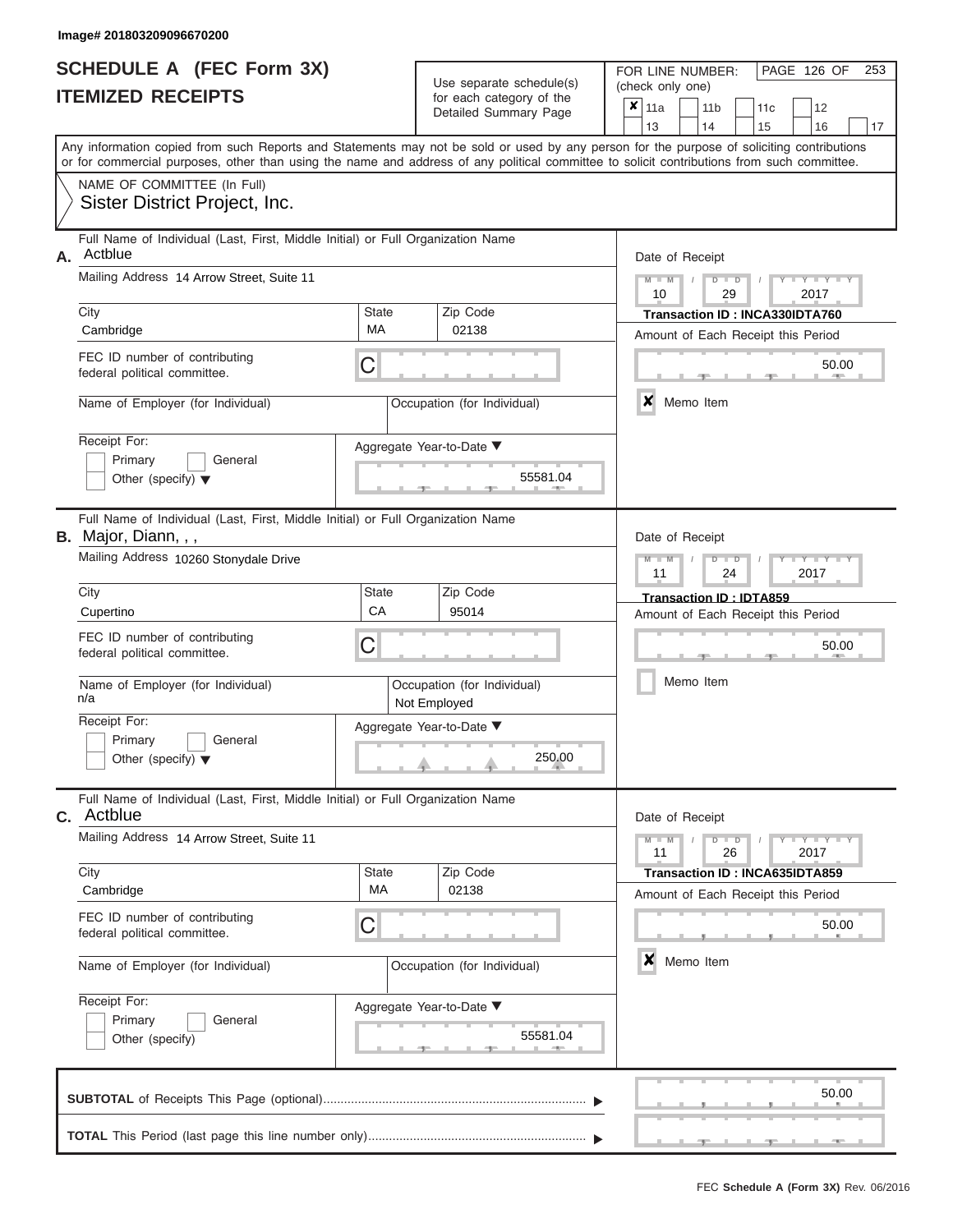# page# 201803209096670201<br>Denge# 201803209096670201<br>**(@CF`+H9 A =N5 H=CB) TA =G7 9 @@B9 CI G`H9 LH`F 9 @ H9 8 `HC `5 `F 9 DC F H** $\breve{E}$ **G7 < 9 8 I**

Ī **Form/Schedule: SA11AI Transaction ID : INCA330IDTA760**

Total earmarked through conduit PAC limit not affected

**Form/Schedule: SA11AI Transaction ID: IDTA859**Earmarked Through ActBlue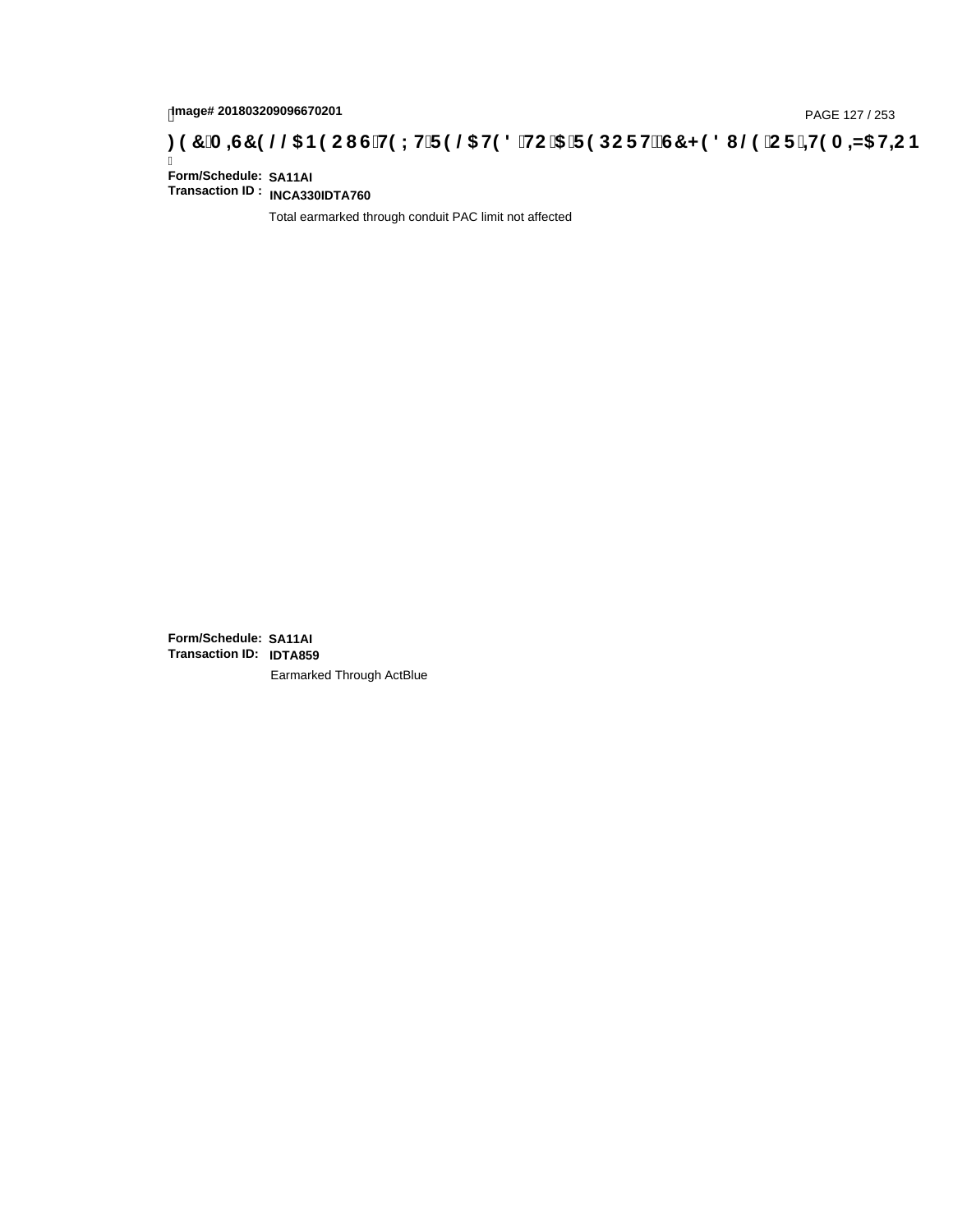# page# 201803209096670202<br>Denge# 201803209096670202<br>**CDCREAGES (CDCREAGES TRING THE CHOLY IF 9 @ H9 8 `HC `5 `F 9 DCF Hž G7 < 9 8 I @ `CF `<del>4 I</del>9 A <del>4</del> A5 H<del>C</del> B .**

Ī **Form/Schedule: SA11AI Transaction ID : INCA635IDTA859**

Total earmarked through conduit PAC limit not affected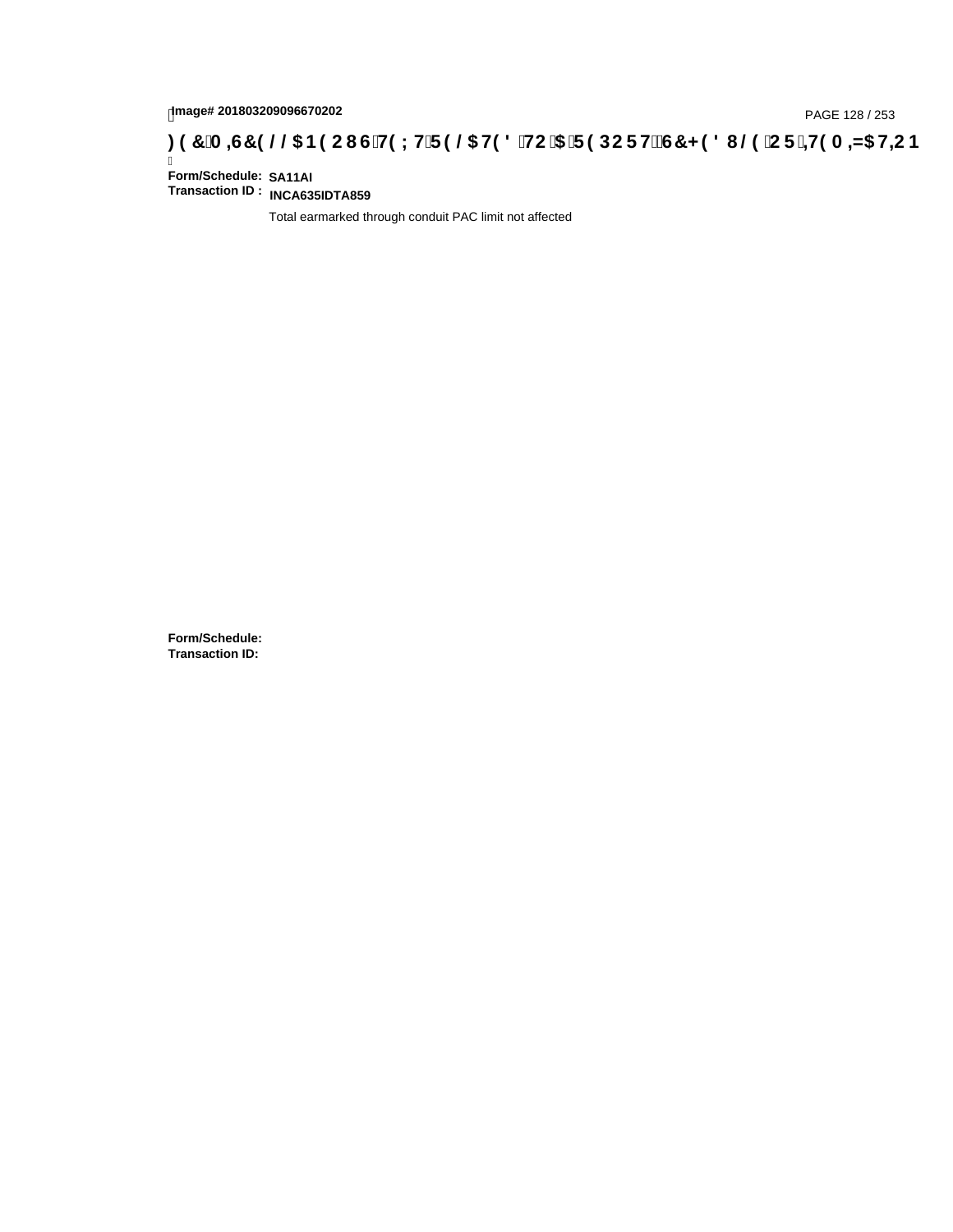|                          | <b>SCHEDULE A (FEC Form 3X)</b> |
|--------------------------|---------------------------------|
| <b>ITEMIZED RECEIPTS</b> |                                 |

FOR LINE NUMBER:<br>(check only one) Use separate schedule(s)<br>for each category of the

|                                                                                              | IILMILLU INLVLII IV                                                                                                                                                                                                                                                                     |                                                         |                                 | iul cauli calcyuly ul lile<br>Detailed Summary Page | ×     | 11a                       |               | 11 <sub>b</sub>                    |               | 11c                                |  | 12                  |    |  |  |  |  |
|----------------------------------------------------------------------------------------------|-----------------------------------------------------------------------------------------------------------------------------------------------------------------------------------------------------------------------------------------------------------------------------------------|---------------------------------------------------------|---------------------------------|-----------------------------------------------------|-------|---------------------------|---------------|------------------------------------|---------------|------------------------------------|--|---------------------|----|--|--|--|--|
|                                                                                              |                                                                                                                                                                                                                                                                                         |                                                         |                                 |                                                     |       | 13                        |               | 14                                 |               | 15                                 |  | 16                  | 17 |  |  |  |  |
|                                                                                              | Any information copied from such Reports and Statements may not be sold or used by any person for the purpose of soliciting contributions<br>or for commercial purposes, other than using the name and address of any political committee to solicit contributions from such committee. |                                                         |                                 |                                                     |       |                           |               |                                    |               |                                    |  |                     |    |  |  |  |  |
|                                                                                              | NAME OF COMMITTEE (In Full)                                                                                                                                                                                                                                                             |                                                         |                                 |                                                     |       |                           |               |                                    |               |                                    |  |                     |    |  |  |  |  |
|                                                                                              | Sister District Project, Inc.                                                                                                                                                                                                                                                           |                                                         |                                 |                                                     |       |                           |               |                                    |               |                                    |  |                     |    |  |  |  |  |
| А.                                                                                           | Full Name of Individual (Last, First, Middle Initial) or Full Organization Name<br>Major, Diann, , ,                                                                                                                                                                                    |                                                         | Date of Receipt                 |                                                     |       |                           |               |                                    |               |                                    |  |                     |    |  |  |  |  |
|                                                                                              | Mailing Address 10260 Stonydale Drive                                                                                                                                                                                                                                                   |                                                         |                                 |                                                     |       | $M - M$<br>12             |               |                                    | $D$ $D$<br>24 |                                    |  | 2017                |    |  |  |  |  |
|                                                                                              | City                                                                                                                                                                                                                                                                                    | State                                                   |                                 | Zip Code                                            |       |                           |               |                                    |               | <b>Transaction ID: IDTA917</b>     |  |                     |    |  |  |  |  |
|                                                                                              | Cupertino                                                                                                                                                                                                                                                                               | CA                                                      |                                 | 95014                                               |       |                           |               |                                    |               | Amount of Each Receipt this Period |  |                     |    |  |  |  |  |
|                                                                                              | FEC ID number of contributing<br>federal political committee.                                                                                                                                                                                                                           | C                                                       |                                 |                                                     | 50.00 |                           |               |                                    |               |                                    |  |                     |    |  |  |  |  |
|                                                                                              | Name of Employer (for Individual)<br>n/a                                                                                                                                                                                                                                                |                                                         | Not Employed                    | Occupation (for Individual)                         |       |                           |               | Memo Item                          |               |                                    |  |                     |    |  |  |  |  |
|                                                                                              | Receipt For:                                                                                                                                                                                                                                                                            | Aggregate Year-to-Date ▼                                |                                 |                                                     |       |                           |               |                                    |               |                                    |  |                     |    |  |  |  |  |
|                                                                                              | Primary<br>General<br>Other (specify) $\blacktriangledown$                                                                                                                                                                                                                              |                                                         |                                 | 250.00                                              |       |                           |               |                                    |               |                                    |  |                     |    |  |  |  |  |
|                                                                                              | Full Name of Individual (Last, First, Middle Initial) or Full Organization Name<br><b>B.</b> Actblue                                                                                                                                                                                    |                                                         |                                 |                                                     |       | Date of Receipt           |               |                                    |               |                                    |  |                     |    |  |  |  |  |
|                                                                                              | Mailing Address 14 Arrow Street, Suite 11                                                                                                                                                                                                                                               |                                                         |                                 | $M - M$<br>12                                       |       |                           | $D$ $D$<br>24 |                                    | 2017          |                                    |  |                     |    |  |  |  |  |
|                                                                                              | City                                                                                                                                                                                                                                                                                    | Zip Code                                                | Transaction ID: INCA1031IDTA917 |                                                     |       |                           |               |                                    |               |                                    |  |                     |    |  |  |  |  |
|                                                                                              | Cambridge                                                                                                                                                                                                                                                                               | 02138                                                   |                                 |                                                     |       |                           |               | Amount of Each Receipt this Period |               |                                    |  |                     |    |  |  |  |  |
|                                                                                              | FEC ID number of contributing<br>C<br>federal political committee.                                                                                                                                                                                                                      |                                                         |                                 |                                                     |       |                           |               |                                    |               |                                    |  | 50.00               |    |  |  |  |  |
|                                                                                              | Name of Employer (for Individual)                                                                                                                                                                                                                                                       | Occupation (for Individual)<br>Aggregate Year-to-Date ▼ |                                 |                                                     |       | $\boldsymbol{\mathsf{x}}$ |               | Memo Item                          |               |                                    |  |                     |    |  |  |  |  |
|                                                                                              | Receipt For:                                                                                                                                                                                                                                                                            |                                                         |                                 |                                                     |       |                           |               |                                    |               |                                    |  |                     |    |  |  |  |  |
|                                                                                              | Primary<br>General<br>Other (specify) $\blacktriangledown$                                                                                                                                                                                                                              |                                                         |                                 | 55581.04                                            |       |                           |               |                                    |               |                                    |  |                     |    |  |  |  |  |
| С.                                                                                           | Full Name of Individual (Last, First, Middle Initial) or Full Organization Name<br>McConnell, Kenneth John, , ,                                                                                                                                                                         |                                                         |                                 |                                                     |       | Date of Receipt           |               |                                    |               |                                    |  |                     |    |  |  |  |  |
|                                                                                              | Mailing Address 646 Southwest Cheltenham Street                                                                                                                                                                                                                                         |                                                         |                                 |                                                     |       | $M - M$<br>11             |               |                                    | $D$ $D$<br>28 |                                    |  | $Y = Y = Y$<br>2017 |    |  |  |  |  |
|                                                                                              | City                                                                                                                                                                                                                                                                                    | <b>State</b>                                            |                                 | Zip Code                                            |       |                           |               |                                    |               | <b>Transaction ID: INCA800</b>     |  |                     |    |  |  |  |  |
|                                                                                              | Portland                                                                                                                                                                                                                                                                                | <b>OR</b>                                               |                                 | 97239                                               |       |                           |               |                                    |               | Amount of Each Receipt this Period |  |                     |    |  |  |  |  |
| FEC ID number of contributing<br>C<br>federal political committee.                           |                                                                                                                                                                                                                                                                                         |                                                         |                                 |                                                     |       |                           |               |                                    |               |                                    |  | 25.00               |    |  |  |  |  |
|                                                                                              | Name of Employer (for Individual)                                                                                                                                                                                                                                                       |                                                         |                                 | Occupation (for Individual)                         |       |                           |               | Memo Item                          |               |                                    |  |                     |    |  |  |  |  |
| Oregon Health & Science University<br>Researcher<br>Receipt For:<br>Aggregate Year-to-Date ▼ |                                                                                                                                                                                                                                                                                         |                                                         |                                 |                                                     |       |                           |               |                                    |               |                                    |  |                     |    |  |  |  |  |
|                                                                                              |                                                                                                                                                                                                                                                                                         |                                                         |                                 |                                                     |       |                           |               |                                    |               |                                    |  |                     |    |  |  |  |  |
|                                                                                              | Primary<br>General<br>Other (specify)                                                                                                                                                                                                                                                   |                                                         |                                 | 275.00                                              |       |                           |               |                                    |               |                                    |  |                     |    |  |  |  |  |
|                                                                                              |                                                                                                                                                                                                                                                                                         |                                                         |                                 |                                                     |       |                           |               |                                    |               |                                    |  | 75.00               |    |  |  |  |  |
|                                                                                              |                                                                                                                                                                                                                                                                                         |                                                         |                                 |                                                     |       |                           |               |                                    |               |                                    |  |                     |    |  |  |  |  |

PAGE 129 OF 253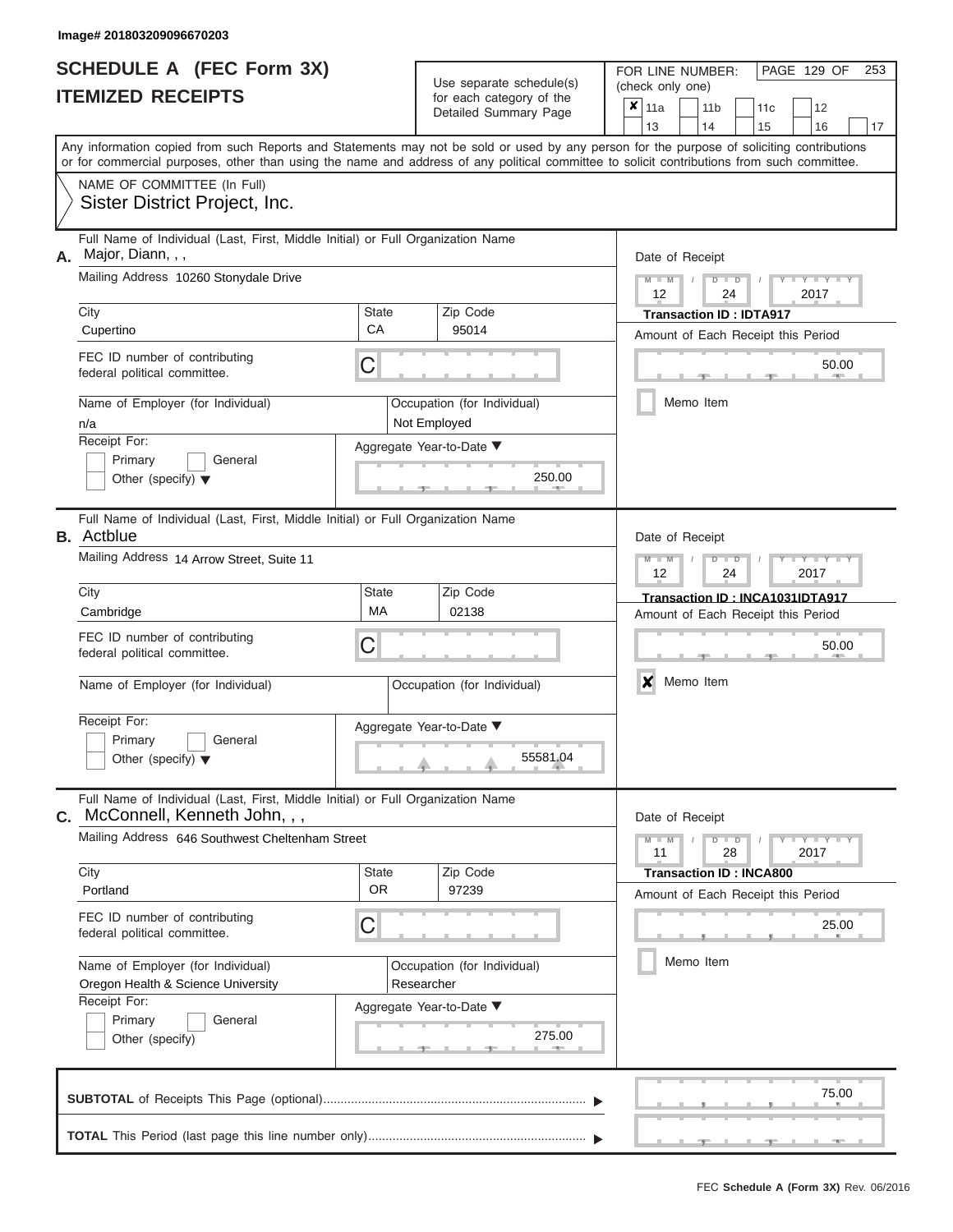# page# 201803209096670204<br>Denge# 201803209096670204<br>**(OD) CF + H9 A = A/5 H=C IS TH9 L H F 9 @ H9 8 `HC `5 `F 9 DC F Hž G7 < 9 8 I @ `C F `<del>+ I</del>9 A = A/5 H=C B .**

Ī **Form/Schedule: SA11AI Transaction ID : IDTA917**

Earmarked Through ActBlue

**Form/Schedule: SA11AI Transaction ID: INCA1031IDTA917**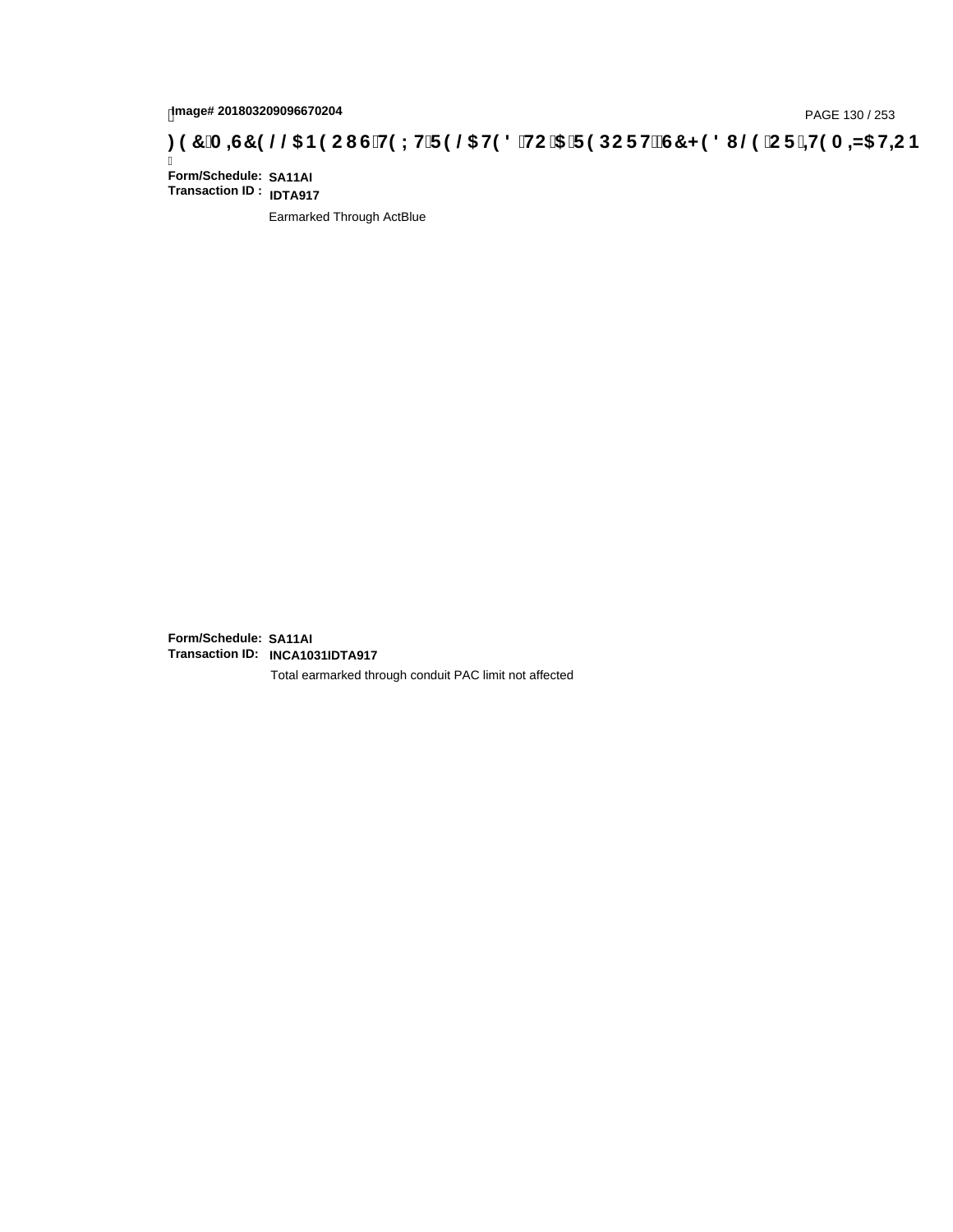|                          | <b>SCHEDULE A (FEC Form 3X)</b> |
|--------------------------|---------------------------------|
| <b>ITEMIZED RECEIPTS</b> |                                 |

FOR LINE NUMBER:<br>(check only one) Use separate schedule(s)<br>for each category of the

|                                                                       | IILMILLV IILVLII I                                                                                                                                                                                                                                                                      |              | iui cauli ualcyuly ul lilc<br>Detailed Summary Page | ×                                  | 11a                           |  | 11 <sub>b</sub> |               | 11 <sub>c</sub>                  | 12                                 |    |  |  |  |  |
|-----------------------------------------------------------------------|-----------------------------------------------------------------------------------------------------------------------------------------------------------------------------------------------------------------------------------------------------------------------------------------|--------------|-----------------------------------------------------|------------------------------------|-------------------------------|--|-----------------|---------------|----------------------------------|------------------------------------|----|--|--|--|--|
|                                                                       |                                                                                                                                                                                                                                                                                         |              |                                                     |                                    | 13                            |  | 14              |               | 15                               | 16                                 | 17 |  |  |  |  |
|                                                                       | Any information copied from such Reports and Statements may not be sold or used by any person for the purpose of soliciting contributions<br>or for commercial purposes, other than using the name and address of any political committee to solicit contributions from such committee. |              |                                                     |                                    |                               |  |                 |               |                                  |                                    |    |  |  |  |  |
|                                                                       | NAME OF COMMITTEE (In Full)                                                                                                                                                                                                                                                             |              |                                                     |                                    |                               |  |                 |               |                                  |                                    |    |  |  |  |  |
|                                                                       | Sister District Project, Inc.                                                                                                                                                                                                                                                           |              |                                                     |                                    |                               |  |                 |               |                                  |                                    |    |  |  |  |  |
| А.                                                                    | Full Name of Individual (Last, First, Middle Initial) or Full Organization Name<br>McGinty, Valerie, , ,                                                                                                                                                                                |              |                                                     | Date of Receipt                    |                               |  |                 |               |                                  |                                    |    |  |  |  |  |
|                                                                       | Mailing Address 524 Fordham Road                                                                                                                                                                                                                                                        |              |                                                     |                                    | $M - M$<br>10                 |  |                 | $D$ $D$<br>19 |                                  | 2017                               |    |  |  |  |  |
|                                                                       | City                                                                                                                                                                                                                                                                                    | State        | Zip Code                                            |                                    |                               |  |                 |               | <b>Transaction ID: IDTA706</b>   |                                    |    |  |  |  |  |
|                                                                       | San Mateo                                                                                                                                                                                                                                                                               | CA           | 94402                                               |                                    |                               |  |                 |               |                                  | Amount of Each Receipt this Period |    |  |  |  |  |
|                                                                       | FEC ID number of contributing<br>federal political committee.                                                                                                                                                                                                                           | C            |                                                     |                                    |                               |  |                 |               |                                  | 100.00<br><b>AREA</b>              |    |  |  |  |  |
|                                                                       | Name of Employer (for Individual)<br>Law Office of Valerie T. McGinty                                                                                                                                                                                                                   | Attorney     | Occupation (for Individual)                         |                                    |                               |  | Memo Item       |               |                                  |                                    |    |  |  |  |  |
|                                                                       | Receipt For:                                                                                                                                                                                                                                                                            |              | Aggregate Year-to-Date ▼                            |                                    |                               |  |                 |               |                                  |                                    |    |  |  |  |  |
|                                                                       | Primary<br>General<br>Other (specify) $\blacktriangledown$                                                                                                                                                                                                                              |              | 250.00                                              |                                    |                               |  |                 |               |                                  |                                    |    |  |  |  |  |
|                                                                       | Full Name of Individual (Last, First, Middle Initial) or Full Organization Name<br><b>B.</b> Actblue                                                                                                                                                                                    |              |                                                     |                                    | Date of Receipt               |  |                 |               |                                  |                                    |    |  |  |  |  |
|                                                                       | Mailing Address 14 Arrow Street, Suite 11                                                                                                                                                                                                                                               |              |                                                     | $M - M$<br>10                      |                               |  | $D$ $D$<br>22   |               | $\overline{\phantom{a}}$<br>2017 |                                    |    |  |  |  |  |
|                                                                       | City                                                                                                                                                                                                                                                                                    | <b>State</b> |                                                     | Transaction ID: INCA328IDTA706     |                               |  |                 |               |                                  |                                    |    |  |  |  |  |
|                                                                       | Cambridge                                                                                                                                                                                                                                                                               | <b>MA</b>    | 02138                                               | Amount of Each Receipt this Period |                               |  |                 |               |                                  |                                    |    |  |  |  |  |
| FEC ID number of contributing<br>C<br>federal political committee.    |                                                                                                                                                                                                                                                                                         |              |                                                     |                                    |                               |  |                 |               |                                  | 100.00                             |    |  |  |  |  |
|                                                                       | Name of Employer (for Individual)                                                                                                                                                                                                                                                       |              | Occupation (for Individual)                         |                                    | $\boldsymbol{x}$<br>Memo Item |  |                 |               |                                  |                                    |    |  |  |  |  |
|                                                                       | Receipt For:                                                                                                                                                                                                                                                                            |              | Aggregate Year-to-Date ▼                            |                                    |                               |  |                 |               |                                  |                                    |    |  |  |  |  |
|                                                                       | Primary<br>General<br>Other (specify) $\blacktriangledown$                                                                                                                                                                                                                              |              | 55581.04                                            |                                    |                               |  |                 |               |                                  |                                    |    |  |  |  |  |
| С.                                                                    | Full Name of Individual (Last, First, Middle Initial) or Full Organization Name<br>McGinty, Valerie, , ,                                                                                                                                                                                |              |                                                     |                                    | Date of Receipt               |  |                 |               |                                  |                                    |    |  |  |  |  |
|                                                                       | Mailing Address 524 Fordham Road                                                                                                                                                                                                                                                        |              |                                                     |                                    | $M - M$<br>10                 |  |                 | $D$ $D$<br>23 |                                  | $Y = Y = Y$<br>2017                |    |  |  |  |  |
|                                                                       | City                                                                                                                                                                                                                                                                                    | State        | Zip Code                                            |                                    |                               |  |                 |               | <b>Transaction ID: INCA323</b>   |                                    |    |  |  |  |  |
|                                                                       | San Mateo                                                                                                                                                                                                                                                                               | CA           | 94402                                               |                                    |                               |  |                 |               |                                  | Amount of Each Receipt this Period |    |  |  |  |  |
|                                                                       | FEC ID number of contributing<br>С<br>federal political committee.                                                                                                                                                                                                                      |              |                                                     |                                    |                               |  |                 |               | 100.00                           |                                    |    |  |  |  |  |
| Name of Employer (for Individual)<br>Law Office of Valerie T. McGinty |                                                                                                                                                                                                                                                                                         | Attorney     | Occupation (for Individual)                         |                                    | Memo Item                     |  |                 |               |                                  |                                    |    |  |  |  |  |
| Receipt For:                                                          |                                                                                                                                                                                                                                                                                         |              | Aggregate Year-to-Date ▼                            |                                    |                               |  |                 |               |                                  |                                    |    |  |  |  |  |
|                                                                       | Primary<br>General                                                                                                                                                                                                                                                                      |              |                                                     |                                    |                               |  |                 |               |                                  |                                    |    |  |  |  |  |
|                                                                       | Other (specify)                                                                                                                                                                                                                                                                         |              | 250.00                                              |                                    |                               |  |                 |               |                                  |                                    |    |  |  |  |  |
|                                                                       |                                                                                                                                                                                                                                                                                         |              |                                                     |                                    |                               |  |                 |               |                                  | 200.00                             |    |  |  |  |  |
|                                                                       |                                                                                                                                                                                                                                                                                         |              |                                                     |                                    |                               |  |                 |               |                                  |                                    |    |  |  |  |  |

PAGE 131 OF 253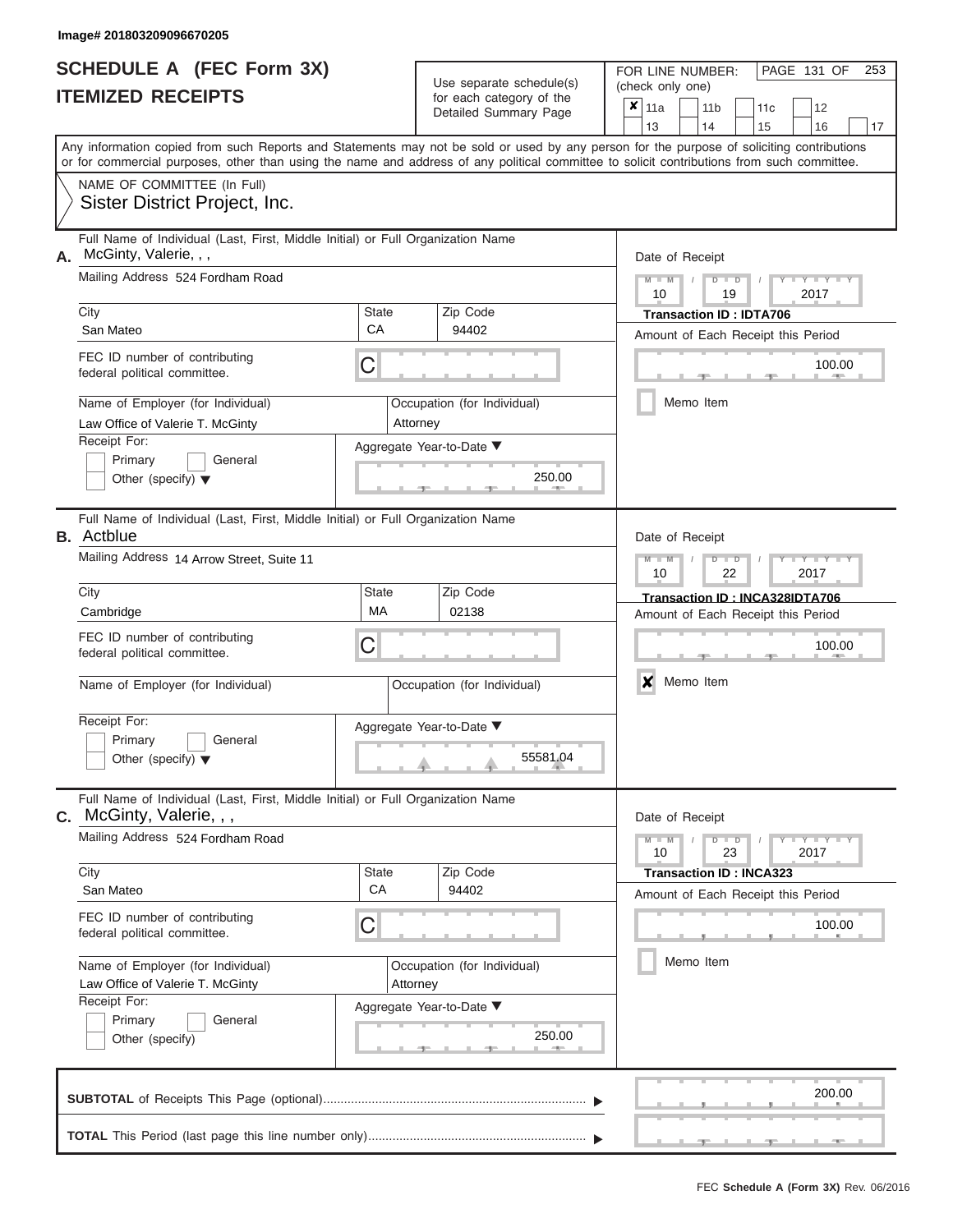## page# 201803209096670206<br>Denge# 201803209096670206<br>**CDCREAGES (COMPENDENTED @DENTED & HOUSE HEARES) 197<sup>'</sup>A=G7 9 @@DENECB : 97<sup>'</sup>A=G7 9 @@DENECB**

Ī **Form/Schedule: SA11AI Transaction ID : IDTA706**

Earmarked through ActBlue

**Form/Schedule: SA11AI Transaction ID: INCA328IDTA706**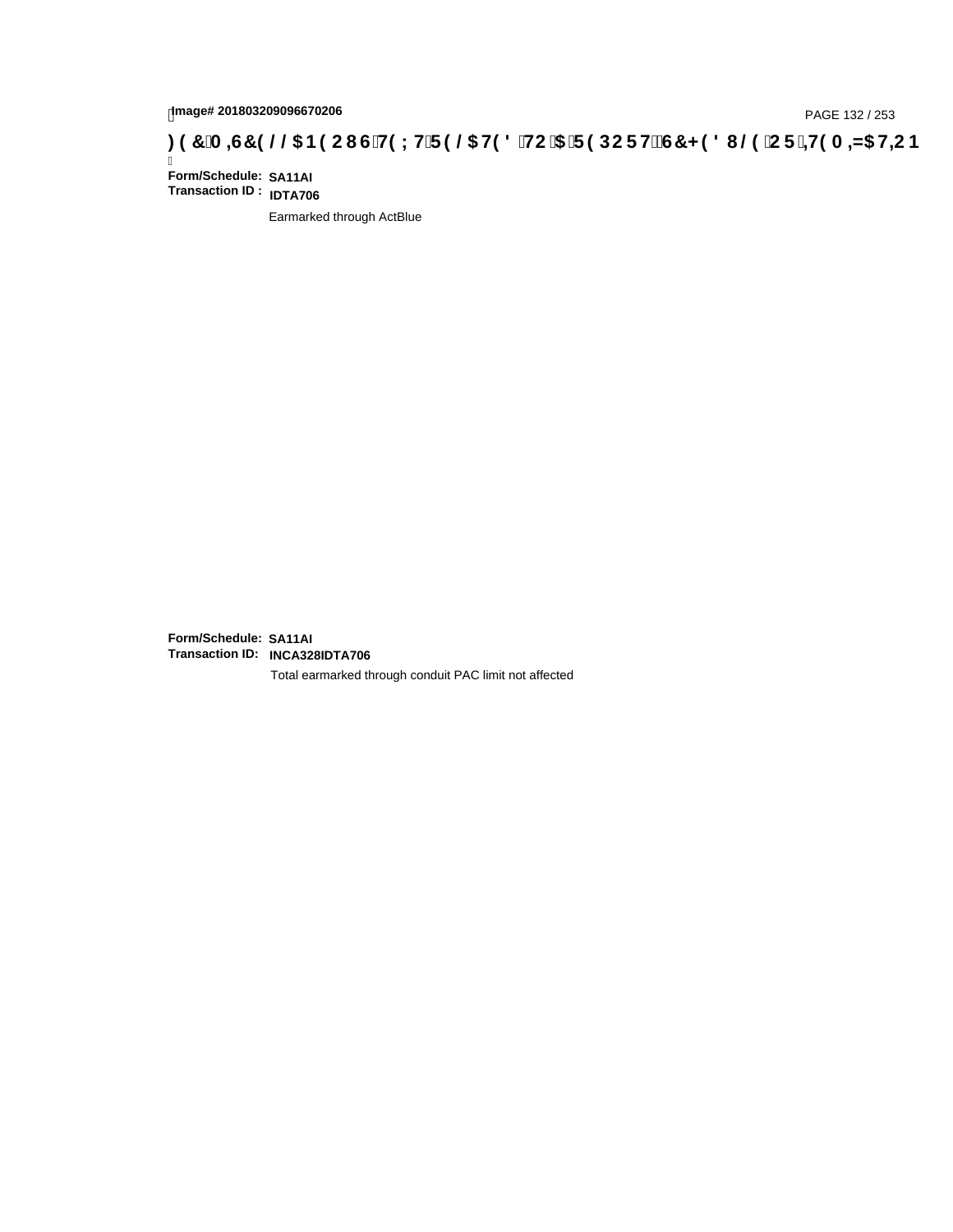|                          | <b>SCHEDULE A (FEC Form 3X)</b> |
|--------------------------|---------------------------------|
| <b>ITEMIZED RECEIPTS</b> |                                 |

Use separate schedule(s)<br>for each category of the

FOR LINE NUMBER:<br>(check only one)

PAGE 133 OF 253

|                                                                                                                                            |                          | badii batogory<br>Detailed Summary Page | ×     | 11a                            |  | 11 <sub>b</sub>                | 11c | 12                                 |    |  |  |  |  |  |
|--------------------------------------------------------------------------------------------------------------------------------------------|--------------------------|-----------------------------------------|-------|--------------------------------|--|--------------------------------|-----|------------------------------------|----|--|--|--|--|--|
| Any information copied from such Reports and Statements may not be sold or used by any person for the purpose of soliciting contributions  |                          |                                         |       | 13                             |  | 14                             | 15  | 16                                 | 17 |  |  |  |  |  |
| or for commercial purposes, other than using the name and address of any political committee to solicit contributions from such committee. |                          |                                         |       |                                |  |                                |     |                                    |    |  |  |  |  |  |
| NAME OF COMMITTEE (In Full)<br>Sister District Project, Inc.                                                                               |                          |                                         |       |                                |  |                                |     |                                    |    |  |  |  |  |  |
| Full Name of Individual (Last, First, Middle Initial) or Full Organization Name<br>McGinty, Valerie, , ,<br>А.                             |                          |                                         |       | Date of Receipt                |  |                                |     |                                    |    |  |  |  |  |  |
| Mailing Address 524 Fordham Road                                                                                                           |                          |                                         |       | $M - M$<br>10                  |  | $D$ $D$<br>23                  |     | $Y - Y - I$<br>2017                |    |  |  |  |  |  |
| City                                                                                                                                       | State                    | Zip Code                                |       |                                |  | <b>Transaction ID: IDTA764</b> |     |                                    |    |  |  |  |  |  |
| San Mateo                                                                                                                                  | CA                       | 94402                                   |       |                                |  |                                |     | Amount of Each Receipt this Period |    |  |  |  |  |  |
| FEC ID number of contributing<br>federal political committee.                                                                              | C                        |                                         | 50.00 |                                |  |                                |     |                                    |    |  |  |  |  |  |
| Name of Employer (for Individual)<br>Law Office of Valerie T. McGinty                                                                      |                          | Occupation (for Individual)<br>Attorney |       |                                |  | Memo Item                      |     |                                    |    |  |  |  |  |  |
| Receipt For:                                                                                                                               |                          | Aggregate Year-to-Date ▼                |       |                                |  |                                |     |                                    |    |  |  |  |  |  |
| Primary<br>General<br>Other (specify) $\blacktriangledown$                                                                                 |                          | 250.00                                  |       |                                |  |                                |     |                                    |    |  |  |  |  |  |
| Full Name of Individual (Last, First, Middle Initial) or Full Organization Name<br><b>B.</b> Actblue                                       |                          |                                         |       | Date of Receipt                |  |                                |     |                                    |    |  |  |  |  |  |
| Mailing Address 14 Arrow Street, Suite 11                                                                                                  |                          |                                         |       | $M - M$<br>10                  |  | $D$ $D$<br>29                  |     | $Y - Y$<br>2017                    |    |  |  |  |  |  |
| City                                                                                                                                       | State                    | Zip Code                                |       | Transaction ID: INCA330IDTA764 |  |                                |     |                                    |    |  |  |  |  |  |
| Cambridge                                                                                                                                  | MA                       | 02138                                   |       |                                |  |                                |     | Amount of Each Receipt this Period |    |  |  |  |  |  |
| FEC ID number of contributing<br>federal political committee.                                                                              | С                        |                                         |       |                                |  |                                |     | 50.00                              |    |  |  |  |  |  |
| Name of Employer (for Individual)                                                                                                          |                          | Occupation (for Individual)             |       | X                              |  | Memo Item                      |     |                                    |    |  |  |  |  |  |
| Receipt For:                                                                                                                               | Aggregate Year-to-Date ▼ |                                         |       |                                |  |                                |     |                                    |    |  |  |  |  |  |
| Primary<br>General<br>Other (specify) $\blacktriangledown$                                                                                 |                          | 55581.04                                |       |                                |  |                                |     |                                    |    |  |  |  |  |  |
| Full Name of Individual (Last, First, Middle Initial) or Full Organization Name<br>$c.$ McWhirter, Gabriel, , ,                            |                          |                                         |       | Date of Receipt                |  |                                |     |                                    |    |  |  |  |  |  |
| Mailing Address 3826 A 18th Street                                                                                                         |                          |                                         |       | $M - M$<br>11                  |  | $D$ $D$<br>11                  |     | Y = Y = Y = Y<br>2017              |    |  |  |  |  |  |
| City<br>San Francisco                                                                                                                      | State<br>CA              | Zip Code<br>94114                       |       |                                |  | <b>Transaction ID: INCA560</b> |     |                                    |    |  |  |  |  |  |
|                                                                                                                                            |                          |                                         |       |                                |  |                                |     | Amount of Each Receipt this Period |    |  |  |  |  |  |
| FEC ID number of contributing<br>federal political committee.                                                                              |                          | 500.00                                  |       |                                |  |                                |     |                                    |    |  |  |  |  |  |
| Name of Employer (for Individual)<br>Jarvis, Fay, Doporto & Gibson, LLP                                                                    | Attorney                 | Occupation (for Individual)             |       | Memo Item                      |  |                                |     |                                    |    |  |  |  |  |  |
| Receipt For:                                                                                                                               |                          | Aggregate Year-to-Date ▼                |       |                                |  |                                |     |                                    |    |  |  |  |  |  |
| Primary<br>General<br>Other (specify)                                                                                                      | 500.00                   |                                         |       |                                |  |                                |     |                                    |    |  |  |  |  |  |
|                                                                                                                                            |                          |                                         |       |                                |  |                                |     | 550.00                             |    |  |  |  |  |  |
|                                                                                                                                            |                          |                                         |       |                                |  |                                |     |                                    |    |  |  |  |  |  |

 ▲ ▲ ▲ , , .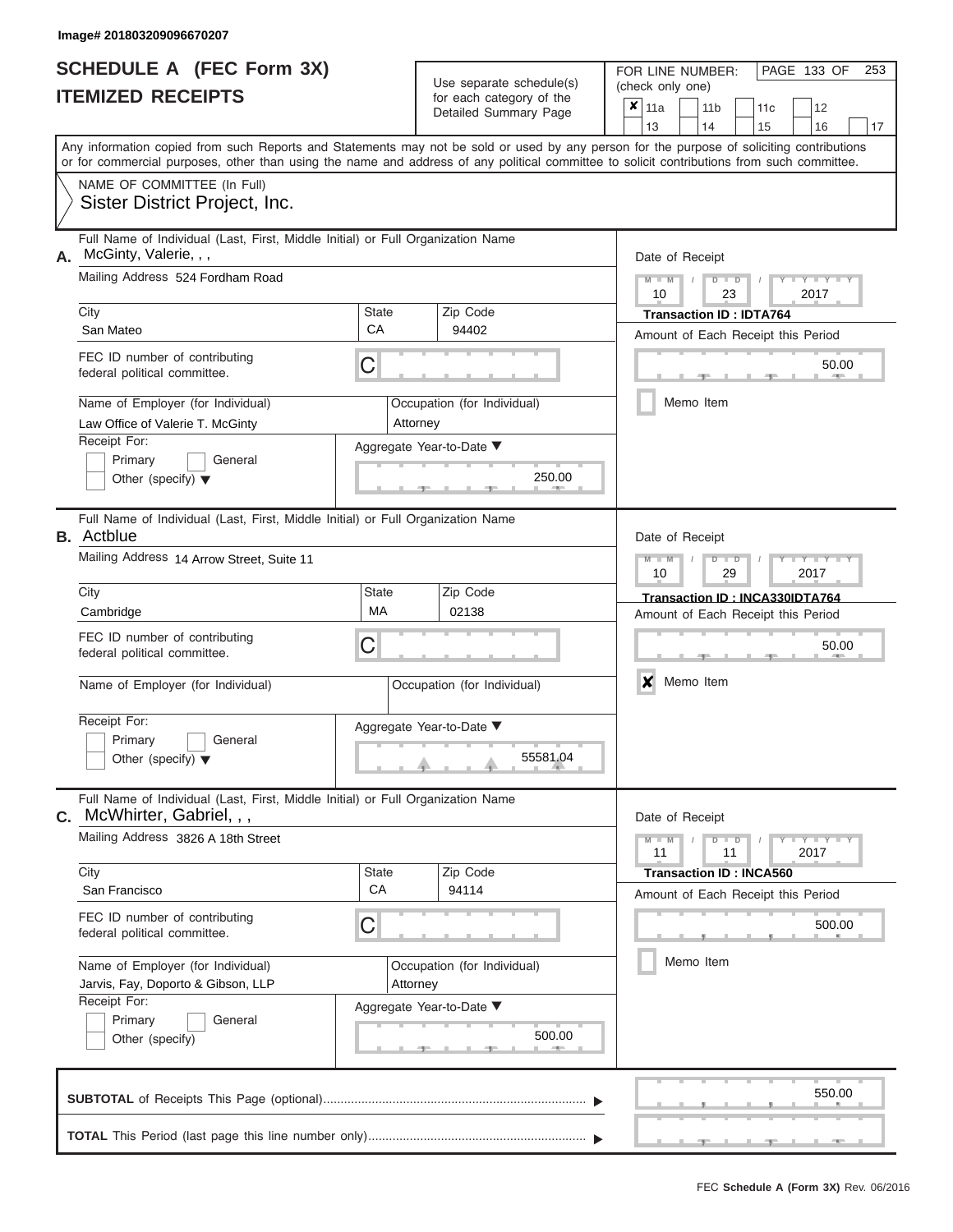# page# 201803209096670208<br>Denge# 201803209096670208<br>**(CF + H9 A = A/5 H=C B (@6) B9 CI G + H9 L H F 9 @6 H9 8 FHC '5 F 9 DC F + EGT < 9 8 I . @9 'C F + H9 A = A/5 H=C B**

Ī **Form/Schedule: SA11AI Transaction ID : IDTA764**

Earmarked Through ActBlue

**Form/Schedule: SA11AI Transaction ID: INCA330IDTA764**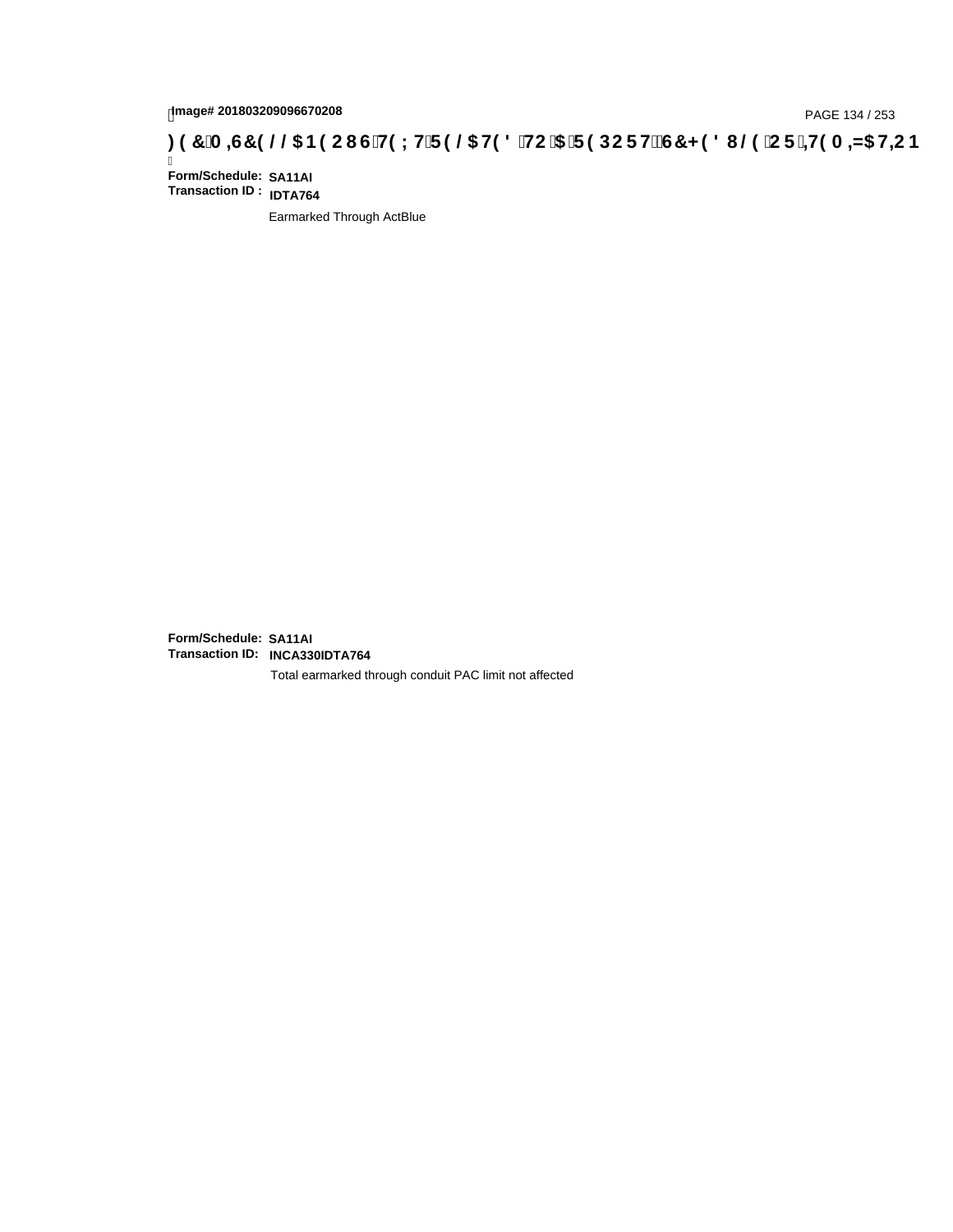|                          | SCHEDULE A (FEC Form 3X) |
|--------------------------|--------------------------|
| <b>ITEMIZED RECEIPTS</b> |                          |

Use separate schedule(s)<br>for each category of the

FOR LINE NUMBER:<br>(check only one)

PAGE 135 OF 253

|    |                                                                                                                                            |                     | $0.0011$ $0.000$<br>Detailed Summary Page | X.     | 11a                                              |  | 11 <sub>b</sub>                      | 11c |  | 12                                 |    |  |  |  |  |
|----|--------------------------------------------------------------------------------------------------------------------------------------------|---------------------|-------------------------------------------|--------|--------------------------------------------------|--|--------------------------------------|-----|--|------------------------------------|----|--|--|--|--|
|    | Any information copied from such Reports and Statements may not be sold or used by any person for the purpose of soliciting contributions  |                     |                                           |        | 13                                               |  | 14                                   | 15  |  | 16                                 | 17 |  |  |  |  |
|    | or for commercial purposes, other than using the name and address of any political committee to solicit contributions from such committee. |                     |                                           |        |                                                  |  |                                      |     |  |                                    |    |  |  |  |  |
|    | NAME OF COMMITTEE (In Full)                                                                                                                |                     |                                           |        |                                                  |  |                                      |     |  |                                    |    |  |  |  |  |
|    | Sister District Project, Inc.                                                                                                              |                     |                                           |        |                                                  |  |                                      |     |  |                                    |    |  |  |  |  |
| А. | Full Name of Individual (Last, First, Middle Initial) or Full Organization Name<br>Mele, Kathy, , ,                                        |                     |                                           |        | Date of Receipt                                  |  |                                      |     |  |                                    |    |  |  |  |  |
|    | Mailing Address 1 West 81st                                                                                                                |                     |                                           |        | $M - M$                                          |  | $D$ $D$                              |     |  | $Y - Y - I$                        |    |  |  |  |  |
|    |                                                                                                                                            |                     |                                           |        | 07                                               |  | 15                                   |     |  | 2017                               |    |  |  |  |  |
|    | City<br>New York                                                                                                                           | <b>State</b><br>NY. | Zip Code<br>10024                         |        |                                                  |  | <b>Transaction ID: IDTA413</b>       |     |  |                                    |    |  |  |  |  |
|    |                                                                                                                                            |                     |                                           |        |                                                  |  |                                      |     |  | Amount of Each Receipt this Period |    |  |  |  |  |
|    | FEC ID number of contributing<br>С<br>federal political committee.                                                                         |                     |                                           | 250.00 |                                                  |  |                                      |     |  |                                    |    |  |  |  |  |
|    | Name of Employer (for Individual)                                                                                                          |                     | Occupation (for Individual)               |        |                                                  |  | Memo Item                            |     |  |                                    |    |  |  |  |  |
|    | n/a                                                                                                                                        |                     | Not Employed                              |        |                                                  |  |                                      |     |  |                                    |    |  |  |  |  |
|    | Receipt For:<br>Primary<br>General                                                                                                         |                     | Aggregate Year-to-Date ▼                  |        |                                                  |  |                                      |     |  |                                    |    |  |  |  |  |
|    | Other (specify) $\blacktriangledown$                                                                                                       |                     | 250.00                                    |        |                                                  |  |                                      |     |  |                                    |    |  |  |  |  |
|    | Full Name of Individual (Last, First, Middle Initial) or Full Organization Name                                                            |                     |                                           |        |                                                  |  |                                      |     |  |                                    |    |  |  |  |  |
|    | <b>B.</b> Actblue<br>Mailing Address 14 Arrow Street, Suite 11                                                                             |                     |                                           |        | Date of Receipt<br>$M - M$<br>$Y - Y$<br>$D$ $D$ |  |                                      |     |  |                                    |    |  |  |  |  |
|    |                                                                                                                                            |                     |                                           |        | 07                                               |  | 16                                   |     |  | 2017                               |    |  |  |  |  |
|    | City                                                                                                                                       | <b>State</b>        | Zip Code                                  |        |                                                  |  |                                      |     |  | Transaction ID: INCA222IDTA413     |    |  |  |  |  |
|    | Cambridge                                                                                                                                  | MA                  | 02138                                     |        |                                                  |  |                                      |     |  | Amount of Each Receipt this Period |    |  |  |  |  |
|    | FEC ID number of contributing<br>С<br>federal political committee.                                                                         |                     |                                           |        |                                                  |  |                                      |     |  | 250.00                             |    |  |  |  |  |
|    | Name of Employer (for Individual)                                                                                                          |                     | Occupation (for Individual)               |        | X<br>Memo Item                                   |  |                                      |     |  |                                    |    |  |  |  |  |
|    | Receipt For:                                                                                                                               |                     | Aggregate Year-to-Date ▼                  |        |                                                  |  |                                      |     |  |                                    |    |  |  |  |  |
|    | Primary<br>General                                                                                                                         |                     |                                           |        |                                                  |  |                                      |     |  |                                    |    |  |  |  |  |
|    | Other (specify) $\blacktriangledown$                                                                                                       |                     | 55581.04                                  |        |                                                  |  |                                      |     |  |                                    |    |  |  |  |  |
|    | Full Name of Individual (Last, First, Middle Initial) or Full Organization Name<br>$c.$ Meyer, Richard, , ,                                |                     |                                           |        | Date of Receipt                                  |  |                                      |     |  |                                    |    |  |  |  |  |
|    | Mailing Address 3544 Williamburg Lane NW                                                                                                   |                     |                                           |        | $M - M$                                          |  | $D$ $D$                              |     |  | $Y - Y - Y - Y - Y$                |    |  |  |  |  |
|    | City                                                                                                                                       | <b>State</b>        | Zip Code                                  |        | 12                                               |  | 09<br><b>Transaction ID: INCA884</b> |     |  | 2017                               |    |  |  |  |  |
|    | Washington                                                                                                                                 | DC                  | 20008                                     |        |                                                  |  |                                      |     |  | Amount of Each Receipt this Period |    |  |  |  |  |
|    | FEC ID number of contributing                                                                                                              |                     |                                           |        |                                                  |  |                                      |     |  |                                    |    |  |  |  |  |
|    | С<br>federal political committee.                                                                                                          |                     |                                           |        |                                                  |  |                                      |     |  | 500.00                             |    |  |  |  |  |
|    | Name of Employer (for Individual)                                                                                                          |                     | Occupation (for Individual)               |        |                                                  |  | Memo Item                            |     |  |                                    |    |  |  |  |  |
|    | n/a<br>Receipt For:                                                                                                                        | Retired             |                                           |        |                                                  |  |                                      |     |  |                                    |    |  |  |  |  |
|    | Primary<br>General                                                                                                                         |                     | Aggregate Year-to-Date ▼                  |        |                                                  |  |                                      |     |  |                                    |    |  |  |  |  |
|    | Other (specify)                                                                                                                            |                     | 500.00                                    |        |                                                  |  |                                      |     |  |                                    |    |  |  |  |  |
|    |                                                                                                                                            |                     |                                           |        |                                                  |  |                                      |     |  | 750.00                             |    |  |  |  |  |
|    |                                                                                                                                            |                     |                                           |        |                                                  |  |                                      |     |  |                                    |    |  |  |  |  |
|    |                                                                                                                                            |                     |                                           |        |                                                  |  |                                      |     |  | $-$                                |    |  |  |  |  |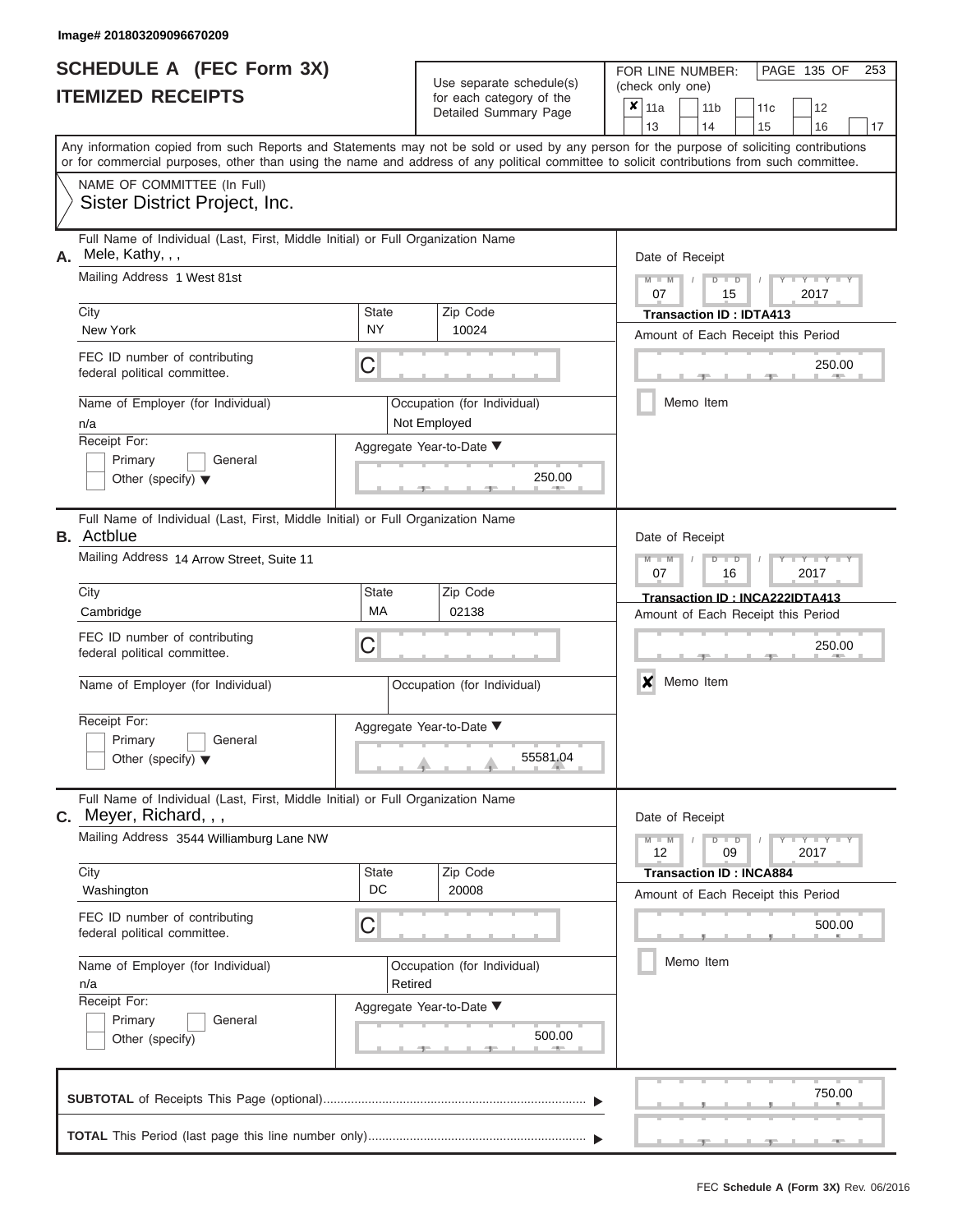# tmage# 201803209096670210<br>DAGE 136 / 253 PAGE 136 / 253<br>**DAGE 136 AMS HE CONTRES (2000 FHS 0,5) F 9 DC F HŽ G7 < 9 8 I . @9 C F <del>` ± I</del>9 A = N5 H= C B**

Ī **Form/Schedule: SA11AI Transaction ID : IDTA413**

Earmarked Through Actblue

**Form/Schedule: SA11AI Transaction ID: INCA222IDTA413**

Total Earmarked Through Conduit PAC Limit Not Affected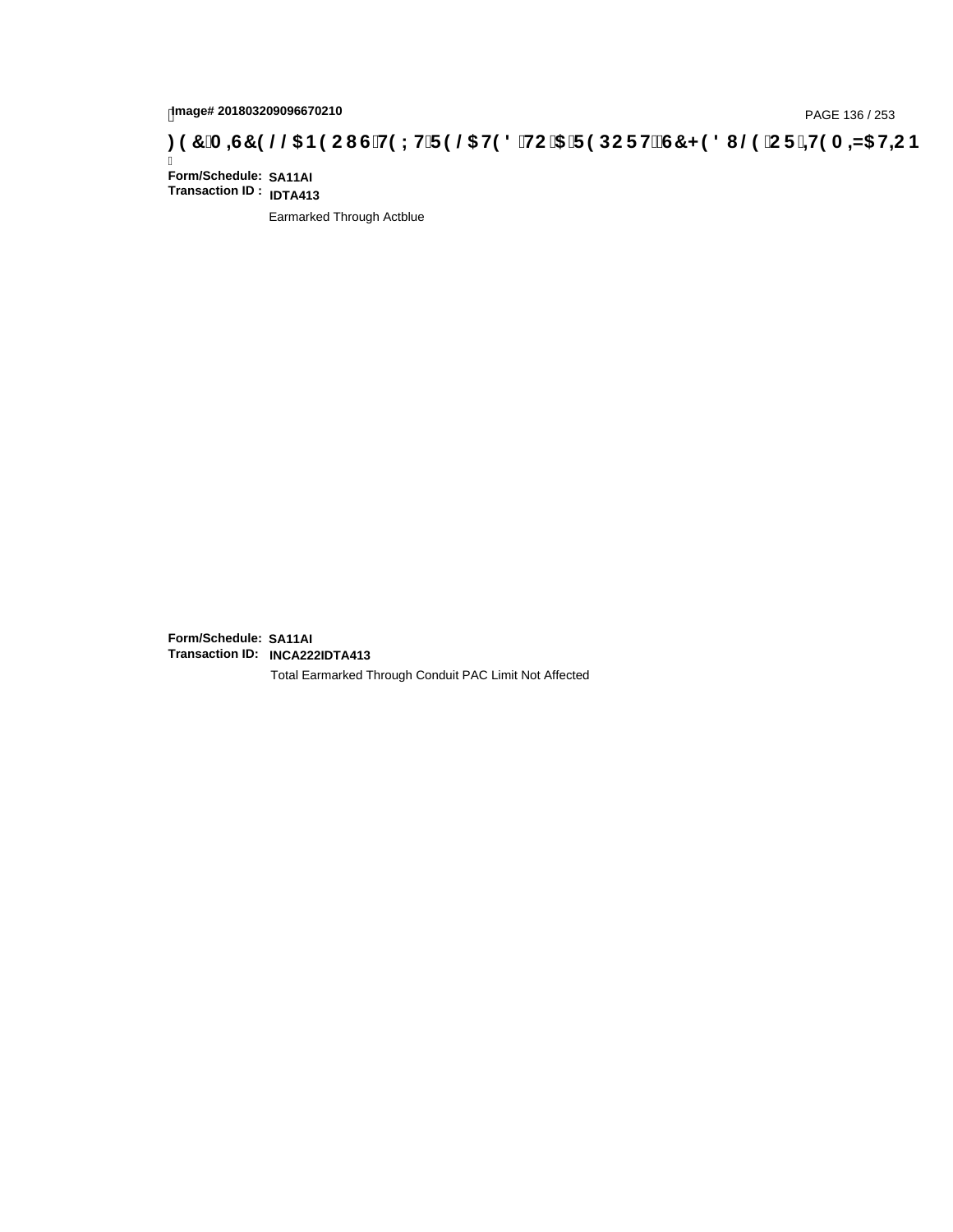|                          | <b>SCHEDULE A (FEC Form 3X)</b> |
|--------------------------|---------------------------------|
| <b>ITEMIZED RECEIPTS</b> |                                 |

| SCHEDULE A (FEC Form 3X)<br><b>ITEMIZED RECEIPTS</b>                                                                                                                  | Use separate schedule(s)<br>for each category of the |                                                   | 253<br>FOR LINE NUMBER:<br>PAGE 137 OF<br>(check only one)<br>$\overline{\mathbf{x}}$   11a                                               |
|-----------------------------------------------------------------------------------------------------------------------------------------------------------------------|------------------------------------------------------|---------------------------------------------------|-------------------------------------------------------------------------------------------------------------------------------------------|
|                                                                                                                                                                       |                                                      | Detailed Summary Page                             | 11 <sub>b</sub><br>11c<br>12<br>13<br>14<br>15<br>16<br>17                                                                                |
| or for commercial purposes, other than using the name and address of any political committee to solicit contributions from such committee.                            |                                                      |                                                   | Any information copied from such Reports and Statements may not be sold or used by any person for the purpose of soliciting contributions |
| NAME OF COMMITTEE (In Full)<br>Sister District Project, Inc.                                                                                                          |                                                      |                                                   |                                                                                                                                           |
| Full Name of Individual (Last, First, Middle Initial) or Full Organization Name<br>Miara, Jenna, , ,<br>А.<br>Mailing Address 2345 23rd Street                        |                                                      |                                                   | Date of Receipt<br>$M = M$ /<br>Y I Y I<br>$D$ $D$<br>11<br>2017<br>28                                                                    |
| City<br>Santa Monica                                                                                                                                                  | <b>State</b><br>CA                                   | Zip Code<br>90405                                 | <b>Transaction ID: INCA804</b><br>Amount of Each Receipt this Period                                                                      |
| FEC ID number of contributing<br>federal political committee.                                                                                                         | C                                                    |                                                   | 100.00<br><b>CONTRACTOR</b>                                                                                                               |
| Name of Employer (for Individual)<br>Strumwasser & Woocher                                                                                                            |                                                      | Occupation (for Individual)<br>Attorney           | Memo Item                                                                                                                                 |
| Receipt For:<br>Primary<br>General<br>Other (specify) $\blacktriangledown$                                                                                            |                                                      | Aggregate Year-to-Date ▼<br>300.00                |                                                                                                                                           |
| Full Name of Individual (Last, First, Middle Initial) or Full Organization Name<br><b>B.</b> Miller, Judith, , ,<br>Mailing Address 3270 North Lake Shore Drive, #15A |                                                      |                                                   | Date of Receipt<br>$M - M$<br>$D$ $\Box$ $D$<br>Y TYT                                                                                     |
| City<br>Chicago                                                                                                                                                       | State<br>IL                                          | Zip Code<br>60657                                 | 10<br>2017<br>28<br>Transaction ID: IDTA765<br>Amount of Each Receipt this Period                                                         |
| FEC ID number of contributing<br>federal political committee.                                                                                                         | С                                                    |                                                   | 250.00                                                                                                                                    |
| Name of Employer (for Individual)<br>University of Chicago Law School                                                                                                 |                                                      | Occupation (for Individual)<br>Attorney/Professor | Memo Item                                                                                                                                 |
| Receipt For:<br>Primary<br>General<br>Other (specify) $\blacktriangledown$                                                                                            |                                                      | Aggregate Year-to-Date ▼<br>250.00                |                                                                                                                                           |
| Full Name of Individual (Last, First, Middle Initial) or Full Organization Name<br>Actblue<br>С.                                                                      |                                                      |                                                   | Date of Receipt                                                                                                                           |
| Mailing Address 14 Arrow Street, Suite 11                                                                                                                             |                                                      |                                                   | $M - M$<br>$D$ $D$<br>$+Y+Y+Y$<br>29<br>10<br>2017                                                                                        |
| City<br>Cambridge                                                                                                                                                     | <b>State</b><br>MA                                   | Zip Code<br>02138                                 | Transaction ID: INCA330IDTA765<br>Amount of Each Receipt this Period                                                                      |
| FEC ID number of contributing<br>federal political committee.                                                                                                         | С                                                    |                                                   | 250.00                                                                                                                                    |
| Name of Employer (for Individual)                                                                                                                                     |                                                      | Occupation (for Individual)                       | ×<br>Memo Item                                                                                                                            |
| Receipt For:<br>General<br>Primary<br>Other (specify)                                                                                                                 |                                                      | Aggregate Year-to-Date ▼<br>55581.04              |                                                                                                                                           |
|                                                                                                                                                                       |                                                      |                                                   | 350.00                                                                                                                                    |
|                                                                                                                                                                       |                                                      |                                                   |                                                                                                                                           |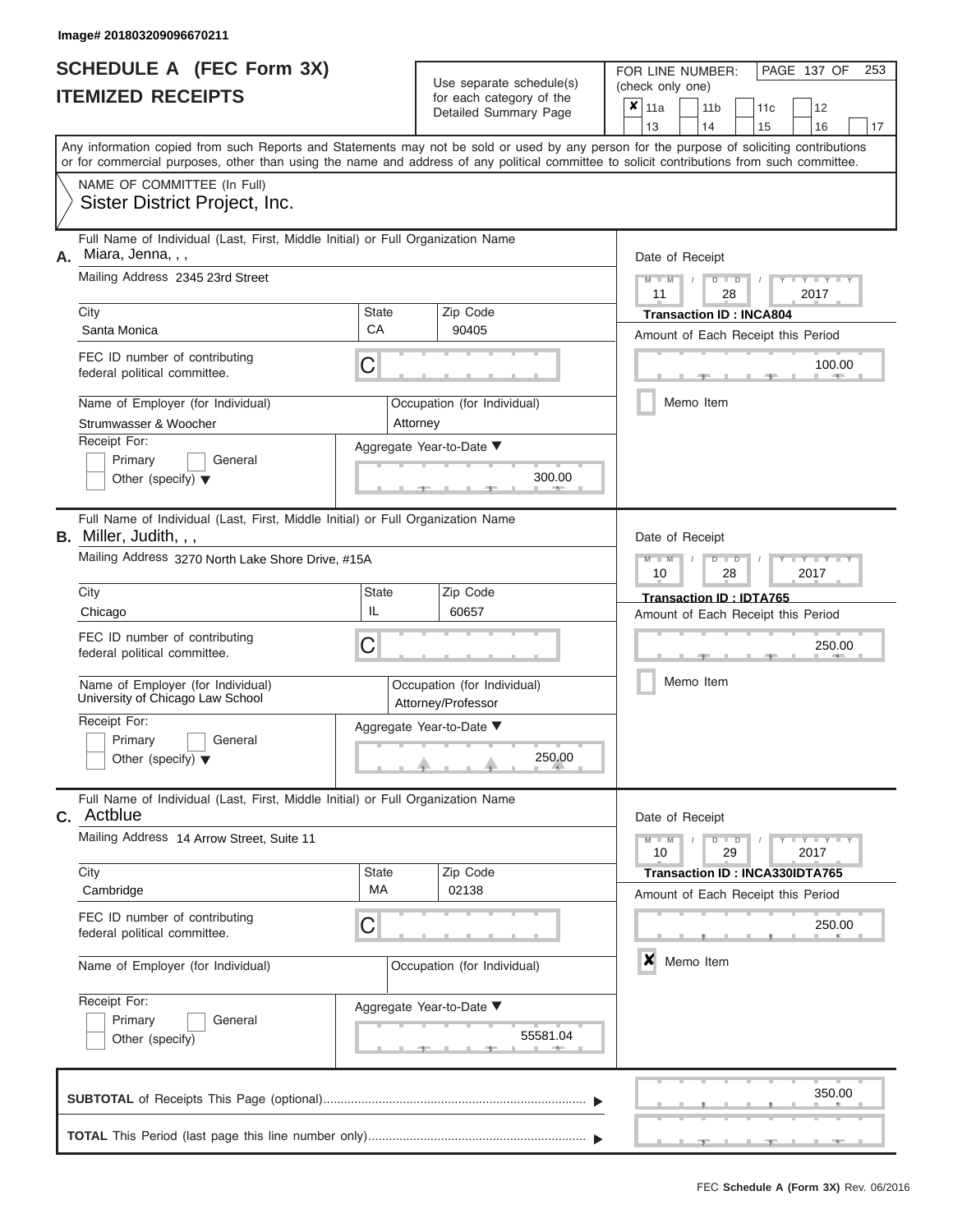# page# 201803209096670212<br>Denge# 201803209096670212<br>**(OD) CF +H9 A =N5 H=C B +R9 LH F 9 @ H9 8 `HC `5 `F 9 DC F Hž G7 < 9 8 I @ `C F `<del>I 1</del>9 A =N5 H=C B +RF + 19 A =N5 H=C B**

Ī **Form/Schedule: SA11AI Transaction ID : IDTA765**

Earmarked Through ActBlue

**Form/Schedule: SA11AI Transaction ID: INCA330IDTA765**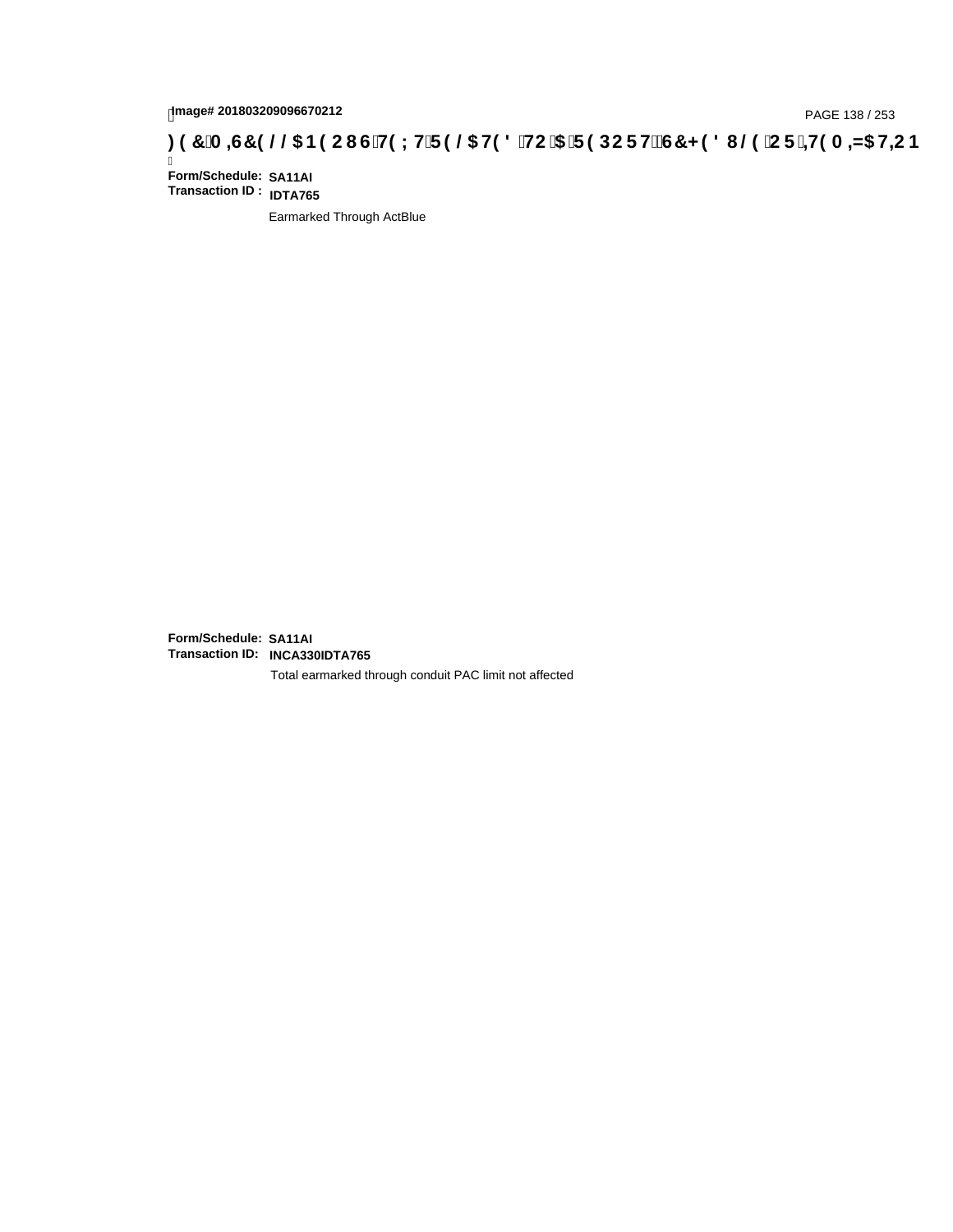|                          | <b>SCHEDULE A (FEC Form 3X)</b> |
|--------------------------|---------------------------------|
| <b>ITEMIZED RECEIPTS</b> |                                 |

FOR LINE NUMBER: Use separate schedule(s) (check only one)<br>for each category of the  $\begin{array}{|c|c|c|c|c|}\n\hline\n\text{Initial Summary goes} & & \text{with } & \text{with } & \text{with } & \text{with } & \text{with } & \text{with } & \text{with } & \text{with } & \text{with } & \text{with } & \text{with } & \text{with } & \text{with } & \text{with } & \text{with } & \text{with } & \text{with } & \text{with } & \text{with } & \text{with } & \text$ 

|                                                   | <u>IIEMIZED RECEIPIS</u>                                                                                                                                                                                                                                                                |                             |                                                   | for each category of the<br>Detailed Summary Page         | × | 11a<br>13       |                                            | 11 b<br>14      |                      | 11c<br>15                                                                   | 12<br>16        | 17   |
|---------------------------------------------------|-----------------------------------------------------------------------------------------------------------------------------------------------------------------------------------------------------------------------------------------------------------------------------------------|-----------------------------|---------------------------------------------------|-----------------------------------------------------------|---|-----------------|--------------------------------------------|-----------------|----------------------|-----------------------------------------------------------------------------|-----------------|------|
|                                                   | Any information copied from such Reports and Statements may not be sold or used by any person for the purpose of soliciting contributions<br>or for commercial purposes, other than using the name and address of any political committee to solicit contributions from such committee. |                             |                                                   |                                                           |   |                 |                                            |                 |                      |                                                                             |                 |      |
|                                                   | NAME OF COMMITTEE (In Full)<br>Sister District Project, Inc.                                                                                                                                                                                                                            |                             |                                                   |                                                           |   |                 |                                            |                 |                      |                                                                             |                 |      |
| А.                                                | Full Name of Individual (Last, First, Middle Initial) or Full Organization Name<br>Mitros, Anna, , ,                                                                                                                                                                                    |                             |                                                   |                                                           |   | Date of Receipt |                                            |                 |                      |                                                                             |                 |      |
|                                                   | Mailing Address 275 Chiquita Avenue                                                                                                                                                                                                                                                     |                             |                                                   |                                                           |   |                 | $Y = Y$<br>D<br>D<br>2017<br>12<br>28      |                 |                      |                                                                             |                 |      |
|                                                   | City<br><b>Mountain View</b>                                                                                                                                                                                                                                                            | <b>State</b><br>CA          |                                                   | Zip Code<br>94041                                         |   |                 |                                            |                 |                      | <b>Transaction ID: INCA1252</b><br>Amount of Each Receipt this Period       |                 |      |
|                                                   | FEC ID number of contributing<br>federal political committee.                                                                                                                                                                                                                           | С                           |                                                   |                                                           |   |                 |                                            |                 |                      |                                                                             | 500.00          |      |
|                                                   | Name of Employer (for Individual)<br>Tesla                                                                                                                                                                                                                                              |                             |                                                   | Occupation (for Individual)<br><b>Electrical Engineer</b> |   |                 |                                            | Memo Item       |                      |                                                                             |                 |      |
|                                                   | Receipt For:<br>Primary<br>General<br>Other (specify) $\blacktriangledown$                                                                                                                                                                                                              |                             |                                                   | Aggregate Year-to-Date ▼<br>500.00                        |   |                 |                                            |                 |                      |                                                                             |                 |      |
|                                                   | Full Name of Individual (Last, First, Middle Initial) or Full Organization Name<br><b>B.</b> Nash, Lisa Diaz, , ,                                                                                                                                                                       |                             |                                                   |                                                           |   |                 |                                            |                 |                      |                                                                             |                 |      |
|                                                   | Mailing Address 450 Parrott Drive                                                                                                                                                                                                                                                       |                             |                                                   |                                                           |   |                 | Date of Receipt<br>Y Y<br>2017<br>10<br>16 |                 |                      |                                                                             |                 |      |
|                                                   | City<br>San Mateo                                                                                                                                                                                                                                                                       | <b>State</b><br>CA          |                                                   | Zip Code<br>94402                                         |   |                 |                                            |                 |                      | Transaction ID: IDTA709<br>Amount of Each Receipt this Period               |                 |      |
|                                                   | FEC ID number of contributing<br>federal political committee.                                                                                                                                                                                                                           | С                           |                                                   |                                                           |   |                 | 2.50                                       |                 |                      |                                                                             |                 |      |
| Name of Employer (for Individual)<br>Atma Connect |                                                                                                                                                                                                                                                                                         |                             | Occupation (for Individual)<br><b>Board Chair</b> |                                                           |   |                 | Memo Item                                  |                 |                      |                                                                             |                 |      |
|                                                   | Receipt For:<br>Primary<br>General<br>Other (specify) $\blacktriangledown$                                                                                                                                                                                                              |                             |                                                   | Aggregate Year-to-Date ▼<br>296.41                        |   |                 |                                            |                 |                      |                                                                             |                 |      |
|                                                   | Full Name of Individual (Last, First, Middle Initial) or Full Organization Name<br><b>C.</b> Actblue                                                                                                                                                                                    |                             |                                                   |                                                           |   |                 |                                            | Date of Receipt |                      |                                                                             |                 |      |
|                                                   | Mailing Address 14 Arrow Street, Suite 11                                                                                                                                                                                                                                               |                             |                                                   |                                                           |   |                 |                                            | D               | $\blacksquare$<br>22 |                                                                             | Y L Y L<br>2017 |      |
|                                                   | City<br>Cambridge                                                                                                                                                                                                                                                                       | <b>State</b><br>МA          |                                                   | Zip Code<br>02138                                         |   |                 |                                            |                 |                      | <b>Transaction ID: INCA328IDTA709</b><br>Amount of Each Receipt this Period |                 |      |
|                                                   | FEC ID number of contributing<br>federal political committee.                                                                                                                                                                                                                           | С                           |                                                   |                                                           |   |                 |                                            |                 |                      |                                                                             |                 | 2.50 |
|                                                   | Name of Employer (for Individual)                                                                                                                                                                                                                                                       | Occupation (for Individual) |                                                   |                                                           |   |                 |                                            | Memo Item       |                      |                                                                             |                 |      |
|                                                   | Receipt For:<br>Primary<br>General<br>Other (specify)                                                                                                                                                                                                                                   |                             |                                                   | Aggregate Year-to-Date ▼<br>55581.04<br><b>COLL</b>       |   |                 |                                            |                 |                      |                                                                             |                 |      |
|                                                   |                                                                                                                                                                                                                                                                                         |                             |                                                   |                                                           |   |                 |                                            |                 |                      |                                                                             | 502.50          |      |
|                                                   |                                                                                                                                                                                                                                                                                         |                             |                                                   |                                                           |   |                 |                                            |                 |                      |                                                                             |                 |      |

PAGE 139 OF 253

 ▲ ▲ ▲ , , .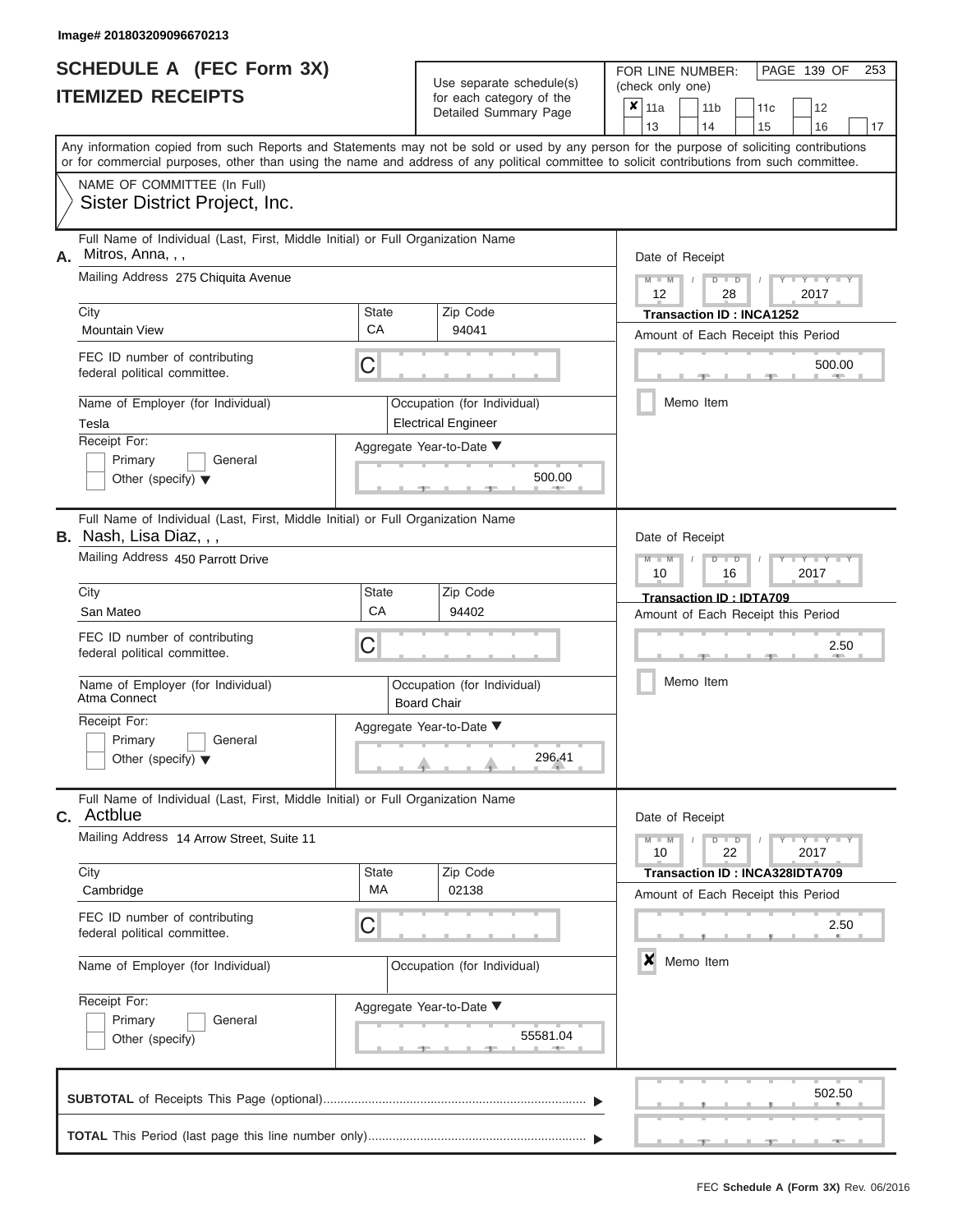# page# 201803209096670214<br>Denge# 201803209096670214<br>**( O, The LHTP @ H9 8 `HC `5 `F 9 DC F Hz G7 < 9 8 I @ `C F `<del>J 1</del>9 A =N5 H=C B . [ 37 `A =ST 9 @ & B9 C I G`H9 L H**

Ī **Form/Schedule: SA11AI Transaction ID : IDTA709**

Earmarked through ActBlue

**Form/Schedule: SA11AI Transaction ID: INCA328IDTA709**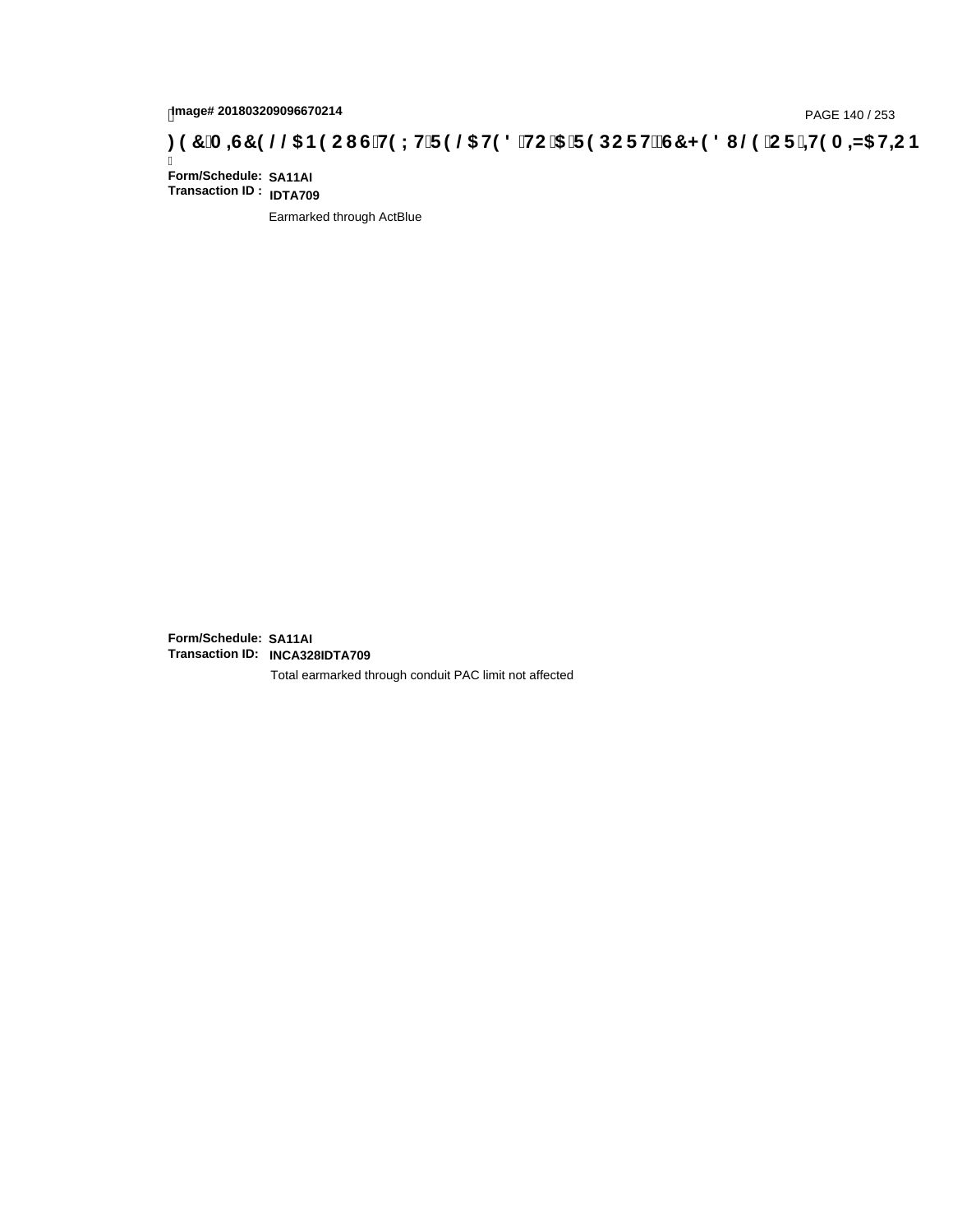|                          | <b>SCHEDULE A (FEC Form 3X)</b> |
|--------------------------|---------------------------------|
| <b>ITEMIZED RECEIPTS</b> |                                 |

Use separate schedule(s) (check only one) for each category of the  $\Box$ 

FOR LINE NUMBER:<br>(check only one)

PAGE 141 OF 253

|    | ITEMIZED RECEIPTS                                                                                                                                                                                                                                                                       |                                                               | for each category of the<br>Detailed Summary Page | $\pmb{\times}$<br>11a<br>11 <sub>b</sub><br>12<br>11c<br>14<br>13<br>15<br>16<br>17 |  |  |  |  |
|----|-----------------------------------------------------------------------------------------------------------------------------------------------------------------------------------------------------------------------------------------------------------------------------------------|---------------------------------------------------------------|---------------------------------------------------|-------------------------------------------------------------------------------------|--|--|--|--|
|    | Any information copied from such Reports and Statements may not be sold or used by any person for the purpose of soliciting contributions<br>or for commercial purposes, other than using the name and address of any political committee to solicit contributions from such committee. |                                                               |                                                   |                                                                                     |  |  |  |  |
|    | NAME OF COMMITTEE (In Full)<br>Sister District Project, Inc.                                                                                                                                                                                                                            |                                                               |                                                   |                                                                                     |  |  |  |  |
| А. | Full Name of Individual (Last, First, Middle Initial) or Full Organization Name<br>Nash, Lisa Diaz, , ,                                                                                                                                                                                 |                                                               |                                                   | Date of Receipt                                                                     |  |  |  |  |
|    | Mailing Address 450 Parrott Drive                                                                                                                                                                                                                                                       |                                                               |                                                   | $M - M$<br>$Y = Y = Y + Y$<br>$D$ $D$<br>10<br>21<br>2017                           |  |  |  |  |
|    | City<br>San Mateo                                                                                                                                                                                                                                                                       | State<br>CA                                                   | Zip Code<br>94402                                 | <b>Transaction ID: IDTA710</b><br>Amount of Each Receipt this Period                |  |  |  |  |
|    | FEC ID number of contributing<br>federal political committee.                                                                                                                                                                                                                           | C                                                             |                                                   | 25.00                                                                               |  |  |  |  |
|    | Name of Employer (for Individual)<br>Atma Connect                                                                                                                                                                                                                                       |                                                               | Occupation (for Individual)<br><b>Board Chair</b> | Memo Item                                                                           |  |  |  |  |
|    | Receipt For:<br>Primary<br>General<br>Other (specify) $\blacktriangledown$                                                                                                                                                                                                              |                                                               | Aggregate Year-to-Date ▼<br>296.41                |                                                                                     |  |  |  |  |
|    | Full Name of Individual (Last, First, Middle Initial) or Full Organization Name<br><b>B.</b> Actblue                                                                                                                                                                                    |                                                               |                                                   | Date of Receipt                                                                     |  |  |  |  |
|    | Mailing Address 14 Arrow Street, Suite 11                                                                                                                                                                                                                                               | $Y = Y$<br>$M - 1$<br>₽<br>$\blacksquare$<br>22<br>2017<br>10 |                                                   |                                                                                     |  |  |  |  |
|    | City<br>Cambridge                                                                                                                                                                                                                                                                       | State<br><b>MA</b>                                            | Zip Code<br>02138                                 | Transaction ID: INCA328IDTA710<br>Amount of Each Receipt this Period                |  |  |  |  |
|    | FEC ID number of contributing<br>federal political committee.                                                                                                                                                                                                                           | C                                                             |                                                   | 25.00                                                                               |  |  |  |  |
|    | Name of Employer (for Individual)                                                                                                                                                                                                                                                       |                                                               | Occupation (for Individual)                       | X<br>Memo Item                                                                      |  |  |  |  |
|    | Receipt For:<br>Primary<br>General<br>Other (specify) $\blacktriangledown$                                                                                                                                                                                                              |                                                               | Aggregate Year-to-Date ▼<br>55581.04              |                                                                                     |  |  |  |  |
|    | Full Name of Individual (Last, First, Middle Initial) or Full Organization Name<br><b>c.   N</b> ash, Lisa Diaz, , ,                                                                                                                                                                    |                                                               |                                                   | Date of Receipt                                                                     |  |  |  |  |
|    | Mailing Address 450 Parrott Drive                                                                                                                                                                                                                                                       | $M - M$<br>$D$ $D$<br>Y TY T<br>23<br>2017<br>10              |                                                   |                                                                                     |  |  |  |  |
|    | City<br>San Mateo                                                                                                                                                                                                                                                                       | State<br>CA                                                   | Zip Code<br>94402                                 | <b>Transaction ID: IDTA768</b><br>Amount of Each Receipt this Period                |  |  |  |  |
|    | FEC ID number of contributing<br>federal political committee.                                                                                                                                                                                                                           | C                                                             |                                                   | 50.00                                                                               |  |  |  |  |
|    | Name of Employer (for Individual)<br>Atma Connect                                                                                                                                                                                                                                       |                                                               | Occupation (for Individual)<br><b>Board Chair</b> | Memo Item                                                                           |  |  |  |  |
|    | Receipt For:<br>Primary<br>General<br>Other (specify)                                                                                                                                                                                                                                   |                                                               | Aggregate Year-to-Date ▼<br>296.41<br>$-1$        |                                                                                     |  |  |  |  |
|    |                                                                                                                                                                                                                                                                                         |                                                               |                                                   | 75.00                                                                               |  |  |  |  |
|    |                                                                                                                                                                                                                                                                                         |                                                               |                                                   | $-1$                                                                                |  |  |  |  |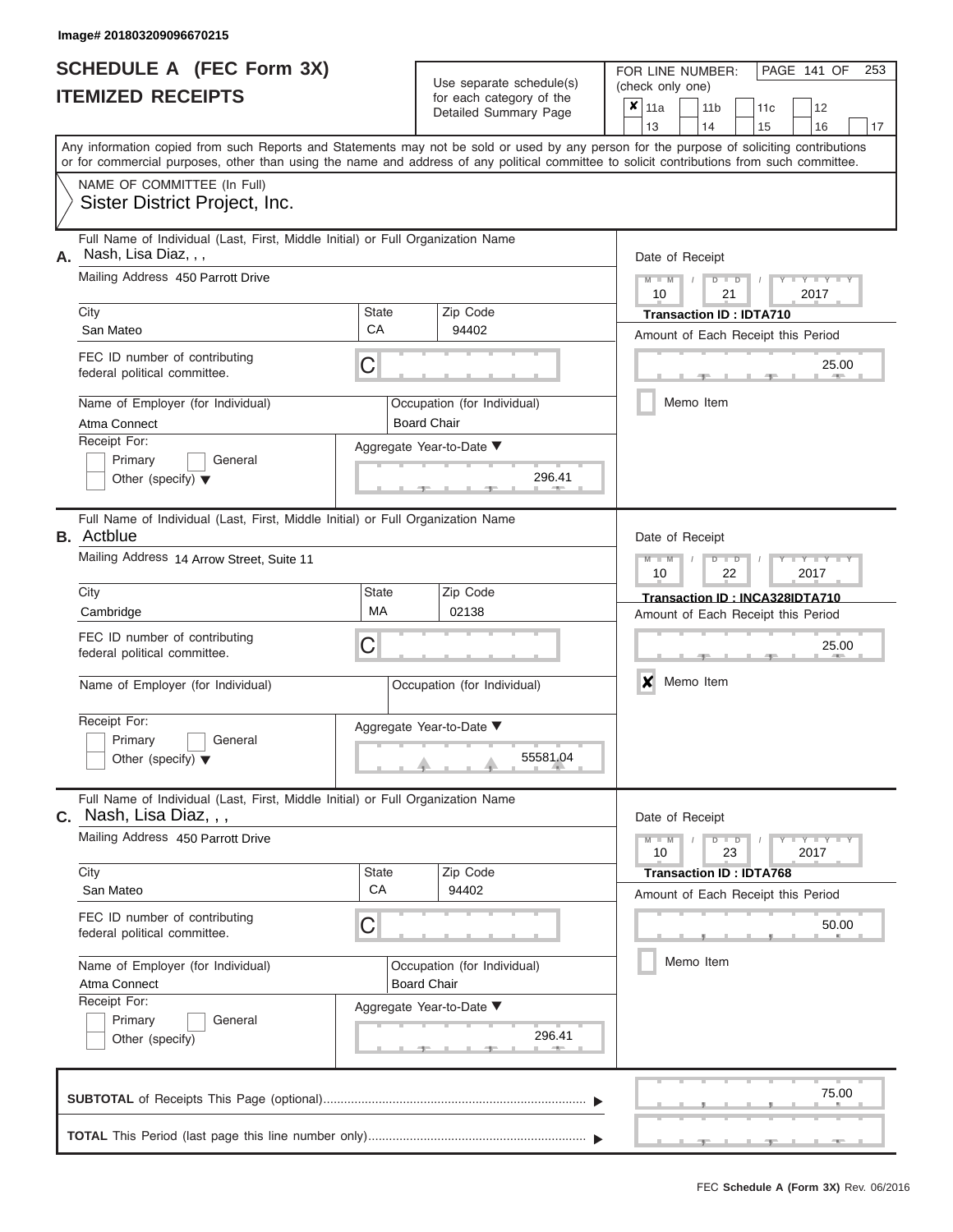# page# 201803209096670216<br>Denge# 201803209096670216<br>**(OD) CF +H9 A =N5 H=C B +R9 LH F 9 @ H9 8 `HC `5 `F 9 DC F Hž G7 < 9 8 I @ `C F `<del>I 1</del>9 A =N5 H=C B +RF + 19 A =N5 H=C B**

Ī **Form/Schedule: SA11AI Transaction ID : IDTA710**

Earmarked through ActBlue

**Form/Schedule: SA11AI Transaction ID: INCA328IDTA710**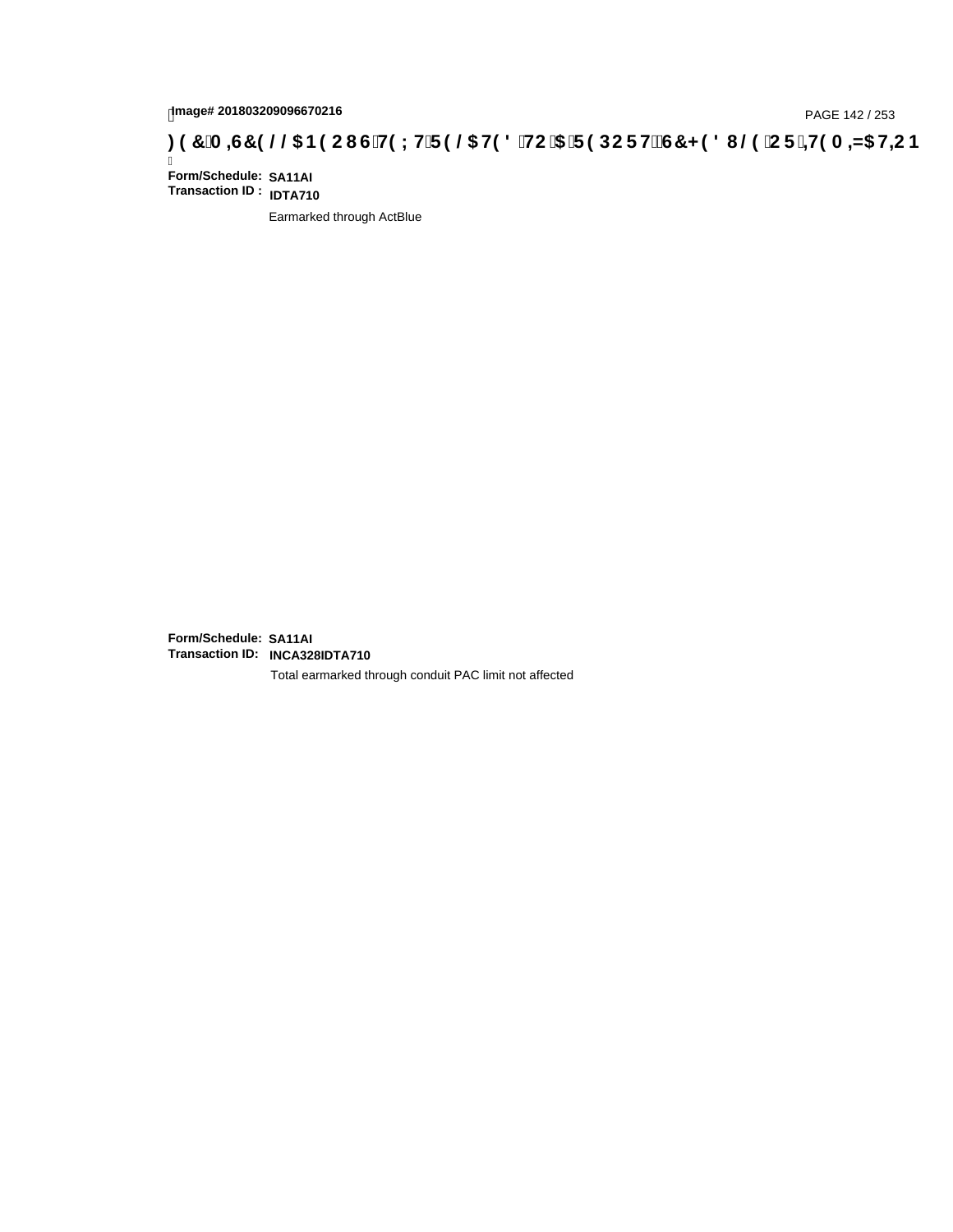# page# 201803209096670217<br>Denge# 201803209096670217 (GTH9LHTF9 @5 H9 8 THC '5 TF 9 DC F HŽG7 < 9 8 I @9 'C F <sup>1</sup> + 19 A = N5 H + C B : 9 7 'A = G7 9 @ \$ B9 C I GTH9 LHTF 9 @ H9 8 THC '5 TF 9 DC F HŽG7 < 9 8 I

Ī **Form/Schedule: SA11AI Transaction ID : IDTA768**

Earmarked Through ActBlue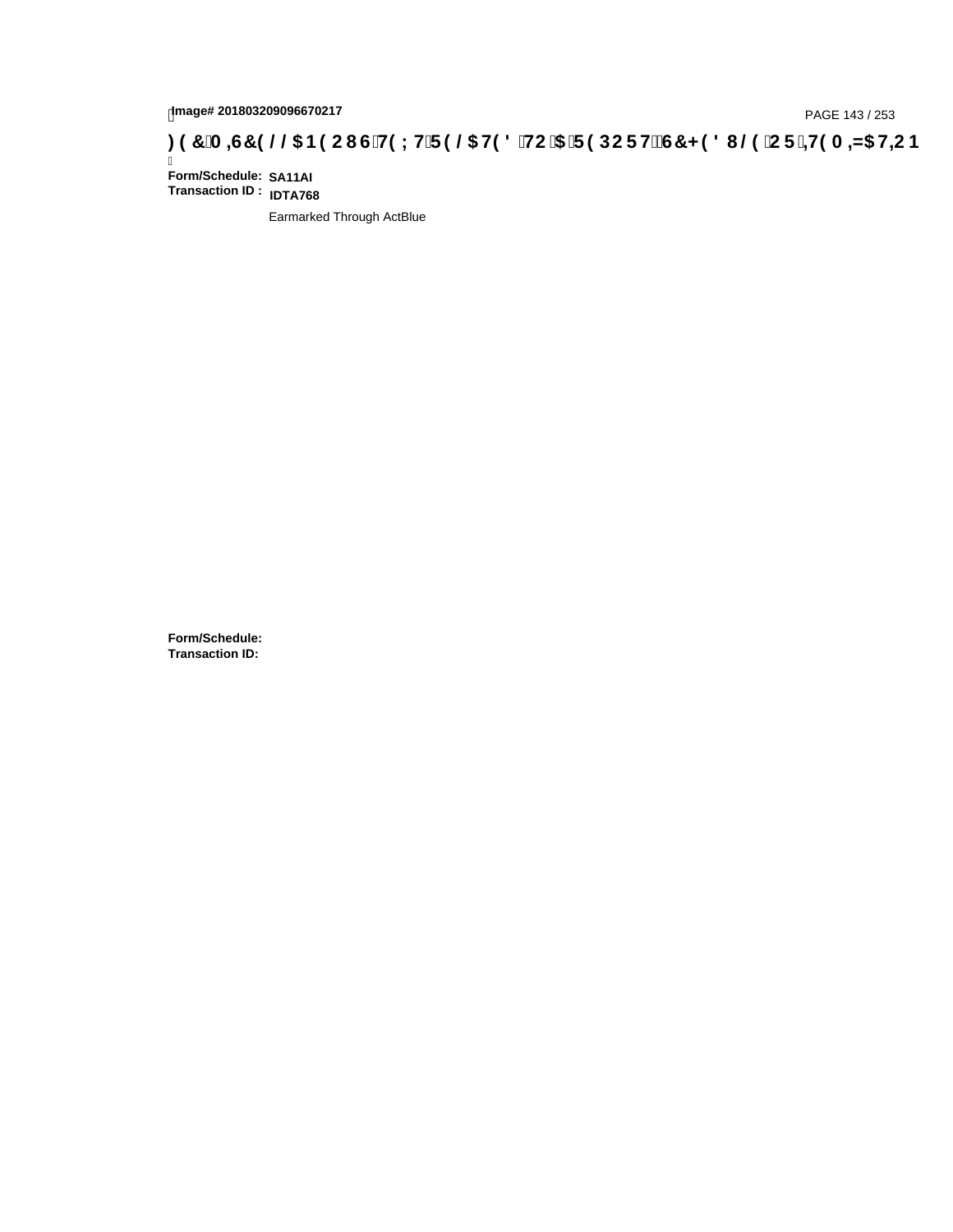|                          | <b>SCHEDULE A (FEC Form 3X)</b> |
|--------------------------|---------------------------------|
| <b>ITEMIZED RECEIPTS</b> |                                 |

| SCHEDULE A (FEC Form 3X)<br><b>ITEMIZED RECEIPTS</b>                                                                                                                                                                                                                                                               |                         | Use separate schedule(s)<br>for each category of the<br>Detailed Summary Page            | 253<br>FOR LINE NUMBER:<br>PAGE 144 OF<br>(check only one)<br>$\boldsymbol{x}$<br>11a<br>11 <sub>b</sub><br>12<br>11 <sub>c</sub>                                                                          |
|--------------------------------------------------------------------------------------------------------------------------------------------------------------------------------------------------------------------------------------------------------------------------------------------------------------------|-------------------------|------------------------------------------------------------------------------------------|------------------------------------------------------------------------------------------------------------------------------------------------------------------------------------------------------------|
| Any information copied from such Reports and Statements may not be sold or used by any person for the purpose of soliciting contributions                                                                                                                                                                          |                         |                                                                                          | 13<br>14<br>15<br>16<br>17                                                                                                                                                                                 |
| or for commercial purposes, other than using the name and address of any political committee to solicit contributions from such committee.<br>NAME OF COMMITTEE (In Full)<br>Sister District Project, Inc.                                                                                                         |                         |                                                                                          |                                                                                                                                                                                                            |
| Full Name of Individual (Last, First, Middle Initial) or Full Organization Name<br>Actblue<br>Α.<br>Mailing Address 14 Arrow Street, Suite 11<br>City<br>Cambridge<br>FEC ID number of contributing<br>federal political committee.<br>Name of Employer (for Individual)<br>Receipt For:<br>Primary<br>General     | <b>State</b><br>MA<br>C | Zip Code<br>02138<br>Occupation (for Individual)<br>Aggregate Year-to-Date ▼<br>55581.04 | Date of Receipt<br>$M = M$ /<br>$Y = Y =$<br>$D$ $D$<br>10<br>29<br>2017<br>Transaction ID: INCA330IDTA768<br>Amount of Each Receipt this Period<br>50.00<br><b>AND</b><br>x<br>Memo Item                  |
| Other (specify) $\blacktriangledown$<br>Full Name of Individual (Last, First, Middle Initial) or Full Organization Name<br>B. Nash, Lisa Diaz, , ,<br>Mailing Address 450 Parrott Drive<br>City<br>San Mateo<br>FEC ID number of contributing<br>federal political committee.<br>Name of Employer (for Individual) | State<br>CA<br>C        | Zip Code<br>94402<br>Occupation (for Individual)                                         | Date of Receipt<br>$M - M$<br>$D$ $D$<br>$T - Y = T - T$<br>10<br>27<br>2017<br>Transaction ID: IDTA769<br>Amount of Each Receipt this Period<br>62.50<br>Memo Item                                        |
| Atma Connect<br>Receipt For:<br>Primary<br>General<br>Other (specify) $\blacktriangledown$<br>Full Name of Individual (Last, First, Middle Initial) or Full Organization Name                                                                                                                                      |                         | <b>Board Chair</b><br>Aggregate Year-to-Date ▼<br>296.41                                 |                                                                                                                                                                                                            |
| <b>C.</b> Actblue<br>Mailing Address 14 Arrow Street, Suite 11<br>City<br>Cambridge<br>FEC ID number of contributing<br>federal political committee.<br>Name of Employer (for Individual)<br>Receipt For:<br>Primary<br>General<br>Other (specify)                                                                 | State<br>MA<br>С        | Zip Code<br>02138<br>Occupation (for Individual)<br>Aggregate Year-to-Date ▼<br>55581.04 | Date of Receipt<br>$M - M$<br>$+$ $+$ $+$ $+$ $+$ $+$ $+$<br>$D$ $D$<br>10<br>29<br>2017<br>Transaction ID: INCA330IDTA769<br>Amount of Each Receipt this Period<br>62.50<br>$\boldsymbol{x}$<br>Memo Item |
|                                                                                                                                                                                                                                                                                                                    |                         |                                                                                          | 62.50                                                                                                                                                                                                      |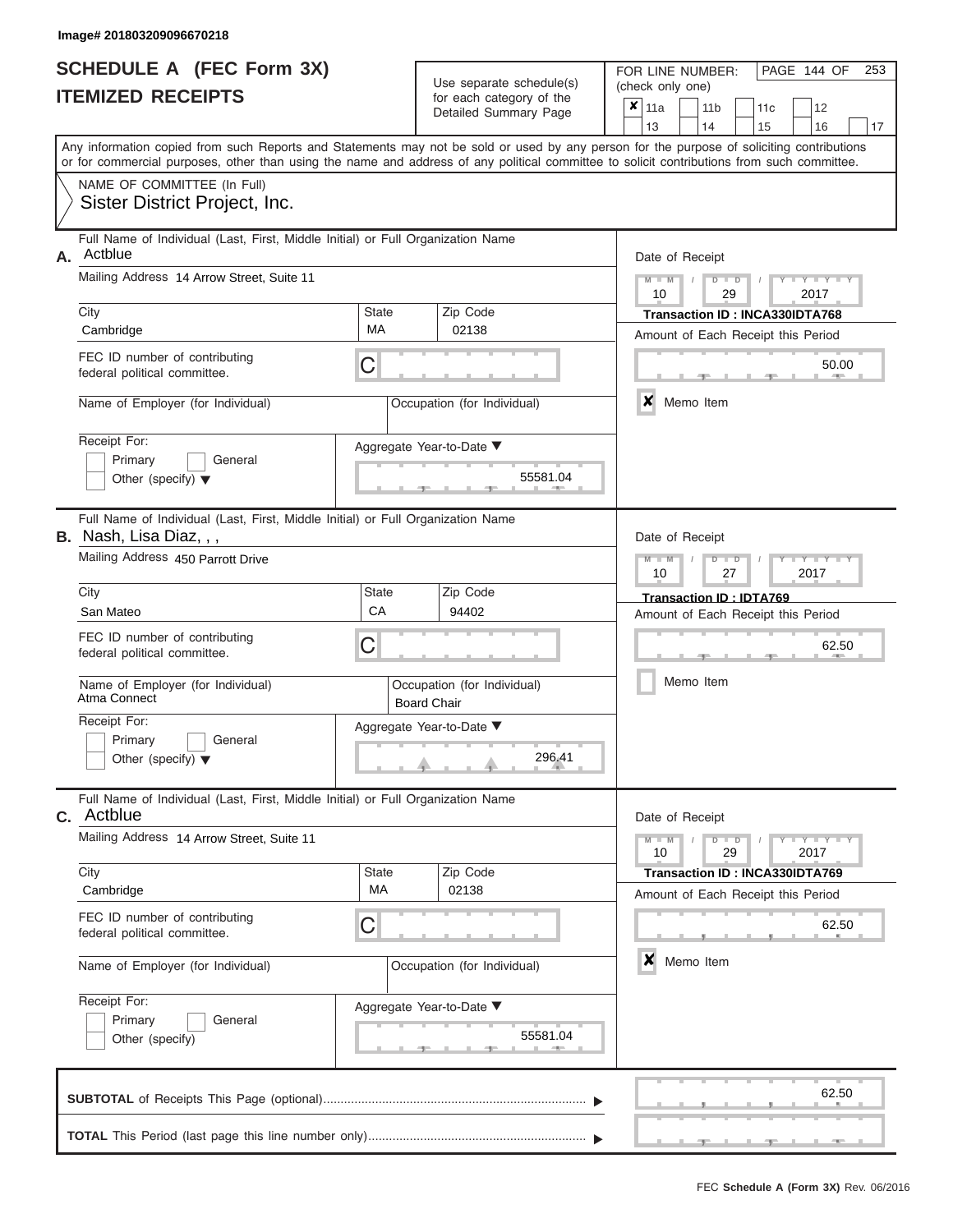# page# 201803209096670219<br>DAGE 145 / 253 PAGE 145 / 253<br>**DAGE 149 CHI STING THE 19 @ H9 8 `HC `5 `F 9 DC F H2 G7 < 9 8 I @ `C F `<del>J 1</del>9 A =N5 H=C B .**

Ī **Form/Schedule: SA11AI Transaction ID : INCA330IDTA768**

Total earmarked through conduit PAC limit not affected

**Form/Schedule: SA11AI Transaction ID: IDTA769**Earmarked Through ActBlue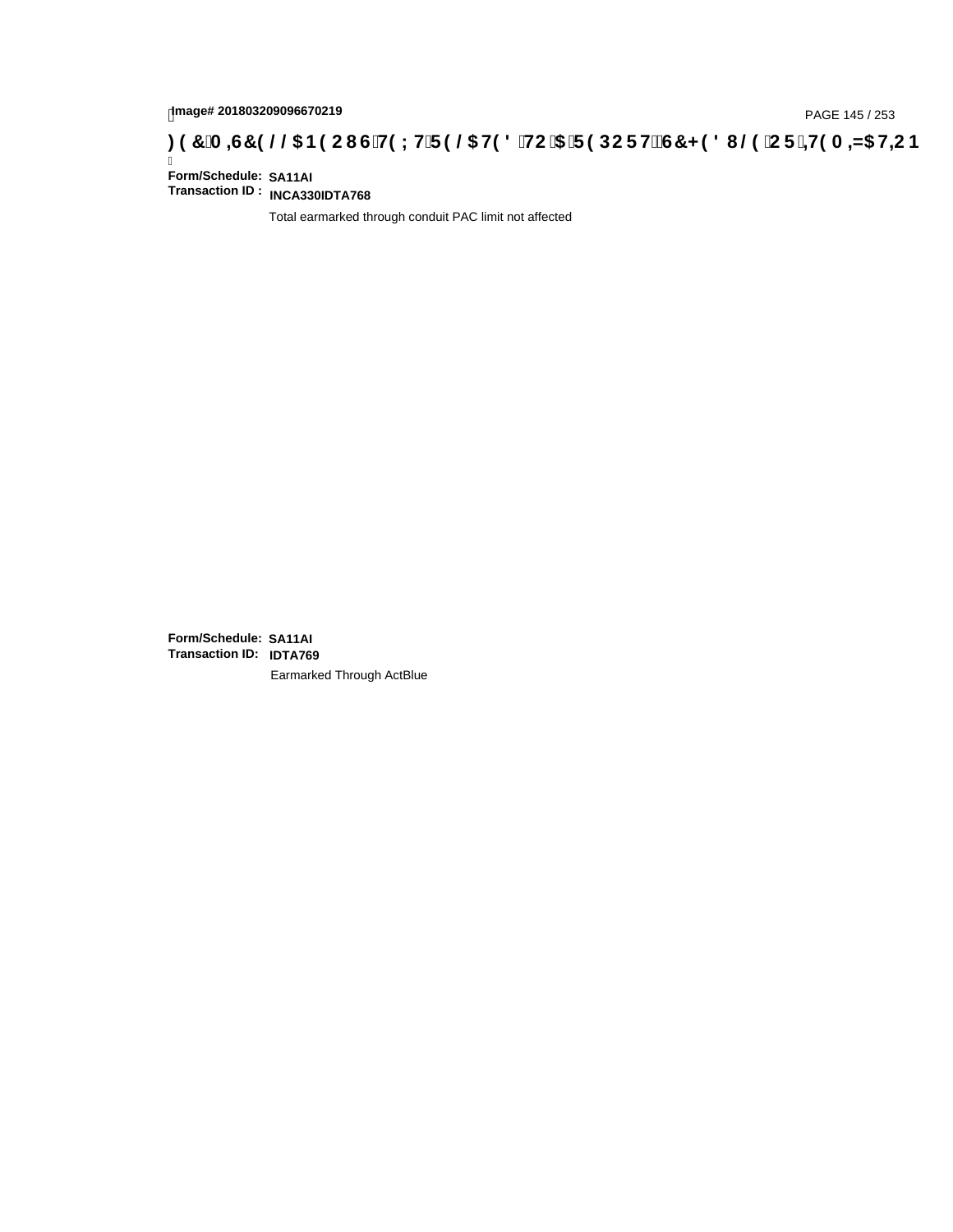# page# 201803209096670220<br>Denge# 201803209096670220 **(CiH9LHiF9 @5 H98 iHC i5 iF9 DCF HžG7 < 98 I @9 iCF i<del>=H</del>9 A =N5 H=CB : 97 iA =ST 9 @@5 B9 CI GiH9LHiF9 @5 H98 iHC i5 iF9 DCF HžG7 < 98 I @9 iCF i=H9 A =N5 H=C**

Ī **Form/Schedule: SA11AI Transaction ID : INCA330IDTA769**

Total earmarked through conduit PAC limit not affected

**Form/Schedule: Transaction ID:**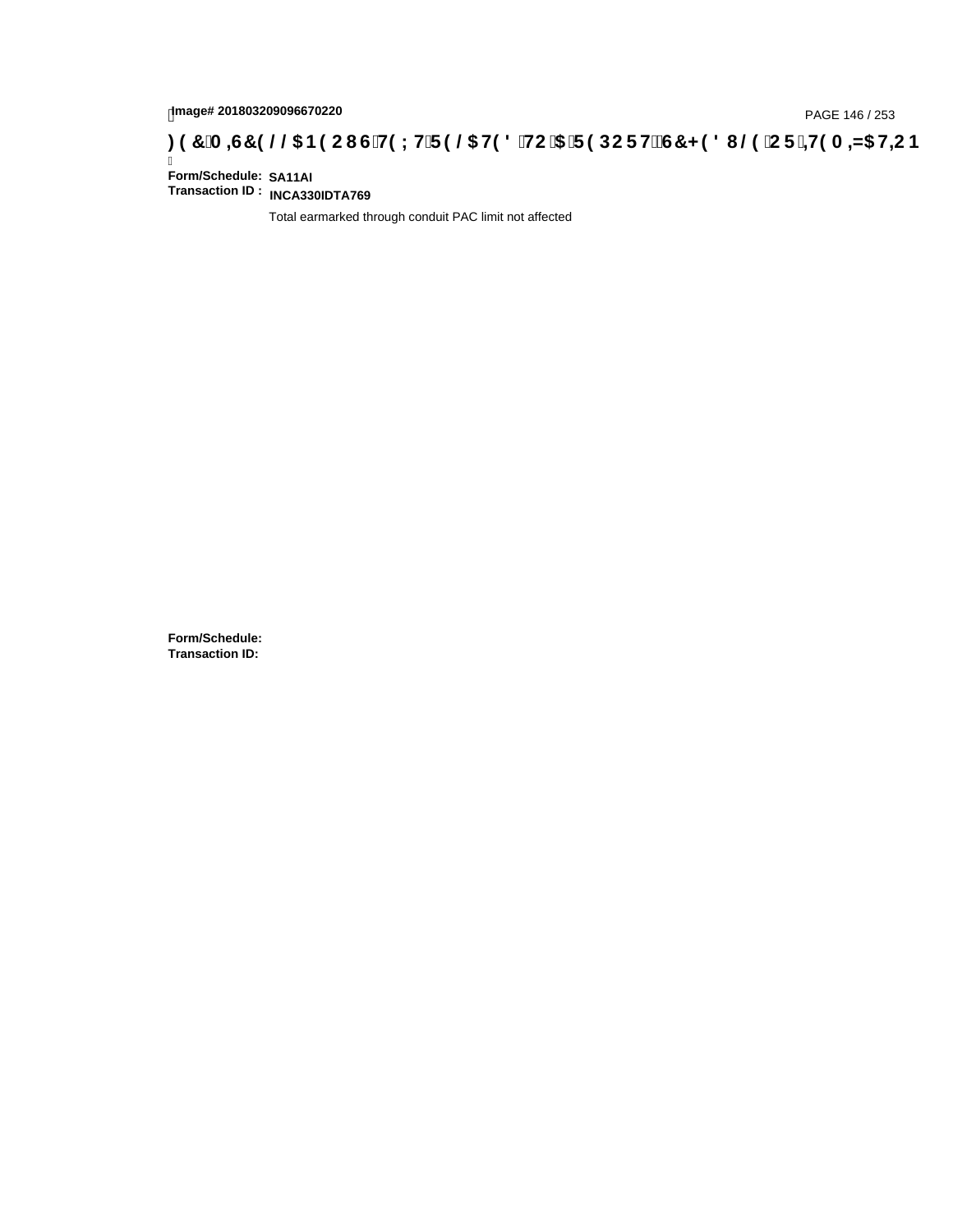ı

|                          | <b>SCHEDULE A (FEC Form 3X)</b> |
|--------------------------|---------------------------------|
| <b>ITEMIZED RECEIPTS</b> |                                 |

Use separate schedule(s)<br>for each category of the

FOR LINE NUMBER:<br>(check only one)

PAGE 147 OF 253

|                                                                                                                                                                                                                                                                                         |                           | ivi cacii calcyory or life<br>Detailed Summary Page | x      | 11a<br>13                  |  | 11 <sub>b</sub><br>14 |    | 11c<br>15                       | 12<br>16                           | 17                    |
|-----------------------------------------------------------------------------------------------------------------------------------------------------------------------------------------------------------------------------------------------------------------------------------------|---------------------------|-----------------------------------------------------|--------|----------------------------|--|-----------------------|----|---------------------------------|------------------------------------|-----------------------|
| Any information copied from such Reports and Statements may not be sold or used by any person for the purpose of soliciting contributions<br>or for commercial purposes, other than using the name and address of any political committee to solicit contributions from such committee. |                           |                                                     |        |                            |  |                       |    |                                 |                                    |                       |
| NAME OF COMMITTEE (In Full)<br>Sister District Project, Inc.                                                                                                                                                                                                                            |                           |                                                     |        |                            |  |                       |    |                                 |                                    |                       |
| Full Name of Individual (Last, First, Middle Initial) or Full Organization Name<br>Nash, Lisa Diaz, , ,<br>А.<br>Mailing Address 450 Parrott Drive                                                                                                                                      |                           |                                                     |        | Date of Receipt<br>$M - M$ |  | $D$ $D$               |    |                                 | $Y - Y - I$                        |                       |
|                                                                                                                                                                                                                                                                                         |                           |                                                     |        | 11                         |  |                       | 28 |                                 | 2017                               |                       |
| City<br>San Mateo                                                                                                                                                                                                                                                                       | <b>State</b><br><b>CA</b> | Zip Code<br>94402                                   |        |                            |  |                       |    | <b>Transaction ID: INCA806</b>  | Amount of Each Receipt this Period |                       |
| FEC ID number of contributing<br>federal political committee.                                                                                                                                                                                                                           | С                         |                                                     |        |                            |  |                       |    |                                 |                                    | 25.00<br><b>ARTIS</b> |
| Name of Employer (for Individual)<br>Atma Connect                                                                                                                                                                                                                                       |                           | Occupation (for Individual)<br><b>Board Chair</b>   |        |                            |  | Memo Item             |    |                                 |                                    |                       |
| Receipt For:<br>Primary<br>General<br>Other (specify) $\blacktriangledown$                                                                                                                                                                                                              |                           | Aggregate Year-to-Date ▼<br>296.41                  |        |                            |  |                       |    |                                 |                                    |                       |
| Full Name of Individual (Last, First, Middle Initial) or Full Organization Name<br><b>B.</b> Nash, Lisa Diaz,,,                                                                                                                                                                         |                           |                                                     |        | Date of Receipt            |  |                       |    |                                 |                                    |                       |
| Mailing Address 450 Parrott Drive                                                                                                                                                                                                                                                       |                           |                                                     |        | $M - M$<br>11              |  | $D$ $\Box$ $D$        | 28 |                                 | Y TY<br>2017                       |                       |
| City<br>San Mateo                                                                                                                                                                                                                                                                       | State<br>CA               | Zip Code<br>94402                                   |        |                            |  |                       |    | <b>Transaction ID: INCA968</b>  | Amount of Each Receipt this Period |                       |
| FEC ID number of contributing<br>federal political committee.                                                                                                                                                                                                                           | С                         |                                                     | 106.41 |                            |  |                       |    |                                 |                                    |                       |
| Name of Employer (for Individual)<br>Atma Connect                                                                                                                                                                                                                                       |                           | Occupation (for Individual)<br><b>Board Chair</b>   |        |                            |  | Memo Item             |    |                                 |                                    |                       |
| Receipt For:<br>Primary<br>General<br>Other (specify) $\blacktriangledown$                                                                                                                                                                                                              |                           | Aggregate Year-to-Date ▼<br>296.41                  |        |                            |  |                       |    |                                 |                                    |                       |
| Full Name of Individual (Last, First, Middle Initial) or Full Organization Name<br>Nash, Lisa Diaz, , ,<br>С.                                                                                                                                                                           |                           |                                                     |        | Date of Receipt            |  |                       |    |                                 |                                    |                       |
| Mailing Address 450 Parrott Drive                                                                                                                                                                                                                                                       |                           |                                                     |        | $M - M$<br>12              |  | $D$ $D$               | 28 |                                 | 2017                               |                       |
| City<br>San Mateo                                                                                                                                                                                                                                                                       | State<br>CA               | Zip Code<br>94402                                   |        |                            |  |                       |    | <b>Transaction ID: INCA1192</b> | Amount of Each Receipt this Period |                       |
| FEC ID number of contributing<br>federal political committee.                                                                                                                                                                                                                           | С                         |                                                     |        |                            |  |                       |    |                                 |                                    | 25.00                 |
| Name of Employer (for Individual)<br>Atma Connect                                                                                                                                                                                                                                       |                           | Occupation (for Individual)<br><b>Board Chair</b>   |        |                            |  | Memo Item             |    |                                 |                                    |                       |
| Receipt For:<br>General<br>Primary<br>Other (specify)                                                                                                                                                                                                                                   |                           | Aggregate Year-to-Date ▼<br>296.41                  |        |                            |  |                       |    |                                 |                                    |                       |
|                                                                                                                                                                                                                                                                                         |                           |                                                     |        |                            |  |                       |    |                                 | 156.41                             |                       |
|                                                                                                                                                                                                                                                                                         |                           |                                                     |        |                            |  |                       |    |                                 |                                    |                       |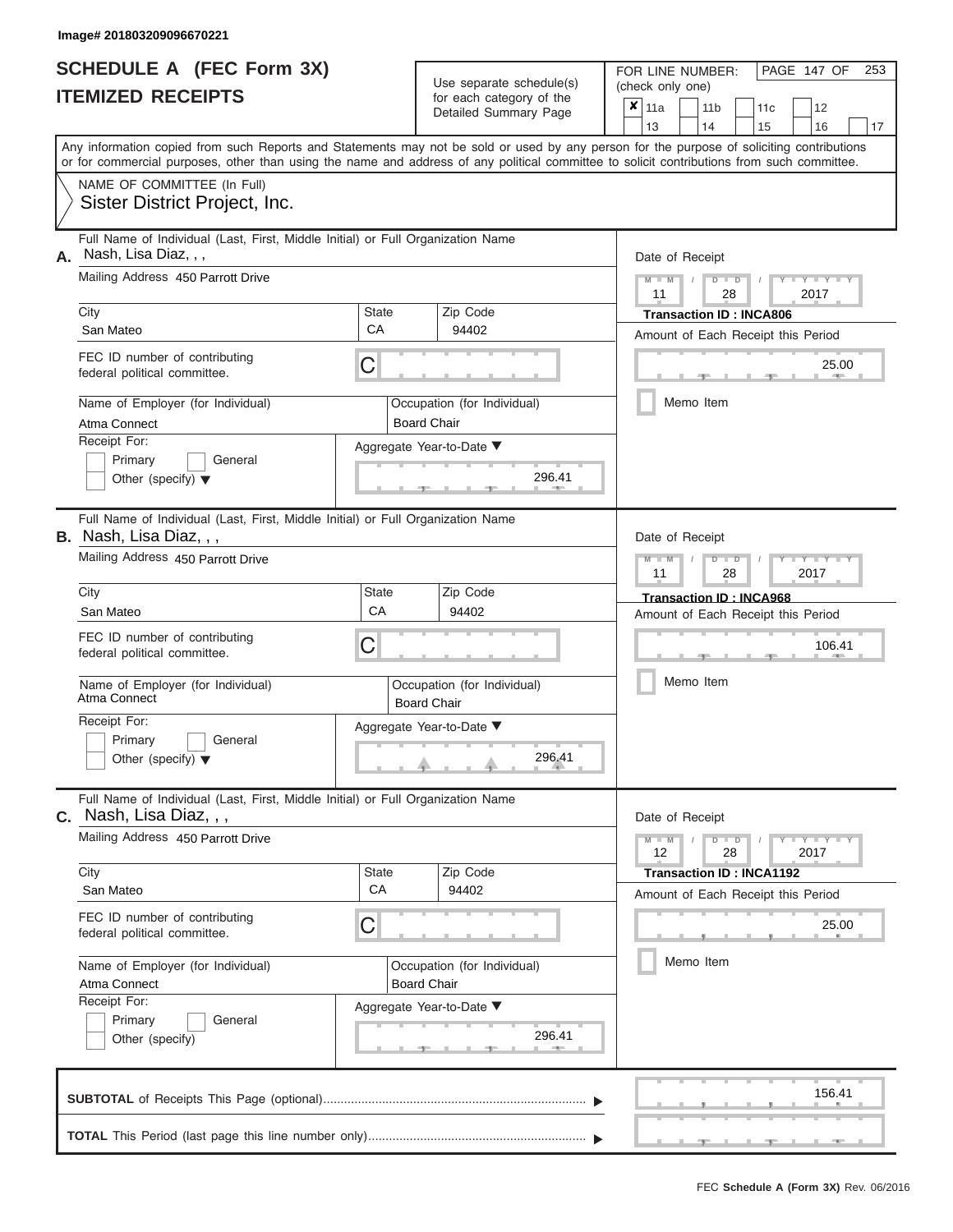|                          | <b>SCHEDULE A (FEC Form 3X)</b> |
|--------------------------|---------------------------------|
| <b>ITEMIZED RECEIPTS</b> |                                 |

Use separate schedule(s) (check only one)<br>for each category of the  $\begin{array}{|c|c|c|c|c|}\hline \textbf{X} & 11a & 1\end{array}$ 

FOR LINE NUMBER:

PAGE 148 OF 253

|      | IIEMIZED RECEIPIS                                                                                                                                                                                                                                                                       |                          | for each category of the<br>Detailed Summary Page         | ×<br>13                 | 11a             |           | 11 <sub>b</sub><br>14   |                               | 11c<br>15                                                            | 12<br>16            |        | 17 |
|------|-----------------------------------------------------------------------------------------------------------------------------------------------------------------------------------------------------------------------------------------------------------------------------------------|--------------------------|-----------------------------------------------------------|-------------------------|-----------------|-----------|-------------------------|-------------------------------|----------------------------------------------------------------------|---------------------|--------|----|
|      | Any information copied from such Reports and Statements may not be sold or used by any person for the purpose of soliciting contributions<br>or for commercial purposes, other than using the name and address of any political committee to solicit contributions from such committee. |                          |                                                           |                         |                 |           |                         |                               |                                                                      |                     |        |    |
|      | NAME OF COMMITTEE (In Full)<br>Sister District Project, Inc.                                                                                                                                                                                                                            |                          |                                                           |                         |                 |           |                         |                               |                                                                      |                     |        |    |
| А.   | Full Name of Individual (Last, First, Middle Initial) or Full Organization Name<br>Olbert, Mark, , ,<br>Mailing Address 286 Chestnut Street                                                                                                                                             |                          |                                                           |                         | Date of Receipt |           |                         |                               |                                                                      |                     |        |    |
| City |                                                                                                                                                                                                                                                                                         | <b>State</b>             | Zip Code                                                  |                         | 10              |           | $\overline{\mathsf{D}}$ | D<br>05                       | <b>Transaction ID: IDTA582</b>                                       | Y TYT<br>2017       |        |    |
|      | San Carlos                                                                                                                                                                                                                                                                              | СA                       | 94070                                                     |                         |                 |           |                         |                               | Amount of Each Receipt this Period                                   |                     |        |    |
|      | FEC ID number of contributing<br>federal political committee.                                                                                                                                                                                                                           | C                        |                                                           |                         |                 |           |                         |                               |                                                                      |                     | 250.00 |    |
|      | Name of Employer (for Individual)<br>City of San Carlos                                                                                                                                                                                                                                 |                          | Occupation (for Individual)<br><b>City Council Member</b> |                         |                 | Memo Item |                         |                               |                                                                      |                     |        |    |
|      | Receipt For:<br>Primary<br>General<br>Other (specify) $\blacktriangledown$                                                                                                                                                                                                              |                          | Aggregate Year-to-Date ▼<br>250.00                        |                         |                 |           |                         |                               |                                                                      |                     |        |    |
|      | Full Name of Individual (Last, First, Middle Initial) or Full Organization Name<br><b>B.</b> Actblue                                                                                                                                                                                    |                          |                                                           |                         | Date of Receipt |           |                         |                               |                                                                      |                     |        |    |
|      | Mailing Address 14 Arrow Street, Suite 11                                                                                                                                                                                                                                               |                          |                                                           | $\overline{\mathsf{M}}$ | 10              |           |                         | $\overline{\mathbb{D}}$<br>08 |                                                                      | Y I Y<br>2017       |        |    |
| City | Cambridge                                                                                                                                                                                                                                                                               | <b>State</b><br>МA       | Zip Code<br>02138                                         |                         |                 |           |                         |                               | Transaction ID: INCA313IDTA582<br>Amount of Each Receipt this Period |                     |        |    |
|      | FEC ID number of contributing<br>federal political committee.                                                                                                                                                                                                                           | С                        |                                                           |                         |                 |           |                         |                               |                                                                      |                     | 250.00 |    |
|      | Name of Employer (for Individual)                                                                                                                                                                                                                                                       |                          | Occupation (for Individual)                               | x                       |                 | Memo Item |                         |                               |                                                                      |                     |        |    |
|      | Receipt For:<br>Primary<br>General<br>Other (specify) $\blacktriangledown$                                                                                                                                                                                                              | Aggregate Year-to-Date ▼ | 55581.04                                                  |                         |                 |           |                         |                               |                                                                      |                     |        |    |
|      | Full Name of Individual (Last, First, Middle Initial) or Full Organization Name<br>$C.$ Parker, Abby, , ,                                                                                                                                                                               |                          |                                                           |                         | Date of Receipt |           |                         |                               |                                                                      |                     |        |    |
|      | Mailing Address 334 Walnut Avenue                                                                                                                                                                                                                                                       |                          |                                                           |                         | 11              |           | D                       | $\overline{D}$<br>09          |                                                                      | $Y = Y = Y$<br>2017 |        |    |
| City | Santa Cruz                                                                                                                                                                                                                                                                              | State<br>CA              | Zip Code                                                  |                         |                 |           |                         |                               | <b>Transaction ID: INCA442</b>                                       |                     |        |    |
|      | FEC ID number of contributing<br>federal political committee.                                                                                                                                                                                                                           | С                        | 95060                                                     |                         |                 |           |                         |                               | Amount of Each Receipt this Period                                   |                     | 200.00 |    |
|      | Name of Employer (for Individual)<br><b>Dignity Health</b>                                                                                                                                                                                                                              |                          | Occupation (for Individual)<br><b>Physical Therapist</b>  |                         |                 | Memo Item |                         |                               |                                                                      |                     |        |    |
|      | Receipt For:<br>Primary<br>General<br>Other (specify)                                                                                                                                                                                                                                   |                          | Aggregate Year-to-Date ▼<br>300.00                        |                         |                 |           |                         |                               |                                                                      |                     |        |    |
|      |                                                                                                                                                                                                                                                                                         |                          |                                                           |                         |                 |           |                         |                               |                                                                      |                     | 450.00 |    |
|      |                                                                                                                                                                                                                                                                                         |                          |                                                           |                         |                 |           |                         |                               |                                                                      |                     |        |    |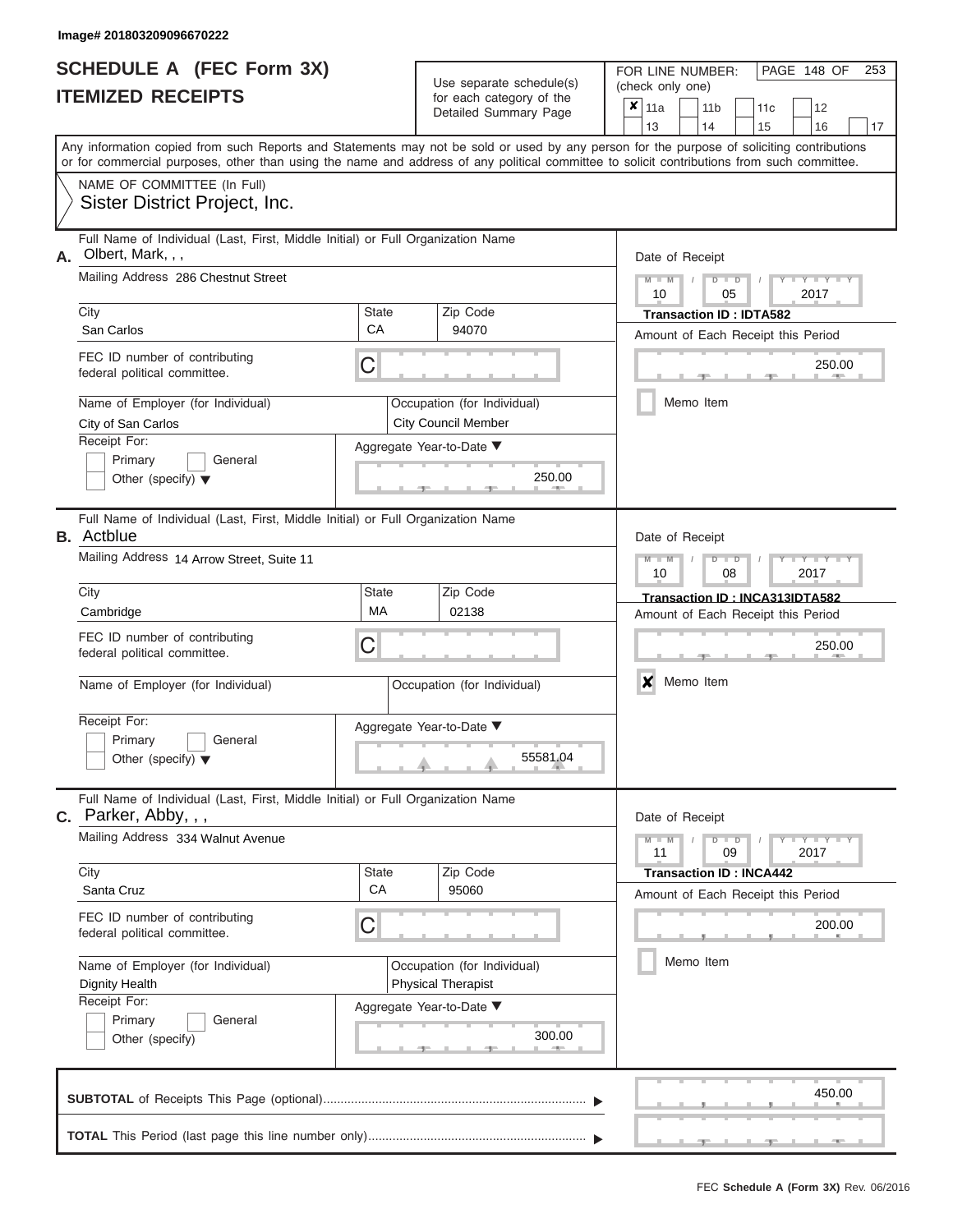# page# 201803209096670223<br>DAGE 149 / 253 PAGE 149 / 253<br>**DAGE 149 AD HEC B (@DIG'H9 LH'F 9 @DIG'H9 C '5 'F 9 DC F H2 G7 < 9 8 I @D' C F '<del>J H</del>9 A**

Ī **Form/Schedule: SA11AI Transaction ID : IDTA582**

Earmarked through ActBlue

**Form/Schedule: SA11AI Transaction ID: INCA313IDTA582**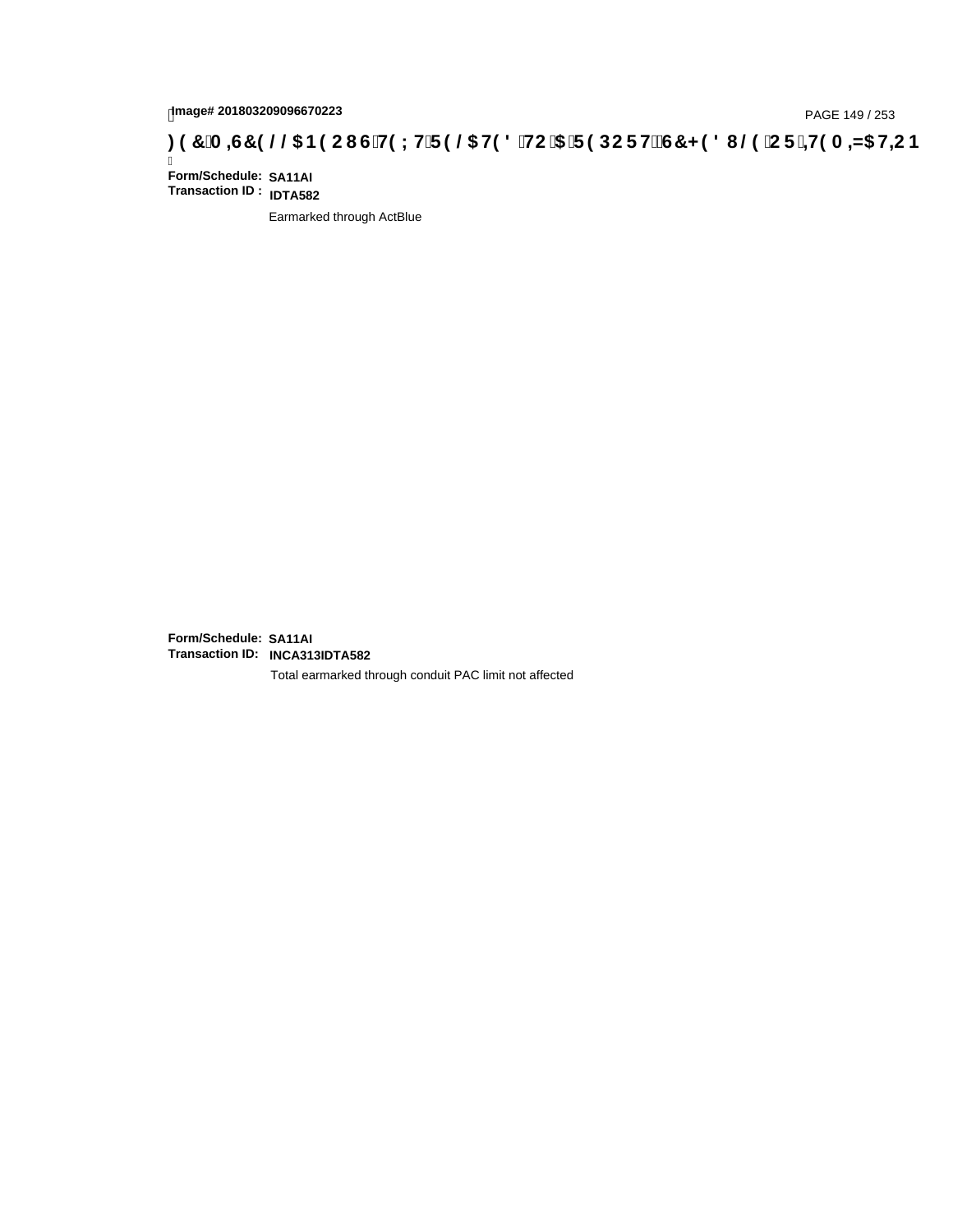|                          | <b>SCHEDULE A (FEC Form 3X)</b> |
|--------------------------|---------------------------------|
| <b>ITEMIZED RECEIPTS</b> |                                 |

| SCHEDULE A (FEC Form 3X)<br><b>ITEMIZED RECEIPTS</b>                                                                                           | Use separate schedule(s)<br>for each category of the                                                                                                                                                                                                                                    | 253<br>FOR LINE NUMBER:<br>PAGE 150 OF<br>(check only one)                                                  |
|------------------------------------------------------------------------------------------------------------------------------------------------|-----------------------------------------------------------------------------------------------------------------------------------------------------------------------------------------------------------------------------------------------------------------------------------------|-------------------------------------------------------------------------------------------------------------|
|                                                                                                                                                | Detailed Summary Page                                                                                                                                                                                                                                                                   | $\boldsymbol{x}$<br>11a<br>11 <sub>b</sub><br>12<br>11 <sub>c</sub><br>13<br>14<br>15<br>16<br>17           |
|                                                                                                                                                | Any information copied from such Reports and Statements may not be sold or used by any person for the purpose of soliciting contributions<br>or for commercial purposes, other than using the name and address of any political committee to solicit contributions from such committee. |                                                                                                             |
| NAME OF COMMITTEE (In Full)<br>Sister District Project, Inc.                                                                                   |                                                                                                                                                                                                                                                                                         |                                                                                                             |
| Full Name of Individual (Last, First, Middle Initial) or Full Organization Name<br>Priven, Mark, , ,<br>А.                                     |                                                                                                                                                                                                                                                                                         | Date of Receipt                                                                                             |
| Mailing Address 1511 Marin Avenue                                                                                                              |                                                                                                                                                                                                                                                                                         | $M = M$ /<br>$D$ $D$<br>Y TY<br>12<br>31<br>2017                                                            |
| City<br>Albany                                                                                                                                 | <b>State</b><br>Zip Code<br>CA<br>94706                                                                                                                                                                                                                                                 | <b>Transaction ID: INCA1197</b><br>Amount of Each Receipt this Period                                       |
| FEC ID number of contributing<br>federal political committee.                                                                                  | C                                                                                                                                                                                                                                                                                       | 250.00<br><b>AND I</b>                                                                                      |
| Name of Employer (for Individual)<br>Bickmore                                                                                                  | Occupation (for Individual)<br>Actuary                                                                                                                                                                                                                                                  | Memo Item                                                                                                   |
| Receipt For:<br>Primary<br>General<br>Other (specify) $\blacktriangledown$                                                                     | Aggregate Year-to-Date ▼<br>250.00                                                                                                                                                                                                                                                      |                                                                                                             |
| Full Name of Individual (Last, First, Middle Initial) or Full Organization Name<br>B. Priven, Sharon, , ,<br>Mailing Address 1511 Marin Avenue |                                                                                                                                                                                                                                                                                         | Date of Receipt<br>$M - M$<br>$D$ $D$<br>$\Box$ $\Upsilon$ $\Box$ $\Upsilon$ $\Upsilon$<br>12<br>31<br>2017 |
| City                                                                                                                                           | State<br>Zip Code<br>CA<br>94706                                                                                                                                                                                                                                                        | Transaction ID: INCA1198                                                                                    |
| Albany<br>FEC ID number of contributing<br>federal political committee.                                                                        | C                                                                                                                                                                                                                                                                                       | Amount of Each Receipt this Period<br>250.00                                                                |
| Name of Employer (for Individual)<br>Lifesteps                                                                                                 | Occupation (for Individual)<br>Early Interventionist                                                                                                                                                                                                                                    | Memo Item                                                                                                   |
| Receipt For:<br>Primary<br>General<br>Other (specify) $\blacktriangledown$                                                                     | Aggregate Year-to-Date ▼<br>250.00                                                                                                                                                                                                                                                      |                                                                                                             |
| Full Name of Individual (Last, First, Middle Initial) or Full Organization Name<br>C. Profeta, Katherine, , ,                                  |                                                                                                                                                                                                                                                                                         | Date of Receipt                                                                                             |
| Mailing Address 59 Henry Street                                                                                                                |                                                                                                                                                                                                                                                                                         | $M - M$<br>$T - Y = T - Y - T Y$<br>$D$ $D$<br>12<br>29<br>2017                                             |
| City<br>New York                                                                                                                               | Zip Code<br><b>State</b><br><b>NY</b><br>11201                                                                                                                                                                                                                                          | <b>Transaction ID: IDTA937</b><br>Amount of Each Receipt this Period                                        |
| FEC ID number of contributing<br>federal political committee.                                                                                  | C                                                                                                                                                                                                                                                                                       | 400.00                                                                                                      |
| Name of Employer (for Individual)<br><b>Yale University</b>                                                                                    | Occupation (for Individual)<br>Professor                                                                                                                                                                                                                                                | Memo Item                                                                                                   |
| Receipt For:<br>Primary<br>General<br>Other (specify)                                                                                          | Aggregate Year-to-Date ▼<br>400.00                                                                                                                                                                                                                                                      |                                                                                                             |
|                                                                                                                                                |                                                                                                                                                                                                                                                                                         | 900.00                                                                                                      |
|                                                                                                                                                |                                                                                                                                                                                                                                                                                         | $-1$                                                                                                        |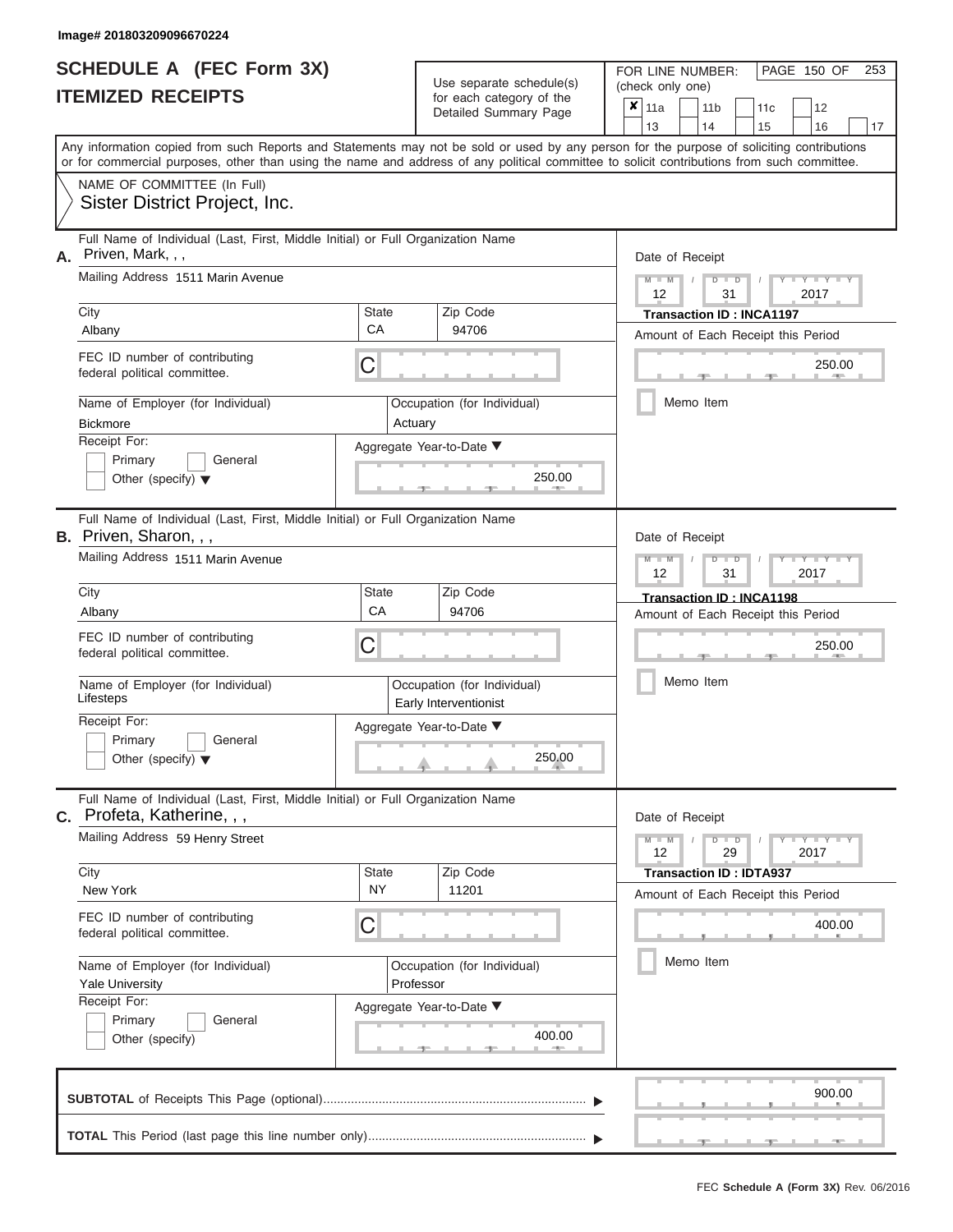# hmage# 201803209096670225<br>DAGE 151 / 253 PAGE 151 / 253<br>**DAGE 151 / 253 SPORT COMPTED @ H98 'HC '5 'F9 DC F H2 G7 < 98 I @ 'C F '<del>11</del>9 A**

Ī **Form/Schedule: SA11AI Transaction ID : IDTA937**

Earmarked through Actblue

**Form/Schedule: Transaction ID:**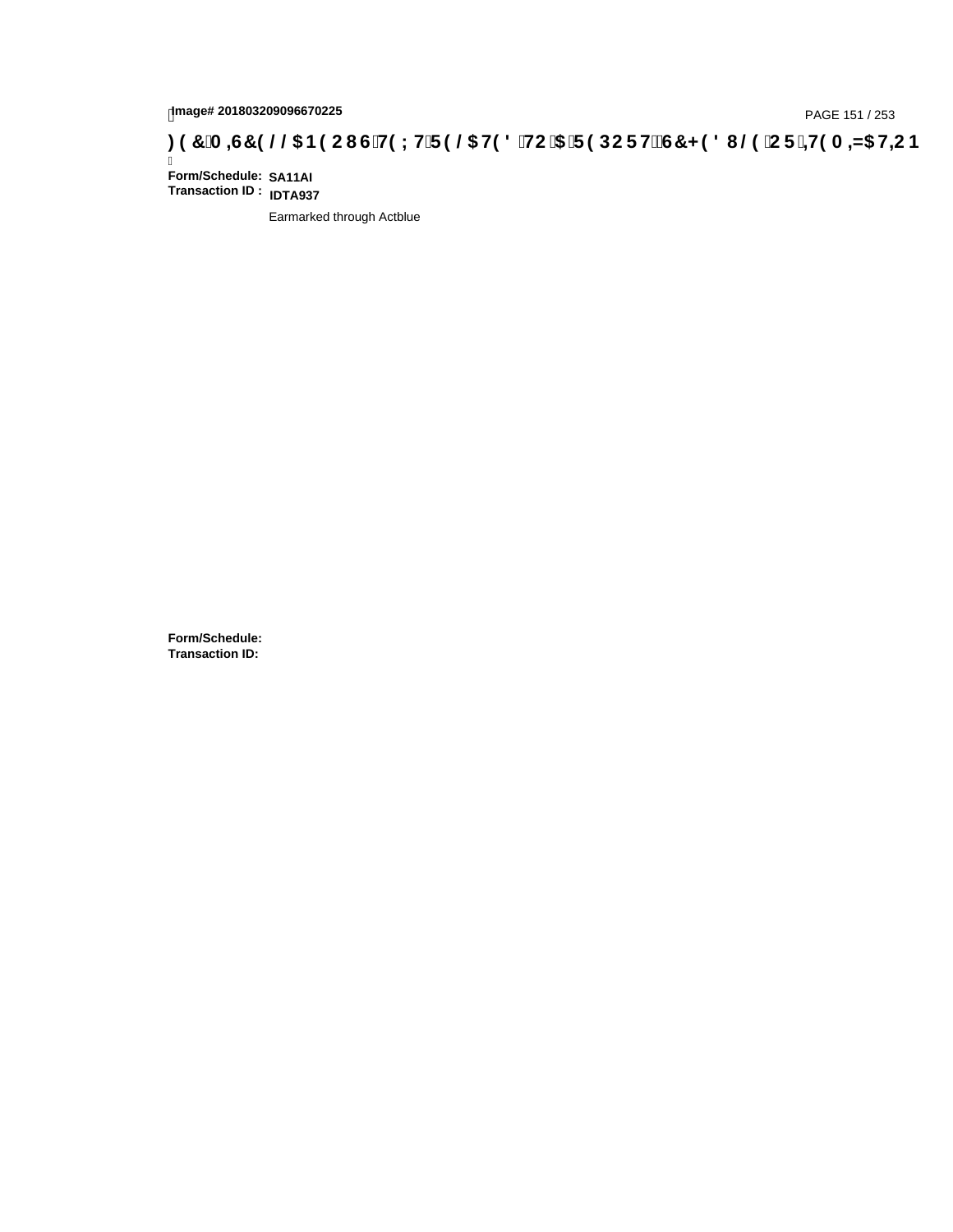|                          | <b>SCHEDULE A (FEC Form 3X)</b> |
|--------------------------|---------------------------------|
| <b>ITEMIZED RECEIPTS</b> |                                 |

FOR LINE NUMBER:<br>(check only one)

PAGE 152 OF 253

|                 | IILMILLU NLVLII IV                                                                                                                                                        |              | iui eauli caleguiy ul lile<br>Detailed Summary Page | × | 11a<br>13        | 11 <sub>b</sub><br>14 | 11c                                | 12                  |    |
|-----------------|---------------------------------------------------------------------------------------------------------------------------------------------------------------------------|--------------|-----------------------------------------------------|---|------------------|-----------------------|------------------------------------|---------------------|----|
|                 | Any information copied from such Reports and Statements may not be sold or used by any person for the purpose of soliciting contributions                                 |              |                                                     |   |                  |                       | 15                                 | 16                  | 17 |
|                 | or for commercial purposes, other than using the name and address of any political committee to solicit contributions from such committee.<br>NAME OF COMMITTEE (In Full) |              |                                                     |   |                  |                       |                                    |                     |    |
|                 | Sister District Project, Inc.                                                                                                                                             |              |                                                     |   |                  |                       |                                    |                     |    |
| А.              | Full Name of Individual (Last, First, Middle Initial) or Full Organization Name<br>Actblue                                                                                |              |                                                     |   | Date of Receipt  |                       |                                    |                     |    |
|                 | Mailing Address 14 Arrow Street, Suite 11                                                                                                                                 |              |                                                     |   | $M - M$<br>12    | $D$ $\Box$ $D$<br>31  |                                    | $- Y -$<br>2017     |    |
| City            |                                                                                                                                                                           | <b>State</b> | Zip Code                                            |   |                  |                       | Transaction ID: INCA1232IDTA937    |                     |    |
|                 | Cambridge                                                                                                                                                                 | MA           | 02138                                               |   |                  |                       | Amount of Each Receipt this Period |                     |    |
|                 | FEC ID number of contributing<br>federal political committee.                                                                                                             | C            |                                                     |   |                  |                       |                                    | 400.00              |    |
|                 | Name of Employer (for Individual)                                                                                                                                         |              | Occupation (for Individual)                         |   | $\boldsymbol{x}$ | Memo Item             |                                    |                     |    |
|                 | Receipt For:                                                                                                                                                              |              | Aggregate Year-to-Date ▼                            |   |                  |                       |                                    |                     |    |
|                 | Primary<br>General<br>Other (specify) $\blacktriangledown$                                                                                                                |              | 55581.04                                            |   |                  |                       |                                    |                     |    |
|                 | Full Name of Individual (Last, First, Middle Initial) or Full Organization Name<br><b>B.</b> Propel Capital Network, LLC                                                  |              |                                                     |   | Date of Receipt  |                       |                                    |                     |    |
|                 | Mailing Address 150 Court Street                                                                                                                                          |              |                                                     |   | $M - M$<br>07    | $D$ $D$<br>17         |                                    | 2017                |    |
| City            |                                                                                                                                                                           | <b>State</b> | Zip Code                                            |   |                  |                       | <b>Transaction ID: INCA217</b>     |                     |    |
| <b>Brooklyn</b> |                                                                                                                                                                           | <b>NY</b>    | 11201                                               |   |                  |                       | Amount of Each Receipt this Period |                     |    |
|                 | FEC ID number of contributing<br>federal political committee.                                                                                                             | C            |                                                     |   |                  |                       |                                    | 5000.00             |    |
|                 | Name of Employer (for Individual)                                                                                                                                         |              | Occupation (for Individual)                         |   |                  | Memo Item             |                                    |                     |    |
|                 | Receipt For:                                                                                                                                                              |              | Aggregate Year-to-Date ▼                            |   |                  |                       |                                    |                     |    |
|                 | Primary<br>General<br>Other (specify) $\blacktriangledown$                                                                                                                |              | 5000.00                                             |   |                  |                       |                                    |                     |    |
| $\mathbf{C}$ .  | Full Name of Individual (Last, First, Middle Initial) or Full Organization Name<br>Mindich, Jeremy, , ,                                                                   |              |                                                     |   | Date of Receipt  |                       |                                    |                     |    |
|                 | Mailing Address 150 Court Street                                                                                                                                          |              |                                                     |   | $M - M$<br>07    | $D$ $D$<br>17         |                                    | $Y - Y - Y$<br>2017 |    |
| City            |                                                                                                                                                                           | <b>State</b> | Zip Code                                            |   |                  |                       | <b>Transaction ID: IDTA442</b>     |                     |    |
| Brooklyn        |                                                                                                                                                                           | <b>NY</b>    | 11201                                               |   |                  |                       | Amount of Each Receipt this Period |                     |    |
|                 | FEC ID number of contributing<br>federal political committee.                                                                                                             | C            |                                                     |   |                  |                       |                                    | 5000.00             |    |
|                 | Name of Employer (for Individual)                                                                                                                                         |              | Occupation (for Individual)                         |   | $\boldsymbol{x}$ | Memo Item             |                                    |                     |    |
|                 | Propel Capital Network, LLC                                                                                                                                               | Owner        |                                                     |   |                  |                       |                                    |                     |    |
|                 | Receipt For:<br>Primary<br>General                                                                                                                                        |              | Aggregate Year-to-Date ▼                            |   |                  |                       |                                    |                     |    |
|                 | Other (specify)                                                                                                                                                           |              | 5000.00                                             |   |                  |                       |                                    |                     |    |
|                 |                                                                                                                                                                           |              |                                                     |   |                  |                       |                                    | 5000.00             |    |
|                 |                                                                                                                                                                           |              |                                                     |   |                  |                       |                                    |                     |    |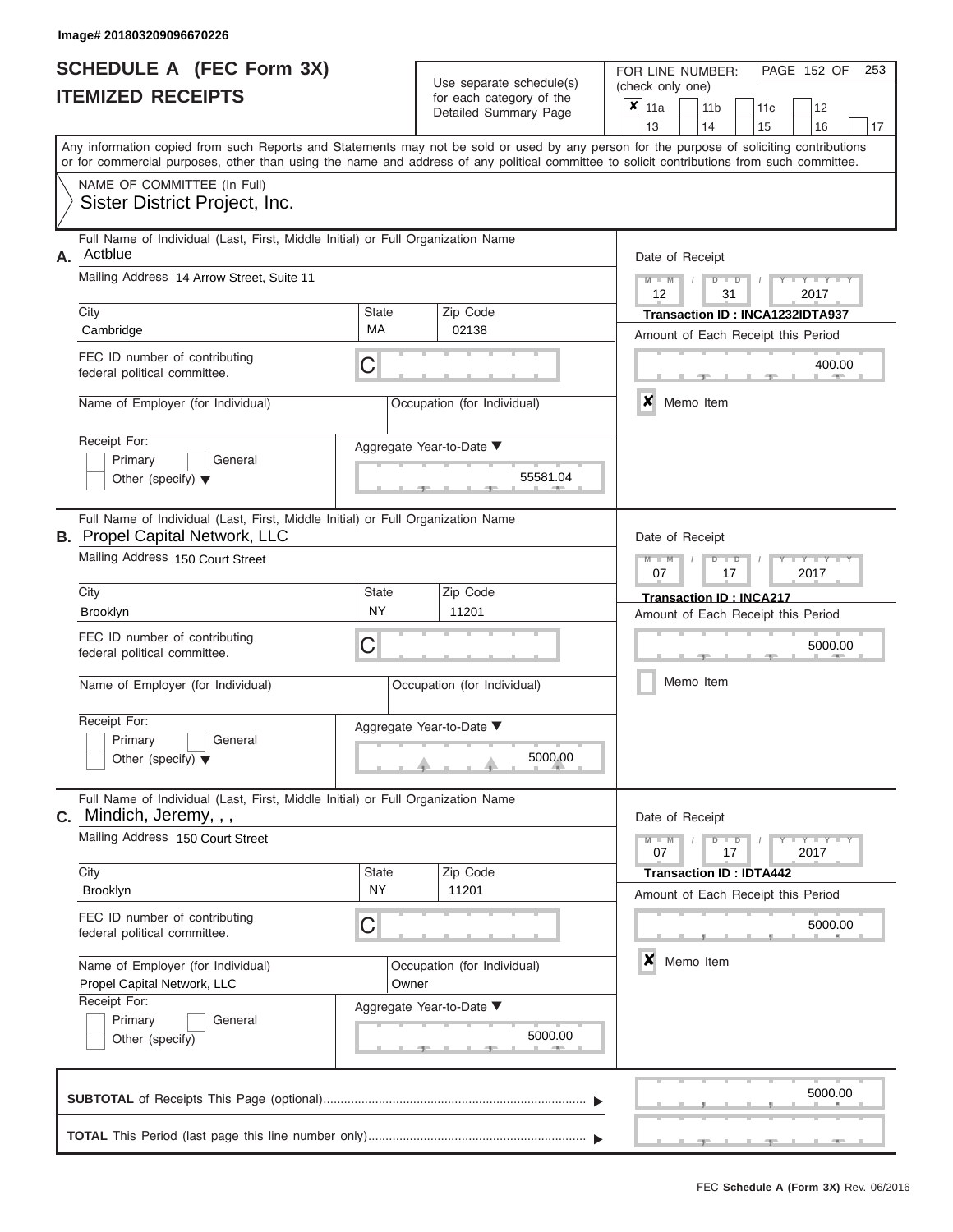# page# 201803209096670227<br>DAGE 153 / 253 PAGE 153 / 253<br>**DAGE 159 OC BOOL G'HOLH'F 9 @ HO 8 'HC '5 'F 9 DC F HŽ G7 < 9 8 I @ 'C F '<del>J 1</del>9 A = N5 H= C B**

Ī **Form/Schedule: SA11AI Transaction ID : INCA1232IDTA937**

Total earmarked through conduit PAC limit not affected

**Form/Schedule: SA11AI Transaction ID: INCA217**Federally Permissible Funds; See Attribution Below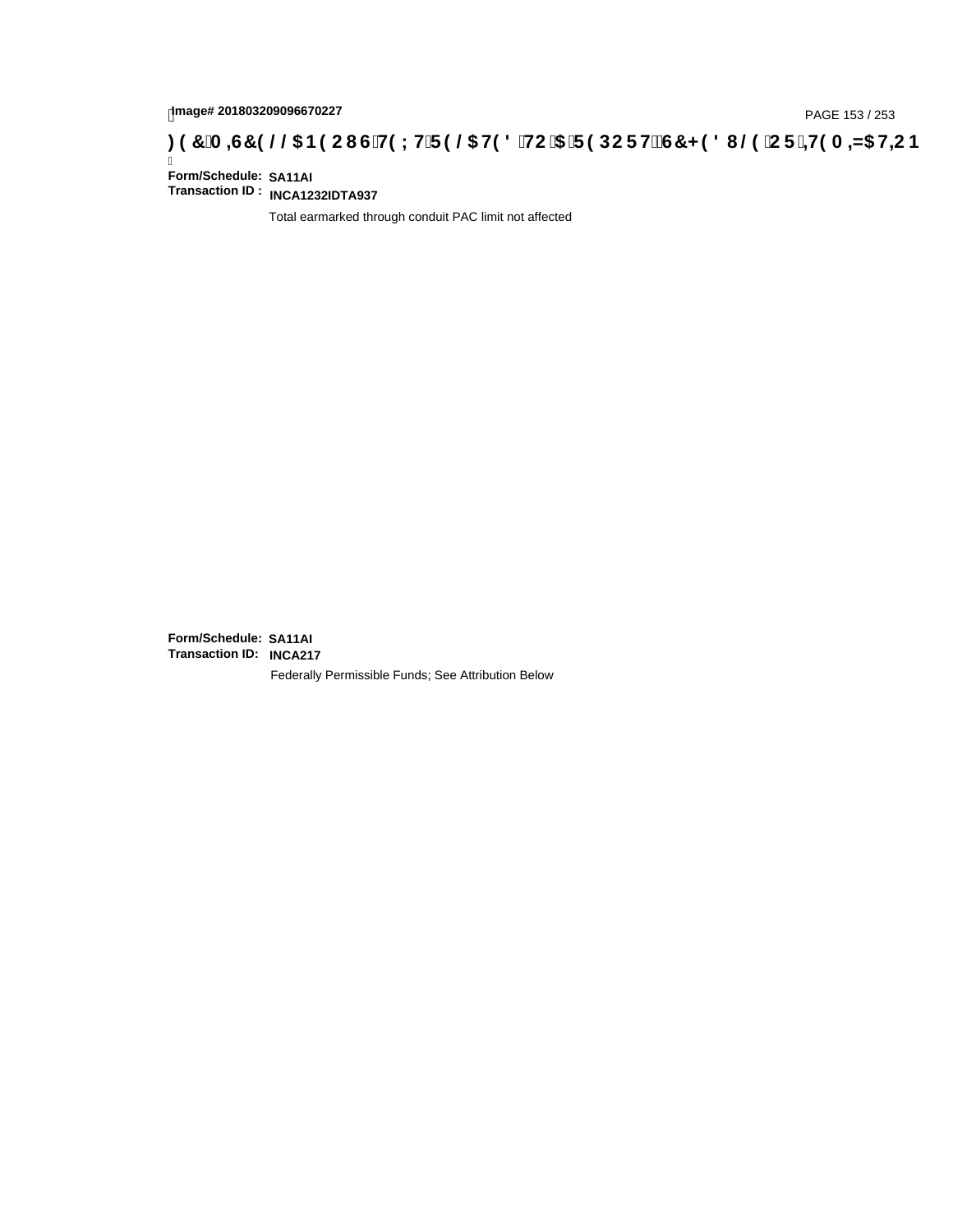|                          | <b>SCHEDULE A (FEC Form 3X)</b> |
|--------------------------|---------------------------------|
| <b>ITEMIZED RECEIPTS</b> |                                 |

FOR LINE NUMBER:<br>(check only one) Use separate schedule(s)<br>for each category of the

|                                                                                                                                                                                                                                                                                         |                    | ivi vavii valvyviy vi liiv<br>Detailed Summary Page | × | 11a             |           | 11 <sub>b</sub>                | 11c | 12                                 |    |
|-----------------------------------------------------------------------------------------------------------------------------------------------------------------------------------------------------------------------------------------------------------------------------------------|--------------------|-----------------------------------------------------|---|-----------------|-----------|--------------------------------|-----|------------------------------------|----|
|                                                                                                                                                                                                                                                                                         |                    |                                                     |   | 13              |           | 14                             | 15  | 16                                 | 17 |
| Any information copied from such Reports and Statements may not be sold or used by any person for the purpose of soliciting contributions<br>or for commercial purposes, other than using the name and address of any political committee to solicit contributions from such committee. |                    |                                                     |   |                 |           |                                |     |                                    |    |
| NAME OF COMMITTEE (In Full)                                                                                                                                                                                                                                                             |                    |                                                     |   |                 |           |                                |     |                                    |    |
| Sister District Project, Inc.                                                                                                                                                                                                                                                           |                    |                                                     |   |                 |           |                                |     |                                    |    |
| Full Name of Individual (Last, First, Middle Initial) or Full Organization Name                                                                                                                                                                                                         |                    |                                                     |   |                 |           |                                |     |                                    |    |
| Rodgers, Carroll, , ,<br>А.                                                                                                                                                                                                                                                             |                    |                                                     |   | Date of Receipt |           |                                |     |                                    |    |
| Mailing Address 493 South Temple Drive                                                                                                                                                                                                                                                  |                    |                                                     |   | $M - M$<br>10   |           | $D$ $D$<br>13                  |     | $Y - Y - I$<br>2017                |    |
| City                                                                                                                                                                                                                                                                                    | State              | Zip Code                                            |   |                 |           | <b>Transaction ID: IDTA642</b> |     |                                    |    |
| Milpitas                                                                                                                                                                                                                                                                                | CA                 | 95035                                               |   |                 |           |                                |     | Amount of Each Receipt this Period |    |
| FEC ID number of contributing<br>federal political committee.                                                                                                                                                                                                                           | С                  |                                                     |   |                 |           |                                |     | 280.00<br><b>AND A</b>             |    |
| Name of Employer (for Individual)<br>n/a                                                                                                                                                                                                                                                |                    | Occupation (for Individual)<br>Not Employed         |   |                 | Memo Item |                                |     |                                    |    |
| Receipt For:                                                                                                                                                                                                                                                                            |                    | Aggregate Year-to-Date ▼                            |   |                 |           |                                |     |                                    |    |
| Primary<br>General<br>Other (specify) $\blacktriangledown$                                                                                                                                                                                                                              |                    | 280.00                                              |   |                 |           |                                |     |                                    |    |
| Full Name of Individual (Last, First, Middle Initial) or Full Organization Name<br><b>B.</b> Actblue                                                                                                                                                                                    |                    |                                                     |   | Date of Receipt |           |                                |     |                                    |    |
| Mailing Address 14 Arrow Street, Suite 11                                                                                                                                                                                                                                               |                    |                                                     |   | $M - M$<br>10   |           | $D$ $D$<br>15                  |     | Y I Y<br>2017                      |    |
| City                                                                                                                                                                                                                                                                                    | State              | Zip Code                                            |   |                 |           |                                |     | Transaction ID: INCA315IDTA642     |    |
| Cambridge                                                                                                                                                                                                                                                                               | MA                 | 02138                                               |   |                 |           |                                |     | Amount of Each Receipt this Period |    |
| FEC ID number of contributing<br>federal political committee.                                                                                                                                                                                                                           | С                  |                                                     |   |                 |           |                                |     | 280.00                             |    |
| Name of Employer (for Individual)                                                                                                                                                                                                                                                       |                    | Occupation (for Individual)                         |   | X               | Memo Item |                                |     |                                    |    |
| Receipt For:                                                                                                                                                                                                                                                                            |                    | Aggregate Year-to-Date ▼                            |   |                 |           |                                |     |                                    |    |
| Primary<br>General                                                                                                                                                                                                                                                                      |                    |                                                     |   |                 |           |                                |     |                                    |    |
| Other (specify) $\blacktriangledown$                                                                                                                                                                                                                                                    |                    | 55581.04                                            |   |                 |           |                                |     |                                    |    |
| Full Name of Individual (Last, First, Middle Initial) or Full Organization Name<br>Rolnick, Josh, , ,<br>С.                                                                                                                                                                             |                    |                                                     |   | Date of Receipt |           |                                |     |                                    |    |
| Mailing Address 1 Grand Army Plaza, Apt. 15                                                                                                                                                                                                                                             |                    |                                                     |   | $M - M$<br>11   |           | $D$ $D$<br>09                  |     | 2017                               |    |
| City                                                                                                                                                                                                                                                                                    | State<br><b>NY</b> | Zip Code<br>11238                                   |   |                 |           | <b>Transaction ID: INCA465</b> |     |                                    |    |
| Brooklyn                                                                                                                                                                                                                                                                                |                    |                                                     |   |                 |           |                                |     | Amount of Each Receipt this Period |    |
| FEC ID number of contributing<br>federal political committee.                                                                                                                                                                                                                           | С                  |                                                     |   |                 |           |                                |     | 360.00                             |    |
| Name of Employer (for Individual)<br>Writer                                                                                                                                                                                                                                             |                    | Occupation (for Individual)<br>Walnut Ridge         |   |                 | Memo Item |                                |     |                                    |    |
| Receipt For:                                                                                                                                                                                                                                                                            |                    | Aggregate Year-to-Date ▼                            |   |                 |           |                                |     |                                    |    |
| Primary<br>General<br>Other (specify)                                                                                                                                                                                                                                                   |                    | 720.00                                              |   |                 |           |                                |     |                                    |    |
|                                                                                                                                                                                                                                                                                         |                    |                                                     |   |                 |           |                                |     | 640.00                             |    |
|                                                                                                                                                                                                                                                                                         |                    |                                                     |   |                 |           |                                |     |                                    |    |

PAGE 154 OF 253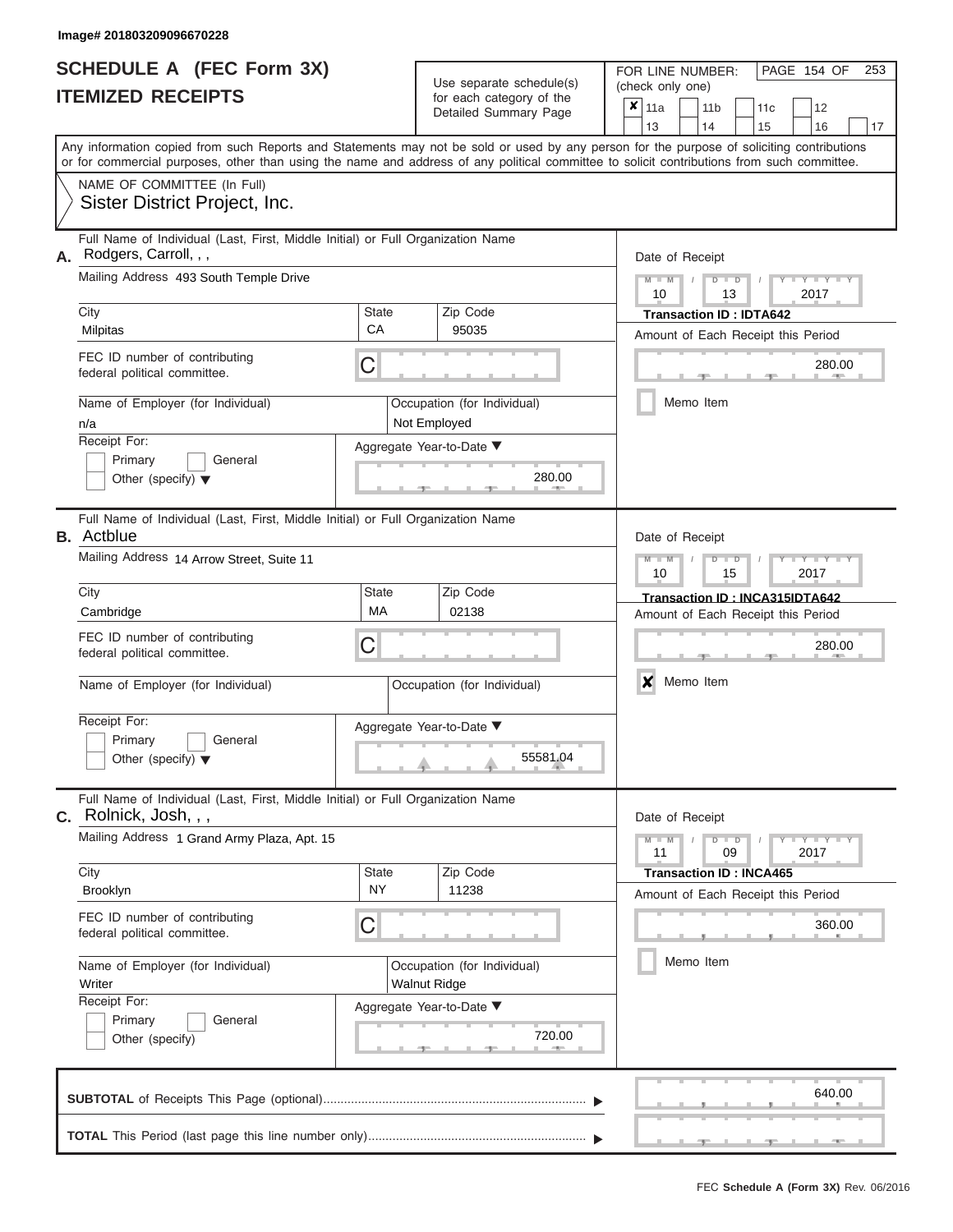# page# 201803209096670229<br>DAGE 155 / 253 PAGE 155 / 253<br>**DAGE 159 OC BO CIGH9 LH F 9 @ H9 8 HC '5 'F 9 DC F H2 G7 < 9 8 I @ 'C F '<del>J 1</del>9 A = N5 H= C B**

Ī **Form/Schedule: SA11AI Transaction ID : IDTA642**

Earmarked Through Actblue

**Form/Schedule: SA11AI Transaction ID: INCA315IDTA642**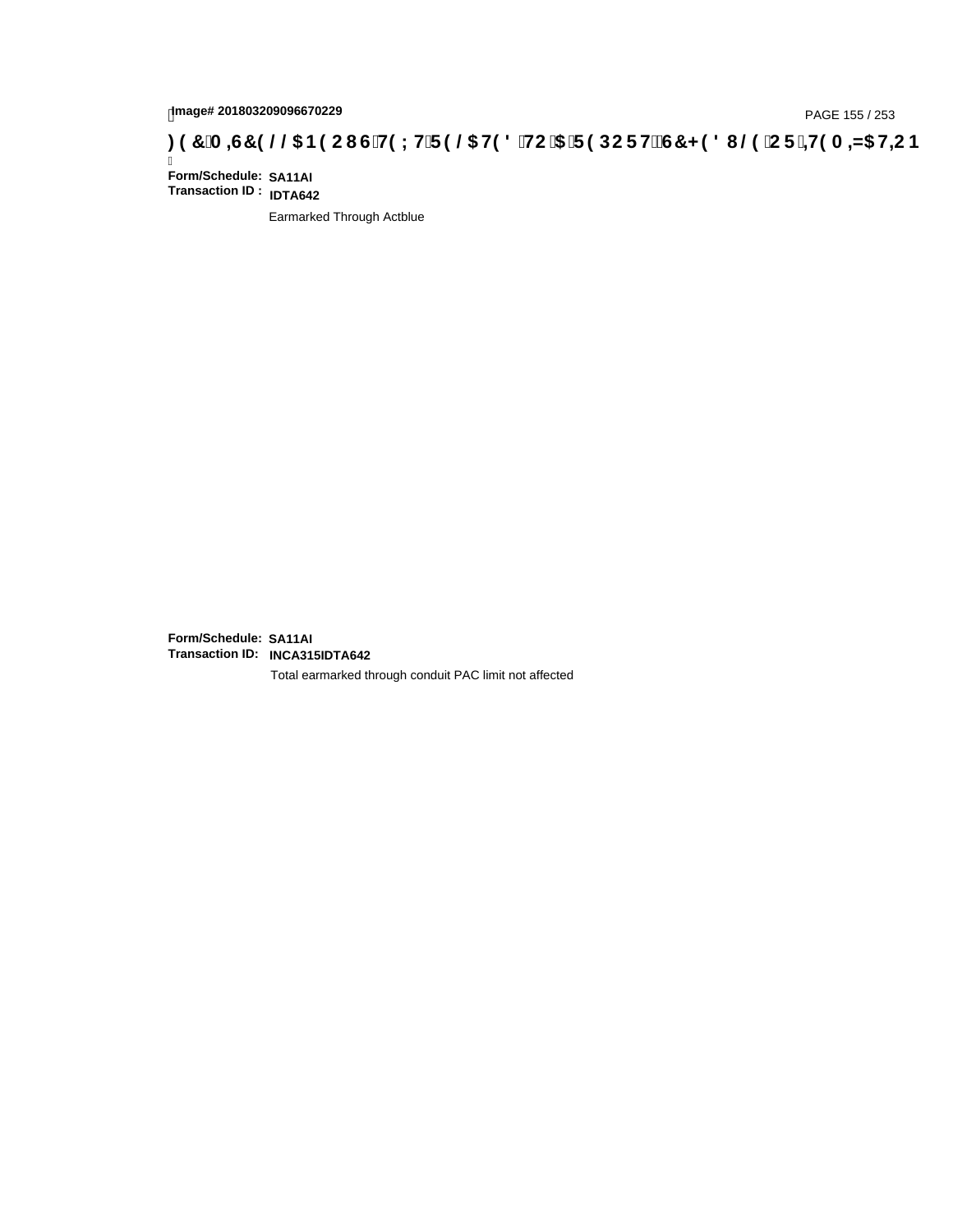|                          | <b>SCHEDULE A (FEC Form 3X)</b> |
|--------------------------|---------------------------------|
| <b>ITEMIZED RECEIPTS</b> |                                 |

FOR LINE NUMBER:<br>(check only one) Use separate schedule(s)<br>for each category of the

|                                                                            | Detailed Summary Page                                                           | ×<br>11a<br>11 <sub>b</sub><br>12<br>11c                                                                                                                                                                                                                                                |
|----------------------------------------------------------------------------|---------------------------------------------------------------------------------|-----------------------------------------------------------------------------------------------------------------------------------------------------------------------------------------------------------------------------------------------------------------------------------------|
|                                                                            |                                                                                 | 13<br>14<br>15<br>16<br>17                                                                                                                                                                                                                                                              |
|                                                                            |                                                                                 | Any information copied from such Reports and Statements may not be sold or used by any person for the purpose of soliciting contributions<br>or for commercial purposes, other than using the name and address of any political committee to solicit contributions from such committee. |
| NAME OF COMMITTEE (In Full)<br>Sister District Project, Inc.               |                                                                                 |                                                                                                                                                                                                                                                                                         |
| Rolnick, Josh, , ,<br>А.                                                   | Full Name of Individual (Last, First, Middle Initial) or Full Organization Name | Date of Receipt                                                                                                                                                                                                                                                                         |
| Mailing Address 1 Grand Army Plaza, Apt. 15                                |                                                                                 | $M - M$<br>$D$ $\Box$ $D$<br>$Y = Y$<br>12<br>02<br>2017                                                                                                                                                                                                                                |
| City<br>Brooklyn                                                           | Zip Code<br><b>State</b><br><b>NY</b><br>11238                                  | <b>Transaction ID: INCA823</b><br>Amount of Each Receipt this Period                                                                                                                                                                                                                    |
| FEC ID number of contributing<br>federal political committee.              | C                                                                               | 360.00                                                                                                                                                                                                                                                                                  |
| Name of Employer (for Individual)<br>Writer                                | Occupation (for Individual)<br><b>Walnut Ridge</b>                              | Memo Item                                                                                                                                                                                                                                                                               |
| Receipt For:<br>Primary<br>General<br>Other (specify) $\blacktriangledown$ | Aggregate Year-to-Date ▼                                                        | 720.00                                                                                                                                                                                                                                                                                  |
| B. Ross, Rachael, , ,                                                      | Full Name of Individual (Last, First, Middle Initial) or Full Organization Name | Date of Receipt                                                                                                                                                                                                                                                                         |
| Mailing Address 1539 South Clarion Street                                  |                                                                                 | $M - M$<br>$D$ $D$<br>$\overline{\phantom{a}}$<br>12<br>31<br>2017                                                                                                                                                                                                                      |
| City<br>Philadelphia                                                       | Zip Code<br><b>State</b><br>PA<br>19147                                         | Transaction ID: INCA1204<br>Amount of Each Receipt this Period                                                                                                                                                                                                                          |
| FEC ID number of contributing<br>federal political committee.              | C                                                                               | 300.00                                                                                                                                                                                                                                                                                  |
| Name of Employer (for Individual)<br>Children's Hospital of Philadelphia   | Occupation (for Individual)<br>Researcher                                       | Memo Item                                                                                                                                                                                                                                                                               |
| Receipt For:<br>Primary<br>General<br>Other (specify) $\blacktriangledown$ | Aggregate Year-to-Date ▼                                                        | 300.00                                                                                                                                                                                                                                                                                  |
| C. Saxonhouse, Elena, , ,                                                  | Full Name of Individual (Last, First, Middle Initial) or Full Organization Name | Date of Receipt                                                                                                                                                                                                                                                                         |
| Mailing Address 40 Anson Way                                               |                                                                                 | $Y - Y - Y - Y - I - Y$<br>$M - M$<br>$D$ $D$<br>11<br>10<br>2017                                                                                                                                                                                                                       |
| City<br>Kensington                                                         | Zip Code<br>State<br>СA<br>94707                                                | <b>Transaction ID: INCA495</b><br>Amount of Each Receipt this Period                                                                                                                                                                                                                    |
| FEC ID number of contributing<br>federal political committee.              | C                                                                               | 100.00                                                                                                                                                                                                                                                                                  |
| Name of Employer (for Individual)<br>Sierra Club<br>Receipt For:           | Occupation (for Individual)<br>Attorney                                         | Memo Item                                                                                                                                                                                                                                                                               |
| General<br>Primary<br>Other (specify)                                      | Aggregate Year-to-Date ▼                                                        | 387.50                                                                                                                                                                                                                                                                                  |
|                                                                            |                                                                                 |                                                                                                                                                                                                                                                                                         |

PAGE 156 OF 253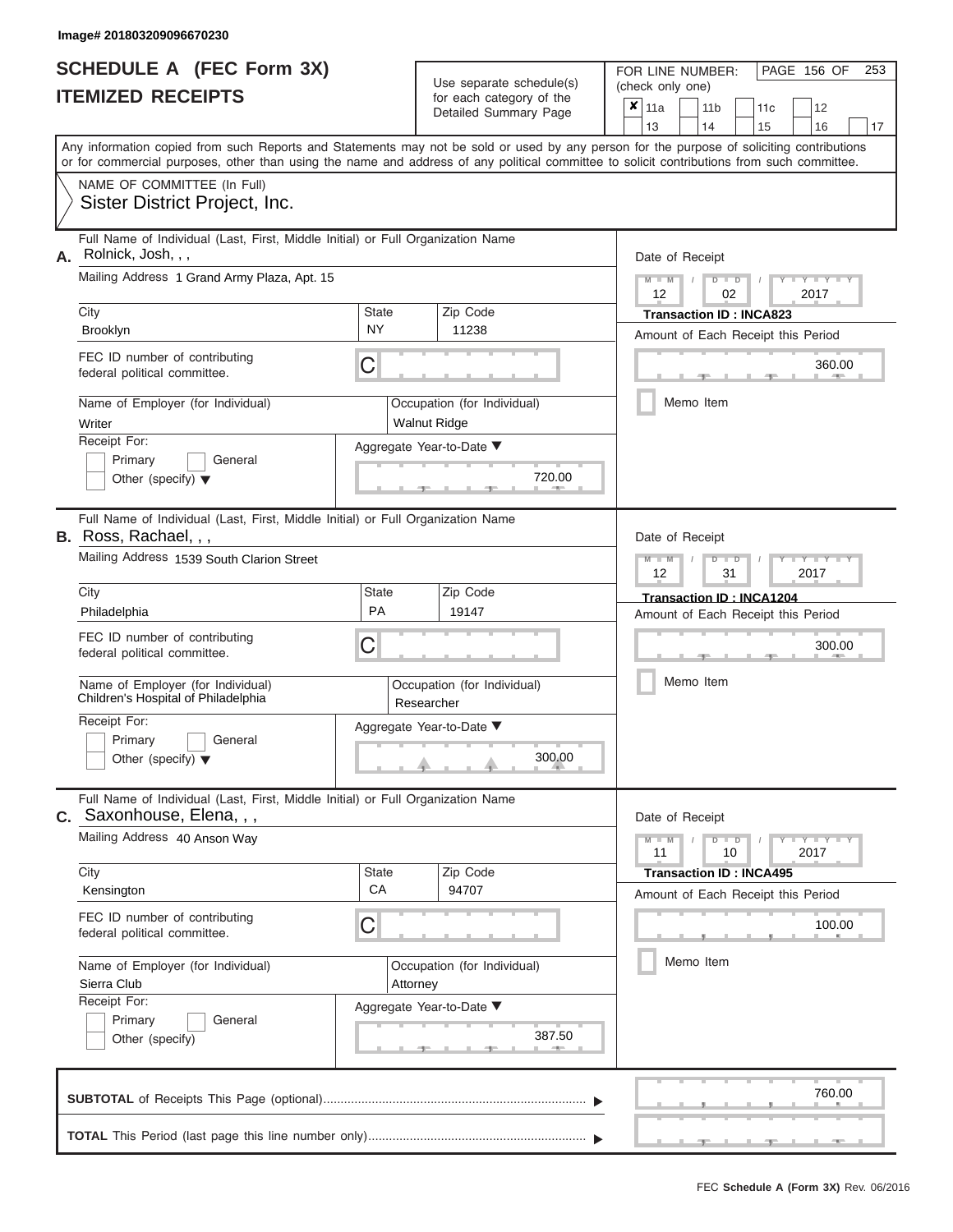|                          | <b>SCHEDULE A (FEC Form 3X)</b> |
|--------------------------|---------------------------------|
| <b>ITEMIZED RECEIPTS</b> |                                 |

FOR LINE NUMBER:<br>(check only one)

PAGE 157 OF 253

|    | IIEMILEU REVEIFIJ                                                                                               |                                                        | for each category of the<br>Detailed Summary Page | $\pmb{\times}$<br>11a<br>11 <sub>b</sub><br>11c<br>12                                                                                                                                                                                                                                   |  |  |  |  |
|----|-----------------------------------------------------------------------------------------------------------------|--------------------------------------------------------|---------------------------------------------------|-----------------------------------------------------------------------------------------------------------------------------------------------------------------------------------------------------------------------------------------------------------------------------------------|--|--|--|--|
|    |                                                                                                                 |                                                        |                                                   | 13<br>14<br>15<br>16<br>17                                                                                                                                                                                                                                                              |  |  |  |  |
|    |                                                                                                                 |                                                        |                                                   | Any information copied from such Reports and Statements may not be sold or used by any person for the purpose of soliciting contributions<br>or for commercial purposes, other than using the name and address of any political committee to solicit contributions from such committee. |  |  |  |  |
|    | NAME OF COMMITTEE (In Full)<br>Sister District Project, Inc.                                                    |                                                        |                                                   |                                                                                                                                                                                                                                                                                         |  |  |  |  |
| А. | Full Name of Individual (Last, First, Middle Initial) or Full Organization Name<br>Saxonhouse, Elena, , ,       |                                                        |                                                   | Date of Receipt                                                                                                                                                                                                                                                                         |  |  |  |  |
|    | Mailing Address 40 Anson Way                                                                                    |                                                        |                                                   | Y TYT<br>$M - M$<br>$D$ $D$<br>2017<br>12<br>31                                                                                                                                                                                                                                         |  |  |  |  |
|    | City<br>Kensington                                                                                              | State<br>CA                                            | Zip Code<br>94707                                 | <b>Transaction ID: INCA1206</b><br>Amount of Each Receipt this Period                                                                                                                                                                                                                   |  |  |  |  |
|    | FEC ID number of contributing<br>federal political committee.                                                   | С                                                      |                                                   | 150.00                                                                                                                                                                                                                                                                                  |  |  |  |  |
|    | Name of Employer (for Individual)<br>Sierra Club                                                                |                                                        | Occupation (for Individual)<br>Attorney           | Memo Item                                                                                                                                                                                                                                                                               |  |  |  |  |
|    | Receipt For:<br>Primary<br>General<br>Other (specify) $\blacktriangledown$                                      |                                                        | Aggregate Year-to-Date ▼<br>387.50                |                                                                                                                                                                                                                                                                                         |  |  |  |  |
|    | Full Name of Individual (Last, First, Middle Initial) or Full Organization Name<br><b>B.</b> Schwartz, Meryl,,, |                                                        |                                                   | Date of Receipt                                                                                                                                                                                                                                                                         |  |  |  |  |
|    | Mailing Address 395 4th Street                                                                                  | $M - M$<br>Y TYT<br>$D$ $\Box$ $D$<br>2017<br>12<br>28 |                                                   |                                                                                                                                                                                                                                                                                         |  |  |  |  |
|    | City<br>Brooklyn                                                                                                | State<br><b>NY</b>                                     | Zip Code<br>11215                                 | Transaction ID: INCA1208<br>Amount of Each Receipt this Period                                                                                                                                                                                                                          |  |  |  |  |
|    | FEC ID number of contributing<br>federal political committee.                                                   | 250.00                                                 |                                                   |                                                                                                                                                                                                                                                                                         |  |  |  |  |
|    | Name of Employer (for Individual)<br><b>Blue Ridge Foundation</b>                                               |                                                        | Occupation (for Individual)<br>Portfolio Manager  | Memo Item                                                                                                                                                                                                                                                                               |  |  |  |  |
|    | Receipt For:<br>Primary<br>General<br>Other (specify) $\blacktriangledown$                                      |                                                        | Aggregate Year-to-Date ▼<br>250.00                |                                                                                                                                                                                                                                                                                         |  |  |  |  |
|    | Full Name of Individual (Last, First, Middle Initial) or Full Organization Name<br>$c.$ Schwegler, Janice, , ,  |                                                        |                                                   | Date of Receipt                                                                                                                                                                                                                                                                         |  |  |  |  |
|    | Mailing Address 4153 Cedar Avenue                                                                               |                                                        |                                                   | $Y - Y - Y - Y - I - Y$<br>$M - M$<br>$D$ $D$<br>09<br>24<br>2017                                                                                                                                                                                                                       |  |  |  |  |
|    | City<br>Long Beach                                                                                              | <b>State</b><br>CA                                     | Zip Code<br>90807                                 | <b>Transaction ID: INCA310</b>                                                                                                                                                                                                                                                          |  |  |  |  |
|    | FEC ID number of contributing<br>federal political committee.                                                   | C                                                      |                                                   | Amount of Each Receipt this Period<br>2000.00                                                                                                                                                                                                                                           |  |  |  |  |
|    | Name of Employer (for Individual)<br>n/a                                                                        | Retired                                                | Occupation (for Individual)                       | Memo Item                                                                                                                                                                                                                                                                               |  |  |  |  |
|    | Receipt For:<br>Primary<br>General<br>Other (specify)                                                           |                                                        | Aggregate Year-to-Date ▼<br>2000.00<br>A          |                                                                                                                                                                                                                                                                                         |  |  |  |  |
|    |                                                                                                                 |                                                        |                                                   | 2400.00                                                                                                                                                                                                                                                                                 |  |  |  |  |
|    |                                                                                                                 |                                                        |                                                   |                                                                                                                                                                                                                                                                                         |  |  |  |  |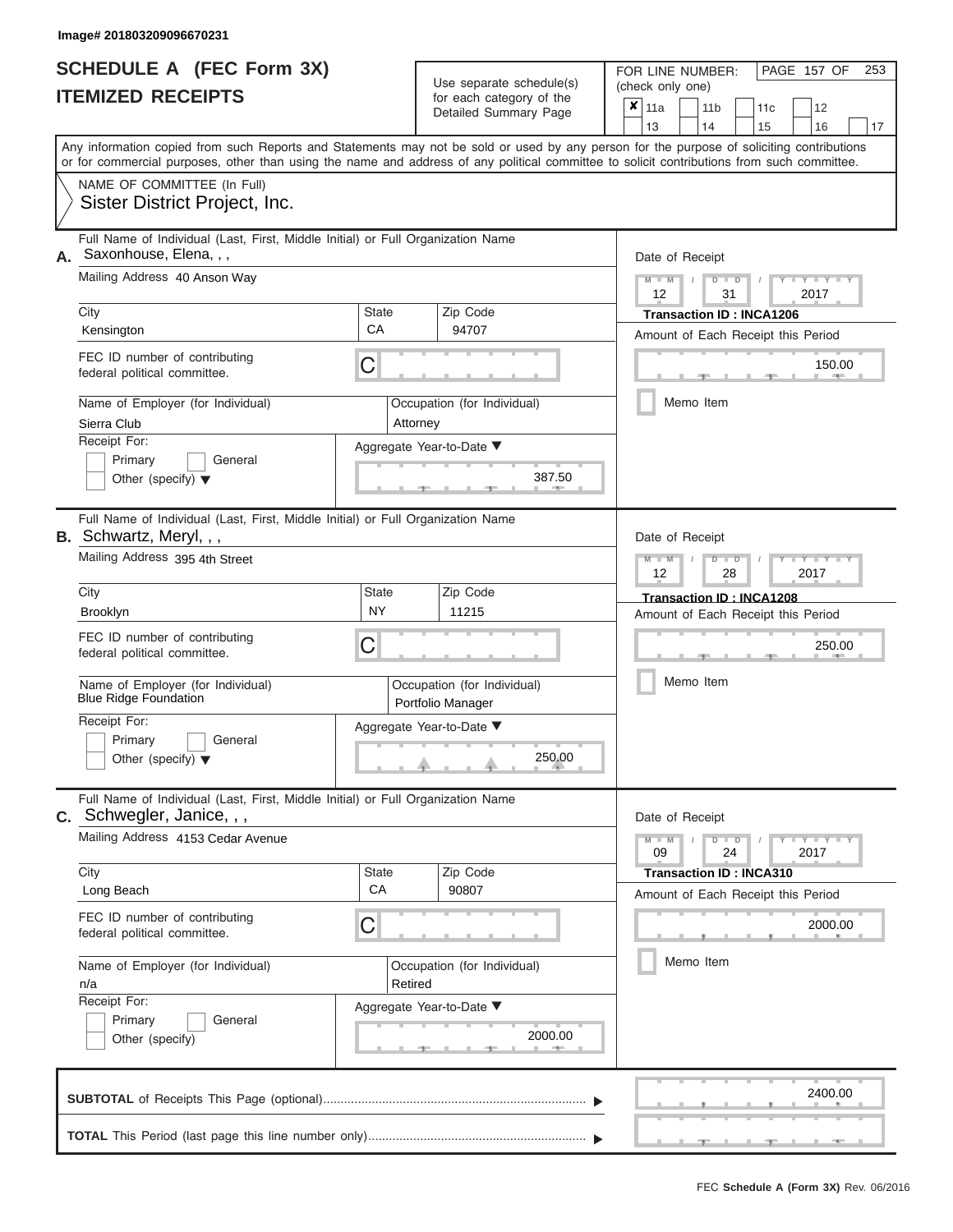|                          | <b>SCHEDULE A (FEC Form 3X)</b> |
|--------------------------|---------------------------------|
| <b>ITEMIZED RECEIPTS</b> |                                 |

FOR LINE NUMBER:<br>(check only one)

PAGE 158 OF 253

|                                                                                                                                                                                                                                                                                         |                          |                             | badii balogory of lin<br>Detailed Summary Page | x | 11a             |           | 11 <sub>b</sub>              | 11c                            | 12                                 |    |  |  |
|-----------------------------------------------------------------------------------------------------------------------------------------------------------------------------------------------------------------------------------------------------------------------------------------|--------------------------|-----------------------------|------------------------------------------------|---|-----------------|-----------|------------------------------|--------------------------------|------------------------------------|----|--|--|
|                                                                                                                                                                                                                                                                                         |                          |                             |                                                |   | 13              |           | 14                           | 15                             | 16                                 | 17 |  |  |
| Any information copied from such Reports and Statements may not be sold or used by any person for the purpose of soliciting contributions<br>or for commercial purposes, other than using the name and address of any political committee to solicit contributions from such committee. |                          |                             |                                                |   |                 |           |                              |                                |                                    |    |  |  |
| NAME OF COMMITTEE (In Full)                                                                                                                                                                                                                                                             |                          |                             |                                                |   |                 |           |                              |                                |                                    |    |  |  |
| Sister District Project, Inc.                                                                                                                                                                                                                                                           |                          |                             |                                                |   |                 |           |                              |                                |                                    |    |  |  |
| Full Name of Individual (Last, First, Middle Initial) or Full Organization Name<br>Silverman, Brandon, , ,                                                                                                                                                                              |                          |                             |                                                |   | Date of Receipt |           |                              |                                |                                    |    |  |  |
| Mailing Address 854 Longridge Road                                                                                                                                                                                                                                                      |                          |                             |                                                |   |                 |           | $M$ $M$ $I$<br>$D$ $D$<br>13 |                                | $Y - Y - I$<br>2017                |    |  |  |
| City                                                                                                                                                                                                                                                                                    | State                    |                             | Zip Code                                       |   |                 |           |                              | <b>Transaction ID: INCA930</b> |                                    |    |  |  |
| Oakland                                                                                                                                                                                                                                                                                 | CA                       |                             | 94610                                          |   |                 |           |                              |                                | Amount of Each Receipt this Period |    |  |  |
| FEC ID number of contributing<br>federal political committee.                                                                                                                                                                                                                           | C                        |                             |                                                |   |                 |           |                              |                                | 500.00                             |    |  |  |
| Name of Employer (for Individual)<br>Facebook                                                                                                                                                                                                                                           |                          | Director                    | Occupation (for Individual)                    |   |                 |           | Memo Item                    |                                |                                    |    |  |  |
| Receipt For:                                                                                                                                                                                                                                                                            |                          |                             | Aggregate Year-to-Date ▼                       |   |                 |           |                              |                                |                                    |    |  |  |
| Primary<br>General<br>Other (specify) $\blacktriangledown$                                                                                                                                                                                                                              |                          |                             | 500.00                                         |   |                 |           |                              |                                |                                    |    |  |  |
| Full Name of Individual (Last, First, Middle Initial) or Full Organization Name<br>B. Simrin, Steven, , ,                                                                                                                                                                               |                          |                             |                                                |   | Date of Receipt |           |                              |                                |                                    |    |  |  |
| Mailing Address 216 Arlington Avenue                                                                                                                                                                                                                                                    |                          |                             |                                                |   |                 |           | $D$ $\Box$ $D$<br>02         |                                | $Y = Y$<br>2017                    |    |  |  |
| City                                                                                                                                                                                                                                                                                    | State                    |                             | Zip Code                                       |   |                 |           |                              | Transaction ID: IDTA591        |                                    |    |  |  |
| Kensington                                                                                                                                                                                                                                                                              | CA                       |                             | 94707                                          |   |                 |           |                              |                                | Amount of Each Receipt this Period |    |  |  |
| FEC ID number of contributing<br>federal political committee.                                                                                                                                                                                                                           | C                        |                             |                                                |   |                 |           | 100.00                       |                                |                                    |    |  |  |
| Name of Employer (for Individual)<br>Steven Simrin                                                                                                                                                                                                                                      | Attorney                 | Occupation (for Individual) |                                                |   |                 | Memo Item |                              |                                |                                    |    |  |  |
| Receipt For:                                                                                                                                                                                                                                                                            |                          |                             | Aggregate Year-to-Date ▼                       |   |                 |           |                              |                                |                                    |    |  |  |
| Primary<br>General<br>Other (specify) $\blacktriangledown$                                                                                                                                                                                                                              |                          |                             | 250.00                                         |   |                 |           |                              |                                |                                    |    |  |  |
|                                                                                                                                                                                                                                                                                         |                          |                             |                                                |   |                 |           |                              |                                |                                    |    |  |  |
| Full Name of Individual (Last, First, Middle Initial) or Full Organization Name<br><b>C.</b> Actblue                                                                                                                                                                                    |                          |                             |                                                |   | Date of Receipt |           |                              |                                |                                    |    |  |  |
| Mailing Address 14 Arrow Street, Suite 11                                                                                                                                                                                                                                               |                          |                             |                                                |   | $M - M$<br>10   |           | $D$ $D$<br>08                |                                | $+Y+Y+Y$<br>2017                   |    |  |  |
| City                                                                                                                                                                                                                                                                                    | <b>State</b><br>МA       |                             | Zip Code<br>02138                              |   |                 |           |                              |                                | Transaction ID: INCA313IDTA591     |    |  |  |
| Cambridge                                                                                                                                                                                                                                                                               |                          |                             |                                                |   |                 |           |                              |                                | Amount of Each Receipt this Period |    |  |  |
| FEC ID number of contributing<br>federal political committee.                                                                                                                                                                                                                           | C                        |                             |                                                |   |                 |           |                              |                                | 100.00                             |    |  |  |
| Name of Employer (for Individual)                                                                                                                                                                                                                                                       |                          | Occupation (for Individual) |                                                | × |                 | Memo Item |                              |                                |                                    |    |  |  |
| Receipt For:                                                                                                                                                                                                                                                                            | Aggregate Year-to-Date ▼ |                             |                                                |   |                 |           |                              |                                |                                    |    |  |  |
| Primary<br>General<br>Other (specify)                                                                                                                                                                                                                                                   | 55581.04                 |                             |                                                |   |                 |           |                              |                                |                                    |    |  |  |
|                                                                                                                                                                                                                                                                                         |                          |                             |                                                |   |                 |           |                              |                                | 600.00                             |    |  |  |
|                                                                                                                                                                                                                                                                                         |                          |                             |                                                |   |                 |           |                              |                                |                                    |    |  |  |
|                                                                                                                                                                                                                                                                                         |                          |                             |                                                |   |                 |           |                              |                                |                                    |    |  |  |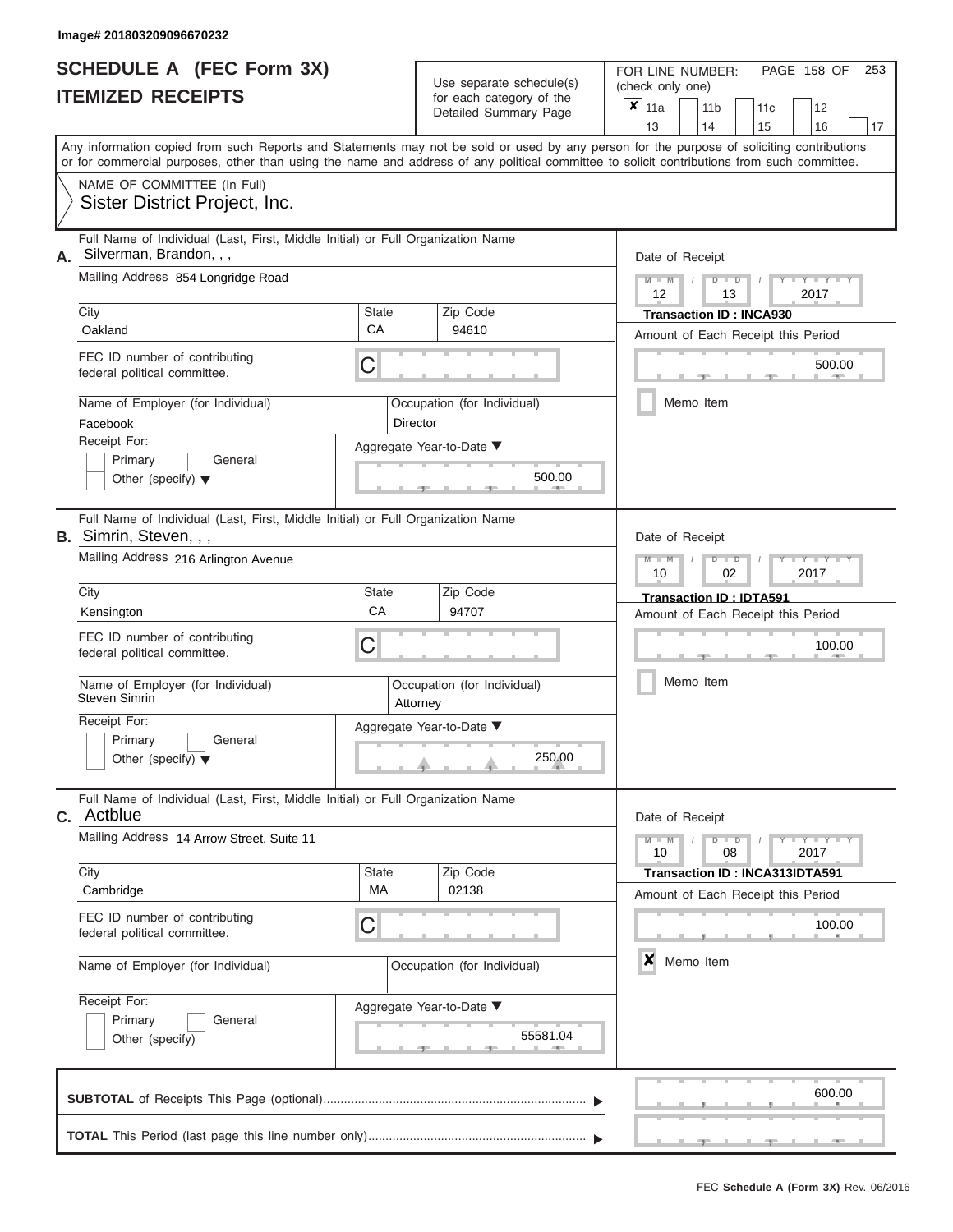# page# 201803209096670233<br>DAGE 159 / 253 PAGE 159 / 253<br>**DAGE 159 /C F + H9 A = A5 H=C B** ( 3 T C F HD B + HD 3 THC '5 T F 9 DC F H $\breve{c}$ G7 < 9 8 I

Ī **Form/Schedule: SA11AI Transaction ID : IDTA591**

Earmarked through ActBlue

**Form/Schedule: SA11AI Transaction ID: INCA313IDTA591**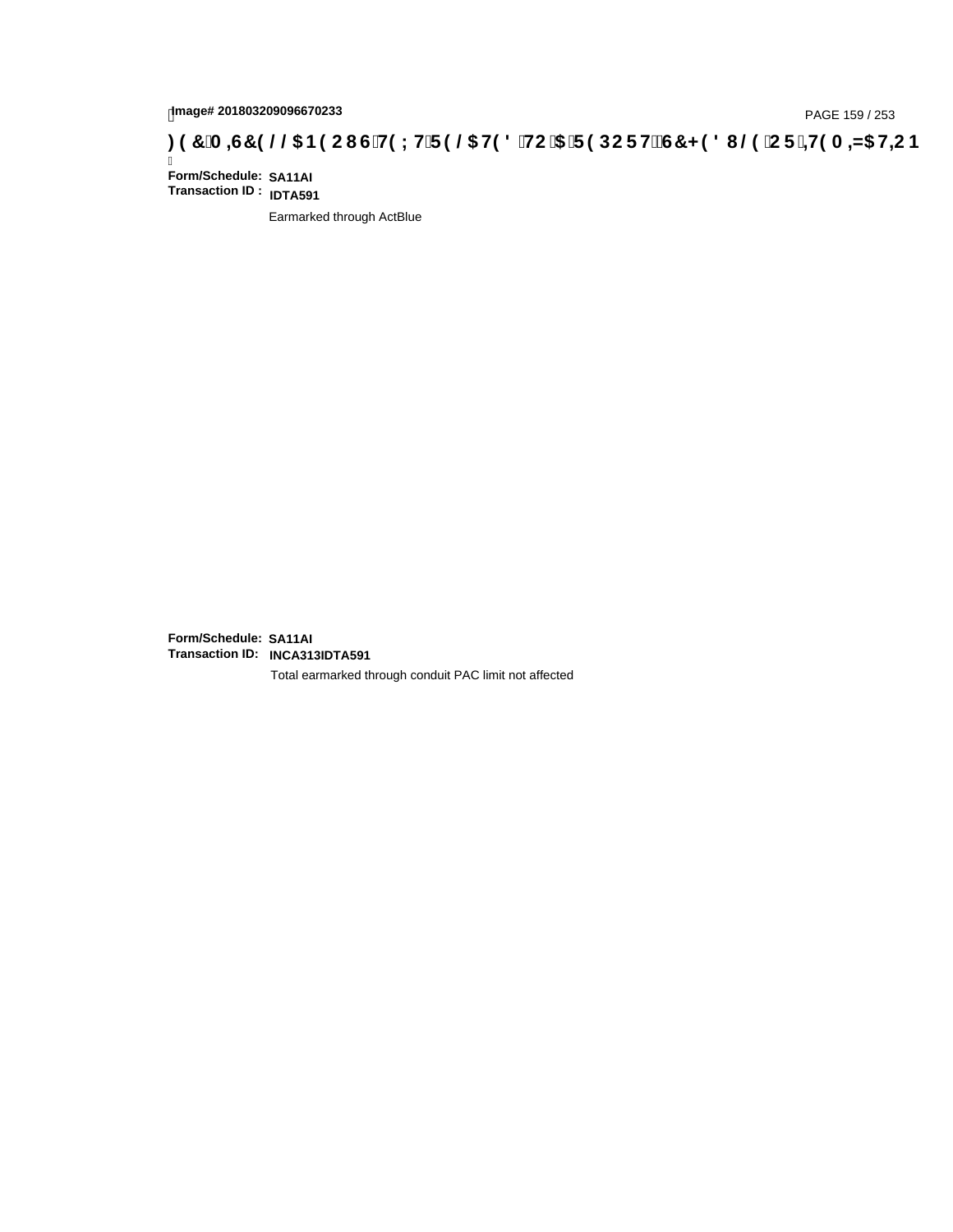|                          | <b>SCHEDULE A (FEC Form 3X)</b> |
|--------------------------|---------------------------------|
| <b>ITEMIZED RECEIPTS</b> |                                 |

FOR LINE NUMBER:<br>(check only one)

PAGE 160 OF 253

|                      |                                                                                                                                            |                             | ivi cacii calcyory or life<br>Detailed Summary Page | x | 11a                                |           | 11 <sub>b</sub> |                      | 11c                            | 12                             |    |
|----------------------|--------------------------------------------------------------------------------------------------------------------------------------------|-----------------------------|-----------------------------------------------------|---|------------------------------------|-----------|-----------------|----------------------|--------------------------------|--------------------------------|----|
|                      | Any information copied from such Reports and Statements may not be sold or used by any person for the purpose of soliciting contributions  |                             |                                                     |   | 13                                 |           | 14              |                      | 15                             | 16                             | 17 |
|                      | or for commercial purposes, other than using the name and address of any political committee to solicit contributions from such committee. |                             |                                                     |   |                                    |           |                 |                      |                                |                                |    |
|                      | NAME OF COMMITTEE (In Full)                                                                                                                |                             |                                                     |   |                                    |           |                 |                      |                                |                                |    |
|                      | Sister District Project, Inc.                                                                                                              |                             |                                                     |   |                                    |           |                 |                      |                                |                                |    |
| А.                   | Full Name of Individual (Last, First, Middle Initial) or Full Organization Name<br>Simrin, Steven, , ,                                     |                             |                                                     |   | Date of Receipt                    |           |                 |                      |                                |                                |    |
|                      | Mailing Address 216 Arlington Avenue                                                                                                       |                             |                                                     |   |                                    |           |                 | $D$ $D$<br>16        |                                | $Y - Y - I$<br>2017            |    |
| City                 |                                                                                                                                            | State                       | Zip Code                                            |   | <b>Transaction ID: IDTA662</b>     |           |                 |                      |                                |                                |    |
| Kensington           |                                                                                                                                            | CA                          | 94707                                               |   | Amount of Each Receipt this Period |           |                 |                      |                                |                                |    |
|                      | FEC ID number of contributing<br>federal political committee.                                                                              | С                           |                                                     |   |                                    |           |                 |                      |                                | 100.00<br><b>ATTEN</b>         |    |
| <b>Steven Simrin</b> | Name of Employer (for Individual)                                                                                                          | Attorney                    | Occupation (for Individual)                         |   |                                    | Memo Item |                 |                      |                                |                                |    |
| Receipt For:         |                                                                                                                                            |                             | Aggregate Year-to-Date ▼                            |   |                                    |           |                 |                      |                                |                                |    |
|                      | Primary<br>General<br>Other (specify) $\blacktriangledown$                                                                                 |                             | 250.00                                              |   |                                    |           |                 |                      |                                |                                |    |
| <b>B.</b> Actblue    | Full Name of Individual (Last, First, Middle Initial) or Full Organization Name                                                            |                             |                                                     |   | Date of Receipt                    |           |                 |                      |                                |                                |    |
|                      | Mailing Address 14 Arrow Street, Suite 11                                                                                                  |                             |                                                     |   |                                    |           |                 | $D$ $\Box$ $D$<br>22 |                                | Y I Y<br>2017                  |    |
| City                 |                                                                                                                                            | State                       | Zip Code                                            |   |                                    |           |                 |                      |                                | Transaction ID: INCA328IDTA662 |    |
| Cambridge            |                                                                                                                                            | MA                          | 02138                                               |   | Amount of Each Receipt this Period |           |                 |                      |                                |                                |    |
|                      | FEC ID number of contributing<br>federal political committee.                                                                              | С                           |                                                     |   |                                    |           |                 |                      |                                | 100.00                         |    |
|                      | Name of Employer (for Individual)                                                                                                          | Occupation (for Individual) |                                                     | X | Memo Item                          |           |                 |                      |                                |                                |    |
| Receipt For:         | Primary<br>General<br>Other (specify) $\blacktriangledown$                                                                                 |                             | Aggregate Year-to-Date ▼<br>55581.04                |   |                                    |           |                 |                      |                                |                                |    |
| С.                   | Full Name of Individual (Last, First, Middle Initial) or Full Organization Name<br>Simrin, Steven, , ,                                     |                             |                                                     |   | Date of Receipt                    |           |                 |                      |                                |                                |    |
|                      | Mailing Address 216 Arlington Avenue                                                                                                       |                             |                                                     |   | $M - M$<br>12                      |           |                 | $D$ $D$<br>01        |                                | $+Y + Y + Y$<br>2017           |    |
| City                 |                                                                                                                                            | State                       | Zip Code                                            |   |                                    |           |                 |                      | <b>Transaction ID: INCA832</b> |                                |    |
| Kensington           |                                                                                                                                            | CA                          | 94707                                               |   | Amount of Each Receipt this Period |           |                 |                      |                                |                                |    |
|                      | FEC ID number of contributing<br>federal political committee.                                                                              | С                           |                                                     |   |                                    |           |                 |                      |                                | 50.00                          |    |
| <b>Steven Simrin</b> | Name of Employer (for Individual)                                                                                                          | Attorney                    | Occupation (for Individual)                         |   |                                    | Memo Item |                 |                      |                                |                                |    |
| Receipt For:         |                                                                                                                                            |                             | Aggregate Year-to-Date ▼                            |   |                                    |           |                 |                      |                                |                                |    |
|                      | General<br>Primary                                                                                                                         |                             |                                                     |   |                                    |           |                 |                      |                                |                                |    |
|                      | Other (specify)                                                                                                                            |                             | 250.00                                              |   |                                    |           |                 |                      |                                |                                |    |
|                      |                                                                                                                                            |                             |                                                     |   |                                    |           |                 |                      |                                | 150.00                         |    |
|                      |                                                                                                                                            |                             |                                                     |   |                                    |           |                 |                      |                                |                                |    |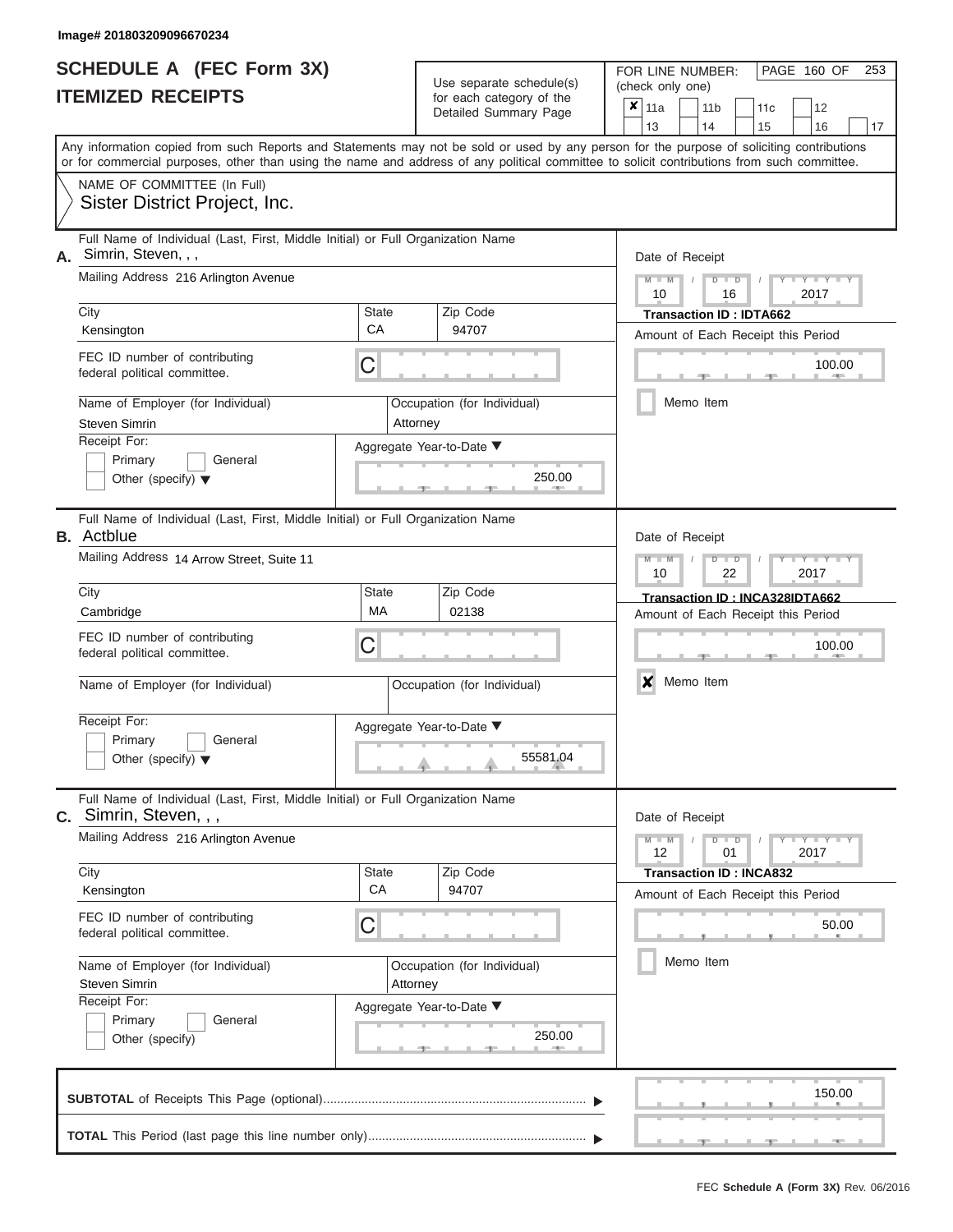# page# 201803209096670235<br>DAGE 161 / 253 PAGE 161 / 253<br>**DAGE 161 / 253 A = 45 HC is report of H9 LH F 9 @ H9 8 `HC `5 `F 9 DC F H** $\breve{c}$ **G7 < 9 8 I**

Ī **Form/Schedule: SA11AI Transaction ID : IDTA662**

Earmarked through ActBlue

**Form/Schedule: SA11AI Transaction ID: INCA328IDTA662**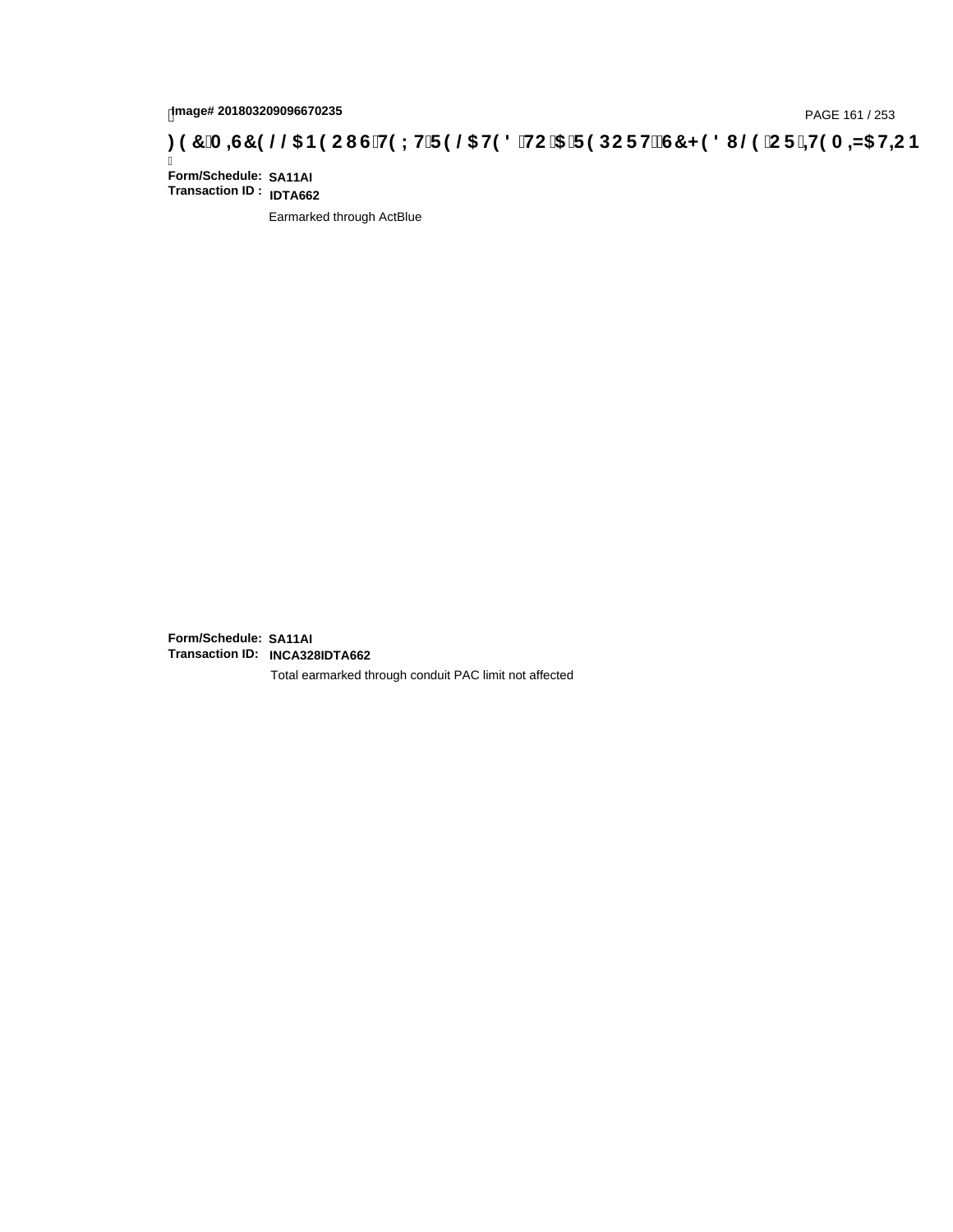|                          | <b>SCHEDULE A (FEC Form 3X)</b> |
|--------------------------|---------------------------------|
| <b>ITEMIZED RECEIPTS</b> |                                 |

FOR LINE NUMBER:<br>(check only one) Use separate schedule(s)<br>for each category of the

|    | IILMILLU NLVLIF IJ                                                                                                                         |                                          |  | ior each calegory or the<br>Detailed Summary Page | $\boldsymbol{x}$ | 11a             |           |                                                   | 11 <sub>b</sub>                |  | 11c                            | 12                                 |    |  |  |
|----|--------------------------------------------------------------------------------------------------------------------------------------------|------------------------------------------|--|---------------------------------------------------|------------------|-----------------|-----------|---------------------------------------------------|--------------------------------|--|--------------------------------|------------------------------------|----|--|--|
|    | Any information copied from such Reports and Statements may not be sold or used by any person for the purpose of soliciting contributions  |                                          |  |                                                   |                  | 13              |           |                                                   | 14                             |  | 15                             | 16                                 | 17 |  |  |
|    | or for commercial purposes, other than using the name and address of any political committee to solicit contributions from such committee. |                                          |  |                                                   |                  |                 |           |                                                   |                                |  |                                |                                    |    |  |  |
|    | NAME OF COMMITTEE (In Full)                                                                                                                |                                          |  |                                                   |                  |                 |           |                                                   |                                |  |                                |                                    |    |  |  |
|    | Sister District Project, Inc.                                                                                                              |                                          |  |                                                   |                  |                 |           |                                                   |                                |  |                                |                                    |    |  |  |
| А. | Full Name of Individual (Last, First, Middle Initial) or Full Organization Name<br>Slifka, David Bayer, , ,                                |                                          |  |                                                   |                  | Date of Receipt |           |                                                   |                                |  |                                |                                    |    |  |  |
|    | Mailing Address 200 Riverside Blvd., Apt. 28D                                                                                              |                                          |  |                                                   |                  |                 |           | $M - M$<br>$D$ $D$<br>$- Y -$<br>12<br>2017<br>26 |                                |  |                                |                                    |    |  |  |
|    | City                                                                                                                                       | State                                    |  | Zip Code                                          |                  |                 |           |                                                   |                                |  | <b>Transaction ID: INCA949</b> |                                    |    |  |  |
|    | New York                                                                                                                                   | <b>NY</b>                                |  | 10069                                             |                  |                 |           |                                                   |                                |  |                                | Amount of Each Receipt this Period |    |  |  |
|    | FEC ID number of contributing<br>federal political committee.                                                                              | С                                        |  |                                                   |                  |                 |           |                                                   |                                |  |                                | 5000.00                            |    |  |  |
|    | Name of Employer (for Individual)<br><b>YMCA Retirement Fund</b>                                                                           |                                          |  | Occupation (for Individual)<br>Portfolio Manager  |                  |                 | Memo Item |                                                   |                                |  |                                |                                    |    |  |  |
|    | Receipt For:                                                                                                                               |                                          |  | Aggregate Year-to-Date ▼                          |                  |                 |           |                                                   |                                |  |                                |                                    |    |  |  |
|    | Primary<br>General<br>Other (specify) $\blacktriangledown$                                                                                 |                                          |  | 5000.00                                           |                  |                 |           |                                                   |                                |  |                                |                                    |    |  |  |
|    | Full Name of Individual (Last, First, Middle Initial) or Full Organization Name<br><b>B.</b> Smith, Albert Gordon, , ,                     |                                          |  |                                                   |                  | Date of Receipt |           |                                                   |                                |  |                                |                                    |    |  |  |
|    | Mailing Address 5160 Diamond Heights Blvd., Apt. 3                                                                                         |                                          |  |                                                   |                  |                 |           | $M - M$<br>D<br>$\Box$<br>11<br>19<br>2017        |                                |  |                                |                                    |    |  |  |
|    | City                                                                                                                                       | State                                    |  |                                                   |                  |                 |           |                                                   | <b>Transaction ID: INCA681</b> |  |                                |                                    |    |  |  |
|    | San Francisco                                                                                                                              | CA                                       |  | 94131                                             |                  |                 |           |                                                   |                                |  |                                | Amount of Each Receipt this Period |    |  |  |
|    | FEC ID number of contributing<br>С<br>federal political committee.                                                                         |                                          |  |                                                   |                  |                 |           |                                                   |                                |  |                                | 500.00                             |    |  |  |
|    | Name of Employer (for Individual)<br>n/a                                                                                                   | Occupation (for Individual)<br>Retired   |  |                                                   | Memo Item        |                 |           |                                                   |                                |  |                                |                                    |    |  |  |
|    | Receipt For:                                                                                                                               | Aggregate Year-to-Date ▼                 |  |                                                   |                  |                 |           |                                                   |                                |  |                                |                                    |    |  |  |
|    | Primary<br>General<br>Other (specify) $\blacktriangledown$                                                                                 |                                          |  | 500.00                                            |                  |                 |           |                                                   |                                |  |                                |                                    |    |  |  |
| С. | Full Name of Individual (Last, First, Middle Initial) or Full Organization Name<br>Triona, O'Hanlon, , ,                                   |                                          |  |                                                   |                  | Date of Receipt |           |                                                   |                                |  |                                |                                    |    |  |  |
|    | Mailing Address 199 Sycamore Street                                                                                                        |                                          |  |                                                   |                  | $M - M$<br>10   |           |                                                   | $D$ $D$<br>29                  |  |                                | $Y - Y - Y$<br>2017                |    |  |  |
|    | City                                                                                                                                       | State                                    |  | Zip Code                                          |                  |                 |           |                                                   |                                |  | <b>Transaction ID: IDTA770</b> |                                    |    |  |  |
|    | San Carlos                                                                                                                                 | CA                                       |  | 94070                                             |                  |                 |           |                                                   |                                |  |                                | Amount of Each Receipt this Period |    |  |  |
|    | FEC ID number of contributing<br>federal political committee.                                                                              | С                                        |  |                                                   |                  |                 |           |                                                   |                                |  |                                | 300.00                             |    |  |  |
|    | Name of Employer (for Individual)<br>Gilead                                                                                                | Occupation (for Individual)<br>Scientist |  |                                                   |                  |                 |           | Memo Item                                         |                                |  |                                |                                    |    |  |  |
|    | Receipt For:                                                                                                                               | Aggregate Year-to-Date ▼                 |  |                                                   |                  |                 |           |                                                   |                                |  |                                |                                    |    |  |  |
|    | General<br>Primary                                                                                                                         |                                          |  |                                                   |                  |                 |           |                                                   |                                |  |                                |                                    |    |  |  |
|    | Other (specify)                                                                                                                            | 300.00                                   |  |                                                   |                  |                 |           |                                                   |                                |  |                                |                                    |    |  |  |
|    |                                                                                                                                            |                                          |  |                                                   |                  |                 |           |                                                   |                                |  |                                | 5800.00                            |    |  |  |
|    |                                                                                                                                            |                                          |  |                                                   |                  |                 |           |                                                   |                                |  |                                |                                    |    |  |  |

PAGE 162 OF 253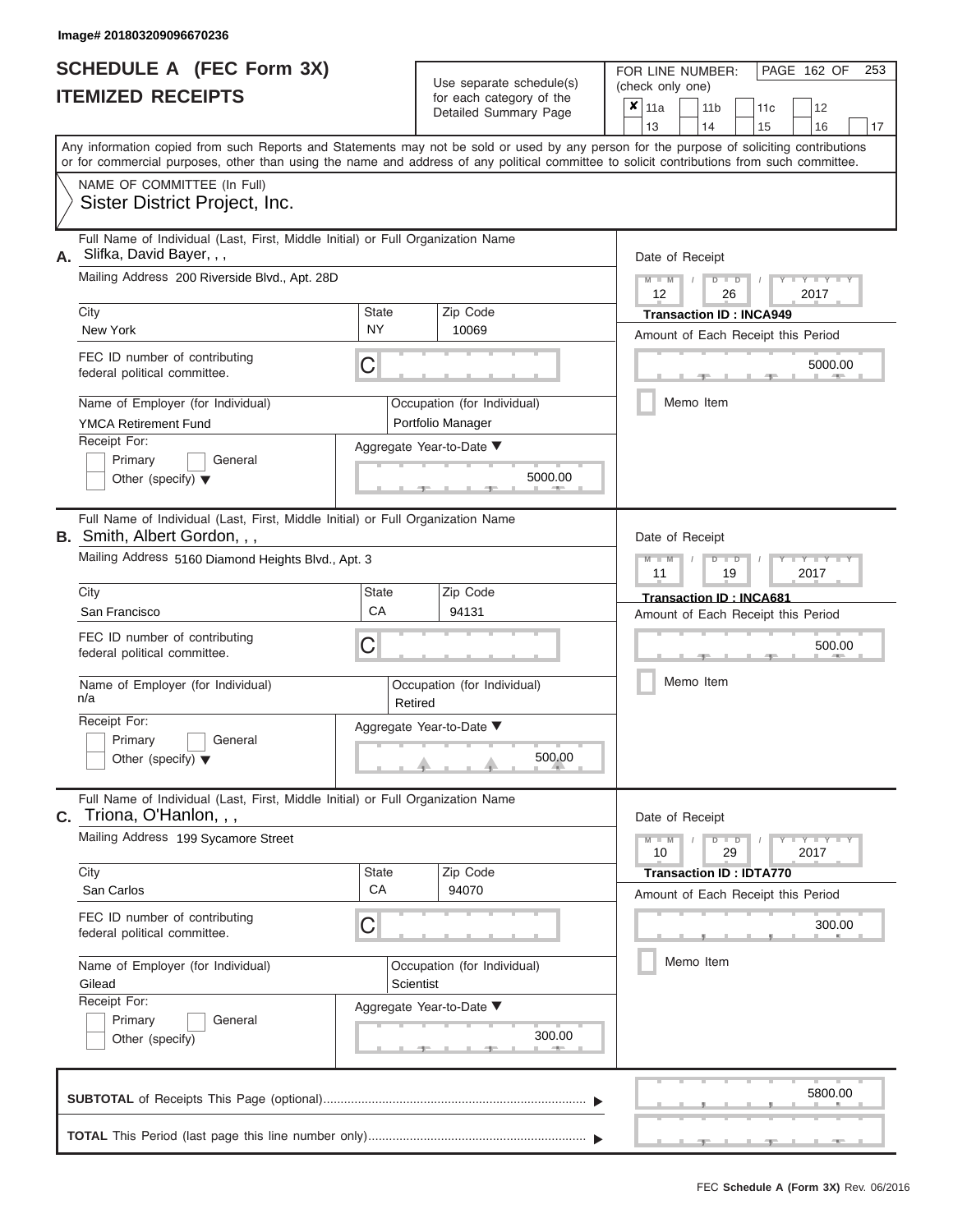# page# 201803209096670237<br>**(60,5 GT 3 / 253, 10,6** GT 3 / 253, 10,7 A = 45 HC in age# 201803209096670237<br>(6) GT 3 HO LHIF 9 GD HO 8 HC in the DCF HZ GT < 981 (2010) CF in the ANS H= CB 3 / 253

Ī **Form/Schedule: SA11AI Transaction ID : IDTA770**

Earmarked Through ActBlue

**Form/Schedule: Transaction ID:**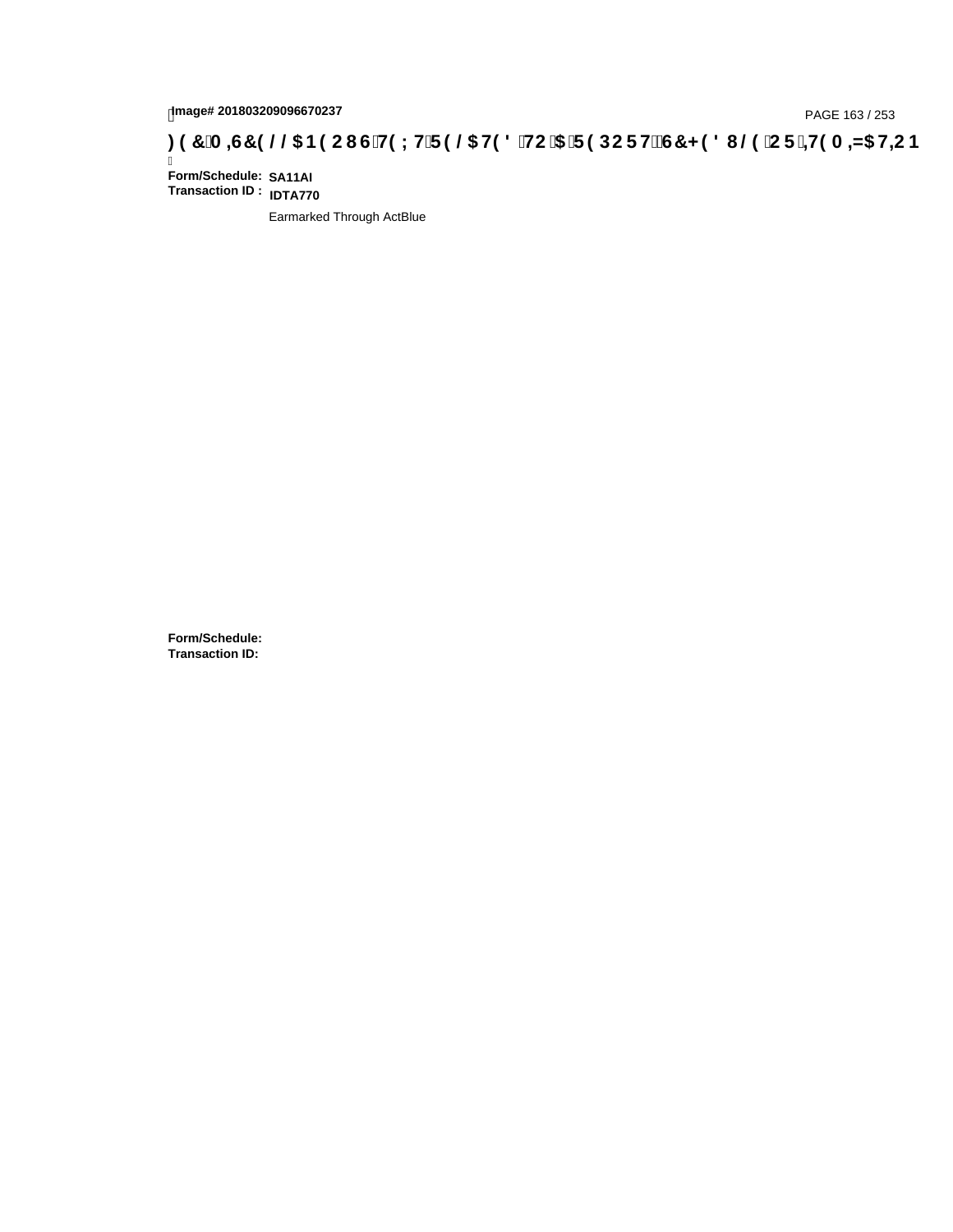|                          | <b>SCHEDULE A (FEC Form 3X)</b> |
|--------------------------|---------------------------------|
| <b>ITEMIZED RECEIPTS</b> |                                 |

FOR LINE NUMBER:

PAGE 164 OF 253

|                                                                                   |                                                                                                                                                                                                                                                                                         |                    | Use separate schedule(s)                          | (check only one)                                                               |                             |  |  |  |  |  |
|-----------------------------------------------------------------------------------|-----------------------------------------------------------------------------------------------------------------------------------------------------------------------------------------------------------------------------------------------------------------------------------------|--------------------|---------------------------------------------------|--------------------------------------------------------------------------------|-----------------------------|--|--|--|--|--|
|                                                                                   | <b>ITEMIZED RECEIPTS</b>                                                                                                                                                                                                                                                                |                    | for each category of the<br>Detailed Summary Page | $\boldsymbol{\mathsf{x}}$  <br>11a<br>11 <sub>b</sub><br>11c<br>14<br>13<br>15 | 12<br>16<br>17              |  |  |  |  |  |
|                                                                                   | Any information copied from such Reports and Statements may not be sold or used by any person for the purpose of soliciting contributions<br>or for commercial purposes, other than using the name and address of any political committee to solicit contributions from such committee. |                    |                                                   |                                                                                |                             |  |  |  |  |  |
|                                                                                   | NAME OF COMMITTEE (In Full)<br>Sister District Project, Inc.                                                                                                                                                                                                                            |                    |                                                   |                                                                                |                             |  |  |  |  |  |
| А.                                                                                | Full Name of Individual (Last, First, Middle Initial) or Full Organization Name<br>Actblue                                                                                                                                                                                              |                    |                                                   | Date of Receipt                                                                |                             |  |  |  |  |  |
|                                                                                   | Mailing Address 14 Arrow Street, Suite 11                                                                                                                                                                                                                                               |                    |                                                   | $M - M$<br>$D$ $\Box$ $D$<br>10<br>29                                          | Y I Y I<br>2017             |  |  |  |  |  |
|                                                                                   | City<br>Cambridge                                                                                                                                                                                                                                                                       | <b>State</b><br>MA | Zip Code<br>02138                                 | Transaction ID: INCA330IDTA770<br>Amount of Each Receipt this Period           |                             |  |  |  |  |  |
|                                                                                   | FEC ID number of contributing<br>federal political committee.                                                                                                                                                                                                                           | C                  |                                                   |                                                                                | 300.00                      |  |  |  |  |  |
|                                                                                   | Name of Employer (for Individual)                                                                                                                                                                                                                                                       |                    | Occupation (for Individual)                       | X<br>Memo Item                                                                 |                             |  |  |  |  |  |
|                                                                                   | Receipt For:<br>Primary<br>General<br>Other (specify) $\blacktriangledown$                                                                                                                                                                                                              |                    | Aggregate Year-to-Date ▼<br>55581.04              |                                                                                |                             |  |  |  |  |  |
|                                                                                   | Full Name of Individual (Last, First, Middle Initial) or Full Organization Name<br><b>B.</b> Urabe, Sandra S., , ,                                                                                                                                                                      |                    |                                                   | Date of Receipt                                                                |                             |  |  |  |  |  |
|                                                                                   | Mailing Address 1233 Weymoth Drive                                                                                                                                                                                                                                                      |                    |                                                   | $M - M$<br>$D$ $D$<br>10<br>25                                                 | Y TYT<br>2017               |  |  |  |  |  |
|                                                                                   | City<br>Cupertino                                                                                                                                                                                                                                                                       | <b>State</b><br>CA | Zip Code<br>95014                                 | <b>Transaction ID: IDTA784</b><br>Amount of Each Receipt this Period           |                             |  |  |  |  |  |
|                                                                                   | FEC ID number of contributing<br>federal political committee.                                                                                                                                                                                                                           | С                  |                                                   |                                                                                | 25.00                       |  |  |  |  |  |
|                                                                                   | Name of Employer (for Individual)<br>n/a                                                                                                                                                                                                                                                | Retired            | Occupation (for Individual)                       | Memo Item                                                                      |                             |  |  |  |  |  |
|                                                                                   | Receipt For:<br>Primary<br>General<br>Other (specify) $\blacktriangledown$                                                                                                                                                                                                              |                    | Aggregate Year-to-Date ▼<br>225.00                |                                                                                |                             |  |  |  |  |  |
|                                                                                   | Full Name of Individual (Last, First, Middle Initial) or Full Organization Name<br>C. Actblue                                                                                                                                                                                           |                    |                                                   | Date of Receipt                                                                |                             |  |  |  |  |  |
|                                                                                   | Mailing Address 14 Arrow Street, Suite 11                                                                                                                                                                                                                                               |                    |                                                   | $M - M$<br>$D$ $\Box$ $D$<br>10<br>29                                          | $Y - Y - Y - Y - Y$<br>2017 |  |  |  |  |  |
|                                                                                   | City<br>Cambridge                                                                                                                                                                                                                                                                       | <b>State</b><br>МA | Zip Code<br>02138                                 | <b>Transaction ID: INCA330IDTA784</b><br>Amount of Each Receipt this Period    |                             |  |  |  |  |  |
|                                                                                   | FEC ID number of contributing<br>federal political committee.                                                                                                                                                                                                                           | С                  |                                                   |                                                                                | 25.00                       |  |  |  |  |  |
| Name of Employer (for Individual)                                                 |                                                                                                                                                                                                                                                                                         |                    | Occupation (for Individual)                       | ×<br>Memo Item                                                                 |                             |  |  |  |  |  |
| Receipt For:<br>Aggregate Year-to-Date ▼<br>Primary<br>General<br>Other (specify) |                                                                                                                                                                                                                                                                                         |                    | 55581.04<br><b>ARTIS</b>                          |                                                                                |                             |  |  |  |  |  |
|                                                                                   |                                                                                                                                                                                                                                                                                         |                    |                                                   |                                                                                | 25.00                       |  |  |  |  |  |
|                                                                                   |                                                                                                                                                                                                                                                                                         |                    |                                                   |                                                                                |                             |  |  |  |  |  |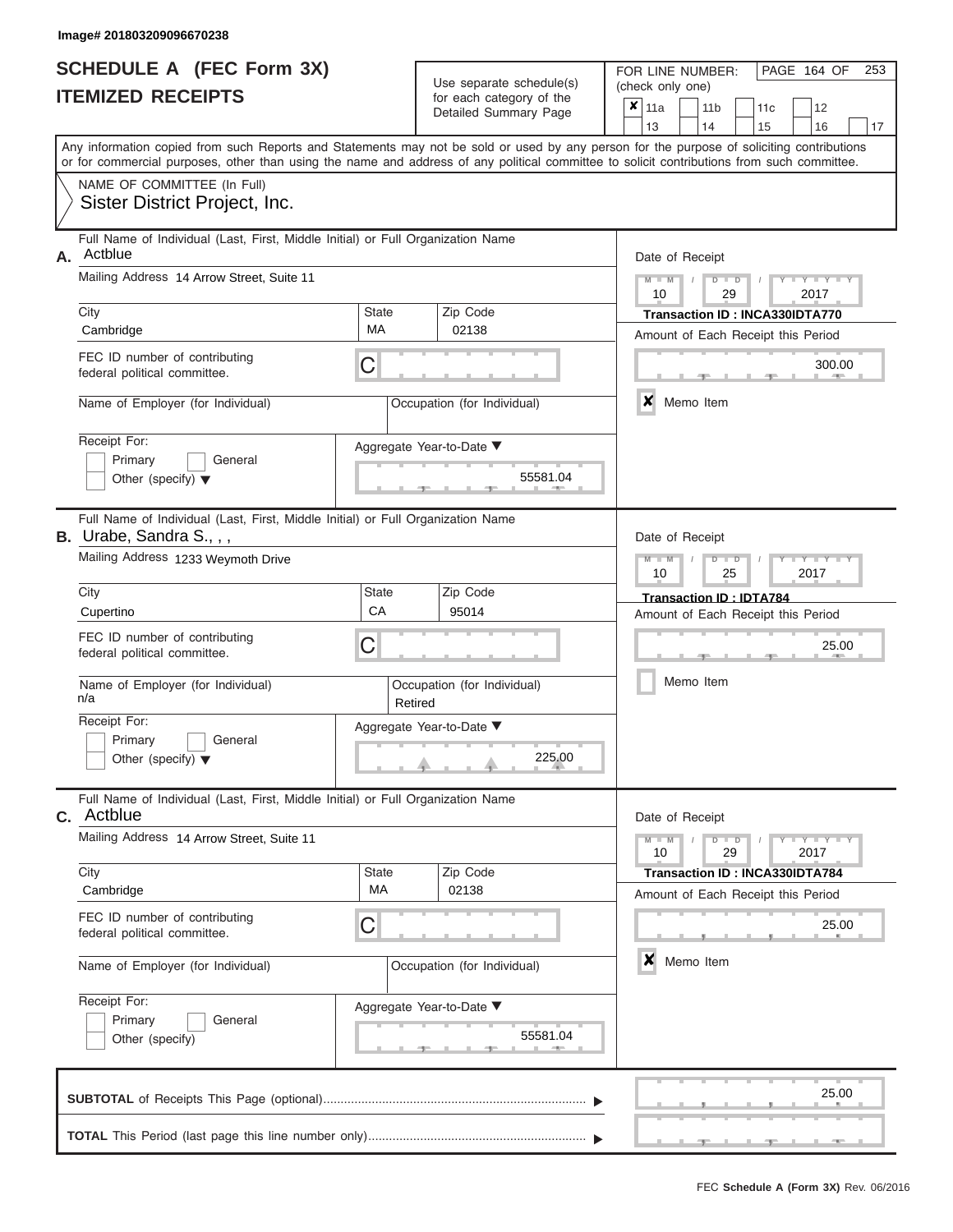# page# 201803209096670239<br>DAGE 165 / 253 PAGE 165 / 253<br>**DAGE 169 CT - +19 A =N5 H=C B** ( 3 T C F) S THRE HEC IS THEN CONFIEC IS THE THE THE THE THE THE THE THE THE TH

Ī **Form/Schedule: SA11AI Transaction ID : INCA330IDTA770**

Total earmarked through conduit PAC limit not affected

**Form/Schedule: SA11AI Transaction ID: IDTA784**Earmarked Through ActBlue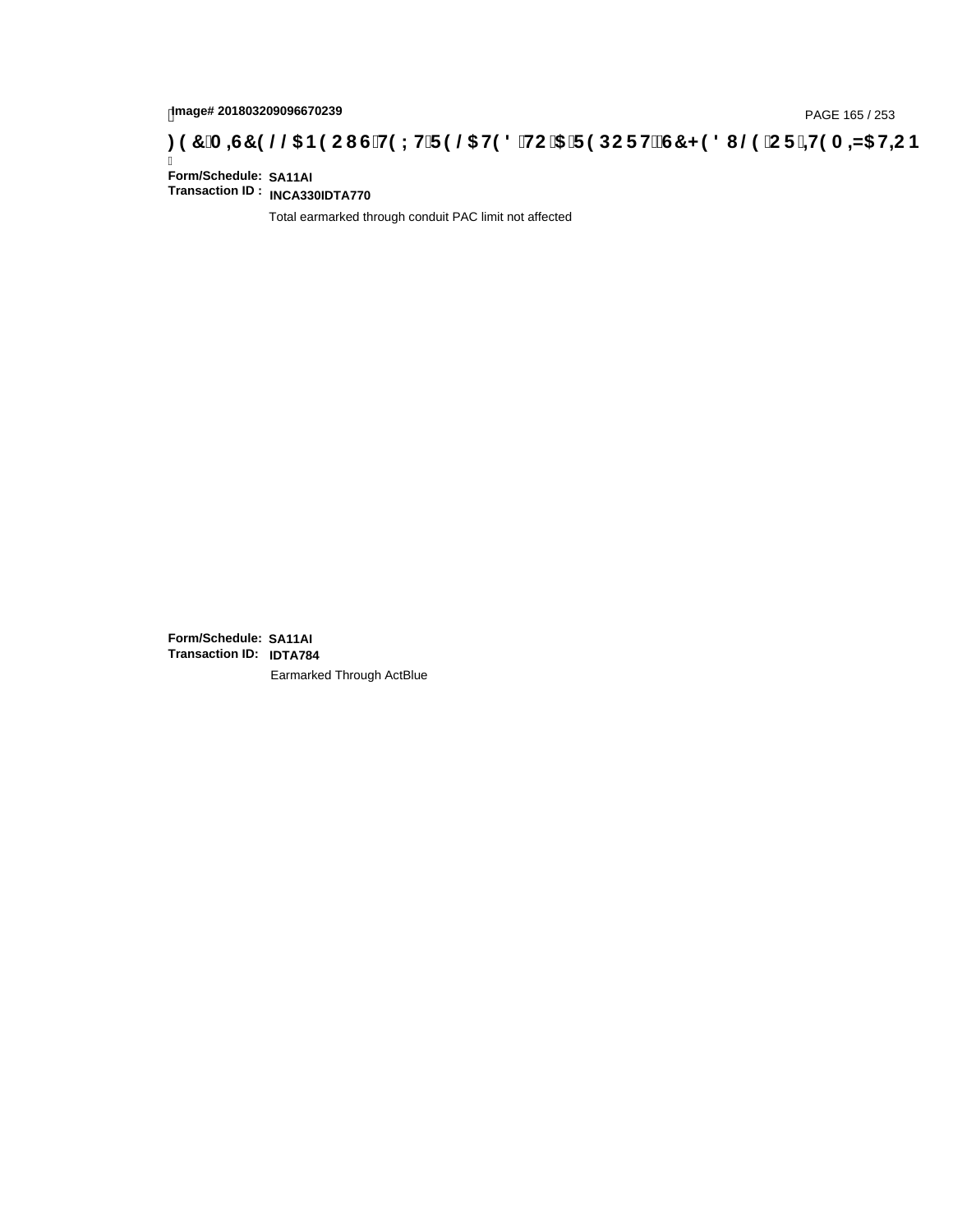# tmage# 201803209096670240<br>DAGE 166 / 253 PAGE 166 / 253<br>**DAGE 169 CT - ±19 A ±N5 H=C B** (253 T= 3 DCF H2 G7 < 981 @ CF - ±19 A ±N5 H=C B ؛ 3 T A =G7 9 .

Ī **Form/Schedule: SA11AI Transaction ID : INCA330IDTA784**

Total earmarked through conduit PAC limit not affected

**Form/Schedule: Transaction ID:**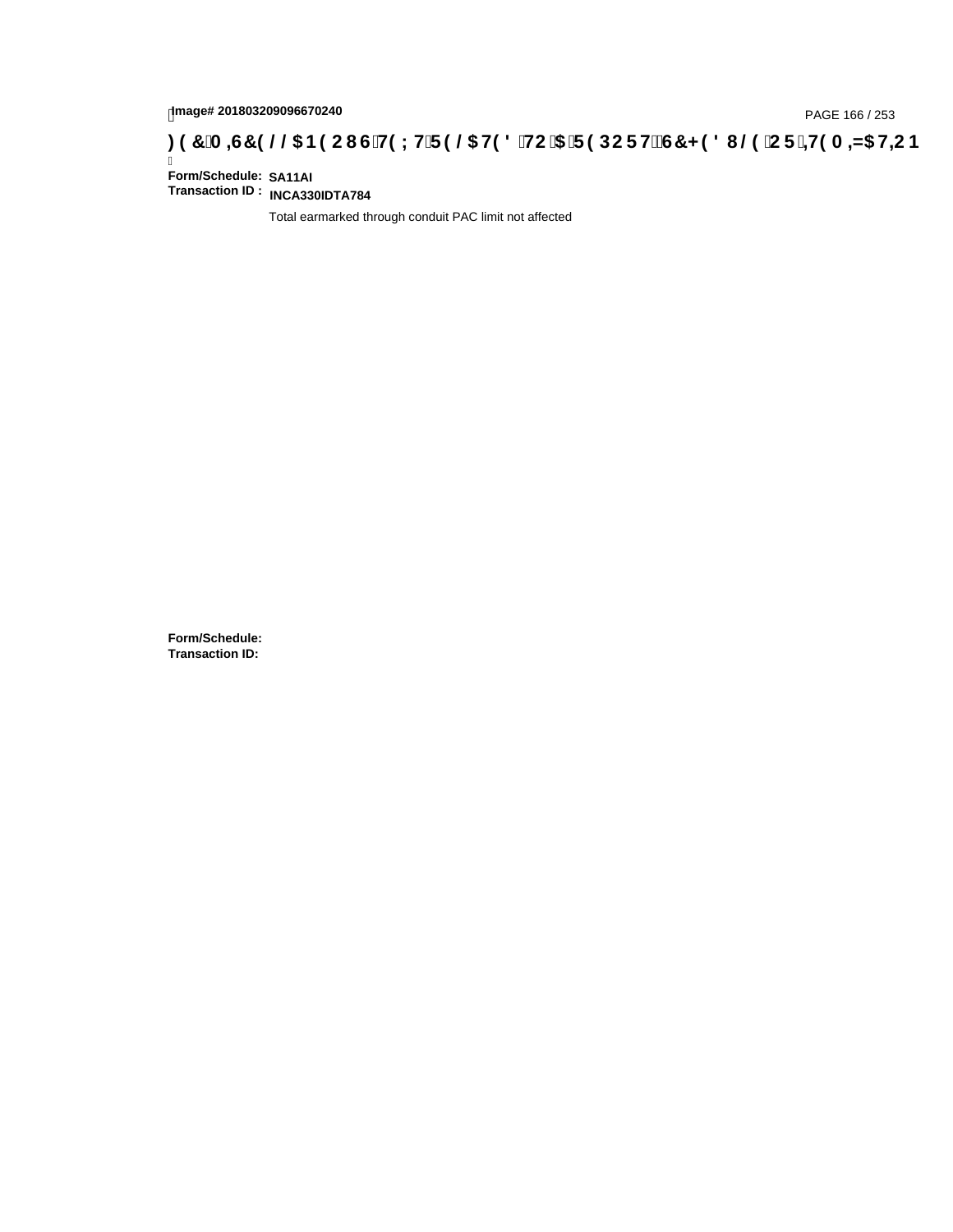|                          | <b>SCHEDULE A (FEC Form 3X)</b> |
|--------------------------|---------------------------------|
| <b>ITEMIZED RECEIPTS</b> |                                 |

Use separate schedule(s) (check only one)<br>for each category of the  $\begin{array}{|c|c|c|c|c|}\hline \textbf{X} & 11a & 1\end{array}$ 

FOR LINE NUMBER:

PAGE 167 OF 253

|                                                               | IIEMIZED RECEIPIS                                                                                                                                                                                                                                                                       |                           | for each category of the<br>Detailed Summary Page | ×<br>11a<br>12<br>11 <sub>b</sub><br>11c<br>13<br>14<br>15<br>16<br>17                |  |  |  |  |  |  |
|---------------------------------------------------------------|-----------------------------------------------------------------------------------------------------------------------------------------------------------------------------------------------------------------------------------------------------------------------------------------|---------------------------|---------------------------------------------------|---------------------------------------------------------------------------------------|--|--|--|--|--|--|
|                                                               | Any information copied from such Reports and Statements may not be sold or used by any person for the purpose of soliciting contributions<br>or for commercial purposes, other than using the name and address of any political committee to solicit contributions from such committee. |                           |                                                   |                                                                                       |  |  |  |  |  |  |
|                                                               | NAME OF COMMITTEE (In Full)<br>Sister District Project, Inc.                                                                                                                                                                                                                            |                           |                                                   |                                                                                       |  |  |  |  |  |  |
| А.                                                            | Full Name of Individual (Last, First, Middle Initial) or Full Organization Name<br>Urabe, Sandra S.,,,<br>Mailing Address 1233 Weymoth Drive                                                                                                                                            |                           |                                                   | Date of Receipt<br>$Y = Y$<br>$M -$<br>$\overline{\mathbf{M}}$<br>D<br>$\overline{D}$ |  |  |  |  |  |  |
|                                                               | City<br>Cupertino                                                                                                                                                                                                                                                                       | <b>State</b><br>CA        | Zip Code<br>95014                                 | 2017<br>12<br>08<br><b>Transaction ID: IDTA882</b>                                    |  |  |  |  |  |  |
|                                                               | FEC ID number of contributing<br>federal political committee.                                                                                                                                                                                                                           | C                         |                                                   | Amount of Each Receipt this Period<br>100.00<br><b>AND</b>                            |  |  |  |  |  |  |
|                                                               | Name of Employer (for Individual)<br>n/a                                                                                                                                                                                                                                                | Retired                   | Occupation (for Individual)                       | Memo Item                                                                             |  |  |  |  |  |  |
|                                                               | Receipt For:<br>Primary<br>General<br>Other (specify) $\blacktriangledown$                                                                                                                                                                                                              |                           | Aggregate Year-to-Date ▼<br>225.00                |                                                                                       |  |  |  |  |  |  |
|                                                               | Full Name of Individual (Last, First, Middle Initial) or Full Organization Name<br><b>B.</b> Actblue                                                                                                                                                                                    |                           |                                                   | Date of Receipt                                                                       |  |  |  |  |  |  |
|                                                               | Mailing Address 14 Arrow Street, Suite 11                                                                                                                                                                                                                                               |                           |                                                   | $M -$<br>Y TY<br><b>M</b><br>D<br>D<br>12<br>10<br>2017                               |  |  |  |  |  |  |
|                                                               | City<br>Cambridge                                                                                                                                                                                                                                                                       | <b>State</b><br>МA        | Zip Code<br>02138                                 | Transaction ID: INCA898IDTA882<br>Amount of Each Receipt this Period                  |  |  |  |  |  |  |
| FEC ID number of contributing<br>federal political committee. |                                                                                                                                                                                                                                                                                         | C                         |                                                   | 100.00                                                                                |  |  |  |  |  |  |
|                                                               | Name of Employer (for Individual)                                                                                                                                                                                                                                                       |                           | Occupation (for Individual)                       | Memo Item<br>x                                                                        |  |  |  |  |  |  |
|                                                               | Receipt For:<br>Primary<br>General<br>Other (specify) $\blacktriangledown$                                                                                                                                                                                                              |                           | Aggregate Year-to-Date ▼<br>55581.04              |                                                                                       |  |  |  |  |  |  |
|                                                               | Full Name of Individual (Last, First, Middle Initial) or Full Organization Name<br>$C.$ Victor, Nomi, , ,                                                                                                                                                                               |                           |                                                   | Date of Receipt                                                                       |  |  |  |  |  |  |
|                                                               | Mailing Address 25 Parade Place, 3E                                                                                                                                                                                                                                                     |                           |                                                   | Y - Y - Y<br>$D$ $D$<br>$M -$<br>$\overline{\mathbf{M}}$<br>08<br>2017<br>11          |  |  |  |  |  |  |
|                                                               | City<br>Brooklyn                                                                                                                                                                                                                                                                        | <b>State</b><br><b>NY</b> | Zip Code<br>11226                                 | <b>Transaction ID: INCA530</b><br>Amount of Each Receipt this Period                  |  |  |  |  |  |  |
|                                                               | FEC ID number of contributing<br>federal political committee.                                                                                                                                                                                                                           | C                         |                                                   | 100.00                                                                                |  |  |  |  |  |  |
| Name of Employer (for Individual)<br><b>WW Norton</b>         |                                                                                                                                                                                                                                                                                         |                           | Occupation (for Individual)<br>Publishing         | Memo Item                                                                             |  |  |  |  |  |  |
|                                                               | Receipt For:<br>Primary<br>General<br>Other (specify)                                                                                                                                                                                                                                   |                           | Aggregate Year-to-Date ▼<br>700.00                |                                                                                       |  |  |  |  |  |  |
|                                                               |                                                                                                                                                                                                                                                                                         |                           |                                                   | 200.00                                                                                |  |  |  |  |  |  |
|                                                               |                                                                                                                                                                                                                                                                                         |                           |                                                   |                                                                                       |  |  |  |  |  |  |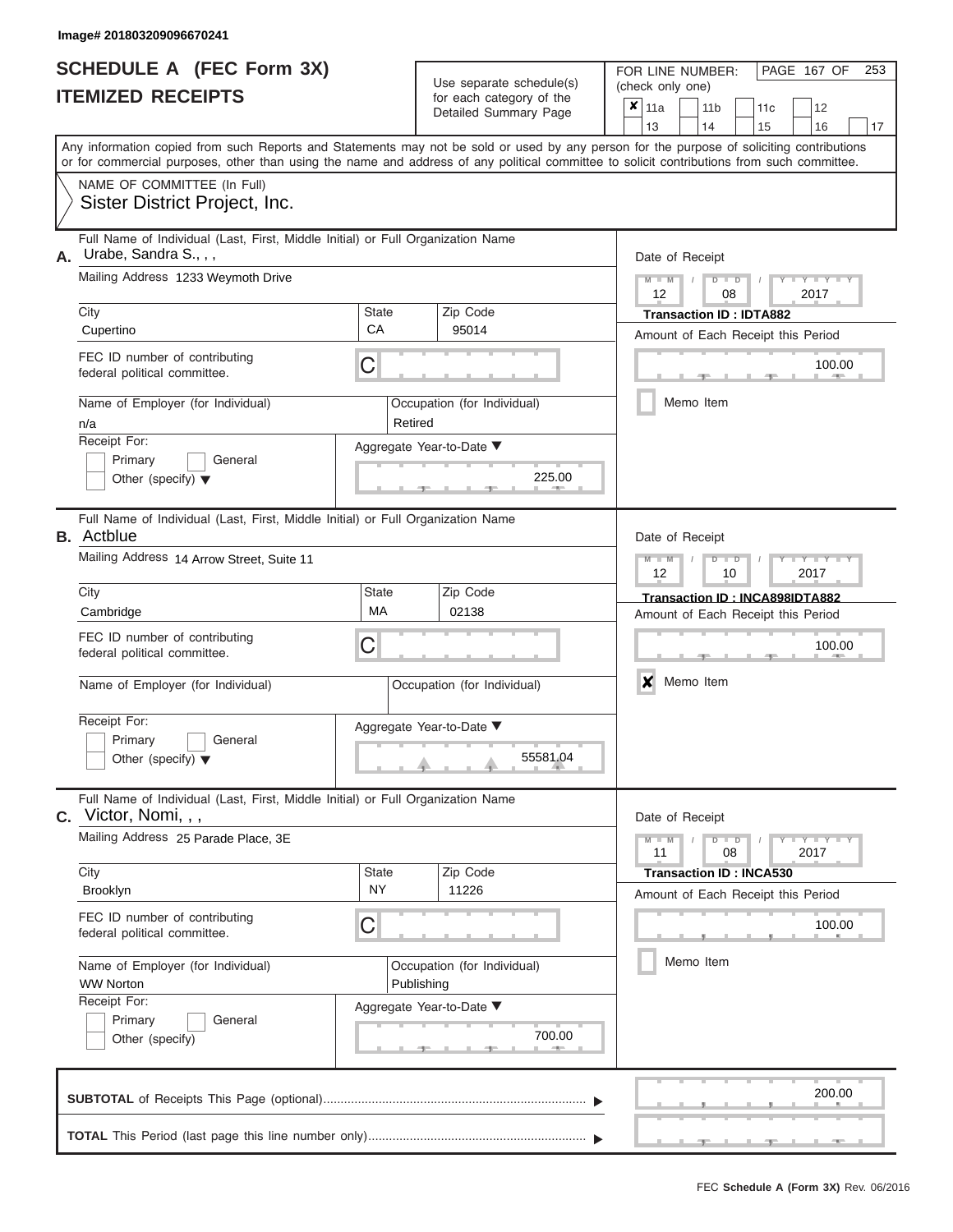# page# 201803209096670242<br>Denge# 201803209096670242<br>**( Op `C F `+H9 A =N5 H=C B (@6) B 9 C I G`H9 L H`F 9 @6 H9 8 `HC `5 `F 9 DC F H** $\breve{E}$ **G7 < 9 8 I @9 `C F `+H9 A =N5 H=C B**

Ī **Form/Schedule: SA11AI Transaction ID : IDTA882**

Earmarked through Actblue

**Form/Schedule: SA11AI Transaction ID: INCA898IDTA882**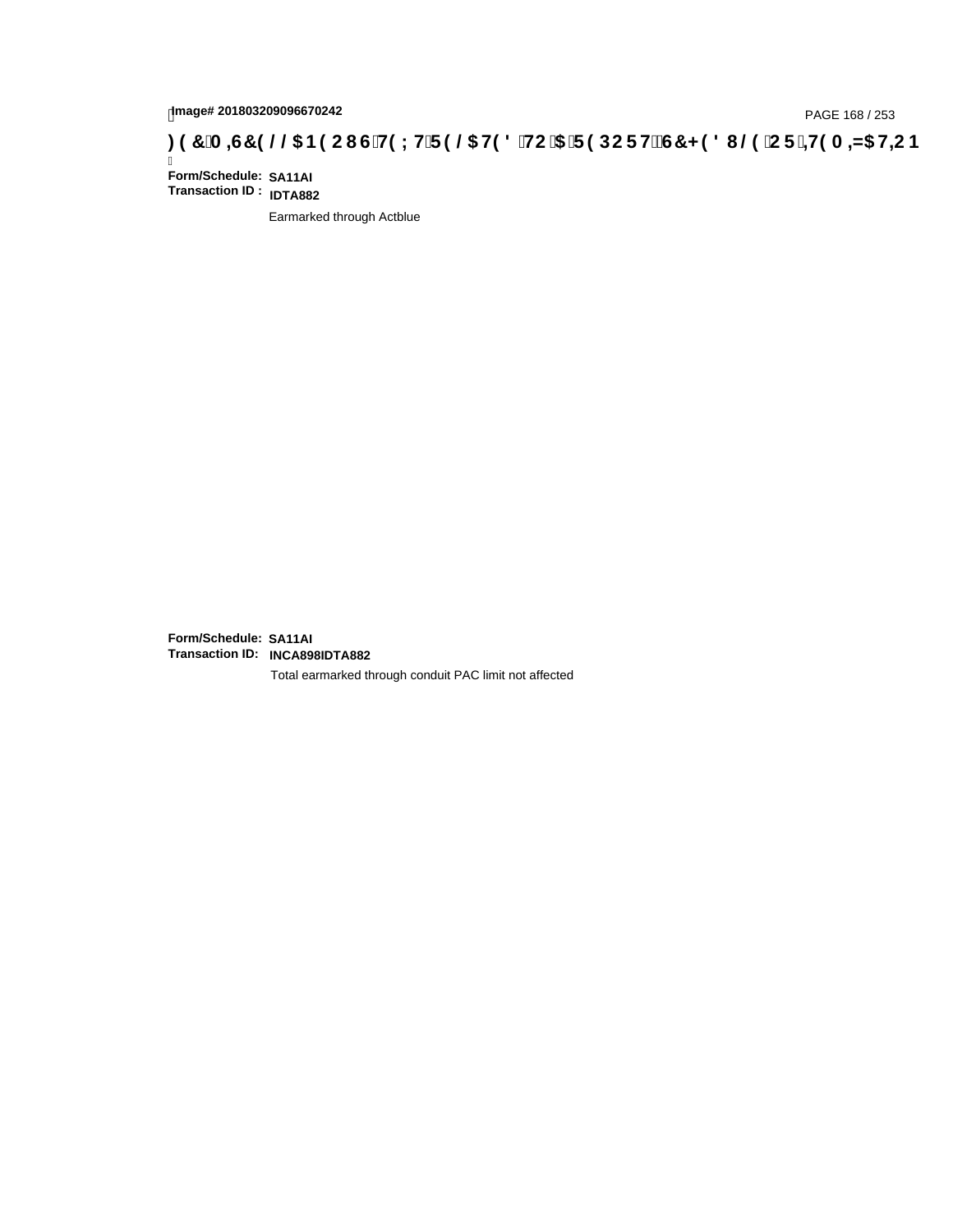|                          | <b>SCHEDULE A (FEC Form 3X)</b> |
|--------------------------|---------------------------------|
| <b>ITEMIZED RECEIPTS</b> |                                 |

FOR LINE NUMBER:<br>(check only one)

PAGE 169 OF 253

|                                                                                                                                           |                                                                                                                                            |                    |            | badii balogory of lin<br>Detailed Summary Page         | x                               | 11a                                |               |  | 11 <sub>b</sub>            |                                                              | 11c                                | 12                        |         |    |  |  |  |  |  |  |  |
|-------------------------------------------------------------------------------------------------------------------------------------------|--------------------------------------------------------------------------------------------------------------------------------------------|--------------------|------------|--------------------------------------------------------|---------------------------------|------------------------------------|---------------|--|----------------------------|--------------------------------------------------------------|------------------------------------|---------------------------|---------|----|--|--|--|--|--|--|--|
| Any information copied from such Reports and Statements may not be sold or used by any person for the purpose of soliciting contributions |                                                                                                                                            |                    |            |                                                        |                                 | 13                                 |               |  | 14                         |                                                              | 15                                 |                           | 16      | 17 |  |  |  |  |  |  |  |
|                                                                                                                                           | or for commercial purposes, other than using the name and address of any political committee to solicit contributions from such committee. |                    |            |                                                        |                                 |                                    |               |  |                            |                                                              |                                    |                           |         |    |  |  |  |  |  |  |  |
|                                                                                                                                           | NAME OF COMMITTEE (In Full)                                                                                                                |                    |            |                                                        |                                 |                                    |               |  |                            |                                                              |                                    |                           |         |    |  |  |  |  |  |  |  |
|                                                                                                                                           | Sister District Project, Inc.                                                                                                              |                    |            |                                                        |                                 |                                    |               |  |                            |                                                              |                                    |                           |         |    |  |  |  |  |  |  |  |
|                                                                                                                                           | Full Name of Individual (Last, First, Middle Initial) or Full Organization Name<br>Victor, Nomi, , ,                                       |                    |            |                                                        |                                 |                                    |               |  |                            |                                                              |                                    |                           |         |    |  |  |  |  |  |  |  |
| Α.                                                                                                                                        | Mailing Address 25 Parade Place, 3E                                                                                                        |                    |            |                                                        |                                 |                                    | $M - M$ /     |  | Date of Receipt<br>$D$ $D$ |                                                              |                                    |                           | $Y = Y$ |    |  |  |  |  |  |  |  |
|                                                                                                                                           |                                                                                                                                            |                    |            |                                                        |                                 |                                    | 12            |  |                            | 19                                                           |                                    | 2017                      |         |    |  |  |  |  |  |  |  |
|                                                                                                                                           | City                                                                                                                                       | State              |            | Zip Code                                               | <b>Transaction ID: INCA1091</b> |                                    |               |  |                            |                                                              |                                    |                           |         |    |  |  |  |  |  |  |  |
|                                                                                                                                           | Brooklyn                                                                                                                                   | <b>NY</b>          |            | 11226                                                  |                                 | Amount of Each Receipt this Period |               |  |                            |                                                              |                                    |                           |         |    |  |  |  |  |  |  |  |
|                                                                                                                                           | FEC ID number of contributing<br>federal political committee.                                                                              | C                  |            |                                                        | 500.00                          |                                    |               |  |                            |                                                              |                                    |                           |         |    |  |  |  |  |  |  |  |
|                                                                                                                                           | Name of Employer (for Individual)                                                                                                          |                    |            | Occupation (for Individual)                            |                                 |                                    |               |  | Memo Item                  |                                                              |                                    |                           |         |    |  |  |  |  |  |  |  |
|                                                                                                                                           | <b>WW Norton</b><br>Receipt For:                                                                                                           |                    | Publishing |                                                        |                                 |                                    |               |  |                            |                                                              |                                    |                           |         |    |  |  |  |  |  |  |  |
|                                                                                                                                           | Primary<br>General                                                                                                                         |                    |            | Aggregate Year-to-Date ▼                               |                                 |                                    |               |  |                            |                                                              |                                    |                           |         |    |  |  |  |  |  |  |  |
|                                                                                                                                           | Other (specify) $\blacktriangledown$                                                                                                       |                    |            | 700.00                                                 |                                 |                                    |               |  |                            |                                                              |                                    |                           |         |    |  |  |  |  |  |  |  |
|                                                                                                                                           | Full Name of Individual (Last, First, Middle Initial) or Full Organization Name<br><b>B.</b> Warriner, William, , ,                        |                    |            |                                                        |                                 |                                    |               |  | Date of Receipt            |                                                              |                                    |                           |         |    |  |  |  |  |  |  |  |
|                                                                                                                                           | Mailing Address 10 Ethan HL                                                                                                                |                    |            |                                                        |                                 |                                    |               |  |                            | $M - M$<br>$D$ $\Box$ $D$<br>$Y - Y - I$<br>12<br>28<br>2017 |                                    |                           |         |    |  |  |  |  |  |  |  |
|                                                                                                                                           | City                                                                                                                                       | State              |            | Zip Code                                               | Transaction ID: IDTA944         |                                    |               |  |                            |                                                              |                                    |                           |         |    |  |  |  |  |  |  |  |
|                                                                                                                                           | <b>Brattleboro</b>                                                                                                                         | VT                 |            | 05031                                                  |                                 |                                    |               |  |                            |                                                              | Amount of Each Receipt this Period |                           |         |    |  |  |  |  |  |  |  |
|                                                                                                                                           | FEC ID number of contributing<br>federal political committee.                                                                              | C                  |            |                                                        | 500.00                          |                                    |               |  |                            |                                                              |                                    |                           |         |    |  |  |  |  |  |  |  |
|                                                                                                                                           | Name of Employer (for Individual)<br><b>William Warriner</b>                                                                               |                    |            | Occupation (for Individual)<br>Mental Health Counselor |                                 | Memo Item                          |               |  |                            |                                                              |                                    |                           |         |    |  |  |  |  |  |  |  |
|                                                                                                                                           | Receipt For:<br>Primary<br>General<br>Other (specify) $\blacktriangledown$                                                                 |                    |            | Aggregate Year-to-Date ▼<br>500.00                     |                                 |                                    |               |  |                            |                                                              |                                    |                           |         |    |  |  |  |  |  |  |  |
|                                                                                                                                           | Full Name of Individual (Last, First, Middle Initial) or Full Organization Name<br><b>C.</b> Actblue                                       |                    |            |                                                        |                                 |                                    |               |  | Date of Receipt            |                                                              |                                    |                           |         |    |  |  |  |  |  |  |  |
|                                                                                                                                           | Mailing Address 14 Arrow Street, Suite 11                                                                                                  |                    |            |                                                        |                                 |                                    | $M - M$<br>12 |  | $D$ $D$                    | 31                                                           |                                    | $  Y$ $  Y$ $  Y$<br>2017 |         |    |  |  |  |  |  |  |  |
|                                                                                                                                           | City                                                                                                                                       | <b>State</b><br>МA |            | Zip Code                                               |                                 |                                    |               |  |                            |                                                              | Transaction ID: INCA1232IDTA944    |                           |         |    |  |  |  |  |  |  |  |
|                                                                                                                                           | Cambridge                                                                                                                                  |                    |            | 02138                                                  |                                 |                                    |               |  |                            |                                                              | Amount of Each Receipt this Period |                           |         |    |  |  |  |  |  |  |  |
|                                                                                                                                           | FEC ID number of contributing<br>federal political committee.                                                                              | C                  |            |                                                        |                                 |                                    |               |  |                            |                                                              |                                    |                           | 500.00  |    |  |  |  |  |  |  |  |
|                                                                                                                                           | Name of Employer (for Individual)                                                                                                          |                    |            | Occupation (for Individual)                            |                                 | ×<br>Memo Item                     |               |  |                            |                                                              |                                    |                           |         |    |  |  |  |  |  |  |  |
|                                                                                                                                           | Receipt For:<br>Primary<br>General                                                                                                         |                    |            | Aggregate Year-to-Date ▼                               |                                 |                                    |               |  |                            |                                                              |                                    |                           |         |    |  |  |  |  |  |  |  |
|                                                                                                                                           | Other (specify)                                                                                                                            |                    |            | 55581.04                                               |                                 |                                    |               |  |                            |                                                              |                                    |                           |         |    |  |  |  |  |  |  |  |
|                                                                                                                                           |                                                                                                                                            |                    |            |                                                        |                                 |                                    |               |  |                            |                                                              |                                    |                           | 1000.00 |    |  |  |  |  |  |  |  |
|                                                                                                                                           |                                                                                                                                            |                    |            |                                                        |                                 |                                    |               |  |                            |                                                              |                                    |                           |         |    |  |  |  |  |  |  |  |

 ▲ ▲ ▲ , , .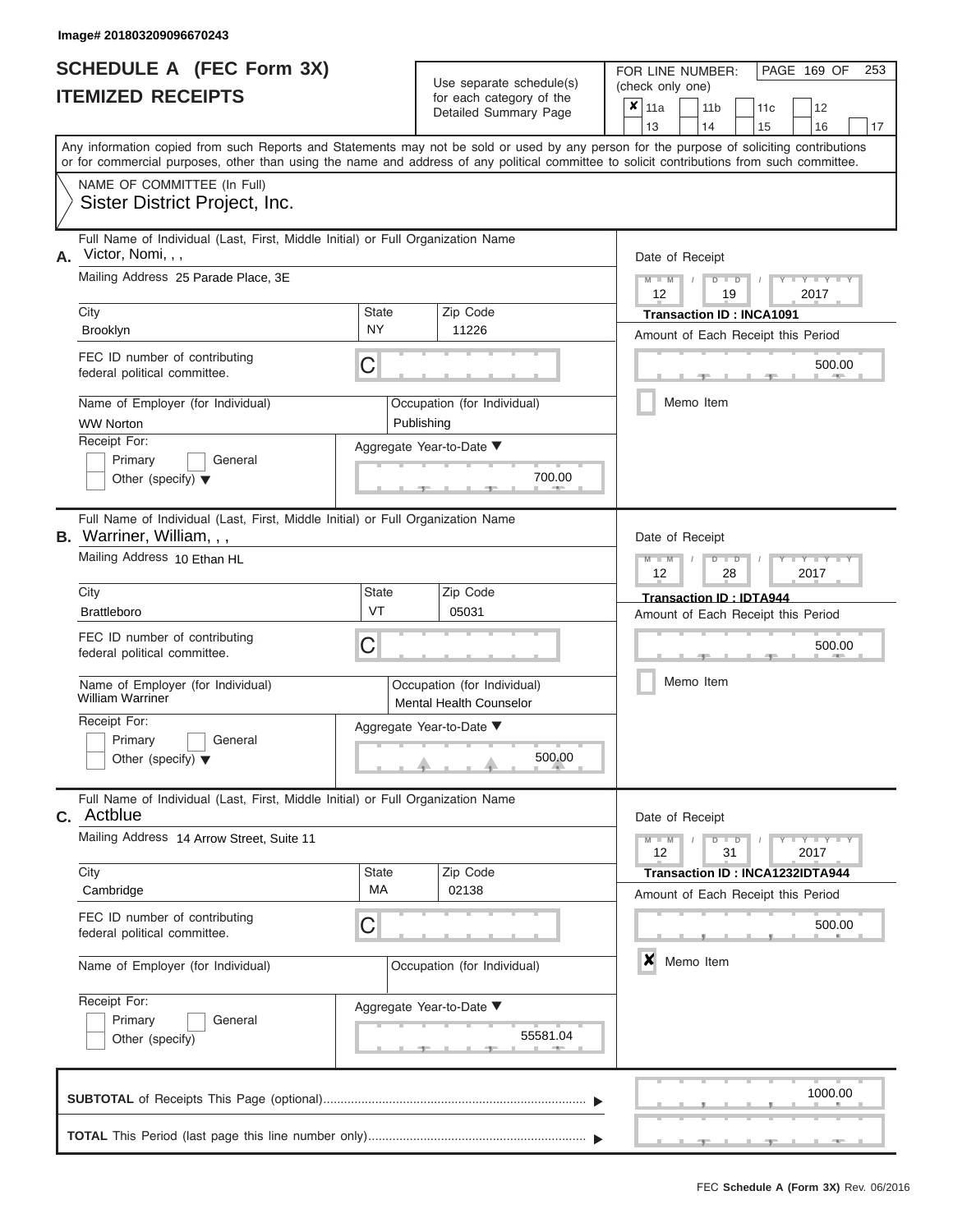# page# 201803209096670244<br>Denge# 201803209096670244<br>**( On CF + H9 A = A/5 H=C B** ( O CH9 L H F 9 @ H9 8 HC '5 F 9 DC F H $\breve{c}$ G7 < 9 8 I . @ 'C F + H9 A = A/5 H=C B

Ī **Form/Schedule: SA11AI Transaction ID : IDTA944**

Earmarked through Actblue

**Form/Schedule: SA11AI Transaction ID: INCA1232IDTA944**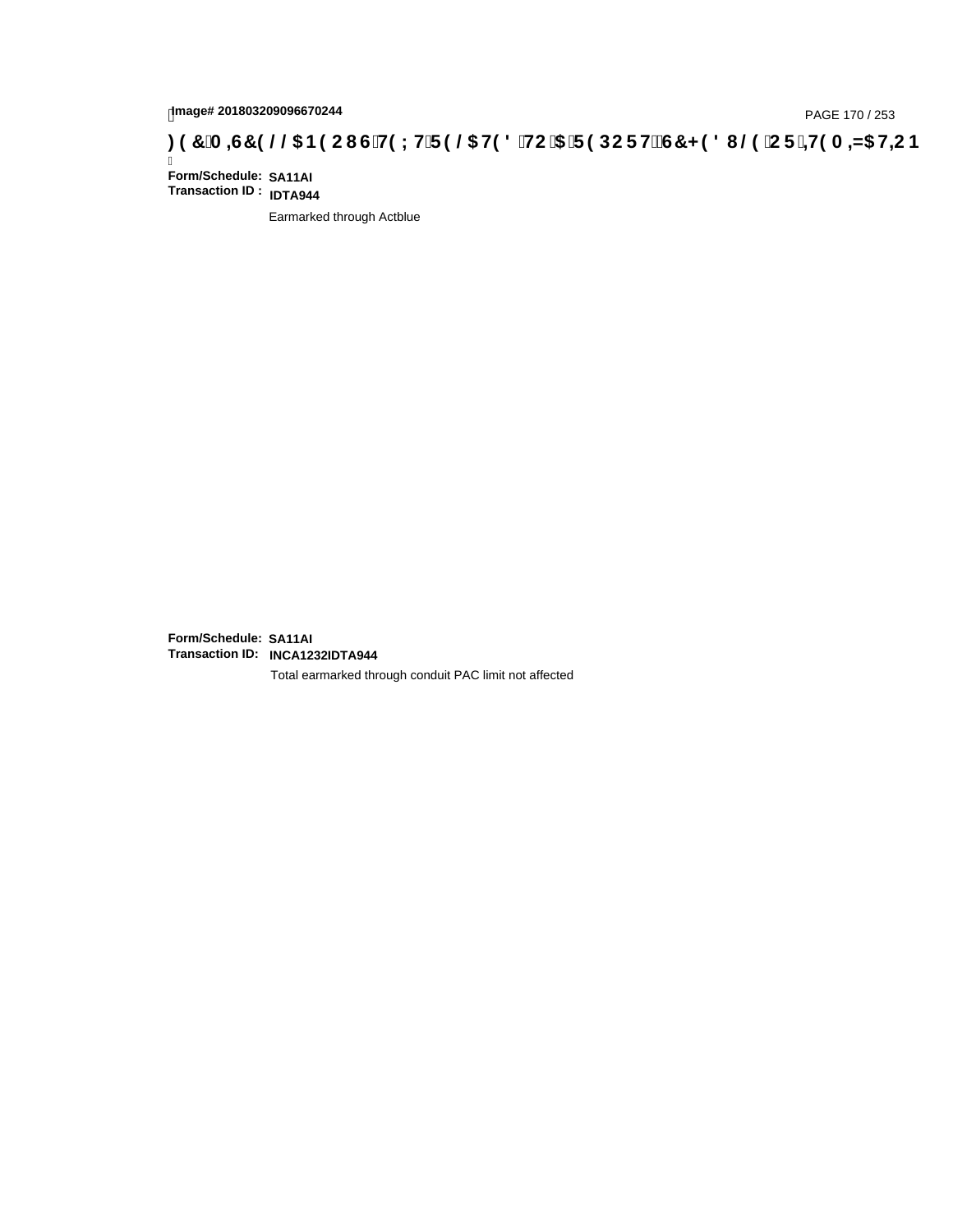|                          | <b>SCHEDULE A (FEC Form 3X)</b> |
|--------------------------|---------------------------------|
| <b>ITEMIZED RECEIPTS</b> |                                 |

FOR LINE NUMBER:

PAGE 171 OF 253

| <b>ITEMIZED RECEIPTS</b><br>for each category of the                                                                                                                                                                                                                                    | $\boldsymbol{x}$<br>11a<br>11 <sub>b</sub><br>12<br>11 <sub>c</sub>            |
|-----------------------------------------------------------------------------------------------------------------------------------------------------------------------------------------------------------------------------------------------------------------------------------------|--------------------------------------------------------------------------------|
|                                                                                                                                                                                                                                                                                         | Detailed Summary Page                                                          |
|                                                                                                                                                                                                                                                                                         | 13<br>14<br>15<br>16<br>17                                                     |
| Any information copied from such Reports and Statements may not be sold or used by any person for the purpose of soliciting contributions<br>or for commercial purposes, other than using the name and address of any political committee to solicit contributions from such committee. |                                                                                |
| NAME OF COMMITTEE (In Full)                                                                                                                                                                                                                                                             |                                                                                |
| Sister District Project, Inc.                                                                                                                                                                                                                                                           |                                                                                |
| Full Name of Individual (Last, First, Middle Initial) or Full Organization Name<br>Weinraub, David, , ,                                                                                                                                                                                 |                                                                                |
| А.<br>Mailing Address 395 4th Street                                                                                                                                                                                                                                                    | Date of Receipt<br>$Y = Y$<br>$M - M$<br>$\overline{D}$<br>$\overline{D}$      |
|                                                                                                                                                                                                                                                                                         | 2017<br>12<br>28                                                               |
| City<br><b>State</b><br>Zip Code<br><b>NY</b>                                                                                                                                                                                                                                           | <b>Transaction ID: INCA1220</b>                                                |
| 11215<br>Brooklyn                                                                                                                                                                                                                                                                       | Amount of Each Receipt this Period                                             |
| FEC ID number of contributing<br>C<br>federal political committee.                                                                                                                                                                                                                      | 250.00                                                                         |
| Name of Employer (for Individual)<br>Occupation (for Individual)                                                                                                                                                                                                                        | Memo Item                                                                      |
| David Weinraub<br>Attorney                                                                                                                                                                                                                                                              |                                                                                |
| Receipt For:<br>Aggregate Year-to-Date ▼<br>Primary<br>General                                                                                                                                                                                                                          |                                                                                |
| Other (specify) $\blacktriangledown$                                                                                                                                                                                                                                                    | 250.00                                                                         |
|                                                                                                                                                                                                                                                                                         |                                                                                |
| Full Name of Individual (Last, First, Middle Initial) or Full Organization Name<br>B. Wheeler, Christopher, , ,                                                                                                                                                                         | Date of Receipt                                                                |
| Mailing Address 105 Ainslie Street                                                                                                                                                                                                                                                      | Y I Y I                                                                        |
|                                                                                                                                                                                                                                                                                         | 2017<br>11<br>13                                                               |
| Zip Code<br>City<br><b>State</b><br><b>NY</b>                                                                                                                                                                                                                                           | Transaction ID: INCA694                                                        |
| 11211<br>Brooklyn                                                                                                                                                                                                                                                                       | Amount of Each Receipt this Period                                             |
| FEC ID number of contributing<br>С<br>federal political committee.                                                                                                                                                                                                                      | 1000.00                                                                        |
| Name of Employer (for Individual)<br>Occupation (for Individual)<br><b>HBK Capital Management</b><br>Finance                                                                                                                                                                            | Memo Item                                                                      |
| Receipt For:<br>Aggregate Year-to-Date ▼                                                                                                                                                                                                                                                |                                                                                |
| Primary<br>General<br>Other (specify) $\blacktriangledown$                                                                                                                                                                                                                              | 6000.00                                                                        |
| Full Name of Individual (Last, First, Middle Initial) or Full Organization Name<br><b>C.</b> Wheeler, Christopher, , ,                                                                                                                                                                  | Date of Receipt                                                                |
| Mailing Address 105 Ainslie Street                                                                                                                                                                                                                                                      | $Y = Y + Y$<br>$M - M$<br>$\overline{D}$<br>$\blacksquare$<br>12<br>29<br>2017 |
| <b>State</b><br>Zip Code<br>City                                                                                                                                                                                                                                                        | <b>Transaction ID: INCA1414</b>                                                |
| <b>NY</b><br>Brooklyn<br>11211                                                                                                                                                                                                                                                          | Amount of Each Receipt this Period                                             |
| FEC ID number of contributing<br>C<br>federal political committee.                                                                                                                                                                                                                      | 1000.00                                                                        |
| Name of Employer (for Individual)<br>Occupation (for Individual)<br><b>HBK Capital Management</b><br>Finance                                                                                                                                                                            | Memo Item                                                                      |
| Receipt For:<br>Aggregate Year-to-Date ▼                                                                                                                                                                                                                                                |                                                                                |
| Primary<br>General<br>Other (specify)                                                                                                                                                                                                                                                   | 6000.00                                                                        |
|                                                                                                                                                                                                                                                                                         |                                                                                |
|                                                                                                                                                                                                                                                                                         | 2250.00                                                                        |
|                                                                                                                                                                                                                                                                                         |                                                                                |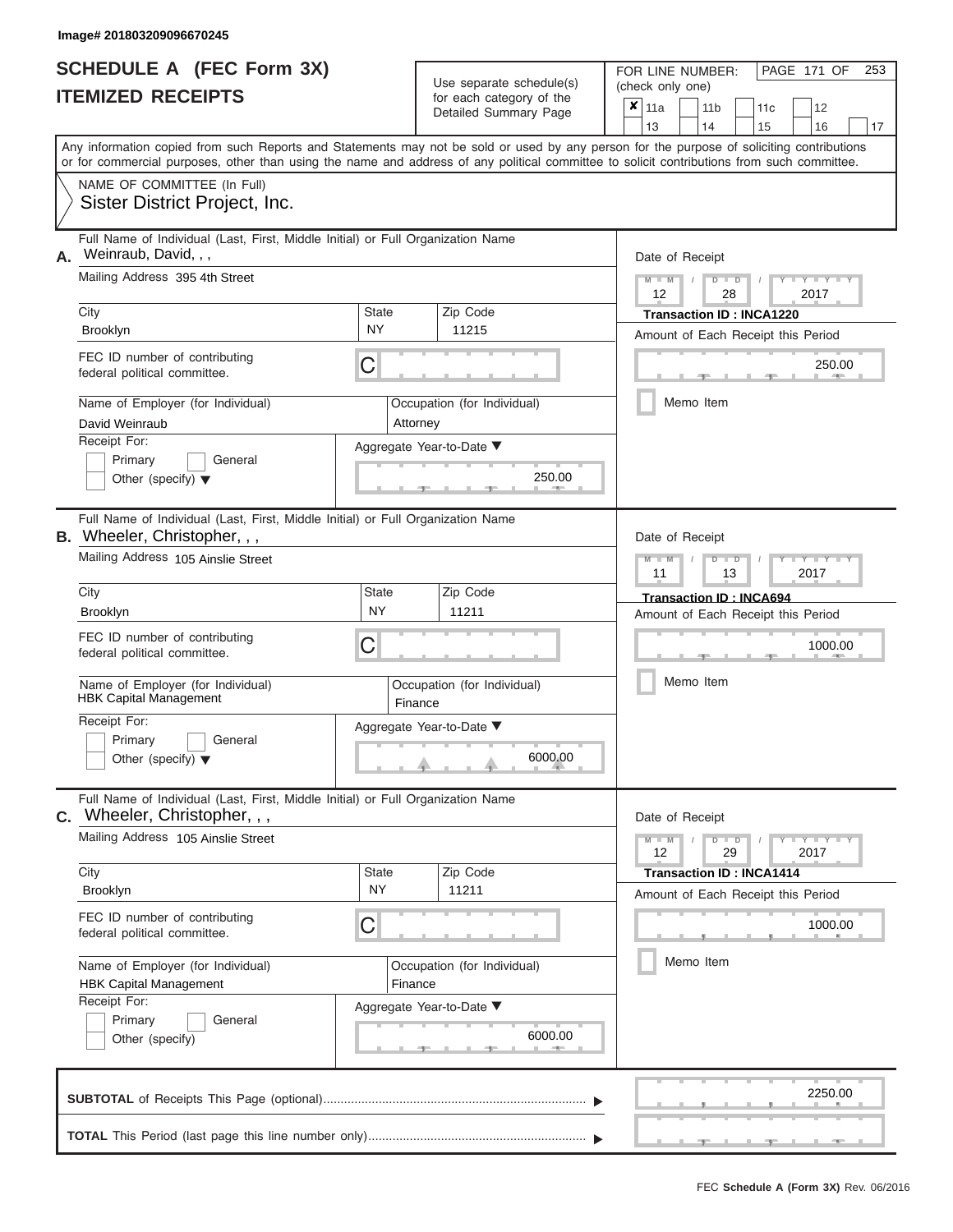# **)(&0,6&(//\$1(2867(;75(/\$7('72\$5(32576&+('8/(25,7(0,=\$7,21**

Ī **Form/Schedule: SA11AI Transaction ID : INCA1414**

Refunded to Nonfederal Account on 1/27/2018

**Form/Schedule: Transaction ID:**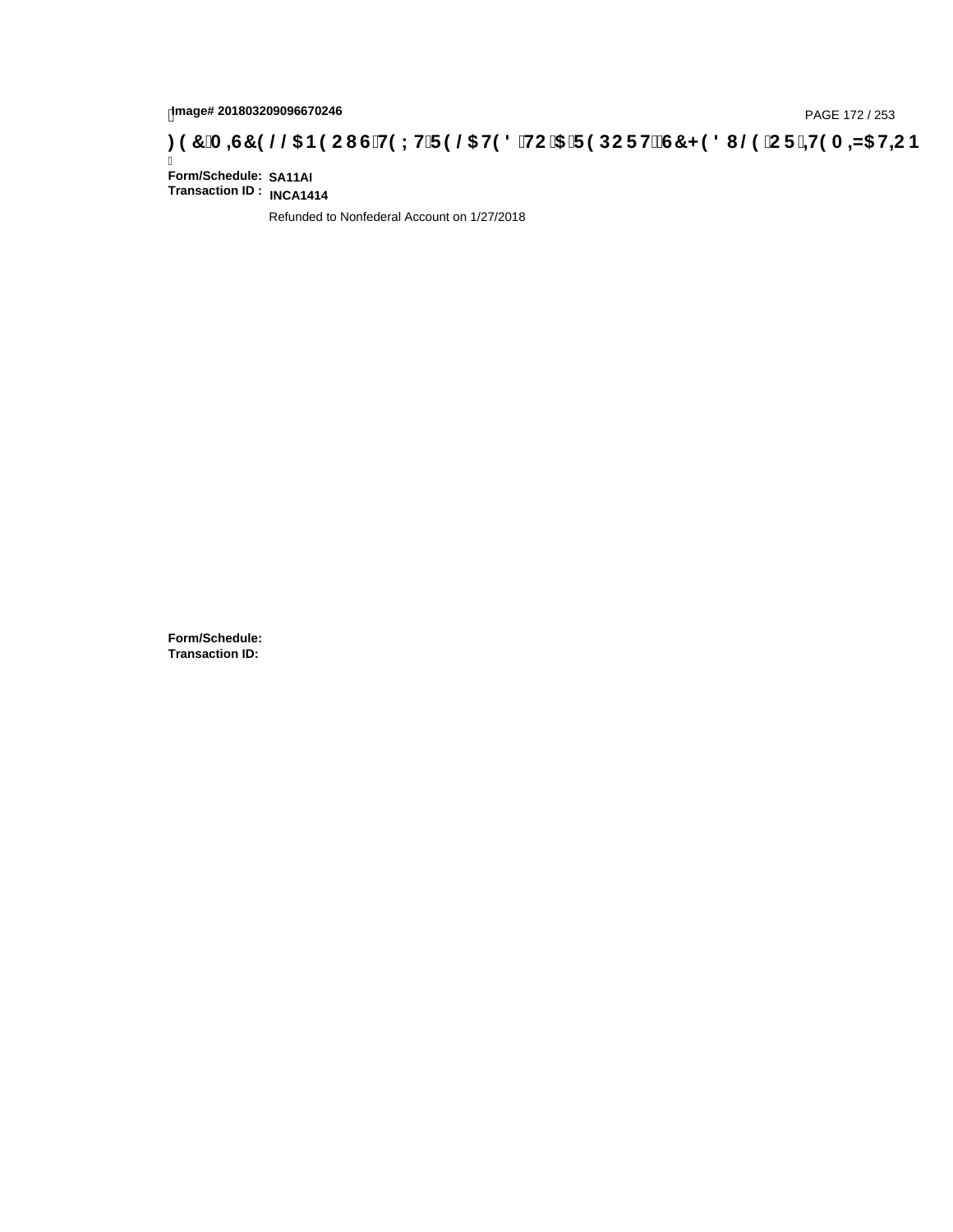#### **SCHEDULE A (FEC Form 3X) ITEMIZED RECEIPTS**

| SCHEDULE A (FEC Form 3X)<br><b>ITEMIZED RECEIPTS</b>                                                                                                                                                                                                                                                                                                             |                               | Use separate schedule(s)<br>for each category of the<br>Detailed Summary Page          | 253<br>FOR LINE NUMBER:<br>PAGE 173 OF<br>(check only one)<br>$\boldsymbol{x}$<br>11a<br>11 <sub>b</sub><br>12<br>11c                                                                                    |
|------------------------------------------------------------------------------------------------------------------------------------------------------------------------------------------------------------------------------------------------------------------------------------------------------------------------------------------------------------------|-------------------------------|----------------------------------------------------------------------------------------|----------------------------------------------------------------------------------------------------------------------------------------------------------------------------------------------------------|
| Any information copied from such Reports and Statements may not be sold or used by any person for the purpose of soliciting contributions<br>or for commercial purposes, other than using the name and address of any political committee to solicit contributions from such committee.                                                                          |                               |                                                                                        | 13<br>14<br>15<br>16<br>17                                                                                                                                                                               |
| NAME OF COMMITTEE (In Full)<br>Sister District Project, Inc.                                                                                                                                                                                                                                                                                                     |                               |                                                                                        |                                                                                                                                                                                                          |
| Full Name of Individual (Last, First, Middle Initial) or Full Organization Name<br>Wheeler, Christopher, , ,<br>А.<br>Mailing Address 105 Ainslie Street<br>City<br><b>Brooklyn</b><br>FEC ID number of contributing<br>federal political committee.<br>Name of Employer (for Individual)<br><b>HBK Capital Management</b><br>Receipt For:<br>Primary<br>General | State<br>NY.<br>С<br>Finance  | Zip Code<br>11211<br>Occupation (for Individual)<br>Aggregate Year-to-Date ▼           | Date of Receipt<br>$M - M$<br>$D$ $D$<br>$Y - Y - I$<br>$\sqrt{ }$<br>12<br>29<br>2017<br><b>Transaction ID: INCA1274</b><br>Amount of Each Receipt this Period<br>4000.00<br><b>AND IN</b><br>Memo Item |
| Other (specify) $\blacktriangledown$<br>Full Name of Individual (Last, First, Middle Initial) or Full Organization Name                                                                                                                                                                                                                                          |                               | 6000.00                                                                                |                                                                                                                                                                                                          |
| B. White, Lauren, , ,<br>Mailing Address 24 Elsie Street<br>City<br>San Francisco                                                                                                                                                                                                                                                                                | State<br>CA                   | Zip Code<br>94110                                                                      | Date of Receipt<br>$M - M$<br>$D$ $\Box$ $D$<br>Y I Y I<br>12<br>2017<br>02<br><b>Transaction ID: INCA857</b><br>Amount of Each Receipt this Period                                                      |
| FEC ID number of contributing<br>federal political committee.<br>Name of Employer (for Individual)<br><b>WSGR</b><br>Receipt For:<br>Primary<br>General<br>Other (specify) $\blacktriangledown$                                                                                                                                                                  | С<br>Attorney                 | Occupation (for Individual)<br>Aggregate Year-to-Date ▼<br>577.50<br>J.                | 577.50<br>Memo Item                                                                                                                                                                                      |
| Full Name of Individual (Last, First, Middle Initial) or Full Organization Name<br>$c.$ White, Luke, , ,<br>Mailing Address 24 Elsie Street                                                                                                                                                                                                                      |                               |                                                                                        | Date of Receipt<br>$M - M$<br>$D$ $D$<br>12<br>02<br>2017                                                                                                                                                |
| City<br>San Francisco<br>FEC ID number of contributing<br>federal political committee.<br>Name of Employer (for Individual)<br>The Permanente Medical Group<br>Receipt For:<br>Primary<br>General<br>Other (specify)                                                                                                                                             | State<br>CA<br>С<br>Physician | Zip Code<br>94110<br>Occupation (for Individual)<br>Aggregate Year-to-Date ▼<br>577.50 | <b>Transaction ID: INCA856</b><br>Amount of Each Receipt this Period<br>577.50<br>Memo Item                                                                                                              |
|                                                                                                                                                                                                                                                                                                                                                                  |                               |                                                                                        | 5155.00                                                                                                                                                                                                  |

 ▲ ▲ ▲ , , .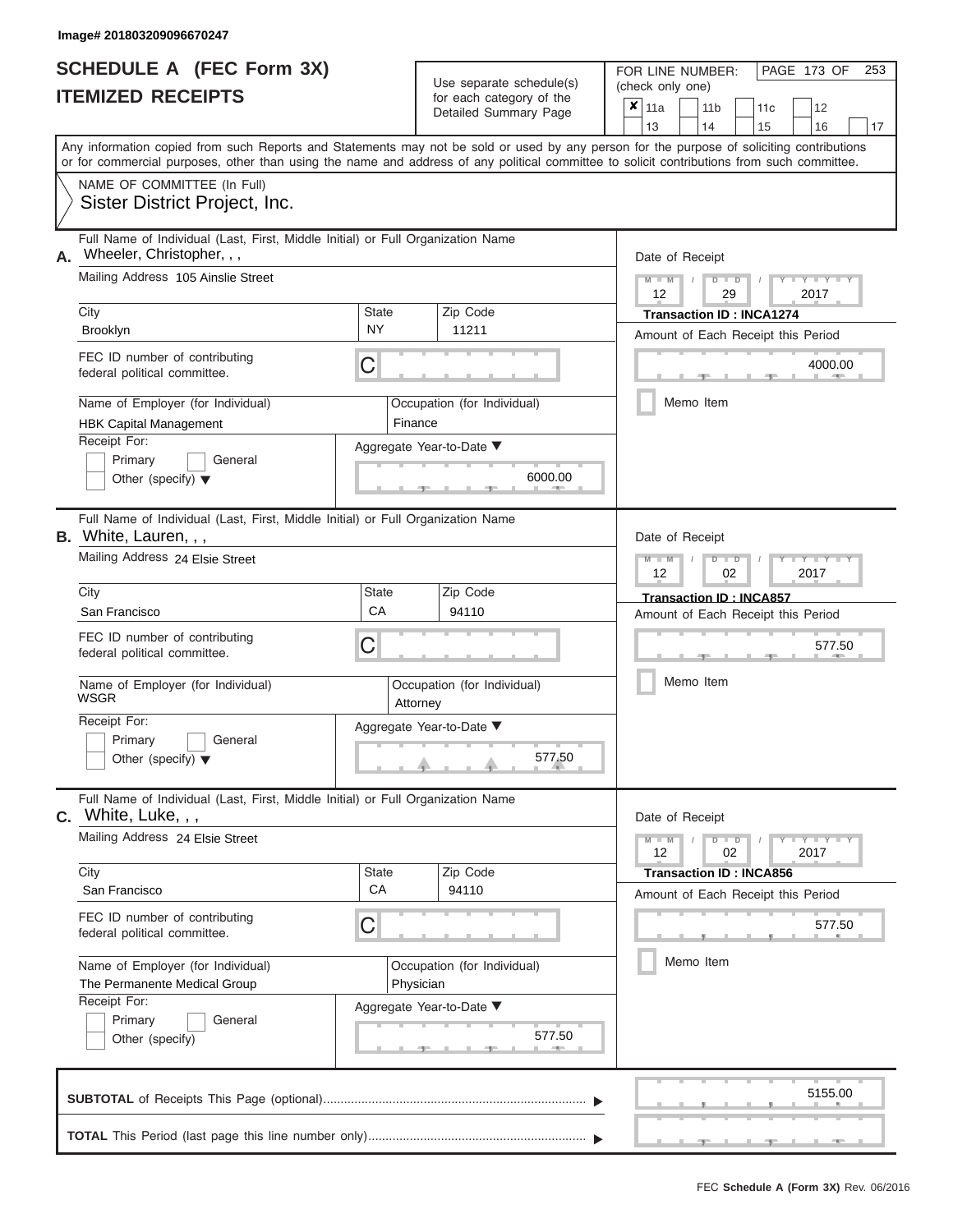|                          | <b>SCHEDULE A (FEC Form 3X)</b> |
|--------------------------|---------------------------------|
| <b>ITEMIZED RECEIPTS</b> |                                 |

FOR LINE NUMBER:<br>(check only one) Use separate schedule(s)<br>for each category of the

|                                                                                                                                                                                                                                                                                         |             | babii batogory<br>Detailed Summary Page | x                                  | 11a                                             |  | 11 <sub>b</sub> | 11c                            | 12                                 |       |    |  |  |  |  |
|-----------------------------------------------------------------------------------------------------------------------------------------------------------------------------------------------------------------------------------------------------------------------------------------|-------------|-----------------------------------------|------------------------------------|-------------------------------------------------|--|-----------------|--------------------------------|------------------------------------|-------|----|--|--|--|--|
|                                                                                                                                                                                                                                                                                         |             |                                         |                                    | 13                                              |  | 14              | 15                             | 16                                 |       | 17 |  |  |  |  |
| Any information copied from such Reports and Statements may not be sold or used by any person for the purpose of soliciting contributions<br>or for commercial purposes, other than using the name and address of any political committee to solicit contributions from such committee. |             |                                         |                                    |                                                 |  |                 |                                |                                    |       |    |  |  |  |  |
| NAME OF COMMITTEE (In Full)                                                                                                                                                                                                                                                             |             |                                         |                                    |                                                 |  |                 |                                |                                    |       |    |  |  |  |  |
| Sister District Project, Inc.                                                                                                                                                                                                                                                           |             |                                         |                                    |                                                 |  |                 |                                |                                    |       |    |  |  |  |  |
| Full Name of Individual (Last, First, Middle Initial) or Full Organization Name<br>Wiseman, Joshua L., , ,<br>А.                                                                                                                                                                        |             |                                         |                                    | Date of Receipt                                 |  |                 |                                |                                    |       |    |  |  |  |  |
| Mailing Address 1045 Divisadero Street                                                                                                                                                                                                                                                  |             |                                         |                                    | $M - M$<br>Y TYT<br>$D$ $D$<br>09<br>2017<br>05 |  |                 |                                |                                    |       |    |  |  |  |  |
| City                                                                                                                                                                                                                                                                                    | State       | Zip Code                                |                                    |                                                 |  |                 | <b>Transaction ID: INCA275</b> |                                    |       |    |  |  |  |  |
| San Francisco                                                                                                                                                                                                                                                                           | CA          | 94115                                   | Amount of Each Receipt this Period |                                                 |  |                 |                                |                                    |       |    |  |  |  |  |
| FEC ID number of contributing<br>federal political committee.                                                                                                                                                                                                                           | С           |                                         | 2586.21                            |                                                 |  |                 |                                |                                    |       |    |  |  |  |  |
| Name of Employer (for Individual)<br>Chan Zuckerberg Initiative                                                                                                                                                                                                                         |             | Occupation (for Individual)<br>Engineer |                                    |                                                 |  | Memo Item       |                                |                                    |       |    |  |  |  |  |
| Receipt For:                                                                                                                                                                                                                                                                            |             | Aggregate Year-to-Date ▼                |                                    |                                                 |  |                 |                                |                                    |       |    |  |  |  |  |
| Primary<br>General<br>Other (specify) $\blacktriangledown$                                                                                                                                                                                                                              |             | 2586.21                                 |                                    |                                                 |  |                 |                                |                                    |       |    |  |  |  |  |
| Full Name of Individual (Last, First, Middle Initial) or Full Organization Name<br><b>B.</b> Wohl, Daniel, , ,                                                                                                                                                                          |             |                                         | Date of Receipt                    |                                                 |  |                 |                                |                                    |       |    |  |  |  |  |
| Mailing Address 935 Scott Street                                                                                                                                                                                                                                                        |             |                                         |                                    | $M - M$<br>10                                   |  | $D$ $D$<br>17   |                                | Y TYT<br>2017                      |       |    |  |  |  |  |
| City                                                                                                                                                                                                                                                                                    | State<br>CA | Zip Code                                |                                    |                                                 |  |                 | Transaction ID: IDTA730        |                                    |       |    |  |  |  |  |
| Palo Alto                                                                                                                                                                                                                                                                               |             | 94301                                   |                                    |                                                 |  |                 |                                | Amount of Each Receipt this Period |       |    |  |  |  |  |
| FEC ID number of contributing<br>federal political committee.                                                                                                                                                                                                                           | С           |                                         |                                    |                                                 |  |                 |                                |                                    | 50.00 |    |  |  |  |  |
| Name of Employer (for Individual)<br>Plus3                                                                                                                                                                                                                                              |             | Occupation (for Individual)<br>Founder  |                                    |                                                 |  | Memo Item       |                                |                                    |       |    |  |  |  |  |
| Receipt For:                                                                                                                                                                                                                                                                            |             | Aggregate Year-to-Date ▼                |                                    |                                                 |  |                 |                                |                                    |       |    |  |  |  |  |
| Primary<br>General<br>Other (specify) $\blacktriangledown$                                                                                                                                                                                                                              |             | 250.00                                  |                                    |                                                 |  |                 |                                |                                    |       |    |  |  |  |  |
| Full Name of Individual (Last, First, Middle Initial) or Full Organization Name<br>Actblue<br>С.                                                                                                                                                                                        |             |                                         |                                    | Date of Receipt                                 |  |                 |                                |                                    |       |    |  |  |  |  |
| Mailing Address 14 Arrow Street, Suite 11                                                                                                                                                                                                                                               |             |                                         |                                    | $M - M$<br>10                                   |  | $D$ $D$<br>22   |                                | Y = Y = Y = Y<br>2017              |       |    |  |  |  |  |
| City<br>Cambridge                                                                                                                                                                                                                                                                       | State<br>МA | Zip Code<br>02138                       |                                    |                                                 |  |                 |                                | Transaction ID: INCA328IDTA730     |       |    |  |  |  |  |
|                                                                                                                                                                                                                                                                                         |             |                                         |                                    |                                                 |  |                 |                                | Amount of Each Receipt this Period |       |    |  |  |  |  |
| FEC ID number of contributing<br>federal political committee.                                                                                                                                                                                                                           | С           |                                         |                                    |                                                 |  |                 |                                |                                    | 50.00 |    |  |  |  |  |
| Name of Employer (for Individual)                                                                                                                                                                                                                                                       |             | Occupation (for Individual)             | ×<br>Memo Item                     |                                                 |  |                 |                                |                                    |       |    |  |  |  |  |
| Receipt For:                                                                                                                                                                                                                                                                            |             | Aggregate Year-to-Date ▼                |                                    |                                                 |  |                 |                                |                                    |       |    |  |  |  |  |
| Primary<br>General<br>Other (specify)                                                                                                                                                                                                                                                   |             | 55581.04                                |                                    |                                                 |  |                 |                                |                                    |       |    |  |  |  |  |
|                                                                                                                                                                                                                                                                                         |             |                                         |                                    |                                                 |  |                 |                                | 2636.21                            |       |    |  |  |  |  |
|                                                                                                                                                                                                                                                                                         |             |                                         |                                    |                                                 |  |                 |                                |                                    |       |    |  |  |  |  |

PAGE 174 OF 253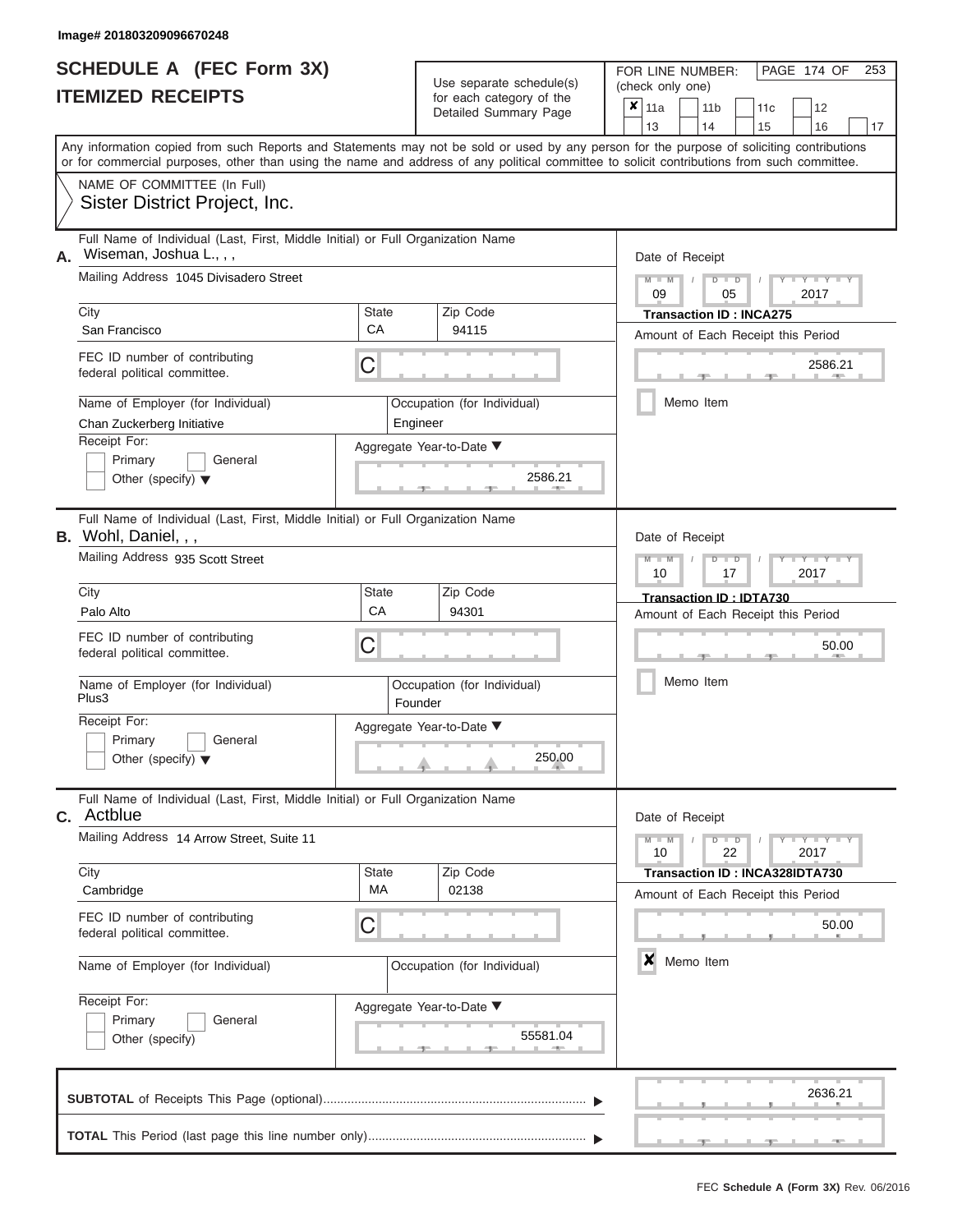# page# 201803209096670249<br>DAGE 175 / 253 PAGE 175 / 253<br>**DAGE 175 / 253 SOCI G`H9 LH`F 9 @ H9 8 `HC `5 `F 9 DC F Hž G7 < 9 8 I @ `C F `<del>J H</del>9 A =N5 H=C B**

Ī **Form/Schedule: SA11AI Transaction ID : IDTA730**

Earmarked through ActBlue

**Form/Schedule: SA11AI Transaction ID: INCA328IDTA730**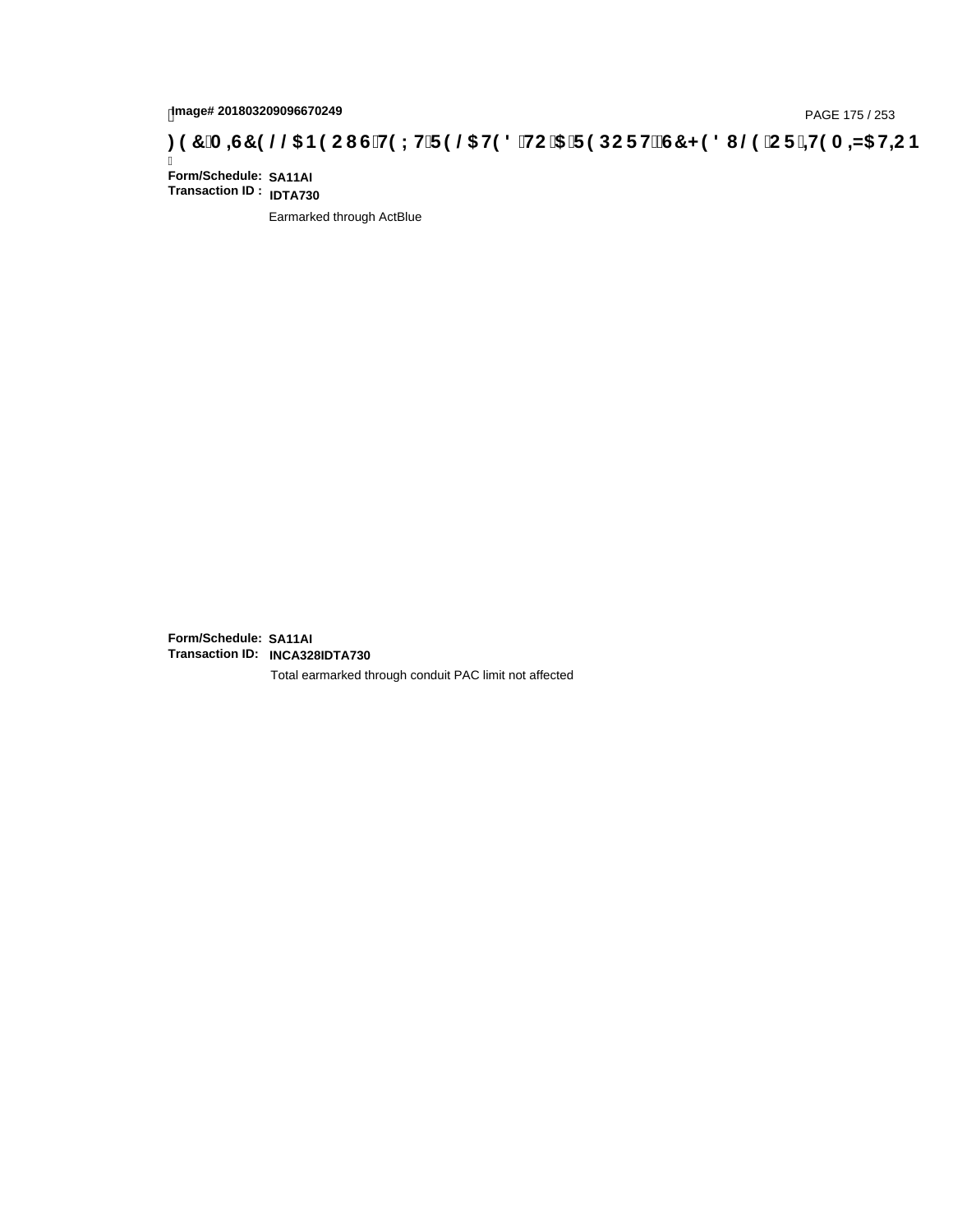|                          | <b>SCHEDULE A (FEC Form 3X)</b> |
|--------------------------|---------------------------------|
| <b>ITEMIZED RECEIPTS</b> |                                 |

FOR LINE NUMBER:<br>(check only one)

PAGE 176 OF 253

|                                                                                                                                                                                                                                                                                         |                    | badii balogory of lin<br>Detailed Summary Page | x                                                                                    | 11a             |  | 11 <sub>b</sub> |  | 11c                                | 12                                 |    |  |  |  |  |  |
|-----------------------------------------------------------------------------------------------------------------------------------------------------------------------------------------------------------------------------------------------------------------------------------------|--------------------|------------------------------------------------|--------------------------------------------------------------------------------------|-----------------|--|-----------------|--|------------------------------------|------------------------------------|----|--|--|--|--|--|
|                                                                                                                                                                                                                                                                                         |                    |                                                |                                                                                      | 13              |  | 14              |  | 15                                 | 16                                 | 17 |  |  |  |  |  |
| Any information copied from such Reports and Statements may not be sold or used by any person for the purpose of soliciting contributions<br>or for commercial purposes, other than using the name and address of any political committee to solicit contributions from such committee. |                    |                                                |                                                                                      |                 |  |                 |  |                                    |                                    |    |  |  |  |  |  |
| NAME OF COMMITTEE (In Full)<br>Sister District Project, Inc.                                                                                                                                                                                                                            |                    |                                                |                                                                                      |                 |  |                 |  |                                    |                                    |    |  |  |  |  |  |
| Full Name of Individual (Last, First, Middle Initial) or Full Organization Name<br>Wohl, Daniel, , ,<br>Α.                                                                                                                                                                              |                    |                                                |                                                                                      | Date of Receipt |  |                 |  |                                    |                                    |    |  |  |  |  |  |
| Mailing Address 935 Scott Street                                                                                                                                                                                                                                                        |                    |                                                | $M - M$ /<br>$D$ $D$<br>$Y - Y - I$<br>19<br>2017<br>10                              |                 |  |                 |  |                                    |                                    |    |  |  |  |  |  |
| City<br>Palo Alto                                                                                                                                                                                                                                                                       | <b>State</b><br>CA | Zip Code<br>94301                              | <b>Transaction ID: IDTA731</b>                                                       |                 |  |                 |  |                                    |                                    |    |  |  |  |  |  |
|                                                                                                                                                                                                                                                                                         |                    |                                                | Amount of Each Receipt this Period                                                   |                 |  |                 |  |                                    |                                    |    |  |  |  |  |  |
| FEC ID number of contributing<br>federal political committee.                                                                                                                                                                                                                           | C                  |                                                | 200.00                                                                               |                 |  |                 |  |                                    |                                    |    |  |  |  |  |  |
| Name of Employer (for Individual)<br>Plus3                                                                                                                                                                                                                                              |                    | Occupation (for Individual)<br>Founder         |                                                                                      |                 |  | Memo Item       |  |                                    |                                    |    |  |  |  |  |  |
| Receipt For:<br>Primary<br>General<br>Other (specify) $\blacktriangledown$                                                                                                                                                                                                              |                    | Aggregate Year-to-Date ▼<br>250.00             |                                                                                      |                 |  |                 |  |                                    |                                    |    |  |  |  |  |  |
| Full Name of Individual (Last, First, Middle Initial) or Full Organization Name<br><b>B.</b> Actblue                                                                                                                                                                                    |                    |                                                |                                                                                      |                 |  |                 |  |                                    |                                    |    |  |  |  |  |  |
| Mailing Address 14 Arrow Street, Suite 11                                                                                                                                                                                                                                               |                    |                                                | Date of Receipt<br>$M - M$<br>Y TY<br>$D$ $\Box$ $D$<br>10<br>22<br>2017             |                 |  |                 |  |                                    |                                    |    |  |  |  |  |  |
| City                                                                                                                                                                                                                                                                                    | <b>State</b>       | Zip Code<br>02138                              |                                                                                      |                 |  |                 |  |                                    | Transaction ID: INCA328IDTA731     |    |  |  |  |  |  |
| Cambridge                                                                                                                                                                                                                                                                               | <b>MA</b>          |                                                |                                                                                      |                 |  |                 |  | Amount of Each Receipt this Period |                                    |    |  |  |  |  |  |
| FEC ID number of contributing<br>federal political committee.                                                                                                                                                                                                                           | C                  |                                                | 200.00                                                                               |                 |  |                 |  |                                    |                                    |    |  |  |  |  |  |
| Name of Employer (for Individual)                                                                                                                                                                                                                                                       |                    | Occupation (for Individual)                    |                                                                                      | ×               |  | Memo Item       |  |                                    |                                    |    |  |  |  |  |  |
| Receipt For:<br>Primary<br>General<br>Other (specify) $\blacktriangledown$                                                                                                                                                                                                              |                    | Aggregate Year-to-Date ▼<br>55581.04           |                                                                                      |                 |  |                 |  |                                    |                                    |    |  |  |  |  |  |
| Full Name of Individual (Last, First, Middle Initial) or Full Organization Name<br><b>c.</b> Wu, Lala, , ,                                                                                                                                                                              |                    |                                                |                                                                                      |                 |  |                 |  |                                    |                                    |    |  |  |  |  |  |
| Mailing Address 1145 York Street                                                                                                                                                                                                                                                        |                    |                                                | Date of Receipt<br>$Y - Y - Y - Y - I - Y$<br>$M - M$<br>$D$ $D$<br>10<br>19<br>2017 |                 |  |                 |  |                                    |                                    |    |  |  |  |  |  |
| City<br>San Francisco                                                                                                                                                                                                                                                                   | <b>State</b><br>CA | Zip Code<br>94110                              |                                                                                      |                 |  |                 |  | <b>Transaction ID: IDTA732</b>     | Amount of Each Receipt this Period |    |  |  |  |  |  |
| FEC ID number of contributing<br>federal political committee.                                                                                                                                                                                                                           | C                  |                                                |                                                                                      |                 |  |                 |  |                                    | 50.00                              |    |  |  |  |  |  |
| Name of Employer (for Individual)<br><b>Sister District Project</b>                                                                                                                                                                                                                     |                    | Occupation (for Individual)<br>Co-Founder      |                                                                                      |                 |  | Memo Item       |  |                                    |                                    |    |  |  |  |  |  |
| Receipt For:<br>Primary<br>General<br>Other (specify)                                                                                                                                                                                                                                   |                    | Aggregate Year-to-Date ▼<br>550.00             |                                                                                      |                 |  |                 |  |                                    |                                    |    |  |  |  |  |  |
|                                                                                                                                                                                                                                                                                         |                    |                                                |                                                                                      |                 |  |                 |  |                                    | 250.00                             |    |  |  |  |  |  |

 ▲ ▲ ▲ , , .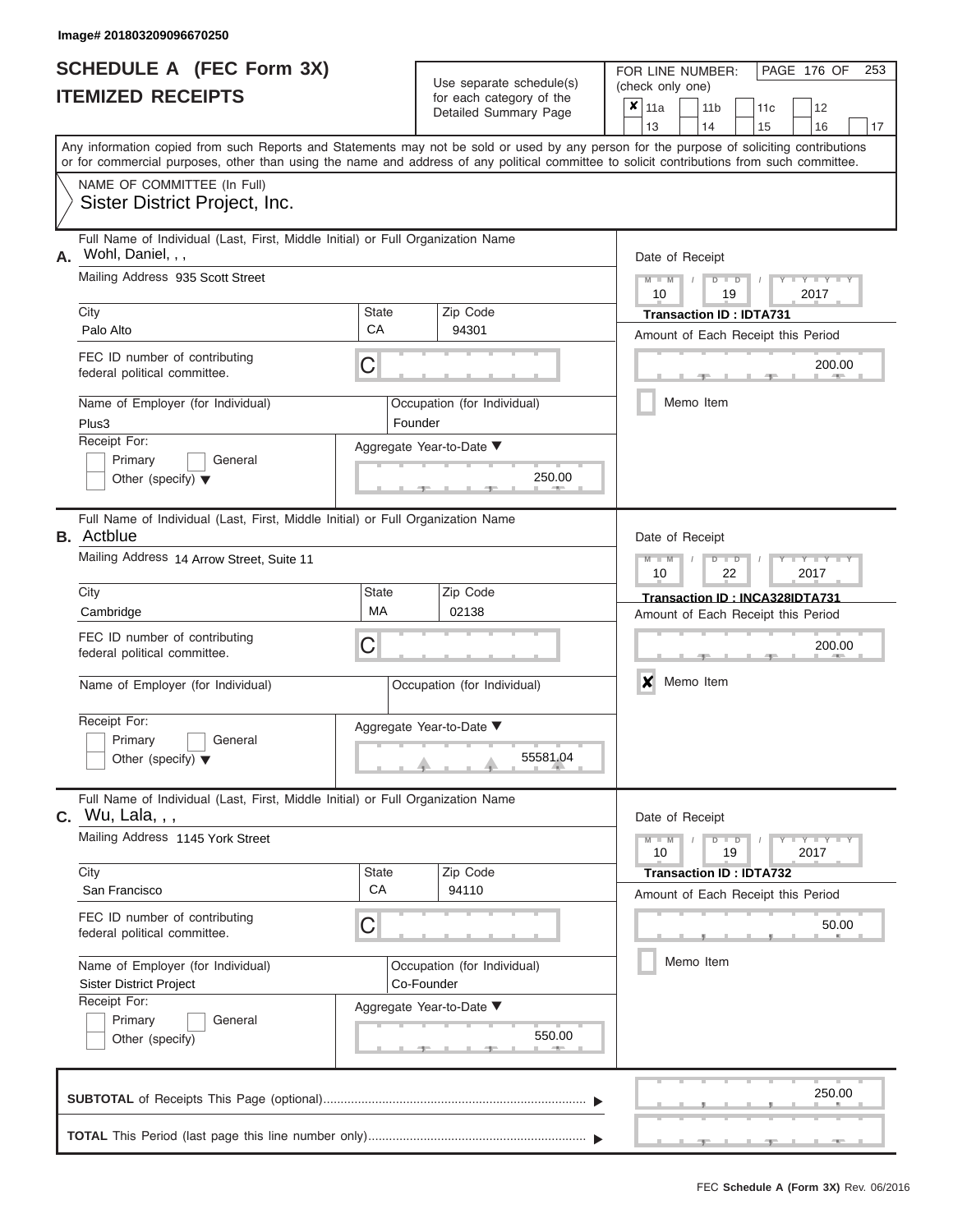# page# 201803209096670251<br>Denge# 201803209096670251<br>**(@CF`+H9 A =N5 H=CB) TA =G7 9 @@B9 CI G`H9 LH`F 9 @ H9 8 `HC `5 `F 9 DC F H** $\breve{E}$ **G7 < 9 8 I**

Ī **Form/Schedule: SA11AI Transaction ID : IDTA731**

Earmarked through ActBlue

**Form/Schedule: SA11AI Transaction ID: INCA328IDTA731**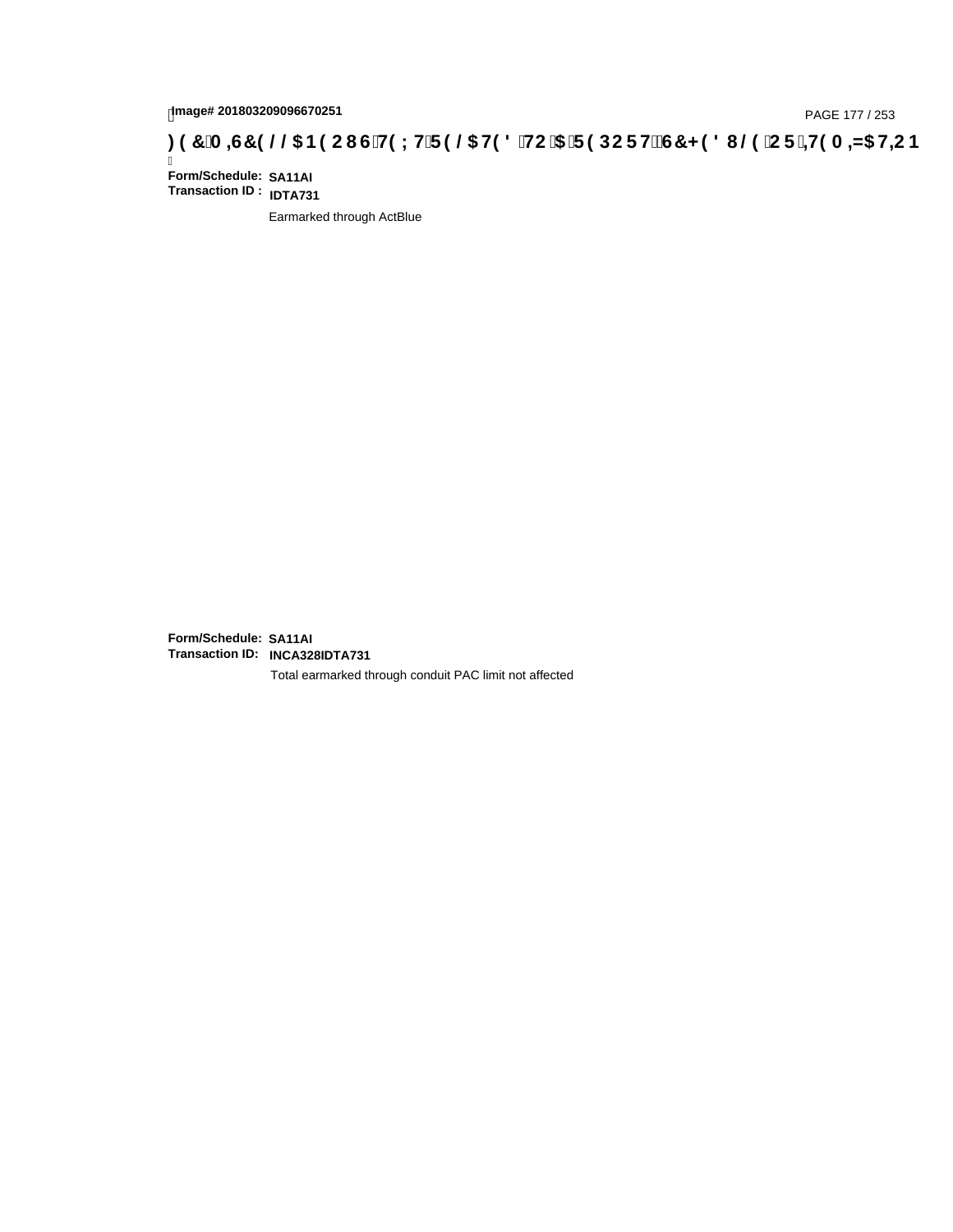# page# 201803209096670252<br>Denge# 201803209096670252 **(C) H9 LH F 9 @ H9 8 HC '5 'F 9 DC F H2 G7 < 9 8 I @ 'C F '<del>1 I</del>9 A =N5 H=C B : 97 'A =N5 H=C B**

Ī **Form/Schedule: SA11AI Transaction ID : IDTA732**

Earmarked through ActBlue

**Form/Schedule: Transaction ID:**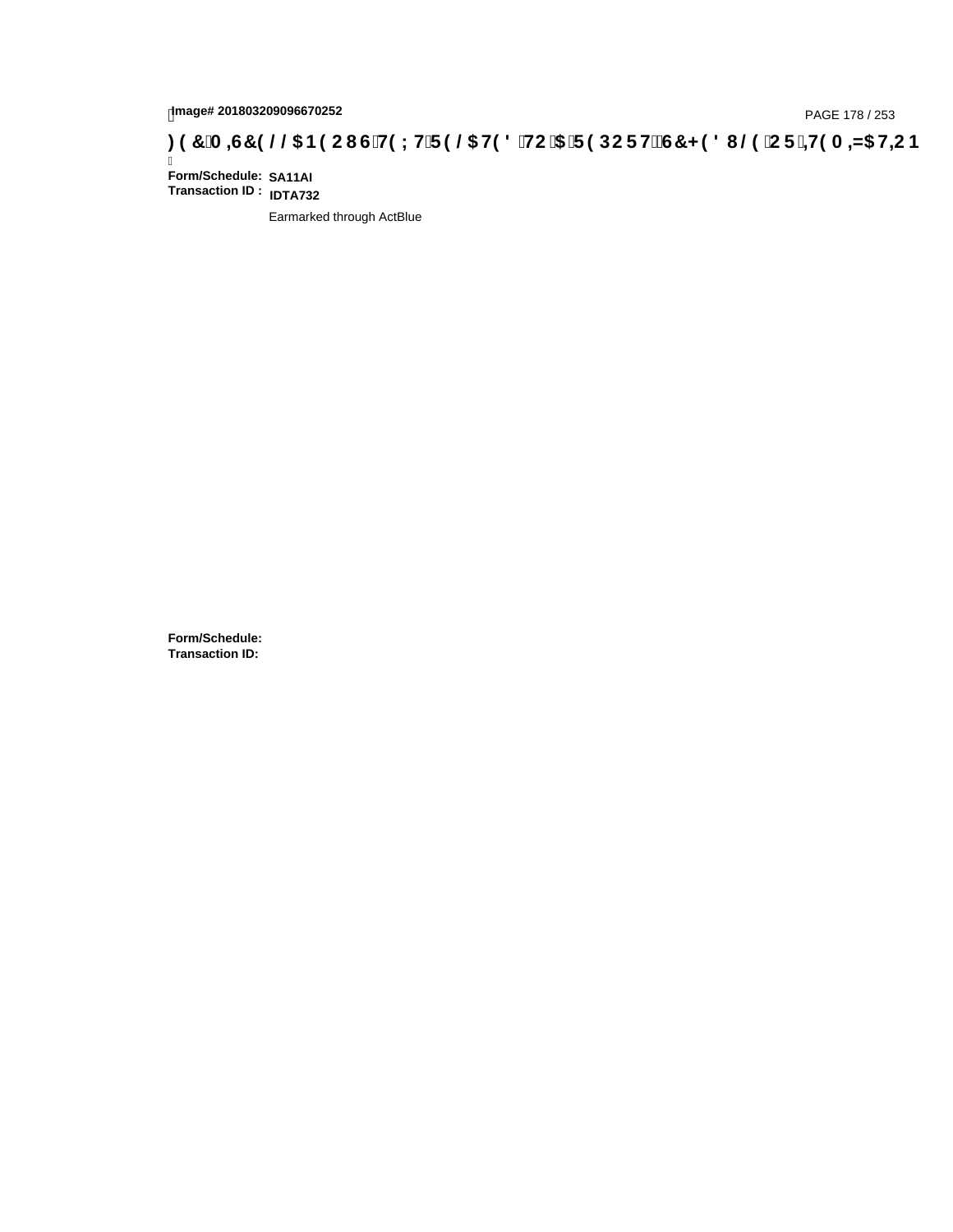|                          | <b>SCHEDULE A (FEC Form 3X)</b> |
|--------------------------|---------------------------------|
| <b>ITEMIZED RECEIPTS</b> |                                 |

FOR LINE NUMBER:<br>(check only one)

PAGE 179 OF 253

|    |                                                                                                                                                                                                                                                                                         |                          |  | badii balogory of life<br>Detailed Summary Page | x                                                                    | 11a<br>13                                    |  |                                         | 11 <sub>b</sub><br>14 |               | 11c<br>15                                                     |  | 12<br>16                | 17 |  |  |  |  |
|----|-----------------------------------------------------------------------------------------------------------------------------------------------------------------------------------------------------------------------------------------------------------------------------------------|--------------------------|--|-------------------------------------------------|----------------------------------------------------------------------|----------------------------------------------|--|-----------------------------------------|-----------------------|---------------|---------------------------------------------------------------|--|-------------------------|----|--|--|--|--|
|    | Any information copied from such Reports and Statements may not be sold or used by any person for the purpose of soliciting contributions<br>or for commercial purposes, other than using the name and address of any political committee to solicit contributions from such committee. |                          |  |                                                 |                                                                      |                                              |  |                                         |                       |               |                                                               |  |                         |    |  |  |  |  |
|    | NAME OF COMMITTEE (In Full)<br>Sister District Project, Inc.                                                                                                                                                                                                                            |                          |  |                                                 |                                                                      |                                              |  |                                         |                       |               |                                                               |  |                         |    |  |  |  |  |
| А. | Full Name of Individual (Last, First, Middle Initial) or Full Organization Name<br>Actblue                                                                                                                                                                                              |                          |  |                                                 |                                                                      |                                              |  | Date of Receipt<br>$M - M$ /<br>$D$ $D$ |                       |               |                                                               |  |                         |    |  |  |  |  |
|    | Mailing Address 14 Arrow Street, Suite 11                                                                                                                                                                                                                                               |                          |  |                                                 | 2017<br>10<br>22                                                     |                                              |  |                                         |                       |               |                                                               |  |                         |    |  |  |  |  |
|    | City<br>Cambridge                                                                                                                                                                                                                                                                       | <b>State</b><br>MA       |  | Zip Code<br>02138                               | Transaction ID: INCA328IDTA732<br>Amount of Each Receipt this Period |                                              |  |                                         |                       |               |                                                               |  |                         |    |  |  |  |  |
|    | FEC ID number of contributing<br>federal political committee.                                                                                                                                                                                                                           | С                        |  |                                                 | 50.00                                                                |                                              |  |                                         |                       |               |                                                               |  |                         |    |  |  |  |  |
|    | Name of Employer (for Individual)                                                                                                                                                                                                                                                       |                          |  | Occupation (for Individual)                     |                                                                      | ×                                            |  |                                         | Memo Item             |               |                                                               |  |                         |    |  |  |  |  |
|    | Receipt For:<br>Primary<br>General<br>Other (specify) $\blacktriangledown$                                                                                                                                                                                                              | Aggregate Year-to-Date ▼ |  |                                                 |                                                                      |                                              |  |                                         |                       |               |                                                               |  |                         |    |  |  |  |  |
|    | Full Name of Individual (Last, First, Middle Initial) or Full Organization Name<br><b>B.</b> Wu, Lala, , ,                                                                                                                                                                              | Date of Receipt          |  |                                                 |                                                                      |                                              |  |                                         |                       |               |                                                               |  |                         |    |  |  |  |  |
|    | Mailing Address 1145 York Street                                                                                                                                                                                                                                                        |                          |  |                                                 | $M - M$<br>$D$ $D$<br>2017<br>08<br>11                               |                                              |  |                                         |                       |               |                                                               |  |                         |    |  |  |  |  |
|    | City<br>San Francisco                                                                                                                                                                                                                                                                   | State<br>CA              |  | Zip Code<br>94110                               |                                                                      |                                              |  |                                         |                       |               | Transaction ID: INCA553<br>Amount of Each Receipt this Period |  |                         |    |  |  |  |  |
|    | FEC ID number of contributing<br>federal political committee.                                                                                                                                                                                                                           | С                        |  |                                                 |                                                                      |                                              |  |                                         |                       |               |                                                               |  | 500.00                  |    |  |  |  |  |
|    | Name of Employer (for Individual)<br><b>Sister District Project</b>                                                                                                                                                                                                                     | Co-Founder               |  | Occupation (for Individual)                     |                                                                      | Memo Item                                    |  |                                         |                       |               |                                                               |  |                         |    |  |  |  |  |
|    | Receipt For:<br>Primary<br>General<br>Other (specify) $\blacktriangledown$                                                                                                                                                                                                              | Aggregate Year-to-Date ▼ |  |                                                 |                                                                      |                                              |  |                                         |                       |               |                                                               |  |                         |    |  |  |  |  |
| С. | Full Name of Individual (Last, First, Middle Initial) or Full Organization Name<br>Yee, Donna, , ,                                                                                                                                                                                      |                          |  |                                                 |                                                                      | Date of Receipt                              |  |                                         |                       |               |                                                               |  |                         |    |  |  |  |  |
|    | Mailing Address 1822 Cannon Drive                                                                                                                                                                                                                                                       |                          |  |                                                 |                                                                      | $M - M$<br>11                                |  |                                         |                       | $D$ $D$<br>01 |                                                               |  | $Y - Y - Y - Y$<br>2017 |    |  |  |  |  |
|    | City<br><b>Walnut Creek</b>                                                                                                                                                                                                                                                             | State<br>CA              |  | Zip Code<br>94597                               |                                                                      |                                              |  |                                         |                       |               | <b>Transaction ID: IDTA827</b>                                |  |                         |    |  |  |  |  |
|    | FEC ID number of contributing<br>federal political committee.                                                                                                                                                                                                                           | С                        |  |                                                 |                                                                      | Amount of Each Receipt this Period<br>100.00 |  |                                         |                       |               |                                                               |  |                         |    |  |  |  |  |
|    | Name of Employer (for Individual)<br>Donna Yee                                                                                                                                                                                                                                          | Editor                   |  | Occupation (for Individual)                     |                                                                      | Memo Item                                    |  |                                         |                       |               |                                                               |  |                         |    |  |  |  |  |
|    | Receipt For:<br>Aggregate Year-to-Date ▼<br>Primary<br>General<br>Other (specify)                                                                                                                                                                                                       |                          |  | 250.00                                          |                                                                      |                                              |  |                                         |                       |               |                                                               |  |                         |    |  |  |  |  |
|    |                                                                                                                                                                                                                                                                                         |                          |  |                                                 |                                                                      |                                              |  |                                         |                       |               |                                                               |  | 600.00                  |    |  |  |  |  |
|    |                                                                                                                                                                                                                                                                                         |                          |  |                                                 |                                                                      |                                              |  |                                         |                       |               |                                                               |  |                         |    |  |  |  |  |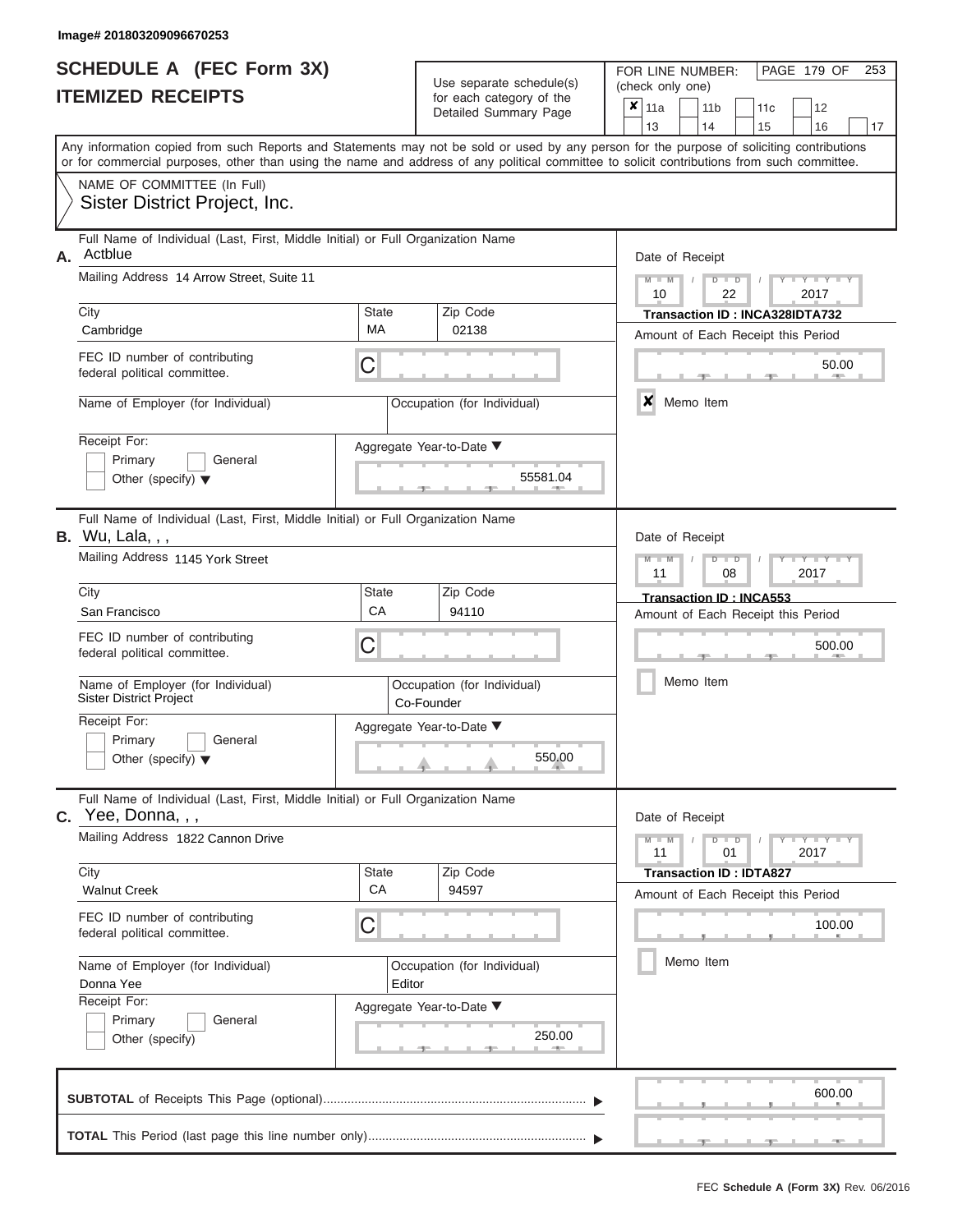# page# 201803209096670254<br>Denge# 201803209096670254<br>**(OD) CF :4H9 A =N5 H=C B (@G) B9 CI G`H9 LH`F 9 @6 H9 8 `HC `5 `F 9 DC F H** $\breve{c}$ **G7 < 9 8 I @9 `C F `4H9 A =N5 H=C B**

Ī **Form/Schedule: SA11AI Transaction ID : INCA328IDTA732**

Total earmarked through conduit PAC limit not affected

**Form/Schedule: SA11AI Transaction ID: IDTA827**Earmarked through ActBlue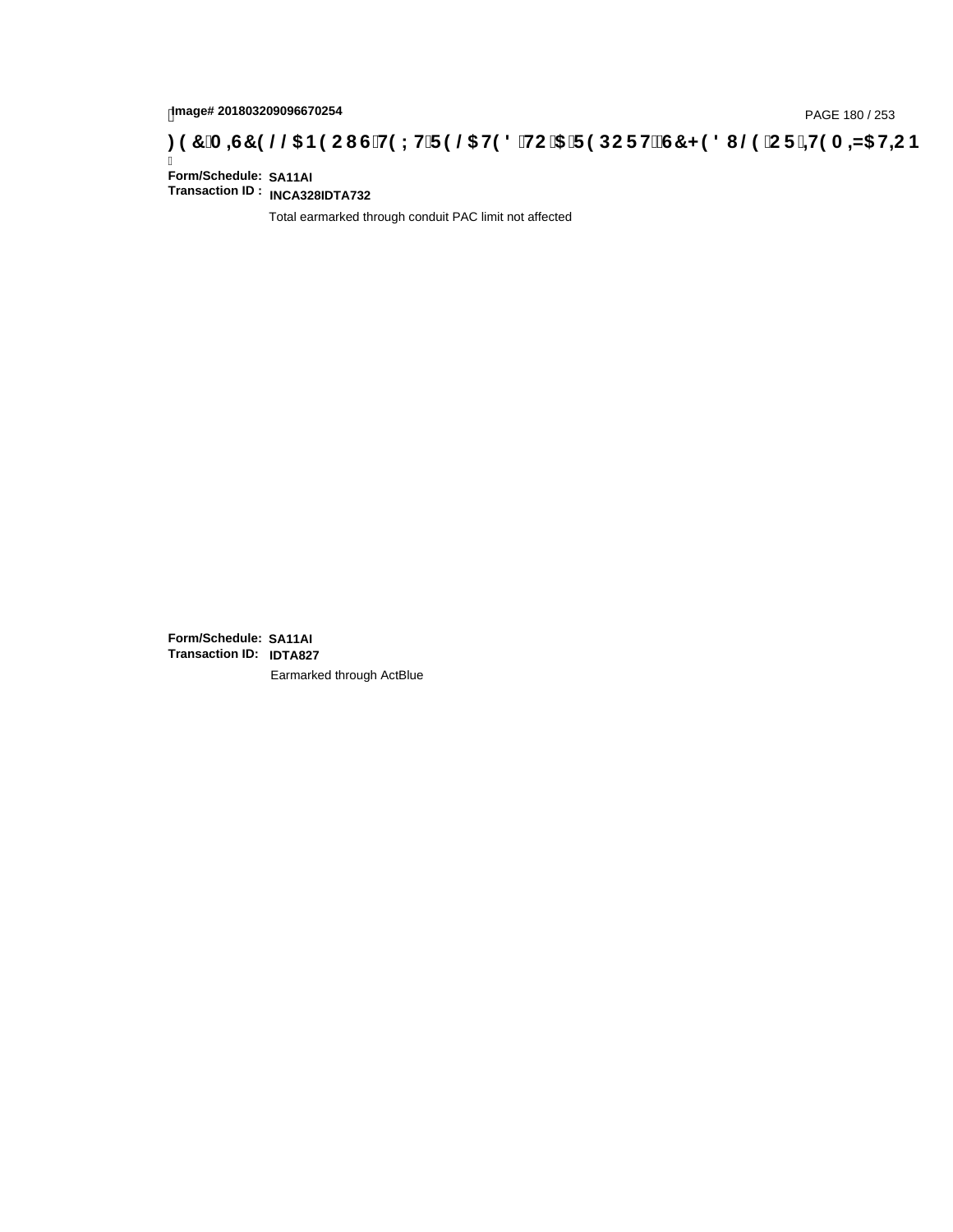| <b>SCHEDULE A (FEC Form 3X)</b> |  |  |
|---------------------------------|--|--|
| <b>ITEMIZED RECEIPTS</b>        |  |  |

| SCHEDULE A (FEC Form 3X)<br><b>ITEMIZED RECEIPTS</b>                                                                                       | Use separate schedule(s)<br>for each category of the<br>Detailed Summary Page | FOR LINE NUMBER:<br>PAGE 181 OF<br>253<br>(check only one)<br>$\boldsymbol{x}$<br>11a<br>11 <sub>b</sub><br>12<br>11 <sub>c</sub>                                                                                                                                                       |
|--------------------------------------------------------------------------------------------------------------------------------------------|-------------------------------------------------------------------------------|-----------------------------------------------------------------------------------------------------------------------------------------------------------------------------------------------------------------------------------------------------------------------------------------|
|                                                                                                                                            |                                                                               | 13<br>14<br>15<br>16<br>17                                                                                                                                                                                                                                                              |
|                                                                                                                                            |                                                                               | Any information copied from such Reports and Statements may not be sold or used by any person for the purpose of soliciting contributions<br>or for commercial purposes, other than using the name and address of any political committee to solicit contributions from such committee. |
| NAME OF COMMITTEE (In Full)<br>Sister District Project, Inc.                                                                               |                                                                               |                                                                                                                                                                                                                                                                                         |
| Full Name of Individual (Last, First, Middle Initial) or Full Organization Name<br>Actblue<br>Α.                                           |                                                                               | Date of Receipt                                                                                                                                                                                                                                                                         |
| Mailing Address 14 Arrow Street, Suite 11                                                                                                  |                                                                               | $M = M$ /<br>$D$ $D$<br>$Y - Y - Y$<br>11<br>05<br>2017                                                                                                                                                                                                                                 |
| City                                                                                                                                       | <b>State</b><br>Zip Code<br>MA<br>02138                                       | <b>Transaction ID: INCA347IDTA827</b>                                                                                                                                                                                                                                                   |
| Cambridge<br>FEC ID number of contributing                                                                                                 |                                                                               | Amount of Each Receipt this Period                                                                                                                                                                                                                                                      |
| federal political committee.                                                                                                               | C                                                                             | 100.00<br><b>AND A</b>                                                                                                                                                                                                                                                                  |
| Name of Employer (for Individual)                                                                                                          | Occupation (for Individual)                                                   | x<br>Memo Item                                                                                                                                                                                                                                                                          |
| Receipt For:<br>Primary<br>General<br>Other (specify) $\blacktriangledown$                                                                 | Aggregate Year-to-Date ▼<br>55581.04                                          |                                                                                                                                                                                                                                                                                         |
| Full Name of Individual (Last, First, Middle Initial) or Full Organization Name<br>B. Yee, Donna, , ,<br>Mailing Address 1822 Cannon Drive |                                                                               | Date of Receipt<br>$M - M$<br>$D$ $D$<br>$T - Y = T - T$                                                                                                                                                                                                                                |
|                                                                                                                                            |                                                                               | 12<br>2017<br>23                                                                                                                                                                                                                                                                        |
| City<br><b>Walnut Creek</b>                                                                                                                | State<br>Zip Code<br>CA<br>94597                                              | Transaction ID: INCA1102<br>Amount of Each Receipt this Period                                                                                                                                                                                                                          |
| FEC ID number of contributing<br>federal political committee.                                                                              | C                                                                             | 150.00                                                                                                                                                                                                                                                                                  |
| Name of Employer (for Individual)<br>Donna Yee                                                                                             | Occupation (for Individual)<br>Editor                                         | Memo Item                                                                                                                                                                                                                                                                               |
| Receipt For:                                                                                                                               | Aggregate Year-to-Date ▼                                                      |                                                                                                                                                                                                                                                                                         |
| Primary<br>General<br>Other (specify) $\blacktriangledown$                                                                                 | 250.00                                                                        |                                                                                                                                                                                                                                                                                         |
| Full Name of Individual (Last, First, Middle Initial) or Full Organization Name<br>C. Yost, Daniel, , ,                                    |                                                                               | Date of Receipt                                                                                                                                                                                                                                                                         |
| Mailing Address 135 Otis Avenue                                                                                                            |                                                                               | $M - M$<br>$D$ $D$<br>$T - Y = T - Y - T$<br>12<br>31<br>2017                                                                                                                                                                                                                           |
| City<br>Woodside                                                                                                                           | Zip Code<br><b>State</b><br>CA<br>94062                                       | <b>Transaction ID: INCA1225</b><br>Amount of Each Receipt this Period                                                                                                                                                                                                                   |
| FEC ID number of contributing<br>federal political committee.                                                                              | C                                                                             | 250.00                                                                                                                                                                                                                                                                                  |
| Name of Employer (for Individual)<br>Herrington & Sutcliffe, LLP                                                                           | Occupation (for Individual)<br>Attorney                                       | Memo Item                                                                                                                                                                                                                                                                               |
| Receipt For:<br>Primary<br>General<br>Other (specify)                                                                                      | Aggregate Year-to-Date ▼<br>250.00                                            |                                                                                                                                                                                                                                                                                         |
|                                                                                                                                            |                                                                               | 400.00                                                                                                                                                                                                                                                                                  |
|                                                                                                                                            |                                                                               |                                                                                                                                                                                                                                                                                         |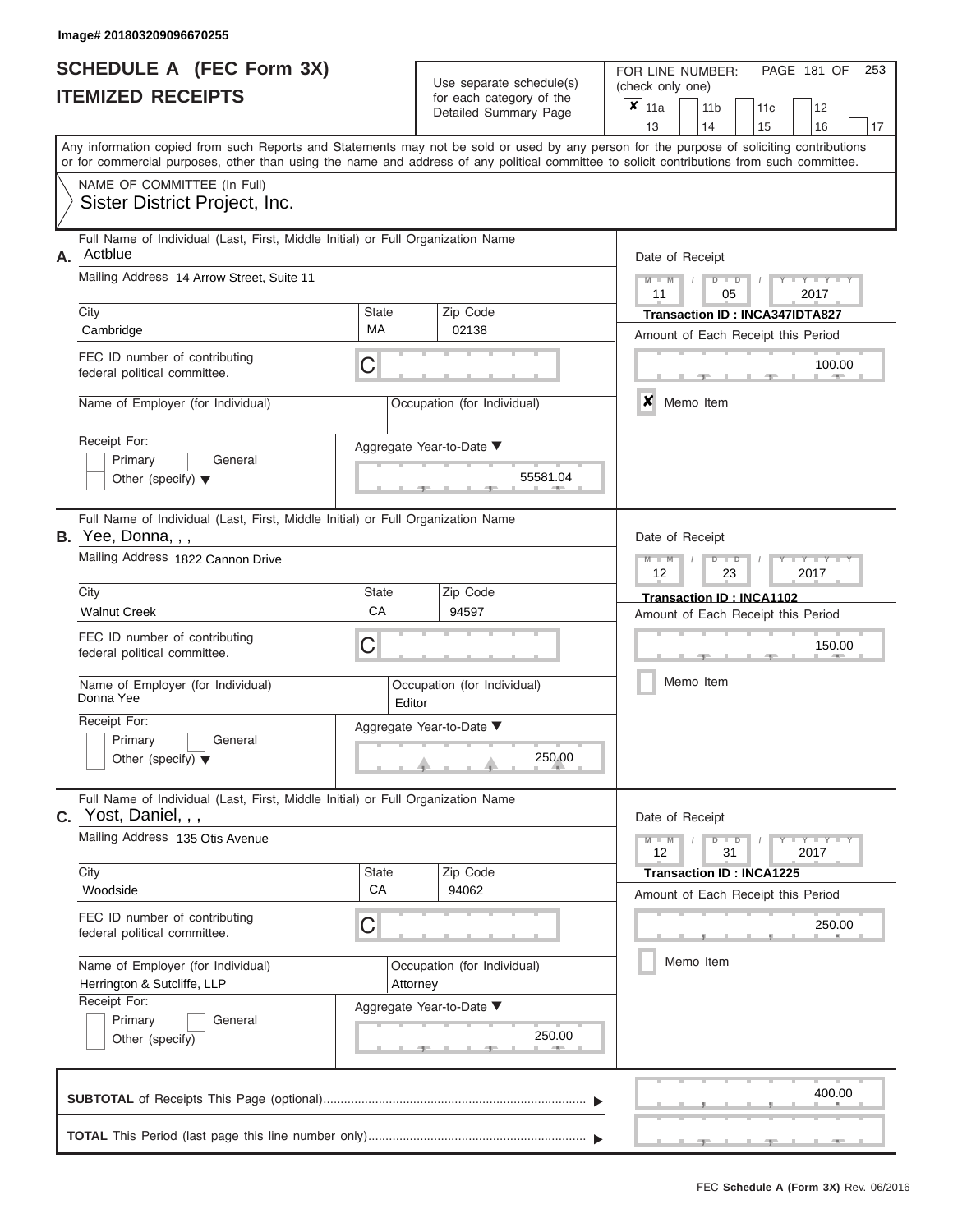# **)(&0,6&(//\$1(2867(;75(/\$7('72\$5(32576&+('8/(25,7(0,=\$7,21**

Ī **Form/Schedule: SA11AI Transaction ID : INCA347IDTA827**

Total earmarked through conduit PAC limit not affected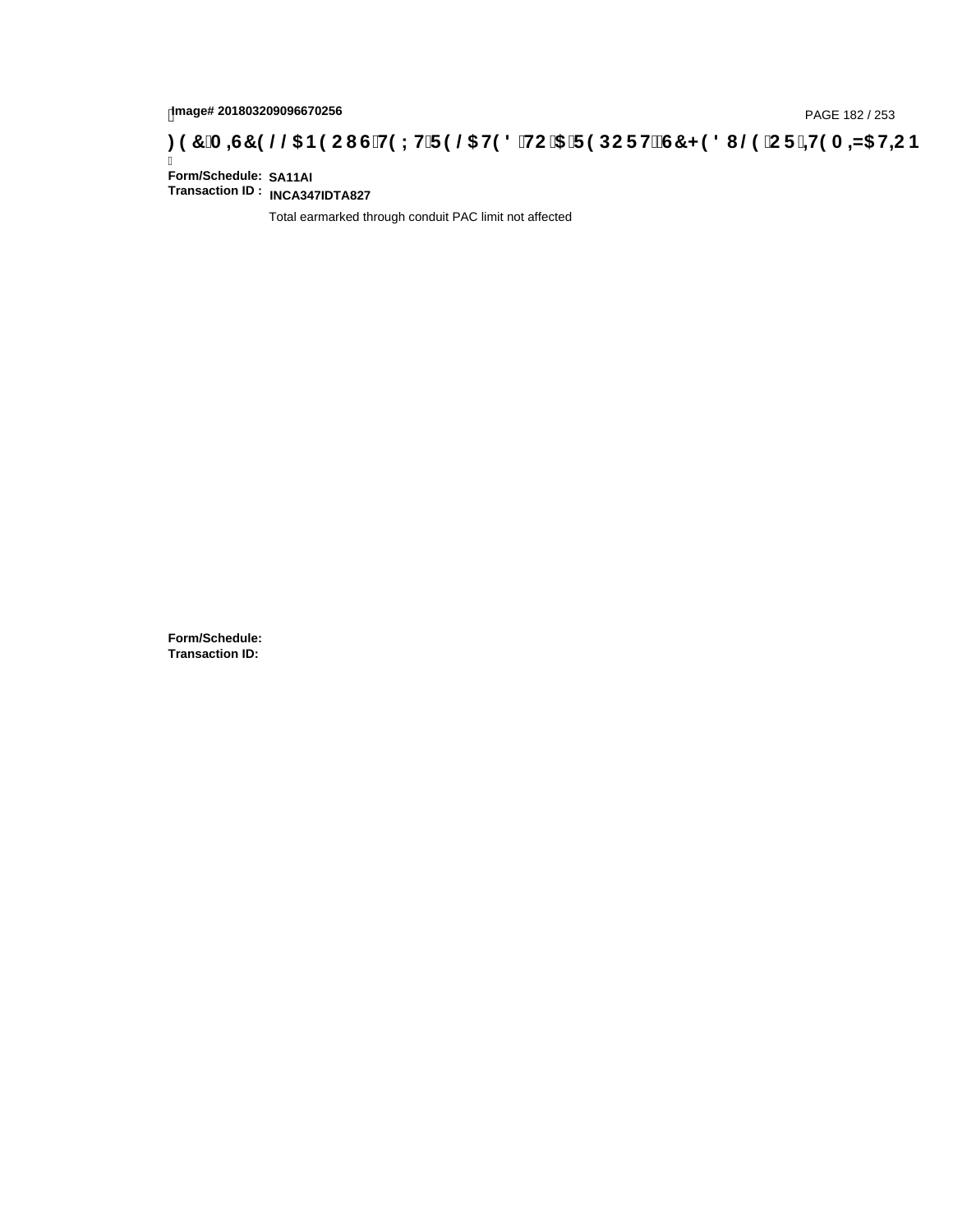|                          | <b>SCHEDULE A (FEC Form 3X)</b> |
|--------------------------|---------------------------------|
| <b>ITEMIZED RECEIPTS</b> |                                 |

Use separate schedule(s) (check only one) for each category of the  $\sqrt{\frac{1}{12}}$ 

FOR LINE NUMBER:<br>(check only one)

PAGE 183 OF 253

|    | IIEMIZED RECEIPIS                                                                                                                                                                                                                                                                                                                                                                           | for each category of the<br>Detailed Summary Page                                                                                  | × | 11a<br>13             |           | 11 <sub>b</sub><br>14 |                           | 11c<br>15                      | 12<br>16                                                        |            | 17 |
|----|---------------------------------------------------------------------------------------------------------------------------------------------------------------------------------------------------------------------------------------------------------------------------------------------------------------------------------------------------------------------------------------------|------------------------------------------------------------------------------------------------------------------------------------|---|-----------------------|-----------|-----------------------|---------------------------|--------------------------------|-----------------------------------------------------------------|------------|----|
|    | Any information copied from such Reports and Statements may not be sold or used by any person for the purpose of soliciting contributions<br>or for commercial purposes, other than using the name and address of any political committee to solicit contributions from such committee.                                                                                                     |                                                                                                                                    |   |                       |           |                       |                           |                                |                                                                 |            |    |
|    | NAME OF COMMITTEE (In Full)<br>Sister District Project, Inc.                                                                                                                                                                                                                                                                                                                                |                                                                                                                                    |   |                       |           |                       |                           |                                |                                                                 |            |    |
| А. | Full Name of Individual (Last, First, Middle Initial) or Full Organization Name<br>Zuckerbraun, Simon, , ,<br>Mailing Address 3129 West Chase Avenue<br>City<br>IL<br>Chicago<br>FEC ID number of contributing<br>C<br>federal political committee.<br>Name of Employer (for Individual)<br>Trend Micro, Inc.<br>Receipt For:<br>Primary<br>General<br>Other (specify) $\blacktriangledown$ | Zip Code<br>State<br>60645<br>Occupation (for Individual)<br><b>Cybersecurity Researcher</b><br>Aggregate Year-to-Date ▼<br>250.00 |   | Date of Receipt<br>11 | Memo Item |                       | D<br>$\overline{D}$<br>12 | <b>Transaction ID: INCA561</b> | $Y - Y$<br>2017<br>Amount of Each Receipt this Period<br>100.00 | <b>AND</b> |    |
| В. | Full Name of Individual (Last, First, Middle Initial) or Full Organization Name<br><b>Mailing Address</b>                                                                                                                                                                                                                                                                                   |                                                                                                                                    |   | Date of Receipt       |           |                       |                           |                                | $\mathbf{I} = \mathbf{Y}$ and $\mathbf{Y} = \mathbf{I}$         |            |    |
|    | City<br>FEC ID number of contributing<br>C<br>federal political committee.<br>Name of Employer (for Individual)<br>Receipt For:<br>Primary<br>General<br>Other (specify) $\blacktriangledown$                                                                                                                                                                                               | <b>State</b><br>Zip Code<br>Occupation (for Individual)<br>Aggregate Year-to-Date ▼                                                |   |                       | Memo Item |                       |                           |                                | Amount of Each Receipt this Period                              |            |    |
| C. | Full Name of Individual (Last, First, Middle Initial) or Full Organization Name<br><b>Mailing Address</b><br>City<br>FEC ID number of contributing<br>C<br>federal political committee.                                                                                                                                                                                                     | State<br>Zip Code                                                                                                                  |   | Date of Receipt<br>M  |           |                       | D<br>D                    |                                | <b>TELEVISION</b><br>Y<br>Amount of Each Receipt this Period    |            |    |
|    | Name of Employer (for Individual)<br>Receipt For:<br>Primary<br>General<br>Other (specify)                                                                                                                                                                                                                                                                                                  | Occupation (for Individual)<br>Aggregate Year-to-Date ▼                                                                            |   |                       | Memo Item |                       |                           |                                |                                                                 |            |    |
|    |                                                                                                                                                                                                                                                                                                                                                                                             |                                                                                                                                    |   |                       |           |                       |                           |                                | 100.00<br>64045.16                                              |            |    |
|    |                                                                                                                                                                                                                                                                                                                                                                                             |                                                                                                                                    |   |                       |           |                       |                           |                                |                                                                 |            |    |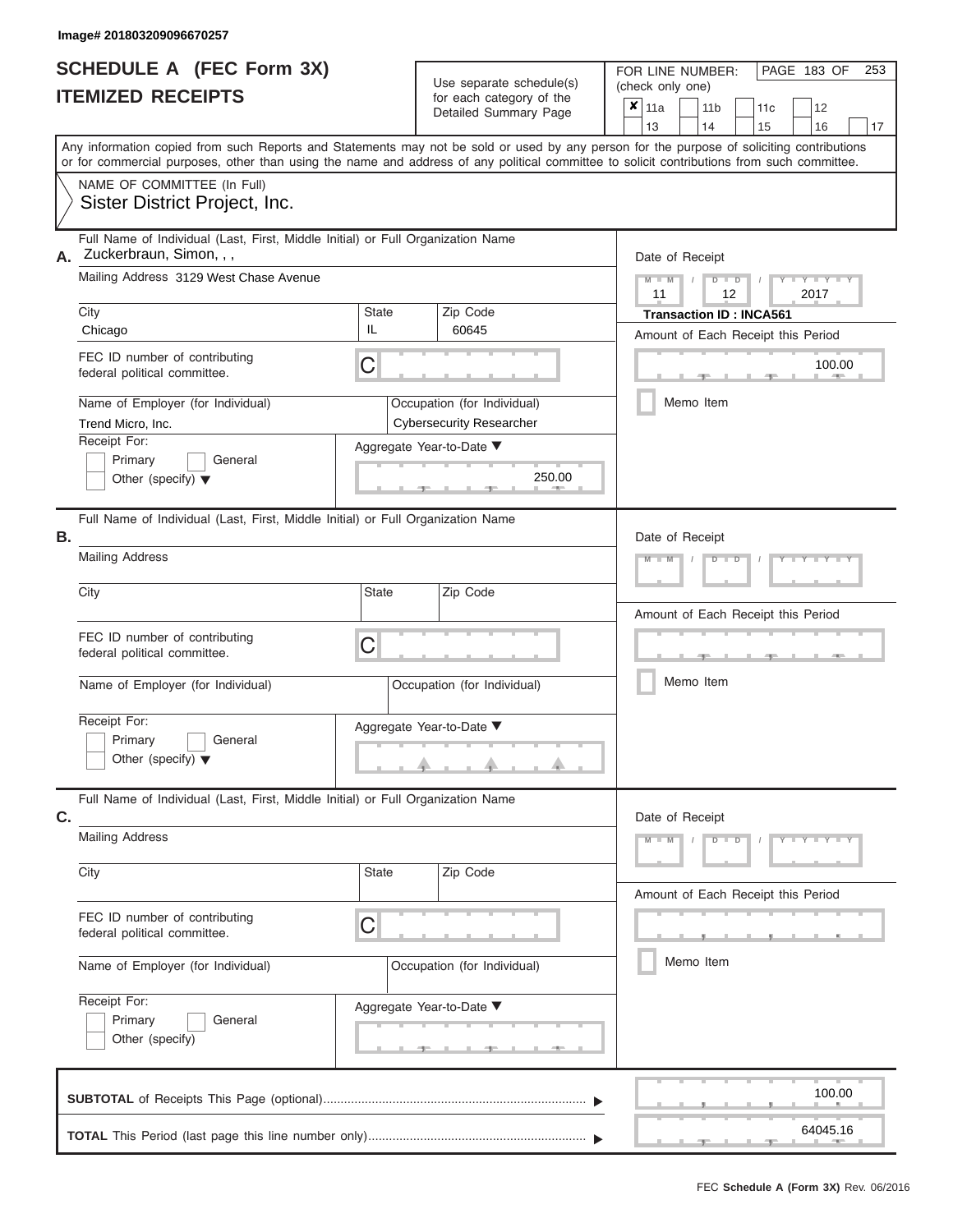| <b>SCHEDULE B</b> (FEC Form 3X)                                                                                                                                                                                                                                                         |                                                                      |                                                                               |                          |                                                                         | PAGE 184 OF 253<br>FOR LINE NUMBER:                                                                                                                                                                                                             |
|-----------------------------------------------------------------------------------------------------------------------------------------------------------------------------------------------------------------------------------------------------------------------------------------|----------------------------------------------------------------------|-------------------------------------------------------------------------------|--------------------------|-------------------------------------------------------------------------|-------------------------------------------------------------------------------------------------------------------------------------------------------------------------------------------------------------------------------------------------|
| <b>ITEMIZED DISBURSEMENTS</b>                                                                                                                                                                                                                                                           |                                                                      | Use separate schedule(s)<br>for each category of the<br>Detailed Summary Page |                          | (check only one)<br>21 <sub>b</sub><br>$\boldsymbol{\mathsf{x}}$<br>28a | 22<br>27<br>23<br>26<br>28 <sub>b</sub><br>28c<br>29<br>30 <sub>b</sub>                                                                                                                                                                         |
| Any information copied from such Reports and Statements may not be sold or used by any person for the purpose of soliciting contributions<br>or for commercial purposes, other than using the name and address of any political committee to solicit contributions from such committee. |                                                                      |                                                                               |                          |                                                                         |                                                                                                                                                                                                                                                 |
| NAME OF COMMITTEE (In Full)<br>Sister District Project, Inc.                                                                                                                                                                                                                            |                                                                      |                                                                               |                          |                                                                         |                                                                                                                                                                                                                                                 |
| Full Name (Last, First, Middle Initial)<br>A. Actblue Technical Services                                                                                                                                                                                                                |                                                                      |                                                                               |                          |                                                                         | Date of Disbursement<br>Y LY LY LY<br>$D$ $D$<br>$M - M$                                                                                                                                                                                        |
| Mailing Address 14 Arrow Street, Suite 11                                                                                                                                                                                                                                               |                                                                      |                                                                               |                          |                                                                         | 07<br>02<br>2017                                                                                                                                                                                                                                |
| City<br>Cambridge                                                                                                                                                                                                                                                                       | <b>State</b><br><b>MA</b>                                            | Zip Code<br>02138                                                             |                          |                                                                         | <b>FEC Identification Number</b>                                                                                                                                                                                                                |
| Purpose of Disbursement<br>Merchant Fee                                                                                                                                                                                                                                                 |                                                                      |                                                                               | 001                      |                                                                         | С<br><b>Transaction ID: EXPB210</b>                                                                                                                                                                                                             |
| Candidate Name                                                                                                                                                                                                                                                                          |                                                                      |                                                                               | Category/<br><b>Type</b> |                                                                         | Amount of Each Disbursement this Period<br>9.88                                                                                                                                                                                                 |
| Office Sought:<br>House<br>Senate<br>President                                                                                                                                                                                                                                          | Disbursement For:<br>Primary<br>Other (specify) $\blacktriangledown$ | General                                                                       |                          |                                                                         | Memo Item                                                                                                                                                                                                                                       |
| State:<br>District:<br>Full Name (Last, First, Middle Initial)<br><b>B.</b> Actblue Technical Services<br>Mailing Address 14 Arrow Street, Suite 11                                                                                                                                     |                                                                      |                                                                               |                          |                                                                         | Date of Disbursement<br>$-Y$ $+Y$ $+Y$<br>$M - M$<br>$D$ $D$<br>09<br>2017<br>07                                                                                                                                                                |
| City<br>Cambridge<br>Purpose of Disbursement<br>Merchant Fee                                                                                                                                                                                                                            | State<br><b>MA</b>                                                   | Zip Code<br>02138                                                             | 001                      |                                                                         | <b>FEC Identification Number</b><br>С<br><b>Transaction ID: EXPB216</b>                                                                                                                                                                         |
| Candidate Name<br>Office Sought:<br>House<br>Senate<br>President<br>State:<br>District:                                                                                                                                                                                                 | Disbursement For:<br>Primary<br>Other (specify)                      | General                                                                       | Category/<br><b>Type</b> |                                                                         | Amount of Each Disbursement this Period<br>7.92<br>Memo Item                                                                                                                                                                                    |
| Full Name (Last, First, Middle Initial)<br>C. Actblue Technical Services                                                                                                                                                                                                                |                                                                      |                                                                               |                          |                                                                         | Date of Disbursement<br>$\frac{1}{2}$ $\frac{1}{2}$ $\frac{1}{2}$ $\frac{1}{2}$ $\frac{1}{2}$ $\frac{1}{2}$ $\frac{1}{2}$ $\frac{1}{2}$ $\frac{1}{2}$ $\frac{1}{2}$ $\frac{1}{2}$ $\frac{1}{2}$ $\frac{1}{2}$<br>$M - M$<br>D<br>$\blacksquare$ |
| Mailing Address 14 Arrow Street, Suite 11                                                                                                                                                                                                                                               |                                                                      |                                                                               |                          |                                                                         | 2017<br>07<br>16                                                                                                                                                                                                                                |
| City<br>Cambridge<br>Purpose of Disbursement<br>Merchant Fee                                                                                                                                                                                                                            | <b>State</b><br>МA                                                   | Zip Code<br>02138                                                             | 001                      | <b>FEC Identification Number</b><br>С<br><b>Transaction ID: EXPB227</b> |                                                                                                                                                                                                                                                 |
| Candidate Name                                                                                                                                                                                                                                                                          | Amount of Each Disbursement this Period                              |                                                                               |                          |                                                                         |                                                                                                                                                                                                                                                 |
| Office Sought:<br>House<br>Senate<br>President                                                                                                                                                                                                                                          | Disbursement For:<br>Primary<br>Other (specify) $\blacktriangledown$ | General                                                                       |                          |                                                                         | 14.64<br>Memo Item                                                                                                                                                                                                                              |
| State:<br>District:                                                                                                                                                                                                                                                                     |                                                                      |                                                                               |                          |                                                                         | 32.44                                                                                                                                                                                                                                           |
|                                                                                                                                                                                                                                                                                         |                                                                      |                                                                               |                          |                                                                         |                                                                                                                                                                                                                                                 |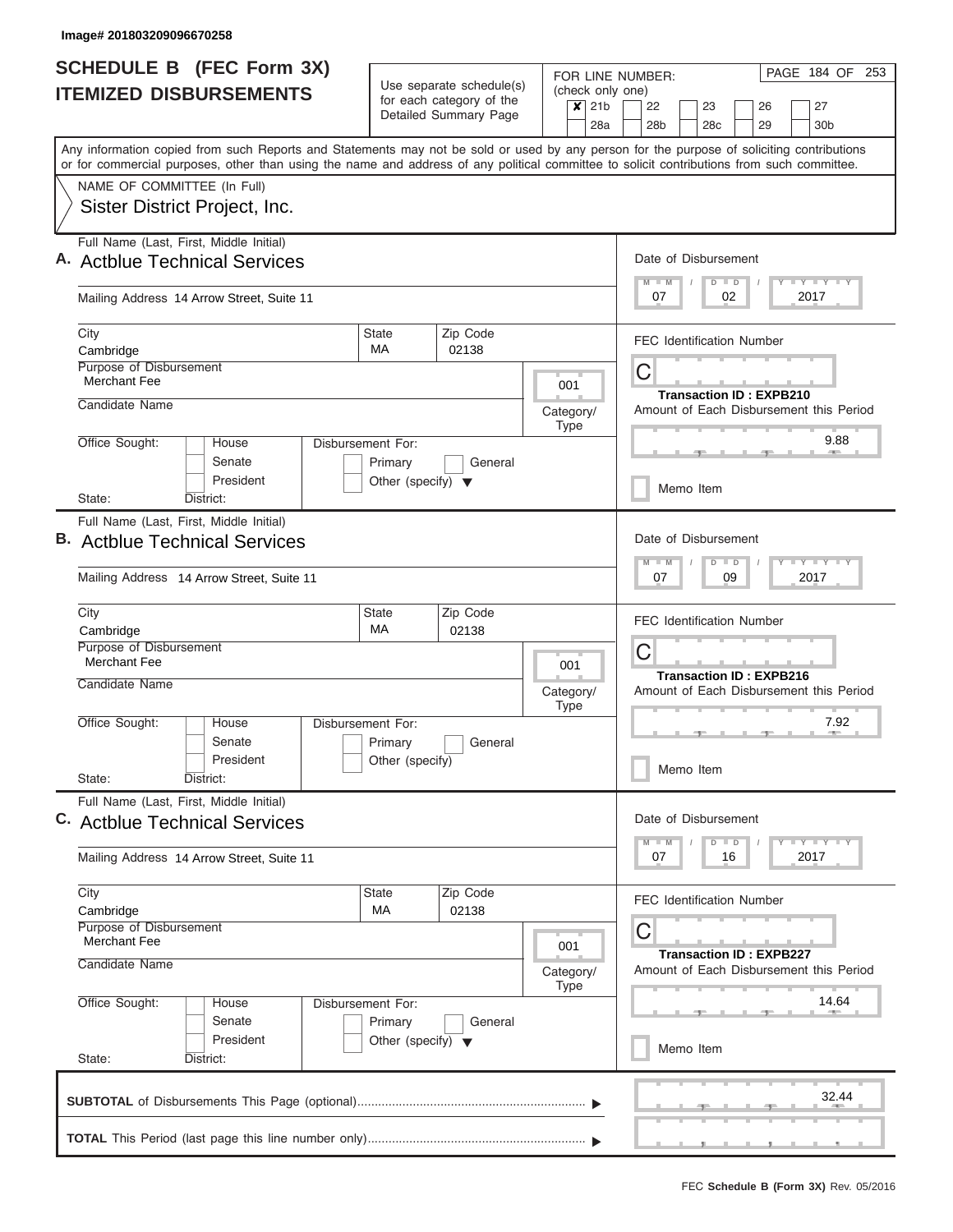| <b>SCHEDULE B (FEC Form 3X)</b>                                                                                                                                                                                                                                                         |                                                 |                                                                               | FOR LINE NUMBER:                                                          | PAGE 185 OF 253                                                                     |  |  |  |  |  |
|-----------------------------------------------------------------------------------------------------------------------------------------------------------------------------------------------------------------------------------------------------------------------------------------|-------------------------------------------------|-------------------------------------------------------------------------------|---------------------------------------------------------------------------|-------------------------------------------------------------------------------------|--|--|--|--|--|
| <b>ITEMIZED DISBURSEMENTS</b>                                                                                                                                                                                                                                                           |                                                 | Use separate schedule(s)<br>for each category of the<br>Detailed Summary Page | (check only one)<br>$x$ 21b<br>28a                                        | 22<br>23<br>26<br>27<br>28 <sub>b</sub><br>28 <sub>c</sub><br>29<br>30 <sub>b</sub> |  |  |  |  |  |
| Any information copied from such Reports and Statements may not be sold or used by any person for the purpose of soliciting contributions<br>or for commercial purposes, other than using the name and address of any political committee to solicit contributions from such committee. |                                                 |                                                                               |                                                                           |                                                                                     |  |  |  |  |  |
| NAME OF COMMITTEE (In Full)                                                                                                                                                                                                                                                             |                                                 |                                                                               |                                                                           |                                                                                     |  |  |  |  |  |
| Sister District Project, Inc.                                                                                                                                                                                                                                                           |                                                 |                                                                               |                                                                           |                                                                                     |  |  |  |  |  |
| Full Name (Last, First, Middle Initial)<br>A. Actblue Technical Services                                                                                                                                                                                                                |                                                 |                                                                               |                                                                           | Date of Disbursement                                                                |  |  |  |  |  |
| Mailing Address 14 Arrow Street, Suite 11                                                                                                                                                                                                                                               |                                                 |                                                                               |                                                                           | Y I Y I Y I Y<br>$M - M$<br>$D$ $D$<br>07<br>23<br>2017                             |  |  |  |  |  |
| City                                                                                                                                                                                                                                                                                    | <b>State</b><br><b>MA</b>                       | Zip Code                                                                      |                                                                           | <b>FEC Identification Number</b>                                                    |  |  |  |  |  |
| Cambridge<br>Purpose of Disbursement                                                                                                                                                                                                                                                    |                                                 | 02138                                                                         |                                                                           |                                                                                     |  |  |  |  |  |
| <b>Merchant Fee</b>                                                                                                                                                                                                                                                                     |                                                 |                                                                               | 001                                                                       | C<br><b>Transaction ID: EXPB228</b>                                                 |  |  |  |  |  |
| Candidate Name                                                                                                                                                                                                                                                                          |                                                 |                                                                               | Category/                                                                 | Amount of Each Disbursement this Period                                             |  |  |  |  |  |
| Office Sought:<br>House<br>Senate                                                                                                                                                                                                                                                       | Disbursement For:                               | General                                                                       | <b>Type</b>                                                               | 11.30                                                                               |  |  |  |  |  |
| President<br>State:<br>District:                                                                                                                                                                                                                                                        | Primary<br>Other (specify) $\blacktriangledown$ |                                                                               |                                                                           | Memo Item                                                                           |  |  |  |  |  |
| Full Name (Last, First, Middle Initial)                                                                                                                                                                                                                                                 |                                                 |                                                                               |                                                                           |                                                                                     |  |  |  |  |  |
| <b>B.</b> Actblue Technical Services                                                                                                                                                                                                                                                    |                                                 | Date of Disbursement<br>Y FY FY FY<br>$M - M$<br>$D$ $D$                      |                                                                           |                                                                                     |  |  |  |  |  |
| Mailing Address 14 Arrow Street, Suite 11                                                                                                                                                                                                                                               |                                                 |                                                                               |                                                                           | 07<br>30<br>2017                                                                    |  |  |  |  |  |
| City                                                                                                                                                                                                                                                                                    | <b>State</b><br>MA                              | Zip Code                                                                      |                                                                           | <b>FEC Identification Number</b>                                                    |  |  |  |  |  |
| Cambridge<br>Purpose of Disbursement<br><b>Merchant Fee</b>                                                                                                                                                                                                                             |                                                 | 02138                                                                         | 001                                                                       | C                                                                                   |  |  |  |  |  |
| Candidate Name                                                                                                                                                                                                                                                                          |                                                 |                                                                               | Category/<br><b>Type</b>                                                  | <b>Transaction ID: EXPB243</b><br>Amount of Each Disbursement this Period           |  |  |  |  |  |
| Office Sought:<br>House<br>Senate                                                                                                                                                                                                                                                       | Disbursement For:<br>Primary                    | General                                                                       |                                                                           | 3.97                                                                                |  |  |  |  |  |
| President<br>State:<br>District:                                                                                                                                                                                                                                                        | Other (specify)                                 |                                                                               |                                                                           | Memo Item                                                                           |  |  |  |  |  |
| Full Name (Last, First, Middle Initial)<br>C. Actblue Technical Services                                                                                                                                                                                                                |                                                 |                                                                               |                                                                           | Date of Disbursement                                                                |  |  |  |  |  |
| Mailing Address 14 Arrow Street, Suite 11                                                                                                                                                                                                                                               |                                                 |                                                                               |                                                                           | Y FY FY FY<br>$M - M$<br>$D$ $D$<br>08<br>2017<br>06                                |  |  |  |  |  |
| City<br>Cambridge                                                                                                                                                                                                                                                                       | <b>State</b><br>МA                              | Zip Code<br>02138                                                             |                                                                           | <b>FEC Identification Number</b>                                                    |  |  |  |  |  |
| Purpose of Disbursement<br>Merchant Fee                                                                                                                                                                                                                                                 | 001                                             |                                                                               |                                                                           |                                                                                     |  |  |  |  |  |
| Candidate Name                                                                                                                                                                                                                                                                          |                                                 | Category/<br><b>Type</b>                                                      | <b>Transaction ID: EXPB246</b><br>Amount of Each Disbursement this Period |                                                                                     |  |  |  |  |  |
| Office Sought:<br>House<br>Senate                                                                                                                                                                                                                                                       | Disbursement For:                               |                                                                               |                                                                           | 2.18                                                                                |  |  |  |  |  |
| President<br>State:<br>District:                                                                                                                                                                                                                                                        | Primary<br>Other (specify) $\blacktriangledown$ | General                                                                       |                                                                           | Memo Item                                                                           |  |  |  |  |  |
|                                                                                                                                                                                                                                                                                         |                                                 |                                                                               |                                                                           | 17.45                                                                               |  |  |  |  |  |
|                                                                                                                                                                                                                                                                                         |                                                 |                                                                               |                                                                           |                                                                                     |  |  |  |  |  |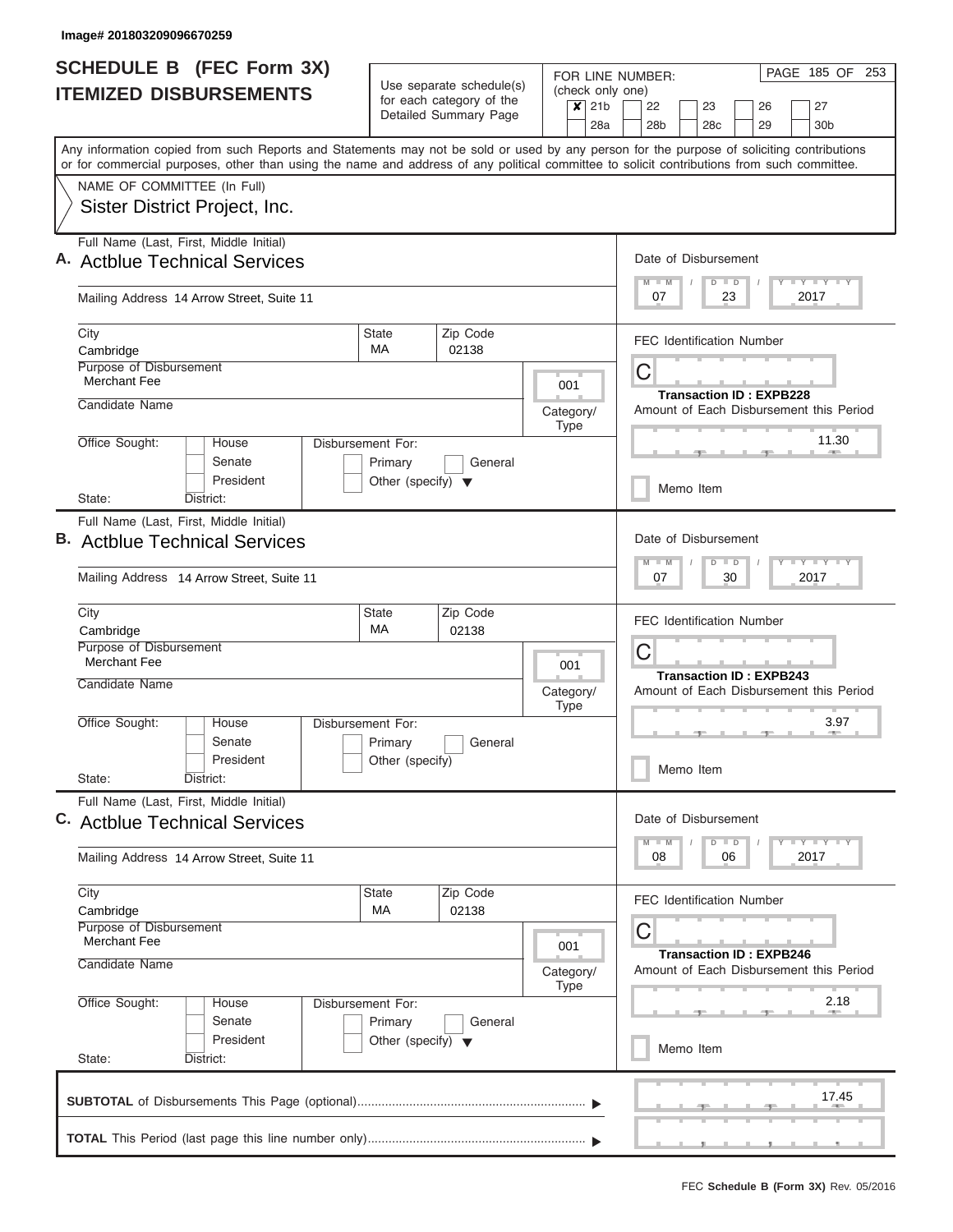| <b>SCHEDULE B</b> (FEC Form 3X)                                                                                                                                                                                                                                                         |                                                                      | Use separate schedule(s)                          |                                                        | PAGE 186 OF 253<br>FOR LINE NUMBER:                                     |  |  |  |  |  |  |
|-----------------------------------------------------------------------------------------------------------------------------------------------------------------------------------------------------------------------------------------------------------------------------------------|----------------------------------------------------------------------|---------------------------------------------------|--------------------------------------------------------|-------------------------------------------------------------------------|--|--|--|--|--|--|
| <b>ITEMIZED DISBURSEMENTS</b>                                                                                                                                                                                                                                                           |                                                                      | for each category of the<br>Detailed Summary Page | (check only one)<br>21 <sub>b</sub><br>$\times$<br>28a | 22<br>23<br>26<br>27<br>28 <sub>b</sub><br>29<br>30 <sub>b</sub><br>28c |  |  |  |  |  |  |
| Any information copied from such Reports and Statements may not be sold or used by any person for the purpose of soliciting contributions<br>or for commercial purposes, other than using the name and address of any political committee to solicit contributions from such committee. |                                                                      |                                                   |                                                        |                                                                         |  |  |  |  |  |  |
| NAME OF COMMITTEE (In Full)<br>Sister District Project, Inc.                                                                                                                                                                                                                            |                                                                      |                                                   |                                                        |                                                                         |  |  |  |  |  |  |
| Full Name (Last, First, Middle Initial)<br>A. Actblue Technical Services                                                                                                                                                                                                                |                                                                      |                                                   |                                                        | Date of Disbursement                                                    |  |  |  |  |  |  |
| Mailing Address 14 Arrow Street, Suite 11                                                                                                                                                                                                                                               |                                                                      |                                                   |                                                        | Y I Y I Y I Y<br>$M$ $M$<br>$D$ $D$<br>08<br>13<br>2017                 |  |  |  |  |  |  |
| City<br>Cambridge                                                                                                                                                                                                                                                                       | State<br><b>MA</b>                                                   | Zip Code<br>02138                                 |                                                        | <b>FEC Identification Number</b>                                        |  |  |  |  |  |  |
| Purpose of Disbursement<br><b>Merchant Fees</b>                                                                                                                                                                                                                                         |                                                                      |                                                   | 001                                                    | C<br><b>Transaction ID: EXPB249</b>                                     |  |  |  |  |  |  |
| Candidate Name                                                                                                                                                                                                                                                                          |                                                                      |                                                   | Category/<br><b>Type</b>                               | Amount of Each Disbursement this Period<br>9.29                         |  |  |  |  |  |  |
| Office Sought:<br>House<br>Senate<br>President                                                                                                                                                                                                                                          | Disbursement For:<br>Primary<br>Other (specify) $\blacktriangledown$ | General                                           |                                                        | Memo Item                                                               |  |  |  |  |  |  |
| State:<br>District:<br>Full Name (Last, First, Middle Initial)                                                                                                                                                                                                                          |                                                                      |                                                   |                                                        |                                                                         |  |  |  |  |  |  |
| <b>B.</b> Actblue Technical Services                                                                                                                                                                                                                                                    |                                                                      |                                                   |                                                        | Date of Disbursement<br>Y FY FY FY<br>$M - M$<br>$D$ $D$                |  |  |  |  |  |  |
| Mailing Address 14 Arrow Street, Suite 11                                                                                                                                                                                                                                               |                                                                      |                                                   |                                                        | 08<br>20<br>2017                                                        |  |  |  |  |  |  |
| City<br>Cambridge                                                                                                                                                                                                                                                                       | <b>State</b><br>MA                                                   | Zip Code<br>02138                                 |                                                        | <b>FEC Identification Number</b>                                        |  |  |  |  |  |  |
| Purpose of Disbursement<br><b>Merchant Fees</b>                                                                                                                                                                                                                                         |                                                                      |                                                   | 001                                                    | C<br><b>Transaction ID: EXPB264</b>                                     |  |  |  |  |  |  |
| Candidate Name                                                                                                                                                                                                                                                                          |                                                                      |                                                   | Category/<br><b>Type</b>                               | Amount of Each Disbursement this Period                                 |  |  |  |  |  |  |
| Office Sought:<br>House<br>Senate<br>President                                                                                                                                                                                                                                          | Disbursement For:<br>Primary<br>Other (specify)                      | General                                           |                                                        | 17.13                                                                   |  |  |  |  |  |  |
| State:<br>District:                                                                                                                                                                                                                                                                     |                                                                      |                                                   |                                                        | Memo Item                                                               |  |  |  |  |  |  |
| Full Name (Last, First, Middle Initial)<br>C. Actblue Technical Services                                                                                                                                                                                                                |                                                                      |                                                   |                                                        | Date of Disbursement<br>Y FY FY FY<br>$M - M$<br>$D$ $D$                |  |  |  |  |  |  |
| Mailing Address 14 Arrow Street, Suite 11                                                                                                                                                                                                                                               |                                                                      |                                                   |                                                        | 08<br>2017<br>27                                                        |  |  |  |  |  |  |
| City<br>Cambridge                                                                                                                                                                                                                                                                       | State<br>МA                                                          | Zip Code<br>02138                                 |                                                        | <b>FEC Identification Number</b>                                        |  |  |  |  |  |  |
| Purpose of Disbursement<br><b>Merchant Fees</b><br>Candidate Name                                                                                                                                                                                                                       |                                                                      |                                                   | 001                                                    | С<br><b>Transaction ID: EXPB267</b>                                     |  |  |  |  |  |  |
| Office Sought:<br>House                                                                                                                                                                                                                                                                 | Disbursement For:                                                    |                                                   | Category/<br><b>Type</b>                               | Amount of Each Disbursement this Period<br>24.36                        |  |  |  |  |  |  |
| Senate<br>President                                                                                                                                                                                                                                                                     | Primary<br>Other (specify) $\blacktriangledown$                      | General                                           |                                                        | Memo Item                                                               |  |  |  |  |  |  |
| State:<br>District:                                                                                                                                                                                                                                                                     |                                                                      |                                                   |                                                        |                                                                         |  |  |  |  |  |  |
|                                                                                                                                                                                                                                                                                         |                                                                      |                                                   |                                                        | 50.78                                                                   |  |  |  |  |  |  |
|                                                                                                                                                                                                                                                                                         |                                                                      |                                                   |                                                        |                                                                         |  |  |  |  |  |  |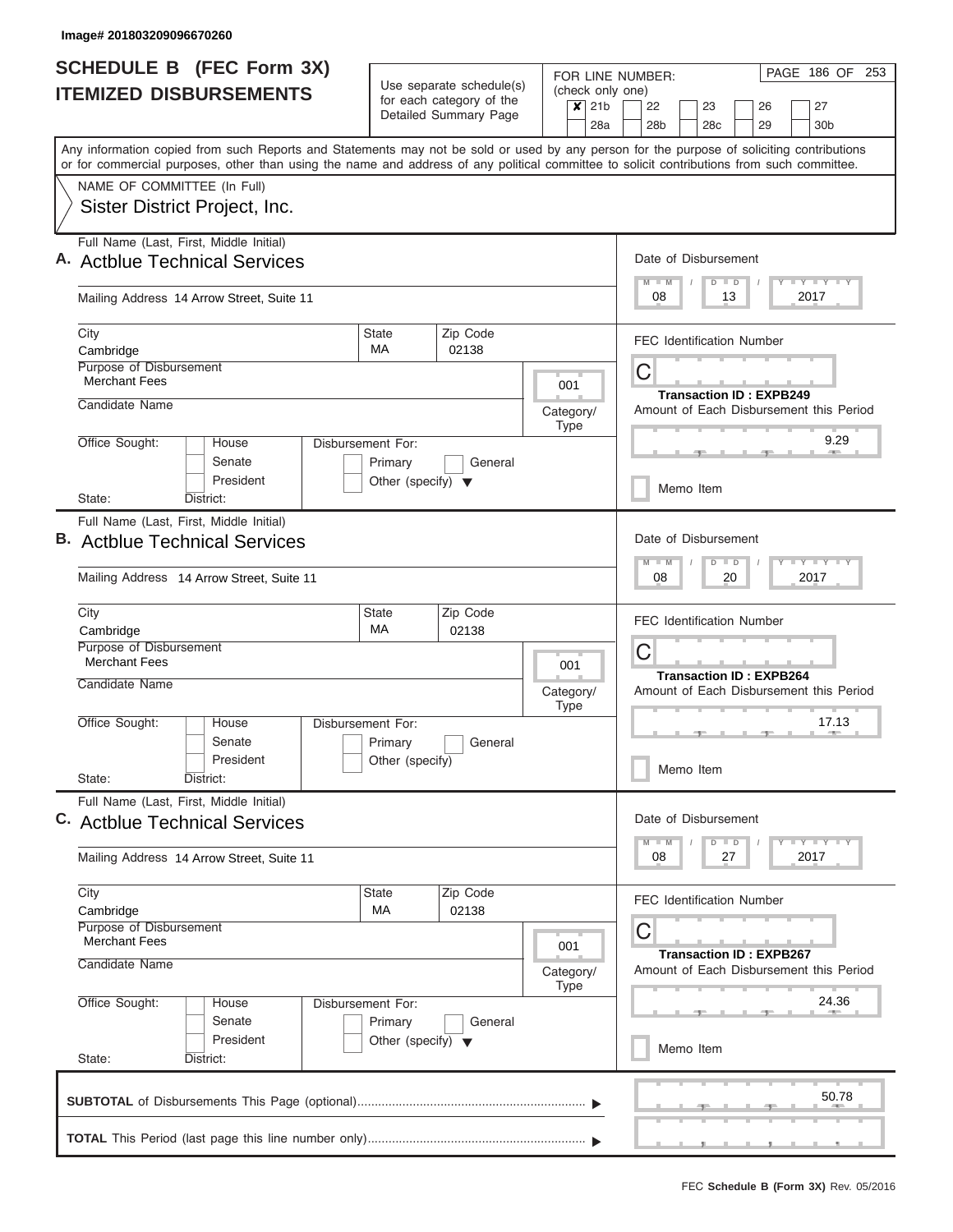| <b>SCHEDULE B (FEC Form 3X)</b>                                                                                                                                                                                                                                                         |                                      |                                                                               |  |             | PAGE 187 OF<br>253<br>FOR LINE NUMBER: |                      |                 |  |                      |                                                                |                                  |  |                |                                         |  |  |  |  |
|-----------------------------------------------------------------------------------------------------------------------------------------------------------------------------------------------------------------------------------------------------------------------------------------|--------------------------------------|-------------------------------------------------------------------------------|--|-------------|----------------------------------------|----------------------|-----------------|--|----------------------|----------------------------------------------------------------|----------------------------------|--|----------------|-----------------------------------------|--|--|--|--|
| <b>ITEMIZED DISBURSEMENTS</b>                                                                                                                                                                                                                                                           |                                      | Use separate schedule(s)<br>for each category of the<br>Detailed Summary Page |  | $\times$    | (check only one)<br>21 <sub>b</sub>    | 22<br>23<br>26<br>27 |                 |  |                      |                                                                |                                  |  |                |                                         |  |  |  |  |
|                                                                                                                                                                                                                                                                                         |                                      |                                                                               |  |             | 28a                                    |                      | 28 <sub>b</sub> |  | 28 <sub>c</sub>      |                                                                | 29                               |  |                | 30 <sub>b</sub>                         |  |  |  |  |
| Any information copied from such Reports and Statements may not be sold or used by any person for the purpose of soliciting contributions<br>or for commercial purposes, other than using the name and address of any political committee to solicit contributions from such committee. |                                      |                                                                               |  |             |                                        |                      |                 |  |                      |                                                                |                                  |  |                |                                         |  |  |  |  |
| NAME OF COMMITTEE (In Full)                                                                                                                                                                                                                                                             |                                      |                                                                               |  |             |                                        |                      |                 |  |                      |                                                                |                                  |  |                |                                         |  |  |  |  |
| Sister District Project, Inc.                                                                                                                                                                                                                                                           |                                      |                                                                               |  |             |                                        |                      |                 |  |                      |                                                                |                                  |  |                |                                         |  |  |  |  |
| Full Name (Last, First, Middle Initial)                                                                                                                                                                                                                                                 |                                      |                                                                               |  |             |                                        |                      |                 |  |                      |                                                                |                                  |  |                |                                         |  |  |  |  |
| A. Actblue Technical Services                                                                                                                                                                                                                                                           |                                      |                                                                               |  |             |                                        |                      |                 |  |                      | Date of Disbursement<br><b>TEY LY LY</b><br>$M$ $M$<br>$D$ $D$ |                                  |  |                |                                         |  |  |  |  |
| Mailing Address 14 Arrow Street, Suite 11                                                                                                                                                                                                                                               |                                      |                                                                               |  |             |                                        |                      | 09              |  |                      | 03                                                             |                                  |  | 2017           |                                         |  |  |  |  |
| City                                                                                                                                                                                                                                                                                    | <b>State</b>                         | Zip Code                                                                      |  |             |                                        |                      |                 |  |                      |                                                                | <b>FEC Identification Number</b> |  |                |                                         |  |  |  |  |
| Cambridge<br><b>Purpose of Disbursement</b>                                                                                                                                                                                                                                             | MA                                   | 02138                                                                         |  |             |                                        |                      |                 |  |                      |                                                                |                                  |  |                |                                         |  |  |  |  |
| <b>Merchant Fees</b>                                                                                                                                                                                                                                                                    |                                      |                                                                               |  | 001         |                                        | С                    |                 |  |                      |                                                                | <b>Transaction ID: EXPB287</b>   |  |                |                                         |  |  |  |  |
| Candidate Name                                                                                                                                                                                                                                                                          |                                      |                                                                               |  | Category/   |                                        |                      |                 |  |                      |                                                                |                                  |  |                | Amount of Each Disbursement this Period |  |  |  |  |
| Office Sought:<br>House                                                                                                                                                                                                                                                                 | Disbursement For:                    |                                                                               |  | Type        |                                        |                      |                 |  |                      |                                                                |                                  |  |                | 2.00                                    |  |  |  |  |
| Senate                                                                                                                                                                                                                                                                                  | Primary                              | General                                                                       |  |             |                                        |                      |                 |  |                      |                                                                |                                  |  |                |                                         |  |  |  |  |
| President                                                                                                                                                                                                                                                                               | Other (specify) $\blacktriangledown$ |                                                                               |  |             |                                        |                      |                 |  | Memo Item            |                                                                |                                  |  |                |                                         |  |  |  |  |
| State:<br>District:                                                                                                                                                                                                                                                                     |                                      |                                                                               |  |             |                                        |                      |                 |  |                      |                                                                |                                  |  |                |                                         |  |  |  |  |
| Full Name (Last, First, Middle Initial)<br><b>B.</b> Actblue Technical Services                                                                                                                                                                                                         |                                      |                                                                               |  |             |                                        |                      |                 |  | Date of Disbursement |                                                                |                                  |  |                |                                         |  |  |  |  |
|                                                                                                                                                                                                                                                                                         |                                      |                                                                               |  |             |                                        |                      | $M - M$         |  | $D$ $D$              |                                                                |                                  |  | <b>LY LY L</b> |                                         |  |  |  |  |
| Mailing Address 14 Arrow Street, Suite 11                                                                                                                                                                                                                                               |                                      |                                                                               |  |             |                                        |                      |                 |  |                      | 10                                                             |                                  |  | 2017           |                                         |  |  |  |  |
| City                                                                                                                                                                                                                                                                                    | <b>State</b><br><b>MA</b>            | Zip Code                                                                      |  |             |                                        |                      |                 |  |                      |                                                                | FEC Identification Number        |  |                |                                         |  |  |  |  |
| Cambridge<br>Purpose of Disbursement                                                                                                                                                                                                                                                    |                                      | 02138                                                                         |  |             |                                        | С                    |                 |  |                      |                                                                |                                  |  |                |                                         |  |  |  |  |
| <b>Merchant Fees</b>                                                                                                                                                                                                                                                                    |                                      |                                                                               |  | 001         |                                        |                      |                 |  |                      |                                                                | <b>Transaction ID: EXPB289</b>   |  |                |                                         |  |  |  |  |
| Candidate Name                                                                                                                                                                                                                                                                          |                                      |                                                                               |  | Category/   |                                        |                      |                 |  |                      |                                                                |                                  |  |                | Amount of Each Disbursement this Period |  |  |  |  |
| Office Sought:<br>House                                                                                                                                                                                                                                                                 | Disbursement For:                    |                                                                               |  | <b>Type</b> |                                        |                      |                 |  |                      |                                                                |                                  |  |                | 47.38                                   |  |  |  |  |
| Senate                                                                                                                                                                                                                                                                                  | Primary                              | General                                                                       |  |             |                                        |                      |                 |  |                      |                                                                |                                  |  |                |                                         |  |  |  |  |
| President                                                                                                                                                                                                                                                                               | Other (specify)                      |                                                                               |  |             |                                        |                      |                 |  | Memo Item            |                                                                |                                  |  |                |                                         |  |  |  |  |
| State:<br>District:                                                                                                                                                                                                                                                                     |                                      |                                                                               |  |             |                                        |                      |                 |  |                      |                                                                |                                  |  |                |                                         |  |  |  |  |
| Full Name (Last, First, Middle Initial)<br>C. Actblue Technical Services                                                                                                                                                                                                                |                                      |                                                                               |  |             |                                        |                      |                 |  | Date of Disbursement |                                                                |                                  |  |                |                                         |  |  |  |  |
|                                                                                                                                                                                                                                                                                         |                                      |                                                                               |  |             |                                        |                      | $M - M$         |  | $D$ $D$              |                                                                |                                  |  |                | $Y - Y - Y - Y - Y$                     |  |  |  |  |
| Mailing Address 14 Arrow Street, Suite 11                                                                                                                                                                                                                                               |                                      |                                                                               |  |             |                                        |                      | 09              |  |                      | 17                                                             |                                  |  | 2017           |                                         |  |  |  |  |
| City                                                                                                                                                                                                                                                                                    | State                                | Zip Code                                                                      |  |             |                                        |                      |                 |  |                      |                                                                | <b>FEC Identification Number</b> |  |                |                                         |  |  |  |  |
| Cambridge<br>Purpose of Disbursement                                                                                                                                                                                                                                                    | МA                                   | 02138                                                                         |  |             |                                        |                      |                 |  |                      |                                                                |                                  |  |                |                                         |  |  |  |  |
| Merchant Fees                                                                                                                                                                                                                                                                           |                                      |                                                                               |  | 001         |                                        | C                    |                 |  |                      |                                                                | <b>Transaction ID: EXPB291</b>   |  |                |                                         |  |  |  |  |
| Candidate Name                                                                                                                                                                                                                                                                          |                                      |                                                                               |  | Category/   |                                        |                      |                 |  |                      |                                                                |                                  |  |                | Amount of Each Disbursement this Period |  |  |  |  |
| Office Sought:<br>House                                                                                                                                                                                                                                                                 | Disbursement For:                    |                                                                               |  | <b>Type</b> |                                        |                      |                 |  |                      |                                                                |                                  |  |                | 59.26                                   |  |  |  |  |
| Senate                                                                                                                                                                                                                                                                                  | Primary                              | General                                                                       |  |             |                                        |                      |                 |  |                      |                                                                |                                  |  |                |                                         |  |  |  |  |
| President                                                                                                                                                                                                                                                                               | Other (specify) $\blacktriangledown$ |                                                                               |  |             |                                        |                      |                 |  | Memo Item            |                                                                |                                  |  |                |                                         |  |  |  |  |
| State:<br>District:                                                                                                                                                                                                                                                                     |                                      |                                                                               |  |             |                                        |                      |                 |  |                      |                                                                |                                  |  |                |                                         |  |  |  |  |
|                                                                                                                                                                                                                                                                                         |                                      |                                                                               |  |             |                                        |                      |                 |  |                      |                                                                |                                  |  |                | 108.64                                  |  |  |  |  |
|                                                                                                                                                                                                                                                                                         |                                      |                                                                               |  |             |                                        |                      |                 |  |                      |                                                                |                                  |  |                |                                         |  |  |  |  |
|                                                                                                                                                                                                                                                                                         |                                      |                                                                               |  |             |                                        |                      |                 |  |                      |                                                                |                                  |  |                |                                         |  |  |  |  |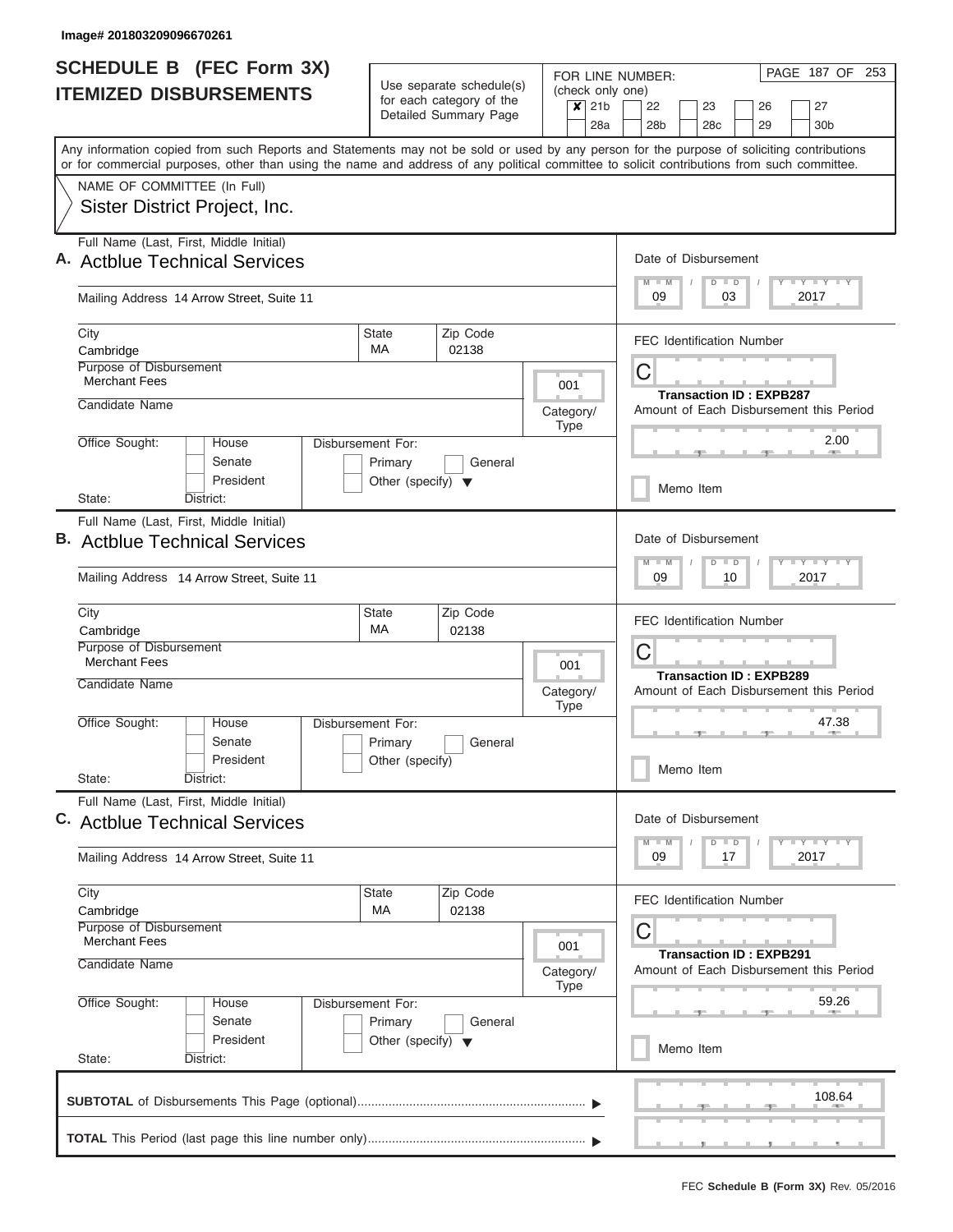| <b>SCHEDULE B (FEC Form 3X)</b>                                                                                                                                                                                                                                                         |                                                                      |                                                                               |                                                                     |                                    | PAGE 188 OF 253<br>FOR LINE NUMBER:                                                                                                                                                                                                                  |  |  |
|-----------------------------------------------------------------------------------------------------------------------------------------------------------------------------------------------------------------------------------------------------------------------------------------|----------------------------------------------------------------------|-------------------------------------------------------------------------------|---------------------------------------------------------------------|------------------------------------|------------------------------------------------------------------------------------------------------------------------------------------------------------------------------------------------------------------------------------------------------|--|--|
| <b>ITEMIZED DISBURSEMENTS</b>                                                                                                                                                                                                                                                           |                                                                      | Use separate schedule(s)<br>for each category of the<br>Detailed Summary Page |                                                                     | (check only one)<br>$x$ 21b<br>28a | 22<br>27<br>23<br>26<br>28 <sub>b</sub><br>28c<br>29<br>30 <sub>b</sub>                                                                                                                                                                              |  |  |
| Any information copied from such Reports and Statements may not be sold or used by any person for the purpose of soliciting contributions<br>or for commercial purposes, other than using the name and address of any political committee to solicit contributions from such committee. |                                                                      |                                                                               |                                                                     |                                    |                                                                                                                                                                                                                                                      |  |  |
| NAME OF COMMITTEE (In Full)<br>Sister District Project, Inc.                                                                                                                                                                                                                            |                                                                      |                                                                               |                                                                     |                                    |                                                                                                                                                                                                                                                      |  |  |
| Full Name (Last, First, Middle Initial)<br>A. Actblue Technical Services                                                                                                                                                                                                                |                                                                      |                                                                               |                                                                     |                                    | Date of Disbursement<br><b>LY LY LY</b><br>$D$ $D$<br>$M - M$                                                                                                                                                                                        |  |  |
| Mailing Address 14 Arrow Street, Suite 11                                                                                                                                                                                                                                               |                                                                      |                                                                               |                                                                     |                                    | 09<br>24<br>2017                                                                                                                                                                                                                                     |  |  |
| City<br>Cambridge                                                                                                                                                                                                                                                                       | <b>State</b><br>MA                                                   | Zip Code<br>02138                                                             |                                                                     |                                    | <b>FEC Identification Number</b>                                                                                                                                                                                                                     |  |  |
| <b>Purpose of Disbursement</b><br><b>Merchant Fees</b>                                                                                                                                                                                                                                  |                                                                      |                                                                               |                                                                     | 001                                | С<br><b>Transaction ID: EXPB294</b>                                                                                                                                                                                                                  |  |  |
| Candidate Name                                                                                                                                                                                                                                                                          |                                                                      |                                                                               |                                                                     | Category/<br><b>Type</b>           | Amount of Each Disbursement this Period                                                                                                                                                                                                              |  |  |
| Office Sought:<br>House<br>Senate<br>President                                                                                                                                                                                                                                          | Disbursement For:<br>Primary<br>Other (specify) $\blacktriangledown$ | General                                                                       |                                                                     |                                    | 137.73<br>Memo Item                                                                                                                                                                                                                                  |  |  |
| State:<br>District:<br>Full Name (Last, First, Middle Initial)<br><b>B.</b> Actblue Technical Services                                                                                                                                                                                  |                                                                      |                                                                               |                                                                     |                                    | Date of Disbursement                                                                                                                                                                                                                                 |  |  |
| Mailing Address 14 Arrow Street, Suite 11                                                                                                                                                                                                                                               |                                                                      |                                                                               | $- Y - Y - T$<br>$M - M$<br>$\blacksquare$<br>D<br>09<br>30<br>2017 |                                    |                                                                                                                                                                                                                                                      |  |  |
| City<br>Cambridge<br><b>Purpose of Disbursement</b><br><b>Merchant Fees</b>                                                                                                                                                                                                             | <b>State</b><br><b>MA</b>                                            | Zip Code<br>02138                                                             |                                                                     | 001                                | <b>FEC Identification Number</b><br>С                                                                                                                                                                                                                |  |  |
| Candidate Name                                                                                                                                                                                                                                                                          |                                                                      |                                                                               |                                                                     | Category/<br><b>Type</b>           | <b>Transaction ID: EXPB302</b><br>Amount of Each Disbursement this Period                                                                                                                                                                            |  |  |
| Office Sought:<br>House<br>Senate<br>President                                                                                                                                                                                                                                          | Disbursement For:<br>Primary<br>Other (specify)                      | General                                                                       |                                                                     |                                    | 120.37<br>Memo Item                                                                                                                                                                                                                                  |  |  |
| State:<br>District:<br>Full Name (Last, First, Middle Initial)                                                                                                                                                                                                                          |                                                                      |                                                                               |                                                                     |                                    |                                                                                                                                                                                                                                                      |  |  |
| C. Actblue Technical Services                                                                                                                                                                                                                                                           |                                                                      |                                                                               |                                                                     |                                    | Date of Disbursement<br>$\frac{1}{2}$ $\frac{1}{2}$ $\frac{1}{2}$ $\frac{1}{2}$ $\frac{1}{2}$ $\frac{1}{2}$ $\frac{1}{2}$ $\frac{1}{2}$ $\frac{1}{2}$ $\frac{1}{2}$ $\frac{1}{2}$ $\frac{1}{2}$ $\frac{1}{2}$<br>$M - M$<br>$\overline{D}$<br>$\Box$ |  |  |
| Mailing Address 14 Arrow Street, Suite 11                                                                                                                                                                                                                                               |                                                                      |                                                                               |                                                                     |                                    | 2017<br>10<br>01                                                                                                                                                                                                                                     |  |  |
| City<br>Cambridge<br><b>Purpose of Disbursement</b><br>Merchant Fee                                                                                                                                                                                                                     | <b>State</b><br>МA                                                   | Zip Code<br>02138                                                             |                                                                     |                                    | <b>FEC Identification Number</b><br>С                                                                                                                                                                                                                |  |  |
| Candidate Name                                                                                                                                                                                                                                                                          | 001<br>Category/<br><b>Type</b>                                      |                                                                               |                                                                     |                                    |                                                                                                                                                                                                                                                      |  |  |
| Office Sought:<br>House<br>Senate                                                                                                                                                                                                                                                       | Disbursement For:<br>Primary                                         | General                                                                       |                                                                     |                                    | 11.11                                                                                                                                                                                                                                                |  |  |
| President<br>State:<br>District:                                                                                                                                                                                                                                                        | Other (specify) $\blacktriangledown$                                 |                                                                               |                                                                     |                                    | Memo Item                                                                                                                                                                                                                                            |  |  |
|                                                                                                                                                                                                                                                                                         |                                                                      |                                                                               |                                                                     |                                    | 269.21                                                                                                                                                                                                                                               |  |  |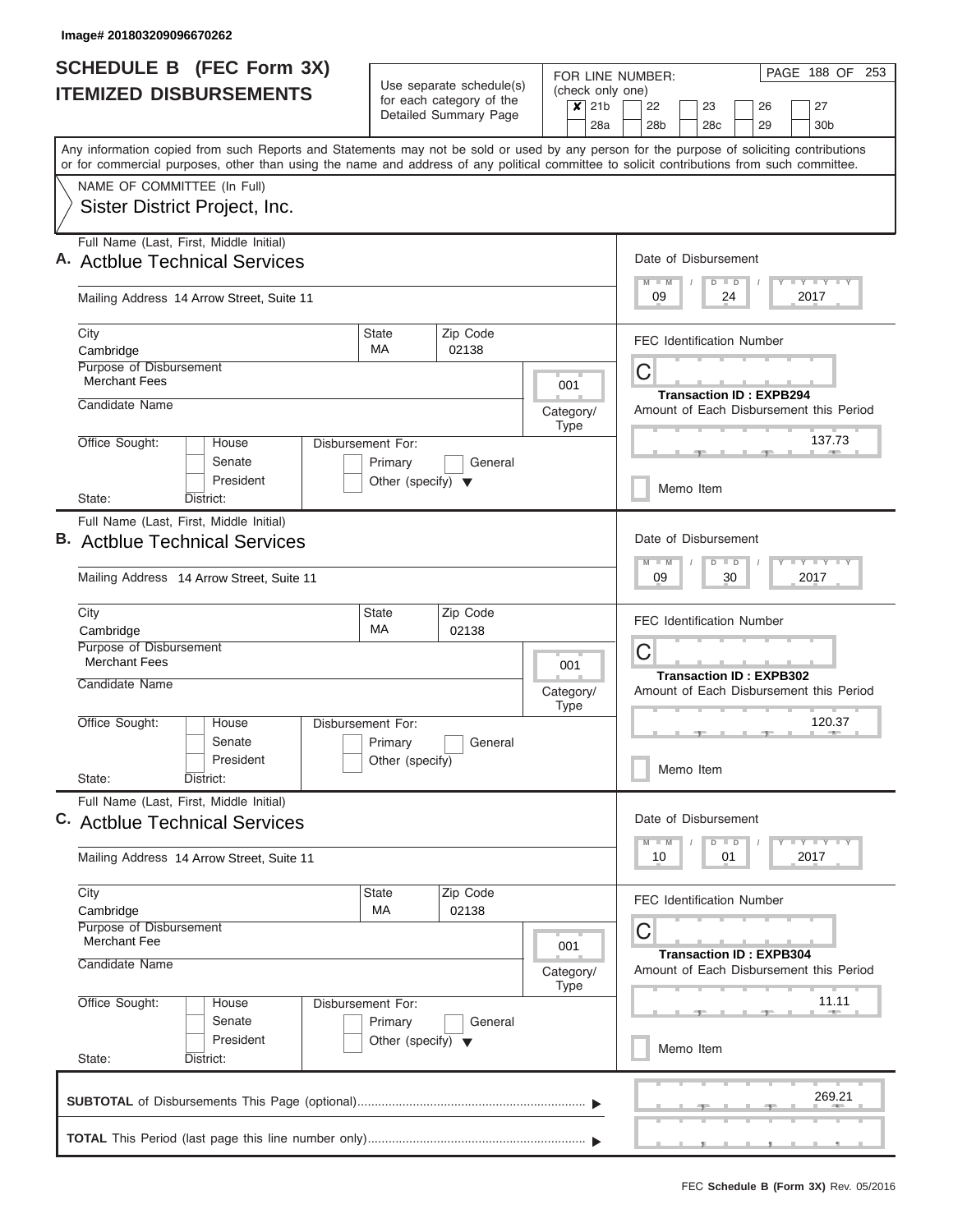| <b>SCHEDULE B (FEC Form 3X)</b>                                                                                                                                                                                                                                                         |                                                                      |                                                                               |                                                            |                                       | PAGE 189 OF 253<br>FOR LINE NUMBER:                                                                                                                                                                                                            |  |  |  |
|-----------------------------------------------------------------------------------------------------------------------------------------------------------------------------------------------------------------------------------------------------------------------------------------|----------------------------------------------------------------------|-------------------------------------------------------------------------------|------------------------------------------------------------|---------------------------------------|------------------------------------------------------------------------------------------------------------------------------------------------------------------------------------------------------------------------------------------------|--|--|--|
| <b>ITEMIZED DISBURSEMENTS</b>                                                                                                                                                                                                                                                           |                                                                      | Use separate schedule(s)<br>for each category of the<br>Detailed Summary Page |                                                            | (check only one)<br>$x$ 21b<br>28a    | 22<br>27<br>23<br>26<br>28 <sub>b</sub><br>28c<br>29<br>30 <sub>b</sub>                                                                                                                                                                        |  |  |  |
| Any information copied from such Reports and Statements may not be sold or used by any person for the purpose of soliciting contributions<br>or for commercial purposes, other than using the name and address of any political committee to solicit contributions from such committee. |                                                                      |                                                                               |                                                            |                                       |                                                                                                                                                                                                                                                |  |  |  |
| NAME OF COMMITTEE (In Full)<br>Sister District Project, Inc.                                                                                                                                                                                                                            |                                                                      |                                                                               |                                                            |                                       |                                                                                                                                                                                                                                                |  |  |  |
| Full Name (Last, First, Middle Initial)<br>A. Actblue Technical Services                                                                                                                                                                                                                |                                                                      |                                                                               |                                                            |                                       | Date of Disbursement<br><b>LY LY LY</b><br>$D$ $D$<br>$M - M$                                                                                                                                                                                  |  |  |  |
| Mailing Address 14 Arrow Street, Suite 11                                                                                                                                                                                                                                               |                                                                      |                                                                               |                                                            |                                       | 10<br>08<br>2017                                                                                                                                                                                                                               |  |  |  |
| City<br>Cambridge                                                                                                                                                                                                                                                                       | <b>State</b><br>MA                                                   | Zip Code<br>02138                                                             |                                                            |                                       | <b>FEC Identification Number</b>                                                                                                                                                                                                               |  |  |  |
| <b>Purpose of Disbursement</b><br><b>Merchant Fees</b>                                                                                                                                                                                                                                  |                                                                      |                                                                               | 001                                                        |                                       | С<br><b>Transaction ID: EXPB314</b>                                                                                                                                                                                                            |  |  |  |
| Candidate Name                                                                                                                                                                                                                                                                          |                                                                      |                                                                               | Category/<br><b>Type</b>                                   |                                       | Amount of Each Disbursement this Period                                                                                                                                                                                                        |  |  |  |
| Office Sought:<br>House<br>Senate<br>President                                                                                                                                                                                                                                          | Disbursement For:<br>Primary<br>Other (specify) $\blacktriangledown$ | General                                                                       |                                                            |                                       | 103.34<br>Memo Item                                                                                                                                                                                                                            |  |  |  |
| State:<br>District:<br>Full Name (Last, First, Middle Initial)<br><b>B.</b> Actblue Technical Services                                                                                                                                                                                  |                                                                      |                                                                               |                                                            |                                       | Date of Disbursement                                                                                                                                                                                                                           |  |  |  |
| Mailing Address 14 Arrow Street, Suite 11                                                                                                                                                                                                                                               |                                                                      |                                                                               | $-Y - Y - Y$<br>$M - M$<br>$\Box$<br>D<br>15<br>2017<br>10 |                                       |                                                                                                                                                                                                                                                |  |  |  |
| City<br>Cambridge<br><b>Purpose of Disbursement</b><br><b>Merchant Fee</b>                                                                                                                                                                                                              | <b>State</b><br><b>MA</b>                                            | Zip Code<br>02138                                                             | 001                                                        | <b>FEC Identification Number</b><br>С |                                                                                                                                                                                                                                                |  |  |  |
| Candidate Name                                                                                                                                                                                                                                                                          |                                                                      |                                                                               | Category/<br><b>Type</b>                                   |                                       | <b>Transaction ID: EXPB316</b><br>Amount of Each Disbursement this Period                                                                                                                                                                      |  |  |  |
| Office Sought:<br>House<br>Senate<br>President                                                                                                                                                                                                                                          | Disbursement For:<br>Primary<br>Other (specify)                      | General                                                                       |                                                            |                                       | 141.18                                                                                                                                                                                                                                         |  |  |  |
| State:<br>District:<br>Full Name (Last, First, Middle Initial)                                                                                                                                                                                                                          |                                                                      |                                                                               |                                                            |                                       | Memo Item                                                                                                                                                                                                                                      |  |  |  |
| C. Actblue Technical Services                                                                                                                                                                                                                                                           |                                                                      |                                                                               |                                                            |                                       | Date of Disbursement<br>$\frac{1}{2}$ $\frac{1}{2}$ $\frac{1}{2}$ $\frac{1}{2}$ $\frac{1}{2}$ $\frac{1}{2}$ $\frac{1}{2}$ $\frac{1}{2}$ $\frac{1}{2}$ $\frac{1}{2}$ $\frac{1}{2}$ $\frac{1}{2}$<br>$M - M$<br>$\overline{D}$<br>$\blacksquare$ |  |  |  |
| Mailing Address 14 Arrow Street, Suite 11                                                                                                                                                                                                                                               |                                                                      |                                                                               |                                                            |                                       | 2017<br>10<br>22                                                                                                                                                                                                                               |  |  |  |
| City<br>Cambridge<br><b>Purpose of Disbursement</b>                                                                                                                                                                                                                                     | <b>State</b><br>МA                                                   | Zip Code<br>02138                                                             |                                                            |                                       | <b>FEC Identification Number</b><br>С                                                                                                                                                                                                          |  |  |  |
| <b>Merchant Fees</b><br>Candidate Name                                                                                                                                                                                                                                                  | 001<br>Category/<br><b>Type</b>                                      |                                                                               |                                                            |                                       |                                                                                                                                                                                                                                                |  |  |  |
| Office Sought:<br>House<br>Senate<br>President                                                                                                                                                                                                                                          | Disbursement For:<br>Primary                                         | General                                                                       |                                                            |                                       | 202.52                                                                                                                                                                                                                                         |  |  |  |
| State:<br>District:                                                                                                                                                                                                                                                                     | Other (specify) $\blacktriangledown$                                 |                                                                               |                                                            |                                       | Memo Item                                                                                                                                                                                                                                      |  |  |  |
|                                                                                                                                                                                                                                                                                         |                                                                      |                                                                               |                                                            |                                       | 447.04                                                                                                                                                                                                                                         |  |  |  |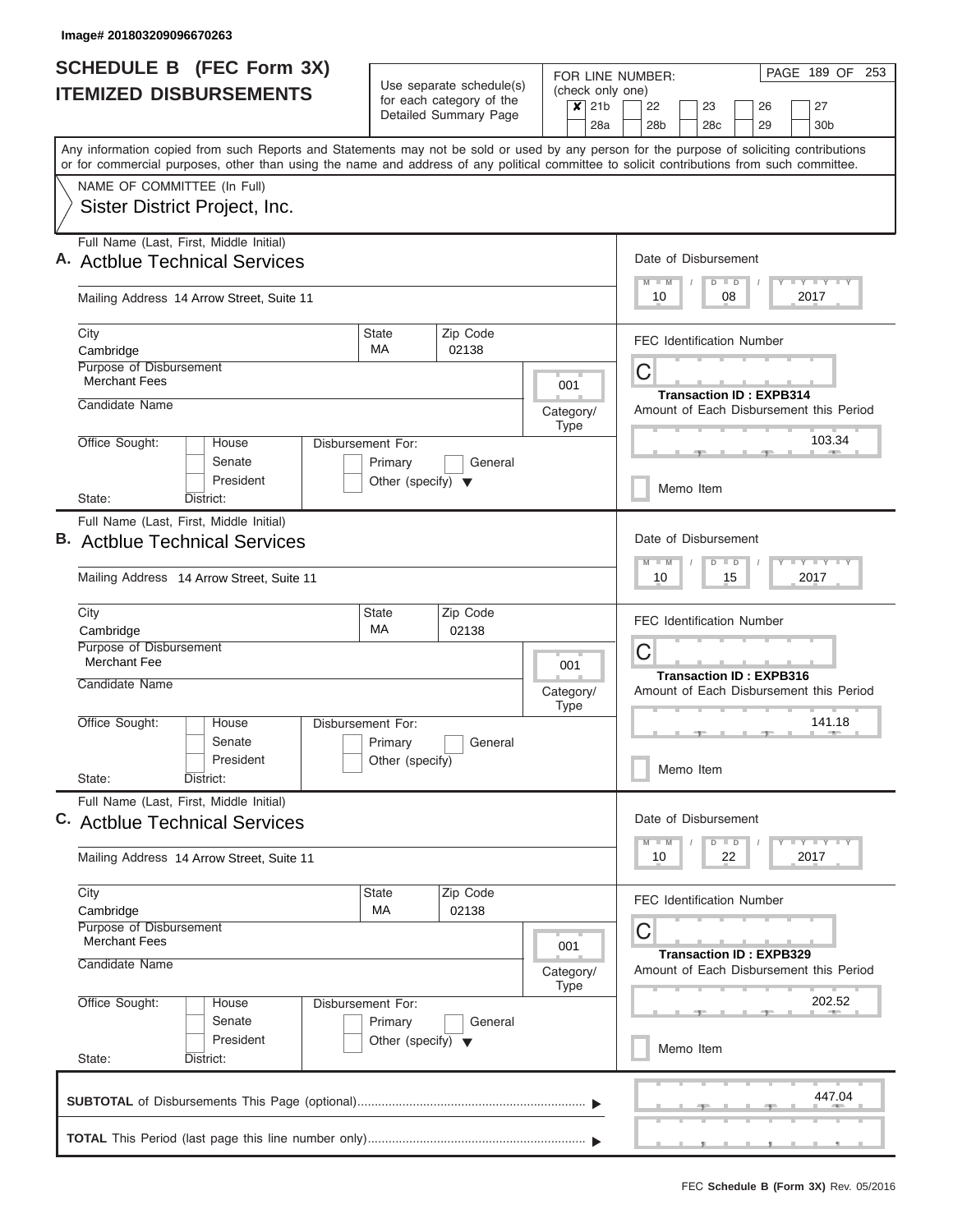| <b>SCHEDULE B (FEC Form 3X)</b>                                                                                                                                                                                                                                                         |                                                 |                                                      | FOR LINE NUMBER:            | PAGE 190 OF 253                                                           |  |  |  |  |  |
|-----------------------------------------------------------------------------------------------------------------------------------------------------------------------------------------------------------------------------------------------------------------------------------------|-------------------------------------------------|------------------------------------------------------|-----------------------------|---------------------------------------------------------------------------|--|--|--|--|--|
| <b>ITEMIZED DISBURSEMENTS</b>                                                                                                                                                                                                                                                           |                                                 | Use separate schedule(s)<br>for each category of the | (check only one)<br>$x$ 21b | 22<br>23<br>26<br>27                                                      |  |  |  |  |  |
|                                                                                                                                                                                                                                                                                         |                                                 | Detailed Summary Page                                | 28a                         | 28 <sub>b</sub><br>28 <sub>c</sub><br>29<br>30 <sub>b</sub>               |  |  |  |  |  |
| Any information copied from such Reports and Statements may not be sold or used by any person for the purpose of soliciting contributions<br>or for commercial purposes, other than using the name and address of any political committee to solicit contributions from such committee. |                                                 |                                                      |                             |                                                                           |  |  |  |  |  |
| NAME OF COMMITTEE (In Full)                                                                                                                                                                                                                                                             |                                                 |                                                      |                             |                                                                           |  |  |  |  |  |
| Sister District Project, Inc.                                                                                                                                                                                                                                                           |                                                 |                                                      |                             |                                                                           |  |  |  |  |  |
| Full Name (Last, First, Middle Initial)<br>A. Actblue Technical Services                                                                                                                                                                                                                |                                                 |                                                      |                             | Date of Disbursement                                                      |  |  |  |  |  |
| Mailing Address 14 Arrow Street, Suite 11                                                                                                                                                                                                                                               |                                                 |                                                      |                             | Y I Y I Y I Y<br>$M - M$<br>$D$ $D$<br>10<br>29<br>2017                   |  |  |  |  |  |
| City<br>Cambridge                                                                                                                                                                                                                                                                       | State<br><b>MA</b>                              | Zip Code<br>02138                                    |                             | <b>FEC Identification Number</b>                                          |  |  |  |  |  |
| <b>Purpose of Disbursement</b>                                                                                                                                                                                                                                                          |                                                 |                                                      |                             | C                                                                         |  |  |  |  |  |
| <b>Merchant Fees</b>                                                                                                                                                                                                                                                                    |                                                 |                                                      | 001                         | <b>Transaction ID: EXPB331</b>                                            |  |  |  |  |  |
| Candidate Name                                                                                                                                                                                                                                                                          |                                                 |                                                      | Category/<br><b>Type</b>    | Amount of Each Disbursement this Period                                   |  |  |  |  |  |
| Office Sought:<br>House                                                                                                                                                                                                                                                                 | Disbursement For:                               |                                                      |                             | 109.00                                                                    |  |  |  |  |  |
| Senate<br>President                                                                                                                                                                                                                                                                     | Primary<br>Other (specify) $\blacktriangledown$ | General                                              |                             | Memo Item                                                                 |  |  |  |  |  |
| State:<br>District:                                                                                                                                                                                                                                                                     |                                                 |                                                      |                             |                                                                           |  |  |  |  |  |
| Full Name (Last, First, Middle Initial)<br><b>B.</b> Actblue Technical Services                                                                                                                                                                                                         |                                                 |                                                      |                             | Date of Disbursement<br>Y FY FY FY<br>$M - M$<br>$D$ $D$                  |  |  |  |  |  |
| Mailing Address 14 Arrow Street, Suite 11                                                                                                                                                                                                                                               |                                                 |                                                      |                             |                                                                           |  |  |  |  |  |
| City<br>Cambridge                                                                                                                                                                                                                                                                       | <b>State</b><br>MA                              | Zip Code<br>02138                                    |                             | <b>FEC Identification Number</b>                                          |  |  |  |  |  |
| Purpose of Disbursement<br><b>Merchant Fees</b>                                                                                                                                                                                                                                         |                                                 |                                                      | 001                         | C                                                                         |  |  |  |  |  |
| Candidate Name                                                                                                                                                                                                                                                                          |                                                 |                                                      | Category/<br><b>Type</b>    | <b>Transaction ID: EXPB339</b><br>Amount of Each Disbursement this Period |  |  |  |  |  |
| Office Sought:<br>House<br>Senate                                                                                                                                                                                                                                                       | Disbursement For:<br>Primary                    | General                                              |                             | 0.99                                                                      |  |  |  |  |  |
| President<br>State:<br>District:                                                                                                                                                                                                                                                        | Other (specify)                                 |                                                      |                             | Memo Item                                                                 |  |  |  |  |  |
| Full Name (Last, First, Middle Initial)<br>C. Actblue Technical Services                                                                                                                                                                                                                |                                                 |                                                      |                             | Date of Disbursement                                                      |  |  |  |  |  |
| Mailing Address 14 Arrow Street, Suite 11                                                                                                                                                                                                                                               |                                                 |                                                      |                             | Y FY FY FY<br>$M$ $M$<br>$D$ $D$<br>11<br>05<br>2017                      |  |  |  |  |  |
| City<br>Cambridge                                                                                                                                                                                                                                                                       | <b>State</b><br>МA                              | Zip Code<br>02138                                    |                             | <b>FEC Identification Number</b>                                          |  |  |  |  |  |
| <b>Purpose of Disbursement</b><br>Merchant Fees                                                                                                                                                                                                                                         |                                                 |                                                      | 001                         | C                                                                         |  |  |  |  |  |
| Candidate Name                                                                                                                                                                                                                                                                          |                                                 |                                                      | Category/<br><b>Type</b>    | <b>Transaction ID: EXPB348</b><br>Amount of Each Disbursement this Period |  |  |  |  |  |
| Office Sought:<br>House<br>Senate                                                                                                                                                                                                                                                       | Disbursement For:                               | General                                              |                             | 74.72                                                                     |  |  |  |  |  |
| President<br>State:<br>District:                                                                                                                                                                                                                                                        | Primary<br>Other (specify) $\blacktriangledown$ |                                                      |                             | Memo Item                                                                 |  |  |  |  |  |
|                                                                                                                                                                                                                                                                                         |                                                 |                                                      |                             |                                                                           |  |  |  |  |  |
|                                                                                                                                                                                                                                                                                         |                                                 |                                                      |                             | 184.71                                                                    |  |  |  |  |  |
|                                                                                                                                                                                                                                                                                         |                                                 |                                                      |                             |                                                                           |  |  |  |  |  |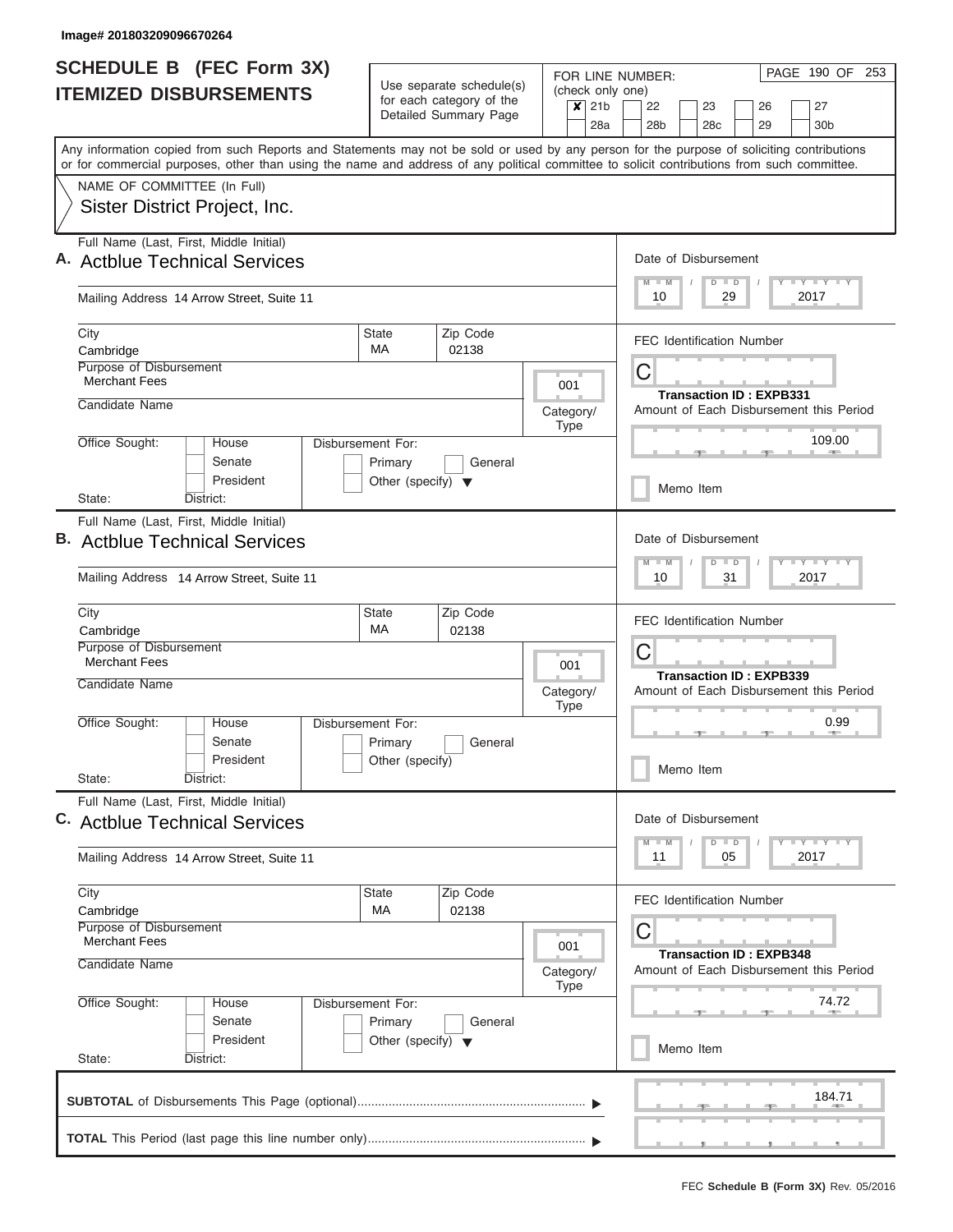| SCHEDULE B (FEC Form 3X)                                                                                                                                                                                                                                                                |                                                                      |                                                      |     |                                                                                                                                                     |     | PAGE 191 OF<br>253<br>FOR LINE NUMBER:                       |  |  |  |  |  |  |
|-----------------------------------------------------------------------------------------------------------------------------------------------------------------------------------------------------------------------------------------------------------------------------------------|----------------------------------------------------------------------|------------------------------------------------------|-----|-----------------------------------------------------------------------------------------------------------------------------------------------------|-----|--------------------------------------------------------------|--|--|--|--|--|--|
| <b>ITEMIZED DISBURSEMENTS</b>                                                                                                                                                                                                                                                           |                                                                      | Use separate schedule(s)<br>for each category of the |     |                                                                                                                                                     |     | (check only one)<br>22<br>23<br>26<br>27                     |  |  |  |  |  |  |
|                                                                                                                                                                                                                                                                                         |                                                                      | Detailed Summary Page                                |     | $x$ 21b                                                                                                                                             | 28a | 28 <sub>b</sub><br>28 <sub>c</sub><br>29<br>30 <sub>b</sub>  |  |  |  |  |  |  |
| Any information copied from such Reports and Statements may not be sold or used by any person for the purpose of soliciting contributions<br>or for commercial purposes, other than using the name and address of any political committee to solicit contributions from such committee. |                                                                      |                                                      |     |                                                                                                                                                     |     |                                                              |  |  |  |  |  |  |
| NAME OF COMMITTEE (In Full)                                                                                                                                                                                                                                                             |                                                                      |                                                      |     |                                                                                                                                                     |     |                                                              |  |  |  |  |  |  |
| Sister District Project, Inc.                                                                                                                                                                                                                                                           |                                                                      |                                                      |     |                                                                                                                                                     |     |                                                              |  |  |  |  |  |  |
| Full Name (Last, First, Middle Initial)<br>A. Actblue Technical Services                                                                                                                                                                                                                |                                                                      |                                                      |     |                                                                                                                                                     |     | Date of Disbursement                                         |  |  |  |  |  |  |
| Mailing Address 14 Arrow Street, Suite 11                                                                                                                                                                                                                                               |                                                                      |                                                      |     |                                                                                                                                                     |     | <b>TEY TEY TEY</b><br>$D$ $D$<br>$M - M$<br>12<br>2017<br>11 |  |  |  |  |  |  |
| City<br>Cambridge                                                                                                                                                                                                                                                                       | <b>State</b><br>MA                                                   | Zip Code<br>02138                                    |     |                                                                                                                                                     |     | <b>FEC Identification Number</b>                             |  |  |  |  |  |  |
| <b>Purpose of Disbursement</b><br><b>Merchant Fees</b>                                                                                                                                                                                                                                  |                                                                      |                                                      |     | 001                                                                                                                                                 |     | C<br><b>Transaction ID: EXPB578</b>                          |  |  |  |  |  |  |
| Candidate Name                                                                                                                                                                                                                                                                          |                                                                      |                                                      |     | Category/<br>Type                                                                                                                                   |     | Amount of Each Disbursement this Period                      |  |  |  |  |  |  |
| Office Sought:<br>House<br>Senate<br>President                                                                                                                                                                                                                                          | Disbursement For:<br>Primary<br>Other (specify) $\blacktriangledown$ | General                                              |     |                                                                                                                                                     |     | 24.58                                                        |  |  |  |  |  |  |
| State:<br>District:                                                                                                                                                                                                                                                                     |                                                                      |                                                      |     |                                                                                                                                                     |     | Memo Item                                                    |  |  |  |  |  |  |
| Full Name (Last, First, Middle Initial)<br><b>B.</b> Actblue Technical Services<br>Mailing Address 14 Arrow Street, Suite 11                                                                                                                                                            |                                                                      |                                                      |     | Date of Disbursement<br>$\mathbf{I} = \mathbf{Y} - \mathbf{I} - \mathbf{Y} - \mathbf{I} - \mathbf{Y}$<br>$M - M$<br>$\Box$<br>D<br>19<br>2017<br>11 |     |                                                              |  |  |  |  |  |  |
| City                                                                                                                                                                                                                                                                                    | <b>State</b><br>Zip Code                                             |                                                      |     |                                                                                                                                                     |     |                                                              |  |  |  |  |  |  |
| Cambridge                                                                                                                                                                                                                                                                               | <b>MA</b>                                                            | 02138                                                |     |                                                                                                                                                     |     | <b>FEC Identification Number</b>                             |  |  |  |  |  |  |
| Purpose of Disbursement<br>Merchant Fees<br>Candidate Name                                                                                                                                                                                                                              |                                                                      |                                                      | 001 |                                                                                                                                                     |     | C<br><b>Transaction ID: EXPB580</b>                          |  |  |  |  |  |  |
|                                                                                                                                                                                                                                                                                         |                                                                      |                                                      |     | Category/<br><b>Type</b>                                                                                                                            |     | Amount of Each Disbursement this Period                      |  |  |  |  |  |  |
| Office Sought:<br>House<br>Senate                                                                                                                                                                                                                                                       | Disbursement For:<br>Primary                                         | General                                              |     |                                                                                                                                                     |     | 14.31                                                        |  |  |  |  |  |  |
| President<br>State:<br>District:                                                                                                                                                                                                                                                        | Other (specify)                                                      |                                                      |     |                                                                                                                                                     |     | Memo Item                                                    |  |  |  |  |  |  |
| Full Name (Last, First, Middle Initial)<br>C. Actblue Technical Services                                                                                                                                                                                                                |                                                                      |                                                      |     |                                                                                                                                                     |     | Date of Disbursement                                         |  |  |  |  |  |  |
| Mailing Address 14 Arrow Street, Suite 11                                                                                                                                                                                                                                               |                                                                      |                                                      |     |                                                                                                                                                     |     | $T - Y$ $T - Y$<br>M<br>$\Box$<br>D<br>2017<br>11<br>26      |  |  |  |  |  |  |
| City<br>Cambridge                                                                                                                                                                                                                                                                       | <b>State</b><br>МA                                                   | Zip Code<br>02138                                    |     |                                                                                                                                                     |     | <b>FEC Identification Number</b>                             |  |  |  |  |  |  |
| Purpose of Disbursement<br><b>Merchant Fees</b>                                                                                                                                                                                                                                         |                                                                      | C<br><b>Transaction ID: EXPB637</b>                  |     |                                                                                                                                                     |     |                                                              |  |  |  |  |  |  |
| Candidate Name                                                                                                                                                                                                                                                                          |                                                                      | Category/<br>Type                                    |     | Amount of Each Disbursement this Period                                                                                                             |     |                                                              |  |  |  |  |  |  |
| Office Sought:<br>House<br>Senate<br>President                                                                                                                                                                                                                                          | Disbursement For:<br>Primary                                         | General                                              |     |                                                                                                                                                     |     | 5.16                                                         |  |  |  |  |  |  |
| State:<br>District:                                                                                                                                                                                                                                                                     | Other (specify) $\blacktriangledown$                                 |                                                      |     |                                                                                                                                                     |     | Memo Item                                                    |  |  |  |  |  |  |
|                                                                                                                                                                                                                                                                                         |                                                                      |                                                      |     |                                                                                                                                                     |     | <b>Contract Contract</b><br>44.05                            |  |  |  |  |  |  |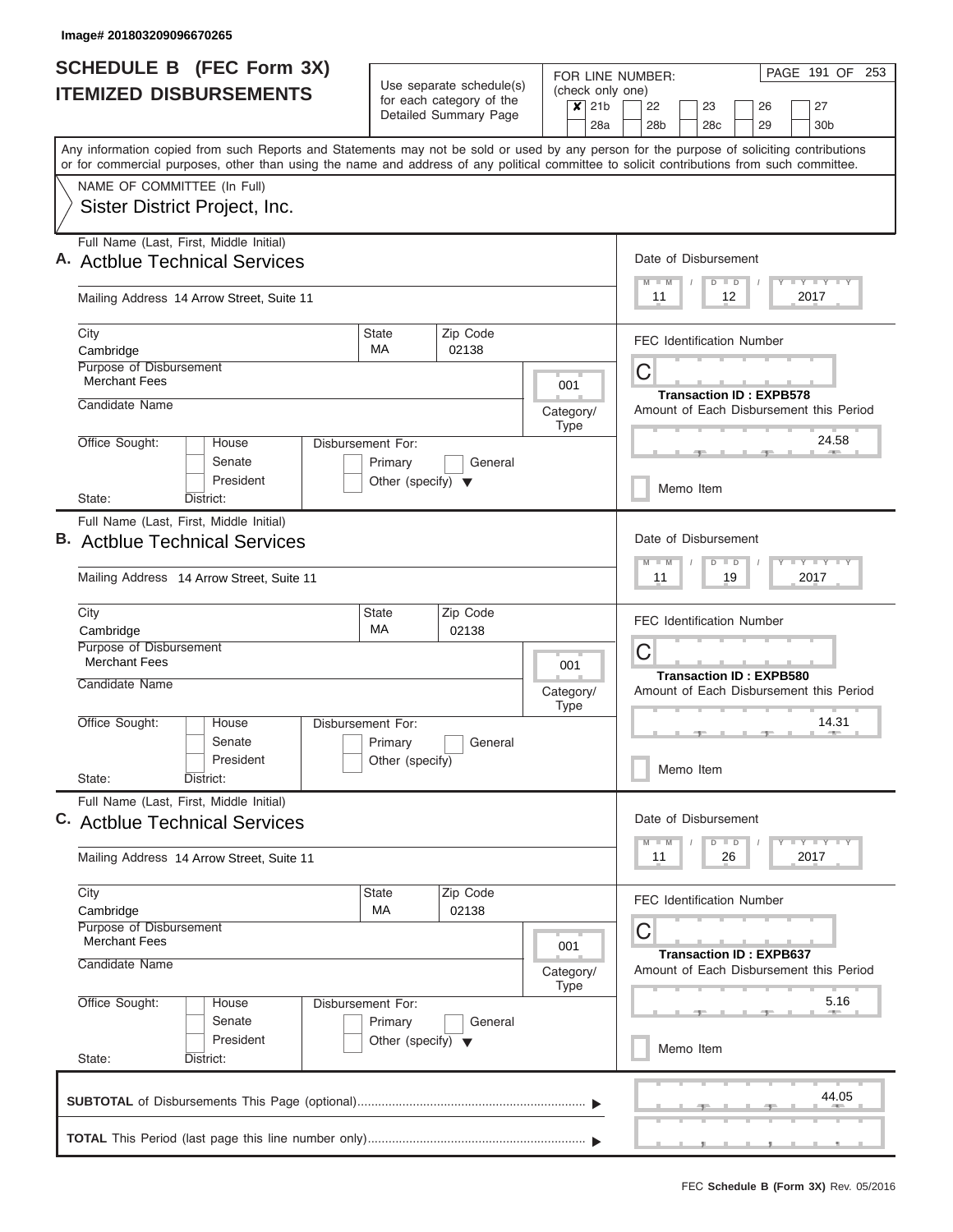| <b>SCHEDULE B (FEC Form 3X)</b>                                                                                                                                                                                                                                                         |                                      |                                                      |                                       |                                     | PAGE 192 OF 253<br>FOR LINE NUMBER: |                                                      |  |                      |                    |                                  |  |                                         |  |
|-----------------------------------------------------------------------------------------------------------------------------------------------------------------------------------------------------------------------------------------------------------------------------------------|--------------------------------------|------------------------------------------------------|---------------------------------------|-------------------------------------|-------------------------------------|------------------------------------------------------|--|----------------------|--------------------|----------------------------------|--|-----------------------------------------|--|
| <b>ITEMIZED DISBURSEMENTS</b>                                                                                                                                                                                                                                                           |                                      | Use separate schedule(s)<br>for each category of the |                                       |                                     | (check only one)<br>$x$ 21b         | 22<br>23<br>27<br>26                                 |  |                      |                    |                                  |  |                                         |  |
|                                                                                                                                                                                                                                                                                         |                                      | Detailed Summary Page                                |                                       |                                     | 28a                                 | 28 <sub>b</sub>                                      |  | 28 <sub>c</sub>      |                    | 29                               |  | 30 <sub>b</sub>                         |  |
| Any information copied from such Reports and Statements may not be sold or used by any person for the purpose of soliciting contributions<br>or for commercial purposes, other than using the name and address of any political committee to solicit contributions from such committee. |                                      |                                                      |                                       |                                     |                                     |                                                      |  |                      |                    |                                  |  |                                         |  |
| NAME OF COMMITTEE (In Full)                                                                                                                                                                                                                                                             |                                      |                                                      |                                       |                                     |                                     |                                                      |  |                      |                    |                                  |  |                                         |  |
| Sister District Project, Inc.                                                                                                                                                                                                                                                           |                                      |                                                      |                                       |                                     |                                     |                                                      |  |                      |                    |                                  |  |                                         |  |
| Full Name (Last, First, Middle Initial)<br>A. Actblue Technical Services                                                                                                                                                                                                                |                                      |                                                      |                                       |                                     |                                     |                                                      |  | Date of Disbursement |                    |                                  |  |                                         |  |
| Mailing Address 14 Arrow Street, Suite 11                                                                                                                                                                                                                                               |                                      |                                                      |                                       |                                     |                                     | Y LY LY LY<br>$M$ $M$<br>$D$ $D$<br>11<br>30<br>2017 |  |                      |                    |                                  |  |                                         |  |
| City<br>Cambridge                                                                                                                                                                                                                                                                       | <b>State</b><br>MA.                  | Zip Code<br>02138                                    |                                       |                                     |                                     |                                                      |  |                      |                    | <b>FEC Identification Number</b> |  |                                         |  |
| <b>Purpose of Disbursement</b><br><b>Merchant Fee</b>                                                                                                                                                                                                                                   |                                      |                                                      |                                       | 001                                 |                                     | C                                                    |  |                      |                    |                                  |  |                                         |  |
| Candidate Name                                                                                                                                                                                                                                                                          |                                      |                                                      |                                       | Category/<br><b>Type</b>            |                                     |                                                      |  |                      |                    | <b>Transaction ID: EXPB718</b>   |  | Amount of Each Disbursement this Period |  |
| Office Sought:<br>House<br>Senate<br>President                                                                                                                                                                                                                                          | Disbursement For:<br>Primary         | General                                              |                                       |                                     |                                     |                                                      |  |                      |                    |                                  |  | 11.88                                   |  |
| District:<br>State:                                                                                                                                                                                                                                                                     | Other (specify) $\blacktriangledown$ |                                                      |                                       |                                     |                                     |                                                      |  | Memo Item            |                    |                                  |  |                                         |  |
| Full Name (Last, First, Middle Initial)<br><b>B.</b> Actblue Technical Services<br>Mailing Address 14 Arrow Street, Suite 11                                                                                                                                                            |                                      |                                                      | Date of Disbursement<br>$M - M$<br>12 |                                     | $D$ $D$                             | 03                                                   |  |                      | Y FY FY FY<br>2017 |                                  |  |                                         |  |
| City<br>Cambridge                                                                                                                                                                                                                                                                       | <b>State</b><br>МA                   | Zip Code<br>02138                                    |                                       |                                     |                                     |                                                      |  |                      |                    | <b>FEC Identification Number</b> |  |                                         |  |
| Purpose of Disbursement<br><b>Merchant Fee</b>                                                                                                                                                                                                                                          |                                      |                                                      |                                       |                                     |                                     | C<br><b>Transaction ID: EXPB720</b>                  |  |                      |                    |                                  |  |                                         |  |
| Candidate Name                                                                                                                                                                                                                                                                          |                                      |                                                      | Category/<br><b>Type</b>              |                                     |                                     |                                                      |  |                      |                    |                                  |  | Amount of Each Disbursement this Period |  |
| Office Sought:<br>House<br>Senate                                                                                                                                                                                                                                                       | Disbursement For:<br>Primary         | General                                              |                                       |                                     |                                     |                                                      |  |                      |                    |                                  |  | 21.76                                   |  |
| President<br>State:<br>District:                                                                                                                                                                                                                                                        | Other (specify)                      |                                                      |                                       |                                     |                                     |                                                      |  | Memo Item            |                    |                                  |  |                                         |  |
| Full Name (Last, First, Middle Initial)<br>C. Actblue Technical Services                                                                                                                                                                                                                |                                      |                                                      |                                       |                                     |                                     | Date of Disbursement                                 |  |                      |                    |                                  |  |                                         |  |
| Mailing Address 14 Arrow Street, Suite 11                                                                                                                                                                                                                                               |                                      |                                                      |                                       |                                     |                                     | $M$ $M$<br>12                                        |  | $D$ $D$              | 10                 |                                  |  | Y TY TY TY<br>2017                      |  |
| City<br>Cambridge                                                                                                                                                                                                                                                                       | State<br>МA                          | Zip Code<br>02138                                    |                                       |                                     |                                     |                                                      |  |                      |                    | <b>FEC Identification Number</b> |  |                                         |  |
| Purpose of Disbursement<br><b>Merchant Fee</b><br>Candidate Name                                                                                                                                                                                                                        |                                      | 001                                                  |                                       | C<br><b>Transaction ID: EXPB899</b> |                                     |                                                      |  |                      |                    |                                  |  |                                         |  |
|                                                                                                                                                                                                                                                                                         |                                      |                                                      |                                       | Category/<br><b>Type</b>            |                                     |                                                      |  |                      |                    |                                  |  | Amount of Each Disbursement this Period |  |
| Office Sought:<br>House<br>Senate                                                                                                                                                                                                                                                       | Disbursement For:<br>Primary         | General                                              |                                       |                                     |                                     |                                                      |  |                      |                    |                                  |  | 32.88                                   |  |
| President<br>State:<br>District:                                                                                                                                                                                                                                                        | Other (specify) $\blacktriangledown$ |                                                      |                                       |                                     |                                     |                                                      |  | Memo Item            |                    |                                  |  |                                         |  |
|                                                                                                                                                                                                                                                                                         |                                      |                                                      |                                       |                                     |                                     |                                                      |  |                      |                    |                                  |  | 66.52                                   |  |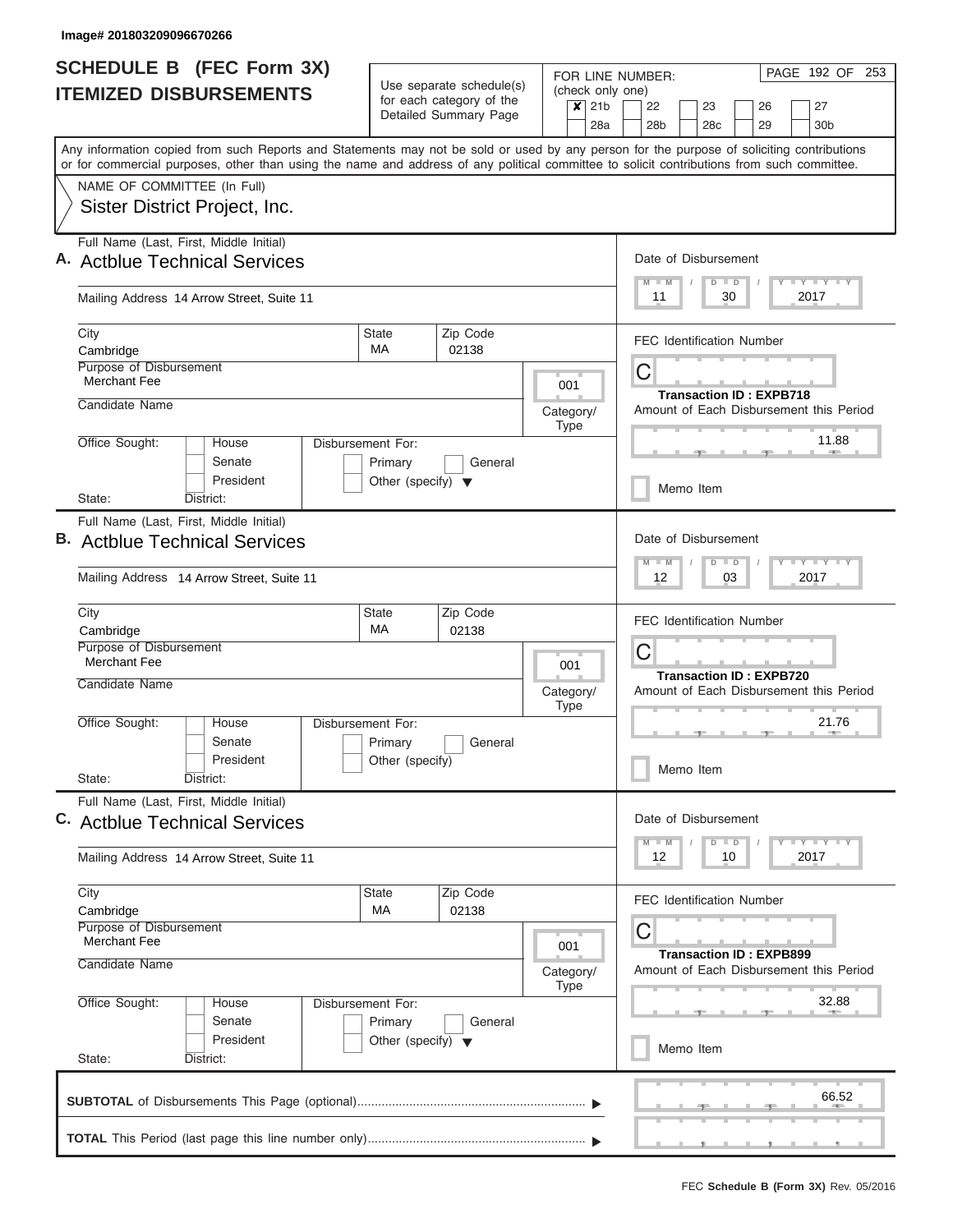| SCHEDULE B (FEC Form 3X)                                                                                                                                                                                                                                                                | FOR LINE NUMBER:                                     |                           |                          |                           | PAGE 193 OF     | 253                                                                             |  |                                |         |                                         |  |                                         |  |
|-----------------------------------------------------------------------------------------------------------------------------------------------------------------------------------------------------------------------------------------------------------------------------------------|------------------------------------------------------|---------------------------|--------------------------|---------------------------|-----------------|---------------------------------------------------------------------------------|--|--------------------------------|---------|-----------------------------------------|--|-----------------------------------------|--|
| <b>ITEMIZED DISBURSEMENTS</b>                                                                                                                                                                                                                                                           | Use separate schedule(s)<br>for each category of the |                           |                          | $\boldsymbol{\mathsf{x}}$ | 21 <sub>b</sub> | (check only one)<br>22<br>23<br>26<br>27                                        |  |                                |         |                                         |  |                                         |  |
|                                                                                                                                                                                                                                                                                         |                                                      | Detailed Summary Page     |                          |                           | 28a             | 28 <sub>b</sub>                                                                 |  | 28 <sub>c</sub>                |         | 29                                      |  | 30 <sub>b</sub>                         |  |
| Any information copied from such Reports and Statements may not be sold or used by any person for the purpose of soliciting contributions<br>or for commercial purposes, other than using the name and address of any political committee to solicit contributions from such committee. |                                                      |                           |                          |                           |                 |                                                                                 |  |                                |         |                                         |  |                                         |  |
| NAME OF COMMITTEE (In Full)<br>Sister District Project, Inc.                                                                                                                                                                                                                            |                                                      |                           |                          |                           |                 |                                                                                 |  |                                |         |                                         |  |                                         |  |
|                                                                                                                                                                                                                                                                                         |                                                      |                           |                          |                           |                 |                                                                                 |  |                                |         |                                         |  |                                         |  |
| Full Name (Last, First, Middle Initial)<br>A. Actblue Technical Services                                                                                                                                                                                                                |                                                      |                           |                          |                           |                 | Date of Disbursement                                                            |  |                                |         |                                         |  |                                         |  |
| Mailing Address 14 Arrow Street, Suite 11                                                                                                                                                                                                                                               |                                                      |                           |                          |                           |                 | <b>TEY TEY TEY</b><br>$M$ $M$<br>$D$ $D$<br>12<br>2017<br>17                    |  |                                |         |                                         |  |                                         |  |
| City<br>Cambridge                                                                                                                                                                                                                                                                       | <b>State</b><br><b>MA</b>                            | Zip Code<br>02138         |                          |                           |                 | <b>FEC Identification Number</b>                                                |  |                                |         |                                         |  |                                         |  |
| Purpose of Disbursement<br><b>Merchant Fee</b>                                                                                                                                                                                                                                          |                                                      |                           |                          |                           |                 | С                                                                               |  |                                |         |                                         |  |                                         |  |
| Candidate Name                                                                                                                                                                                                                                                                          |                                                      | Category/<br>Type         |                          |                           |                 |                                                                                 |  | <b>Transaction ID: EXPB945</b> |         | Amount of Each Disbursement this Period |  |                                         |  |
| Office Sought:<br>House<br>Senate                                                                                                                                                                                                                                                       | Disbursement For:<br>Primary                         | General                   |                          |                           |                 |                                                                                 |  |                                |         |                                         |  | 5.38                                    |  |
| President<br>State:<br>District:                                                                                                                                                                                                                                                        | Other (specify) $\blacktriangledown$                 |                           |                          |                           |                 |                                                                                 |  | Memo Item                      |         |                                         |  |                                         |  |
| Full Name (Last, First, Middle Initial)<br><b>B.</b> Actblue Technical Services                                                                                                                                                                                                         |                                                      |                           |                          |                           |                 |                                                                                 |  |                                | $D$ $D$ | Date of Disbursement                    |  | $-1 - Y - 1 - Y - 1 - Y$                |  |
| Mailing Address 14 Arrow Street, Suite 11                                                                                                                                                                                                                                               |                                                      |                           |                          |                           |                 | 12                                                                              |  |                                | 24      |                                         |  | 2017                                    |  |
| City<br>Cambridge                                                                                                                                                                                                                                                                       |                                                      | FEC Identification Number |                          |                           |                 |                                                                                 |  |                                |         |                                         |  |                                         |  |
| Purpose of Disbursement<br>Merchant Fee<br>Candidate Name                                                                                                                                                                                                                               |                                                      |                           |                          | 001                       |                 | С<br><b>Transaction ID: EXPB1033</b><br>Amount of Each Disbursement this Period |  |                                |         |                                         |  |                                         |  |
| Office Sought:<br>House                                                                                                                                                                                                                                                                 | Disbursement For:                                    |                           | Category/<br><b>Type</b> |                           |                 | 27.90                                                                           |  |                                |         |                                         |  |                                         |  |
| Senate<br>President                                                                                                                                                                                                                                                                     | Primary<br>Other (specify)                           | General                   |                          |                           |                 | Memo Item                                                                       |  |                                |         |                                         |  |                                         |  |
| State:<br>District:                                                                                                                                                                                                                                                                     |                                                      |                           |                          |                           |                 |                                                                                 |  |                                |         |                                         |  |                                         |  |
| Full Name (Last, First, Middle Initial)<br>C. Actblue Technical Services                                                                                                                                                                                                                |                                                      |                           |                          |                           |                 | Date of Disbursement                                                            |  |                                |         |                                         |  | $T$ $Y$ $T$ $Y$ $T$                     |  |
| Mailing Address 14 Arrow Street, Suite 11                                                                                                                                                                                                                                               |                                                      |                           |                          |                           |                 | $M - M$<br>12                                                                   |  | $D$ $D$                        | 31      |                                         |  | 2017                                    |  |
| City<br>Cambridge                                                                                                                                                                                                                                                                       | State<br>МA                                          | Zip Code<br>02138         |                          |                           |                 | <b>FEC Identification Number</b>                                                |  |                                |         |                                         |  |                                         |  |
| Purpose of Disbursement<br><b>Merchant Fee</b>                                                                                                                                                                                                                                          |                                                      |                           |                          | 001                       |                 | C                                                                               |  |                                |         | <b>Transaction ID: EXPB1233</b>         |  |                                         |  |
| Candidate Name                                                                                                                                                                                                                                                                          |                                                      |                           | Category/                | <b>Type</b>               |                 |                                                                                 |  |                                |         |                                         |  | Amount of Each Disbursement this Period |  |
| Office Sought:<br>House<br>Senate                                                                                                                                                                                                                                                       | Disbursement For:<br>Primary                         | General                   |                          |                           |                 |                                                                                 |  |                                |         |                                         |  | 92.90                                   |  |
| President<br>State:<br>District:                                                                                                                                                                                                                                                        | Other (specify) $\blacktriangledown$                 |                           |                          |                           |                 |                                                                                 |  | Memo Item                      |         |                                         |  |                                         |  |
|                                                                                                                                                                                                                                                                                         |                                                      |                           |                          |                           |                 |                                                                                 |  |                                |         |                                         |  | 126.18                                  |  |
|                                                                                                                                                                                                                                                                                         |                                                      |                           |                          |                           |                 |                                                                                 |  |                                |         |                                         |  |                                         |  |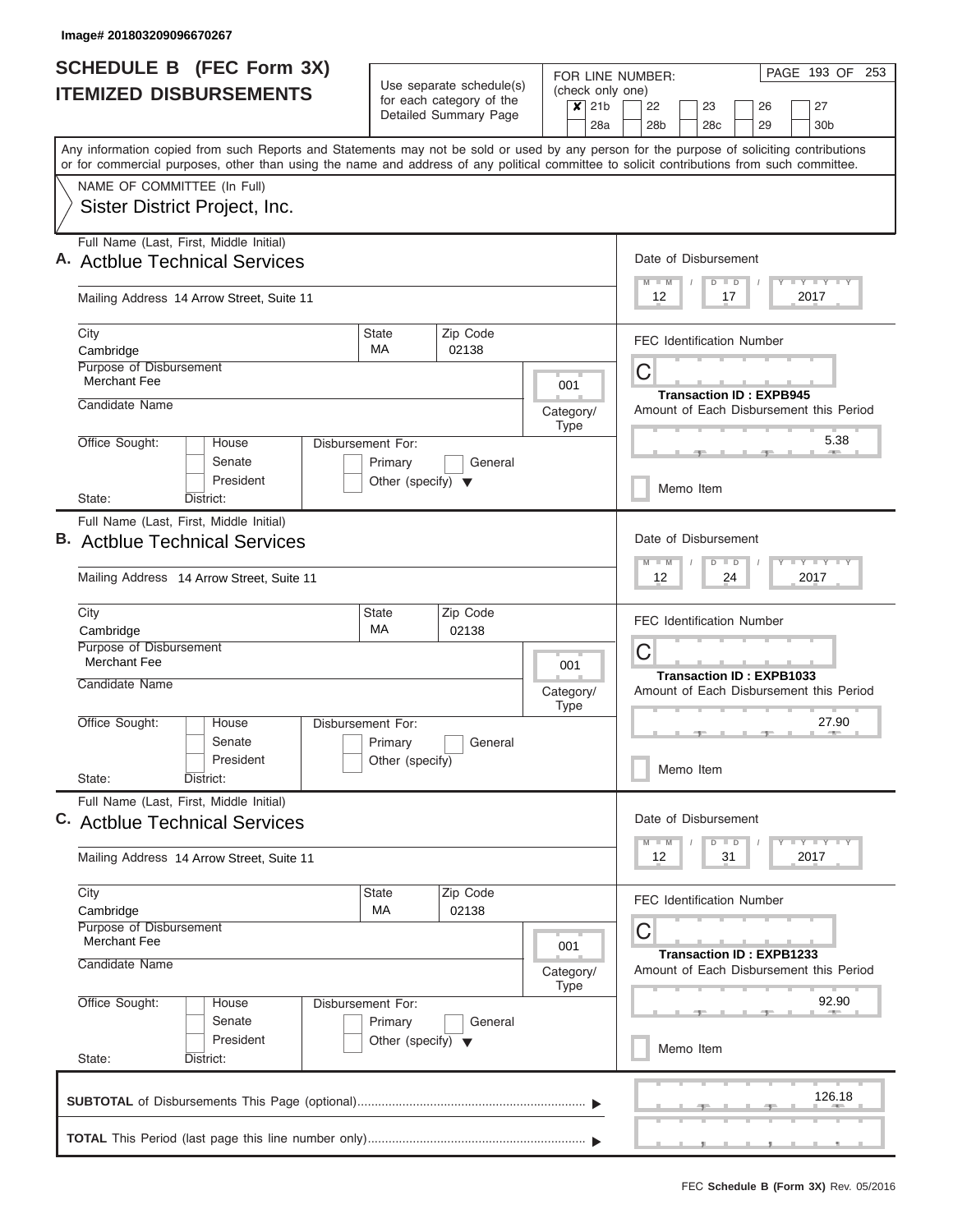| <b>SCHEDULE B</b> (FEC Form 3X) |                                                                                                                                                                                                                                                                                         |                                                                      |                                                      | FOR LINE NUMBER:                                        | PAGE 194 OF 253                                                                |  |  |  |  |  |
|---------------------------------|-----------------------------------------------------------------------------------------------------------------------------------------------------------------------------------------------------------------------------------------------------------------------------------------|----------------------------------------------------------------------|------------------------------------------------------|---------------------------------------------------------|--------------------------------------------------------------------------------|--|--|--|--|--|
|                                 | <b>ITEMIZED DISBURSEMENTS</b>                                                                                                                                                                                                                                                           |                                                                      | Use separate schedule(s)<br>for each category of the | (check only one)<br>21 <sub>b</sub><br>$\boldsymbol{x}$ | 27<br>22<br>23<br>26                                                           |  |  |  |  |  |
|                                 |                                                                                                                                                                                                                                                                                         |                                                                      | Detailed Summary Page                                | 28a                                                     | 28 <sub>b</sub><br>28c<br>30 <sub>b</sub><br>29                                |  |  |  |  |  |
|                                 | Any information copied from such Reports and Statements may not be sold or used by any person for the purpose of soliciting contributions<br>or for commercial purposes, other than using the name and address of any political committee to solicit contributions from such committee. |                                                                      |                                                      |                                                         |                                                                                |  |  |  |  |  |
|                                 | NAME OF COMMITTEE (In Full)                                                                                                                                                                                                                                                             |                                                                      |                                                      |                                                         |                                                                                |  |  |  |  |  |
|                                 | Sister District Project, Inc.                                                                                                                                                                                                                                                           |                                                                      |                                                      |                                                         |                                                                                |  |  |  |  |  |
|                                 | Full Name (Last, First, Middle Initial)<br>Deane & Company                                                                                                                                                                                                                              |                                                                      |                                                      |                                                         | Date of Disbursement                                                           |  |  |  |  |  |
|                                 | Mailing Address 1787 Tribute Road, Suite K                                                                                                                                                                                                                                              | Y LY LY LY<br>$M$ $M$<br>$D$ $D$<br>2017<br>07<br>17                 |                                                      |                                                         |                                                                                |  |  |  |  |  |
|                                 | City<br>Sacramento                                                                                                                                                                                                                                                                      | State<br>CA                                                          | Zip Code<br>95815                                    |                                                         | <b>FEC Identification Number</b>                                               |  |  |  |  |  |
|                                 | Purpose of Disbursement<br><b>Reporting Services</b>                                                                                                                                                                                                                                    |                                                                      |                                                      | 001                                                     | С<br><b>Transaction ID: EXPB214</b>                                            |  |  |  |  |  |
|                                 | Candidate Name                                                                                                                                                                                                                                                                          |                                                                      |                                                      | Category/<br><b>Type</b>                                | Amount of Each Disbursement this Period                                        |  |  |  |  |  |
|                                 | Office Sought:<br>House<br>Senate<br>President                                                                                                                                                                                                                                          | Disbursement For:<br>Primary<br>Other (specify) $\blacktriangledown$ | General                                              |                                                         | 1022.44                                                                        |  |  |  |  |  |
|                                 | State:<br>District:                                                                                                                                                                                                                                                                     |                                                                      |                                                      |                                                         | Memo Item                                                                      |  |  |  |  |  |
|                                 | Full Name (Last, First, Middle Initial)<br>B. Deane & Company<br>Mailing Address 1787 Tribute Road, Suite K                                                                                                                                                                             |                                                                      |                                                      |                                                         | Date of Disbursement<br>Y FY FY FY<br>$M - M$<br>$D$ $D$<br>08<br>18<br>2017   |  |  |  |  |  |
|                                 | City<br>Sacramento                                                                                                                                                                                                                                                                      | State<br>CA                                                          | Zip Code<br>95815                                    |                                                         | <b>FEC Identification Number</b>                                               |  |  |  |  |  |
|                                 | Purpose of Disbursement<br><b>Reporting Services</b>                                                                                                                                                                                                                                    |                                                                      |                                                      | 001                                                     | C<br><b>Transaction ID: EXPB253</b><br>Amount of Each Disbursement this Period |  |  |  |  |  |
|                                 | Candidate Name                                                                                                                                                                                                                                                                          |                                                                      |                                                      | Category/<br><b>Type</b>                                |                                                                                |  |  |  |  |  |
|                                 | Office Sought:<br>House<br>Senate<br>President<br>State:<br>District:                                                                                                                                                                                                                   | Disbursement For:<br>Primary<br>Other (specify)                      | General                                              |                                                         | 176.65<br>Memo Item                                                            |  |  |  |  |  |
|                                 | Full Name (Last, First, Middle Initial)<br>C. Deane & Company                                                                                                                                                                                                                           |                                                                      |                                                      |                                                         | Date of Disbursement                                                           |  |  |  |  |  |
|                                 | Mailing Address 1787 Tribute Road, Suite K                                                                                                                                                                                                                                              |                                                                      |                                                      |                                                         | $D$ $D$<br>$Y$ $Y$ $Y$ $Y$ $Y$<br>$M$ $M$<br>08<br>18<br>2017                  |  |  |  |  |  |
|                                 | City<br>Sacramento<br>Purpose of Disbursement<br><b>Reporting Services</b>                                                                                                                                                                                                              | State<br>CA                                                          | Zip Code<br>95815                                    |                                                         | <b>FEC Identification Number</b><br>С                                          |  |  |  |  |  |
|                                 | Candidate Name                                                                                                                                                                                                                                                                          |                                                                      |                                                      | 001<br>Category/<br><b>Type</b>                         | <b>Transaction ID: EXPB252</b><br>Amount of Each Disbursement this Period      |  |  |  |  |  |
|                                 | Office Sought:<br>House<br>Senate                                                                                                                                                                                                                                                       | Disbursement For:<br>Primary                                         | General                                              |                                                         | 836.63                                                                         |  |  |  |  |  |
|                                 | President<br>State:<br>District:                                                                                                                                                                                                                                                        | Other (specify) $\blacktriangledown$                                 |                                                      |                                                         | Memo Item                                                                      |  |  |  |  |  |
|                                 |                                                                                                                                                                                                                                                                                         |                                                                      |                                                      |                                                         | 2035.72                                                                        |  |  |  |  |  |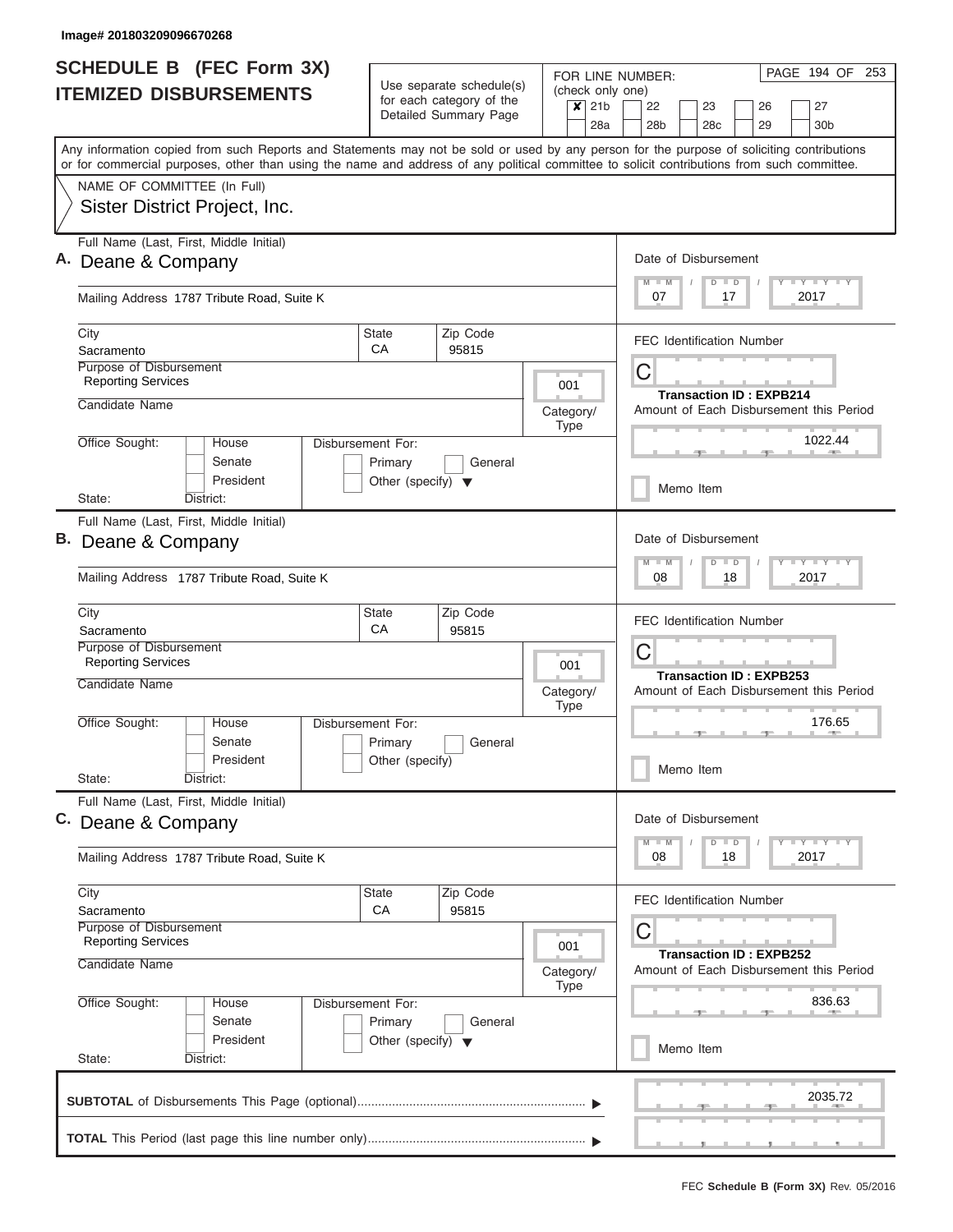| <b>SCHEDULE B</b> (FEC Form 3X)                                                                                                                                                                                                                                                         |                                                                      |                                                      | FOR LINE NUMBER:                                        | PAGE 195 OF 253                                                                |  |  |  |  |  |
|-----------------------------------------------------------------------------------------------------------------------------------------------------------------------------------------------------------------------------------------------------------------------------------------|----------------------------------------------------------------------|------------------------------------------------------|---------------------------------------------------------|--------------------------------------------------------------------------------|--|--|--|--|--|
| <b>ITEMIZED DISBURSEMENTS</b>                                                                                                                                                                                                                                                           |                                                                      | Use separate schedule(s)<br>for each category of the | (check only one)<br>21 <sub>b</sub><br>$\boldsymbol{x}$ | 27<br>22<br>23<br>26                                                           |  |  |  |  |  |
|                                                                                                                                                                                                                                                                                         |                                                                      | Detailed Summary Page                                | 28a                                                     | 28 <sub>b</sub><br>28c<br>30 <sub>b</sub><br>29                                |  |  |  |  |  |
| Any information copied from such Reports and Statements may not be sold or used by any person for the purpose of soliciting contributions<br>or for commercial purposes, other than using the name and address of any political committee to solicit contributions from such committee. |                                                                      |                                                      |                                                         |                                                                                |  |  |  |  |  |
| NAME OF COMMITTEE (In Full)                                                                                                                                                                                                                                                             |                                                                      |                                                      |                                                         |                                                                                |  |  |  |  |  |
| Sister District Project, Inc.                                                                                                                                                                                                                                                           |                                                                      |                                                      |                                                         |                                                                                |  |  |  |  |  |
| Full Name (Last, First, Middle Initial)<br>Deane & Company                                                                                                                                                                                                                              |                                                                      |                                                      |                                                         |                                                                                |  |  |  |  |  |
| Mailing Address 1787 Tribute Road, Suite K                                                                                                                                                                                                                                              | Y LY LY LY<br>$M$ $M$<br>$D$ $D$<br>2017<br>09<br>12                 |                                                      |                                                         |                                                                                |  |  |  |  |  |
| City<br>Sacramento                                                                                                                                                                                                                                                                      | State<br>CA                                                          | Zip Code<br>95815                                    |                                                         | <b>FEC Identification Number</b>                                               |  |  |  |  |  |
| Purpose of Disbursement<br><b>Reporting Services</b>                                                                                                                                                                                                                                    |                                                                      |                                                      | 001                                                     | С<br><b>Transaction ID: EXPB282</b>                                            |  |  |  |  |  |
| Candidate Name                                                                                                                                                                                                                                                                          |                                                                      |                                                      | Category/<br><b>Type</b>                                | Amount of Each Disbursement this Period                                        |  |  |  |  |  |
| Office Sought:<br>House<br>Senate<br>President                                                                                                                                                                                                                                          | Disbursement For:<br>Primary<br>Other (specify) $\blacktriangledown$ | General                                              |                                                         | 909.03                                                                         |  |  |  |  |  |
| State:<br>District:                                                                                                                                                                                                                                                                     |                                                                      |                                                      |                                                         | Memo Item                                                                      |  |  |  |  |  |
| Full Name (Last, First, Middle Initial)<br>B. Deane & Company<br>Mailing Address 1787 Tribute Road, Suite K                                                                                                                                                                             |                                                                      |                                                      |                                                         | Date of Disbursement<br>Y FY FY FY<br>$M - M$<br>$D$ $D$<br>09<br>13<br>2017   |  |  |  |  |  |
| City<br>Sacramento                                                                                                                                                                                                                                                                      | State<br>CA                                                          | Zip Code<br>95815                                    |                                                         | <b>FEC Identification Number</b>                                               |  |  |  |  |  |
| Purpose of Disbursement<br><b>Payroll Services</b>                                                                                                                                                                                                                                      |                                                                      |                                                      | 001                                                     | C<br><b>Transaction ID: EXPB283</b><br>Amount of Each Disbursement this Period |  |  |  |  |  |
| Candidate Name                                                                                                                                                                                                                                                                          |                                                                      |                                                      | Category/<br><b>Type</b>                                |                                                                                |  |  |  |  |  |
| Office Sought:<br>House<br>Senate<br>President<br>State:<br>District:                                                                                                                                                                                                                   | Disbursement For:<br>Primary<br>Other (specify)                      | General                                              |                                                         | 75.75<br><b>COLLECTION</b><br>Memo Item                                        |  |  |  |  |  |
| Full Name (Last, First, Middle Initial)<br>C. Deane & Company                                                                                                                                                                                                                           |                                                                      |                                                      |                                                         | Date of Disbursement                                                           |  |  |  |  |  |
| Mailing Address 1787 Tribute Road, Suite K                                                                                                                                                                                                                                              |                                                                      |                                                      |                                                         | $D$ $D$<br>Y FY FY FY<br>$M - M$<br>06<br>2017<br>10                           |  |  |  |  |  |
| City<br>Sacramento<br>Purpose of Disbursement<br><b>Reporting Services</b>                                                                                                                                                                                                              | State<br>CA                                                          | Zip Code<br>95815                                    |                                                         | <b>FEC Identification Number</b><br>С                                          |  |  |  |  |  |
| Candidate Name                                                                                                                                                                                                                                                                          |                                                                      |                                                      | 001<br>Category/                                        | <b>Transaction ID: EXPB298</b><br>Amount of Each Disbursement this Period      |  |  |  |  |  |
| Office Sought:<br>House<br>Senate<br>President                                                                                                                                                                                                                                          | Disbursement For:<br>Primary<br>Other (specify) $\blacktriangledown$ | General                                              | <b>Type</b>                                             | 1015.10                                                                        |  |  |  |  |  |
| State:<br>District:                                                                                                                                                                                                                                                                     |                                                                      |                                                      |                                                         | Memo Item                                                                      |  |  |  |  |  |
|                                                                                                                                                                                                                                                                                         |                                                                      |                                                      |                                                         | 1999.88                                                                        |  |  |  |  |  |
|                                                                                                                                                                                                                                                                                         |                                                                      |                                                      |                                                         |                                                                                |  |  |  |  |  |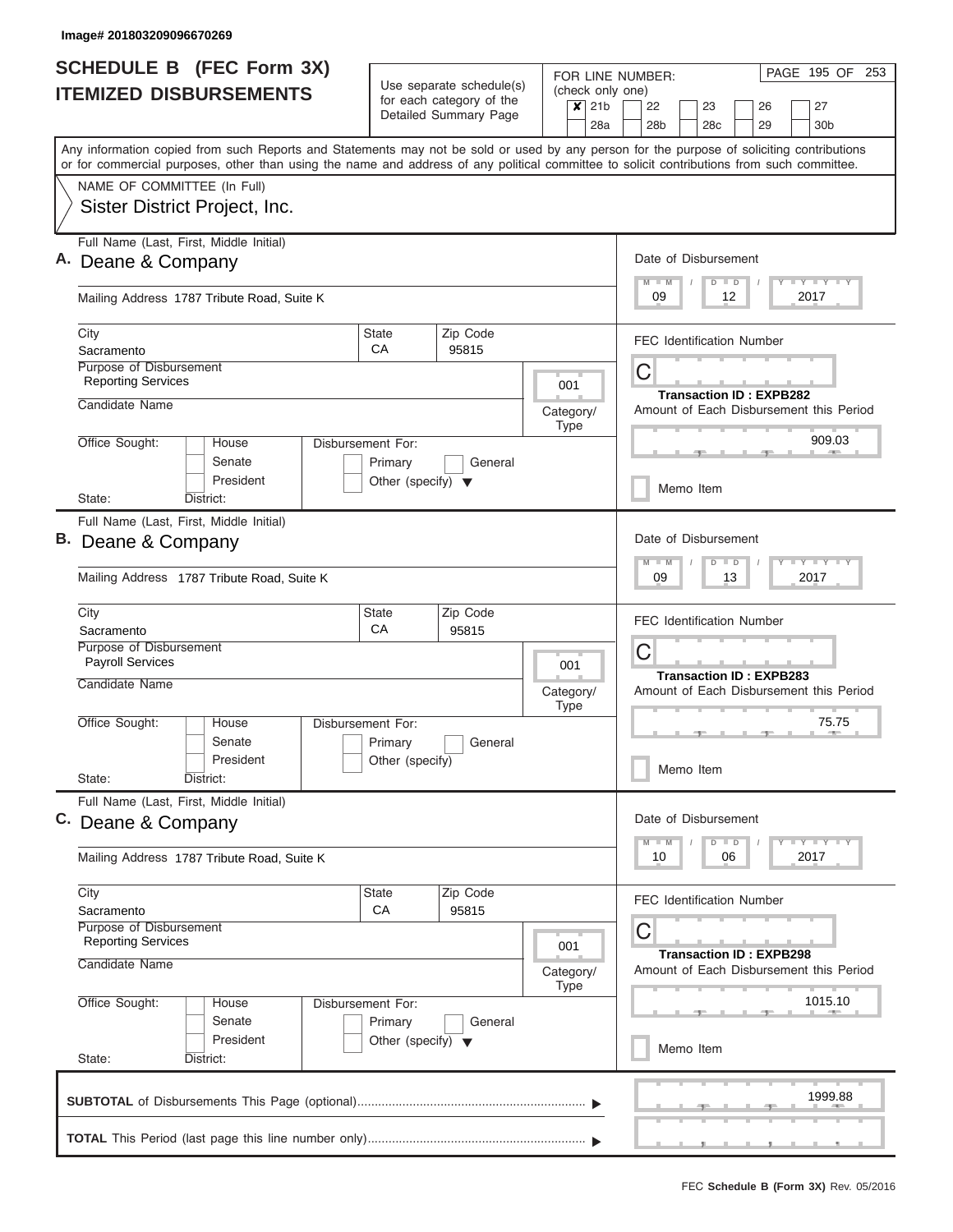| SCHEDULE B (FEC Form 3X)                                                                                                                                                                                                                                                                |                                                 |                                                                               |                                            |                          | PAGE 196 OF 253<br>FOR LINE NUMBER:                                                                                                                                                                                                                  |  |  |  |  |  |
|-----------------------------------------------------------------------------------------------------------------------------------------------------------------------------------------------------------------------------------------------------------------------------------------|-------------------------------------------------|-------------------------------------------------------------------------------|--------------------------------------------|--------------------------|------------------------------------------------------------------------------------------------------------------------------------------------------------------------------------------------------------------------------------------------------|--|--|--|--|--|
| <b>ITEMIZED DISBURSEMENTS</b>                                                                                                                                                                                                                                                           |                                                 | Use separate schedule(s)<br>for each category of the<br>Detailed Summary Page |                                            | $x$ 21b<br>28a           | (check only one)<br>22<br>27<br>23<br>26<br>28 <sub>b</sub><br>28c<br>29<br>30 <sub>b</sub>                                                                                                                                                          |  |  |  |  |  |
| Any information copied from such Reports and Statements may not be sold or used by any person for the purpose of soliciting contributions<br>or for commercial purposes, other than using the name and address of any political committee to solicit contributions from such committee. |                                                 |                                                                               |                                            |                          |                                                                                                                                                                                                                                                      |  |  |  |  |  |
| NAME OF COMMITTEE (In Full)<br>Sister District Project, Inc.                                                                                                                                                                                                                            |                                                 |                                                                               |                                            |                          |                                                                                                                                                                                                                                                      |  |  |  |  |  |
| Full Name (Last, First, Middle Initial)<br>A. Deane & Company                                                                                                                                                                                                                           |                                                 |                                                                               |                                            |                          | Date of Disbursement<br><b>LY LY LY</b><br>$D$ $D$<br>$M - M$                                                                                                                                                                                        |  |  |  |  |  |
| Mailing Address 1787 Tribute Road, Suite K                                                                                                                                                                                                                                              |                                                 |                                                                               |                                            |                          | 09<br>2017<br>11                                                                                                                                                                                                                                     |  |  |  |  |  |
| City<br>Sacramento                                                                                                                                                                                                                                                                      | <b>State</b><br>CA                              | Zip Code<br>95815                                                             |                                            |                          | <b>FEC Identification Number</b>                                                                                                                                                                                                                     |  |  |  |  |  |
| Purpose of Disbursement<br><b>Reporting Services</b><br>Candidate Name                                                                                                                                                                                                                  |                                                 |                                                                               | С<br>001<br><b>Transaction ID: EXPB346</b> |                          |                                                                                                                                                                                                                                                      |  |  |  |  |  |
| Office Sought:<br>House                                                                                                                                                                                                                                                                 | Disbursement For:                               |                                                                               |                                            | Category/<br><b>Type</b> | Amount of Each Disbursement this Period<br>884.87                                                                                                                                                                                                    |  |  |  |  |  |
| Senate<br>President                                                                                                                                                                                                                                                                     | Primary<br>Other (specify) $\blacktriangledown$ | General                                                                       |                                            |                          | Memo Item                                                                                                                                                                                                                                            |  |  |  |  |  |
| State:<br>District:<br>Full Name (Last, First, Middle Initial)<br>B. Deane & Company                                                                                                                                                                                                    |                                                 |                                                                               |                                            |                          | Date of Disbursement                                                                                                                                                                                                                                 |  |  |  |  |  |
| Mailing Address 1787 Tribute Road, Suite K                                                                                                                                                                                                                                              |                                                 |                                                                               |                                            |                          | $-Y - Y - Y$<br>M<br>$-W$<br>$\blacksquare$<br>D<br>13<br>2017<br>11                                                                                                                                                                                 |  |  |  |  |  |
| City<br>Sacramento<br>Purpose of Disbursement<br><b>Payroll Services</b>                                                                                                                                                                                                                | 001                                             | <b>FEC Identification Number</b><br>С                                         |                                            |                          |                                                                                                                                                                                                                                                      |  |  |  |  |  |
| Candidate Name                                                                                                                                                                                                                                                                          |                                                 | Category/<br><b>Type</b>                                                      |                                            |                          | <b>Transaction ID: EXPB349</b><br>Amount of Each Disbursement this Period                                                                                                                                                                            |  |  |  |  |  |
| Office Sought:<br>House<br>Senate<br>President                                                                                                                                                                                                                                          | Disbursement For:<br>Primary<br>Other (specify) | General                                                                       |                                            |                          | 75.75<br>Memo Item                                                                                                                                                                                                                                   |  |  |  |  |  |
| State:<br>District:<br>Full Name (Last, First, Middle Initial)                                                                                                                                                                                                                          |                                                 |                                                                               |                                            |                          |                                                                                                                                                                                                                                                      |  |  |  |  |  |
| C. Deane & Company                                                                                                                                                                                                                                                                      |                                                 |                                                                               |                                            |                          | Date of Disbursement<br>$\frac{1}{2}$ $\frac{1}{2}$ $\frac{1}{2}$ $\frac{1}{2}$ $\frac{1}{2}$ $\frac{1}{2}$ $\frac{1}{2}$ $\frac{1}{2}$ $\frac{1}{2}$ $\frac{1}{2}$ $\frac{1}{2}$ $\frac{1}{2}$ $\frac{1}{2}$<br>$M - M$<br>$\overline{D}$<br>$\Box$ |  |  |  |  |  |
| Mailing Address 1787 Tribute Road, Suite K                                                                                                                                                                                                                                              |                                                 |                                                                               |                                            |                          | 08<br>2017<br>12                                                                                                                                                                                                                                     |  |  |  |  |  |
| City<br>Sacramento<br>Purpose of Disbursement<br><b>Payroll Services</b>                                                                                                                                                                                                                | <b>State</b><br>СA                              | Zip Code<br>95815                                                             |                                            | 001                      | <b>FEC Identification Number</b><br>С                                                                                                                                                                                                                |  |  |  |  |  |
| Candidate Name                                                                                                                                                                                                                                                                          |                                                 |                                                                               |                                            | Category/<br><b>Type</b> | <b>Transaction ID: EXPB866</b><br>Amount of Each Disbursement this Period                                                                                                                                                                            |  |  |  |  |  |
| Office Sought:<br>House<br>Senate                                                                                                                                                                                                                                                       | Disbursement For:<br>Primary                    | General                                                                       |                                            |                          | 75.75                                                                                                                                                                                                                                                |  |  |  |  |  |
| President<br>State:<br>District:                                                                                                                                                                                                                                                        | Other (specify) $\blacktriangledown$            |                                                                               |                                            |                          | Memo Item                                                                                                                                                                                                                                            |  |  |  |  |  |
|                                                                                                                                                                                                                                                                                         |                                                 |                                                                               |                                            |                          | 1036.37                                                                                                                                                                                                                                              |  |  |  |  |  |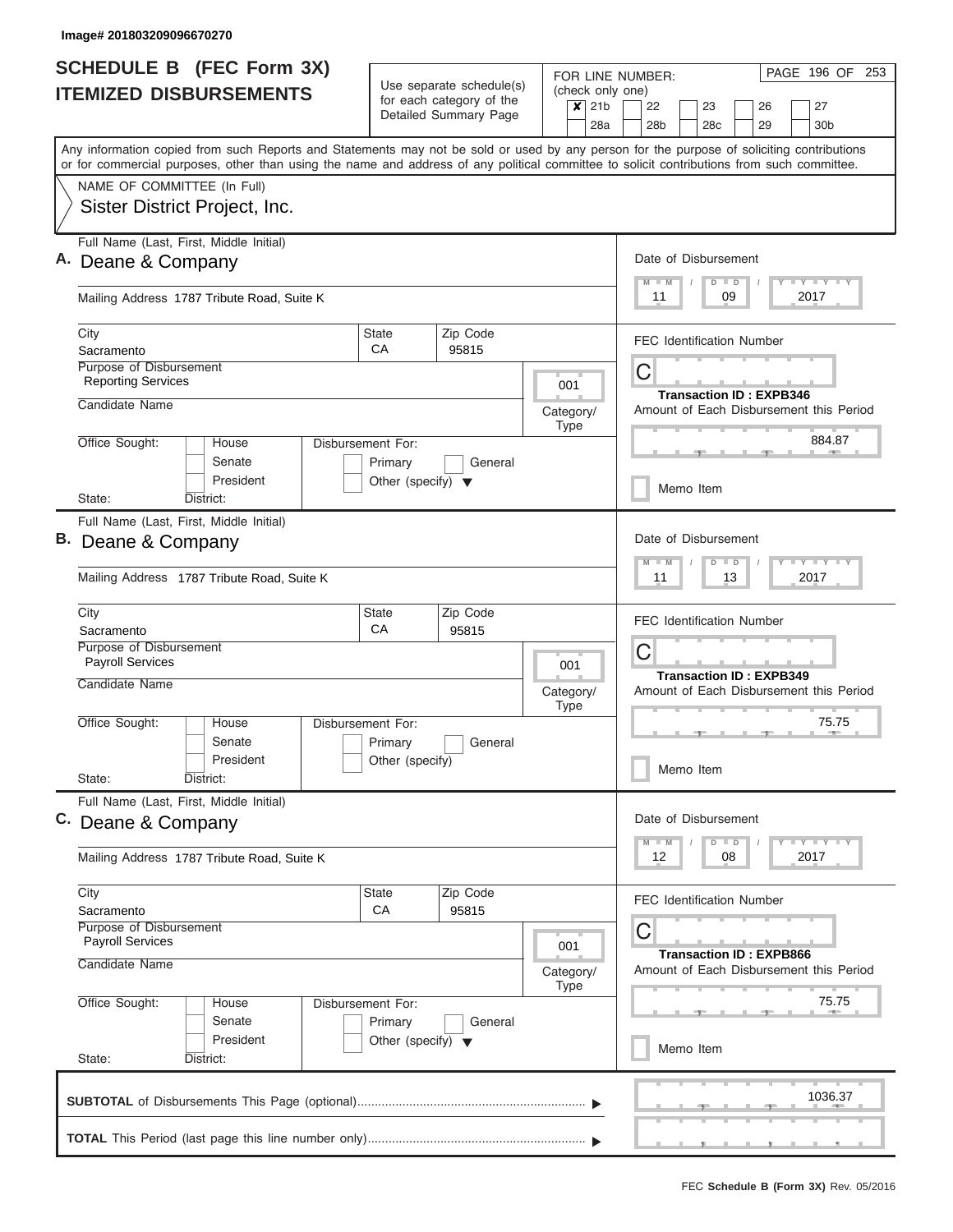| <b>SCHEDULE B</b> (FEC Form 3X)                                                                                                                                                                                                                                                         |                                                                      |                       |  |                                 |           | PAGE 197 OF 253<br>FOR LINE NUMBER:                                                                               |  |  |  |  |  |  |  |
|-----------------------------------------------------------------------------------------------------------------------------------------------------------------------------------------------------------------------------------------------------------------------------------------|----------------------------------------------------------------------|-----------------------|--|---------------------------------|-----------|-------------------------------------------------------------------------------------------------------------------|--|--|--|--|--|--|--|
| <b>ITEMIZED DISBURSEMENTS</b>                                                                                                                                                                                                                                                           | Use separate schedule(s)<br>for each category of the                 |                       |  | $x$ 21b                         |           | (check only one)<br>22<br>23<br>26<br>27                                                                          |  |  |  |  |  |  |  |
|                                                                                                                                                                                                                                                                                         |                                                                      | Detailed Summary Page |  |                                 | 28a       | 28 <sub>b</sub><br>28c<br>29<br>30 <sub>b</sub>                                                                   |  |  |  |  |  |  |  |
| Any information copied from such Reports and Statements may not be sold or used by any person for the purpose of soliciting contributions<br>or for commercial purposes, other than using the name and address of any political committee to solicit contributions from such committee. |                                                                      |                       |  |                                 |           |                                                                                                                   |  |  |  |  |  |  |  |
| NAME OF COMMITTEE (In Full)                                                                                                                                                                                                                                                             |                                                                      |                       |  |                                 |           |                                                                                                                   |  |  |  |  |  |  |  |
| Sister District Project, Inc.                                                                                                                                                                                                                                                           |                                                                      |                       |  |                                 |           |                                                                                                                   |  |  |  |  |  |  |  |
| Full Name (Last, First, Middle Initial)<br>A. Deane & Company                                                                                                                                                                                                                           |                                                                      |                       |  |                                 |           | Date of Disbursement                                                                                              |  |  |  |  |  |  |  |
| Mailing Address 1787 Tribute Road, Suite K                                                                                                                                                                                                                                              |                                                                      |                       |  |                                 |           | Y LY LY LY<br>$M$ $M$<br>$D$ $D$<br>2017<br>12<br>08                                                              |  |  |  |  |  |  |  |
| City<br>Sacramento                                                                                                                                                                                                                                                                      | State<br>CA                                                          | Zip Code<br>95815     |  |                                 |           | <b>FEC Identification Number</b>                                                                                  |  |  |  |  |  |  |  |
| Purpose of Disbursement                                                                                                                                                                                                                                                                 |                                                                      |                       |  |                                 |           | C                                                                                                                 |  |  |  |  |  |  |  |
| <b>Reporting Services</b>                                                                                                                                                                                                                                                               |                                                                      |                       |  | 001                             |           | <b>Transaction ID: EXPB867</b>                                                                                    |  |  |  |  |  |  |  |
| Candidate Name                                                                                                                                                                                                                                                                          |                                                                      |                       |  | Category/<br><b>Type</b>        |           | Amount of Each Disbursement this Period                                                                           |  |  |  |  |  |  |  |
| Office Sought:<br>House<br>Senate<br>President                                                                                                                                                                                                                                          | Disbursement For:<br>Primary<br>Other (specify) $\blacktriangledown$ | General               |  |                                 |           | 824.72                                                                                                            |  |  |  |  |  |  |  |
| State:<br>District:                                                                                                                                                                                                                                                                     |                                                                      |                       |  |                                 |           | Memo Item                                                                                                         |  |  |  |  |  |  |  |
| Full Name (Last, First, Middle Initial)                                                                                                                                                                                                                                                 |                                                                      |                       |  |                                 |           |                                                                                                                   |  |  |  |  |  |  |  |
| B. Remcho, Johansen & Purcell, LLP                                                                                                                                                                                                                                                      |                                                                      |                       |  |                                 |           | Date of Disbursement<br>$-1 - 1 - 1$<br>$M - M$<br>$\overline{D}$<br>D                                            |  |  |  |  |  |  |  |
| Mailing Address 1901 Harrison Street, Suite 1550                                                                                                                                                                                                                                        |                                                                      |                       |  |                                 |           | 09<br>13<br>2017                                                                                                  |  |  |  |  |  |  |  |
| City                                                                                                                                                                                                                                                                                    | State<br>CA                                                          | Zip Code              |  |                                 |           | <b>FEC Identification Number</b>                                                                                  |  |  |  |  |  |  |  |
| Oakland<br>Purpose of Disbursement                                                                                                                                                                                                                                                      |                                                                      | 94612                 |  |                                 |           | C                                                                                                                 |  |  |  |  |  |  |  |
| <b>Legal Services</b>                                                                                                                                                                                                                                                                   |                                                                      |                       |  | 001                             |           | <b>Transaction ID: EXPB285</b>                                                                                    |  |  |  |  |  |  |  |
| Candidate Name                                                                                                                                                                                                                                                                          |                                                                      |                       |  |                                 | Category/ | Amount of Each Disbursement this Period                                                                           |  |  |  |  |  |  |  |
| Office Sought:<br>House                                                                                                                                                                                                                                                                 | Disbursement For:                                                    |                       |  |                                 |           | 420.00                                                                                                            |  |  |  |  |  |  |  |
| Senate<br>President                                                                                                                                                                                                                                                                     | Primary                                                              | General               |  |                                 |           |                                                                                                                   |  |  |  |  |  |  |  |
| State:<br>District:                                                                                                                                                                                                                                                                     | Other (specify)                                                      |                       |  |                                 |           | Memo Item                                                                                                         |  |  |  |  |  |  |  |
| Full Name (Last, First, Middle Initial)<br>C. State Compensation Insurance Fund                                                                                                                                                                                                         |                                                                      |                       |  |                                 |           | Date of Disbursement                                                                                              |  |  |  |  |  |  |  |
| Mailing Address 5860 Owens Drive                                                                                                                                                                                                                                                        |                                                                      |                       |  |                                 |           | $\mathbb{L} \mathbf{Y} \mathbb{L} \mathbf{Y} \mathbb{L} \mathbf{Y}$<br>$M - M$<br>$\Box$<br>D<br>09<br>29<br>2017 |  |  |  |  |  |  |  |
| City                                                                                                                                                                                                                                                                                    | <b>State</b>                                                         | Zip Code              |  |                                 |           | <b>FEC Identification Number</b>                                                                                  |  |  |  |  |  |  |  |
| Pleasanton<br>Purpose of Disbursement<br>Payroll Insurance                                                                                                                                                                                                                              | CA                                                                   | 94588                 |  |                                 |           | С                                                                                                                 |  |  |  |  |  |  |  |
| Candidate Name                                                                                                                                                                                                                                                                          |                                                                      |                       |  | 001<br>Category/<br><b>Type</b> |           | <b>Transaction ID: EXPB292</b><br>Amount of Each Disbursement this Period                                         |  |  |  |  |  |  |  |
| Office Sought:<br>House<br>Senate                                                                                                                                                                                                                                                       | Disbursement For:<br>Primary                                         | General               |  |                                 |           | 414.00                                                                                                            |  |  |  |  |  |  |  |
| President<br>State:<br>District:                                                                                                                                                                                                                                                        | Other (specify) $\blacktriangledown$                                 |                       |  |                                 |           | Memo Item                                                                                                         |  |  |  |  |  |  |  |
|                                                                                                                                                                                                                                                                                         |                                                                      |                       |  |                                 |           | 1658.72                                                                                                           |  |  |  |  |  |  |  |
|                                                                                                                                                                                                                                                                                         |                                                                      |                       |  |                                 |           |                                                                                                                   |  |  |  |  |  |  |  |
|                                                                                                                                                                                                                                                                                         |                                                                      |                       |  |                                 |           | 8077.71                                                                                                           |  |  |  |  |  |  |  |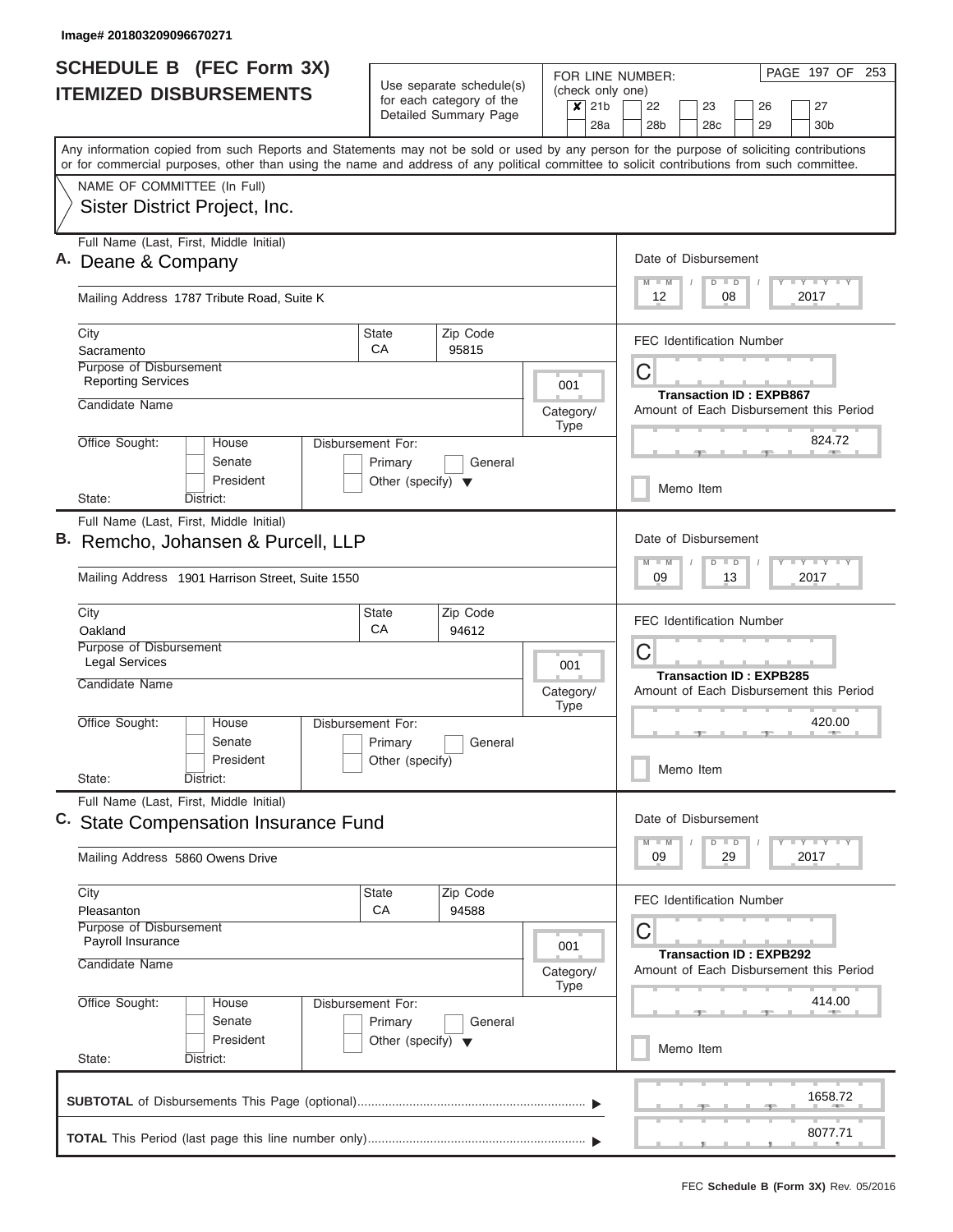| <b>SCHEDULE B</b> (FEC Form 3X)                                                                                                                                                                                                                                                         |                                                      |                          |  |                          |                 | FOR LINE NUMBER:                         |                                                                          |                                |                                  |  | PAGE 198 OF                                                                                                                                                                     | 253 |  |
|-----------------------------------------------------------------------------------------------------------------------------------------------------------------------------------------------------------------------------------------------------------------------------------------|------------------------------------------------------|--------------------------|--|--------------------------|-----------------|------------------------------------------|--------------------------------------------------------------------------|--------------------------------|----------------------------------|--|---------------------------------------------------------------------------------------------------------------------------------------------------------------------------------|-----|--|
| <b>ITEMIZED DISBURSEMENTS</b>                                                                                                                                                                                                                                                           | Use separate schedule(s)<br>for each category of the |                          |  |                          | 21 <sub>b</sub> | (check only one)<br>22<br>23<br>26<br>27 |                                                                          |                                |                                  |  |                                                                                                                                                                                 |     |  |
|                                                                                                                                                                                                                                                                                         |                                                      | Detailed Summary Page    |  |                          | 28a             | 28 <sub>b</sub>                          |                                                                          | 28c                            | 29<br>$\pmb{\times}$             |  | 30 <sub>b</sub>                                                                                                                                                                 |     |  |
| Any information copied from such Reports and Statements may not be sold or used by any person for the purpose of soliciting contributions<br>or for commercial purposes, other than using the name and address of any political committee to solicit contributions from such committee. |                                                      |                          |  |                          |                 |                                          |                                                                          |                                |                                  |  |                                                                                                                                                                                 |     |  |
| NAME OF COMMITTEE (In Full)                                                                                                                                                                                                                                                             |                                                      |                          |  |                          |                 |                                          |                                                                          |                                |                                  |  |                                                                                                                                                                                 |     |  |
| Sister District Project, Inc.                                                                                                                                                                                                                                                           |                                                      |                          |  |                          |                 |                                          |                                                                          |                                |                                  |  |                                                                                                                                                                                 |     |  |
| Full Name (Last, First, Middle Initial)<br>A. Alcabes, Sam, , ,                                                                                                                                                                                                                         |                                                      |                          |  |                          |                 |                                          |                                                                          | Date of Disbursement           |                                  |  |                                                                                                                                                                                 |     |  |
| Mailing Address 2330 Rose Street                                                                                                                                                                                                                                                        |                                                      |                          |  |                          |                 | $M$ $M$<br>08                            |                                                                          | $D$ $D$<br>04                  |                                  |  | <b>LY LY LY</b><br>2017                                                                                                                                                         |     |  |
| City<br>Berkeley                                                                                                                                                                                                                                                                        | State<br>CA                                          | Zip Code<br>94708        |  |                          |                 | <b>FEC Identification Number</b>         |                                                                          |                                |                                  |  |                                                                                                                                                                                 |     |  |
| <b>Purpose of Disbursement</b><br>August Expenses: Administrative Services - Nonfederal In-Kind                                                                                                                                                                                         |                                                      |                          |  |                          | C               |                                          |                                                                          |                                |                                  |  |                                                                                                                                                                                 |     |  |
| Candidate Name                                                                                                                                                                                                                                                                          |                                                      |                          |  | Category/<br><b>Type</b> |                 |                                          |                                                                          |                                | <b>Transaction ID: EDTB20</b>    |  | Amount of Each Disbursement this Period                                                                                                                                         |     |  |
| Office Sought:<br>House<br>Senate                                                                                                                                                                                                                                                       | Disbursement For:<br>Primary                         | General                  |  |                          |                 |                                          |                                                                          |                                |                                  |  | 852.00                                                                                                                                                                          |     |  |
| President<br>State:<br>District:                                                                                                                                                                                                                                                        | Other (specify) $\blacktriangledown$                 |                          |  |                          |                 | x                                        | Memo Item                                                                |                                |                                  |  |                                                                                                                                                                                 |     |  |
| Full Name (Last, First, Middle Initial)                                                                                                                                                                                                                                                 |                                                      |                          |  |                          |                 |                                          |                                                                          |                                |                                  |  |                                                                                                                                                                                 |     |  |
| B. Alcabes, Sam, , ,                                                                                                                                                                                                                                                                    |                                                      |                          |  |                          |                 | Date of Disbursement<br>$M - M$          |                                                                          | $D$ $D$                        |                                  |  | $-Y$ $+Y$ $+Y$                                                                                                                                                                  |     |  |
| Mailing Address 2330 Rose Street                                                                                                                                                                                                                                                        |                                                      | 09                       |  | 08                       |                 |                                          | 2017                                                                     |                                |                                  |  |                                                                                                                                                                                 |     |  |
| City<br>Berkeley                                                                                                                                                                                                                                                                        | State<br>Zip Code<br>CA<br>94708                     |                          |  |                          |                 |                                          |                                                                          |                                | <b>FEC Identification Number</b> |  |                                                                                                                                                                                 |     |  |
| Purpose of Disbursement<br>September Expenses: Administrative Services - Nonfederal In-Kind                                                                                                                                                                                             |                                                      |                          |  |                          |                 |                                          |                                                                          |                                |                                  |  |                                                                                                                                                                                 |     |  |
| Candidate Name                                                                                                                                                                                                                                                                          |                                                      | Category/<br><b>Type</b> |  |                          |                 |                                          | <b>Transaction ID: EDTB23</b><br>Amount of Each Disbursement this Period |                                |                                  |  |                                                                                                                                                                                 |     |  |
| Office Sought:<br>House<br>Senate                                                                                                                                                                                                                                                       | Disbursement For:<br>Primary                         | General                  |  |                          |                 |                                          |                                                                          |                                |                                  |  | 375.00                                                                                                                                                                          |     |  |
| President<br>State:<br>District:                                                                                                                                                                                                                                                        | Other (specify)                                      |                          |  |                          |                 | X                                        | Memo Item                                                                |                                |                                  |  |                                                                                                                                                                                 |     |  |
| Full Name (Last, First, Middle Initial)<br>C. Gould, Ben, , ,                                                                                                                                                                                                                           |                                                      |                          |  |                          |                 | Date of Disbursement                     |                                                                          |                                |                                  |  |                                                                                                                                                                                 |     |  |
| Mailing Address 6699 North Olmsted, Apt. 201                                                                                                                                                                                                                                            |                                                      |                          |  |                          |                 | $M - M$<br>10                            |                                                                          | $\Box$<br>$\overline{D}$<br>06 |                                  |  | $\frac{1}{2}$ $\frac{1}{2}$ $\frac{1}{2}$ $\frac{1}{2}$ $\frac{1}{2}$ $\frac{1}{2}$ $\frac{1}{2}$ $\frac{1}{2}$ $\frac{1}{2}$ $\frac{1}{2}$ $\frac{1}{2}$ $\frac{1}{2}$<br>2017 |     |  |
| City<br>Chicago                                                                                                                                                                                                                                                                         | State<br>IL.                                         | Zip Code<br>60631        |  |                          |                 | <b>FEC Identification Number</b>         |                                                                          |                                |                                  |  |                                                                                                                                                                                 |     |  |
| Purpose of Disbursement<br>October Expenses: Administrative Services - Nonfederal In-Kind                                                                                                                                                                                               |                                                      |                          |  |                          |                 | C                                        |                                                                          |                                | <b>Transaction ID: EDTB25</b>    |  |                                                                                                                                                                                 |     |  |
| Candidate Name                                                                                                                                                                                                                                                                          |                                                      |                          |  | Category/<br><b>Type</b> |                 |                                          |                                                                          |                                |                                  |  | Amount of Each Disbursement this Period                                                                                                                                         |     |  |
| Office Sought:<br>House<br>Senate                                                                                                                                                                                                                                                       | Disbursement For:<br>Primary                         | General                  |  |                          |                 |                                          |                                                                          |                                |                                  |  | 2850.00                                                                                                                                                                         |     |  |
| President<br>State:<br>District:                                                                                                                                                                                                                                                        | Other (specify) $\blacktriangledown$                 |                          |  |                          |                 | x                                        | Memo Item                                                                |                                |                                  |  |                                                                                                                                                                                 |     |  |
|                                                                                                                                                                                                                                                                                         |                                                      |                          |  |                          |                 |                                          |                                                                          |                                |                                  |  | <b>Contract Contract Contract</b><br>0.00                                                                                                                                       |     |  |
|                                                                                                                                                                                                                                                                                         |                                                      |                          |  |                          |                 |                                          |                                                                          |                                |                                  |  |                                                                                                                                                                                 |     |  |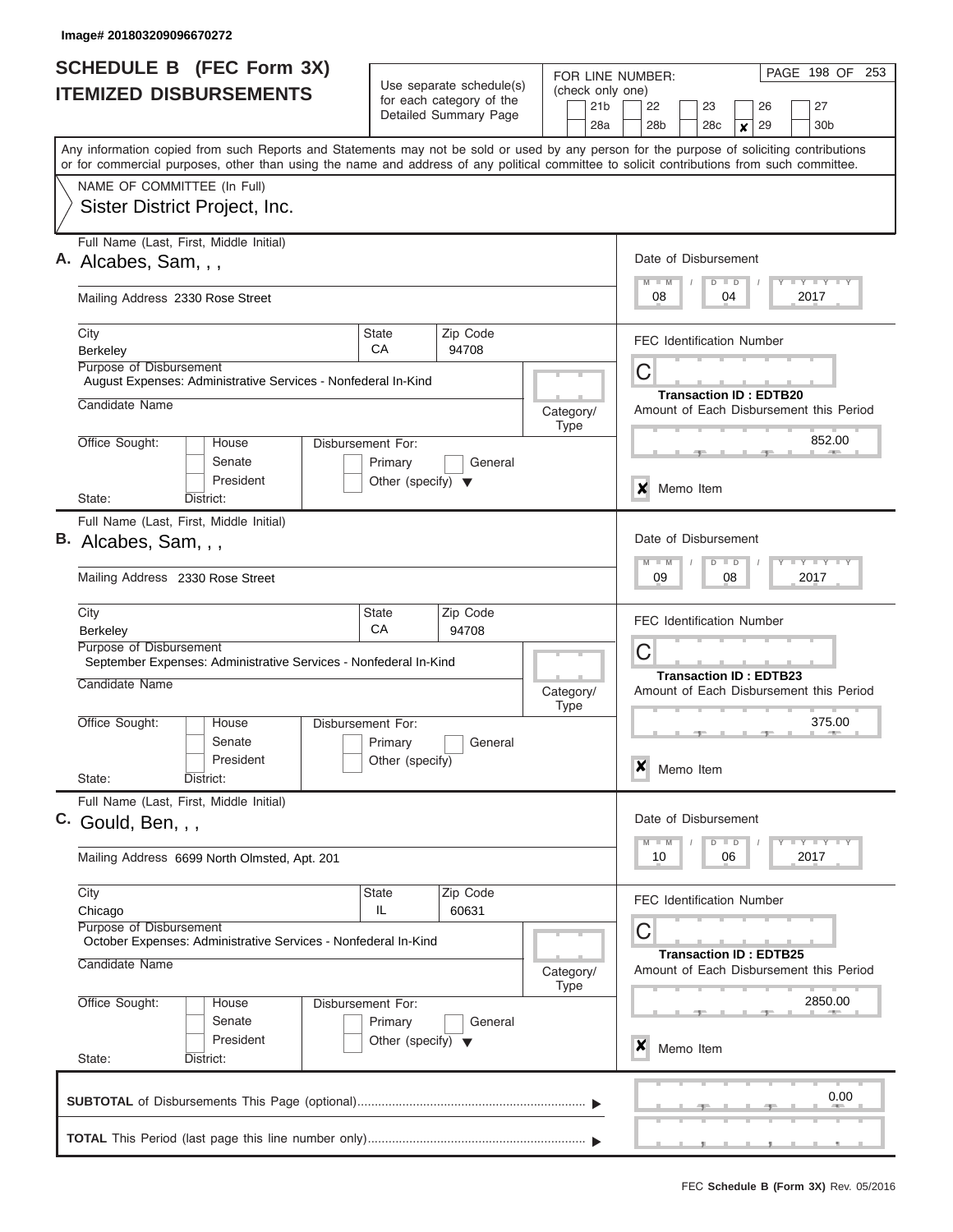# hmage# 201803209096670273<br>DAGE 199 / 253 PAGE 199 / 253<br>**DAGE 199 / CF : +19 A =N5 H=C B** ( 3 T C F H5 LH F 9 @ H9 8 `HC `5 `F 9 DC F H $\breve{c}$ G7 < 9 8 I . @ `C F

| Form/Schedule: SB29    |  |
|------------------------|--|
| Transaction ID: EDTB20 |  |

Nonfederal In-Kinds:\$120-M.Dhingra(WA Senate);VirginiaDelegates-\$20-C.Hurst;\$20-D.Roem;\$50-E.Guzman;\$50- D.Reid;\$100-K.Murphy;\$30-K.Tran;\$20-L.Carter;\$72-K.Delaney;\$60-C.Turpin;\$40-J.Bell;\$30-M.Mullen;\$40- Z.Wittkamp

**Form/Schedule: SB29 Transaction ID: EDTB23**

> Nonfederal In-Kinds: \$23-M.Dhingra(WA Senate); Virginia Delegates - \$90-J.Foy;\$15-C.Hurst;\$15-D.Roem;\$15- E.Guzman;\$15-D.Reid;\$15-K.Murphy;\$15-K.Tran;\$15-L.Carter;\$23-K.Delaney;\$15-C.Turpin;\$15-J.Bell;\$15-M.Mullen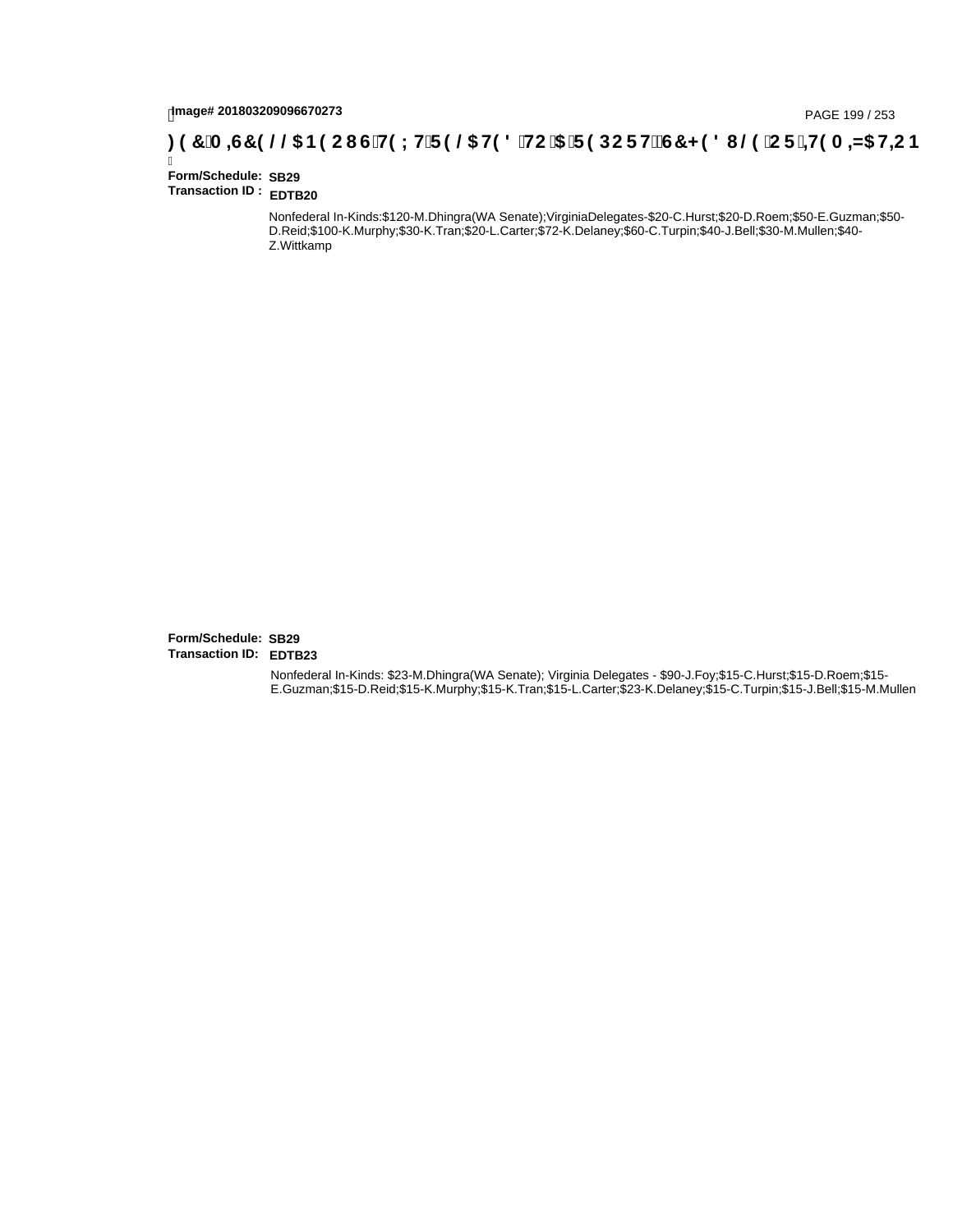# hmage# 201803209096670274<br>DAGE 2007253 (286 B9CI G`H9LH`F9 @ H98 `HC `5 `F9 DCF HžG7 < 981 (@ `CF `<del>+I</del>9A =N5 H=C B : 97 `A =G7 9 @ `B9 CI G`H9LH`F9 @ H98 `HC `5 `F9 DCF HžG7 < 981 (@ `CF `<del>+I</del>9A =N5 H=C B

Ī **Form/Schedule: SB29 Transaction ID : EDTB25**

> Nonfederal In-Kinds: \$16-M.Dhingra(WA Senate); Virginia Delegates - \$16-J.Foy;\$20-C.Hurst;\$8-D.Roem;\$8- E.Guzman;\$8-D.Reid;\$8-K.Murphy;\$8-K.Tran;\$8-L.Carter;\$8-K.Delaney;\$8-C.Turpin;\$8-J.Bell;\$8-M.Mullen;\$16- S.Simonds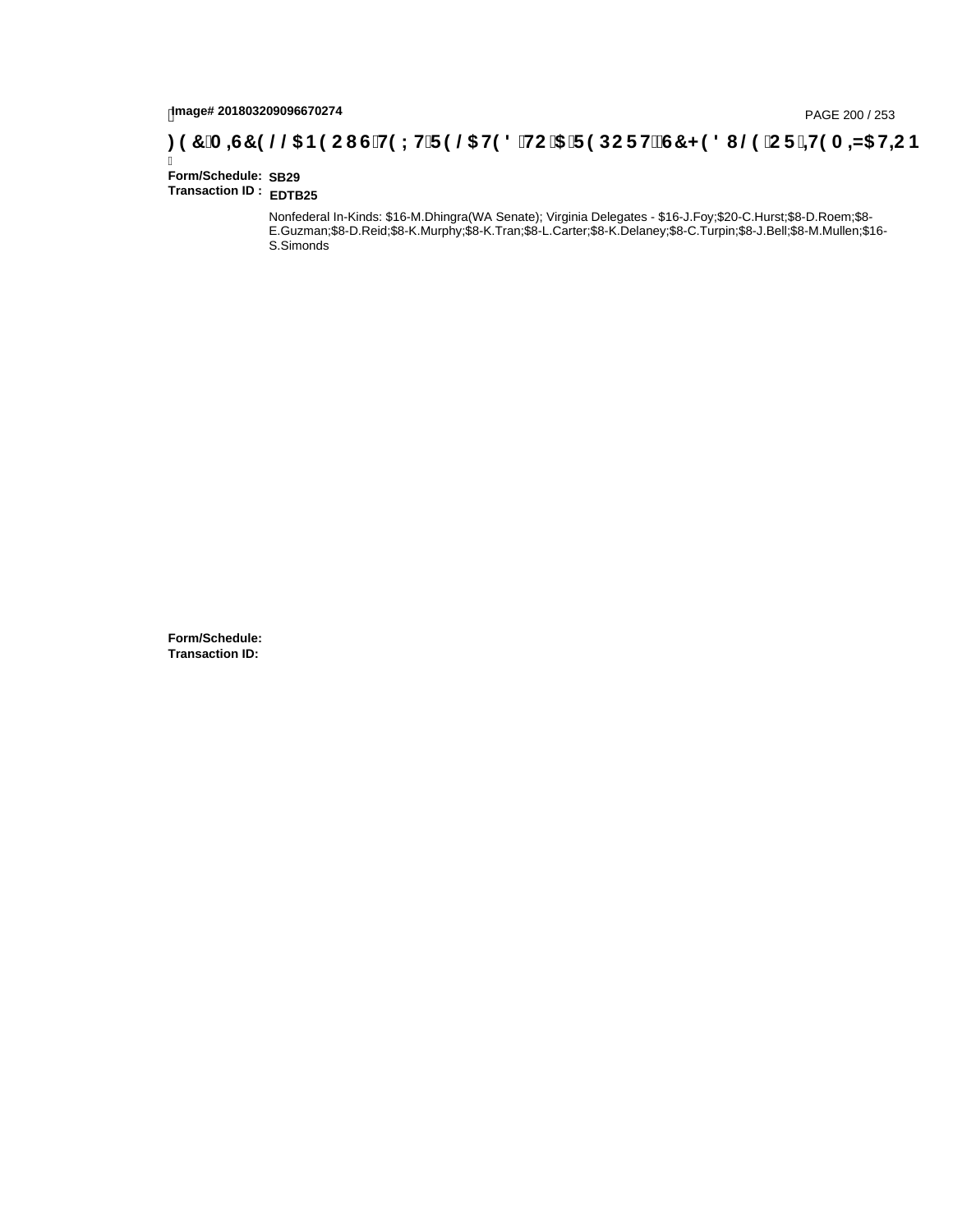| <b>SCHEDULE B</b> (FEC Form 3X)                                                                                                                                                                                                                                                         |                                      |                                                      | FOR LINE NUMBER:         | PAGE 201 OF<br>253                                                                                                          |  |  |  |  |  |  |
|-----------------------------------------------------------------------------------------------------------------------------------------------------------------------------------------------------------------------------------------------------------------------------------------|--------------------------------------|------------------------------------------------------|--------------------------|-----------------------------------------------------------------------------------------------------------------------------|--|--|--|--|--|--|
| <b>ITEMIZED DISBURSEMENTS</b>                                                                                                                                                                                                                                                           |                                      | Use separate schedule(s)<br>for each category of the | (check only one)         |                                                                                                                             |  |  |  |  |  |  |
|                                                                                                                                                                                                                                                                                         |                                      | Detailed Summary Page                                | 21 <sub>b</sub><br>28a   | 22<br>23<br>26<br>27<br>28 <sub>b</sub><br>28c<br>29<br>30 <sub>b</sub><br>$\pmb{\times}$                                   |  |  |  |  |  |  |
| Any information copied from such Reports and Statements may not be sold or used by any person for the purpose of soliciting contributions<br>or for commercial purposes, other than using the name and address of any political committee to solicit contributions from such committee. |                                      |                                                      |                          |                                                                                                                             |  |  |  |  |  |  |
| NAME OF COMMITTEE (In Full)                                                                                                                                                                                                                                                             |                                      |                                                      |                          |                                                                                                                             |  |  |  |  |  |  |
| Sister District Project, Inc.                                                                                                                                                                                                                                                           |                                      |                                                      |                          |                                                                                                                             |  |  |  |  |  |  |
| Full Name (Last, First, Middle Initial)<br>A. Gould, Ben, , ,                                                                                                                                                                                                                           |                                      |                                                      |                          | Date of Disbursement                                                                                                        |  |  |  |  |  |  |
| Mailing Address 6699 North Olmsted, Apt. 201                                                                                                                                                                                                                                            |                                      |                                                      |                          | <b>LY LY LY</b><br>$D$ $D$<br>$M$ $M$<br>03<br>2017<br>11                                                                   |  |  |  |  |  |  |
| City<br>Chicago                                                                                                                                                                                                                                                                         | State<br>IL                          | Zip Code<br>60631                                    |                          | <b>FEC Identification Number</b>                                                                                            |  |  |  |  |  |  |
| <b>Purpose of Disbursement</b><br>November Expenses: Administrative Services - Nonfederal In-Kind                                                                                                                                                                                       |                                      |                                                      |                          | C                                                                                                                           |  |  |  |  |  |  |
| Candidate Name                                                                                                                                                                                                                                                                          |                                      |                                                      | Category/<br><b>Type</b> | <b>Transaction ID: EDTB26</b><br>Amount of Each Disbursement this Period                                                    |  |  |  |  |  |  |
| Office Sought:<br>House<br>Senate                                                                                                                                                                                                                                                       | Disbursement For:<br>Primary         | General                                              |                          | 3800.00                                                                                                                     |  |  |  |  |  |  |
| President<br>State:<br>District:                                                                                                                                                                                                                                                        | Other (specify) $\blacktriangledown$ |                                                      |                          | x<br>Memo Item                                                                                                              |  |  |  |  |  |  |
| Full Name (Last, First, Middle Initial)                                                                                                                                                                                                                                                 |                                      |                                                      |                          |                                                                                                                             |  |  |  |  |  |  |
| B. Gould, Ben, , ,                                                                                                                                                                                                                                                                      |                                      |                                                      |                          | Date of Disbursement<br>$\mathbf{I} = \mathbf{Y} - \mathbf{I} - \mathbf{Y} - \mathbf{I} - \mathbf{Y}$<br>$M - M$<br>$D$ $D$ |  |  |  |  |  |  |
| Mailing Address 6699 North Olmsted, Apt. 201                                                                                                                                                                                                                                            |                                      |                                                      |                          | 2017<br>12<br>05                                                                                                            |  |  |  |  |  |  |
| City                                                                                                                                                                                                                                                                                    | State                                | Zip Code                                             |                          | <b>FEC Identification Number</b>                                                                                            |  |  |  |  |  |  |
| Chicago<br>Purpose of Disbursement                                                                                                                                                                                                                                                      | IL                                   | 60631                                                |                          |                                                                                                                             |  |  |  |  |  |  |
| December Expenses: Administrative Services - Nonfederal In-Kind                                                                                                                                                                                                                         |                                      |                                                      |                          | C                                                                                                                           |  |  |  |  |  |  |
| Candidate Name                                                                                                                                                                                                                                                                          |                                      |                                                      | Category/<br><b>Type</b> | <b>Transaction ID: EDTB28</b><br>Amount of Each Disbursement this Period                                                    |  |  |  |  |  |  |
| Office Sought:<br>House<br>Senate                                                                                                                                                                                                                                                       | Disbursement For:                    |                                                      |                          | 3800.00                                                                                                                     |  |  |  |  |  |  |
| President                                                                                                                                                                                                                                                                               | Primary<br>Other (specify)           | General                                              |                          |                                                                                                                             |  |  |  |  |  |  |
| State:<br>District:                                                                                                                                                                                                                                                                     |                                      |                                                      |                          | X<br>Memo Item                                                                                                              |  |  |  |  |  |  |
| Full Name (Last, First, Middle Initial)<br>C. Intuit, Inc.                                                                                                                                                                                                                              |                                      |                                                      |                          | Date of Disbursement                                                                                                        |  |  |  |  |  |  |
|                                                                                                                                                                                                                                                                                         |                                      |                                                      |                          | $\mathbb{L} \mathbf{Y} \mathbb{L} \mathbf{Y} \mathbb{L} \mathbf{Y}$<br>$M - M$<br>$\Box$<br>D                               |  |  |  |  |  |  |
| Mailing Address 2632 Marine Way                                                                                                                                                                                                                                                         |                                      |                                                      |                          | 2017<br>08<br>04                                                                                                            |  |  |  |  |  |  |
| City<br><b>Mountain View</b>                                                                                                                                                                                                                                                            | State<br>CA                          | Zip Code<br>94043                                    |                          | <b>FEC Identification Number</b>                                                                                            |  |  |  |  |  |  |
| Purpose of Disbursement<br>August Expenses: Salary - Nonfederal In-Kind                                                                                                                                                                                                                 |                                      |                                                      |                          | С                                                                                                                           |  |  |  |  |  |  |
| Candidate Name                                                                                                                                                                                                                                                                          |                                      |                                                      | Category/<br><b>Type</b> | <b>Transaction ID: EDTB30</b><br>Amount of Each Disbursement this Period                                                    |  |  |  |  |  |  |
| Office Sought:<br>House<br>Senate                                                                                                                                                                                                                                                       | Disbursement For:<br>Primary         | General                                              |                          | 12488.08                                                                                                                    |  |  |  |  |  |  |
| President<br>State:<br>District:                                                                                                                                                                                                                                                        | Other (specify) $\blacktriangledown$ |                                                      |                          | x<br>Memo Item                                                                                                              |  |  |  |  |  |  |
|                                                                                                                                                                                                                                                                                         |                                      |                                                      |                          | $\sim$<br>0.00                                                                                                              |  |  |  |  |  |  |
|                                                                                                                                                                                                                                                                                         |                                      |                                                      |                          |                                                                                                                             |  |  |  |  |  |  |
|                                                                                                                                                                                                                                                                                         |                                      |                                                      |                          |                                                                                                                             |  |  |  |  |  |  |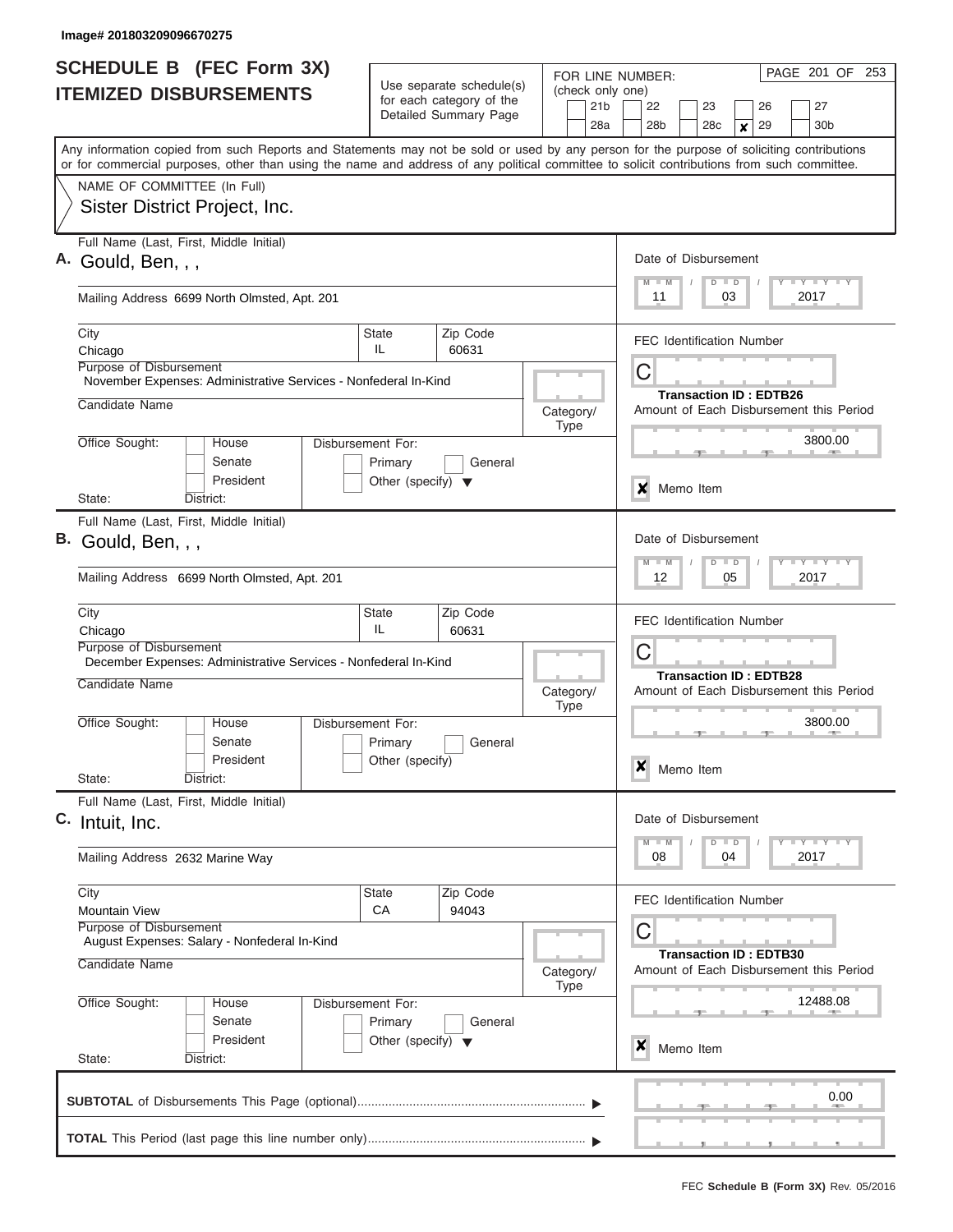# hmage# 201803209096670276<br>DAGE 202 / 253 PAGE 202 / 253<br>**DAGE 200, THE CITE 1 (26) THE CITE 1 (20) THE CITE 1 (20) THE CITE 1 19 A CITE 1 419 A -N5 H=C B** 3 .

Ī **Form/Schedule: SB29 Transaction ID : EDTB26**

> Nonfederal In-Kinds: \$14-M.Dhingra(WA Senate); Virginia Delegates - \$18-J.Foy;\$4-C.Hurst;\$4-D.Roem;\$4- E.Guzman;\$4-D.Reid;\$4-K.Murphy;\$4-K.Tran;\$4-L.Carter;\$4-K.Delaney;\$4-C.Turpin;\$4-J.Bell;\$4-M.Mullen;\$4- S.Simonds

**Form/Schedule: SB29 Transaction ID: EDTB28**Nonfederal In-Kinds: Virginia Delegates - \$11 - J. Foy; \$33 - D. Reid; \$33 - J. Bell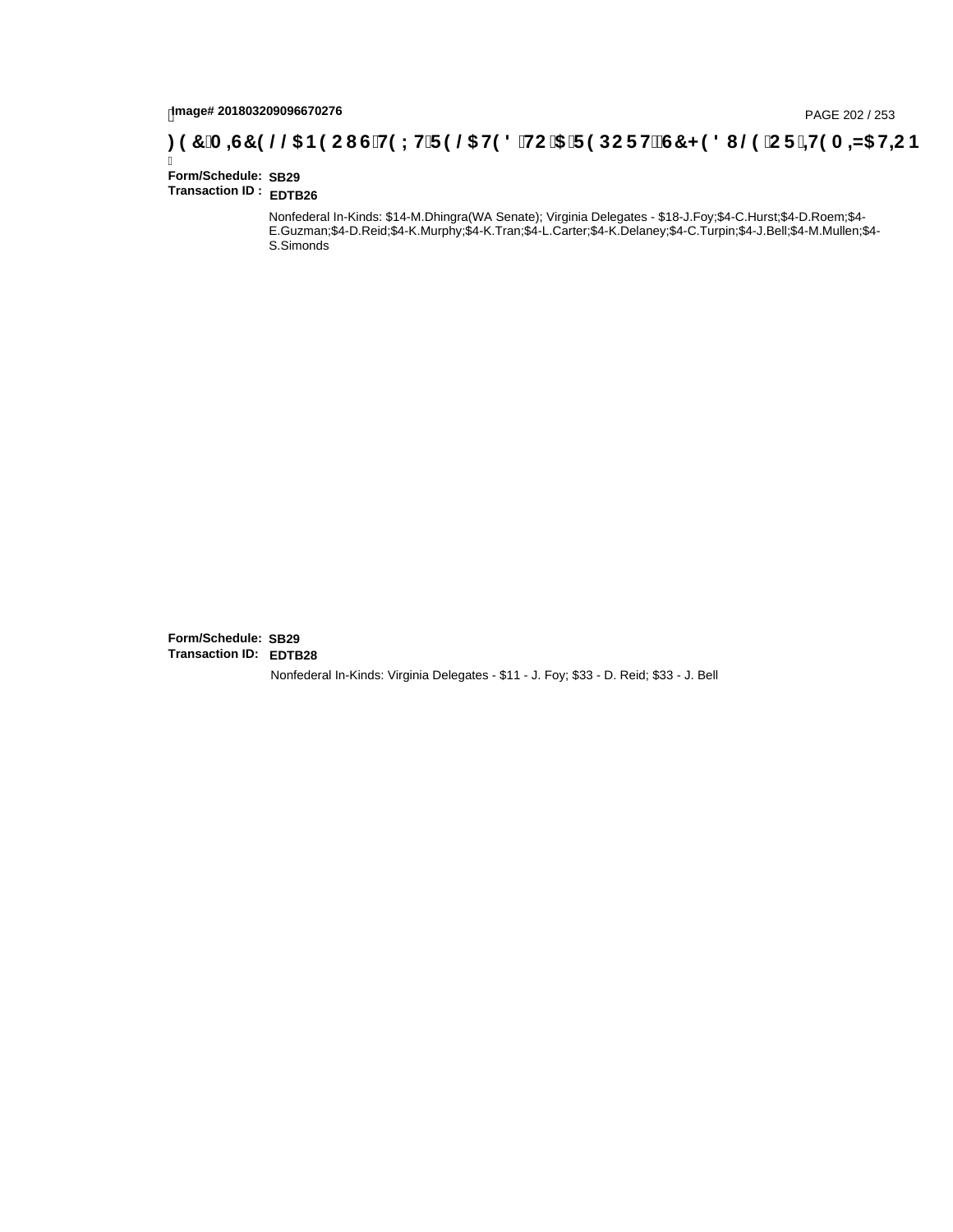# page# 201803209096670277<br>Denge# 201803209096670277<br>**( Op `C F `+H9 A =N5 H=C B {\diggs** B9 C I } G`H9 L H`F 9 @ H9 8 `HC `5 `F 9 DC F H $\breve{c}$ G7 < 9 8 I @ `C F `<del>+H</del>9 A =N5 H=C B

Ī **Form/Schedule: SB29 Transaction ID : EDTB30**

> Nonfederal In-Kinds:\$103-M.Dhingra(WA Senate);VirginiaDelegates-\$142-C.Hurst;\$198-D. Roem;\$174- E.Guzman;\$198-D.Reid;\$17-K.Murphy;\$88-K.Tran;\$54-L.Carter;\$125-K.Delaney;\$88-C.Turpin;\$174-J.Bell;\$17- M.Mullen;\$33-Z.Wittkamp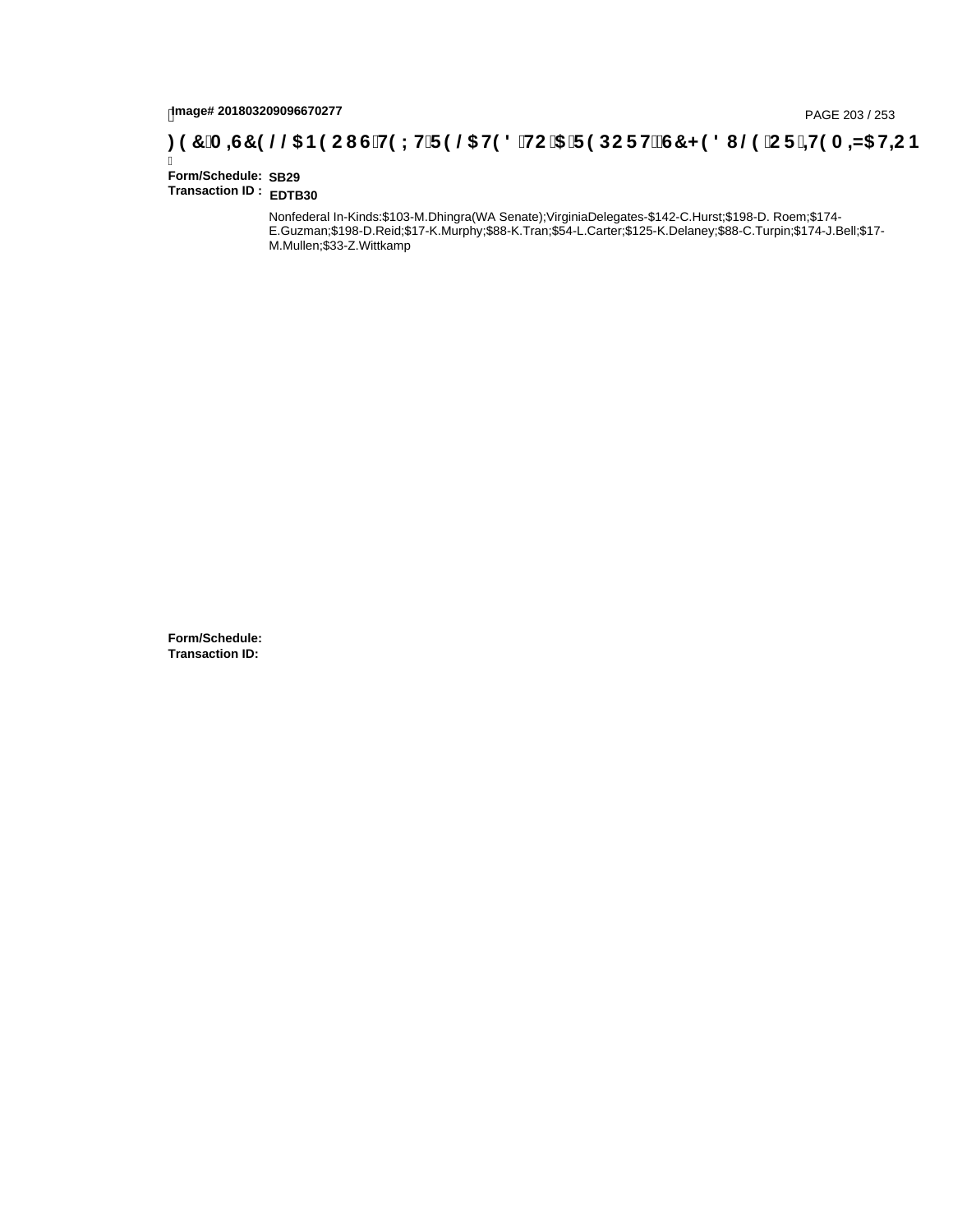| SCHEDULE B (FEC Form 3X)                                                                                                                                                                                                                                                                |                                                 |                                                                                                                                                 | FOR LINE NUMBER:                           | PAGE 204 OF<br>253                                                                        |  |  |  |  |  |  |
|-----------------------------------------------------------------------------------------------------------------------------------------------------------------------------------------------------------------------------------------------------------------------------------------|-------------------------------------------------|-------------------------------------------------------------------------------------------------------------------------------------------------|--------------------------------------------|-------------------------------------------------------------------------------------------|--|--|--|--|--|--|
| <b>ITEMIZED DISBURSEMENTS</b>                                                                                                                                                                                                                                                           |                                                 | Use separate schedule(s)<br>for each category of the<br>Detailed Summary Page                                                                   | (check only one)<br>21 <sub>b</sub><br>28a | 22<br>23<br>26<br>27<br>28 <sub>b</sub><br>28c<br>29<br>30 <sub>b</sub><br>$\pmb{\times}$ |  |  |  |  |  |  |
| Any information copied from such Reports and Statements may not be sold or used by any person for the purpose of soliciting contributions<br>or for commercial purposes, other than using the name and address of any political committee to solicit contributions from such committee. |                                                 |                                                                                                                                                 |                                            |                                                                                           |  |  |  |  |  |  |
| NAME OF COMMITTEE (In Full)<br>Sister District Project, Inc.                                                                                                                                                                                                                            |                                                 |                                                                                                                                                 |                                            |                                                                                           |  |  |  |  |  |  |
| Full Name (Last, First, Middle Initial)<br>A. Wu, Lala, , ,                                                                                                                                                                                                                             |                                                 |                                                                                                                                                 |                                            | Date of Disbursement<br><b>TEY TEY TEY</b><br>$M$ $M$<br>$D$ $D$                          |  |  |  |  |  |  |
| Mailing Address 1145 York Street                                                                                                                                                                                                                                                        |                                                 |                                                                                                                                                 |                                            | 08<br>04<br>2017                                                                          |  |  |  |  |  |  |
| City<br>San Francisco<br>Purpose of Disbursement                                                                                                                                                                                                                                        | State<br>CA                                     | Zip Code<br>94110                                                                                                                               |                                            | <b>FEC Identification Number</b>                                                          |  |  |  |  |  |  |
| <b>August Expenses: Salary</b><br>Candidate Name                                                                                                                                                                                                                                        |                                                 |                                                                                                                                                 | 001<br>Category/                           | C<br><b>Transaction ID: EDTB1EDTB3</b><br>Amount of Each Disbursement this Period         |  |  |  |  |  |  |
| Office Sought:<br>House                                                                                                                                                                                                                                                                 | Disbursement For:                               |                                                                                                                                                 | <b>Type</b>                                | 6531.73                                                                                   |  |  |  |  |  |  |
| Senate<br>President<br>State:<br>District:                                                                                                                                                                                                                                              | Primary<br>Other (specify) $\blacktriangledown$ | General<br>DD1001                                                                                                                               |                                            | X<br>Memo Item                                                                            |  |  |  |  |  |  |
| Full Name (Last, First, Middle Initial)<br>$B.$ Bosworth, Rita B., , ,<br>Mailing Address 3902 Via Milano                                                                                                                                                                               |                                                 | Date of Disbursement<br>$\mathbf{I} = \mathbf{Y} - \mathbf{I} - \mathbf{Y} - \mathbf{I} - \mathbf{Y}$<br>$M - M$<br>$D$ $D$<br>04<br>2017<br>08 |                                            |                                                                                           |  |  |  |  |  |  |
| City<br>Campbell                                                                                                                                                                                                                                                                        | State<br>CA                                     |                                                                                                                                                 | <b>FEC Identification Number</b>           |                                                                                           |  |  |  |  |  |  |
| Purpose of Disbursement<br><b>August Expenses: Salary</b><br>Candidate Name                                                                                                                                                                                                             |                                                 | 001                                                                                                                                             | C<br>Transaction ID: EDTB2EDTB3            |                                                                                           |  |  |  |  |  |  |
| Office Sought:<br>House                                                                                                                                                                                                                                                                 | Disbursement For:                               |                                                                                                                                                 | Category/<br><b>Type</b>                   | Amount of Each Disbursement this Period<br>5952.85                                        |  |  |  |  |  |  |
| Senate<br>President<br>State:<br>District:                                                                                                                                                                                                                                              | Primary<br>Other (specify)                      | General<br>DD1002                                                                                                                               |                                            | X<br>Memo Item                                                                            |  |  |  |  |  |  |
| Full Name (Last, First, Middle Initial)<br>C. Intuit, Inc.                                                                                                                                                                                                                              |                                                 |                                                                                                                                                 |                                            | Date of Disbursement                                                                      |  |  |  |  |  |  |
| Mailing Address 2632 Marine Way                                                                                                                                                                                                                                                         |                                                 |                                                                                                                                                 |                                            | $T - Y = T - Y$<br>$M - M$<br>$\Box$<br>D<br>2017<br>08<br>04                             |  |  |  |  |  |  |
| City<br><b>Mountain View</b><br>Purpose of Disbursement                                                                                                                                                                                                                                 | State<br>CA                                     | Zip Code<br>94043                                                                                                                               |                                            | <b>FEC Identification Number</b>                                                          |  |  |  |  |  |  |
| August Expenses: Administrative Services - Nonfederal In-Kind<br>Candidate Name                                                                                                                                                                                                         |                                                 |                                                                                                                                                 | Category/<br><b>Type</b>                   | С<br><b>Transaction ID: EDTB31</b><br>Amount of Each Disbursement this Period             |  |  |  |  |  |  |
| Office Sought:<br>House<br>Senate                                                                                                                                                                                                                                                       | Disbursement For:<br>Primary                    | General                                                                                                                                         |                                            | 10001.75                                                                                  |  |  |  |  |  |  |
| President<br>State:<br>District:                                                                                                                                                                                                                                                        | Other (specify) $\blacktriangledown$            |                                                                                                                                                 |                                            | x<br>Memo Item                                                                            |  |  |  |  |  |  |
|                                                                                                                                                                                                                                                                                         |                                                 |                                                                                                                                                 |                                            | $\sim$<br>0.00                                                                            |  |  |  |  |  |  |
|                                                                                                                                                                                                                                                                                         |                                                 |                                                                                                                                                 |                                            |                                                                                           |  |  |  |  |  |  |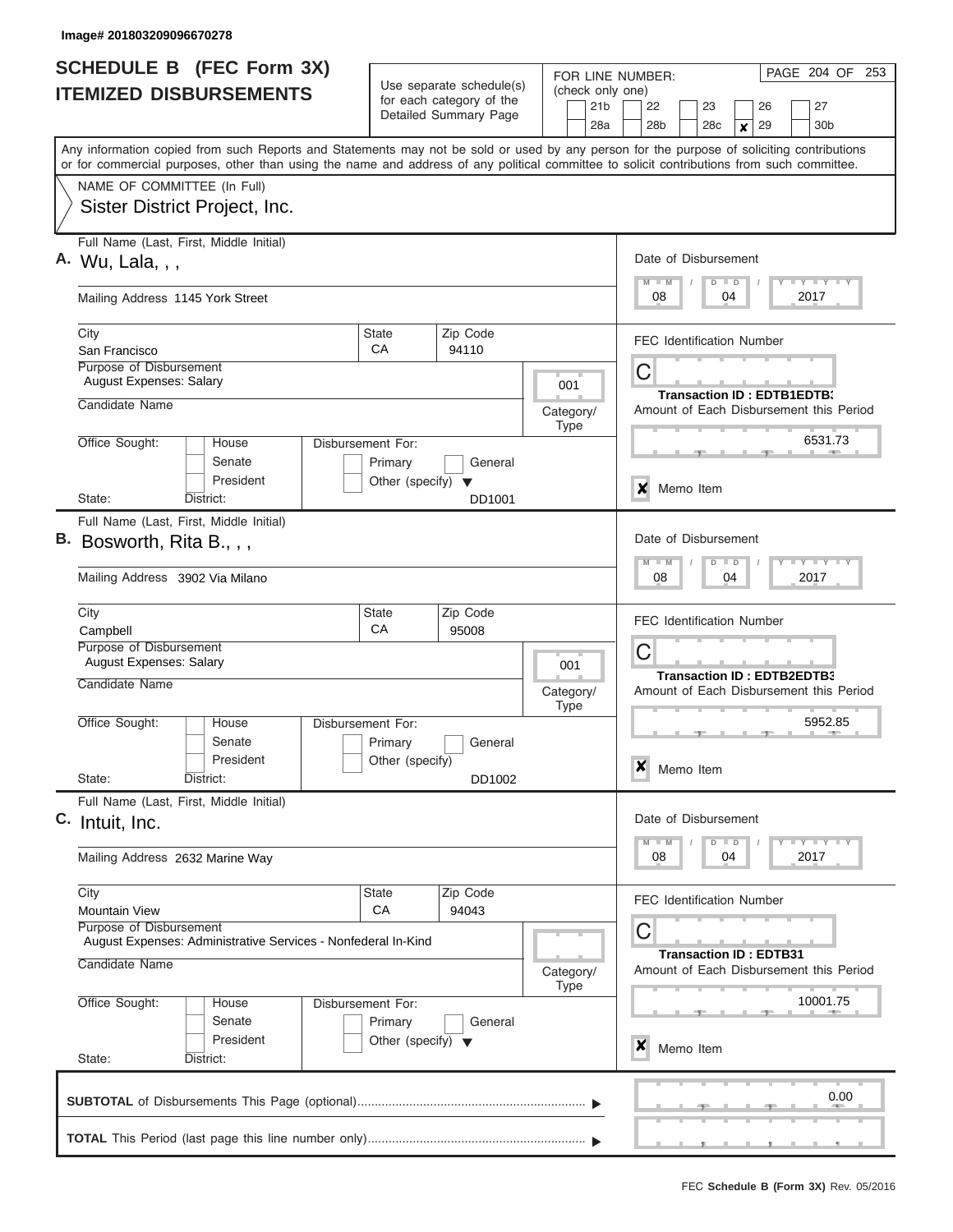# page# 201803209096670279<br>DAGE 205 / 253 PAGE 205 / 253<br>**DAGE 200, IS HOLH F 9 @ H9 8 `HC `5 `F 9 DC F Hž G7 < 9 8 I @ `C F `<del>J 1</del>9 A =N5 H=C B : 97 `A =S7 9 @ & B9 C I G`H9 L H F 9 @ H9 8 `HC `5 `F 9 DC F H** $\breve{E}$ **G7 < 9**

Ī **Form/Schedule: SB29 Transaction ID : EDTB31**

> Nonfederal In-Kinds:\$103-M.Dhingra(WA Senate);VirginiaDelegates-\$13-J.Foy;\$51-C.Hurst;\$115-D. Roem;\$167- E.Guzman;\$90-D.Reid;\$129-K.Murphy;\$116-K.Tran;\$141-L.Carter;\$129-K.Delaney;\$77-C.Turpin;\$69-J.Bell;\$116- M.Mullen;\$26-Z.Wittkamp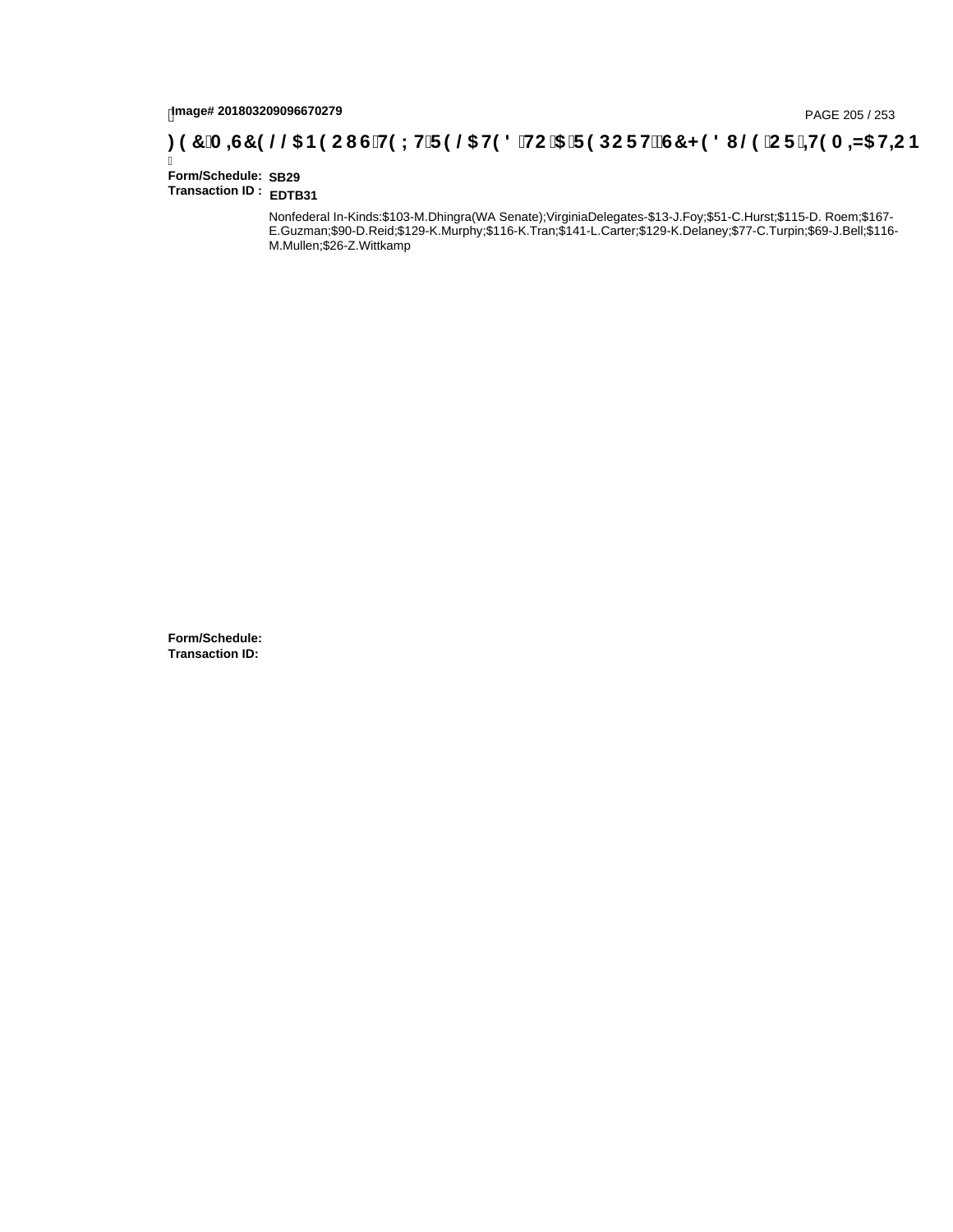|    | <b>SCHEDULE B (FEC Form 3X)</b><br><b>ITEMIZED DISBURSEMENTS</b>                                                                                                                                                                                                                        |                                                                      | Use separate schedule(s)                          | FOR LINE NUMBER:<br>(check only one) | PAGE 206 OF 253                                                                  |  |  |  |  |  |
|----|-----------------------------------------------------------------------------------------------------------------------------------------------------------------------------------------------------------------------------------------------------------------------------------------|----------------------------------------------------------------------|---------------------------------------------------|--------------------------------------|----------------------------------------------------------------------------------|--|--|--|--|--|
|    |                                                                                                                                                                                                                                                                                         |                                                                      | for each category of the<br>Detailed Summary Page | 21 <sub>b</sub><br>28a               | 22<br>23<br>26<br>27<br>28 <sub>b</sub><br>29<br>28c<br>30 <sub>b</sub><br>X     |  |  |  |  |  |
|    | Any information copied from such Reports and Statements may not be sold or used by any person for the purpose of soliciting contributions<br>or for commercial purposes, other than using the name and address of any political committee to solicit contributions from such committee. |                                                                      |                                                   |                                      |                                                                                  |  |  |  |  |  |
|    | NAME OF COMMITTEE (In Full)<br>Sister District Project, Inc.                                                                                                                                                                                                                            |                                                                      |                                                   |                                      |                                                                                  |  |  |  |  |  |
|    | Full Name (Last, First, Middle Initial)<br>Goldstein, Gabrielle, , ,                                                                                                                                                                                                                    |                                                                      |                                                   |                                      |                                                                                  |  |  |  |  |  |
|    | Mailing Address 400 McAuley Street                                                                                                                                                                                                                                                      |                                                                      | 08<br>04<br>2017                                  |                                      |                                                                                  |  |  |  |  |  |
|    | City<br>Oakland                                                                                                                                                                                                                                                                         | <b>State</b><br>CA                                                   | Zip Code<br>94609                                 |                                      | <b>FEC Identification Number</b>                                                 |  |  |  |  |  |
|    | Purpose of Disbursement<br><b>August Expenses: Administrative Services</b>                                                                                                                                                                                                              |                                                                      |                                                   | 001                                  | С<br><b>Transaction ID: EDTB3EDTB3</b>                                           |  |  |  |  |  |
|    | Candidate Name<br>Office Sought:                                                                                                                                                                                                                                                        |                                                                      |                                                   | Category/<br><b>Type</b>             | Amount of Each Disbursement this Period<br>10000.00                              |  |  |  |  |  |
|    | House<br>Senate<br>President                                                                                                                                                                                                                                                            | Disbursement For:<br>Primary<br>Other (specify) $\blacktriangledown$ | General                                           |                                      | ×<br>Memo Item                                                                   |  |  |  |  |  |
|    | State:<br>District:<br>Full Name (Last, First, Middle Initial)                                                                                                                                                                                                                          |                                                                      |                                                   |                                      |                                                                                  |  |  |  |  |  |
| В. | Intuit, Inc.                                                                                                                                                                                                                                                                            |                                                                      |                                                   |                                      | Date of Disbursement<br>Y FY FY FY<br>$M - M$<br>$D$ $D$                         |  |  |  |  |  |
|    | Mailing Address 2632 Marine Way                                                                                                                                                                                                                                                         |                                                                      |                                                   |                                      | 09<br>06<br>2017                                                                 |  |  |  |  |  |
|    | City<br><b>Mountain View</b>                                                                                                                                                                                                                                                            | <b>State</b><br>CA                                                   | Zip Code<br>94043                                 |                                      | <b>FEC Identification Number</b>                                                 |  |  |  |  |  |
|    | Purpose of Disbursement<br>Septermber Expenses: Salary - Nonfederal In-Kind                                                                                                                                                                                                             |                                                                      |                                                   |                                      | С<br><b>Transaction ID: EDTB32</b>                                               |  |  |  |  |  |
|    | Candidate Name                                                                                                                                                                                                                                                                          |                                                                      |                                                   | Category/<br><b>Type</b>             | Amount of Each Disbursement this Period                                          |  |  |  |  |  |
|    | Office Sought:<br>House<br>Senate<br>President                                                                                                                                                                                                                                          | Disbursement For:<br>Primary<br>Other (specify)                      | General                                           |                                      | 10021.41                                                                         |  |  |  |  |  |
|    | State:<br>District:                                                                                                                                                                                                                                                                     |                                                                      |                                                   |                                      | ×<br>Memo Item                                                                   |  |  |  |  |  |
|    | Full Name (Last, First, Middle Initial)<br>C. Bosworth, Rita B., , ,                                                                                                                                                                                                                    |                                                                      |                                                   |                                      | Date of Disbursement<br>$Y$ $Y$ $Y$ $Y$ $Y$<br>$M$ $M$<br>$D$ $D$                |  |  |  |  |  |
|    | Mailing Address 3902 Via Milano                                                                                                                                                                                                                                                         |                                                                      |                                                   |                                      | 2017<br>09<br>06                                                                 |  |  |  |  |  |
|    | City<br>Campbell                                                                                                                                                                                                                                                                        | State<br><b>CA</b>                                                   | Zip Code<br>95008                                 |                                      | <b>FEC Identification Number</b>                                                 |  |  |  |  |  |
|    | Purpose of Disbursement<br>September Expenses: Salary<br>Candidate Name                                                                                                                                                                                                                 |                                                                      |                                                   | 001                                  | С<br><b>Transaction ID: EDTB5EDTB</b><br>Amount of Each Disbursement this Period |  |  |  |  |  |
|    | Office Sought:<br>House                                                                                                                                                                                                                                                                 | Disbursement For:                                                    |                                                   | Category/<br><b>Type</b>             | 5155.78                                                                          |  |  |  |  |  |
|    | Senate<br>President                                                                                                                                                                                                                                                                     | Primary<br>Other (specify) $\blacktriangledown$                      | General                                           |                                      | X<br>Memo Item                                                                   |  |  |  |  |  |
|    | State:<br>District:                                                                                                                                                                                                                                                                     |                                                                      |                                                   |                                      | 0.00                                                                             |  |  |  |  |  |
|    |                                                                                                                                                                                                                                                                                         |                                                                      |                                                   |                                      |                                                                                  |  |  |  |  |  |
|    |                                                                                                                                                                                                                                                                                         |                                                                      |                                                   |                                      |                                                                                  |  |  |  |  |  |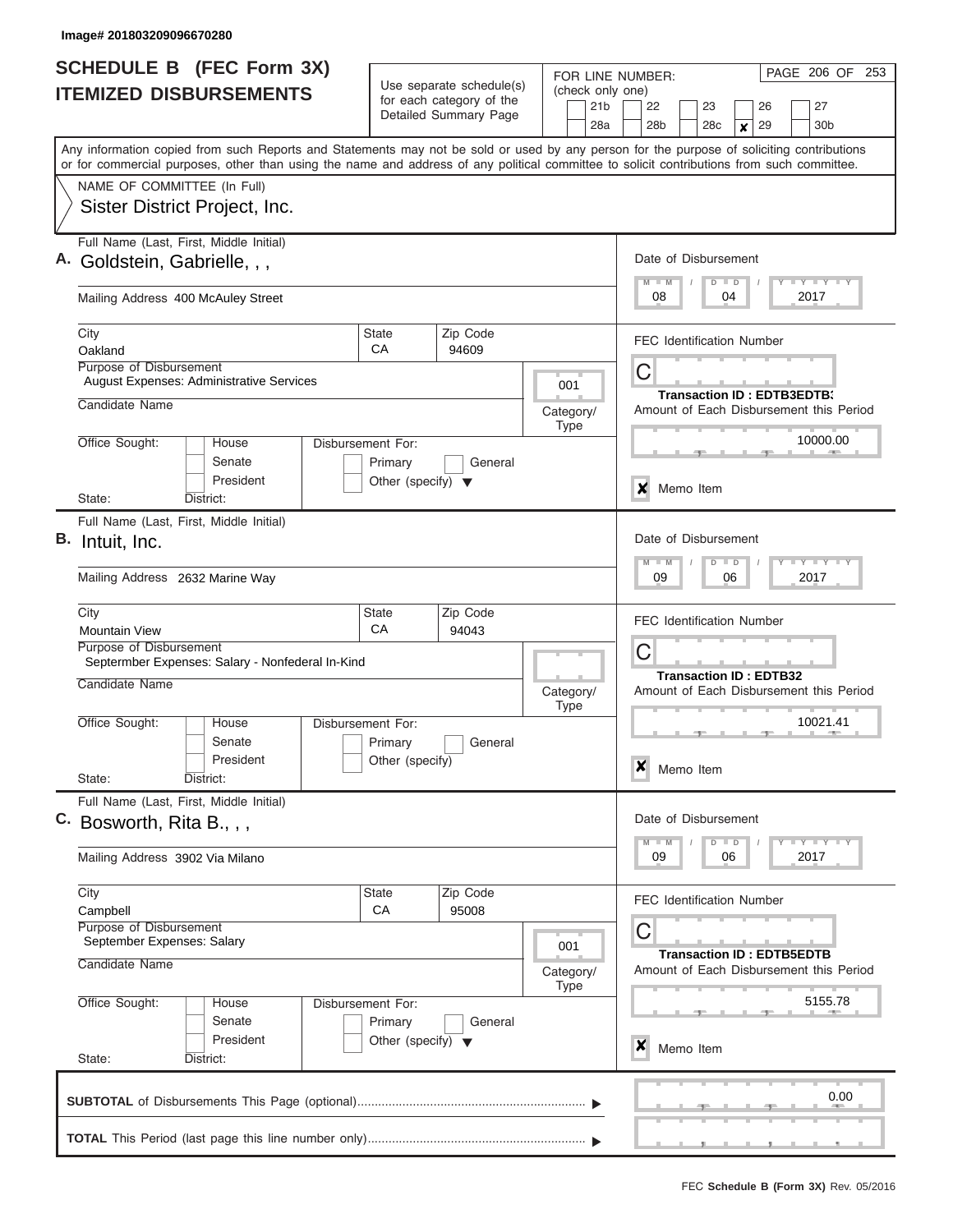# page# 201803209096670281<br>Denge# 201803209096670281 G`H9 LH`F 9 @ H9 8 `HC `5 `F 9 DC F Hž G7 < 9 8 I @ `C F `<del>J I</del>9 A <del>A</del>5 H<del>C</del> B : 97 `A =67 9 @ B9 C I G`H9 LH`F 9 @ H9 8 `HC `5 `F 9 DC F Hž G7 < 9 8 I @ `C F `<del>J I</del>9 A =

Ī **Form/Schedule: SB29 Transaction ID : EDTB32**

> Nonfederal In-Kinds: \$58-MankaDhingra(WA Senate); Virginia Delegates - \$40-J.Foy;\$5-ChrisHurst;\$158-Danica Roem;\$46-DavidReid;\$118-KathyTran;\$21-LeeCarter;\$29-CherylTurpin;\$16-JohnBell;\$16-MikeMullen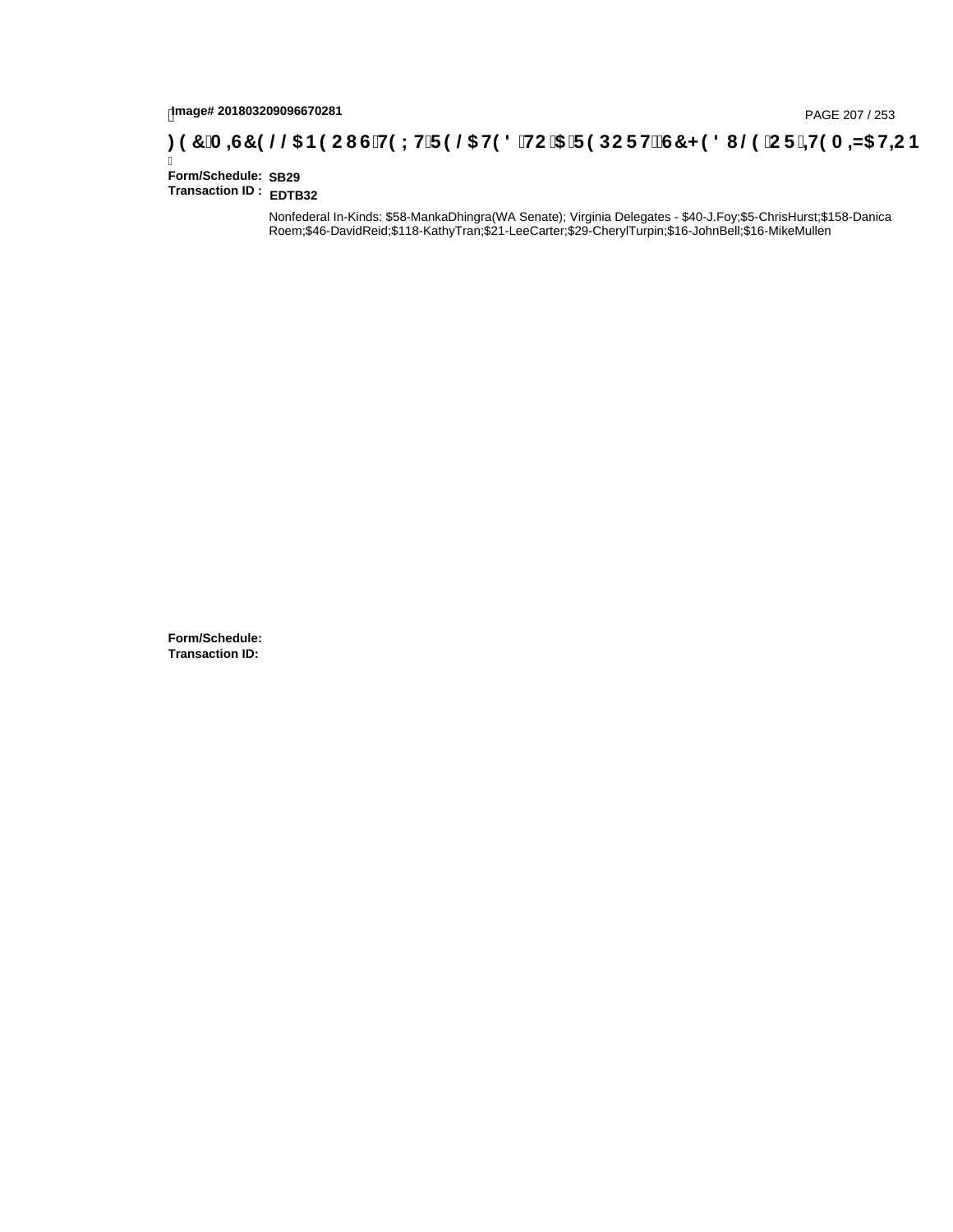| <b>SCHEDULE B</b> (FEC Form 3X)                                                                                                                                                                                                                                                         |                                                                      | Use separate schedule(s)                                                                                                                            |                                  |                                                                               | PAGE 208 OF<br>253<br>FOR LINE NUMBER:                                                    |  |  |  |  |  |  |
|-----------------------------------------------------------------------------------------------------------------------------------------------------------------------------------------------------------------------------------------------------------------------------------------|----------------------------------------------------------------------|-----------------------------------------------------------------------------------------------------------------------------------------------------|----------------------------------|-------------------------------------------------------------------------------|-------------------------------------------------------------------------------------------|--|--|--|--|--|--|
| <b>ITEMIZED DISBURSEMENTS</b>                                                                                                                                                                                                                                                           |                                                                      | for each category of the<br>Detailed Summary Page                                                                                                   |                                  | (check only one)<br>21 <sub>b</sub><br>28a                                    | 22<br>23<br>26<br>27<br>28 <sub>b</sub><br>28c<br>29<br>30 <sub>b</sub><br>$\pmb{\times}$ |  |  |  |  |  |  |
| Any information copied from such Reports and Statements may not be sold or used by any person for the purpose of soliciting contributions<br>or for commercial purposes, other than using the name and address of any political committee to solicit contributions from such committee. |                                                                      |                                                                                                                                                     |                                  |                                                                               |                                                                                           |  |  |  |  |  |  |
| NAME OF COMMITTEE (In Full)<br>Sister District Project, Inc.                                                                                                                                                                                                                            |                                                                      |                                                                                                                                                     |                                  |                                                                               |                                                                                           |  |  |  |  |  |  |
| Full Name (Last, First, Middle Initial)<br>A. Wu, Lala, , ,                                                                                                                                                                                                                             |                                                                      |                                                                                                                                                     |                                  |                                                                               | Date of Disbursement<br><b>LYLYLYLY</b><br>$M$ $M$                                        |  |  |  |  |  |  |
| Mailing Address 1145 York Street                                                                                                                                                                                                                                                        |                                                                      |                                                                                                                                                     |                                  |                                                                               | $D$ $D$<br>09<br>06<br>2017                                                               |  |  |  |  |  |  |
| City<br>San Francisco<br>Purpose of Disbursement                                                                                                                                                                                                                                        | State<br>CA                                                          | Zip Code<br>94110                                                                                                                                   |                                  |                                                                               | <b>FEC Identification Number</b>                                                          |  |  |  |  |  |  |
| September Expenses: Salary<br>Candidate Name                                                                                                                                                                                                                                            |                                                                      |                                                                                                                                                     |                                  | 001<br>Category/                                                              | C<br><b>Transaction ID: EDTB4EDTB3</b><br>Amount of Each Disbursement this Period         |  |  |  |  |  |  |
| Office Sought:<br>House<br>Senate                                                                                                                                                                                                                                                       | Disbursement For:<br>Primary                                         | General                                                                                                                                             |                                  | <b>Type</b>                                                                   | 4862.13                                                                                   |  |  |  |  |  |  |
| President<br>State:<br>District:                                                                                                                                                                                                                                                        | Other (specify) $\blacktriangledown$                                 |                                                                                                                                                     |                                  |                                                                               | X<br>Memo Item                                                                            |  |  |  |  |  |  |
| Full Name (Last, First, Middle Initial)<br>B. Intuit, Inc.<br>Mailing Address 2632 Marine Way                                                                                                                                                                                           |                                                                      | Date of Disbursement<br>$\mathbf{I} = \mathbf{Y} - \mathbf{I} - \mathbf{Y} - \mathbf{I} - \mathbf{Y}$<br>$M - M$<br>$\Box$<br>D<br>2017<br>09<br>07 |                                  |                                                                               |                                                                                           |  |  |  |  |  |  |
| City<br>State<br><b>Mountain View</b>                                                                                                                                                                                                                                                   |                                                                      |                                                                                                                                                     | <b>FEC Identification Number</b> |                                                                               |                                                                                           |  |  |  |  |  |  |
| Purpose of Disbursement<br>September Expenses: Adminstrative Services - Nonfederal In-Kind<br>Candidate Name                                                                                                                                                                            |                                                                      |                                                                                                                                                     | Category/<br><b>Type</b>         | C<br><b>Transaction ID: EDTB33</b><br>Amount of Each Disbursement this Period |                                                                                           |  |  |  |  |  |  |
| Office Sought:<br>House<br>Senate<br>President                                                                                                                                                                                                                                          | Disbursement For:<br>Primary<br>Other (specify)                      | General                                                                                                                                             |                                  |                                                                               | 7001.75<br>X<br>Memo Item                                                                 |  |  |  |  |  |  |
| State:<br>District:<br>Full Name (Last, First, Middle Initial)<br>C. Goldstein, Gabrielle, , ,                                                                                                                                                                                          |                                                                      |                                                                                                                                                     |                                  |                                                                               | Date of Disbursement<br>$T$ $Y$ $T$ $Y$ $T$ $Y$<br>$M - M$<br>$\Box$                      |  |  |  |  |  |  |
| Mailing Address 400 McAuley Street                                                                                                                                                                                                                                                      |                                                                      |                                                                                                                                                     |                                  |                                                                               | D<br>2017<br>09<br>07                                                                     |  |  |  |  |  |  |
| City<br>Oakland<br>Purpose of Disbursement<br>September Expenses: Administrative Services                                                                                                                                                                                               | State<br>CA                                                          | Zip Code<br>94609                                                                                                                                   |                                  | 001                                                                           | <b>FEC Identification Number</b><br>C                                                     |  |  |  |  |  |  |
| Candidate Name                                                                                                                                                                                                                                                                          |                                                                      |                                                                                                                                                     |                                  | Category/<br><b>Type</b>                                                      | <b>Transaction ID: EDTB6EDTB</b><br>Amount of Each Disbursement this Period               |  |  |  |  |  |  |
| Office Sought:<br>House<br>Senate<br>President                                                                                                                                                                                                                                          | Disbursement For:<br>Primary<br>Other (specify) $\blacktriangledown$ | General                                                                                                                                             |                                  |                                                                               | 7000.00                                                                                   |  |  |  |  |  |  |
| State:<br>District:                                                                                                                                                                                                                                                                     |                                                                      |                                                                                                                                                     |                                  |                                                                               | x<br>Memo Item<br>$\sim$                                                                  |  |  |  |  |  |  |
|                                                                                                                                                                                                                                                                                         |                                                                      |                                                                                                                                                     |                                  |                                                                               | 0.00                                                                                      |  |  |  |  |  |  |
|                                                                                                                                                                                                                                                                                         |                                                                      |                                                                                                                                                     |                                  |                                                                               |                                                                                           |  |  |  |  |  |  |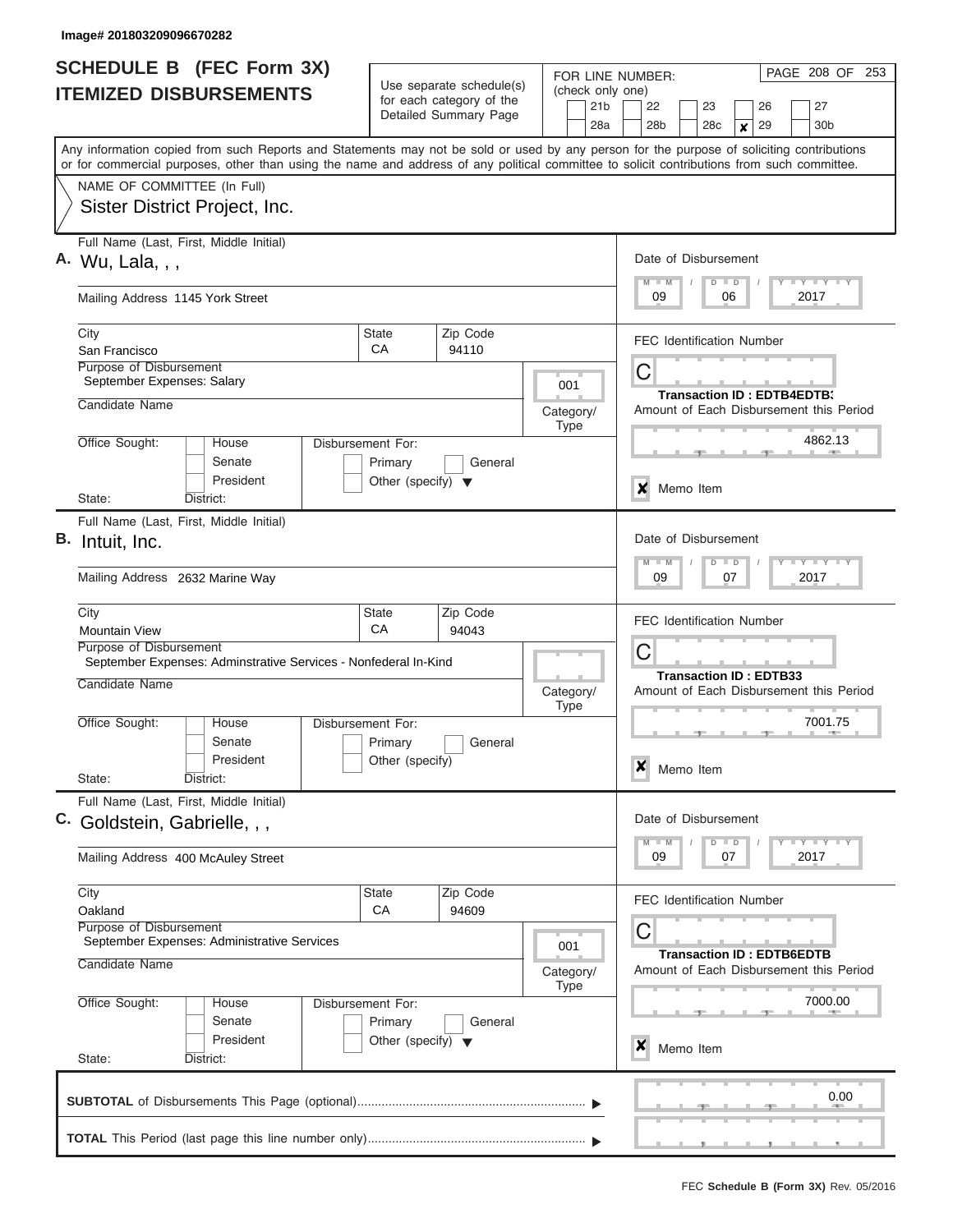# page# 201803209096670283<br>DAGE 209 / 253 PAGE 209 / 253<br>**DAGE 200, Compage 201803209096670283** SOCI G`H9 LH`F 9 @5 H9 8 `HC `5 `F 9 DC F H $\breve{E}$ G7 < 9 8 I

Ī **Form/Schedule: SB29 Transaction ID : EDTB33**

> Nonfederal In-Kinds: \$8 &150; M. Dhingra(WA Senate); Virginia Delegates- \$92J. Foy; \$25-C. Hurst; \$17-D. Roem; \$42-E.Guzman; \$42-DavidReid; \$8-K.Murphy; \$50-K.Tran; \$76-L.Carter; \$17-C.Turpin; \$17-J.Bell; \$42-M.Mullen; \$109-S.Simonds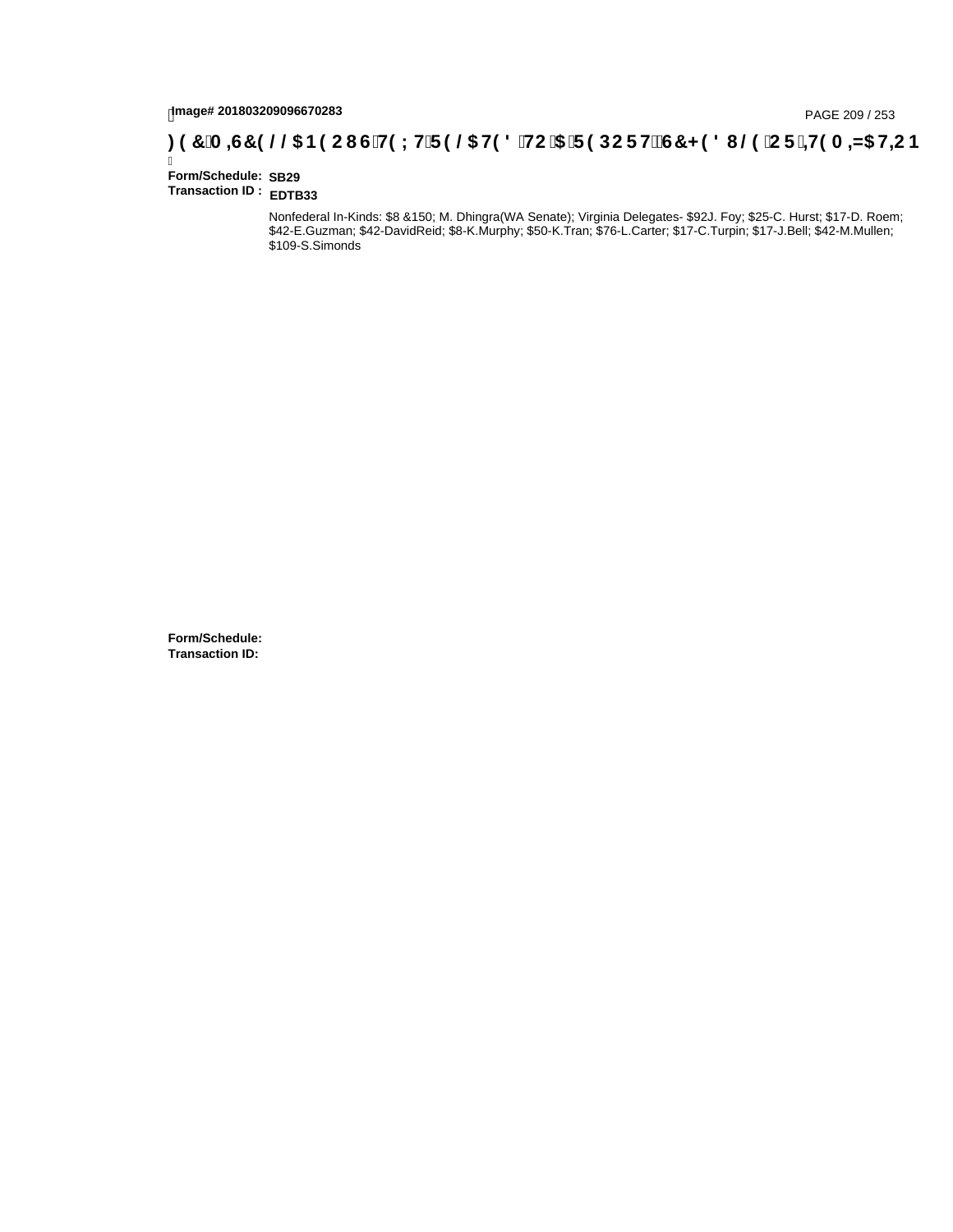| <b>SCHEDULE B</b> (FEC Form 3X)                                                                                                                                                                                                                                                         |                                                                                                           |                       |  | PAGE 210 OF 253<br>FOR LINE NUMBER:                                                               |  |  |
|-----------------------------------------------------------------------------------------------------------------------------------------------------------------------------------------------------------------------------------------------------------------------------------------|-----------------------------------------------------------------------------------------------------------|-----------------------|--|---------------------------------------------------------------------------------------------------|--|--|
| <b>ITEMIZED DISBURSEMENTS</b>                                                                                                                                                                                                                                                           | Use separate schedule(s)<br>for each category of the                                                      |                       |  | (check only one)                                                                                  |  |  |
|                                                                                                                                                                                                                                                                                         |                                                                                                           | Detailed Summary Page |  | 21 <sub>b</sub><br>22<br>23<br>26<br>27<br>28a<br>28 <sub>b</sub><br>30 <sub>b</sub><br>28c<br>29 |  |  |
| Any information copied from such Reports and Statements may not be sold or used by any person for the purpose of soliciting contributions<br>or for commercial purposes, other than using the name and address of any political committee to solicit contributions from such committee. |                                                                                                           |                       |  | $\pmb{\times}$                                                                                    |  |  |
| NAME OF COMMITTEE (In Full)                                                                                                                                                                                                                                                             |                                                                                                           |                       |  |                                                                                                   |  |  |
| Sister District Project, Inc.                                                                                                                                                                                                                                                           |                                                                                                           |                       |  |                                                                                                   |  |  |
| Full Name (Last, First, Middle Initial)<br>A. Intuit, Inc.                                                                                                                                                                                                                              | Date of Disbursement<br>Y LY LY LY<br>$M$ $M$<br>$D$ $D$                                                  |                       |  |                                                                                                   |  |  |
| Mailing Address 2632 Marine Way                                                                                                                                                                                                                                                         | 2017<br>10<br>06                                                                                          |                       |  |                                                                                                   |  |  |
| City<br><b>Mountain View</b>                                                                                                                                                                                                                                                            | State<br>CA                                                                                               | Zip Code<br>94043     |  | <b>FEC Identification Number</b>                                                                  |  |  |
| Purpose of Disbursement<br>October Expenses: Salary - Nonfederal In-Kind                                                                                                                                                                                                                | Category/<br><b>Type</b><br>Disbursement For:<br>House                                                    |                       |  | C                                                                                                 |  |  |
| Candidate Name                                                                                                                                                                                                                                                                          |                                                                                                           |                       |  | <b>Transaction ID: EDTB35</b><br>Amount of Each Disbursement this Period                          |  |  |
| Office Sought:                                                                                                                                                                                                                                                                          |                                                                                                           |                       |  | 10021.41                                                                                          |  |  |
| Senate<br>President                                                                                                                                                                                                                                                                     | Primary<br>Other (specify) $\blacktriangledown$                                                           | General               |  | Memo Item<br>x                                                                                    |  |  |
| State:<br>District:                                                                                                                                                                                                                                                                     |                                                                                                           |                       |  |                                                                                                   |  |  |
| Full Name (Last, First, Middle Initial)<br>$B.$ Bosworth, Rita B., , ,                                                                                                                                                                                                                  |                                                                                                           |                       |  | Date of Disbursement<br>$-1 - 1 - 1$<br>$M - M$<br>$D$ $D$                                        |  |  |
| Mailing Address 3902 Via Milano                                                                                                                                                                                                                                                         |                                                                                                           |                       |  | 10<br>06<br>2017                                                                                  |  |  |
| City<br>Campbell                                                                                                                                                                                                                                                                        | State<br>CA                                                                                               | Zip Code              |  | <b>FEC Identification Number</b>                                                                  |  |  |
| Purpose of Disbursement<br>October Expenses: Salary                                                                                                                                                                                                                                     | 95008<br>001<br>Category/<br><b>Type</b>                                                                  |                       |  | C                                                                                                 |  |  |
| Candidate Name                                                                                                                                                                                                                                                                          |                                                                                                           |                       |  | <b>Transaction ID: EDTB9EDTB3</b><br>Amount of Each Disbursement this Period                      |  |  |
| Office Sought:<br>House<br>Senate                                                                                                                                                                                                                                                       | Disbursement For:<br>Primary                                                                              | General               |  | 5155.78                                                                                           |  |  |
| President<br>State:<br>District:                                                                                                                                                                                                                                                        | Other (specify)                                                                                           |                       |  | x<br>Memo Item                                                                                    |  |  |
| Full Name (Last, First, Middle Initial)<br>C. Wu, Lala, , ,                                                                                                                                                                                                                             |                                                                                                           |                       |  |                                                                                                   |  |  |
|                                                                                                                                                                                                                                                                                         |                                                                                                           |                       |  |                                                                                                   |  |  |
|                                                                                                                                                                                                                                                                                         | Mailing Address 1145 York Street                                                                          |                       |  |                                                                                                   |  |  |
| City<br>San Francisco                                                                                                                                                                                                                                                                   | <b>State</b><br>CA                                                                                        | Zip Code<br>94110     |  | <b>FEC Identification Number</b>                                                                  |  |  |
| Purpose of Disbursement<br>October Expenses: Salary<br>001                                                                                                                                                                                                                              |                                                                                                           |                       |  | С                                                                                                 |  |  |
| Candidate Name<br>Category/<br><b>Type</b>                                                                                                                                                                                                                                              |                                                                                                           |                       |  | <b>Transaction ID: EDTB8EDTB</b><br>Amount of Each Disbursement this Period                       |  |  |
| Office Sought:<br>House<br>Senate                                                                                                                                                                                                                                                       | Disbursement For:<br>Primary<br>General<br>President<br>Other (specify) $\blacktriangledown$<br>District: |                       |  | 4862.13                                                                                           |  |  |
| State:                                                                                                                                                                                                                                                                                  |                                                                                                           |                       |  | x<br>Memo Item                                                                                    |  |  |
|                                                                                                                                                                                                                                                                                         |                                                                                                           |                       |  | 0.00                                                                                              |  |  |
|                                                                                                                                                                                                                                                                                         |                                                                                                           |                       |  | <u>.</u>                                                                                          |  |  |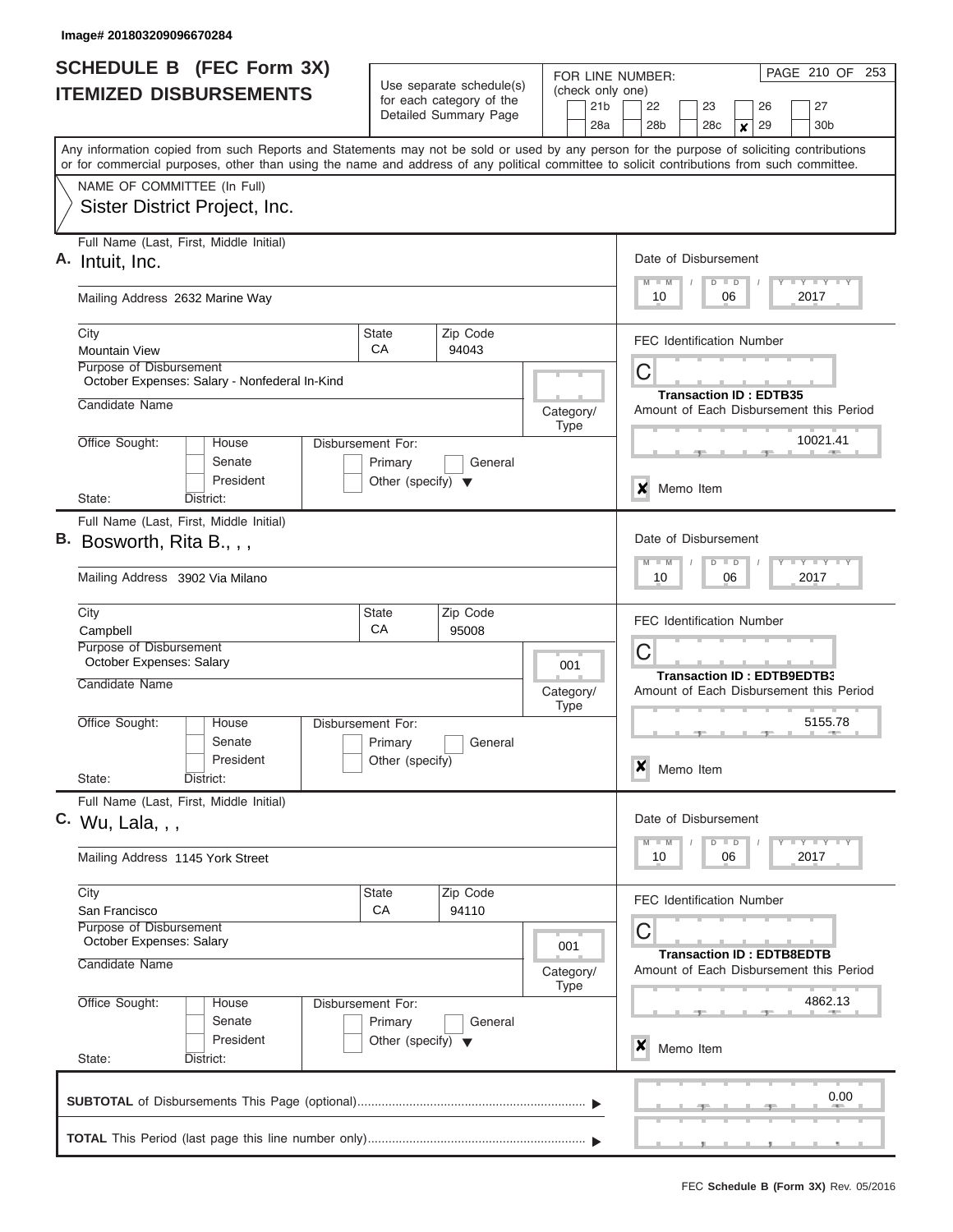# page# 201803209096670285<br>DAGE 211 / 253 PAGE 211 / 253<br>**DAGE 217 (A =G7 9 @@ B9 CI G`H9 LH`F 9 @ H9 8 `HC `5 `F 9 DC F H** $\breve{c}$ **G7 < 9 8 I @ `C F `<del>+I</del>9 A =N5 H=C B**

Ī **Form/Schedule: SB29 Transaction ID : EDTB35**

> Nonfederal In-Kinds: \$65-M.Dhingra(WA Senate); Virginia Delegates - \$42-J.Foy;\$98-D.Roem;\$43-E.Guzman;\$327- D.Reid;\$43-K.Murphy\$43-K.Tran;\$43-K.Delaney;\$43-C.Turpin;\$43-J.Bell;\$109-S.Simonds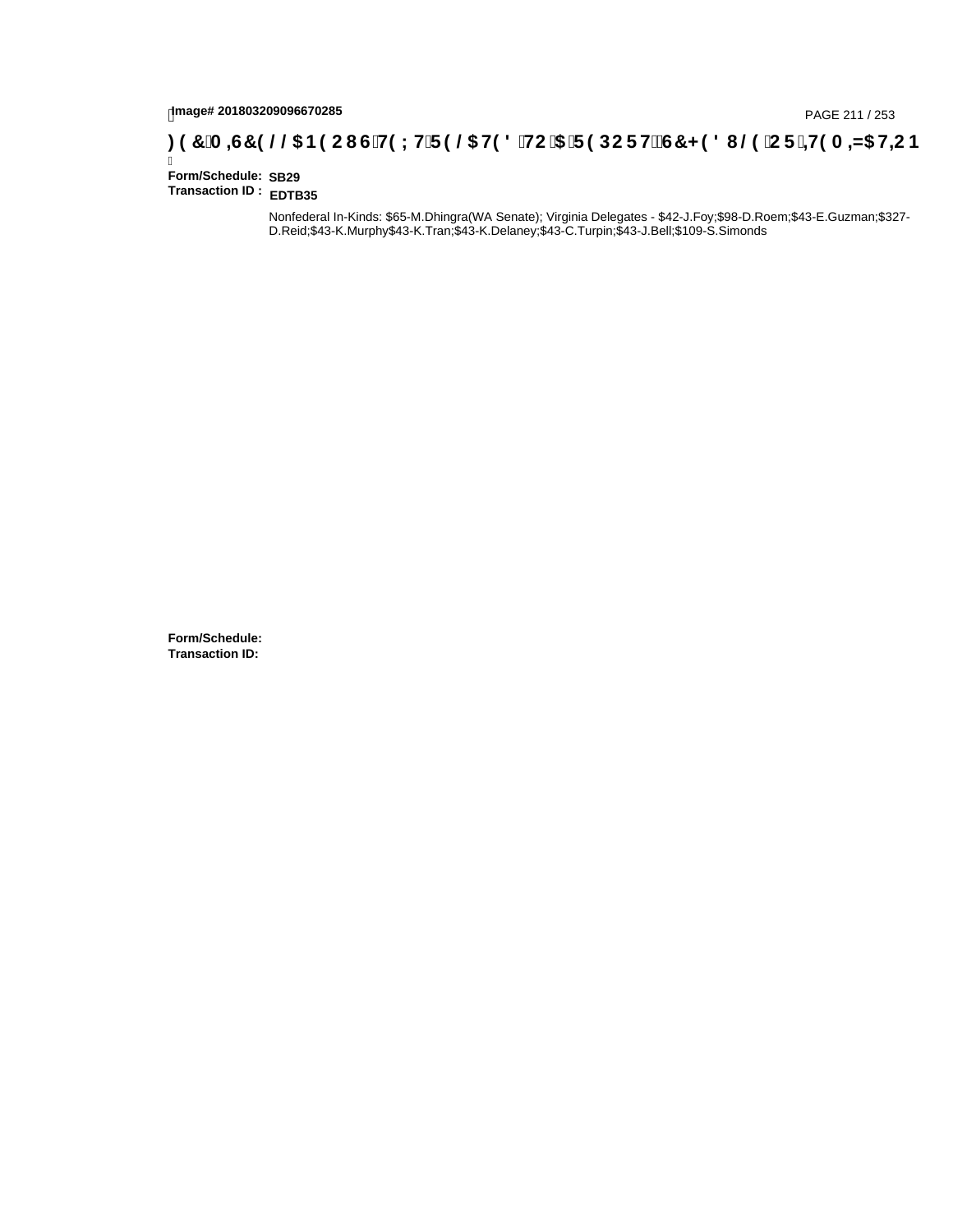| <b>SCHEDULE B</b> (FEC Form 3X)                                                                                                                                                                                                                                                         |                                                                                                | Use separate schedule(s)                                                     | FOR LINE NUMBER:                                                              | PAGE 212 OF 253                                                                                                 |
|-----------------------------------------------------------------------------------------------------------------------------------------------------------------------------------------------------------------------------------------------------------------------------------------|------------------------------------------------------------------------------------------------|------------------------------------------------------------------------------|-------------------------------------------------------------------------------|-----------------------------------------------------------------------------------------------------------------|
| <b>ITEMIZED DISBURSEMENTS</b>                                                                                                                                                                                                                                                           |                                                                                                | for each category of the<br>Detailed Summary Page                            |                                                                               | (check only one)<br>22<br>27<br>23<br>26<br>28 <sub>b</sub><br>28c<br>29<br>30 <sub>b</sub><br>$\boldsymbol{x}$ |
| Any information copied from such Reports and Statements may not be sold or used by any person for the purpose of soliciting contributions<br>or for commercial purposes, other than using the name and address of any political committee to solicit contributions from such committee. |                                                                                                |                                                                              |                                                                               |                                                                                                                 |
| NAME OF COMMITTEE (In Full)<br>Sister District Project, Inc.                                                                                                                                                                                                                            |                                                                                                |                                                                              |                                                                               |                                                                                                                 |
| Full Name (Last, First, Middle Initial)<br>Intuit, Inc.                                                                                                                                                                                                                                 |                                                                                                |                                                                              |                                                                               | Date of Disbursement<br>Y FY FY FY<br>$M$ $M$<br>$D$ $D$                                                        |
| Mailing Address 2632 Marine Way                                                                                                                                                                                                                                                         | 2017<br>10<br>06                                                                               |                                                                              |                                                                               |                                                                                                                 |
| City<br><b>Mountain View</b>                                                                                                                                                                                                                                                            | Zip Code<br><b>State</b><br>СA<br>94043                                                        |                                                                              |                                                                               | <b>FEC Identification Number</b>                                                                                |
| <b>Purpose of Disbursement</b><br>October Expenses: Administrative Services - Nonfederal In-Kind<br>Candidate Name                                                                                                                                                                      |                                                                                                | Category/                                                                    | С<br><b>Transaction ID: EDTB34</b><br>Amount of Each Disbursement this Period |                                                                                                                 |
| Office Sought:<br>House<br>Senate<br>President                                                                                                                                                                                                                                          | <b>Type</b><br>Disbursement For:<br>Primary<br>General<br>Other (specify) $\blacktriangledown$ |                                                                              |                                                                               | 7001.75                                                                                                         |
| State:<br>District:<br>Full Name (Last, First, Middle Initial)                                                                                                                                                                                                                          |                                                                                                |                                                                              |                                                                               | ×<br>Memo Item                                                                                                  |
| В.<br>Goldstein, Gabrielle, , ,                                                                                                                                                                                                                                                         |                                                                                                | Date of Disbursement<br>Y FY FY FY<br>$M - M$<br>$D$ $D$<br>06<br>2017<br>10 |                                                                               |                                                                                                                 |
|                                                                                                                                                                                                                                                                                         | Mailing Address 400 McAuley Street                                                             |                                                                              |                                                                               |                                                                                                                 |
| City<br>Oakland<br>Purpose of Disbursement<br>October Expenses: Administrative Services                                                                                                                                                                                                 | Zip Code<br><b>State</b><br>CA<br>94609                                                        |                                                                              |                                                                               | <b>FEC Identification Number</b><br>C                                                                           |
| Candidate Name                                                                                                                                                                                                                                                                          |                                                                                                |                                                                              | 001<br>Category/<br><b>Type</b>                                               | <b>Transaction ID: EDTB7EDTB3</b><br>Amount of Each Disbursement this Period                                    |
| Office Sought:<br>House<br>Senate<br>President<br>State:<br>District:                                                                                                                                                                                                                   | Disbursement For:<br>Primary<br>Other (specify)                                                | General                                                                      |                                                                               | 7000.00<br>X<br>Memo Item                                                                                       |
| Full Name (Last, First, Middle Initial)<br>C. Intuit, Inc.                                                                                                                                                                                                                              | Date of Disbursement<br>$Y$ $Y$ $Y$ $Y$ $Y$ $Y$<br>$M$ $M$<br>$D$ $D$                          |                                                                              |                                                                               |                                                                                                                 |
| Mailing Address 2632 Marine Way                                                                                                                                                                                                                                                         | 2017<br>11<br>02                                                                               |                                                                              |                                                                               |                                                                                                                 |
| City<br><b>Mountain View</b><br>Purpose of Disbursement<br>November Expenses: Administrative Services - Nonfederal In-Kind                                                                                                                                                              | State<br><b>CA</b>                                                                             | Zip Code<br>94043                                                            |                                                                               | <b>FEC Identification Number</b><br>С                                                                           |
| Candidate Name                                                                                                                                                                                                                                                                          |                                                                                                | Category/<br><b>Type</b>                                                     | <b>Transaction ID: EDTB36</b><br>Amount of Each Disbursement this Period      |                                                                                                                 |
| Office Sought:<br>House<br>Senate<br>President                                                                                                                                                                                                                                          | Disbursement For:<br>Primary<br>Other (specify) $\blacktriangledown$                           | General                                                                      |                                                                               | 7001.75<br>x<br>Memo Item                                                                                       |
| State:<br>District:                                                                                                                                                                                                                                                                     |                                                                                                |                                                                              |                                                                               |                                                                                                                 |
|                                                                                                                                                                                                                                                                                         |                                                                                                |                                                                              |                                                                               | 0.00                                                                                                            |
|                                                                                                                                                                                                                                                                                         |                                                                                                |                                                                              |                                                                               |                                                                                                                 |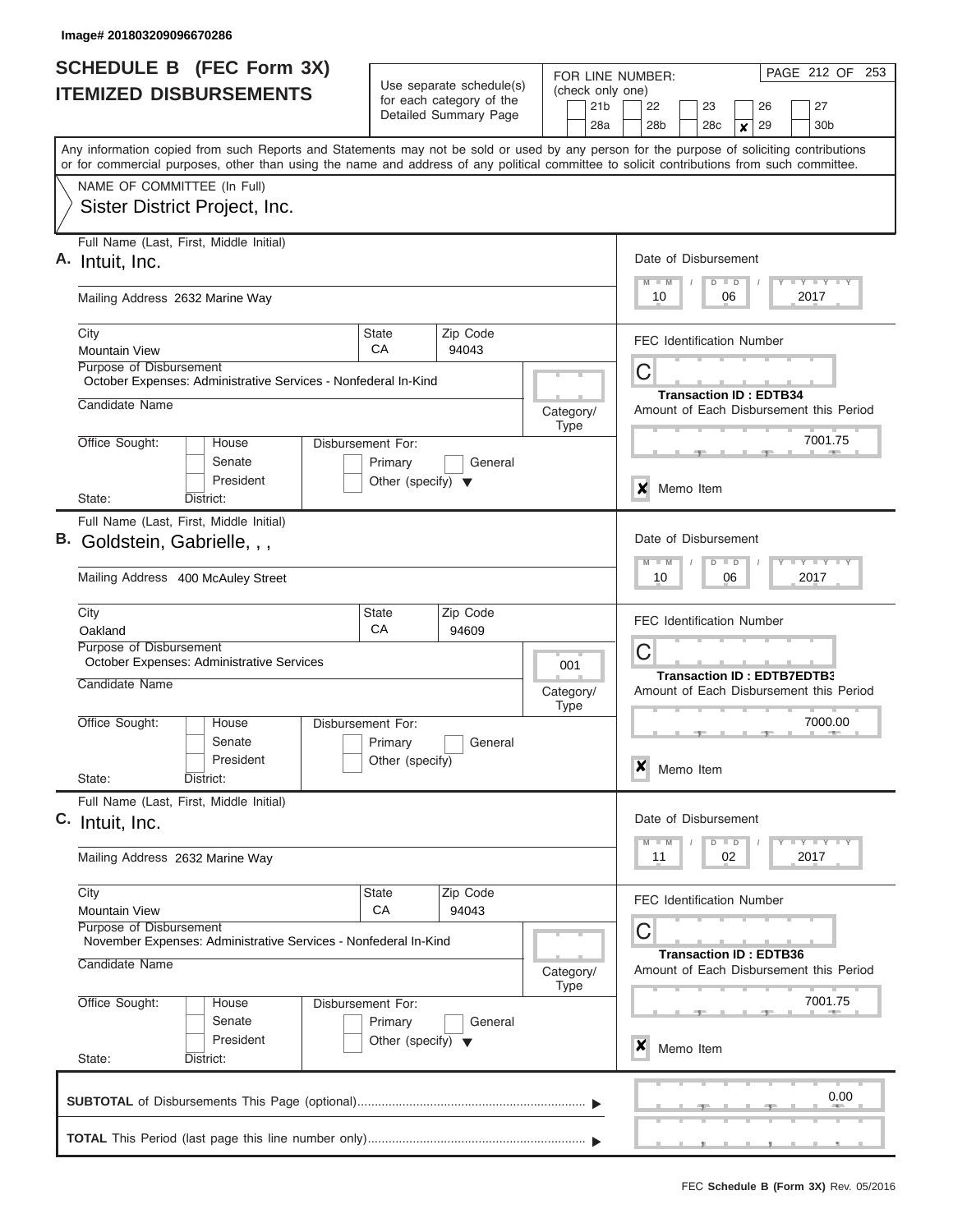# page# 201803209096670287<br>**( PAGE 213 / 253 SPACE GTH9 LHTF 9 @6 H9 8 `HC `5 `F 9 DC F Hž G7 < 9 8 I @9 `C F `<del>J I</del>9 A =N5 H=C B .**

Ī **Form/Schedule: SB29 Transaction ID : EDTB34**

> Nonfederal In-Kinds: \$27-M.Dhingra(WA Senate); Virginia Delegates - \$27-J.Foy;\$18-C.Hurst;\$45-D.Roem;\$27- E.Guzman;\$18-D.Reid;\$18-K.Tran;\$18-L.Carter;\$18-K.Delaney;\$54-C.Turpin;\$99-J.Bell;\$18-M.Mullen;\$90- S.Simonds

**Form/Schedule: SB29 Transaction ID: EDTB36**

> Nonfederal In-Kinds: \$8-M.Dhingra(WA Senate); Virginia Delegates - \$15-C.Hurst;\$197-D.Roem;\$15-E.Guzman;\$15- D.Reid;\$152-K.Tran;\$152-C.Turpin;\$8-M.Mullen;\$152-S.Simonds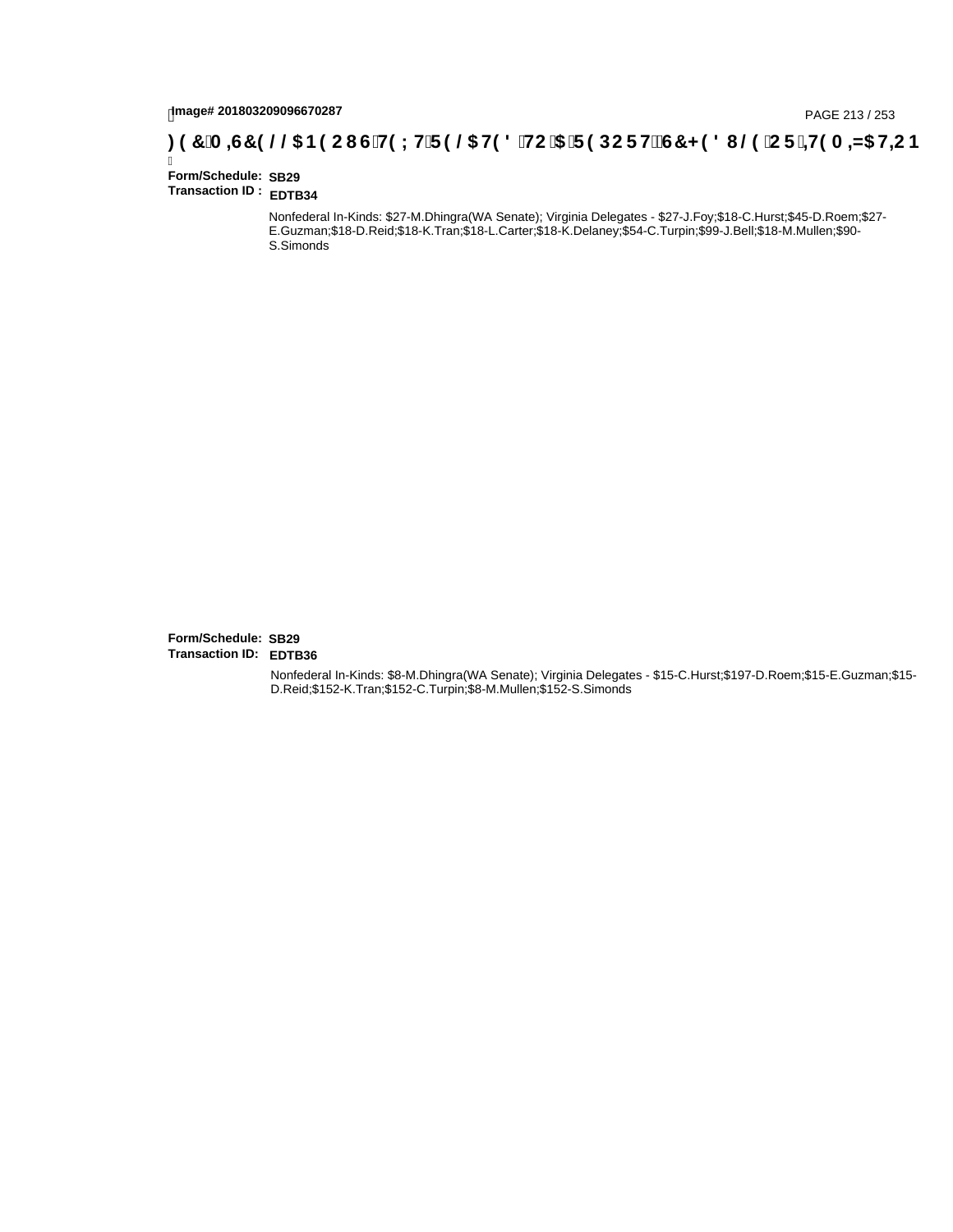|                               | <b>SCHEDULE B (FEC Form 3X)</b>                                                                                                                                                                                                                                                         |                                                                                 | Use separate schedule(s)                             | FOR LINE NUMBER:                           | PAGE 214 OF 253                                                                             |
|-------------------------------|-----------------------------------------------------------------------------------------------------------------------------------------------------------------------------------------------------------------------------------------------------------------------------------------|---------------------------------------------------------------------------------|------------------------------------------------------|--------------------------------------------|---------------------------------------------------------------------------------------------|
| <b>ITEMIZED DISBURSEMENTS</b> |                                                                                                                                                                                                                                                                                         | for each category of the<br>Detailed Summary Page                               |                                                      | (check only one)<br>21 <sub>b</sub><br>28a | 27<br>22<br>23<br>26<br>30 <sub>b</sub><br>28 <sub>b</sub><br>28c<br>29<br>$\boldsymbol{x}$ |
|                               | Any information copied from such Reports and Statements may not be sold or used by any person for the purpose of soliciting contributions<br>or for commercial purposes, other than using the name and address of any political committee to solicit contributions from such committee. |                                                                                 |                                                      |                                            |                                                                                             |
|                               | NAME OF COMMITTEE (In Full)                                                                                                                                                                                                                                                             |                                                                                 |                                                      |                                            |                                                                                             |
|                               | Sister District Project, Inc.                                                                                                                                                                                                                                                           |                                                                                 |                                                      |                                            |                                                                                             |
|                               | Full Name (Last, First, Middle Initial)<br>Goldstein, Gabrielle, , ,                                                                                                                                                                                                                    |                                                                                 |                                                      |                                            | Date of Disbursement<br>Y LY LY LY<br>$M$ $M$<br>$D$ $D$                                    |
|                               | Mailing Address 400 McAuley Street                                                                                                                                                                                                                                                      |                                                                                 | 02<br>2017<br>11                                     |                                            |                                                                                             |
|                               | City<br>Oakland                                                                                                                                                                                                                                                                         | <b>State</b><br>CA                                                              | Zip Code<br>94609                                    |                                            | <b>FEC Identification Number</b>                                                            |
|                               | Purpose of Disbursement<br>November Expenses: Administrative Services<br>Candidate Name                                                                                                                                                                                                 |                                                                                 |                                                      | 001                                        | C<br><b>Transaction ID: EDTB10EDTE</b>                                                      |
|                               |                                                                                                                                                                                                                                                                                         |                                                                                 |                                                      | Category/<br><b>Type</b>                   | Amount of Each Disbursement this Period                                                     |
|                               | Office Sought:<br>House<br>Senate<br>President                                                                                                                                                                                                                                          | Disbursement For:<br>Primary<br>General<br>Other (specify) $\blacktriangledown$ |                                                      |                                            | 7000.00                                                                                     |
|                               | State:<br>District:                                                                                                                                                                                                                                                                     |                                                                                 |                                                      |                                            | ×<br>Memo Item                                                                              |
| В.                            | Full Name (Last, First, Middle Initial)<br>Intuit, Inc.                                                                                                                                                                                                                                 |                                                                                 |                                                      |                                            | Date of Disbursement                                                                        |
|                               | Mailing Address 2632 Marine Way                                                                                                                                                                                                                                                         |                                                                                 | Y FY FY FY<br>$M - M$<br>$D$ $D$<br>03<br>2017<br>11 |                                            |                                                                                             |
|                               | City<br><b>Mountain View</b>                                                                                                                                                                                                                                                            | State<br>CA                                                                     | Zip Code<br>94043                                    |                                            | <b>FEC Identification Number</b>                                                            |
|                               | Purpose of Disbursement<br>November Expenses: Salary - Nonfederal In-Kind                                                                                                                                                                                                               |                                                                                 |                                                      |                                            | C<br><b>Transaction ID: EDTB37</b>                                                          |
|                               | Candidate Name                                                                                                                                                                                                                                                                          |                                                                                 |                                                      | Category/<br><b>Type</b>                   | Amount of Each Disbursement this Period                                                     |
|                               | Office Sought:<br>House<br>Senate<br>President                                                                                                                                                                                                                                          | Disbursement For:<br>Primary<br>General<br>Other (specify)                      |                                                      |                                            | 10021.41<br>$\boldsymbol{x}$<br>Memo Item                                                   |
|                               | State:<br>District:                                                                                                                                                                                                                                                                     |                                                                                 |                                                      |                                            |                                                                                             |
|                               | Full Name (Last, First, Middle Initial)<br>$C.$ Wu, Lala, , ,                                                                                                                                                                                                                           | Date of Disbursement<br>Y FY FY FY<br>$M - M$<br>$D$ $D$                        |                                                      |                                            |                                                                                             |
|                               | Mailing Address 1145 York Street                                                                                                                                                                                                                                                        | 2017<br>11<br>03                                                                |                                                      |                                            |                                                                                             |
|                               | City<br>San Francisco                                                                                                                                                                                                                                                                   | State<br>CA                                                                     | Zip Code<br>94110                                    |                                            | <b>FEC Identification Number</b>                                                            |
|                               | Purpose of Disbursement<br>November Expenses: Salary                                                                                                                                                                                                                                    |                                                                                 |                                                      | 001                                        | C<br><b>Transaction ID: EDTB11EDTI</b>                                                      |
|                               | Candidate Name                                                                                                                                                                                                                                                                          |                                                                                 | Category/<br><b>Type</b>                             | Amount of Each Disbursement this Period    |                                                                                             |
|                               | Office Sought:<br>House<br>Senate                                                                                                                                                                                                                                                       | Disbursement For:<br>Primary<br>General                                         |                                                      |                                            | 4862.13                                                                                     |
|                               | President<br>State:<br>District:                                                                                                                                                                                                                                                        | Other (specify) $\blacktriangledown$                                            |                                                      |                                            | X<br>Memo Item                                                                              |
| 0.00                          |                                                                                                                                                                                                                                                                                         |                                                                                 |                                                      |                                            |                                                                                             |
|                               |                                                                                                                                                                                                                                                                                         |                                                                                 |                                                      |                                            |                                                                                             |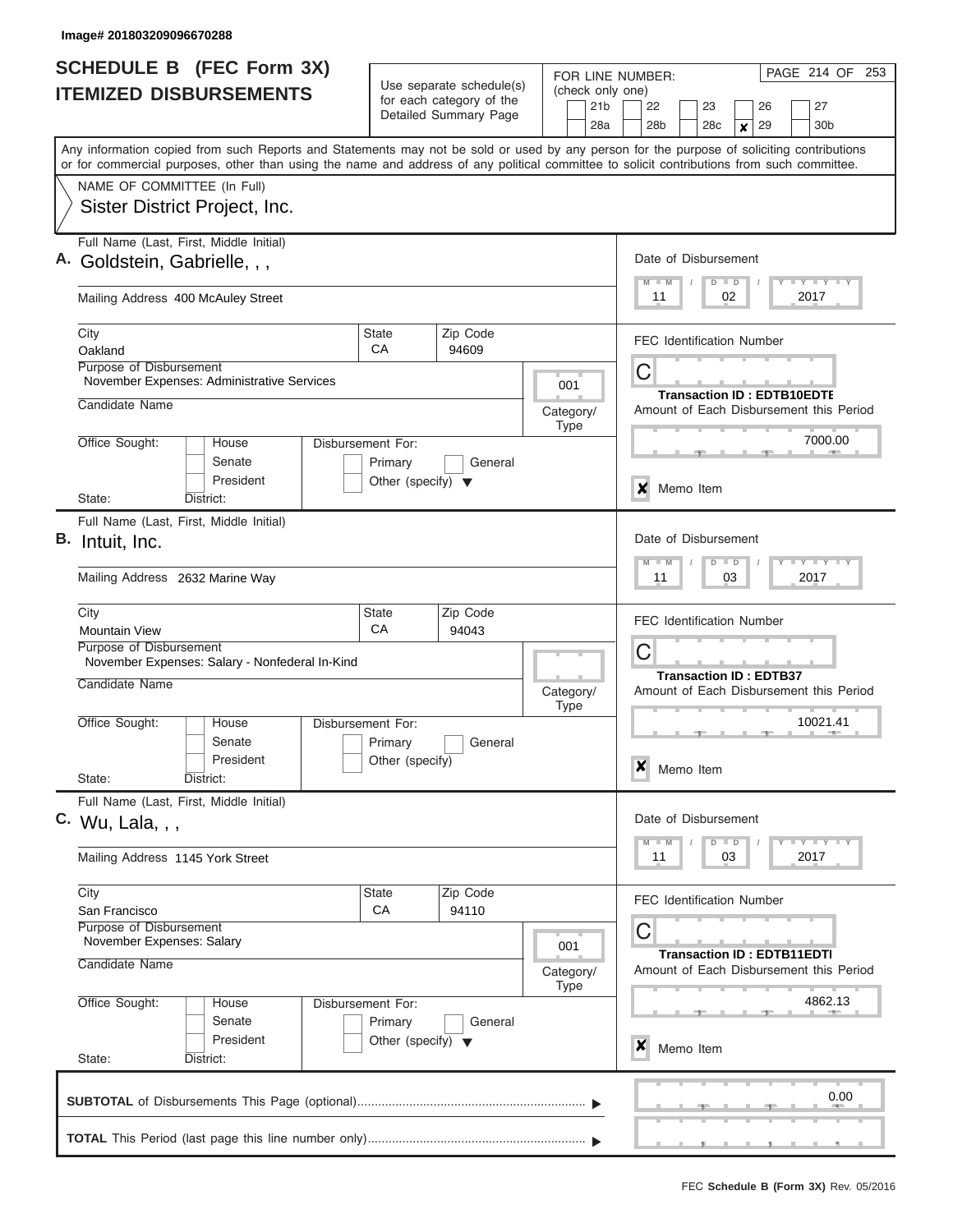# page# 201803209096670289<br>DAGE 215 / 253 PAGE 215 / 253<br>**DAGE 215 / 253 SOCI G`H9 LH`F 9 @ H9 8 `HC `5 `F 9 DC F Hž G7 < 9 8 I @ `C F `<del>J H</del>9 A =N5 H=C B**

Ī **Form/Schedule: SB29 Transaction ID : EDTB37**

Nonfederal In-Kinds: Virginia Delegates - \$16-J.Foy;\$80-D.Roem;\$24-D.Reid;\$8-J.Bell;\$72-S.Simonds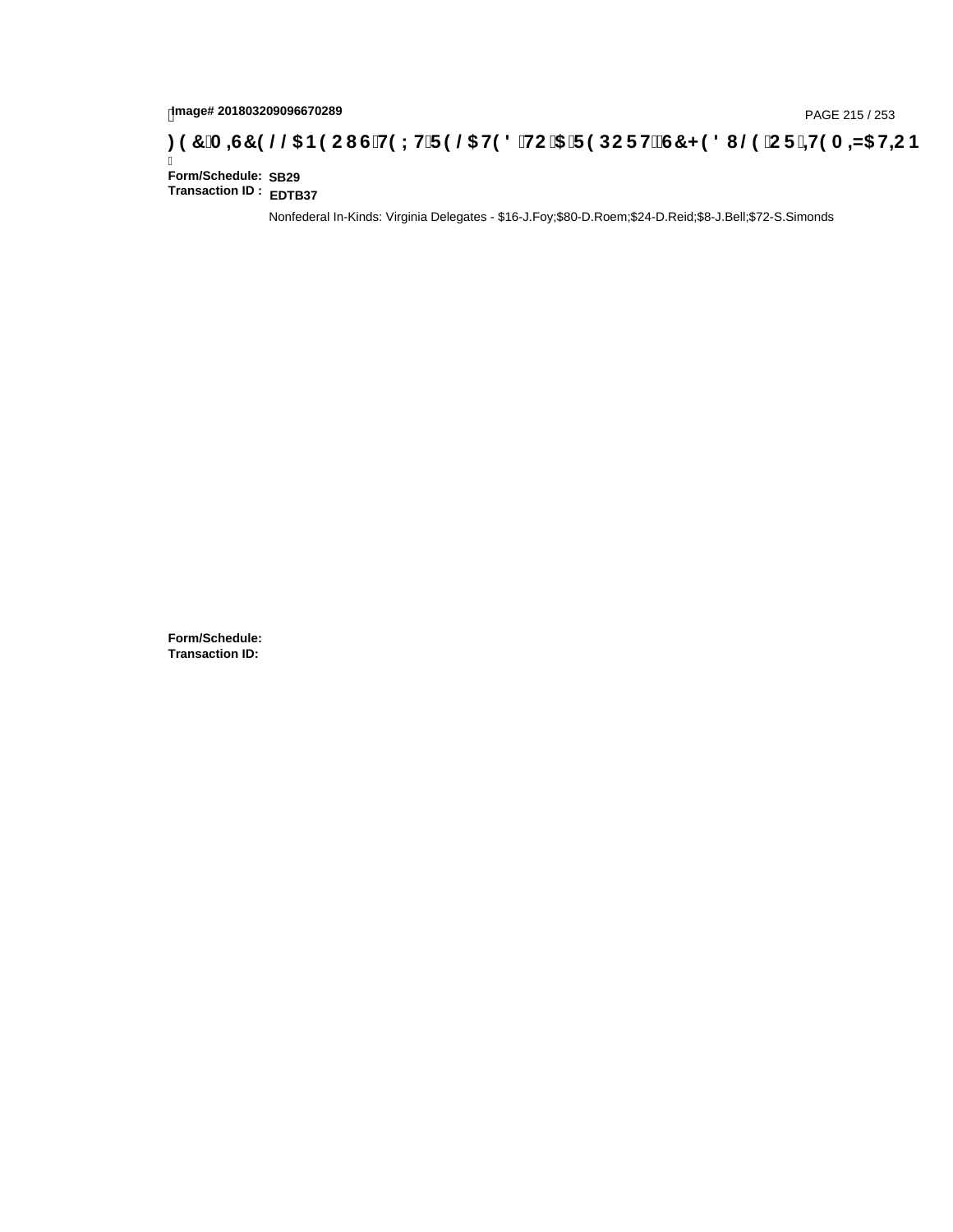| <b>SCHEDULE B (FEC Form 3X)</b><br><b>ITEMIZED DISBURSEMENTS</b> |                                                                                                                                                                                                                                                                                         | Use separate schedule(s)<br>for each category of the<br>Detailed Summary Page |                                                      | PAGE 216 OF 253<br>FOR LINE NUMBER:<br>(check only one)<br>21 <sub>b</sub><br>27<br>22<br>23<br>26 |                                                                          |  |  |
|------------------------------------------------------------------|-----------------------------------------------------------------------------------------------------------------------------------------------------------------------------------------------------------------------------------------------------------------------------------------|-------------------------------------------------------------------------------|------------------------------------------------------|----------------------------------------------------------------------------------------------------|--------------------------------------------------------------------------|--|--|
|                                                                  |                                                                                                                                                                                                                                                                                         |                                                                               |                                                      | 28a                                                                                                | 29<br>28b<br>28c<br>30 <sub>b</sub><br>X                                 |  |  |
|                                                                  | Any information copied from such Reports and Statements may not be sold or used by any person for the purpose of soliciting contributions<br>or for commercial purposes, other than using the name and address of any political committee to solicit contributions from such committee. |                                                                               |                                                      |                                                                                                    |                                                                          |  |  |
|                                                                  | NAME OF COMMITTEE (In Full)                                                                                                                                                                                                                                                             |                                                                               |                                                      |                                                                                                    |                                                                          |  |  |
|                                                                  | Sister District Project, Inc.                                                                                                                                                                                                                                                           |                                                                               |                                                      |                                                                                                    |                                                                          |  |  |
|                                                                  | Full Name (Last, First, Middle Initial)<br>A. Bosworth, Rita B., , ,                                                                                                                                                                                                                    |                                                                               |                                                      |                                                                                                    | Date of Disbursement                                                     |  |  |
|                                                                  | Mailing Address 3902 Via Milano                                                                                                                                                                                                                                                         |                                                                               | Y LY LY LY<br>$M$ $M$<br>$D$ $D$<br>11<br>03<br>2017 |                                                                                                    |                                                                          |  |  |
|                                                                  | City<br>Campbell                                                                                                                                                                                                                                                                        | Zip Code<br><b>State</b><br>CA<br>95008                                       |                                                      |                                                                                                    | <b>FEC Identification Number</b>                                         |  |  |
|                                                                  | Purpose of Disbursement<br>November Expenses: Salary                                                                                                                                                                                                                                    |                                                                               |                                                      | 001                                                                                                | С<br><b>Transaction ID: EDTB12EDTE</b>                                   |  |  |
|                                                                  | Candidate Name                                                                                                                                                                                                                                                                          |                                                                               |                                                      | Category/<br><b>Type</b>                                                                           | Amount of Each Disbursement this Period                                  |  |  |
|                                                                  | Office Sought:<br>House<br>Senate                                                                                                                                                                                                                                                       | Disbursement For:<br>Primary                                                  | General                                              |                                                                                                    | 5155.78                                                                  |  |  |
|                                                                  | President<br>State:<br>District:                                                                                                                                                                                                                                                        | Other (specify) $\blacktriangledown$                                          |                                                      |                                                                                                    | X<br>Memo Item                                                           |  |  |
|                                                                  | Full Name (Last, First, Middle Initial)                                                                                                                                                                                                                                                 |                                                                               |                                                      |                                                                                                    |                                                                          |  |  |
| В.                                                               | Intuit, Inc.                                                                                                                                                                                                                                                                            |                                                                               |                                                      |                                                                                                    | Date of Disbursement<br>$M - M$<br>$D$ $D$                               |  |  |
|                                                                  | Mailing Address 2632 Marine Way                                                                                                                                                                                                                                                         |                                                                               |                                                      |                                                                                                    | 12<br>05<br>2017                                                         |  |  |
|                                                                  | City<br><b>Mountain View</b>                                                                                                                                                                                                                                                            | State<br>CA                                                                   | Zip Code<br>94043                                    |                                                                                                    | <b>FEC Identification Number</b>                                         |  |  |
|                                                                  | Purpose of Disbursement<br>December Expenses: Salary - Nonfederal In-Kind                                                                                                                                                                                                               |                                                                               |                                                      |                                                                                                    | C                                                                        |  |  |
|                                                                  | Candidate Name                                                                                                                                                                                                                                                                          |                                                                               |                                                      | Category/<br>Type                                                                                  | <b>Transaction ID: EDTB38</b><br>Amount of Each Disbursement this Period |  |  |
|                                                                  | Office Sought:<br>House<br>Senate                                                                                                                                                                                                                                                       | Disbursement For:<br>Primary                                                  | General                                              |                                                                                                    | 10021.41                                                                 |  |  |
|                                                                  | President<br>State:<br>District:                                                                                                                                                                                                                                                        | Other (specify)                                                               |                                                      |                                                                                                    | $\boldsymbol{x}$<br>Memo Item                                            |  |  |
|                                                                  | Full Name (Last, First, Middle Initial)<br>$C.$ Wu, Lala, , ,                                                                                                                                                                                                                           |                                                                               |                                                      |                                                                                                    | Date of Disbursement                                                     |  |  |
|                                                                  | Mailing Address 1145 York Street                                                                                                                                                                                                                                                        |                                                                               |                                                      |                                                                                                    | Y TY TY TY<br>$M - M$<br>$D$ $D$<br>2017<br>12<br>05                     |  |  |
|                                                                  | City                                                                                                                                                                                                                                                                                    | State                                                                         | Zip Code                                             |                                                                                                    |                                                                          |  |  |
|                                                                  | San Francisco                                                                                                                                                                                                                                                                           | <b>CA</b>                                                                     | 94110                                                |                                                                                                    | <b>FEC Identification Number</b>                                         |  |  |
|                                                                  | Purpose of Disbursement<br>December Expenses: Salary                                                                                                                                                                                                                                    |                                                                               |                                                      | 001                                                                                                | С<br><b>Transaction ID: EDTB13EDTI</b>                                   |  |  |
|                                                                  | Candidate Name                                                                                                                                                                                                                                                                          |                                                                               |                                                      | Category/<br><b>Type</b>                                                                           | Amount of Each Disbursement this Period                                  |  |  |
|                                                                  | Office Sought:<br>Disbursement For:<br>House<br>Senate<br>Primary<br>General                                                                                                                                                                                                            |                                                                               |                                                      |                                                                                                    | 4862.13                                                                  |  |  |
|                                                                  | President<br>State:<br>District:                                                                                                                                                                                                                                                        | Other (specify) $\blacktriangledown$                                          |                                                      |                                                                                                    | X<br>Memo Item                                                           |  |  |
| 0.00                                                             |                                                                                                                                                                                                                                                                                         |                                                                               |                                                      |                                                                                                    |                                                                          |  |  |
|                                                                  |                                                                                                                                                                                                                                                                                         |                                                                               |                                                      |                                                                                                    |                                                                          |  |  |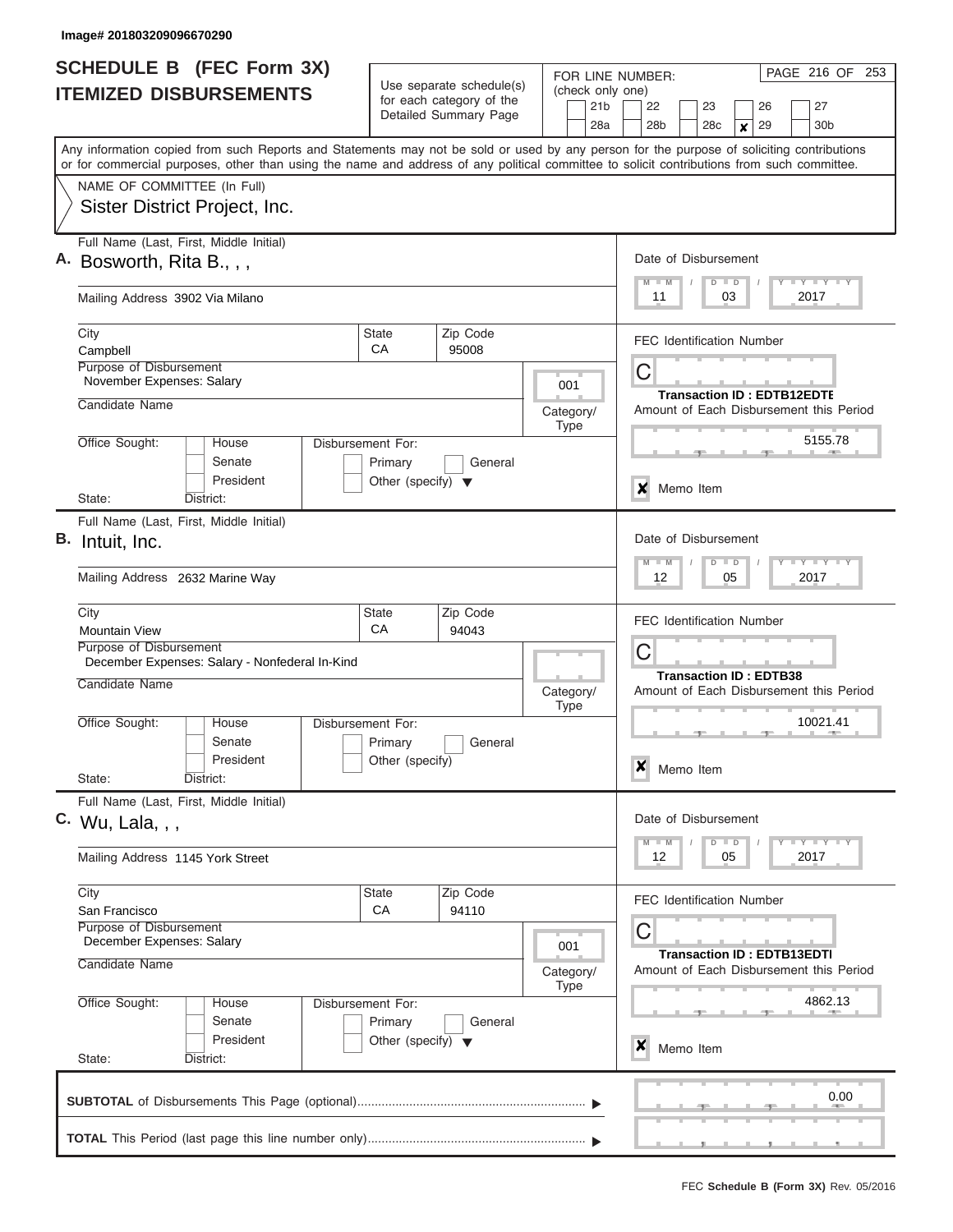# hmage# 201803209096670291<br>DAGE 217 / 253 PAGE 217 / 253<br>**DAGE 197 `A =G7 9 @@ B9 CI G`H9 LH`F 9 @ H9 8 `HC `5 `F 9 DC F H** $\breve{c}$ **G7 < 9 8 I @ `C F `<del>I 1</del>9 A =N5 H=C B**

Ī **Form/Schedule: SB29 Transaction ID : EDTB38**

> Nonfederal In-Kinds: \$128-M.Dhingra(WA Senate); Virginia Delegates - \$100-J.Foy;\$8-D.Roem;\$130-D.Reid;\$92- K.Tran

**Form/Schedule: Transaction ID:**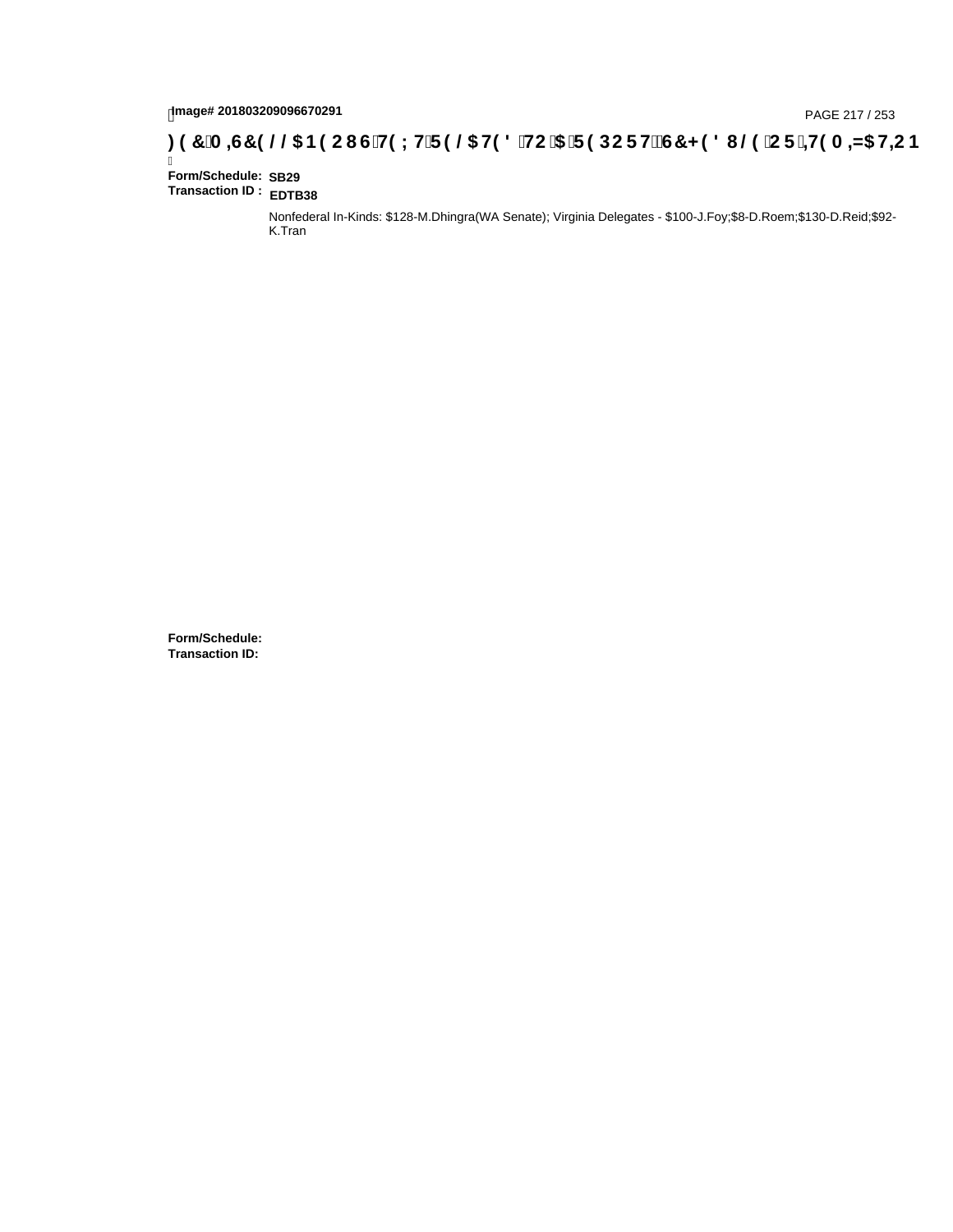| <b>SCHEDULE B</b> (FEC Form 3X) |                                                                                                                                                                                                                                                                                         |                                                      |                       |                                 | PAGE 218 OF 253<br>FOR LINE NUMBER:                                          |                                                                                                                             |
|---------------------------------|-----------------------------------------------------------------------------------------------------------------------------------------------------------------------------------------------------------------------------------------------------------------------------------------|------------------------------------------------------|-----------------------|---------------------------------|------------------------------------------------------------------------------|-----------------------------------------------------------------------------------------------------------------------------|
| <b>ITEMIZED DISBURSEMENTS</b>   |                                                                                                                                                                                                                                                                                         | Use separate schedule(s)<br>for each category of the |                       |                                 |                                                                              | (check only one)                                                                                                            |
|                                 |                                                                                                                                                                                                                                                                                         |                                                      | Detailed Summary Page |                                 | 21 <sub>b</sub><br>28a                                                       | 22<br>23<br>26<br>27<br>28 <sub>b</sub><br>28c<br>29<br>30 <sub>b</sub><br>$\pmb{\times}$                                   |
|                                 | Any information copied from such Reports and Statements may not be sold or used by any person for the purpose of soliciting contributions<br>or for commercial purposes, other than using the name and address of any political committee to solicit contributions from such committee. |                                                      |                       |                                 |                                                                              |                                                                                                                             |
|                                 | NAME OF COMMITTEE (In Full)                                                                                                                                                                                                                                                             |                                                      |                       |                                 |                                                                              |                                                                                                                             |
|                                 | Sister District Project, Inc.                                                                                                                                                                                                                                                           |                                                      |                       |                                 |                                                                              |                                                                                                                             |
|                                 | Full Name (Last, First, Middle Initial)<br>Bosworth, Rita B., , ,                                                                                                                                                                                                                       |                                                      |                       |                                 |                                                                              | Date of Disbursement                                                                                                        |
|                                 | Mailing Address 3902 Via Milano                                                                                                                                                                                                                                                         |                                                      |                       |                                 |                                                                              | Y LY LY LY<br>$M$ $M$<br>$D$ $D$<br>2017<br>12<br>05                                                                        |
|                                 | City<br>Campbell                                                                                                                                                                                                                                                                        | State<br>CA                                          | Zip Code<br>95008     |                                 |                                                                              | <b>FEC Identification Number</b>                                                                                            |
|                                 | Purpose of Disbursement                                                                                                                                                                                                                                                                 |                                                      |                       |                                 |                                                                              | C                                                                                                                           |
|                                 | December Expenses: Salary                                                                                                                                                                                                                                                               |                                                      |                       |                                 | 001                                                                          | <b>Transaction ID: EDTB14EDTE</b>                                                                                           |
|                                 | Candidate Name                                                                                                                                                                                                                                                                          |                                                      |                       |                                 | Category/<br><b>Type</b>                                                     | Amount of Each Disbursement this Period                                                                                     |
|                                 | Office Sought:<br>House<br>Senate                                                                                                                                                                                                                                                       | Disbursement For:<br>Primary                         | General               |                                 |                                                                              | 5155.78                                                                                                                     |
|                                 | President<br>State:<br>District:                                                                                                                                                                                                                                                        | Other (specify) $\blacktriangledown$                 |                       |                                 |                                                                              | Memo Item<br>x                                                                                                              |
|                                 | Full Name (Last, First, Middle Initial)                                                                                                                                                                                                                                                 |                                                      |                       |                                 |                                                                              |                                                                                                                             |
|                                 | B. Intuit, Inc.                                                                                                                                                                                                                                                                         |                                                      |                       |                                 |                                                                              | Date of Disbursement<br>$-1 - 1 - 1$<br>$M - M$<br>$D$ $D$                                                                  |
|                                 | Mailing Address 2632 Marine Way                                                                                                                                                                                                                                                         |                                                      |                       |                                 |                                                                              | 12<br>05<br>2017                                                                                                            |
|                                 | City                                                                                                                                                                                                                                                                                    | State                                                | Zip Code              |                                 |                                                                              | <b>FEC Identification Number</b>                                                                                            |
|                                 | <b>Mountain View</b><br>Purpose of Disbursement                                                                                                                                                                                                                                         | CA                                                   | 94043                 |                                 |                                                                              |                                                                                                                             |
|                                 | December Expenses: Administrative Services - Nonfederal In-Kind                                                                                                                                                                                                                         |                                                      |                       |                                 | C                                                                            |                                                                                                                             |
|                                 | Candidate Name                                                                                                                                                                                                                                                                          |                                                      |                       |                                 | Category/<br><b>Type</b>                                                     | <b>Transaction ID: EDTB39</b><br>Amount of Each Disbursement this Period                                                    |
|                                 | Office Sought:<br>House                                                                                                                                                                                                                                                                 | Disbursement For:                                    |                       |                                 |                                                                              | 7001.75                                                                                                                     |
|                                 | Senate<br>President                                                                                                                                                                                                                                                                     | Primary                                              | General               |                                 |                                                                              |                                                                                                                             |
|                                 | State:<br>District:                                                                                                                                                                                                                                                                     | Other (specify)                                      |                       |                                 |                                                                              | x<br>Memo Item                                                                                                              |
|                                 | Full Name (Last, First, Middle Initial)<br>C. Goldstein, Gabrielle, , ,                                                                                                                                                                                                                 |                                                      |                       |                                 |                                                                              | Date of Disbursement                                                                                                        |
|                                 | Mailing Address 400 McAuley Street                                                                                                                                                                                                                                                      |                                                      |                       |                                 |                                                                              | $\mathbf{I}$ $\mathbf{Y}$ $\mathbf{I}$ $\mathbf{Y}$ $\mathbf{I}$ $\mathbf{Y}$<br>$M - M$<br>$\Box$<br>D<br>12<br>05<br>2017 |
|                                 | City                                                                                                                                                                                                                                                                                    | State<br>CA                                          | Zip Code<br>94609     |                                 |                                                                              | <b>FEC Identification Number</b>                                                                                            |
|                                 | Oakland<br>Purpose of Disbursement<br>December Expenses: Administrative Services                                                                                                                                                                                                        |                                                      |                       |                                 |                                                                              | С                                                                                                                           |
|                                 | Candidate Name                                                                                                                                                                                                                                                                          |                                                      |                       | 001<br>Category/<br><b>Type</b> | <b>Transaction ID: EDTB15EDTI</b><br>Amount of Each Disbursement this Period |                                                                                                                             |
|                                 | Office Sought:<br>Disbursement For:<br>House<br>Senate<br>Primary<br>General                                                                                                                                                                                                            |                                                      |                       |                                 |                                                                              | 7000.00                                                                                                                     |
|                                 | President<br>State:<br>District:                                                                                                                                                                                                                                                        | Other (specify) $\blacktriangledown$                 |                       |                                 |                                                                              | x<br>Memo Item                                                                                                              |
|                                 |                                                                                                                                                                                                                                                                                         |                                                      |                       |                                 |                                                                              | 0.00                                                                                                                        |
|                                 |                                                                                                                                                                                                                                                                                         |                                                      |                       |                                 |                                                                              |                                                                                                                             |
|                                 |                                                                                                                                                                                                                                                                                         |                                                      |                       |                                 |                                                                              | _______                                                                                                                     |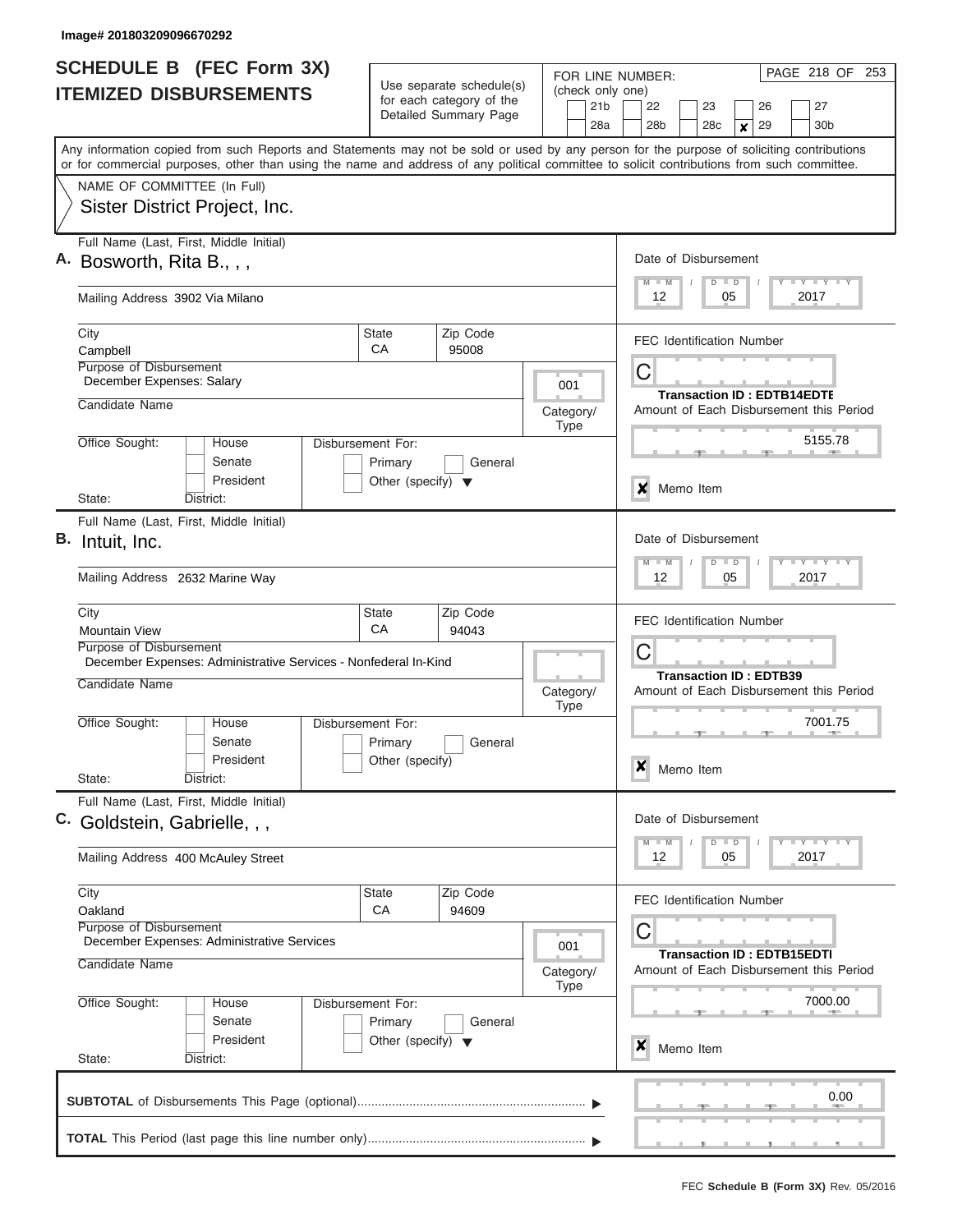# hmage# 201803209096670293<br>DAGE 219 / 253 PAGE 219 / 253<br>**DAGE 219 OO BO CI G'HOLH'F 9 @ HO 8 'HC '5 'F 9 DC F HŽ G7 < 9 8 I @ 'C F '<del>+ 1</del>9 A = N5 H= C B**

Ī **Form/Schedule: SB29 Transaction ID : EDTB39**

> Nonfederal In-Kinds: Virginia Delegates - \$79-J.Foy;\$79-D.Roem;\$132-E.Guzman;\$79-D.Reid;\$79-K.Tran;\$53- K.Delaney;\$106-C.Turpin;\$53-J.Bell;\$106-M.Mullen;\$172-S.Simonds

**Form/Schedule: Transaction ID:**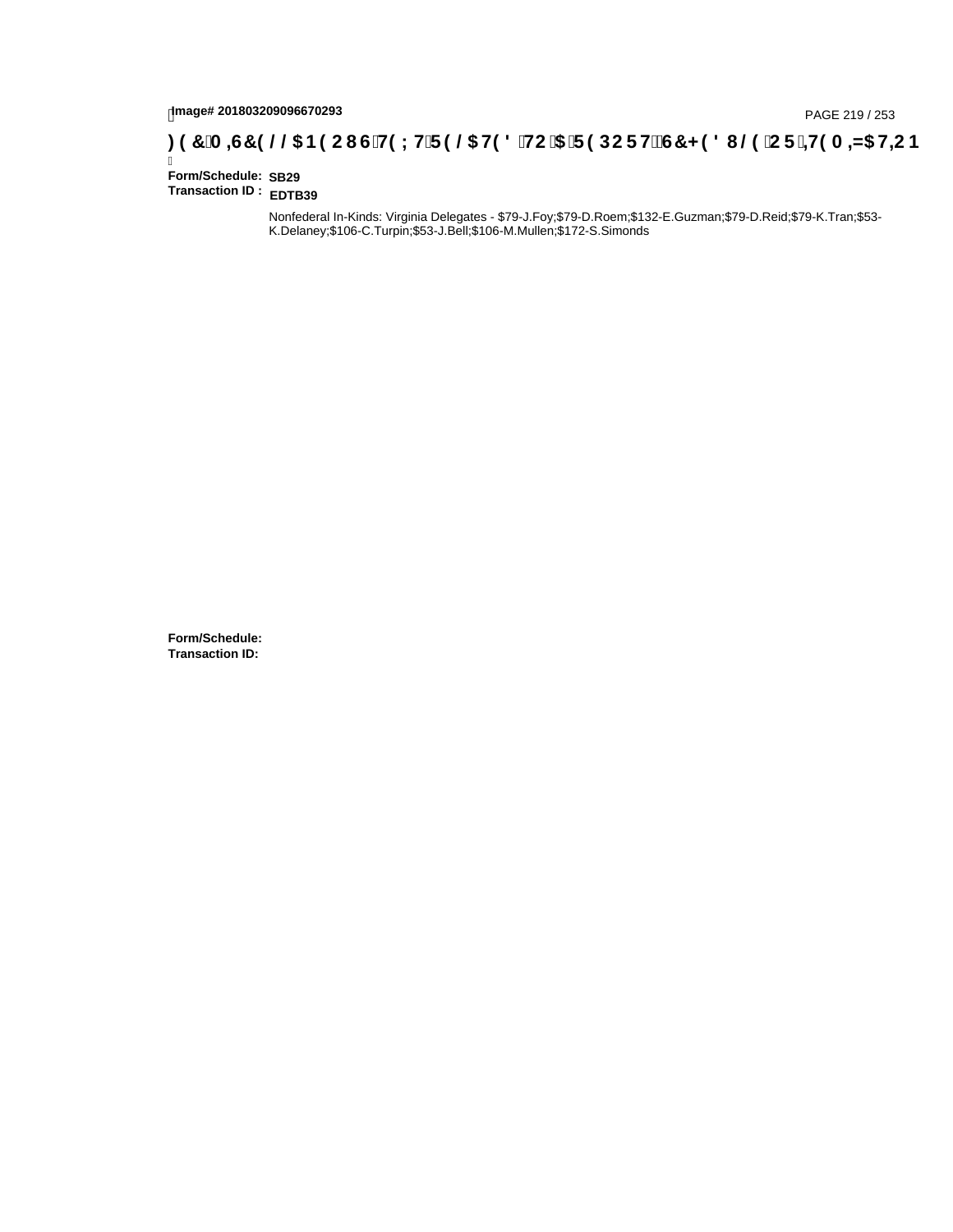| <b>SCHEDULE B (FEC Form 3X)</b> |                                                                                                                                                                                                                                                                                         |                                                                      |                                                                               |                          | PAGE 220 OF 253<br>FOR LINE NUMBER:                                                                             |  |
|---------------------------------|-----------------------------------------------------------------------------------------------------------------------------------------------------------------------------------------------------------------------------------------------------------------------------------------|----------------------------------------------------------------------|-------------------------------------------------------------------------------|--------------------------|-----------------------------------------------------------------------------------------------------------------|--|
| <b>ITEMIZED DISBURSEMENTS</b>   |                                                                                                                                                                                                                                                                                         |                                                                      | Use separate schedule(s)<br>for each category of the<br>Detailed Summary Page |                          | (check only one)<br>22<br>27<br>23<br>26<br>28 <sub>b</sub><br>28c<br>29<br>30 <sub>b</sub><br>$\boldsymbol{x}$ |  |
|                                 | Any information copied from such Reports and Statements may not be sold or used by any person for the purpose of soliciting contributions<br>or for commercial purposes, other than using the name and address of any political committee to solicit contributions from such committee. |                                                                      |                                                                               |                          |                                                                                                                 |  |
|                                 | NAME OF COMMITTEE (In Full)<br>Sister District Project, Inc.                                                                                                                                                                                                                            |                                                                      |                                                                               |                          |                                                                                                                 |  |
|                                 | Full Name (Last, First, Middle Initial)<br>A. Mitchell, Candis, , ,                                                                                                                                                                                                                     |                                                                      |                                                                               |                          | Date of Disbursement<br>Y FY FY FY<br>$M$ $M$<br>$D$ $D$                                                        |  |
|                                 | Mailing Address 1577A Treat Avenue                                                                                                                                                                                                                                                      |                                                                      |                                                                               |                          | 2017<br>08<br>04                                                                                                |  |
|                                 | City<br>San Francisco                                                                                                                                                                                                                                                                   | <b>State</b><br>СA                                                   | Zip Code<br>94110                                                             |                          | <b>FEC Identification Number</b>                                                                                |  |
|                                 | Purpose of Disbursement<br><b>Text Messaging</b>                                                                                                                                                                                                                                        |                                                                      |                                                                               |                          | C<br><b>Transaction ID: EXPB244</b>                                                                             |  |
|                                 | Candidate Name                                                                                                                                                                                                                                                                          |                                                                      |                                                                               | Category/<br><b>Type</b> | Amount of Each Disbursement this Period                                                                         |  |
|                                 | Office Sought:<br>House<br>Senate<br>President                                                                                                                                                                                                                                          | Disbursement For:<br>Primary<br>Other (specify) $\blacktriangledown$ | General                                                                       |                          | 45.00                                                                                                           |  |
|                                 | State:<br>District:                                                                                                                                                                                                                                                                     |                                                                      |                                                                               |                          | Memo Item                                                                                                       |  |
| В.                              | Full Name (Last, First, Middle Initial)<br>Mitchell, Candis, , ,<br>Mailing Address 1577A Treat Avenue                                                                                                                                                                                  |                                                                      |                                                                               |                          | Date of Disbursement<br>Y FY FY FY<br>$M - M$<br>$D$ $D$<br>04<br>2017<br>08                                    |  |
|                                 | City<br>San Francisco                                                                                                                                                                                                                                                                   | <b>State</b><br>CA                                                   | Zip Code<br>94110                                                             |                          | <b>FEC Identification Number</b>                                                                                |  |
|                                 | Purpose of Disbursement<br><b>Text Messaging</b>                                                                                                                                                                                                                                        |                                                                      |                                                                               |                          | C<br><b>Transaction ID: EXPB231</b>                                                                             |  |
|                                 | Candidate Name                                                                                                                                                                                                                                                                          |                                                                      |                                                                               | Category/<br><b>Type</b> | Amount of Each Disbursement this Period                                                                         |  |
|                                 | Office Sought:<br>House<br>Senate<br>President<br>State:<br>District:                                                                                                                                                                                                                   | Disbursement For:<br>Primary<br>Other (specify)                      | General                                                                       |                          | 78.00<br>Memo Item                                                                                              |  |
|                                 | Full Name (Last, First, Middle Initial)<br>C. Mitchell, Candis, , ,                                                                                                                                                                                                                     |                                                                      |                                                                               |                          | Date of Disbursement<br>Y TY TY TY<br>$M - M$<br>$D$ $D$                                                        |  |
|                                 | Mailing Address 1577A Treat Avenue                                                                                                                                                                                                                                                      |                                                                      |                                                                               |                          | 2017<br>09<br>13                                                                                                |  |
|                                 | City<br>San Francisco                                                                                                                                                                                                                                                                   | State<br>CA                                                          | Zip Code<br>94110                                                             |                          | <b>FEC Identification Number</b>                                                                                |  |
|                                 | Purpose of Disbursement<br><b>Text Messaging</b><br>Candidate Name                                                                                                                                                                                                                      |                                                                      |                                                                               | Category/<br><b>Type</b> | С<br><b>Transaction ID: EXPB284</b><br>Amount of Each Disbursement this Period                                  |  |
|                                 | Office Sought:<br>House<br>Senate<br>President                                                                                                                                                                                                                                          | Disbursement For:<br>Primary                                         | General                                                                       |                          | 90.00                                                                                                           |  |
|                                 | State:<br>District:                                                                                                                                                                                                                                                                     | Other (specify) $\blacktriangledown$                                 |                                                                               |                          | Memo Item                                                                                                       |  |
|                                 |                                                                                                                                                                                                                                                                                         |                                                                      |                                                                               |                          | 213.00                                                                                                          |  |
|                                 |                                                                                                                                                                                                                                                                                         |                                                                      |                                                                               |                          |                                                                                                                 |  |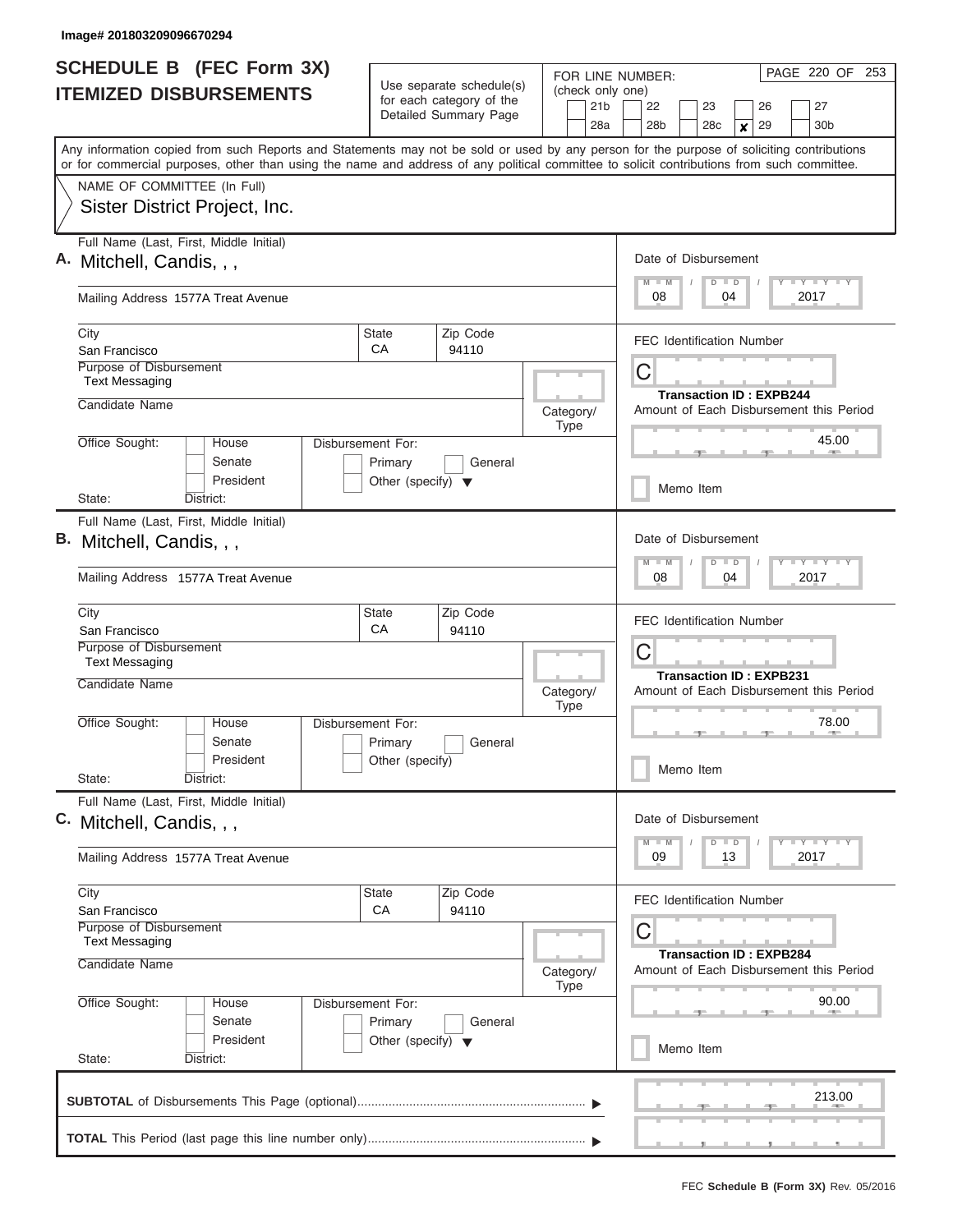# page# 201803209096670295<br>DAGE 221 / 253 PAGE 221 / 253<br>**DAGE 29 OC B9 CIG H9 LH F 9 @ H9 8 HC '5 'F 9 DC F H2 G7 < 9 8 I @ 'C F '<del>J 1</del>9 A = N5 H= C B**

Ī **Form/Schedule: SB29 Transaction ID : EXPB244**

Non-Federal In-Kind Donation - Carter for Virginia

**Form/Schedule: SB29 Transaction ID: EXPB231**Non-Federal In-Kind Donation - Carter for Virginia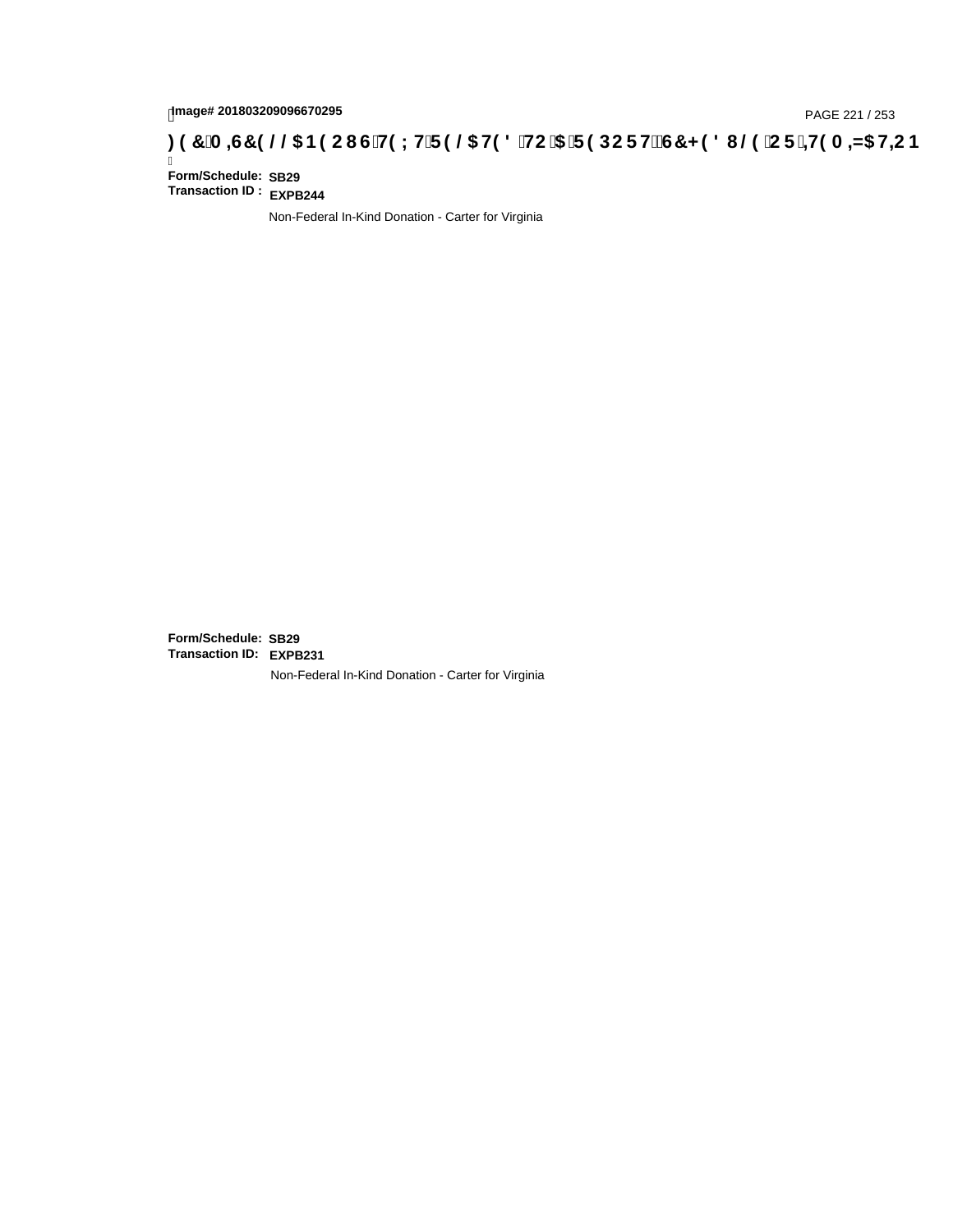# page# 201803209096670296<br>Denge# 201803209096670296 **(CiH9LHiF9 @5 H98 iHC i5 iF9 DCF HžG7 < 98 I @9 iCF i=H9 A =N5 H=CB : 97 iA =S7 9 @@5 B9 CI GiH9LHiF9 @5 H98 iHC i5 iF9 DCF HžG7 < 98 I @9 iCF i=H9 A =N5 H=CB**

Ī **Form/Schedule: SB29 Transaction ID : EXPB284**

Non-Federal In-Kind Donation - Carter for Virginia

**Form/Schedule: Transaction ID:**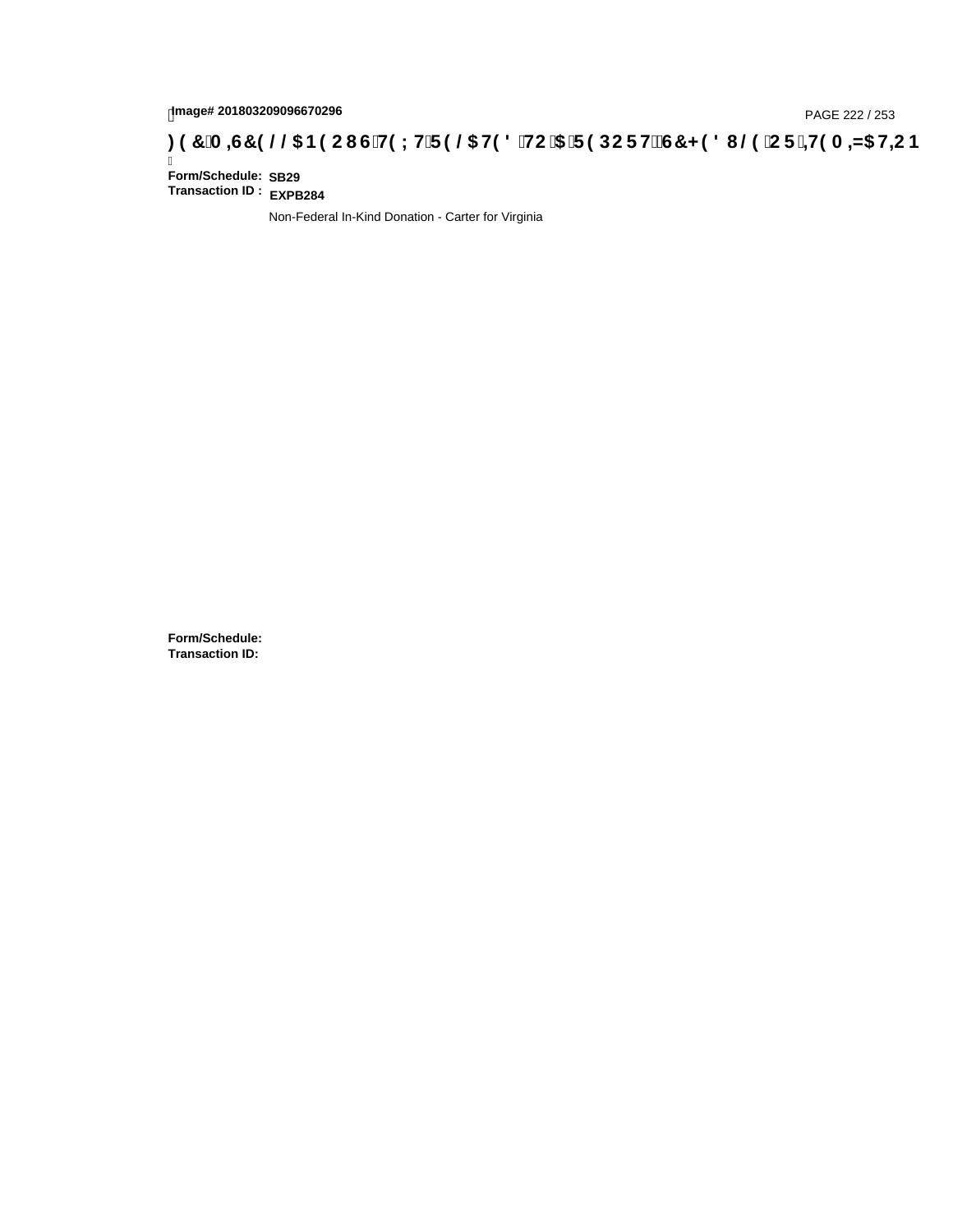| <b>SCHEDULE B (FEC Form 3X)</b><br><b>ITEMIZED DISBURSEMENTS</b> |                                                                                                                                                                                                                                                                                         | Use separate schedule(s)<br>for each category of the<br>Detailed Summary Page |                   | FOR LINE NUMBER:                                     | PAGE 223 OF 253                                                              |
|------------------------------------------------------------------|-----------------------------------------------------------------------------------------------------------------------------------------------------------------------------------------------------------------------------------------------------------------------------------------|-------------------------------------------------------------------------------|-------------------|------------------------------------------------------|------------------------------------------------------------------------------|
|                                                                  |                                                                                                                                                                                                                                                                                         |                                                                               |                   | (check only one)<br>21 <sub>b</sub><br>28a           | 27<br>22<br>23<br>26<br>28 <sub>b</sub><br>28c<br>29<br>30 <sub>b</sub><br>x |
|                                                                  | Any information copied from such Reports and Statements may not be sold or used by any person for the purpose of soliciting contributions<br>or for commercial purposes, other than using the name and address of any political committee to solicit contributions from such committee. |                                                                               |                   |                                                      |                                                                              |
|                                                                  | NAME OF COMMITTEE (In Full)                                                                                                                                                                                                                                                             |                                                                               |                   |                                                      |                                                                              |
|                                                                  | Sister District Project, Inc.                                                                                                                                                                                                                                                           |                                                                               |                   |                                                      |                                                                              |
|                                                                  | Full Name (Last, First, Middle Initial)<br>A. Schweggler, Elizabeth, , ,                                                                                                                                                                                                                |                                                                               |                   |                                                      | Date of Disbursement                                                         |
|                                                                  | Mailing Address 328A Church Street                                                                                                                                                                                                                                                      |                                                                               |                   |                                                      | Y LY LY LY<br>$M$ $M$<br>$D$ $D$<br>08<br>2017<br>04                         |
|                                                                  | City<br>San Francisco                                                                                                                                                                                                                                                                   | <b>State</b><br>СA                                                            | Zip Code<br>94114 |                                                      | <b>FEC Identification Number</b>                                             |
|                                                                  | Purpose of Disbursement<br>Postcard                                                                                                                                                                                                                                                     |                                                                               |                   |                                                      | C                                                                            |
|                                                                  | Candidate Name                                                                                                                                                                                                                                                                          |                                                                               |                   | Category/<br><b>Type</b>                             | <b>Transaction ID: EXPB229</b><br>Amount of Each Disbursement this Period    |
|                                                                  | Office Sought:<br>House<br>Senate                                                                                                                                                                                                                                                       | Disbursement For:<br>Primary                                                  | General           |                                                      | 202.47                                                                       |
|                                                                  | President<br>District:<br>State:                                                                                                                                                                                                                                                        | Other (specify) $\blacktriangledown$                                          |                   |                                                      | Memo Item                                                                    |
|                                                                  | Full Name (Last, First, Middle Initial)<br>B. Schweggler, Elizabeth, , ,                                                                                                                                                                                                                |                                                                               |                   |                                                      | Date of Disbursement                                                         |
|                                                                  | Mailing Address 328A Church Street                                                                                                                                                                                                                                                      | Y FY FY FY<br>$M - M$<br>$\blacksquare$<br>D<br>08<br>04<br>2017              |                   |                                                      |                                                                              |
|                                                                  | City<br>San Francisco                                                                                                                                                                                                                                                                   | State<br>CA                                                                   | Zip Code<br>94114 |                                                      | <b>FEC Identification Number</b>                                             |
|                                                                  | Purpose of Disbursement<br>August Expenses: Admnistrative Services - Nonfederal In-Kind                                                                                                                                                                                                 |                                                                               |                   |                                                      | C                                                                            |
|                                                                  | Candidate Name                                                                                                                                                                                                                                                                          |                                                                               |                   |                                                      | <b>Transaction ID: EDTB21</b><br>Amount of Each Disbursement this Period     |
|                                                                  | Office Sought:<br>House<br>Senate                                                                                                                                                                                                                                                       | Disbursement For:<br>Primary                                                  | General           |                                                      | 3630.00                                                                      |
|                                                                  | President<br>State:<br>District:                                                                                                                                                                                                                                                        | Other (specify)                                                               |                   |                                                      | X<br>Memo Item                                                               |
|                                                                  | Full Name (Last, First, Middle Initial)<br>C. Schweggler, Elizabeth, , ,                                                                                                                                                                                                                |                                                                               |                   |                                                      | Date of Disbursement                                                         |
|                                                                  | Mailing Address 328A Church Street                                                                                                                                                                                                                                                      |                                                                               |                   | Y FY FY FY<br>$M - M$<br>$D$ $D$<br>2017<br>09<br>08 |                                                                              |
|                                                                  | City<br><b>State</b><br>San Francisco                                                                                                                                                                                                                                                   | Zip Code<br>94114                                                             |                   | <b>FEC Identification Number</b>                     |                                                                              |
|                                                                  | Purpose of Disbursement<br>September Expenses: Administrative Services - Nonfederal In-Kind<br>Candidate Name                                                                                                                                                                           | С<br><b>Transaction ID: EDTB22</b><br>Amount of Each Disbursement this Period |                   |                                                      |                                                                              |
|                                                                  | <b>Type</b><br>Office Sought:<br>Disbursement For:<br>House<br>Senate<br>Primary<br>General                                                                                                                                                                                             |                                                                               |                   |                                                      | 6000.00                                                                      |
|                                                                  | President<br>State:<br>District:                                                                                                                                                                                                                                                        | Other (specify) $\blacktriangledown$                                          |                   |                                                      | X<br>Memo Item                                                               |
|                                                                  |                                                                                                                                                                                                                                                                                         |                                                                               |                   |                                                      | 202.47                                                                       |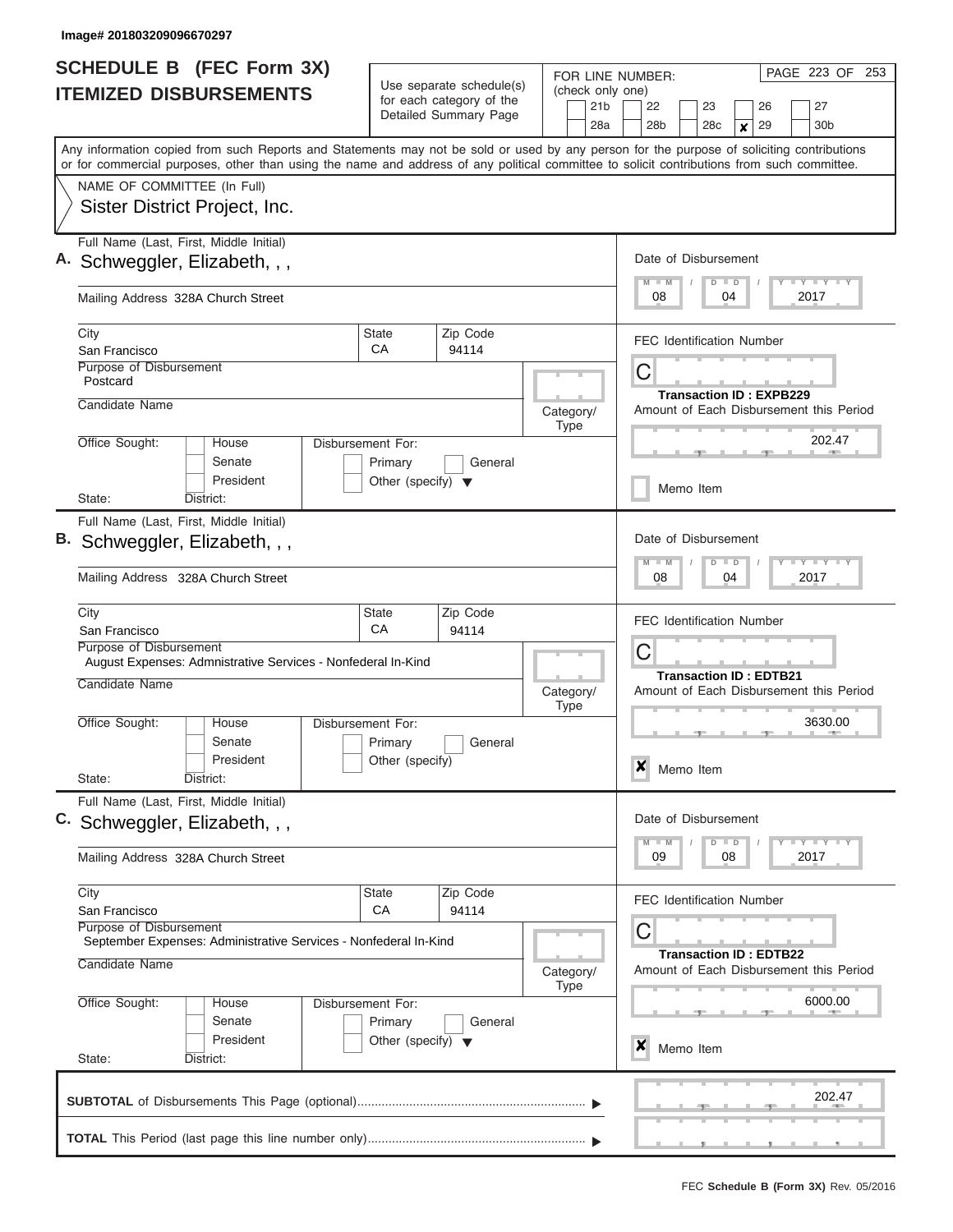# page# 201803209096670298<br>DAGE 224 / 253 PAGE 224 / 253<br>**DAGE 24 OF THIS AD HEC B (GTH9 LHT F 9 @ H9 8 THC 15 T F 9 DC F H** $\breve{c}$ **G7 < 9 8 I @ 10 F THIS A =N5 HEC B : 97 TA =N5 HEC B**

Ī **Form/Schedule: SB29 Transaction ID : EXPB229**

Non-Federal In-Kind Donation - David Reid for Delegate

**Form/Schedule: SB29 Transaction ID: EDTB21**Nonfederal In-Kinds: VirginiaDelegates-\$15-J.Foy;\$180-D.Reid;\$15-K.Delaney;\$150-J.Bell;\$420-M.Mullen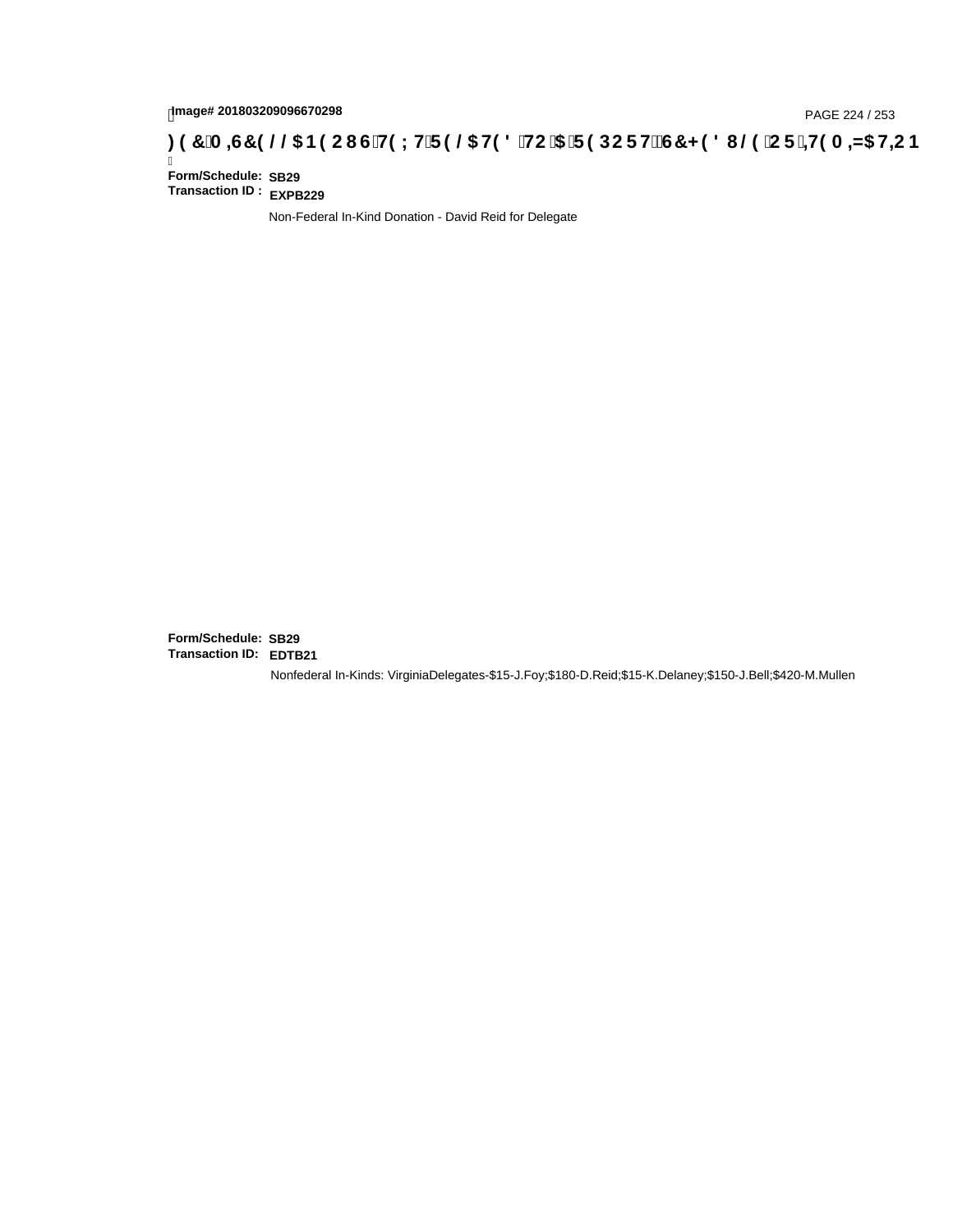# hmage# 201803209096670299<br>DAGE 225 / 253 PAGE 225 / 253<br>**DAGE 245 HD C HD LH F 9 @ H9 8 HC '5 'F 9 DC F Hz G7 < 9 8 I @ 'C F '<del>+ 19</del> A =N5 H=C B**

Ī **Form/Schedule: SB29 Transaction ID : EDTB22**

> Nonfederal In-Kinds: Virginia Delegates - \$173-J.Foy; \$8-C.Hurst; \$29-D.Roem; \$8-E.Guzman; \$75-D.Reid; \$143- K.Tran; \$8-L.Carter; \$60-K.Delaney; \$105-J.Bell; \$68-M.Mullen

**Form/Schedule: Transaction ID:**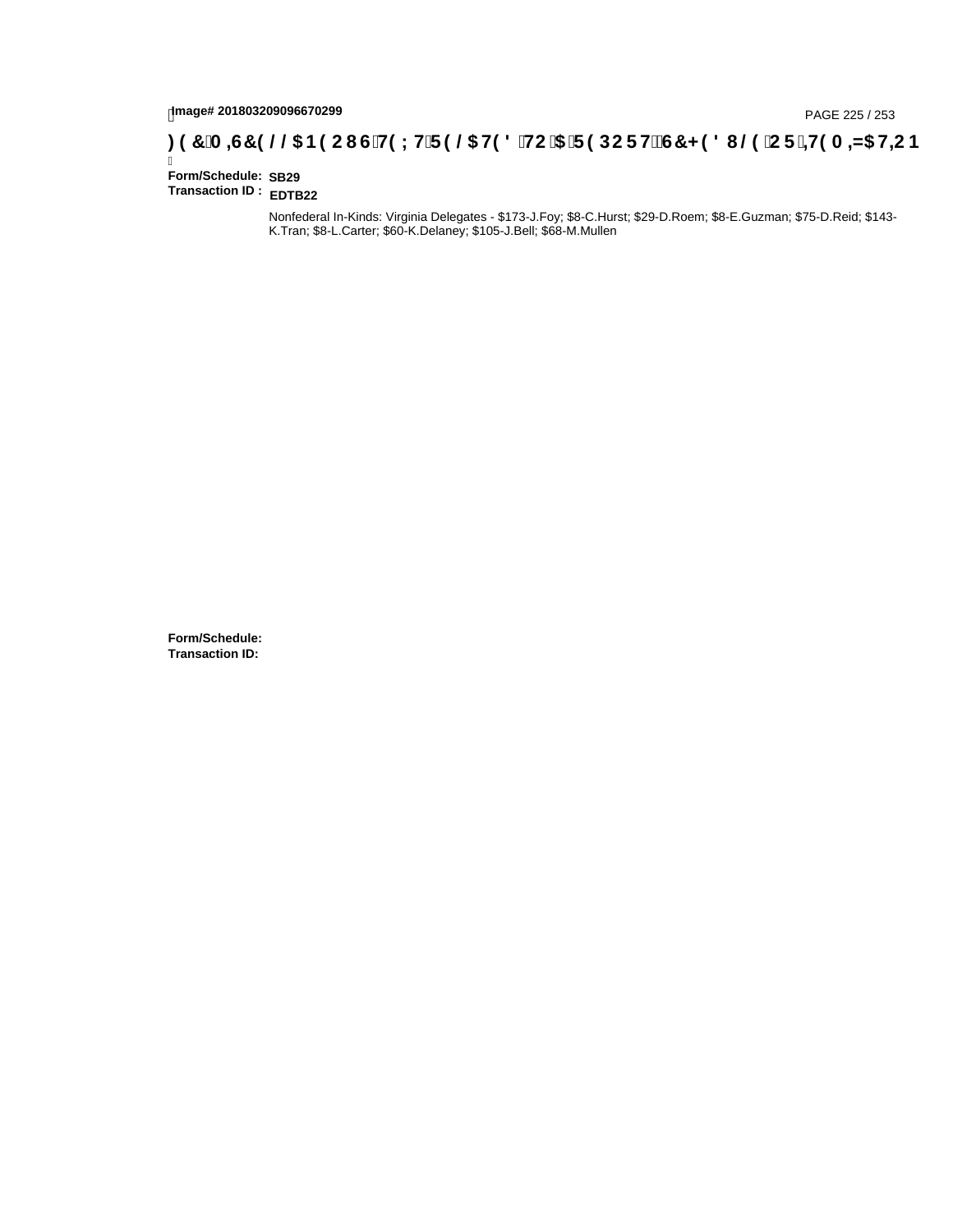| <b>SCHEDULE B</b> (FEC Form 3X)<br><b>ITEMIZED DISBURSEMENTS</b>                                                                                                                                                                                                                                                       |                                                 | Use separate schedule(s)<br>for each category of the |                          | PAGE 226 OF 253<br>FOR LINE NUMBER:<br>(check only one)<br>22<br>23<br>26<br>27 |  |
|------------------------------------------------------------------------------------------------------------------------------------------------------------------------------------------------------------------------------------------------------------------------------------------------------------------------|-------------------------------------------------|------------------------------------------------------|--------------------------|---------------------------------------------------------------------------------|--|
|                                                                                                                                                                                                                                                                                                                        |                                                 | Detailed Summary Page                                | 21 <sub>b</sub><br>28a   | 28 <sub>b</sub><br>29<br>30 <sub>b</sub><br>28 <sub>c</sub><br>×                |  |
| Any information copied from such Reports and Statements may not be sold or used by any person for the purpose of soliciting contributions<br>or for commercial purposes, other than using the name and address of any political committee to solicit contributions from such committee.<br>NAME OF COMMITTEE (In Full) |                                                 |                                                      |                          |                                                                                 |  |
| Sister District Project, Inc.                                                                                                                                                                                                                                                                                          |                                                 |                                                      |                          |                                                                                 |  |
| Full Name (Last, First, Middle Initial)<br>A. Schweggler, Elizabeth, , ,                                                                                                                                                                                                                                               |                                                 |                                                      |                          | Date of Disbursement<br>Y LY LY LY<br>$M$ $M$<br>$D$ $D$                        |  |
| Mailing Address 328A Church Street                                                                                                                                                                                                                                                                                     |                                                 |                                                      |                          | 10<br>06<br>2017                                                                |  |
| City<br>San Francisco                                                                                                                                                                                                                                                                                                  | State<br>CA                                     | Zip Code<br>94114                                    |                          | <b>FEC Identification Number</b>                                                |  |
| Purpose of Disbursement<br>October Expenses: Administrative Services - Nonfederal In-Kind<br>Candidate Name                                                                                                                                                                                                            |                                                 |                                                      | Category/                | С<br><b>Transaction ID: EDTB24</b><br>Amount of Each Disbursement this Period   |  |
| Office Sought:<br>House<br>Senate                                                                                                                                                                                                                                                                                      | Disbursement For:<br>Primary                    | General                                              | <b>Type</b>              | 6380.00                                                                         |  |
| President<br>District:<br>State:                                                                                                                                                                                                                                                                                       | Other (specify) $\blacktriangledown$            |                                                      |                          | Memo Item<br>x                                                                  |  |
| Full Name (Last, First, Middle Initial)                                                                                                                                                                                                                                                                                |                                                 |                                                      |                          |                                                                                 |  |
| Schweggler, Elizabeth, , ,                                                                                                                                                                                                                                                                                             |                                                 |                                                      |                          | Date of Disbursement<br>$-1 - Y - 1 - Y - 1 - Y$<br>$M - M$<br>$D$ $D$          |  |
| Mailing Address 328A Church Street                                                                                                                                                                                                                                                                                     |                                                 |                                                      |                          | 12<br>05<br>2017                                                                |  |
| City<br>San Francisco                                                                                                                                                                                                                                                                                                  | State<br>CA                                     | Zip Code<br>94114                                    |                          | <b>FEC Identification Number</b>                                                |  |
| Purpose of Disbursement<br>December Expenses: Adminsitrative Services - Nonfederal In-Kind                                                                                                                                                                                                                             |                                                 |                                                      |                          | C                                                                               |  |
| Candidate Name                                                                                                                                                                                                                                                                                                         |                                                 |                                                      | Category/<br><b>Type</b> | <b>Transaction ID: EDTB29</b><br>Amount of Each Disbursement this Period        |  |
| Office Sought:<br>House<br>Senate<br>President                                                                                                                                                                                                                                                                         | Disbursement For:<br>Primary<br>Other (specify) | General                                              |                          | 7000.00<br>$\boldsymbol{x}$                                                     |  |
| State:<br>District:                                                                                                                                                                                                                                                                                                    |                                                 |                                                      |                          | Memo Item                                                                       |  |
| Full Name (Last, First, Middle Initial)<br>C.                                                                                                                                                                                                                                                                          |                                                 |                                                      |                          | Date of Disbursement                                                            |  |
| <b>Mailing Address</b>                                                                                                                                                                                                                                                                                                 |                                                 |                                                      |                          | $Y - Y - Y - Y$<br>$D$ $D$                                                      |  |
| City                                                                                                                                                                                                                                                                                                                   | State                                           | Zip Code                                             |                          | <b>FEC Identification Number</b>                                                |  |
| Purpose of Disbursement                                                                                                                                                                                                                                                                                                |                                                 |                                                      |                          | С                                                                               |  |
| Candidate Name                                                                                                                                                                                                                                                                                                         |                                                 |                                                      | Category/<br><b>Type</b> | Amount of Each Disbursement this Period                                         |  |
| Office Sought:<br>House<br>Senate                                                                                                                                                                                                                                                                                      | Disbursement For:<br>Primary                    | General                                              |                          |                                                                                 |  |
| President<br>State:<br>District:                                                                                                                                                                                                                                                                                       | Other (specify) $\blacktriangledown$            |                                                      |                          | Memo Item                                                                       |  |
|                                                                                                                                                                                                                                                                                                                        |                                                 |                                                      |                          | 0.00                                                                            |  |
|                                                                                                                                                                                                                                                                                                                        |                                                 |                                                      |                          | 415.47                                                                          |  |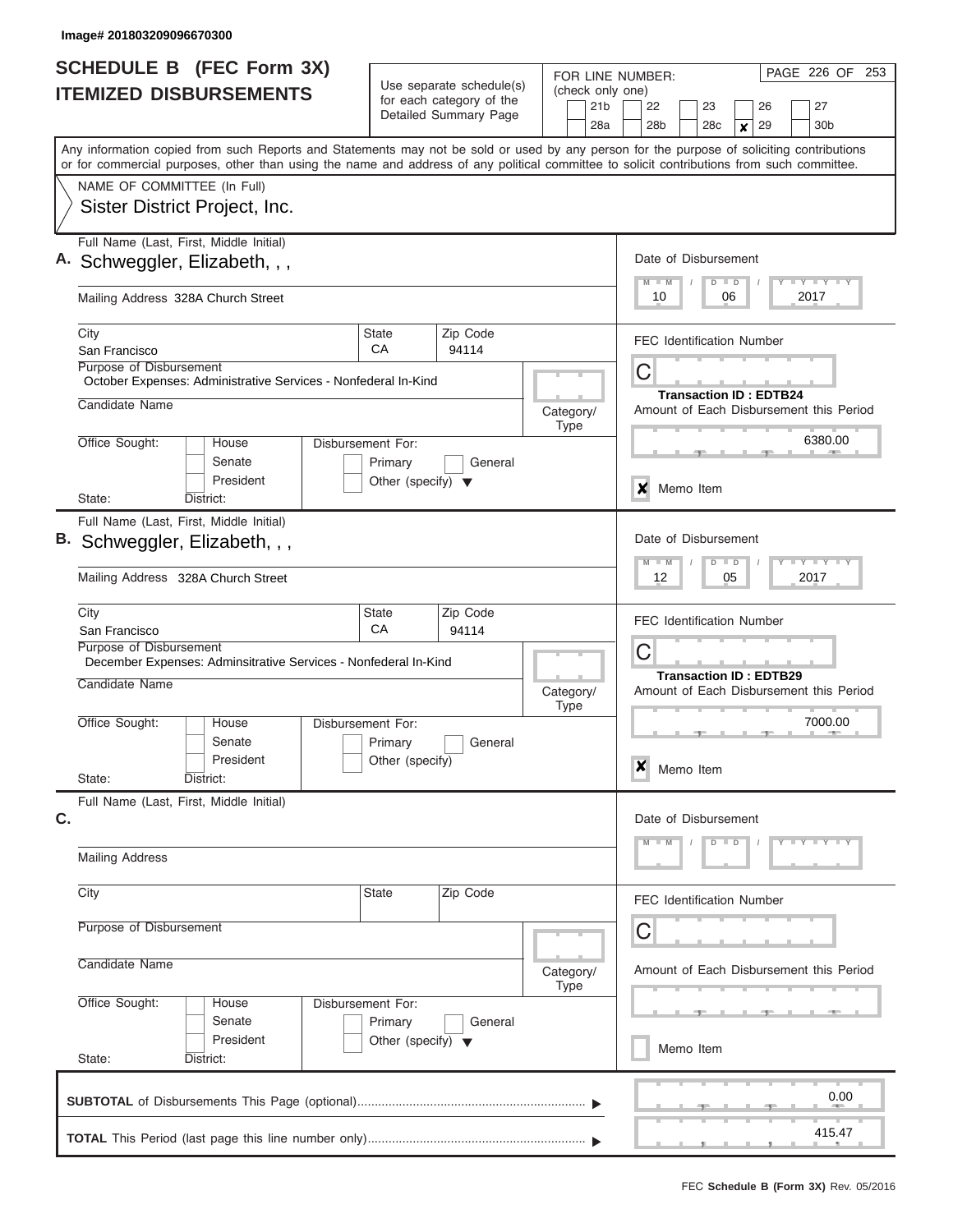# page# 201803209096670301<br>Denge# 201803209096670301<br>**( O, T ) (A =G7 9 @@ B9 C I G H9 L H F 9 @ H9 8 `HC `5 `F 9 DC F Hž G7 < 9 8 I @ `C F `<del>I I</del>9 A =N5 H=C B**

Ī **Form/Schedule: SB29 Transaction ID : EDTB24**

> Nonfederal In-Kinds: \$16-M.Dhingra(WA Senate); Virginia Delegates - \$164-J.Foy;\$16-C.Hurst;\$102-D.Roem;\$78- E.Guzman;\$636-D.Reid;\$16-K.Murphy;\$149-K.Tran;\$16-L.Carter;\$23-K.Delaney;\$141-C.Turpin;\$368-J.Bell;\$321- M.Mullen;\$133-S.Simonds

**Form/Schedule: SB29 Transaction ID: EDTB29**Nonfederal In-Kinds: Virginia Delegates - \$140-J.Foy;\$140-E.Guzman;\$140-D.Reid;\$140-K.Tran;\$105- K.Delaney;\$280-C.Turpin;\$175-J.Bell;\$210-M.Mullen;\$210-S.Simonds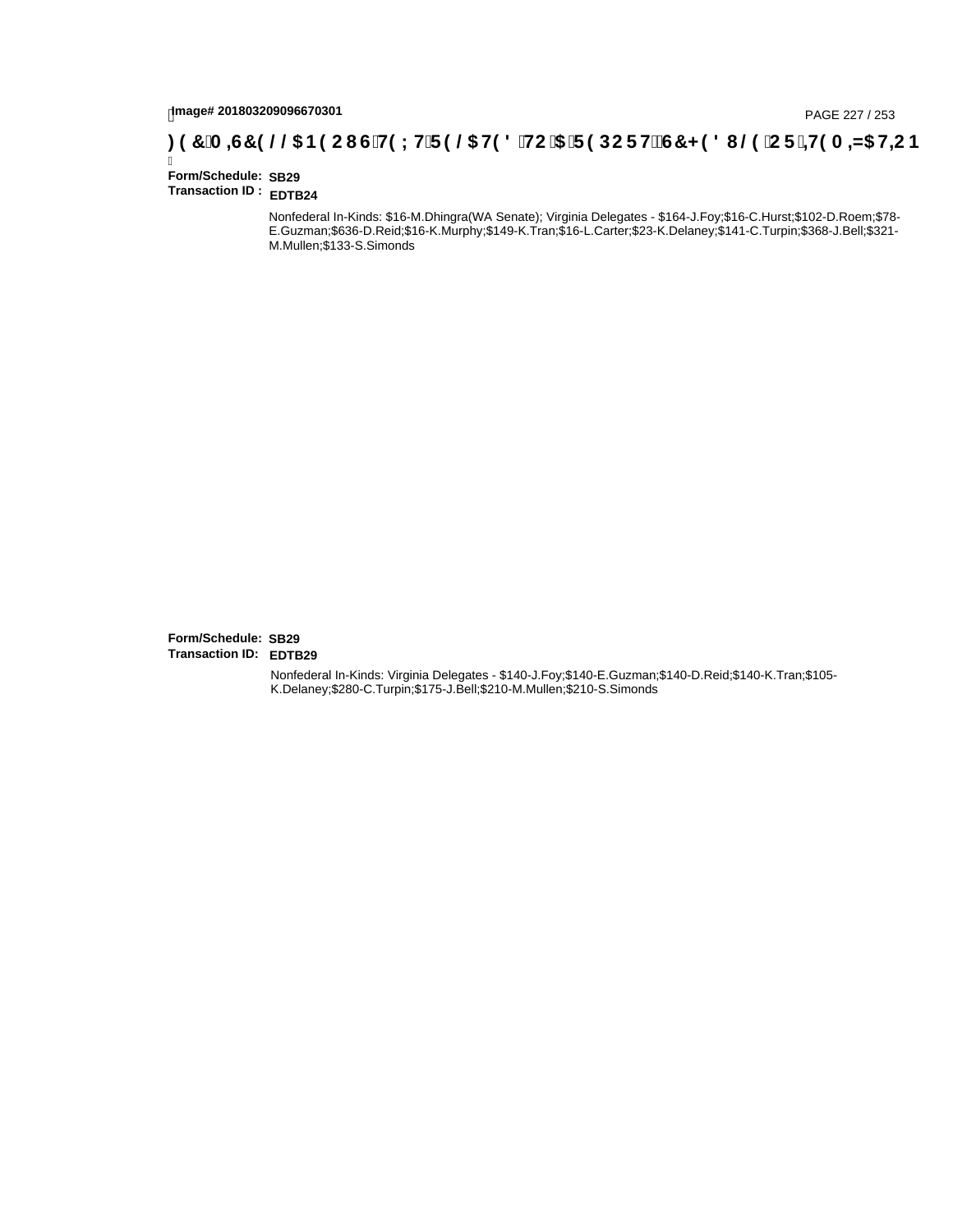| <b>SCHEDULE D</b> (FEC Form 3X)                                                         |                                           |                            |                              | PAGE 228 OF<br>253                          |  |
|-----------------------------------------------------------------------------------------|-------------------------------------------|----------------------------|------------------------------|---------------------------------------------|--|
| <b>DEBTS AND OBLIGATIONS</b>                                                            |                                           |                            | (Use separate<br>schedule(s) | FOR LINE NUMBER:                            |  |
|                                                                                         |                                           |                            | for each                     | (check only one)<br>9                       |  |
| <b>Excluding Loans</b>                                                                  |                                           |                            | numbered line)               | ×<br>10                                     |  |
| NAME OF COMMITTEE (In Full)                                                             |                                           |                            |                              |                                             |  |
| Sister District Project, Inc.                                                           |                                           |                            |                              |                                             |  |
| A. Full Name (Last, First, Middle Initial) of Debtor or Creditor                        |                                           |                            |                              | Nature of Debt (Purpose):                   |  |
| Mitchell, Candis, , ,                                                                   |                                           |                            | <b>Text Messaging</b>        |                                             |  |
|                                                                                         |                                           |                            |                              |                                             |  |
| Mailing Address 1577A Treat Avenue                                                      |                                           |                            |                              |                                             |  |
| City                                                                                    | <b>State</b>                              | Zip Code                   |                              |                                             |  |
| San Francisco                                                                           | CA                                        | 94110                      |                              |                                             |  |
| Outstanding Balance Beginning This Period                                               |                                           |                            |                              | <b>Transaction ID: PAYD230</b>              |  |
|                                                                                         |                                           |                            |                              |                                             |  |
| 78.00                                                                                   |                                           |                            |                              |                                             |  |
| Amount Incurred This Period                                                             |                                           | <b>Payment This Period</b> |                              | Outstanding Balance at Close of This Period |  |
| 0.00                                                                                    |                                           | 78.00                      |                              | 0.00                                        |  |
|                                                                                         |                                           |                            |                              |                                             |  |
| B. Full Name (Last, First, Middle Initial) of Debtor or Creditor                        |                                           |                            |                              | Nature of Debt (Purpose):                   |  |
| Schweggler, Elizabeth, , ,                                                              |                                           |                            | T-Shirts                     |                                             |  |
|                                                                                         |                                           |                            |                              |                                             |  |
| <b>Mailing Address</b><br>328A Church Street                                            |                                           |                            |                              |                                             |  |
| City                                                                                    | <b>State</b>                              | Zip Code                   |                              |                                             |  |
| San Francisco                                                                           | CA                                        | 94114                      |                              |                                             |  |
|                                                                                         | Outstanding Balance Beginning This Period |                            |                              |                                             |  |
|                                                                                         |                                           |                            |                              |                                             |  |
| 0.00                                                                                    |                                           |                            |                              |                                             |  |
| Amount Incurred This Period<br>Payment This Period                                      |                                           |                            |                              | Outstanding Balance at Close of This Period |  |
| 1085.56                                                                                 |                                           | 0.00                       |                              | 1085.56                                     |  |
| C. Full Name (Last, First, Middle Initial) of Debtor or Creditor                        |                                           |                            |                              |                                             |  |
|                                                                                         |                                           |                            |                              | Nature of Debt (Purpose):                   |  |
|                                                                                         |                                           |                            |                              |                                             |  |
| <b>Mailing Address</b>                                                                  |                                           |                            |                              |                                             |  |
|                                                                                         |                                           |                            |                              |                                             |  |
| City                                                                                    | State                                     | Zip Code                   |                              |                                             |  |
|                                                                                         |                                           |                            |                              |                                             |  |
| Outstanding Balance Beginning This Period                                               |                                           |                            |                              |                                             |  |
|                                                                                         |                                           |                            |                              |                                             |  |
|                                                                                         |                                           |                            |                              |                                             |  |
| Amount Incurred This Period                                                             |                                           | Payment This Period        |                              | Outstanding Balance at Close of This Period |  |
|                                                                                         |                                           |                            |                              |                                             |  |
|                                                                                         |                                           |                            |                              |                                             |  |
|                                                                                         |                                           |                            |                              | 1085.56                                     |  |
|                                                                                         |                                           |                            |                              |                                             |  |
|                                                                                         |                                           |                            |                              | 1085.56                                     |  |
|                                                                                         |                                           |                            |                              |                                             |  |
|                                                                                         |                                           |                            |                              | 0.00                                        |  |
|                                                                                         |                                           |                            |                              | 1085.56                                     |  |
| 4) ADD 2) and 3) and carry forward to appropriate line of Summary Page (last page only) |                                           |                            |                              | $-$<br>- 7 -                                |  |

**Image# 201803209096670302**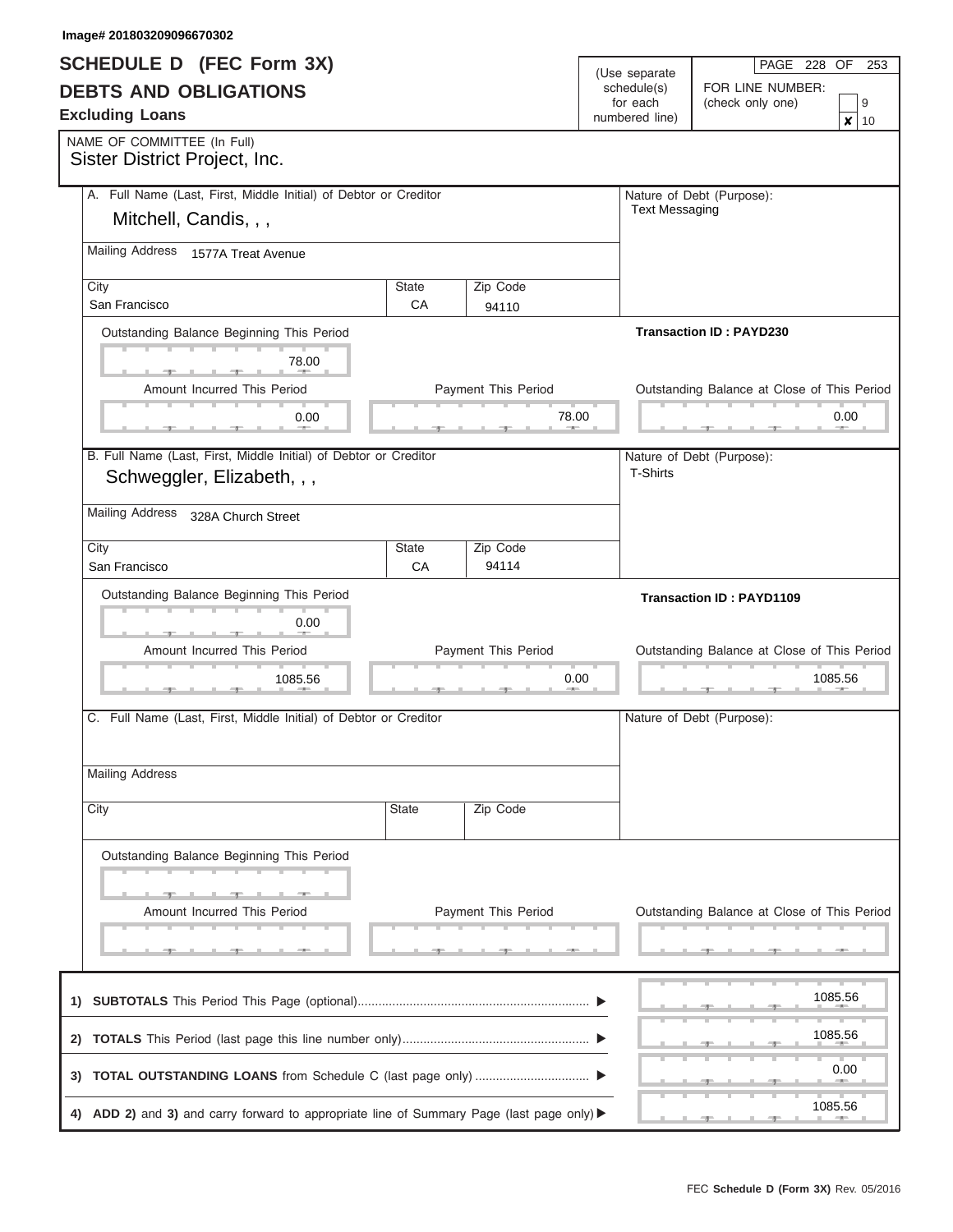# page# 201803209096670303<br>DAGE 229 / 253 DOC **CONFINIC IS THE UP 3CHORGE HE CONFINIC TO 4N5 HE CONFINIC IS THE CONFINIC TO 4N5 HE CONFINI**

Ī **Form/Schedule: SD10 Transaction ID : PAYD230**

Non-Federal In-Kind Donations - Carter for Virginia

**Form/Schedule: Transaction ID:**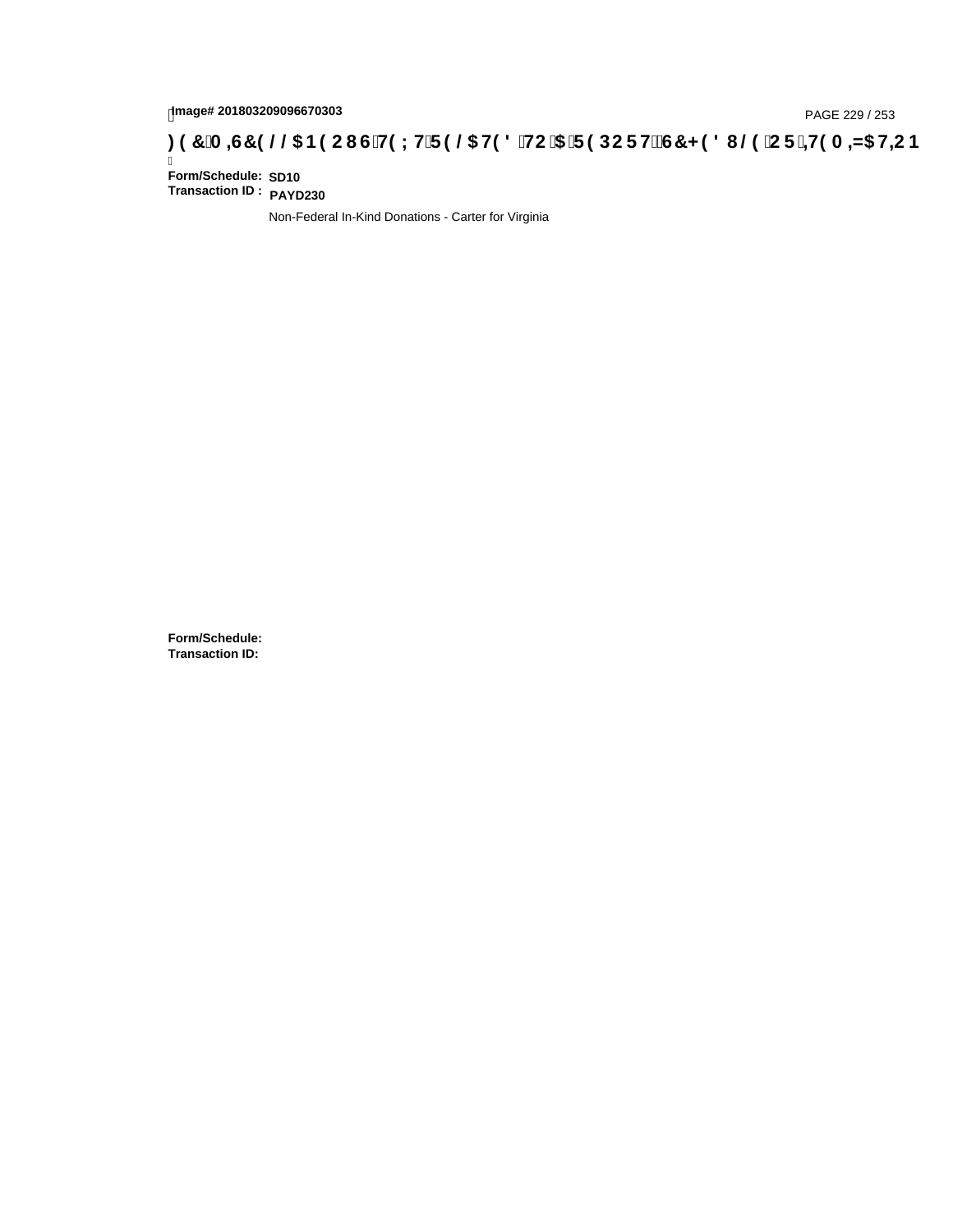### **METHOD OF ALLOCATION FOR:**

- **ALLOCATED FEDERAL AND NONFEDERAL ADMINISTRATIVE, GENERIC VOTER DRIVE AND EXEMPT ACTIVITY COSTS**
- **ALLOCATED FEDERAL AND LEVIN FUNDS FEDERAL ELECTION ACTIVITY EXPENSES (State, District and Local Party Committees Only)**
- **ALLOCATED PUBLIC COMMUNICATIONS THAT REFER TO ANY POLITICAL PARTY (BUT NOT A CANDIDATE) (Separate Segregated Funds And Nonconnected Committees Only)**

NAME OF COMMITTEE (In Full) Sister District Project, Inc.

> USE ONLY ONE SECTION, A or B **Transaction ID : H1**

|  |  |  |  |  |  | A. State and Local Party Committees |
|--|--|--|--|--|--|-------------------------------------|
|--|--|--|--|--|--|-------------------------------------|

**Fixed Percentage (select one)**

**Presidential-Only Election Year (28% Federal)** 

**EXECTE:** Presidential and Senate Election Year (36% Federal)

**Senate-Only Election Year (21% Federal)** 

Non-Presidential and Non-Senate Election Year (15% Federal)

# **B. Separate Segregated Funds and Nonconnected Committees**

|                                               |                     | $\frac{0}{0}$                                |
|-----------------------------------------------|---------------------|----------------------------------------------|
|                                               |                     | $\frac{1}{2}$                                |
| This ratio applies to (check all that apply): |                     |                                              |
| Administrative<br>$\boldsymbol{x}$            | Generic Voter Drive | Public Communications Referencing Party Only |
|                                               |                     |                                              |
|                                               |                     |                                              |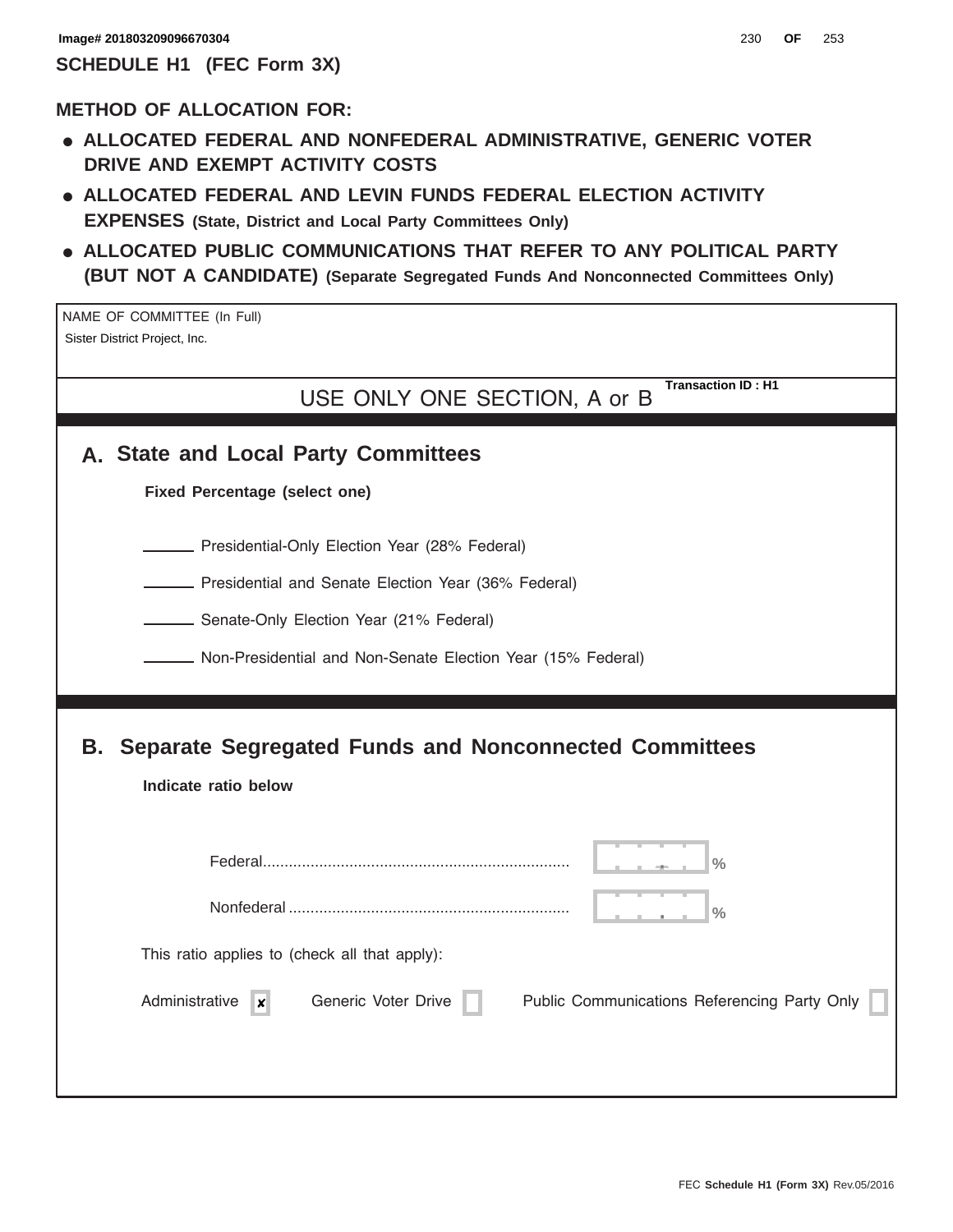| PAGE | 231 | OF | 253 |
|------|-----|----|-----|
|------|-----|----|-----|

| NAME OF COMMITTEE (In Full)<br>Sister District Project, Inc.       |                                                                                                                                                                                                                                      |                                                                                                                                                                                                                                                  |  |  |  |
|--------------------------------------------------------------------|--------------------------------------------------------------------------------------------------------------------------------------------------------------------------------------------------------------------------------------|--------------------------------------------------------------------------------------------------------------------------------------------------------------------------------------------------------------------------------------------------|--|--|--|
| NAME OF ACCOUNT                                                    | DATE OF RECEIPT                                                                                                                                                                                                                      | <b>TOTAL AMOUNT TRANSFERRED</b>                                                                                                                                                                                                                  |  |  |  |
| Sister District Project, Inc.                                      | $D$ $\Box$ $D$ $\Box$ $I$<br>$M$ $M$ $N$<br>Y FY FY FY<br>2017<br>08<br>04                                                                                                                                                           | 30991.91<br><b>The Contract of The Contract of The Contract of The Contract of The Contract of The Contract of The Contract of The Contract of The Contract of The Contract of The Contract of The Contract of The Contract of The Contract </b> |  |  |  |
| BREAKDOWN OF TRANSFER RECEIVED                                     |                                                                                                                                                                                                                                      |                                                                                                                                                                                                                                                  |  |  |  |
| i)                                                                 |                                                                                                                                                                                                                                      | 30991.91                                                                                                                                                                                                                                         |  |  |  |
|                                                                    |                                                                                                                                                                                                                                      | <b>Transaction ID: INCH3AD237</b>                                                                                                                                                                                                                |  |  |  |
| ii)                                                                |                                                                                                                                                                                                                                      |                                                                                                                                                                                                                                                  |  |  |  |
|                                                                    |                                                                                                                                                                                                                                      |                                                                                                                                                                                                                                                  |  |  |  |
| iv) Direct Fundraising (List Activity or Event Identifier)         |                                                                                                                                                                                                                                      |                                                                                                                                                                                                                                                  |  |  |  |
|                                                                    |                                                                                                                                                                                                                                      |                                                                                                                                                                                                                                                  |  |  |  |
|                                                                    | <u>and the property of the property of the property of the property of the property of the property of the property of the property of the property of the property of the property of the property of the property of the prope</u> |                                                                                                                                                                                                                                                  |  |  |  |
|                                                                    |                                                                                                                                                                                                                                      |                                                                                                                                                                                                                                                  |  |  |  |
| Direct Candidate Support (List Activity or Event Identifier)<br>v) |                                                                                                                                                                                                                                      |                                                                                                                                                                                                                                                  |  |  |  |
|                                                                    |                                                                                                                                                                                                                                      |                                                                                                                                                                                                                                                  |  |  |  |
|                                                                    |                                                                                                                                                                                                                                      |                                                                                                                                                                                                                                                  |  |  |  |
| $\mathsf{b}$ )                                                     | the contract of the contract of the                                                                                                                                                                                                  |                                                                                                                                                                                                                                                  |  |  |  |
|                                                                    |                                                                                                                                                                                                                                      |                                                                                                                                                                                                                                                  |  |  |  |
|                                                                    |                                                                                                                                                                                                                                      |                                                                                                                                                                                                                                                  |  |  |  |
|                                                                    | TOTALS FOR BREAKDOWN OF TRANSFER RECEIVED                                                                                                                                                                                            |                                                                                                                                                                                                                                                  |  |  |  |
|                                                                    |                                                                                                                                                                                                                                      |                                                                                                                                                                                                                                                  |  |  |  |
|                                                                    |                                                                                                                                                                                                                                      |                                                                                                                                                                                                                                                  |  |  |  |
|                                                                    |                                                                                                                                                                                                                                      |                                                                                                                                                                                                                                                  |  |  |  |
|                                                                    |                                                                                                                                                                                                                                      |                                                                                                                                                                                                                                                  |  |  |  |
|                                                                    |                                                                                                                                                                                                                                      |                                                                                                                                                                                                                                                  |  |  |  |
|                                                                    |                                                                                                                                                                                                                                      |                                                                                                                                                                                                                                                  |  |  |  |
|                                                                    |                                                                                                                                                                                                                                      |                                                                                                                                                                                                                                                  |  |  |  |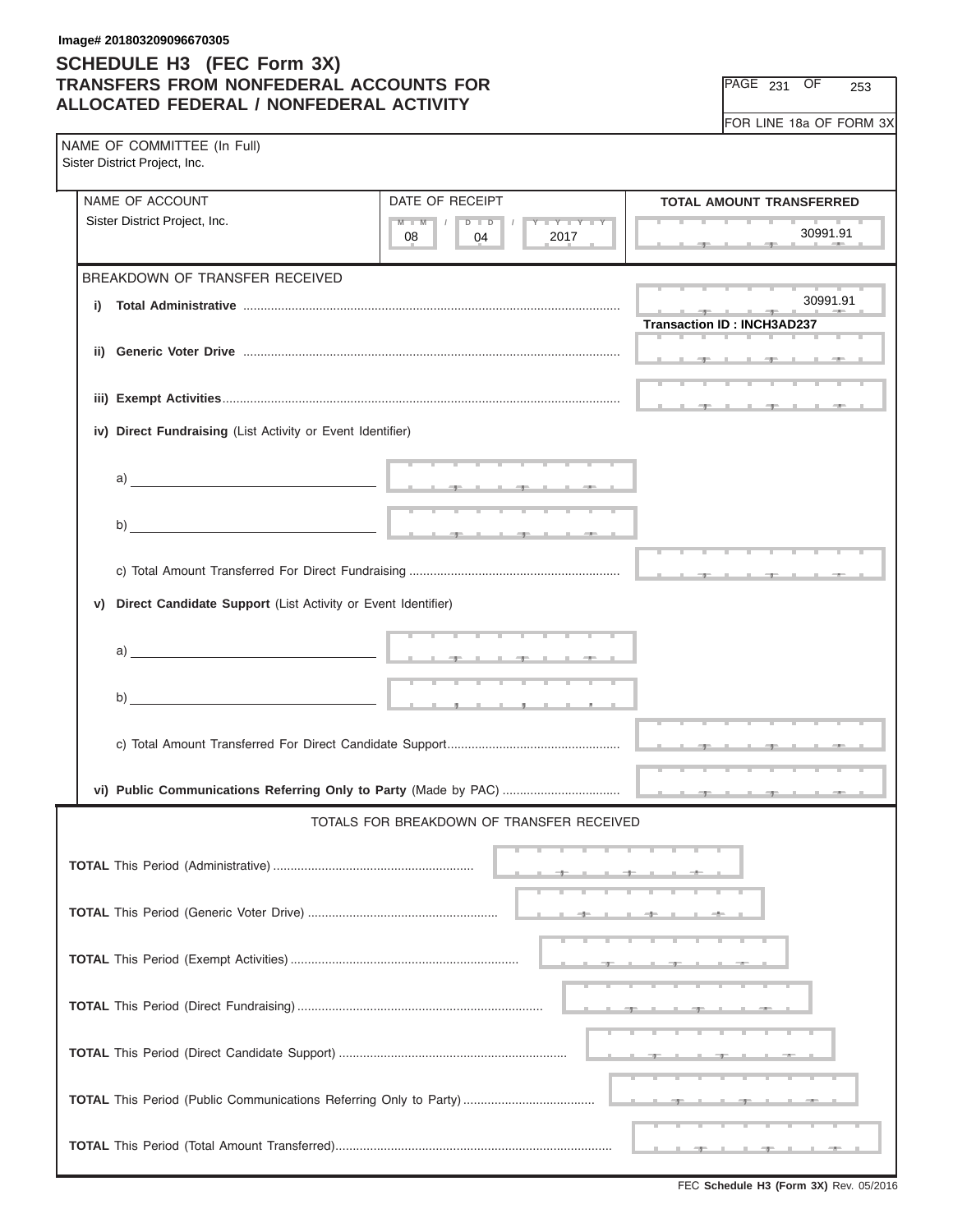| PAGE<br>232 | ЭF | 253 |
|-------------|----|-----|
|-------------|----|-----|

| NAME OF COMMITTEE (In Full)<br>Sister District Project, Inc.       |                                                                                                                                                                                                                                      |                                                         |  |  |  |  |  |
|--------------------------------------------------------------------|--------------------------------------------------------------------------------------------------------------------------------------------------------------------------------------------------------------------------------------|---------------------------------------------------------|--|--|--|--|--|
| NAME OF ACCOUNT                                                    | DATE OF RECEIPT                                                                                                                                                                                                                      | <b>TOTAL AMOUNT TRANSFERRED</b>                         |  |  |  |  |  |
| Sister District Project, Inc.                                      | $M - M$<br>$D$ $D$<br>$Y - Y - Y - Y$<br>08<br>11<br>2017                                                                                                                                                                            | 505.95                                                  |  |  |  |  |  |
| BREAKDOWN OF TRANSFER RECEIVED                                     |                                                                                                                                                                                                                                      |                                                         |  |  |  |  |  |
| i)                                                                 |                                                                                                                                                                                                                                      | 505.95<br><b>Transaction ID: INCH3AD247</b>             |  |  |  |  |  |
|                                                                    |                                                                                                                                                                                                                                      |                                                         |  |  |  |  |  |
|                                                                    |                                                                                                                                                                                                                                      | the state of the state of the state of the state of the |  |  |  |  |  |
| iv) Direct Fundraising (List Activity or Event Identifier)         |                                                                                                                                                                                                                                      |                                                         |  |  |  |  |  |
|                                                                    |                                                                                                                                                                                                                                      |                                                         |  |  |  |  |  |
| b)                                                                 |                                                                                                                                                                                                                                      |                                                         |  |  |  |  |  |
|                                                                    |                                                                                                                                                                                                                                      |                                                         |  |  |  |  |  |
| Direct Candidate Support (List Activity or Event Identifier)<br>V) |                                                                                                                                                                                                                                      |                                                         |  |  |  |  |  |
|                                                                    |                                                                                                                                                                                                                                      |                                                         |  |  |  |  |  |
| $\mathsf{b}$ )                                                     | <u>the company of the company of the company of the company of the company of the company of the company of the company of the company of the company of the company of the company of the company of the company of the company</u> |                                                         |  |  |  |  |  |
|                                                                    |                                                                                                                                                                                                                                      |                                                         |  |  |  |  |  |
|                                                                    |                                                                                                                                                                                                                                      |                                                         |  |  |  |  |  |
| TOTALS FOR BREAKDOWN OF TRANSFER RECEIVED                          |                                                                                                                                                                                                                                      |                                                         |  |  |  |  |  |
|                                                                    |                                                                                                                                                                                                                                      |                                                         |  |  |  |  |  |
|                                                                    |                                                                                                                                                                                                                                      |                                                         |  |  |  |  |  |
|                                                                    |                                                                                                                                                                                                                                      |                                                         |  |  |  |  |  |
|                                                                    |                                                                                                                                                                                                                                      |                                                         |  |  |  |  |  |
|                                                                    |                                                                                                                                                                                                                                      |                                                         |  |  |  |  |  |
|                                                                    |                                                                                                                                                                                                                                      |                                                         |  |  |  |  |  |
|                                                                    |                                                                                                                                                                                                                                      |                                                         |  |  |  |  |  |
|                                                                    |                                                                                                                                                                                                                                      |                                                         |  |  |  |  |  |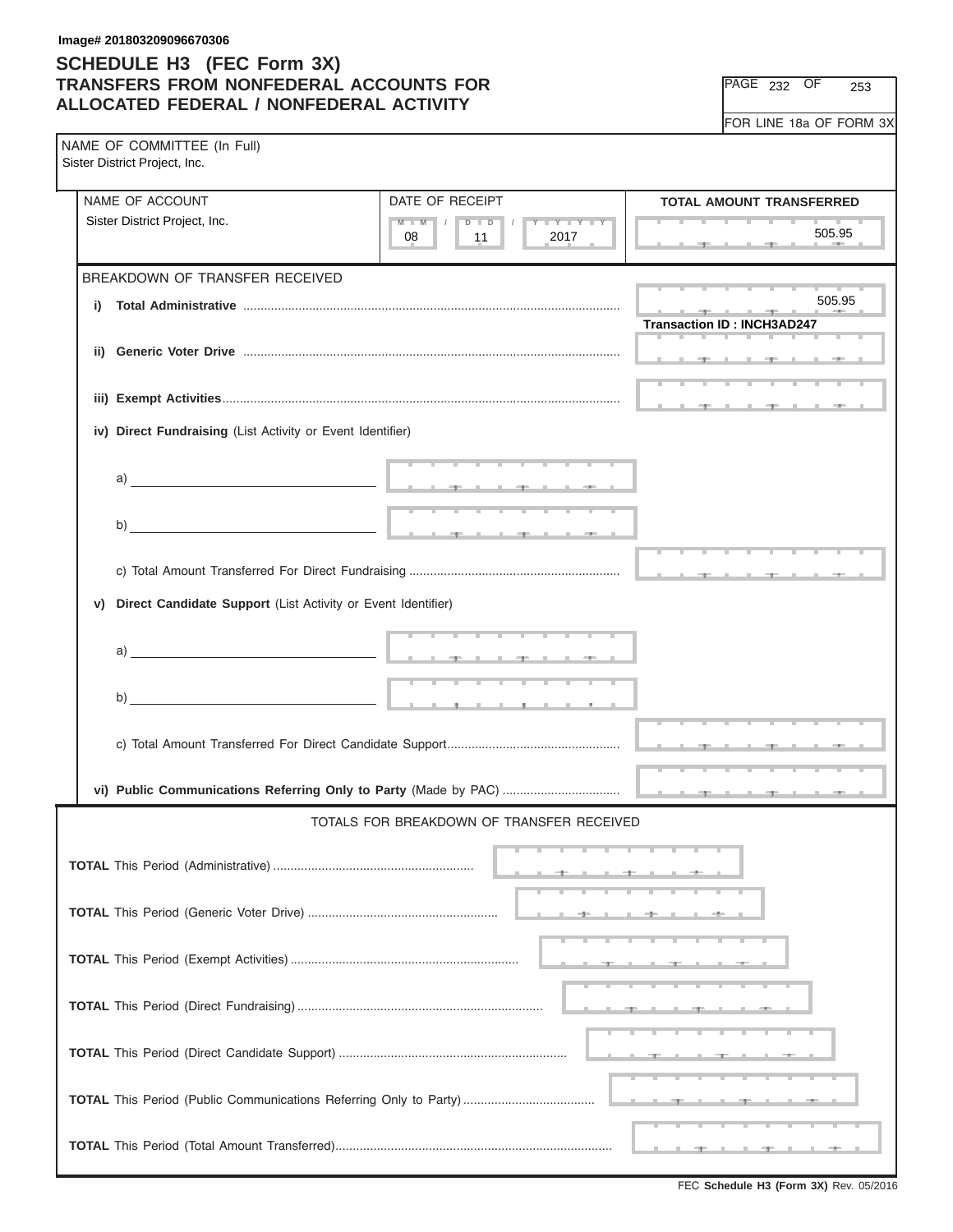| PAGE<br>233 | . )F | 253 |
|-------------|------|-----|
|-------------|------|-----|

| NAME OF COMMITTEE (In Full)<br>Sister District Project, Inc.                                                                                                                                                                  |                                                                                              | $\frac{1}{2}$                                          |
|-------------------------------------------------------------------------------------------------------------------------------------------------------------------------------------------------------------------------------|----------------------------------------------------------------------------------------------|--------------------------------------------------------|
| NAME OF ACCOUNT                                                                                                                                                                                                               | DATE OF RECEIPT                                                                              | <b>TOTAL AMOUNT TRANSFERRED</b>                        |
| Sister District Project, Inc.                                                                                                                                                                                                 | $D$ $\Box$ $D$<br>$M - M$<br>$\Box$<br>$Y = Y = Y + Y$<br>$\blacksquare$<br>09<br>07<br>2017 | <b>Contract Contract Contract Contract</b><br>26686.20 |
| BREAKDOWN OF TRANSFER RECEIVED                                                                                                                                                                                                |                                                                                              | <b>Contract Contract Contract</b>                      |
| i)                                                                                                                                                                                                                            |                                                                                              | 26686.20                                               |
| ii)                                                                                                                                                                                                                           |                                                                                              | <b>Transaction ID: INCH3AD271</b>                      |
|                                                                                                                                                                                                                               |                                                                                              |                                                        |
|                                                                                                                                                                                                                               |                                                                                              | the control of the control of the con-                 |
| iv) Direct Fundraising (List Activity or Event Identifier)                                                                                                                                                                    |                                                                                              |                                                        |
| a)                                                                                                                                                                                                                            |                                                                                              |                                                        |
|                                                                                                                                                                                                                               |                                                                                              |                                                        |
|                                                                                                                                                                                                                               |                                                                                              | .                                                      |
|                                                                                                                                                                                                                               |                                                                                              |                                                        |
| Direct Candidate Support (List Activity or Event Identifier)<br>v)                                                                                                                                                            |                                                                                              |                                                        |
|                                                                                                                                                                                                                               |                                                                                              |                                                        |
| a) and the contract of the contract of the contract of the contract of the contract of the contract of the contract of the contract of the contract of the contract of the contract of the contract of the contract of the co |                                                                                              |                                                        |
| $\mathsf{b}$ )                                                                                                                                                                                                                | <u> 1989 - Jan Jan Jan Jan Jan</u>                                                           |                                                        |
|                                                                                                                                                                                                                               |                                                                                              |                                                        |
|                                                                                                                                                                                                                               |                                                                                              |                                                        |
|                                                                                                                                                                                                                               | TOTALS FOR BREAKDOWN OF TRANSFER RECEIVED                                                    |                                                        |
|                                                                                                                                                                                                                               |                                                                                              |                                                        |
|                                                                                                                                                                                                                               |                                                                                              |                                                        |
|                                                                                                                                                                                                                               |                                                                                              |                                                        |
|                                                                                                                                                                                                                               |                                                                                              |                                                        |
|                                                                                                                                                                                                                               |                                                                                              |                                                        |
|                                                                                                                                                                                                                               |                                                                                              |                                                        |
|                                                                                                                                                                                                                               |                                                                                              |                                                        |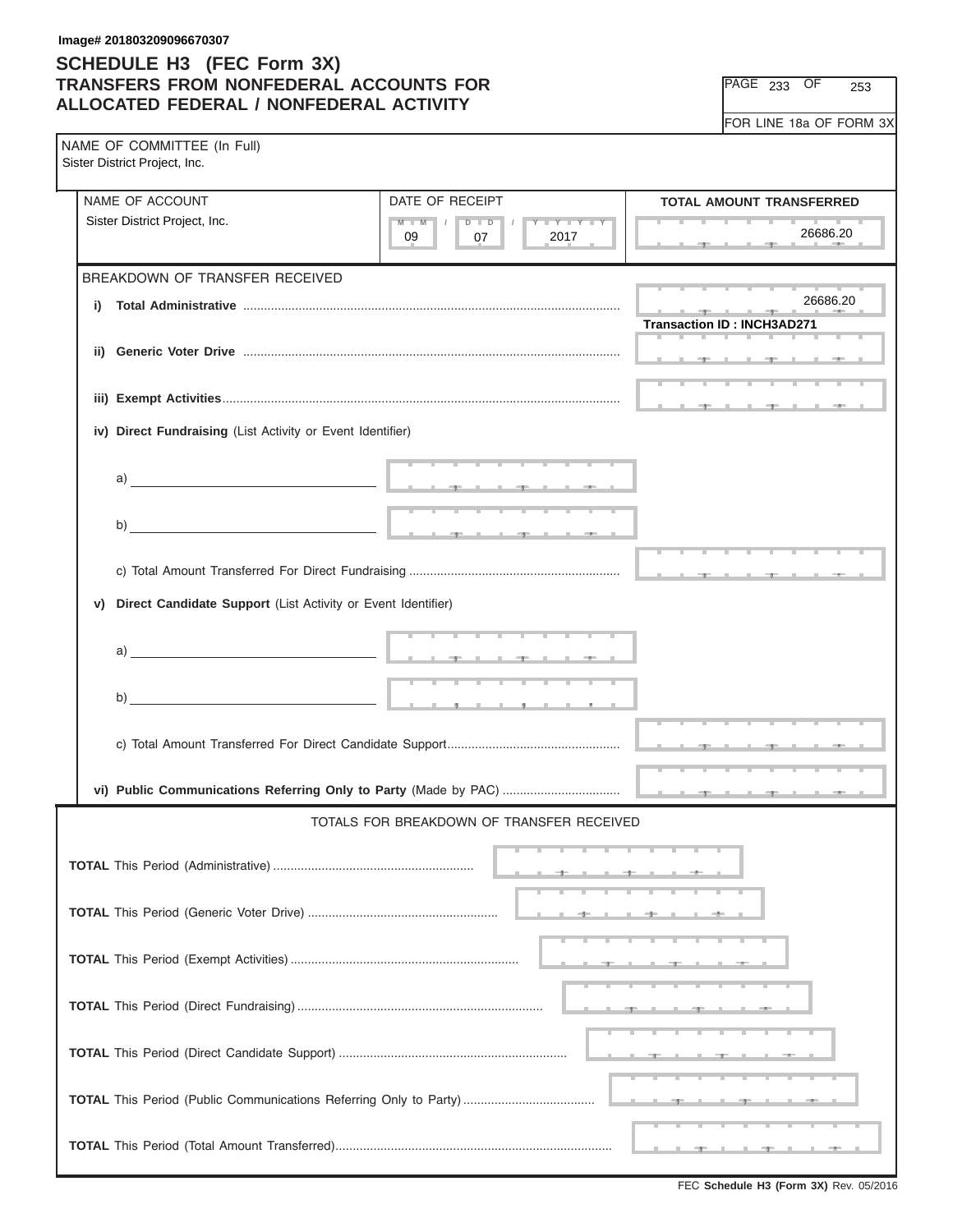PAGE 234 OF 253

| NAME OF COMMITTEE (In Full)<br>Sister District Project, Inc.                                                                                                                                                                  |                                                                 |                                      |
|-------------------------------------------------------------------------------------------------------------------------------------------------------------------------------------------------------------------------------|-----------------------------------------------------------------|--------------------------------------|
| NAME OF ACCOUNT                                                                                                                                                                                                               | DATE OF RECEIPT                                                 | <b>TOTAL AMOUNT TRANSFERRED</b>      |
| Sister District Project, Inc.                                                                                                                                                                                                 | $M$ $M$ $I$<br>$D$ $\Box$ $D$<br>Y FY FY FY<br>2017<br>09<br>10 | 27921.55                             |
| BREAKDOWN OF TRANSFER RECEIVED                                                                                                                                                                                                |                                                                 |                                      |
| i)                                                                                                                                                                                                                            |                                                                 | 27921.55                             |
|                                                                                                                                                                                                                               |                                                                 | <b>Transaction ID: INCH3AD305</b>    |
|                                                                                                                                                                                                                               |                                                                 |                                      |
|                                                                                                                                                                                                                               |                                                                 |                                      |
|                                                                                                                                                                                                                               |                                                                 | operation in the control of the con- |
| iv) Direct Fundraising (List Activity or Event Identifier)                                                                                                                                                                    |                                                                 |                                      |
|                                                                                                                                                                                                                               |                                                                 |                                      |
| a) and the contract of the contract of the contract of the contract of the contract of the contract of the contract of the contract of the contract of the contract of the contract of the contract of the contract of the co |                                                                 |                                      |
| b)                                                                                                                                                                                                                            |                                                                 |                                      |
|                                                                                                                                                                                                                               |                                                                 |                                      |
|                                                                                                                                                                                                                               |                                                                 |                                      |
|                                                                                                                                                                                                                               |                                                                 |                                      |
| Direct Candidate Support (List Activity or Event Identifier)<br>V)                                                                                                                                                            |                                                                 |                                      |
|                                                                                                                                                                                                                               |                                                                 |                                      |
| a) and the contract of $\blacksquare$                                                                                                                                                                                         |                                                                 |                                      |
|                                                                                                                                                                                                                               |                                                                 |                                      |
|                                                                                                                                                                                                                               |                                                                 |                                      |
|                                                                                                                                                                                                                               |                                                                 |                                      |
|                                                                                                                                                                                                                               |                                                                 |                                      |
|                                                                                                                                                                                                                               |                                                                 |                                      |
|                                                                                                                                                                                                                               | TOTALS FOR BREAKDOWN OF TRANSFER RECEIVED                       |                                      |
|                                                                                                                                                                                                                               |                                                                 |                                      |
|                                                                                                                                                                                                                               |                                                                 |                                      |
|                                                                                                                                                                                                                               |                                                                 |                                      |
|                                                                                                                                                                                                                               |                                                                 |                                      |
|                                                                                                                                                                                                                               |                                                                 |                                      |
|                                                                                                                                                                                                                               |                                                                 |                                      |
|                                                                                                                                                                                                                               |                                                                 |                                      |
|                                                                                                                                                                                                                               |                                                                 |                                      |
|                                                                                                                                                                                                                               |                                                                 |                                      |
|                                                                                                                                                                                                                               |                                                                 |                                      |
|                                                                                                                                                                                                                               |                                                                 |                                      |

FEC **Schedule H3 (Form 3X)** Rev. 05/2016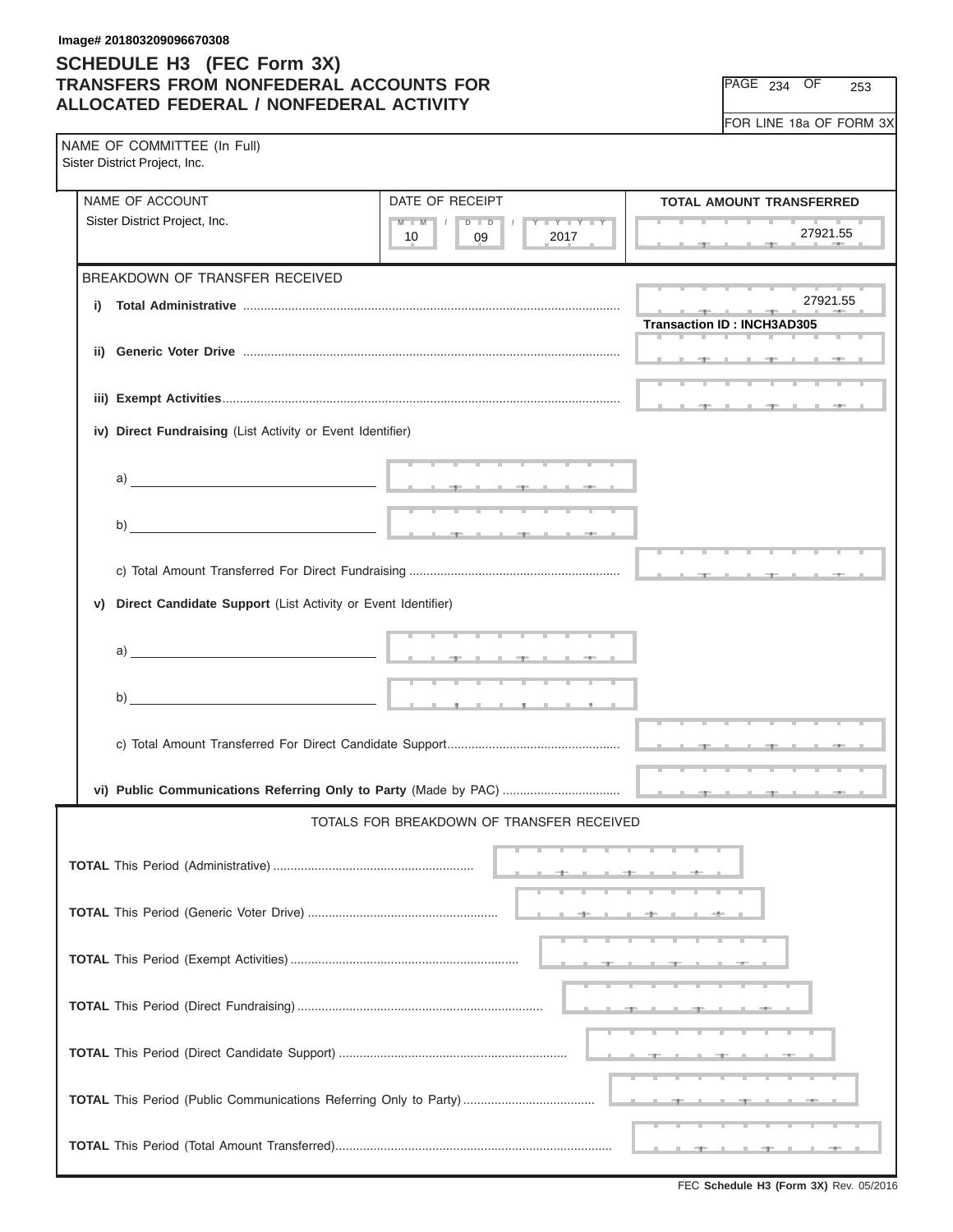PAGE 235 OF 253

| NAME OF COMMITTEE (In Full)<br>Sister District Project, Inc.                                                                                                                                                                                                                                                                                                                                                       |                                                               |                                                   |
|--------------------------------------------------------------------------------------------------------------------------------------------------------------------------------------------------------------------------------------------------------------------------------------------------------------------------------------------------------------------------------------------------------------------|---------------------------------------------------------------|---------------------------------------------------|
| NAME OF ACCOUNT                                                                                                                                                                                                                                                                                                                                                                                                    | DATE OF RECEIPT                                               | <b>TOTAL AMOUNT TRANSFERRED</b>                   |
| Sister District Project, Inc.                                                                                                                                                                                                                                                                                                                                                                                      | $M$ $M$ $I$<br>$D$ $D$<br>$Y - Y - Y - Y$<br>2017<br>06<br>11 | 31820.71                                          |
| BREAKDOWN OF TRANSFER RECEIVED                                                                                                                                                                                                                                                                                                                                                                                     |                                                               |                                                   |
| i)                                                                                                                                                                                                                                                                                                                                                                                                                 |                                                               | 31820.71                                          |
|                                                                                                                                                                                                                                                                                                                                                                                                                    |                                                               | <b>Transaction ID: INCH3AD340</b>                 |
|                                                                                                                                                                                                                                                                                                                                                                                                                    |                                                               |                                                   |
|                                                                                                                                                                                                                                                                                                                                                                                                                    |                                                               |                                                   |
|                                                                                                                                                                                                                                                                                                                                                                                                                    |                                                               | Application of the Application of the Application |
| iv) Direct Fundraising (List Activity or Event Identifier)                                                                                                                                                                                                                                                                                                                                                         |                                                               |                                                   |
|                                                                                                                                                                                                                                                                                                                                                                                                                    |                                                               |                                                   |
| a) and the contract of the contract of the contract of the contract of the contract of the contract of the contract of the contract of the contract of the contract of the contract of the contract of the contract of the co                                                                                                                                                                                      |                                                               |                                                   |
|                                                                                                                                                                                                                                                                                                                                                                                                                    |                                                               |                                                   |
| b)                                                                                                                                                                                                                                                                                                                                                                                                                 |                                                               |                                                   |
|                                                                                                                                                                                                                                                                                                                                                                                                                    |                                                               |                                                   |
|                                                                                                                                                                                                                                                                                                                                                                                                                    |                                                               |                                                   |
| Direct Candidate Support (List Activity or Event Identifier)<br>V)                                                                                                                                                                                                                                                                                                                                                 |                                                               |                                                   |
|                                                                                                                                                                                                                                                                                                                                                                                                                    |                                                               |                                                   |
| a) and $\overline{\phantom{a}}$ and $\overline{\phantom{a}}$ and $\overline{\phantom{a}}$ and $\overline{\phantom{a}}$ and $\overline{\phantom{a}}$ and $\overline{\phantom{a}}$ and $\overline{\phantom{a}}$ and $\overline{\phantom{a}}$ and $\overline{\phantom{a}}$ and $\overline{\phantom{a}}$ and $\overline{\phantom{a}}$ and $\overline{\phantom{a}}$ and $\overline{\phantom{a}}$ and $\overline{\phant$ |                                                               |                                                   |
|                                                                                                                                                                                                                                                                                                                                                                                                                    |                                                               |                                                   |
| $\mathsf{b)}$ $\qquad \qquad$                                                                                                                                                                                                                                                                                                                                                                                      |                                                               |                                                   |
|                                                                                                                                                                                                                                                                                                                                                                                                                    |                                                               |                                                   |
|                                                                                                                                                                                                                                                                                                                                                                                                                    |                                                               |                                                   |
|                                                                                                                                                                                                                                                                                                                                                                                                                    |                                                               |                                                   |
|                                                                                                                                                                                                                                                                                                                                                                                                                    |                                                               |                                                   |
|                                                                                                                                                                                                                                                                                                                                                                                                                    | TOTALS FOR BREAKDOWN OF TRANSFER RECEIVED                     |                                                   |
|                                                                                                                                                                                                                                                                                                                                                                                                                    |                                                               |                                                   |
|                                                                                                                                                                                                                                                                                                                                                                                                                    |                                                               |                                                   |
|                                                                                                                                                                                                                                                                                                                                                                                                                    |                                                               |                                                   |
|                                                                                                                                                                                                                                                                                                                                                                                                                    |                                                               |                                                   |
|                                                                                                                                                                                                                                                                                                                                                                                                                    |                                                               |                                                   |
|                                                                                                                                                                                                                                                                                                                                                                                                                    |                                                               |                                                   |
|                                                                                                                                                                                                                                                                                                                                                                                                                    |                                                               |                                                   |
|                                                                                                                                                                                                                                                                                                                                                                                                                    |                                                               |                                                   |
|                                                                                                                                                                                                                                                                                                                                                                                                                    |                                                               |                                                   |
|                                                                                                                                                                                                                                                                                                                                                                                                                    |                                                               |                                                   |
|                                                                                                                                                                                                                                                                                                                                                                                                                    |                                                               |                                                   |
|                                                                                                                                                                                                                                                                                                                                                                                                                    |                                                               |                                                   |

FEC **Schedule H3 (Form 3X)** Rev. 05/2016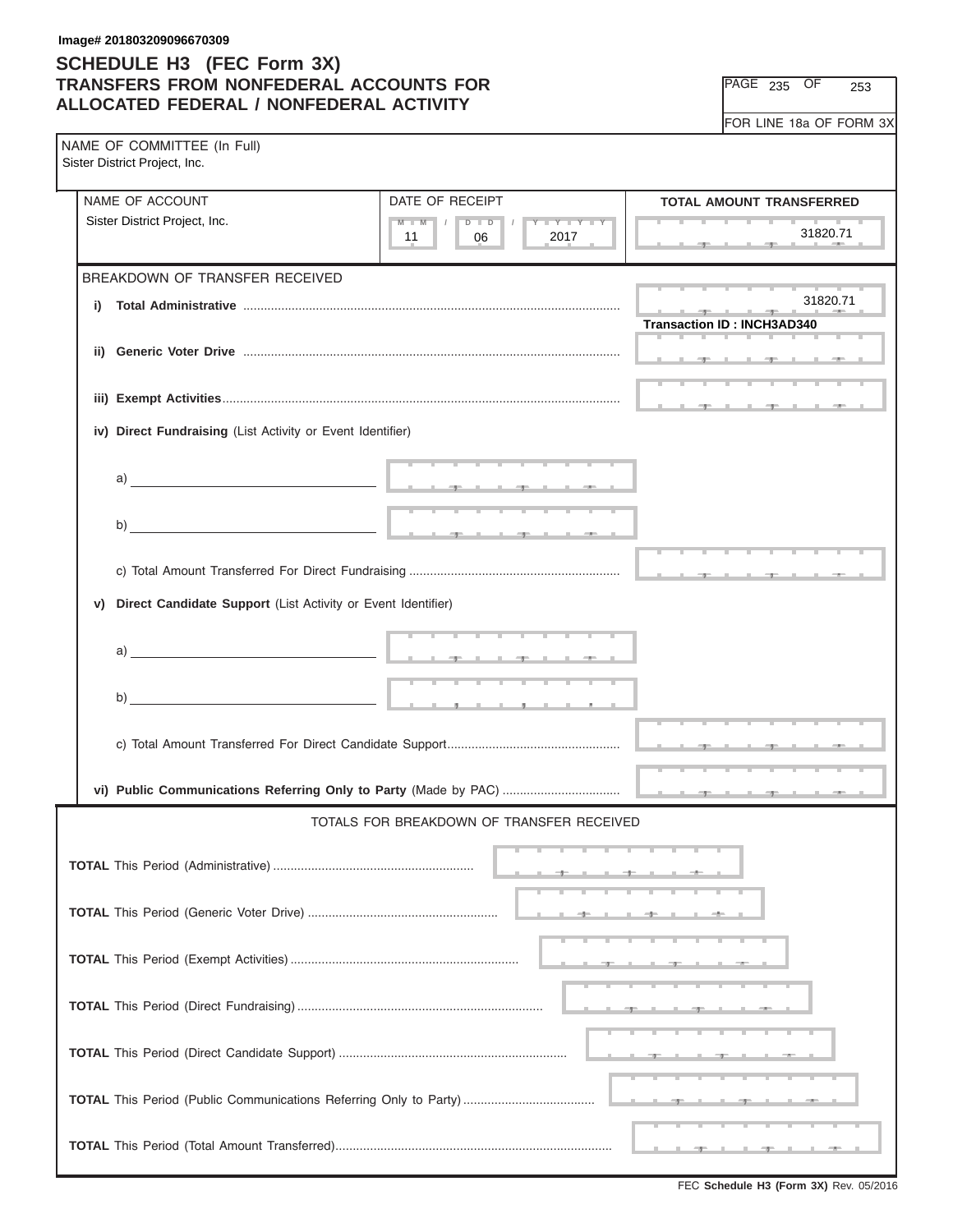PAGE 236 OF 253

| NAME OF COMMITTEE (In Full)<br>Sister District Project, Inc.                                                                                                                                                                                                                                                                                  |                                                          |                                   |
|-----------------------------------------------------------------------------------------------------------------------------------------------------------------------------------------------------------------------------------------------------------------------------------------------------------------------------------------------|----------------------------------------------------------|-----------------------------------|
| NAME OF ACCOUNT                                                                                                                                                                                                                                                                                                                               | DATE OF RECEIPT                                          | <b>TOTAL AMOUNT TRANSFERRED</b>   |
| Sister District Project, Inc.                                                                                                                                                                                                                                                                                                                 | $M$ $M$ $I$<br>$D$ $D$<br>Y LY LY LY<br>2017<br>12<br>06 | 42704.79                          |
| BREAKDOWN OF TRANSFER RECEIVED                                                                                                                                                                                                                                                                                                                |                                                          |                                   |
| i)                                                                                                                                                                                                                                                                                                                                            |                                                          | 42704.79                          |
|                                                                                                                                                                                                                                                                                                                                               |                                                          | <b>Transaction ID: INCH3AD713</b> |
|                                                                                                                                                                                                                                                                                                                                               |                                                          |                                   |
|                                                                                                                                                                                                                                                                                                                                               |                                                          |                                   |
| iv) Direct Fundraising (List Activity or Event Identifier)                                                                                                                                                                                                                                                                                    |                                                          |                                   |
|                                                                                                                                                                                                                                                                                                                                               |                                                          |                                   |
| a) $\overline{\phantom{a}}$                                                                                                                                                                                                                                                                                                                   |                                                          |                                   |
|                                                                                                                                                                                                                                                                                                                                               |                                                          |                                   |
| b)                                                                                                                                                                                                                                                                                                                                            |                                                          |                                   |
|                                                                                                                                                                                                                                                                                                                                               |                                                          |                                   |
|                                                                                                                                                                                                                                                                                                                                               |                                                          |                                   |
| Direct Candidate Support (List Activity or Event Identifier)<br>V)                                                                                                                                                                                                                                                                            |                                                          |                                   |
|                                                                                                                                                                                                                                                                                                                                               |                                                          |                                   |
| a) $\qquad \qquad$ $\qquad$ $\qquad$ $\qquad$ $\qquad$ $\qquad$ $\qquad$ $\qquad$ $\qquad$ $\qquad$ $\qquad$ $\qquad$ $\qquad$ $\qquad$ $\qquad$ $\qquad$ $\qquad$ $\qquad$ $\qquad$ $\qquad$ $\qquad$ $\qquad$ $\qquad$ $\qquad$ $\qquad$ $\qquad$ $\qquad$ $\qquad$ $\qquad$ $\qquad$ $\qquad$ $\qquad$ $\qquad$ $\qquad$ $\qquad$ $\qquad$ |                                                          |                                   |
|                                                                                                                                                                                                                                                                                                                                               |                                                          |                                   |
| $\mathsf{b}$ ) $\overline{\phantom{a}}$                                                                                                                                                                                                                                                                                                       |                                                          |                                   |
|                                                                                                                                                                                                                                                                                                                                               |                                                          |                                   |
|                                                                                                                                                                                                                                                                                                                                               |                                                          |                                   |
|                                                                                                                                                                                                                                                                                                                                               |                                                          |                                   |
|                                                                                                                                                                                                                                                                                                                                               | TOTALS FOR BREAKDOWN OF TRANSFER RECEIVED                |                                   |
|                                                                                                                                                                                                                                                                                                                                               |                                                          |                                   |
|                                                                                                                                                                                                                                                                                                                                               |                                                          |                                   |
|                                                                                                                                                                                                                                                                                                                                               |                                                          |                                   |
|                                                                                                                                                                                                                                                                                                                                               |                                                          |                                   |
|                                                                                                                                                                                                                                                                                                                                               |                                                          |                                   |
|                                                                                                                                                                                                                                                                                                                                               |                                                          |                                   |
|                                                                                                                                                                                                                                                                                                                                               |                                                          |                                   |
|                                                                                                                                                                                                                                                                                                                                               |                                                          |                                   |
|                                                                                                                                                                                                                                                                                                                                               |                                                          |                                   |
|                                                                                                                                                                                                                                                                                                                                               |                                                          |                                   |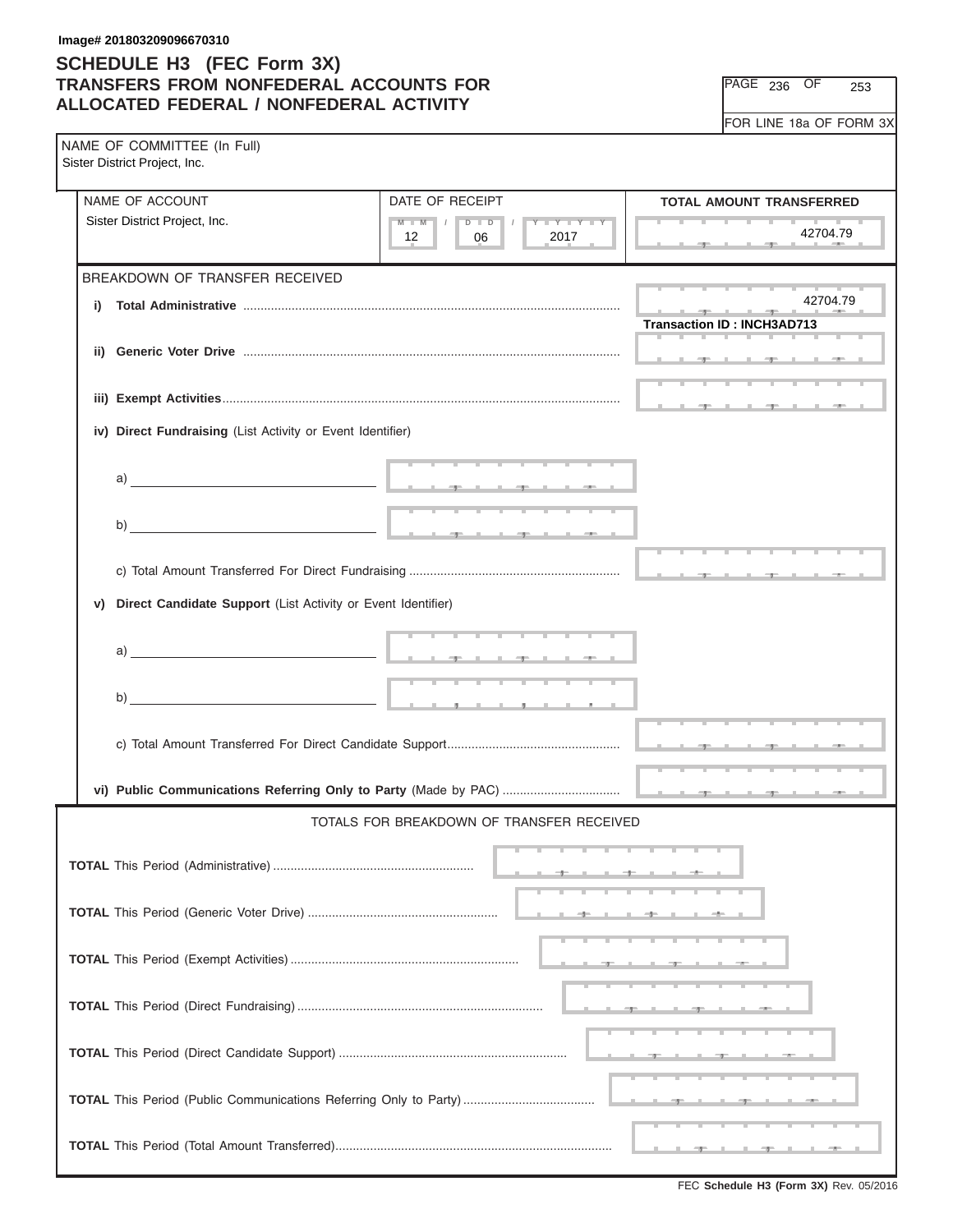PAGE 237 OF 253

| NAME OF COMMITTEE (In Full)<br>Sister District Project, Inc.       |                                                                                                                                                                                                                                      |                                                                                                                                                                                                                                                                                                                                                                                                                                                                                       |
|--------------------------------------------------------------------|--------------------------------------------------------------------------------------------------------------------------------------------------------------------------------------------------------------------------------------|---------------------------------------------------------------------------------------------------------------------------------------------------------------------------------------------------------------------------------------------------------------------------------------------------------------------------------------------------------------------------------------------------------------------------------------------------------------------------------------|
| NAME OF ACCOUNT                                                    | DATE OF RECEIPT                                                                                                                                                                                                                      | <b>TOTAL AMOUNT TRANSFERRED</b>                                                                                                                                                                                                                                                                                                                                                                                                                                                       |
| Sister District Project, Inc.                                      | $M$ $M$ $I$<br>$D$ $D$<br>Y FY FY FY<br>2017<br>12<br>31                                                                                                                                                                             | the contract of the contract of the contract of<br>– 13136.32                                                                                                                                                                                                                                                                                                                                                                                                                         |
| BREAKDOWN OF TRANSFER RECEIVED                                     |                                                                                                                                                                                                                                      |                                                                                                                                                                                                                                                                                                                                                                                                                                                                                       |
| i)                                                                 |                                                                                                                                                                                                                                      | $-13136.32$<br>$\frac{1}{\sqrt{2}}\left( \frac{1}{\sqrt{2}}\right) \left( \frac{1}{\sqrt{2}}\right) \left( \frac{1}{\sqrt{2}}\right) \left( \frac{1}{\sqrt{2}}\right) \left( \frac{1}{\sqrt{2}}\right) \left( \frac{1}{\sqrt{2}}\right) \left( \frac{1}{\sqrt{2}}\right) \left( \frac{1}{\sqrt{2}}\right) \left( \frac{1}{\sqrt{2}}\right) \left( \frac{1}{\sqrt{2}}\right) \left( \frac{1}{\sqrt{2}}\right) \left( \frac{1}{\sqrt{2}}\right) \left( \frac{1}{\sqrt{2}}\right) \left$ |
|                                                                    |                                                                                                                                                                                                                                      | <b>Transaction ID: INCH3AD1416</b>                                                                                                                                                                                                                                                                                                                                                                                                                                                    |
| ii)                                                                |                                                                                                                                                                                                                                      |                                                                                                                                                                                                                                                                                                                                                                                                                                                                                       |
|                                                                    |                                                                                                                                                                                                                                      |                                                                                                                                                                                                                                                                                                                                                                                                                                                                                       |
| iv) Direct Fundraising (List Activity or Event Identifier)         |                                                                                                                                                                                                                                      |                                                                                                                                                                                                                                                                                                                                                                                                                                                                                       |
|                                                                    |                                                                                                                                                                                                                                      |                                                                                                                                                                                                                                                                                                                                                                                                                                                                                       |
| a) $\overline{\phantom{a}}$                                        | <u>The companies of the companies of the companies of the companies of the companies of the companies of the companies of the companies of the companies of the companies of the companies of the companies of the companies of </u> |                                                                                                                                                                                                                                                                                                                                                                                                                                                                                       |
|                                                                    |                                                                                                                                                                                                                                      |                                                                                                                                                                                                                                                                                                                                                                                                                                                                                       |
| b)                                                                 |                                                                                                                                                                                                                                      |                                                                                                                                                                                                                                                                                                                                                                                                                                                                                       |
|                                                                    |                                                                                                                                                                                                                                      |                                                                                                                                                                                                                                                                                                                                                                                                                                                                                       |
| Direct Candidate Support (List Activity or Event Identifier)<br>v) |                                                                                                                                                                                                                                      |                                                                                                                                                                                                                                                                                                                                                                                                                                                                                       |
|                                                                    |                                                                                                                                                                                                                                      |                                                                                                                                                                                                                                                                                                                                                                                                                                                                                       |
|                                                                    |                                                                                                                                                                                                                                      |                                                                                                                                                                                                                                                                                                                                                                                                                                                                                       |
|                                                                    |                                                                                                                                                                                                                                      |                                                                                                                                                                                                                                                                                                                                                                                                                                                                                       |
| $\mathsf{b}$ )                                                     |                                                                                                                                                                                                                                      |                                                                                                                                                                                                                                                                                                                                                                                                                                                                                       |
|                                                                    |                                                                                                                                                                                                                                      |                                                                                                                                                                                                                                                                                                                                                                                                                                                                                       |
|                                                                    |                                                                                                                                                                                                                                      |                                                                                                                                                                                                                                                                                                                                                                                                                                                                                       |
|                                                                    | TOTALS FOR BREAKDOWN OF TRANSFER RECEIVED                                                                                                                                                                                            |                                                                                                                                                                                                                                                                                                                                                                                                                                                                                       |
|                                                                    |                                                                                                                                                                                                                                      |                                                                                                                                                                                                                                                                                                                                                                                                                                                                                       |
|                                                                    |                                                                                                                                                                                                                                      | 147494.79                                                                                                                                                                                                                                                                                                                                                                                                                                                                             |
|                                                                    |                                                                                                                                                                                                                                      | 0.00                                                                                                                                                                                                                                                                                                                                                                                                                                                                                  |
|                                                                    |                                                                                                                                                                                                                                      |                                                                                                                                                                                                                                                                                                                                                                                                                                                                                       |
|                                                                    |                                                                                                                                                                                                                                      | 0.00                                                                                                                                                                                                                                                                                                                                                                                                                                                                                  |
|                                                                    |                                                                                                                                                                                                                                      | 0.00                                                                                                                                                                                                                                                                                                                                                                                                                                                                                  |
|                                                                    |                                                                                                                                                                                                                                      |                                                                                                                                                                                                                                                                                                                                                                                                                                                                                       |
|                                                                    |                                                                                                                                                                                                                                      | 0.00                                                                                                                                                                                                                                                                                                                                                                                                                                                                                  |
|                                                                    |                                                                                                                                                                                                                                      | 0.00                                                                                                                                                                                                                                                                                                                                                                                                                                                                                  |
|                                                                    |                                                                                                                                                                                                                                      | 147494.79                                                                                                                                                                                                                                                                                                                                                                                                                                                                             |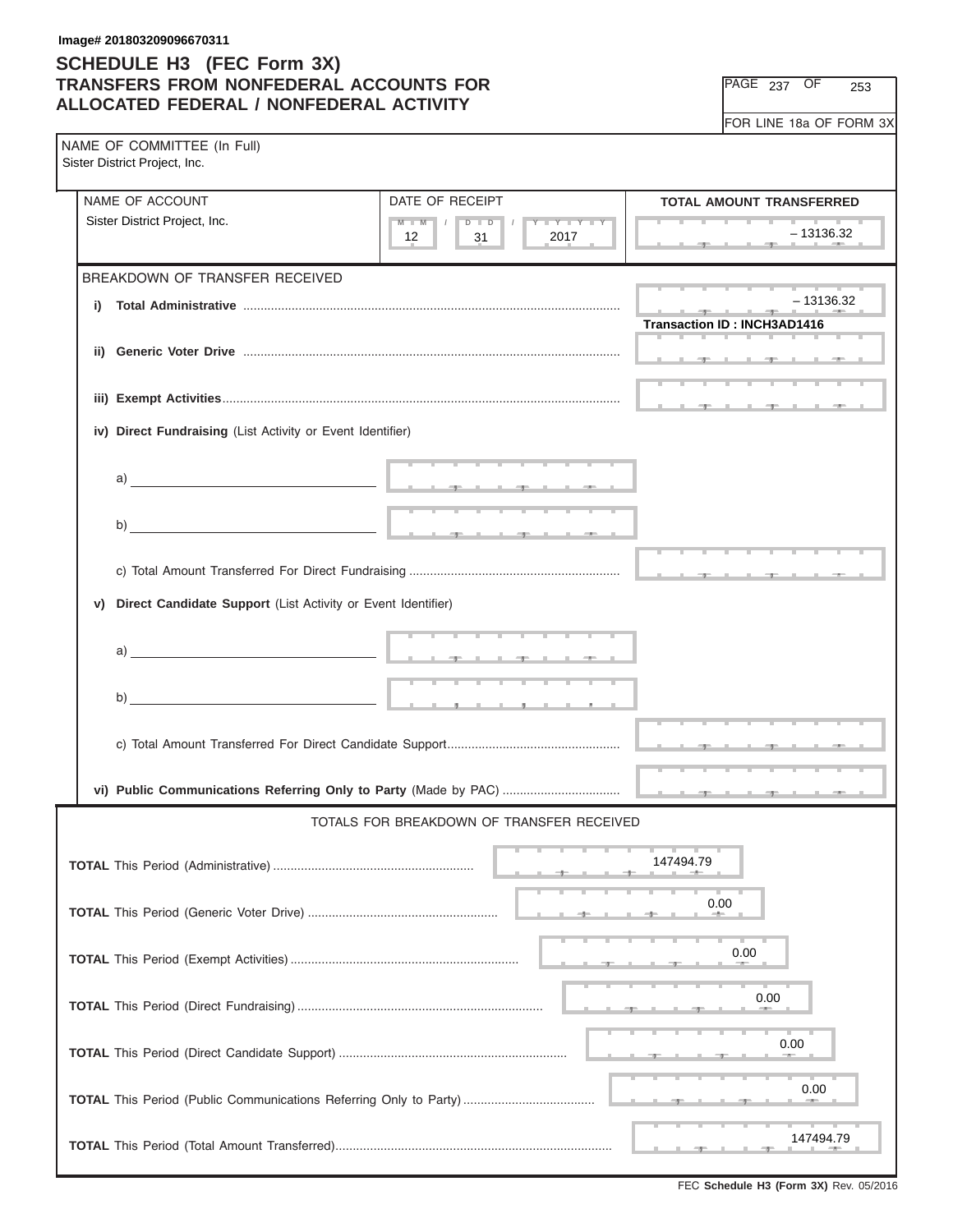## **DISBURSEMENTS FOR ALLOCATED FEDERAL/NONFEDERAL ACTIVITY**

|  | NAME OF COMMITTEE (In Full) |  |
|--|-----------------------------|--|

|    | Sister District Project, Inc.                                                                                                         |                                              |                          |                                                                          |                                                               |
|----|---------------------------------------------------------------------------------------------------------------------------------------|----------------------------------------------|--------------------------|--------------------------------------------------------------------------|---------------------------------------------------------------|
| А. | Full Name (Last, First, Middle Initial) Transaction ID: EXPH4238                                                                      | Allocated Activity or Event:                 |                          |                                                                          |                                                               |
|    | Alcabes, Sam, , ,                                                                                                                     | ×<br>Administrative<br>Fundraising<br>Exempt |                          |                                                                          |                                                               |
|    | Mailing Address 2330 Rose Street                                                                                                      | Voter Drive<br>Direct Candidate Support      |                          |                                                                          |                                                               |
|    | City                                                                                                                                  | Zip Code<br><b>State</b>                     |                          |                                                                          | Public Comm (ref to party only) by PAC                        |
|    | Berkeley<br>Purpose of Disbursement:                                                                                                  | СA                                           | 94708                    |                                                                          | Allocated Activity or Event Year-To-Date                      |
|    | <b>Administrative Services</b>                                                                                                        |                                              | 001                      | 165024.78                                                                |                                                               |
|    | Activity or Event Identifier:<br>Administrative                                                                                       |                                              | Category/<br><b>Type</b> | $M - M$<br>Y TYT<br>$\overline{\phantom{a}}$<br>08<br>04<br>2017<br>Date |                                                               |
|    | <b>FEDERAL SHARE</b>                                                                                                                  | ÷                                            | NONFEDERAL SHARE         |                                                                          | $=$<br><b>TOTAL AMOUNT</b>                                    |
|    |                                                                                                                                       |                                              |                          |                                                                          |                                                               |
|    | 85.20                                                                                                                                 |                                              |                          | 766.80                                                                   | 852.00                                                        |
| В. | Full Name (Last, First, Middle Initial) Transaction ID: EXPH4239                                                                      |                                              |                          | Memo Item                                                                | Allocated Activity or Event:                                  |
|    | Schweggler, Elizabeth, , ,<br>Mailing Address 328A Church Street                                                                      |                                              |                          |                                                                          | ×<br>Administrative<br>Fundraising<br>Exempt                  |
|    |                                                                                                                                       |                                              |                          |                                                                          | Voter Drive<br>Direct Candidate Support                       |
|    | City                                                                                                                                  | <b>State</b>                                 | Zip Code                 |                                                                          | Public Comm (ref to party only) by PAC                        |
|    | San Francisco<br>Purpose of Disbursement:                                                                                             | CA                                           | 94114                    |                                                                          | Allocated Activity or Event Year-To-Date                      |
|    | <b>Administrative Services</b>                                                                                                        |                                              |                          | 001                                                                      | 165024.78                                                     |
|    | Activity or Event Identifier:<br>Administrative                                                                                       |                                              |                          | Category/<br>Type                                                        | $M - M$<br>$D$ $D$<br>2017<br>08<br>04<br>Date                |
|    | +<br><b>FEDERAL SHARE</b><br>NONFEDERAL SHARE                                                                                         |                                              |                          |                                                                          |                                                               |
|    |                                                                                                                                       |                                              |                          |                                                                          | $=$<br><b>TOTAL AMOUNT</b>                                    |
|    | 363.00                                                                                                                                |                                              |                          | 3267.00                                                                  | 3630.00                                                       |
| C. | Full Name (Last, First, Middle Initial) Transaction ID: EXPH4280                                                                      |                                              |                          | Memo Item                                                                | Allocated Activity or Event:                                  |
|    | Schweggler, Elizabeth, , ,                                                                                                            |                                              |                          |                                                                          | ×<br>Administrative<br>Fundraising<br>Exempt                  |
|    | Mailing Address 328A Church Street                                                                                                    |                                              |                          |                                                                          | Direct Candidate Support<br>Voter Drive                       |
|    | City                                                                                                                                  | <b>State</b>                                 | Zip Code                 |                                                                          | Public Comm (ref to party only) by PAC                        |
|    | San Francisco                                                                                                                         | CA                                           | 94114                    |                                                                          | Allocated Activity or Event Year-To-Date                      |
|    | Purpose of Disbursement:<br><b>Administrative Services</b>                                                                            |                                              |                          | 001                                                                      | 165024.78                                                     |
|    | Activity or Event Identifier:<br>Administrative                                                                                       |                                              |                          | Category/<br>Type                                                        | $M$ $M$<br>$Y + Y + Y$<br>$D$ $D$<br>08<br>2017<br>09<br>Date |
|    | <b>FEDERAL SHARE</b>                                                                                                                  | ÷.                                           |                          |                                                                          | <b>TOTAL AMOUNT</b><br>$=$                                    |
|    | 360.00                                                                                                                                |                                              | NONFEDERAL SHARE         | 5640.00                                                                  | 6000.00                                                       |
|    |                                                                                                                                       |                                              |                          |                                                                          |                                                               |
|    | <b>SUBTOTAL</b> of Allocated Federal and NonFederal Activity This Page<br><b>FEDERAL SHARE</b>                                        | +                                            | NONFEDERAL SHARE         |                                                                          | <b>TOTAL AMOUNT</b><br>$=$                                    |
|    |                                                                                                                                       |                                              |                          |                                                                          |                                                               |
|    | 808.20                                                                                                                                |                                              |                          | 9673.80                                                                  | 10482.00                                                      |
|    | TOTAL This Period (last page for each line only)(Federal share to 21(a)(i) and NonFederal share to 21(a)(ii))<br><b>FEDERAL SHARE</b> |                                              | NONFEDERAL SHARE         |                                                                          | <b>TOTAL AMOUNT</b>                                           |

PAGE <sub>238</sub> OF 253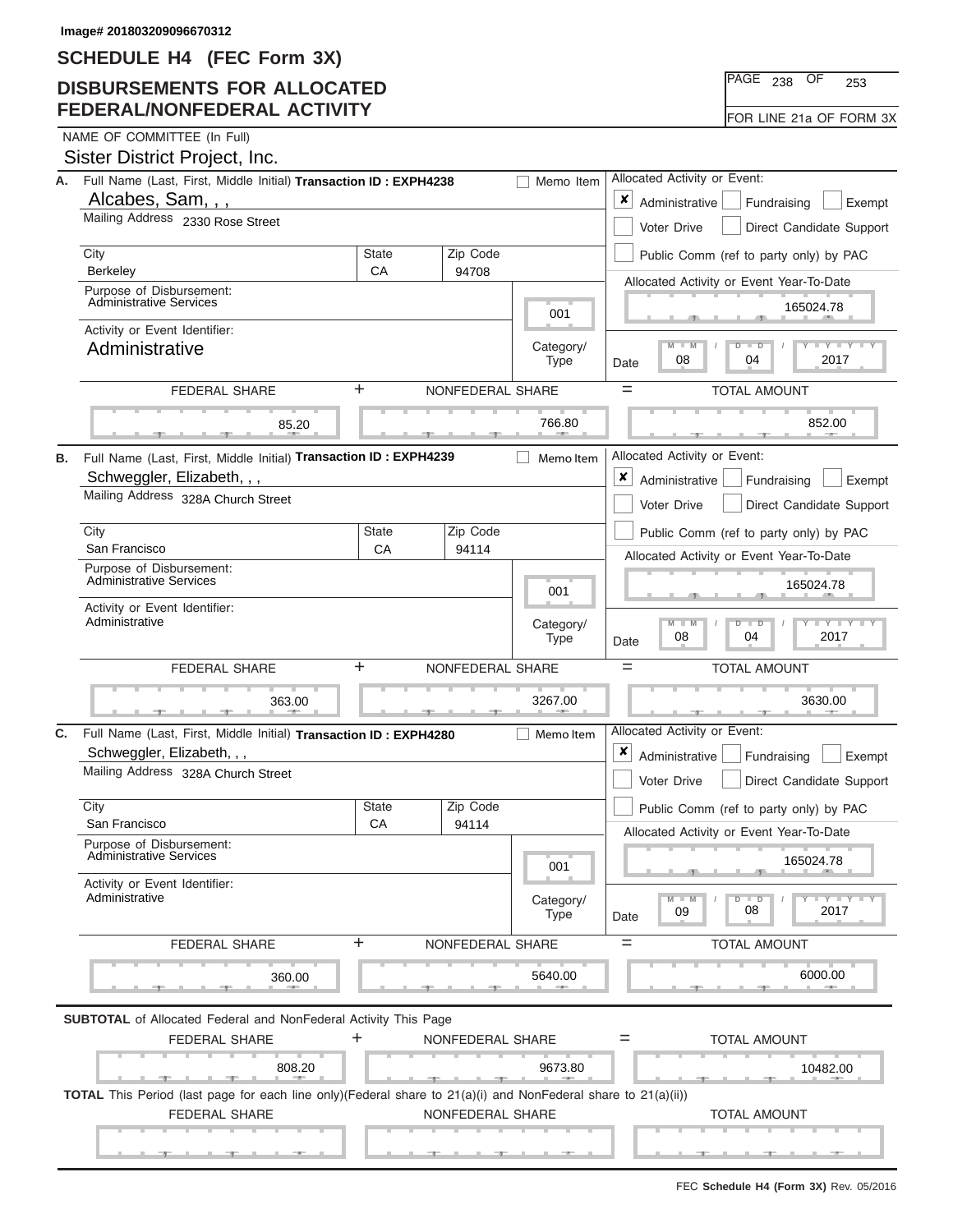## **DISBURSEMENTS FOR ALLOCATED FEDERAL/NONFEDERAL ACTIVITY**

|  | NAME OF COMMITTEE (In Full) |  |
|--|-----------------------------|--|

|    | Sister District Project, Inc.                                                                                                         |                                                           |                          |                          |                                                                |                                                                          |
|----|---------------------------------------------------------------------------------------------------------------------------------------|-----------------------------------------------------------|--------------------------|--------------------------|----------------------------------------------------------------|--------------------------------------------------------------------------|
| А. | Full Name (Last, First, Middle Initial) Transaction ID: EXPH4281                                                                      | Allocated Activity or Event:                              |                          |                          |                                                                |                                                                          |
|    | Alcabes, Sam, , ,                                                                                                                     | $\pmb{\times}$<br>Administrative<br>Fundraising<br>Exempt |                          |                          |                                                                |                                                                          |
|    | Mailing Address 2330 Rose Street                                                                                                      | Voter Drive<br>Direct Candidate Support                   |                          |                          |                                                                |                                                                          |
|    | City<br>Berkeley                                                                                                                      | <b>State</b><br>CA                                        |                          | Zip Code                 |                                                                | Public Comm (ref to party only) by PAC                                   |
|    | Purpose of Disbursement:                                                                                                              |                                                           |                          | 94708                    |                                                                | Allocated Activity or Event Year-To-Date                                 |
|    | <b>Administrative Services</b>                                                                                                        |                                                           |                          | 001                      | 165024.78                                                      |                                                                          |
|    | Activity or Event Identifier:                                                                                                         |                                                           |                          |                          | $M - M$<br>$\overline{\mathsf{D}}$<br>$\overline{\phantom{a}}$ |                                                                          |
|    | Administrative                                                                                                                        |                                                           | Category/<br><b>Type</b> | 2017<br>09<br>08<br>Date |                                                                |                                                                          |
|    | <b>FEDERAL SHARE</b>                                                                                                                  | +                                                         | NONFEDERAL SHARE         |                          |                                                                | $=$<br><b>TOTAL AMOUNT</b>                                               |
|    | 22.50                                                                                                                                 |                                                           |                          |                          | 352.50                                                         | 375.00                                                                   |
|    |                                                                                                                                       |                                                           |                          |                          |                                                                |                                                                          |
| В. | Full Name (Last, First, Middle Initial) Transaction ID: EXPH4299                                                                      |                                                           |                          |                          | Memo Item                                                      | Allocated Activity or Event:                                             |
|    | Schweggler, Elizabeth, , ,<br>Mailing Address 328A Church Street                                                                      |                                                           |                          |                          |                                                                | ×<br>Administrative<br>Fundraising<br>Exempt                             |
|    |                                                                                                                                       |                                                           |                          |                          |                                                                | <b>Voter Drive</b><br>Direct Candidate Support                           |
|    | City                                                                                                                                  | <b>State</b>                                              |                          | Zip Code                 |                                                                | Public Comm (ref to party only) by PAC                                   |
|    | San Francisco                                                                                                                         | CA                                                        |                          | 94114                    |                                                                | Allocated Activity or Event Year-To-Date                                 |
|    | Purpose of Disbursement:<br><b>Administrative Services</b>                                                                            |                                                           |                          |                          | 001                                                            | 165024.78                                                                |
|    | Activity or Event Identifier:                                                                                                         |                                                           |                          |                          |                                                                | $Y - Y$                                                                  |
|    | Administrative                                                                                                                        |                                                           |                          |                          | Category/<br>Type                                              | $M - M$<br>$\overline{\mathsf{D}}$<br>$\Box$<br>2017<br>10<br>06<br>Date |
|    |                                                                                                                                       |                                                           |                          |                          |                                                                |                                                                          |
|    | <b>FEDERAL SHARE</b>                                                                                                                  | +                                                         | NONFEDERAL SHARE         |                          |                                                                | $=$<br><b>TOTAL AMOUNT</b>                                               |
|    | 638.00                                                                                                                                |                                                           |                          |                          | 5742.00                                                        | 6380.00                                                                  |
| C. |                                                                                                                                       |                                                           |                          |                          | Memo Item                                                      | Allocated Activity or Event:                                             |
|    | Full Name (Last, First, Middle Initial) Transaction ID: EXPH4300<br>Gould, Ben, , ,                                                   |                                                           |                          |                          |                                                                | ×<br>Administrative<br>Fundraising<br>Exempt                             |
|    | Mailing Address 6699 North Olmsted, Apt. 201                                                                                          |                                                           |                          |                          |                                                                | Voter Drive<br>Direct Candidate Support                                  |
|    | City                                                                                                                                  | <b>State</b>                                              |                          | Zip Code                 |                                                                | Public Comm (ref to party only) by PAC                                   |
|    | Chicago                                                                                                                               | IL                                                        |                          | 60631                    |                                                                | Allocated Activity or Event Year-To-Date                                 |
|    | Purpose of Disbursement:<br><b>Administrative Services</b>                                                                            |                                                           |                          |                          | 001                                                            | 165024.78                                                                |
|    | Activity or Event Identifier:<br>Administrative                                                                                       |                                                           |                          |                          | Category/                                                      | $M - M$<br>$D$ $D$<br>Y Y Y                                              |
|    |                                                                                                                                       |                                                           |                          |                          | <b>Type</b>                                                    | 06<br>2017<br>10<br>Date                                                 |
|    | <b>FEDERAL SHARE</b>                                                                                                                  | +                                                         | NONFEDERAL SHARE         |                          |                                                                | <b>TOTAL AMOUNT</b><br>$=$                                               |
|    | 285.00                                                                                                                                |                                                           |                          |                          | 2565.00                                                        | 2850.00                                                                  |
|    |                                                                                                                                       |                                                           |                          |                          |                                                                |                                                                          |
|    | <b>SUBTOTAL</b> of Allocated Federal and NonFederal Activity This Page<br><b>FEDERAL SHARE</b>                                        | +                                                         | NONFEDERAL SHARE         |                          |                                                                | <b>TOTAL AMOUNT</b><br>$=$                                               |
|    | 945.50                                                                                                                                |                                                           |                          |                          | 8659.50                                                        |                                                                          |
|    | <b>Contract Contract Contract Contract</b>                                                                                            |                                                           |                          |                          |                                                                | 9605.00                                                                  |
|    | TOTAL This Period (last page for each line only)(Federal share to 21(a)(i) and NonFederal share to 21(a)(ii))<br><b>FEDERAL SHARE</b> |                                                           | NONFEDERAL SHARE         |                          |                                                                | <b>TOTAL AMOUNT</b>                                                      |

PAGE <sub>239</sub> OF 253

| FOR LINE 21a OF FORM 3X |
|-------------------------|
|-------------------------|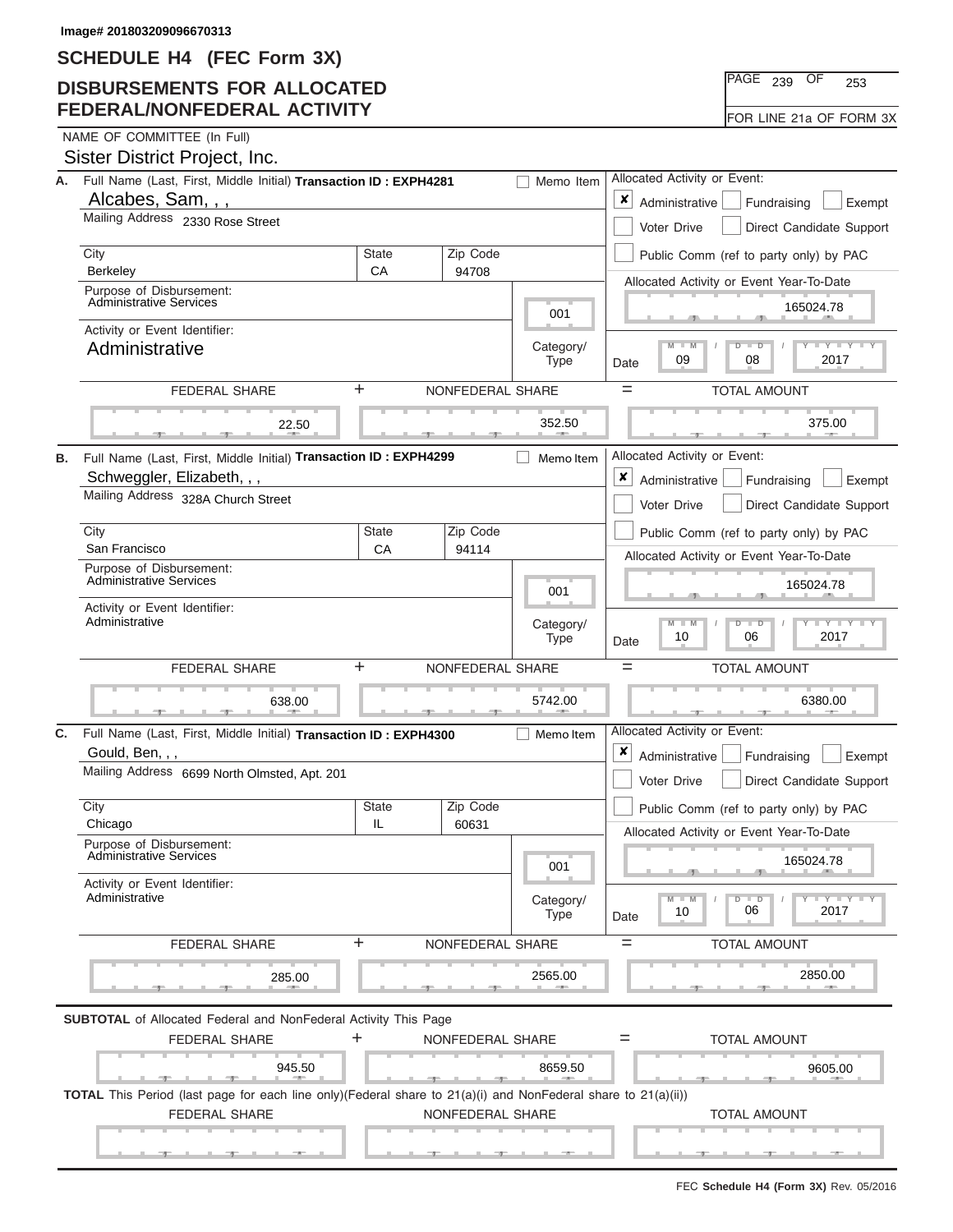## **DISBURSEMENTS FOR ALLOCATED FEDERAL/NONFEDERAL ACTIVITY**

FOR LINE 21a OF FORM 3X

NAME OF COMMITTEE (In Full)<br>Cioter Dietrict Dreiect

|    | Sister District Project, Inc.                                                                                                                  |                                              |                          |                                                                                      |                                                                                                                                 |
|----|------------------------------------------------------------------------------------------------------------------------------------------------|----------------------------------------------|--------------------------|--------------------------------------------------------------------------------------|---------------------------------------------------------------------------------------------------------------------------------|
|    | A. Full Name (Last, First, Middle Initial) Transaction ID: EXPH4332<br>Memo Item                                                               |                                              |                          |                                                                                      | Allocated Activity or Event:                                                                                                    |
|    | Gould, Ben, , ,                                                                                                                                | x<br>Administrative<br>Fundraising<br>Exempt |                          |                                                                                      |                                                                                                                                 |
|    | Mailing Address 6699 North Olmsted, Apt. 201                                                                                                   | Direct Candidate Support<br>Voter Drive      |                          |                                                                                      |                                                                                                                                 |
|    | City<br>Chicago                                                                                                                                | <b>State</b><br>IL                           | Zip Code<br>60631        |                                                                                      | Public Comm (ref to party only) by PAC                                                                                          |
|    | Purpose of Disbursement:                                                                                                                       |                                              |                          | Allocated Activity or Event Year-To-Date                                             |                                                                                                                                 |
|    | <b>Administrative Services</b>                                                                                                                 |                                              | 001                      | 165024.78                                                                            |                                                                                                                                 |
|    | Activity or Event Identifier:<br>Administrative                                                                                                |                                              |                          | Category/<br>Type                                                                    | $\mathbf{I}$ $\mathbf{Y}$ $\mathbf{I}$ $\mathbf{Y}$ $\mathbf{I}$ $\mathbf{Y}$<br>$M - M$<br>$D$ $D$<br>2017<br>03<br>11<br>Date |
|    | <b>FEDERAL SHARE</b>                                                                                                                           | ÷                                            | NONFEDERAL SHARE         |                                                                                      | $=$<br><b>TOTAL AMOUNT</b>                                                                                                      |
|    | 114.00                                                                                                                                         |                                              |                          | 3686.00                                                                              | 3800.00                                                                                                                         |
| В. | Full Name (Last, First, Middle Initial) Transaction ID: EXPH4333                                                                               |                                              |                          | Memo Item                                                                            | Allocated Activity or Event:                                                                                                    |
|    | Schweggler, Elizabeth, , ,                                                                                                                     |                                              |                          |                                                                                      | ×<br>Administrative<br>Fundraising<br>Exempt                                                                                    |
|    | Mailing Address 328A Church Street                                                                                                             |                                              |                          |                                                                                      | Voter Drive<br>Direct Candidate Support                                                                                         |
|    | City                                                                                                                                           | State                                        | Zip Code<br>94114        |                                                                                      | Public Comm (ref to party only) by PAC                                                                                          |
|    | San Francisco<br>Purpose of Disbursement:                                                                                                      | CA                                           |                          | Allocated Activity or Event Year-To-Date                                             |                                                                                                                                 |
|    | Administrative Services                                                                                                                        |                                              | 001                      | 165024.78                                                                            |                                                                                                                                 |
|    | Activity or Event Identifier:<br>Administrative                                                                                                |                                              | Category/<br><b>Type</b> | $M - M$<br><b>LEYTHEY LE</b><br>$\overline{D}$<br>$\Box$<br>11<br>03<br>2017<br>Date |                                                                                                                                 |
|    | <b>FEDERAL SHARE</b>                                                                                                                           | ÷                                            | NONFEDERAL SHARE         | $=$<br><b>TOTAL AMOUNT</b>                                                           |                                                                                                                                 |
|    | 210.00                                                                                                                                         |                                              |                          | 6790.00                                                                              | 7000.00                                                                                                                         |
| C. | Full Name (Last, First, Middle Initial) Transaction ID: EXPH4711<br>Gould, Ben, , ,                                                            |                                              |                          | Memo Item                                                                            | Allocated Activity or Event:<br>×<br>Administrative<br>Fundraising<br>Exempt                                                    |
|    | Mailing Address 6699 North Olmsted, Apt. 201                                                                                                   |                                              |                          |                                                                                      | Direct Candidate Support<br>Voter Drive                                                                                         |
|    | City                                                                                                                                           | <b>State</b>                                 | Zip Code                 |                                                                                      | Public Comm (ref to party only) by PAC                                                                                          |
|    | Chicago                                                                                                                                        | IL                                           | 60631                    |                                                                                      | Allocated Activity or Event Year-To-Date                                                                                        |
|    | Purpose of Disbursement:<br><b>Administrative Services</b>                                                                                     |                                              |                          | 001                                                                                  | 165024.78                                                                                                                       |
|    | Activity or Event Identifier:<br>Administrative                                                                                                |                                              |                          | Category/<br>Type                                                                    | $-1$ $-1$ $-1$ $-1$<br>$M - M$<br>$D$ $D$<br>05<br>2017<br>12<br>Date                                                           |
|    | FEDERAL SHARE                                                                                                                                  | $\ddot{}$                                    | NONFEDERAL SHARE         |                                                                                      | <b>TOTAL AMOUNT</b><br>$=$                                                                                                      |
|    | 380.00                                                                                                                                         |                                              |                          | 3420.00                                                                              | 3800.00                                                                                                                         |
|    | <b>SUBTOTAL</b> of Allocated Federal and NonFederal Activity This Page                                                                         |                                              |                          |                                                                                      |                                                                                                                                 |
|    | <b>FEDERAL SHARE</b>                                                                                                                           | ٠                                            | NONFEDERAL SHARE         |                                                                                      | <b>TOTAL AMOUNT</b><br>$=$                                                                                                      |
|    | 704.00                                                                                                                                         |                                              |                          | 13896.00                                                                             | 14600.00                                                                                                                        |
|    | <b>British Administration</b><br>TOTAL This Period (last page for each line only)(Federal share to 21(a)(i) and NonFederal share to 21(a)(ii)) |                                              |                          |                                                                                      |                                                                                                                                 |
|    | <b>FEDERAL SHARE</b>                                                                                                                           |                                              | NONFEDERAL SHARE         |                                                                                      | <b>TOTAL AMOUNT</b>                                                                                                             |
|    |                                                                                                                                                |                                              |                          |                                                                                      |                                                                                                                                 |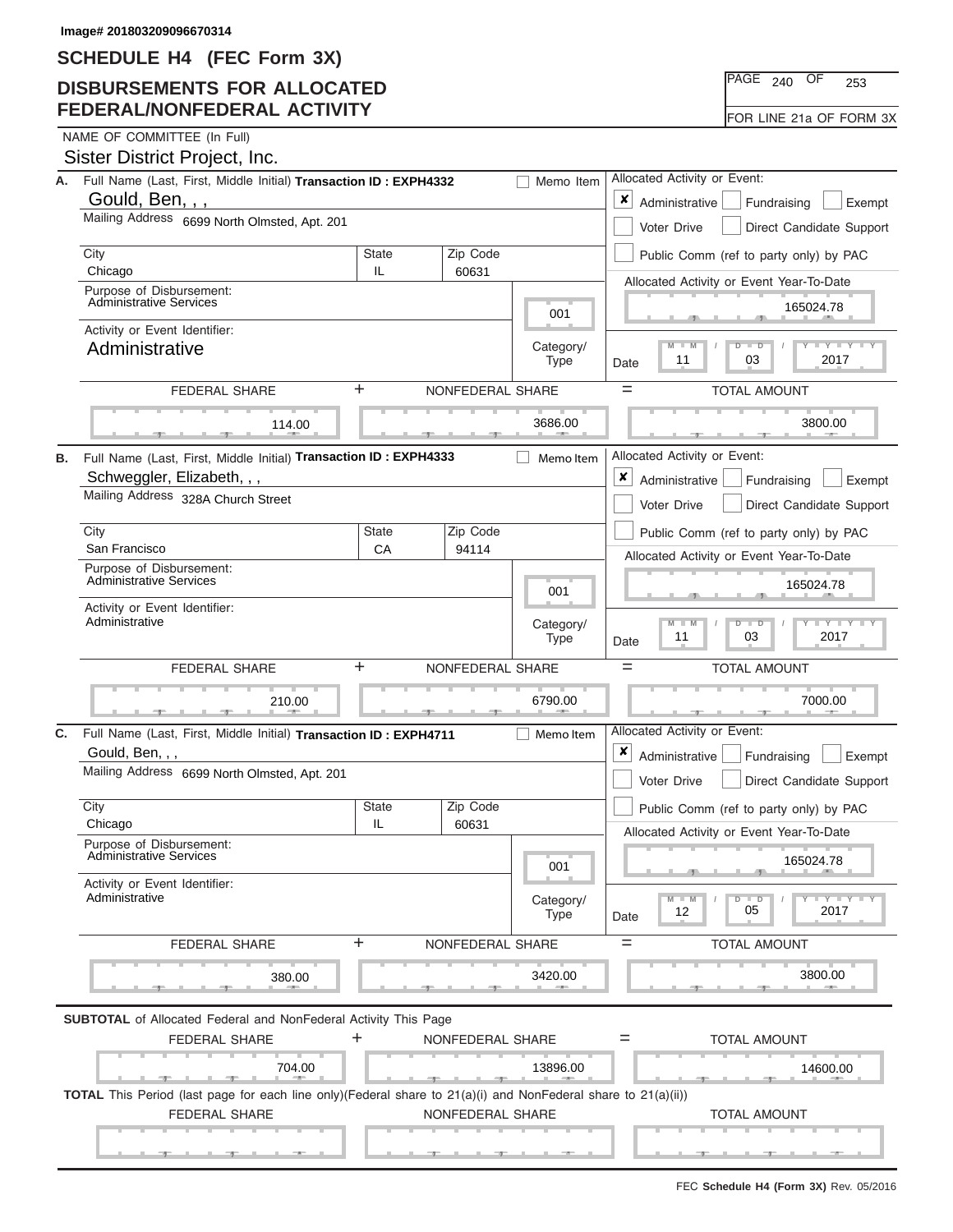# **DISBURSEMENTS FOR ALLOCATED FEDERAL/NONFEDERAL ACTIVITY**

|  | NAME OF COMMITTEE (In Full) |  |
|--|-----------------------------|--|

| NAME OF COMMITTEE (In Full)   |  |
|-------------------------------|--|
| Sister District Project, Inc. |  |

|    | A. Full Name (Last, First, Middle Initial) Transaction ID: EXPH4712                                                       |                                              | Memo Item                | Allocated Activity or Event:                                                       |                                                                            |  |  |
|----|---------------------------------------------------------------------------------------------------------------------------|----------------------------------------------|--------------------------|------------------------------------------------------------------------------------|----------------------------------------------------------------------------|--|--|
|    | Schweggler, Elizabeth, , ,                                                                                                | x<br>Administrative<br>Fundraising<br>Exempt |                          |                                                                                    |                                                                            |  |  |
|    | Mailing Address 328A Church Street                                                                                        | Direct Candidate Support<br>Voter Drive      |                          |                                                                                    |                                                                            |  |  |
|    | City<br>San Francisco                                                                                                     | State<br>CA                                  | Zip Code<br>94114        |                                                                                    | Public Comm (ref to party only) by PAC                                     |  |  |
|    | Purpose of Disbursement:                                                                                                  |                                              |                          |                                                                                    | Allocated Activity or Event Year-To-Date                                   |  |  |
|    | <b>Administrative Services</b>                                                                                            |                                              |                          | 001                                                                                | 165024.78                                                                  |  |  |
|    | Activity or Event Identifier:                                                                                             |                                              |                          |                                                                                    | $M - M$<br><b>LEY LEY LE</b><br>$\Box$<br>ъ                                |  |  |
|    | Administrative                                                                                                            |                                              |                          | Category/<br><b>Type</b>                                                           | 12<br>05<br>2017<br>Date                                                   |  |  |
|    | <b>FEDERAL SHARE</b>                                                                                                      | ÷.                                           | NONFEDERAL SHARE         |                                                                                    | $=$<br><b>TOTAL AMOUNT</b>                                                 |  |  |
|    | 700.00                                                                                                                    |                                              |                          | 6300.00                                                                            | 7000.00                                                                    |  |  |
| В. | Full Name (Last, First, Middle Initial) Transaction ID: EXPH4234                                                          |                                              |                          | Memo Item                                                                          | Allocated Activity or Event:                                               |  |  |
|    | Employment Development Department (EDD)                                                                                   |                                              |                          |                                                                                    | ×<br>Administrative<br>Fundraising<br>Exempt                               |  |  |
|    | Mailing Address 5007 Broadway                                                                                             |                                              |                          |                                                                                    | Voter Drive<br>Direct Candidate Support                                    |  |  |
|    | City                                                                                                                      | <b>State</b>                                 | Zip Code                 |                                                                                    | Public Comm (ref to party only) by PAC                                     |  |  |
|    | Sacramento                                                                                                                | CA                                           | 95820                    |                                                                                    | Allocated Activity or Event Year-To-Date                                   |  |  |
|    | Purpose of Disbursement:<br>Payroll Taxes                                                                                 |                                              | 001                      | 165024.78                                                                          |                                                                            |  |  |
|    | Activity or Event Identifier:                                                                                             |                                              |                          |                                                                                    |                                                                            |  |  |
|    | Administrative                                                                                                            |                                              | Category/<br><b>Type</b> | $M - M$<br>$L - Y - L - Y$<br>$\overline{D}$<br>$\Box$<br>08<br>2017<br>04<br>Date |                                                                            |  |  |
|    | $\ddot{}$<br><b>FEDERAL SHARE</b>                                                                                         | $=$<br><b>TOTAL AMOUNT</b>                   |                          |                                                                                    |                                                                            |  |  |
|    | 131.79                                                                                                                    |                                              |                          | 1186.10                                                                            | 1317.89                                                                    |  |  |
| C. | Full Name (Last, First, Middle Initial) Transaction ID: EXPH4269                                                          |                                              |                          | Memo Item                                                                          | Allocated Activity or Event:                                               |  |  |
|    | Employment Development Department (EDD)                                                                                   |                                              |                          |                                                                                    | ×<br>Administrative<br>Fundraising<br>Exempt                               |  |  |
|    | Mailing Address 5007 Broadway                                                                                             |                                              |                          |                                                                                    | Voter Drive<br>Direct Candidate Support                                    |  |  |
|    | City<br>Sacramento                                                                                                        | <b>State</b><br>CA                           | Zip Code<br>95820        |                                                                                    | Public Comm (ref to party only) by PAC                                     |  |  |
|    | Purpose of Disbursement:                                                                                                  |                                              |                          |                                                                                    | Allocated Activity or Event Year-To-Date                                   |  |  |
|    | Payroll Taxes                                                                                                             |                                              |                          | 001                                                                                | 165024.78<br>小                                                             |  |  |
|    | Activity or Event Identifier:<br>Administrative                                                                           |                                              |                          | Category/<br><b>Type</b>                                                           | $-1$ $-1$ $-1$ $-1$ $-1$<br>$M - M$<br>$D$ $D$<br>06<br>2017<br>09<br>Date |  |  |
|    | <b>FEDERAL SHARE</b>                                                                                                      | ÷.                                           | NONFEDERAL SHARE         |                                                                                    | <b>TOTAL AMOUNT</b><br>$=$                                                 |  |  |
|    | 52.15                                                                                                                     |                                              |                          | 816.94                                                                             | 869.09                                                                     |  |  |
|    | <b>SUBTOTAL</b> of Allocated Federal and NonFederal Activity This Page                                                    |                                              |                          |                                                                                    |                                                                            |  |  |
|    | <b>FEDERAL SHARE</b>                                                                                                      | ÷                                            | NONFEDERAL SHARE         |                                                                                    | <b>TOTAL AMOUNT</b><br>$=$                                                 |  |  |
|    | 883.94                                                                                                                    |                                              |                          | 8303.04<br><b>ALC: YES:</b>                                                        | 9186.98                                                                    |  |  |
|    | <b>TOTAL</b> This Period (last page for each line only)(Federal share to $21(a)(i)$ and NonFederal share to $21(a)(ii)$ ) |                                              |                          |                                                                                    |                                                                            |  |  |
|    | FEDERAL SHARE                                                                                                             |                                              | NONFEDERAL SHARE         |                                                                                    | <b>TOTAL AMOUNT</b>                                                        |  |  |
|    |                                                                                                                           |                                              |                          |                                                                                    |                                                                            |  |  |

PAGE <sub>241</sub> OF 253

|  |  | FOR LINE 21a OF FORM 3X |  |
|--|--|-------------------------|--|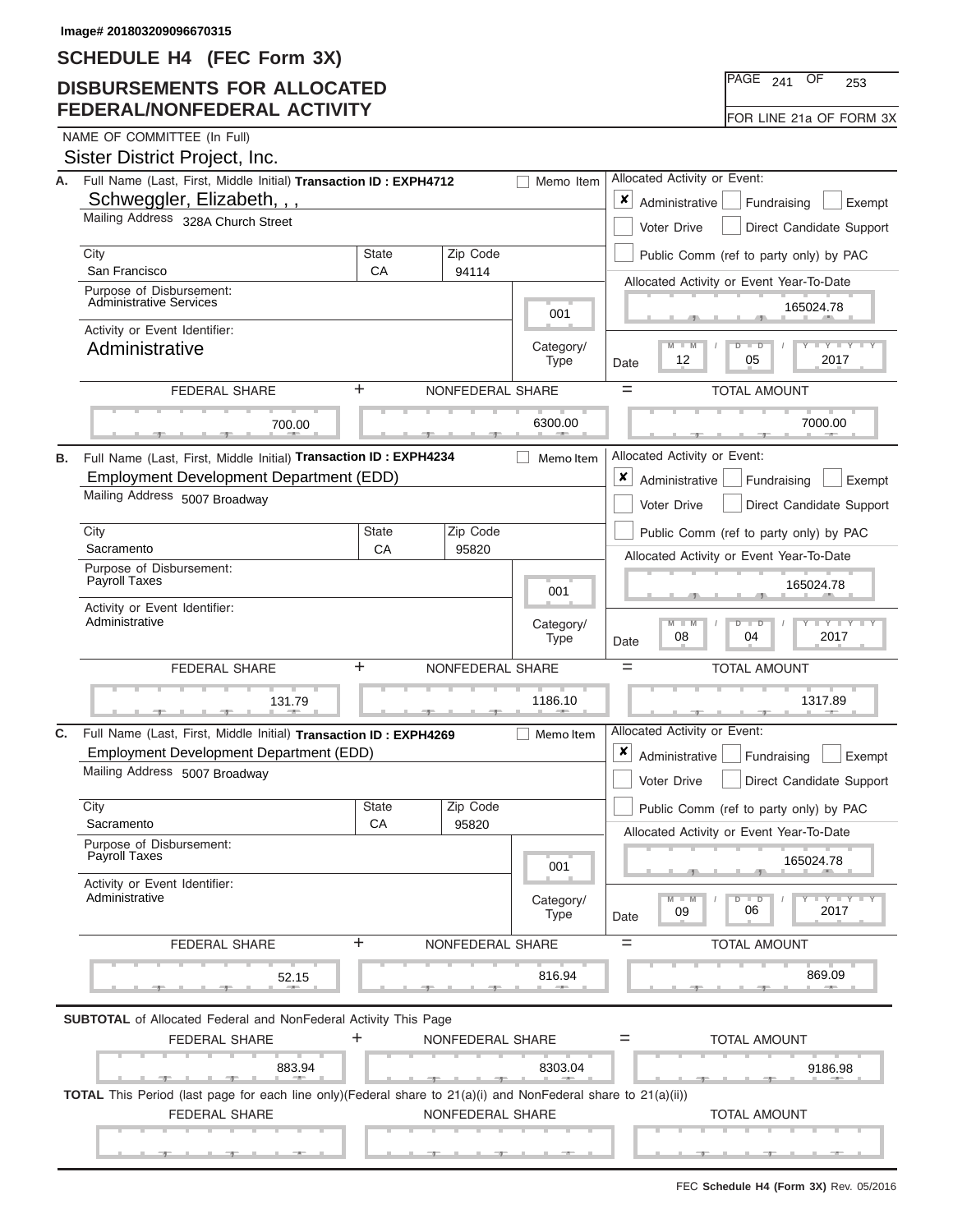## **DISBURSEMENTS FOR ALLOCATED FEDERAL/NONFEDERAL ACTIVITY**

NAME OF COMMITTEE (In Full)

| А. | Full Name (Last, First, Middle Initial) Transaction ID: EXPH4308                                              | Allocated Activity or Event:                 |                                         |                                                                                     |                                                                              |  |  |
|----|---------------------------------------------------------------------------------------------------------------|----------------------------------------------|-----------------------------------------|-------------------------------------------------------------------------------------|------------------------------------------------------------------------------|--|--|
|    | Employment Development Department (EDD)<br>Mailing Address 5007 Broadway                                      | x<br>Administrative<br>Fundraising<br>Exempt |                                         |                                                                                     |                                                                              |  |  |
|    |                                                                                                               |                                              | Voter Drive<br>Direct Candidate Support |                                                                                     |                                                                              |  |  |
|    | City                                                                                                          | <b>State</b>                                 | Zip Code                                |                                                                                     | Public Comm (ref to party only) by PAC                                       |  |  |
|    | Sacramento                                                                                                    | CA                                           | 95820                                   |                                                                                     | Allocated Activity or Event Year-To-Date                                     |  |  |
|    | Purpose of Disbursement:<br><b>Payroll Taxes</b>                                                              |                                              |                                         |                                                                                     | 165024.78                                                                    |  |  |
|    | Activity or Event Identifier:                                                                                 |                                              | 001                                     |                                                                                     |                                                                              |  |  |
|    | Administrative                                                                                                |                                              |                                         | Category/<br><b>Type</b>                                                            | <b>LEY LEY LE</b><br>$M - M$<br>$D$ $\Box$ $D$<br>2017<br>10<br>06<br>Date   |  |  |
|    | <b>FEDERAL SHARE</b>                                                                                          | ÷                                            | NONFEDERAL SHARE                        |                                                                                     | $=$<br><b>TOTAL AMOUNT</b>                                                   |  |  |
|    | 86.91                                                                                                         |                                              |                                         | 782.18                                                                              | 869.09                                                                       |  |  |
|    |                                                                                                               |                                              |                                         |                                                                                     |                                                                              |  |  |
| В. | Full Name (Last, First, Middle Initial) Transaction ID: EXPH4337                                              |                                              |                                         | Memo Item                                                                           | Allocated Activity or Event:                                                 |  |  |
|    | Employment Development Department (EDD)                                                                       |                                              |                                         | $\pmb{\times}$<br>Administrative<br>Fundraising<br>Exempt                           |                                                                              |  |  |
|    | Mailing Address 5007 Broadway                                                                                 |                                              |                                         | Voter Drive<br>Direct Candidate Support                                             |                                                                              |  |  |
|    | City                                                                                                          | State                                        | Zip Code                                |                                                                                     | Public Comm (ref to party only) by PAC                                       |  |  |
|    | Sacramento                                                                                                    | CA                                           | 95820                                   |                                                                                     | Allocated Activity or Event Year-To-Date                                     |  |  |
|    | Purpose of Disbursement:<br>Payroll Taxes                                                                     |                                              | 001                                     | 165024.78                                                                           |                                                                              |  |  |
|    | Activity or Event Identifier:                                                                                 |                                              |                                         |                                                                                     |                                                                              |  |  |
|    | Administrative                                                                                                |                                              | Category/<br><b>Type</b>                | $M - M$<br>$Y = Y$<br>$\overline{\mathsf{D}}$<br>$\Box$<br>11<br>2017<br>03<br>Date |                                                                              |  |  |
|    | ÷<br><b>FEDERAL SHARE</b>                                                                                     | $=$<br><b>TOTAL AMOUNT</b>                   |                                         |                                                                                     |                                                                              |  |  |
|    | 26.07                                                                                                         |                                              |                                         | 843.02                                                                              | 869.09                                                                       |  |  |
| C. | Full Name (Last, First, Middle Initial) Transaction ID: EXPH4708                                              |                                              |                                         | Memo Item                                                                           | Allocated Activity or Event:                                                 |  |  |
|    | Employment Development Department (EDD)                                                                       |                                              |                                         |                                                                                     | ×<br>Administrative<br>Fundraising<br>Exempt                                 |  |  |
|    | Mailing Address 5007 Broadway                                                                                 |                                              |                                         |                                                                                     | Direct Candidate Support<br><b>Voter Drive</b>                               |  |  |
|    | City                                                                                                          | <b>State</b>                                 | Zip Code                                |                                                                                     | Public Comm (ref to party only) by PAC                                       |  |  |
|    | Sacramento<br>Purpose of Disbursement:                                                                        | СA                                           | 95820                                   |                                                                                     | Allocated Activity or Event Year-To-Date                                     |  |  |
|    | Payroll Taxes                                                                                                 |                                              | 001                                     | 165024.78                                                                           |                                                                              |  |  |
|    | Activity or Event Identifier:<br>Administrative                                                               |                                              |                                         | Category/<br><b>Type</b>                                                            | $\Box Y \Box Y$<br>$\Box$<br>W<br>$\overline{D}$<br>05<br>2017<br>12<br>Date |  |  |
|    | FEDERAL SHARE                                                                                                 | $\ddot{}$                                    | NONFEDERAL SHARE                        |                                                                                     | <b>TOTAL AMOUNT</b><br>$=$                                                   |  |  |
|    | 86.91                                                                                                         |                                              |                                         | 782.18                                                                              | 869.09                                                                       |  |  |
|    | <b>SUBTOTAL</b> of Allocated Federal and NonFederal Activity This Page                                        |                                              |                                         |                                                                                     |                                                                              |  |  |
|    | <b>FEDERAL SHARE</b>                                                                                          | ÷                                            | NONFEDERAL SHARE                        |                                                                                     | <b>TOTAL AMOUNT</b><br>$=$                                                   |  |  |
|    | 199.89<br><b>Contract Contract Contract</b>                                                                   |                                              |                                         | 2407.38                                                                             | 2607.27                                                                      |  |  |
|    | TOTAL This Period (last page for each line only)(Federal share to 21(a)(i) and NonFederal share to 21(a)(ii)) |                                              |                                         |                                                                                     |                                                                              |  |  |
|    | <b>FEDERAL SHARE</b>                                                                                          |                                              | NONFEDERAL SHARE                        |                                                                                     | <b>TOTAL AMOUNT</b>                                                          |  |  |
|    |                                                                                                               |                                              |                                         |                                                                                     |                                                                              |  |  |
|    |                                                                                                               |                                              |                                         |                                                                                     |                                                                              |  |  |

PAGE <sub>242</sub> OF 253 FOR LINE 21a OF FORM 3X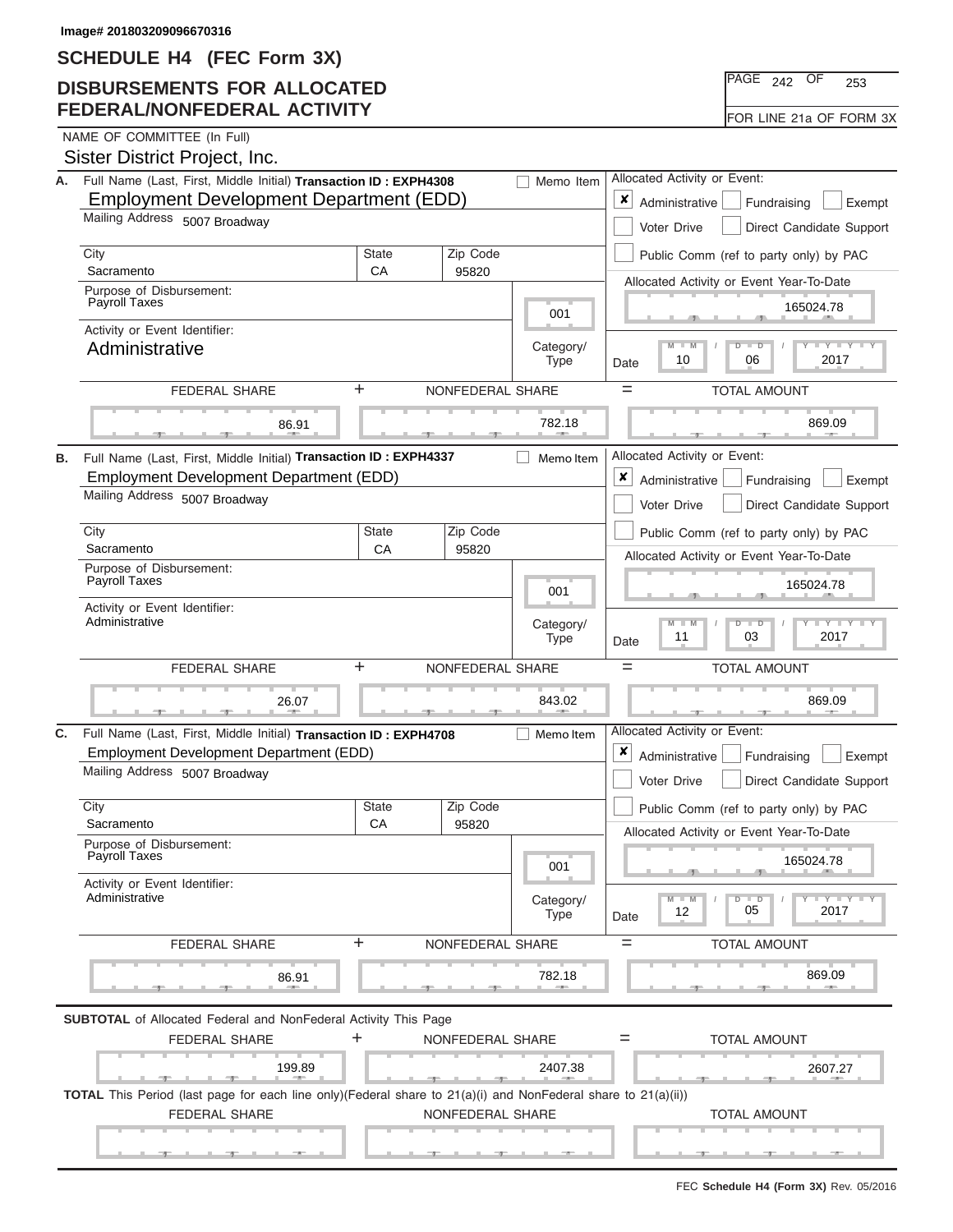## **DISBURSEMENTS FOR ALLOCATED FEDERAL/NONFEDERAL ACTIVITY**

| <b>NGF</b> | $\sim$ $\prime$<br>13 | 253 |
|------------|-----------------------|-----|
|            |                       |     |

FOR LINE 21a OF FORM 3X

NAME OF COMMITTEE (In Full)

|    | Sister District Project, Inc.                                                                                 |                                              |                          |                                                                                                                                 |                                                                                       |
|----|---------------------------------------------------------------------------------------------------------------|----------------------------------------------|--------------------------|---------------------------------------------------------------------------------------------------------------------------------|---------------------------------------------------------------------------------------|
| А. | Full Name (Last, First, Middle Initial) Transaction ID: EXPH4236                                              |                                              |                          |                                                                                                                                 | Allocated Activity or Event:                                                          |
|    | Intuit, Inc.                                                                                                  | x<br>Administrative<br>Fundraising<br>Exempt |                          |                                                                                                                                 |                                                                                       |
|    | Mailing Address 2632 Marine Way                                                                               |                                              |                          |                                                                                                                                 | Voter Drive<br>Direct Candidate Support                                               |
|    | City<br><b>Mountain View</b>                                                                                  | <b>State</b>                                 | Zip Code<br>94043        |                                                                                                                                 | Public Comm (ref to party only) by PAC                                                |
|    | Purpose of Disbursement:                                                                                      | CA                                           |                          | Allocated Activity or Event Year-To-Date                                                                                        |                                                                                       |
|    | Salary                                                                                                        |                                              | 001                      | 165024.78                                                                                                                       |                                                                                       |
|    | Activity or Event Identifier:<br>Administrative                                                               |                                              | Category/<br>Type        | $\mathbf{I}$ $\mathbf{Y}$ $\mathbf{I}$ $\mathbf{Y}$ $\mathbf{I}$ $\mathbf{Y}$<br>$M - M$<br>$D$ $D$<br>2017<br>08<br>04<br>Date |                                                                                       |
|    | FEDERAL SHARE                                                                                                 | ÷                                            | NONFEDERAL SHARE         |                                                                                                                                 | $=$<br><b>TOTAL AMOUNT</b>                                                            |
|    | 1248.81                                                                                                       |                                              |                          | 11239.27                                                                                                                        | 12488.08                                                                              |
| В. | Full Name (Last, First, Middle Initial) Transaction ID: EDTH41                                                |                                              |                          | $X$ Memoltem                                                                                                                    | Allocated Activity or Event:                                                          |
|    | Wu, Lala, , ,                                                                                                 |                                              |                          |                                                                                                                                 | ×<br>Administrative<br>Fundraising<br>Exempt                                          |
|    | Mailing Address 1145 York Street                                                                              |                                              |                          |                                                                                                                                 | Voter Drive<br>Direct Candidate Support                                               |
|    | City                                                                                                          | <b>State</b>                                 |                          | Public Comm (ref to party only) by PAC                                                                                          |                                                                                       |
|    | San Francisco<br>CA<br>94110<br>Purpose of Disbursement:                                                      |                                              |                          |                                                                                                                                 | Allocated Activity or Event Year-To-Date                                              |
|    | Salary                                                                                                        |                                              | 001                      | 165024.78                                                                                                                       |                                                                                       |
|    | Activity or Event Identifier:<br>Administrative                                                               |                                              | Category/<br><b>Type</b> | $M - M$<br>$-Y - Y - Y - Y$<br>$\overline{D}$<br>$\overline{\phantom{0}}$<br>08<br>04<br>2017<br>Date                           |                                                                                       |
|    | <b>FEDERAL SHARE</b>                                                                                          | ÷                                            | NONFEDERAL SHARE         | <b>TOTAL AMOUNT</b><br>$=$                                                                                                      |                                                                                       |
|    | 653.17                                                                                                        |                                              |                          | 5878.56                                                                                                                         | 6531.73                                                                               |
| C. | Full Name (Last, First, Middle Initial) Transaction ID: EDTH42                                                |                                              |                          | $\mathsf{X}$ Memo Item                                                                                                          | Allocated Activity or Event:                                                          |
|    | Bosworth, Rita B., , ,<br>Mailing Address 3902 Via Milano                                                     |                                              |                          |                                                                                                                                 | ×<br>Administrative<br>Fundraising<br>Exempt                                          |
|    |                                                                                                               |                                              |                          |                                                                                                                                 | Voter Drive<br>Direct Candidate Support                                               |
|    | City<br>Campbell                                                                                              | <b>State</b><br>СA                           | Zip Code<br>95008        |                                                                                                                                 | Public Comm (ref to party only) by PAC                                                |
|    | Purpose of Disbursement:<br>Salary                                                                            |                                              |                          |                                                                                                                                 | Allocated Activity or Event Year-To-Date                                              |
|    |                                                                                                               |                                              |                          | 001                                                                                                                             | 165024.78                                                                             |
|    | Activity or Event Identifier:<br>Administrative                                                               |                                              |                          | Category/<br><b>Type</b>                                                                                                        | $-Y$ $Y$ $ Y$ $ Y$<br>$M$ $M$<br>$\overline{D}$<br>$\Box$<br>04<br>2017<br>08<br>Date |
|    | FEDERAL SHARE                                                                                                 | $\pm$                                        | NONFEDERAL SHARE         |                                                                                                                                 | <b>TOTAL AMOUNT</b><br>$=$                                                            |
|    | 595.29                                                                                                        |                                              |                          | 5357.56                                                                                                                         | 5952.85                                                                               |
|    | <b>SUBTOTAL</b> of Allocated Federal and NonFederal Activity This Page                                        |                                              |                          |                                                                                                                                 |                                                                                       |
|    | <b>FEDERAL SHARE</b>                                                                                          | ÷                                            | NONFEDERAL SHARE         |                                                                                                                                 | <b>TOTAL AMOUNT</b><br>$=$                                                            |
|    | 1248.81<br><b>Contract Contract Contract</b>                                                                  |                                              |                          | 11239.27<br>The Company                                                                                                         | 12488.08                                                                              |
|    | TOTAL This Period (last page for each line only)(Federal share to 21(a)(i) and NonFederal share to 21(a)(ii)) |                                              |                          |                                                                                                                                 |                                                                                       |
|    | <b>FEDERAL SHARE</b><br>T<br>т                                                                                |                                              | NONFEDERAL SHARE         |                                                                                                                                 | <b>TOTAL AMOUNT</b>                                                                   |
|    |                                                                                                               |                                              |                          |                                                                                                                                 |                                                                                       |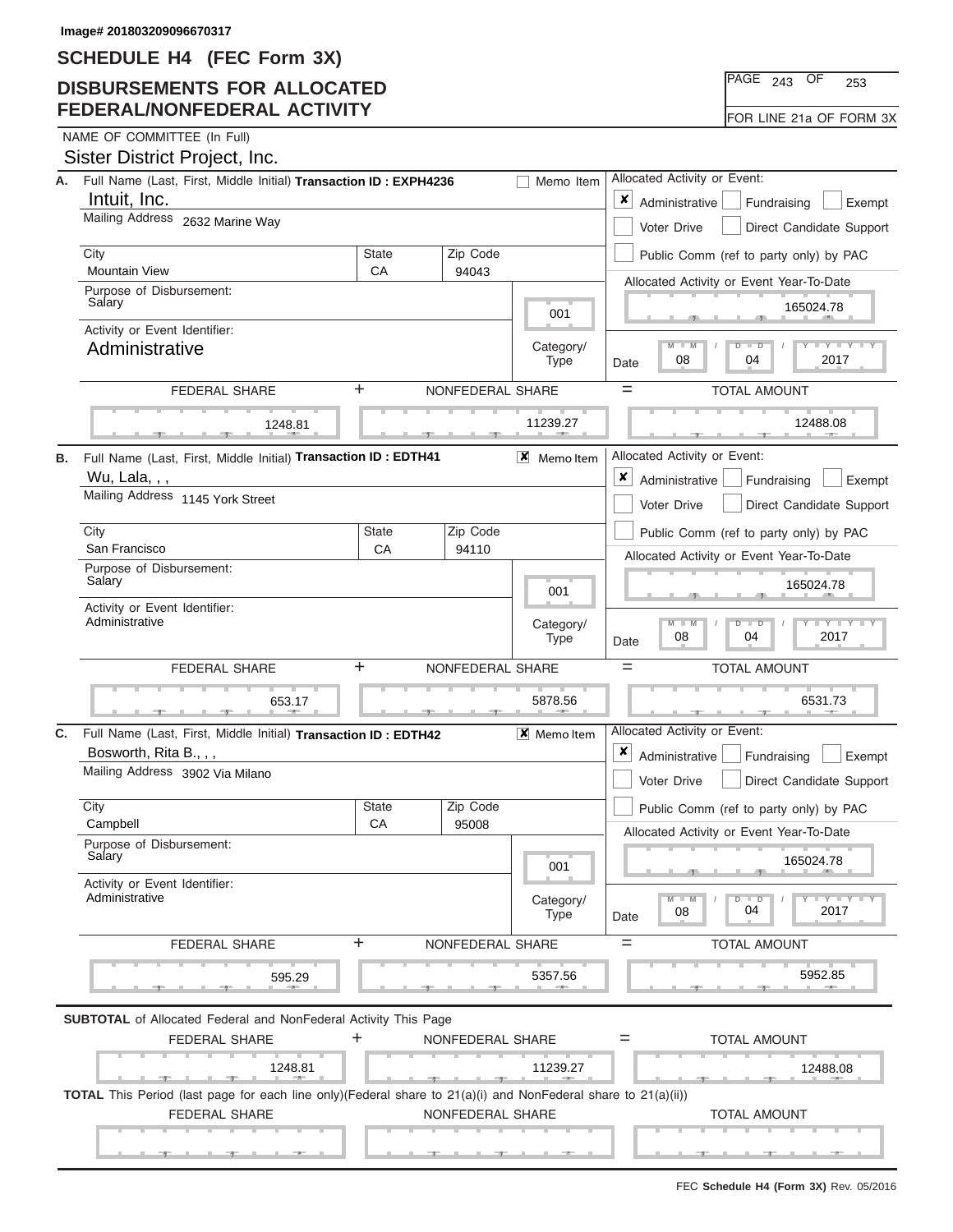## **DISBURSEMENTS FOR ALLOCATED FEDERAL/NONFEDERAL ACTIVITY**

| า^GE ∴ | 244 | つにつ |
|--------|-----|-----|
|        |     |     |

|  |  | NAME OF COMMITTEE (In Full) |  |  |
|--|--|-----------------------------|--|--|
|--|--|-----------------------------|--|--|

|    | Sister District Project, Inc.                                                                                             |                    |                          |                  |                                                                                      |                                          |                                                                         |
|----|---------------------------------------------------------------------------------------------------------------------------|--------------------|--------------------------|------------------|--------------------------------------------------------------------------------------|------------------------------------------|-------------------------------------------------------------------------|
| А. | Full Name (Last, First, Middle Initial) Transaction ID: EXPH4241<br>Memo Item                                             |                    |                          |                  |                                                                                      |                                          | Allocated Activity or Event:                                            |
|    | Intuit, Inc.                                                                                                              |                    |                          |                  |                                                                                      |                                          | Administrative<br>Fundraising<br>Exempt                                 |
|    | Mailing Address 2632 Marine Way                                                                                           |                    |                          |                  |                                                                                      |                                          | Voter Drive<br>Direct Candidate Support                                 |
|    | City                                                                                                                      | <b>State</b><br>CA |                          | Zip Code         |                                                                                      |                                          | Public Comm (ref to party only) by PAC                                  |
|    | <b>Mountain View</b><br>Purpose of Disbursement:                                                                          | 94043              |                          |                  | Allocated Activity or Event Year-To-Date                                             |                                          |                                                                         |
|    | <b>Administrative Services</b>                                                                                            |                    |                          | 001              |                                                                                      | 165024.78                                |                                                                         |
|    | Activity or Event Identifier:<br>Administrative                                                                           |                    |                          |                  | Category/                                                                            |                                          | $M - M$<br>$\overline{\mathsf{D}}$<br>$\overline{\phantom{a}}$          |
|    |                                                                                                                           |                    |                          |                  | <b>Type</b>                                                                          | Date                                     | 2017<br>08<br>04                                                        |
|    | <b>FEDERAL SHARE</b>                                                                                                      | +                  |                          | NONFEDERAL SHARE |                                                                                      | $=$                                      | <b>TOTAL AMOUNT</b>                                                     |
|    | 1000.18                                                                                                                   |                    |                          |                  | 9001.57                                                                              |                                          | 10001.75                                                                |
| В. | Full Name (Last, First, Middle Initial) Transaction ID: EDTH43                                                            |                    |                          |                  | $X$ Memoltem                                                                         |                                          | Allocated Activity or Event:                                            |
|    | Goldstein, Gabrielle, , ,                                                                                                 |                    |                          |                  |                                                                                      | ×                                        | Administrative<br>Fundraising<br>Exempt                                 |
|    | Mailing Address 400 McAuley Street                                                                                        |                    |                          |                  |                                                                                      |                                          | Voter Drive<br>Direct Candidate Support                                 |
|    | City<br>Zip Code<br><b>State</b>                                                                                          |                    |                          |                  |                                                                                      |                                          | Public Comm (ref to party only) by PAC                                  |
|    | Oakland<br>CA<br>94609<br>Purpose of Disbursement:                                                                        |                    |                          |                  |                                                                                      | Allocated Activity or Event Year-To-Date |                                                                         |
|    | Administrative Services                                                                                                   |                    | 001                      |                  | 165024.78                                                                            |                                          |                                                                         |
|    | Activity or Event Identifier:<br>Administrative                                                                           |                    | Category/<br><b>Type</b> | Date             | $Y - Y$<br>$M - M$<br>$\overline{D}$<br>$\overline{\phantom{0}}$<br>2017<br>08<br>04 |                                          |                                                                         |
|    | <b>FEDERAL SHARE</b>                                                                                                      | NONFEDERAL SHARE   |                          | $=$              | <b>TOTAL AMOUNT</b>                                                                  |                                          |                                                                         |
|    | 1000.00                                                                                                                   |                    |                          |                  | 9000.00                                                                              |                                          | 10000.00                                                                |
| C. | Full Name (Last, First, Middle Initial) Transaction ID: EXPH4270<br>Intuit, Inc.                                          |                    |                          |                  | Memo Item                                                                            | ×                                        | Allocated Activity or Event:<br>Administrative<br>Fundraising<br>Exempt |
|    | Mailing Address 2632 Marine Way                                                                                           |                    |                          |                  |                                                                                      |                                          | Voter Drive<br>Direct Candidate Support                                 |
|    | City<br><b>Mountain View</b>                                                                                              | <b>State</b><br>CA |                          | Zip Code         |                                                                                      |                                          | Public Comm (ref to party only) by PAC                                  |
|    | Purpose of Disbursement:                                                                                                  |                    |                          | 94043            |                                                                                      |                                          | Allocated Activity or Event Year-To-Date                                |
|    | Salary                                                                                                                    |                    |                          |                  | 001                                                                                  |                                          | 165024.78                                                               |
|    | Activity or Event Identifier:<br>Administrative                                                                           |                    |                          |                  | Category/<br><b>Type</b>                                                             | Date                                     | $M - M$<br>$Y \perp Y \perp Y$<br>ъ<br>$\Box$<br>06<br>2017<br>09       |
|    | <b>FEDERAL SHARE</b>                                                                                                      | +                  |                          | NONFEDERAL SHARE |                                                                                      | $=$                                      | <b>TOTAL AMOUNT</b>                                                     |
|    |                                                                                                                           |                    |                          |                  |                                                                                      |                                          |                                                                         |
|    | 601.28                                                                                                                    |                    |                          |                  | 9420.13                                                                              |                                          | 10021.41                                                                |
|    | <b>SUBTOTAL</b> of Allocated Federal and NonFederal Activity This Page                                                    |                    |                          |                  |                                                                                      |                                          |                                                                         |
|    | <b>FEDERAL SHARE</b>                                                                                                      | +                  |                          | NONFEDERAL SHARE |                                                                                      | $=$                                      | <b>TOTAL AMOUNT</b>                                                     |
|    | 1601.46<br><b>Contract Contract</b>                                                                                       |                    |                          |                  | 18421.70                                                                             |                                          | 20023.16                                                                |
|    | <b>TOTAL</b> This Period (last page for each line only)(Federal share to $21(a)(i)$ and NonFederal share to $21(a)(ii)$ ) |                    |                          |                  |                                                                                      |                                          |                                                                         |
|    | <b>FEDERAL SHARE</b>                                                                                                      |                    |                          |                  |                                                                                      |                                          |                                                                         |
|    |                                                                                                                           |                    | NONFEDERAL SHARE         |                  |                                                                                      |                                          | <b>TOTAL AMOUNT</b>                                                     |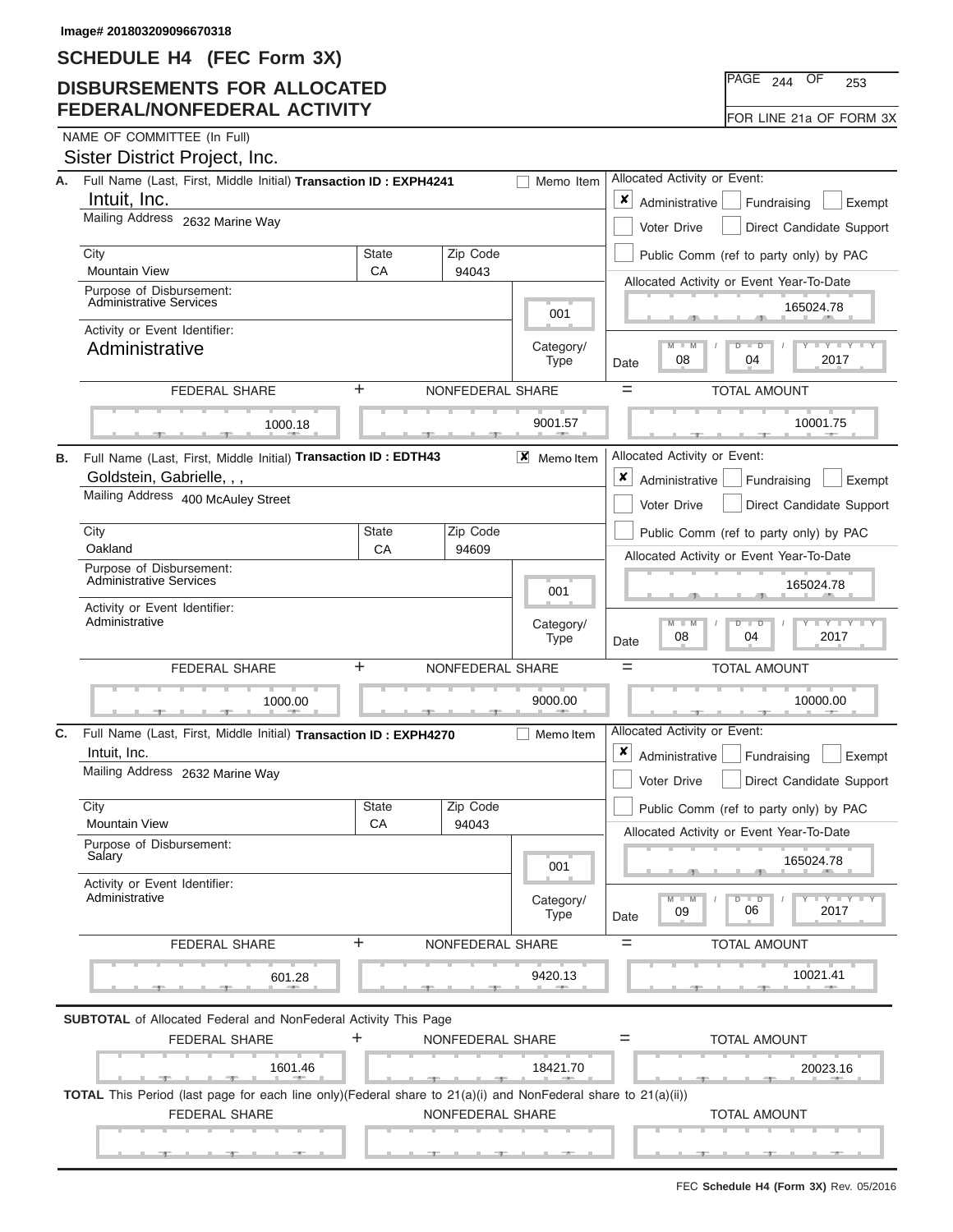## **DISBURSEMENTS FOR ALLOCATED FEDERAL/NONFEDERAL ACTIVITY**

|  | NAME OF COMMITTEE (In Full) |  |
|--|-----------------------------|--|
|  |                             |  |

|    | Sister District Project, Inc.                                                                                 |                    |                   |                                                               |                                                                                    |
|----|---------------------------------------------------------------------------------------------------------------|--------------------|-------------------|---------------------------------------------------------------|------------------------------------------------------------------------------------|
| А. | Full Name (Last, First, Middle Initial) Transaction ID: EDTH44                                                |                    |                   | <b>X</b> Memo Item                                            | Allocated Activity or Event:                                                       |
|    | Wu, Lala, , ,<br>Mailing Address 1145 York Street                                                             |                    |                   |                                                               | ×<br>Administrative<br>Fundraising<br>Exempt                                       |
|    |                                                                                                               |                    |                   |                                                               | Voter Drive<br>Direct Candidate Support                                            |
|    | City<br>San Francisco                                                                                         | <b>State</b><br>CA | Zip Code<br>94110 |                                                               | Public Comm (ref to party only) by PAC                                             |
|    | Purpose of Disbursement:                                                                                      |                    |                   |                                                               | Allocated Activity or Event Year-To-Date                                           |
|    | Salary                                                                                                        |                    | 001               | 165024.78                                                     |                                                                                    |
|    | Activity or Event Identifier:<br>Administrative                                                               |                    | Category/         | $M - M$<br>Y I Y<br>$\overline{\mathsf{D}}$<br>$\overline{D}$ |                                                                                    |
|    |                                                                                                               |                    |                   | <b>Type</b>                                                   | 2017<br>09<br>06<br>Date                                                           |
|    | <b>FEDERAL SHARE</b>                                                                                          | ÷.                 | NONFEDERAL SHARE  |                                                               | <b>TOTAL AMOUNT</b><br>$=$                                                         |
|    | 291.73                                                                                                        |                    |                   | 4570.40                                                       | 4862.13                                                                            |
|    |                                                                                                               |                    |                   |                                                               |                                                                                    |
| В. | Full Name (Last, First, Middle Initial) Transaction ID : EDTH45<br>Bosworth, Rita B., , ,                     |                    |                   | $\vert x \vert$<br>Memo Item                                  | Allocated Activity or Event:<br>×                                                  |
|    | Mailing Address 3902 Via Milano                                                                               |                    |                   |                                                               | Administrative<br>Fundraising<br>Exempt<br>Voter Drive<br>Direct Candidate Support |
|    | City                                                                                                          | <b>State</b>       | Zip Code          |                                                               |                                                                                    |
|    | Campbell                                                                                                      | CA                 | 95008             |                                                               | Public Comm (ref to party only) by PAC<br>Allocated Activity or Event Year-To-Date |
|    | Purpose of Disbursement:<br>Salary                                                                            |                    |                   |                                                               |                                                                                    |
|    | Activity or Event Identifier:                                                                                 |                    | 001               | 165024.78                                                     |                                                                                    |
|    | Administrative                                                                                                |                    | Category/         | $M - M$<br>$Y - Y$<br>$\overline{\mathbb{D}}$<br>2017         |                                                                                    |
|    |                                                                                                               |                    | Type              | 09<br>06<br>Date                                              |                                                                                    |
|    |                                                                                                               |                    |                   |                                                               |                                                                                    |
|    | <b>FEDERAL SHARE</b>                                                                                          | $\ddot{}$          | NONFEDERAL SHARE  |                                                               | $=$<br><b>TOTAL AMOUNT</b>                                                         |
|    | 309.35                                                                                                        |                    |                   | 4846.43                                                       | 5155.78                                                                            |
| С. |                                                                                                               |                    |                   | Memo Item                                                     | $-7$<br>Allocated Activity or Event:                                               |
|    | Full Name (Last, First, Middle Initial) Transaction ID: EXPH4279<br>Intuit, Inc.                              |                    |                   |                                                               | x<br>Administrative<br>Fundraising<br>Exempt                                       |
|    | Mailing Address 2632 Marine Way                                                                               |                    |                   |                                                               | Voter Drive<br>Direct Candidate Support                                            |
|    | City                                                                                                          | State              | Zip Code          |                                                               | Public Comm (ref to party only) by PAC                                             |
|    | <b>Mountain View</b>                                                                                          | CA                 | 94043             |                                                               | Allocated Activity or Event Year-To-Date                                           |
|    | Purpose of Disbursement:<br><b>Administrative Services</b>                                                    |                    |                   | 001                                                           | 165024.78                                                                          |
|    | Activity or Event Identifier:                                                                                 |                    |                   |                                                               |                                                                                    |
|    | Administrative                                                                                                |                    |                   | Category/<br>Type                                             | $M - M$<br>D<br>Y TY T<br>$\blacksquare$<br>07<br>2017<br>09<br>Date               |
|    | FEDERAL SHARE                                                                                                 | ÷                  | NONFEDERAL SHARE  |                                                               | <b>TOTAL AMOUNT</b><br>$=$                                                         |
|    |                                                                                                               |                    |                   |                                                               |                                                                                    |
|    | 420.10                                                                                                        |                    |                   | 6581.65<br><b>CONTRACTOR</b>                                  | 7001.75<br><b>CONTRACTOR</b>                                                       |
|    | <b>SUBTOTAL</b> of Allocated Federal and NonFederal Activity This Page                                        |                    |                   |                                                               |                                                                                    |
|    | <b>FEDERAL SHARE</b>                                                                                          | ÷.                 | NONFEDERAL SHARE  |                                                               | <b>TOTAL AMOUNT</b><br>$=$                                                         |
|    | 420.10                                                                                                        |                    |                   | 6581.65                                                       | 7001.75                                                                            |
|    | TOTAL This Period (last page for each line only)(Federal share to 21(a)(i) and NonFederal share to 21(a)(ii)) |                    |                   |                                                               |                                                                                    |
|    | <b>FEDERAL SHARE</b>                                                                                          |                    | NONFEDERAL SHARE  |                                                               | <b>TOTAL AMOUNT</b>                                                                |

PAGE <sub>245</sub> OF 253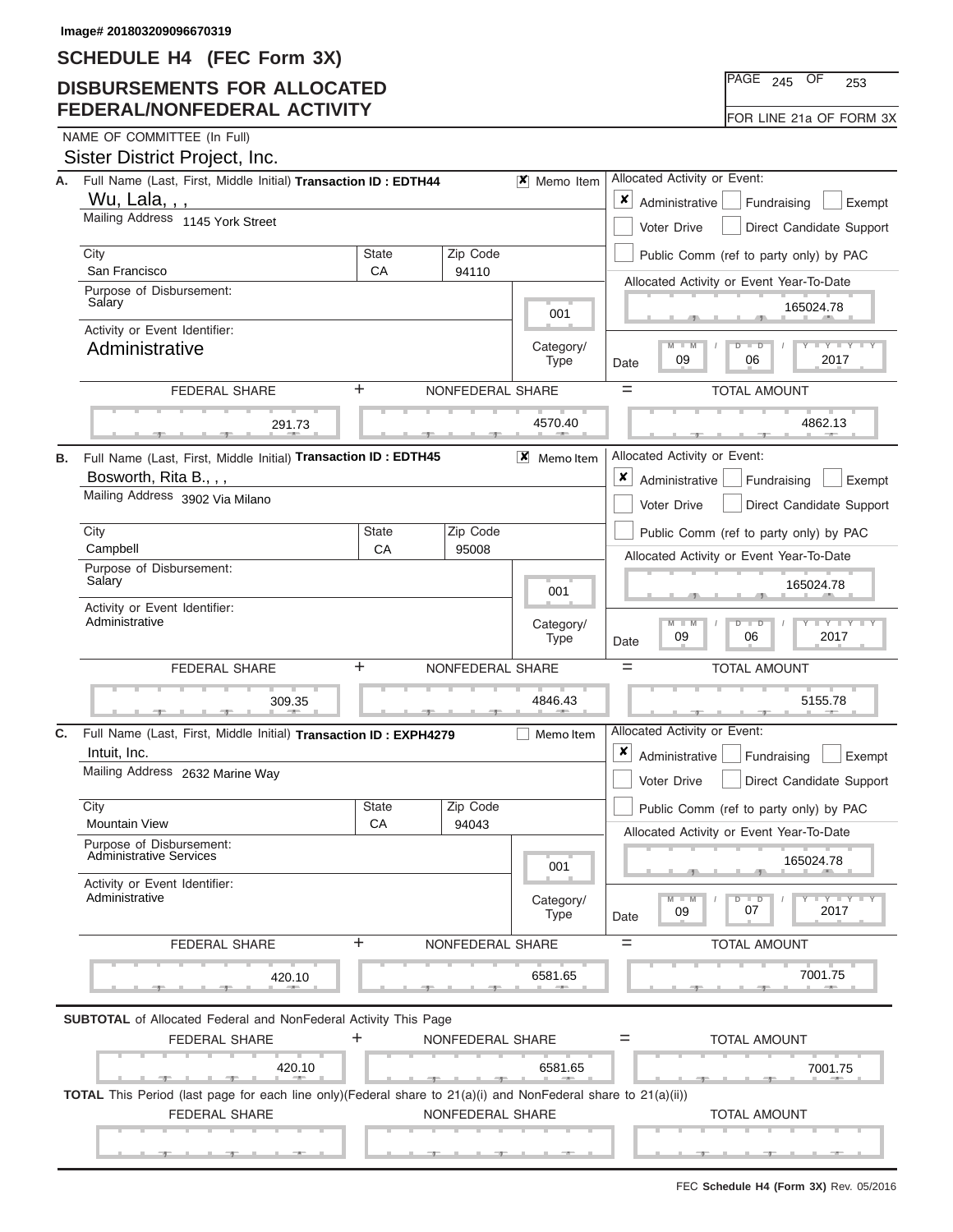## **DISBURSEMENTS FOR ALLOCATED FEDERAL/NONFEDERAL ACTIVITY**

|  | NAME OF COMMITTEE (In Full) |  |
|--|-----------------------------|--|

|    | Sister District Project, Inc.                                                                                                                     |                                         |                          |                                                                                           |                                                                       |
|----|---------------------------------------------------------------------------------------------------------------------------------------------------|-----------------------------------------|--------------------------|-------------------------------------------------------------------------------------------|-----------------------------------------------------------------------|
| А. | Full Name (Last, First, Middle Initial) Transaction ID: EDTH46                                                                                    |                                         |                          | $\vert x \vert$ Memo Item                                                                 | Allocated Activity or Event:                                          |
|    | Goldstein, Gabrielle, , ,                                                                                                                         |                                         |                          |                                                                                           | x<br>Administrative<br>Fundraising<br>Exempt                          |
|    | Mailing Address 400 McAuley Street                                                                                                                | Voter Drive<br>Direct Candidate Support |                          |                                                                                           |                                                                       |
|    | City                                                                                                                                              | <b>State</b>                            | Zip Code                 |                                                                                           | Public Comm (ref to party only) by PAC                                |
|    | Oakland<br>Purpose of Disbursement:                                                                                                               | CA                                      | 94609                    |                                                                                           | Allocated Activity or Event Year-To-Date                              |
|    | <b>Administrative Services</b>                                                                                                                    |                                         | 001                      | 165024.78                                                                                 |                                                                       |
|    | Activity or Event Identifier:<br>Administrative                                                                                                   |                                         | Category/                | $M - M$<br>₽<br>$\overline{\phantom{a}}$                                                  |                                                                       |
|    |                                                                                                                                                   |                                         |                          | <b>Type</b>                                                                               | 2017<br>09<br>07<br>Date                                              |
|    | <b>FEDERAL SHARE</b>                                                                                                                              | +                                       | NONFEDERAL SHARE         |                                                                                           | $=$<br><b>TOTAL AMOUNT</b>                                            |
|    | 420.00                                                                                                                                            |                                         |                          | 6580.00                                                                                   | 7000.00                                                               |
| В. | Full Name (Last, First, Middle Initial) Transaction ID: EXPH4306                                                                                  |                                         |                          | Memo Item                                                                                 | Allocated Activity or Event:                                          |
|    | Intuit, Inc.                                                                                                                                      |                                         |                          |                                                                                           | X<br>Administrative<br>Fundraising<br>Exempt                          |
|    | Mailing Address 2632 Marine Way                                                                                                                   |                                         |                          |                                                                                           | <b>Voter Drive</b><br>Direct Candidate Support                        |
|    | City                                                                                                                                              | <b>State</b>                            | Zip Code                 |                                                                                           | Public Comm (ref to party only) by PAC                                |
|    | <b>Mountain View</b>                                                                                                                              | CA                                      | 94043                    |                                                                                           | Allocated Activity or Event Year-To-Date                              |
|    | Purpose of Disbursement:<br><b>Administrative Services</b>                                                                                        |                                         |                          | 001                                                                                       | 165024.78                                                             |
|    | Activity or Event Identifier:                                                                                                                     |                                         |                          |                                                                                           |                                                                       |
|    | Administrative                                                                                                                                    |                                         | Category/<br><b>Type</b> | Y LY<br>$M - M$<br>$\overline{D}$<br>$\overline{\phantom{0}}$<br>2017<br>10<br>06<br>Date |                                                                       |
|    |                                                                                                                                                   |                                         |                          |                                                                                           |                                                                       |
|    | <b>FEDERAL SHARE</b>                                                                                                                              | +                                       | NONFEDERAL SHARE         |                                                                                           | $=$<br><b>TOTAL AMOUNT</b>                                            |
|    | 700.18                                                                                                                                            |                                         |                          | 6301.57                                                                                   | 7001.75                                                               |
| C. |                                                                                                                                                   |                                         |                          |                                                                                           | Allocated Activity or Event:                                          |
|    | Full Name (Last, First, Middle Initial) Transaction ID: EDTH47<br>Goldstein, Gabrielle, , ,                                                       |                                         |                          | X Memo Item                                                                               | ×<br>Administrative<br>Fundraising<br>Exempt                          |
|    | Mailing Address 400 McAuley Street                                                                                                                |                                         |                          |                                                                                           | Voter Drive<br>Direct Candidate Support                               |
|    | City                                                                                                                                              | <b>State</b>                            | Zip Code                 |                                                                                           | Public Comm (ref to party only) by PAC                                |
|    | Oakland                                                                                                                                           | CA                                      | 94609                    |                                                                                           | Allocated Activity or Event Year-To-Date                              |
|    | Purnose of Disbursement:<br><b>Administrative Services</b>                                                                                        |                                         |                          | 001                                                                                       | 165024.78                                                             |
|    | Activity or Event Identifier:<br>Administrative                                                                                                   |                                         |                          | Category/<br><b>Type</b>                                                                  | $M - M$<br>$Y$ $Y$ $Y$ $Y$<br>ъ<br>$\Box$<br>06<br>2017<br>10<br>Date |
|    | <b>FEDERAL SHARE</b>                                                                                                                              | +                                       | NONFEDERAL SHARE         |                                                                                           | <b>TOTAL AMOUNT</b><br>$=$                                            |
|    |                                                                                                                                                   |                                         |                          |                                                                                           |                                                                       |
|    | 700.00                                                                                                                                            |                                         |                          | 6300.00                                                                                   | 7000.00                                                               |
|    | <b>SUBTOTAL</b> of Allocated Federal and NonFederal Activity This Page                                                                            |                                         |                          |                                                                                           |                                                                       |
|    | <b>FEDERAL SHARE</b>                                                                                                                              | +                                       | NONFEDERAL SHARE         |                                                                                           | <b>TOTAL AMOUNT</b><br>$=$                                            |
|    | 700.18<br><b>All All Administration</b>                                                                                                           |                                         |                          | 6301.57                                                                                   | 7001.75                                                               |
|    | <b>TOTAL</b> This Period (last page for each line only)(Federal share to $21(a)(i)$ and NonFederal share to $21(a)(ii)$ )<br><b>FEDERAL SHARE</b> |                                         | NONFEDERAL SHARE         |                                                                                           | <b>TOTAL AMOUNT</b>                                                   |

PAGE <sub>246</sub> OF 253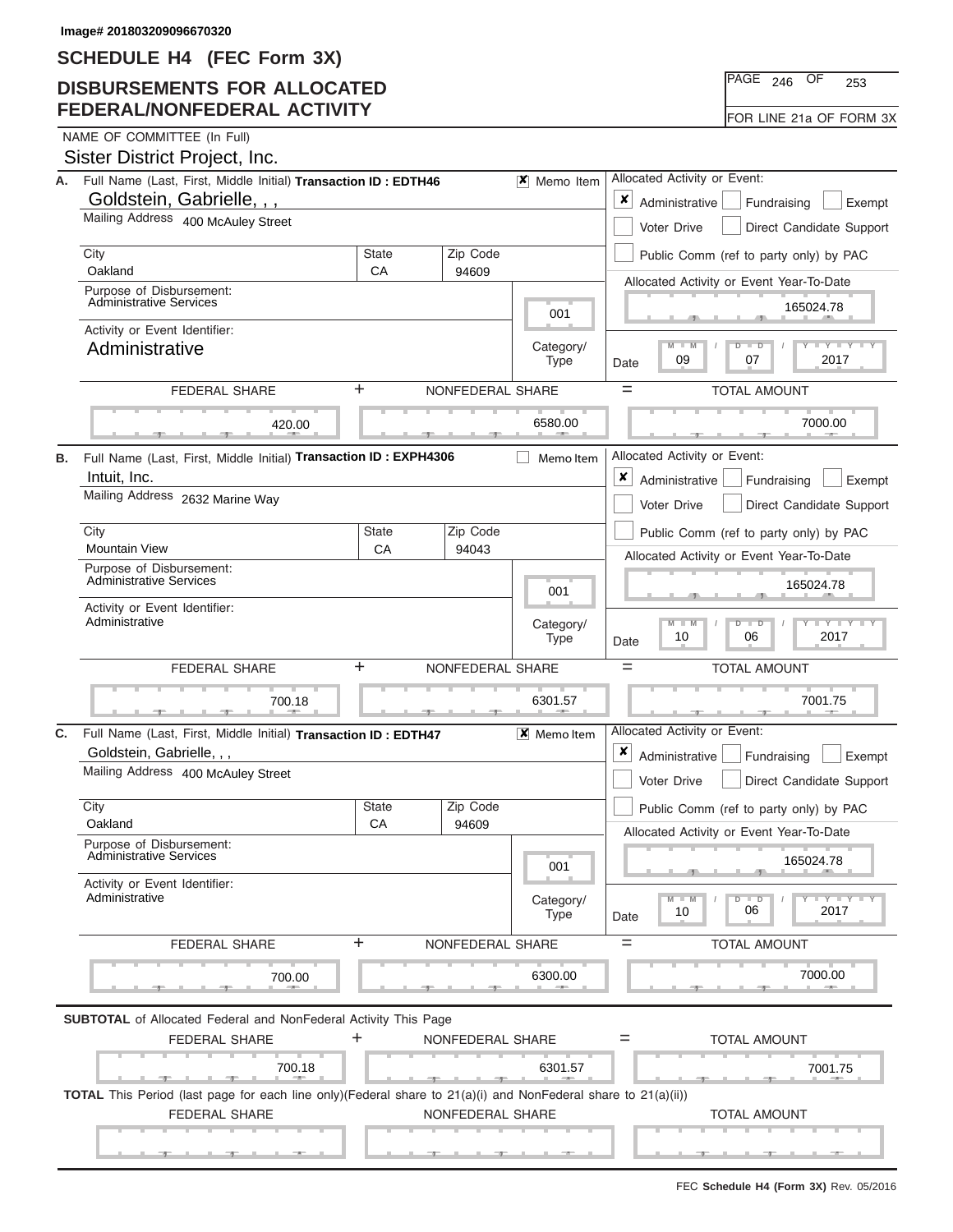## **DISBURSEMENTS FOR ALLOCATED FEDERAL/NONFEDERAL ACTIVITY**

| $PAGE$ 247 | OF | 253                     |  |
|------------|----|-------------------------|--|
|            |    | FOR LINE 21a OF FORM 3X |  |

NAME OF COMMITTEE (In Full)

|    | Sister District Project, Inc.                                                                                             |                                                                                           |                          |                                                                                           |                                                                                                                                                         |  |
|----|---------------------------------------------------------------------------------------------------------------------------|-------------------------------------------------------------------------------------------|--------------------------|-------------------------------------------------------------------------------------------|---------------------------------------------------------------------------------------------------------------------------------------------------------|--|
| А. | Full Name (Last, First, Middle Initial) Transaction ID: EXPH4309<br>Intuit, Inc.                                          | Allocated Activity or Event:<br>Memo Item<br>×<br>Administrative<br>Fundraising<br>Exempt |                          |                                                                                           |                                                                                                                                                         |  |
|    | Mailing Address 2632 Marine Way                                                                                           | Voter Drive<br>Direct Candidate Support                                                   |                          |                                                                                           |                                                                                                                                                         |  |
|    | City<br><b>Mountain View</b>                                                                                              | Zip Code<br><b>State</b>                                                                  |                          |                                                                                           |                                                                                                                                                         |  |
|    | Purpose of Disbursement:                                                                                                  | CA                                                                                        | 94043                    |                                                                                           | Allocated Activity or Event Year-To-Date                                                                                                                |  |
|    | Salary                                                                                                                    |                                                                                           |                          | 001                                                                                       | 165024.78                                                                                                                                               |  |
|    | Activity or Event Identifier:<br>Administrative                                                                           |                                                                                           | Category/<br><b>Type</b> | $M - M$<br>$D$ $D$<br><b>LEY LEY</b><br>10<br>06<br>2017<br>Date                          |                                                                                                                                                         |  |
|    | <b>FEDERAL SHARE</b>                                                                                                      | ÷.                                                                                        |                          | NONFEDERAL SHARE                                                                          | $=$<br><b>TOTAL AMOUNT</b>                                                                                                                              |  |
|    | 1002.14                                                                                                                   |                                                                                           |                          | 9019.27                                                                                   | 10021.41                                                                                                                                                |  |
|    |                                                                                                                           |                                                                                           |                          |                                                                                           | Allocated Activity or Event:                                                                                                                            |  |
| В. | Full Name (Last, First, Middle Initial) Transaction ID: EDTH48<br>Wu, Lala, , ,                                           |                                                                                           |                          | $\mathsf{X}$ Memoltem                                                                     | $\pmb{\times}$<br>Administrative<br>Fundraising<br>Exempt                                                                                               |  |
|    | Mailing Address 1145 York Street                                                                                          |                                                                                           |                          |                                                                                           | Direct Candidate Support<br>Voter Drive                                                                                                                 |  |
|    | City                                                                                                                      | <b>State</b>                                                                              | Zip Code                 |                                                                                           | Public Comm (ref to party only) by PAC                                                                                                                  |  |
|    | San Francisco                                                                                                             | CA                                                                                        | 94110                    |                                                                                           | Allocated Activity or Event Year-To-Date                                                                                                                |  |
|    | Purpose of Disbursement:<br>Salary                                                                                        |                                                                                           |                          | 001                                                                                       | 165024.78                                                                                                                                               |  |
|    | Activity or Event Identifier:<br>Administrative                                                                           |                                                                                           | Category/<br><b>Type</b> | $T - Y = T Y$<br>$M - M$<br>$\overline{\mathsf{D}}$<br>$\Box$<br>2017<br>10<br>06<br>Date |                                                                                                                                                         |  |
|    | <b>FEDERAL SHARE</b>                                                                                                      | +                                                                                         |                          | NONFEDERAL SHARE                                                                          | $=$<br><b>TOTAL AMOUNT</b>                                                                                                                              |  |
|    | 486.21                                                                                                                    |                                                                                           |                          | 4375.92                                                                                   | 4862.13<br>$-7$                                                                                                                                         |  |
| C. | Full Name (Last, First, Middle Initial) Transaction ID: EDTH49                                                            |                                                                                           |                          | X Memo Item                                                                               | Allocated Activity or Event:                                                                                                                            |  |
|    | Bosworth, Rita B., , ,                                                                                                    |                                                                                           |                          |                                                                                           | ×<br>Administrative<br>Fundraising<br>Exempt                                                                                                            |  |
|    | Mailing Address 3902 Via Milano                                                                                           |                                                                                           |                          |                                                                                           | Voter Drive<br>Direct Candidate Support                                                                                                                 |  |
|    | City<br>Campbell                                                                                                          | <b>State</b><br>CA                                                                        | Zip Code<br>95008        |                                                                                           | Public Comm (ref to party only) by PAC                                                                                                                  |  |
|    | Purpose of Disbursement:<br>Salary                                                                                        |                                                                                           |                          |                                                                                           | Allocated Activity or Event Year-To-Date<br>165024.78                                                                                                   |  |
|    | Activity or Event Identifier:                                                                                             |                                                                                           |                          | 001                                                                                       |                                                                                                                                                         |  |
|    | Administrative                                                                                                            |                                                                                           |                          | Category/<br><b>Type</b>                                                                  | $\blacksquare$ $\blacksquare$ $\blacksquare$ $\blacksquare$ $\blacksquare$ $\blacksquare$<br>$M - M$<br>D<br>$\blacksquare$<br>06<br>2017<br>10<br>Date |  |
|    | <b>FEDERAL SHARE</b>                                                                                                      | +                                                                                         |                          | NONFEDERAL SHARE                                                                          | <b>TOTAL AMOUNT</b><br>$=$                                                                                                                              |  |
|    |                                                                                                                           |                                                                                           |                          | 4640.20                                                                                   | 5155.78<br><b>AND IN</b>                                                                                                                                |  |
|    | 515.58                                                                                                                    |                                                                                           |                          |                                                                                           |                                                                                                                                                         |  |
|    |                                                                                                                           |                                                                                           |                          |                                                                                           |                                                                                                                                                         |  |
|    | <b>SUBTOTAL</b> of Allocated Federal and NonFederal Activity This Page<br><b>FEDERAL SHARE</b>                            | ÷                                                                                         |                          | NONFEDERAL SHARE                                                                          | <b>TOTAL AMOUNT</b><br>$=$                                                                                                                              |  |
|    | 1002.14                                                                                                                   |                                                                                           |                          | 9019.27                                                                                   | 10021.41                                                                                                                                                |  |
|    | <b>TOTAL</b> This Period (last page for each line only)(Federal share to $21(a)(i)$ and NonFederal share to $21(a)(ii)$ ) |                                                                                           |                          |                                                                                           |                                                                                                                                                         |  |
|    | FEDERAL SHARE                                                                                                             |                                                                                           |                          | NONFEDERAL SHARE                                                                          | <b>TOTAL AMOUNT</b>                                                                                                                                     |  |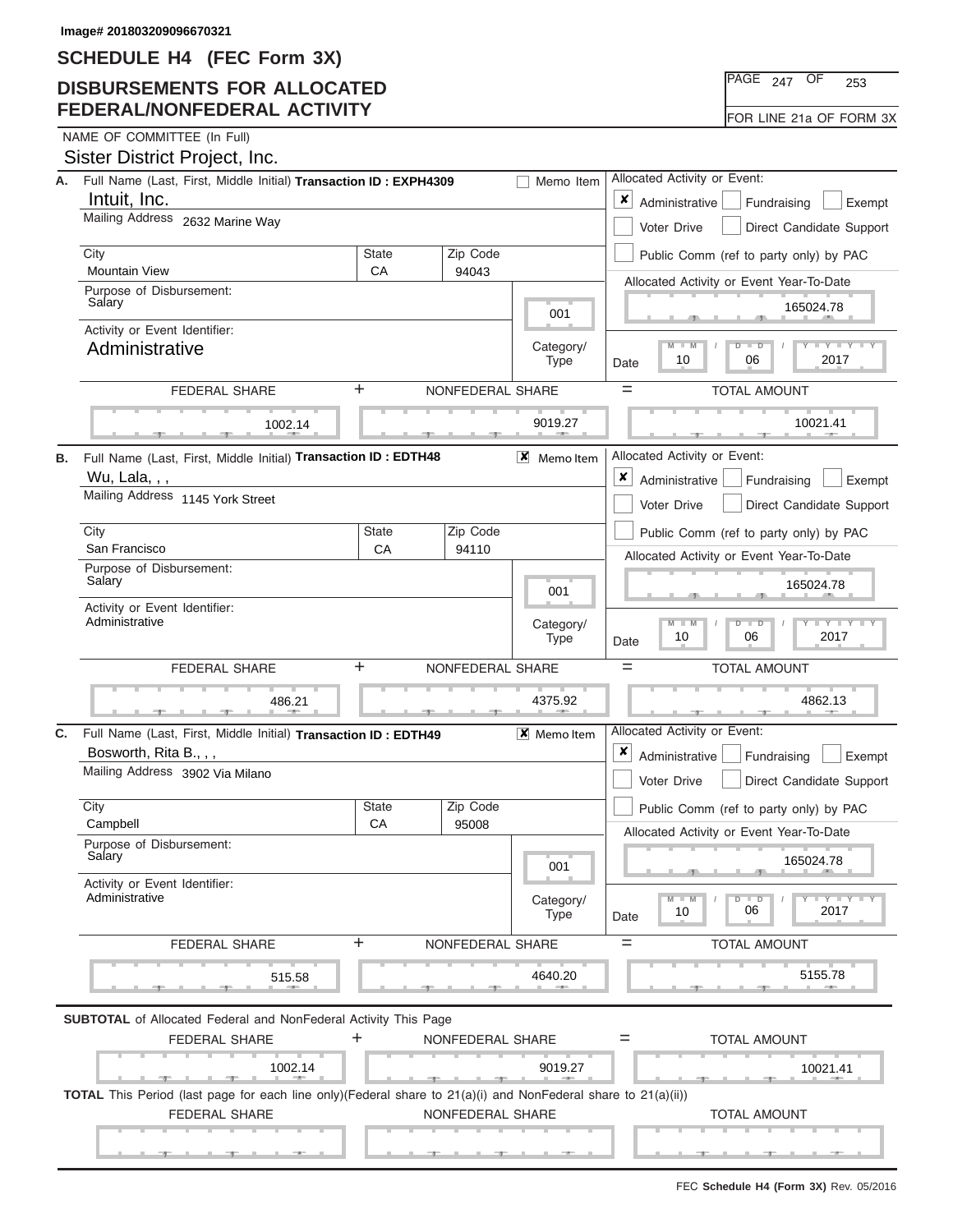# **DISBURSEMENTS FOR ALLOCATED FEDERAL/NONFEDERAL ACTIVITY**

| $PAGE$ 248              | OF | 253 |  |
|-------------------------|----|-----|--|
| FOR LINE 21a OF FORM 3X |    |     |  |

NAME OF COMMITTEE (In Full)

|    | Sister District Project, Inc.                                                                                                              |                                                           |                          |                                                                                          |                                                                                   |
|----|--------------------------------------------------------------------------------------------------------------------------------------------|-----------------------------------------------------------|--------------------------|------------------------------------------------------------------------------------------|-----------------------------------------------------------------------------------|
| А. | Full Name (Last, First, Middle Initial) Transaction ID: EXPH4334                                                                           | Allocated Activity or Event:                              |                          |                                                                                          |                                                                                   |
|    | Intuit, Inc.                                                                                                                               | $\pmb{\times}$<br>Administrative<br>Fundraising<br>Exempt |                          |                                                                                          |                                                                                   |
|    | Mailing Address 2632 Marine Way                                                                                                            | Voter Drive<br>Direct Candidate Support                   |                          |                                                                                          |                                                                                   |
|    | City                                                                                                                                       | <b>State</b>                                              | Zip Code                 |                                                                                          | Public Comm (ref to party only) by PAC                                            |
|    | <b>Mountain View</b>                                                                                                                       | СA                                                        | 94043                    |                                                                                          | Allocated Activity or Event Year-To-Date                                          |
|    | Purpose of Disbursement:<br><b>Administrative Services</b>                                                                                 |                                                           | 001                      | 165024.78                                                                                |                                                                                   |
|    | Activity or Event Identifier:                                                                                                              |                                                           |                          |                                                                                          |                                                                                   |
|    | Administrative                                                                                                                             |                                                           |                          | Category/<br><b>Type</b>                                                                 | $M - M$<br><b>LEY LEY</b><br>$\overline{D}$<br>$\Box$<br>11<br>02<br>2017<br>Date |
|    | <b>FEDERAL SHARE</b>                                                                                                                       | ÷.                                                        | NONFEDERAL SHARE         |                                                                                          | $=$<br><b>TOTAL AMOUNT</b>                                                        |
|    | 210.05                                                                                                                                     |                                                           |                          | 6791.70                                                                                  | 7001.75                                                                           |
| В. | Full Name (Last, First, Middle Initial) Transaction ID : EDTH410                                                                           |                                                           |                          | $\vert x \vert$<br>Memo Item                                                             | Allocated Activity or Event:                                                      |
|    | Goldstein, Gabrielle, , ,                                                                                                                  |                                                           |                          |                                                                                          | ×<br>Administrative<br>Fundraising<br>Exempt                                      |
|    | Mailing Address 400 McAuley Street                                                                                                         |                                                           |                          |                                                                                          | <b>Voter Drive</b><br>Direct Candidate Support                                    |
|    | City                                                                                                                                       | State                                                     | Zip Code                 |                                                                                          | Public Comm (ref to party only) by PAC                                            |
|    | Oakland                                                                                                                                    | CA                                                        | 94609                    |                                                                                          | Allocated Activity or Event Year-To-Date                                          |
|    | Purpose of Disbursement:<br>Administrative Services                                                                                        |                                                           |                          | 001                                                                                      | 165024.78                                                                         |
|    | Activity or Event Identifier:<br>Administrative                                                                                            |                                                           | Category/<br><b>Type</b> | $M - M$<br>$T$ $T$ $T$ $T$ $T$ $T$ $T$ $T$<br>$D$ $\Box$ $D$<br>11<br>02<br>2017<br>Date |                                                                                   |
|    | FEDERAL SHARE                                                                                                                              | $\ddot{}$                                                 | NONFEDERAL SHARE         |                                                                                          | $=$<br><b>TOTAL AMOUNT</b>                                                        |
|    |                                                                                                                                            |                                                           |                          |                                                                                          |                                                                                   |
|    | 210.00                                                                                                                                     |                                                           |                          | 6790.00                                                                                  | 7000.00                                                                           |
|    | Full Name (Last, First, Middle Initial) Transaction ID: EXPH4335                                                                           |                                                           |                          | Memo Item                                                                                | Allocated Activity or Event:                                                      |
|    | Intuit, Inc.                                                                                                                               |                                                           |                          |                                                                                          | x<br>Administrative<br>Fundraising<br>Exempt                                      |
|    | Mailing Address 2632 Marine Way                                                                                                            |                                                           |                          |                                                                                          | Voter Drive<br>Direct Candidate Support                                           |
|    | City                                                                                                                                       | <b>State</b>                                              | Zip Code                 |                                                                                          | Public Comm (ref to party only) by PAC                                            |
|    | <b>Mountain View</b>                                                                                                                       | CA                                                        | 94043                    |                                                                                          | Allocated Activity or Event Year-To-Date                                          |
| C. | Purpose of Disbursement:<br>Salary                                                                                                         |                                                           |                          | 001                                                                                      | 165024.78                                                                         |
|    | Activity or Event Identifier:<br>Administrative                                                                                            |                                                           |                          | Category/<br><b>Type</b>                                                                 | $M$ $M$<br>Y I Y I<br>$\overline{D}$<br>ு<br>03<br>2017<br>11                     |
|    |                                                                                                                                            |                                                           |                          |                                                                                          | Date                                                                              |
|    | <b>FEDERAL SHARE</b>                                                                                                                       | ÷                                                         | NONFEDERAL SHARE         |                                                                                          | <b>TOTAL AMOUNT</b><br>$=$                                                        |
|    | 300.64                                                                                                                                     |                                                           |                          | 9720.77                                                                                  | 10021.41                                                                          |
|    | <b>SUBTOTAL</b> of Allocated Federal and NonFederal Activity This Page<br>FEDERAL SHARE                                                    | ÷                                                         | NONFEDERAL SHARE         |                                                                                          | <b>TOTAL AMOUNT</b><br>$=$                                                        |
|    | 510.69                                                                                                                                     |                                                           |                          | 16512.47                                                                                 | 17023.16                                                                          |
|    | <b>Allen</b>                                                                                                                               |                                                           | $-1$                     |                                                                                          |                                                                                   |
|    | <b>TOTAL</b> This Period (last page for each line only)(Federal share to $21(a)(i)$ and NonFederal share to $21(a)(ii)$ )<br>FEDERAL SHARE |                                                           | NONFEDERAL SHARE         |                                                                                          | <b>TOTAL AMOUNT</b>                                                               |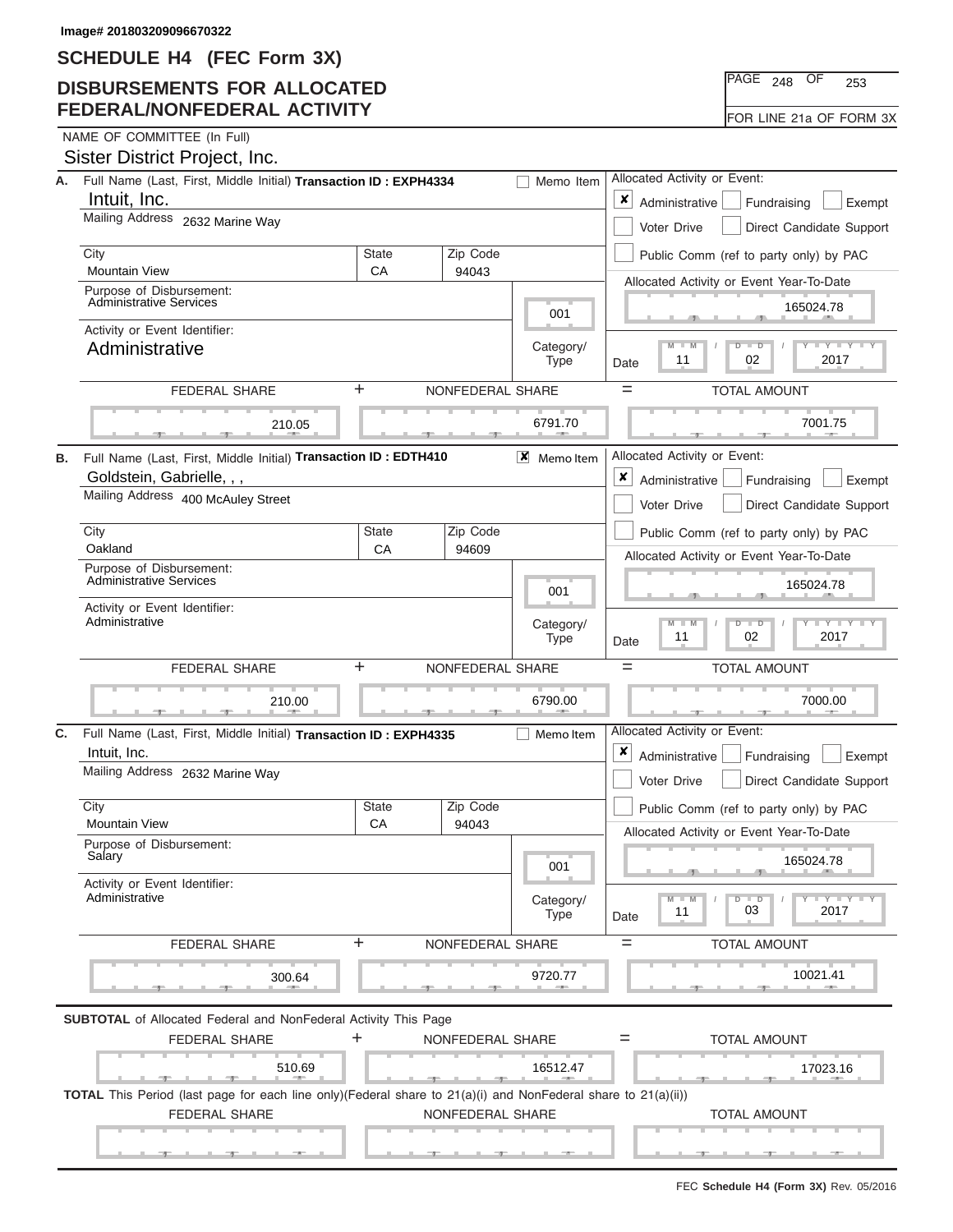## **DISBURSEMENTS FOR ALLOCATED FEDERAL/NONFEDERAL ACTIVITY**

|  | NAME OF COMMITTEE (In Full) |  |
|--|-----------------------------|--|
|  |                             |  |

|    | Sister District Project, Inc.                                                                                                                              |              |                          |                                                                                                                 |                                                                                    |
|----|------------------------------------------------------------------------------------------------------------------------------------------------------------|--------------|--------------------------|-----------------------------------------------------------------------------------------------------------------|------------------------------------------------------------------------------------|
| А. | Full Name (Last, First, Middle Initial) Transaction ID: EDTH411                                                                                            |              |                          | $\vert x \vert$ Memo Item                                                                                       | Allocated Activity or Event:                                                       |
|    | Wu, Lala, , ,                                                                                                                                              |              |                          |                                                                                                                 | $\pmb{\times}$<br>Administrative<br>Fundraising<br>Exempt                          |
|    | Mailing Address 1145 York Street                                                                                                                           |              |                          |                                                                                                                 | Voter Drive<br>Direct Candidate Support                                            |
|    | City                                                                                                                                                       | <b>State</b> | Zip Code                 |                                                                                                                 | Public Comm (ref to party only) by PAC                                             |
|    | San Francisco                                                                                                                                              | CA           | 94110                    |                                                                                                                 | Allocated Activity or Event Year-To-Date                                           |
|    | Purpose of Disbursement:<br>Salary                                                                                                                         |              | 001                      | 165024.78                                                                                                       |                                                                                    |
|    | Activity or Event Identifier:                                                                                                                              |              |                          |                                                                                                                 |                                                                                    |
|    | Administrative                                                                                                                                             |              | Category/<br><b>Type</b> | $M - M$<br>$\overline{\phantom{a}}$<br>2017<br>11<br>03<br>Date                                                 |                                                                                    |
|    | <b>FEDERAL SHARE</b>                                                                                                                                       | ÷.           | NONFEDERAL SHARE         |                                                                                                                 | $=$<br><b>TOTAL AMOUNT</b>                                                         |
|    |                                                                                                                                                            |              |                          |                                                                                                                 |                                                                                    |
|    | 145.86                                                                                                                                                     |              |                          | 4716.27                                                                                                         | 4862.13<br>$-7$                                                                    |
| В. | Full Name (Last, First, Middle Initial) Transaction ID : EDTH412                                                                                           |              |                          | $X$ Memoltem                                                                                                    | Allocated Activity or Event:                                                       |
|    | Bosworth, Rita B.,,,                                                                                                                                       |              |                          |                                                                                                                 | ×<br>Administrative<br>Fundraising<br>Exempt                                       |
|    | Mailing Address 3902 Via Milano                                                                                                                            |              |                          |                                                                                                                 | Voter Drive<br>Direct Candidate Support                                            |
|    | City                                                                                                                                                       | State        | Zip Code                 |                                                                                                                 | Public Comm (ref to party only) by PAC                                             |
|    | Campbell                                                                                                                                                   | CA           | 95008                    |                                                                                                                 | Allocated Activity or Event Year-To-Date                                           |
|    | Purpose of Disbursement:<br>Salary                                                                                                                         |              |                          | 001                                                                                                             | 165024.78                                                                          |
|    | Activity or Event Identifier:                                                                                                                              |              |                          |                                                                                                                 |                                                                                    |
|    | Administrative                                                                                                                                             |              | Category/                | $\mathbf{I} = \mathbf{Y} - \mathbf{I} - \mathbf{Y} - \mathbf{I}$<br>$M - M$<br>$\overline{D}$<br>$\overline{D}$ |                                                                                    |
|    |                                                                                                                                                            |              |                          | <b>Type</b>                                                                                                     | 11<br>03<br>2017<br>Date                                                           |
|    | <b>FEDERAL SHARE</b>                                                                                                                                       | +            | NONFEDERAL SHARE         |                                                                                                                 | $=$<br><b>TOTAL AMOUNT</b>                                                         |
|    | 154.67                                                                                                                                                     |              |                          | 5001.11                                                                                                         | 5155.78                                                                            |
|    |                                                                                                                                                            |              |                          |                                                                                                                 | Allocated Activity or Event:                                                       |
| C. | Full Name (Last, First, Middle Initial) Transaction ID: EXPH4709                                                                                           |              |                          | Memo Item                                                                                                       | x                                                                                  |
|    | Intuit, Inc.<br>Mailing Address 2632 Marine Way                                                                                                            |              |                          |                                                                                                                 | Administrative<br>Fundraising<br>Exempt<br>Voter Drive<br>Direct Candidate Support |
|    |                                                                                                                                                            | State        | Zip Code                 |                                                                                                                 |                                                                                    |
|    | City<br><b>Mountain View</b>                                                                                                                               | CA           | 94043                    |                                                                                                                 | Public Comm (ref to party only) by PAC                                             |
|    | Purpose of Disbursement:                                                                                                                                   |              |                          |                                                                                                                 | Allocated Activity or Event Year-To-Date                                           |
|    | Salary                                                                                                                                                     |              |                          | 001                                                                                                             | 165024.78                                                                          |
|    | Activity or Event Identifier:<br>Administrative                                                                                                            |              |                          | Category/                                                                                                       | $M - M$<br>⊪ D<br>Y Y<br>05<br>2017<br>12                                          |
|    |                                                                                                                                                            |              |                          | <b>Type</b>                                                                                                     | Date                                                                               |
|    | FEDERAL SHARE                                                                                                                                              | ÷            | NONFEDERAL SHARE         |                                                                                                                 | <b>TOTAL AMOUNT</b><br>$=$                                                         |
|    | 1002.14                                                                                                                                                    |              |                          | 9019.27                                                                                                         | 10021.41                                                                           |
|    |                                                                                                                                                            |              |                          |                                                                                                                 |                                                                                    |
|    | <b>SUBTOTAL</b> of Allocated Federal and NonFederal Activity This Page<br><b>FEDERAL SHARE</b>                                                             | +            | NONFEDERAL SHARE         |                                                                                                                 | <b>TOTAL AMOUNT</b><br>$=$                                                         |
|    | 1002.14                                                                                                                                                    |              |                          | 9019.27                                                                                                         | 10021.41                                                                           |
|    | $-11$<br><b>TOTAL</b> This Period (last page for each line only)(Federal share to $21(a)(i)$ and NonFederal share to $21(a)(ii)$ )<br><b>FEDERAL SHARE</b> |              | NONFEDERAL SHARE         |                                                                                                                 | <b>TOTAL AMOUNT</b>                                                                |

PAGE <sub>249</sub> OF 253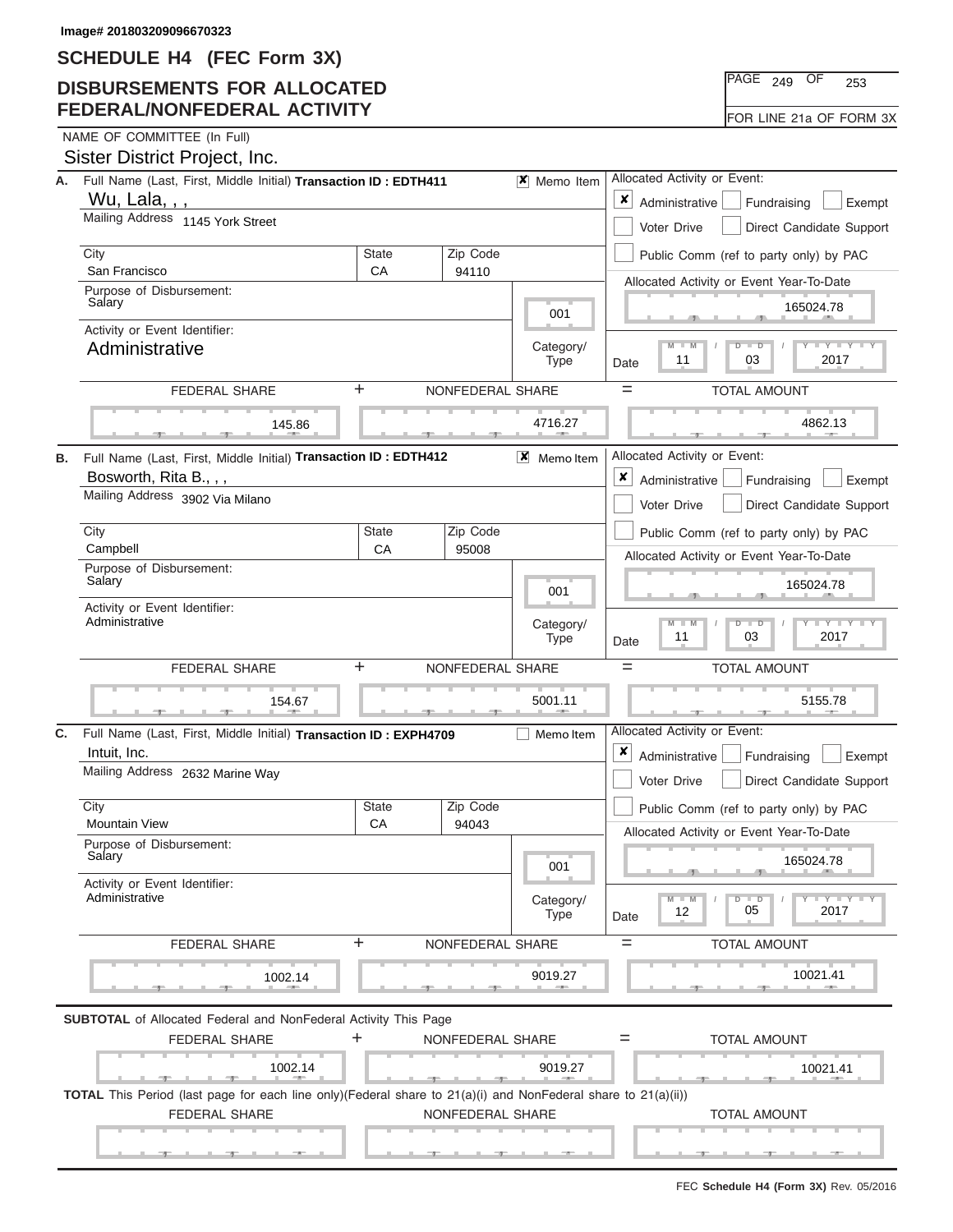## **DISBURSEMENTS FOR ALLOCATED FEDERAL/NONFEDERAL ACTIVITY**

|  | NAME OF COMMITTEE (In Full) |  |
|--|-----------------------------|--|

L

|    | Sister District Project, Inc.                                                                                 |                              |                                                |                                       |                                                                                                                    |
|----|---------------------------------------------------------------------------------------------------------------|------------------------------|------------------------------------------------|---------------------------------------|--------------------------------------------------------------------------------------------------------------------|
| А. | Full Name (Last, First, Middle Initial) Transaction ID: EDTH413                                               | Allocated Activity or Event: |                                                |                                       |                                                                                                                    |
|    | Wu, Lala, , ,<br>Mailing Address 1145 York Street                                                             |                              |                                                |                                       | x<br>Administrative<br>Fundraising<br>Exempt                                                                       |
|    |                                                                                                               |                              | <b>Voter Drive</b><br>Direct Candidate Support |                                       |                                                                                                                    |
|    | City<br>San Francisco                                                                                         | <b>State</b><br>CA           | Zip Code<br>94110                              |                                       | Public Comm (ref to party only) by PAC                                                                             |
|    | Purpose of Disbursement:                                                                                      |                              |                                                |                                       | Allocated Activity or Event Year-To-Date                                                                           |
|    | Salary                                                                                                        | 165024.78                    |                                                |                                       |                                                                                                                    |
|    | Activity or Event Identifier:                                                                                 |                              | Category/                                      | $M - M$<br>$T - Y = T - Y$<br>$D$ $D$ |                                                                                                                    |
|    | Administrative                                                                                                |                              |                                                | <b>Type</b>                           | 2017<br>12<br>05<br>Date                                                                                           |
|    | <b>FEDERAL SHARE</b>                                                                                          | ÷                            | NONFEDERAL SHARE                               |                                       | $=$<br><b>TOTAL AMOUNT</b>                                                                                         |
|    | 486.21                                                                                                        |                              |                                                | 4375.92                               | 4862.13                                                                                                            |
| В. | Full Name (Last, First, Middle Initial) Transaction ID: EDTH414<br>Bosworth, Rita B., , ,                     |                              |                                                | $X$ Memoltem                          | Allocated Activity or Event:<br>x                                                                                  |
|    | Mailing Address 3902 Via Milano                                                                               |                              |                                                |                                       | Administrative<br>Fundraising<br>Exempt<br>Direct Candidate Support<br>Voter Drive                                 |
|    | City                                                                                                          | <b>State</b>                 | Zip Code                                       |                                       |                                                                                                                    |
|    | Campbell                                                                                                      | CA                           | 95008                                          |                                       | Public Comm (ref to party only) by PAC                                                                             |
|    | Purpose of Disbursement:<br>Salary                                                                            |                              |                                                |                                       | Allocated Activity or Event Year-To-Date<br>165024.78                                                              |
|    |                                                                                                               |                              | 001                                            |                                       |                                                                                                                    |
|    | Activity or Event Identifier:<br>Administrative                                                               |                              |                                                |                                       | $M - M$<br>$D$ $D$<br>2017<br>12<br>05<br>Date                                                                     |
|    | ÷<br>FEDERAL SHARE                                                                                            | $=$<br><b>TOTAL AMOUNT</b>   |                                                |                                       |                                                                                                                    |
|    | 515.58                                                                                                        |                              |                                                | 4640.20                               | 5155.78                                                                                                            |
| C. | Full Name (Last, First, Middle Initial) Transaction ID: EXPH4710                                              |                              |                                                | Memo Item                             | Allocated Activity or Event:                                                                                       |
|    | Intuit, Inc.                                                                                                  |                              |                                                |                                       | ×<br>Administrative<br>Fundraising<br>Exempt                                                                       |
|    | Mailing Address 2632 Marine Way                                                                               |                              |                                                |                                       | Voter Drive<br>Direct Candidate Support                                                                            |
|    | City                                                                                                          | <b>State</b>                 | Zip Code                                       |                                       | Public Comm (ref to party only) by PAC                                                                             |
|    | <b>Mountain View</b>                                                                                          | CA                           | 94043                                          |                                       | Allocated Activity or Event Year-To-Date                                                                           |
|    | Purpose of Disbursement:<br><b>Administrative Services</b>                                                    |                              |                                                | 001                                   | 165024.78                                                                                                          |
|    | Activity or Event Identifier:<br>Administrative                                                               |                              |                                                |                                       | $M - M$<br>$D$ $D$<br>$\mathbf{I} = \mathbf{Y} - \mathbf{I} - \mathbf{Y} - \mathbf{I}$<br>05<br>2017<br>12<br>Date |
|    | FEDERAL SHARE                                                                                                 | $\ddot{}$                    | NONFEDERAL SHARE                               |                                       | <b>TOTAL AMOUNT</b><br>$=$                                                                                         |
|    | 700.18                                                                                                        |                              |                                                | 6301.57                               | 7001.75                                                                                                            |
|    | <b>SUBTOTAL</b> of Allocated Federal and NonFederal Activity This Page<br><b>FEDERAL SHARE</b>                | +                            | NONFEDERAL SHARE                               |                                       | <b>TOTAL AMOUNT</b><br>$=$                                                                                         |
|    | 700.18                                                                                                        |                              |                                                | 6301.57                               | 7001.75                                                                                                            |
|    | TOTAL This Period (last page for each line only)(Federal share to 21(a)(i) and NonFederal share to 21(a)(ii)) |                              |                                                |                                       |                                                                                                                    |
|    | <b>FEDERAL SHARE</b>                                                                                          |                              | NONFEDERAL SHARE                               |                                       | <b>TOTAL AMOUNT</b>                                                                                                |
|    | <u> Electronic Control</u>                                                                                    |                              |                                                |                                       |                                                                                                                    |

 ▲ ▲ ▲ , , .

<u>ا لتعبينو، ، وبيا</u> ليعبينو، ، وبي

PAGE <sub>250</sub> OF 253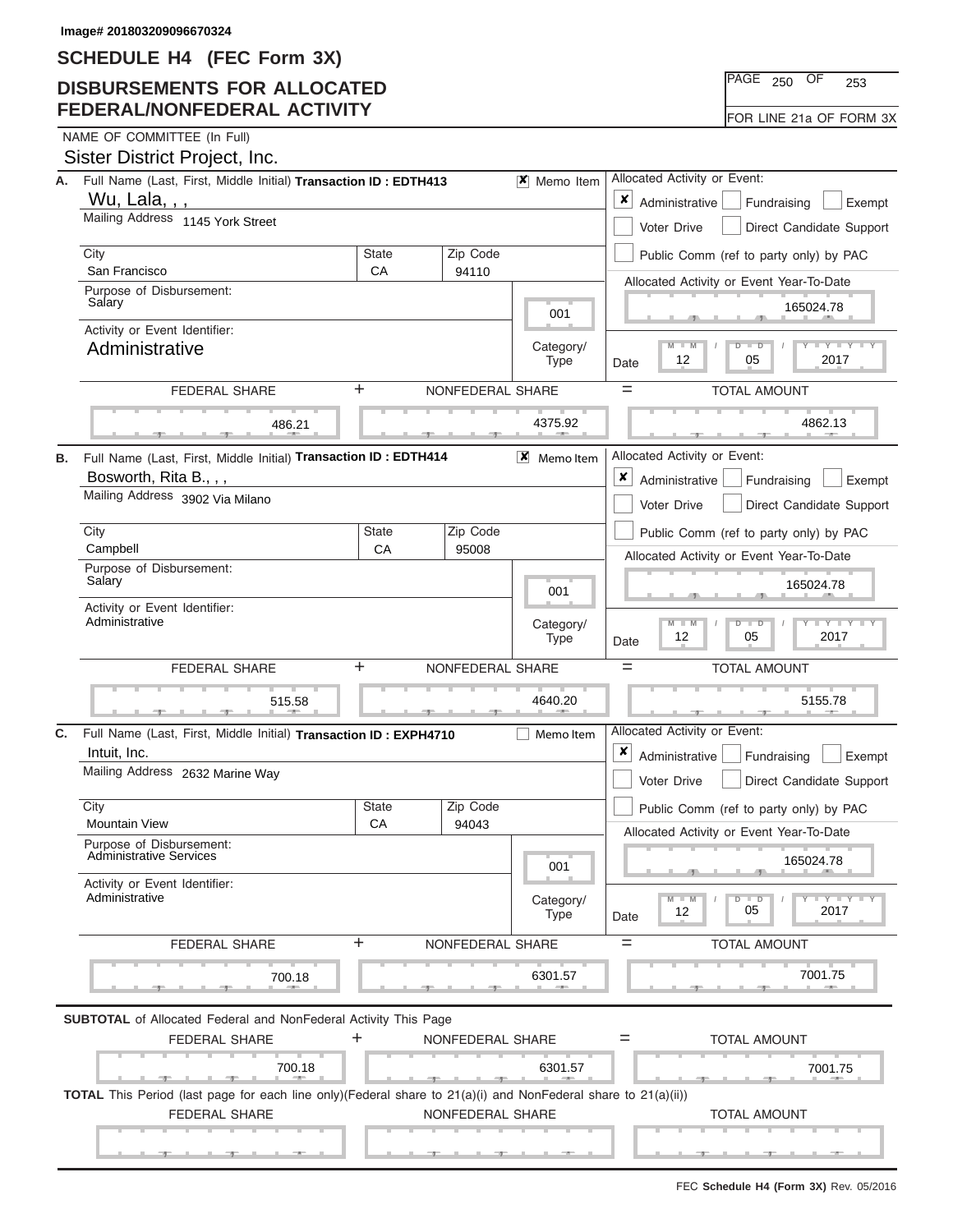## **DISBURSEMENTS FOR ALLOCATED FEDERAL/NONFEDERAL ACTIVITY**

|  | NAME OF COMMITTEE (In Full) |  |
|--|-----------------------------|--|

|    | Sister District Project, Inc.                                                                                                         |              |                           |                                                                      |                                                                          |
|----|---------------------------------------------------------------------------------------------------------------------------------------|--------------|---------------------------|----------------------------------------------------------------------|--------------------------------------------------------------------------|
| А. | Full Name (Last, First, Middle Initial) Transaction ID: EDTH415                                                                       |              | $\vert x \vert$ Memo Item | Allocated Activity or Event:                                         |                                                                          |
|    | Goldstein, Gabrielle, , ,                                                                                                             |              |                           | ×<br>Administrative<br>Fundraising<br>Exempt                         |                                                                          |
|    | Mailing Address 400 McAuley Street                                                                                                    |              |                           | Direct Candidate Support<br>Voter Drive                              |                                                                          |
|    | City<br>Oakland                                                                                                                       | <b>State</b> | Zip Code                  |                                                                      | Public Comm (ref to party only) by PAC                                   |
|    | Purpose of Disbursement:                                                                                                              | CA           | 94609                     |                                                                      | Allocated Activity or Event Year-To-Date                                 |
|    | <b>Administrative Services</b>                                                                                                        |              | 001                       | 165024.78                                                            |                                                                          |
|    | Activity or Event Identifier:<br>Administrative                                                                                       |              | Category/<br><b>Type</b>  | $M - M$<br>ᢧ<br>$\overline{\phantom{a}}$<br>2017<br>12<br>05<br>Date |                                                                          |
|    |                                                                                                                                       |              |                           |                                                                      |                                                                          |
|    | FEDERAL SHARE                                                                                                                         | ÷            | NONFEDERAL SHARE          | $=$<br><b>TOTAL AMOUNT</b>                                           |                                                                          |
|    | 700.00                                                                                                                                |              |                           | 6300.00                                                              | 7000.00                                                                  |
| В. | Full Name (Last, First, Middle Initial) Transaction ID: EXPH4233                                                                      |              |                           | Memo Item                                                            | Allocated Activity or Event:                                             |
|    | <b>United States Treasury</b><br>Mailing Address 1500 Pennsylvania Avenue NW                                                          |              |                           |                                                                      | $\pmb{\times}$<br>Administrative<br>Fundraising<br>Exempt                |
|    |                                                                                                                                       |              |                           |                                                                      | Voter Drive<br>Direct Candidate Support                                  |
|    | City<br>State<br>Zip Code                                                                                                             |              |                           | Public Comm (ref to party only) by PAC                               |                                                                          |
|    | Washington<br>DC<br>20220<br>Purpose of Disbursement:                                                                                 |              |                           |                                                                      | Allocated Activity or Event Year-To-Date                                 |
|    | Payroll Taxes                                                                                                                         |              |                           | 001                                                                  | 165024.78                                                                |
|    | Activity or Event Identifier:<br>Administrative                                                                                       |              |                           | Category/<br><b>Type</b>                                             | $M - M$<br>$\overline{\mathsf{D}}$<br>$\Box$<br>2017<br>08<br>04<br>Date |
|    |                                                                                                                                       |              |                           |                                                                      |                                                                          |
|    | <b>FEDERAL SHARE</b>                                                                                                                  | +            | NONFEDERAL SHARE          |                                                                      | <b>TOTAL AMOUNT</b><br>$=$                                               |
|    | 599.12                                                                                                                                |              |                           | 5392.10                                                              | 5991.22                                                                  |
| C. | Full Name (Last, First, Middle Initial) Transaction ID : EXPH4235                                                                     |              |                           | Memo Item                                                            | Allocated Activity or Event:                                             |
|    | <b>United States Treasury</b>                                                                                                         |              |                           |                                                                      | x<br>Administrative<br>Fundraising<br>Exempt                             |
|    | Mailing Address 1500 Pennsylvania Avenue NW                                                                                           |              |                           |                                                                      | Voter Drive<br>Direct Candidate Support                                  |
|    | City                                                                                                                                  | <b>State</b> | Zip Code                  |                                                                      | Public Comm (ref to party only) by PAC                                   |
|    | Washington                                                                                                                            | DC           | 20220                     |                                                                      | Allocated Activity or Event Year-To-Date                                 |
|    | Purpose of Disbursement:<br>Payroll Taxes                                                                                             |              |                           | 001                                                                  | 165024.78                                                                |
|    | Activity or Event Identifier:<br>Administrative                                                                                       |              |                           | Category/<br><b>Type</b>                                             | $M - M$<br>D<br>$\blacksquare$<br>04<br>2017<br>08<br>Date               |
|    | FEDERAL SHARE                                                                                                                         | ÷            | NONFEDERAL SHARE          |                                                                      | <b>TOTAL AMOUNT</b><br>$=$                                               |
|    | 84.00                                                                                                                                 |              |                           | 756.00                                                               | 840.00                                                                   |
|    |                                                                                                                                       |              |                           |                                                                      |                                                                          |
|    | <b>SUBTOTAL</b> of Allocated Federal and NonFederal Activity This Page                                                                |              |                           |                                                                      |                                                                          |
|    | <b>FEDERAL SHARE</b>                                                                                                                  | ÷.           | NONFEDERAL SHARE          |                                                                      | <b>TOTAL AMOUNT</b><br>$=$                                               |
|    | 683.12                                                                                                                                |              |                           | 6148.10                                                              | 6831.22                                                                  |
|    | TOTAL This Period (last page for each line only)(Federal share to 21(a)(i) and NonFederal share to 21(a)(ii))<br><b>FEDERAL SHARE</b> |              | NONFEDERAL SHARE          |                                                                      | <b>TOTAL AMOUNT</b>                                                      |

FEC **Schedule H4 (Form 3X)** Rev. 05/2016

| $\overline{\mathsf{PAGE}}$ 251 | OF | 253 |  |
|--------------------------------|----|-----|--|
|                                |    |     |  |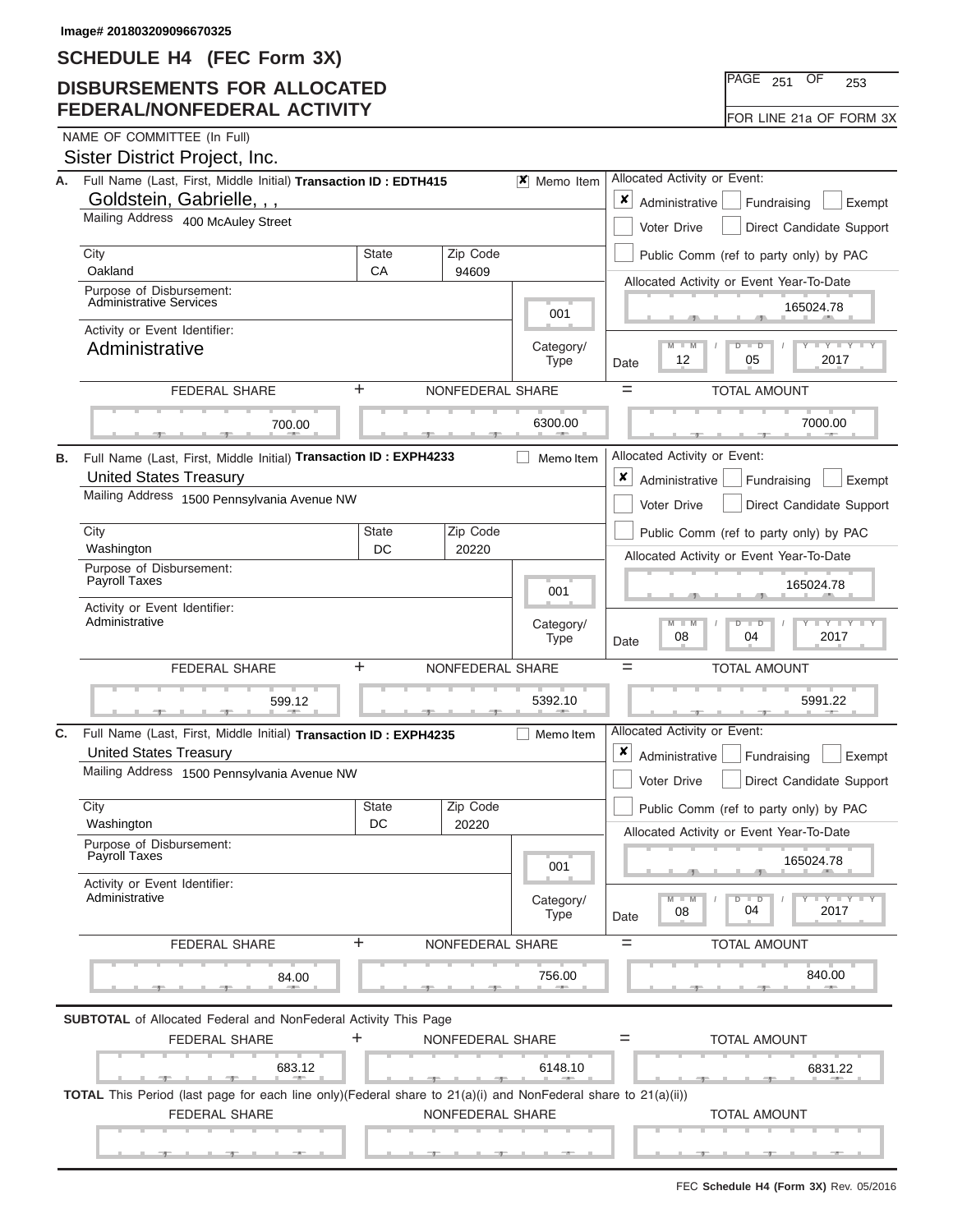# **DISBURSEMENTS FOR ALLOCATED FEDERAL/NONFEDERAL ACTIVITY**

| $PAGE$ 252 |  | ΟF | 253                     |  |
|------------|--|----|-------------------------|--|
|            |  |    | FOR LINE 21a OF FORM 3X |  |

NAME OF COMMITTEE (In Full)

|  |  | Sister District Project, Inc. |  |
|--|--|-------------------------------|--|
|--|--|-------------------------------|--|

| А. | Full Name (Last, First, Middle Initial) Transaction ID: EXPH4268<br><b>United States Treasury</b>              |                            |                                         | Memo Item                                                                               | Allocated Activity or Event:<br>x<br>Administrative<br>Fundraising<br>Exempt |
|----|----------------------------------------------------------------------------------------------------------------|----------------------------|-----------------------------------------|-----------------------------------------------------------------------------------------|------------------------------------------------------------------------------|
|    | Mailing Address 1500 Pennsylvania Avenue NW                                                                    |                            | Voter Drive<br>Direct Candidate Support |                                                                                         |                                                                              |
|    | City                                                                                                           | <b>State</b>               | Zip Code                                |                                                                                         | Public Comm (ref to party only) by PAC                                       |
|    | Washington                                                                                                     | <b>DC</b>                  | 20220                                   |                                                                                         |                                                                              |
|    | Purpose of Disbursement:<br>Payroll Taxes                                                                      |                            |                                         | Allocated Activity or Event Year-To-Date<br>165024.78                                   |                                                                              |
|    |                                                                                                                |                            | 001                                     |                                                                                         |                                                                              |
|    | Activity or Event Identifier:<br>Administrative                                                                |                            |                                         |                                                                                         | <b>LY LY LY</b><br>$M - M$<br>$D$ $\Box$ $D$<br>06<br>2017<br>09<br>Date     |
|    | ÷.<br><b>FEDERAL SHARE</b><br>NONFEDERAL SHARE                                                                 |                            |                                         |                                                                                         | $=$<br><b>TOTAL AMOUNT</b>                                                   |
|    | 251.04                                                                                                         |                            |                                         | 3932.96                                                                                 | 4184.00                                                                      |
| В. | Full Name (Last, First, Middle Initial) Transaction ID: EXPH4307                                               |                            |                                         | Memo Item                                                                               | Allocated Activity or Event:                                                 |
|    | <b>United States Treasury</b>                                                                                  |                            |                                         |                                                                                         | ×<br>Administrative<br>Fundraising<br>Exempt                                 |
|    | Mailing Address 1500 Pennsylvania Avenue NW                                                                    |                            |                                         |                                                                                         |                                                                              |
|    |                                                                                                                |                            |                                         |                                                                                         | Direct Candidate Support<br>Voter Drive                                      |
|    | City<br>Zip Code<br><b>State</b>                                                                               |                            |                                         |                                                                                         | Public Comm (ref to party only) by PAC                                       |
|    | Washington                                                                                                     | DC                         | 20220                                   |                                                                                         | Allocated Activity or Event Year-To-Date                                     |
|    | Purpose of Disbursement:<br>Payroll Taxes                                                                      |                            | 001                                     | 165024.78                                                                               |                                                                              |
|    | Activity or Event Identifier:<br>Administrative                                                                |                            |                                         |                                                                                         | $M - M$<br>Y LLY L                                                           |
|    |                                                                                                                |                            | Category/<br><b>Type</b>                | $\Box$<br>10<br>06<br>2017<br>Date                                                      |                                                                              |
|    | ÷<br><b>FEDERAL SHARE</b>                                                                                      | <b>TOTAL AMOUNT</b><br>$=$ |                                         |                                                                                         |                                                                              |
|    | 418.40                                                                                                         |                            |                                         | 3765.60                                                                                 | 4184.00                                                                      |
| C. | Full Name (Last, First, Middle Initial) Transaction ID: EXPH4336<br>Memo Item<br><b>United States Treasury</b> |                            |                                         |                                                                                         | Allocated Activity or Event:<br>x<br>Administrative<br>Fundraising<br>Exempt |
|    | Mailing Address 1500 Pennsylvania Avenue NW                                                                    |                            |                                         |                                                                                         | Direct Candidate Support<br>Voter Drive                                      |
|    | City                                                                                                           | <b>State</b>               | Zip Code                                |                                                                                         | Public Comm (ref to party only) by PAC                                       |
|    | Washington                                                                                                     | DC                         | 20220                                   |                                                                                         | Allocated Activity or Event Year-To-Date                                     |
|    | Purpose of Disbursement:<br>Payroll Taxes                                                                      |                            |                                         | 001                                                                                     | 165024.78                                                                    |
|    | Activity or Event Identifier:                                                                                  |                            |                                         |                                                                                         |                                                                              |
|    | Administrative                                                                                                 |                            | Category/<br><b>Type</b>                | $T - Y$ $T - Y$ $T - Y$<br>$\overline{D}$<br>$\Box$<br>$-M$<br>03<br>11<br>2017<br>Date |                                                                              |
|    | <b>FEDERAL SHARE</b>                                                                                           | $\ddot{}$                  | NONFEDERAL SHARE                        |                                                                                         | <b>TOTAL AMOUNT</b><br>$=$                                                   |
|    | 125.52                                                                                                         |                            |                                         | 4058.48                                                                                 | 4184.00                                                                      |
|    | <b>SUBTOTAL</b> of Allocated Federal and NonFederal Activity This Page                                         |                            |                                         |                                                                                         |                                                                              |
|    | ٠<br><b>FEDERAL SHARE</b>                                                                                      | NONFEDERAL SHARE           | <b>TOTAL AMOUNT</b><br>$=$              |                                                                                         |                                                                              |
|    | 794.96                                                                                                         |                            |                                         | 11757.04                                                                                | 12552.00                                                                     |
|    | TOTAL This Period (last page for each line only)(Federal share to 21(a)(i) and NonFederal share to 21(a)(ii))  |                            |                                         |                                                                                         |                                                                              |
|    | <b>FEDERAL SHARE</b><br>NONFEDERAL SHARE                                                                       |                            |                                         |                                                                                         | <b>TOTAL AMOUNT</b>                                                          |
|    | <u> The Common State State Sta</u> te                                                                          |                            |                                         |                                                                                         |                                                                              |
|    |                                                                                                                |                            |                                         |                                                                                         |                                                                              |